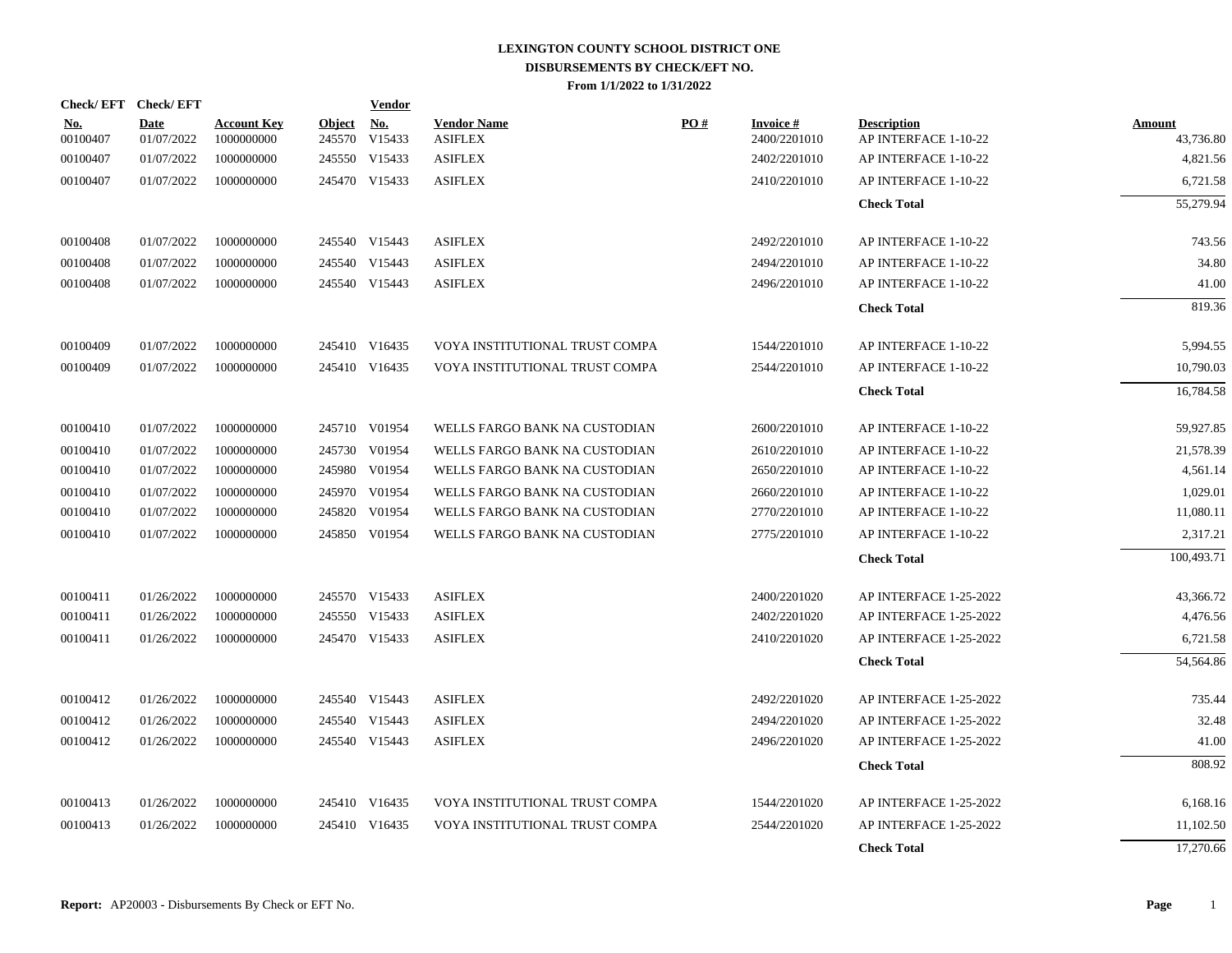|                        | Check/EFT Check/EFT       |                                  |                      | <b>Vendor</b> |                                                     |          |                                 |                                              |                     |
|------------------------|---------------------------|----------------------------------|----------------------|---------------|-----------------------------------------------------|----------|---------------------------------|----------------------------------------------|---------------------|
| <u>No.</u><br>00100414 | <b>Date</b><br>01/26/2022 | <b>Account Key</b><br>1000000000 | Object No.<br>245710 | V01954        | <b>Vendor Name</b><br>WELLS FARGO BANK NA CUSTODIAN | PO#      | <b>Invoice#</b><br>2600/2201020 | <b>Description</b><br>AP INTERFACE 1-25-2022 | Amount<br>58,575.85 |
| 00100414               | 01/26/2022                | 1000000000                       |                      | 245710 V01954 | WELLS FARGO BANK NA CUSTODIAN                       |          | 2600/2201025                    | AP INTERFACE 1-25-22 BONUS                   | 78,700.00           |
| 00100414               | 01/26/2022                | 1000000000                       |                      | 245730 V01954 | WELLS FARGO BANK NA CUSTODIAN                       |          | 2610/2201020                    | AP INTERFACE 1-25-2022                       | 21,578.39           |
| 00100414               | 01/26/2022                | 1000000000                       |                      | 245730 V01954 | WELLS FARGO BANK NA CUSTODIAN                       |          | 2610/2201025                    | AP INTERFACE 1-25-22 BONUS                   | 17,000.00           |
| 00100414               | 01/26/2022                | 1000000000                       |                      | 245980 V01954 | WELLS FARGO BANK NA CUSTODIAN                       |          | 2650/2201020                    | AP INTERFACE 1-25-2022                       | 4,260.28            |
| 00100414               | 01/26/2022                | 1000000000                       |                      | 245970 V01954 | WELLS FARGO BANK NA CUSTODIAN                       |          | 2660/2201020                    | AP INTERFACE 1-25-2022                       | 1,029.01            |
| 00100414               | 01/26/2022                | 1000000000                       |                      | 245820 V01954 | WELLS FARGO BANK NA CUSTODIAN                       |          | 2770/2201020                    | AP INTERFACE 1-25-2022                       | 11,130.11           |
| 00100414               | 01/26/2022                | 1000000000                       |                      | 245850 V01954 | WELLS FARGO BANK NA CUSTODIAN                       |          | 2775/2201020                    | AP INTERFACE 1-25-2022                       | 2,317.21            |
|                        |                           |                                  |                      |               |                                                     |          |                                 | <b>Check Total</b>                           | 194,590.85          |
| 00100415               | 01/28/2022                | 1000000000                       |                      | 245400 V00373 | <b>SC RETIREMENT SYS</b>                            |          | 12.31.21                        | <b>SCRS</b> Retirement Ded/Cont              | 6,043,608.54        |
| 00100415               | 01/28/2022                | 1000000000                       |                      | 245410 V00373 | <b>SC RETIREMENT SYS</b>                            |          | 12.31.21                        | ORP Retirement Ded/Cont                      | 290,630.30          |
| 00100415               | 01/28/2022                | 1000000000                       |                      | 245420 V00373 | <b>SC RETIREMENT SYS</b>                            |          | 12.31.21                        | <b>PORS Retirement Ded/Cont</b>              | 8,436.41            |
|                        |                           |                                  |                      |               |                                                     |          |                                 | <b>Check Total</b>                           | 6,342,675.25        |
| 00632524               | 01/03/2022                | 1000011521                       |                      | 433200 EXXXXX | Employee                                            |          | 11.02.11.17.21                  | Health Science Clinical Rotati               | 59.36               |
|                        |                           |                                  |                      |               |                                                     |          |                                 | <b>Check Total</b>                           | 59.36               |
| 00632525               | 01/03/2022                | 7802099629                       |                      | 466034 V02890 | DAHLGREN, JAY H                                     |          | VB.GMS.08.21.21                 | VB Jamboree at LHS for GMS                   | 100.00              |
|                        |                           |                                  |                      |               |                                                     |          |                                 | <b>Check Total</b>                           | 100.00              |
| 00632526               | 01/03/2022                | 7802071011                       |                      | 466041 V15897 | FIRST COMMUNITY BANK                                | P2206615 | LHS.1394.12.21                  | Lowes Food                                   | 79.23               |
| 00632526               | 01/03/2022                | 7802071011                       |                      | 466041 V15897 | FIRST COMMUNITY BANK                                | P2206615 | LHS.1394.12.21                  | Lowes Food                                   | 36.41               |
| 00632526               | 01/03/2022                | 7802071011                       |                      | 466041 V15897 | FIRST COMMUNITY BANK                                | P2206615 | LHS.1394.12.21                  | Red Cross                                    | 5.00                |
| 00632526               | 01/03/2022                | 7802072011                       |                      | 466041 V15897 | FIRST COMMUNITY BANK                                | P2206615 | LHS.1394.12.21                  | <b>CSI</b> Portrait                          | 1,068.84            |
| 00632526               | 01/03/2022                | 7802072011                       |                      | 466041 V15897 | FIRST COMMUNITY BANK                                | P2206615 | LHS.1394.12.21                  | Pizza Hut                                    | $-2.21$             |
| 00632526               | 01/03/2022                | 7802072011                       |                      | 466069 V15897 | FIRST COMMUNITY BANK                                | P2206615 | LHS.1394.12.21                  | Pizza Hut                                    | 55.14               |
| 00632526               | 01/03/2022                | 7802072011                       |                      | 466069 V15897 | FIRST COMMUNITY BANK                                | P2206615 | LHS.1394.12.21                  | Oharas                                       | 452.33              |
| 00632526               | 01/03/2022                | 7802073011                       |                      | 466041 V15897 | FIRST COMMUNITY BANK                                | P2206615 | LHS.1394.12.21                  | Driven Sign Solutions                        | 256.80              |
| 00632526               | 01/03/2022                | 7802082011                       |                      | 466031 V15897 | FIRST COMMUNITY BANK                                | P2206615 | LHS.1394.12.21                  | <b>Hyatt Regency</b>                         | 136.01              |
| 00632526               | 01/03/2022                | 7802082011                       |                      | 466031 V15897 | FIRST COMMUNITY BANK                                | P2206615 | LHS.1394.12.21                  | <b>Hyatt Regency</b>                         | 136.01              |
| 00632526               | 01/03/2022                | 7802082011                       |                      | 466041 V15897 | FIRST COMMUNITY BANK                                | P2206615 | LHS.1394.12.21                  | Pitt Stop                                    | 36.09               |
| 00632526               | 01/03/2022                | 7802082011                       |                      | 466069 V15897 | FIRST COMMUNITY BANK                                | P2206615 | LHS.1394.12.21                  | Olive Garden                                 | 101.09              |
| 00632526               | 01/03/2022                | 7802082011                       |                      | 466069 V15897 | FIRST COMMUNITY BANK                                | P2206615 | LHS.1394.12.21                  | Chic Fil A                                   | 18.37               |
| 00632526               | 01/03/2022                | 7810027011                       |                      | 466069 V15897 | FIRST COMMUNITY BANK                                | P2206615 | LHS.1394.12.21                  | Little ceasars                               | 94.45               |
| 00632526               | 01/03/2022                | 7810027011                       |                      | 466069 V15897 | FIRST COMMUNITY BANK                                | P2206615 | LHS.1394.12.21                  | chic Fil A                                   | 163.28              |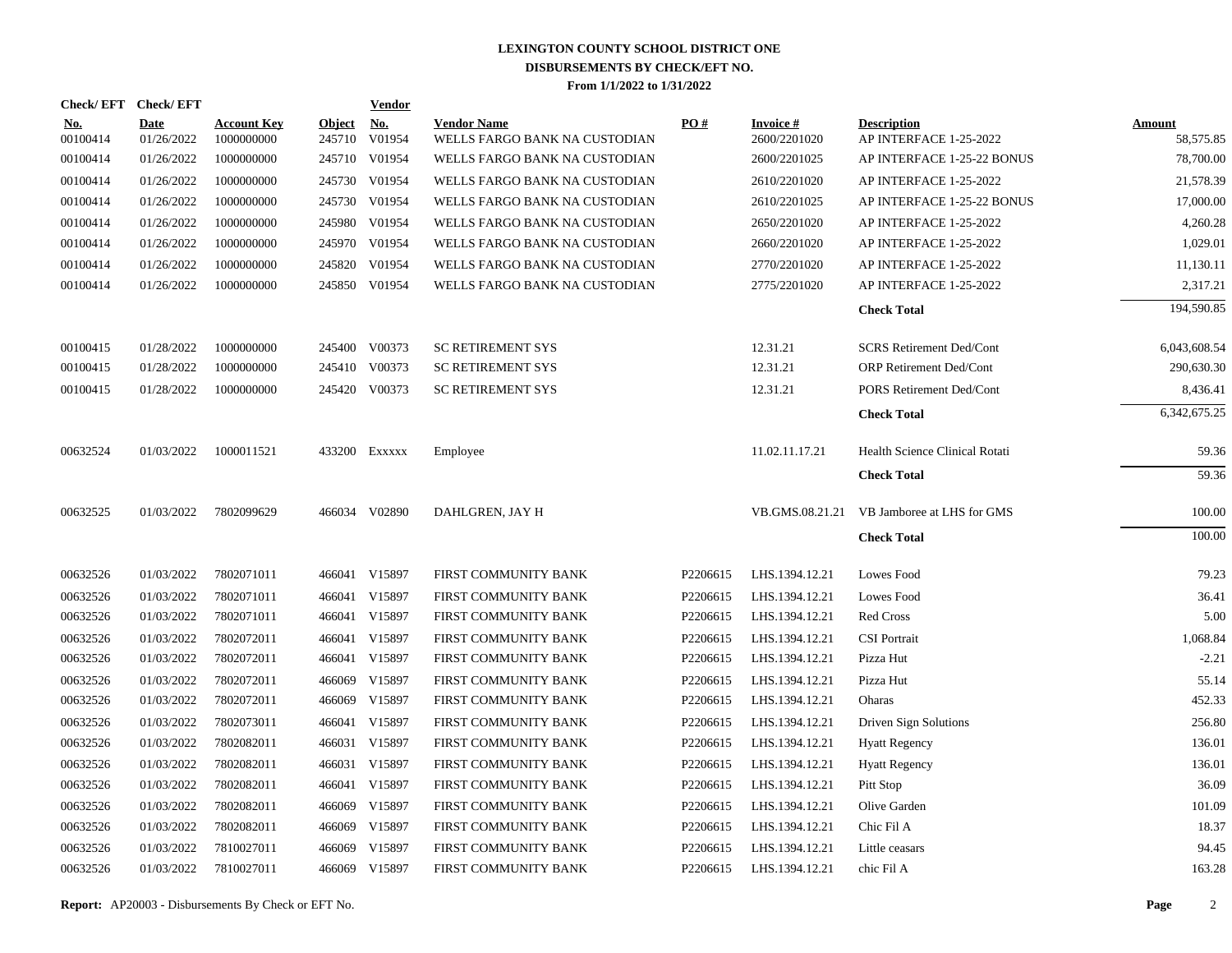| Check/EFT Check/EFT    |                           |                                  |                         | <b>Vendor</b>                         |                                            |                 |                                   |                                |                         |
|------------------------|---------------------------|----------------------------------|-------------------------|---------------------------------------|--------------------------------------------|-----------------|-----------------------------------|--------------------------------|-------------------------|
| <u>No.</u><br>00632526 | <b>Date</b><br>01/03/2022 | <b>Account Key</b><br>7810027011 | <b>Object</b><br>466069 | $\underline{\mathrm{No}}$ .<br>V15897 | <b>Vendor Name</b><br>FIRST COMMUNITY BANK | PO#<br>P2206615 | <b>Invoice#</b><br>LHS.1394.12.21 | <b>Description</b><br>Libbys   | <b>Amount</b><br>140.46 |
| 00632526               | 01/03/2022                | 7810027011                       | 466069                  | V15897                                | FIRST COMMUNITY BANK                       | P2206615        | LHS.1394.12.21                    | Country Club Of Lexington      | 638.00                  |
| 00632526               | 01/03/2022                | 7810027011                       | 466069                  | V15897                                | FIRST COMMUNITY BANK                       | P2206615        | LHS.1394.12.21                    | Panera                         | 182.93                  |
| 00632526               | 01/03/2022                | 7837227011                       | 466041                  | V15897                                | FIRST COMMUNITY BANK                       | P2206615        | LHS.1394.12.21                    | Walgreens                      | 40.00                   |
| 00632526               | 01/03/2022                | 7837227011                       | 466041                  | V15897                                | FIRST COMMUNITY BANK                       | P2206615        | LHS.1394.12.21                    | <b>Biglots</b>                 | 54.57                   |
| 00632526               | 01/03/2022                | 7837227011                       | 466069                  | V15897                                | FIRST COMMUNITY BANK                       | P2206615        | LHS.1394.12.21                    | Krispy Kreme                   | 37.57                   |
| 00632526               | 01/03/2022                | 7837227011                       | 466069                  | V15897                                | FIRST COMMUNITY BANK                       | P2206615        | LHS.1394.12.21                    | Krispy Kreme                   | 37.57                   |
| 00632526               | 01/03/2022                | 7887074011                       | 466041                  | V15897                                | FIRST COMMUNITY BANK                       | P2206615        | LHS.1394.12.21                    | <b>CSI</b> Portrait            | 1,395.12                |
| 00632526               | 01/03/2022                | 7887075011                       |                         | 466041 V15897                         | FIRST COMMUNITY BANK                       | P2206615        | LHS.1394.12.21                    | <b>CSI</b> Portraits           | 185.64                  |
| 00632526               | 01/03/2022                | 7887077011                       | 466069                  | V15897                                | FIRST COMMUNITY BANK                       | P2206615        | LHS.1394.12.21                    | Moes                           | 160.42                  |
| 00632526               | 01/03/2022                | 7887079011                       | 466069                  | V15897                                | FIRST COMMUNITY BANK                       | P2206615        | LHS.1394.12.21                    | Subway                         | 80.99                   |
| 00632526               | 01/03/2022                | 7887081511                       | 466041                  | V15897                                | FIRST COMMUNITY BANK                       | P2206615        | LHS.1394.12.21                    | Shell - Credit for using card  | $-0.36$                 |
| 00632526               | 01/03/2022                | 7887091011                       |                         | 466041 V15897                         | FIRST COMMUNITY BANK                       | P2206615        | LHS.1394.12.21                    | <b>Lacrosse Balls Direct</b>   | 473.97                  |
| 00632526               | 01/03/2022                | 7802070011                       |                         | 466034 V15897                         | FIRST COMMUNITY BANK                       | P2206616        | LHS.1683.12.21                    | Sams club                      | 107.00                  |
| 00632526               | 01/03/2022                | 7802070011                       |                         | 466034 V15897                         | FIRST COMMUNITY BANK                       | P2206616        | LHS.1683.12.21                    | ScAAA                          | 280.80                  |
| 00632526               | 01/03/2022                | 7802070011                       |                         | 466034 V15897                         | FIRST COMMUNITY BANK                       | P2206616        | LHS.1683.12.21                    | <b>SCAAA</b>                   | 156.00                  |
| 00632526               | 01/03/2022                | 7802070011                       | 466041                  | V15897                                | FIRST COMMUNITY BANK                       | P2206616        | LHS.1683.12.21                    | Driven Sign Solutions          | 346.68                  |
| 00632526               | 01/03/2022                | 7802071011                       |                         | 466041 V15897                         | FIRST COMMUNITY BANK                       | P2206616        | LHS.1683.12.21                    | Lowes Food                     | 45.45                   |
| 00632526               | 01/03/2022                | 7802071011                       | 466041                  | V15897                                | FIRST COMMUNITY BANK                       | P2206616        | LHS.1683.12.21                    | Lowes food                     | 43.86                   |
| 00632526               | 01/03/2022                | 7802072011                       |                         | 466041 V15897                         | FIRST COMMUNITY BANK                       | P2206616        | LHS.1683.12.21                    | HownTown Ticketing             | 510.09                  |
| 00632526               | 01/03/2022                | 7802072011                       | 466041                  | V15897                                | FIRST COMMUNITY BANK                       | P2206616        | LHS.1683.12.21                    | Lowes Food                     | 48.11                   |
| 00632526               | 01/03/2022                | 7802072011                       |                         | 466041 V15897                         | FIRST COMMUNITY BANK                       | P2206616        | LHS.1683.12.21                    | Lowes Food                     | 100.00                  |
| 00632526               | 01/03/2022                | 7802072011                       | 466041                  | V15897                                | FIRST COMMUNITY BANK                       | P2206616        | LHS.1683.12.21                    | Lowes Food                     | 2.56                    |
| 00632526               | 01/03/2022                | 7802072011                       | 466069                  | V15897                                | FIRST COMMUNITY BANK                       | P2206616        | LHS.1683.12.21                    | Hardees                        | 146.61                  |
| 00632526               | 01/03/2022                | 7802072011                       | 466069                  | V15897                                | FIRST COMMUNITY BANK                       | P2206616        | LHS.1683.12.21                    | Lowes Food                     | 99.33                   |
| 00632526               | 01/03/2022                | 7802072011                       | 466069                  | V15897                                | FIRST COMMUNITY BANK                       | P2206616        | LHS.1683.12.21                    | Publix                         | 40.14                   |
| 00632526               | 01/03/2022                | 7802072011                       | 466069                  | V15897                                | FIRST COMMUNITY BANK                       | P2206616        | LHS.1683.12.21                    | Pizza Hut                      | 55.14                   |
| 00632526               | 01/03/2022                | 7802072011                       | 466069                  | V15897                                | FIRST COMMUNITY BANK                       | P2206616        | LHS.1683.12.21                    | Lowes Food                     | 113.24                  |
| 00632526               | 01/03/2022                | 7802072011                       | 466069                  | V15897                                | FIRST COMMUNITY BANK                       | P2206616        | LHS.1683.12.21                    | Papa Gios                      | 150.00                  |
| 00632526               | 01/03/2022                | 7802072011                       | 466069                  | V15897                                | FIRST COMMUNITY BANK                       | P2206616        | LHS.1683.12.21                    | Pizza Hut - Credit for using c | $-2.21$                 |
| 00632526               | 01/03/2022                | 7802080011                       | 466041                  | V15897                                | FIRST COMMUNITY BANK                       | P2206616        | LHS.1683.12.21                    | Trophy and Awards              | 67.50                   |
| 00632526               | 01/03/2022                | 7802083011                       |                         | 466041 V15897                         | FIRST COMMUNITY BANK                       | P2206616        | LHS.1683.12.21                    | Dasher, LLC                    | 610.00                  |
| 00632526               | 01/03/2022                | 7837227011                       |                         | 466041 V15897                         | FIRST COMMUNITY BANK                       | P2206616        | LHS.1683.12.21                    | Pine Press                     | 118.65                  |
| 00632526               | 01/03/2022                | 7837227011                       |                         | 466041 V15897                         | FIRST COMMUNITY BANK                       | P2206616        | LHS.1683.12.21                    | Walmart                        | 105.97                  |
| 00632526               | 01/03/2022                | 7837227011                       |                         | 466041 V15897                         | FIRST COMMUNITY BANK                       | P2206616        | LHS.1683.12.21                    | Amazon                         | 22.72                   |
| 00632526               | 01/03/2022                | 7837227011                       |                         | 466069 V15897                         | FIRST COMMUNITY BANK                       | P2206616        | LHS.1683.12.21                    | Krispy Kreme                   | 37.57                   |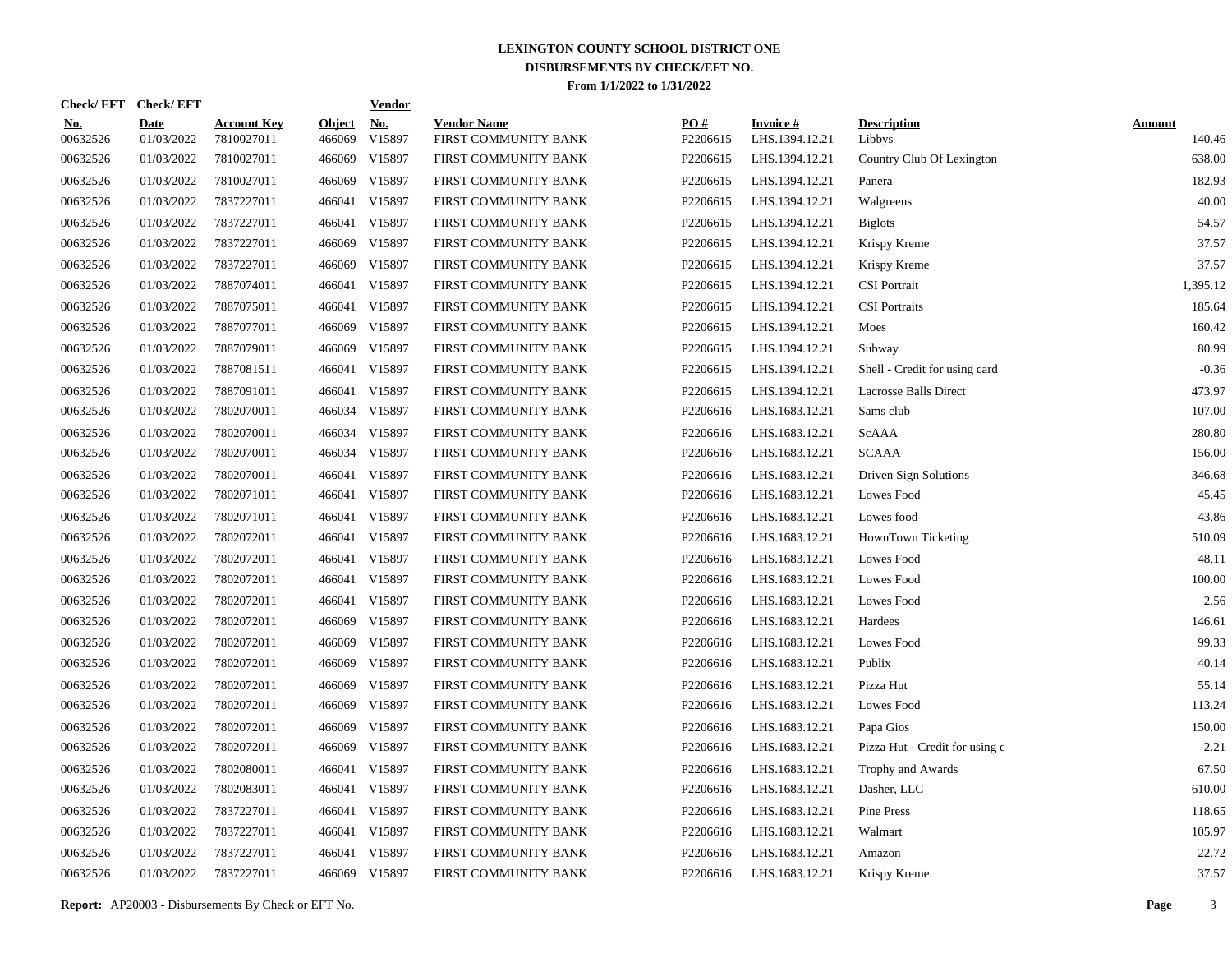| Check/EFT Check/EFT    |                           |                                  |                         | <u>Vendor</u>        |                                            |                 |                                   |                                         |                         |
|------------------------|---------------------------|----------------------------------|-------------------------|----------------------|--------------------------------------------|-----------------|-----------------------------------|-----------------------------------------|-------------------------|
| <u>No.</u><br>00632526 | <b>Date</b><br>01/03/2022 | <b>Account Key</b><br>7887077011 | <b>Object</b><br>466041 | <u>No.</u><br>V15897 | <b>Vendor Name</b><br>FIRST COMMUNITY BANK | PQ#<br>P2206616 | <b>Invoice#</b><br>LHS.1683.12.21 | <b>Description</b><br>Trophy and Awards | <b>Amount</b><br>225.00 |
| 00632526               | 01/03/2022                | 7887077011                       | 466069                  | V15897               | FIRST COMMUNITY BANK                       | P2206616        | LHS.1683.12.21                    | Private Property                        | 571.50                  |
| 00632526               | 01/03/2022                | 7887079011                       | 466034                  | V15897               | FIRST COMMUNITY BANK                       | P2206616        | LHS.1683.12.21                    | Nuway                                   | 27.00                   |
| 00632526               | 01/03/2022                | 7887079011                       | 466069                  | V15897               | FIRST COMMUNITY BANK                       | P2206616        | LHS.1683.12.21                    | Substation 2                            | 67.18                   |
| 00632526               | 01/03/2022                | 7887079011                       | 466069                  | V15897               | FIRST COMMUNITY BANK                       | P2206616        | LHS.1683.12.21                    | Chic Fil A                              | 7.90                    |
| 00632526               | 01/03/2022                | 7887079011                       | 466069                  | V15897               | FIRST COMMUNITY BANK                       | P2206616        | LHS.1683.12.21                    | Chic Fil A                              | 102.73                  |
| 00632526               | 01/03/2022                | 7887081511                       |                         | 466041 V15897        | FIRST COMMUNITY BANK                       | P2206616        | LHS.1683.12.21                    | Pitt Stop                               | 63.11                   |
| 00632526               | 01/03/2022                | 7887081511                       |                         | 466041 V15897        | FIRST COMMUNITY BANK                       | P2206616        | LHS.1683.12.21                    | Lowes Food                              | 20.00                   |
| 00632526               | 01/03/2022                | 7887081511                       |                         | 466041 V15897        | FIRST COMMUNITY BANK                       | P2206616        | LHS.1683.12.21                    | Shell - Credit for using card           | $-0.63$                 |
| 00632526               | 01/03/2022                | 7887081511                       |                         | 466069 V15897        | FIRST COMMUNITY BANK                       | P2206616        | LHS.1683.12.21                    | Carolina Ale House                      | 70.00                   |
| 00632526               | 01/03/2022                | 7887083511                       |                         | 466041 V15897        | FIRST COMMUNITY BANK                       | P2206616        | LHS.1683.12.21                    | Trophy and Awards                       | 139.64                  |
| 00632526               | 01/03/2022                | 7964073511                       |                         | 466041 V15897        | FIRST COMMUNITY BANK                       | P2206616        | LHS.1683.12.21                    | 323 Sports                              | 105.84                  |
| 00632526               | 01/03/2022                | 7964073511                       | 466069                  | V15897               | FIRST COMMUNITY BANK                       | P2206616        | LHS.1683.12.21                    | Sub Station 2                           | 99.19                   |
| 00632526               | 01/03/2022                | 7964073511                       | 466069                  | V15897               | FIRST COMMUNITY BANK                       | P2206616        | LHS.1683.12.21                    | Sub Station 2                           | 100.54                  |
| 00632526               | 01/03/2022                | 7964073511                       | 466069                  | V15897               | FIRST COMMUNITY BANK                       | P2206616        | LHS.1683.12.21                    | Dollar General                          | 36.30                   |
| 00632526               | 01/03/2022                | 7964073511                       | 466069                  | V15897               | FIRST COMMUNITY BANK                       | P2206616        | LHS.1683.12.21                    | Sub Station 2                           | 94.12                   |
| 00632526               | 01/03/2022                | 7964073511                       | 466069                  | V15897               | FIRST COMMUNITY BANK                       | P2206616        | LHS.1683.12.21                    | Sub Station 2                           | 94.83                   |
| 00632526               | 01/03/2022                | 7964073511                       | 466069                  | V15897               | FIRST COMMUNITY BANK                       | P2206616        | LHS.1683.12.21                    | Grouchos                                | 149.28                  |
| 00632526               | 01/03/2022                | 7964073511                       | 466069                  | V15897               | FIRST COMMUNITY BANK                       | P2206616        | LHS.1683.12.21                    | Substation 2                            | 106.82                  |
| 00632526               | 01/03/2022                | 1000011334                       |                         | 441000 V15897        | FIRST COMMUNITY BANK                       | P2206607        | PHM.5246.12.21                    | Amazon                                  | 44.91                   |
| 00632526               | 01/03/2022                | 1000011334                       |                         | 441000 V15897        | FIRST COMMUNITY BANK                       | P2206607        | PHM.5246.12.21                    | Lowes                                   | 73.87                   |
| 00632526               | 01/03/2022                | 7733027034                       |                         | 466041 V15897        | FIRST COMMUNITY BANK                       | P2206607        | PHM.5246.12.21                    | <b>JW</b> Pepper                        | 48.15                   |
| 00632526               | 01/03/2022                | 7758027034                       |                         | 466036 V15897        | FIRST COMMUNITY BANK                       | P2206607        | PHM.5246.12.21                    | Pine Press                              | 52.41                   |
| 00632526               | 01/03/2022                | 7758027034                       |                         | 466041 V15897        | FIRST COMMUNITY BANK                       | P2206607        | PHM.5246.12.21                    | Dancewear Solutions                     | 192.07                  |
| 00632526               | 01/03/2022                | 7758027034                       |                         | 466041 V15897        | FIRST COMMUNITY BANK                       | P2206607        | PHM.5246.12.21                    | Walmart                                 | 148.27                  |
| 00632526               | 01/03/2022                | 7758027034                       |                         | 466041 V15897        | FIRST COMMUNITY BANK                       | P2206607        | PHM.5246.12.21                    | Amazon                                  | 96.23                   |
| 00632526               | 01/03/2022                | 7758027034                       |                         | 466041 V15897        | FIRST COMMUNITY BANK                       | P2206607        | PHM.5246.12.21                    | Walmart                                 | 9.60                    |
| 00632526               | 01/03/2022                | 7758027034                       |                         | 466041 V15897        | FIRST COMMUNITY BANK                       | P2206607        | PHM.5246.12.21                    | Walmart                                 | 133.18                  |
| 00632526               | 01/03/2022                | 7758027034                       |                         | 466041 V15897        | FIRST COMMUNITY BANK                       | P2206607        | PHM.5246.12.21                    | Gattis Pro Audio                        | 72.76                   |
| 00632526               | 01/03/2022                | 7758027034                       | 466069                  | V15897               | FIRST COMMUNITY BANK                       | P2206607        | PHM.5246.12.21                    | <b>Little Caesars</b>                   | 115.99                  |
| 00632526               | 01/03/2022                | 7758027034                       | 466069                  | V15897               | FIRST COMMUNITY BANK                       | P2206607        | PHM.5246.12.21                    | <b>Lowes Foods</b>                      | 65.55                   |
| 00632526               | 01/03/2022                | 7803027034                       | 466041                  | V15897               | FIRST COMMUNITY BANK                       | P2206607        | PHM.5246.12.21                    | Publix                                  | 53.80                   |
| 00632526               | 01/03/2022                | 7803027034                       |                         | 466041 V15897        | FIRST COMMUNITY BANK                       | P2206607        | PHM.5246.12.21                    | Walmart                                 | 6.29                    |
| 00632526               | 01/03/2022                | 7803027034                       | 466041                  | V15897               | FIRST COMMUNITY BANK                       | P2206607        | PHM.5246.12.21                    | Dollar General                          | 12.91                   |
| 00632526               | 01/03/2022                | 7803027034                       | 466069                  | V15897               | FIRST COMMUNITY BANK                       | P2206607        | PHM.5246.12.21                    | Walmart                                 | 55.04                   |
| 00632526               | 01/03/2022                | 7803027034                       |                         | 466069 V15897        | FIRST COMMUNITY BANK                       | P2206607        | PHM.5246.12.21                    | Dollar General                          | 55.64                   |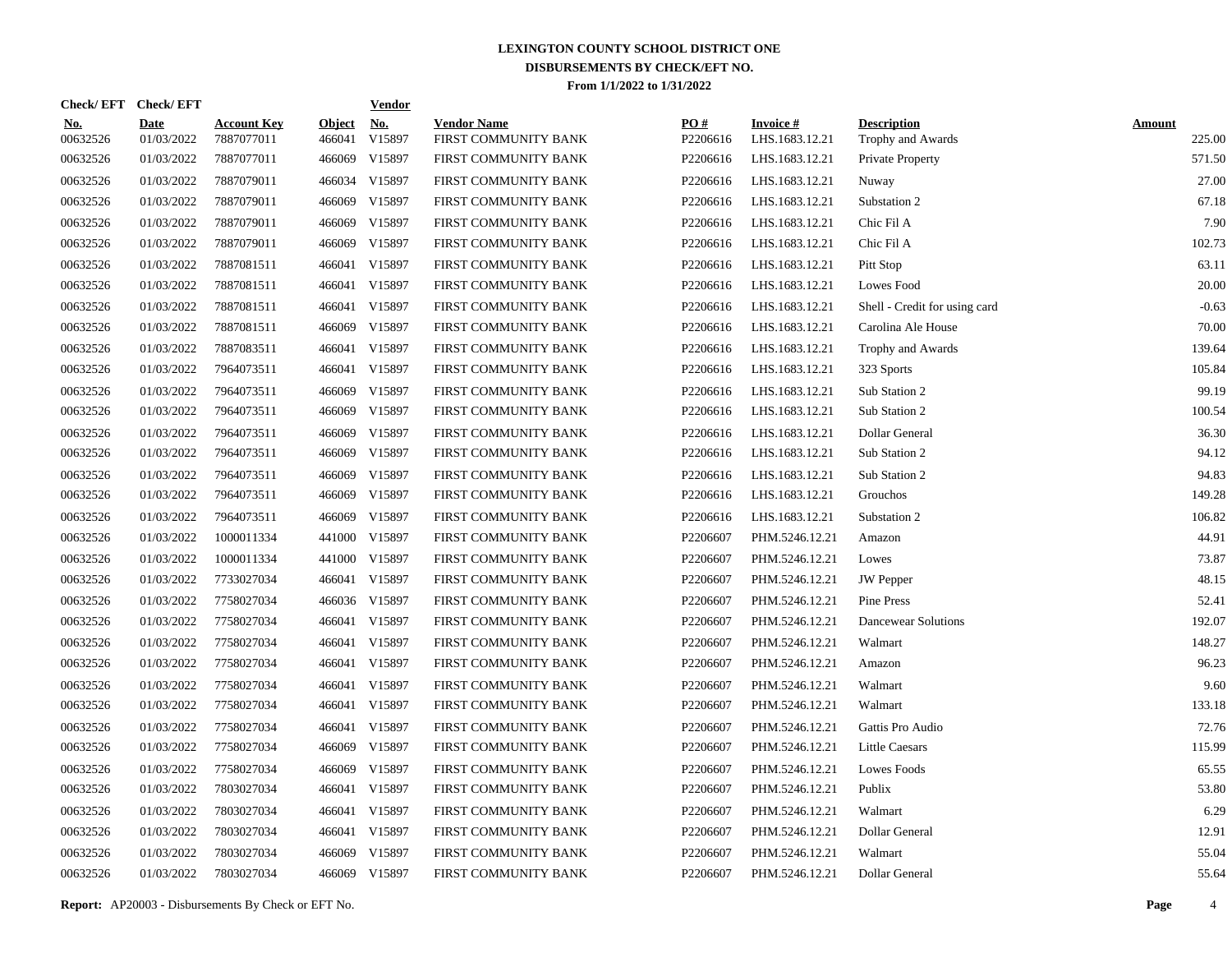| Check/EFT Check/EFT    |                           |                                  |                         | <b>Vendor</b>        |                                            |                 |                                   |                                           |                        |
|------------------------|---------------------------|----------------------------------|-------------------------|----------------------|--------------------------------------------|-----------------|-----------------------------------|-------------------------------------------|------------------------|
| <u>No.</u><br>00632526 | <b>Date</b><br>01/03/2022 | <b>Account Key</b><br>7860527034 | <b>Object</b><br>466069 | <u>No.</u><br>V15897 | <b>Vendor Name</b><br>FIRST COMMUNITY BANK | PQ#<br>P2206607 | <b>Invoice#</b><br>PHM.5246.12.21 | <b>Description</b><br>Chicken Salad Chick | <b>Amount</b><br>50.62 |
| 00632526               | 01/03/2022                | 7886027034                       | 466041                  | V15897               | FIRST COMMUNITY BANK                       | P2206607        | PHM.5246.12.21                    | Amazon                                    | 51.26                  |
| 00632526               | 01/03/2022                | 7887027034                       |                         | 466041 V15897        | FIRST COMMUNITY BANK                       | P2206607        | PHM.5246.12.21                    | Amazon                                    | 616.32                 |
| 00632526               | 01/03/2022                | 7887027034                       |                         | 466041 V15897        | FIRST COMMUNITY BANK                       | P2206607        | PHM.5246.12.21                    | E-Squared                                 | 192.60                 |
| 00632526               | 01/03/2022                | 1000011334                       |                         | 436000 V15897        | FIRST COMMUNITY BANK                       | P2206606        | PHM.5253.12.21                    | Pine Press                                | 85.60                  |
| 00632526               | 01/03/2022                | 1000011334                       |                         | 436000 V15897        | FIRST COMMUNITY BANK                       | P2206606        | PHM.5253.12.21                    | Pine Press                                | 74.37                  |
| 00632526               | 01/03/2022                | 1000011334                       |                         | 441000 V15897        | FIRST COMMUNITY BANK                       | P2206606        | PHM.5253.12.21                    | Home Depot                                | 475.94                 |
| 00632526               | 01/03/2022                | 1000011334                       |                         | 441000 V15897        | FIRST COMMUNITY BANK                       | P2206606        | PHM.5253.12.21                    | Walgreens                                 | 17.94                  |
| 00632526               | 01/03/2022                | 1000011334                       |                         | 441000 V15897        | FIRST COMMUNITY BANK                       | P2206606        | PHM.5253.12.21                    | Social Studies School                     | 1,061.76               |
| 00632526               | 01/03/2022                | 1000011334                       |                         | 441000 V15897        | FIRST COMMUNITY BANK                       | P2206606        | PHM.5253.12.21                    | Office Depot                              | 74.88                  |
| 00632526               | 01/03/2022                | 1000011334                       |                         | 441000 V15897        | FIRST COMMUNITY BANK                       | P2206606        | PHM.5253.12.21                    | Accurate Label                            | 569.95                 |
| 00632526               | 01/03/2022                | 1000011334                       |                         | 441000 V15897        | FIRST COMMUNITY BANK                       | P2206606        | PHM.5253.12.21                    | Lowes                                     | 119.37                 |
| 00632526               | 01/03/2022                | 1000025434                       |                         | 441000 V15897        | FIRST COMMUNITY BANK                       | P2206606        | PHM.5253.12.21                    | Lowes                                     | 21.11                  |
| 00632526               | 01/03/2022                | 3260011334                       |                         | 441000 V15897        | FIRST COMMUNITY BANK                       | P2206606        | PHM.5253.12.21                    | Dollar General                            | 56.92                  |
| 00632526               | 01/03/2022                | 3260011334                       |                         | 441000 V15897        | FIRST COMMUNITY BANK                       | P2206606        | PHM.5253.12.21                    | <b>Educational Innovation</b>             | 72.15                  |
| 00632526               | 01/03/2022                | 7750027034                       |                         | 466041 V15897        | FIRST COMMUNITY BANK                       | P2206606        | PHM.5253.12.21                    | Gopher Sport                              | 734.21                 |
| 00632526               | 01/03/2022                | 7758027034                       |                         | 466041 V15897        | FIRST COMMUNITY BANK                       | P2206606        | PHM.5253.12.21                    | Lowes                                     | 74.13                  |
| 00632526               | 01/03/2022                | 7765027034                       |                         | 466041 V15897        | FIRST COMMUNITY BANK                       | P2206606        | PHM.5253.12.21                    | Just for Kix                              | 549.89                 |
| 00632526               | 01/03/2022                | 7854027034                       |                         | 466041 V15897        | FIRST COMMUNITY BANK                       | P2206606        | PHM.5253.12.21                    | Walmart                                   | 104.55                 |
| 00632526               | 01/03/2022                | 7860527034                       | 466069                  | V15897               | FIRST COMMUNITY BANK                       | P2206606        | PHM.5253.12.21                    | Chick-fil-A                               | 284.10                 |
| 00632526               | 01/03/2022                | 7860527034                       | 466069                  | V15897               | FIRST COMMUNITY BANK                       | P2206606        | PHM.5253.12.21                    | Grouchos                                  | 66.13                  |
| 00632526               | 01/03/2022                | 7860527034                       | 466069                  | V15897               | FIRST COMMUNITY BANK                       | P2206606        | PHM.5253.12.21                    | Sams Club                                 | 17.98                  |
| 00632526               | 01/03/2022                | 7860527034                       | 466069                  | V15897               | FIRST COMMUNITY BANK                       | P2206606        | PHM.5253.12.21                    | Walmart                                   | 56.41                  |
| 00632526               | 01/03/2022                | 7860527034                       | 466069                  | V15897               | FIRST COMMUNITY BANK                       | P2206606        | PHM.5253.12.21                    | PHMS Cafeteria                            | 218.97                 |
| 00632526               | 01/03/2022                | 7928527034                       | 466099                  | V15897               | FIRST COMMUNITY BANK                       | P2206606        | PHM.5253.12.21                    | Dominion Energy                           | 328.50                 |
| 00632526               | 01/03/2022                | 7965027034                       | 466064                  | V15897               | FIRST COMMUNITY BANK                       | P2206606        | PHM.5253.12.21                    | <b>SCAHPERD</b>                           | 153.00                 |
| 00632526               | 01/03/2022                | 7802071044                       |                         | 466041 V15897        | FIRST COMMUNITY BANK                       | P2206622        | RBH.5899.12.21                    | LOWES                                     | 3.19                   |
| 00632526               | 01/03/2022                | 7802071044                       |                         | 466041 V15897        | FIRST COMMUNITY BANK                       | P2206622        | RBH.5899.12.21                    | <b>TARGET</b>                             | 47.04                  |
| 00632526               | 01/03/2022                | 7802073544                       |                         | 466041 V15897        | FIRST COMMUNITY BANK                       | P2206622        | RBH.5899.12.21                    | T N T SPORTS                              | 16.09                  |
| 00632526               | 01/03/2022                | 7802073644                       |                         | 466064 V15897        | FIRST COMMUNITY BANK                       | P2206622        | RBH.5899.12.21                    | <b>SCHSL</b>                              | 50.00                  |
| 00632526               | 01/03/2022                | 7802076044                       |                         | 466064 V15897        | FIRST COMMUNITY BANK                       | P2206622        | RBH.5899.12.21                    | ACT SC CLINIC                             | 155.20                 |
| 00632526               | 01/03/2022                | 7802077044                       |                         | 466041 V15897        | FIRST COMMUNITY BANK                       | P2206622        | RBH.5899.12.21                    | TROPHY AND AWARDS                         | 741.78                 |
| 00632526               | 01/03/2022                | 7802077544                       | 466069                  | V15897               | FIRST COMMUNITY BANK                       | P2206622        | RBH.5899.12.21                    | <b>RAYS PIZZERIA</b>                      | 275.74                 |
| 00632526               | 01/03/2022                | 7802078044                       |                         | 466064 V15897        | FIRST COMMUNITY BANK                       | P2206622        | RBH.5899.12.21                    | <b>SCHSL</b>                              | 50.00                  |
| 00632526               | 01/03/2022                | 7802079044                       |                         | 466064 V15897        | FIRST COMMUNITY BANK                       | P2206622        | RBH.5899.12.21                    | <b>TRACK WRESTLING</b>                    | 31.00                  |
| 00632526               | 01/03/2022                | 7802079044                       |                         | 466099 V15897        | FIRST COMMUNITY BANK                       | P2206622        | RBH.5899.12.21                    | NATIONAL WRESTLING COA                    | 100.00                 |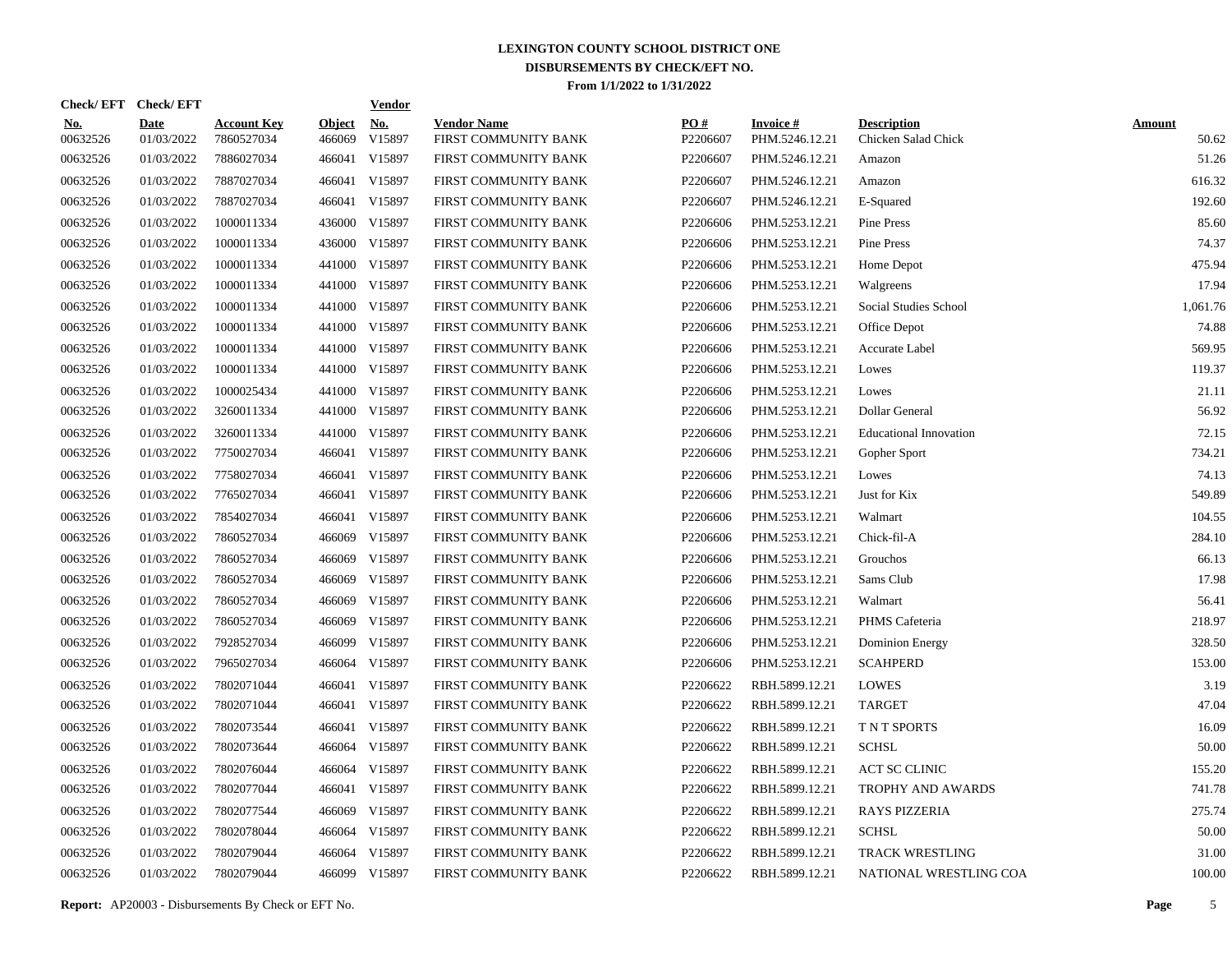| Check/EFT Check/EFT    |                           |                                  |                         | <b>Vendor</b>        |                                            |                 |                                   |                                         |                         |
|------------------------|---------------------------|----------------------------------|-------------------------|----------------------|--------------------------------------------|-----------------|-----------------------------------|-----------------------------------------|-------------------------|
| <u>No.</u><br>00632526 | <b>Date</b><br>01/03/2022 | <b>Account Key</b><br>7802080044 | <b>Object</b><br>466041 | <u>No.</u><br>V15897 | <b>Vendor Name</b><br>FIRST COMMUNITY BANK | PQ#<br>P2206622 | <b>Invoice#</b><br>RBH.5899.12.21 | <b>Description</b><br>TROPHY AND AWARDS | <b>Amount</b><br>154.62 |
| 00632526               | 01/03/2022                | 7887072044                       |                         | 466041 V15897        | FIRST COMMUNITY BANK                       | P2206622        | RBH.5899.12.21                    | TROPHY AND AWARDS                       | 620.33                  |
| 00632526               | 01/03/2022                | 7887072044                       | 466041                  | V15897               | FIRST COMMUNITY BANK                       | P2206622        | RBH.5899.12.21                    | RIDDELL                                 | 1,032.55                |
| 00632526               | 01/03/2022                | 7887073544                       |                         | 466041 V15897        | FIRST COMMUNITY BANK                       | P2206622        | RBH.5899.12.21                    | <b>BRANDRPM</b>                         | 1,245.57                |
| 00632526               | 01/03/2022                | 7887073544                       |                         | 466041 V15897        | FIRST COMMUNITY BANK                       | P2206622        | RBH.5899.12.21                    | <b>BRANDRPM</b>                         | 657.67                  |
| 00632526               | 01/03/2022                | 7887082544                       |                         | 466041 V15897        | FIRST COMMUNITY BANK                       | P2206622        | RBH.5899.12.21                    | <b>PUBLIX</b>                           | 78.59                   |
| 00632526               | 01/03/2022                | 7802071044                       |                         | 466064 V15897        | FIRST COMMUNITY BANK                       | P2206621        | RBH.5907.12.21                    | <b>NATA</b>                             | 208.00                  |
| 00632526               | 01/03/2022                | 7802071044                       |                         | 466064 V15897        | FIRST COMMUNITY BANK                       | P2206621        | RBH.5907.12.21                    | NATA                                    | 208.00                  |
| 00632526               | 01/03/2022                | 7802091044                       |                         | 466041 V15897        | FIRST COMMUNITY BANK                       | P2206621        | RBH.5907.12.21                    | <b>AMAZON</b>                           | 102.56                  |
| 00632526               | 01/03/2022                | 7887072044                       |                         | 466041 V15897        | FIRST COMMUNITY BANK                       | P2206621        | RBH.5907.12.21                    | <b>BRANDRPM</b>                         | 736.96                  |
| 00632526               | 01/03/2022                | 7887080044                       |                         | 466041 V15897        | FIRST COMMUNITY BANK                       | P2206621        | RBH.5907.12.21                    | <b>PUBLIX</b>                           | 79.70                   |
| 00632526               | 01/03/2022                | 7887082544                       |                         | 466099 V15897        | FIRST COMMUNITY BANK                       | P2206621        | RBH.5907.12.21                    | <b>EXPEDIA</b>                          | 111.86                  |
|                        |                           |                                  |                         |                      |                                            |                 |                                   | <b>Check Total</b>                      | 25,421.06               |
| 00632527               | 01/03/2022                | 1000011521                       |                         | 433200 Exxxxx        | Employee                                   |                 | 11.02.11.16.21                    | Health Science Clinical Rotati          | 59.36                   |
|                        |                           |                                  |                         |                      |                                            |                 |                                   | <b>Check Total</b>                      | 59.36                   |
| 00632528               | 01/03/2022                | 7860527013                       |                         | 466041 Exxxxx        | Employee                                   |                 | 12.14.21                          | Celebration supplies                    | 49.97                   |
|                        |                           |                                  |                         |                      |                                            |                 |                                   | <b>Check Total</b>                      | 49.97                   |
| 00632529               | 01/03/2022                | 1000025507                       |                         | 441000 EXXXXX        | Employee                                   |                 | 12.15.21                          | Reimb radio parts supplies              | 46.80                   |
|                        |                           |                                  |                         |                      |                                            |                 |                                   | <b>Check Total</b>                      | 46.80                   |
| 00632530               | 01/03/2022                | 1000025507                       |                         | 433100 V17068        | <b>STEEN, MARY</b>                         |                 | 12.16.21                          | MV Reimb FPE                            | 71.96                   |
|                        |                           |                                  |                         |                      |                                            |                 |                                   | <b>Check Total</b>                      | 71.96                   |
| 00632531               | 01/03/2022                | 1000011334                       |                         | 441000 V02065        | THE OFFICE PAL INC                         | P2206391        | 0195963-IN                        | 2K1VC yellow toner for C2660dn          | 265.51                  |
| 00632531               | 01/03/2022                | 1000011334                       |                         | 441000 V02065        | THE OFFICE PAL INC                         | P2206391        | 0195963-IN                        | V4TG6 Magenta toner for C2660d          | 398.26                  |
| 00632531               | 01/03/2022                | 1000011334                       | 441000                  | V02065               | THE OFFICE PAL INC                         | P2206391        | 0195963-IN                        | TW3NN Cyan toner for C2660dn            | 265.51                  |
| 00632531               | 01/03/2022                | 1000011334                       |                         | 441000 V02065        | THE OFFICE PAL INC                         | P2206391        | 0195963-IN                        | 593BBBQ Black toner for C2660d          | 310.02                  |
|                        |                           |                                  |                         |                      |                                            |                 |                                   | <b>Check Total</b>                      | 1,239.30                |
| 00632532               | 01/03/2022                | 7860527011                       |                         | 466069 Exxxxx        | Employee                                   |                 | 12.16.21                          | Supplies reimb                          | 37.47                   |
|                        |                           |                                  |                         |                      |                                            |                 |                                   | <b>Check Total</b>                      | 37.47                   |
| 00632533               | 01/03/2022                | 7860527027                       |                         | 466069 Exxxxx        | Employee                                   |                 | 12.16.2021                        | Items for staff breakfast               | 78.87                   |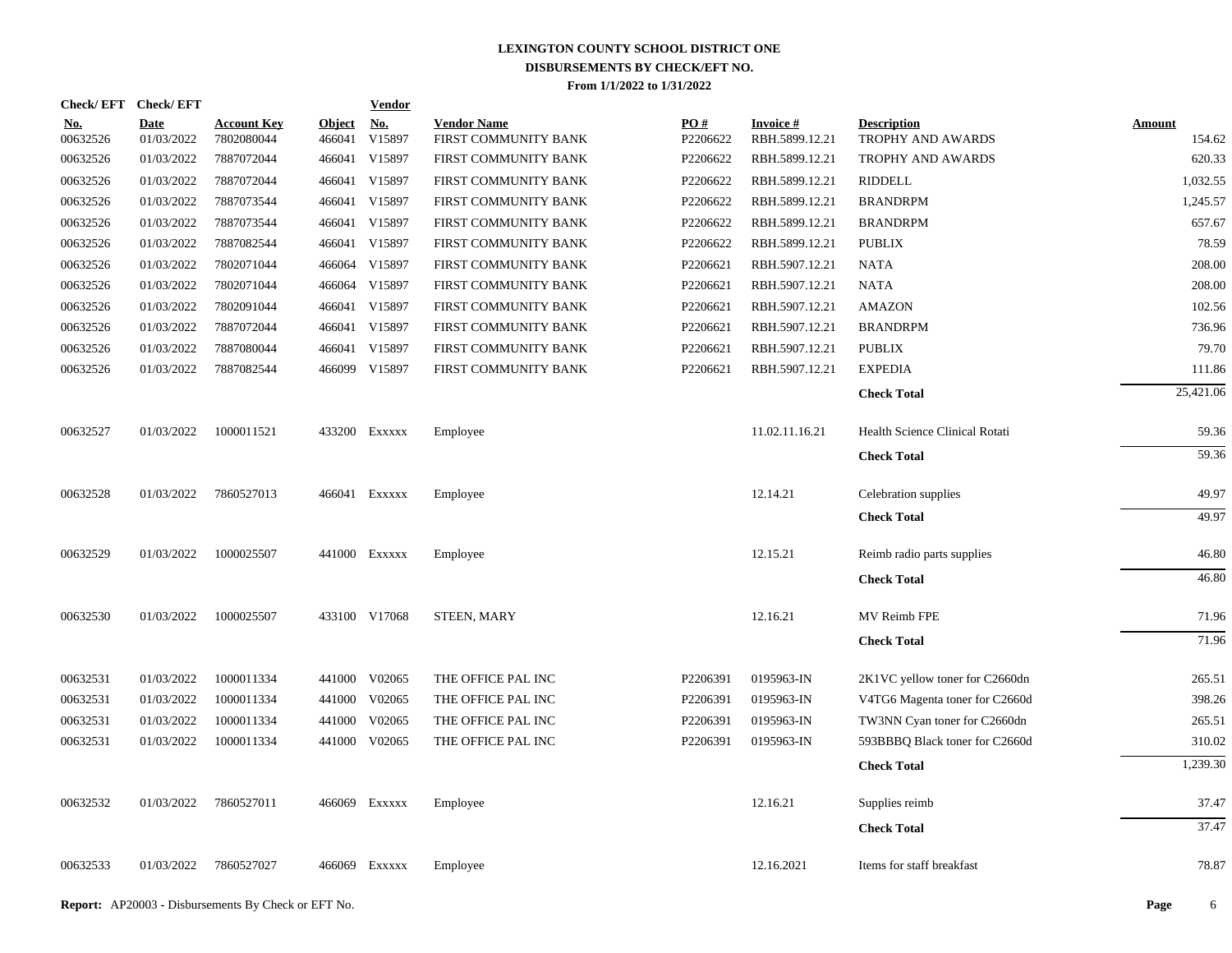|            | Check/EFT Check/EFT |                                                            |            | <b>Vendor</b> |                                |                   |                 |                                |                |
|------------|---------------------|------------------------------------------------------------|------------|---------------|--------------------------------|-------------------|-----------------|--------------------------------|----------------|
| <u>No.</u> | <b>Date</b>         | <b>Account Key</b>                                         | Object No. |               | <b>Vendor Name</b>             | $\underline{PO#}$ | <b>Invoice#</b> | <b>Description</b>             | <b>Amount</b>  |
|            |                     |                                                            |            |               |                                |                   |                 | <b>Check Total</b>             | 78.87          |
| 00632534   | 01/03/2022          | 7712027027                                                 |            | 466069 Exxxxx | Employee                       |                   | 10.19.21        | Reimb Homecoming worker food   | 45.56          |
|            |                     |                                                            |            |               |                                |                   |                 | <b>Check Total</b>             | 45.56          |
| 00632535   | 01/03/2022          | 3972022403                                                 |            | 433200 Exxxxx | Employee                       |                   | 11.10.12.16.21  | Meetings/subbing               | 25.20          |
|            |                     |                                                            |            |               |                                |                   |                 | <b>Check Total</b>             | 25.20          |
| 00632536   | 01/04/2022          | 7802073046                                                 |            | 466099 V14710 | 323 SPORTS LLC                 | P2205828          | 18144           | B-Core L/S Hood Tee, Silver, N | 1,460.55       |
| 00632536   | 01/04/2022          | 7802073046                                                 | 466099     | V14710        | 323 SPORTS LLC                 | P2205828          | 18144           | Up-Charge for AXXL             | 3.21           |
| 00632536   | 01/04/2022          | 7802073046                                                 |            | 466099 V14710 | 323 SPORTS LLC                 | P2205828          | 18144           | Up-Charge for AXXXL            | 6.42           |
|            |                     |                                                            |            |               |                                |                   |                 | <b>Check Total</b>             | 1,470.18       |
| 00632537   | 01/04/2022          | 7733019020                                                 |            | 466035 V16496 | <b>AO SERVICES INC</b>         | P2206120          | 21-012397       | Lexington Middle School band L | 300.00         |
|            |                     |                                                            |            |               |                                |                   |                 | <b>Check Total</b>             | 300.00         |
| 00632538   | 01/04/2022          | 1000021307                                                 |            | 439500 V16896 | APPLEONE EMPLOYMENT SERVICES   | P2203060          | 01-6144049      | Temporary Staffing Services fo | 12,576.00      |
|            |                     |                                                            |            |               |                                |                   |                 | <b>Check Total</b>             | 12,576.00      |
| 00632539   | 01/04/2022          | 7802080020                                                 |            | 466034 V02997 | BOLEY, RANDALL                 |                   | BB.LMS.12.16.21 | Athletic Official              | 55.00          |
|            |                     |                                                            |            |               |                                |                   |                 | <b>Check Total</b>             | 55.00          |
| 00632540   | 01/04/2022          | 7802070030                                                 |            | 466041 V13255 | <b>BSN SPORTS</b>              | P2202809          | 915389737       | Varsity Veng Pro LTD FB Helmet | 224.70         |
| 00632540   | 01/04/2022          | 7802070030                                                 |            | 466041 V13255 | <b>BSN SPORTS</b>              | P2202809          | 915389737       | Varsity Veng Pro LTD FB Helmet | 449.40         |
|            |                     |                                                            |            |               |                                |                   |                 | <b>Check Total</b>             | 674.10         |
| 00632541   | 01/04/2022          | 7784019026                                                 |            | 466041 V01145 | CAMCOR INC.                    | P2206138          | 2521309         | Startech stndtblt1a5t tablet   | 216.68         |
|            |                     |                                                            |            |               |                                |                   |                 | <b>Check Total</b>             | 216.68         |
| 00632542   | 01/04/2022          | 7796027043                                                 |            | 466099 V01144 | <b>CAROLINA IDEAS</b>          | P2204611          | 529125          | 2021 "Mathletes" T-shirts      | 223.63         |
|            |                     |                                                            |            |               |                                |                   |                 | <b>Check Total</b>             | 223.63         |
| 00632543   | 01/04/2022          | 7748019029                                                 |            | 466099 V13351 | COLUMBIA SPECIALTY ADVERTISING | P2206610          | 6054            | Short sleeve red tees, 1 color | 387.45         |
| 00632543   | 01/04/2022          | 7748019029                                                 |            | 466099 V13351 | COLUMBIA SPECIALTY ADVERTISING | P2206610          | 6054            | Upcharge for 3XL               | 3.21           |
| 00632543   | 01/04/2022          | 7748019029                                                 |            | 466099 V13351 | COLUMBIA SPECIALTY ADVERTISING | P2206610          | 6054            | Red Hoodies with 1 color impri | 292.11         |
| 00632543   | 01/04/2022          | 7748019029                                                 |            | 466099 V13351 | COLUMBIA SPECIALTY ADVERTISING | P2206610          | 6054            | Upcharge for 3XL               | 3.21           |
| 00632543   | 01/04/2022          | 7748019029                                                 |            | 466099 V13351 | COLUMBIA SPECIALTY ADVERTISING | P2206610          | 6054            | Personalizations on Hoodies    | 6.42           |
|            |                     | <b>Report:</b> AP20003 - Disbursements By Check or EFT No. |            |               |                                |                   |                 |                                | $\tau$<br>Page |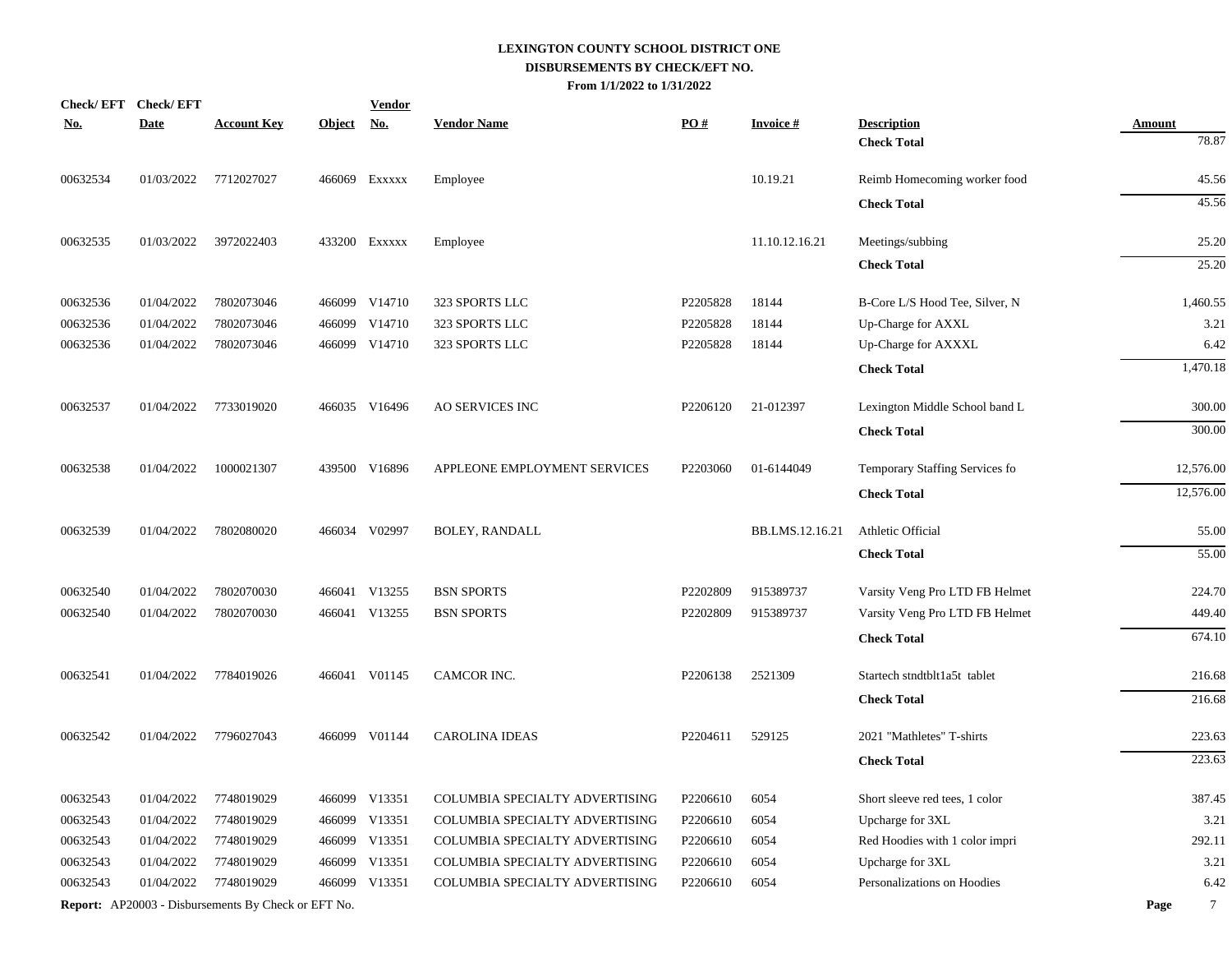|                        | Check/EFT Check/EFT |                                  |                         | <b>Vendor</b>                         |                                                      |                               |                         |                                                      |                        |
|------------------------|---------------------|----------------------------------|-------------------------|---------------------------------------|------------------------------------------------------|-------------------------------|-------------------------|------------------------------------------------------|------------------------|
| <u>No.</u><br>00632543 | Date<br>01/04/2022  | <b>Account Key</b><br>7748019029 | <b>Object</b><br>466099 | $\underline{\mathrm{No}}$ .<br>V13351 | <b>Vendor Name</b><br>COLUMBIA SPECIALTY ADVERTISING | $\underline{PO#}$<br>P2206610 | <b>Invoice#</b><br>6054 | <b>Description</b><br>Long sleeve tees, 1 color impr | <b>Amount</b><br>12.69 |
| 00632543               | 01/04/2022          | 7748019029                       |                         | 466099 V13351                         | COLUMBIA SPECIALTY ADVERTISING                       | P2206610                      | 6054                    | Fleece jackets, black with log                       | 113.42                 |
| 00632543               | 01/04/2022          | 7748019029                       |                         | 466099 V13351                         | COLUMBIA SPECIALTY ADVERTISING                       | P2206610                      | 6054                    | Personalization left chest on                        | 5.35                   |
| 00632543               | 01/04/2022          | 7748019029                       |                         | 466099 V13351                         | COLUMBIA SPECIALTY ADVERTISING                       | P2206610                      | 6054                    | Black Windbreaker with logo em                       | 85.67                  |
| 00632543               | 01/04/2022          | 7748019029                       |                         | 466099 V13351                         | COLUMBIA SPECIALTY ADVERTISING                       | P2206610                      | 6054                    | Upcharge for 4XL                                     | 4.82                   |
| 00632543               | 01/04/2022          | 7748019029                       |                         | 466099 V13351                         | COLUMBIA SPECIALTY ADVERTISING                       | P2206610                      | 6054                    | Personalization left chest on                        | 5.35                   |
|                        |                     |                                  |                         |                                       |                                                      |                               |                         | <b>Check Total</b>                                   | 919.70                 |
| 00632544               | 01/04/2022          | 7802080020                       |                         | 466034 V14165                         | COPELAND, EDWARD DENNIS                              |                               | BB.LMS.12.9.21          | Athletic Official                                    | 55.00                  |
|                        |                     |                                  |                         |                                       |                                                      |                               |                         | <b>Check Total</b>                                   | 55.00                  |
| 00632545               | 01/04/2022          | 2022022303                       |                         | 444500 V01040                         | DELL COMPUTERS                                       | P2204364                      | 10544649611             | OptiPlex 5090 Small Form Facto                       | 765.05                 |
| 00632545               | 01/04/2022          | 2022022303                       |                         | 444500 V01040                         | DELL COMPUTERS                                       | P2204364                      | 10544649611             | Dell 27 Monitor-P2722H, 68.6cm                       | 272.85                 |
| 00632545               | 01/04/2022          | 2022022303                       |                         | 444500 V01040                         | DELL COMPUTERS                                       | P2204364                      | 10544649611             | DELL 24 Monitor, P2418HZm                            | 235.40                 |
|                        |                     |                                  |                         |                                       |                                                      |                               |                         | <b>Check Total</b>                                   | 1,273.30               |
| 00632546               | 01/04/2022          | 7802080020                       |                         | 466034 V10113                         | DERRICK, ANDREW BUTCH                                |                               | BB.LMS.12.16.21         | Athletic Official                                    | 55.00                  |
|                        |                     |                                  |                         |                                       |                                                      |                               |                         | <b>Check Total</b>                                   | 55.00                  |
| 00632547               | 01/04/2022          | 7965027011                       |                         | 466041 V00653                         | DUTCH FORK HIGH SCHOOL                               | P2206625                      | 000002                  | Dancer Registration Fee for 2                        | 300.00                 |
| 00632547               | 01/04/2022          | 7965027011                       |                         | 466041 V00653                         | DUTCH FORK HIGH SCHOOL                               | P2206625                      | 000002                  | Third Routine                                        | 60.00                  |
|                        |                     |                                  |                         |                                       |                                                      |                               |                         | <b>Check Total</b>                                   | 360.00                 |
| 00632548               | 01/04/2022          | 1000011316                       |                         | 441000 V00817                         | EAI (ERIC ARMIN INC)                                 | P2202715                      | INV1142280              | two color 1" counters (set of                        | 44.12                  |
| 00632548               | 01/04/2022          | 3380011203                       | 441000                  | V00817                                | EAI (ERIC ARMIN INC)                                 | P2203552                      | INV1142281              | Two Color Counters: Red/Yellow                       | 32.45                  |
| 00632548               | 01/04/2022          | 3380011203                       |                         | 441000 V00817                         | EAI (ERIC ARMIN INC)                                 | P2203552                      | INV1142281              | Shipping                                             | 9.00                   |
|                        |                     |                                  |                         |                                       |                                                      |                               |                         | <b>Check Total</b>                                   | 85.57                  |
| 00632549               | 01/04/2022          | 2022011247                       |                         | 441000 V00039                         | ETA HAND2MIND                                        | P2206142                      | 60381645                | VT LIT SMALL GROUP KIT, GR 5                         | 63.65                  |
| 00632549               | 01/04/2022          | 2022011247                       |                         | 441000 V00039                         | ETA HAND2MIND                                        | P2206142                      | 60381645                | VT LIT SMALL GROUP KIT, GR 4                         | 63.65                  |
| 00632549               | 01/04/2022          | 2022011247                       |                         | 441000 V00039                         | ETA HAND2MIND                                        | P2206142                      | 60381645                | VT LIT SMALL GROUP, GR 6                             | 63.65                  |
| 00632549               | 01/04/2022          | 2022011247                       |                         | 441000 V00039                         | ETA HAND2MIND                                        | P2206142                      | 60381645                | <b>VERSATILES ANSWER CASE P/8</b>                    | 127.32                 |
| 00632549               | 01/04/2022          | 2022011247                       | 441000                  | V00039                                | ETA HAND2MIND                                        | P2206142                      | 60381645                | TRAY, PLASTIC 10X14" BLUE                            | 54.44                  |
| 00632549               | 01/04/2022          | 2022011247                       | 441000                  | V00039                                | ETA HAND2MIND                                        | P2206142                      | 60381645                | VT MTH SMALL GROUP KIT GR 5                          | 63.65                  |
| 00632549               | 01/04/2022          | 2022011247                       | 441000                  | V00039                                | ETA HAND2MIND                                        | P2206142                      | 60381645                | BASE TEN DIFFERENTIATED DEMO M                       | 31.82                  |
| 00632549               | 01/04/2022          | 2022011247                       |                         | 441000 V00039                         | ETA HAND2MIND                                        | P2206142                      | 60381645                | TANGRAM CLASSROOM BASICS KIT                         | 30.00                  |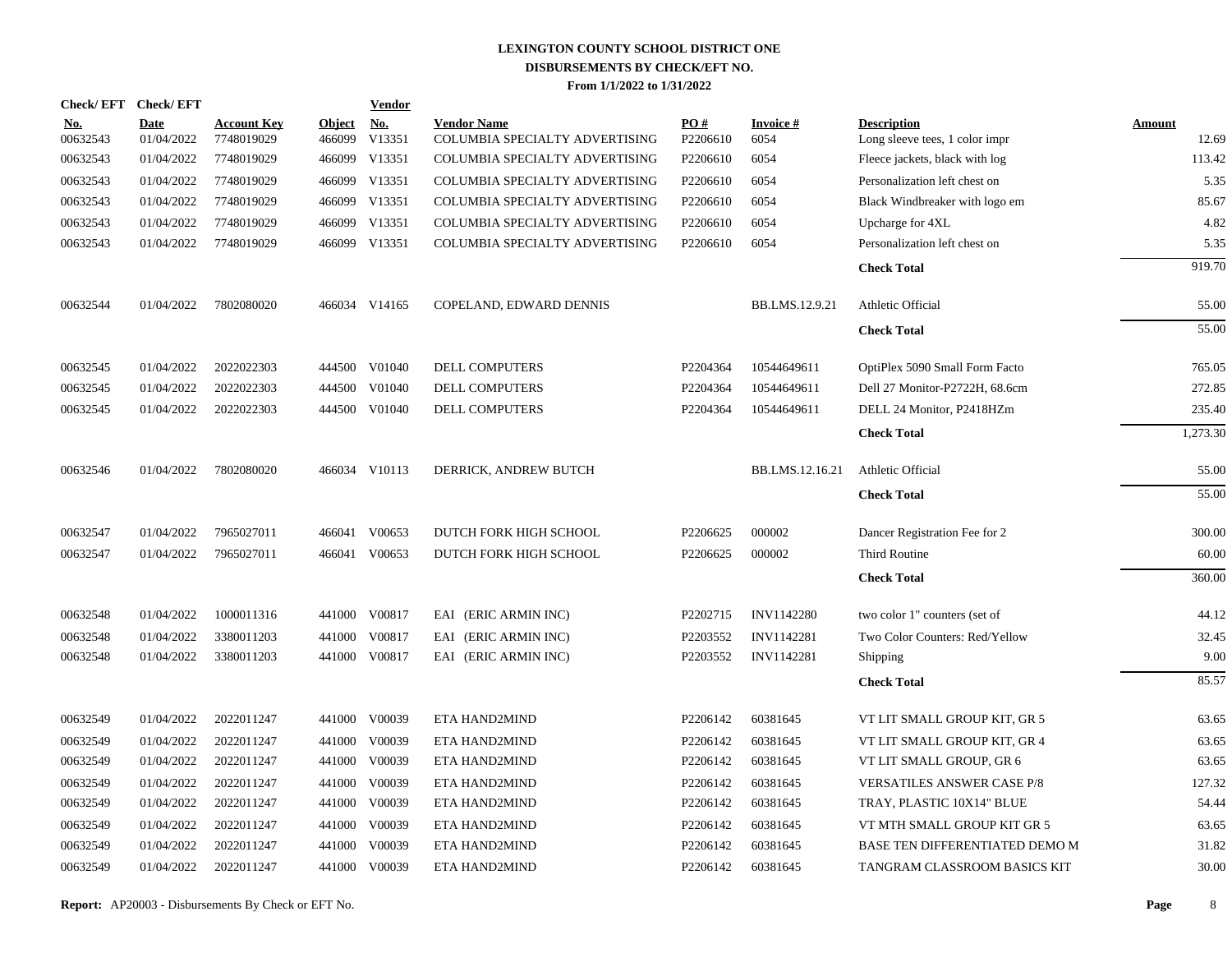|                 | Check/EFT Check/EFT |                                  |                         | Vendor        |                                      |                 |                             |                                                      |                        |
|-----------------|---------------------|----------------------------------|-------------------------|---------------|--------------------------------------|-----------------|-----------------------------|------------------------------------------------------|------------------------|
| No.<br>00632549 | Date<br>01/04/2022  | <b>Account Key</b><br>2022011247 | <b>Object</b><br>441000 | No.<br>V00039 | <b>Vendor Name</b><br>ETA HAND2MIND  | PO#<br>P2206142 | <b>Invoice#</b><br>60381645 | <b>Description</b><br>ANGLEGS CLASSPK, 6 SETS & ACTV | <b>Amount</b><br>72.75 |
| 00632549        | 01/04/2022          | 2022011247                       | 441000                  | V00039        | ETA HAND2MIND                        | P2206142        | 60381645                    | MAGNETIC FRACTION NUMBER LINE                        | 25.46                  |
| 00632549        | 01/04/2022          | 2022011247                       | 441000                  | V00039        | ETA HAND2MIND                        | P2206142        | 60381645                    | SQUISHY WATER BEADS SCIENCE LA                       | 39.10                  |
| 00632549        | 01/04/2022          | 2022011247                       | 441000                  | V00039        | ETA HAND2MIND                        | P2206142        | 60381645                    | VT CROSS CURRICULAR KIT, GR 5                        | 136.41                 |
| 00632549        | 01/04/2022          | 2022011247                       |                         | 441000 V00039 | ETA HAND2MIND                        | P2206142        | 60381645                    | FINGERFOCUS HIGHLIGHTER SM GRP                       | 94.55                  |
|                 |                     |                                  |                         |               |                                      |                 |                             | <b>Check Total</b>                                   | 866.45                 |
| 00632550        | 01/04/2022          | 1000025437                       |                         | 441020 V00034 | FERGUSON ENTERPRISES INC FEI 2       | P2206317        | 8276965                     | CSMS 200 Hall - Water Heater L                       | 2,247.00               |
| 00632550        | 01/04/2022          | 1000025437                       |                         | 441020 V00034 | FERGUSON ENTERPRISES INC FEI 2       | P2206317        | 8276965                     | <b>SC Waste Tax</b>                                  | 2.00                   |
|                 |                     |                                  |                         |               |                                      |                 |                             | <b>Check Total</b>                                   | 2,249.00               |
| 00632551        | 01/04/2022          | 1000011330                       | 441000                  | V00549        | FORMS AND SUPPLY INC (FSI)           | P2205851        | 5970856-2                   | Dart Insulated Foam Cups                             | 44.37                  |
| 00632551        | 01/04/2022          | 1000025507                       | 441000                  | V00549        | FORMS AND SUPPLY INC (FSI)           | P2206159        | 5979699-0                   | Sharpie Clear View Highlighter                       | 31.07                  |
| 00632551        | 01/04/2022          | 2042222303                       | 441000                  | V00549        | FORMS AND SUPPLY INC (FSI)           | P2206330        | 5985260-0                   | Akro-Mils 26 Drawer Plastic St                       | 53.54                  |
| 00632551        | 01/04/2022          | 1000025204                       | 441000                  | V00549        | FORMS AND SUPPLY INC (FSI)           | P2206411        | 5986688-0                   | Pentel liquid pen refills, for                       | 9.37                   |
| 00632551        | 01/04/2022          | 1000025204                       | 441000                  | V00549        | FORMS AND SUPPLY INC (FSI)           | P2206411        | 5986688-0                   | Pendaflex File Pocket, 5 1/4 e                       | 103.32                 |
| 00632551        | 01/04/2022          | 1000025204                       | 441000                  | V00549        | FORMS AND SUPPLY INC (FSI)           | P2206453        | 5987854-0                   | VERBATIM 32GB FLASH DRIVE, FOR                       | 53.93                  |
| 00632551        | 01/04/2022          | 1000011330                       | 441000                  | V00549        | FORMS AND SUPPLY INC (FSI)           | P2206533        | 5988964-0                   | <b>BIC Brite Liner Highlighters</b>                  | 5.27                   |
| 00632551        | 01/04/2022          | 1000011330                       | 441000                  | V00549        | FORMS AND SUPPLY INC (FSI)           | P2206533        | 5988964-0                   | <b>BIC Brite Liner Highlighters</b>                  | 12.13                  |
| 00632551        | 01/04/2022          | 1000011330                       | 441000                  | V00549        | FORMS AND SUPPLY INC (FSI)           | P2206533        | 5988964-0                   | <b>BIC Brite Liner Highlighters</b>                  | 5.26                   |
| 00632551        | 01/04/2022          | 1000011330                       | 441000                  | V00549        | FORMS AND SUPPLY INC (FSI)           | P2206533        | 5988964-0                   | <b>TOPS Green Tint Steno Books</b>                   | 23.95                  |
| 00632551        | 01/04/2022          | 1000011330                       | 441000                  | V00549        | FORMS AND SUPPLY INC (FSI)           | P2206533        | 5988964-0                   | TOPS Letrtrim Perforated Legal                       | 22.69                  |
| 00632551        | 01/04/2022          | 1000011330                       |                         | 441000 V00549 | FORMS AND SUPPLY INC (FSI)           | P2206533        | 5988964-0                   | Swingline Optima Premium Stapl                       | 17.42                  |
| 00632551        | 01/04/2022          | 1000011330                       | 441000                  | V00549        | FORMS AND SUPPLY INC (FSI)           | P2206533        | 5988964-0                   | Swingline Optima 70 Desk Stapl                       | 44.11                  |
| 00632551        | 01/04/2022          | 1000011330                       |                         | 441000 V00549 | FORMS AND SUPPLY INC (FSI)           | P2206533        | 5988964-0                   | Scotch Transparent Tape 34W                          | 33.96                  |
| 00632551        | 01/04/2022          | 1000011330                       |                         | 441000 V00549 | FORMS AND SUPPLY INC (FSI)           | P2206533        | 5988964-0                   | Scotch Twotone Desktop Office                        | 34.13                  |
| 00632551        | 01/04/2022          | 1000011330                       |                         | 441000 V00549 | FORMS AND SUPPLY INC (FSI)           | P2206532        | 5988965-0                   | Kleenex Boutique Facial Tissue                       | 85.53                  |
| 00632551        | 01/04/2022          | 1000011330                       | 441000                  | V00549        | FORMS AND SUPPLY INC (FSI)           | P2206532        | 5988965-0                   | Dixie Basicreg Lightweight Dis                       | 73.70                  |
| 00632551        | 01/04/2022          | 1000011330                       |                         | 441000 V00549 | FORMS AND SUPPLY INC (FSI)           | P2206532        | 5988965-0                   | Rayovac Alkaline 9V Batteries                        | 19.24                  |
|                 |                     |                                  |                         |               |                                      |                 |                             | <b>Check Total</b>                                   | 672.99                 |
| 00632552        | 01/04/2022          | 1000025507                       |                         | 435000 V13990 | <b>GRACE OUTDOOR ADVERTISING LLC</b> | P2206096        | 48232                       | <b>Billboard advertising</b>                         | 2,150.00               |
|                 |                     |                                  |                         |               |                                      |                 |                             | <b>Check Total</b>                                   | 2,150.00               |
| 00632553        | 01/04/2022          | 1000025437                       |                         | 441020 V00477 | <b>GRAYBAR ELECTRIC CO INC</b>       | P2205677        | 9324602504                  | CSMS - BTL-Q500T6/U/P Lamps                          | 807.89                 |
| 00632553        | 01/04/2022          | 1000025411                       |                         | 441020 V00477 | <b>GRAYBAR ELECTRIC CO INC</b>       | P2205677        | 9324655403                  | GHS,LHS - MVR400/U /ED28 Lamps                       | 276.38                 |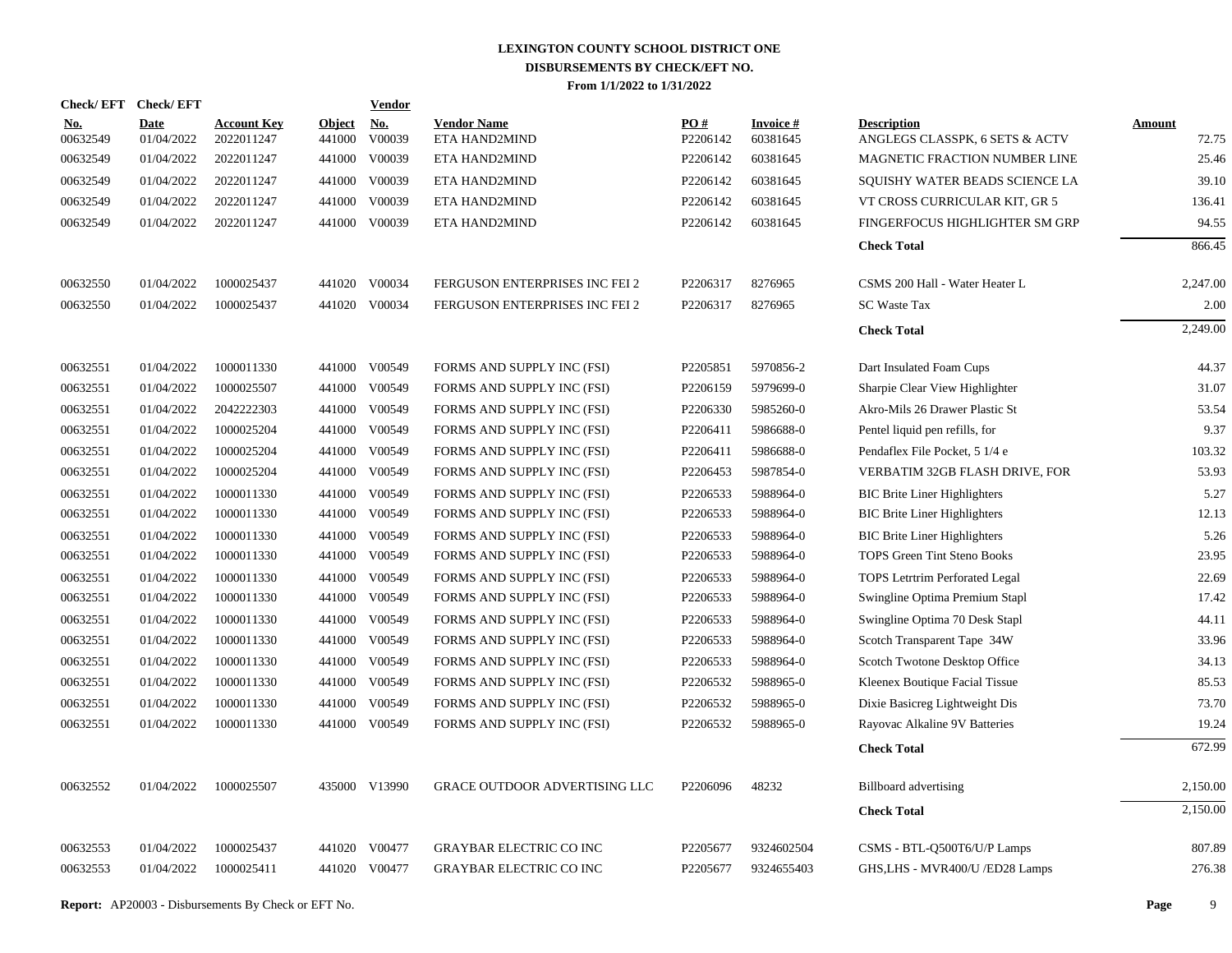| Check/EFT Check/EFT    |                           |                                  |                         | Vendor               |                                                      |                 |                               |                                                  |                  |
|------------------------|---------------------------|----------------------------------|-------------------------|----------------------|------------------------------------------------------|-----------------|-------------------------------|--------------------------------------------------|------------------|
| <b>No.</b><br>00632553 | <b>Date</b><br>01/04/2022 | <b>Account Key</b><br>1000025411 | <b>Object</b><br>441020 | <u>No.</u><br>V00477 | <b>Vendor Name</b><br><b>GRAYBAR ELECTRIC CO INC</b> | PO#<br>P2205677 | <b>Invoice#</b><br>9324655403 | <b>Description</b><br>LHS, WKHS - MVR250/U Lamps | Amount<br>197.41 |
| 00632553               | 01/04/2022                | 1000025413                       |                         | 441020 V00477        | <b>GRAYBAR ELECTRIC CO INC</b>                       | P2205677        | 9324655403                    | GHS, LHS - MVR400/U / ED28 Lamps                 | 276.38           |
| 00632553               | 01/04/2022                | 1000025413                       | 441020                  | V00477               | <b>GRAYBAR ELECTRIC CO INC</b>                       | P2205677        | 9324655403                    | GHS, WKHS - MVR175/U Lamps                       | 255.51           |
| 00632553               | 01/04/2022                | 1000025415                       |                         | 441020 V00477        | <b>GRAYBAR ELECTRIC CO INC</b>                       | P2205677        | 9324655403                    | PHS, WKHS - MVR400/U Lamps                       | 263.22           |
| 00632553               | 01/04/2022                | 1000025423                       | 441020                  | V00477               | <b>GRAYBAR ELECTRIC CO INC</b>                       | P2205677        | 9324655403                    | SGES, WKES - LU400/H/ECO Lamps                   | 162.75           |
| 00632553               | 01/04/2022                | 1000025425                       | 441020                  | V00477               | <b>GRAYBAR ELECTRIC CO INC</b>                       | P2205677        | 9324655403                    | SGES, WKES - LU400/H/ECO Lamps                   | 162.74           |
| 00632553               | 01/04/2022                | 1000025427                       | 441020                  | V00477               | <b>GRAYBAR ELECTRIC CO INC</b>                       | P2205677        | 9324655403                    | PHS, WKHS - MVR400/U Lamps                       | 263.22           |
| 00632553               | 01/04/2022                | 1000025427                       | 441020                  | V00477               | <b>GRAYBAR ELECTRIC CO INC</b>                       | P2205677        | 9324655403                    | LHS, WKHS - MVR250/U Lamps                       | 197.42           |
| 00632553               | 01/04/2022                | 1000025427                       |                         | 441020 V00477        | <b>GRAYBAR ELECTRIC CO INC</b>                       | P2205677        | 9324655403                    | GHS, WKHS - MVR175/U Lamps                       | 255.52           |
| 00632553               | 01/04/2022                | 1000025434                       | 441020                  | V00477               | <b>GRAYBAR ELECTRIC CO INC</b>                       | P2205677        | 9324655403                    | PHMS,CSMS - MVR320/VBU/HO/PA L                   | 330.99           |
| 00632553               | 01/04/2022                | 1000025434                       | 441020                  | V00477               | <b>GRAYBAR ELECTRIC CO INC</b>                       | P2205677        | 9324655403                    | PHMS - LED150ED28/750/277/480                    | 3,826.64         |
| 00632553               | 01/04/2022                | 1000025437                       |                         | 441020 V00477        | <b>GRAYBAR ELECTRIC CO INC</b>                       | P2205677        | 9324655403                    | PHMS,CSMS - MVR320/VBU/HO/PA L                   | 337.05           |
|                        |                           |                                  |                         |                      |                                                      |                 |                               | <b>Check Total</b>                               | 7,613.12         |
| 00632554               | 01/04/2022                | 2042221303                       |                         | 441000 V02048        | <b>GROVE MEDICAL</b>                                 | P2206278        | 6179035                       | Gloves Vinyl Powder Free X-Lar                   | 30.56            |
| 00632554               | 01/04/2022                | 2042221303                       |                         | 441000 V02048        | <b>GROVE MEDICAL</b>                                 | P2206278        | 6179035                       | Gloves Vinyl Powder Free Mediu                   | 30.56            |
| 00632554               | 01/04/2022                | 2042221303                       |                         | 441000 V02048        | <b>GROVE MEDICAL</b>                                 | P2206278        | 6179035                       | Kleenex tissues                                  | 36.40            |
| 00632554               | 01/04/2022                | 2042221303                       |                         | 441000 V02048        | <b>GROVE MEDICAL</b>                                 | P2206278        | 6179035                       | Cup Translucent 7 oz                             | 32.68            |
| 00632554               | 01/04/2022                | 2042221303                       | 441000                  | V02048               | <b>GROVE MEDICAL</b>                                 | P2206278        | 6179035                       | <b>Flexible Straws</b>                           | 1.41             |
| 00632554               | 01/04/2022                | 2042221303                       |                         | 441000 V02048        | <b>GROVE MEDICAL</b>                                 | P2206278        | 6179035                       | Wet Wipes                                        | 31.78            |
| 00632554               | 01/04/2022                | 2042221303                       |                         | 441000 V02048        | <b>GROVE MEDICAL</b>                                 | P2206279        | 6179036                       | Gloves Vinyl Powder Free Mediu                   | 61.13            |
| 00632554               | 01/04/2022                | 2042221303                       |                         | 441000 V02048        | <b>GROVE MEDICAL</b>                                 | P2206279        | 6179036                       | <b>Flexible Straws</b>                           | 2.82             |
| 00632554               | 01/04/2022                | 2042221303                       |                         | 441000 V02048        | <b>GROVE MEDICAL</b>                                 | P2206279        | 6179036                       | <b>Hand Sanitizer</b>                            | 37.09            |
| 00632554               | 01/04/2022                | 2042221303                       |                         | 441000 V02048        | <b>GROVE MEDICAL</b>                                 | P2206279        | 6179036                       | Wet Wipes                                        | 31.78            |
| 00632554               | 01/04/2022                | 2042221303                       |                         | 441000 V02048        | <b>GROVE MEDICAL</b>                                 | P2206277        | 6179309                       | Wet Wipes                                        | 79.46            |
| 00632554               | 01/04/2022                | 2042221303                       |                         | 441000 V02048        | <b>GROVE MEDICAL</b>                                 | P2206277        | 6179309                       | Kleenex Tissue                                   | 36.40            |
| 00632554               | 01/04/2022                | 2042221303                       |                         | 441000 V02048        | <b>GROVE MEDICAL</b>                                 | P2206277        | 6179309                       | <b>Flexible Straws</b>                           | 2.82             |
|                        |                           |                                  |                         |                      |                                                      |                 |                               | <b>Check Total</b>                               | 414.89           |
| 00632555               | 01/04/2022                | 1000011303                       |                         | 433200 Exxxxx        | Employee                                             |                 | 10.18.12.07.21                | <b>Family Engagement Services</b>                | 69.44            |
|                        |                           |                                  |                         |                      |                                                      |                 |                               | <b>Check Total</b>                               | 69.44            |
| 00632556               | 01/04/2022                | 3260011303                       |                         | 441000 V13973        | KENDALL HUNT PUBLISHING CO                           | P2205961        | 12876790                      | Unit 8.4: How are we connected                   | 40.61            |
| 00632556               | 01/04/2022                | 3260011303                       | 441000                  | V13973               | KENDALL HUNT PUBLISHING CO                           | P2205961        | 12876790                      | Shipping at 14%                                  | 22.17            |
| 00632556               | 01/04/2022                | 3260011303                       |                         | 441000 V13973        | KENDALL HUNT PUBLISHING CO                           | P2205961        | 12877667                      | Unit 8.4: How are we connected                   | 128.88           |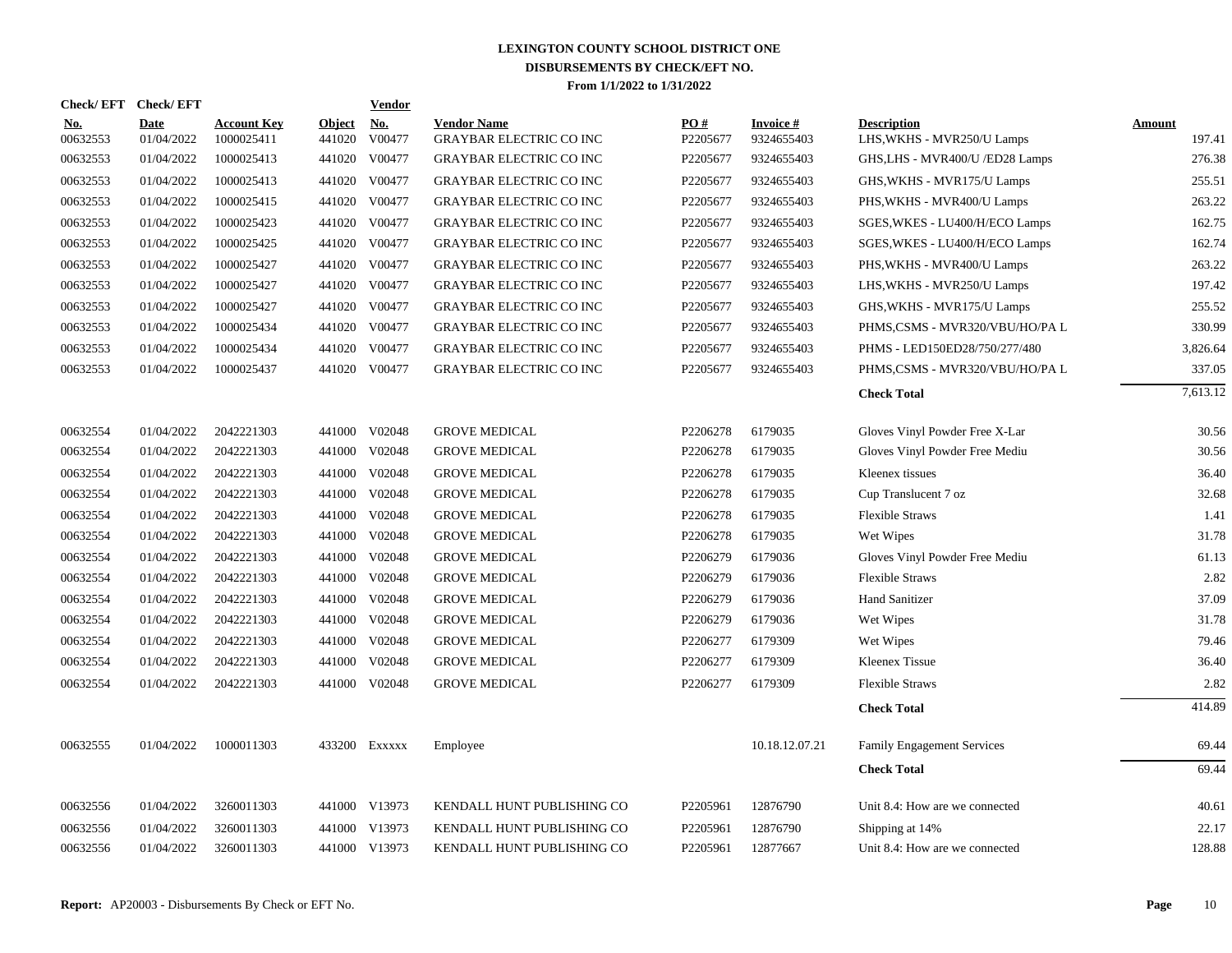|            | Check/EFT Check/EFT |                    |               | <b>Vendor</b> |                                |          |                                   |                                |          |
|------------|---------------------|--------------------|---------------|---------------|--------------------------------|----------|-----------------------------------|--------------------------------|----------|
| <u>No.</u> | <b>Date</b>         | <b>Account Key</b> | <u>Object</u> | <u>No.</u>    | <b>Vendor Name</b>             | PO#      | <b>Invoice#</b>                   | <b>Description</b>             | Amount   |
|            |                     |                    |               |               |                                |          |                                   | <b>Check Total</b>             | 191.66   |
| 00632557   | 01/04/2022          | 7802073026         |               | 466034 V03221 | LIPPETT, TIMOTHY               |          | BB.WKM.12.13.21 Athletic Official |                                | 56.00    |
|            |                     |                    |               |               |                                |          |                                   | <b>Check Total</b>             | 56.00    |
| 00632558   | 01/04/2022          | 1000021107         |               | 439500 V12838 | <b>LRADAC</b>                  |          | 01.03.2022                        | LOCC Invoice Dec.'21           | 4,623.25 |
|            |                     |                    |               |               |                                |          |                                   | <b>Check Total</b>             | 4,623.25 |
| 00632559   | 01/04/2022          | 1000011330         |               | 431200 V11322 | NATIONAL PAIDEIA CENTER        | P2206495 | 1486                              | Paideia Training; Implementati | 3,000.00 |
| 00632559   | 01/04/2022          | 1000011330         |               | 431200 V11322 | NATIONAL PAIDEIA CENTER        | P2206495 | 1486                              | 3rd Edition Seminar Manuals    | 2,200.00 |
|            |                     |                    |               |               |                                |          |                                   | <b>Check Total</b>             | 5,200.00 |
| 00632560   | 01/04/2022          | 1000025407         |               | 432300 V01373 | P AND S CONSTRUCTION COMPANY I | P2206291 | 11319                             | Transportation - Estimated - P | 202.50   |
| 00632560   | 01/04/2022          | 1000025407         | 432300        | V01373        | P AND S CONSTRUCTION COMPANY I | P2206291 | 11319                             | Disposal Fee                   | 335.00   |
|            |                     |                    |               |               |                                |          |                                   | <b>Check Total</b>             | 537.50   |
| 00632561   | 01/04/2022          | 1000025414         | 447000        | V00082        | PALMETTO PROPANE               |          | 581329                            | Propane                        | 938.29   |
| 00632561   | 01/04/2022          | 1000025414         | 447000        | V00082        | PALMETTO PROPANE               |          | 581330                            | Propane                        | 944.34   |
| 00632561   | 01/04/2022          | 1000025429         | 447000        | V00082        | PALMETTO PROPANE               |          | 586971                            | Propane                        | 511.58   |
|            |                     |                    |               |               |                                |          |                                   | <b>Check Total</b>             | 2,394.21 |
| 00632562   | 01/04/2022          | 7802073026         |               | 466034 V03091 | RHONE, CHRIS                   |          | BB.WKM.12.13.21 Athletic Official |                                | 56.00    |
|            |                     |                    |               |               |                                |          |                                   | <b>Check Total</b>             | 56.00    |
| 00632563   | 01/04/2022          | 3260011303         |               | 441000 V16452 | SCHOOL SPECIALTY LLC           | P2202472 | 208129162302                      | Alcohol pads, 200/pkg          | 29.45    |
| 00632563   | 01/04/2022          | 1000011334         | 441000        | V16452        | SCHOOL SPECIALTY LLC           | P2205556 | 208129162410                      | Earthchoice MultiPurpose Paper | 12.31    |
| 00632563   | 01/04/2022          | 7732019026         |               | 466041 V16452 | SCHOOL SPECIALTY LLC           | P2204606 | 208129162668                      | Prang SemiMoist Watercolor Pai | 18.33    |
| 00632563   | 01/04/2022          | 1000011124         | 441000        | V16452        | SCHOOL SPECIALTY LLC           | P2202111 | 208129222617                      | EID0000656BIG BOX OF EASYTOREA | 25.03    |
| 00632563   | 01/04/2022          | 1000011415         |               | 441000 V16452 | SCHOOL SPECIALTY LLC           | P2204725 | 208129222705                      | Sportime UltraFoam NoBounceBal | 16.62    |
|            |                     |                    |               |               |                                |          |                                   | <b>Check Total</b>             | 101.74   |
| 00632564   | 01/04/2022          | 7866027038         |               | 466041 V01494 | SWANK MOVIE LICENSING USA      | P2206207 | 3120058                           | Movie Site License-1 year      | 584.00   |
|            |                     |                    |               |               |                                |          |                                   | <b>Check Total</b>             | 584.00   |
| 00632565   | 01/04/2022          | 1000026642         |               | 444510 V00694 | TELCOM OF SOUTH CAROLINA INC   | P2203378 | 3468                              | BATTERY POWERED SECONDARY WIRE | 749.00   |
|            |                     |                    |               |               |                                |          |                                   | <b>Check Total</b>             | 749.00   |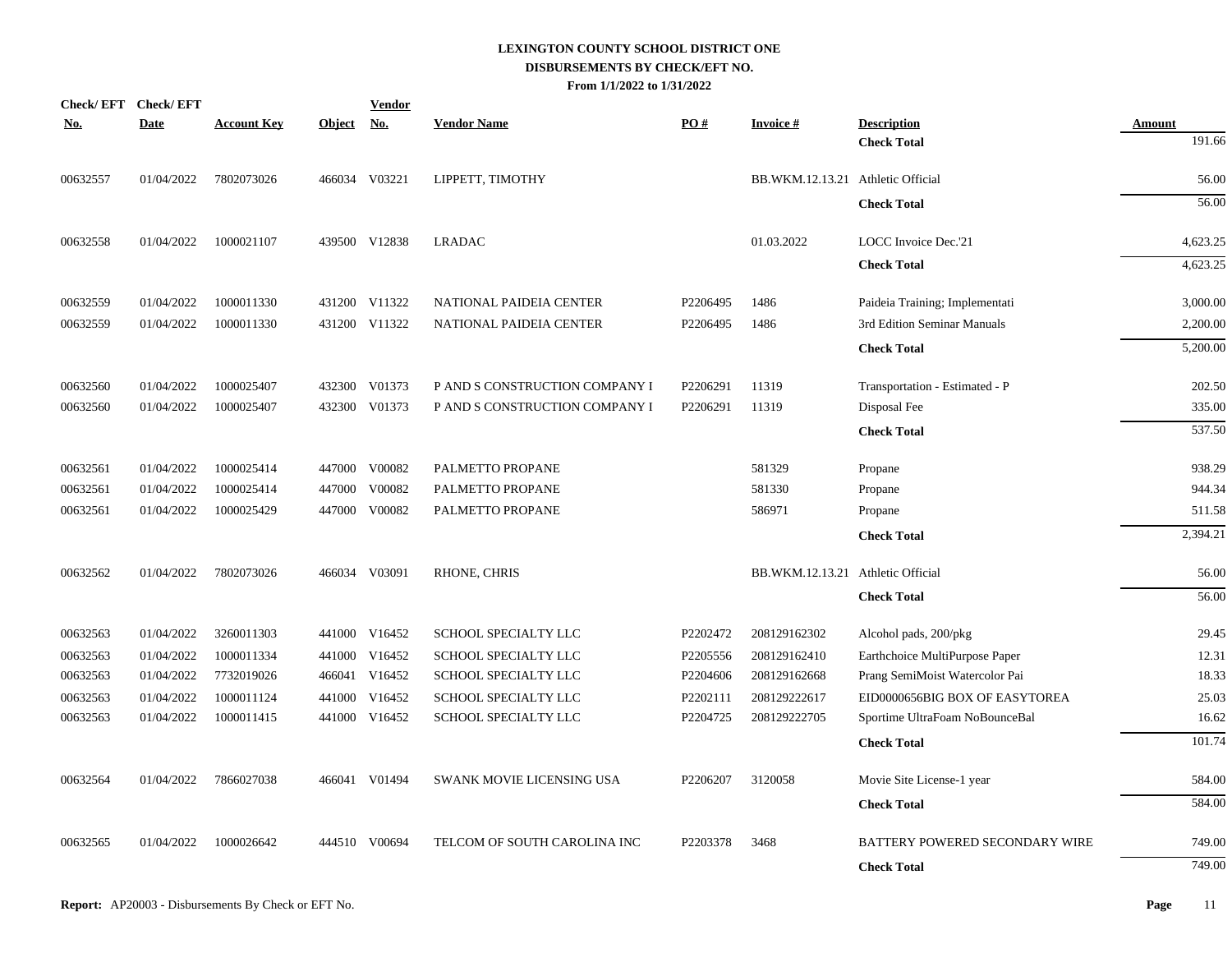|                        | Check/EFT Check/EFT       |                                  |                         | <b>Vendor</b>        |                                          |                 |                               |                                                             |                  |
|------------------------|---------------------------|----------------------------------|-------------------------|----------------------|------------------------------------------|-----------------|-------------------------------|-------------------------------------------------------------|------------------|
| <u>No.</u><br>00632566 | <b>Date</b><br>01/04/2022 | <b>Account Key</b><br>1000011330 | <b>Object</b><br>441000 | <u>No.</u><br>V00189 | <b>Vendor Name</b><br><b>WW GRAINGER</b> | PO#<br>P2205901 | <b>Invoice#</b><br>9142416396 | <b>Description</b><br><b>Unger Medium Duty Scraper Stee</b> | Amount<br>157.05 |
| 00632566               | 01/04/2022                | 1000011330                       |                         | 441000 V00189        | <b>WW GRAINGER</b>                       | P2205901        | 9142416396                    | Tracmates Traction Device, Men                              | 94.84            |
| 00632566               | 01/04/2022                | 1000011330                       |                         | 441000 V00189        | <b>WW GRAINGER</b>                       | P2205901        | 9142416396                    | 10in W Straight Rubber Window                               | 191.16           |
| 00632566               | 01/04/2022                | 1000011330                       | 441000                  | V00189               | <b>WW GRAINGER</b>                       | P2205901        | 9142416396                    | Halsey Taylor Replacement Filt                              | 1,138.27         |
| 00632566               | 01/04/2022                | 1000011330                       |                         | 441000 V00189        | W W GRAINGER                             | P2205901        | 9142416396                    | Unger 6inW Straight Carbon Ste                              | 22.61            |
|                        |                           |                                  |                         |                      |                                          |                 |                               | <b>Check Total</b>                                          | 1,603.93         |
| 00632567               | 01/04/2022                | 7802070027                       |                         | 466064 V14957        | HARDEN, MARK A                           | P2206404        | P2206404.WKH                  | Booking Fee boys lacrosse Vars                              | 150.00           |
| 00632567               | 01/04/2022                | 7802091044                       | 466064                  | V14957               | HARDEN, MARK A                           | P2206445        | P2206445.RBH                  | TEAM BOOKING FEE BOYS VARSTIY                               | 50.00            |
| 00632567               | 01/04/2022                | 7802091044                       |                         | 466064 V14957        | HARDEN, MARK A                           | P2206445        | P2206445.RBH                  | TEAM BOOKING FEE FOR BOYS JV L                              | 50.00            |
| 00632567               | 01/04/2022                | 7802091044                       |                         | 466064 V14957        | HARDEN, MARK A                           | P2206445        | P2206445.RBH                  | TEAM BOOKING FEE FOR BOYS C TE                              | 50.00            |
|                        |                           |                                  |                         |                      |                                          |                 |                               | <b>Check Total</b>                                          | 300.00           |
| 00632568               | 01/04/2022                | 7887079013                       |                         | 466099 V11007        | MASTERCRAFT RENOVATION SYSTEMS P2206576  |                 | P2206576.GHS                  | <b>Termination of Wrestling Spons</b>                       | 300.00           |
|                        |                           |                                  |                         |                      |                                          |                 |                               | <b>Check Total</b>                                          | 300.00           |
| 00632569               | 01/04/2022                | 1000025407                       |                         | 432100 V00092        | MIDCAROLINA ELEC COOP INC                |                 | MCEC.12.21                    | TR.4900409730                                               | 199.00           |
| 00632569               | 01/04/2022                | 1000025413                       |                         | 432100 V00092        | MIDCAROLINA ELEC COOP INC                |                 | MCEC.12.21                    | GHS.4900409679                                              | 743.00           |
| 00632569               | 01/04/2022                | 1000025413                       |                         | 432100 V00092        | MIDCAROLINA ELEC COOP INC                |                 | MCEC.12.21                    | GHS.4900409681                                              | 21,229.00        |
| 00632569               | 01/04/2022                | 1000025413                       |                         | 432100 V00092        | MIDCAROLINA ELEC COOP INC                |                 | MCEC.12.21                    | GHS.4900409712                                              | 1,118.00         |
| 00632569               | 01/04/2022                | 1000025413                       |                         | 432100 V00092        | MIDCAROLINA ELEC COOP INC                |                 | MCEC.12.21                    | GHS.4900409675                                              | 302.00           |
| 00632569               | 01/04/2022                | 1000025413                       | 432100                  | V00092               | MIDCAROLINA ELEC COOP INC                |                 | MCEC.12.21                    | GHS.4900409686                                              | 72.00            |
| 00632569               | 01/04/2022                | 1000025434                       |                         | 432100 V00092        | MIDCAROLINA ELEC COOP INC                |                 | MCEC.12.21                    | PHM.5702088110                                              | 177.00           |
| 00632569               | 01/04/2022                | 1000025434                       | 432100                  | V00092               | MIDCAROLINA ELEC COOP INC                |                 | MCEC.12.21                    | PHM.5702051785                                              | 671.00           |
| 00632569               | 01/04/2022                | 1000025434                       |                         | 432100 V00092        | MIDCAROLINA ELEC COOP INC                |                 | MCEC.12.21                    | PHM.5702051791                                              | 12,164.00        |
| 00632569               | 01/04/2022                | 1000025435                       | 432100                  | V00092               | MIDCAROLINA ELEC COOP INC                |                 | MCEC.12.21                    | PHE.5702088108                                              | 126.00           |
| 00632569               | 01/04/2022                | 1000025435                       |                         | 432100 V00092        | MIDCAROLINA ELEC COOP INC                |                 | MCEC.12.21                    | PHE.5702052000                                              | 488.00           |
| 00632569               | 01/04/2022                | 1000025435                       | 432100                  | V00092               | MIDCAROLINA ELEC COOP INC                |                 | MCEC.12.21                    | PHE.5702051796                                              | 7,201.00         |
| 00632569               | 01/04/2022                | 1000025435                       |                         | 432100 V00092        | MIDCAROLINA ELEC COOP INC                |                 | MCEC.12.21                    | PHE.5702051777                                              | 1,129.00         |
| 00632569               | 01/04/2022                | 1000025441                       | 432100                  | V00092               | MIDCAROLINA ELEC COOP INC                |                 | MCEC.12.21                    | RCE.5708004132                                              | 9,182.00         |
| 00632569               | 01/04/2022                | 1000025441                       |                         | 432100 V00092        | MIDCAROLINA ELEC COOP INC                |                 | MCEC.12.21                    | RCE.9300051508                                              | 231.00           |
| 00632569               | 01/04/2022                | 1000025441                       | 432100                  | V00092               | MIDCAROLINA ELEC COOP INC                |                 | MCEC.12.21                    | RCE.9300064722                                              | 87.00            |
| 00632569               | 01/04/2022                | 1000025446                       |                         | 432100 V00092        | MIDCAROLINA ELEC COOP INC                |                 | MCEC.12.21                    | BWM-9300039298                                              | 15,867.00        |
|                        |                           |                                  |                         |                      |                                          |                 |                               | <b>Check Total</b>                                          | 70,986.00        |
| 00632570               | 01/04/2022                | 7802078013                       |                         | 466099 V10506        | RICHLAND NORTHEAST HIGH SCHOOL           | P2206577        | P2206577.GHS                  | 2022 Cavalier Kick Off Girls S                              | 400.00           |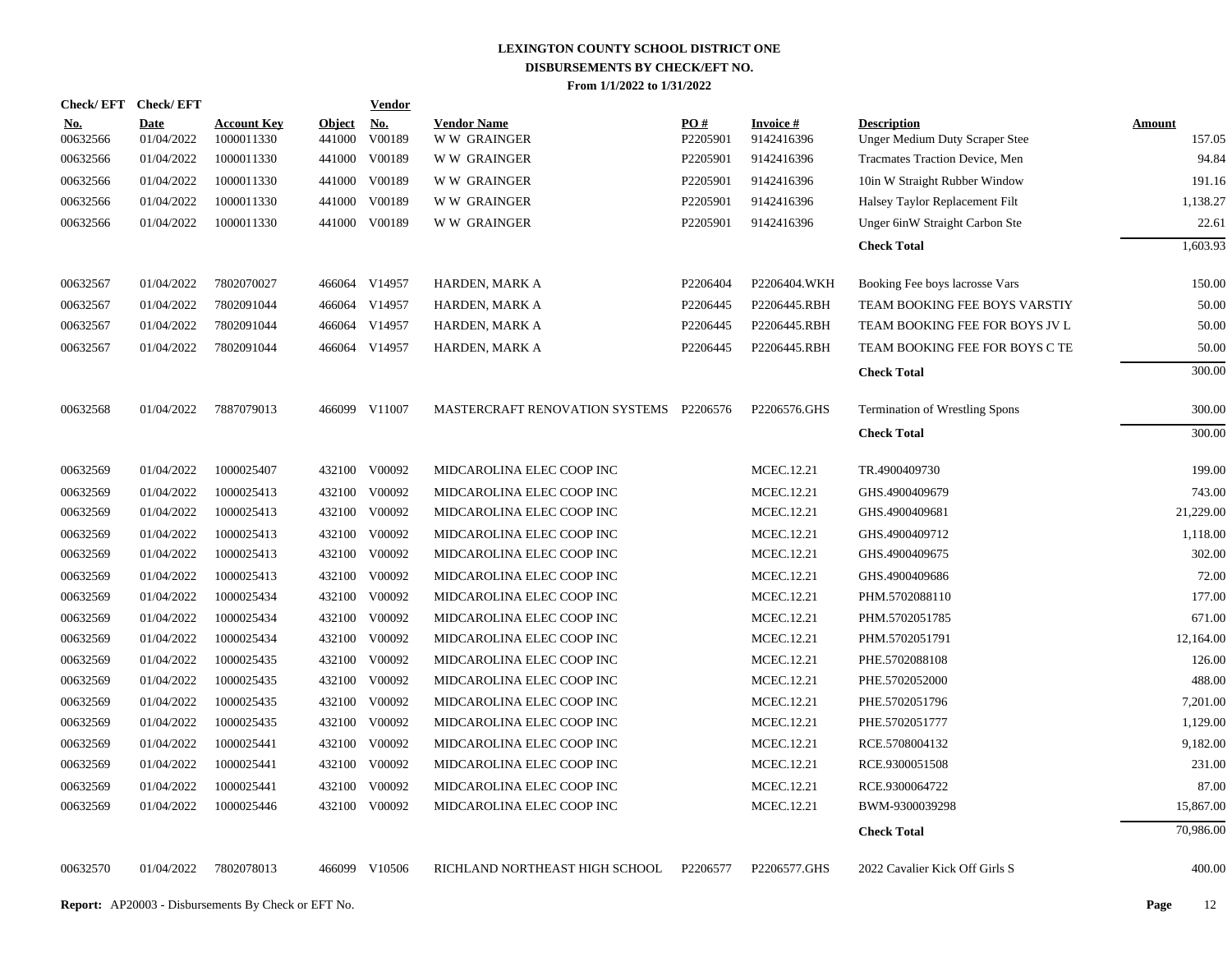| <b>No.</b> | Check/EFT Check/EFT<br><b>Date</b> | <b>Account Key</b> | Object No. | <b>Vendor</b> | <b>Vendor Name</b>             | PO#      | <b>Invoice#</b> | <b>Description</b>              | Amount       |
|------------|------------------------------------|--------------------|------------|---------------|--------------------------------|----------|-----------------|---------------------------------|--------------|
|            |                                    |                    |            |               |                                |          |                 | <b>Check Total</b>              | 400.00       |
| 00632571   | 01/04/2022                         | 1000000000         |            | 245000 V01209 | EMPLOYEE INSURANCE PROGRAM     |          | 1/1/2022        | <b>Employer Share Dental</b>    | 47,270.08    |
| 00632571   | 01/04/2022                         | 1000000000         |            | 245000 V01209 | EMPLOYEE INSURANCE PROGRAM     |          | 1/1/2022        | <b>Employee Dental</b>          | 30,129.06    |
| 00632571   | 01/04/2022                         | 1000000000         |            | 245010 V01209 | EMPLOYEE INSURANCE PROGRAM     |          | 1/1/2022        | Dental Plus                     | 114,044.70   |
| 00632571   | 01/04/2022                         | 1000000000         |            | 245020 V01209 | EMPLOYEE INSURANCE PROGRAM     |          | 1/1/2022        | Tobacco Surcharge               | 12,220.00    |
| 00632571   | 01/04/2022                         | 1000000000         |            | 245030 V01209 | EMPLOYEE INSURANCE PROGRAM     |          | 1/1/2022        | Vision                          | 28,111.58    |
| 00632571   | 01/04/2022                         | 1000000000         |            | 245510 V01209 | EMPLOYEE INSURANCE PROGRAM     |          | 1/1/2022        | <b>Employer Share Health</b>    | 2,255,357.52 |
| 00632571   | 01/04/2022                         | 1000000000         |            | 245510 V01209 | EMPLOYEE INSURANCE PROGRAM     |          | 1/1/2022        | <b>Employee Health</b>          | 584,901.18   |
| 00632571   | 01/04/2022                         | 1000000000         |            | 245590 V01209 | EMPLOYEE INSURANCE PROGRAM     |          | 1/1/2022        | Dependent Life Child            | 1,808.10     |
| 00632571   | 01/04/2022                         | 1000000000         |            | 245600 V01209 | EMPLOYEE INSURANCE PROGRAM     |          | 1/1/2022        | Dependent Life Spouse           | 6,637.34     |
| 00632571   | 01/04/2022                         | 1000000000         | 245620     | V01209        | EMPLOYEE INSURANCE PROGRAM     |          | 1/1/2022        | <b>Optional Life</b>            | 52,823.86    |
| 00632571   | 01/04/2022                         | 1000000000         |            | 245640 V01209 | EMPLOYEE INSURANCE PROGRAM     |          | 1/1/2022        | <b>SLTD</b>                     | 20,871.20    |
|            |                                    |                    |            |               |                                |          |                 | <b>Check Total</b>              | 3,154,174.62 |
| 00632572   | 01/05/2022                         | 1000011329         |            | 441000 V02519 | ACADEMIC SUPPLIER DBA RASIX CO | P2206441 | ID73895         | <b>HP Toner Cartridge Black</b> | 175.96       |
|            |                                    |                    |            |               |                                |          |                 | <b>Check Total</b>              | 175.96       |
| 00632573   | 01/05/2022                         | 7866027034         |            | 466045 V00391 | APPLE INC                      | P2206412 | AH03179435      | 3-Year AppleCare+ for Schools   | 127.33       |
|            |                                    |                    |            |               |                                |          |                 | <b>Check Total</b>              | 127.33       |
| 00632574   | 01/05/2022                         | 2672022403         |            | 431200 V16770 | <b>BATES, CELESTE C</b>        | P2111704 | 4000            | Four (4) professional learning  | 3,500.00     |
|            |                                    |                    |            |               |                                |          |                 | <b>Check Total</b>              | 3,500.00     |
| 00632575   | 01/05/2022                         | 7732027047         |            | 466041 V13041 | BLICK ART MATERIALS LLC        | P2202788 | 7717889         | Royal & Langnickel Big Kid's    | 89.47        |
|            |                                    |                    |            |               |                                |          |                 | <b>Check Total</b>              | 89.47        |
| 00632576   | 01/05/2022                         | 3971011303         |            | 441000 V00884 | <b>BOOKSOURCE</b>              | P2205129 | 957117          | see attached book order         | 3,031.36     |
|            |                                    |                    |            |               |                                |          |                 | <b>Check Total</b>              | 3,031.36     |
| 00632577   | 01/05/2022                         | 7802073020         |            | 466041 V13255 | <b>BSN SPORTS</b>              | P2206420 | 915190936       | Roy/White-Kyrie 7 shoes - Siz   | 1.168.44     |
| 00632577   | 01/05/2022                         | 7802073020         | 466041     | V13255        | <b>BSN SPORTS</b>              | P2206420 | 915190936       | shipping                        | 48.00        |
| 00632577   | 01/05/2022                         | 7802073026         |            | 466041 V13255 | <b>BSN SPORTS</b>              | P2205558 | 915250699       | mens shorts                     | 48.15        |
| 00632577   | 01/05/2022                         | 7802073026         |            | 466041 V13255 | <b>BSN SPORTS</b>              | P2205558 | 915250699       | cardinal fill in short          | 48.15        |
| 00632577   | 01/05/2022                         | 7802073026         |            | 466041 V13255 | <b>BSN SPORTS</b>              | P2205558 | 915250699       | freight                         | 15.00        |
| 00632577   | 01/05/2022                         | 7802075013         |            | 466041 V13255 | <b>BSN SPORTS</b>              | P2202242 | 915258665       | Tanner Tee 26-43"               | 256.77       |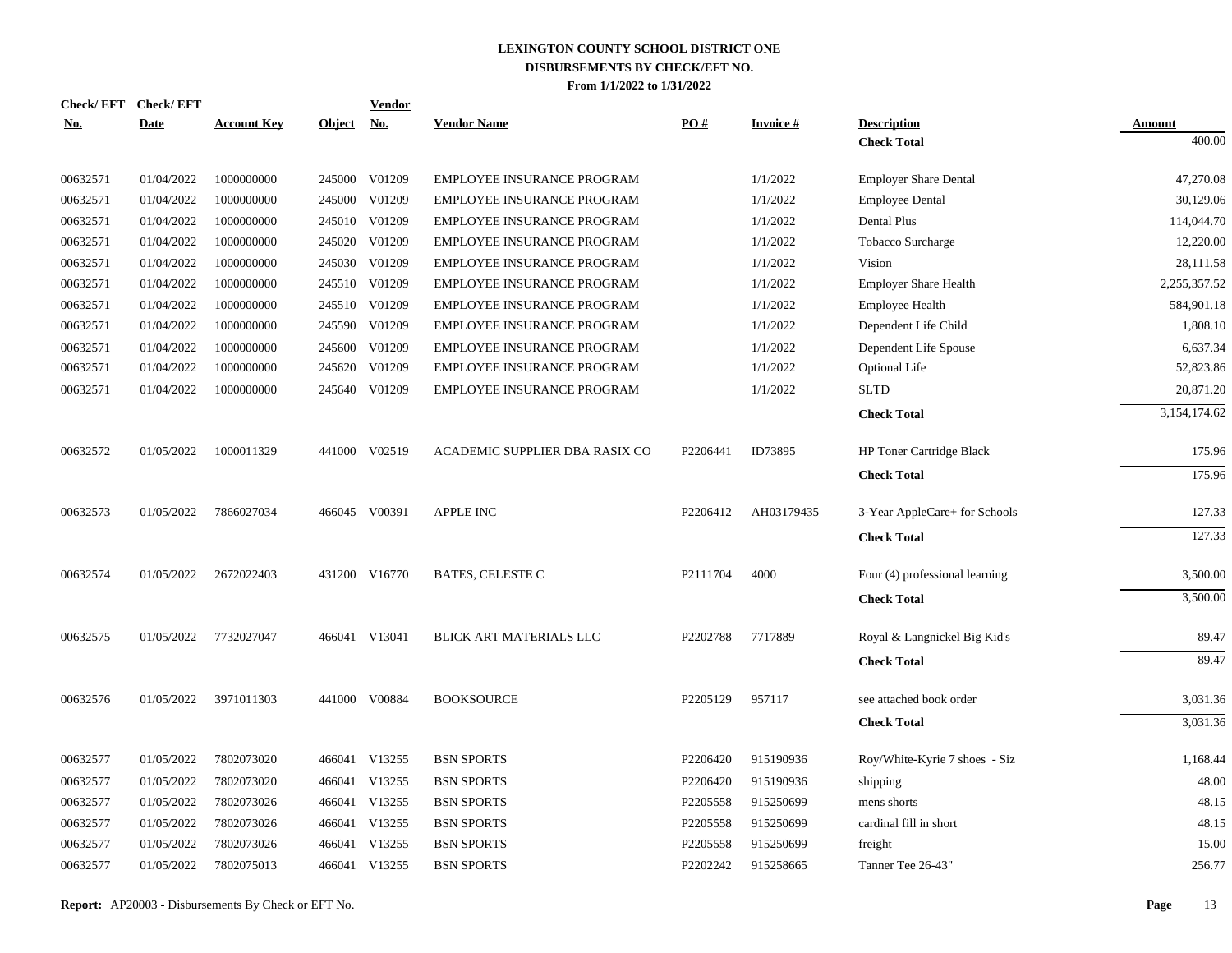|                 | Check/EFT Check/EFT       |                                  |                         | <b>Vendor</b>        |                                         |                 |                              |                                       |                  |
|-----------------|---------------------------|----------------------------------|-------------------------|----------------------|-----------------------------------------|-----------------|------------------------------|---------------------------------------|------------------|
| No.<br>00632577 | <b>Date</b><br>01/05/2022 | <b>Account Key</b><br>7802075013 | <b>Object</b><br>466041 | <b>No.</b><br>V13255 | <b>Vendor Name</b><br><b>BSN SPORTS</b> | PO#<br>P2202242 | <b>Invoice#</b><br>915258665 | <b>Description</b><br>Mark 1 12" NFHS | Amount<br>154.05 |
| 00632577        | 01/05/2022                | 7802075013                       | 466041                  | V13255               | <b>BSN SPORTS</b>                       | P2202242        | 915258665                    | Baden Seamed Machine Softball         | 189.36           |
| 00632577        | 01/05/2022                | 7802075013                       |                         | 466041 V13255        | <b>BSN SPORTS</b>                       | P2202242        | 915258665                    | TCB Atomic Ball Set of 6              | 169.04           |
| 00632577        | 01/05/2022                | 7802075013                       |                         | 466041 V13255        | <b>BSN SPORTS</b>                       | P2202242        | 915258665                    | <b>BN-Hollow FP</b>                   | 96.30            |
| 00632577        | 01/05/2022                | 7802075013                       |                         | 466041 V13255        | <b>BSN SPORTS</b>                       | P2202242        | 915258665                    | <b>Bow Barrier</b>                    | 417.30           |
| 00632577        | 01/05/2022                | 7802075013                       |                         | 466041 V13255        | <b>BSN SPORTS</b>                       | P2202242        | 915258665                    | Wilson HS Softball A9011BSST          | 119.83           |
| 00632577        | 01/05/2022                | 7802075013                       |                         | 466041 V13255        | <b>BSN SPORTS</b>                       | P2202242        | 915258665                    | Shipping                              | 74.69            |
| 00632577        | 01/05/2022                | 7965027011                       |                         | 466041 V13255        | <b>BSN SPORTS</b>                       | P2201985        | 915266435                    | Black Brasilia 9.0 XL Backpack        | 545.70           |
| 00632577        | 01/05/2022                | 7965027011                       |                         | 466041 V13255        | <b>BSN SPORTS</b>                       | P2201985        | 915266435                    | Shipping                              | 29.06            |
|                 |                           |                                  |                         |                      |                                         |                 |                              | <b>Check Total</b>                    | 3.379.84         |
| 00632578        | 01/05/2022                | 1000025440                       |                         | 441020 V00903        | CERAMIC CENTRAL INC (FORM CRE           | P2206234        | 014308                       | NPES - Thermocouple K 8GA Only        | 96.30            |
| 00632578        | 01/05/2022                | 1000025440                       |                         | 441020 V00903        | CERAMIC CENTRAL INC (FORM CRE           | P2206234        | 014308                       | <b>Estimated Shipping</b>             | 12.00            |
|                 |                           |                                  |                         |                      |                                         |                 |                              | <b>Check Total</b>                    | 108.30           |
| 00632579        | 01/05/2022                | 7766019027                       |                         | 466045 V00934        | CEV MULTIMEDIA LTD                      | P2206392        | 128288                       | <b>ICEV STUDENT SUBSCRIPTION</b>      | 1,250.00         |
|                 |                           |                                  |                         |                      |                                         |                 |                              | <b>Check Total</b>                    | 1,250.00         |
| 00632580        | 01/05/2022                | 1000011403                       |                         | 434500 V16499        | <b>CLASS INTERCOM LLC</b>               | P2206431        | 1634                         | Annual Class Intercom Social P        | 995.00           |
|                 |                           |                                  |                         |                      |                                         |                 |                              | <b>Check Total</b>                    | 995.00           |
| 00632581        | 01/05/2022                | 7802073015                       |                         | 466034 V16513        | CRUMPTON, RONALD W                      |                 | VWB.PE.12.14.21. Official    |                                       | 18.50            |
|                 |                           |                                  |                         |                      |                                         |                 |                              | <b>Check Total</b>                    | 18.50            |
| 00632582        | 01/05/2022                | 1000026646                       |                         | 444510 V01040        | <b>DELL COMPUTERS</b>                   | P2206560        | 10546040450                  | Battery, Primary, 56WHR, 4C, Lithi    | 106.56           |
| 00632582        | 01/05/2022                | 1000026646                       | 444510                  | V01040               | <b>DELL COMPUTERS</b>                   | P2206560        | 10546040450                  | LCD,14FHD,AG,ITP,TSP,BENT,AU          | 142.09           |
| 00632582        | 01/05/2022                | 1000011411                       |                         | 444500 V01040        | DELL COMPUTERS                          | P2206418        | 10547115743                  | Lexmark CS622de HV TAA Color L        | 549.22           |
|                 |                           |                                  |                         |                      |                                         |                 |                              | <b>Check Total</b>                    | 797.87           |
| 00632583        | 01/05/2022                | 6000025642                       |                         | 441000 V00772        | DIETARY EQUIPMENT                       | P2201301        | 871                          | True Manufacturer Model TMC-49        | 3,695.19         |
|                 |                           |                                  |                         |                      |                                         |                 |                              | <b>Check Total</b>                    | 3,695.19         |
| 00632584        | 01/05/2022                | 1000023202                       |                         | 464000 V16091        | DIGITAL PROMISE GLOBAL                  |                 | <b>INV708</b>                | League Dues 21/22                     | 3,500.00         |
|                 |                           |                                  |                         |                      |                                         |                 |                              | <b>Check Total</b>                    | 3,500.00         |
| 00632585        | 01/05/2022                | 2042212503                       |                         | 433200 Exxxxx        | Employee                                |                 | 11.09.11.23.21               | <b>Itinerant Teaching</b>             | 89.88            |
|                 |                           |                                  |                         |                      |                                         |                 |                              |                                       |                  |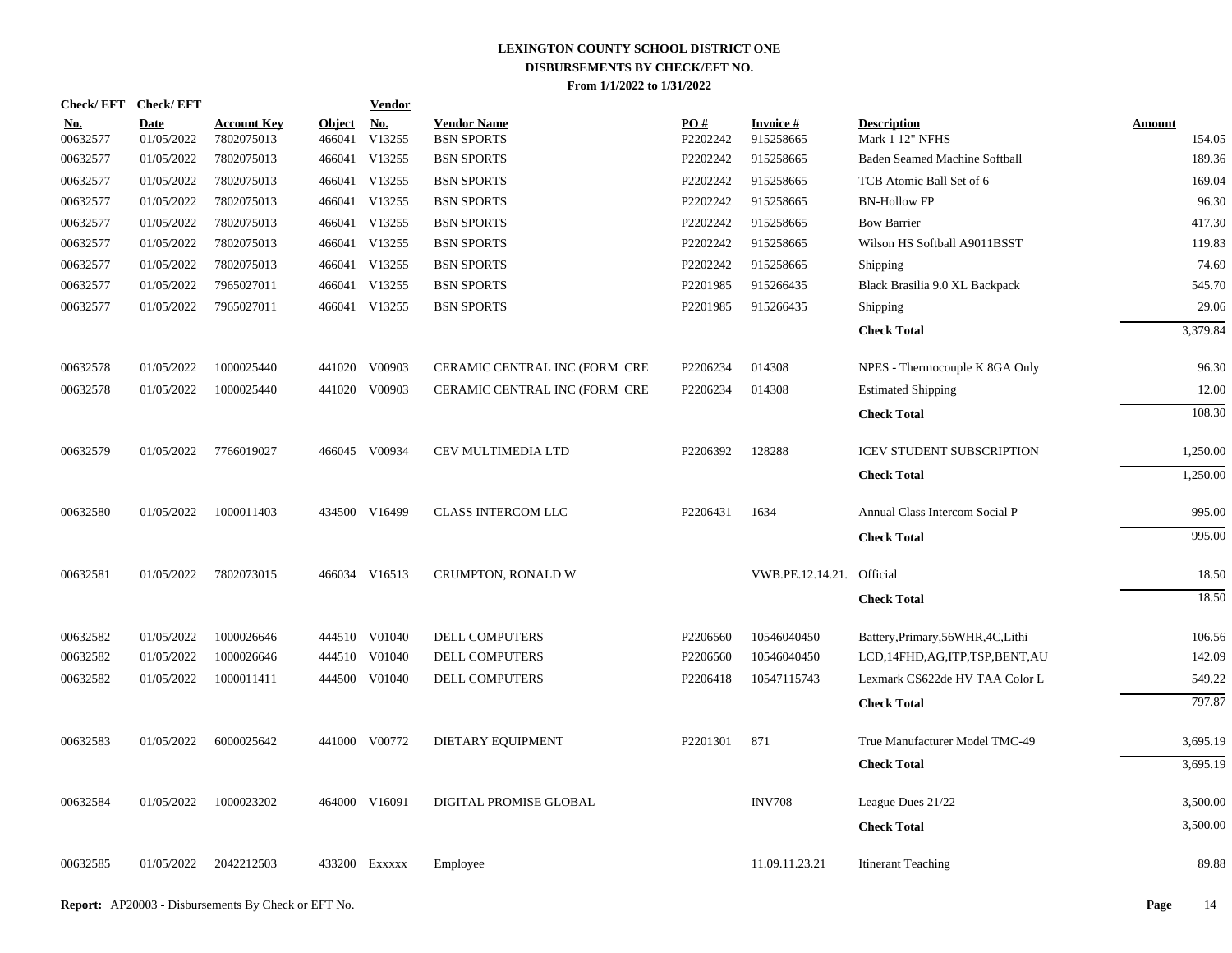| <b>Check/EFT</b> | <b>Check/EFT</b> |                    |               | <b>Vendor</b> |                                |          |                 |                                    |               |
|------------------|------------------|--------------------|---------------|---------------|--------------------------------|----------|-----------------|------------------------------------|---------------|
| <u>No.</u>       | <b>Date</b>      | <b>Account Key</b> | <b>Object</b> | <u>No.</u>    | <b>Vendor Name</b>             | PO#      | <b>Invoice#</b> | <b>Description</b>                 | <b>Amount</b> |
|                  |                  |                    |               |               |                                |          |                 | <b>Check Total</b>                 | 89.88         |
| 00632586         | 01/05/2022       | 1000025808         |               | 439500 V15853 | <b>EXTRA DUTY SOLUTIONS</b>    |          | 790898          | Extra Duty Officer(s)              | 5,075.00      |
| 00632586         | 01/05/2022       | 1000025808         |               | 439500 V15853 | <b>EXTRA DUTY SOLUTIONS</b>    |          | 790906          | <b>Extra Duty Officers</b>         | 4,029.55      |
|                  |                  |                    |               |               |                                |          |                 | <b>Check Total</b>                 | 9,104.55      |
| 00632587         | 01/05/2022       | 1000025415         |               | 441020 V00034 | FERGUSON ENTERPRISES INC FEI 2 | P2206187 | 8267840         | PHS Art Room - Interceptor         | 326.05        |
|                  |                  |                    |               |               |                                |          |                 | <b>Check Total</b>                 | 326.05        |
| 00632588         | 01/05/2022       | 1000022403         |               | 433200 V15897 | FIRST COMMUNITY BANK           | P2206659 | ADM.1907.12.21  | South Carolina Association, Co.    | 75.00         |
| 00632588         | 01/05/2022       | 1000022403         |               | 433200 V15897 | FIRST COMMUNITY BANK           | P2206659 | ADM.1907.12.21  | <b>Disney Destinations Resorts</b> | 1,282.52      |
| 00632588         | 01/05/2022       | 1000022403         |               | 441000 V15897 | FIRST COMMUNITY BANK           | P2206659 | ADM.1907.12.21  | The State Newspaper                | 1.00          |
| 00632588         | 01/05/2022       | 1000022403         |               | 441000 V15897 | FIRST COMMUNITY BANK           | P2206659 | ADM.1907.12.21  | Storey's Florist                   | 63.50         |
| 00632588         | 01/05/2022       | 1000022403         |               | 441000 V15897 | FIRST COMMUNITY BANK           | P2206659 | ADM.1907.12.21  | Amazon                             | 165.80        |
| 00632588         | 01/05/2022       | 1000022403         |               | 441000 V15897 | FIRST COMMUNITY BANK           | P2206659 | ADM.1907.12.21  | Storey's Blorist                   | 66.00         |
| 00632588         | 01/05/2022       | 1000022403         |               | 441000 V15897 | FIRST COMMUNITY BANK           | P2206659 | ADM.1907.12.21  | The State Newspaper                | 1.00          |
| 00632588         | 01/05/2022       | 1000022403         |               | 464000 V15897 | FIRST COMMUNITY BANK           | P2206659 | ADM.1907.12.21  | <b>AERA</b>                        | 215.00        |
| 00632588         | 01/05/2022       | 1000022403         |               | 464000 V15897 | FIRST COMMUNITY BANK           | P2206659 | ADM.1907.12.21  | <b>AERA</b>                        | 215.00        |
| 00632588         | 01/05/2022       | 1000022403         |               | 464000 V15897 | FIRST COMMUNITY BANK           | P2206659 | ADM.1907.12.21  | <b>AERA</b>                        | 215.00        |
| 00632588         | 01/05/2022       | 1000022403         |               | 469000 V15897 | FIRST COMMUNITY BANK           | P2206659 | ADM.1907.12.21  | Lowes                              | 173.04        |
| 00632588         | 01/05/2022       | 1000022403         |               | 469000 V15897 | FIRST COMMUNITY BANK           | P2206659 | ADM.1907.12.21  | Publix                             | 17.83         |
| 00632588         | 01/05/2022       | 1000022403         |               | 469000 V15897 | FIRST COMMUNITY BANK           | P2206659 | ADM.1907.12.21  | Panera Bread Company               | 400.45        |
| 00632588         | 01/05/2022       | 1000022403         |               | 469000 V15897 | FIRST COMMUNITY BANK           | P2206659 | ADM.1907.12.21  | Dunkin Donuts                      | 23.52         |
| 00632588         | 01/05/2022       | 1000022403         |               | 469000 V15897 | FIRST COMMUNITY BANK           | P2206659 | ADM.1907.12.21  | Panera Bread                       | 551.21        |
| 00632588         | 01/05/2022       | 3971022403         |               | 441000 V15897 | FIRST COMMUNITY BANK           | P2206659 | ADM.1907.12.21  | Amazon                             | 186.50        |
| 00632588         | 01/05/2022       | 3971022403         |               | 441000 V15897 | FIRST COMMUNITY BANK           | P2206659 | ADM.1907.12.21  | Amazon                             | 32.05         |
|                  |                  |                    |               |               |                                |          |                 | <b>Check Total</b>                 | 3,684.42      |
| 00632589         | 01/05/2022       | 7745027028         |               | 466041 V12185 | FOLLETT SCHOOL SOLUTIONS INC   | P2202860 | 343257F         | Books for the library. Catalo      | 60.63         |
| 00632589         | 01/05/2022       | 1000022239         |               | 443000 V12185 | FOLLETT SCHOOL SOLUTIONS INC   | P2205227 | 385319          | Follet Book Order                  | 2,466.50      |
| 00632589         | 01/05/2022       | 1000022239         |               | 443000 V12185 | FOLLETT SCHOOL SOLUTIONS INC   | P2205227 | 385319A         | Follet Book Order                  | 573.31        |
| 00632589         | 01/05/2022       | 7745019022         |               | 466041 V12185 | FOLLETT SCHOOL SOLUTIONS INC   | P2205301 | 386444          | Library Books - See attached l     | 3,137.83      |
|                  |                  |                    |               |               |                                |          |                 | <b>Check Total</b>                 | 6,238.27      |
| 00632590         | 01/05/2022       | 1000011320         |               | 441000 V00549 | FORMS AND SUPPLY INC (FSI)     | P2201920 | 5862986-3       | Pendaflex Indexing Expanding D     | 55.31         |
| 00632590         | 01/05/2022       | 1000025507         |               | 441000 V00549 | FORMS AND SUPPLY INC (FSI)     | P2204770 | 5938592-0       | Fellowes Wire Step Filereg II      | 10.84         |
|                  |                  |                    |               |               |                                |          |                 |                                    |               |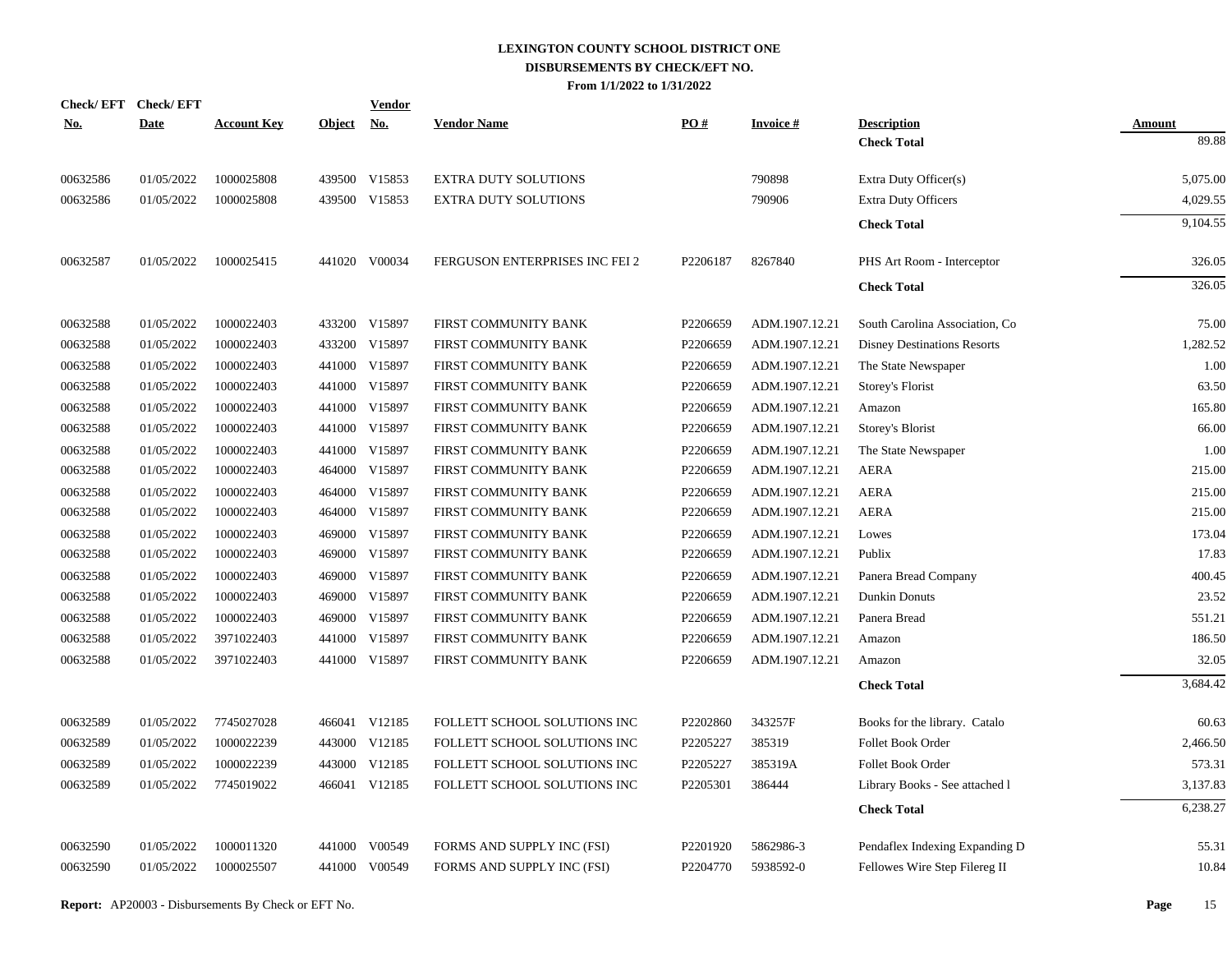| Check/EFT Check/EFT    |                           |                                  |                         | <b>Vendor</b>                  |                                                  |                 |                           |                                                      |                 |
|------------------------|---------------------------|----------------------------------|-------------------------|--------------------------------|--------------------------------------------------|-----------------|---------------------------|------------------------------------------------------|-----------------|
| <u>No.</u><br>00632590 | <b>Date</b><br>01/05/2022 | <b>Account Key</b><br>7737019029 | <b>Object</b><br>466041 | No.<br>V00549                  | <b>Vendor Name</b><br>FORMS AND SUPPLY INC (FSI) | PO#<br>P2206064 | Invoice #<br>5976529-0    | <b>Description</b><br>SureBonder All Purpose Mini Gl | Amount<br>12.80 |
| 00632590               | 01/05/2022                | 1000026693                       | 441000                  | V00549                         | FORMS AND SUPPLY INC (FSI)                       | P2206534        | 5989264-0                 | Scotch HeavyDuty ShippingPacka                       | 27.07           |
| 00632590               | 01/05/2022                | 1000026693                       | 441000                  | V00549                         | FORMS AND SUPPLY INC (FSI)                       | P2206534        | 5989264-0                 | Scotch 34W Magic Tape                                | 13.60           |
| 00632590               | 01/05/2022                | 1000026693                       | 441000                  | V00549                         | FORMS AND SUPPLY INC (FSI)                       | P2206534        | 5989264-0                 | Clorox Commercial Solutions                          | 32.58           |
| 00632590               | 01/05/2022                | 1000026693                       |                         | 441000 V00549                  | FORMS AND SUPPLY INC (FSI)                       | P2206534        | 5989264-0                 | Lysol Disinfecting Wipes in Fl                       | 32.05           |
|                        |                           |                                  |                         |                                |                                                  |                 |                           | <b>Check Total</b>                                   | 184.25          |
| 00632591               | 01/05/2022                | 1000025444                       |                         | 441020 V10317                  | <b>FORTILINE INC</b>                             | P2206008        | 5516407                   |                                                      | 240.75          |
|                        |                           |                                  |                         |                                |                                                  |                 |                           | RBHS - CP15 Cordless Pump Stic                       |                 |
| 00632591               | 01/05/2022                | 1000025444<br>1000025444         |                         | 441020 V10317<br>441020 V10317 | <b>FORTILINE INC</b>                             | P2206008        | 5516407                   | CP15 Pump Stick Case                                 | 53.50<br>57.78  |
| 00632591               | 01/05/2022                |                                  |                         |                                | <b>FORTILINE INC</b>                             | P2206008        | 5516407                   | CP Hose 7' W/Magnetic Connecto                       |                 |
| 00632591               | 01/05/2022                | 1000025444                       |                         | 441020 V10317                  | <b>FORTILINE INC</b>                             | P2206008        | 5516407                   | Dealt Battery Adapter Plate                          | 19.26           |
|                        |                           |                                  |                         |                                |                                                  |                 |                           | <b>Check Total</b>                                   | 371.29          |
| 00632592               | 01/05/2022                | 6000025620                       |                         | 433200 Exxxxx                  | Employee                                         |                 | 11.05.11.30.21            | Banking for Food Service                             | 15.96           |
|                        |                           |                                  |                         |                                |                                                  |                 |                           | <b>Check Total</b>                                   | 15.96           |
| 00632593               | 01/05/2022                | 1000025413                       |                         | 441020 V00477                  | <b>GRAYBAR ELECTRIC CO INC</b>                   | P2206196        | 9324655407                | GHS - GLR-5 5 AMP Fuses                              | 121.45          |
| 00632593               | 01/05/2022                | 1000025444                       |                         | 441020 V00477                  | <b>GRAYBAR ELECTRIC CO INC</b>                   | P2206196        | 9324655407                | RBHS - KTK-R-10 10 AMP Fuses                         | 719.89          |
| 00632593               | 01/05/2022                | 1000025444                       |                         | 441020 V00477                  | <b>GRAYBAR ELECTRIC CO INC</b>                   | P2206196        | 9324655407                | RBHS - KTK-R-15 15 AMP Fuses                         | 539.92          |
|                        |                           |                                  |                         |                                |                                                  |                 |                           | <b>Check Total</b>                                   | 1,381.26        |
|                        |                           |                                  |                         |                                |                                                  |                 |                           |                                                      |                 |
| 00632594               | 01/05/2022                | 7802073015                       |                         | 466034 V11993                  | JACKSON, MICHAEL A                               |                 | VWB.PE.12.14.21. Official |                                                      | 18.50           |
|                        |                           |                                  |                         |                                |                                                  |                 |                           | <b>Check Total</b>                                   | 18.50           |
| 00632595               | 01/05/2022                | 8145011225                       | 441000                  | V00211                         | KAPLAN EARLY LEARNING COMPANY                    | P2205061        | 0006148548                | <b>Huggers</b>                                       | 22.91           |
| 00632595               | 01/05/2022                | 1000025412                       |                         | 441020 V00211                  | KAPLAN EARLY LEARNING COMPANY                    | P2201830        | 0006150948                | Fold and Go Trampoline page 16                       | 178.42          |
|                        |                           |                                  |                         |                                |                                                  |                 |                           | <b>Check Total</b>                                   | 201.33          |
|                        |                           |                                  |                         |                                |                                                  |                 |                           |                                                      |                 |
| 00632596               | 01/05/2022                | 9240013903                       |                         | 441000 V00500                  | LAKESHORE LEARNING MATERIALS                     | P2206175        | 152209120921              | Colorpillar Magnetic Maze                            | 30.49           |
| 00632596               | 01/05/2022                | 9240013903                       | 441000                  | V00500                         | LAKESHORE LEARNING MATERIALS                     | P2206175        | 152209120921              | Race To The Finish Mag Maze                          | 50.81           |
| 00632596               | 01/05/2022                | 3400013903                       | 441000                  | V00500                         | LAKESHORE LEARNING MATERIALS                     | P2206176        | 152252122121              | Around Town Play Carpet                              | 30.48           |
|                        |                           |                                  |                         |                                |                                                  |                 |                           | <b>Check Total</b>                                   | 111.78          |
| 00632597               | 01/05/2022                | 2042212703                       | 433200                  | EXXXXX                         | Employee                                         |                 | 11.05.11.30.21            | <b>5K Transition Support</b>                         | 58.24           |
|                        |                           |                                  |                         |                                |                                                  |                 |                           | <b>Check Total</b>                                   | 58.24           |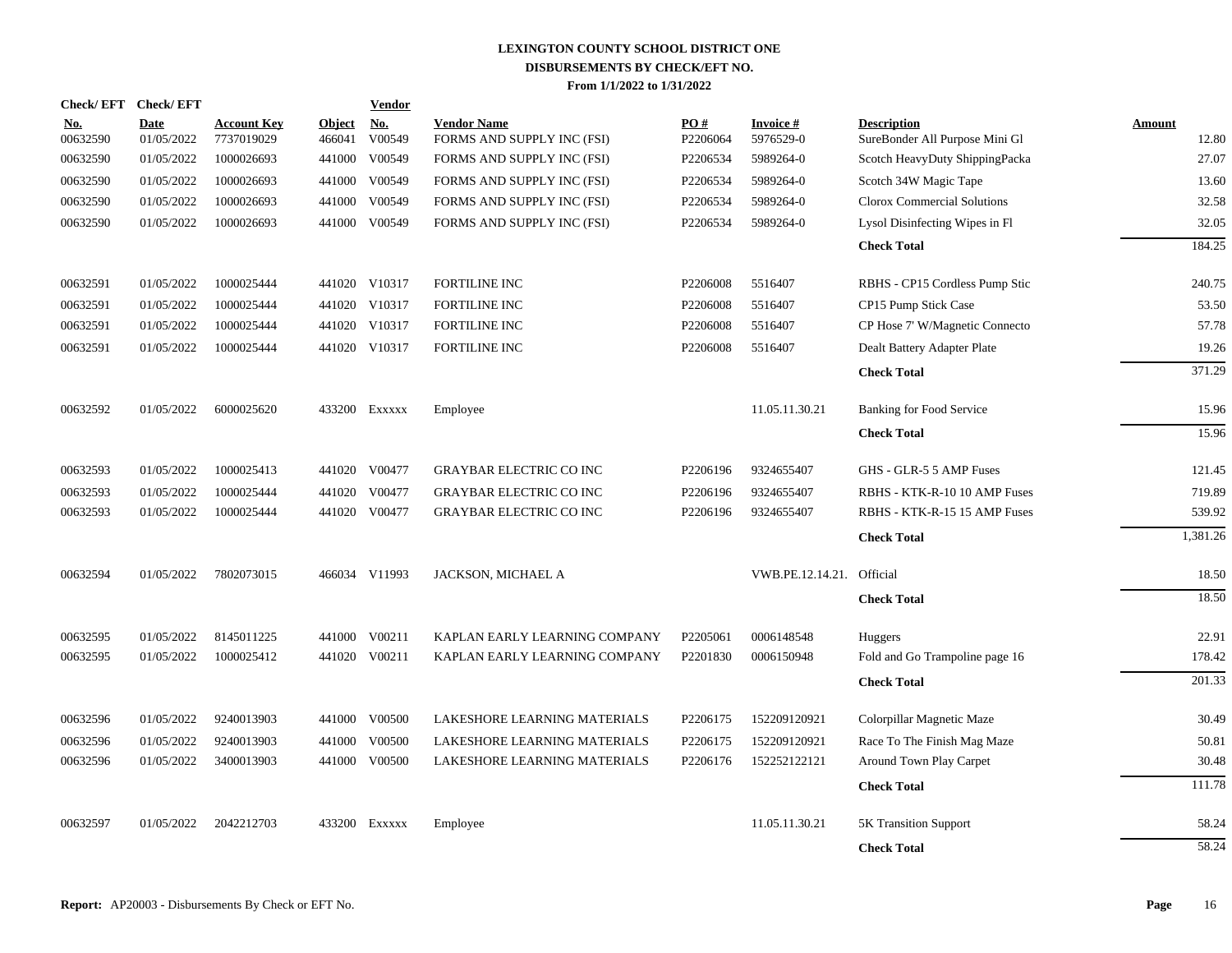|                        | Check/EFT Check/EFT       |                                  |               | <b>Vendor</b>               |                                |          |                                |                                                      |                         |
|------------------------|---------------------------|----------------------------------|---------------|-----------------------------|--------------------------------|----------|--------------------------------|------------------------------------------------------|-------------------------|
| <u>No.</u><br>00632598 | <b>Date</b><br>01/05/2022 | <b>Account Key</b><br>7802072013 | <b>Object</b> | <u>No.</u><br>466032 Exxxxx | <b>Vendor Name</b><br>Employee | PO#      | <b>Invoice</b> #<br>12.12.2021 | <b>Description</b><br>Carolina Bowl FB All Star Game | <b>Amount</b><br>127.68 |
|                        |                           |                                  |               |                             |                                |          |                                | <b>Check Total</b>                                   | 127.68                  |
| 00632599               | 01/05/2022                | 1000021307                       |               | 441000 V11654               | <b>LEXINGTON HEALTH INC</b>    | P2200481 | 175799                         | HEPATITIS B VACCINE                                  | 405.00                  |
|                        |                           |                                  |               |                             |                                |          |                                | <b>Check Total</b>                                   | 405.00                  |
| 00632600               | 01/05/2022                | 1000023331                       |               | 433200 EXXXXX               | Employee                       |          | 12.01.12.17.21                 | School errands/bank                                  | 45.92                   |
|                        |                           |                                  |               |                             |                                |          |                                | <b>Check Total</b>                                   | 45.92                   |
| 00632601               | 01/05/2022                | 2022022303                       |               | 433200 EXXXXX               | Employee                       |          | 11.03.12.17.21                 | Nov/Dec local travel                                 | 153.78                  |
|                        |                           |                                  |               |                             |                                |          |                                | <b>Check Total</b>                                   | 153.78                  |
| 00632602               | 01/05/2022                | 2372012711                       |               | 433200 Exxxxx               | Employee                       |          | 12.09.12.11.21                 | <b>AVID Nat Conf</b>                                 | 799.93                  |
|                        |                           |                                  |               |                             |                                |          |                                | <b>Check Total</b>                                   | 799.93                  |
| 00632603               | 01/05/2022                | 1000011303                       |               | 433200 Exxxxx               | Employee                       |          | 10.21.12.07.21                 | Title I meetings, etc.                               | 21.84                   |
|                        |                           |                                  |               |                             |                                |          |                                | <b>Check Total</b>                                   | 21.84                   |
| 00632604               | 01/05/2022                | 1000011521                       |               | 441000 V01454               | METALS AND ALLOYS CO LLC       | P2206111 | 75763                          | 1/2 ALUMINUM ROUND, 12'                              | 68.48                   |
| 00632604               | 01/05/2022                | 1000011521                       |               | 441000 V01454               | METALS AND ALLOYS CO LLC       | P2206111 | 75763                          | 1 ALUMINUM ROUND, 12'                                | 186.66                  |
| 00632604               | 01/05/2022                | 1000011521                       |               | 441000 V01454               | METALS AND ALLOYS CO LLC       | P2206111 | 75763                          | 1-1/4 ALUMINUM ROUND, 12'                            | 263.22                  |
| 00632604               | 01/05/2022                | 1000011521                       |               | 441000 V01454               | METALS AND ALLOYS CO LLC       | P2206111 | 75763                          | 1-1/2 ALUMINUM ROUND, 12'                            | 257.66                  |
| 00632604               | 01/05/2022                | 1000011521                       |               | 441000 V01454               | METALS AND ALLOYS CO LLC       | P2206111 | 75763                          | 2X2 ALUMINUM SQUARE, 12'                             | 290.34                  |
| 00632604               | 01/05/2022                | 1000011521                       |               | 441000 V01454               | METALS AND ALLOYS CO LLC       | P2206111 | 75763                          | 3/4 X 4 ALUMINUM FLAT, 12'                           | 297.30                  |
|                        |                           |                                  |               |                             |                                |          |                                | <b>Check Total</b>                                   | 1,363.66                |
| 00632605               | 01/05/2022                | 1000011427                       |               | 433200 Exxxxx               | Employee                       |          | 12.03.12.04.21                 | <b>ROTC Travel</b>                                   | 51.75                   |
|                        |                           |                                  |               |                             |                                |          |                                | <b>Check Total</b>                                   | 51.75                   |
| 00632606               | 01/05/2022                | 1000026306                       |               | 464000 V00955               | NATIONAL SCHOOL PUBLIC RELATIO | P2206297 | MEM00415                       | Membership renewal                                   | 295.00                  |
| 00632606               | 01/05/2022                | 1000026306                       |               | 464000 V00955               | NATIONAL SCHOOL PUBLIC RELATIO | P2206297 | MEM00415                       | Membership                                           | 210.00                  |
|                        |                           |                                  |               |                             |                                |          |                                | <b>Check Total</b>                                   | 505.00                  |
| 00632607               | 01/05/2022                | 3290011630                       |               | 441000 V01945               | NORTH CAROLINA FARMS           | P2108884 | <b>INVI058374</b>              | <b>Coleus Bright Ruffles Rooted</b>                  | 45.00                   |
| 00632607               | 01/05/2022                | 3290011630                       | 441000        | V01945                      | NORTH CAROLINA FARMS           | P2108884 | <b>INVI058374</b>              | Coleus Pineapple Rooted                              | 45.00                   |
| 00632607               | 01/05/2022                | 3290011630                       |               | 441000 V01945               | NORTH CAROLINA FARMS           | P2108884 | <b>INVI058374</b>              | Coleus Stormy Weather Rooted                         | 45.00                   |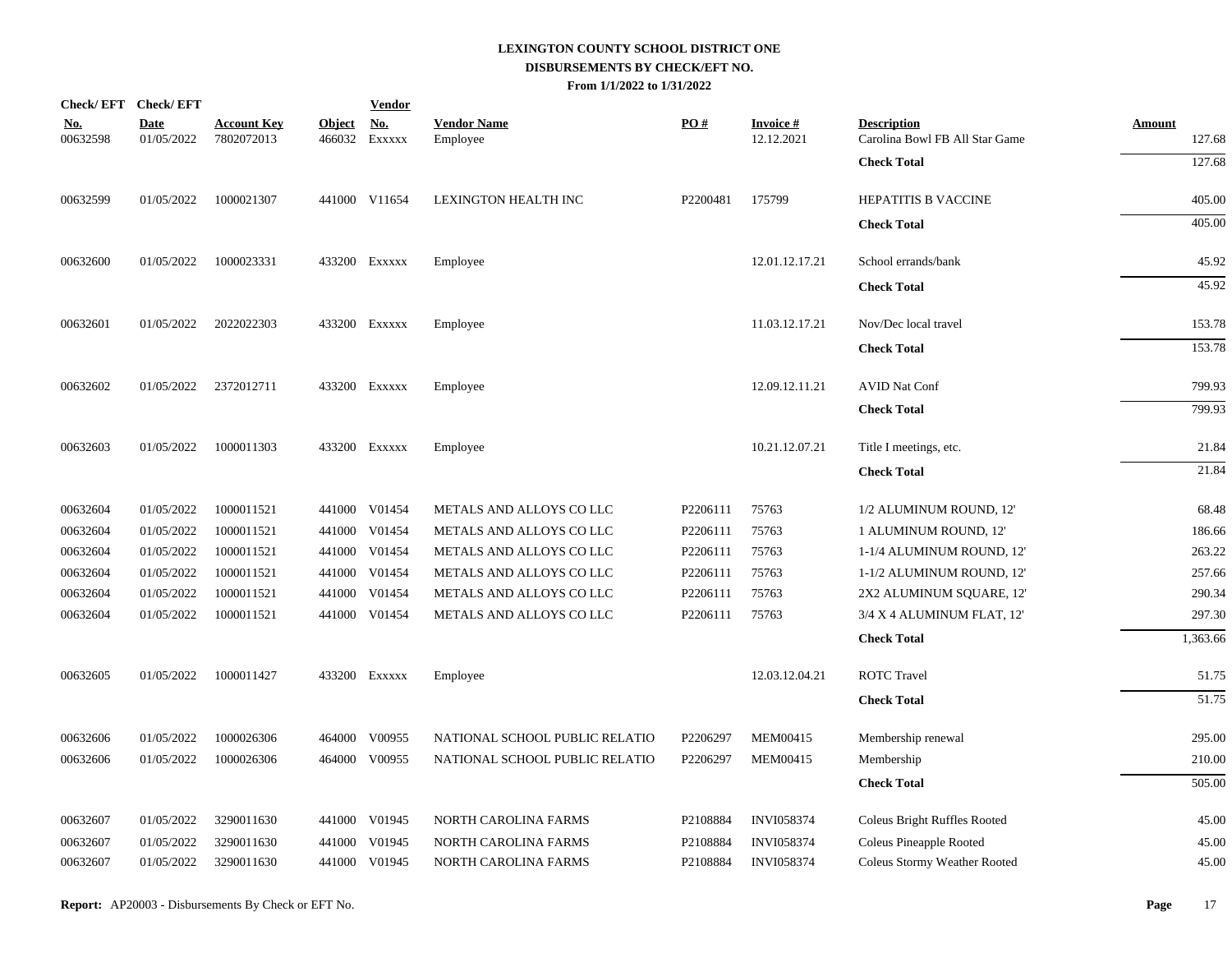| Check/ EFT             | <b>Check/EFT</b>          |                                  |                         | <u>Vendor</u>        |                                            |                               |                                      |                                                      |                        |
|------------------------|---------------------------|----------------------------------|-------------------------|----------------------|--------------------------------------------|-------------------------------|--------------------------------------|------------------------------------------------------|------------------------|
| <u>No.</u><br>00632607 | <b>Date</b><br>01/05/2022 | <b>Account Key</b><br>3290011630 | <b>Object</b><br>441000 | <u>No.</u><br>V01945 | <b>Vendor Name</b><br>NORTH CAROLINA FARMS | $\underline{PO#}$<br>P2108884 | <b>Invoice#</b><br><b>INVI058374</b> | <b>Description</b><br>Angel Wing Begonia Richmondens | <b>Amount</b><br>29.85 |
| 00632607               | 01/05/2022                | 3290011630                       | 441000                  | V01945               | NORTH CAROLINA FARMS                       | P2108884                      | <b>INVI058374</b>                    | COMBO RED WHITE BLUE ROOTED CU                       | 70.00                  |
| 00632607               | 01/05/2022                | 3290011630                       | 441000                  | V01945               | NORTH CAROLINA FARMS                       | P2108884                      | <b>INVI058374</b>                    | <b>IMPOMOEA SWEET POTATOE ASST RO</b>                | 62.50                  |
| 00632607               | 01/05/2022                | 3290011630                       | 441000                  | V01945               | NORTH CAROLINA FARMS                       | P2108884                      | <b>INVI058374</b>                    | BEGONIA DOUBLE GENEVA PINK ROO                       | 50.50                  |
| 00632607               | 01/05/2022                | 3290011630                       | 441000                  | V01945               | NORTH CAROLINA FARMS                       | P2108884                      | <b>INVI058374</b>                    | LANTANA WAGON WHEEL PINK ROOTE                       | 48.40                  |
| 00632607               | 01/05/2022                | 3290011630                       | 441000                  | V01945               | NORTH CAROLINA FARMS                       | P2108884                      | <b>INVI058374</b>                    | NEW GUINEA IMPATIENTS BP GABRI                       | 49.40                  |
| 00632607               | 01/05/2022                | 3290011630                       | 441000                  | V01945               | NORTH CAROLINA FARMS                       | P2108884                      | <b>INVI058374</b>                    | PETUNIA TRAILING BLUE VELVET R                       | 51.51                  |
| 00632607               | 01/05/2022                | 3290011630                       | 441000                  | V01945               | NORTH CAROLINA FARMS                       | P2108884                      | <b>INVI058374</b>                    | PETUNIA TRAILING RED ROOTED                          | 51.50                  |
| 00632607               | 01/05/2022                | 3290011630                       | 441000                  | V01945               | NORTH CAROLINA FARMS                       | P2108884                      | <b>INVI058374</b>                    | PETUNIA WHITE ROOTED CUTTING                         | 51.50                  |
| 00632607               | 01/05/2022                | 3290011630                       | 441000                  | V01945               | NORTH CAROLINA FARMS                       | P2108884                      | <b>INVI058374</b>                    | <b>WANDERING JEW PURPLE ROOTED</b>                   | 42.20                  |
| 00632607               | 01/05/2022                | 3290011630                       | 441000                  | V01945               | NORTH CAROLINA FARMS                       | P2108884                      | <b>INVI058374</b>                    | VERBENA CAROLINA PURPLE BICOLO                       | 52.50                  |
| 00632607               | 01/05/2022                | 3290011630                       | 441000                  | V01945               | NORTH CAROLINA FARMS                       | P2108884                      | INVI058374                           | VERBENA CAROLINA CORAL ROOTED                        | 52.50                  |
| 00632607               | 01/05/2022                | 3290011630                       | 441000                  | V01945               | NORTH CAROLINA FARMS                       | P2108884                      | INVI058374                           | COLEUS BRIGHT RUFFLES TAGS                           | 1.75                   |
| 00632607               | 01/05/2022                | 3290011630                       |                         | 441000 V01945        | NORTH CAROLINA FARMS                       | P2108884                      | <b>INVI058374</b>                    | <b>COLEUS PINEAPPLE TAGS</b>                         | 1.75                   |
| 00632607               | 01/05/2022                | 3290011630                       |                         | 441000 V01945        | NORTH CAROLINA FARMS                       | P2108884                      | INVI058374                           | <b>COLEUS STORMY WEATHER TAGS</b>                    | 1.75                   |
| 00632607               | 01/05/2022                | 3290011630                       |                         | 441000 V01945        | NORTH CAROLINA FARMS                       | P2108884                      | <b>INVI058374</b>                    | ANGEL WING BEGONIA RICHMONDESI                       | 3.50                   |
| 00632607               | 01/05/2022                | 3290011630                       |                         | 441000 V01945        | NORTH CAROLINA FARMS                       | P2108884                      | <b>INVI058374</b>                    | COMBO RED WHITE BLUE TAGS                            | 4.50                   |
| 00632607               | 01/05/2022                | 3290011630                       |                         | 441000 V01945        | NORTH CAROLINA FARMS                       | P2108884                      | <b>INVI058374</b>                    | IPOMOEA SWEET POTATO ASST                            | 4.50                   |
| 00632607               | 01/05/2022                | 3290011630                       |                         | 441000 V01945        | NORTH CAROLINA FARMS                       | P2108884                      | <b>INVI058374</b>                    | BEGOINA DOUBLE GENEVA                                | 1.75                   |
| 00632607               | 01/05/2022                | 3290011630                       |                         | 441000 V01945        | NORTH CAROLINA FARMS                       | P2108884                      | <b>INVI058374</b>                    | LANTANA WAGON WHEEL                                  | 4.50                   |
| 00632607               | 01/05/2022                | 3290011630                       |                         | 441000 V01945        | NORTH CAROLINA FARMS                       | P2108884                      | <b>INVI058374</b>                    | LANTAN DARK PURPLE TAGS                              | 4.50                   |
| 00632607               | 01/05/2022                | 3290011630                       |                         | 441000 V01945        | NORTH CAROLINA FARMS                       | P2108884                      | <b>INVI058374</b>                    | NEW GUINEA IMPATIENTS BP                             | 1.75                   |
| 00632607               | 01/05/2022                | 3290011630                       |                         | 441000 V01945        | NORTH CAROLINA FARMS                       | P2108884                      | <b>INVI058374</b>                    | PETUNIA TRAILING BLUE                                | 1.75                   |
| 00632607               | 01/05/2022                | 3290011630                       | 441000                  | V01945               | NORTH CAROLINA FARMS                       | P2108884                      | <b>INVI058374</b>                    | PETUNIA TRAILING WHITE TAGS                          | 1.75                   |
| 00632607               | 01/05/2022                | 3290011630                       |                         | 441000 V01945        | NORTH CAROLINA FARMS                       | P2108884                      | <b>INVI058374</b>                    | <b>WANDERING JEW PURPLE TAGS</b>                     | 4.50                   |
| 00632607               | 01/05/2022                | 3290011630                       | 441000                  | V01945               | NORTH CAROLINA FARMS                       | P2108884                      | <b>INVI058374</b>                    | 'VERBENA Carolina PURPLE                             | 4.50                   |
| 00632607               | 01/05/2022                | 3290011630                       | 441000                  | V01945               | NORTH CAROLINA FARMS                       | P2108884                      | <b>INVI058374</b>                    | VERBENA CAROLINA CORAL TAGS                          | 4.50                   |
| 00632607               | 01/05/2022                | 3290011630                       | 441000                  | V01945               | NORTH CAROLINA FARMS                       | P2108884                      | <b>INVI058374</b>                    | <b>BOXING CHARGE</b>                                 | 22.50                  |
| 00632607               | 01/05/2022                | 3290011630                       |                         | 441000 V01945        | NORTH CAROLINA FARMS                       | P2108884                      | <b>INVI058374</b>                    | shipping & Handling                                  | 118.84                 |
|                        |                           |                                  |                         |                      |                                            |                               |                                      | <b>Check Total</b>                                   | 935.95                 |
| 00632608               | 01/05/2022                | 7725019034                       |                         | 466037 V15468        | PEAR DECK INC                              | P2205291                      | <b>INV47158</b>                      | Pear Deck Quote #Q-147179                            | 2,707.76               |
|                        |                           |                                  |                         |                      |                                            |                               |                                      | <b>Check Total</b>                                   | 2,707.76               |
| 00632609               | 01/05/2022                | 1000014127                       |                         | 432300 V15935        | PECKNEL MUSIC COMPANY INC                  | P2108493                      | 608882                               | BUFFET CRAMPON OBOE-SERVICE                          | 100.00                 |
| 00632609               | 01/05/2022                | 1000014127                       |                         | 432300 V15935        | PECKNEL MUSIC COMPANY INC                  | P2108493                      | 608882                               | BUFFET CRAMPON OBOE-PARTS                            | 25.25                  |
|                        |                           |                                  |                         |                      |                                            |                               |                                      |                                                      |                        |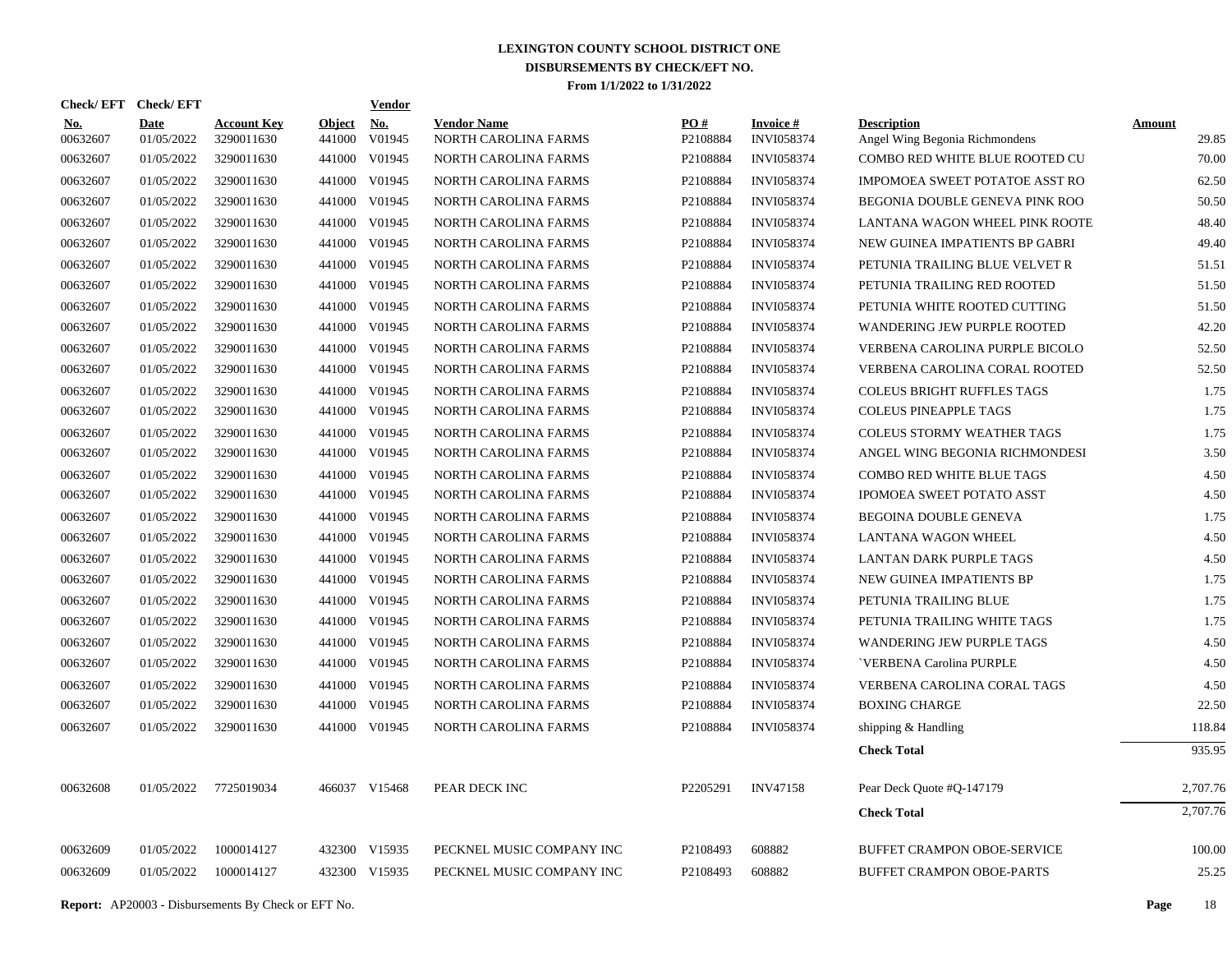| <b>Check/EFT</b> | <b>Check/EFT</b> |                    |               | <b>Vendor</b> |                                |          |                 |                                       |               |
|------------------|------------------|--------------------|---------------|---------------|--------------------------------|----------|-----------------|---------------------------------------|---------------|
| <u>No.</u>       | <b>Date</b>      | <b>Account Key</b> | <b>Object</b> | <u>No.</u>    | <b>Vendor Name</b>             | PO#      | <b>Invoice#</b> | <b>Description</b>                    | <b>Amount</b> |
|                  |                  |                    |               |               |                                |          |                 | <b>Check Total</b>                    | 125.25        |
| 00632610         | 01/05/2022       | 6000025610         | 433200        | EXXXXX        | Employee                       |          | 11.05.11.30.21  | Food Services in district             | 162.12        |
| 00632610         | 01/05/2022       | 6000025610         | 433200        | EXXXXX        | Employee                       |          | 12.01.12.16.21  | Job Responsibilities                  | 134.96        |
|                  |                  |                    |               |               |                                |          |                 | <b>Check Total</b>                    | 297.08        |
| 00632611         | 01/05/2022       | 2042216103         |               | 433200 Exxxxx | Employee                       |          | 12.01.12.16.21  | 5K Support Services                   | 48.44         |
|                  |                  |                    |               |               |                                |          |                 | <b>Check Total</b>                    | 48.44         |
| 00632612         | 01/05/2022       | 7887074011         |               | 466049 V13129 | PIGGIE PARK ENTERPRISES INC    | P2206663 | 845             | <b>Boston Butts</b>                   | 8,800.00      |
|                  |                  |                    |               |               |                                |          |                 | <b>Check Total</b>                    | 8,800.00      |
| 00632613         | 01/05/2022       | 2042112703         |               | 441000 V00104 | PRO ED INC                     | P2206259 | 2919220         | PCI Reading Program Level One:        | 781.11        |
| 00632613         | 01/05/2022       | 2042112703         | 441000        | V00104        | PRO ED INC                     | P2206259 | 2919220         | PCI Reading Program Level One:        | 3,654.05      |
| 00632613         | 01/05/2022       | 2042112703         | 441000        | V00104        | PRO ED INC                     | P2206259 | 2919220         | PCI Reading Program Level One:        | 449.40        |
|                  |                  |                    |               |               |                                |          |                 | <b>Check Total</b>                    | 4,884.56      |
| 00632614         | 01/05/2022       | 1000011413         |               | 441000 V16342 | PRODUCTS UNLIMITED INC         | P2202746 | 5073690         | ZOLL AED Plus Defibrillator,          | 1,568.62      |
| 00632614         | 01/05/2022       | 1000011411         | 441000        | V16342        | PRODUCTS UNLIMITED INC         | P2202596 | 5073697         | Zoll AED Defibrillator Plus,          | 1,466.00      |
| 00632614         | 01/05/2022       | 1000011413         |               | 441000 V16342 | PRODUCTS UNLIMITED INC         | P2202856 | 5073709         | Nitrile Vinyl Gloves, PF, Size        | 261.08        |
| 00632614         | 01/05/2022       | 5313025331         | 441000        | V16342        | PRODUCTS UNLIMITED INC         | P2205029 | 5073979         | BATTERY, INTERNAL FOR MEDLINE         | 138.99        |
| 00632614         | 01/05/2022       | 1000021322         |               | 441000 V16342 | PRODUCTS UNLIMITED INC         | P2205062 | 5074005         | Pads, Prep, Isopropyl, Alchoho        | 24.29         |
|                  |                  |                    |               |               |                                |          |                 | <b>Check Total</b>                    | 3,458.98      |
| 00632615         | 01/05/2022       | 1000026612         |               | 434000 V00338 | SC DEPARTMENT OF ADMINISTRATIO |          | 90329768        | <b>Current Month Internet Service</b> | 73.76         |
| 00632615         | 01/05/2022       | 1000026614         | 434000        | V00338        | SC DEPARTMENT OF ADMINISTRATIO |          | 90329768        | <b>Current Month Internet Service</b> | 73.76         |
| 00632615         | 01/05/2022       | 1000026615         | 434000        | V00338        | SC DEPARTMENT OF ADMINISTRATIO |          | 90329768        | <b>Current Month Internet Service</b> | 73.76         |
| 00632615         | 01/05/2022       | 1000026616         | 434000        | V00338        | SC DEPARTMENT OF ADMINISTRATIO |          | 90329768        | <b>Current Month Internet Service</b> | 73.76         |
| 00632615         | 01/05/2022       | 1000026619         | 434000        | V00338        | SC DEPARTMENT OF ADMINISTRATIO |          | 90329768        | <b>Current Month Internet Service</b> | 73.76         |
| 00632615         | 01/05/2022       | 1000026620         | 434000        | V00338        | SC DEPARTMENT OF ADMINISTRATIO |          | 90329768        | <b>Current Month Internet Service</b> | 73.76         |
| 00632615         | 01/05/2022       | 1000026621         | 434000        | V00338        | SC DEPARTMENT OF ADMINISTRATIO |          | 90329768        | Current Month Internet Service        | 73.76         |
| 00632615         | 01/05/2022       | 1000026622         | 434000        | V00338        | SC DEPARTMENT OF ADMINISTRATIO |          | 90329768        | <b>Current Month Internet Service</b> | 73.76         |
| 00632615         | 01/05/2022       | 1000026623         | 434000        | V00338        | SC DEPARTMENT OF ADMINISTRATIO |          | 90329768        | <b>Current Month Internet Service</b> | 73.76         |
| 00632615         | 01/05/2022       | 1000026624         | 434000        | V00338        | SC DEPARTMENT OF ADMINISTRATIO |          | 90329768        | <b>Current Month Internet Service</b> | 73.76         |
| 00632615         | 01/05/2022       | 1000026625         | 434000        | V00338        | SC DEPARTMENT OF ADMINISTRATIO |          | 90329768        | <b>Current Month Internet Service</b> | 73.76         |
| 00632615         | 01/05/2022       | 1000026626         | 434000        | V00338        | SC DEPARTMENT OF ADMINISTRATIO |          | 90329768        | <b>Current Month Internet Service</b> | 73.76         |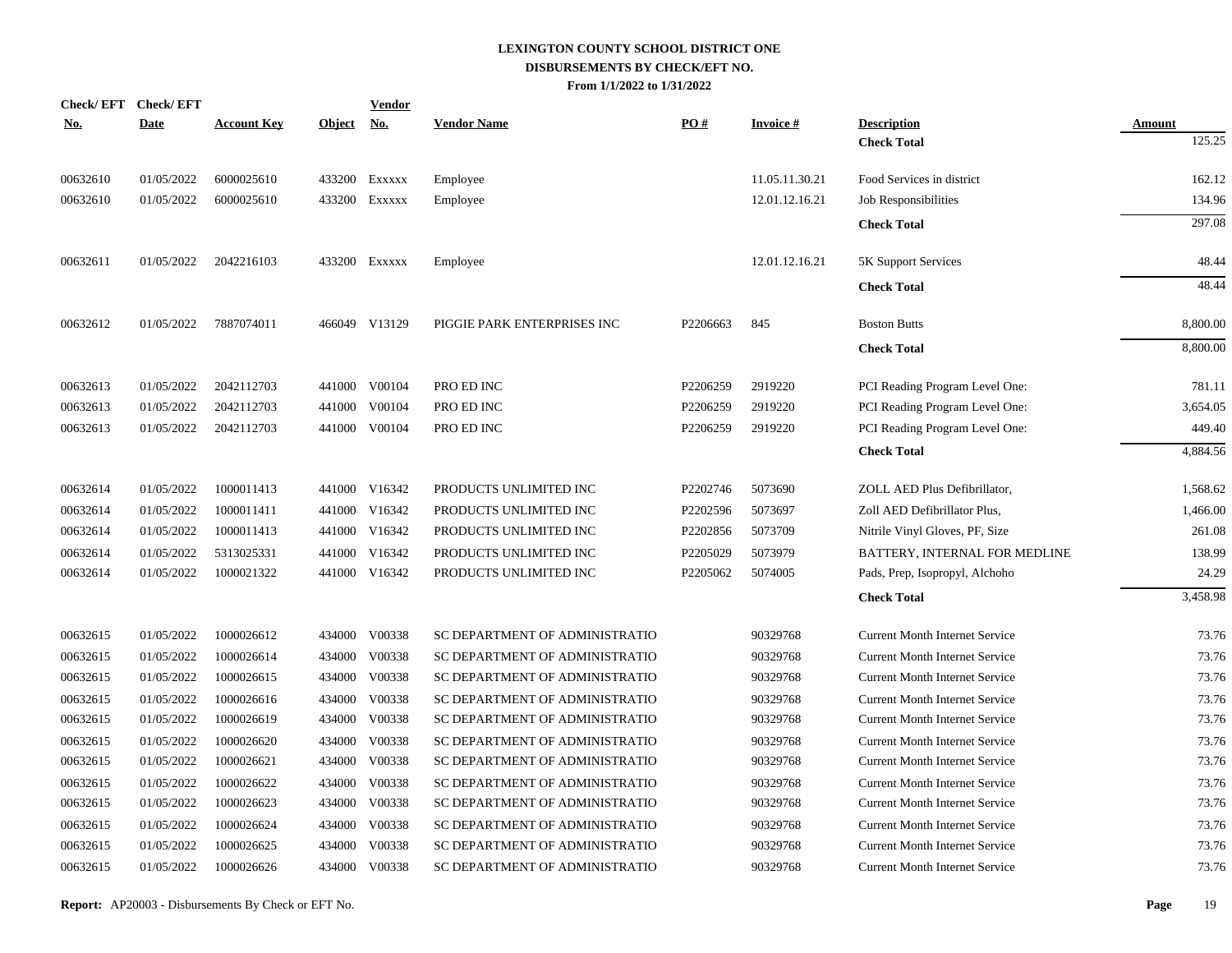|                        | Check/EFT Check/EFT       |                                  |                         | <b>Vendor</b> |                                                      |          |                             |                                                             |                        |
|------------------------|---------------------------|----------------------------------|-------------------------|---------------|------------------------------------------------------|----------|-----------------------------|-------------------------------------------------------------|------------------------|
| <b>No.</b><br>00632615 | <b>Date</b><br>01/05/2022 | <b>Account Key</b><br>1000026628 | <b>Object</b><br>434000 | No.<br>V00338 | <b>Vendor Name</b><br>SC DEPARTMENT OF ADMINISTRATIO | PO#      | <b>Invoice#</b><br>90329768 | <b>Description</b><br><b>Current Month Internet Service</b> | <b>Amount</b><br>73.76 |
| 00632615               | 01/05/2022                | 1000026629                       | 434000                  | V00338        | SC DEPARTMENT OF ADMINISTRATIO                       |          | 90329768                    | <b>Current Month Internet Service</b>                       | 73.76                  |
| 00632615               | 01/05/2022                | 1000026630                       | 434000                  | V00338        | SC DEPARTMENT OF ADMINISTRATIO                       |          | 90329768                    | <b>Current Month Internet Service</b>                       | 73.76                  |
| 00632615               | 01/05/2022                | 1000026631                       | 434000                  | V00338        | SC DEPARTMENT OF ADMINISTRATIO                       |          | 90329768                    | <b>Current Month Internet Service</b>                       | 73.76                  |
| 00632615               | 01/05/2022                | 1000026634                       | 434000                  | V00338        | SC DEPARTMENT OF ADMINISTRATIO                       |          | 90329768                    | <b>Current Month Internet Service</b>                       | 73.76                  |
| 00632615               | 01/05/2022                | 1000026635                       | 434000                  | V00338        | SC DEPARTMENT OF ADMINISTRATIO                       |          | 90329768                    | <b>Current Month Internet Service</b>                       | 73.76                  |
| 00632615               | 01/05/2022                | 1000026637                       | 434000                  | V00338        | SC DEPARTMENT OF ADMINISTRATIO                       |          | 90329768                    | <b>Current Month Internet Service</b>                       | 73.76                  |
| 00632615               | 01/05/2022                | 1000026638                       | 434000                  | V00338        | SC DEPARTMENT OF ADMINISTRATIO                       |          | 90329768                    | <b>Current Month Internet Service</b>                       | 73.76                  |
| 00632615               | 01/05/2022                | 1000026639                       | 434000                  | V00338        | SC DEPARTMENT OF ADMINISTRATIO                       |          | 90329768                    | <b>Current Month Internet Service</b>                       | 73.76                  |
| 00632615               | 01/05/2022                | 1000026640                       | 434000                  | V00338        | SC DEPARTMENT OF ADMINISTRATIO                       |          | 90329768                    | <b>Current Month Internet Service</b>                       | 73.76                  |
| 00632615               | 01/05/2022                | 1000026641                       | 434000                  | V00338        | SC DEPARTMENT OF ADMINISTRATIO                       |          | 90329768                    | <b>Current Month Internet Service</b>                       | 73.76                  |
| 00632615               | 01/05/2022                | 1000026642                       | 434000                  | V00338        | SC DEPARTMENT OF ADMINISTRATIO                       |          | 90329768                    | <b>Current Month Internet Service</b>                       | 73.76                  |
| 00632615               | 01/05/2022                | 1000026643                       | 434000                  | V00338        | SC DEPARTMENT OF ADMINISTRATIO                       |          | 90329768                    | <b>Current Month Internet Service</b>                       | 73.76                  |
| 00632615               | 01/05/2022                | 1000026645                       | 434000                  | V00338        | SC DEPARTMENT OF ADMINISTRATIO                       |          | 90329768                    | <b>Current Month Internet Service</b>                       | 73.76                  |
| 00632615               | 01/05/2022                | 1000026646                       | 434000                  | V00338        | SC DEPARTMENT OF ADMINISTRATIO                       |          | 90329768                    | <b>Current Month Internet Service</b>                       | 73.76                  |
| 00632615               | 01/05/2022                | 1000026647                       | 434000                  | V00338        | SC DEPARTMENT OF ADMINISTRATIO                       |          | 90329768                    | <b>Current Month Internet Service</b>                       | 73.76                  |
|                        |                           |                                  |                         |               |                                                      |          |                             | <b>Check Total</b>                                          | 2,065.28               |
| 00632616               | 01/05/2022                | 1000021327                       |                         | 441000 V00838 | SCHOOL NURSE SUPPLY INC                              | P2205716 | 0866689-IN                  | SURETEMP PLUS 690 AND 692 ADDI                              | 120.32                 |
| 00632616               | 01/05/2022                | 1000021327                       | 441000                  | V00838        | SCHOOL NURSE SUPPLY INC                              | P2205716 | 0866689-IN                  | 5OZ ECONOMY FLAT BOTTOM PLASTI                              | 92.56                  |
| 00632616               | 01/05/2022                | 1000021327                       |                         | 441000 V00838 | SCHOOL NURSE SUPPLY INC                              | P2205716 | 0866689-IN                  | AMBU RES-CUE KEY (MASK ONLY)                                | 32.05                  |
|                        |                           |                                  |                         |               |                                                      |          |                             | <b>Check Total</b>                                          | 244.93                 |
| 00632617               | 01/05/2022                | 1000011247                       |                         | 441000 V16452 | SCHOOL SPECIALTY LLC                                 | P2205942 | 208129157357                | School Smart Blunt Tip Kid Sci                              | 35.18                  |
| 00632617               | 01/05/2022                | 1000011247                       |                         | 441000 V16452 | SCHOOL SPECIALTY LLC                                 | P2205942 | 208129157357                | School Smart Pointed Tip Kids                               | 35.18                  |
| 00632617               | 01/05/2022                | 1000011247                       |                         | 441000 V16452 | SCHOOL SPECIALTY LLC                                 | P2205942 | 208129157357                | Califone NeoTech Plus 1017MUSB                              | 23.61                  |
| 00632617               | 01/05/2022                | 3260011303                       |                         | 441000 V16452 | SCHOOL SPECIALTY LLC                                 | P2205216 | 208129176482                | Alnico bar magnets, 6", one co                              | 513.89                 |
| 00632617               | 01/05/2022                | 2050013703                       |                         | 441000 V16452 | SCHOOL SPECIALTY LLC                                 | P2201268 | 208129176771                | Original Toy Company Fold & Go                              | 105.71                 |
| 00632617               | 01/05/2022                | 1000011338                       |                         | 441000 V16452 | SCHOOL SPECIALTY LLC                                 | P2206099 | 208129176927                | School Smart Legal Pad 812 x 1                              | 10.00                  |
| 00632617               | 01/05/2022                | 1000011338                       |                         | 441000 V16452 | SCHOOL SPECIALTY LLC                                 | P2206099 | 208129176927                | Sharpie Flip Chart Markers Bul                              | 27.93                  |
| 00632617               | 01/05/2022                | 1000011338                       |                         | 441000 V16452 | SCHOOL SPECIALTY LLC                                 | P2206099 | 208129176927                | Sharpie Flip Chart Markers Bul                              | 16.82                  |
| 00632617               | 01/05/2022                | 1000011338                       |                         | 441000 V16452 | SCHOOL SPECIALTY LLC                                 | P2206099 | 208129176927                | School Smart Magnetic Whiteboa                              | 27.61                  |
| 00632617               | 01/05/2022                | 1000011338                       |                         | 441000 V16452 | SCHOOL SPECIALTY LLC                                 | P2206099 | 208129176927                | School Smart Ruled Index Cards                              | 7.60                   |
| 00632617               | 01/05/2022                | 1000011338                       |                         | 441000 V16452 | SCHOOL SPECIALTY LLC                                 | P2206099 | 208129176927                | School Smart Blank Plain Index                              | 2.48                   |
| 00632617               | 01/05/2022                | 1000011338                       |                         | 441000 V16452 | SCHOOL SPECIALTY LLC                                 | P2206099 | 208129176927                | School Smart Ruled Index Cards                              | 2.48                   |
| 00632617               | 01/05/2022                | 1000011338                       |                         | 441000 V16452 | SCHOOL SPECIALTY LLC                                 | P2206099 | 208129176927                | School Smart Ruled Index Cards                              | 2.48                   |

**Report:** AP20003 - Disbursements By Check or EFT No. **Page** 20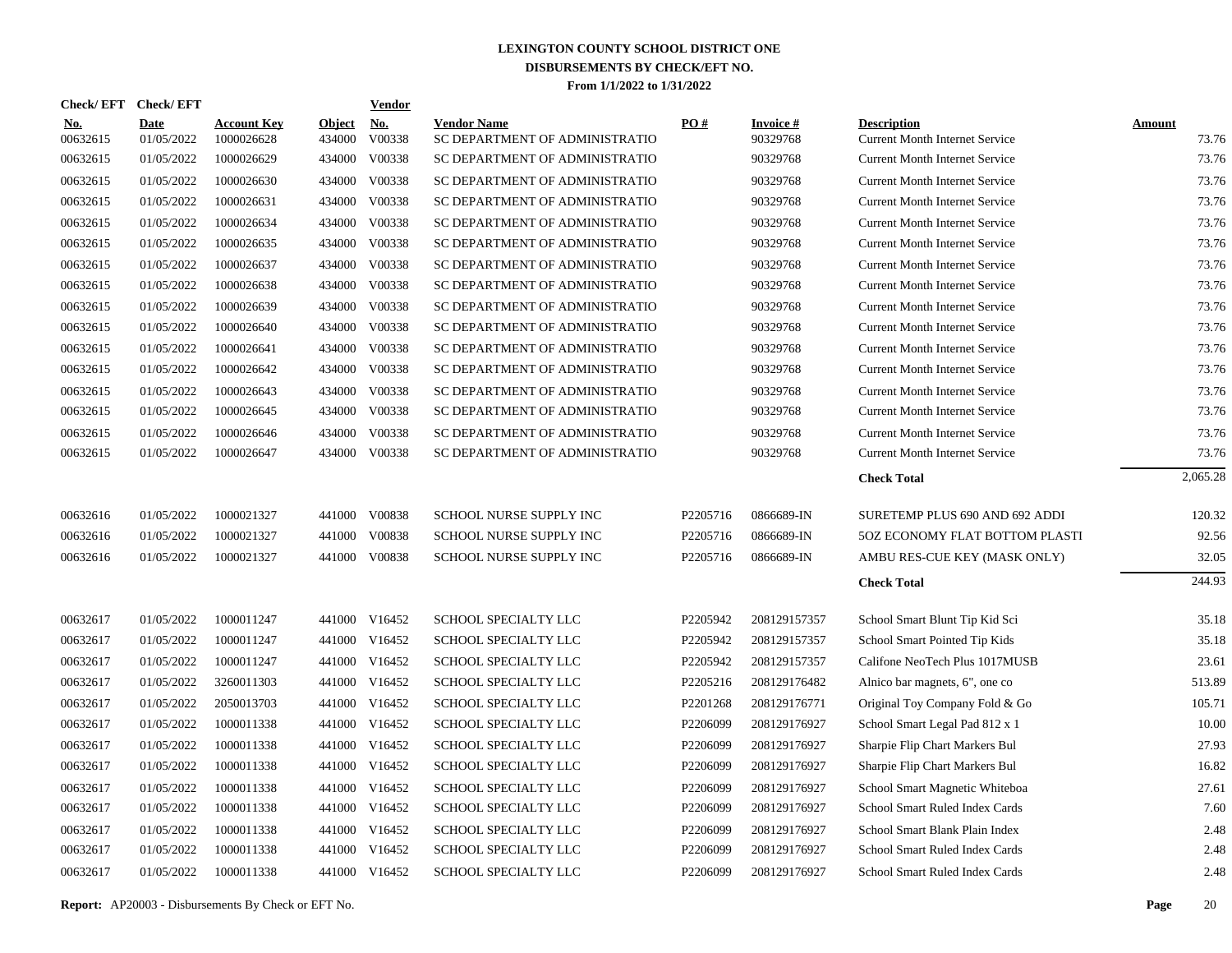| <b>Check/EFT</b>       | <b>Check/EFT</b>          |                                  |                      | <b>Vendor</b> |                                            |                               |                                 |                                                      |                       |
|------------------------|---------------------------|----------------------------------|----------------------|---------------|--------------------------------------------|-------------------------------|---------------------------------|------------------------------------------------------|-----------------------|
| <u>No.</u><br>00632617 | <b>Date</b><br>01/05/2022 | <b>Account Key</b><br>1000011338 | Object No.<br>441000 | V16452        | <b>Vendor Name</b><br>SCHOOL SPECIALTY LLC | $\underline{PO#}$<br>P2206099 | <b>Invoice#</b><br>208129176927 | <b>Description</b><br>School Smart Blank Plain Index | <b>Amount</b><br>1.24 |
| 00632617               | 01/05/2022                | 1000011342                       | 443000               | V16452        | SCHOOL SPECIALTY LLC                       | P2206215                      | 208129186595                    | Learning Resources Letter Cons                       | 55.63                 |
| 00632617               | 01/05/2022                | 7740019012                       | 466041               | V16452        | SCHOOL SPECIALTY LLC                       | P2202412                      | 208129186950                    | SAMSILL VALUE VIEW MULTI PACK                        | 125.14                |
| 00632617               | 01/05/2022                | 1000011338                       | 441000               | V16452        | SCHOOL SPECIALTY LLC                       | P2206099                      | 208129187545                    | Trodat SelfInking 4 Band Date                        | 16.26                 |
| 00632617               | 01/05/2022                | 1000011338                       | 441000               | V16452        | <b>SCHOOL SPECIALTY LLC</b>                | P2206099                      | 208129187545                    | Pentel PROGear WetErase Liquid                       | 31.98                 |
| 00632617               | 01/05/2022                | 7732019026                       |                      | 466041 V16452 | SCHOOL SPECIALTY LLC                       | P2204606                      | 208129187721                    | School Smart Square Chalk Past                       | 38.94                 |
| 00632617               | 01/05/2022                | 1000011316                       | 441000               | V16452        | SCHOOL SPECIALTY LLC                       | P2206375                      | 208129207933                    | Postit Removable Labeling and                        | 63.30                 |
| 00632617               | 01/05/2022                | 1000011316                       |                      | 441000 V16452 | SCHOOL SPECIALTY LLC                       | P2206375                      | 208129207933                    | <b>BIC Velocity LatexFree Mechani</b>                | 13.90                 |
| 00632617               | 01/05/2022                | 1000011411                       | 441000               | V16452        | SCHOOL SPECIALTY LLC                       | P2205971                      | 208129212589                    | Exact Index Cardstock 812 x 11                       | 17.59                 |
| 00632617               | 01/05/2022                | 1000011338                       |                      | 441000 V16452 | SCHOOL SPECIALTY LLC                       | P2206099                      | 208129213066                    | EXPO Low Odor Dry Erase Marker                       | 75.24                 |
| 00632617               | 01/05/2022                | 1000011228                       |                      | 441000 V16452 | <b>SCHOOL SPECIALTY LLC</b>                | P2206509                      | 208129213132                    | School Smart Washable Tempera                        | 62.53                 |
| 00632617               | 01/05/2022                | 1000011411                       |                      | 441000 V16452 | SCHOOL SPECIALTY LLC                       | P2205971                      | 208129219239                    | EXPO Low Odor Dry Erase Marker                       | 37.62                 |
| 00632617               | 01/05/2022                | 1000011222                       |                      | 441000 V16452 | SCHOOL SPECIALTY LLC                       | P2206492                      | 208129219260                    | Postit Portable Flags 1 x 1710                       | 36.98                 |
| 00632617               | 01/05/2022                | 1000011222                       |                      | 441000 V16452 | SCHOOL SPECIALTY LLC                       | P2206492                      | 208129219260                    | Postit Flags in Dispenser 1 x                        | 36.98                 |
| 00632617               | 01/05/2022                | 1000011222                       |                      | 441000 V16452 | SCHOOL SPECIALTY LLC                       | P2206492                      | 208129219260                    | EXPO Low Odor Dry Erase Marker                       | 32.68                 |
| 00632617               | 01/05/2022                | 1000011222                       |                      | 441000 V16452 | SCHOOL SPECIALTY LLC                       | P2206492                      | 208129219260                    | Crayola NonToxic Washable Mark                       | 19.58                 |
|                        |                           |                                  |                      |               |                                            |                               |                                 | <b>Check Total</b>                                   | 1,476.56              |
| 00632618               | 01/05/2022                | 1000022403                       |                      | 433200 Exxxxx | Employee                                   |                               | 12.08.12.11.21                  | <b>AVID Nat Conf</b>                                 | 310.83                |
|                        |                           |                                  |                      |               |                                            |                               |                                 | <b>Check Total</b>                                   | 310.83                |
| 00632619               | 01/05/2022                | 1000022403                       |                      | 433200 EXXXXX | Employee                                   |                               | 12.02.12.16.21                  | <b>Itinerant Teaching Travel</b>                     | 56.00                 |
|                        |                           |                                  |                      |               |                                            |                               |                                 | <b>Check Total</b>                                   | 56.00                 |
| 00632620               | 01/05/2022                | 1000025411                       |                      | 441020 V13230 | SMITH AND JONES JANITORIAL SUP             | P2206494                      | 214851                          | HOSE RECOVERY DRAIN                                  | 202.02                |
| 00632620               | 01/05/2022                | 1000025411                       |                      | 441020 V13230 | SMITH AND JONES JANITORIAL SUP             | P2206494                      | 214851                          | <b>ELBOW</b>                                         | 15.15                 |
| 00632620               | 01/05/2022                | 1000025411                       |                      | 441020 V13230 | SMITH AND JONES JANITORIAL SUP             | P2206494                      | 214851                          | <b>CLAMP</b>                                         | 9.16                  |
| 00632620               | 01/05/2022                | 1000025411                       |                      | 441020 V13230 | SMITH AND JONES JANITORIAL SUP             | P2206494                      | 214851                          | HOSE SOLUTION DRAIN                                  | 186.61                |
| 00632620               | 01/05/2022                | 1000025428                       |                      | 441020 V13230 | SMITH AND JONES JANITORIAL SUP             | P2206494                      | 214851                          | <b>SQUEEGEE BLADE FRONT</b>                          | 33.04                 |
| 00632620               | 01/05/2022                | 1000025428                       |                      | 441020 V13230 | SMITH AND JONES JANITORIAL SUP             | P2206494                      | 214851                          | <b>SQUEEGEE BLADE REAR</b>                           | 36.29                 |
|                        |                           |                                  |                      |               |                                            |                               |                                 | <b>Check Total</b>                                   | 482.27                |
| 00632621               | 01/05/2022                | 7802073015                       |                      | 466034 V02674 | SMITH, LAWTON G                            |                               | VWB.PE.12.14.21. Official       |                                                      | 18.50                 |
|                        |                           |                                  |                      |               |                                            |                               |                                 | <b>Check Total</b>                                   | 18.50                 |
| 00632622               | 01/05/2022                | 1000025408                       |                      | 441020 V11679 | SPARROW AND KENNEDY TRACTOR CO P2206619    |                               | 932707                          | DM - Clutch                                          | 513.88                |
|                        |                           |                                  |                      |               |                                            |                               |                                 |                                                      |                       |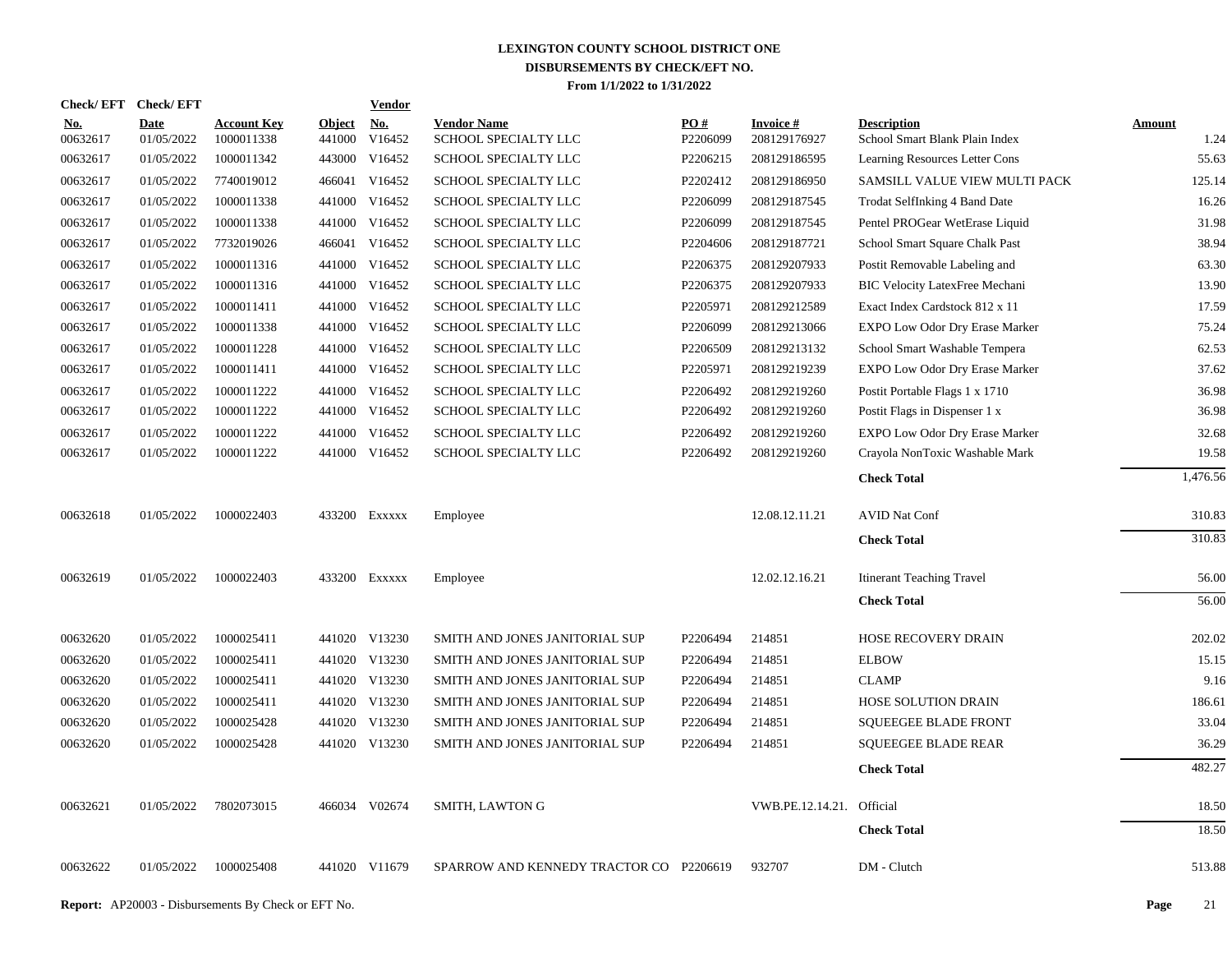|                        | Check/EFT Check/EFT       |                                  |                         | <u>Vendor</u>        |                                                      |                 |                           |                                              |                        |
|------------------------|---------------------------|----------------------------------|-------------------------|----------------------|------------------------------------------------------|-----------------|---------------------------|----------------------------------------------|------------------------|
| <u>No.</u><br>00632622 | <b>Date</b><br>01/05/2022 | <b>Account Key</b><br>1000025408 | <u>Object</u><br>441020 | <u>No.</u><br>V11679 | <b>Vendor Name</b><br>SPARROW AND KENNEDY TRACTOR CO | PO#<br>P2206619 | <b>Invoice#</b><br>932707 | <b>Description</b><br><b>Freight Charges</b> | <b>Amount</b><br>24.50 |
|                        |                           |                                  |                         |                      |                                                      |                 |                           | <b>Check Total</b>                           | 538.38                 |
| 00632623               | 01/05/2022                | 1000025438                       |                         | 432300 V16600        | SPICER ON-CALL SERVICE & REPAI                       | P2206006        | 134587                    | CSES Portables- Estimated - Pu               | 787.50                 |
| 00632623               | 01/05/2022                | 1000025438                       | 432300                  | V16600               | SPICER ON-CALL SERVICE & REPAI                       | P2206006        | 134587                    | Supplies/Materials                           | 14.98                  |
|                        |                           |                                  |                         |                      |                                                      |                 |                           | <b>Check Total</b>                           | 802.48                 |
| 00632624               | 01/05/2022                | 1000022222                       |                         | 434500 V02268        | STARFALL EDUCATION                                   | P2206432        | 8119-4593-8276            | Quote: 8119-4593-8276 Renewal                | 270.00                 |
|                        |                           |                                  |                         |                      |                                                      |                 |                           | <b>Check Total</b>                           | 270.00                 |
| 00632625               | 01/05/2022                | 1000025507                       |                         | 432300 V00208        | STATE DEPARTMENT OF EDUCATION                        | P2206664        | #4                        | Inv <sub>4</sub>                             | 643.40                 |
|                        |                           |                                  |                         |                      |                                                      |                 |                           | <b>Check Total</b>                           | 643.40                 |
| 00632626               | 01/05/2022                | 1000025507                       |                         | 432300 V00208        | STATE DEPARTMENT OF EDUCATION                        | P2206664        | #5                        | Inv <sub>5</sub>                             | 504.45                 |
|                        |                           |                                  |                         |                      |                                                      |                 |                           | <b>Check Total</b>                           | 504.45                 |
| 00632627               | 01/05/2022                | 1000025507                       |                         | 432300 V00208        | STATE DEPARTMENT OF EDUCATION                        | P2206664        | #6                        | Inv <sub>6</sub>                             | 52.76                  |
|                        |                           |                                  |                         |                      |                                                      |                 |                           | <b>Check Total</b>                           | 52.76                  |
| 00632628               | 01/05/2022                | 2042212503                       |                         | 433200 Exxxxx        | Employee                                             |                 | 12.01.12.16.21            | <b>Itinerant Teaching</b>                    | 29.68                  |
|                        |                           |                                  |                         |                      |                                                      |                 |                           | <b>Check Total</b>                           | 29.68                  |
| 00632629               | 01/05/2022                | 7802070029                       |                         | 466041 V00137        | T AND T SPORTS                                       | P2205730        | 1221-017                  | Red Team Issue 1/4 zip embr w/               | 481.50                 |
| 00632629               | 01/05/2022                | 7802070029                       | 466041                  | V00137               | <b>T AND T SPORTS</b>                                | P2205730        | 1221-017                  | Black grind polo embr w/GMS lo               | 115.56                 |
| 00632629               | 01/05/2022                | 7802070029                       | 466041                  | V00137               | T AND T SPORTS                                       | P2205730        | 1221-017                  | 6 packs of white crew socks                  | 109.14                 |
| 00632629               | 01/05/2022                | 7802070029                       | 466041                  | V00137               | <b>T AND T SPORTS</b>                                | P2205730        | 1221-017                  | Freight                                      | 26.75                  |
| 00632629               | 01/05/2022                | 7802071013                       | 466099                  | V00137               | <b>T AND T SPORTS</b>                                | P2205722        | 1221-031                  | Red Womens Team Issue Pullover               | 763.98                 |
| 00632629               | 01/05/2022                | 7802071013                       | 466099                  | V00137               | <b>T AND T SPORTS</b>                                | P2205722        | 1221-031                  | Red Mens Team Issue Pullover A               | 44.94                  |
| 00632629               | 01/05/2022                | 7802071013                       | 466099                  | V00137               | T AND T SPORTS                                       | P2205722        | 1221-031                  | Shipping                                     | 16.05                  |
| 00632629               | 01/05/2022                | 7802073013                       | 466099                  | V00137               | T AND T SPORTS                                       | P2205722        | 1221-031                  | Red Under the Lights S/S 1/4 Z               | 230.05                 |
| 00632629               | 01/05/2022                | 7802073013                       | 466099                  | V00137               | T AND T SPORTS                                       | P2205722        | 1221-031                  | Shipping                                     | 16.05                  |
| 00632629               | 01/05/2022                | 7802075013                       | 466041                  | V00137               | T AND T SPORTS                                       | P2205722        | 1221-031                  | Red Double Header 2.0 Custom S               | 963.00                 |
| 00632629               | 01/05/2022                | 7802075013                       | 466099                  | V00137               | <b>T AND T SPORTS</b>                                | P2205722        | 1221-031                  | Shipping                                     | 21.40                  |
|                        |                           |                                  |                         |                      |                                                      |                 |                           | <b>Check Total</b>                           | 2,788.42               |
| 00632630               | 01/05/2022                | 1000011320                       |                         | 441000 V02065        | THE OFFICE PAL INC                                   | P2206457        | 0196168-IN                | 3130cn yellow toner (OEM#330-                | 107.81                 |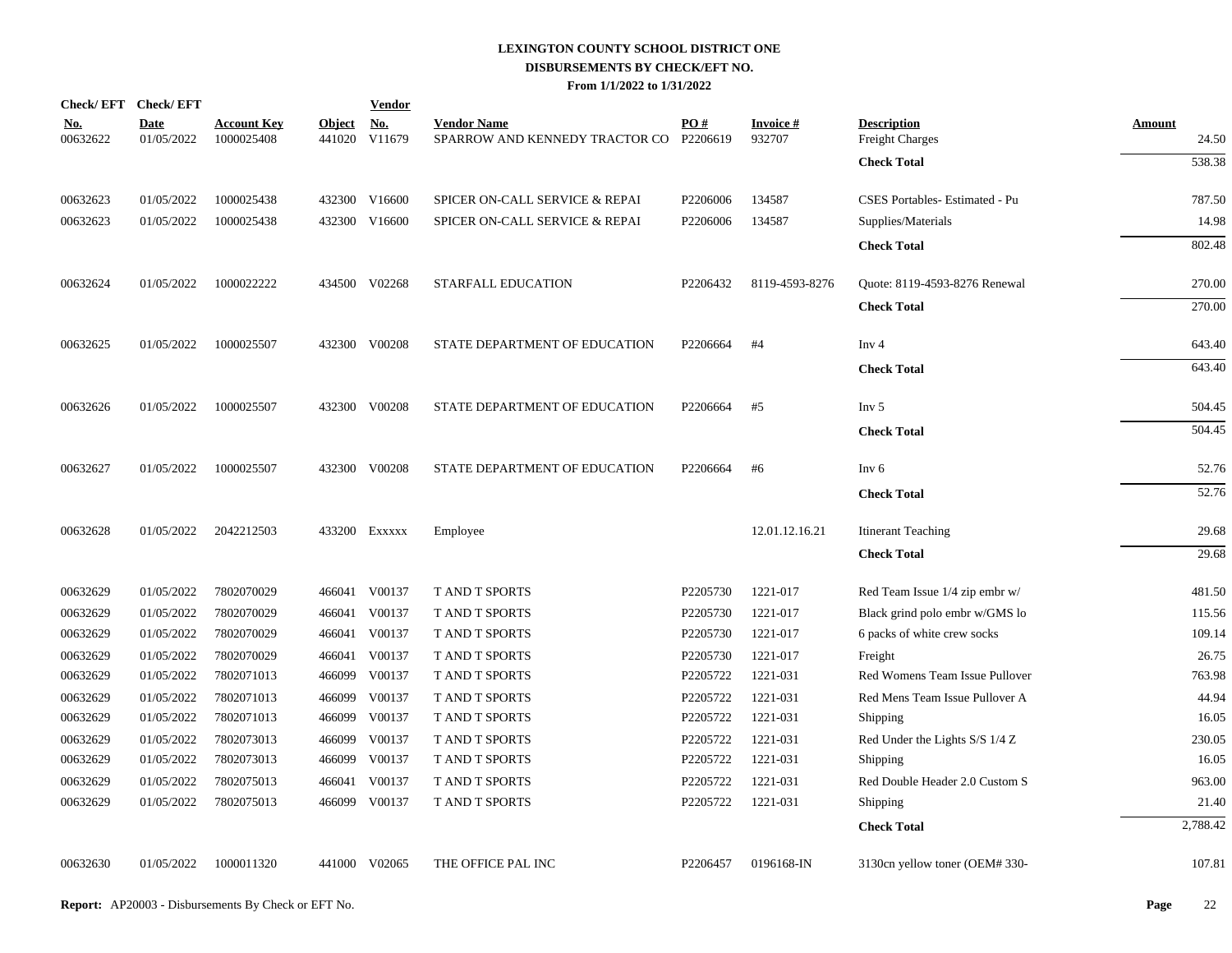|            | Check/EFT Check/EFT |                    |               | <b>Vendor</b> |                                |          |                 |                                |           |
|------------|---------------------|--------------------|---------------|---------------|--------------------------------|----------|-----------------|--------------------------------|-----------|
| <u>No.</u> | <b>Date</b>         | <b>Account Key</b> | <u>Object</u> | <u>No.</u>    | <b>Vendor Name</b>             | PO#      | <b>Invoice#</b> | <b>Description</b>             | Amount    |
|            |                     |                    |               |               |                                |          |                 | <b>Check Total</b>             | 107.81    |
| 00632631   | 01/05/2022          | 1000025408         |               | 454100 V12254 | TURF EQUIPMENT AND SUPPLY COMP | P2204104 | 16446-00        | CS-Z Master Zero-Turn Rider 20 | 6,974.80  |
| 00632631   | 01/05/2022          | 1000025414         |               | 454100 V12254 | TURF EQUIPMENT AND SUPPLY COMP | P2204104 | 16446-00        | GES-Z Master Zero-Turn Rider 4 | 8,263.50  |
| 00632631   | 01/05/2022          | 1000025422         |               | 454100 V12254 | TURF EQUIPMENT AND SUPPLY COMP | P2204104 | 16446-00        | OGES-Z Master Zero-Turn Rider  | 8,263.50  |
| 00632631   | 01/05/2022          | 1000025438         |               | 454100 V12254 | TURF EQUIPMENT AND SUPPLY COMP | P2204104 | 16446-00        | CSES-Z Master Zero-Turn Rider  | 8,263.50  |
| 00632631   | 01/05/2022          | 1000025439         |               | 454100 V12254 | TURF EQUIPMENT AND SUPPLY COMP | P2204104 | 16446-00        | FPES-Z Master Zero-Turn Rider  | 8,263.50  |
| 00632631   | 01/05/2022          | 1000025440         |               | 454100 V12254 | TURF EQUIPMENT AND SUPPLY COMP | P2204104 | 16446-00        | NPES-Z Master Zero-Turn Rider  | 8,263.50  |
| 00632631   | 01/05/2022          | 1000025441         |               | 454100 V12254 | TURF EQUIPMENT AND SUPPLY COMP | P2204104 | 16446-00        | RCES-Z Master Zero-Turn Rider  | 8,263.50  |
|            |                     |                    |               |               |                                |          |                 | <b>Check Total</b>             | 56,555.80 |
| 00632632   | 01/05/2022          | 1000022403         |               | 439500 V16563 | VERBATIM LANGUAGE SERVICES INC | P2202776 | 10415           | Video conference Interpreting  | 67.28     |
| 00632632   | 01/05/2022          | 1000022403         | 439500        | V16563        | VERBATIM LANGUAGE SERVICES INC | P2202776 | 10475           | Video conference Interpreting  | 67.28     |
|            |                     |                    |               |               |                                |          |                 | <b>Check Total</b>             | 134.56    |
| 00632633   | 01/05/2022          | 1000025438         |               | 441020 V00189 | <b>WW GRAINGER</b>             | P2206390 | 9154801964      | INDOOR ENTRANCE MATS 6' X 3' C | 190.67    |
|            |                     |                    |               |               |                                |          |                 | <b>Check Total</b>             | 190.67    |
| 00632634   | 01/05/2022          | 7744019011         |               | 466041 V14086 | WARDS NATURAL SCIENCE EST LLC  | P2206578 | 8807086782      | Science Olympiad 2022 Division | 140.06    |
|            |                     |                    |               |               |                                |          |                 | <b>Check Total</b>             | 140.06    |
| 00632635   | 01/05/2022          | 7733019030         |               | 466041 V01216 | WASHINGTON MUSIC CENTER INC    | P2205772 | SI268617        | Rico Reeds RCA2525 2 1/2; BB C | 82.07     |
|            |                     |                    |               |               |                                |          |                 | <b>Check Total</b>             | 82.07     |
| 00632636   | 01/05/2022          | 1000025408         |               | 432100 V00129 | <b>DOMINION ENERGY</b>         |          | 2334.12.21      | 0-1800-0003-5858 MAINT         | 1,791.64  |
| 00632636   | 01/05/2022          | 1000025408         | 432100        | V00129        | <b>DOMINION ENERGY</b>         |          | 2334.12.21      | 0-1800-0003-5862 MAINT         | 9.50      |
| 00632636   | 01/05/2022          | 1000025408         | 432100        | V00129        | <b>DOMINION ENERGY</b>         |          | 2334.12.21      | 0-1800-0003-5877 MAINT         | 69.77     |
| 00632636   | 01/05/2022          | 1000025408         | 432100        | V00129        | <b>DOMINION ENERGY</b>         |          | 2334.12.21      | 0-1800-0011-3242 DO            | 3,722.20  |
| 00632636   | 01/05/2022          | 1000025408         | 432100        | V00129        | <b>DOMINION ENERGY</b>         |          | 2334.12.21      | 0-2100-4643-6099 DO            | 93.97     |
| 00632636   | 01/05/2022          | 1000025408         | 432100        | V00129        | <b>DOMINION ENERGY</b>         |          | 2334.12.21      | 0-2100-6271-8510 MAINT         | 29.93     |
| 00632636   | 01/05/2022          | 1000025408         | 432100        | V00129        | <b>DOMINION ENERGY</b>         |          | 2334.12.21      | 0-2100-6979-3206 DO            | 181.00    |
| 00632636   | 01/05/2022          | 1000025408         | 432100        | V00129        | <b>DOMINION ENERGY</b>         |          | 2334.12.21      | 0-2100-6979-3333 DO            | 222.13    |
| 00632636   | 01/05/2022          | 1000025408         | 432100        | V00129        | <b>DOMINION ENERGY</b>         |          | 2334.12.21      | 0-2100-6979-3460 DO            | 328.33    |
| 00632636   | 01/05/2022          | 1000025408         | 432100        | V00129        | <b>DOMINION ENERGY</b>         |          | 2334.12.21      | 0-2100-6979-3559 DO            | 303.86    |
| 00632636   | 01/05/2022          | 1000025408         | 432100        | V00129        | <b>DOMINION ENERGY</b>         |          | 2334.12.21      | 0-2100-7907-3788 DO            | 368.44    |
| 00632636   | 01/05/2022          | 1000025408         |               | 432100 V00129 | <b>DOMINION ENERGY</b>         |          | 2334.12.21      | 0-2100-7978-4811 DO            | 41.88     |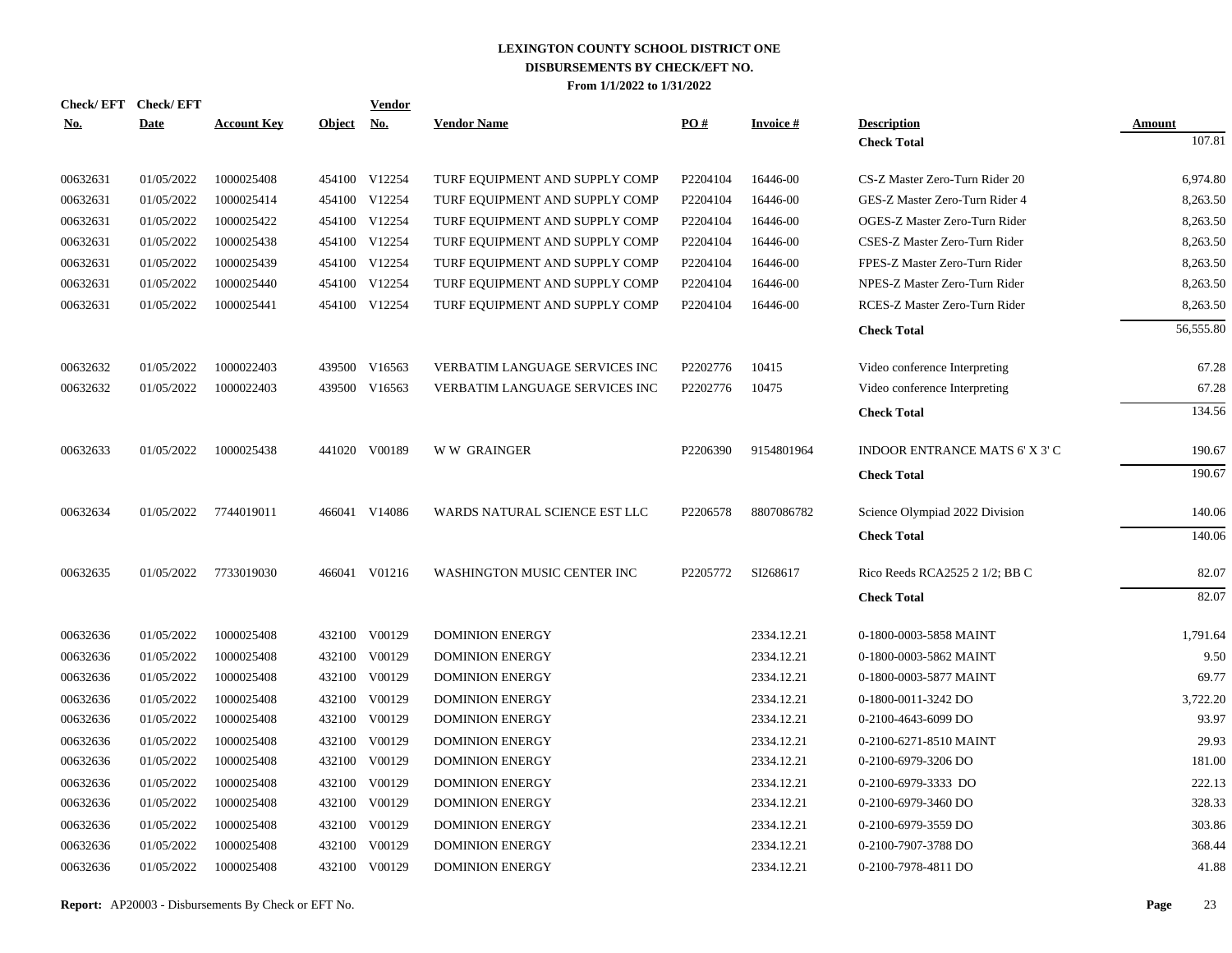| Check/EFT Check/EFT    |                           |                                  |                         | <b>Vendor</b>        |                                              |     |                               |                                               |                           |
|------------------------|---------------------------|----------------------------------|-------------------------|----------------------|----------------------------------------------|-----|-------------------------------|-----------------------------------------------|---------------------------|
| <u>No.</u><br>00632636 | <b>Date</b><br>01/05/2022 | <b>Account Key</b><br>1000025408 | <b>Object</b><br>432100 | <u>No.</u><br>V00129 | <b>Vendor Name</b><br><b>DOMINION ENERGY</b> | PO# | <b>Invoice#</b><br>2334.12.21 | <b>Description</b><br>0-2101-0423-5233DataCtr | <b>Amount</b><br>4,367.14 |
| 00632636               | 01/05/2022                | 1000025408                       |                         | 432100 V00129        | <b>DOMINION ENERGY</b>                       |     | 2334.12.21                    | 3/2100-8401-5109 DO                           | 271.71                    |
| 00632636               | 01/05/2022                | 1000025408                       |                         | 432100 V00129        | <b>DOMINION ENERGY</b>                       |     | 2334.12.21                    | 3-2100-8402-7113 DO                           | 291.35                    |
| 00632636               | 01/05/2022                | 1000025411                       |                         | 432100 V00129        | <b>DOMINION ENERGY</b>                       |     | 2334.12.21                    | 0-1800-0003-5276 LHS                          | 5,145.51                  |
| 00632636               | 01/05/2022                | 1000025411                       |                         | 432100 V00129        | <b>DOMINION ENERGY</b>                       |     | 2334.12.21                    | 0-1800-0003-5295 LHS                          | 45.61                     |
| 00632636               | 01/05/2022                | 1000025411                       |                         | 432100 V00129        | <b>DOMINION ENERGY</b>                       |     | 2334.12.21                    | 0-1800-0003-5312 LHS                          | 393.83                    |
| 00632636               | 01/05/2022                | 1000025411                       |                         | 432100 V00129        | <b>DOMINION ENERGY</b>                       |     | 2334.12.21                    | 0-1800-0003-5416 LHS                          | 530.05                    |
| 00632636               | 01/05/2022                | 1000025411                       |                         | 432100 V00129        | <b>DOMINION ENERGY</b>                       |     | 2334.12.21                    | 0-1800-0003-5843 LHS                          | 389.53                    |
| 00632636               | 01/05/2022                | 1000025411                       |                         | 432100 V00129        | <b>DOMINION ENERGY</b>                       |     | 2334.12.21                    | 0-1898-0000-7876 LHS                          | 27,414.82                 |
| 00632636               | 01/05/2022                | 1000025411                       |                         | 432100 V00129        | <b>DOMINION ENERGY</b>                       |     | 2334.12.21                    | 0-2100-5802-1470 LHS                          | 25.58                     |
| 00632636               | 01/05/2022                | 1000025411                       |                         | 432100 V00129        | <b>DOMINION ENERGY</b>                       |     | 2334.12.21                    | 0-2100-5988-5040 LHS                          | 111.21                    |
| 00632636               | 01/05/2022                | 1000025411                       |                         | 432100 V00129        | <b>DOMINION ENERGY</b>                       |     | 2334.12.21                    | 0-2100-7414-5029 LHS                          | 112.75                    |
| 00632636               | 01/05/2022                | 1000025411                       |                         | 432100 V00129        | <b>DOMINION ENERGY</b>                       |     | 2334.12.21                    | 0-2100-7658-0540 LHS                          | 6,261.80                  |
| 00632636               | 01/05/2022                | 1000025411                       |                         | 432100 V00129        | <b>DOMINION ENERGY</b>                       |     | 2334.12.21                    | 0-2100-7796-8711 LHS                          | 1,661.64                  |
| 00632636               | 01/05/2022                | 1000025412                       |                         | 432100 V00129        | <b>DOMINION ENERGY</b>                       |     | 2334.12.21                    | 0-1800-0012-0479 LES                          | 8.24                      |
| 00632636               | 01/05/2022                | 1000025412                       |                         | 432100 V00129        | <b>DOMINION ENERGY</b>                       |     | 2334.12.21                    | 0-1898-0000-3683 LES                          | 5,502.06                  |
| 00632636               | 01/05/2022                | 1000025412                       |                         | 432100 V00129        | <b>DOMINION ENERGY</b>                       |     | 2334.12.21                    | 0-2101-2551-8896 116 Azalea Dr                | 32.90                     |
| 00632636               | 01/05/2022                | 1000025412                       |                         | 432100 V00129        | <b>DOMINION ENERGY</b>                       |     | 2334.12.21                    | 0-2101-2706-5014 116 Azalea Dr                | 25.57                     |
| 00632636               | 01/05/2022                | 1000025419                       |                         | 432100 V00129        | <b>DOMINION ENERGY</b>                       |     | 2334.12.21                    | 0-1800-0012-0431 RCLC                         | 2,465.20                  |
| 00632636               | 01/05/2022                | 1000025419                       |                         | 432100 V00129        | <b>DOMINION ENERGY</b>                       |     | 2334.12.21                    | 0-1800-0012-0450 RCLC                         | 667.54                    |
| 00632636               | 01/05/2022                | 1000025419                       |                         | 432100 V00129        | <b>DOMINION ENERGY</b>                       |     | 2334.12.21                    | 0-1800-0012-0465 RCLC                         | 188.56                    |
| 00632636               | 01/05/2022                | 1000025419                       |                         | 432100 V00129        | <b>DOMINION ENERGY</b>                       |     | 2334.12.21                    | 0-1800-0012-3092 RCLC                         | 69.73                     |
| 00632636               | 01/05/2022                | 1000025419                       |                         | 432100 V00129        | <b>DOMINION ENERGY</b>                       |     | 2334.12.21                    | 0-2100-9077-5331 RCLC                         | 833.42                    |
| 00632636               | 01/05/2022                | 1000025420                       |                         | 432100 V00129        | <b>DOMINION ENERGY</b>                       |     | 2334.12.21                    | 0-1800-0012-0484 LMS                          | 1,212.03                  |
| 00632636               | 01/05/2022                | 1000025420                       |                         | 432100 V00129        | <b>DOMINION ENERGY</b>                       |     | 2334.12.21                    | 0-1800-0012-0498 LMS                          | 7,169.20                  |
| 00632636               | 01/05/2022                | 1000025420                       |                         | 432100 V00129        | <b>DOMINION ENERGY</b>                       |     | 2334.12.21                    | 0-1898-0000-3768 LMS                          | 3,501.86                  |
| 00632636               | 01/05/2022                | 1000025420                       |                         | 432100 V00129        | <b>DOMINION ENERGY</b>                       |     | 2334.12.21                    | 0-2100-6191-7212 LMS                          | 64.17                     |
| 00632636               | 01/05/2022                | 1000025421                       |                         | 432100 V00129        | <b>DOMINION ENERGY</b>                       |     | 2334.12.21                    | 0-1898-0000-7880 LTC                          | 52.42                     |
| 00632636               | 01/05/2022                | 1000025421                       |                         | 432100 V00129        | <b>DOMINION ENERGY</b>                       |     | 2334.12.21                    | 0-2100-6677-0593 LTC                          | 39.39                     |
| 00632636               | 01/05/2022                | 1000025421                       |                         | 432100 V00129        | <b>DOMINION ENERGY</b>                       |     | 2334.12.21                    | 0-2100-6785-6769 LTC                          | 13,594.28                 |
| 00632636               | 01/05/2022                | 1000025421                       |                         | 432100 V00129        | <b>DOMINION ENERGY</b>                       |     | 2334.12.21                    | 0-2100-6821-6762 LTC                          | 147.35                    |
| 00632636               | 01/05/2022                | 1000025421                       |                         | 432100 V00129        | <b>DOMINION ENERGY</b>                       |     | 2334.12.21                    | 0-2100-7219-2353 LTC                          | 701.94                    |
| 00632636               | 01/05/2022                | 1000025423                       |                         | 432100 V00129        | <b>DOMINION ENERGY</b>                       |     | 2334.12.21                    | 0-1800-0005-8272 SGE                          | 6,446.28                  |
| 00632636               | 01/05/2022                | 1000025424                       |                         | 432100 V00129        | <b>DOMINION ENERGY</b>                       |     | 2334.12.21                    | 0-1800-0012-0549 RBE                          | 19.00                     |
| 00632636               | 01/05/2022                | 1000025424                       |                         | 432100 V00129        | <b>DOMINION ENERGY</b>                       |     | 2334.12.21                    | 0-1800-0012-0605 RBE                          | 404.58                    |
| 00632636               | 01/05/2022                | 1000025424                       |                         | 432100 V00129        | <b>DOMINION ENERGY</b>                       |     | 2334.12.21                    | 0-1898-0000-3679 RBE                          | 6,363.30                  |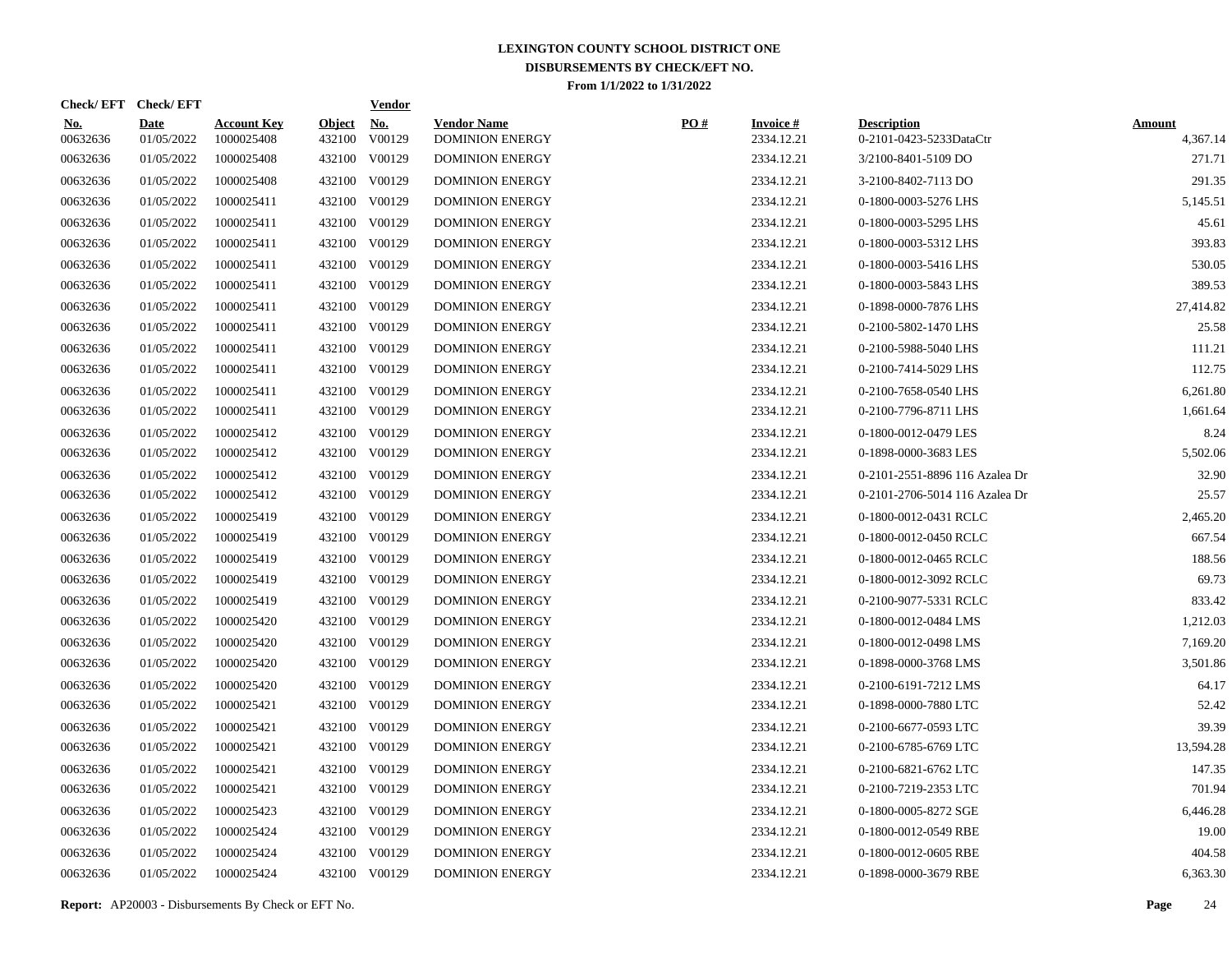| Check/EFT Check/EFT    |                           |                                  |                         | <b>Vendor</b> |                                              |          |                               |                                            |                         |
|------------------------|---------------------------|----------------------------------|-------------------------|---------------|----------------------------------------------|----------|-------------------------------|--------------------------------------------|-------------------------|
| <b>No.</b><br>00632636 | <b>Date</b><br>01/05/2022 | <b>Account Key</b><br>1000025424 | <b>Object</b><br>432100 | No.<br>V00129 | <b>Vendor Name</b><br><b>DOMINION ENERGY</b> | PO#      | <b>Invoice#</b><br>2334.12.21 | <b>Description</b><br>0-2100-4500-9152 RBE | <b>Amount</b><br>191.72 |
| 00632636               | 01/05/2022                | 1000025424                       |                         | 432100 V00129 | <b>DOMINION ENERGY</b>                       |          | 2334.12.21                    | 0-2101-2306-7005 SIGN RBE                  | 72.18                   |
| 00632636               | 01/05/2022                | 1000025425                       |                         | 432100 V00129 | <b>DOMINION ENERGY</b>                       |          | 2334.12.21                    | 0-1800-0000-0087 WKE                       | 161.62                  |
| 00632636               | 01/05/2022                | 1000025425                       |                         | 432100 V00129 | <b>DOMINION ENERGY</b>                       |          | 2334.12.21                    | 0-1898-0001-6173 WKE                       | 6,868.19                |
| 00632636               | 01/05/2022                | 1000025426                       |                         | 432100 V00129 | <b>DOMINION ENERGY</b>                       |          | 2334.12.21                    | 0-1800-0000-0054 WKM                       | 8,575.99                |
| 00632636               | 01/05/2022                | 1000025426                       |                         | 432100 V00129 | <b>DOMINION ENERGY</b>                       |          | 2334.12.21                    | 0-2100-9623-2206WKM                        | 75.63                   |
| 00632636               | 01/05/2022                | 1000025434                       |                         | 432100 V00129 | <b>DOMINION ENERGY</b>                       |          | 2334.12.21                    | 0-2100-7025-4132 PHM                       | 632.86                  |
| 00632636               | 01/05/2022                | 1000025435                       |                         | 432100 V00129 | <b>DOMINION ENERGY</b>                       |          | 2334.12.21                    | 0-2100-7025-3961 PHE                       | 181.89                  |
| 00632636               | 01/05/2022                | 1000025440                       |                         | 432100 V00129 | <b>DOMINION ENERGY</b>                       |          | 2334.12.21                    | 0-2100-7923-4028 NPE                       | 8,759.63                |
| 00632636               | 01/05/2022                | 1000025440                       |                         | 432100 V00129 | <b>DOMINION ENERGY</b>                       |          | 2334.12.21                    | 0-2101-2414-7636 NPE Portable              | 206.06                  |
| 00632636               | 01/05/2022                | 1000025440                       |                         | 432100 V00129 | <b>DOMINION ENERGY</b>                       |          | 2334.12.21                    | 0-2101-2514-4487 NPE Portable              | 96.79                   |
| 00632636               | 01/05/2022                | 1000025441                       |                         | 432100 V00129 | <b>DOMINION ENERGY</b>                       |          | 2334.12.21                    | 0-2100-8580-0098 RCE                       | 171.90                  |
|                        |                           |                                  |                         |               |                                              |          |                               | <b>Check Total</b>                         | 129,688.66              |
| 00632637               | 01/05/2022                | 1000025413                       |                         | 432100 V00048 | GILBERTSUMMIT RURAL WATER DIST               |          | GILWAT.12.21                  | GHS-001-0037400-1                          | 665.83                  |
| 00632637               | 01/05/2022                | 1000025413                       |                         | 432100 V00048 | GILBERTSUMMIT RURAL WATER DIST               |          | GILWAT.12.21                  | GHS-001-0037401-1                          | 1,026.46                |
| 00632637               | 01/05/2022                | 1000025413                       |                         | 432100 V00048 | GILBERTSUMMIT RURAL WATER DIST               |          | GILWAT.12.21                  | GHS-001-0037500-1                          | 12.00                   |
| 00632637               | 01/05/2022                | 1000025413                       |                         | 432100 V00048 | GILBERTSUMMIT RURAL WATER DIST               |          | <b>GILWAT.12.21</b>           | GHS-001-0037501-1                          | 159.00                  |
| 00632637               | 01/05/2022                | 1000025414                       |                         | 432100 V00048 | GILBERTSUMMIT RURAL WATER DIST               |          | GILWAT.12.21                  | GES-001-0036700-1                          | 332.05                  |
| 00632637               | 01/05/2022                | 1000025414                       |                         | 432100 V00048 | GILBERTSUMMIT RURAL WATER DIST               |          | <b>GILWAT.12.21</b>           | GES-001-0036701-1                          | 798.93                  |
| 00632637               | 01/05/2022                | 1000025429                       |                         | 432100 V00048 | GILBERTSUMMIT RURAL WATER DIST               |          | <b>GILWAT.12.21</b>           | GMS-001-0037000-1                          | 291.57                  |
| 00632637               | 01/05/2022                | 1000025429                       |                         | 432100 V00048 | GILBERTSUMMIT RURAL WATER DIST               |          | <b>GILWAT.12.21</b>           | GMS-001-0037001-1                          | 493.63                  |
| 00632637               | 01/05/2022                | 1000025441                       |                         | 432100 V00048 | GILBERTSUMMIT RURAL WATER DIST               |          | <b>GILWAT.12.21</b>           | RCE-001-0118790-1                          | 791.59                  |
| 00632637               | 01/05/2022                | 1000025441                       |                         | 432100 V00048 | GILBERTSUMMIT RURAL WATER DIST               |          | <b>GILWAT.12.21</b>           | RCE-001-0118791-1                          | 145.20                  |
| 00632637               | 01/05/2022                | 1000025447                       |                         | 432100 V00048 | GILBERTSUMMIT RURAL WATER DIST               |          | <b>GILWAT.12.21</b>           | CES-001-0097480-1                          | 331.74                  |
| 00632637               | 01/05/2022                | 1000025447                       |                         | 432100 V00048 | GILBERTSUMMIT RURAL WATER DIST               |          | GILWAT.12.21                  | CES-001-0097481-1                          | 132.77                  |
| 00632637               | 01/05/2022                | 1000025452                       |                         | 432100 V00048 | GILBERTSUMMIT RURAL WATER DIST               |          | <b>GILWAT.12.21</b>           | old GES-001-0256000-1                      | 2.49                    |
| 00632637               | 01/05/2022                | 1000025452                       |                         | 432100 V00048 | GILBERTSUMMIT RURAL WATER DIST               |          | <b>GILWAT.12.21</b>           | old GES-001-0256001-1                      | 197.00                  |
|                        |                           |                                  |                         |               |                                              |          |                               | <b>Check Total</b>                         | 5,380.26                |
| 00632638               | 01/05/2022                | 7802091011                       |                         | 466064 V14957 | HARDEN, MARK A                               | P2206553 | P2206553.LHS                  | Booking fee for Varsity, JV, a             | 150.00                  |
|                        |                           |                                  |                         |               |                                              |          |                               | <b>Check Total</b>                         | 150.00                  |
| 00632639               | 01/05/2022                | 1000025407                       |                         | 432100 V00650 | JOINT MUNICIPAL WATER AND SEWE               |          | LCJWS.01/22                   | MAI.20953                                  | 194.70                  |
| 00632639               | 01/05/2022                | 1000025411                       |                         | 432100 V00650 | JOINT MUNICIPAL WATER AND SEWE               |          | LCJWS.01/22                   | LHS.20954                                  | 3,434.74                |
| 00632639               | 01/05/2022                | 1000025415                       |                         | 432100 V00650 | JOINT MUNICIPAL WATER AND SEWE               |          | LCJWS.01/22                   | PHS.24634                                  | 24.27                   |
|                        |                           |                                  |                         |               |                                              |          |                               |                                            |                         |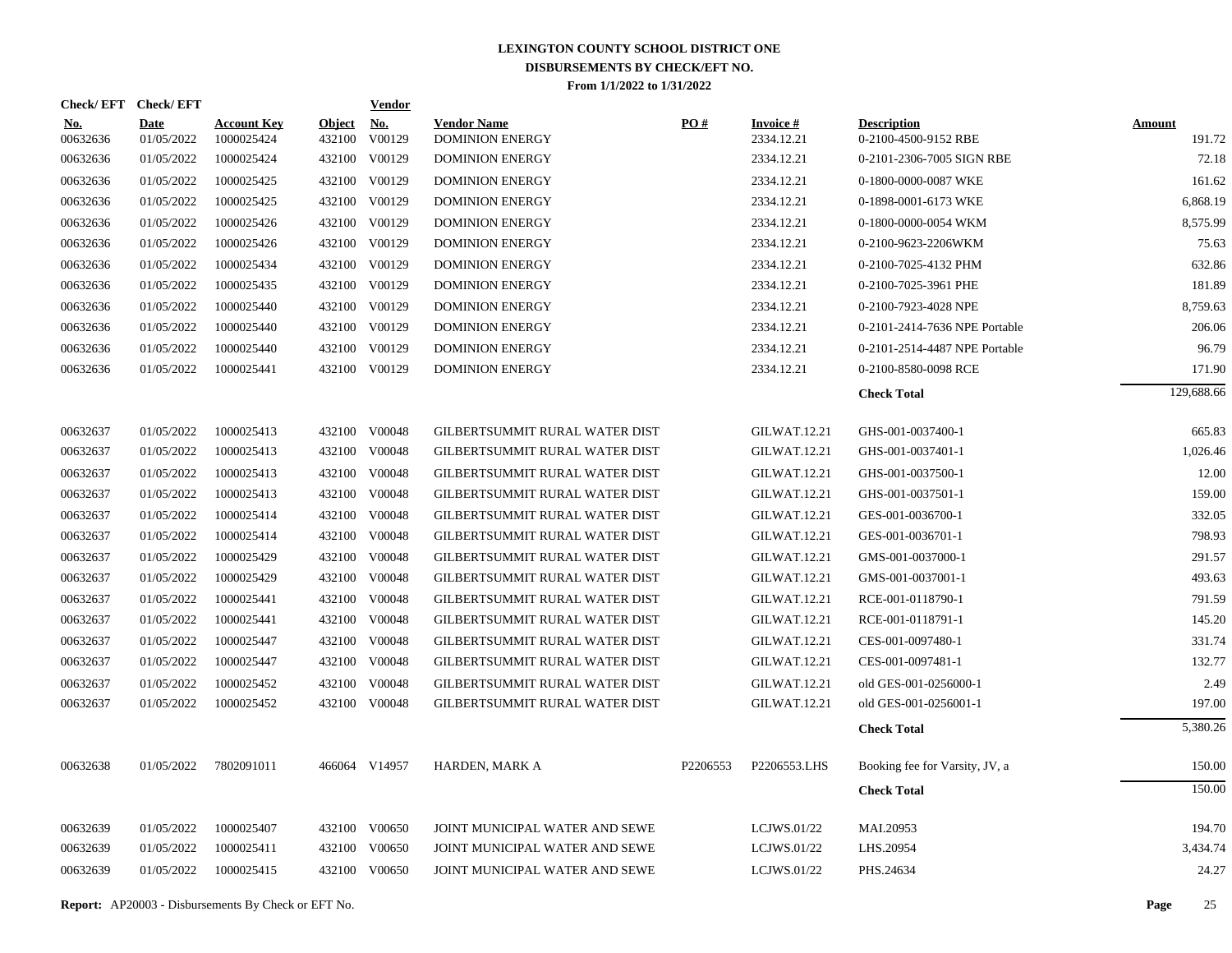| <b>Check/EFT</b>       | <b>Check/EFT</b>          |                                  |                         | <b>Vendor</b>        |                                                      |          |                                |                                 |                           |
|------------------------|---------------------------|----------------------------------|-------------------------|----------------------|------------------------------------------------------|----------|--------------------------------|---------------------------------|---------------------------|
| <u>No.</u><br>00632639 | <b>Date</b><br>01/05/2022 | <b>Account Key</b><br>1000025415 | <b>Object</b><br>432100 | <u>No.</u><br>V00650 | <b>Vendor Name</b><br>JOINT MUNICIPAL WATER AND SEWE | PO#      | <b>Invoice#</b><br>LCJWS.01/22 | <b>Description</b><br>PHS.24678 | <b>Amount</b><br>2,591.12 |
| 00632639               | 01/05/2022                | 1000025415                       |                         | 432100 V00650        | JOINT MUNICIPAL WATER AND SEWE                       |          | LCJWS.01/22                    | PHS.31041                       | 24.27                     |
| 00632639               | 01/05/2022                | 1000025416                       | 432100                  | V00650               | JOINT MUNICIPAL WATER AND SEWE                       |          | LCJWS.01/22                    | PES.24304                       | 3,207.56                  |
| 00632639               | 01/05/2022                | 1000025423                       | 432100                  | V00650               | JOINT MUNICIPAL WATER AND SEWE                       |          | LCJWS.01/22                    | SGE.06526                       | 2,701.97                  |
| 00632639               | 01/05/2022                | 1000025424                       | 432100                  | V00650               | JOINT MUNICIPAL WATER AND SEWE                       |          | LCJWS.01/22                    | RBE.03379                       | 2,678.87                  |
| 00632639               | 01/05/2022                | 1000025427                       |                         | 432100 V00650        | JOINT MUNICIPAL WATER AND SEWE                       |          | LCJWS.01/22                    | WKH.20955                       | 6,391.00                  |
| 00632639               | 01/05/2022                | 1000025430                       |                         | 432100 V00650        | JOINT MUNICIPAL WATER AND SEWE                       |          | LCJWS.01/22                    | PMS.51488                       | 1,313.73                  |
| 00632639               | 01/05/2022                | 1000025431                       |                         | 432100 V00650        | JOINT MUNICIPAL WATER AND SEWE                       |          | LCJWS.01/22                    | LME.09923                       | 734.90                    |
| 00632639               | 01/05/2022                | 1000025434                       |                         | 432100 V00650        | JOINT MUNICIPAL WATER AND SEWE                       |          | LCJWS.01/22                    | PHM.14452                       | 460.34                    |
| 00632639               | 01/05/2022                | 1000025435                       |                         | 432100 V00650        | JOINT MUNICIPAL WATER AND SEWE                       |          | LCJWS.01/22                    | PHE.14451                       | 620.50                    |
| 00632639               | 01/05/2022                | 1000025437                       |                         | 432100 V00650        | JOINT MUNICIPAL WATER AND SEWE                       |          | LCJWS.01/22                    | CSM.18146                       | 1,630.91                  |
| 00632639               | 01/05/2022                | 1000025438                       |                         | 432100 V00650        | JOINT MUNICIPAL WATER AND SEWE                       |          | LCJWS.01/22                    | CSE.18147                       | 1,839.19                  |
| 00632639               | 01/05/2022                | 1000025439                       |                         | 432100 V00650        | JOINT MUNICIPAL WATER AND SEWE                       |          | LCJWS.01/22                    | FPE.24595                       | 766.58                    |
| 00632639               | 01/05/2022                | 1000025440                       |                         | 432100 V00650        | JOINT MUNICIPAL WATER AND SEWE                       |          | LCJWS.01/22                    | NPE.20630                       | 754.56                    |
| 00632639               | 01/05/2022                | 1000025441                       |                         | 432100 V00650        | JOINT MUNICIPAL WATER AND SEWE                       |          | LCJWS.01/22                    | RCE.26842                       | 215.00                    |
| 00632639               | 01/05/2022                | 1000025445                       |                         | 432100 V00650        | JOINT MUNICIPAL WATER AND SEWE                       |          | LCJWS.01/22                    | DES.34615                       | 2,102.31                  |
| 00632639               | 01/05/2022                | 1000025446                       |                         | 432100 V00650        | JOINT MUNICIPAL WATER AND SEWE                       |          | LCJWS.01/22                    | <b>BMS.45018</b>                | 858.92                    |
| 00632639               | 01/05/2022                | 1000025453                       |                         | 432100 V00650        | JOINT MUNICIPAL WATER AND SEWE                       |          | LCJWS.01/22                    | PMS.24587                       | 299.84                    |
| 00632639               | 01/05/2022                | 1000025453                       |                         | 432100 V00650        | JOINT MUNICIPAL WATER AND SEWE                       |          | LCJWS.01/22                    | PMS.24632                       | 244.27                    |
| 00632639               | 01/05/2022                | 1000025453                       |                         | 432100 V00650        | JOINT MUNICIPAL WATER AND SEWE                       |          | LCJWS.01/22                    | PMS.24633                       | 24.27                     |
|                        |                           |                                  |                         |                      |                                                      |          |                                | <b>Check Total</b>              | 33,113.82                 |
| 00632640               | 01/05/2022                | 2021018825                       |                         | 441000 V01844        | <b>SCHOLASTIC INC</b>                                | P2205430 | 34902032                       | Take Home Books for Students    | 1,772.09                  |
|                        |                           |                                  |                         |                      |                                                      |          |                                | <b>Check Total</b>              | 1,772.09                  |
| 00632641               | 01/05/2022                | 1000025204                       |                         | 441000 Exxxxx        | Employee                                             |          | 01.03.2022                     | Reimb for calendars             | 60.33                     |
|                        |                           |                                  |                         |                      |                                                      |          |                                | <b>Check Total</b>              | 60.33                     |
| 00632642               | 01/05/2022                | 1000022403                       |                         | 433200 Exxxxx        | Employee                                             |          | 11.02.12.17.21                 | Prof development & events       | 102.20                    |
|                        |                           |                                  |                         |                      |                                                      |          |                                | <b>Check Total</b>              | 102.20                    |
| 00632643               | 01/05/2022                | 1000022403                       |                         | 433200 EXXXXX        | Employee                                             |          | 11.17.12.17.21                 | Travel to/from schools          | 241.64                    |
|                        |                           |                                  |                         |                      |                                                      |          |                                | <b>Check Total</b>              | 241.64                    |
| 00632644               | 01/06/2022                | 1000011312                       |                         | 441000 V02519        | ACADEMIC SUPPLIER DBA RASIX CO                       | P2204582 | ID70539                        | HP Intermediate Transfer Belt   | 308.19                    |
|                        |                           |                                  |                         |                      |                                                      |          |                                |                                 |                           |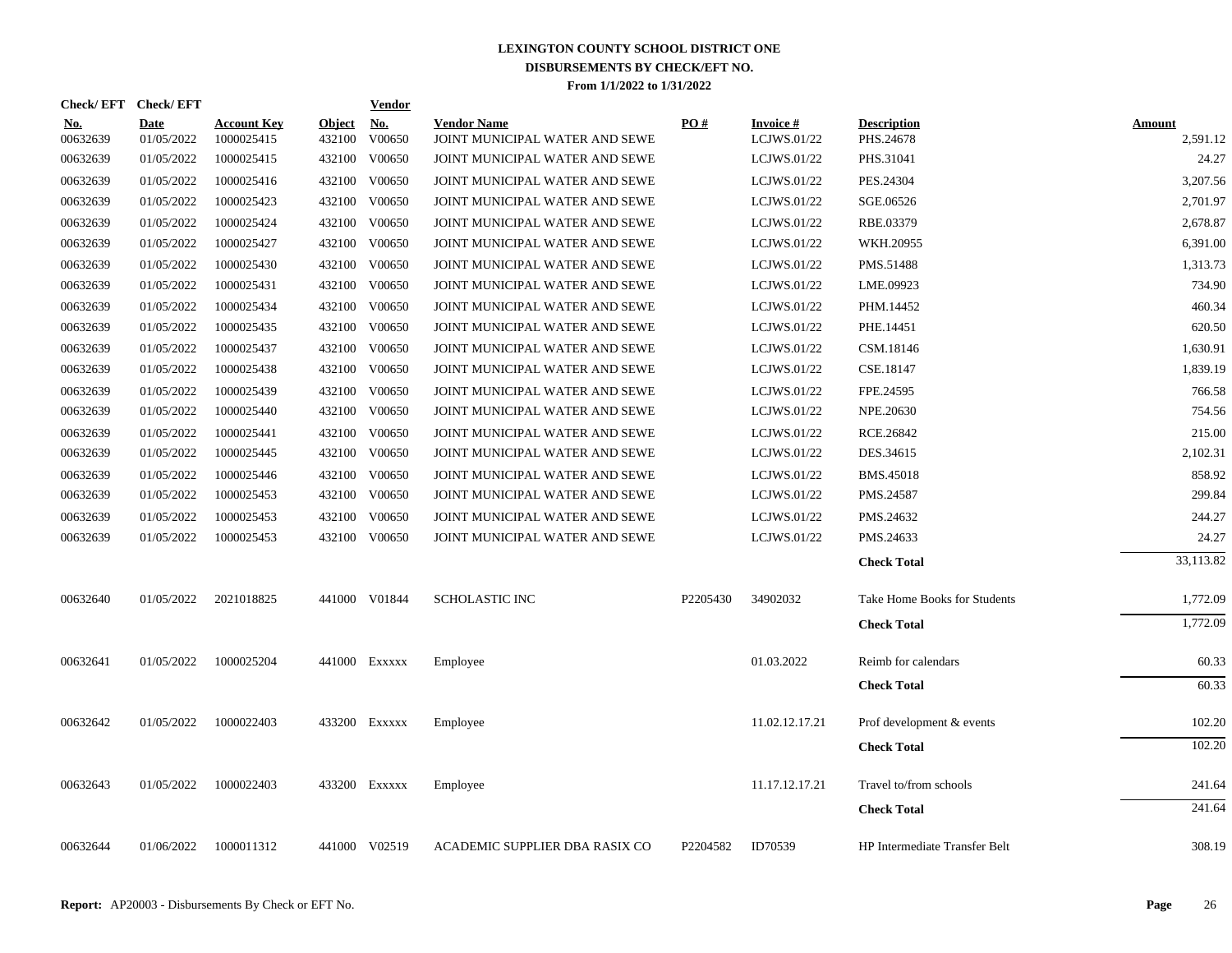| Check/ EFT | <b>Check/EFT</b> |                    |               | Vendor        |                                         |          |                 |                                |               |
|------------|------------------|--------------------|---------------|---------------|-----------------------------------------|----------|-----------------|--------------------------------|---------------|
| <u>No.</u> | <b>Date</b>      | <b>Account Key</b> | <b>Object</b> | <u>No.</u>    | <b>Vendor Name</b>                      | PO#      | <b>Invoice#</b> | <b>Description</b>             | <b>Amount</b> |
|            |                  |                    |               |               |                                         |          |                 | <b>Check Total</b>             | 308.19        |
| 00632645   | 01/06/2022       | 7887075013         |               | 466099 V14034 | ALMIGHTEES SCREEN PRINTING              | P2205155 | 112275590       | Red Softball Sweatshirt        | 441.38        |
| 00632645   | 01/06/2022       | 7887075013         | 466099        | V14034        | ALMIGHTEES SCREEN PRINTING              | P2205155 | 112275590       | Red Softball Sweatshirt 2X     | 28.89         |
|            |                  |                    |               |               |                                         |          |                 | <b>Check Total</b>             | 470.27        |
| 00632646   | 01/06/2022       | 7802070027         |               | 466041 V14901 | AMERIGAS PROPANE LP                     | P2206695 | 3129632309      | Tank Rental for stadium        | 104.70        |
|            |                  |                    |               |               |                                         |          |                 | <b>Check Total</b>             | 104.70        |
| 00632647   | 01/06/2022       | 1000025408         |               | 432900 V15987 | ANCHOR SHRED AND RECYCLE COMPA P2205782 |          | 2845            | Provide Single Stream/Comingle | 93.63         |
| 00632647   | 01/06/2022       | 1000025408         |               | 432900 V15987 | ANCHOR SHRED AND RECYCLE COMPA P2205782 |          | 2845            | Provide Single Stream/Comingle | 93.63         |
| 00632647   | 01/06/2022       | 1000025408         | 432900        | V15987        | ANCHOR SHRED AND RECYCLE COMPA P2205782 |          | 2845            | (8)95 Gallon Containers Monthl | 34.40         |
| 00632647   | 01/06/2022       | 1000025408         |               | 432900 V15987 | ANCHOR SHRED AND RECYCLE COMPA P2205782 |          | 2845            | (8)95 Gallon Containers Monthl | 34.40         |
| 00632647   | 01/06/2022       | 1000025411         | 432900        | V15987        | ANCHOR SHRED AND RECYCLE COMPA P2205782 |          | 2845            | Provide Single Stream/Comingle | 93.63         |
| 00632647   | 01/06/2022       | 1000025411         |               | 432900 V15987 | ANCHOR SHRED AND RECYCLE COMPA P2205782 |          | 2845            | (8)95 Gallon Containers Monthl | 34.40         |
| 00632647   | 01/06/2022       | 1000025412         | 432900        | V15987        | ANCHOR SHRED AND RECYCLE COMPA P2205782 |          | 2845            | Provide Single Stream/Comingle | 93.63         |
| 00632647   | 01/06/2022       | 1000025412         |               | 432900 V15987 | ANCHOR SHRED AND RECYCLE COMPA P2205782 |          | 2845            | (8)95 Gallon Containers Monthl | 34.40         |
| 00632647   | 01/06/2022       | 1000025413         | 432900        | V15987        | ANCHOR SHRED AND RECYCLE COMPA P2205782 |          | 2845            | Provide Single Stream/Comingle | 93.63         |
| 00632647   | 01/06/2022       | 1000025413         |               | 432900 V15987 | ANCHOR SHRED AND RECYCLE COMPA P2205782 |          | 2845            | (8)95 Gallon Containers Monthl | 34.40         |
| 00632647   | 01/06/2022       | 1000025414         | 432900        | V15987        | ANCHOR SHRED AND RECYCLE COMPA          | P2205782 | 2845            | Provide Single Stream/Comingle | 93.63         |
| 00632647   | 01/06/2022       | 1000025414         |               | 432900 V15987 | ANCHOR SHRED AND RECYCLE COMPA          | P2205782 | 2845            | (8)95 Gallon Containers Monthl | 34.40         |
| 00632647   | 01/06/2022       | 1000025415         | 432900        | V15987        | ANCHOR SHRED AND RECYCLE COMPA          | P2205782 | 2845            | Provide Single Stream/Comingle | 93.63         |
| 00632647   | 01/06/2022       | 1000025415         |               | 432900 V15987 | ANCHOR SHRED AND RECYCLE COMPA P2205782 |          | 2845            | (8)95 Gallon Containers Monthl | 34.40         |
| 00632647   | 01/06/2022       | 1000025416         | 432900        | V15987        | ANCHOR SHRED AND RECYCLE COMPA          | P2205782 | 2845            | Provide Single Stream/Comingle | 93.63         |
| 00632647   | 01/06/2022       | 1000025416         |               | 432900 V15987 | ANCHOR SHRED AND RECYCLE COMPA P2205782 |          | 2845            | (8)95 Gallon Containers Monthl | 34.40         |
| 00632647   | 01/06/2022       | 1000025419         | 432900        | V15987        | ANCHOR SHRED AND RECYCLE COMPA P2205782 |          | 2845            | Provide Single Stream/Comingle | 93.63         |
| 00632647   | 01/06/2022       | 1000025419         |               | 432900 V15987 | ANCHOR SHRED AND RECYCLE COMPA P2205782 |          | 2845            | (8)95 Gallon Containers Monthl | 34.40         |
| 00632647   | 01/06/2022       | 1000025420         | 432900        | V15987        | ANCHOR SHRED AND RECYCLE COMPA          | P2205782 | 2845            | Provide Single Stream/Comingle | 93.63         |
| 00632647   | 01/06/2022       | 1000025420         | 432900        | V15987        | ANCHOR SHRED AND RECYCLE COMPA P2205782 |          | 2845            | (8)95 Gallon Containers Monthl | 34.40         |
| 00632647   | 01/06/2022       | 1000025421         | 432900        | V15987        | ANCHOR SHRED AND RECYCLE COMPA P2205782 |          | 2845            | Provide Single Stream/Comingle | 93.63         |
| 00632647   | 01/06/2022       | 1000025421         | 432900        | V15987        | ANCHOR SHRED AND RECYCLE COMPA P2205782 |          | 2845            | (8)95 Gallon Containers Monthl | 34.40         |
| 00632647   | 01/06/2022       | 1000025422         | 432900        | V15987        | ANCHOR SHRED AND RECYCLE COMPA P2205782 |          | 2845            | Provide Single Stream/Comingle | 93.63         |
| 00632647   | 01/06/2022       | 1000025422         | 432900        | V15987        | ANCHOR SHRED AND RECYCLE COMPA P2205782 |          | 2845            | (8)95 Gallon Containers Monthl | 34.40         |
| 00632647   | 01/06/2022       | 1000025423         | 432900        | V15987        | ANCHOR SHRED AND RECYCLE COMPA          | P2205782 | 2845            | Provide Single Stream/Comingle | 93.63         |
| 00632647   | 01/06/2022       | 1000025423         | 432900        | V15987        | ANCHOR SHRED AND RECYCLE COMPA          | P2205782 | 2845            | (8)95 Gallon Containers Monthl | 34.40         |
| 00632647   | 01/06/2022       | 1000025424         |               | 432900 V15987 | ANCHOR SHRED AND RECYCLE COMPA P2205782 |          | 2845            | Provide Single Stream/Comingle | 93.63         |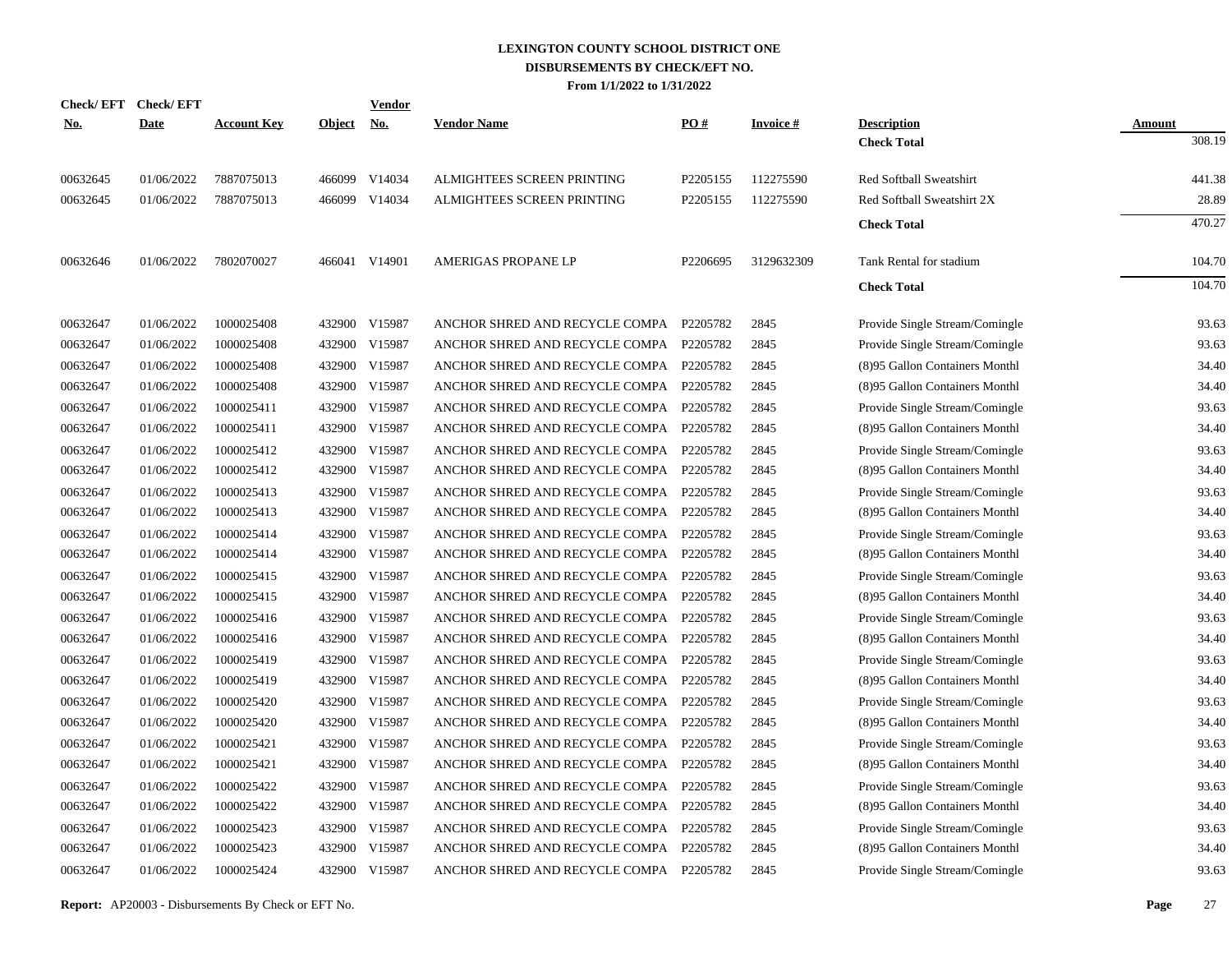| Check/EFT Check/EFT    |                           |                                  |                         | <b>Vendor</b>                       |                                                               |          |                         |                                                      |                        |
|------------------------|---------------------------|----------------------------------|-------------------------|-------------------------------------|---------------------------------------------------------------|----------|-------------------------|------------------------------------------------------|------------------------|
| <u>No.</u><br>00632647 | <b>Date</b><br>01/06/2022 | <b>Account Key</b><br>1000025424 | <b>Object</b><br>432900 | $\underline{\mathrm{No}}$<br>V15987 | <b>Vendor Name</b><br>ANCHOR SHRED AND RECYCLE COMPA P2205782 | PO#      | <b>Invoice#</b><br>2845 | <b>Description</b><br>(8)95 Gallon Containers Monthl | <b>Amount</b><br>34.40 |
| 00632647               | 01/06/2022                | 1000025425                       |                         | 432900 V15987                       | ANCHOR SHRED AND RECYCLE COMPA P2205782                       |          | 2845                    | Provide Single Stream/Comingle                       | 93.63                  |
| 00632647               | 01/06/2022                | 1000025425                       | 432900                  | V15987                              | ANCHOR SHRED AND RECYCLE COMPA P2205782                       |          | 2845                    | (8)95 Gallon Containers Monthl                       | 34.40                  |
| 00632647               | 01/06/2022                | 1000025426                       |                         | 432900 V15987                       | ANCHOR SHRED AND RECYCLE COMPA P2205782                       |          | 2845                    | Provide Single Stream/Comingle                       | 93.63                  |
| 00632647               | 01/06/2022                | 1000025426                       |                         | 432900 V15987                       | ANCHOR SHRED AND RECYCLE COMPA P2205782                       |          | 2845                    | (8)95 Gallon Containers Monthl                       | 34.40                  |
| 00632647               | 01/06/2022                | 1000025427                       |                         | 432900 V15987                       | ANCHOR SHRED AND RECYCLE COMPA                                | P2205782 | 2845                    | Provide Single Stream/Comingle                       | 93.63                  |
| 00632647               | 01/06/2022                | 1000025427                       |                         | 432900 V15987                       | ANCHOR SHRED AND RECYCLE COMPA                                | P2205782 | 2845                    | (8)95 Gallon Containers Monthl                       | 34.40                  |
| 00632647               | 01/06/2022                | 1000025428                       |                         | 432900 V15987                       | ANCHOR SHRED AND RECYCLE COMPA                                | P2205782 | 2845                    | Provide Single Stream/Comingle                       | 93.63                  |
| 00632647               | 01/06/2022                | 1000025428                       |                         | 432900 V15987                       | ANCHOR SHRED AND RECYCLE COMPA                                | P2205782 | 2845                    | (8)95 Gallon Containers Monthl                       | 34.40                  |
| 00632647               | 01/06/2022                | 1000025429                       |                         | 432900 V15987                       | ANCHOR SHRED AND RECYCLE COMPA                                | P2205782 | 2845                    | Provide Single Stream/Comingle                       | 93.63                  |
| 00632647               | 01/06/2022                | 1000025429                       |                         | 432900 V15987                       | ANCHOR SHRED AND RECYCLE COMPA                                | P2205782 | 2845                    | (8)95 Gallon Containers Monthl                       | 34.40                  |
| 00632647               | 01/06/2022                | 1000025430                       |                         | 432900 V15987                       | ANCHOR SHRED AND RECYCLE COMPA                                | P2205782 | 2845                    | Provide Single Stream/Comingle                       | 93.63                  |
| 00632647               | 01/06/2022                | 1000025430                       |                         | 432900 V15987                       | ANCHOR SHRED AND RECYCLE COMPA                                | P2205782 | 2845                    | (8)95 Gallon Containers Monthl                       | 34.40                  |
| 00632647               | 01/06/2022                | 1000025431                       |                         | 432900 V15987                       | ANCHOR SHRED AND RECYCLE COMPA                                | P2205782 | 2845                    | Provide Single Stream/Comingle                       | 93.63                  |
| 00632647               | 01/06/2022                | 1000025431                       |                         | 432900 V15987                       | ANCHOR SHRED AND RECYCLE COMPA                                | P2205782 | 2845                    | (8)95 Gallon Containers Monthl                       | 34.40                  |
| 00632647               | 01/06/2022                | 1000025434                       |                         | 432900 V15987                       | ANCHOR SHRED AND RECYCLE COMPA                                | P2205782 | 2845                    | Provide Single Stream/Comingle                       | 93.63                  |
| 00632647               | 01/06/2022                | 1000025434                       |                         | 432900 V15987                       | ANCHOR SHRED AND RECYCLE COMPA                                | P2205782 | 2845                    | (8)95 Gallon Containers Monthl                       | 34.40                  |
| 00632647               | 01/06/2022                | 1000025435                       |                         | 432900 V15987                       | ANCHOR SHRED AND RECYCLE COMPA                                | P2205782 | 2845                    | Provide Single Stream/Comingle                       | 93.63                  |
| 00632647               | 01/06/2022                | 1000025435                       |                         | 432900 V15987                       | ANCHOR SHRED AND RECYCLE COMPA                                | P2205782 | 2845                    | (8)95 Gallon Containers Monthl                       | 34.40                  |
| 00632647               | 01/06/2022                | 1000025437                       |                         | 432900 V15987                       | ANCHOR SHRED AND RECYCLE COMPA                                | P2205782 | 2845                    | Provide Single Stream/Comingle                       | 93.63                  |
| 00632647               | 01/06/2022                | 1000025437                       |                         | 432900 V15987                       | ANCHOR SHRED AND RECYCLE COMPA                                | P2205782 | 2845                    | (8)95 Gallon Containers Monthl                       | 34.40                  |
| 00632647               | 01/06/2022                | 1000025438                       |                         | 432900 V15987                       | ANCHOR SHRED AND RECYCLE COMPA                                | P2205782 | 2845                    | Provide Single Stream/Comingle                       | 93.63                  |
| 00632647               | 01/06/2022                | 1000025438                       | 432900                  | V15987                              | ANCHOR SHRED AND RECYCLE COMPA                                | P2205782 | 2845                    | (8)95 Gallon Containers Monthl                       | 34.40                  |
| 00632647               | 01/06/2022                | 1000025439                       |                         | 432900 V15987                       | ANCHOR SHRED AND RECYCLE COMPA                                | P2205782 | 2845                    | Provide Single Stream/Comingle                       | 93.63                  |
| 00632647               | 01/06/2022                | 1000025439                       | 432900                  | V15987                              | ANCHOR SHRED AND RECYCLE COMPA P2205782                       |          | 2845                    | (8)95 Gallon Containers Monthl                       | 34.40                  |
| 00632647               | 01/06/2022                | 1000025440                       |                         | 432900 V15987                       | ANCHOR SHRED AND RECYCLE COMPA P2205782                       |          | 2845                    | Provide Single Stream/Comingle                       | 93.63                  |
| 00632647               | 01/06/2022                | 1000025440                       | 432900                  | V15987                              | ANCHOR SHRED AND RECYCLE COMPA P2205782                       |          | 2845                    | (8)95 Gallon Containers Monthl                       | 34.40                  |
| 00632647               | 01/06/2022                | 1000025441                       |                         | 432900 V15987                       | ANCHOR SHRED AND RECYCLE COMPA P2205782                       |          | 2845                    | Provide Single Stream/Comingle                       | 93.63                  |
| 00632647               | 01/06/2022                | 1000025441                       | 432900                  | V15987                              | ANCHOR SHRED AND RECYCLE COMPA P2205782                       |          | 2845                    | (8)95 Gallon Containers Monthl                       | 34.40                  |
| 00632647               | 01/06/2022                | 1000025442                       |                         | 432900 V15987                       | ANCHOR SHRED AND RECYCLE COMPA P2205782                       |          | 2845                    | Provide Single Stream/Comingle                       | 93.63                  |
| 00632647               | 01/06/2022                | 1000025442                       | 432900                  | V15987                              | ANCHOR SHRED AND RECYCLE COMPA P2205782                       |          | 2845                    | (8)95 Gallon Containers Monthl                       | 34.40                  |
| 00632647               | 01/06/2022                | 1000025443                       |                         | 432900 V15987                       | ANCHOR SHRED AND RECYCLE COMPA P2205782                       |          | 2845                    | Provide Single Stream/Comingle                       | 93.63                  |
| 00632647               | 01/06/2022                | 1000025443                       | 432900                  | V15987                              | ANCHOR SHRED AND RECYCLE COMPA P2205782                       |          | 2845                    | (8)95 Gallon Containers Monthl                       | 34.40                  |
| 00632647               | 01/06/2022                | 1000025444                       |                         | 432900 V15987                       | ANCHOR SHRED AND RECYCLE COMPA P2205782                       |          | 2845                    | Provide Single Stream/Comingle                       | 93.63                  |
| 00632647               | 01/06/2022                | 1000025444                       | 432900                  | V15987                              | ANCHOR SHRED AND RECYCLE COMPA P2205782                       |          | 2845                    | (8)95 Gallon Containers Monthl                       | 34.40                  |
| 00632647               | 01/06/2022                | 1000025445                       |                         | 432900 V15987                       | ANCHOR SHRED AND RECYCLE COMPA P2205782                       |          | 2845                    | Provide Single Stream/Comingle                       | 93.63                  |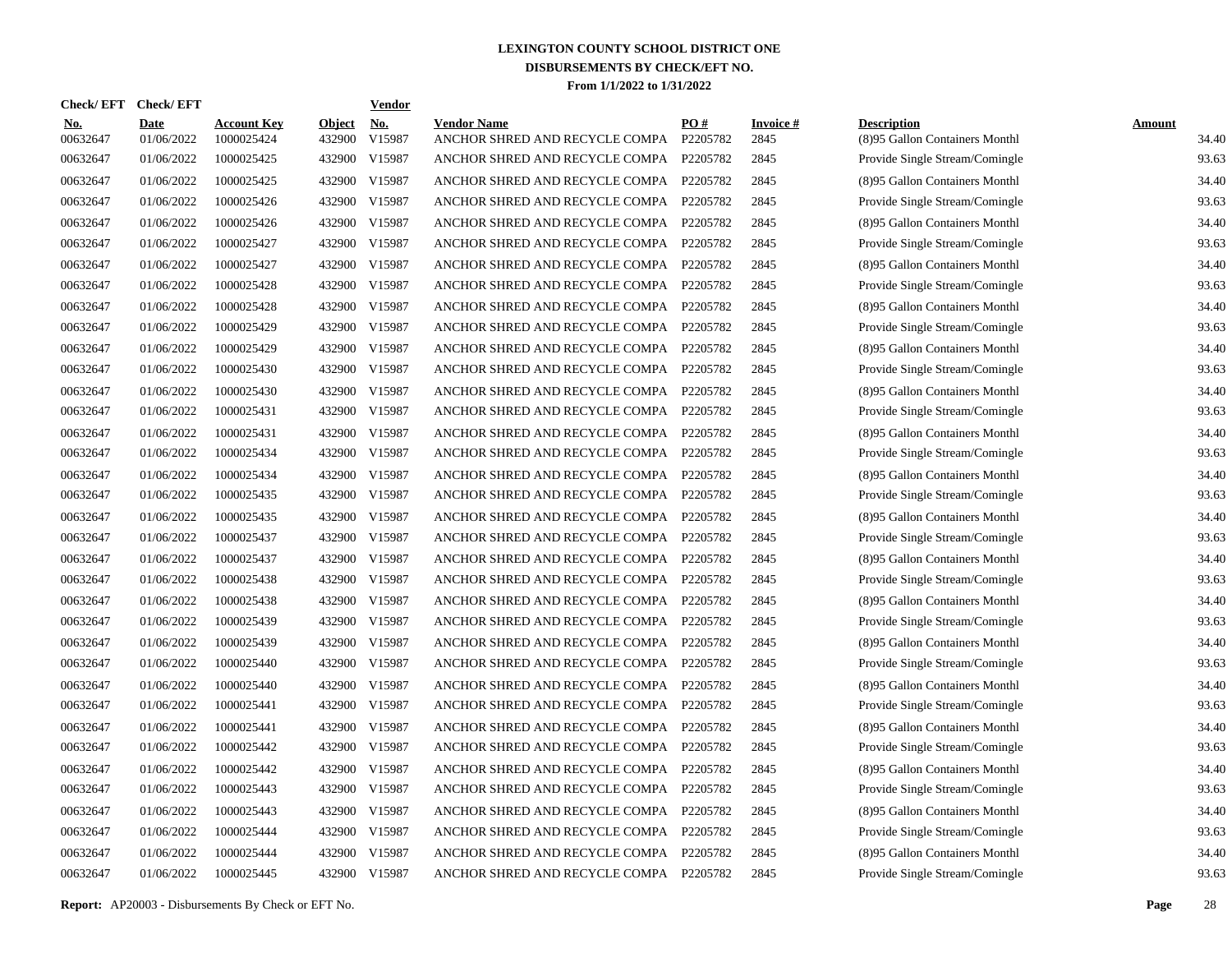|                        | Check/EFT Check/EFT       |                                  |                         | <b>Vendor</b>        |                                                               |                      |                           |                                                      |                        |
|------------------------|---------------------------|----------------------------------|-------------------------|----------------------|---------------------------------------------------------------|----------------------|---------------------------|------------------------------------------------------|------------------------|
| <u>No.</u><br>00632647 | <b>Date</b><br>01/06/2022 | <b>Account Key</b><br>1000025445 | <b>Object</b><br>432900 | <u>No.</u><br>V15987 | <b>Vendor Name</b><br>ANCHOR SHRED AND RECYCLE COMPA P2205782 | PO#                  | <b>Invoice#</b><br>2845   | <b>Description</b><br>(8)95 Gallon Containers Monthl | <b>Amount</b><br>34.40 |
| 00632647               | 01/06/2022                | 1000025446                       |                         | 432900 V15987        | ANCHOR SHRED AND RECYCLE COMPA P2205782                       |                      | 2845                      | Provide Single Stream/Comingle                       | 93.63                  |
| 00632647               | 01/06/2022                | 1000025446                       |                         | 432900 V15987        | ANCHOR SHRED AND RECYCLE COMPA P2205782                       |                      | 2845                      | (8)95 Gallon Containers Monthl                       | 34.40                  |
| 00632647               | 01/06/2022                | 1000025447                       | 432900                  | V15987               | ANCHOR SHRED AND RECYCLE COMPA P2205782                       |                      | 2845                      | (8) 95 Gallon Container Monthl                       | 34.40                  |
| 00632647               | 01/06/2022                | 1000025447                       |                         | 432900 V15987        | ANCHOR SHRED AND RECYCLE COMPA P2205782                       |                      | 2845                      | Provide Single Stream/Comingle                       | 93.63                  |
|                        |                           |                                  |                         |                      |                                                               |                      |                           | <b>Check Total</b>                                   | 4.353.02               |
| 00632648               | 01/06/2022                | 1000011330                       |                         | 436000 V00380        | <b>ANOTHER PRINTER</b>                                        | P2204597             | 130142                    | Receipt Sheets for Student Rec                       | 364.63                 |
|                        |                           |                                  |                         |                      |                                                               |                      |                           | <b>Check Total</b>                                   | 364.63                 |
| 00632649               | 01/06/2022                | 1000021307                       | 439500                  | V16896               | APPLEONE EMPLOYMENT SERVICES                                  | P2203060             | 01-6045577                | Add Over Time Hours/Rate                             | 340.08                 |
| 00632649               | 01/06/2022                | 1000021307                       |                         | 439500 V16896        | APPLEONE EMPLOYMENT SERVICES                                  | P <sub>2203060</sub> | 01-6045577                | Temporary Staffing Services fo                       | 12,549.67              |
|                        |                           |                                  |                         |                      |                                                               |                      |                           | <b>Check Total</b>                                   | 12,889.75              |
| 00632650               | 01/06/2022                | 1000025507                       |                         | 433100 V13473        | ASMAR, HAYA A                                                 |                      | 1/4/2022                  | <b>Transportation Contract</b>                       | 43.68                  |
|                        |                           |                                  |                         |                      |                                                               |                      |                           | <b>Check Total</b>                                   | 43.68                  |
| 00632651               | 01/06/2022                | 2671037003                       |                         | 431200 V15608        | ASSOCIATION OF CHRISTIAN SCHOO                                | P2206666             | 10465                     | ConNexus Premium Subscription                        | 59.50                  |
| 00632651               | 01/06/2022                | 2672037003                       |                         | 431200 V15608        | ASSOCIATION OF CHRISTIAN SCHOO                                | P2206666             | 10465                     | ConNexus Premium Subscription                        | 59.50                  |
|                        |                           |                                  |                         |                      |                                                               |                      |                           | <b>Check Total</b>                                   | 119.00                 |
| 00632652               | 01/06/2022                | 1000026405                       |                         | 439500 V14154        | AZURA INVESTIGATIONS LLC                                      | P2200675             | 236177                    | <b>Employee Background Checks</b>                    | 63.00                  |
| 00632652               | 01/06/2022                | 1000026405                       |                         | 439500 V14154        | AZURA INVESTIGATIONS LLC                                      | P2200675             | 236177                    | National Name Search Fee                             | 45.00                  |
|                        |                           |                                  |                         |                      |                                                               |                      |                           | <b>Check Total</b>                                   | 108.00                 |
| 00632653               | 01/06/2022                | 7802073026                       |                         | 466034 V15892        | <b>BANKS, JAMIE</b>                                           |                      |                           | BB.WKM.12.18.21 WKM BB Showcase                      | 100.00                 |
|                        |                           |                                  |                         |                      |                                                               |                      |                           | <b>Check Total</b>                                   | 100.00                 |
| 00632654               | 01/06/2022                | 1000014411                       |                         | 441000 V12318        | <b>BARNES &amp; NOBLE BOOKSELLERS INC</b>                     | P2205970             | 4202939                   | Fences by August Wilson                              | 280.00                 |
| 00632654               | 01/06/2022                | 1000014411                       |                         | 441000 V12318        | BARNES & NOBLE BOOKSELLERS INC                                | P2205970             | 4202939                   | <b>Oxford Spanish Dictionary</b>                     | 199.80                 |
| 00632654               | 01/06/2022                | 3971011303                       |                         | 441000 V12318        | <b>BARNES &amp; NOBLE BOOKSELLERS INC</b>                     | P2205987             | 4202940                   | I'm Trying to Love Math by Bet                       | 1,221.23               |
|                        |                           |                                  |                         |                      |                                                               |                      |                           | <b>Check Total</b>                                   | 1,701.03               |
| 00632655               | 01/06/2022                | 7802079011                       | 466034                  | V13557               | <b>BILES, LOUIS WINSLOW</b>                                   |                      | VWR.LHS.12.30.21 Official |                                                      | 344.40                 |
|                        |                           |                                  |                         |                      |                                                               |                      |                           | <b>Check Total</b>                                   | 344.40                 |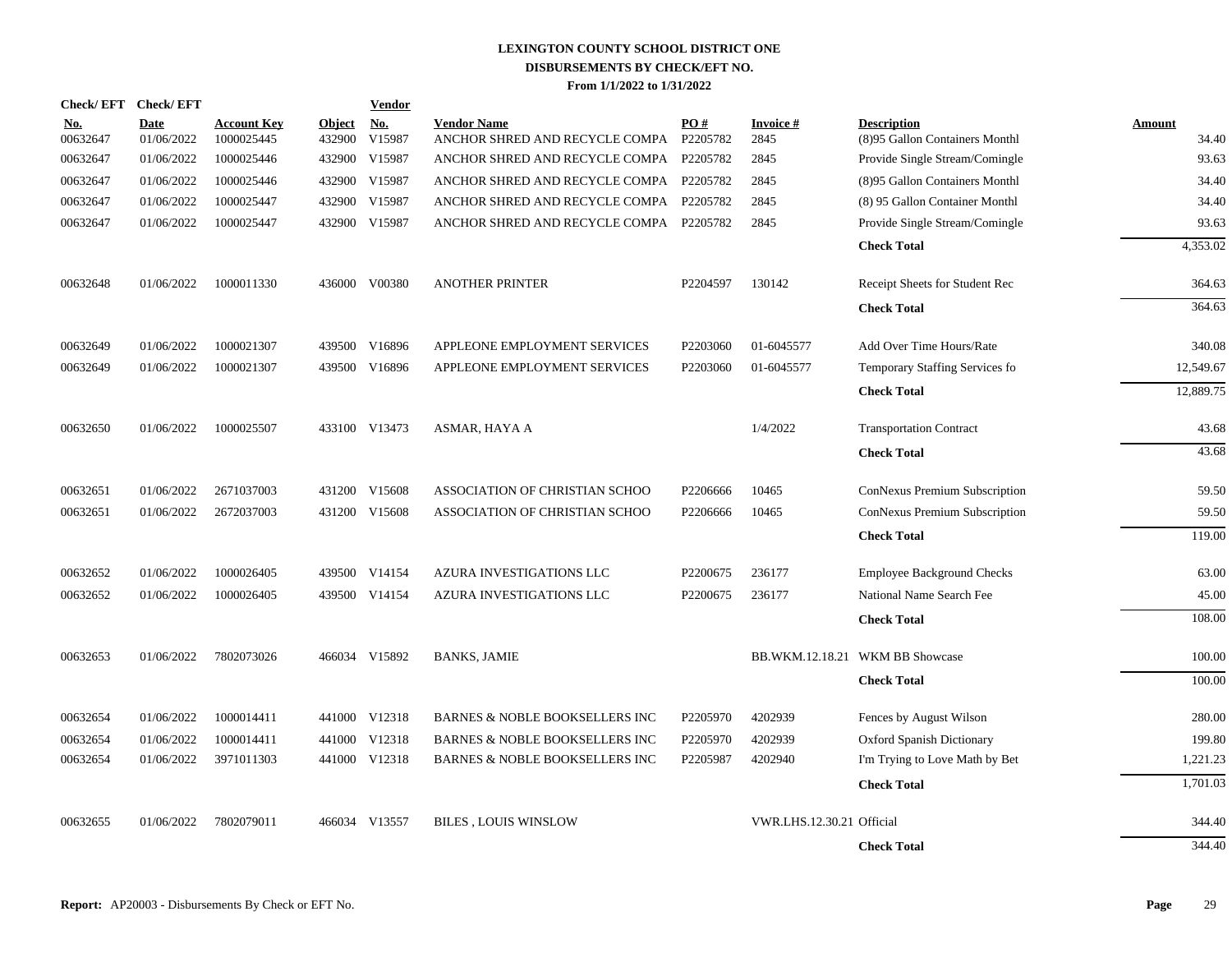|                        | Check/EFT Check/EFT       |                                  |                         | <b>Vendor</b>        |                                               |                               |                            |                                                      |                        |
|------------------------|---------------------------|----------------------------------|-------------------------|----------------------|-----------------------------------------------|-------------------------------|----------------------------|------------------------------------------------------|------------------------|
| <u>No.</u><br>00632656 | <b>Date</b><br>01/06/2022 | <b>Account Key</b><br>7732019043 | <b>Object</b><br>466041 | <u>No.</u><br>V13041 | <b>Vendor Name</b><br>BLICK ART MATERIALS LLC | $\underline{PO#}$<br>P2204236 | <b>Invoice#</b><br>7724253 | <b>Description</b><br>Royal & Langnickel Big Kid's C | <b>Amount</b><br>99.18 |
|                        |                           |                                  |                         |                      |                                               |                               |                            | <b>Check Total</b>                                   | 99.18                  |
| 00632657               | 01/06/2022                | 7964073511                       |                         | 466034 V02883        | BOLAR, FRANKLIN MURRELL                       |                               | VBB.LHS.12.20.21 Official  |                                                      | 112.40                 |
| 00632657               | 01/06/2022                | 7964073511                       |                         | 466034 V02883        | BOLAR, FRANKLIN MURRELL                       |                               | VBB.LHS.12.21.21 Official  |                                                      | 112.40                 |
|                        |                           |                                  |                         |                      |                                               |                               |                            | <b>Check Total</b>                                   | 224.80                 |
| 00632658               | 01/06/2022                | 3971011303                       |                         | 441000 V00884        | <b>BOOKSOURCE</b>                             | P2205938                      | 963452                     | See attached quote                                   | 59.15                  |
| 00632658               | 01/06/2022                | 3971011303                       |                         | 441000 V00884        | <b>BOOKSOURCE</b>                             | P2205938                      | 963452                     | shipping                                             | 9.99                   |
|                        |                           |                                  |                         |                      |                                               |                               |                            | <b>Check Total</b>                                   | 69.14                  |
| 00632659               | 01/06/2022                | 1000025507                       |                         | 433100 V15069        | <b>BOW, DOMINIQUE</b>                         |                               | 1/4/2022                   | <b>Transportation Contract</b>                       | 87.36                  |
|                        |                           |                                  |                         |                      |                                               |                               |                            | <b>Check Total</b>                                   | 87.36                  |
| 00632660               | 01/06/2022                | 7964073511                       |                         | 466034 V14815        | <b>BROWN, BRANDON</b>                         |                               | VBB.LHS.12.21.21 Official  |                                                      | 115.10                 |
|                        |                           |                                  |                         |                      |                                               |                               |                            | <b>Check Total</b>                                   | 115.10                 |
| 00632661               | 01/06/2022                | 7964073511                       |                         | 466034 V12056        | <b>BROWN, ERIC</b>                            |                               | VBB.LHS.12.20.21 Official  |                                                      | 115.10                 |
| 00632661               | 01/06/2022                | 7964073511                       |                         | 466034 V12056        | <b>BROWN, ERIC</b>                            |                               | VBB.LHS.12.21.21 Official  |                                                      | 115.10                 |
|                        |                           |                                  |                         |                      |                                               |                               |                            | <b>Check Total</b>                                   | 230.20                 |
| 00632662               | 01/06/2022                | 7964073511                       |                         | 466034 V10129        | <b>BROWN, JAMAAL</b>                          |                               | VBB.LHS.12.21.21 Official  |                                                      | 109.70                 |
|                        |                           |                                  |                         |                      |                                               |                               |                            | <b>Check Total</b>                                   | 109.70                 |
| 00632663               | 01/06/2022                | 7802073011                       |                         | 466041 V13255        | <b>BSN SPORTS</b>                             | P2203021                      | 915145432                  | Mens Jordan digitial rio jerse                       | 1,091.40               |
| 00632663               | 01/06/2022                | 7802073011                       |                         | 466041 V13255        | <b>BSN SPORTS</b>                             | P2203021                      | 915145432                  | Mens Jordan digital rio short                        | 1,027.20               |
| 00632663               | 01/06/2022                | 7802073011                       |                         | 466041 V13255        | <b>BSN SPORTS</b>                             | P2203021                      | 915145432                  | shipping                                             | 88.57                  |
| 00632663               | 01/06/2022                | 7887078027                       |                         | 466041 V13255        | <b>BSN SPORTS</b>                             | P2204976                      | 915243531                  | WHITE PARK VII SHORT SLEEVE JE                       | 958.72                 |
| 00632663               | 01/06/2022                | 7887078027                       |                         | 466041 V13255        | <b>BSN SPORTS</b>                             | P2204976                      | 915243531                  | WHT/BLK CLASSIC II OTC SOCKS                         | 240.75                 |
| 00632663               | 01/06/2022                | 7887078027                       |                         | 466041 V13255        | <b>BSN SPORTS</b>                             | P2204976                      | 915243531                  | NAVY/WHT CLASSIC II OTC SOCK                         | 240.75                 |
| 00632663               | 01/06/2022                | 7887078027                       |                         | 466041 V13255        | <b>BSN SPORTS</b>                             | P2204976                      | 915243531                  | W GRY/BK DRY LEAGUE KNIT II SH                       | 545.70                 |
| 00632663               | 01/06/2022                | 7887078027                       |                         | 466041 V13255        | <b>BSN SPORTS</b>                             | P2204976                      | 915243531                  | <b>FREIGHT</b>                                       | 74.33                  |
| 00632663               | 01/06/2022                | 7802078011                       |                         | 466041 V13255        | <b>BSN SPORTS</b>                             | P2203085                      | 915254460                  | Nike dry ss digital jersey                           | 1,304.06               |
| 00632663               | 01/06/2022                | 7802078011                       |                         | 466041 V13255        | <b>BSN SPORTS</b>                             | P2203085                      | 915254460                  | Womens nike dry digital 20 sho                       | 1,003.13               |
| 00632663               | 01/06/2022                | 7802078011                       |                         | 466041 V13255        | <b>BSN SPORTS</b>                             | P2203085                      | 915254460                  | shipping                                             | 122.94                 |
| 00632663               | 01/06/2022                | 7802078011                       |                         | 466041 V13255        | <b>BSN SPORTS</b>                             | P2204184                      | 915266460                  | Mens nike dry us short sleeve                        | 1,304.06               |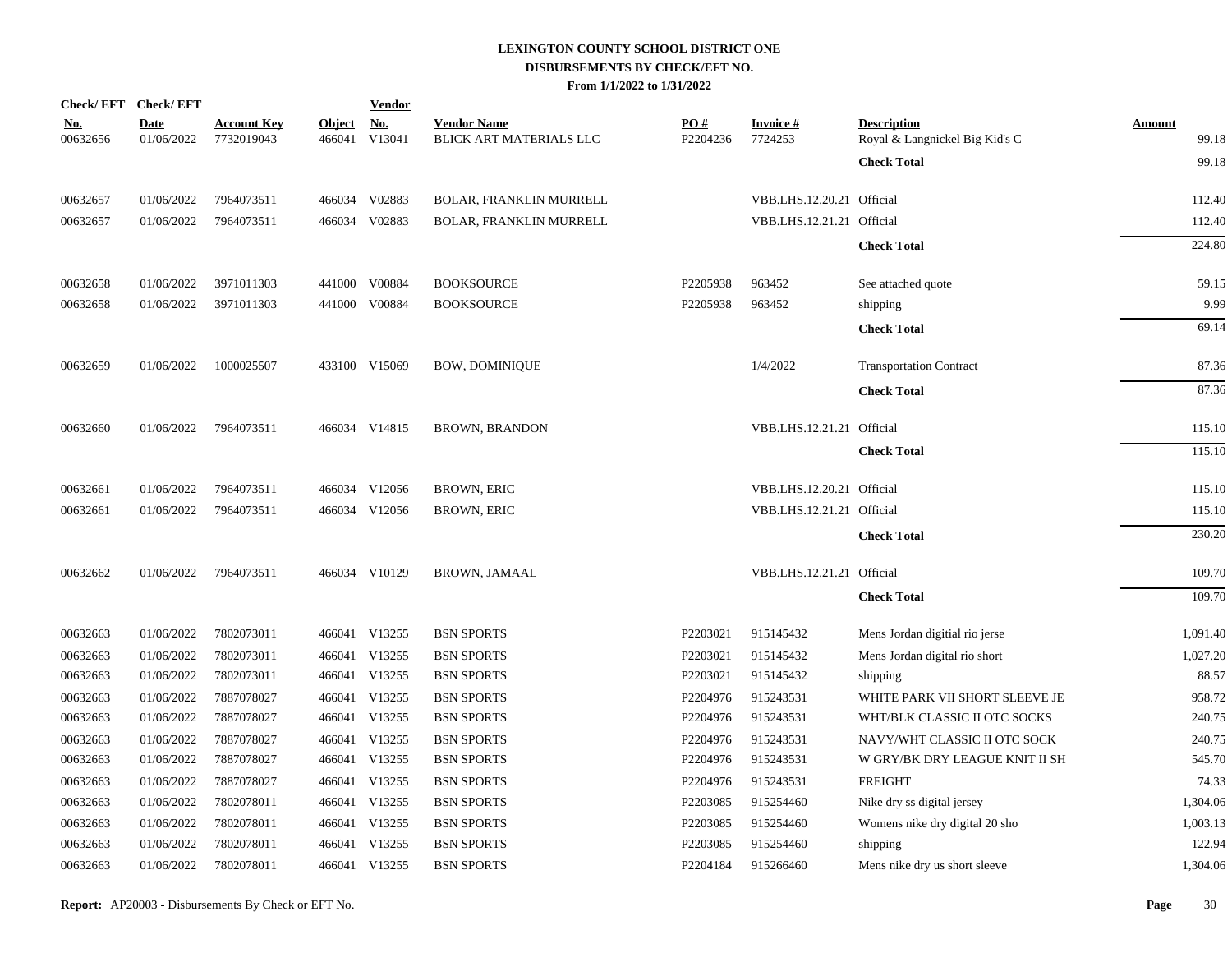|                        | Check/EFT Check/EFT       |                                  |                         | <b>Vendor</b>        |                                         |                 |                               |                                                      |                           |
|------------------------|---------------------------|----------------------------------|-------------------------|----------------------|-----------------------------------------|-----------------|-------------------------------|------------------------------------------------------|---------------------------|
| <u>No.</u><br>00632663 | <b>Date</b><br>01/06/2022 | <b>Account Key</b><br>7802078011 | <b>Object</b><br>466041 | <u>No.</u><br>V13255 | <b>Vendor Name</b><br><b>BSN SPORTS</b> | PO#<br>P2204184 | <b>Invoice #</b><br>915266460 | <b>Description</b><br>Womens nike dry digital 20 sho | <b>Amount</b><br>1,003.13 |
| 00632663               | 01/06/2022                | 7802078011                       |                         | 466041 V13255        | <b>BSN SPORTS</b>                       | P2204184        | 915266460                     | shipping                                             | 122.94                    |
| 00632663               | 01/06/2022                | 7802076011                       |                         | 466041 V13255        | <b>BSN SPORTS</b>                       | P2204325        | 915319561                     | Women's nike digital elite fas                       | 1,853.78                  |
| 00632663               | 01/06/2022                | 7802076011                       |                         | 466041 V13255        | <b>BSN SPORTS</b>                       | P2204325        | 915319561                     | shipping                                             | 86.75                     |
| 00632663               | 01/06/2022                | 7802076011                       |                         | 466041 V13255        | <b>BSN SPORTS</b>                       | P2203104        | 915319578                     | Womens nike digital elite fast                       | 2,078.48                  |
| 00632663               | 01/06/2022                | 7802076011                       |                         | 466041 V13255        | <b>BSN SPORTS</b>                       | P2203104        | 915319578                     | shipping                                             | 97.70                     |
| 00632663               | 01/06/2022                | 7802075011                       |                         | 466041 V13255        | <b>BSN SPORTS</b>                       | P2204973        | 915319595                     | Women's nike digi vapor select                       | 2,106.56                  |
| 00632663               | 01/06/2022                | 7802075011                       |                         | 466041 V13255        | <b>BSN SPORTS</b>                       | P2204973        | 915319595                     | shipping                                             | 78.75                     |
| 00632663               | 01/06/2022                | 7932027043                       |                         | 466041 V13255        | <b>BSN SPORTS</b>                       | P2205665        | 915358237                     | High School Archery Shirt                            | 723.32                    |
| 00632663               | 01/06/2022                | 7932027043                       |                         | 466041 V13255        | <b>BSN SPORTS</b>                       | P2205665        | 915358237                     | Youth High School Archery                            | 166.92                    |
| 00632663               | 01/06/2022                | 7932027043                       |                         | 466041 V13255        | <b>BSN SPORTS</b>                       | P2205665        | 915358237                     | Middle School Youth Jersey                           | 612.04                    |
| 00632663               | 01/06/2022                | 7932027043                       |                         | 466041 V13255        | <b>BSN SPORTS</b>                       | P2205665        | 915358237                     | Middle School Adult Jerseys                          | 667.68                    |
| 00632663               | 01/06/2022                | 7932027043                       |                         | 466041 V13255        | <b>BSN SPORTS</b>                       | P2205665        | 915358237                     | Freight                                              | 56.33                     |
|                        |                           |                                  |                         |                      |                                         |                 |                               | <b>Check Total</b>                                   | 17,655.99                 |
| 00632664               | 01/06/2022                | 7810027011                       |                         | 466041 V01144        | <b>CAROLINA IDEAS</b>                   | P2205652        | 529149                        | Blue tees                                            | 441.38                    |
| 00632664               | 01/06/2022                | 7810027011                       |                         | 466041 V01144        | <b>CAROLINA IDEAS</b>                   | P2205652        | 529149                        | <b>Rally Towels</b>                                  | 128.40                    |
| 00632664               | 01/06/2022                | 7810027011                       |                         | 466041 V01144        | <b>CAROLINA IDEAS</b>                   | P2205652        | 529149                        | Comp shirts                                          | 1,219.80                  |
| 00632664               | 01/06/2022                | 7810027011                       |                         | 466041 V01144        | <b>CAROLINA IDEAS</b>                   | P2205652        | 529149                        | YM comp shirt                                        | 10.17                     |
| 00632664               | 01/06/2022                | 7810027011                       |                         | 466041 V01144        | <b>CAROLINA IDEAS</b>                   | P2205652        | 529149                        | Fleece jackets                                       | 749.00                    |
| 00632664               | 01/06/2022                | 7810027011                       |                         | 466041 V01144        | <b>CAROLINA IDEAS</b>                   | P2205652        | 529149                        | XXL                                                  | 28.89                     |
|                        |                           |                                  |                         |                      |                                         |                 |                               | <b>Check Total</b>                                   | 2,577.64                  |
| 00632665               | 01/06/2022                | 7802073026                       |                         | 466034 V16105        | CARRINGTON, JAMES                       |                 |                               | BB.WKM.12.18.21 WKM BB Showcase                      | 100.00                    |
|                        |                           |                                  |                         |                      |                                         |                 |                               | <b>Check Total</b>                                   | 100.00                    |
| 00632666               | 01/06/2022                | 7964073511                       |                         | 466034 V10127        | <b>CASTEAL, ROGERS</b>                  |                 | VBB.LHS.12.20.21 Official     |                                                      | 98.00                     |
|                        |                           |                                  |                         |                      |                                         |                 |                               | <b>Check Total</b>                                   | 98.00                     |
| 00632667               | 01/06/2022                | 1000022403                       |                         | 439500 V01474        | <b>CERTIFIED TRANSLATION SERVICES</b>   | P2206038        | LEX-21-0940                   | Special Services' Parent Handb                       | 3,319.20                  |
| 00632667               | 01/06/2022                | 1000022403                       | 439500                  | V01474               | <b>CERTIFIED TRANSLATION SERVICES</b>   | P2205980        | LEX-21-0945                   | Spanish Interpreter for zoom I                       | 130.00                    |
| 00632667               | 01/06/2022                | 1000022403                       |                         | 439500 V01474        | <b>CERTIFIED TRANSLATION SERVICES</b>   | P2205977        | LEX-21-0952.1                 | Spanish Interpreter for zoom m                       | 130.00                    |
| 00632667               | 01/06/2022                | 1000022403                       | 439500                  | V01474               | <b>CERTIFIED TRANSLATION SERVICES</b>   | P2206164        | LEX-21-0959                   | Spanish Interpreter for face t                       | 130.00                    |
| 00632667               | 01/06/2022                | 1000022403                       |                         | 439500 V01474        | CERTIFIED TRANSLATION SERVICES          | P2206164        | LEX-21-0959                   | Mileage: $44$ miles @ \$0.56 per                     | 24.64                     |
| 00632667               | 01/06/2022                | 1000022403                       | 439500                  | V01474               | <b>CERTIFIED TRANSLATION SERVICES</b>   | P2206586        | LEX-21-0963                   | Spanish Interpreter for zoom m                       | 130.00                    |
| 00632667               | 01/06/2022                | 1000022403                       |                         | 439500 V01474        | <b>CERTIFIED TRANSLATION SERVICES</b>   | P2206612        | LEX-21-0964                   | Written translation from Engli                       | 87.60                     |
|                        |                           |                                  |                         |                      |                                         |                 |                               |                                                      |                           |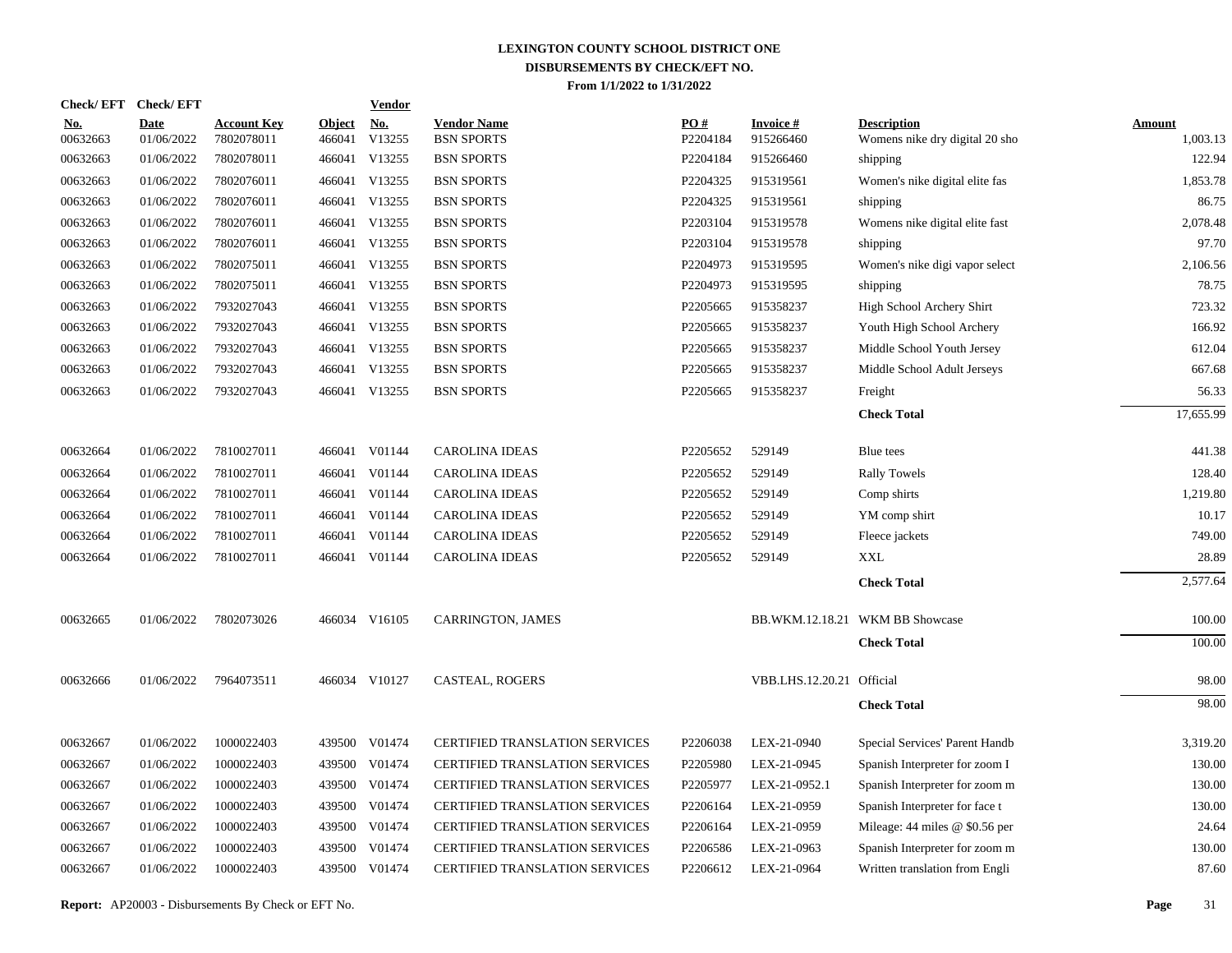|            | Check/EFT Check/EFT               |                             | <b>Vendor</b>                       |          |                           |                                         |          |
|------------|-----------------------------------|-----------------------------|-------------------------------------|----------|---------------------------|-----------------------------------------|----------|
| <u>No.</u> | <b>Date</b><br><b>Account Key</b> | <b>No.</b><br><b>Object</b> | <b>Vendor Name</b>                  | PO#      | <b>Invoice#</b>           | <b>Description</b>                      | Amount   |
|            |                                   |                             |                                     |          |                           | <b>Check Total</b>                      | 3,951.44 |
| 00632668   | 01/06/2022<br>1000011527          | 444500 V00934               | CEV MULTIMEDIA LTD                  | P2206394 | 128287                    | <b>ICEV TEACHER LICENSE</b>             | 1,400.00 |
|            |                                   |                             |                                     |          |                           | <b>Check Total</b>                      | 1,400.00 |
| 00632669   | 01/06/2022<br>1000025507          | 433100 V01601               | CHECKER YELLOW CAB CO INC           |          | 19418                     | Taxi Transport/Parcel Delivery          | 572.00   |
| 00632669   | 01/06/2022<br>1000025507          | 433100                      | V01601<br>CHECKER YELLOW CAB CO INC |          | 19419                     | Taxi Transport/Parcel Delivery          | 263.00   |
| 00632669   | 01/06/2022<br>1000025507          | 433100 V01601               | CHECKER YELLOW CAB CO INC           |          | 19420                     | Taxi Transport/Parcel Delivery          | 601.50   |
| 00632669   | 01/06/2022<br>1000025507          | 433100 V01601               | CHECKER YELLOW CAB CO INC           |          | 19421                     | Taxi Transport/Parcel Delivery          | 779.50   |
| 00632669   | 01/06/2022<br>1000025507          | 433100                      | V01601<br>CHECKER YELLOW CAB CO INC |          | 19422                     | Taxi Transport/Parcel Delivery          | 671.50   |
| 00632669   | 01/06/2022<br>1000025507          | 433100                      | V01601<br>CHECKER YELLOW CAB CO INC |          | 19423                     | Taxi Transport/Parcel Delivery          | 925.00   |
| 00632669   | 01/06/2022<br>1000025507          | 433100 V01601               | CHECKER YELLOW CAB CO INC           |          | 19424                     | Taxi Transport/Parcel Delivery          | 1,040.00 |
|            |                                   |                             |                                     |          |                           | <b>Check Total</b>                      | 4,852.50 |
| 00632670   | 01/06/2022<br>1000025413          | 441020 V01395               | CITY ELECTRIC SUPPLY CO             | P2206204 | LEX/169833                | GHS Small Gym - Tamilte LED Ca          | 513.60   |
|            |                                   |                             |                                     |          |                           | <b>Check Total</b>                      | 513.60   |
| 00632671   | 01/06/2022<br>1000025507          | 433100 V11275               | COLE, SUSAN                         |          | 1/4/2022                  | <b>Transportation Contract</b>          | 480.48   |
|            |                                   |                             |                                     |          |                           | <b>Check Total</b>                      | 480.48   |
| 00632672   | 01/06/2022<br>7964073511          | 466034 V02630               | COMBS, OBIE                         |          | VBB.LHS.12.21.21 Official |                                         | 118.70   |
|            |                                   |                             |                                     |          |                           | <b>Check Total</b>                      | 118.70   |
| 00632673   | 01/06/2022<br>7964073511          | 466034 V14882               | COOKE, ELTON GARY                   |          | VBB.LHS.12.20.21 Official |                                         | 102.50   |
|            |                                   |                             |                                     |          |                           | <b>Check Total</b>                      | 102.50   |
| 00632674   | 01/06/2022<br>7802070027          | 466034 V12839               | <b>CROWELL, JAMES W</b>             |          |                           | BMBB.WK.12.16.20B Team Boys BBall vs OW | 27.66    |
| 00632674   | 01/06/2022<br>7802070027          | 466034 V12839               | <b>CROWELL, JAMES W</b>             |          |                           | JVMB.WK.12.16.20 JV Boys BBAll vs OW    | 27.67    |
| 00632674   | 01/06/2022<br>7802070027          | 466034 V12839               | CROWELL, JAMES W                    |          |                           | JVWB.WK.12.16.20 JV Girls BBall vs OW   | 54.68    |
| 00632674   | 01/06/2022<br>7964073511          | 466034 V12839               | <b>CROWELL, JAMES W</b>             |          | VBB.LHS.12.18.21 Official |                                         | 115.10   |
|            |                                   |                             |                                     |          |                           | <b>Check Total</b>                      | 225.11   |
| 00632675   | 01/06/2022<br>7802073026          | 466034 V16513               | CRUMPTON, RONALD W                  |          |                           | BB.WKM.12.18.21 WKM BB Showcase         | 100.00   |
| 00632675   | 01/06/2022<br>7964073511          | 466034                      | V16513<br>CRUMPTON, RONALD W        |          | VBB.LHS.12.20.21 Official |                                         | 98.00    |
|            |                                   |                             |                                     |          |                           | <b>Check Total</b>                      | 198.00   |
|            |                                   |                             |                                     |          |                           |                                         |          |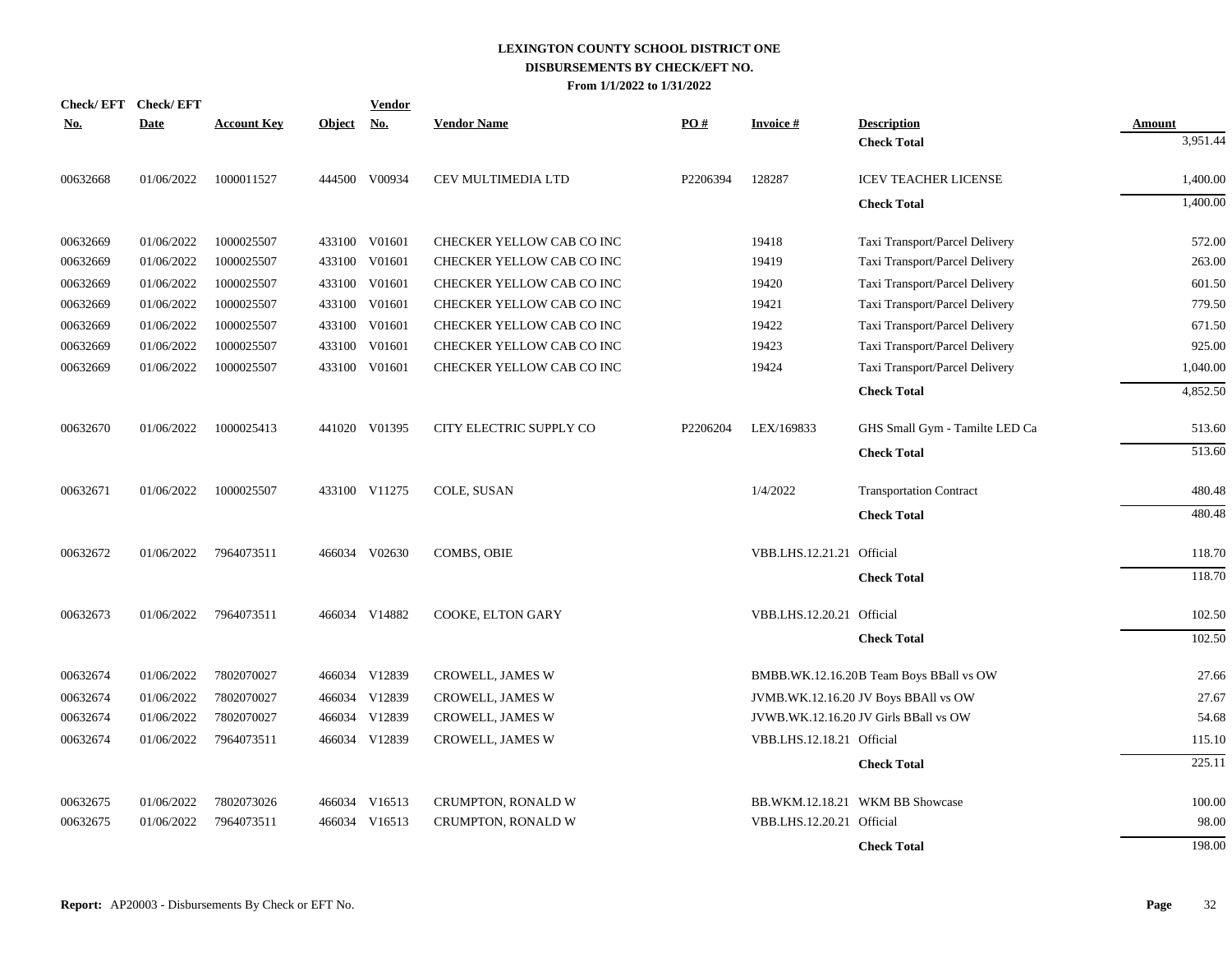| <b>Check/EFT</b>       | <b>Check/EFT</b>          |                                  |                         | Vendor               |                                                  |                 |                           |                                                      |                         |
|------------------------|---------------------------|----------------------------------|-------------------------|----------------------|--------------------------------------------------|-----------------|---------------------------|------------------------------------------------------|-------------------------|
| <u>No.</u><br>00632676 | <b>Date</b><br>01/06/2022 | <b>Account Key</b><br>1000025415 | <b>Object</b><br>432300 | <u>No.</u><br>V11477 | <b>Vendor Name</b><br><b>CULLUM SERVICES INC</b> | PO#<br>P2205289 | <b>Invoice#</b><br>60175  | <b>Description</b><br>PHS Culinary Arts - Repair Fri | <b>Amount</b><br>132.15 |
| 00632676               | 01/06/2022                | 1000025415                       |                         | 432300 V11477        | <b>CULLUM SERVICES INC</b>                       | P2205289        | 60175                     | Drier                                                | 208.65                  |
| 00632676               | 01/06/2022                | 1000025415                       |                         | 432300 V11477        | <b>CULLUM SERVICES INC</b>                       | P2205289        | 60175                     | Labor                                                | 600.00                  |
|                        |                           |                                  |                         |                      |                                                  |                 |                           | <b>Check Total</b>                                   | 940.80                  |
| 00632677               | 01/06/2022                | 7964073511                       |                         | 466034 V14166        | <b>CURRY, REMARCUS</b>                           |                 | VBB.LHS.12.21.21 Official |                                                      | 115.10                  |
|                        |                           |                                  |                         |                      |                                                  |                 |                           | <b>Check Total</b>                                   | 115.10                  |
| 00632678               | 01/06/2022                | 1000025415                       |                         | 441020 V15620        | DILLON SUPPLY COMPANY                            | P2206362        | 26401715                  | PHS - Galvanized Pipe 2 1/2 x                        | 279.75                  |
| 00632678               | 01/06/2022                | 1000025424                       |                         | 441020 V15620        | DILLON SUPPLY COMPANY                            | P2206362        | 26401715                  | RBES - Galvanzied Pipe 1 x 21                        | 486.51                  |
|                        |                           |                                  |                         |                      |                                                  |                 |                           | <b>Check Total</b>                                   | 766.26                  |
| 00632679               | 01/06/2022                | 7964073511                       |                         | 466034 V02803        | EADDY, JEFFREY TODD                              |                 | VBB.LHS.12.20.21 Official |                                                      | 107.90                  |
| 00632679               | 01/06/2022                | 7964073511                       |                         | 466034 V02803        | EADDY, JEFFREY TODD                              |                 | VBB.LHS.12.21.21 Official |                                                      | 107.90                  |
|                        |                           |                                  |                         |                      |                                                  |                 |                           | <b>Check Total</b>                                   | 215.80                  |
| 00632680               | 01/06/2022                | 2022011247                       |                         | 441000 V00817        | EAI (ERIC ARMIN INC)                             | P2206143        | INV1142956                | 1-20 NUMBER PATH FLOOR MAT                           | 19.79                   |
| 00632680               | 01/06/2022                | 2022011247                       | 441000                  | V00817               | EAI (ERIC ARMIN INC)                             | P2206143        | INV1142956                | <b>JUMBO TEN FRAME ACTIVITY MATS</b>                 | 27.95                   |
| 00632680               | 01/06/2022                | 2022011247                       | 441000                  | V00817               | EAI (ERIC ARMIN INC)                             | P2206143        | INV1142956                | ADDITION & SUBTRACTION BINGO:G                       | 22.95                   |
| 00632680               | 01/06/2022                | 1000011331                       | 441000                  | V00817               | EAI (ERIC ARMIN INC)                             | P2206253        | INV1143053                | 6 SIDED DICE - SET OF 25                             | 41.70                   |
| 00632680               | 01/06/2022                | 1000011331                       | 441000                  | V00817               | EAI (ERIC ARMIN INC)                             | P2206253        | INV1143053                | <b>SHIPPING</b>                                      | 9.00                    |
| 00632680               | 01/06/2022                | 2022011247                       | 441000                  | V00817               | EAI (ERIC ARMIN INC)                             | P2206145        | <b>INV1143054</b>         | GEOMETRY TEMPLATE (MANIP-U-VIE                       | 62.25                   |
| 00632680               | 01/06/2022                | 2022011247                       | 441000                  | V00817               | EAI (ERIC ARMIN INC)                             | P2206145        | INV1143054                | <b>360 DEGREE ANGLE VIEWER</b>                       | 11.95                   |
| 00632680               | 01/06/2022                | 2022011247                       | 441000                  | V00817               | EAI (ERIC ARMIN INC)                             | P2206145        | <b>INV1143054</b>         | <b>ANGELES DOMINOES</b>                              | 23.90                   |
| 00632680               | 01/06/2022                | 2022011247                       | 441000                  | V00817               | EAI (ERIC ARMIN INC)                             | P2206145        | INV1143054                | FRACTION MODEL MULTIPLIERS                           | 18.95                   |
| 00632680               | 01/06/2022                | 2022011247                       | 441000                  | V00817               | EAI (ERIC ARMIN INC)                             | P2206145        | INV1143054                | DRY ERASE FRACTION NUMBER LINE                       | 21.95                   |
| 00632680               | 01/06/2022                | 2022011247                       | 441000                  | V00817               | EAI (ERIC ARMIN INC)                             | P2206145        | <b>INV1143054</b>         | <b>CLASSROOM MONEY KIT</b>                           | 36.95                   |
| 00632680               | 01/06/2022                | 2022011247                       | 441000                  | V00817               | EAI (ERIC ARMIN INC)                             | P2206145        | <b>INV1143054</b>         | <b>MEASUREMENT MATCH GAMES: GR 2-</b>                | 27.79                   |
| 00632680               | 01/06/2022                | 2022011247                       | 441000                  | V00817               | EAI (ERIC ARMIN INC)                             | P2206145        | <b>INV1143054</b>         | SPROUT & GROW WINDOW                                 | 27.95                   |
| 00632680               | 01/06/2022                | 2022011247                       | 441000                  | V00817               | EAI (ERIC ARMIN INC)                             | P2206145        | <b>INV1143054</b>         | GIANT MAGNETIC BUTTERFLY LIFE                        | 20.95                   |
| 00632680               | 01/06/2022                | 2021011247                       | 441000                  | V00817               | EAI (ERIC ARMIN INC)                             | P2206333        | INV1143353                | CENTIMETER GRID DRY ERASE BOAR                       | 83.85                   |
| 00632680               | 01/06/2022                | 2021011247                       | 441000                  | V00817               | EAI (ERIC ARMIN INC)                             | P2206333        | INV1143353                | U.S. CUSTOMARY SAFE T WEIGHTS                        | 63.90                   |
| 00632680               | 01/06/2022                | 2021011247                       | 441000                  | V00817               | EAI (ERIC ARMIN INC)                             | P2206333        | INV1143353                | STACKING METRIC MASS SET: SET                        | 43.80                   |
| 00632680               | 01/06/2022                | 2022011247                       | 441000                  | V00817               | EAI (ERIC ARMIN INC)                             | P2206140        | INV1143354                | EDUCATION BINGO SET-INTERMEDIA                       | 53.95                   |
| 00632680               | 01/06/2022                | 2022011247                       | 441000                  | V00817               | EAI (ERIC ARMIN INC)                             | P2206140        | INV1143354                | MATH STACKS MULTIPLCATION & DI                       | 8.95                    |
| 00632680               | 01/06/2022                | 2022011247                       |                         | 441000 V00817        | EAI (ERIC ARMIN INC)                             | P2206140        | INV1143354                | I HAVE, WHO HAS? MATH GAME,                          | 56.95                   |
|                        |                           |                                  |                         |                      |                                                  |                 |                           |                                                      |                         |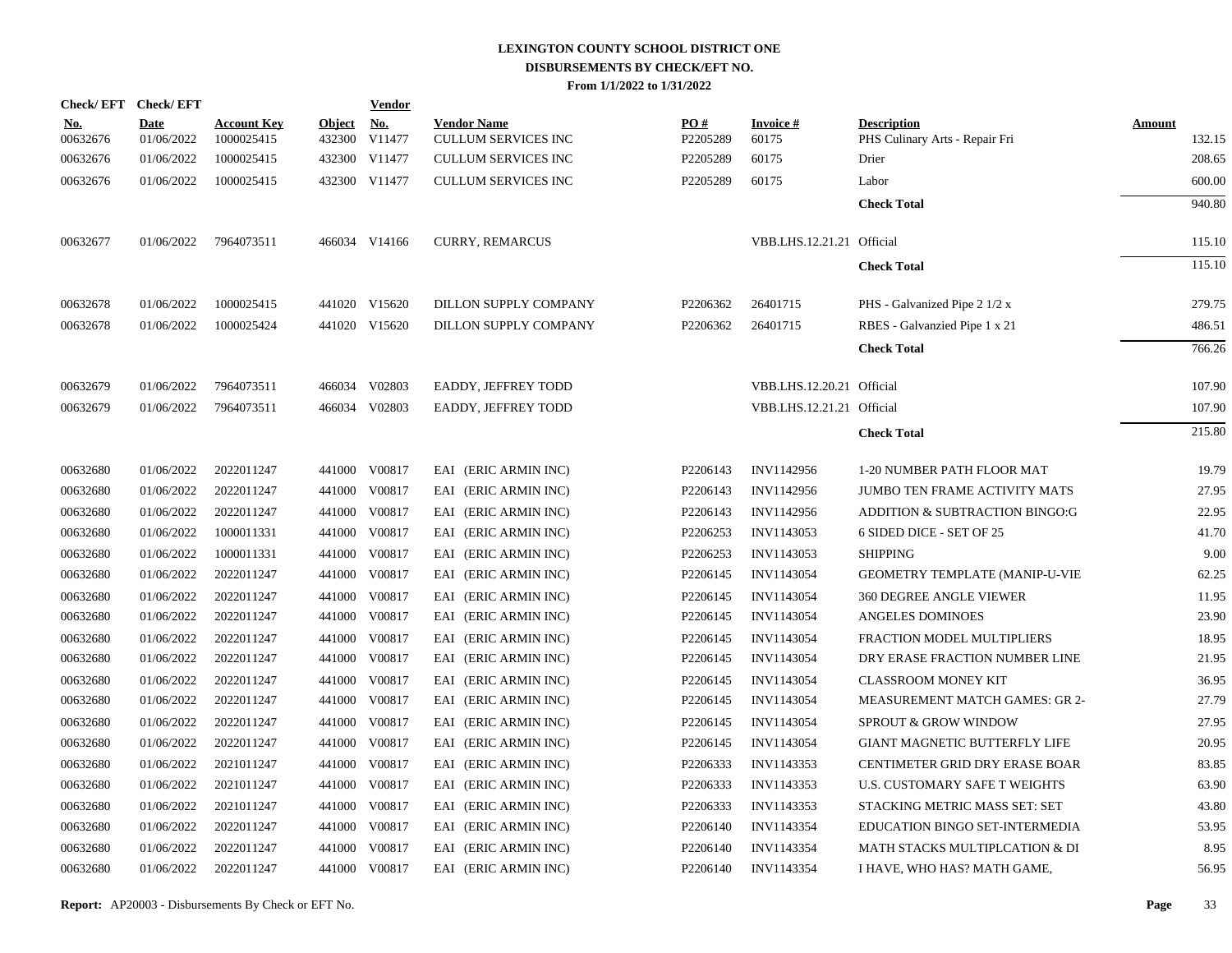| Check/EFT Check/EFT    |                           |                                  |                         | <b>Vendor</b>        |                                            |                 |                               |                                                     |                        |
|------------------------|---------------------------|----------------------------------|-------------------------|----------------------|--------------------------------------------|-----------------|-------------------------------|-----------------------------------------------------|------------------------|
| <u>No.</u><br>00632680 | <b>Date</b><br>01/06/2022 | <b>Account Key</b><br>2022011247 | <b>Object</b><br>441000 | <u>No.</u><br>V00817 | <b>Vendor Name</b><br>EAI (ERIC ARMIN INC) | PQ#<br>P2206140 | <b>Invoice#</b><br>INV1143354 | <b>Description</b><br>DICE GAMES FOR MULTIPLICATION | <b>Amount</b><br>18.95 |
| 00632680               | 01/06/2022                | 2022011247                       | 441000                  | V00817               | EAI (ERIC ARMIN INC)                       | P2206140        | <b>INV1143354</b>             | DICE: RED/GREEN/WHITE SET OF 3                      | 4.95                   |
| 00632680               | 01/06/2022                | 2022011247                       | 441000                  | V00817               | EAI (ERIC ARMIN INC)                       | P2206140        | INV1143354                    | FRACTION GAMES & ACTIVITIES W/                      | 15.95                  |
| 00632680               | 01/06/2022                | 2022011247                       |                         | 441000 V00817        | EAI (ERIC ARMIN INC)                       | P2206140        | INV1143354                    | <b>MATH DICE</b>                                    | 6.59                   |
| 00632680               | 01/06/2022                | 2022011247                       | 441000                  | V00817               | EAI (ERIC ARMIN INC)                       | P2206140        | INV1143354                    | <b>MATH DICE CHASE</b>                              | 7.39                   |
| 00632680               | 01/06/2022                | 2021011247                       |                         | 441000 V00817        | EAI (ERIC ARMIN INC)                       | P2206332        | INV1143435                    | METRIC ECONOMY BEAKERS W/POURI                      | 34.75                  |
| 00632680               | 01/06/2022                | 2021011247                       |                         | 441000 V00817        | EAI (ERIC ARMIN INC)                       | P2206332        | INV1143435                    | HERO MAGNETS - BIG BLOCK MAGNE                      | 8.98                   |
| 00632680               | 01/06/2022                | 2021011247                       |                         | 441000 V00817        | EAI (ERIC ARMIN INC)                       | P2206332        | INV1143435                    | <b>SCIENCE LERANING CENTER: FOOD</b>                | 23.95                  |
| 00632680               | 01/06/2022                | 2021011247                       |                         | 441000 V00817        | EAI (ERIC ARMIN INC)                       | P2206332        | INV1143435                    | <b>EYEDROPPERS - SET OF 12</b>                      | 12.87                  |
| 00632680               | 01/06/2022                | 2021011247                       |                         | 441000 V00817        | EAI (ERIC ARMIN INC)                       | P2206332        | INV1143435                    | <b>BOILING POINT THERMOMETERS SET</b>               | 23.95                  |
| 00632680               | 01/06/2022                | 2021011247                       |                         | 441000 V00817        | EAI (ERIC ARMIN INC)                       | P2206332        | INV1143435                    | STEEL COMPACT SCALE                                 | 175.60                 |
| 00632680               | 01/06/2022                | 2022011247                       |                         | 441000 V00817        | EAI (ERIC ARMIN INC)                       | P2206147        | INV1143436                    | LIGHT PANEL STARTER KIT                             | 37.95                  |
| 00632680               | 01/06/2022                | 2022011247                       |                         | 441000 V00817        | EAI (ERIC ARMIN INC)                       | P2206147        | INV1143436                    | Create-a-Maze                                       | 32.95                  |
| 00632680               | 01/06/2022                | 2022011247                       |                         | 441000 V00817        | EAI (ERIC ARMIN INC)                       | P2206147        | INV1143436                    | GEARS!GEARS! GEARS!                                 | 53.95                  |
| 00632680               | 01/06/2022                | 2022011247                       |                         | 441000 V00817        | EAI (ERIC ARMIN INC)                       | P2206147        | INV1143436                    | KATIE CUBES - SET OF 1000                           | 67.95                  |
| 00632680               | 01/06/2022                | 2022011247                       |                         | 441000 V00817        | EAI (ERIC ARMIN INC)                       | P2206147        | INV1143436                    | FLEX-PHONES FOAM HEADPHONES BL                      | 139.75                 |
|                        |                           |                                  |                         |                      |                                            |                 |                               | <b>Check Total</b>                                  | 1,351.91               |
| 00632681               | 01/06/2022                | 1000011342                       |                         | 431200 V10028        | EL EDUCATION INC                           | P2201216        | 18145                         | 2021-2022 Cooperation Agreemen                      | 23,175.00              |
|                        |                           |                                  |                         |                      |                                            |                 |                               | <b>Check Total</b>                                  | 23,175.00              |
| 00632682               | 01/06/2022                | 1000026608                       |                         | 441000 V00898        | <b>FEDEX</b>                               |                 | 7-604-69758                   | <b>FedEx Express Services</b>                       | 107.91                 |
|                        |                           |                                  |                         |                      |                                            |                 |                               | <b>Check Total</b>                                  | 107.91                 |
| 00632683               | 01/06/2022                | 7964073511                       |                         | 466034 V10109        | FLEMING, TONY                              |                 | VBB.LHS.12.18.21 Official     |                                                     | 109.70                 |
|                        |                           |                                  |                         |                      |                                            |                 |                               | <b>Check Total</b>                                  | 109.70                 |
| 00632684               | 01/06/2022                | 7745027042                       |                         | 466041 V12185        | FOLLETT SCHOOL SOLUTIONS INC               | P2204551        | 371903F                       | Library order of books                              | 492.48                 |
|                        |                           |                                  |                         |                      |                                            |                 |                               | <b>Check Total</b>                                  | 492.48                 |
| 00632685               | 01/06/2022                | 1000011312                       |                         | 441000 V00549        | FORMS AND SUPPLY INC (FSI)                 | P2204901        | 5942317-0                     | <b>GBC NAP I Standard Laminating</b>                | 357.70                 |
| 00632685               | 01/06/2022                | 1000011312                       |                         | 441000 V00549        | FORMS AND SUPPLY INC (FSI)                 | P2204901        | 5942317-0                     | Smartchoice Copy Paper Letter                       | 962.73                 |
| 00632685               | 01/06/2022                | 1000026306                       | 441000                  | V00549               | FORMS AND SUPPLY INC (FSI)                 | P2206372        | 5985646-0                     | <b>Business Source Quality Rubber</b>               | 5.37                   |
| 00632685               | 01/06/2022                | 1000026306                       |                         | 441000 V00549        | FORMS AND SUPPLY INC (FSI)                 | P2206372        | 5985646-0                     | <b>Business Source Heavyduty</b>                    | 5.37                   |
| 00632685               | 01/06/2022                | 1000026306                       | 441000                  | V00549               | FORMS AND SUPPLY INC (FSI)                 | P2206372        | 5985646-0                     | Scotch HeavyDuty Shipping Pac                       | 8.38                   |
| 00632685               | 01/06/2022                | 1000026306                       |                         | 441000 V00549        | FORMS AND SUPPLY INC (FSI)                 | P2206372        | 5985646-0                     | Economy Value Round Ring Binder                     | 78.84                  |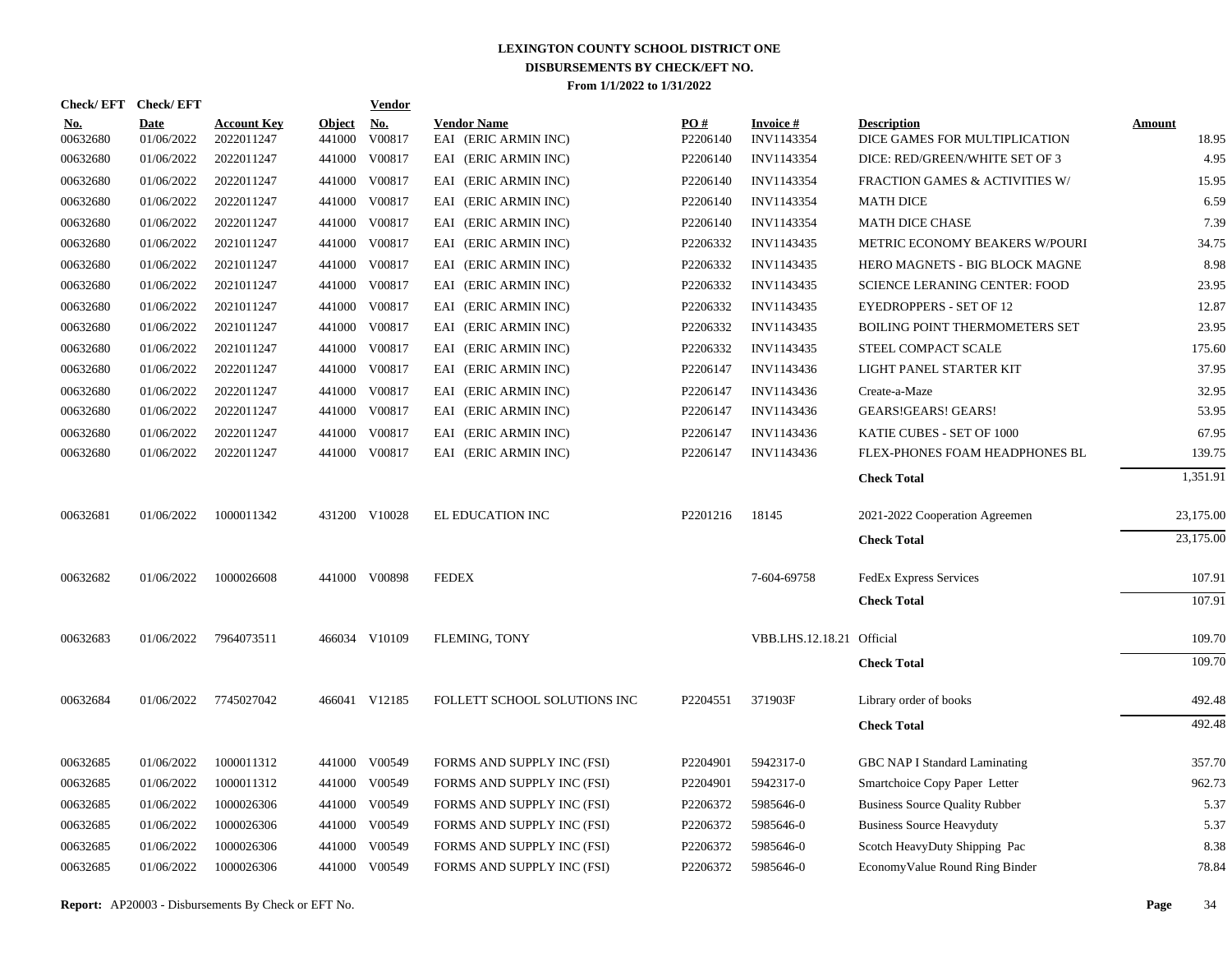|                        | Check/EFT Check/EFT       |                                  |                         | <b>Vendor</b> |                                                  |                 |                              |                                                     |                        |
|------------------------|---------------------------|----------------------------------|-------------------------|---------------|--------------------------------------------------|-----------------|------------------------------|-----------------------------------------------------|------------------------|
| <u>No.</u><br>00632685 | <b>Date</b><br>01/06/2022 | <b>Account Key</b><br>1000026306 | <b>Object</b><br>441000 | No.<br>V00549 | <b>Vendor Name</b><br>FORMS AND SUPPLY INC (FSI) | PO#<br>P2206372 | <b>Invoice#</b><br>5985646-0 | <b>Description</b><br>Averyreg NonGlare Heavyweight | <b>Amount</b><br>43.21 |
| 00632685               | 01/06/2022                | 1000011316                       | 441000                  | V00549        | FORMS AND SUPPLY INC (FSI)                       | P2206374        | 5985648-0                    | Quality Park No 10 Regular Bus                      | 20.32                  |
| 00632685               | 01/06/2022                | 1000023347                       | 441000                  | V00549        | FORMS AND SUPPLY INC (FSI)                       | P2206454        | 5987797-0                    | Averyreg Easy Peel Address Lab                      | 84.38                  |
| 00632685               | 01/06/2022                | 1000025204                       | 441000                  | V00549        | FORMS AND SUPPLY INC (FSI)                       | P2206453        | 5987825-0                    | AVERY ADDRESS LABELS, SUPPLY                        | 18.75                  |
| 00632685               | 01/06/2022                | 1000025204                       | 441000                  | V00549        | FORMS AND SUPPLY INC (FSI)                       | P2206453        | 5987825-0                    | PENTEL ENERGEL PEN, FOR SUPPLY                      | 34.28                  |
| 00632685               | 01/06/2022                | 1000025204                       |                         | 441000 V00549 | FORMS AND SUPPLY INC (FSI)                       | P2206453        | 5987825-0                    | PENDAFLEX FILE POCKET 3 1/2" E                      | 69.30                  |
|                        |                           |                                  |                         |               |                                                  |                 |                              | <b>Check Total</b>                                  | 1,688.63               |
| 00632686               | 01/06/2022                | 7964073511                       |                         | 466034 V02778 | FORMYDUVAL, KIM                                  |                 | VBB.LHS.12.20.21 Official    |                                                     | 112.40                 |
| 00632686               | 01/06/2022                | 7964073511                       |                         | 466034 V02778 | FORMYDUVAL, KIM                                  |                 | VBB.LHS.12.21.21 Official    |                                                     | 112.40                 |
|                        |                           |                                  |                         |               |                                                  |                 |                              | <b>Check Total</b>                                  | 224.80                 |
| 00632687               | 01/06/2022                | 1000011241                       |                         | 441000 V13245 | FORT POTTERY COMPANY LLC                         | P2205459        | 19742                        | FPC White Earthenware c/05-3                        | 390.00                 |
| 00632687               | 01/06/2022                | 1000011241                       |                         | 441000 V13245 | FORT POTTERY COMPANY LLC                         | P2205459        | 19742                        | Fuel Charge for material deliv                      | 26.37                  |
|                        |                           |                                  |                         |               |                                                  |                 |                              | <b>Check Total</b>                                  | 416.37                 |
| 00632688               | 01/06/2022                | 7964073511                       |                         | 466034 V11781 | <b>GOODWIN, BELTON</b>                           |                 | VBB.LHS.12.21.21 Official    |                                                     | 213.10                 |
|                        |                           |                                  |                         |               |                                                  |                 |                              | <b>Check Total</b>                                  | 213.10                 |
| 00632689               | 01/06/2022                | 1000025507                       |                         | 433100 V16984 | GOODWIN, LELIA                                   |                 | 1/4/2022                     | <b>Tansportation Contract</b>                       | 314.50                 |
|                        |                           |                                  |                         |               |                                                  |                 |                              | <b>Check Total</b>                                  | 314.50                 |
| 00632690               | 01/06/2022                | 7802070027                       |                         | 466034 V11760 | <b>GRABER, ALVIN</b>                             |                 |                              | BMBB.WK.12.16.20B Team Boys BBall vs OW             | 27.66                  |
| 00632690               | 01/06/2022                | 7802070027                       |                         | 466034 V11760 | <b>GRABER, ALVIN</b>                             |                 |                              | JVMB.WK.12.16.20 JV Boys BBAll vs OW                | 27.67                  |
| 00632690               | 01/06/2022                | 7802070027                       |                         | 466034 V11760 | <b>GRABER, ALVIN</b>                             |                 |                              | JVWB.WK.12.16.20 JV Girls BBall vs OW               | 51.98                  |
| 00632690               | 01/06/2022                | 7964073511                       |                         | 466034 V11760 | <b>GRABER, ALVIN</b>                             |                 | VBB.LHS.12.20.21 Official    |                                                     | 120.50                 |
|                        |                           |                                  |                         |               |                                                  |                 |                              | <b>Check Total</b>                                  | 227.81                 |
| 00632691               | 01/06/2022                | 7802070027                       |                         | 466034 V02603 | <b>GRAY, SIDNEY L</b>                            |                 |                              | VMBB.WK.12.14.20V Boys BBall vs Fort Mill           | 44.50                  |
| 00632691               | 01/06/2022                | 7802070027                       | 466034                  | V02603        | <b>GRAY, SIDNEY L</b>                            |                 |                              | WVBB.WK.12.14.2 V Girls BBall vs Fort Mill          | 85.90                  |
|                        |                           |                                  |                         |               |                                                  |                 |                              | <b>Check Total</b>                                  | 130.40                 |
| 00632692               | 01/06/2022                | 1000025445                       |                         | 441020 V00477 | <b>GRAYBAR ELECTRIC CO INC</b>                   | P2205380        | 9324559028                   | LED 40K Strip                                       | 229.30                 |
| 00632692               | 01/06/2022                | 1000025445                       | 441020                  | V00477        | <b>GRAYBAR ELECTRIC CO INC</b>                   | P2205380        | 9324559028                   | <b>Estimated Shipping</b>                           | 35.46                  |
|                        |                           |                                  |                         |               |                                                  |                 |                              | <b>Check Total</b>                                  | 264.76                 |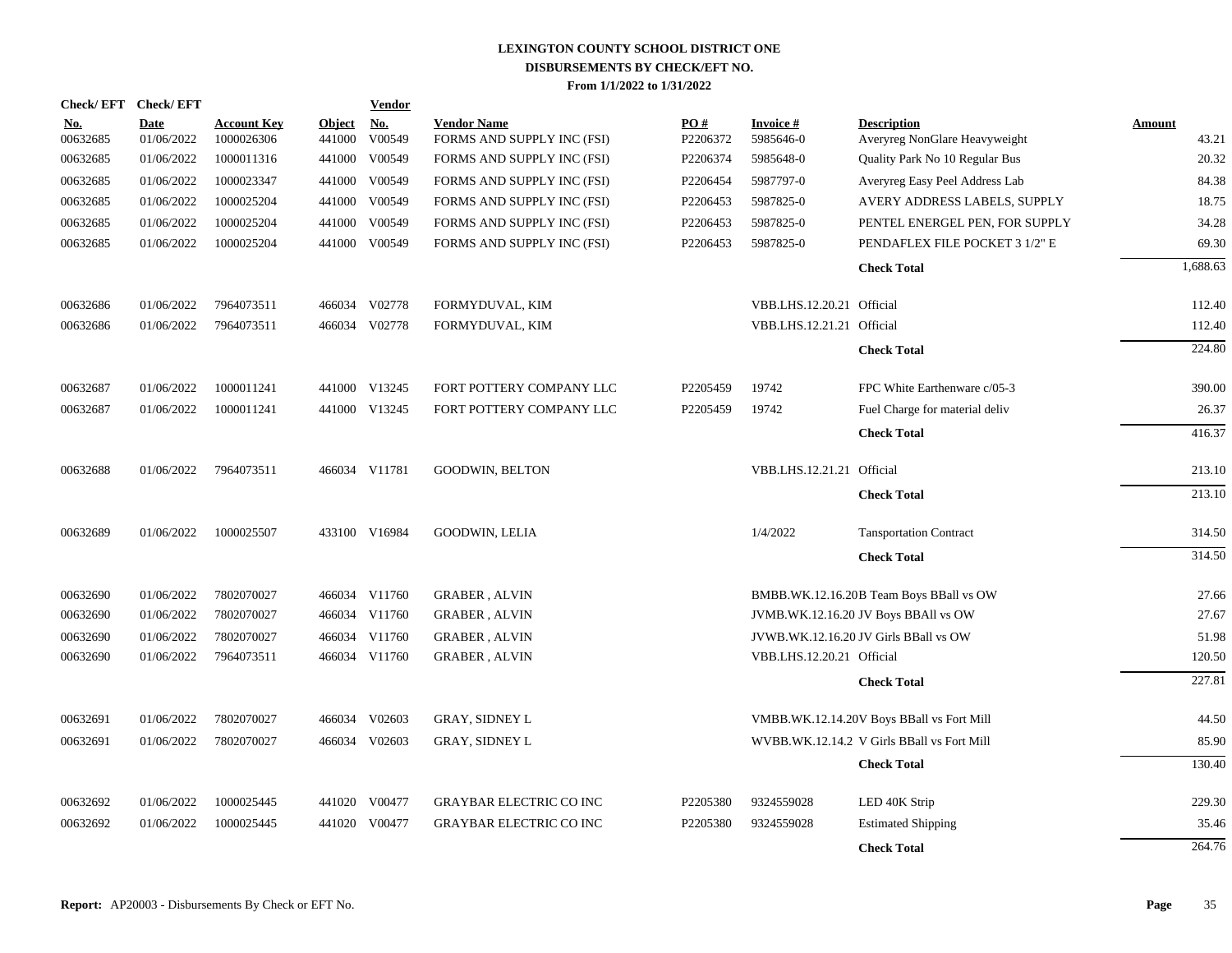| Check/EFT Check/EFT    |                           |                                  |                         | <b>Vendor</b>        |                                                      |                 |                             |                                                     |                        |
|------------------------|---------------------------|----------------------------------|-------------------------|----------------------|------------------------------------------------------|-----------------|-----------------------------|-----------------------------------------------------|------------------------|
| <u>No.</u><br>00632693 | <b>Date</b><br>01/06/2022 | <b>Account Key</b><br>1000025412 | <b>Object</b><br>441020 | <u>No.</u><br>V15598 | <b>Vendor Name</b><br>GREENVILLE OFFICE SUPPLY CO IN | PO#<br>P2206650 | <b>Invoice#</b><br>108052-0 | <b>Description</b><br>CAROLINA MOP 1065 20 OZ RAYON | <b>Amount</b><br>38.78 |
| 00632693               | 01/06/2022                | 1000025416                       |                         | 441020 V15598        | <b>GREENVILLE OFFICE SUPPLY CO IN</b>                | P2206654        | 108114-0                    | CAROLINA MOP 1064 16 OZ RAYON                       | 12.07                  |
|                        |                           |                                  |                         |                      |                                                      |                 |                             | <b>Check Total</b>                                  | 50.85                  |
| 00632694               | 01/06/2022                | 3290011515                       |                         | 441000 V15526        | <b>GRIMCO INC</b>                                    | P2205919        | 027730286-01                | XTREME CUTTING MATS 48X96                           | 379.57                 |
| 00632694               | 01/06/2022                | 3290011515                       |                         | 441000 V15526        | <b>GRIMCO INC</b>                                    | P2205919        | 027730286-01                | 30" Safety Straight Edge                            | 95.43                  |
|                        |                           |                                  |                         |                      |                                                      |                 |                             | <b>Check Total</b>                                  | 475.00                 |
| 00632695               | 01/06/2022                | 1000021328                       |                         | 441000 V02048        | <b>GROVE MEDICAL</b>                                 | P2204880        | 6183025                     | Adhesive Bandage Fabric 2x4.5                       | 12.55                  |
|                        |                           |                                  |                         |                      |                                                      |                 |                             | <b>Check Total</b>                                  | 12.55                  |
| 00632696               | 01/06/2022                | 7802089029                       |                         | 466034 V12764        | HAMPTON, GEORGE                                      |                 | BB.GMS.12.15.21             | <b>Athletic Official</b>                            | 79.00                  |
|                        |                           |                                  |                         |                      |                                                      |                 |                             | <b>Check Total</b>                                  | 79.00                  |
| 00632697               | 01/06/2022                | 7802079011                       |                         | 466034 V10133        | HARMON, SCOTT                                        |                 | VWR.LHS.12.30.21 Official   |                                                     | 384.00                 |
|                        |                           |                                  |                         |                      |                                                      |                 |                             | <b>Check Total</b>                                  | 384.00                 |
| 00632698               | 01/06/2022                | 7964073511                       |                         | 466034 V13509        | HENDRICKS, KINZELL                                   |                 | VBB.LHS.12.18.21 Official   |                                                     | 112.40                 |
|                        |                           |                                  |                         |                      |                                                      |                 |                             | <b>Check Total</b>                                  | 112.40                 |
| 00632699               | 01/06/2022                | 1000021316                       |                         | 441000 V01292        | HENRY SCHEIN INC                                     | P2206508        | 14297102                    | pad for Zoll AED+ for Pediatri                      | 214.73                 |
|                        |                           |                                  |                         |                      |                                                      |                 |                             | <b>Check Total</b>                                  | 214.73                 |
| 00632700               | 01/06/2022                | 6000025640                       |                         | 446000 V12469        | HERSHEYS ICE CREAM                                   | P2203376        | INVE0016994754              | Fruit Punch Polar Blast Bar                         | 19.10                  |
| 00632700               | 01/06/2022                | 6000025640                       |                         | 446000 V12469        | HERSHEYS ICE CREAM                                   | P2203376        | INVE0016994754              | Vanilla Mighty Mini Sandwich                        | 28.96                  |
| 00632700               | 01/06/2022                | 6000025640                       |                         | 446000 V12469        | HERSHEYS ICE CREAM                                   | P2203376        | INVE0016994754              | Cookies and Cream Sandwich                          | 45.96                  |
| 00632700               | 01/06/2022                | 6000025640                       |                         | 446000 V12469        | HERSHEYS ICE CREAM                                   | P2203376        | INVE0016994754              | Llama Party Sandwich                                | 45.96                  |
| 00632700               | 01/06/2022                | 6000025640                       |                         | 446000 V12469        | HERSHEYS ICE CREAM                                   | P2203376        | INVE0016994754              | Unicorn Horn Twister                                | 37.44                  |
|                        |                           |                                  |                         |                      |                                                      |                 |                             | <b>Check Total</b>                                  | 177.42                 |
| 00632701               | 01/06/2022                | 7964073511                       |                         | 466034 V12756        | HIRES, CHRYSSANDRA                                   |                 | VBB.LHS.12.18.21 Official   |                                                     | 107.00                 |
| 00632701               | 01/06/2022                | 7964073511                       |                         | 466034 V12756        | HIRES, CHRYSSANDRA                                   |                 | VBB.LHS.12.20.21 Official   |                                                     | 107.00                 |
|                        |                           |                                  |                         |                      |                                                      |                 |                             | <b>Check Total</b>                                  | 214.00                 |
| 00632702               | 01/06/2022                | 7802073527                       |                         | 466041 V10681        | <b>HUDL</b>                                          | P2206683        | INV01257656                 | Girls V BBall Hudl Silver Addi                      | 481.50                 |
|                        |                           |                                  |                         |                      |                                                      |                 |                             | <b>Check Total</b>                                  | 481.50                 |
|                        |                           |                                  |                         |                      |                                                      |                 |                             |                                                     |                        |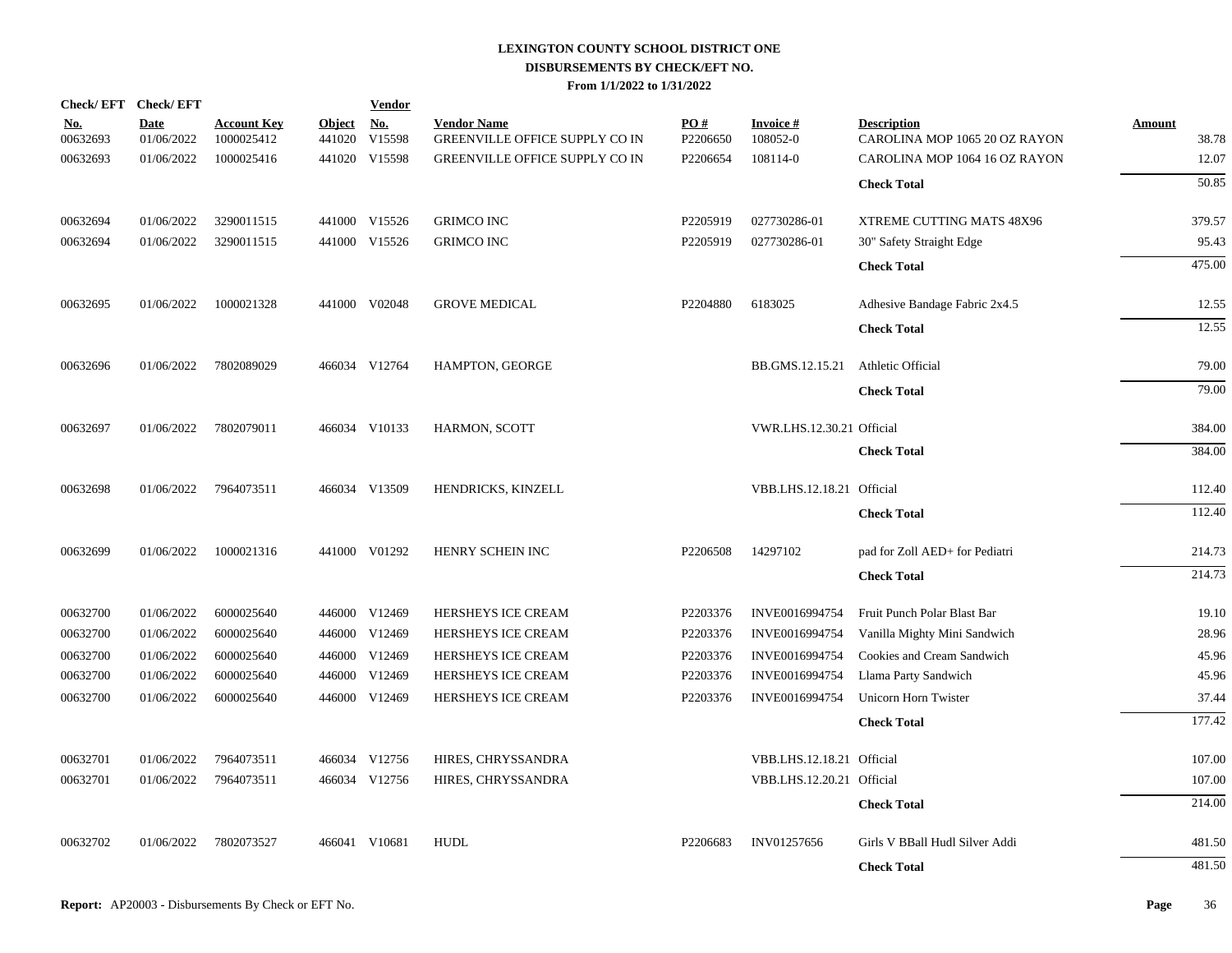| <b>Check/EFT</b>       | <b>Check/EFT</b>          |                                  |                         | <b>Vendor</b>        |                                        |                 |                                   |                                           |                        |
|------------------------|---------------------------|----------------------------------|-------------------------|----------------------|----------------------------------------|-----------------|-----------------------------------|-------------------------------------------|------------------------|
| <u>No.</u><br>00632703 | <b>Date</b><br>01/06/2022 | <b>Account Key</b><br>1000014411 | <b>Object</b><br>441000 | <u>No.</u><br>V14381 | <b>Vendor Name</b><br><b>IB SOURCE</b> | PQ#<br>P2205903 | <b>Invoice#</b><br><b>INW8860</b> | <b>Description</b><br>A-Z for Spanish - B | <b>Amount</b><br>33.00 |
| 00632703               | 01/06/2022                | 1000014411                       |                         | 441000 V14381        | <b>IB SOURCE</b>                       | P2205903        | <b>INW8860</b>                    | Spanish B Boost Resource                  | 600.00                 |
| 00632703               | 01/06/2022                | 1000014411                       |                         | 441000 V14381        | <b>IB SOURCE</b>                       | P2205903        | <b>INW8860</b>                    | Spanish Work Book                         | 480.00                 |
| 00632703               | 01/06/2022                | 1000014411                       |                         | 441000 V14381        | <b>IB SOURCE</b>                       | P2205903        | <b>INW8860</b>                    | Spanish Student Workbook                  | 870.00                 |
| 00632703               | 01/06/2022                | 1000014411                       |                         | 441000 V14381        | <b>IB SOURCE</b>                       | P2205903        | <b>INW8860</b>                    | Economics for the IB Diploma D            | 99.00                  |
|                        |                           |                                  |                         |                      |                                        |                 |                                   | <b>Check Total</b>                        | 2,082.00               |
| 00632704               | 01/06/2022                | 7802073043                       |                         | 466036 V16263        | <b>IMAGE INK SC LLC</b>                | P2205658        | 53653                             | <b>Screen Printing</b>                    | 472.08                 |
| 00632704               | 01/06/2022                | 7802073043                       |                         | 466036 V16263        | <b>IMAGE INK SC LLC</b>                | P2205658        | 53653                             | <b>Screen Printing</b>                    | 355.45                 |
| 00632704               | 01/06/2022                | 7802073043                       |                         | 466036 V16263        | IMAGE INK SC LLC                       | P2205658        | 53653                             | <b>Heat Transfer</b>                      | 664.20                 |
| 00632704               | 01/06/2022                | 7845027015                       | 466041                  | V16263               | <b>IMAGE INK SC LLC</b>                | P2205939        | 53826                             | <b>Teacher Cadet Tshirts</b>              | 92.80                  |
| 00632704               | 01/06/2022                | 7845027015                       |                         | 466041 V16263        | <b>IMAGE INK SC LLC</b>                | P2205939        | 53826                             | Plus Tshirts for Teacher Cadet            | 56.75                  |
| 00632704               | 01/06/2022                | 7845027015                       | 466041                  | V16263               | <b>IMAGE INK SC LLC</b>                | P2205939        | 53826                             | New Art fee                               | 40.00                  |
| 00632704               | 01/06/2022                | 7845027015                       |                         | 466041 V16263        | <b>IMAGE INK SC LLC</b>                | P2205939        | 53826                             | Tax 8%                                    | 6.42                   |
| 00632704               | 01/06/2022                | 8008011415                       |                         | 441000 V16263        | <b>IMAGE INK SC LLC</b>                | P2205939        | 53826                             | <b>Teacher Cadet Tshirts</b>              | 194.14                 |
|                        |                           |                                  |                         |                      |                                        |                 |                                   | <b>Check Total</b>                        | 1,881.84               |
| 00632705               | 01/06/2022                | 7964073511                       |                         | 466034 V11993        | JACKSON, MICHAEL A                     |                 | VBB.LHS.12.20.21 Official         |                                           | 115.10                 |
|                        |                           |                                  |                         |                      |                                        |                 |                                   | <b>Check Total</b>                        | 115.10                 |
| 00632706               | 01/06/2022                | 7964073511                       |                         | 466034 V02995        | JACKSON, NATHANIEL                     |                 | VBB.LHS.12.18.21 Official         |                                           | 98.00                  |
|                        |                           |                                  |                         |                      |                                        |                 |                                   | <b>Check Total</b>                        | 98.00                  |
| 00632707               | 01/06/2022                | 7884027015                       |                         | 466041 V00867        | <b>JOSTENS</b>                         | P2206670        | 27418973                          | <b>EARLY GRAD STATE DIPLOMAS</b>          | 10.27                  |
|                        |                           |                                  |                         |                      |                                        |                 |                                   | <b>Check Total</b>                        | 10.27                  |
| 00632708               | 01/06/2022                | 7743019047                       |                         | 466041 V00102        | JW PEPPER AND SON INC                  | P2206052        | 363883442                         | WHEN YOU WISH UPON A STAR                 | 34.00                  |
|                        |                           |                                  |                         |                      |                                        |                 |                                   | <b>Check Total</b>                        | 34.00                  |
| 00632709               | 01/06/2022                | 9240013903                       |                         | 441000 V00211        | KAPLAN EARLY LEARNING COMPANY          | P2206295        | 0006152906                        | Sense of Place Highland Stripe            | 503.11                 |
| 00632709               | 01/06/2022                | 9240013903                       |                         | 441000 V00211        | KAPLAN EARLY LEARNING COMPANY          | P2206295        | 0006152906                        | Sense of Play Nature's Stripes            | 503.11                 |
| 00632709               | 01/06/2022                | 9240013903                       |                         | 441000 V00211        | KAPLAN EARLY LEARNING COMPANY          | P2206295        | 0006152906                        | Carolina 10-Section Locker                | 968.94                 |
|                        |                           |                                  |                         |                      |                                        |                 |                                   | <b>Check Total</b>                        | 1,975.16               |
| 00632710               | 01/06/2022                | 7964073511                       | 466034                  | V02601               | KELLY, EARNEST                         |                 | VBB.LHS.12.18.21 Official         |                                           | 112.40                 |
| 00632710               | 01/06/2022                | 7964073511                       |                         | 466034 V02601        | KELLY, EARNEST                         |                 | VBB.LHS.12.20.21 Official         |                                           | 210.40                 |
|                        |                           |                                  |                         |                      |                                        |                 |                                   |                                           |                        |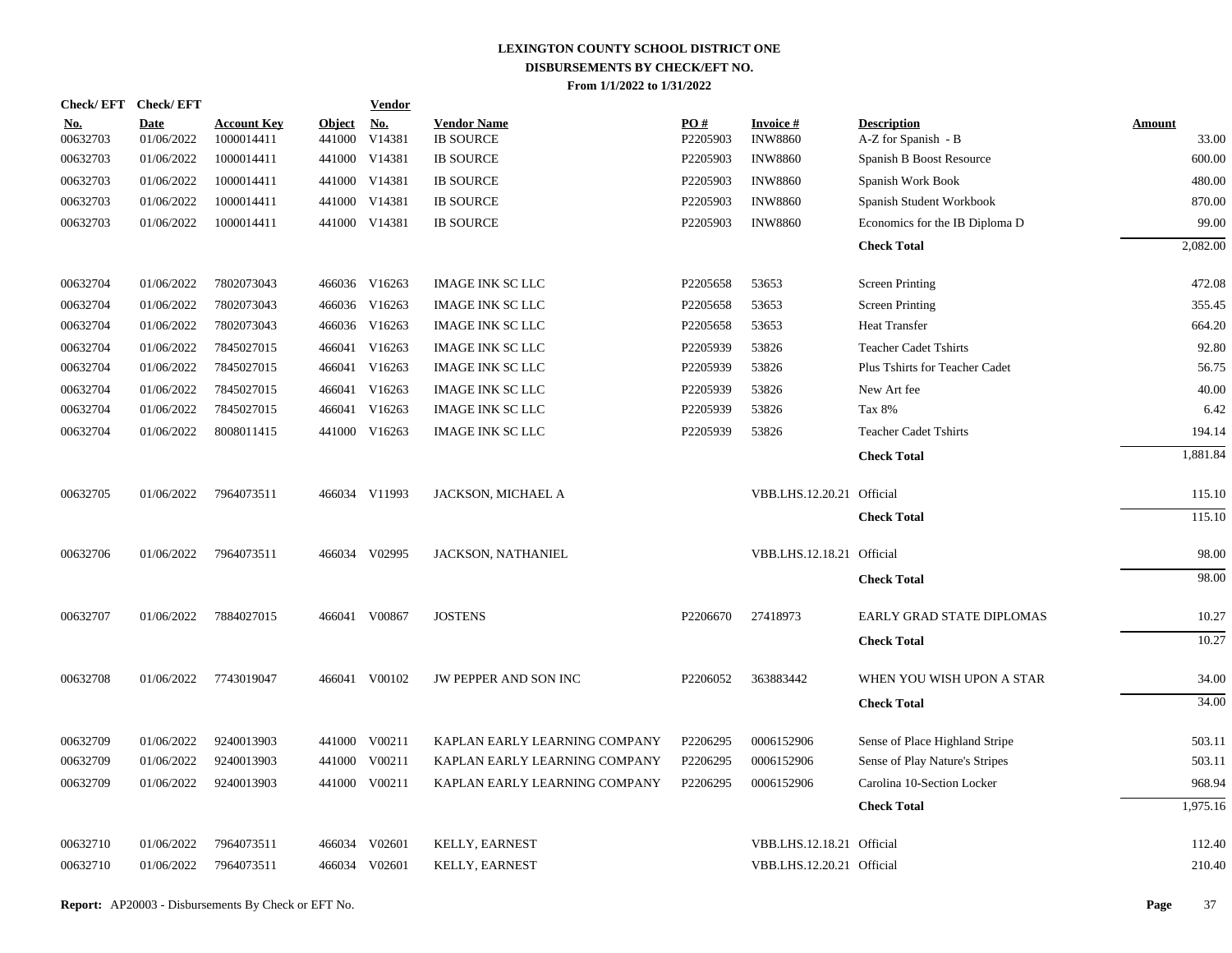| <b>Check/EFT</b> | <b>Check/EFT</b> |                    |               | <b>Vendor</b> |                                |          |                           |                                 |        |
|------------------|------------------|--------------------|---------------|---------------|--------------------------------|----------|---------------------------|---------------------------------|--------|
| <u>No.</u>       | <b>Date</b>      | <b>Account Key</b> | <b>Object</b> | <b>No.</b>    | <b>Vendor Name</b>             | PO#      | <b>Invoice#</b>           | <b>Description</b>              | Amount |
|                  |                  |                    |               |               |                                |          |                           | <b>Check Total</b>              | 322.80 |
| 00632711         | 01/06/2022       | 7964073511         |               | 466034 V17031 | KELLY, JEFFREY                 |          | VBB.LHS.12.18.21 Official |                                 | 98.00  |
|                  |                  |                    |               |               |                                |          |                           | <b>Check Total</b>              | 98.00  |
| 00632712         | 01/06/2022       | 7802073026         |               | 466034 V17046 | KIRKLAND, QUANDRA              |          |                           | BB.WKM.12.18.21 WKM BB Showcase | 100.00 |
|                  |                  |                    |               |               |                                |          |                           | <b>Check Total</b>              | 100.00 |
| 00632713         | 01/06/2022       | 1000011303         |               | 434500 V11817 | LANGUAGE TESTING INTERNATIONAL | P2201454 | L50454-IN                 | ALIRA Latin Level 2 and Seal o  | 220.00 |
| 00632713         | 01/06/2022       | 1000011303         |               | 434500 V11817 | LANGUAGE TESTING INTERNATIONAL | P2201454 | L50822-IN                 | ALIRA Latin Level 2 and Seal o  | 180.00 |
|                  |                  |                    |               |               |                                |          |                           | <b>Check Total</b>              | 400.00 |
| 00632714         | 01/06/2022       | 7846027025         |               | 466041 V14859 | <b>LEBLEU ENTERPRISES</b>      | P2206665 | 001565660                 | Delivery Charge                 | 3.58   |
| 00632714         | 01/06/2022       | 7846027025         | 466041        | V14859        | LEBLEU ENTERPRISES             | P2206665 | 001565660                 | 5 Gallon Water                  | 50.77  |
| 00632714         | 01/06/2022       | 7846027025         | 466041        | V14859        | <b>LEBLEU ENTERPRISES</b>      | P2206665 | 001565660                 | Hot & Cold Cooler Rental        | 12.84  |
|                  |                  |                    |               |               |                                |          |                           | <b>Check Total</b>              | 67.19  |
| 00632715         | 01/06/2022       | 7802079011         |               | 466034 V02834 | LEYEN, THOMAS                  |          | VWR.LHS.12.30.21 Official |                                 | 423.60 |
|                  |                  |                    |               |               |                                |          |                           | <b>Check Total</b>              | 423.60 |
| 00632716         | 01/06/2022       | 1000025507         |               | 433100 V16599 | LYONS, LISA                    |          | 1/4/2022                  | <b>Transportation Contract</b>  | 198.02 |
| 00632716         | 01/06/2022       | 1000025507         | 433100        | V16599        | LYONS, LISA                    |          | 1/4/2022                  | <b>Transportation Contract</b>  | 14.43  |
| 00632716         | 01/06/2022       | 1000025507         | 433100        | V16599        | LYONS, LISA                    |          | 1/4/2022                  | <b>Transportation Contract</b>  | 14.43  |
| 00632716         | 01/06/2022       | 1000025507         |               | 433100 V16599 | LYONS, LISA                    |          | 1/4/2022                  | <b>Transportation Contract</b>  | 14.43  |
|                  |                  |                    |               |               |                                |          |                           | <b>Check Total</b>              | 241.31 |
| 00632717         | 01/06/2022       | 7964073511         |               | 466034 V12556 | LYONS-DANIELS, BEATRICE        |          | VBB.LHS.12.21.21 Official |                                 | 98.00  |
|                  |                  |                    |               |               |                                |          |                           | <b>Check Total</b>              | 98.00  |
| 00632718         | 01/06/2022       | 1000021315         |               | 441000 V01805 | MACGILL & CO                   | P2206309 | IN0779747                 | DISPOSABLE NOSE CLIP            | 62.00  |
| 00632718         | 01/06/2022       | 1000021315         | 441000        | V01805        | MACGILL & CO                   | P2206309 | IN0779747                 | <b>CURAD PLASTIC BANDAGE</b>    | 16.74  |
| 00632718         | 01/06/2022       | 1000021315         | 441000        | V01805        | MACGILL & CO                   | P2206309 | IN0779747                 | <b>TAMPAX TAMPONS</b>           | 62.30  |
| 00632718         | 01/06/2022       | 1000021315         | 441000        | V01805        | MACGILL & CO                   | P2206309 | IN0779747                 | <b>STERILE SALINE WIPES</b>     | 24.70  |
| 00632718         | 01/06/2022       | 1000021315         | 441000        | V01805        | MACGILL & CO                   | P2206309 | IN0779747                 | HALYARD PURPLE SMALL            | 112.32 |
|                  |                  |                    |               |               |                                |          |                           | <b>Check Total</b>              | 278.06 |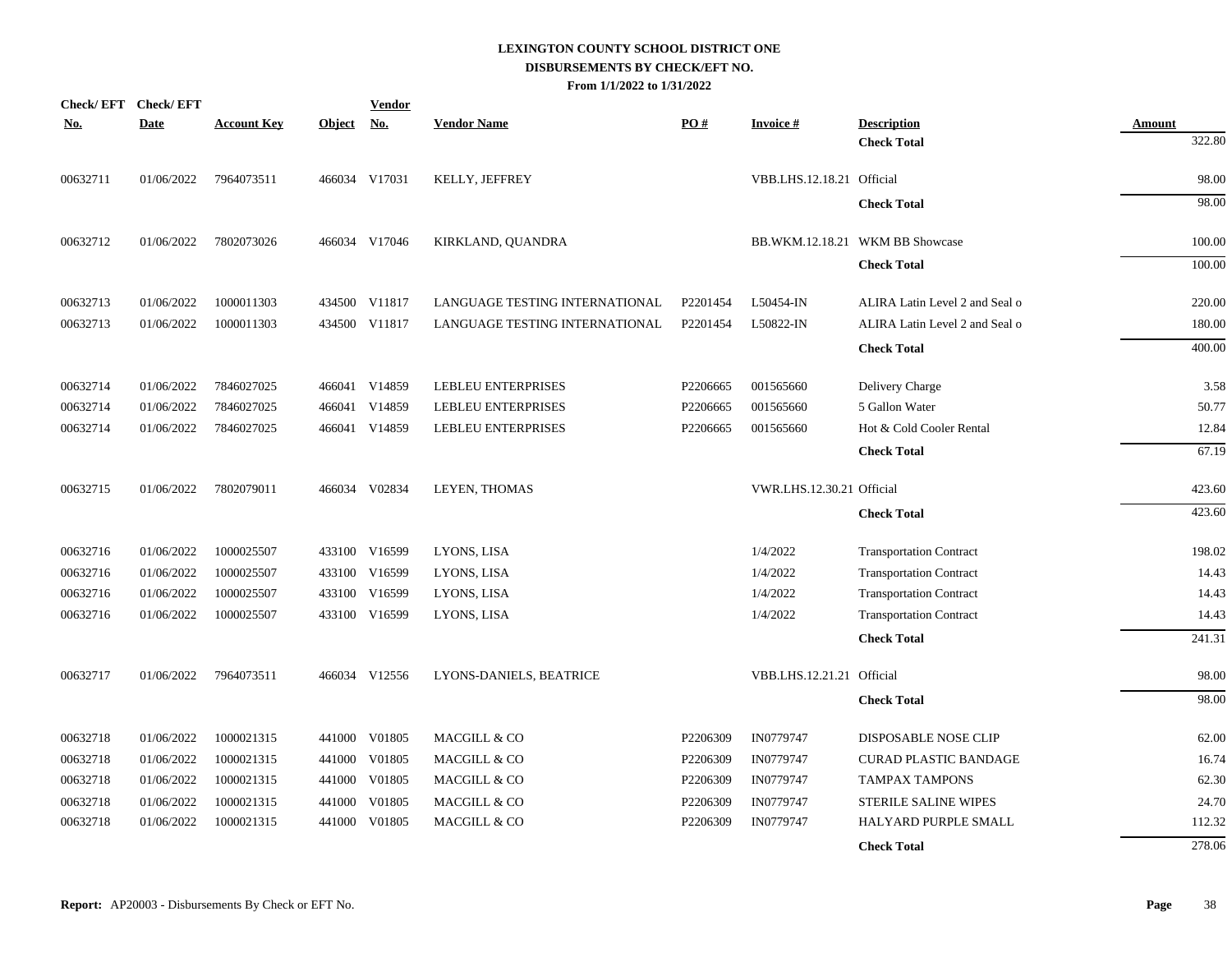|                        | Check/EFT Check/EFT       |                                  |                         | <b>Vendor</b>                         |                                          |          |                                              |                                            |                         |
|------------------------|---------------------------|----------------------------------|-------------------------|---------------------------------------|------------------------------------------|----------|----------------------------------------------|--------------------------------------------|-------------------------|
| <u>No.</u><br>00632719 | <b>Date</b><br>01/06/2022 | <b>Account Key</b><br>7964073511 | <b>Object</b><br>466034 | $\underline{\mathrm{No}}$ .<br>V12874 | <b>Vendor Name</b><br>MARTIN, CHARLENA T | PO#      | <b>Invoice#</b><br>VBB.LHS.12.20.21 Official | <b>Description</b>                         | <b>Amount</b><br>109.70 |
| 00632719               | 01/06/2022                | 7964073511                       |                         | 466034 V12874                         | MARTIN, CHARLENA T                       |          | VBB.LHS.12.21.21 Official                    |                                            | 109.70                  |
|                        |                           |                                  |                         |                                       |                                          |          |                                              | <b>Check Total</b>                         | 219.40                  |
| 00632720               | 01/06/2022                | 7964073511                       |                         | 466034 V02594                         | MASON, JOHN ALLEN                        |          | VBB.LHS.12.18.21 Official                    |                                            | 102.50                  |
| 00632720               | 01/06/2022                | 7802070027                       |                         | 466034 V02594                         | MASON, JOHN ALLEN                        |          |                                              | VMBB.WK.12.14.20V Boys BBall vs Fort Mill  | 44.50                   |
| 00632720               | 01/06/2022                | 7802070027                       |                         | 466034 V02594                         | <b>MASON, JOHN ALLEN</b>                 |          |                                              | WVBB.WK.12.14.2 V Girls BBall vs Fort Mill | 65.20                   |
|                        |                           |                                  |                         |                                       |                                          |          |                                              | <b>Check Total</b>                         | 212.20                  |
| 00632721               | 01/06/2022                | 1000025442                       |                         | 441020 V11007                         | MASTERCRAFT RENOVATION SYSTEMS P2204411  |          | DL5505                                       | MGES Room 411 - Floor Pad                  | 893.45                  |
|                        |                           |                                  |                         |                                       |                                          |          |                                              | <b>Check Total</b>                         | 893.45                  |
| 00632722               | 01/06/2022                | 1000026693                       |                         | 441000 V01913                         | MAVERICKLABEL.COM                        | P2205910 | 184086-V                                     | SIZE 2.0 IN X 1.0 IN                       | 1,038.81                |
|                        |                           |                                  |                         |                                       |                                          |          |                                              | <b>Check Total</b>                         | 1,038.81                |
| 00632723               | 01/06/2022                | 7802079015                       |                         | 466034 V17053                         | MCCUTCHEN, GENE SCOTT                    |          | VWR.PE.12.22.21                              | Official                                   | 263.10                  |
|                        |                           |                                  |                         |                                       |                                          |          |                                              | <b>Check Total</b>                         | 263.10                  |
| 00632724               | 01/06/2022                | 7802079011                       |                         | 466034 V02647                         | MCGOVERN, JAMES J                        |          | VWR.LHS.12.30.21 Official                    |                                            | 344.40                  |
|                        |                           |                                  |                         |                                       |                                          |          |                                              | <b>Check Total</b>                         | 344.40                  |
| 00632725               | 01/06/2022                | 7802073026                       |                         | 466034 V13531                         | MEANS, STEPHANIE                         |          |                                              | BB.WKM.12.18.21 WKM BB Showcase            | 100.00                  |
| 00632725               | 01/06/2022                | 7964073511                       |                         | 466034 V13531                         | MEANS, STEPHANIE                         |          | VBB.LHS.12.18.21 Official                    |                                            | 118.70                  |
| 00632725               | 01/06/2022                | 7964073511                       |                         | 466034 V13531                         | MEANS, STEPHANIE                         |          | VBB.LHS.12.20.21 Official                    |                                            | 118.70                  |
|                        |                           |                                  |                         |                                       |                                          |          |                                              | <b>Check Total</b>                         | 337.40                  |
| 00632726               | 01/06/2022                | 1000011521                       |                         | 433200 EXXXXX                         | Employee                                 |          | 12.01.12.17.21                               | Banking/School errands travel              | 67.20                   |
|                        |                           |                                  |                         |                                       |                                          |          |                                              | <b>Check Total</b>                         | 67.20                   |
| 00632727               | 01/06/2022                | 1000025422                       |                         | 441000 V02267                         | MOTOROLA SOLUTIONS                       | P2203408 | 16168241                                     | swivel Earpiece, In-Line Mic &             | 46.55                   |
|                        |                           |                                  |                         |                                       |                                          |          |                                              | <b>Check Total</b>                         | 46.55                   |
| 00632728               | 01/06/2022                | 7802079011                       |                         | 466034 V15457                         | MYERS, NATHAN DONALD                     |          | VWR.LHS.12.30.21 Official                    |                                            | 448.80                  |
|                        |                           |                                  |                         |                                       |                                          |          |                                              | <b>Check Total</b>                         | 448.80                  |
| 00632729               | 01/06/2022                | 1000025446                       |                         | 432300 V15844                         | NALCO COMPANY LLC                        | P2200536 | 6660072711                                   | Add New PMS Monthly Water Trea             | 80.00                   |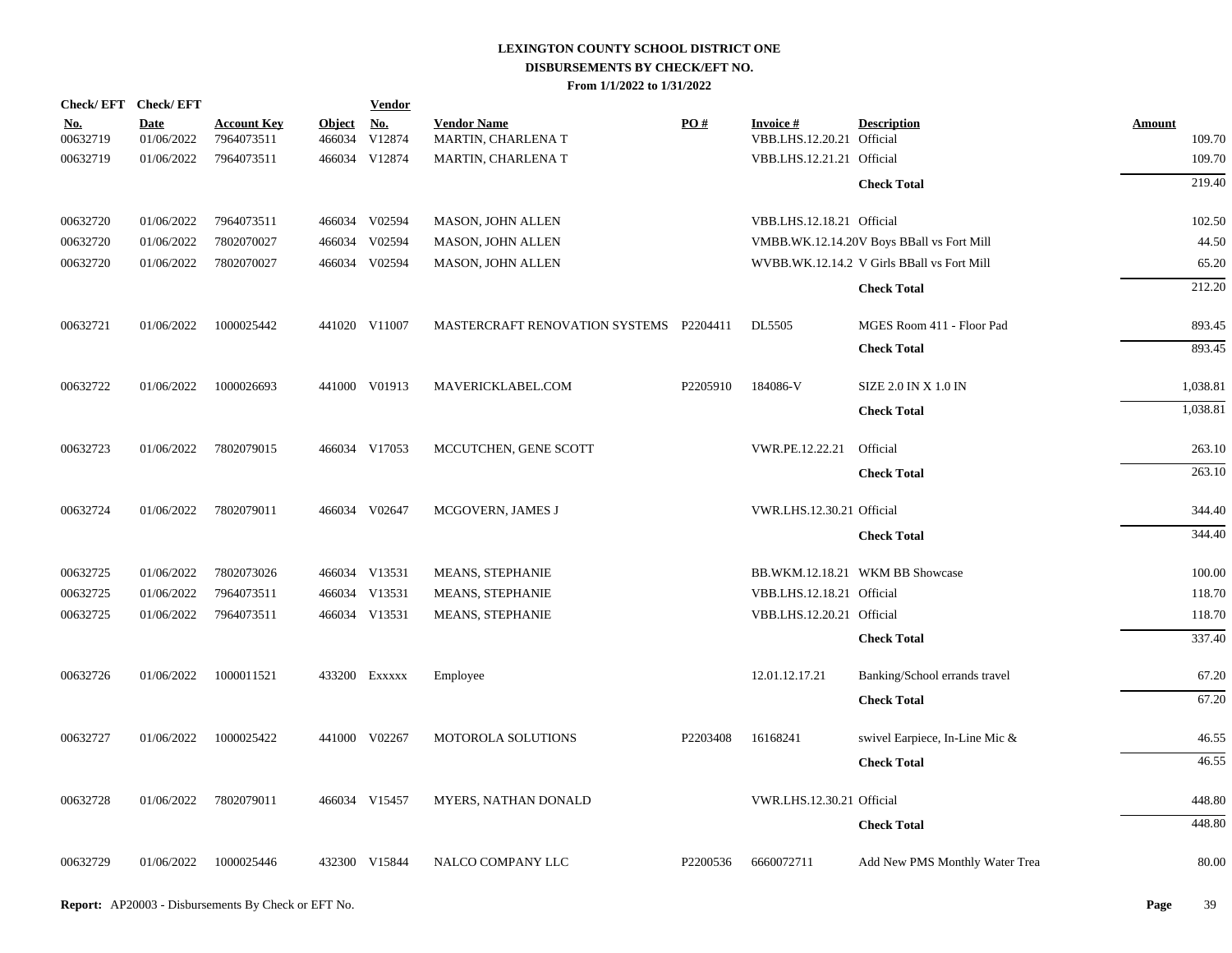| <b>No.</b> | Check/EFT Check/EFT<br><b>Date</b> | <b>Account Key</b> | <b>Object</b> | <b>Vendor</b><br><u>No.</u> | <b>Vendor Name</b>          | PQ#      | <b>Invoice#</b>           | <b>Description</b>                         | <b>Amount</b> |
|------------|------------------------------------|--------------------|---------------|-----------------------------|-----------------------------|----------|---------------------------|--------------------------------------------|---------------|
|            |                                    |                    |               |                             |                             |          |                           | <b>Check Total</b>                         | 80.00         |
| 00632730   | 01/06/2022                         | 7802070027         |               | 466034 V12806               | NELSON, RASHAWN             |          |                           | VMBB.WK.12.14.20V Boys BBall vs Fort Mill  | 44.50         |
| 00632730   | 01/06/2022                         | 7802070027         |               | 466034 V12806               | NELSON, RASHAWN             |          |                           | WVBB.WK.12.14.2 V Girls BBall vs Fort Mill | 65.20         |
|            |                                    |                    |               |                             |                             |          |                           | <b>Check Total</b>                         | 109.70        |
| 00632731   | 01/06/2022                         | 7964073511         |               | 466034 V12742               | ODOM, BRIAN A               |          | VBB.LHS.12.18.21 Official |                                            | 115.10        |
| 00632731   | 01/06/2022                         | 7802070027         |               | 466034 V12742               | ODOM, BRIAN A               |          |                           | VMBB.WK.12.17.20V Boys BBall vs Stratford  | 44.50         |
| 00632731   | 01/06/2022                         | 7802070027         |               | 466034 V12742               | ODOM, BRIAN A               |          |                           | VWBBWK.12.17.20 V Girls BBall vs Stratford | 71.50         |
|            |                                    |                    |               |                             |                             |          |                           | <b>Check Total</b>                         | 231.10        |
| 00632732   | 01/06/2022                         | 7886027021         |               | 466041 V00735               | OSWALD WHOLESALE LUMBER INC | P2201679 | 119230                    | Building supplies for LTC stud             | 3,792.16      |
|            |                                    |                    |               |                             |                             |          |                           | <b>Check Total</b>                         | 3,792.16      |
| 00632733   | 01/06/2022                         | 7887083513         |               | 466099 V15099               | PALMETTO SPORTS IMAGING LLC | P2206157 | 106                       | Reprint Swim Banner Ellie Chav             | 53.50         |
| 00632733   | 01/06/2022                         | 7887083513         |               | 466099 V15099               | PALMETTO SPORTS IMAGING LLC | P2206157 | 106                       | <b>Shipping</b>                            | 10.00         |
| 00632733   | 01/06/2022                         | 7887073013         |               | 466099 V15099               | PALMETTO SPORTS IMAGING LLC | P2206157 | 107                       | <b>Boys Basketball Banner</b>              | 240.75        |
| 00632733   | 01/06/2022                         | 7887073513         |               | 466099 V15099               | PALMETTO SPORTS IMAGING LLC | P2206157 | 107                       | Girls Basketball Banner                    | 481.50        |
| 00632733   | 01/06/2022                         | 7887079013         |               | 466099 V15099               | PALMETTO SPORTS IMAGING LLC | P2206157 | 107                       | <b>Wrestling Banner</b>                    | 481.50        |
|            |                                    |                    |               |                             |                             |          |                           | <b>Check Total</b>                         | 1,267.25      |
| 00632734   | 01/06/2022                         | 7964073511         |               | 466034 V16045               | PETTYJOHN, SAADIQ           |          | VBB.LHS.12.20.21 Official |                                            | 98.00         |
|            |                                    |                    |               |                             |                             |          |                           | <b>Check Total</b>                         | 98.00         |
| 00632735   | 01/06/2022                         | 1000011346         |               | 436000 V00103               | PINE PRESS OF LEXINGTON INC | P2206171 | 132648                    | 3'x5' Banner                               | 116.66        |
| 00632735   | 01/06/2022                         | 1000011343         | 441000        | V00103                      | PINE PRESS OF LEXINGTON INC | P2205391 | 132698                    | MGM - Note Cards/With Blank En             | 256.54        |
| 00632735   | 01/06/2022                         | 1000011343         |               | 441000 V00103               | PINE PRESS OF LEXINGTON INC | P2205391 | 132698                    | MGM - Post Cards                           | 256.80        |
|            |                                    |                    |               |                             |                             |          |                           | <b>Check Total</b>                         | 630.00        |
| 00632736   | 01/06/2022                         | 7802070027         |               | 466034 V10744               | PORTER, CHARLES A           |          |                           | VMBB.WK.12.17.20V Boys BBall vs Stratford  | 44.50         |
| 00632736   | 01/06/2022                         | 7802070027         |               | 466034 V10744               | PORTER, CHARLES A           |          |                           | VWBBWK.12.17.20 V Girls BBall vs Stratford | 94.00         |
|            |                                    |                    |               |                             |                             |          |                           | <b>Check Total</b>                         | 138.50        |
| 00632737   | 01/06/2022                         | 1000025204         |               | 439500 V14447               | POWER SCHOOL GROUP LLC      | P2206155 | <b>INV289230</b>          | Unified Admin Business Plus Cu             | 420.00        |
|            |                                    |                    |               |                             |                             |          |                           | <b>Check Total</b>                         | 420.00        |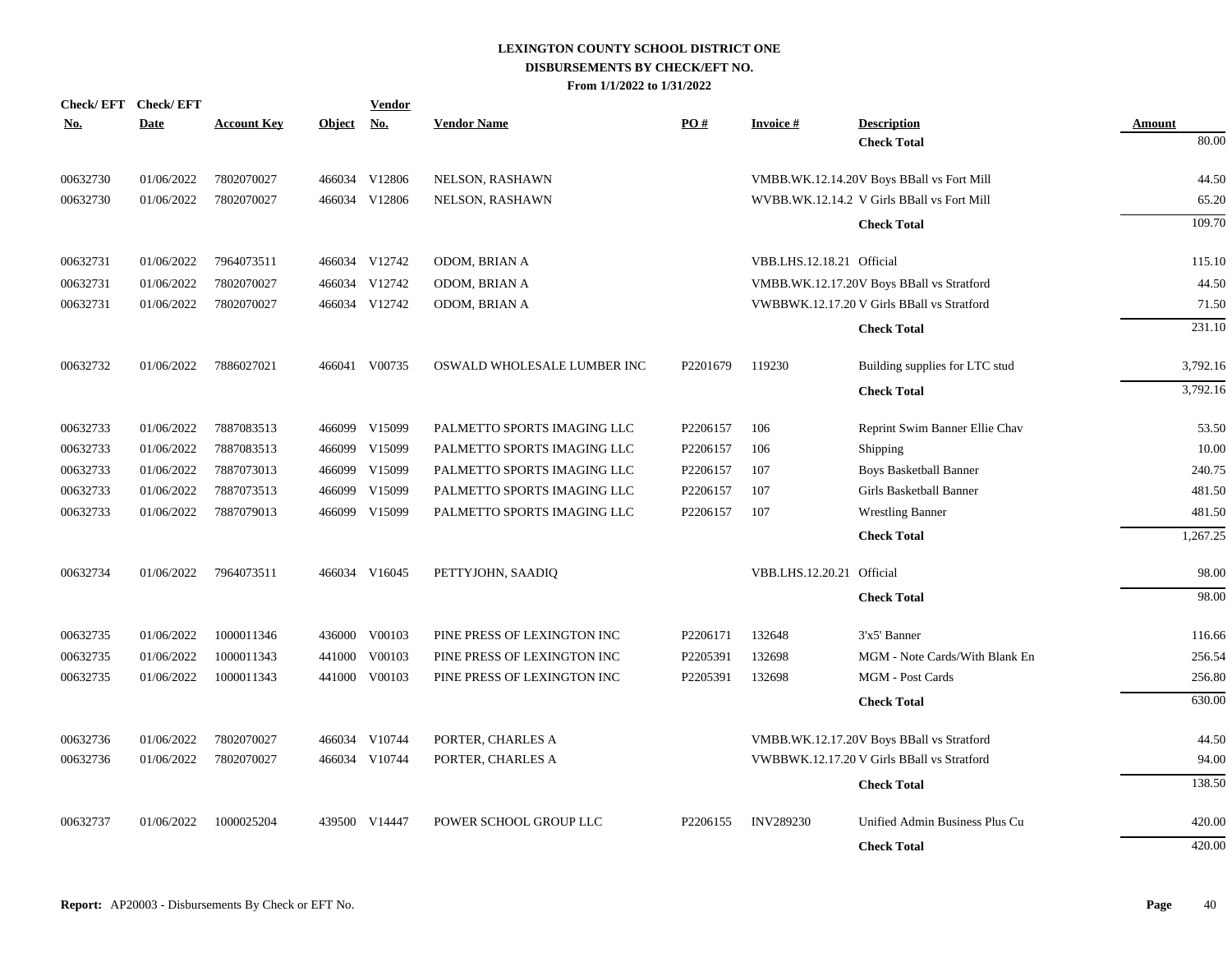| <b>Check/EFT</b>       | <b>Check/EFT</b>          |                                  |                         | <b>Vendor</b> |                                      |          |                                              |                                |                         |
|------------------------|---------------------------|----------------------------------|-------------------------|---------------|--------------------------------------|----------|----------------------------------------------|--------------------------------|-------------------------|
| <u>No.</u><br>00632738 | <b>Date</b><br>01/06/2022 | <b>Account Key</b><br>7964073511 | <b>Object</b><br>466034 | No.<br>V11020 | <b>Vendor Name</b><br>PRESTON, KEITH | PO#      | <b>Invoice#</b><br>VBB.LHS.12.20.21 Official | <b>Description</b>             | <b>Amount</b><br>212.20 |
| 00632738               | 01/06/2022                | 7964073511                       |                         | 466034 V11020 | PRESTON, KEITH                       |          | VBB.LHS.12.21.21 Official                    |                                | 212.20                  |
|                        |                           |                                  |                         |               |                                      |          |                                              |                                | 424.40                  |
|                        |                           |                                  |                         |               |                                      |          |                                              | <b>Check Total</b>             |                         |
| 00632739               | 01/06/2022                | 7802073013                       |                         | 466034 V16488 | PRESTON, KERRY                       |          | JVMB.GI.12.16.21                             | <b>Athletic Official</b>       | 55.50                   |
|                        |                           |                                  |                         |               |                                      |          |                                              | <b>Check Total</b>             | 55.50                   |
| 00632740               | 01/06/2022                | 1000011411                       |                         | 441000 V16342 | PRODUCTS UNLIMITED INC               | P2205371 | 5074158                                      | Otoscope, macroview 3.5V Set   | 482.98                  |
| 00632740               | 01/06/2022                | 1000022243                       |                         | 441000 V16342 | PRODUCTS UNLIMITED INC               | P2206094 | 5074165                                      | F20404, Bag, Pharmacy, Seal To | 25.00                   |
| 00632740               | 01/06/2022                | 1000022243                       |                         | 441000 V16342 | PRODUCTS UNLIMITED INC               | P2206094 | 5074165                                      | F20604, Bag, Pharmacy, Seal To | 32.99                   |
|                        |                           |                                  |                         |               |                                      |          |                                              | <b>Check Total</b>             | 540.97                  |
| 00632741               | 01/06/2022                | 1000011303                       |                         | 431200 V16290 | PROMISE CONSULTING LLC               | P2202289 | 7.P2202289                                   | Daily coaching                 | 5,600.00                |
|                        |                           |                                  |                         |               |                                      |          |                                              | <b>Check Total</b>             | 5,600.00                |
|                        |                           |                                  |                         |               |                                      |          |                                              |                                |                         |
| 00632742               | 01/06/2022                | 1000026306                       |                         | 439500 V12938 | <b>READABLE INK</b>                  | P2205000 | 06488                                        | Editing miscellaneous pieces   | 2,000.00                |
|                        |                           |                                  |                         |               |                                      |          |                                              | <b>Check Total</b>             | 2,000.00                |
| 00632743               | 01/06/2022                | 7964073511                       |                         | 466034 V02850 | RITTER, WILLIAM KEITH                |          | VBB.LHS.12.21.21 Official                    |                                | 118.70                  |
|                        |                           |                                  |                         |               |                                      |          |                                              | <b>Check Total</b>             | 118.70                  |
| 00632744               | 01/06/2022                | 1000011521                       |                         | 432300 V00563 | SAFETY KLEEN SYSTEMS INC             | P2206430 | 87740057                                     | SERVICE TO CLEAN 52 WASHING TA | 467.50                  |
| 00632744               | 01/06/2022                | 1000011521                       |                         | 432300 V00563 | SAFETY KLEEN SYSTEMS INC             | P2206430 | 87740057                                     | CLEAN AQUA TANK IN LAB 511     | 177.59                  |
| 00632744               | 01/06/2022                | 1000011521                       |                         | 432300 V00563 | SAFETY KLEEN SYSTEMS INC             | P2206430 | 87740057                                     | CLEAN PAINT WASHING TANK       | 266.30                  |
| 00632744               | 01/06/2022                | 1000011521                       |                         | 432300 V00563 | SAFETY KLEEN SYSTEMS INC             | P2206430 | 87740057                                     | SERVICE MANIFEST FEE           | 20.00                   |
| 00632744               | 01/06/2022                | 1000011521                       |                         | 432300 V00563 | SAFETY KLEEN SYSTEMS INC             | P2206430 | 87740057                                     | CLEAN AQUEOUS TANK 300 LAB     | 6.42                    |
|                        |                           |                                  |                         |               |                                      |          |                                              | <b>Check Total</b>             | 937.81                  |
| 00632745               | 01/06/2022                | 2672022403                       |                         | 441000 V15961 | <b>SAGE PUBLISHING</b>               | P2205992 | 643626KI                                     | Building Thinking Classrooms i | 988.41                  |
| 00632745               | 01/06/2022                | 2672022403                       |                         | 441000 V15961 | <b>SAGE PUBLISHING</b>               | P2205992 | 643626KI                                     | Shipping                       | 32.05                   |
|                        |                           |                                  |                         |               |                                      |          |                                              | <b>Check Total</b>             | 1,020.46                |
| 00632746               | 01/06/2022                | 1000011415                       |                         | 433200 V01864 | SC ASSOCIATION STUDENT COUNCIL       | P2206671 | 123456                                       | <b>Registration Fee</b>        | 80.00                   |
|                        |                           |                                  |                         |               |                                      |          |                                              | <b>Check Total</b>             | 80.00                   |
|                        |                           |                                  |                         |               |                                      |          |                                              |                                |                         |
| 00632747               | 01/06/2022                | 1000025507                       |                         | 432300 V00338 | SC DEPARTMENT OF ADMINISTRATIO       | P2201178 | 052878.CVRP                                  | Bus Repairs On As Needed Basis | 3,035.54                |
|                        |                           |                                  |                         |               |                                      |          |                                              |                                |                         |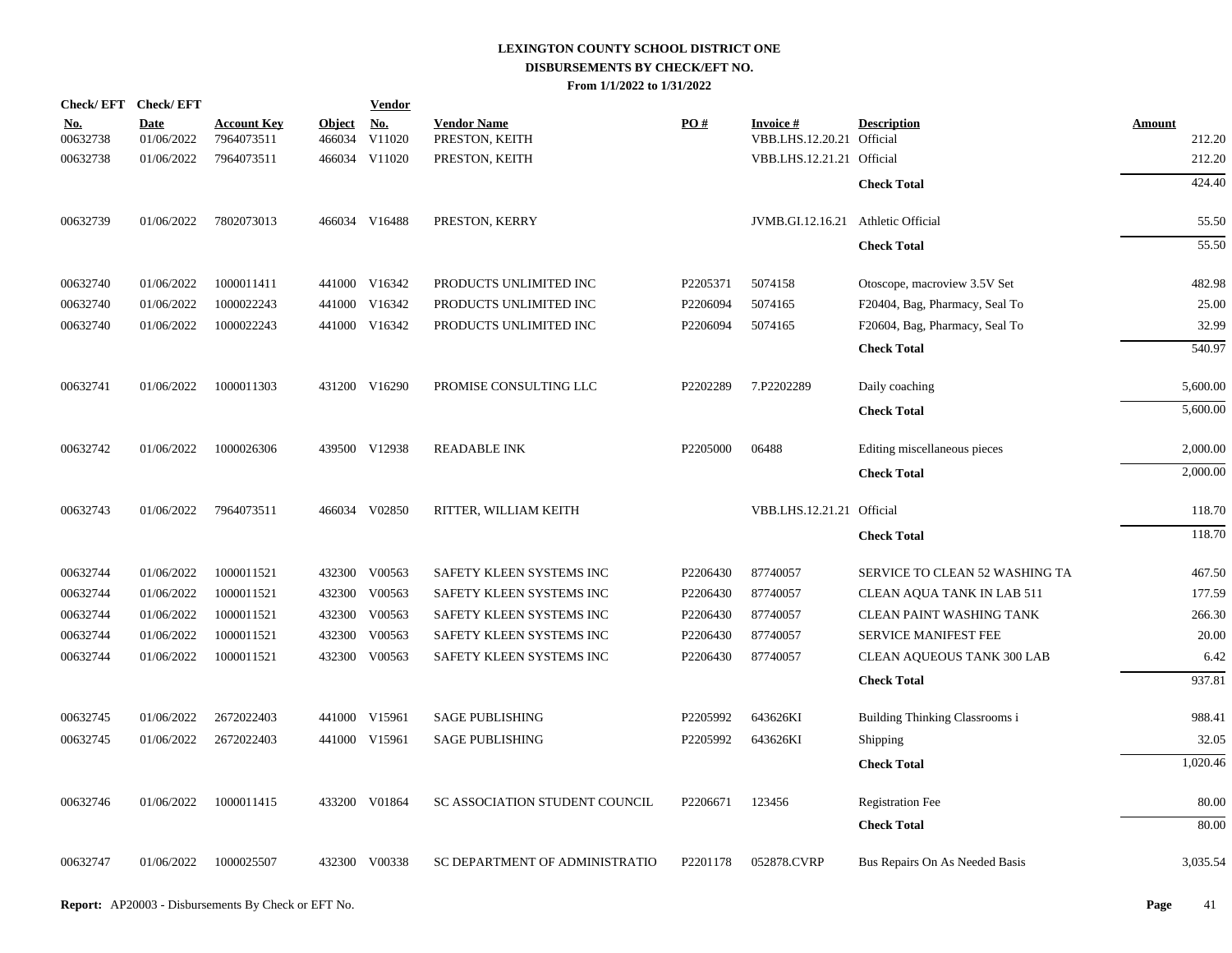|            | Check/EFT Check/EFT |                    |               | <u>Vendor</u>             |                             |          |                 |                                          |                    |
|------------|---------------------|--------------------|---------------|---------------------------|-----------------------------|----------|-----------------|------------------------------------------|--------------------|
| <u>No.</u> | <b>Date</b>         | <b>Account Key</b> | <b>Object</b> | $\underline{\mathrm{No}}$ | <b>Vendor Name</b>          | PO#      | <b>Invoice#</b> | <b>Description</b><br><b>Check Total</b> | Amount<br>3,035.54 |
| 00632748   | 01/06/2022          | 7856027015         |               | 466064 V00920             | <b>SC HOSA</b>              | P2206672 | 2673            | MEMBERSHIP DUES 2021-2022                | 380.00             |
|            |                     |                    |               |                           |                             |          |                 | <b>Check Total</b>                       | 380.00             |
| 00632749   | 01/06/2022          | 1000011331         |               | 441000 V16452             | <b>SCHOOL SPECIALTY LLC</b> | P2206122 | 208129186037    | School Smart Folder Tabs for 3           | 22.20              |
| 00632749   | 01/06/2022          | 1000011331         | 441000        | V16452                    | SCHOOL SPECIALTY LLC        | P2206122 | 208129186037    | School Smart Laminating Film R           | 528.47             |
| 00632749   | 01/06/2022          | 1000011331         |               | 441000 V16452             | SCHOOL SPECIALTY LLC        | P2206122 | 208129186037    | School Smart Batteries Alkalin           | 37.13              |
| 00632749   | 01/06/2022          | 1000011331         |               | 441000 V16452             | SCHOOL SPECIALTY LLC        | P2206122 | 208129186037    | School Smart Batteries Alkalin           | 18.56              |
| 00632749   | 01/06/2022          | 1000011145         |               | 441000 V16452             | SCHOOL SPECIALTY LLC        | P2200677 | 208129192988    | Crayola Multicultural crayons            | 10.79              |
| 00632749   | 01/06/2022          | 1000011415         |               | 441000 V16452             | SCHOOL SPECIALTY LLC        | P2206377 | 208129206648    | Genuine Joe HeavyMediumweight            | 18.87              |
| 00632749   | 01/06/2022          | 1000022215         |               | 441000 V16452             | SCHOOL SPECIALTY LLC        | P2206376 | 208129207318    | Creativity Street Jumbo Chenil           | 16.68              |
| 00632749   | 01/06/2022          | 1000022215         |               | 441000 V16452             | SCHOOL SPECIALTY LLC        | P2206376 | 208129207318    | School Smart Flat Tip Brush Se           | 9.59               |
| 00632749   | 01/06/2022          | 1000022215         |               | 441000 V16452             | SCHOOL SPECIALTY LLC        | P2206376 | 208129207318    | Crayola Modeling Clay Classpac           | 50.07              |
| 00632749   | 01/06/2022          | 1000022215         |               | 441000 V16452             | SCHOOL SPECIALTY LLC        | P2206376 | 208129207318    | Sax Versatemp HeavyBodied Temp           | 7.08               |
| 00632749   | 01/06/2022          | 1000022215         | 441000        | V16452                    | SCHOOL SPECIALTY LLC        | P2206376 | 208129207318    | Sax Versatemp HeavyBodied Temp           | 7.08               |
| 00632749   | 01/06/2022          | 1000022215         |               | 441000 V16452             | SCHOOL SPECIALTY LLC        | P2206376 | 208129207318    | Sax Versatemp HeavyBodied Temp           | 7.08               |
| 00632749   | 01/06/2022          | 1000022215         |               | 441000 V16452             | SCHOOL SPECIALTY LLC        | P2206376 | 208129207318    | Sax Versatemp HeavyBodied Temp           | 3.61               |
| 00632749   | 01/06/2022          | 1000022215         |               | 441000 V16452             | <b>SCHOOL SPECIALTY LLC</b> | P2206376 | 208129207318    | Sax Versatemp HeavyBodied Temp           | 3.61               |
| 00632749   | 01/06/2022          | 1000022215         |               | 441000 V16452             | SCHOOL SPECIALTY LLC        | P2206376 | 208129207318    | Sax Versatemp HeavyBodied Temp           | 3.61               |
| 00632749   | 01/06/2022          | 1000022215         |               | 441000 V16452             | SCHOOL SPECIALTY LLC        | P2206376 | 208129207318    | Sax Versatemp HeavyBodied Temp           | 3.61               |
| 00632749   | 01/06/2022          | 1000022215         |               | 441000 V16452             | SCHOOL SPECIALTY LLC        | P2206376 | 208129207318    | Sax Versatemp HeavyBodied Temp           | 3.61               |
| 00632749   | 01/06/2022          | 1000022215         |               | 441000 V16452             | SCHOOL SPECIALTY LLC        | P2206376 | 208129207318    | Sax Versatemp HeavyBodied Temp           | 3.61               |
| 00632749   | 01/06/2022          | 1000022215         |               | 441000 V16452             | SCHOOL SPECIALTY LLC        | P2206376 | 208129207318    | Sax Versatemp HeavyBodied Temp           | 3.61               |
| 00632749   | 01/06/2022          | 1000022215         |               | 441000 V16452             | SCHOOL SPECIALTY LLC        | P2206376 | 208129207318    | Sax Versatemp HeavyBodied Temp           | 3.61               |
| 00632749   | 01/06/2022          | 1000022215         |               | 441000 V16452             | SCHOOL SPECIALTY LLC        | P2206376 | 208129207318    | Sax Versatemp HeavyBodied Temp           | 3.61               |
| 00632749   | 01/06/2022          | 1000011320         |               | 441000 V16452             | SCHOOL SPECIALTY LLC        | P2206410 | 208129207947    | School Smart TwoTone Reversibl           | 105.54             |
| 00632749   | 01/06/2022          | 1000011320         |               | 441000 V16452             | SCHOOL SPECIALTY LLC        | P2206410 | 208129207947    | Surebonder Full Size Glue Gun            | 39.46              |
| 00632749   | 01/06/2022          | 1000011320         |               | 441000 V16452             | SCHOOL SPECIALTY LLC        | P2206410 | 208129207947    | School Smart Dual Temperature            | 60.29              |
| 00632749   | 01/06/2022          | 7738027020         | 466041        | V16452                    | SCHOOL SPECIALTY LLC        | P2206410 | 208129207947    | Sax True Flow Heavy Body Acryl           | 50.97              |
| 00632749   | 01/06/2022          | 2021011224         |               | 441000 V16452             | SCHOOL SPECIALTY LLC        | P2206448 | 208129213107    | School Smart Dry Erase Pen Sty           | 539.49             |
| 00632749   | 01/06/2022          | 2021011224         |               | 441000 V16452             | SCHOOL SPECIALTY LLC        | P2206448 | 208129213107    | School Smart Polypropylene She           | 159.70             |
| 00632749   | 01/06/2022          | 2022018824         |               | 441000 V16452             | SCHOOL SPECIALTY LLC        | P2206448 | 208129213107    | Musgrave Pencil Co Good n Groo           | 28.46              |
| 00632749   | 01/06/2022          | 1000011415         |               | 441000 V16452             | SCHOOL SPECIALTY LLC        | P2206377 | 208129230013    | Genuine Joe DisposableReusable           | 124.03             |
|            |                     |                    |               |                           |                             |          |                 | <b>Check Total</b>                       | 1.874.03           |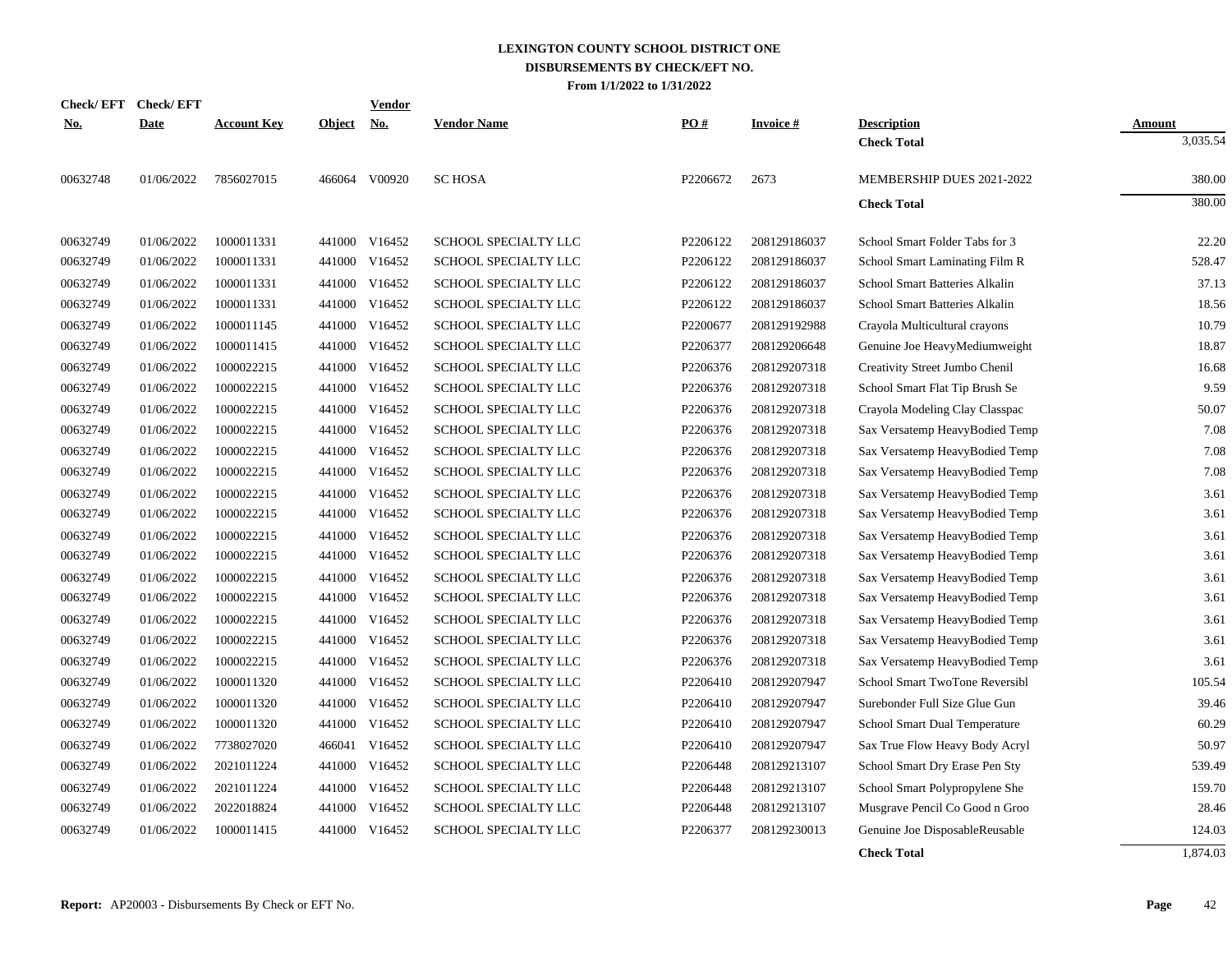| Check/EFT Check/EFT    |                           |                                  |                         | Vendor               |                                      |          |                           |                                                       |                  |
|------------------------|---------------------------|----------------------------------|-------------------------|----------------------|--------------------------------------|----------|---------------------------|-------------------------------------------------------|------------------|
| <u>No.</u><br>00632750 | <b>Date</b><br>01/06/2022 | <b>Account Key</b><br>7802073026 | <b>Object</b><br>466034 | <b>No.</b><br>V13886 | <b>Vendor Name</b><br>SCOTT, LATONYA | PO#      | Invoice #                 | <b>Description</b><br>BB.WKM.12.18.21 WKM BB Showcase | Amount<br>100.00 |
| 00632750               | 01/06/2022                | 7964073511                       |                         | 466034 V13886        | SCOTT, LATONYA                       |          | VBB.LHS.12.21.21 Official |                                                       | 102.50           |
|                        |                           |                                  |                         |                      |                                      |          |                           | <b>Check Total</b>                                    | 202.50           |
| 00632751               | 01/06/2022                | 7860527046                       |                         | 466035 V01207        | <b>SHRED WITH US</b>                 | P2201103 | 243739                    | On site 65 gallon security con                        | 5.50             |
| 00632751               | 01/06/2022                | 7860527046                       |                         | 466035 V01207        | <b>SHRED WITH US</b>                 | P2201103 | 243739                    | On site shredding service                             | 19.99            |
| 00632751               | 01/06/2022                | 7863027014                       | 466035                  | V01207               | <b>SHRED WITH US</b>                 | P2200705 | 243745                    | <b>Onsite Security Console Fee</b>                    | 4.50             |
| 00632751               | 01/06/2022                | 7863027014                       |                         | 466035 V01207        | <b>SHRED WITH US</b>                 | P2200705 | 243745                    | <b>Onsite Shredding Service</b>                       | 19.99            |
| 00632751               | 01/06/2022                | 7846027031                       |                         | 466035 V01207        | <b>SHRED WITH US</b>                 | P2200439 | 243748                    | ONSITE SECURITY CONSOLE                               | 4.50             |
| 00632751               | 01/06/2022                | 7846027031                       | 466035                  | V01207               | <b>SHRED WITH US</b>                 | P2200439 | 243748                    | ONSITE SCHREDDING SVCE MINIMUM                        | 19.99            |
| 00632751               | 01/06/2022                | 7860527011                       | 466035                  | V01207               | <b>SHRED WITH US</b>                 | P2202098 | 243749                    | On Site 95 Gallon security con                        | 13.00            |
| 00632751               | 01/06/2022                | 7860527011                       | 466035                  | V01207               | <b>SHRED WITH US</b>                 | P2202098 | 243749                    | On-Site unscheduled service vi                        | 19.99            |
| 00632751               | 01/06/2022                | 1000025204                       | 439500                  | V01207               | <b>SHRED WITH US</b>                 | P2200913 | 243750                    | ON-SITE 8 (QTY) - 95 GALLON CO                        | 52.00            |
| 00632751               | 01/06/2022                | 1000025204                       | 439500                  | V01207               | <b>SHRED WITH US</b>                 | P2200913 | 243750                    | ON-SITE SHREDDING (PICK-UP) SE                        | 19.99            |
| 00632751               | 01/06/2022                | 7863027035                       | 466035                  | V01207               | <b>SHRED WITH US</b>                 | P2200732 | 243751                    | <b>On-site Security Console</b>                       | 4.50             |
| 00632751               | 01/06/2022                | 7863027035                       | 466035                  | V01207               | <b>SHRED WITH US</b>                 | P2200732 | 243751                    | On-site Shredding Service Mini                        | 19.99            |
| 00632751               | 01/06/2022                | 7860527034                       | 466035                  | V01207               | <b>SHRED WITH US</b>                 | P2202140 | 243752                    | On-Site security consoles                             | 9.00             |
| 00632751               | 01/06/2022                | 7860527034                       |                         | 466035 V01207        | <b>SHRED WITH US</b>                 | P2202140 | 243752                    | On-site unscheduled service vi                        | 19.99            |
| 00632751               | 01/06/2022                | 7846027025                       | 466035                  | V01207               | <b>SHRED WITH US</b>                 | P2201059 | 243755                    | On site shred                                         | 6.50             |
| 00632751               | 01/06/2022                | 7846027025                       |                         | 466035 V01207        | <b>SHRED WITH US</b>                 | P2201059 | 243755                    | On site Shred minimum                                 | 19.99            |
|                        |                           |                                  |                         |                      |                                      |          |                           | <b>Check Total</b>                                    | 259.42           |
| 00632752               | 01/06/2022                | 3290011521                       |                         | 454100 V12777        | SNAP ON INDUSTRIAL A DIV OF ID       | P2204504 | ARV/51085667              | <b>3BK RC AR SLV BR TRIM</b>                          | 15,865.79        |
|                        |                           |                                  |                         |                      |                                      |          |                           | <b>Check Total</b>                                    | 15,865.79        |
| 00632753               | 01/06/2022                | 7809027020                       |                         | 466041 V12601        | SOUTHERN SCRIPT LLC                  | P2206230 | <b>INV-2424</b>           | BELLA CANVAS UNISEX HEATHER RO                        | 600.91           |
|                        |                           |                                  |                         |                      |                                      |          |                           | <b>Check Total</b>                                    | 600.91           |
| 00632754               | 01/06/2022                | 1000026405                       |                         | 435000 V13776        | SPLASH OMNIMEDIA LLC                 | P2201270 | 18816                     | Marketing Strategy/Management                         | 1,750.00         |
| 00632754               | 01/06/2022                | 1000026405                       |                         | 435000 V13776        | SPLASH OMNIMEDIA LLC                 | P2201270 | 18816                     | Digital Advertising                                   | 2,500.00         |
|                        |                           |                                  |                         |                      |                                      |          |                           | <b>Check Total</b>                                    | 4,250.00         |
| 00632755               | 01/06/2022                | 7705027039                       | 466031                  | V00208               | STATE DEPARTMENT OF EDUCATION        |          | 12.12-12.18.21            | 32479.1                                               | 4.96             |
| 00632755               | 01/06/2022                | 7705027039                       |                         | 466031 V00208        | STATE DEPARTMENT OF EDUCATION        |          | 12.12-12.18.21            | 32479.2                                               | 8.68             |
| 00632755               | 01/06/2022                | 7939027029                       | 466031                  | V00208               | STATE DEPARTMENT OF EDUCATION        |          | 12.12-12.18.21            | 32481.1                                               | 14.88            |
| 00632755               | 01/06/2022                | 7939027029                       |                         | 466031 V00208        | STATE DEPARTMENT OF EDUCATION        |          | 12.12-12.18.21            | 32481.2                                               | 16.12            |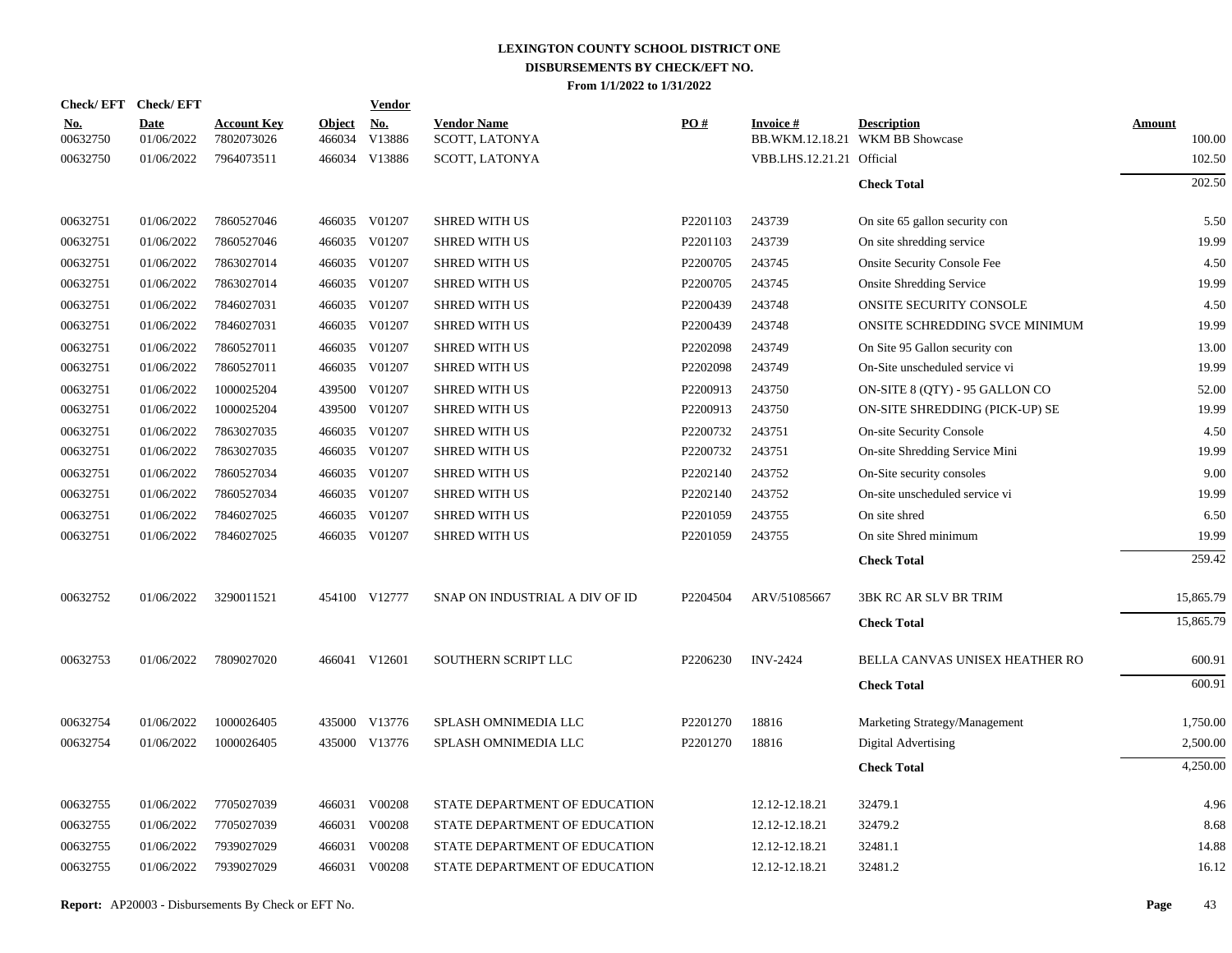| Check/EFT Check/EFT    |                           |                                  |                         | <b>Vendor</b>        |                                                     |          |                                   |                                |                        |
|------------------------|---------------------------|----------------------------------|-------------------------|----------------------|-----------------------------------------------------|----------|-----------------------------------|--------------------------------|------------------------|
| <u>No.</u><br>00632755 | <b>Date</b><br>01/06/2022 | <b>Account Key</b><br>7939027029 | <b>Object</b><br>466031 | <u>No.</u><br>V00208 | <b>Vendor Name</b><br>STATE DEPARTMENT OF EDUCATION | PO#      | <b>Invoice#</b><br>12.12-12.18.21 | <b>Description</b><br>32481.3  | <b>Amount</b><br>16.12 |
| 00632755               | 01/06/2022                | 7946027013                       | 466031                  | V00208               | STATE DEPARTMENT OF EDUCATION                       |          | 12.12-12.18.21                    | 32129.1                        | 23.56                  |
|                        |                           |                                  |                         |                      |                                                     |          |                                   | <b>Check Total</b>             | 84.32                  |
| 00632756               | 01/06/2022                | 7964073511                       |                         | 466034 V02766        | STROMAN, ANTHONY C                                  |          | VBB.LHS.12.18.21 Official         |                                | 115.10                 |
| 00632756               | 01/06/2022                | 7964073511                       | 466034                  | V02766               | STROMAN, ANTHONY C                                  |          | VBB.LHS.12.20.21 Official         |                                | 115.10                 |
|                        |                           |                                  |                         |                      |                                                     |          |                                   | <b>Check Total</b>             | 230.20                 |
| 00632757               | 01/06/2022                | 1000025413                       |                         | 447000 V01108        | <b>SUBURBAN PROPANE</b>                             |          | 1053-228994                       | Propane                        | 754.31                 |
|                        |                           |                                  |                         |                      |                                                     |          |                                   | <b>Check Total</b>             | 754.31                 |
| 00632758               | 01/06/2022                | 1000025507                       |                         | 433100 EXXXXX        | Employee                                            |          | 1/4/2022                          | <b>Transportation Contract</b> | 192.19                 |
|                        |                           |                                  |                         |                      |                                                     |          |                                   | <b>Check Total</b>             | 192.19                 |
| 00632759               | 01/06/2022                | 7802074015                       |                         | 466041 V00137        | T AND T SPORTS                                      | P2206070 | 1221-056                          | <b>Black Hats</b>              | 526.44                 |
| 00632759               | 01/06/2022                | 7802074015                       |                         | 466041 V00137        | <b>T AND T SPORTS</b>                               | P2206070 | 1221-056                          | Dozen Baseballs                | 961.40                 |
| 00632759               | 01/06/2022                | 7802074015                       |                         | 466041 V00137        | T AND T SPORTS                                      | P2206070 | 1221-056                          | <b>Pitch Counters</b>          | 10.70                  |
| 00632759               | 01/06/2022                | 7802074015                       |                         | 466041 V00137        | T AND T SPORTS                                      | P2206070 | 1221-056                          | <b>Equipment Bags</b>          | 32.10                  |
| 00632759               | 01/06/2022                | 7802074015                       | 466041                  | V00137               | T AND T SPORTS                                      | P2206070 | 1221-056                          | Wood Fungo Bats                | 53.50                  |
| 00632759               | 01/06/2022                | 7802074015                       |                         | 466041 V00137        | T AND T SPORTS                                      | P2206070 | 1221-056                          | Rubber base plugs              | 42.80                  |
|                        |                           |                                  |                         |                      |                                                     |          |                                   | <b>Check Total</b>             | 1,626.94               |
| 00632760               | 01/06/2022                | 1000022441                       |                         | 433210 V13758        | TEACHERS COLLEGE READING AND W                      | P2108687 | <b>TCRWP-176448</b>               | June writing Institute 2021    | 850.00                 |
| 00632760               | 01/06/2022                | 1000022441                       |                         | 433210 V13758        | TEACHERS COLLEGE READING AND W                      | P2108687 | <b>TCRWP-176449</b>               | June Writing Institute 2021    | 850.00                 |
|                        |                           |                                  |                         |                      |                                                     |          |                                   | <b>Check Total</b>             | 1,700.00               |
| 00632761               | 01/06/2022                | 1000026693                       |                         | 434000 V16624        | VERIZON WIRELESS SERVICES LLC                       |          | 9895806357                        | Monthly charges 11/24-12/23    | 684.18                 |
|                        |                           |                                  |                         |                      |                                                     |          |                                   | <b>Check Total</b>             | 684.18                 |
| 00632762               | 01/06/2022                | 1000022403                       |                         | 439500 V16471        | VOIANCE LANGUGE SERVICES LLC                        | P2202703 | 1427541                           | 'Over The Phone' On Demand     | 225.63                 |
|                        |                           |                                  |                         |                      |                                                     |          |                                   | <b>Check Total</b>             | 225.63                 |
| 00632763               | 01/06/2022                | 1000022403                       |                         | 441000 V13944        | W W NORTON AND COMPANY INC                          | P2206623 | 324709                            | ISBN 978-0-393-89259-8 Everyon | 1,665.00               |
|                        |                           |                                  |                         |                      |                                                     |          |                                   | <b>Check Total</b>             | 1,665.00               |
| 00632764               | 01/06/2022                | 7884027047                       |                         | 466041 V00493        | WEST MUSIC CO                                       | P2206156 | SI2092578                         | HARMONY WM2400 SOPRANO RECORDE | 166.00                 |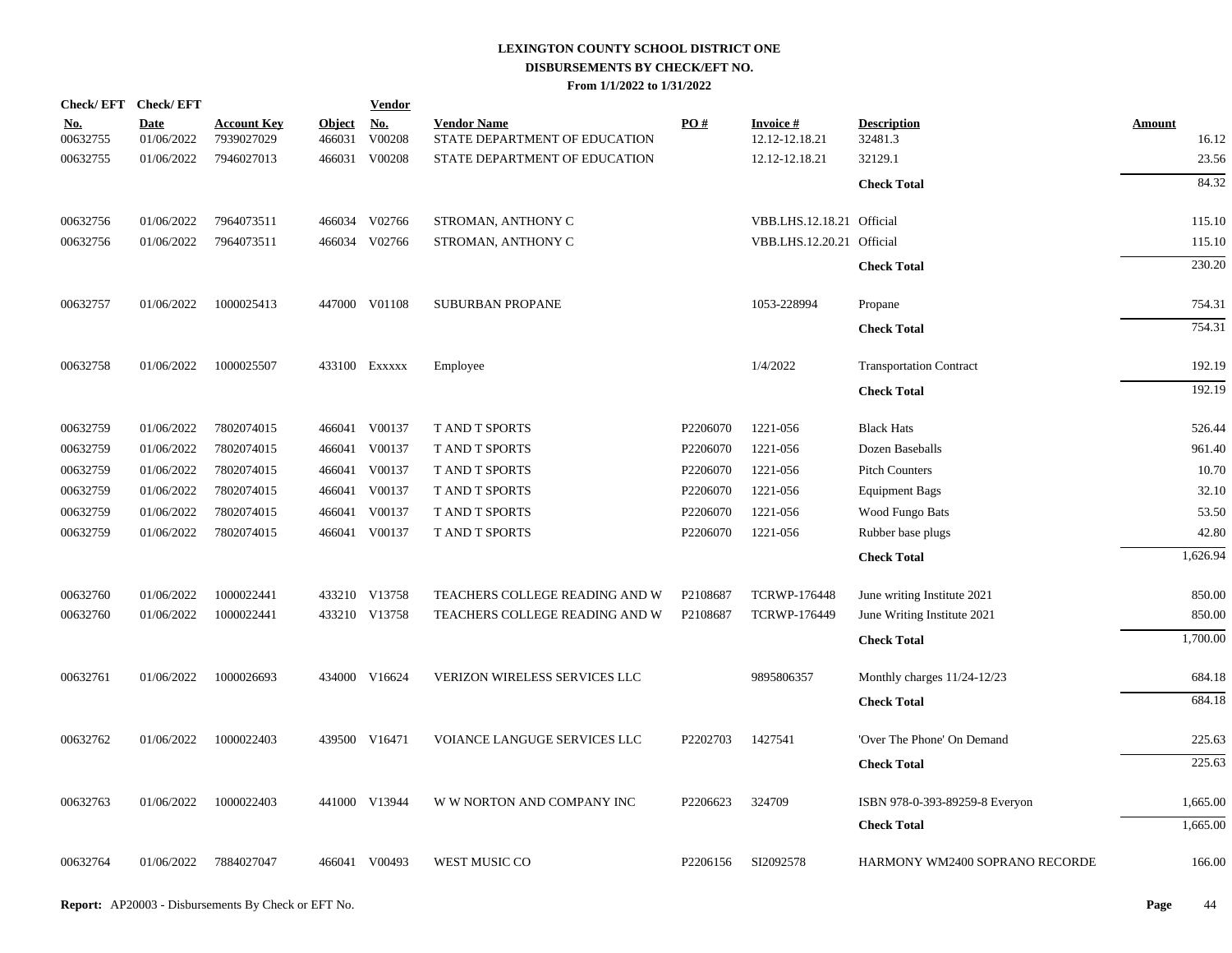|                        | Check/EFT Check/EFT       |                                  |                         | Vendor               |                                            |                 |                              |                                                      |                  |
|------------------------|---------------------------|----------------------------------|-------------------------|----------------------|--------------------------------------------|-----------------|------------------------------|------------------------------------------------------|------------------|
| <b>No.</b><br>00632764 | <b>Date</b><br>01/06/2022 | <b>Account Key</b><br>7884027047 | <b>Object</b><br>466041 | <u>No.</u><br>V00493 | <b>Vendor Name</b><br><b>WEST MUSIC CO</b> | PO#<br>P2206156 | <b>Invoice#</b><br>SI2092578 | <b>Description</b><br>HARMONY WM2400 SOPRANO RECORDE | Amount<br>322.00 |
|                        |                           |                                  |                         |                      |                                            |                 |                              | <b>Check Total</b>                                   | 488.00           |
| 00632765               | 01/06/2022                | 1000025413                       |                         | 432300 V14918        | WINDHAM SERVICES                           | P2204987        | 4277                         | GHS - Provide Detention/Retent                       | 1,000.00         |
| 00632765               | 01/06/2022                | 1000025415                       |                         | 432300 V14918        | <b>WINDHAM SERVICES</b>                    | P2204987        | 4277                         | PHS - Provide Detention/Retent                       | 416.67           |
| 00632765               | 01/06/2022                | 1000025423                       |                         | 432300 V14918        | WINDHAM SERVICES                           | P2204987        | 4277                         | <b>SGES</b> - Provide Detention/Reten                | 333.34           |
| 00632765               | 01/06/2022                | 1000025425                       | 432300                  | V14918               | <b>WINDHAM SERVICES</b>                    | P2204987        | 4277                         | WKES - Provide Detention/Reten                       | 416.67           |
| 00632765               | 01/06/2022                | 1000025427                       | 432300                  | V14918               | WINDHAM SERVICES                           | P2204987        | 4277                         | WKHS - Provide Detention/Reten                       | 833.34           |
| 00632765               | 01/06/2022                | 1000025428                       | 432300                  | V14918               | <b>WINDHAM SERVICES</b>                    | P2204987        | 4277                         | MES - Provide Detention/Retent                       | 583.34           |
| 00632765               | 01/06/2022                | 1000025430                       | 432300                  | V14918               | <b>WINDHAM SERVICES</b>                    | P2204987        | 4277                         | <b>NEW PMS - Provide Detention/Re</b>                | 583.34           |
| 00632765               | 01/06/2022                | 1000025434                       | 432300                  | V14918               | WINDHAM SERVICES                           | P2204987        | 4277                         | PHMS - Provide Detention/Reten                       | 700.00           |
| 00632765               | 01/06/2022                | 1000025439                       | 432300                  | V14918               | WINDHAM SERVICES                           | P2204987        | 4277                         | FPES - Provide Detention/Reten                       | 166.67           |
| 00632765               | 01/06/2022                | 1000025440                       | 432300                  | V14918               | WINDHAM SERVICES                           | P2204987        | 4277                         | NPES - Provide Detention/Reten                       | 366.67           |
| 00632765               | 01/06/2022                | 1000025441                       | 432300                  | V14918               | <b>WINDHAM SERVICES</b>                    | P2204987        | 4277                         | <b>RCES</b> - Provide Detention/Reten                | 750.00           |
| 00632765               | 01/06/2022                | 1000025442                       | 432300                  | V14918               | WINDHAM SERVICES                           | P2204987        | 4277                         | MGES - Provide Detention/Reten                       | 583.34           |
| 00632765               | 01/06/2022                | 1000025443                       | 432300                  | V14918               | WINDHAM SERVICES                           | P2204987        | 4277                         | MGMS - Provide Detention/Reten                       | 750.00           |
| 00632765               | 01/06/2022                | 1000025445                       | 432300                  | V14918               | WINDHAM SERVICES                           | P2204987        | 4277                         | DES - Provide Detention/Retent                       | 1,000.00         |
| 00632765               | 01/06/2022                | 1000025446                       | 432300                  | V14918               | <b>WINDHAM SERVICES</b>                    | P2204987        | 4277                         | BMS - Provide Detention & Rete                       | 666.61           |
| 00632765               | 01/06/2022                | 1000025447                       |                         | 432300 V14918        | WINDHAM SERVICES                           | P2204987        | 4277                         | CES - Provide Detention/Retent                       | 500.00           |
| 00632765               | 01/06/2022                | 1000025452                       | 432300                  | V14918               | WINDHAM SERVICES                           | P2204987        | 4277                         | Old GES - Provide Detention/Re                       | 166.67           |
| 00632765               | 01/06/2022                | 1000025453                       |                         | 432300 V14918        | <b>WINDHAM SERVICES</b>                    | P2204987        | 4277                         | OLD PMS - Provide Detention/Re                       | 166.67           |
|                        |                           |                                  |                         |                      |                                            |                 |                              | <b>Check Total</b>                                   | 9,983.33         |
| 00632766               | 01/06/2022                | 1000025428                       |                         | 441020 V14104        | WINSUPPLY OF LEXINGTON INC                 | P2205591        | 43764801                     | MES - Solenoid/Valve/Reg Assem                       | 421.62           |
| 00632766               | 01/06/2022                | 1000025440                       |                         | 441020 V14104        | WINSUPPLY OF LEXINGTON INC                 | P2205591        | 43764801                     | NPES - Solenoid Valve EZ Elkay                       | 240.75           |
|                        |                           |                                  |                         |                      |                                            |                 |                              | <b>Check Total</b>                                   | 662.37           |
|                        |                           |                                  |                         |                      |                                            |                 |                              |                                                      | 81.80            |
|                        |                           |                                  |                         |                      |                                            |                 |                              |                                                      | 81.80            |
|                        |                           |                                  |                         |                      |                                            |                 |                              |                                                      |                  |
| 00632768               | 01/06/2022                | 7802073015                       |                         | 466041 V13176        | X GRAIN SPORTWEAR                          | P2205831        | 196978                       | Long Sleeve Hoodies                                  | 353.10           |
| 00632768               | 01/06/2022                | 7802073015                       |                         | 466041 V13176        | X GRAIN SPORTWEAR                          | P2205831        | 196978                       | Long Sleeve Hoodie (NO CHARGE)                       | 0.00             |
|                        |                           |                                  |                         |                      |                                            |                 |                              | <b>Check Total</b>                                   | 353.10           |
| 00632769               | 01/06/2022                | 7802091044                       |                         | 466099 V10847        | <b>EASTSIDE HIGH SCHOOL</b>                | P2206684        | P2206684.RBH                 | RIVER BLUFF HS ENTRY FEE                             | 300.00           |
| 00632767               | 01/06/2022                | 7802089029                       |                         | 466034 V15964        | WOOLEY, MICHAEL CRAIG                      |                 | BB.GMS.12.15.21              | Athltetic Official<br><b>Check Total</b>             |                  |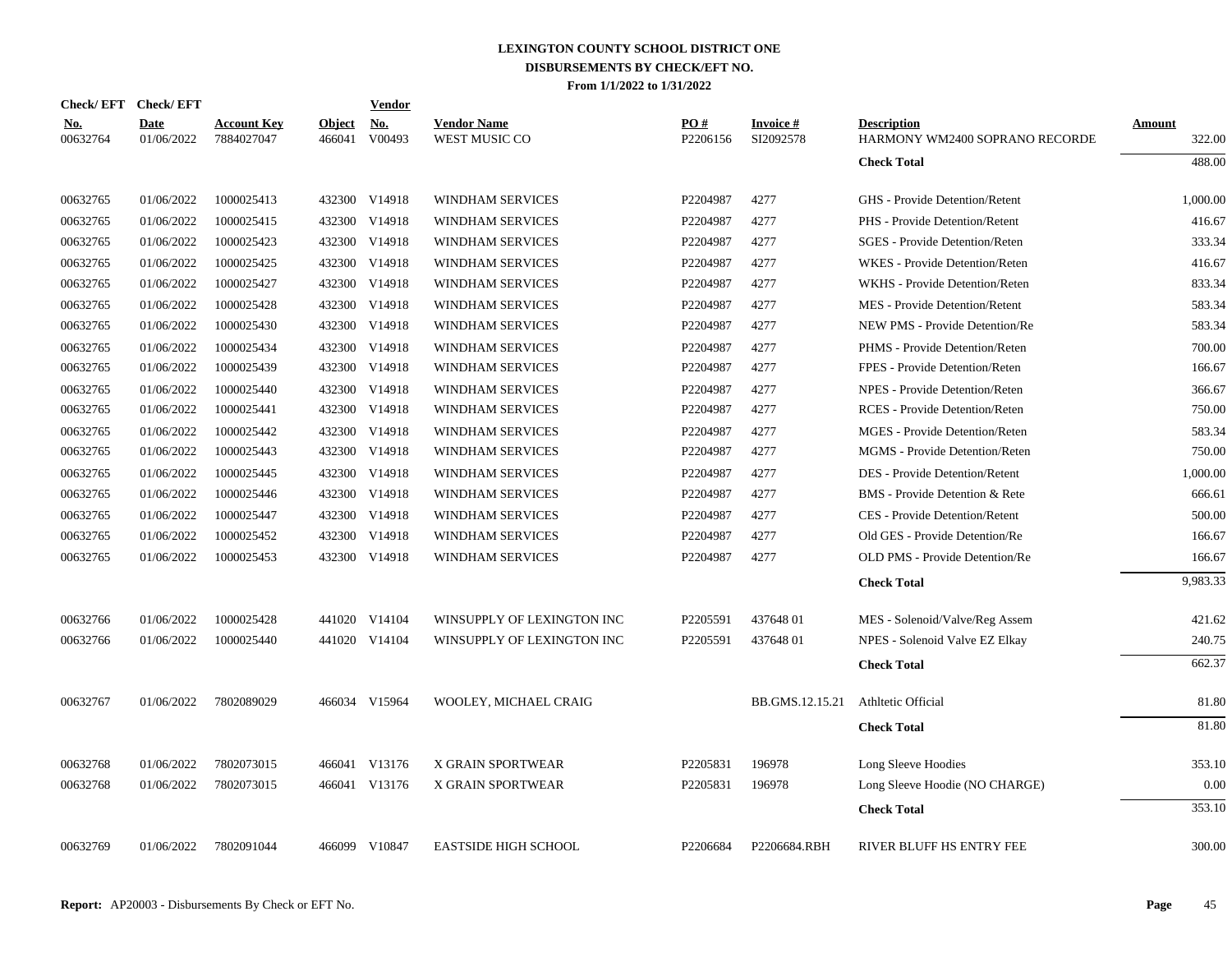| Check/EFT Check/EFT |             |                    |               | <u>Vendor</u> |                                |          |                 |                                |               |
|---------------------|-------------|--------------------|---------------|---------------|--------------------------------|----------|-----------------|--------------------------------|---------------|
| <u>No.</u>          | <b>Date</b> | <b>Account Key</b> | <b>Object</b> | <u>No.</u>    | <b>Vendor Name</b>             | PO#      | <b>Invoice#</b> | <b>Description</b>             | <b>Amount</b> |
|                     |             |                    |               |               |                                |          |                 | <b>Check Total</b>             | 300.00        |
| 00632770            | 01/06/2022  | 7802091544         |               | 466064 V02549 | O'KEEFE, DENNIS                | P2206685 | P2206685.RBH    | 2022 GIRLS LAX BOOKING FEES    | 100.00        |
| 00632770            | 01/06/2022  | 7802070027         |               | 466099 V02549 | O'KEEFE, DENNIS                | P2206696 | P2206696.WKH    | lacrosse booking fees          | 50.00         |
|                     |             |                    |               |               |                                |          |                 | <b>Check Total</b>             | 150.00        |
| 00632771            | 01/06/2022  | 1000011415         |               | 433100 V14855 | SC MUSIC EDUCATORS ASSOCIATION | P2206673 | P2206673.PHS    | SC ALL STATE CHORUS WEEKEND    | 280.00        |
| 00632771            | 01/06/2022  | 7735027015         |               | 466041 V14855 | SC MUSIC EDUCATORS ASSOCIATION | P2206673 | P2206673.PHS    | <b>TSHIRTS</b>                 | 100.00        |
| 00632771            | 01/06/2022  | 7735027015         |               | 466041 V14855 | SC MUSIC EDUCATORS ASSOCIATION | P2206673 | P2206673.PHS    | <b>PINS</b>                    | 20.00         |
| 00632771            | 01/06/2022  | 7735027011         |               | 466041 V14855 | SC MUSIC EDUCATORS ASSOCIATION | P2206689 | P2206689.LHS    | T-Shirts                       | 90.00         |
| 00632771            | 01/06/2022  | 7735027011         |               | 466041 V14855 | SC MUSIC EDUCATORS ASSOCIATION | P2206689 | P2206689.LHS    | Pins                           | 24.00         |
| 00632771            | 01/06/2022  | 7735027011         |               | 466099 V14855 | SC MUSIC EDUCATORS ASSOCIATION | P2206689 | P2206689.LHS    | SC All State Chorus Weekend Pa | 400.00        |
|                     |             |                    |               |               |                                |          |                 | <b>Check Total</b>             | 914.00        |
| 00632772            | 01/06/2022  | 1000014113         |               | 433100 V00231 | LEXINGTON COUNTY SCHOOL DIST 1 |          | 12.12-12.18.21  | 32405.1, 32405.2, 32405.3      | 96.72         |
|                     |             |                    |               |               |                                |          |                 | <b>Check Total</b>             | 96.72         |
| 00632773            | 01/07/2022  | 1000000000         |               | 245830 V02431 | AMERIPRISE FINANCIAL SERV      |          | 2620/2201010    | AP INTERFACE 1-10-22           | 525.00        |
|                     |             |                    |               |               |                                |          |                 | <b>Check Total</b>             | 525.00        |
| 00632774            | 01/07/2022  | 1000000000         |               | 245830 V02431 | AMERIPRISE FINANCIAL SERV      |          | 2622/2201010    | AP INTERFACE 1-10-22           | 150.00        |
|                     |             |                    |               |               |                                |          |                 | <b>Check Total</b>             | 150.00        |
| 00632775            | 01/07/2022  | 1000000000         |               | 245800 V00600 | ANN B MATTHEWS TRUSTEE         |          | 2760/2201010    | AP INTERFACE 1-10-22           | 1,125.00      |
|                     |             |                    |               |               |                                |          |                 | <b>Check Total</b>             | 1,125.00      |
| 00632776            | 01/07/2022  | 1000000000         |               | 245830 V00179 | AXA EQUITABLE LIFE INS COEQUI  |          | 2620/2201010    | AP INTERFACE 1-10-22           | 4,688.23      |
|                     |             |                    |               |               |                                |          |                 | <b>Check Total</b>             | 4,688.23      |
| 00632777            | 01/07/2022  | 1000000000         |               | 245830 V00179 | AXA EQUITABLE LIFE INS COEQUI  |          | 2622/2201010    | AP INTERFACE 1-10-22           | 150.00        |
|                     |             |                    |               |               |                                |          |                 | <b>Check Total</b>             | 150.00        |
| 00632778            | 01/07/2022  | 1000000000         |               | 245650 V00193 | COLONIAL SUPPLEMENTAL INS SUP  |          | 2350/2201010    | AP INTERFACE 1-10-22           | 21,688.95     |
|                     |             |                    |               |               |                                |          |                 | <b>Check Total</b>             | 21,688.95     |
| 00632779            | 01/07/2022  | 1000000000         |               | 245670 V00194 | COLONIAL SUPPLEMENTAL INS SUPP |          | 2354/2201010    | AP INTERFACE 1-10-22           | 21,597.09     |
|                     |             |                    |               |               |                                |          |                 |                                |               |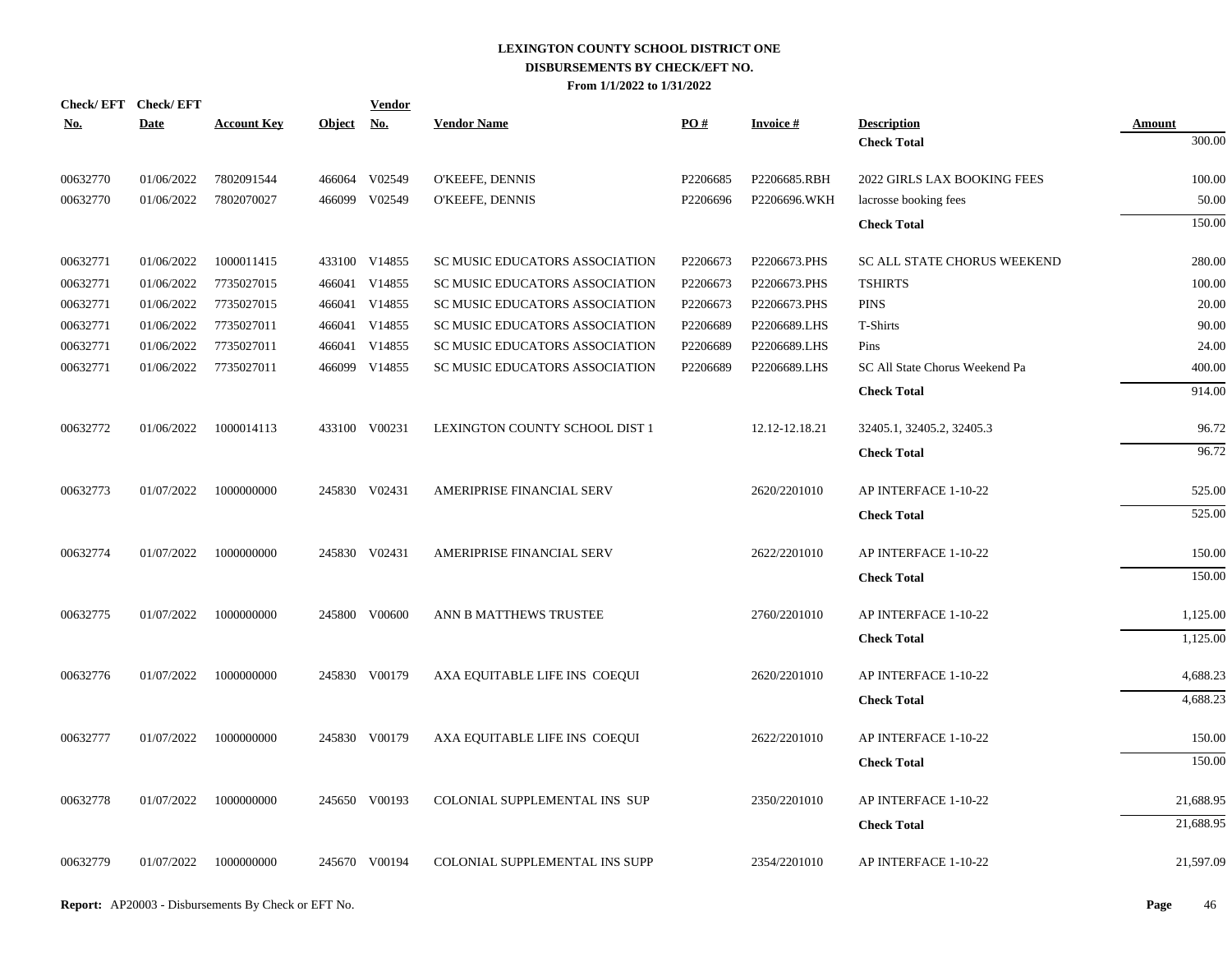| No.      | Check/EFT Check/EFT<br><b>Date</b> | <b>Account Key</b> | Object No. | <b>Vendor</b> | <b>Vendor Name</b>              | PO# | <b>Invoice#</b> | <b>Description</b>   | <b>Amount</b> |
|----------|------------------------------------|--------------------|------------|---------------|---------------------------------|-----|-----------------|----------------------|---------------|
|          |                                    |                    |            |               |                                 |     |                 | <b>Check Total</b>   | 21,597.09     |
| 00632780 | 01/07/2022                         | 1000000000         |            | 245660 V00195 | COLONIAL SUPPLEMENTAL INS SUPP  |     | 2352/2201010    | AP INTERFACE 1-10-22 | 42,439.87     |
|          |                                    |                    |            |               |                                 |     |                 | <b>Check Total</b>   | 42,439.87     |
| 00632781 | 01/07/2022                         | 1000000000         |            | 245680 V14828 | COLONIAL SUPPLEMENTAL INSURANC  |     | 2356/2201010    | AP INTERFACE 1-10-22 | 6,031.24      |
|          |                                    |                    |            |               |                                 |     |                 | <b>Check Total</b>   | 6,031.24      |
| 00632782 | 01/07/2022                         | 1000000000         |            | 245681 V14829 | COLONIAL SUPPLEMENTAL INSURANC  |     | 2358/2201010    | AP INTERFACE 1-10-22 | 19,095.12     |
|          |                                    |                    |            |               |                                 |     |                 | <b>Check Total</b>   | 19,095.12     |
| 00632783 | 01/07/2022                         | 1000000000         |            | 245800 V15351 | FLORIDA STATE DISBURSEMENT UNI  |     | 2910/2201010    | AP INTERFACE 1-10-22 | 160.00        |
|          |                                    |                    |            |               |                                 |     |                 | <b>Check Total</b>   | 160.00        |
| 00632784 | 01/07/2022                         | 1000000000         |            | 245780 V10676 | FUTURE SCHOLAR 529 COLLEGE SAV  |     | 2740/2201010    | AP INTERFACE 1-10-22 | 2,115.00      |
|          |                                    |                    |            |               |                                 |     |                 | <b>Check Total</b>   | 2,115.00      |
| 00632785 | 01/07/2022                         | 1000000000         |            | 245830 V00180 | HORACE MANN LIFE INSURANCE CO   |     | 2620/2201010    | AP INTERFACE 1-10-22 | 3,400.00      |
|          |                                    |                    |            |               |                                 |     |                 | <b>Check Total</b>   | 3,400.00      |
| 00632786 | 01/07/2022                         | 1000000000         |            | 245990 V14784 | HY HOLDINGS INC                 |     | 1585/2201010    | AP INTERFACE 1-10-22 | 2,398.00      |
|          |                                    |                    |            |               |                                 |     |                 | <b>Check Total</b>   | 2,398.00      |
| 00632787 | 01/07/2022                         | 1000000000         |            | 245990 v14784 | HY HOLDINGS INC                 |     | 2585/2201010    | AP INTERFACE 1-10-22 | 2,398.00      |
|          |                                    |                    |            |               |                                 |     |                 | <b>Check Total</b>   | 2,398.00      |
| 00632788 | 01/07/2022                         | 1000000000         |            | 245800 V01948 | <b>INTERNAL REVENUE SERVICE</b> |     | 2900/2201010    | AP INTERFACE 1-10-22 | 30.00         |
|          |                                    |                    |            |               |                                 |     |                 | <b>Check Total</b>   | 30.00         |
| 00632789 | 01/07/2022                         | 1000000000         |            | 245830 V14153 | <b>IVY FUNDS</b>                |     | 2620/2201010    | AP INTERFACE 1-10-22 | 505.00        |
|          |                                    |                    |            |               |                                 |     |                 | <b>Check Total</b>   | 505.00        |
| 00632790 | 01/07/2022                         | 1000000000         |            | 245630 V02086 | LCSD1 EDFOUND LEAP EDUCATION    |     | 2732/2201010    | AP INTERFACE 1-10-22 | 1,010.35      |
|          |                                    |                    |            |               |                                 |     |                 | <b>Check Total</b>   | 1,010.35      |
| 00632791 | 01/07/2022                         | 1000000000         |            | 245690 V01290 | LCSD1 EDUCATIONAL FOUNDATION    |     | 2730/2201010    | AP INTERFACE 1-10-22 | 2,830.86      |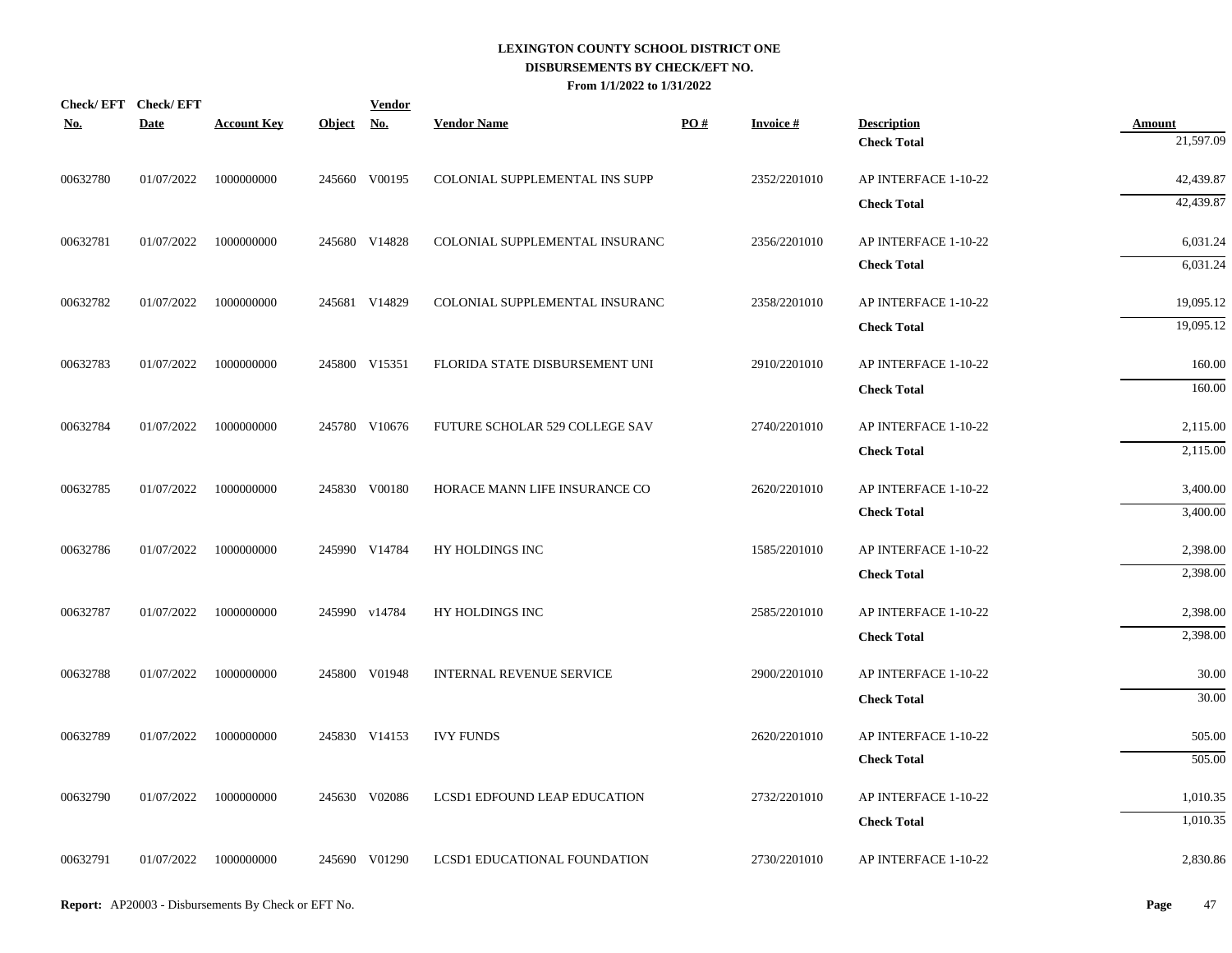| <u>No.</u> | Check/EFT Check/EFT<br><b>Date</b> | <b>Account Key</b>                                         | Object No. | <b>Vendor</b> | <b>Vendor Name</b>             | PO# | <b>Invoice#</b> | <b>Description</b>   | <b>Amount</b> |
|------------|------------------------------------|------------------------------------------------------------|------------|---------------|--------------------------------|-----|-----------------|----------------------|---------------|
|            |                                    |                                                            |            |               |                                |     |                 | <b>Check Total</b>   | 2,830.86      |
| 00632792   | 01/07/2022                         | 1000000000                                                 |            | 245830 V16153 | LIFE INSURANCE COMPANY OF THE  |     | 2620/2201010    | AP INTERFACE 1-10-22 | 1,715.50      |
|            |                                    |                                                            |            |               |                                |     |                 | <b>Check Total</b>   | 1,715.50      |
| 00632793   | 01/07/2022                         | 1000000000                                                 |            | 245830 V16147 | <b>LPL FINANCIAL</b>           |     | 2620/2201010    | AP INTERFACE 1-10-22 | 1,282.11      |
|            |                                    |                                                            |            |               |                                |     |                 | <b>Check Total</b>   | 1,282.11      |
| 00632794   | 01/07/2022                         | 1000000000                                                 |            | 245830 V00768 | METROPOLITAN LIFE              |     | 2620/2201010    | AP INTERFACE 1-10-22 | 275.00        |
|            |                                    |                                                            |            |               |                                |     |                 | <b>Check Total</b>   | 275.00        |
| 00632795   | 01/07/2022                         | 1000000000                                                 |            | 245800 V16822 | NEW JERSEY FAMILY SUPPORT PAYM |     | 2910/2201010    | AP INTERFACE 1-10-22 | 439.84        |
|            |                                    |                                                            |            |               |                                |     |                 | <b>Check Total</b>   | 439.84        |
| 00632796   | 01/07/2022                         | 1000000000                                                 |            | 245800 V16378 | NORTH CAROLINA DEPT OF REVENUE |     | 2900/2201010    | AP INTERFACE 1-10-22 | 126.65        |
|            |                                    |                                                            |            |               |                                |     |                 | <b>Check Total</b>   | 126.65        |
| 00632797   | 01/07/2022                         | 1000000000                                                 |            | 245830 V00686 | NORTHERN LIFE INSURANCE CO     |     | 2620/2201010    | AP INTERFACE 1-10-22 | 877.50        |
|            |                                    |                                                            |            |               |                                |     |                 | <b>Check Total</b>   | 877.50        |
| 00632798   | 01/07/2022                         | 1000000000                                                 |            | 245800 V01293 | PAMELA SIMMONS BEASLEY         |     | 2760/2201010    | AP INTERFACE 1-10-22 | 2,635.50      |
|            |                                    |                                                            |            |               |                                |     |                 | <b>Check Total</b>   | 2,635.50      |
| 00632799   | 01/07/2022                         | 1000000000                                                 |            | 245580 V00556 | PROVIDENT LIFE AND ACCIDENT CO |     | 2302/2201010    | AP INTERFACE 1-10-22 | 3.64          |
|            |                                    |                                                            |            |               |                                |     |                 | <b>Check Total</b>   | 3.64          |
|            |                                    |                                                            |            |               |                                |     |                 |                      |               |
| 00632800   | 01/07/2022                         | 1000000000                                                 |            | 245800 V11745 | SC DEPARTMENT OF EMPLOYMENT AN |     | 2760/2201010    | AP INTERFACE 1-10-22 | 491.78        |
|            |                                    |                                                            |            |               |                                |     |                 | <b>Check Total</b>   | 491.78        |
| 00632801   | 01/07/2022                         | 1000000000                                                 |            | 245800 V01785 | SC DEPARTMENT OF REVENUE       |     | 2900/2201010    | AP INTERFACE 1-10-22 | 413.28        |
|            |                                    |                                                            |            |               |                                |     |                 | <b>Check Total</b>   | 413.28        |
| 00632802   | 01/07/2022                         | 1000000000                                                 |            | 245440 V00172 | <b>SC RETIREMENT SYSTEM</b>    |     | 2580/2201010    | AP INTERFACE 1-10-22 | 675.39        |
| 00632802   | 01/07/2022                         | 1000000000                                                 |            | 245450 V00172 | <b>SC RETIREMENT SYSTEM</b>    |     | 2581/2201010    | AP INTERFACE 1-10-22 | 735.18        |
|            |                                    |                                                            |            |               |                                |     |                 | <b>Check Total</b>   | 1,410.57      |
| 00632803   | 01/07/2022                         | 1000000000                                                 |            | 245830 V16157 | SECURITY BENEFIT LIFE INSURANC |     | 2622/2201010    | AP INTERFACE 1-10-22 | 275.00        |
|            |                                    | <b>Report:</b> AP20003 - Disbursements By Check or EFT No. |            |               |                                |     |                 |                      | Page<br>48    |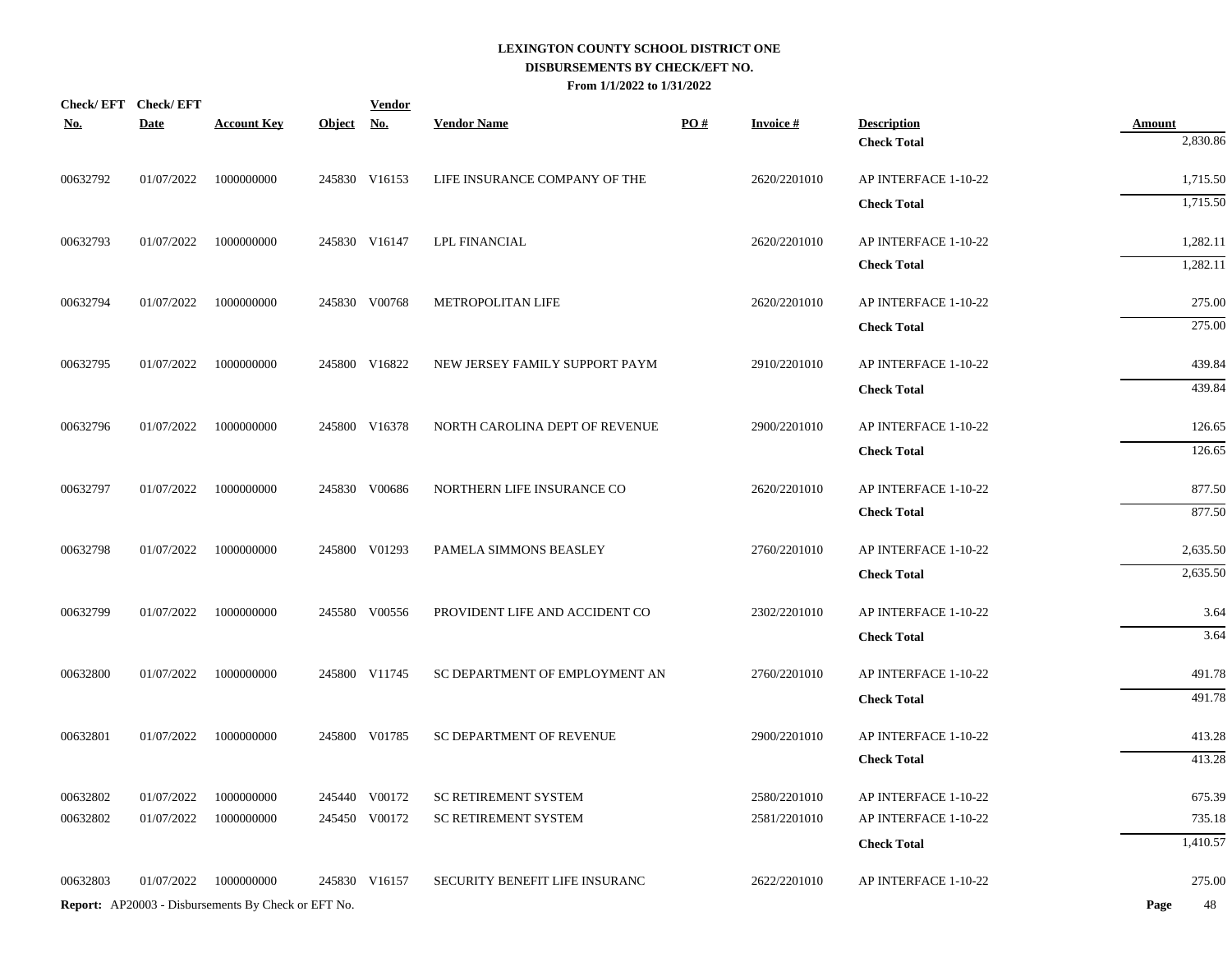|            | Check/EFT Check/EFT |                                                            |            | <b>Vendor</b> |                                |          |                 |                                          |                         |
|------------|---------------------|------------------------------------------------------------|------------|---------------|--------------------------------|----------|-----------------|------------------------------------------|-------------------------|
| <b>No.</b> | <b>Date</b>         | <b>Account Key</b>                                         | Object No. |               | <b>Vendor Name</b>             | PO#      | <b>Invoice#</b> | <b>Description</b><br><b>Check Total</b> | <b>Amount</b><br>275.00 |
| 00632804   | 01/07/2022          | 1000000000                                                 |            | 245800 V16031 | STATE DISBURSEMENT UNIT        |          | 2910/2201010    | AP INTERFACE 1-10-22                     | 996.05                  |
|            |                     |                                                            |            |               |                                |          |                 | <b>Check Total</b>                       | 996.05                  |
| 00632805   | 01/07/2022          | 1000000000                                                 |            | 245800 V16356 | TENNESSEE CHILD SUPPORT        |          | 2910/2201010    | AP INTERFACE 1-10-22                     | 191.25                  |
|            |                     |                                                            |            |               |                                |          |                 | <b>Check Total</b>                       | 191.25                  |
| 00632806   | 01/07/2022          | 1000000000                                                 |            | 245410 V01114 | TIAACREF (ORP)                 |          | 1546/2201010    | AP INTERFACE 1-10-22                     | 10,384.51               |
| 00632806   | 01/07/2022          | 1000000000                                                 |            | 245410 V01114 | TIAACREF (ORP)                 |          | 2546/2201010    | AP INTERFACE 1-10-22                     | 18,692.07               |
|            |                     |                                                            |            |               |                                |          |                 | <b>Check Total</b>                       | 29,076.58               |
| 00632807   | 01/07/2022          | 1000000000                                                 |            | 245410 V15219 | TTEE FOR SCORP MM061953 001 09 |          | 1540/2201010    | AP INTERFACE 1-10-22                     | 5,723.29                |
| 00632807   | 01/07/2022          | 1000000000                                                 |            | 245410 V15219 | TTEE FOR SCORP MM061953 001 09 |          | 2540/2201010    | AP INTERFACE 1-10-22                     | 10,301.85               |
|            |                     |                                                            |            |               |                                |          |                 | <b>Check Total</b>                       | 16,025.14               |
| 00632808   | 01/07/2022          | 1000000000                                                 |            | 245800 V01819 | UNITED STATES TREASURY/IRS ACS |          | 2900/2201010    | AP INTERFACE 1-10-22                     | 68.50                   |
|            |                     |                                                            |            |               |                                |          |                 | <b>Check Total</b>                       | 68.50                   |
| 00632809   | 01/07/2022          | 1000000000                                                 |            | 245810 V00170 | <b>UNITED WAY</b>              |          | 2700/2201010    | AP INTERFACE 1-10-22                     | 852.89                  |
|            |                     |                                                            |            |               |                                |          |                 | <b>Check Total</b>                       | 852.89                  |
| 00632810   | 01/07/2022          | 1000000000                                                 |            | 245830 V00387 | <b>VALIC</b>                   |          | 2620/2201010    | AP INTERFACE 1-10-22                     | 3,873.00                |
|            |                     |                                                            |            |               |                                |          |                 | <b>Check Total</b>                       | 3,873.00                |
| 00632811   | 01/07/2022          | 1000000000                                                 |            | 245410 V01113 | VALIC TRUST CO (ORP)           |          | 1542/2201010    | AP INTERFACE 1-10-22                     | 10,141.43               |
| 00632811   | 01/07/2022          | 1000000000                                                 |            | 245410 V01113 | VALIC TRUST CO (ORP)           |          | 2542/2201010    | AP INTERFACE 1-10-22                     | 18,254.55               |
|            |                     |                                                            |            |               |                                |          |                 | <b>Check Total</b>                       | 28,395.98               |
| 00632812   | 01/07/2022          | 1000011334                                                 |            | 441000 V02519 | ACADEMIC SUPPLIER DBA RASIX CO | P2206393 | ID74319         | HP 951 3-pack cyan/magenta/yel           | 174.15                  |
| 00632812   | 01/07/2022          | 1000011334                                                 |            | 441000 V02519 | ACADEMIC SUPPLIER DBA RASIX CO | P2206393 | ID74319         | HP 950 2-pack black ink cartri           | 102.44                  |
|            |                     |                                                            |            |               |                                |          |                 | <b>Check Total</b>                       | 276.59                  |
| 00632813   | 01/07/2022          | 7802073644                                                 |            | 466034 V13522 | BELLAMY, AGUSTA D              |          |                 | BJVBBALL/IRMO/ B/JV BBALL VS IRMO        | 79.60                   |
|            |                     |                                                            |            |               |                                |          |                 | <b>Check Total</b>                       | 79.60                   |
| 00632814   | 01/07/2022          | 3950021207                                                 |            | 433200 Exxxxx | Employee                       |          | 12.12.12.14.21  | <b>SCCDP</b> Conference                  | 563.66                  |
|            |                     | <b>Report:</b> AP20003 - Disbursements By Check or EFT No. |            |               |                                |          |                 |                                          | Page<br>49              |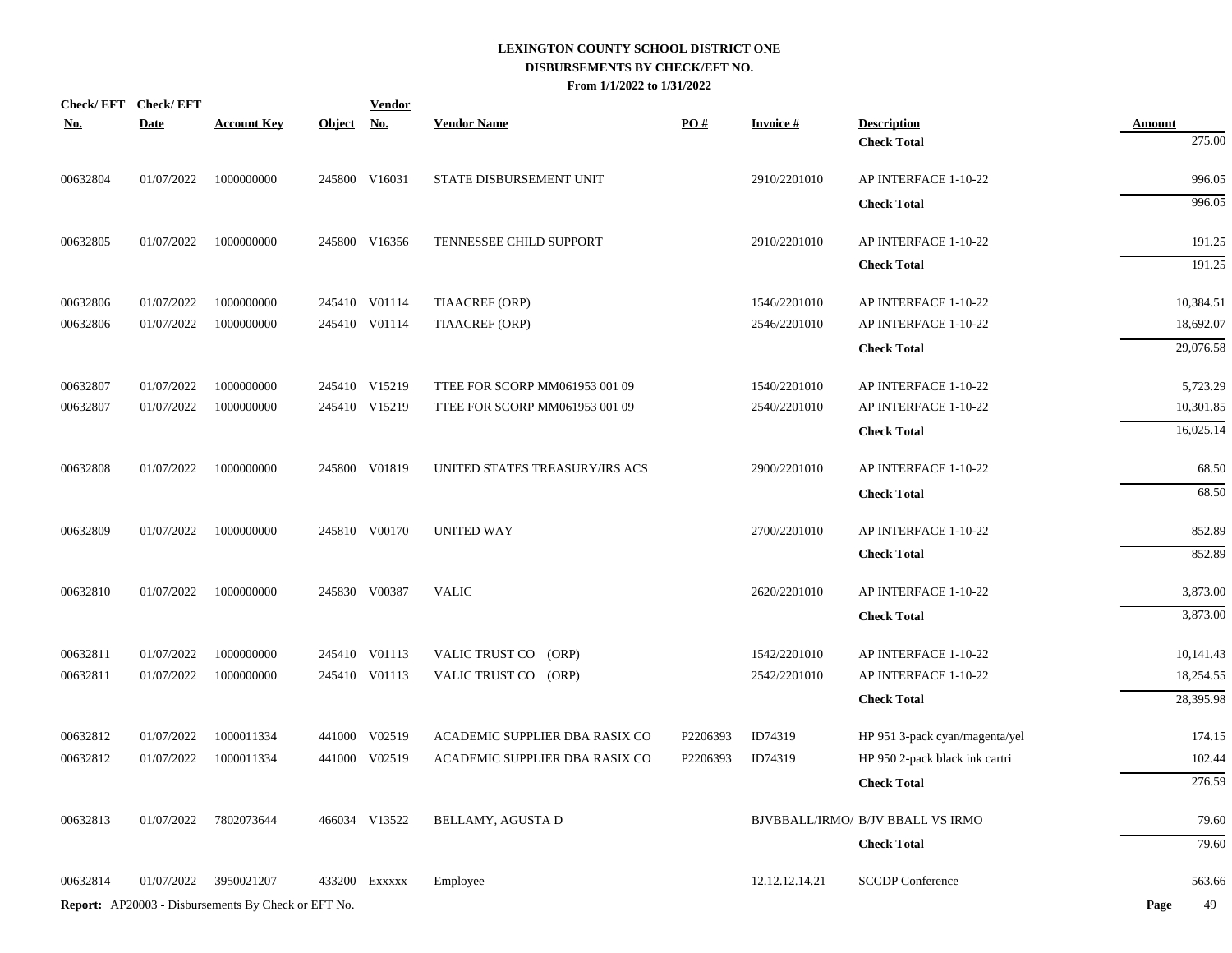|            | Check/EFT Check/EFT |                    |            | <b>Vendor</b> |                       |          |                 |                                 |               |
|------------|---------------------|--------------------|------------|---------------|-----------------------|----------|-----------------|---------------------------------|---------------|
| <u>No.</u> | <b>Date</b>         | <b>Account Key</b> | Object No. |               | <b>Vendor Name</b>    | PQ#      | <b>Invoice#</b> | <b>Description</b>              | <b>Amount</b> |
|            |                     |                    |            |               |                       |          |                 | <b>Check Total</b>              | 563.66        |
| 00632815   | 01/07/2022          | 7802073026         |            | 466041 V13255 | <b>BSN SPORTS</b>     | P2206135 | 915013240       | wht/blk-kyrie low 4 shoes       | 1,400.63      |
| 00632815   | 01/07/2022          | 7802073026         |            | 466099 V13255 | <b>BSN SPORTS</b>     | P2206135 | 915013240       | freight                         | 91.63         |
|            |                     |                    |            |               |                       |          |                 | <b>Check Total</b>              | 1,492.26      |
| 00632816   | 01/07/2022          | 6000025611         |            | 446000 V17017 | <b>BUTTERBALL LLC</b> | P2206401 | 93550585        | LHS - Turkey Thigh Roast        | 198.27        |
| 00632816   | 01/07/2022          | 6000025611         |            | 446000 V17017 | <b>BUTTERBALL LLC</b> | P2206401 | 93550585        | LHS - Turkey Tenderloin Medall  | 585.00        |
| 00632816   | 01/07/2022          | 6000025612         |            | 446000 V17017 | <b>BUTTERBALL LLC</b> | P2206401 | 93550585        | LES - Turkey Thigh Roast        | 162.22        |
| 00632816   | 01/07/2022          | 6000025612         |            | 446000 V17017 | <b>BUTTERBALL LLC</b> | P2206401 | 93550585        | LES - Turkey Tenderloin Medall  | 409.50        |
| 00632816   | 01/07/2022          | 6000025613         |            | 446000 V17017 | <b>BUTTERBALL LLC</b> | P2206401 | 93550585        | GHS - Turkey Thigh Roast        | 180.24        |
| 00632816   | 01/07/2022          | 6000025613         |            | 446000 V17017 | <b>BUTTERBALL LLC</b> | P2206401 | 93550585        | GHS - Turkey Tenderloin Medall  | 526.50        |
| 00632816   | 01/07/2022          | 6000025614         |            | 446000 V17017 | <b>BUTTERBALL LLC</b> | P2206401 | 93550585        | GES - Turkey Thigh Roast        | 162.22        |
| 00632816   | 01/07/2022          | 6000025614         |            | 446000 V17017 | <b>BUTTERBALL LLC</b> | P2206401 | 93550585        | GES - Turkey Tenderloin Medall  | 409.50        |
| 00632816   | 01/07/2022          | 6000025615         |            | 446000 V17017 | <b>BUTTERBALL LLC</b> | P2206401 | 93550585        | PHS - Turkey Thigh Roast        | 180.24        |
| 00632816   | 01/07/2022          | 6000025615         | 446000     | V17017        | <b>BUTTERBALL LLC</b> | P2206401 | 93550585        | PHS - Turkey Tenderloin Medall  | 468.00        |
| 00632816   | 01/07/2022          | 6000025616         |            | 446000 V17017 | <b>BUTTERBALL LLC</b> | P2206401 | 93550585        | PES - Turkey Thigh Roast        | 162.22        |
| 00632816   | 01/07/2022          | 6000025616         | 446000     | V17017        | <b>BUTTERBALL LLC</b> | P2206401 | 93550585        | PES - Turkey Tenderloin Medall  | 409.50        |
| 00632816   | 01/07/2022          | 6000025619         |            | 446000 V17017 | <b>BUTTERBALL LLC</b> | P2206401 | 93550585        | RCLC - Turkey Thigh Roast       | 36.05         |
| 00632816   | 01/07/2022          | 6000025619         | 446000     | V17017        | <b>BUTTERBALL LLC</b> | P2206401 | 93550585        | RCLC - Turkey Tenderloin Medal  | 117.00        |
| 00632816   | 01/07/2022          | 6000025620         |            | 446000 V17017 | <b>BUTTERBALL LLC</b> | P2206401 | 93550585        | LMS - Turkey Thigh Roast        | 180.24        |
| 00632816   | 01/07/2022          | 6000025620         | 446000     | V17017        | <b>BUTTERBALL LLC</b> | P2206401 | 93550585        | LMS - Turkey Tenderloin Medall  | 468.00        |
| 00632816   | 01/07/2022          | 6000025622         |            | 446000 V17017 | <b>BUTTERBALL LLC</b> | P2206401 | 93550585        | OGE - Turkey Thigh Roast        | 162.22        |
| 00632816   | 01/07/2022          | 6000025622         | 446000     | V17017        | <b>BUTTERBALL LLC</b> | P2206401 | 93550585        | OGE - Turkey Tenderloin Medall  | 468.00        |
| 00632816   | 01/07/2022          | 6000025623         |            | 446000 V17017 | <b>BUTTERBALL LLC</b> | P2206401 | 93550585        | <b>SGE</b> - Turkey Thigh Roast | 162.22        |
| 00632816   | 01/07/2022          | 6000025623         | 446000     | V17017        | <b>BUTTERBALL LLC</b> | P2206401 | 93550585        | SGE - Turkey Tenderloin Medall  | 468.00        |
| 00632816   | 01/07/2022          | 6000025624         | 446000     | V17017        | <b>BUTTERBALL LLC</b> | P2206401 | 93550585        | RBE - Turkey Thigh Roast        | 162.22        |
| 00632816   | 01/07/2022          | 6000025624         | 446000     | V17017        | BUTTERBALL LLC        | P2206401 | 93550585        | RBE - Turkey Tenderloin Medall  | 409.50        |
| 00632816   | 01/07/2022          | 6000025625         | 446000     | V17017        | <b>BUTTERBALL LLC</b> | P2206401 | 93550585        | WKE - Turkey Thigh Roast        | 162.22        |
| 00632816   | 01/07/2022          | 6000025625         | 446000     | V17017        | <b>BUTTERBALL LLC</b> | P2206401 | 93550585        | WKE - Turkey Tenderloin Medall  | 409.50        |
| 00632816   | 01/07/2022          | 6000025626         | 446000     | V17017        | <b>BUTTERBALL LLC</b> | P2206401 | 93550585        | WKM - Turkey Thigh Roast        | 180.24        |
| 00632816   | 01/07/2022          | 6000025626         | 446000     | V17017        | <b>BUTTERBALL LLC</b> | P2206401 | 93550585        | WKM - Turkey Tenderloin Medall  | 468.00        |
| 00632816   | 01/07/2022          | 6000025627         | 446000     | V17017        | <b>BUTTERBALL LLC</b> | P2206401 | 93550585        | WKH - Turkey Thigh Roast        | 198.27        |
| 00632816   | 01/07/2022          | 6000025627         | 446000     | V17017        | <b>BUTTERBALL LLC</b> | P2206401 | 93550585        | WKH - Turkey Tenderloin Medall  | 585.00        |
| 00632816   | 01/07/2022          | 6000025628         | 446000     | V17017        | <b>BUTTERBALL LLC</b> | P2206401 | 93550585        | MES - Turkey Thigh Roast        | 162.22        |
| 00632816   | 01/07/2022          | 6000025628         |            | 446000 V17017 | <b>BUTTERBALL LLC</b> | P2206401 | 93550585        | MES - Turkey Tenderloin Medall  | 409.50        |
|            |                     |                    |            |               |                       |          |                 |                                 |               |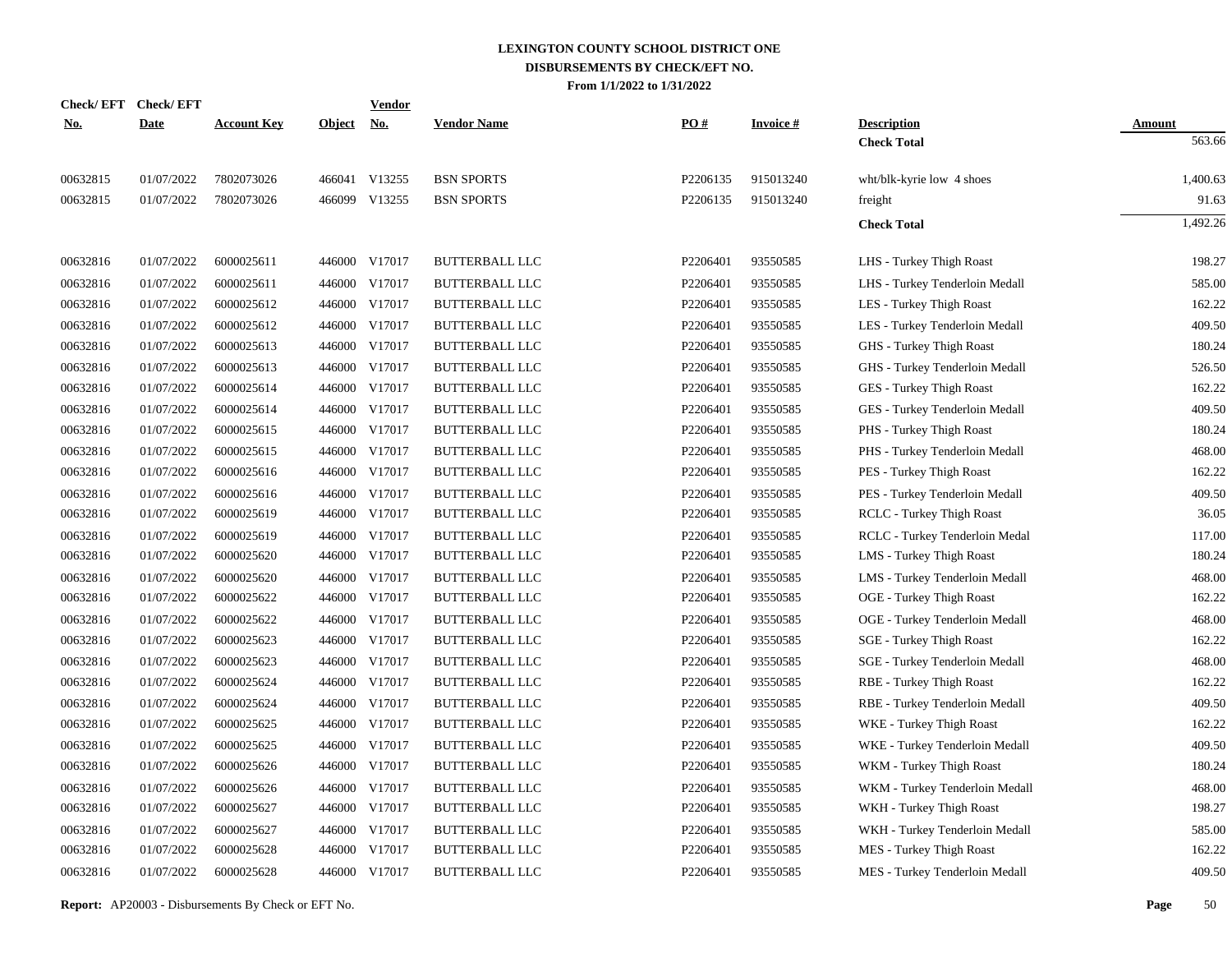| <b>Check/EFT</b>       | <b>Check/EFT</b>          |                                  |                         | <b>Vendor</b>        |                                             |                               |                             |                                                |                         |
|------------------------|---------------------------|----------------------------------|-------------------------|----------------------|---------------------------------------------|-------------------------------|-----------------------------|------------------------------------------------|-------------------------|
| <u>No.</u><br>00632816 | <b>Date</b><br>01/07/2022 | <b>Account Key</b><br>6000025629 | <b>Object</b><br>446000 | <u>No.</u><br>V17017 | <b>Vendor Name</b><br><b>BUTTERBALL LLC</b> | $\underline{PO#}$<br>P2206401 | <b>Invoice#</b><br>93550585 | <b>Description</b><br>GMS - Turkey Thigh Roast | <b>Amount</b><br>180.24 |
| 00632816               | 01/07/2022                | 6000025629                       | 446000                  | V17017               | <b>BUTTERBALL LLC</b>                       | P2206401                      | 93550585                    | GMS - Turkey Tenderloin Medall                 | 468.00                  |
| 00632816               | 01/07/2022                | 6000025630                       | 446000                  | V17017               | <b>BUTTERBALL LLC</b>                       | P2206401                      | 93550585                    | PMS - Turkey Thigh Roast                       | 180.24                  |
| 00632816               | 01/07/2022                | 6000025630                       | 446000                  | V17017               | BUTTERBALL LLC                              | P2206401                      | 93550585                    | PMS - Turkey Tenderloin Medall                 | 468.00                  |
| 00632816               | 01/07/2022                | 6000025631                       | 446000                  | V17017               | <b>BUTTERBALL LLC</b>                       | P2206401                      | 93550585                    | LME - Turkey Thigh Roast                       | 162.22                  |
| 00632816               | 01/07/2022                | 6000025631                       | 446000                  | V17017               | <b>BUTTERBALL LLC</b>                       | P2206401                      | 93550585                    | LME - Turkey Tenderloin Medall                 | 409.50                  |
| 00632816               | 01/07/2022                | 6000025634                       | 446000                  | V17017               | <b>BUTTERBALL LLC</b>                       | P2206401                      | 93550585                    | PHM - Turkey Thigh Roast                       | 180.24                  |
| 00632816               | 01/07/2022                | 6000025634                       | 446000                  | V17017               | <b>BUTTERBALL LLC</b>                       | P2206401                      | 93550585                    | PHM - Turkey Tenderloin Medall                 | 526.50                  |
| 00632816               | 01/07/2022                | 6000025635                       |                         | 446000 V17017        | <b>BUTTERBALL LLC</b>                       | P2206401                      | 93550585                    | PHE - Turkey Thigh Roast                       | 162.22                  |
| 00632816               | 01/07/2022                | 6000025635                       |                         | 446000 V17017        | <b>BUTTERBALL LLC</b>                       | P2206401                      | 93550585                    | PHE - Turkey Tenderloin Medall                 | 409.50                  |
| 00632816               | 01/07/2022                | 6000025637                       |                         | 446000 V17017        | <b>BUTTERBALL LLC</b>                       | P2206401                      | 93550585                    | CSM - Turkey Thigh Roast                       | 180.24                  |
| 00632816               | 01/07/2022                | 6000025637                       |                         | 446000 V17017        | <b>BUTTERBALL LLC</b>                       | P2206401                      | 93550585                    | CSM - Turkey Tenderloin Medall                 | 526.50                  |
| 00632816               | 01/07/2022                | 6000025638                       |                         | 446000 V17017        | <b>BUTTERBALL LLC</b>                       | P2206401                      | 93550585                    | CSE - Turkey Thigh Roast                       | 162.22                  |
| 00632816               | 01/07/2022                | 6000025638                       |                         | 446000 V17017        | <b>BUTTERBALL LLC</b>                       | P2206401                      | 93550585                    | CSE - Turkey Tenderloin Medall                 | 409.50                  |
| 00632816               | 01/07/2022                | 6000025639                       |                         | 446000 V17017        | <b>BUTTERBALL LLC</b>                       | P2206401                      | 93550585                    | FPE - Turkey Thigh Roast                       | 162.22                  |
| 00632816               | 01/07/2022                | 6000025639                       |                         | 446000 V17017        | <b>BUTTERBALL LLC</b>                       | P2206401                      | 93550585                    | FPE - Turkey Tenderloin Medall                 | 409.50                  |
| 00632816               | 01/07/2022                | 6000025640                       | 446000                  | V17017               | <b>BUTTERBALL LLC</b>                       | P2206401                      | 93550585                    | NPE - Turkey Thigh Roast                       | 162.22                  |
| 00632816               | 01/07/2022                | 6000025640                       | 446000                  | V17017               | <b>BUTTERBALL LLC</b>                       | P2206401                      | 93550585                    | NPE - Turkey Tenderloin Medall                 | 409.50                  |
| 00632816               | 01/07/2022                | 6000025641                       | 446000                  | V17017               | <b>BUTTERBALL LLC</b>                       | P2206401                      | 93550585                    | <b>RCE</b> - Turkey Thigh Roast                | 162.22                  |
| 00632816               | 01/07/2022                | 6000025641                       | 446000                  | V17017               | BUTTERBALL LLC                              | P2206401                      | 93550585                    | RCE - Turkey Tenderloin Medall                 | 409.50                  |
| 00632816               | 01/07/2022                | 6000025642                       | 446000                  | V17017               | <b>BUTTERBALL LLC</b>                       | P2206401                      | 93550585                    | MGE - Turkey Thigh Roast                       | 162.22                  |
| 00632816               | 01/07/2022                | 6000025642                       | 446000                  | V17017               | <b>BUTTERBALL LLC</b>                       | P2206401                      | 93550585                    | MGE - Turkey Tenderloin Medall                 | 409.50                  |
| 00632816               | 01/07/2022                | 6000025643                       | 446000                  | V17017               | BUTTERBALL LLC                              | P2206401                      | 93550585                    | MGM - Turkey Thigh Roast                       | 180.24                  |
| 00632816               | 01/07/2022                | 6000025643                       | 446000                  | V17017               | BUTTERBALL LLC                              | P2206401                      | 93550585                    | MGM - Turkey Tenderloin Medall                 | 468.00                  |
| 00632816               | 01/07/2022                | 6000025644                       | 446000                  | V17017               | <b>BUTTERBALL LLC</b>                       | P2206401                      | 93550585                    | RBH - Turkey Thigh Roast                       | 198.27                  |
| 00632816               | 01/07/2022                | 6000025644                       | 446000                  | V17017               | <b>BUTTERBALL LLC</b>                       | P2206401                      | 93550585                    | RBH - Turkey Tenderloin Medall                 | 585.00                  |
| 00632816               | 01/07/2022                | 6000025645                       | 446000                  | V17017               | <b>BUTTERBALL LLC</b>                       | P2206401                      | 93550585                    | DES - Turkey Thigh Roast                       | 162.22                  |
| 00632816               | 01/07/2022                | 6000025645                       | 446000                  | V17017               | <b>BUTTERBALL LLC</b>                       | P2206401                      | 93550585                    | DES - Turkey Tenderloin Medall                 | 409.50                  |
| 00632816               | 01/07/2022                | 6000025646                       |                         | 446000 V17017        | <b>BUTTERBALL LLC</b>                       | P2206401                      | 93550585                    | <b>BMS</b> - Turkey Thigh Roast                | 180.24                  |
| 00632816               | 01/07/2022                | 6000025646                       |                         | 446000 V17017        | <b>BUTTERBALL LLC</b>                       | P2206401                      | 93550585                    | <b>BMS</b> - Turkey Tenderloin Medall          | 468.00                  |
| 00632816               | 01/07/2022                | 6000025647                       |                         | 446000 V17017        | <b>BUTTERBALL LLC</b>                       | P2206401                      | 93550585                    | CES - Turkey Thigh Roast                       | 162.22                  |
| 00632816               | 01/07/2022                | 6000025647                       |                         | 446000 V17017        | <b>BUTTERBALL LLC</b>                       | P2206401                      | 93550585                    | CES - Turkey Tenderloin Medall                 | 409.50                  |
|                        |                           |                                  |                         |                      |                                             |                               |                             | <b>Check Total</b>                             | 18,997.00               |
| 00632817               | 01/07/2022                | 1000025411                       |                         | 441020 V11405        | <b>CARTS PLUS</b>                           | P2206667                      | 19998-RR                    | LHS - Batteries Trojan T-105 6                 | 581.87                  |
|                        |                           |                                  |                         |                      |                                             |                               |                             |                                                |                         |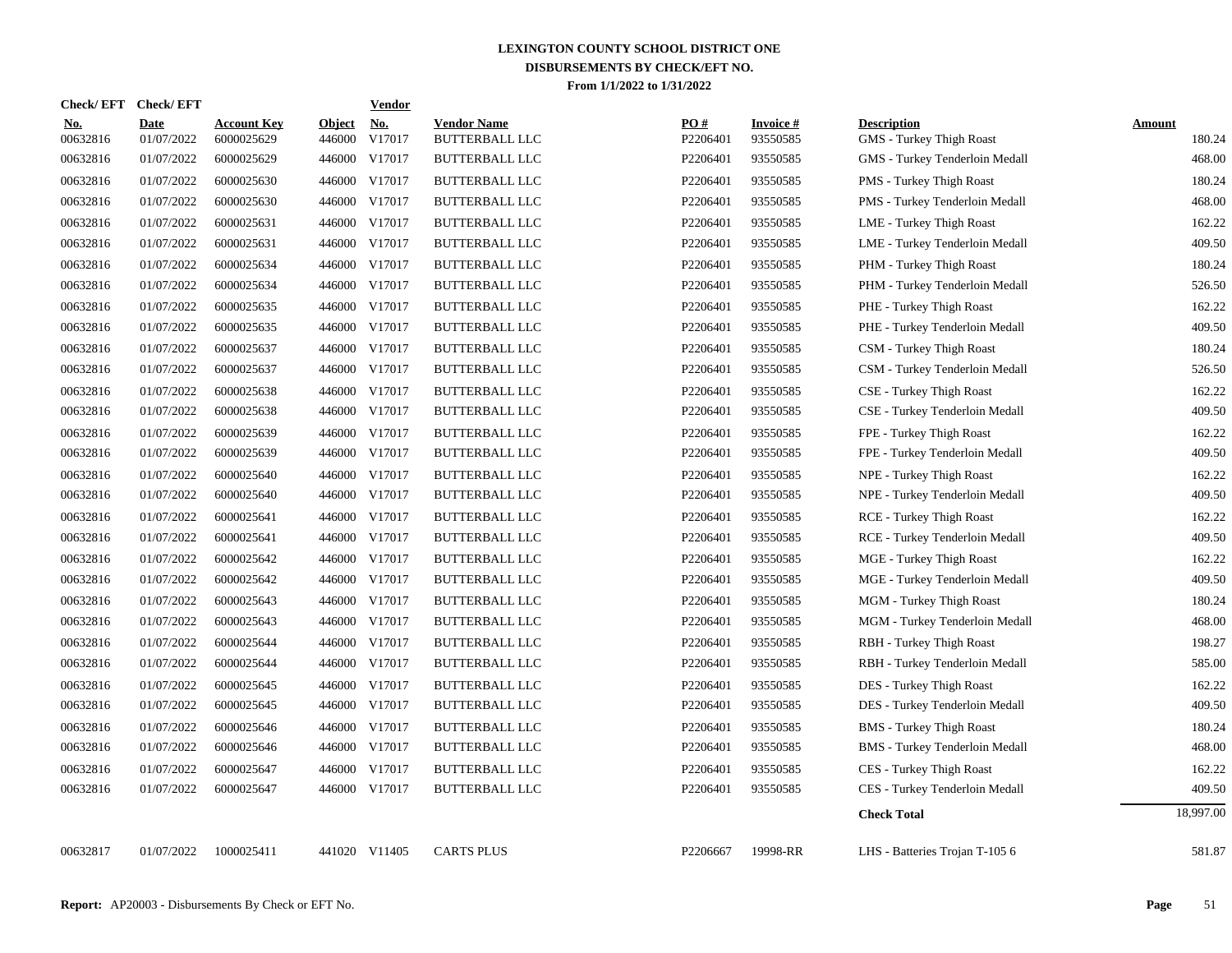|                      | Check/EFT Check/EFT<br><b>Date</b> | <b>Account Key</b>                                         | Object No. | <b>Vendor</b> | <b>Vendor Name</b>                           | PO#      | <b>Invoice#</b>             | <b>Description</b>                                         |                         |
|----------------------|------------------------------------|------------------------------------------------------------|------------|---------------|----------------------------------------------|----------|-----------------------------|------------------------------------------------------------|-------------------------|
| <u>No.</u>           |                                    |                                                            |            |               |                                              |          |                             | <b>Check Total</b>                                         | <b>Amount</b><br>581.87 |
|                      | 01/07/2022                         | 2180011303                                                 |            | 431316 V16973 |                                              | P2206796 | 00880                       |                                                            | 203,148.00              |
| 00632818<br>00632818 | 01/07/2022                         | 2180011303                                                 |            | 431316 V16973 | <b>CIGNITION INC</b><br><b>CIGNITION INC</b> | P2206796 | 00880                       | Cignition expert virtual math<br>Dedicated program Manager | 50,800.00               |
|                      |                                    |                                                            |            |               |                                              |          |                             |                                                            |                         |
|                      |                                    |                                                            |            |               |                                              |          |                             | <b>Check Total</b>                                         | 253,948.00              |
| 00632819             | 01/07/2022                         | 1000025411                                                 |            | 441020 V01395 | CITY ELECTRIC SUPPLY CO                      | P2206190 | LEX/170146                  | LHS - MH175/U/T15 Lamps                                    | 639.44                  |
|                      |                                    |                                                            |            |               |                                              |          |                             | <b>Check Total</b>                                         | 639.44                  |
| 00632820             | 01/07/2022                         | 7802073030                                                 | 466034     | V02899        | CLEMONS, MICHAEL                             |          | BBB.PMS.12.15.21 Basketball |                                                            | 34.50                   |
| 00632820             | 01/07/2022                         | 7802073730                                                 |            | 466034 V02899 | CLEMONS, MICHAEL                             |          | BGB.PMS.12.15.21 Basketball |                                                            | 34.50                   |
|                      |                                    |                                                            |            |               |                                              |          |                             | <b>Check Total</b>                                         | 69.00                   |
|                      |                                    |                                                            |            |               |                                              |          |                             |                                                            |                         |
| 00632821             | 01/07/2022                         | 7802073644                                                 |            | 466034 V13578 | <b>CURRY, YEWSTON JERRYD</b>                 |          |                             | BJVBBALL/SVALLB/JVBBALL VS S VALLEY                        | 101.91                  |
|                      |                                    |                                                            |            |               |                                              |          |                             | <b>Check Total</b>                                         | 101.91                  |
| 00632822             | 01/07/2022                         | 2180025408                                                 |            | 439512 V16903 | <b>EXCELSIOR STAFFING</b>                    | P2203351 | 1002395                     | Temporary Custodial Labor                                  | 1,266.35                |
| 00632822             | 01/07/2022                         | 2180025408                                                 |            | 439512 V16903 | <b>EXCELSIOR STAFFING</b>                    | P2203351 | 1004739                     | Temporary Custodial Labor                                  | 709.80                  |
|                      |                                    |                                                            |            |               |                                              |          |                             | <b>Check Total</b>                                         | 1,976.15                |
| 00632823             | 01/07/2022                         | 1000025808                                                 |            | 439500 V15853 | <b>EXTRA DUTY SOLUTIONS</b>                  |          | 790921                      | <b>Extra Duty Officers</b>                                 | 81.20                   |
|                      |                                    |                                                            |            |               |                                              |          |                             | <b>Check Total</b>                                         | 81.20                   |
| 00632824             | 01/07/2022                         | 1000025411                                                 |            | 441020 V00034 | FERGUSON ENTERPRISES INC FEI 2               | P2206188 | 8267913                     | LHS - Urinal GAskets                                       | 173.02                  |
|                      |                                    |                                                            |            |               |                                              |          |                             | <b>Check Total</b>                                         | 173.02                  |
|                      |                                    |                                                            |            |               |                                              |          |                             |                                                            |                         |
| 00632825             | 01/07/2022                         | 1000022211                                                 |            | 443000 V12185 | FOLLETT SCHOOL SOLUTIONS INC                 | P2203899 | 362481F                     | LHS Library Book order                                     | 159.59                  |
| 00632825             | 01/07/2022                         | 1000022222                                                 |            | 443000 V12185 | FOLLETT SCHOOL SOLUTIONS INC                 | P2205301 | 386444A                     | Library Books - See attached l                             | 736.54                  |
|                      |                                    |                                                            |            |               |                                              |          |                             | <b>Check Total</b>                                         | 896.13                  |
| 00632826             | 01/07/2022                         | 1000025430                                                 |            | 441020 V00036 | GATEWAY SUPPLY CO INC                        | P2204545 | S5387358.001                | PMS - Faucet 3335055 0.5GPM BR                             | 1,524.75                |
|                      |                                    |                                                            |            |               |                                              |          |                             | <b>Check Total</b>                                         | 1,524.75                |
|                      |                                    |                                                            |            |               |                                              |          |                             |                                                            |                         |
| 00632827             | 01/07/2022                         | 7802073644                                                 |            | 466034 V02947 | GILLIARD, PAUL D                             |          |                             | BBALL/SVALLEY/ BBALL VS S VALLEY                           | 89.00                   |
|                      |                                    |                                                            |            |               |                                              |          |                             | <b>Check Total</b>                                         | 89.00                   |
| 00632828             | 01/07/2022                         | 7802073644                                                 |            | 466034 V11760 | <b>GRABER, ALVIN</b>                         |          |                             | BJVBBALL/SVALLB/JVBBALL VS S VALLEY                        | 114.51                  |
|                      |                                    | <b>Report:</b> AP20003 - Disbursements By Check or EFT No. |            |               |                                              |          |                             |                                                            | 52<br>Page              |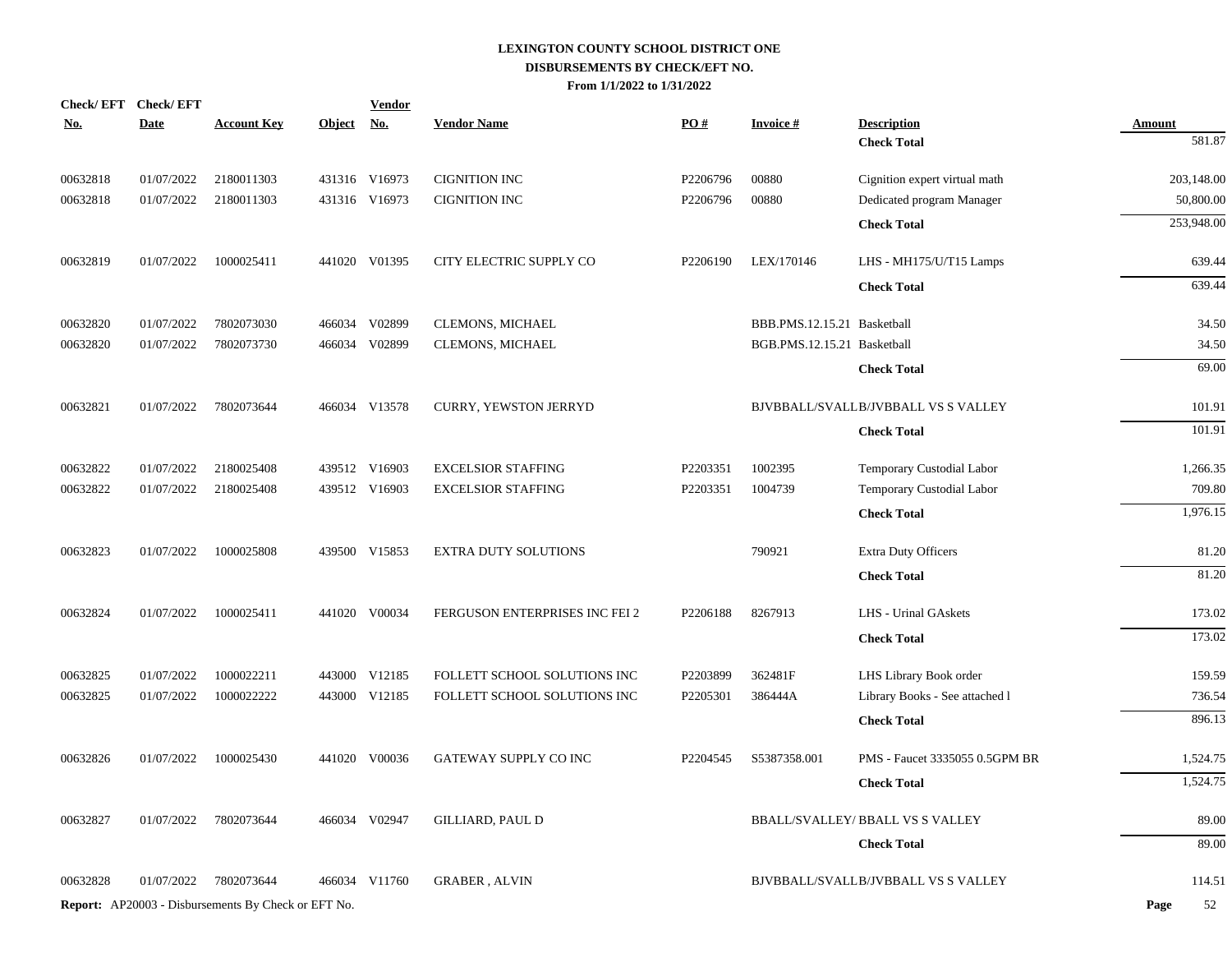|          | Check/EFT Check/EFT |                    |            | <b>Vendor</b> |                                |                      |                 |                                          |                         |
|----------|---------------------|--------------------|------------|---------------|--------------------------------|----------------------|-----------------|------------------------------------------|-------------------------|
| No.      | <b>Date</b>         | <b>Account Key</b> | Object No. |               | <b>Vendor Name</b>             | PO#                  | <b>Invoice#</b> | <b>Description</b><br><b>Check Total</b> | <b>Amount</b><br>114.51 |
|          |                     |                    |            |               |                                |                      |                 |                                          |                         |
| 00632829 | 01/07/2022          | 1000025429         |            | 441020 V00477 | <b>GRAYBAR ELECTRIC CO INC</b> | P2203836             | 9324897144      | GMS - F18DBX/841/ECO Lamps               | 223.63                  |
|          |                     |                    |            |               |                                |                      |                 | <b>Check Total</b>                       | 223.63                  |
| 00632830 | 01/07/2022          | 2042221303         |            | 441000 V02048 | <b>GROVE MEDICAL</b>           | P2206350             | 6180024         | Wet wipes                                | 47.67                   |
| 00632830 | 01/07/2022          | 2042221303         |            | 441000 V02048 | <b>GROVE MEDICAL</b>           | P2206350             | 6180024         | Flexible straws                          | 4.24                    |
| 00632830 | 01/07/2022          | 2042221303         |            | 441000 V02048 | <b>GROVE MEDICAL</b>           | P2206350             | 6180024         | Hand Sanitizer                           | 55.63                   |
| 00632830 | 01/07/2022          | 1000021328         |            | 441000 V02048 | <b>GROVE MEDICAL</b>           | P2204880             | 6182460         | Dermal Wound Cleanser 8 oz               | 7.87                    |
|          |                     |                    |            |               |                                |                      |                 | <b>Check Total</b>                       | 115.41                  |
| 00632831 | 01/07/2022          | 5727025327         |            | 452000 V02159 | H G REYNOLDS COMPANY INC       | P2012750             | 20M.P2012750    | GMP for White Knoll High Schoo           | 1,300,061.51            |
|          |                     |                    |            |               |                                |                      |                 | <b>Check Total</b>                       | 1,300,061.51            |
| 00632832 | 01/07/2022          | 7802073644         |            | 466034 V13509 | HENDRICKS, KINZELL             |                      |                 | BJVBBALL/IRMO/ B/JV BBALL VS IRMO        | 76.90                   |
|          |                     |                    |            |               |                                |                      |                 | <b>Check Total</b>                       | 76.90                   |
| 00632833 | 01/07/2022          | 7887073544         |            | 466034 V02995 | JACKSON, NATHANIEL             |                      |                 | <b>BBALL/SAIKEN/12 BBALL VS S AIKEN</b>  | 97.10                   |
|          |                     |                    |            |               |                                |                      |                 | <b>Check Total</b>                       | 97.10                   |
| 00632834 | 01/07/2022          | 7802073644         |            | 466034 V02601 | KELLY, EARNEST                 |                      |                 | <b>BBALL/SAIKEN/12 BBALL VS S AIKEN</b>  | 57.55                   |
| 00632834 | 01/07/2022          | 7887073544         |            | 466034 V02601 | KELLY, EARNEST                 |                      |                 | <b>BBALL/SAIKEN/12 BBALL VS S AIKEN</b>  | 57.55                   |
|          |                     |                    |            |               |                                |                      |                 | <b>Check Total</b>                       | 115.10                  |
| 00632835 | 01/07/2022          | 1000011626         |            | 444500 V00055 | <b>LEARNING LABS INC</b>       | P2205708             | 26191           | VEX V5 Classroom Super Bundle            | 344.90                  |
| 00632835 | 01/07/2022          | 3290011626         |            | 444500 V00055 | <b>LEARNING LABS INC</b>       | P <sub>2205708</sub> | 26191           | VEX V5 Classroom Super Bundle            | 8,000.03                |
|          |                     |                    |            |               |                                |                      |                 | <b>Check Total</b>                       | 8,344.93                |
| 00632836 | 01/07/2022          | 1000025507         |            | 433100 V10256 | MANSFIELD OIL CO OF GAINESVILL | P2206784             | SQLCD-732039    | Inv #732039                              | 5,082.29                |
|          |                     |                    |            |               |                                |                      |                 | <b>Check Total</b>                       | 5,082.29                |
| 00632837 | 01/07/2022          | 1000011521         |            | 441000 V00660 | MSC INDUSTRIAL SUPPLY CO       | P2206107             | 93210954        | <b>ALLIANCE AIR HOSE</b>                 | 86.86                   |
|          |                     |                    |            |               |                                |                      |                 | <b>Check Total</b>                       | 86.86                   |
| 00632838 | 01/07/2022          | 1000011646         |            | 432300 V11389 | MUSICAL INNOVATIONS            | P2206620             | D482788         | <b>Clarinet Repair</b>                   | 300.00                  |
|          |                     |                    |            |               |                                |                      |                 | <b>Check Total</b>                       | 300.00                  |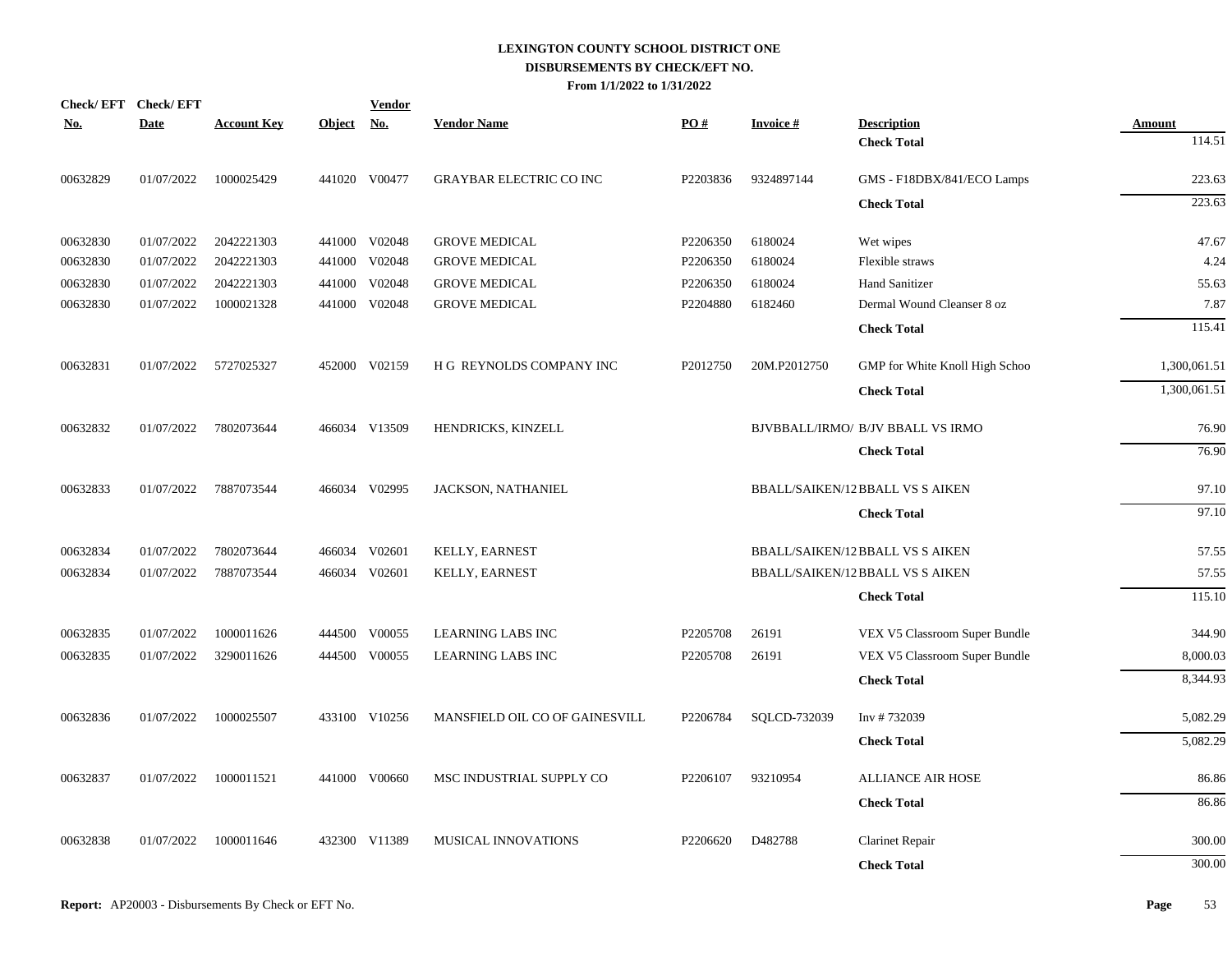| Check/EFT Check/EFT    |                           |                                  |                         | <u>Vendor</u>        |                                       |                 |                             |                                                      |                        |
|------------------------|---------------------------|----------------------------------|-------------------------|----------------------|---------------------------------------|-----------------|-----------------------------|------------------------------------------------------|------------------------|
| <u>No.</u><br>00632839 | <b>Date</b><br>01/07/2022 | <b>Account Key</b><br>7748027020 | <b>Object</b><br>466099 | <u>No.</u><br>V00719 | <b>Vendor Name</b><br>MUSICIAN SUPPLY | PO#<br>P2206117 | <b>Invoice#</b><br>790      | <b>Description</b><br>String instrument Scratch Repa | <b>Amount</b><br>50.00 |
| 00632839               | 01/07/2022                | 1000014113                       | 441000                  | V00719               | MUSICIAN SUPPLY                       | P2205854        | 791                         | D'Addaio PL012 Plain Steel Sin                       | 24.08                  |
| 00632839               | 01/07/2022                | 1000011346                       | 432300                  | V00719               | MUSICIAN SUPPLY                       | P2205787        | 792                         | String Instrument, Bass Bridge                       | 750.00                 |
| 00632839               | 01/07/2022                | 1000011346                       | 432300                  | V00719               | <b>MUSICIAN SUPPLY</b>                | P2205787        | 792                         | String Instrument, Broken Neck                       | 400.00                 |
|                        |                           |                                  |                         |                      |                                       |                 |                             | <b>Check Total</b>                                   | 1,224.08               |
| 00632840               | 01/07/2022                | 7802079015                       |                         | 466034 V15457        | MYERS, NATHAN DONALD                  |                 | VWR.PE.1.05.22              | Official                                             | 285.60                 |
|                        |                           |                                  |                         |                      |                                       |                 |                             | <b>Check Total</b>                                   | 285.60                 |
| 00632841               | 01/07/2022                | 7802073644                       |                         | 466034 V16045        | PETTYJOHN, SAADIQ                     |                 |                             | <b>BBALL/SVALLEY/ BBALL VS S VALLEY</b>              | 115.10                 |
|                        |                           |                                  |                         |                      |                                       |                 |                             | <b>Check Total</b>                                   | 115.10                 |
| 00632842               | 01/07/2022                | 7802073030                       |                         | 466034 V03091        | RHONE, CHRIS                          |                 | BBB.PMS.12.15.21 Basketball |                                                      | 33.50                  |
| 00632842               | 01/07/2022                | 7802073730                       | 466034                  | V03091               | RHONE, CHRIS                          |                 | BGB.PMS.12.15.21 Basketball |                                                      | 33.50                  |
|                        |                           |                                  |                         |                      |                                       |                 |                             | <b>Check Total</b>                                   | 67.00                  |
| 00632843               | 01/07/2022                | 7887073544                       |                         | 466034 V02673        | RICHBERG, TERRY L                     |                 |                             | <b>BBALL/SAIKEN/12 BBALL VS S AIKEN</b>              | 134.00                 |
|                        |                           |                                  |                         |                      |                                       |                 |                             | <b>Check Total</b>                                   | 134.00                 |
| 00632844               | 01/07/2022                | 1000023321                       |                         | 464000 V00340        | ROTARY CLUB OF LEXINGTON              | P2206797        | 6398                        | ROTARY CLUB DUES-BRYCE MYERS                         | 180.00                 |
|                        |                           |                                  |                         |                      |                                       |                 |                             | <b>Check Total</b>                                   | 180.00                 |
| 00632845               | 01/07/2022                | 3973022409                       |                         | 439500 V00121        | SC ASSOCIATION SCHOOL ADMINIST        |                 | 13092021                    | Counties Leadership Develop.                         | 66,667.00              |
|                        |                           |                                  |                         |                      |                                       |                 |                             | <b>Check Total</b>                                   | 66,667.00              |
| 00632846               | 01/07/2022                | 2021017539                       |                         | 441000 V01844        | <b>SCHOLASTIC INC</b>                 | P2205679        | 35271755                    | RISE and RISE Up. (Levels C-Z)                       | 6,955.00               |
| 00632846               | 01/07/2022                | 2021017539                       | 441000                  | V01844               | <b>SCHOLASTIC INC</b>                 | P2205679        | 35271755                    | Rise (Levels C-N)                                    | 4,092.75               |
| 00632846               | 01/07/2022                | 2021017539                       |                         | 441000 V01844        | <b>SCHOLASTIC INC</b>                 | P2205679        | 35271755                    | Shipping and Handling                                | 994.30                 |
|                        |                           |                                  |                         |                      |                                       |                 |                             | <b>Check Total</b>                                   | 12,042.05              |
| 00632847               | 01/07/2022                | 1000011328                       |                         | 441000 V16452        | SCHOOL SPECIALTY LLC                  | P2206379        | 208129207914                | School Smart Washable Tempera                        | 52.11                  |
| 00632847               | 01/07/2022                | 7863027041                       |                         | 466041 V16452        | SCHOOL SPECIALTY LLC                  | P2204521        | 208129233408                | School Smart Stand Up Stapler                        | 59.06                  |
|                        |                           |                                  |                         |                      |                                       |                 |                             | <b>Check Total</b>                                   | 111.17                 |
| 00632848               | 01/07/2022                | 6000025644                       |                         | 433200 Exxxxx        | Employee                              |                 | 12.01.12.17.21              | <b>Banking for Food Services</b>                     | 32.52                  |
|                        |                           |                                  |                         |                      |                                       |                 |                             | <b>Check Total</b>                                   | 32.52                  |
|                        |                           |                                  |                         |                      |                                       |                 |                             |                                                      |                        |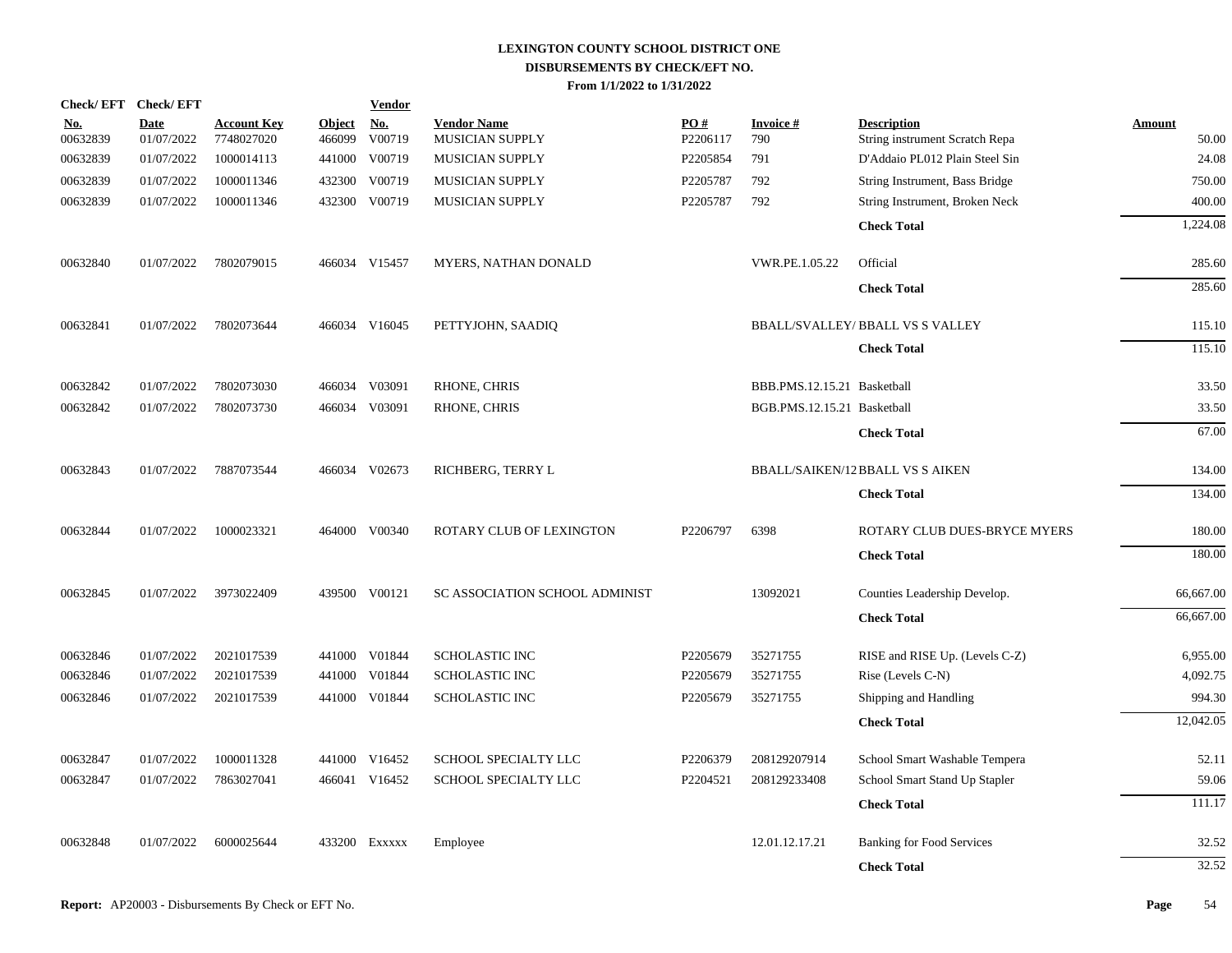| Check/EFT Check/EFT    |                           |                                  |                         | <b>Vendor</b> |                                              |                 |                                   |                                      |                 |
|------------------------|---------------------------|----------------------------------|-------------------------|---------------|----------------------------------------------|-----------------|-----------------------------------|--------------------------------------|-----------------|
| <u>No.</u><br>00632849 | <b>Date</b><br>01/07/2022 | <b>Account Key</b><br>7863027042 | <b>Object</b><br>466041 | No.<br>V00285 | <b>Vendor Name</b><br>SNACKTIME DISTRIBUTORS | PO#<br>P2206761 | <b>Invoice#</b><br>1527290        | <b>Description</b><br><b>COFFEE</b>  | Amount<br>62.60 |
|                        |                           |                                  |                         |               |                                              |                 |                                   | <b>Check Total</b>                   | 62.60           |
| 00632850               | 01/07/2022                | 1000025412                       |                         | 441020 V00302 | SOUTHEASTERN PAPER GROUP                     | P2206648        | 5460871                           | NITTANY PAPER TOWEL NP-5301 MU       | 421.16          |
| 00632850               | 01/07/2022                | 1000025412                       | 441020                  | V00302        | SOUTHEASTERN PAPER GROUP                     | P2206648        | 5460871                           | CENTER PULL PAPER TOWEL 120932       | 194.27          |
| 00632850               | 01/07/2022                | 1000025412                       |                         | 441020 V00302 | SOUTHEASTERN PAPER GROUP                     | P2206648        | 5460871                           | SB1840A PAPER TOWEL SINGLE FOL       | 683.94          |
|                        |                           |                                  |                         |               |                                              |                 |                                   | <b>Check Total</b>                   | 1,299.37        |
| 00632851               | 01/07/2022                | 7802073026                       |                         | 466034 V02990 | STENSON, DWIGHT                              |                 | BB.WKM.01.05.22 Athletic Official |                                      | 56.00           |
|                        |                           |                                  |                         |               |                                              |                 |                                   | <b>Check Total</b>                   | 56.00           |
| 00632852               | 01/07/2022                | 7802073644                       |                         | 466034 V02766 | STROMAN, ANTHONY C                           |                 |                                   | BJVBBALL/SVALLB/JV BBALL VS S VALLEY | 92.01           |
|                        |                           |                                  |                         |               |                                              |                 |                                   | <b>Check Total</b>                   | 92.01           |
| 00632853               | 01/07/2022                | 1000025507                       |                         | 433200 Exxxxx | Employee                                     |                 | 12.01.12.17.21                    | <b>Route Assessments</b>             | 253.68          |
|                        |                           |                                  |                         |               |                                              |                 |                                   | <b>Check Total</b>                   | 253.68          |
| 00632854               | 01/07/2022                | 2022011212                       |                         | 441000 V00074 | THE LIBRARY STORE                            | P2206146        | 545355                            | 88-00993 Dry Erase Lapboards         | 580.40          |
|                        |                           |                                  |                         |               |                                              |                 |                                   | <b>Check Total</b>                   | 580.40          |
| 00632855               | 01/07/2022                | 6000025642                       |                         | 441000 V02364 | <b>USA SUPPLY</b>                            | P2206150        | 2096711                           | Solid Dish Machine Detergent         | 77.58           |
| 00632855               | 01/07/2022                | 6000025642                       | 441000                  | V02364        | <b>USA SUPPLY</b>                            | P2206150        | 2096711                           | Liquid Dish Machine Rinse Agen       | 59.92           |
| 00632855               | 01/07/2022                | 6000025642                       | 441000                  | V02364        | <b>USA SUPPLY</b>                            | P2206150        | 2096711                           | Pot and Pan Detergent                | 72.76           |
| 00632855               | 01/07/2022                | 6000025642                       | 441000                  | V02364        | <b>USA SUPPLY</b>                            | P2206150        | 2096711                           | Liquid Dish Machine Delimer          | 29.96           |
| 00632855               | 01/07/2022                | 6000025642                       | 441000                  | V02364        | <b>USA SUPPLY</b>                            | P2206150        | 2096711                           | Solid Quat Tablets                   | 93.09           |
| 00632855               | 01/07/2022                | 6000025612                       | 441000                  | V02364        | <b>USA SUPPLY</b>                            | P2206149        | 2096712                           | Solid Dish Machine Detergent         | 155.15          |
| 00632855               | 01/07/2022                | 6000025612                       |                         | 441000 V02364 | <b>USA SUPPLY</b>                            | P2206149        | 2096712                           | Liquid Dish Machine Rinse Agen       | 59.92           |
| 00632855               | 01/07/2022                | 6000025612                       | 441000                  | V02364        | <b>USA SUPPLY</b>                            | P2206149        | 2096712                           | Pot and Pan Detergent                | 109.14          |
| 00632855               | 01/07/2022                | 6000025612                       | 441000                  | V02364        | <b>USA SUPPLY</b>                            | P2206149        | 2096712                           | Liquid Dish Machine Delimer          | 29.96           |
| 00632855               | 01/07/2022                | 6000025612                       | 441000                  | V02364        | <b>USA SUPPLY</b>                            | P2206149        | 2096712                           | Solid Quat Tablets                   | 31.03           |
|                        |                           |                                  |                         |               |                                              |                 |                                   | <b>Check Total</b>                   | 718.51          |
| 00632856               | 01/07/2022                | 7738019046                       |                         | 466041 V00189 | <b>WW GRAINGER</b>                           | P2206062        | 9143929454                        | Polyken Residue-Free Gaffer's        | 165.35          |
| 00632856               | 01/07/2022                | 1000025439                       | 441000                  | V00189        | <b>WW GRAINGER</b>                           | P2206063        | 9145041258                        | Rubbermaid Commercial Products       | 68.18           |
|                        |                           |                                  |                         |               |                                              |                 |                                   | <b>Check Total</b>                   | 233.53          |
|                        |                           |                                  |                         |               |                                              |                 |                                   |                                      |                 |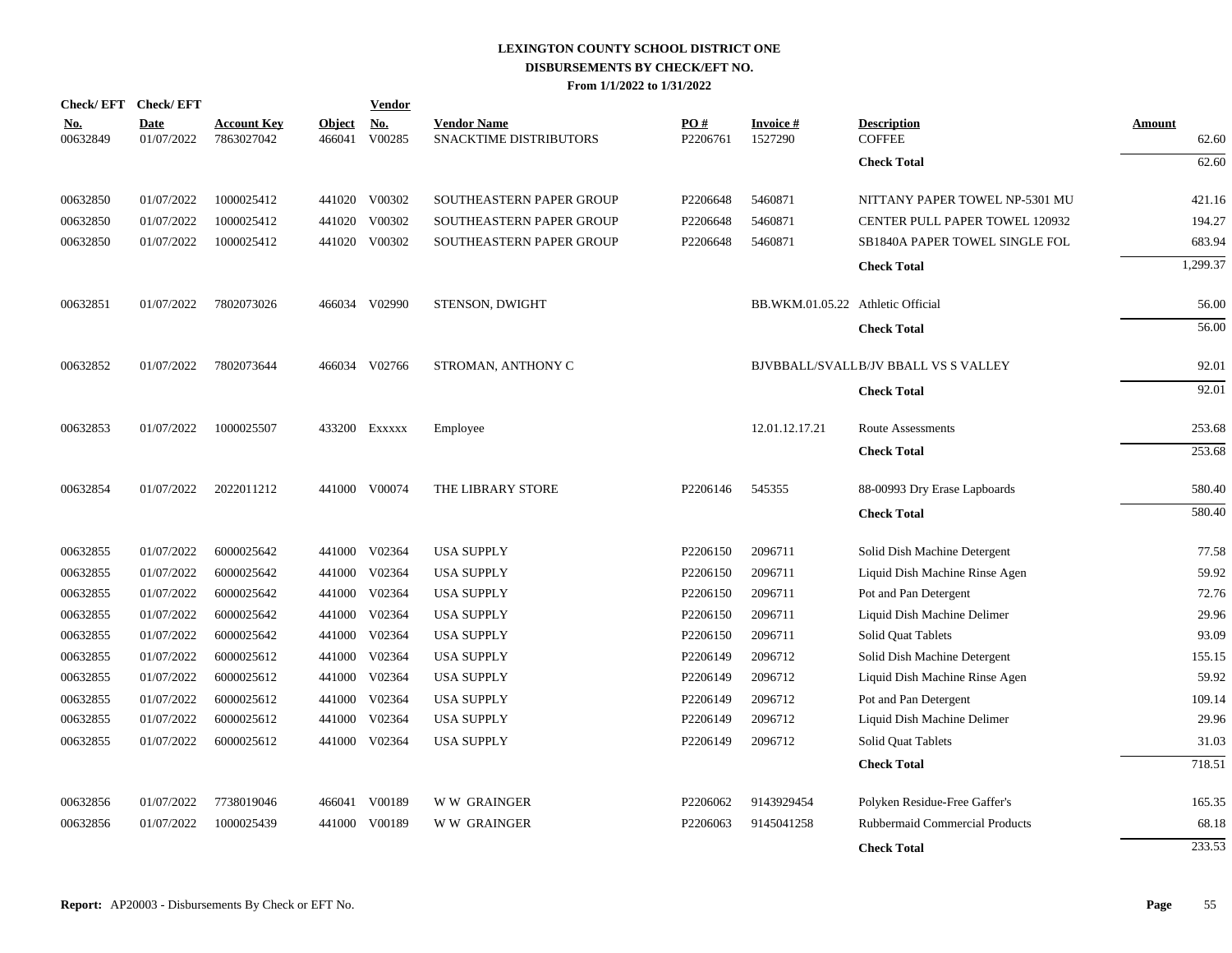| Check/EFT Check/EFT    |                           |                                  |                         | <b>Vendor</b>        |                                      |                   |                                     |                                  |                        |
|------------------------|---------------------------|----------------------------------|-------------------------|----------------------|--------------------------------------|-------------------|-------------------------------------|----------------------------------|------------------------|
| <u>No.</u><br>00632857 | <b>Date</b><br>01/07/2022 | <b>Account Key</b><br>7802073015 | <b>Object</b><br>466034 | <u>No.</u><br>V17037 | <b>Vendor Name</b><br>WATTS, VINCENT | $\underline{PO#}$ | <b>Invoice#</b><br>JVMB.PE.12.01.21 | <b>Description</b><br>Official   | <b>Amount</b><br>42.00 |
|                        |                           |                                  |                         |                      |                                      |                   |                                     | <b>Check Total</b>               | 42.00                  |
| 00632858               | 01/07/2022                | 7802073644                       |                         | 466034 V03087        | WILLIAMS, PAMELA                     |                   |                                     | VBBALL/SVALLE VBBALL VS S VALLEY | 70.60                  |
| 00632858               | 01/07/2022                | 7887073544                       |                         | 466034 V03087        | WILLIAMS, PAMELA                     |                   |                                     | VBBALL/SVALLE VBBALL VS S VALLEY | 70.60                  |
|                        |                           |                                  |                         |                      |                                      |                   |                                     | <b>Check Total</b>               | 141.20                 |
| 00632859               | 01/07/2022                | 7802073026                       |                         | 466034 V15964        | WOOLEY, MICHAEL CRAIG                |                   | BB.WKM.01.05.22 Athletic Official   |                                  | 56.00                  |
|                        |                           |                                  |                         |                      |                                      |                   |                                     | <b>Check Total</b>               | 56.00                  |
| 00632860               | 01/07/2022                | 7802081044                       |                         | 466064 V11500        | <b>GOLDEN HILLS GOLF AND COUNTRY</b> | P2206785          | P2206785.RBH                        | WINTER/SPRING BOYS GOLF SEASON   | 500.00                 |
|                        |                           |                                  |                         |                      |                                      |                   |                                     | <b>Check Total</b>               | 500.00                 |
| 00632861               |                           | 01/07/2022 7754019046            |                         | 466099 V01247        | SC DEPARTMENT OF EDUCATION           | P2206738          | P2206738.BMS                        | Lost and Damaged Textbooks       | 509.46                 |
|                        |                           |                                  |                         |                      |                                      |                   |                                     | <b>Check Total</b>               | 509.46                 |
| 00632862               | 01/07/2022                | 7802079013                       |                         | 466099 V14445        | TIMBERLAND HIGH SCHOOL               | P2206827          | P2206827.GHS                        | Timberland Duals 2022            | 200.00                 |
|                        |                           |                                  |                         |                      |                                      |                   |                                     | <b>Check Total</b>               | 200.00                 |
| 00632863               | 01/07/2022                | 7924099615                       |                         | 466031 V16216        | WALT DISNEY TRAVEL CO INC            | P2206805          | P2206805.PHS                        | Deposit for Hotel for Softball   | 1,200.00               |
|                        |                           |                                  |                         |                      |                                      |                   |                                     | <b>Check Total</b>               | 1,200.00               |
| 00632864               | 01/07/2022 5737025337     |                                  |                         | 452000 V12190        | <b>EDCON INC</b>                     | P2200765          | APP.4                               | CSMS - GMP                       | 360,066.47             |
|                        |                           |                                  |                         |                      |                                      |                   |                                     | <b>Check Total</b>               | 360,066.47             |
| 00632865               |                           | 01/07/2022 3770011343            |                         | 441000 Exxxxx        | Employee                             |                   | 2022TCHSUP                          | <b>Teacher Supply</b>            | 275.00                 |
|                        |                           |                                  |                         |                      |                                      |                   |                                     | <b>Check Total</b>               | 275.00                 |
| 00632866               | 01/10/2022                | 2042212603                       |                         | 433200 Exxxxx        | Employee                             |                   | 12.01.12.17.21                      | Special services commutes        | 89.04                  |
|                        |                           |                                  |                         |                      |                                      |                   |                                     | <b>Check Total</b>               | 89.04                  |
| 00632867               | 01/10/2022                | 1000022411                       |                         | 433210 Exxxxx        | Employee                             |                   | 12.07.12.11.21                      | <b>IB Program Training</b>       | 368.75                 |
|                        |                           |                                  |                         |                      |                                      |                   |                                     | <b>Check Total</b>               | 368.75                 |
| 00632868               | 01/10/2022                | 1000025507                       |                         | 433200 Exxxxx        | Employee                             |                   | 10.12.10.15.21                      | Trans Business & Concerns        | 35.84                  |
|                        |                           |                                  |                         |                      |                                      |                   |                                     | <b>Check Total</b>               | 35.84                  |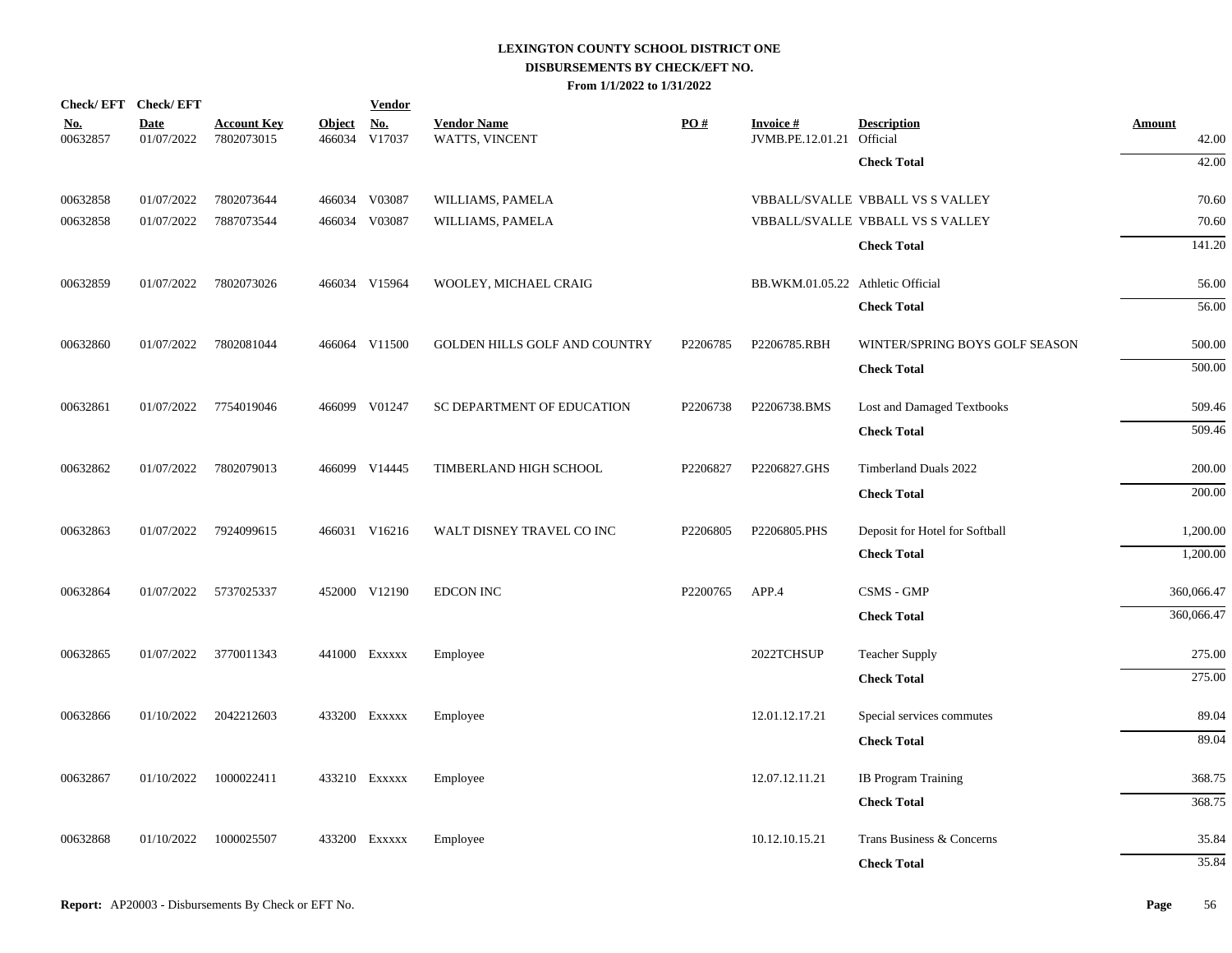| <b>Check/EFT</b>       | <b>Check/EFT</b>          |                                  |                         | <u>Vendor</u>        |                                                  |                 |                            |                                                   |                           |
|------------------------|---------------------------|----------------------------------|-------------------------|----------------------|--------------------------------------------------|-----------------|----------------------------|---------------------------------------------------|---------------------------|
| <u>No.</u><br>00632869 | <b>Date</b><br>01/10/2022 | <b>Account Key</b><br>3290011646 | <b>Object</b><br>444500 | <u>No.</u><br>V13581 | <b>Vendor Name</b><br>BIRDBRAIN TECHNOLOGIES LLC | PO#<br>P2206504 | <b>Invoice#</b><br>BB14229 | <b>Description</b><br>Hummingbird Classroom Flock | <b>Amount</b><br>1,598.00 |
| 00632869               | 01/10/2022                | 3290011646                       |                         | 444500 V13581        | BIRDBRAIN TECHNOLOGIES LLC                       | P2206504        | BB14229                    | Position Servo-FS5103B                            | 39.80                     |
| 00632869               | 01/10/2022                | 3290011646                       |                         | 444500 V13581        | BIRDBRAIN TECHNOLOGIES LLC                       | P2206504        | BB14229                    | Single Color LED-Yellow                           | 14.75                     |
| 00632869               | 01/10/2022                | 3290011646                       |                         | 444500 V13581        | BIRDBRAIN TECHNOLOGIES LLC                       | P2206504        | BB14229                    | Single Color LED-Red                              | 14.75                     |
| 00632869               | 01/10/2022                | 3290011646                       |                         | 444500 V13581        | BIRDBRAIN TECHNOLOGIES LLC                       | P2206504        | BB14229                    | Single Color LED-Green                            | 14.75                     |
| 00632869               | 01/10/2022                | 3290011646                       |                         | 444500 V13581        | BIRDBRAIN TECHNOLOGIES LLC                       | P2206504        | BB14229                    | Tri-color LED                                     | 24.75                     |
| 00632869               | 01/10/2022                | 3290011646                       |                         | 444500 V13581        | BIRDBRAIN TECHNOLOGIES LLC                       | P2206504        | BB14229                    | Distance Sensor (Hummingbird B                    | 49.75                     |
| 00632869               | 01/10/2022                | 3290011646                       |                         | 444500 V13581        | BIRDBRAIN TECHNOLOGIES LLC                       | P2206504        | BB14229                    | Light Sensor (Hummingbird Bit)                    | 24.75                     |
| 00632869               | 01/10/2022                | 3290011646                       |                         | 444500 V13581        | BIRDBRAIN TECHNOLOGIES LLC                       | P2206504        | BB14229                    | Sound Sensor (Hummingbird Bit)                    | 29.75                     |
| 00632869               | 01/10/2022                | 3290011646                       |                         | 444500 V13581        | BIRDBRAIN TECHNOLOGIES LLC                       | P2206504        | BB14229                    | Hummingbird Bit Controller                        | 245.00                    |
|                        |                           |                                  |                         |                      |                                                  |                 |                            | <b>Check Total</b>                                | 2,056.05                  |
| 00632870               | 01/10/2022                | 2021011247                       |                         | 441000 V12599        | <b>BLACK ROCK BRANDING</b>                       | P2206562        | 15714-3                    | sports pack w/outside mesh poc                    | 2,493.10                  |
|                        |                           |                                  |                         |                      |                                                  |                 |                            | <b>Check Total</b>                                | 2,493.10                  |
| 00632871               | 01/10/2022                | 1000014127                       |                         | 441000 V13041        | BLICK ART MATERIALS LLC                          | P2205364        | 7725915                    | carving foam                                      | 104.70                    |
|                        |                           |                                  |                         |                      |                                                  |                 |                            | <b>Check Total</b>                                | 104.70                    |
| 00632872               | 01/10/2022                | 1000023339                       |                         | 433200 EXXXXX        | Employee                                         |                 | 12.20.12.31.21             | Facility check during break                       | 87.36                     |
|                        |                           |                                  |                         |                      |                                                  |                 |                            | <b>Check Total</b>                                | 87.36                     |
| 00632873               | 01/10/2022                | 7936527016                       |                         | 466041 V00884        | <b>BOOKSOURCE</b>                                | P2206324        | 963060                     | various books (quote Q1037739-                    | 210.91                    |
| 00632873               | 01/10/2022                | 7936527016                       | 466041                  | V00884               | <b>BOOKSOURCE</b>                                | P2206324        | 963780                     | various books (quote Q1037739-                    | 5.99                      |
| 00632873               | 01/10/2022                | 9240013903                       |                         | 441000 V00884        | <b>BOOKSOURCE</b>                                | P2206265        | 964277                     | Peace Week In Miss Fox's Class                    | 5.99                      |
| 00632873               | 01/10/2022                | 9240013903                       |                         | 441000 V00884        | <b>BOOKSOURCE</b>                                | P2206265        | 964277                     | Dare To Dream Big, HC                             | 8.24                      |
| 00632873               | 01/10/2022                | 9240013903                       |                         | 441000 V00884        | <b>BOOKSOURCE</b>                                | P2206265        | 964277                     | Mixed: A Colorful Story, HC                       | 14.24                     |
| 00632873               | 01/10/2022                | 9240013903                       |                         | 441000 V00884        | <b>BOOKSOURCE</b>                                | P2206265        | 964277                     | Row, Row, Row Your Boat, PB                       | 2.99                      |
| 00632873               | 01/10/2022                | 9240013903                       |                         | 441000 V00884        | <b>BOOKSOURCE</b>                                | P2206265        | 964277                     | Jack and Jill, PB                                 | 2.99                      |
| 00632873               | 01/10/2022                | 9240013903                       |                         | 441000 V00884        | <b>BOOKSOURCE</b>                                | P2206265        | 964277                     | Mary Had A Little Lamb, PB                        | 2.99                      |
| 00632873               | 01/10/2022                | 9240013903                       |                         | 441000 V00884        | <b>BOOKSOURCE</b>                                | P2206265        | 964277                     | Subway Ride, PB                                   | 5.96                      |
| 00632873               | 01/10/2022                | 9240013903                       |                         | 441000 V00884        | <b>BOOKSOURCE</b>                                | P2206265        | 964277                     | Meeting Miami: A Story About D                    | 6.71                      |
| 00632873               | 01/10/2022                | 9240013903                       |                         | 441000 V00884        | <b>BOOKSOURCE</b>                                | P2206265        | 964277                     | Different Abilities, PB                           | 5.24                      |
| 00632873               | 01/10/2022                | 9240013903                       |                         | 441000 V00884        | <b>BOOKSOURCE</b>                                | P2206265        | 964277                     | The Lemonade Stand, PB                            | 4.43                      |
| 00632873               | 01/10/2022                | 9240013903                       |                         | 441000 V00884        | <b>BOOKSOURCE</b>                                | P2206265        | 964277                     | At The School Store, PB                           | 4.10                      |
| 00632873               | 01/10/2022                | 9240013903                       | 441000                  | V00884               | <b>BOOKSOURCE</b>                                | P2206265        | 964277                     | Moving People, Moving Stuff, P                    | 6.71                      |
| 00632873               | 01/10/2022                | 9240013903                       |                         | 441000 V00884        | <b>BOOKSOURCE</b>                                | P2206265        | 964277                     | One, Two, At The Zoo! PB                          | 4.10                      |
|                        |                           |                                  |                         |                      |                                                  |                 |                            |                                                   |                           |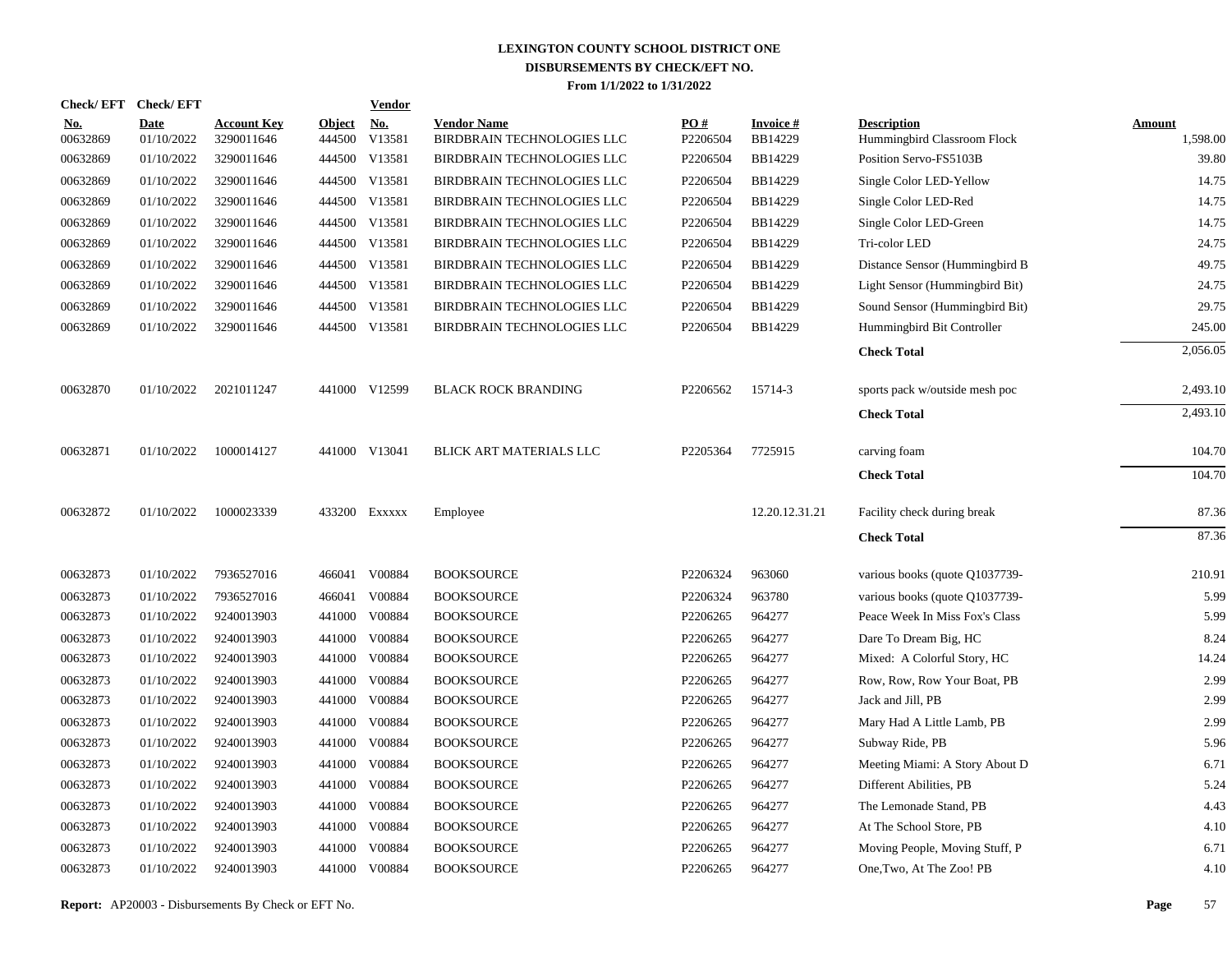| Check/EFT Check/EFT    |                           |                                  |                         | <b>Vendor</b>        |                                         |                 |                            |                                       |                       |
|------------------------|---------------------------|----------------------------------|-------------------------|----------------------|-----------------------------------------|-----------------|----------------------------|---------------------------------------|-----------------------|
| <u>No.</u><br>00632873 | <b>Date</b><br>01/10/2022 | <b>Account Key</b><br>9240013903 | <b>Object</b><br>441000 | <u>No.</u><br>V00884 | <b>Vendor Name</b><br><b>BOOKSOURCE</b> | PO#<br>P2206265 | <u>Invoice #</u><br>964277 | <b>Description</b><br>May's Horse, PB | <b>Amount</b><br>4.10 |
| 00632873               | 01/10/2022                | 9240013903                       |                         | 441000 V00884        | <b>BOOKSOURCE</b>                       | P2206265        | 964277                     | Shipping                              | 9.99                  |
|                        |                           |                                  |                         |                      |                                         |                 |                            | <b>Check Total</b>                    | 305.68                |
| 00632874               | 01/10/2022                | 6000025631                       |                         | 433200 EXXXXX        | Employee                                |                 | 12.01.12.17.21             | <b>Bank Deposit Commutes</b>          | 14.00                 |
|                        |                           |                                  |                         |                      |                                         |                 |                            | <b>Check Total</b>                    | 14.00                 |
| 00632875               | 01/10/2022                | 1000011303                       |                         | 433200 EXXXXX        | Employee                                |                 | 11.10.12.16.21             | School visits & Meetings              | 163.58                |
|                        |                           |                                  |                         |                      |                                         |                 |                            | <b>Check Total</b>                    | 163.58                |
| 00632876               | 01/10/2022                | 1000011345                       |                         | 441000 V14926        | <b>CAPSTONE</b>                         | P2109818        | 240019                     | List of books for literacy. (W        | 930.90                |
| 00632876               | 01/10/2022                | 1000011345                       |                         | 441000 V14926        | <b>CAPSTONE</b>                         | P2109818        | 241727                     | List of books for literacy. (W        | 823.40                |
| 00632876               | 01/10/2022                | 1000011345                       |                         | 441000 V14926        | <b>CAPSTONE</b>                         | P2109818        | 243392                     | List of books for literacy. (W        | 35.70                 |
|                        |                           |                                  |                         |                      |                                         |                 |                            | <b>Check Total</b>                    | 1,790.00              |
| 00632877               | 01/10/2022                | 7860527030                       |                         | 466041 V12901        | <b>CAROLINA SCREEN PRINTERS</b>         | P2206165        | 15420                      | XS Ladies Value Fleece Jacket         | 28.14                 |
| 00632877               | 01/10/2022                | 7860527030                       |                         | 466041 V12901        | CAROLINA SCREEN PRINTERS                | P2206165        | 15420                      | Small Ladies Value Fleece Jack        | 140.71                |
| 00632877               | 01/10/2022                | 7860527030                       |                         | 466041 V12901        | CAROLINA SCREEN PRINTERS                | P2206165        | 15420                      | Medium Ladies Fleece Jacket           | 225.13                |
| 00632877               | 01/10/2022                | 7860527030                       |                         | 466041 V12901        | <b>CAROLINA SCREEN PRINTERS</b>         | P2206165        | 15420                      | Large Ladies Value Fleece Jack        | 619.10                |
| 00632877               | 01/10/2022                | 7860527030                       |                         | 466041 V12901        | CAROLINA SCREEN PRINTERS                | P2206165        | 15420                      | XL Ladies Value Fleece                | 365.83                |
| 00632877               | 01/10/2022                | 7860527030                       |                         | 466041 V12901        | CAROLINA SCREEN PRINTERS                | P2206165        | 15420                      | 2XL Ladies Value Fleece Jacket        | 155.79                |
| 00632877               | 01/10/2022                | 7860527030                       |                         | 466041 V12901        | CAROLINA SCREEN PRINTERS                | P2206165        | 15420                      | 3XL Ladies Value Fleece Jacket        | 69.23                 |
| 00632877               | 01/10/2022                | 7860527030                       |                         | 466041 V12901        | CAROLINA SCREEN PRINTERS                | P2206165        | 15420                      | XS Value Fleece Jacket                | 28.14                 |
| 00632877               | 01/10/2022                | 7860527030                       |                         | 466041 V12901        | CAROLINA SCREEN PRINTERS                | P2206165        | 15420                      | Medium Value Fleece Jacket            | 28.14                 |
| 00632877               | 01/10/2022                | 7860527030                       |                         | 466041 V12901        | CAROLINA SCREEN PRINTERS                | P2206165        | 15420                      | Large Value Fleece Jacket             | 84.42                 |
| 00632877               | 01/10/2022                | 7860527030                       |                         | 466041 V12901        | <b>CAROLINA SCREEN PRINTERS</b>         | P2206165        | 15420                      | XL Value Fleece Jacket                | 225.13                |
| 00632877               | 01/10/2022                | 7860527030                       |                         | 466041 V12901        | <b>CAROLINA SCREEN PRINTERS</b>         | P2206165        | 15420                      | 2XL Value Fleece Jacket               | 218.11                |
| 00632877               | 01/10/2022                | 7860527030                       |                         | 466041 V12901        | <b>CAROLINA SCREEN PRINTERS</b>         | P2206165        | 15420                      | 3XL Value Fleece Jacket               | 311.53                |
|                        |                           |                                  |                         |                      |                                         |                 |                            | <b>Check Total</b>                    | 2,499.40              |
| 00632878               | 01/10/2022                | 6000025628                       |                         | 433200 EXXXXX        | Employee                                |                 | 12.13.12.24.21             | Bank Deposit & Temp. Checks           | 12.04                 |
|                        |                           |                                  |                         |                      |                                         |                 |                            | <b>Check Total</b>                    | 12.04                 |
| 00632879               | 01/10/2022                | 1000025422                       |                         | 441020 V16517        | COASTAL SANITARY SUPPLY COMPAN          | P2204097        | 318391                     | BETTER BRUSH 432028 BROOM             | 32.95                 |
| 00632879               | 01/10/2022                | 1000025422                       |                         | 441020 V16517        | COASTAL SANITARY SUPPLY COMPAN          | P2204097        | 318391                     | HOSPECO 536-60-5DZBX                  | 49.54                 |
| 00632879               | 01/10/2022                | 1000025422                       |                         | 441020 V16517        | COASTAL SANITARY SUPPLY COMPAN          | P2204097        | 318391                     | BETTER BRUSH 550732 BOTTLE 32         | 16.86                 |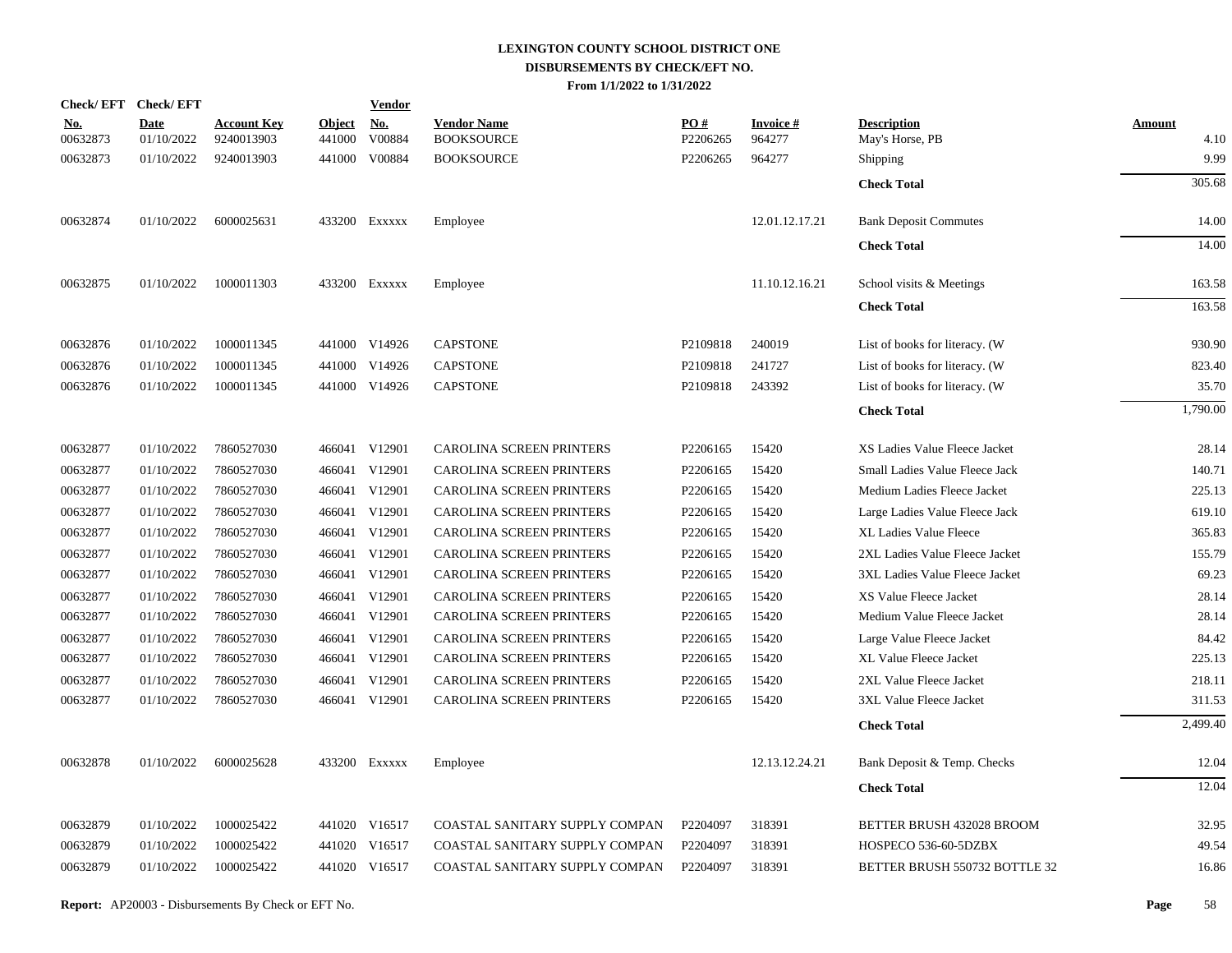|                        | Check/EFT Check/EFT       |                                  |               | <b>Vendor</b>               |                                                      |                        |                           |                                                      |                        |
|------------------------|---------------------------|----------------------------------|---------------|-----------------------------|------------------------------------------------------|------------------------|---------------------------|------------------------------------------------------|------------------------|
| <u>No.</u><br>00632879 | <b>Date</b><br>01/10/2022 | <b>Account Key</b><br>1000025422 | <b>Object</b> | <u>No.</u><br>441020 V16517 | <b>Vendor Name</b><br>COASTAL SANITARY SUPPLY COMPAN | <b>PO#</b><br>P2204097 | <b>Invoice#</b><br>318391 | <b>Description</b><br>BETTER BRUSH 550610 TRIGGER SP | <b>Amount</b><br>16.19 |
|                        |                           |                                  |               |                             |                                                      |                        |                           | <b>Check Total</b>                                   | 115.54                 |
| 00632880               | 01/10/2022                | 6000025637                       |               | 433200 EXXXXX               | Employee                                             |                        | 12.01.12.17.21            | Food services duties                                 | 66.53                  |
|                        |                           |                                  |               |                             |                                                      |                        |                           | <b>Check Total</b>                                   | 66.53                  |
| 00632881               | 01/10/2022                | 1000011427                       |               | 444500 V01040               | <b>DELL COMPUTERS</b>                                | P2205442               | 10545474292               | OptiPlex 5090 Small Form Facto                       | 765.05                 |
| 00632881               | 01/10/2022                | 1000011427                       |               | 444500 V01040               | DELL COMPUTERS                                       | P2205442               | 10545474292               | Dell 27 Monitor - P2722H, 68.6                       | 272.85                 |
|                        |                           |                                  |               |                             |                                                      |                        |                           | <b>Check Total</b>                                   | 1,037.90               |
| 00632882               | 01/10/2022                | 1000025411                       |               | 432300 V14264               | EA SERVICES LLC                                      | P2201257               | 7256                      | LHS-Lift Station Inspection                          | 500.00                 |
| 00632882               | 01/10/2022                | 1000025413                       |               | 432300 V14264               | <b>EA SERVICES LLC</b>                               | P2201257               | 7256                      | <b>GHS-Lift Station Inspection</b>                   | 160.00                 |
| 00632882               | 01/10/2022                | 1000025413                       |               | 432300 V14264               | <b>EA SERVICES LLC</b>                               | P2201257               | 7256                      | GHS Football Stadium- Lift Sta                       | 60.00                  |
| 00632882               | 01/10/2022                | 1000025414                       |               | 432300 V14264               | EA SERVICES LLC                                      | P2201257               | 7256                      | GES WWTP-Lift Station Inspecti                       | 2,300.00               |
| 00632882               | 01/10/2022                | 1000025414                       |               | 432300 V14264               | EA SERVICES LLC                                      | P2201257               | 7256                      | GES WWTP-Wastewater Sampling                         | 130.00                 |
| 00632882               | 01/10/2022                | 1000025414                       |               | 432300 V14264               | EA SERVICES LLC                                      | P2201257               | 7256                      | GES WWTP-Well Monitoring Sampl                       | 650.00                 |
| 00632882               | 01/10/2022                | 1000025427                       |               | 432300 V14264               | <b>EA SERVICES LLC</b>                               | P2201257               | 7256                      | <b>WKHS Classroom Addition-Lift S</b>                | 200.00                 |
| 00632882               | 01/10/2022                | 1000025427                       |               | 432300 V14264               | EA SERVICES LLC                                      | P2201257               | 7256                      | WKHS Performing Art Center-Lif                       | 200.00                 |
| 00632882               | 01/10/2022                | 1000025430                       |               | 432300 V14264               | EA SERVICES LLC                                      | P2201257               | 7256                      | PMS-Lift Station Inspection                          | 160.00                 |
| 00632882               | 01/10/2022                | 1000025434                       | 432300        | V14264                      | EA SERVICES LLC                                      | P2201257               | 7256                      | PHMS-Lift Station Inspection                         | 200.00                 |
| 00632882               | 01/10/2022                | 1000025438                       |               | 432300 V14264               | <b>EA SERVICES LLC</b>                               | P2201257               | 7256                      | <b>CSES-Lift Station Inspection</b>                  | 400.00                 |
| 00632882               | 01/10/2022                | 1000025440                       | 432300        | V14264                      | EA SERVICES LLC                                      | P2201257               | 7256                      | <b>NPES-Lift Station Inspection</b>                  | 400.00                 |
| 00632882               | 01/10/2022                | 1000025441                       |               | 432300 V14264               | EA SERVICES LLC                                      | P2201257               | 7256                      | <b>RCES-Lift Station Inspection</b>                  | 200.00                 |
| 00632882               | 01/10/2022                | 1000025444                       |               | 432300 V14264               | <b>EA SERVICES LLC</b>                               | P2201257               | 7256                      | <b>RBHS-Lift Station Inspection</b>                  | 325.00                 |
| 00632882               | 01/10/2022                | 1000025445                       |               | 432300 V14264               | EA SERVICES LLC                                      | P2201257               | 7256                      | DES-Lift Station Inspection                          | 200.00                 |
| 00632882               | 01/10/2022                | 1000025446                       | 432300        | V14264                      | EA SERVICES LLC                                      | P2201257               | 7256                      | <b>BMS-Lift Station Inspection</b>                   | 200.00                 |
| 00632882               | 01/10/2022                | 1000025452                       |               | 432300 V14264               | EA SERVICES LLC                                      | P2201257               | 7256                      | Old GES-Lift Station Inspectio                       | 160.00                 |
|                        |                           |                                  |               |                             |                                                      |                        |                           | <b>Check Total</b>                                   | 6.445.00               |
| 00632883               | 01/10/2022                | 2021011247                       |               | 441000 V00817               | EAI (ERIC ARMIN INC)                                 | P2206438               | <b>INV1144201</b>         | JUMBO MAGNETIC QUIETSHAPE FOAM                       | 45.90                  |
| 00632883               | 01/10/2022                | 2021011247                       |               | 441000 V00817               | EAI (ERIC ARMIN INC)                                 | P2206438               | INV1144201                | SNAP MATH - FRACTIONS PUZZLE G                       | 51.80                  |
| 00632883               | 01/10/2022                | 2021011247                       |               | 441000 V00817               | EAI (ERIC ARMIN INC)                                 | P2206438               | INV1144201                | SNAP MATH - MULTIPLICATION & D                       | 51.80                  |
| 00632883               | 01/10/2022                | 2021011247                       |               | 441000 V00817               | EAI (ERIC ARMIN INC)                                 | P2206438               | INV1144201                | MAGNETIC VISUAL AREA MODELER                         | 239.70                 |
| 00632883               | 01/10/2022                | 2021011247                       |               | 441000 V00817               | EAI (ERIC ARMIN INC)                                 | P2206438               | INV1144201                | REAL-WORLD MATH PROBLEM SOLVIN                       | 12.95                  |
| 00632883               | 01/10/2022                | 2021011247                       | 441000        | V00817                      | EAI (ERIC ARMIN INC)                                 | P2206438               | INV1144201                | <b>MATH BAFFLERS: LOGIC PUZZLES T</b>                | 18.95                  |
| 00632883               | 01/10/2022                | 2021011247                       |               | 441000 V00817               | EAI (ERIC ARMIN INC)                                 | P2206438               | INV1144201                | MATH STACKS PLACE VALUE TO MIL                       | 17.90                  |
|                        |                           |                                  |               |                             |                                                      |                        |                           |                                                      |                        |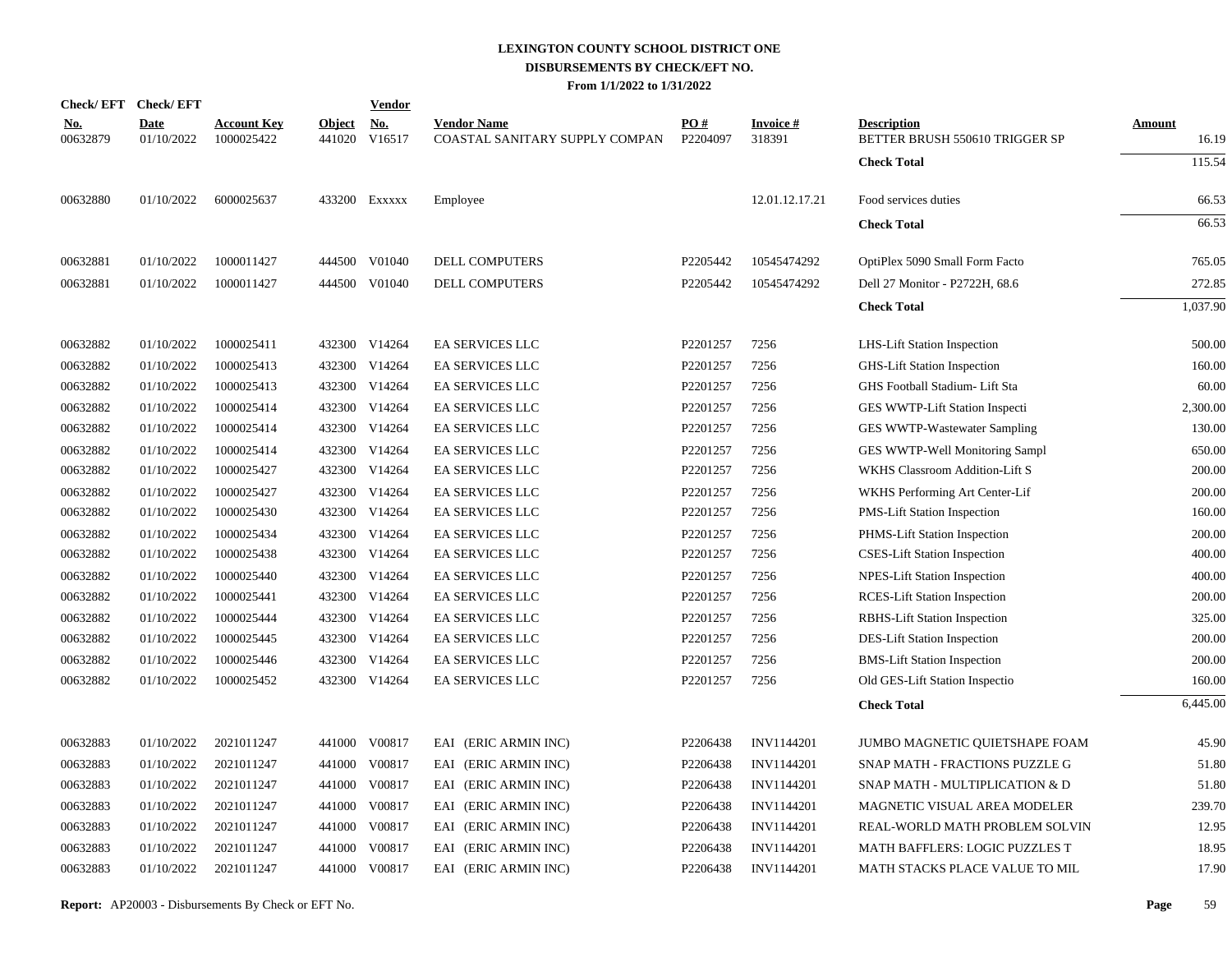|            |          | Check/EFT Check/EFT |                    |               | <b>Vendor</b> |                                |          |                 |                                |               |
|------------|----------|---------------------|--------------------|---------------|---------------|--------------------------------|----------|-----------------|--------------------------------|---------------|
| <u>No.</u> |          | <b>Date</b>         | <b>Account Key</b> | <b>Object</b> | <u>No.</u>    | <b>Vendor Name</b>             | PO#      | <b>Invoice#</b> | <b>Description</b>             | <b>Amount</b> |
|            |          |                     |                    |               |               |                                |          |                 | <b>Check Total</b>             | 439.00        |
|            | 00632884 | 01/10/2022          | 7936527016         |               | 466041 V12185 | FOLLETT SCHOOL SOLUTIONS INC   | P2204080 | 364421F         | see attached book list (20 boo | 89.59         |
|            | 00632884 | 01/10/2022          | 1000022239         |               | 443000 V12185 | FOLLETT SCHOOL SOLUTIONS INC   | P2205227 | 385319F         | Follet Book Order              | 1,303.46      |
|            | 00632884 | 01/10/2022          | 1000022238         |               | 443000 V12185 | FOLLETT SCHOOL SOLUTIONS INC   | P2205924 | 397755          | 84 Titles (Quantity 86)        | 1,053.35      |
|            |          |                     |                    |               |               |                                |          |                 | <b>Check Total</b>             | 2,446.40      |
|            | 00632885 | 01/10/2022          | 1000011427         |               | 441000 V00549 | FORMS AND SUPPLY INC (FSI)     | P2202642 | 5882232-1       | Crayola Washable Paint         | 4.28          |
|            | 00632885 | 01/10/2022          | 1000011427         |               | 441000 V00549 | FORMS AND SUPPLY INC (FSI)     | P2204265 | 5926184-2       | Bostitch Super Pro 6 Commercia | 90.46         |
|            | 00632885 | 01/10/2022          | 1000011427         |               | 441000 V00549 | FORMS AND SUPPLY INC (FSI)     | P2204347 | 5927789-1       | Bostitch Super Pro 6 Commercia | 45.23         |
|            |          |                     |                    |               |               |                                |          |                 | <b>Check Total</b>             | 139.97        |
|            | 00632886 | 01/10/2022          | 7802089029         |               | 466034 V16070 | <b>GARRISON, NAKIA</b>         |          | BB.GMS.12.04.21 | Athletic Official              | 93.00         |
|            |          |                     |                    |               |               |                                |          |                 | <b>Check Total</b>             | 93.00         |
|            | 00632887 | 01/10/2022          | 6000025626         |               | 433200 Exxxxx | Employee                       |          | 12.01.12.17.21  | <b>Bank Deposit Commutes</b>   | 25.20         |
|            |          |                     |                    |               |               |                                |          |                 | <b>Check Total</b>             | 25.20         |
|            | 00632888 | 01/10/2022          | 6000025611         |               | 433200 Exxxxx | Employee                       |          | 12.01.12.17.21  | <b>Bank Deposit Commutes</b>   | 41.50         |
|            |          |                     |                    |               |               |                                |          |                 | <b>Check Total</b>             | 41.50         |
|            | 00632889 | 01/10/2022          | 1000025507         |               | 441000 V00761 | INTERSTATE TRANSPORTATION EQUI | P2204714 | C0010816052:01  | Step Tread, Nosing Ribbed      | 428.00        |
|            | 00632889 | 01/10/2022          | 1000025507         |               | 441000 V00761 | INTERSTATE TRANSPORTATION EQUI | P2204714 | C0010816052:01  | Step Tread, Ribbed Black, 1S   | 575.87        |
|            | 00632889 | 01/10/2022          | 1000025507         |               | 441000 V00761 | INTERSTATE TRANSPORTATION EQUI | P2204714 | C0010816052:01  | step Tread Ribbed Black, 2N    | 553.73        |
|            | 00632889 | 01/10/2022          | 1000025507         |               | 441000 V00761 | INTERSTATE TRANSPORTATION EQUI | P2204714 | C0010816052:01  | Step Tread, Ribbed Black, 3R   | 576.84        |
|            | 00632889 | 01/10/2022          | 1000025507         |               | 441000 V00761 | INTERSTATE TRANSPORTATION EQUI | P2205587 | C001082449:01   | Ez-On Max Vest II              | 243.96        |
|            | 00632889 | 01/10/2022          | 1000025507         |               | 441000 V00761 | INTERSTATE TRANSPORTATION EQUI | P2205587 | C001082449:01   | Ez-On Max Vest II              | 487.92        |
|            | 00632889 | 01/10/2022          | 1000025507         |               | 441000 V00761 | INTERSTATE TRANSPORTATION EQUI | P2205587 | C001082449:01   | Ez-On Max Vest II              | 1,219.80      |
|            | 00632889 | 01/10/2022          | 1000025507         |               | 441000 V00761 | INTERSTATE TRANSPORTATION EQUI | P2205587 | C001082449:01   | Shipping                       | 40.00         |
|            |          |                     |                    |               |               |                                |          |                 | <b>Check Total</b>             | 4,126.12      |
|            | 00632890 | 01/10/2022          | 6000025642         |               | 433200 Exxxxx | Employee                       |          | 12.01.12.17.21  | <b>Bank Deposit Commutes</b>   | 44.86         |
|            |          |                     |                    |               |               |                                |          |                 | <b>Check Total</b>             | 44.86         |
|            | 00632891 | 01/10/2022          | 9240013903         | 441000        | V00211        | KAPLAN EARLY LEARNING COMPANY  | P2206210 | 0006154988      | Sense of Place Refrigerator (p | 254.96        |
|            | 00632891 | 01/10/2022          | 9240013903         |               | 441000 V00211 | KAPLAN EARLY LEARNING COMPANY  | P2206210 | 0006154988      | Sense of Place Farmhouse Table | 665.51        |
|            |          |                     |                    |               |               |                                |          |                 |                                |               |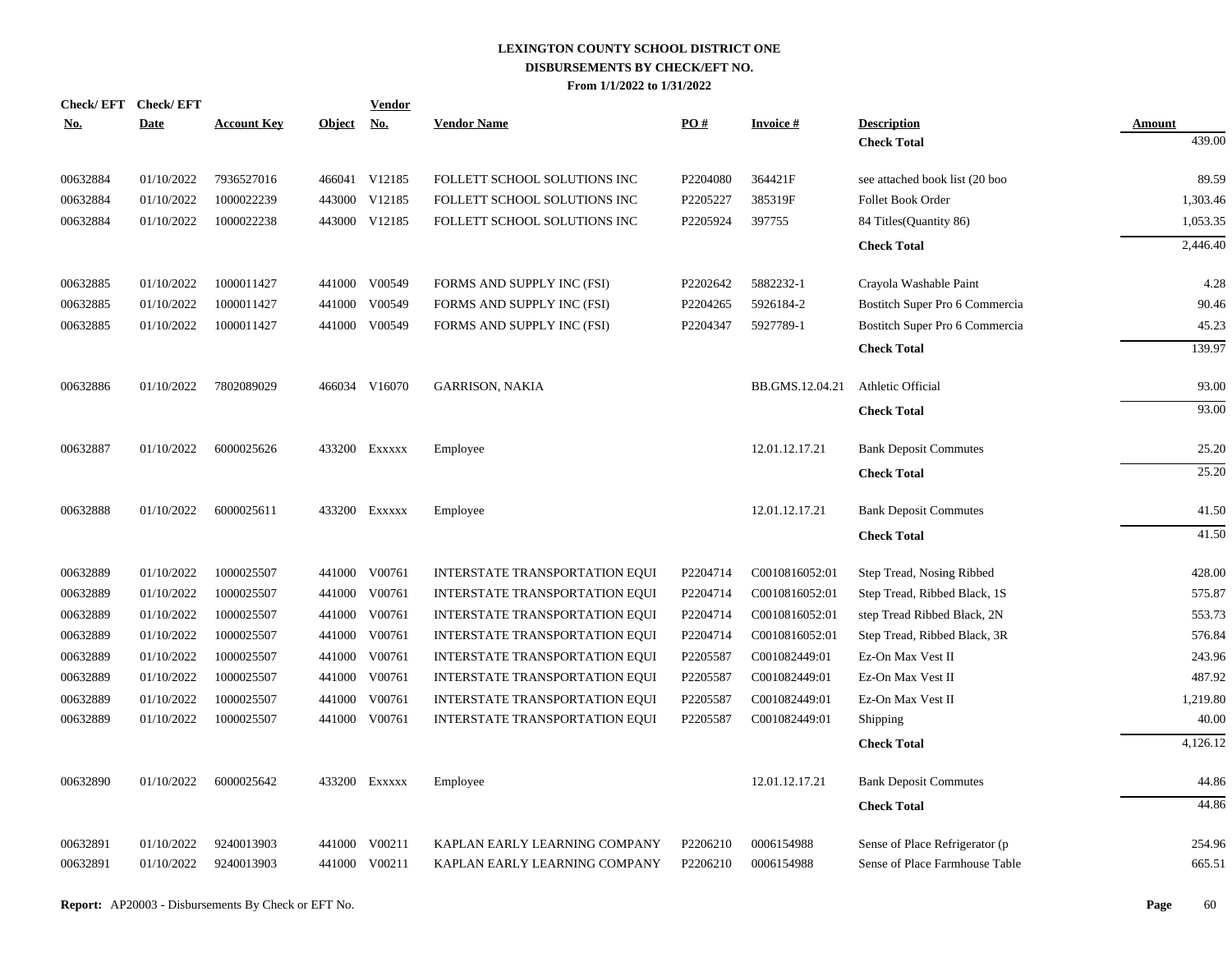| Check/ EFT      | <b>Check/EFT</b>          |                                  |                         | <b>Vendor</b> |                                                     |                 |                               |                                                      |                  |
|-----------------|---------------------------|----------------------------------|-------------------------|---------------|-----------------------------------------------------|-----------------|-------------------------------|------------------------------------------------------|------------------|
| No.<br>00632891 | <b>Date</b><br>01/10/2022 | <b>Account Key</b><br>9240013903 | <b>Object</b><br>441000 | No.<br>V00211 | <b>Vendor Name</b><br>KAPLAN EARLY LEARNING COMPANY | PO#<br>P2206210 | <b>Invoice#</b><br>0006154988 | <b>Description</b><br>Sense of Place Fireplace (page | Amount<br>467.46 |
| 00632891        | 01/10/2022                | 9240013903                       | 441000                  | V00211        | KAPLAN EARLY LEARNING COMPANY                       | P2206210        | 0006154988                    | Carolina Block Storage Organiz                       | 729.22           |
| 00632891        | 01/10/2022                | 9240013903                       | 441000                  | V00211        | KAPLAN EARLY LEARNING COMPANY                       | P2206210        | 0006154988                    | Unit Blocks-Basic Classroom Se                       | 254.96           |
| 00632891        | 01/10/2022                | 9240013903                       | 441000                  | V00211        | KAPLAN EARLY LEARNING COMPANY                       | P2206210        | 0006154988                    | Block Labels-85 Dark Brown, Ad                       | 16.96            |
| 00632891        | 01/10/2022                | 9240013903                       | 441000                  | V00211        | KAPLAN EARLY LEARNING COMPANY                       | P2206210        | 0006154988                    | Carolina 8-Cubby Storage (page)                      | 169.11           |
| 00632891        | 01/10/2022                | 9240013903                       | 441000                  | V00211        | KAPLAN EARLY LEARNING COMPANY                       | P2206210        | 0006154988                    | Carolina See-All Storage (page                       | 186.11           |
| 00632891        | 01/10/2022                | 9240013903                       | 441000                  | V00211        | KAPLAN EARLY LEARNING COMPANY                       | P2206210        | 0006154988                    | Clear Storage Bin Single (page                       | 67.68            |
| 00632891        | 01/10/2022                | 9240013903                       |                         | 441000 V00211 | KAPLAN EARLY LEARNING COMPANY                       | P2206210        | 0006154988                    | Wooden High Chair for Dolls (p                       | 67.96            |
|                 |                           |                                  |                         |               |                                                     |                 |                               | <b>Check Total</b>                                   | 2,879.93         |
| 00632892        | 01/10/2022                | 7885027023                       |                         | 466099 V00071 | LEXINGTON FLORIST AND FLOWER C                      | P2206887        | 43813                         | HOUSE/BLOOMING PLANT ONE FOR R                       | 128.40           |
| 00632892        | 01/10/2022                | 7885027023                       | 466099                  | V00071        | LEXINGTON FLORIST AND FLOWER C                      | P2206887        | 43813                         | DELIVERY CHARGE                                      | 24.00            |
| 00632892        | 01/10/2022                | 7863027022                       | 466099                  | V00071        | LEXINGTON FLORIST AND FLOWER C                      | P2206828        | 43842                         | Invoice 43842                                        | 48.15            |
| 00632892        | 01/10/2022                | 7863027022                       | 466099                  | V00071        | LEXINGTON FLORIST AND FLOWER C                      | P2206828        | 43842                         | <b>Delivery Charges</b>                              | 8.00             |
| 00632892        | 01/10/2022                | 7948027022                       | 466099                  | V00071        | LEXINGTON FLORIST AND FLOWER C                      | P2206828        | 43842                         | Invoice 43842                                        | 64.20            |
| 00632892        | 01/10/2022                | 7948027022                       |                         | 466099 V00071 | LEXINGTON FLORIST AND FLOWER C                      | P2206828        | 43842                         | Delivery Charges                                     | 22.00            |
|                 |                           |                                  |                         |               |                                                     |                 |                               | <b>Check Total</b>                                   | 294.75           |
| 00632893        | 01/10/2022                | 6000025641                       |                         | 433200 Exxxxx | Employee                                            |                 | 12.01.12.13.21                | <b>Bank Deposit Commutes</b>                         | 10.75            |
|                 |                           |                                  |                         |               |                                                     |                 |                               | <b>Check Total</b>                                   | 10.75            |
| 00632894        | 01/10/2022                | 1000025408                       |                         | 441020 V10256 | MANSFIELD OIL CO OF GAINESVILL                      | P2206786        | SOLCD-731989                  | DM - Fuel Purchases                                  | 5,963.09         |
| 00632894        | 01/10/2022                | 1000025408                       |                         | 441020 V10256 | MANSFIELD OIL CO OF GAINESVILL                      | P2206786        | SQLCD-731989                  | Fuel Credit                                          | $-15.26$         |
|                 |                           |                                  |                         |               |                                                     |                 |                               | <b>Check Total</b>                                   | 5,947.83         |
| 00632895        | 01/10/2022                | 2042212703                       |                         | 439500 V16840 | MAXIM HEALTHCARE SERVICES INC                       | P2202525        | E4416730143                   | VIRTUAL SCHOOL TEACHER -                             | 2,550.00         |
|                 |                           |                                  |                         |               |                                                     |                 |                               | <b>Check Total</b>                                   | 2,550.00         |
| 00632896        | 01/10/2022                | 1000011527                       |                         | 441000 V00512 | MCWATERS INC (OFFICE FURNITURE                      | P2205700        | 388360                        | 1123.BK2.MB.YE3.AR9 - FOCUS 2.                       | 1,075.35         |
| 00632896        | 01/10/2022                | 1000023327                       |                         | 441000 V00512 | MCWATERS INC (OFFICE FURNITURE                      | P2205836        | 388361                        | 1123.BK2.MB.YE3.AR9 - FOCUS 2.                       | 1,675.62         |
|                 |                           |                                  |                         |               |                                                     |                 |                               | <b>Check Total</b>                                   | 2,750.97         |
| 00632897        | 01/10/2022                | 6000025643                       |                         | 433200 Exxxxx | Employee                                            |                 | 12.01.12.16.21                | <b>Bank Deposit Commutes</b>                         | 57.12            |
|                 |                           |                                  |                         |               |                                                     |                 |                               | <b>Check Total</b>                                   | 57.12            |
| 00632898        | 01/10/2022                | 6000025646                       |                         | 433200 Exxxxx | Employee                                            |                 | 12.01.12.16.21                | <b>Bank Deposit Commutes</b>                         | 48.38            |
|                 |                           |                                  |                         |               |                                                     |                 |                               |                                                      |                  |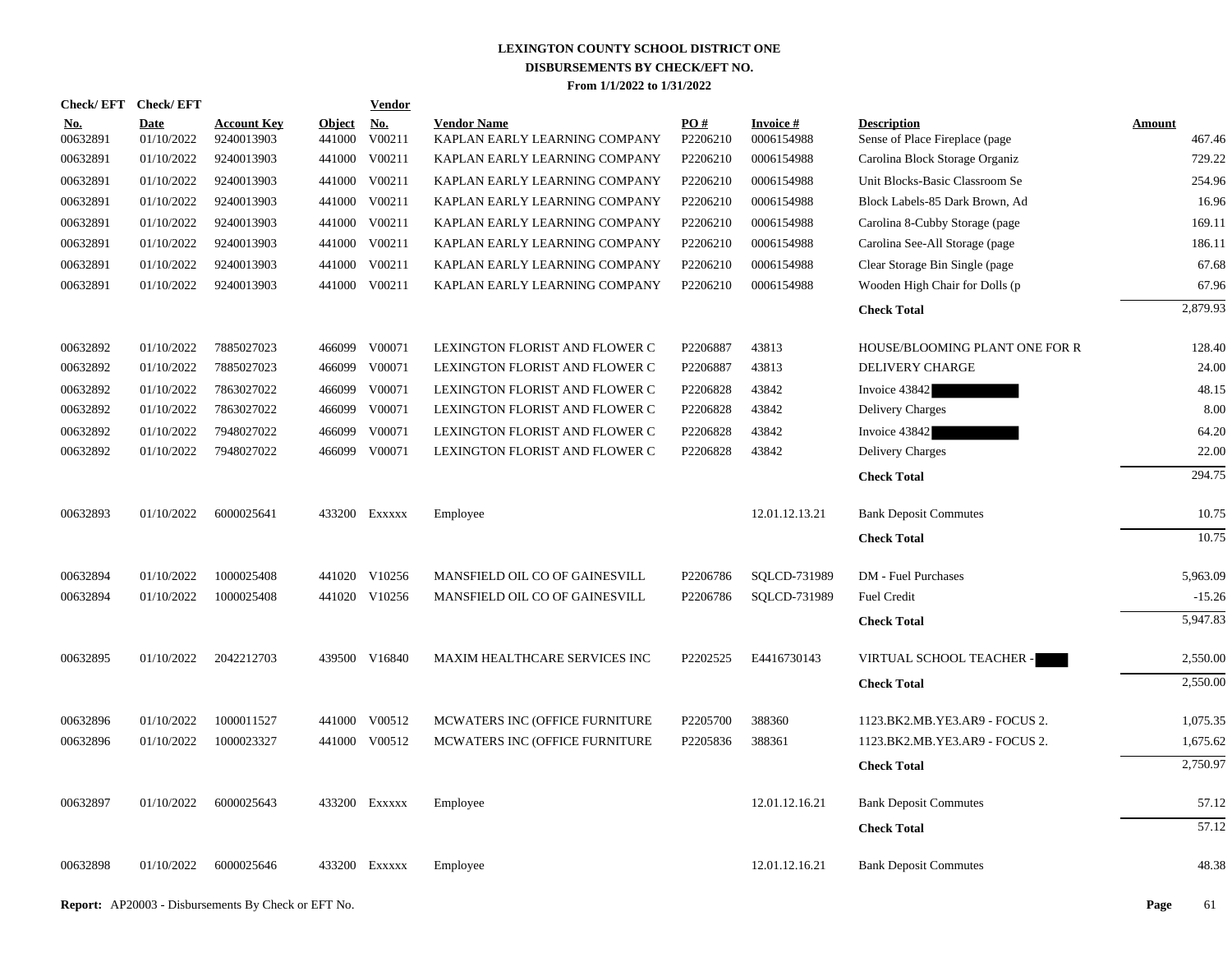| <b>Check/EFT</b> | <b>Check/EFT</b> |                    |               | <b>Vendor</b> |                                |          |                 |                                        |               |
|------------------|------------------|--------------------|---------------|---------------|--------------------------------|----------|-----------------|----------------------------------------|---------------|
| <u>No.</u>       | <b>Date</b>      | <b>Account Key</b> | <b>Object</b> | <u>No.</u>    | <b>Vendor Name</b>             | PO#      | <b>Invoice#</b> | <b>Description</b>                     | <b>Amount</b> |
|                  |                  |                    |               |               |                                |          |                 | <b>Check Total</b>                     | 48.38         |
| 00632899         | 01/10/2022       | 7802070027         |               | 466034 V17082 | MOORE, DYLAN                   |          |                 | VMBB.WK.12.4.202V Boys BBall vs Greer  | 44.50         |
| 00632899         | 01/10/2022       | 7802070027         |               | 466034 V17082 | MOORE, DYLAN                   |          |                 | WVBB.WK.12.4.20 V Girls BBall vs Greer | 100.30        |
|                  |                  |                    |               |               |                                |          |                 | <b>Check Total</b>                     | 144.80        |
| 00632900         | 01/10/2022       | 6000025610         |               | 433200 Exxxxx | Employee                       |          | 12.06.12.17.21  | Surpervision of Food Service           | 100.13        |
|                  |                  |                    |               |               |                                |          |                 | <b>Check Total</b>                     | 100.13        |
| 00632901         | 01/10/2022       | 7738027046         |               | 466035 V16047 | PARLER, ROBIN V                | P2206530 | 101             | Song recordings                        | 300.00        |
| 00632901         | 01/10/2022       | 7738027046         | 466035        | V16047        | PARLER, ROBIN V                | P2206530 | 101             | In-class rehearsals                    | 900.00        |
| 00632901         | 01/10/2022       | 7738027046         | 466035        | V16047        | PARLER, ROBIN V                | P2206530 | 101             | 2 hour in class rehearsals             | 450.00        |
| 00632901         | 01/10/2022       | 7738027046         |               | 466035 V16047 | PARLER, ROBIN V                | P2206530 | 101             | <b>Shows</b>                           | 600.00        |
|                  |                  |                    |               |               |                                |          |                 | <b>Check Total</b>                     | 2,250.00      |
| 00632902         | 01/10/2022       | 1000022403         |               | 433200 Exxxxx | Employee                       |          | 12.02.12.15.21  | Commute to visit schools               | 109.76        |
|                  |                  |                    |               |               |                                |          |                 | <b>Check Total</b>                     | 109.76        |
| 00632903         | 01/10/2022       | 7802073015         |               | 466034 V02610 | POPE, WYMAN                    |          | WVBB.PE.1.06.22 | Official                               | 105.30        |
|                  |                  |                    |               |               |                                |          |                 | <b>Check Total</b>                     | 105.30        |
| 00632904         | 01/10/2022       | 2022022403         |               | 431200 V15086 | POWELL, MARILYN ELAINE         | P2203514 | P2203514.INSTR  | Professional Development Sessi         | 9,000.00      |
|                  |                  |                    |               |               |                                |          |                 | <b>Check Total</b>                     | 9,000.00      |
| 00632905         | 01/10/2022       | 7901027027         |               | 466041 V13358 | PRINTGEAR SPORTSWEAR DISTRIBUT | P2206254 | 1372496         | Midnight Navy L-1                      | 3.71          |
| 00632905         | 01/10/2022       | 7901027027         | 466041        | V13358        | PRINTGEAR SPORTSWEAR DISTRIBUT | P2206254 | 1372496         | Deep Forest YM-1, YL-2, YXL-1          | 9.16          |
| 00632905         | 01/10/2022       | 7901027027         |               | 466041 V13358 | PRINTGEAR SPORTSWEAR DISTRIBUT | P2206254 | 1372496         | Royal YM-1                             | 2.29          |
| 00632905         | 01/10/2022       | 7901027027         | 466041        | V13358        | PRINTGEAR SPORTSWEAR DISTRIBUT | P2206254 | 1372496         | Deep Forest S-4, L-3, XL-1             | 17.89         |
| 00632905         | 01/10/2022       | 7901027027         |               | 466041 V13358 | PRINTGEAR SPORTSWEAR DISTRIBUT | P2206254 | 1372496         | Royal S-3, M-4, L-1, XL-1              | 20.13         |
| 00632905         | 01/10/2022       | 7901027027         | 466041        | V13358        | PRINTGEAR SPORTSWEAR DISTRIBUT | P2206254 | 1372496         | Royal 3X-1                             | 5.87          |
| 00632905         | 01/10/2022       | 7901027027         |               | 466041 V13358 | PRINTGEAR SPORTSWEAR DISTRIBUT | P2206254 | 1372496         | Deep Red S-3, M-5, L-5                 | 29.07         |
| 00632905         | 01/10/2022       | 7901027027         |               | 466041 V13358 | PRINTGEAR SPORTSWEAR DISTRIBUT | P2206254 | 1372496         | Navy S-1, M-5, L-6                     | 105.42        |
| 00632905         | 01/10/2022       | 7901027027         |               | 466041 V13358 | PRINTGEAR SPORTSWEAR DISTRIBUT | P2206254 | 1372496         | Navy XL-14                             | 177.21        |
| 00632905         | 01/10/2022       | 7901027027         |               | 466041 V13358 | PRINTGEAR SPORTSWEAR DISTRIBUT | P2206254 | 1372496         | Navy 2X-3                              | 43.75         |
| 00632905         | 01/10/2022       | 7901027027         | 466041        | V13358        | PRINTGEAR SPORTSWEAR DISTRIBUT | P2206254 | 1372496         | Navy 3x-2                              | 33.88         |
| 00632905         | 01/10/2022       | 7901027027         |               | 466041 V13358 | PRINTGEAR SPORTSWEAR DISTRIBUT | P2206254 | 1372496         | Light Steel S-1, M-5, L-4, XL-         | 151.90        |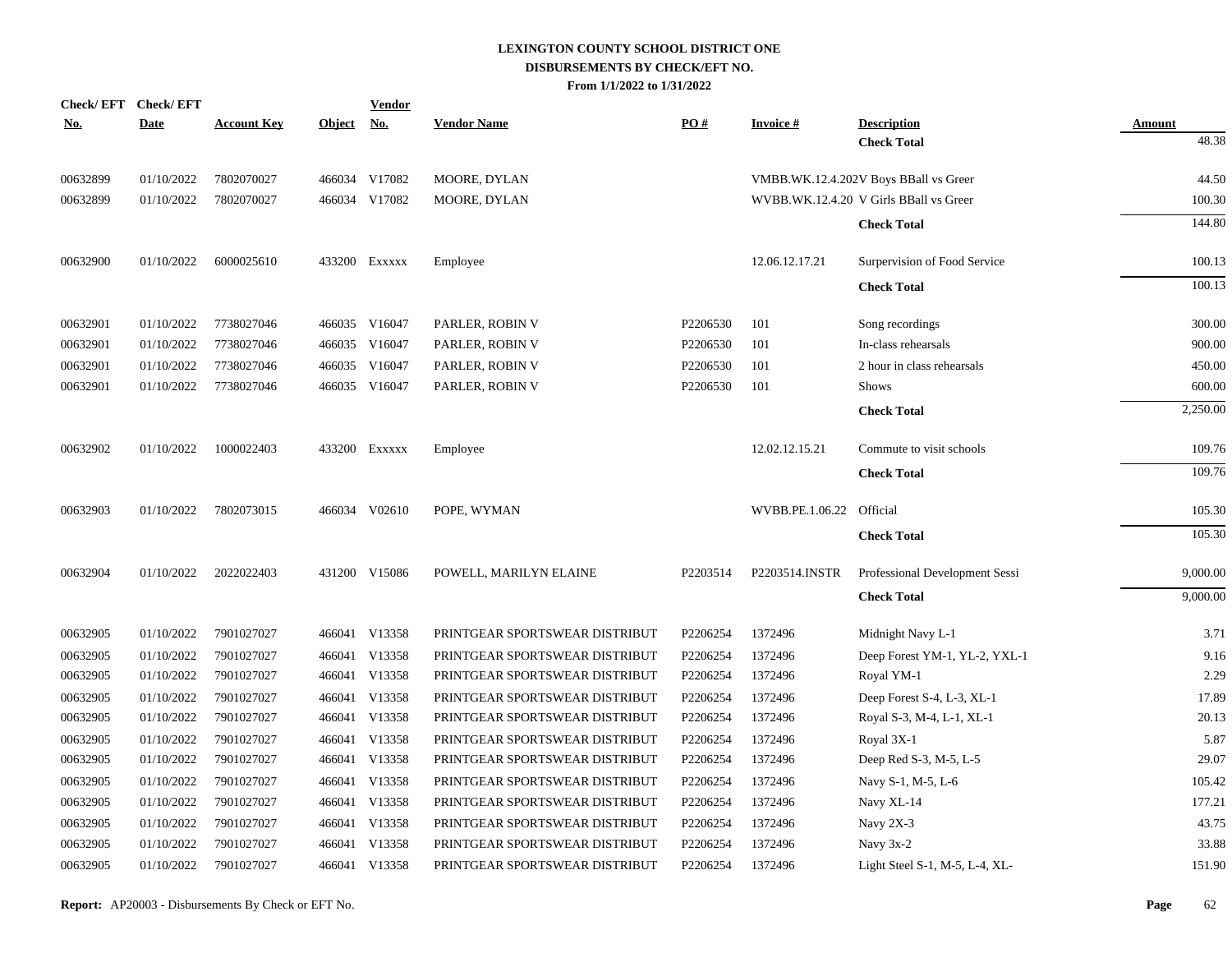|                        | Check/EFT Check/EFT       |                                  |                         | <u>Vendor</u>                  |                                                      |                      |                                  |                                                                  |                       |
|------------------------|---------------------------|----------------------------------|-------------------------|--------------------------------|------------------------------------------------------|----------------------|----------------------------------|------------------------------------------------------------------|-----------------------|
| <u>No.</u><br>00632905 | <b>Date</b><br>01/10/2022 | <b>Account Key</b><br>7901027027 | <b>Object</b><br>466041 | <u>No.</u><br>V13358           | <b>Vendor Name</b><br>PRINTGEAR SPORTSWEAR DISTRIBUT | PQ#<br>P2206254      | <b>Invoice#</b><br>1372496       | <b>Description</b><br>Navy 4X-1                                  | <b>Amount</b><br>9.44 |
| 00632905               | 01/10/2022                | 7901027027                       | 466041                  | V13358                         | PRINTGEAR SPORTSWEAR DISTRIBUT                       | P2206254             | 1372496                          | Navy M-8, 2X-2                                                   | 70.45                 |
| 00632905               | 01/10/2022                | 7901027027                       |                         | 466041 V13358                  | PRINTGEAR SPORTSWEAR DISTRIBUT                       | P2206254             | 1372496                          | Navy 2X-2                                                        | 20.27                 |
| 00632905               | 01/10/2022                | 7901027027                       |                         | 466041 V13358                  | PRINTGEAR SPORTSWEAR DISTRIBUT                       | P2206254             | 1372496                          | <b>Black YM-1</b>                                                | 3.43                  |
| 00632905               | 01/10/2022                | 7901027027                       |                         | 466041 V13358                  | PRINTGEAR SPORTSWEAR DISTRIBUT                       | P2206254             | 1372496                          | White YL-1                                                       | 5.20                  |
| 00632905               | 01/10/2022                | 7901027027                       |                         | 466041 V13358                  | PRINTGEAR SPORTSWEAR DISTRIBUT                       | P2206254             | 1372496                          | Charcoal YS-2, YM-1                                              | 10.30                 |
| 00632905               | 01/10/2022                | 7901027027                       |                         | 466041 V13358                  | PRINTGEAR SPORTSWEAR DISTRIBUT                       | P2206254             | 1372496                          | Charcoal XS-3, S-11, M-8, L-5,                                   | 124.39                |
| 00632905               | 01/10/2022                | 7901027027                       |                         | 466041 V13358                  | PRINTGEAR SPORTSWEAR DISTRIBUT                       | P2206254             | 1372496                          | Charcoal 2X-2                                                    | 10.06                 |
| 00632905               | 01/10/2022                | 7901027027                       |                         | 466041 V13358                  | PRINTGEAR SPORTSWEAR DISTRIBUT                       | P2206254             | 1372496                          | Dark Heather Grey M-1                                            | 4.01                  |
| 00632905               | 01/10/2022                | 7901027027                       |                         | 466041 V13358                  | PRINTGEAR SPORTSWEAR DISTRIBUT                       | P2206254             | 1372496                          | Graphite M-1                                                     | 10.28                 |
| 00632905               | 01/10/2022                | 7901027027                       |                         | 466041 V13358                  | PRINTGEAR SPORTSWEAR DISTRIBUT                       | P2206254             | 1372496                          | Navy YS-2, YL-1                                                  | 10.98                 |
| 00632905               | 01/10/2022                | 7901027027                       |                         | 466041 V13358                  | PRINTGEAR SPORTSWEAR DISTRIBUT                       | P2206254             | 1372496                          | True Navy M-1                                                    | 8.59                  |
| 00632905               | 01/10/2022                | 7901027027                       |                         | 466041 V13358                  | PRINTGEAR SPORTSWEAR DISTRIBUT                       | P2206254             | 1372496                          | Envy/PremiumHeath XL-1                                           | 6.81                  |
|                        |                           |                                  |                         |                                |                                                      |                      |                                  | <b>Check Total</b>                                               | 894.49                |
|                        |                           |                                  |                         |                                |                                                      |                      |                                  |                                                                  |                       |
| 00632906               | 01/10/2022                | 1000025408                       |                         | 432900 V14596                  | REPUBLIC SERVICES INC                                | P2200745             | 0743-001715544                   | CS-Weekly Pick Up (1) 8 Yard C                                   | 60.65                 |
| 00632906               | 01/10/2022                | 1000025408                       |                         | 432900 V14596                  | REPUBLIC SERVICES INC                                | P2200745             | 0743-001715544                   | OC-Weekly Pick Up (1) 8 Yard C                                   | 60.65                 |
| 00632906               | 01/10/2022                | 1000025411                       |                         | 432900 V14596                  | REPUBLIC SERVICES INC                                | P2200745             | 0743-001715544                   | LHS-Weekly Pick Up (1) 8 Yard                                    | 60.65                 |
| 00632906               | 01/10/2022                | 1000025412                       |                         | 432900 V14596                  | REPUBLIC SERVICES INC                                | P2200745             | 0743-001715544                   | LES-Weekly Pick Up (1) 8 Yard                                    | 60.65                 |
| 00632906               | 01/10/2022                | 1000025413                       |                         | 432900 V14596                  | REPUBLIC SERVICES INC                                | P2200745             | 0743-001715544                   | GHS-Weekly Pick Up (1) 8 Yard                                    | 60.65                 |
| 00632906<br>00632906   | 01/10/2022<br>01/10/2022  | 1000025414                       |                         | 432900 V14596<br>432900 V14596 | REPUBLIC SERVICES INC                                | P2200745<br>P2200745 | 0743-001715544                   | NEW GES-Weekly Pick Up (1) 8 Y                                   | 60.65<br>60.65        |
|                        |                           | 1000025415                       |                         |                                | REPUBLIC SERVICES INC                                |                      | 0743-001715544                   | PHS-Weekly Pick Up (1) 8 Yard                                    |                       |
| 00632906<br>00632906   | 01/10/2022<br>01/10/2022  | 1000025416<br>1000025419         |                         | 432900 V14596<br>432900 V14596 | REPUBLIC SERVICES INC<br>REPUBLIC SERVICES INC       | P2200745<br>P2200745 | 0743-001715544<br>0743-001715544 | PES-Weekly Pick Up (1) 8 Yard                                    | 60.65<br>60.65        |
|                        |                           |                                  |                         |                                |                                                      |                      |                                  | RCLC-Weekly Pick Up (1) 8 Yard                                   |                       |
| 00632906<br>00632906   | 01/10/2022<br>01/10/2022  | 1000025420<br>1000025421         |                         | 432900 V14596<br>432900 V14596 | REPUBLIC SERVICES INC<br>REPUBLIC SERVICES INC       | P2200745<br>P2200745 | 0743-001715544<br>0743-001715544 | LMS-Weekly Pick Up (1) 8 Yard<br>LTC-Weekly Pick Up (1) 8 Yard   | 60.65<br>60.65        |
|                        | 01/10/2022                | 1000025422                       |                         |                                |                                                      | P2200745             | 0743-001715544                   |                                                                  | 60.65                 |
| 00632906<br>00632906   | 01/10/2022                | 1000025423                       |                         | 432900 V14596<br>432900 V14596 | REPUBLIC SERVICES INC<br>REPUBLIC SERVICES INC       | P2200745             | 0743-001715544                   | OGES-Weekly Pick Up (1) 8 Yard<br>SGES-Weekly Pick Up (1) 8 Yard | 60.65                 |
| 00632906               | 01/10/2022                | 1000025424                       |                         | 432900 V14596                  | REPUBLIC SERVICES INC                                | P2200745             | 0743-001715544                   | RBES-Weekly Pick Up (1) 8 Yard                                   | 60.65                 |
| 00632906               | 01/10/2022                | 1000025425                       |                         | 432900 V14596                  | REPUBLIC SERVICES INC                                | P2200745             | 0743-001715544                   | WKES-Weekly Pick Up (1) 8 Yard                                   | 60.65                 |
| 00632906               | 01/10/2022                | 1000025426                       | 432900                  | V14596                         | REPUBLIC SERVICES INC                                | P2200745             | 0743-001715544                   | WKMS-Weekly Pick Up (1) 8 Yard                                   | 60.65                 |
| 00632906               | 01/10/2022                | 1000025427                       |                         | 432900 V14596                  | REPUBLIC SERVICES INC                                | P2200745             | 0743-001715544                   | WKHS-Weekly Pick Up (1) 8 Yard                                   | 60.65                 |
| 00632906               | 01/10/2022                | 1000025428                       | 432900                  | V14596                         | REPUBLIC SERVICES INC                                | P2200745             | 0743-001715544                   | MES-Weekly Pick Up (1) 8 Yard                                    | 60.65                 |
| 00632906               | 01/10/2022                | 1000025429                       |                         | 432900 V14596                  | REPUBLIC SERVICES INC                                | P2200745             | 0743-001715544                   | GMS-Weekly Pick Up (1) 8 Yard                                    | 60.65                 |
| 00632906               | 01/10/2022                | 1000025430                       | 432900                  | V14596                         | REPUBLIC SERVICES INC                                | P2200745             | 0743-001715544                   | NEW PMS-Weekly Pick Up (1) 8 Y                                   | 60.65                 |
| 00632906               | 01/10/2022                | 1000025431                       |                         | 432900 V14596                  | REPUBLIC SERVICES INC                                | P2200745             | 0743-001715544                   | LMES-Weekly Pick Up (1) 8 Yard                                   | 60.65                 |
|                        |                           |                                  |                         |                                |                                                      |                      |                                  |                                                                  |                       |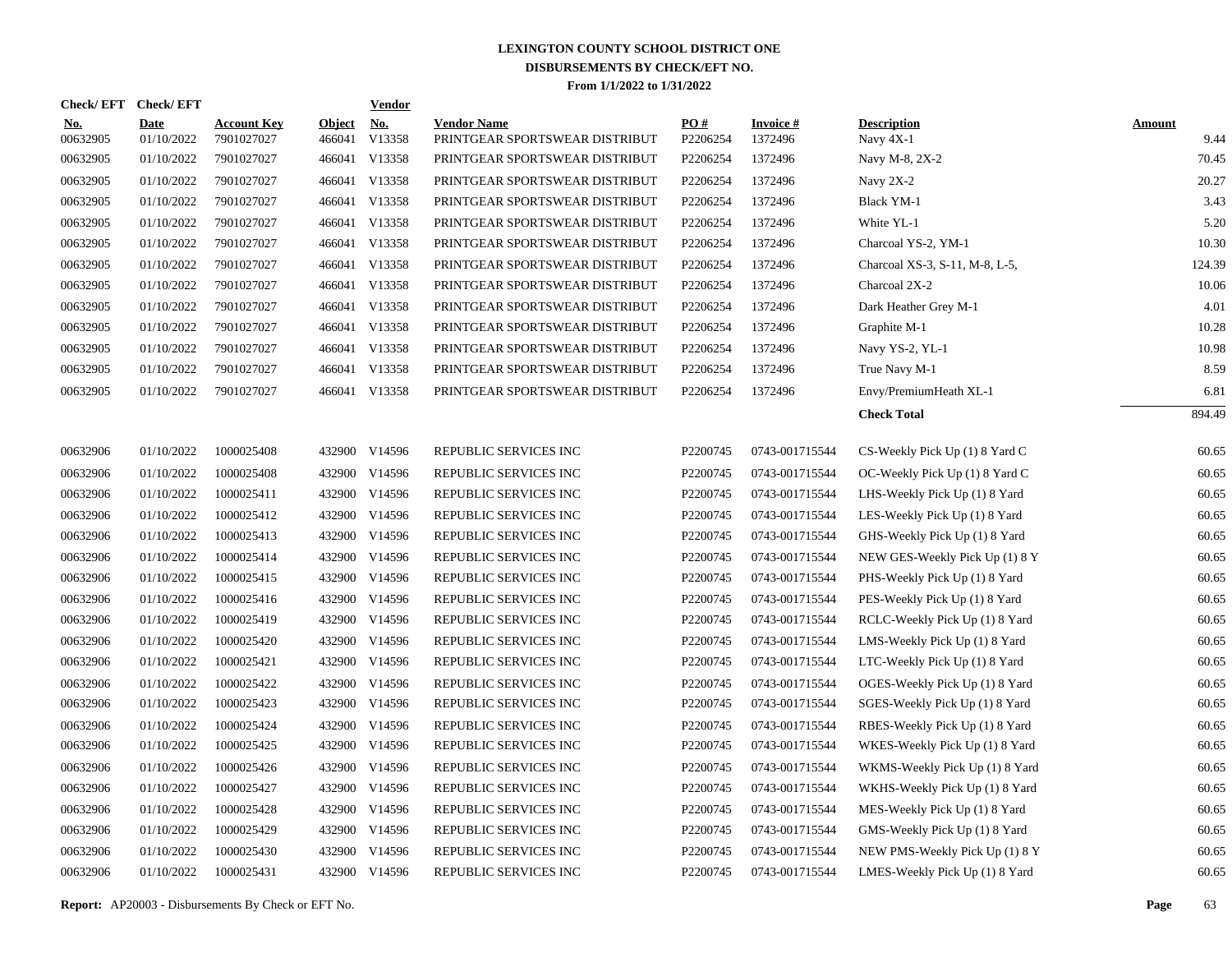| <b>Check/EFT</b>       | <b>Check/EFT</b>          |                                  |                         | <b>Vendor</b> |                                             |                 |                                   |                                                      |                        |
|------------------------|---------------------------|----------------------------------|-------------------------|---------------|---------------------------------------------|-----------------|-----------------------------------|------------------------------------------------------|------------------------|
| <u>No.</u><br>00632906 | <b>Date</b><br>01/10/2022 | <b>Account Key</b><br>1000025434 | <b>Object</b><br>432900 | No.<br>V14596 | <b>Vendor Name</b><br>REPUBLIC SERVICES INC | PO#<br>P2200745 | <b>Invoice#</b><br>0743-001715544 | <b>Description</b><br>PHMS-Weekly Pick Up (1) 8 Yard | <b>Amount</b><br>60.65 |
| 00632906               | 01/10/2022                | 1000025435                       |                         | 432900 V14596 | REPUBLIC SERVICES INC                       | P2200745        | 0743-001715544                    | PHES-Weekly Pick Up (1) 8 Yard                       | 60.65                  |
| 00632906               | 01/10/2022                | 1000025437                       |                         | 432900 V14596 | REPUBLIC SERVICES INC                       | P2200745        | 0743-001715544                    | CSMS-Weekly Pick Up (1) 8 Yard                       | 60.65                  |
| 00632906               | 01/10/2022                | 1000025438                       |                         | 432900 V14596 | REPUBLIC SERVICES INC                       | P2200745        | 0743-001715544                    | CSES-Weekly Pick Up (1) 8 Yard                       | 60.65                  |
| 00632906               | 01/10/2022                | 1000025439                       |                         | 432900 V14596 | REPUBLIC SERVICES INC                       | P2200745        | 0743-001715544                    | FPES-Weekly Pick Up (1) 8 Yard                       | 60.65                  |
| 00632906               | 01/10/2022                | 1000025440                       |                         | 432900 V14596 | REPUBLIC SERVICES INC                       | P2200745        | 0743-001715544                    | NPES-Weekly Pick Up (1) 8 Yard                       | 60.65                  |
| 00632906               | 01/10/2022                | 1000025441                       |                         | 432900 V14596 | REPUBLIC SERVICES INC                       | P2200745        | 0743-001715544                    | RCES-Weekly Pick Up (1) 8 Yard                       | 60.65                  |
| 00632906               | 01/10/2022                | 1000025442                       |                         | 432900 V14596 | REPUBLIC SERVICES INC                       | P2200745        | 0743-001715544                    | MGES-Weekly Pick Up (1) 8 Yard                       | 60.65                  |
| 00632906               | 01/10/2022                | 1000025443                       |                         | 432900 V14596 | REPUBLIC SERVICES INC                       | P2200745        | 0743-001715544                    | MGMS-Weekly Pick Up (1) 8 Yard                       | 60.65                  |
| 00632906               | 01/10/2022                | 1000025444                       |                         | 432900 V14596 | REPUBLIC SERVICES INC                       | P2200745        | 0743-001715544                    | RBHS-Weekly Pick Up (1) 8 Yard                       | 60.65                  |
| 00632906               | 01/10/2022                | 1000025445                       |                         | 432900 V14596 | REPUBLIC SERVICES INC                       | P2200745        | 0743-001715544                    | DES-Weekly Pick Up (1) 8 Yard                        | 60.65                  |
| 00632906               | 01/10/2022                | 1000025446                       |                         | 432900 V14596 | REPUBLIC SERVICES INC                       | P2200745        | 0743-001715544                    | BMS-Weekly Pick Up (1) 8 Yard                        | 60.65                  |
| 00632906               | 01/10/2022                | 1000025447                       |                         | 432900 V14596 | REPUBLIC SERVICES INC                       | P2200745        | 0743-001715544                    | CES-Weekly Pick Up (1) 8 Yard                        | 60.65                  |
| 00632906               | 01/10/2022                | 1000025407                       |                         | 432900 V14596 | REPUBLIC SERVICES INC                       | P2205785        | 743001716757                      | <b>Transportation - Trash Service</b>                | 19.20                  |
| 00632906               | 01/10/2022                | 1000025408                       |                         | 432900 V14596 | REPUBLIC SERVICES INC                       | P2205785        | 743001716757                      | CSO - Trash Service 100 Tarrar                       | 64.00                  |
| 00632906               | 01/10/2022                | 1000025408                       |                         | 432900 V14596 | REPUBLIC SERVICES INC                       | P2205785        | 743001716757                      | CSO - Trash Service 111 Tarrar                       | 32.00                  |
| 00632906               | 01/10/2022                | 1000025408                       |                         | 432900 V14596 | REPUBLIC SERVICES INC                       | P2205785        | 743001716757                      | <b>Operations Center - Trash Serv</b>                | 32.00                  |
| 00632906               | 01/10/2022                | 1000025408                       |                         | 432900 V14596 | REPUBLIC SERVICES INC                       | P2205785        | 743001716757                      | Maintenance-Trash Service Roll                       | 295.00                 |
| 00632906               | 01/10/2022                | 1000025411                       |                         | 432900 V14596 | REPUBLIC SERVICES INC                       | P2205785        | 743001716757                      | LHS - Trash Service (3) 8 yard                       | 499.20                 |
| 00632906               | 01/10/2022                | 1000025411                       |                         | 432900 V14596 | REPUBLIC SERVICES INC                       | P2205785        | 743001716757                      | LHS Gym-Trash Service (1) 6 y                        | 124.80                 |
| 00632906               | 01/10/2022                | 1000025411                       |                         | 432900 V14596 | REPUBLIC SERVICES INC                       | P2205785        | 743001716757                      | LHS Stadium - Trash Service (1)                      | 25.60                  |
| 00632906               | 01/10/2022                | 1000025412                       |                         | 432900 V14596 | REPUBLIC SERVICES INC                       | P2205785        | 743001716757                      | LES - Trash Service (2) 8 yard                       | 332.80                 |
| 00632906               | 01/10/2022                | 1000025413                       |                         | 432900 V14596 | REPUBLIC SERVICES INC                       | P2205785        | 743001716757                      | GHS - Trash Service (3) 8 yard                       | 499.20                 |
| 00632906               | 01/10/2022                | 1000025413                       |                         | 432900 V14596 | REPUBLIC SERVICES INC                       | P2205785        | 743001716757                      | GHS Stadium - Trash Service (1)                      | 25.60                  |
| 00632906               | 01/10/2022                | 1000025414                       |                         | 432900 V14596 | REPUBLIC SERVICES INC                       | P2205785        | 743001716757                      | GES WWTP - Trash Service (1) 4                       | 32.00                  |
| 00632906               | 01/10/2022                | 1000025414                       |                         | 432900 V14596 | REPUBLIC SERVICES INC                       | P2205785        | 743001716757                      | GES - Trash Service (3) 8 yard                       | 499.20                 |
| 00632906               | 01/10/2022                | 1000025415                       |                         | 432900 V14596 | REPUBLIC SERVICES INC                       | P2205785        | 743001716757                      | PHS - Trash Service (3) 8 yard                       | 499.20                 |
| 00632906               | 01/10/2022                | 1000025416                       |                         | 432900 V14596 | REPUBLIC SERVICES INC                       | P2205785        | 743001716757                      | PES - Trash Service (3) 8 yard                       | 499.20                 |
| 00632906               | 01/10/2022                | 1000025416                       |                         | 432900 V14596 | REPUBLIC SERVICES INC                       | P2205785        | 743001716757                      | PES WWTP (1) 4 yard                                  | 19.20                  |
| 00632906               | 01/10/2022                | 1000025419                       |                         | 432900 V14596 | REPUBLIC SERVICES INC                       | P2205785        | 743001716757                      | RCLC - Trash Service (1) 8 yar                       | 166.40                 |
| 00632906               | 01/10/2022                | 1000025420                       |                         | 432900 V14596 | REPUBLIC SERVICES INC                       | P2205785        | 743001716757                      | LMS - Trash Service (2) 8 yard                       | 332.80                 |
| 00632906               | 01/10/2022                | 1000025421                       |                         | 432900 V14596 | REPUBLIC SERVICES INC                       | P2205785        | 743001716757                      | LTC - Trash Service (2) 8 yard                       | 332.80                 |
| 00632906               | 01/10/2022                | 1000025422                       |                         | 432900 V14596 | REPUBLIC SERVICES INC                       | P2205785        | 743001716757                      | OGES - Trash Service (2) 8 yar                       | 332.80                 |
| 00632906               | 01/10/2022                | 1000025423                       |                         | 432900 V14596 | REPUBLIC SERVICES INC                       | P2205785        | 743001716757                      | SGES - Trash Service (1) 8 yar                       | 166.40                 |
| 00632906               | 01/10/2022                | 1000025423                       |                         | 432900 V14596 | REPUBLIC SERVICES INC                       | P2205785        | 743001716757                      | SGES - Trash Service (1) 6 yar                       | 130.00                 |
| 00632906               | 01/10/2022                | 1000025424                       |                         | 432900 V14596 | REPUBLIC SERVICES INC                       | P2205785        | 743001716757                      | RBES - Trash Service (2) 8 yar                       | 332.80                 |

**Report:** AP20003 - Disbursements By Check or EFT No. **Page** 64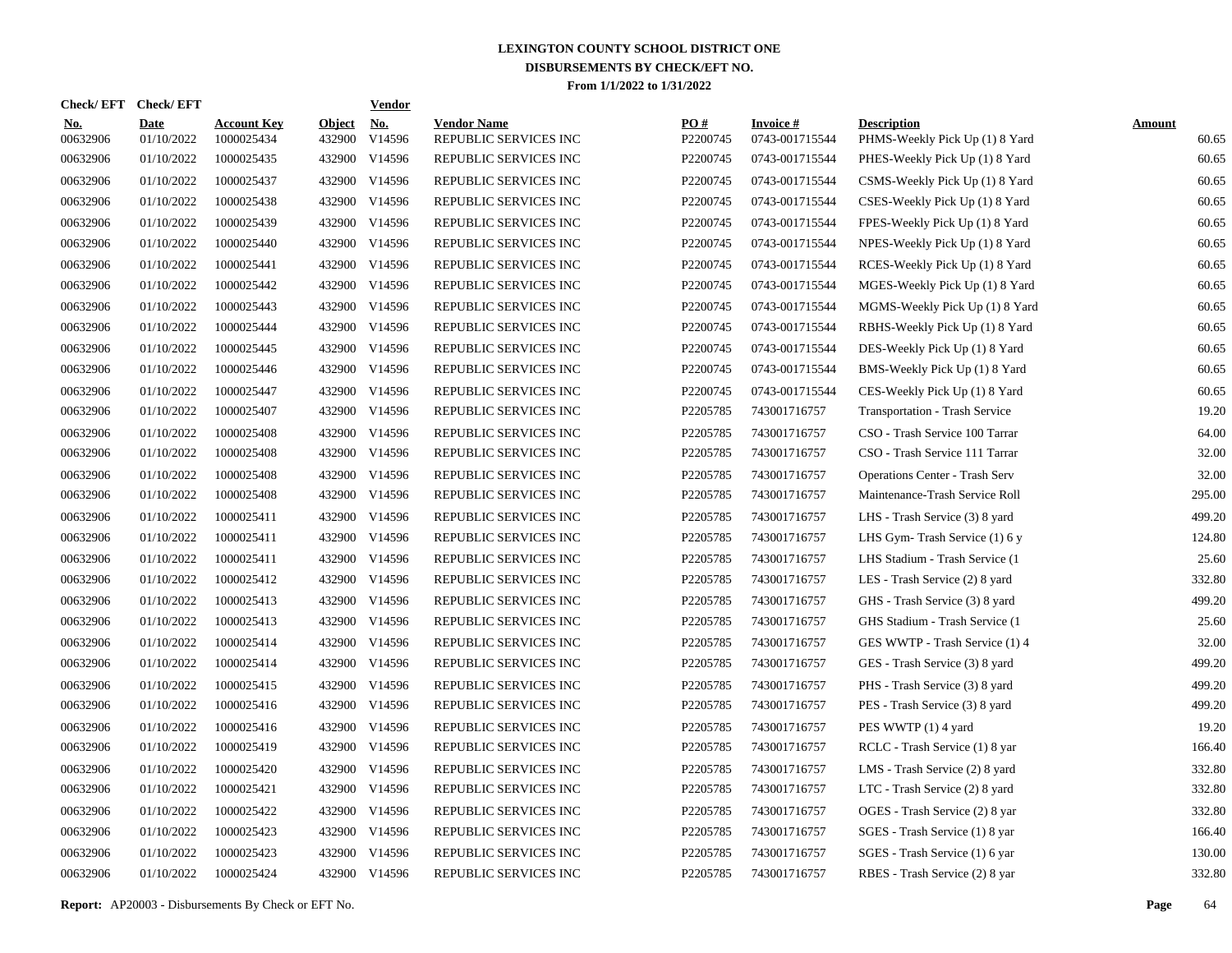| Check/ EFT             | <b>Check/EFT</b>          |                                  |                         | <b>Vendor</b>        |                                             |                 |                                 |                                                      |                         |
|------------------------|---------------------------|----------------------------------|-------------------------|----------------------|---------------------------------------------|-----------------|---------------------------------|------------------------------------------------------|-------------------------|
| <u>No.</u><br>00632906 | <b>Date</b><br>01/10/2022 | <b>Account Key</b><br>1000025425 | <b>Object</b><br>432900 | <u>No.</u><br>V14596 | <b>Vendor Name</b><br>REPUBLIC SERVICES INC | PQ#<br>P2205785 | <b>Invoice#</b><br>743001716757 | <b>Description</b><br>WKES - Trash Service (1) 6 yar | <b>Amount</b><br>124.80 |
| 00632906               | 01/10/2022                | 1000025425                       |                         | 432900 V14596        | REPUBLIC SERVICES INC                       | P2205785        | 743001716757                    | WKES - Trash Service (2) 8 yar                       | 166.40                  |
| 00632906               | 01/10/2022                | 1000025426                       |                         | 432900 V14596        | REPUBLIC SERVICES INC                       | P2205785        | 743001716757                    | WKMS - Trash Service(2) 8 yard                       | 332.80                  |
| 00632906               | 01/10/2022                | 1000025427                       |                         | 432900 V14596        | REPUBLIC SERVICES INC                       | P2205785        | 743001716757                    | WKHS - Trash Service(3) 8 yard                       | 499.20                  |
| 00632906               | 01/10/2022                | 1000025428                       |                         | 432900 V14596        | REPUBLIC SERVICES INC                       | P2205785        | 743001716757                    | MES - Trash Service (2) 8 yard                       | 332.80                  |
| 00632906               | 01/10/2022                | 1000025429                       |                         | 432900 V14596        | REPUBLIC SERVICES INC                       | P2205785        | 743001716757                    | GMS - Trash Service (2) 8 yard                       | 332.80                  |
| 00632906               | 01/10/2022                | 1000025430                       |                         | 432900 V14596        | REPUBLIC SERVICES INC                       | P2205785        | 743001716757                    | PMS - Trash Service (2) 8 yard                       | 332.80                  |
| 00632906               | 01/10/2022                | 1000025430                       |                         | 432900 V14596        | REPUBLIC SERVICES INC                       | P2205785        | 743001716757                    | PMS Transportation - Trash Ser                       | 19.20                   |
| 00632906               | 01/10/2022                | 1000025431                       |                         | 432900 V14596        | REPUBLIC SERVICES INC                       | P2205785        | 743001716757                    | LMES - Trash Service (2) 8 yar                       | 332.80                  |
| 00632906               | 01/10/2022                | 1000025434                       |                         | 432900 V14596        | REPUBLIC SERVICES INC                       | P2205785        | 743001716757                    | PHMS - Trash Service (2) 8 yar                       | 332.80                  |
| 00632906               | 01/10/2022                | 1000025435                       |                         | 432900 V14596        | REPUBLIC SERVICES INC                       | P2205785        | 743001716757                    | PHES - Trash Service (2) 8 yar                       | 332.80                  |
| 00632906               | 01/10/2022                | 1000025437                       |                         | 432900 V14596        | REPUBLIC SERVICES INC                       | P2205785        | 743001716757                    | CSMS - Trash Service (2) 8 yar                       | 332.80                  |
| 00632906               | 01/10/2022                | 1000025438                       |                         | 432900 V14596        | REPUBLIC SERVICES INC                       | P2205785        | 743001716757                    | CSES - Trash Service (2) 8 yar                       | 332.80                  |
| 00632906               | 01/10/2022                | 1000025439                       |                         | 432900 V14596        | REPUBLIC SERVICES INC                       | P2205785        | 743001716757                    | FPES - Trash Service (2) 8 yar                       | 332.80                  |
| 00632906               | 01/10/2022                | 1000025440                       |                         | 432900 V14596        | REPUBLIC SERVICES INC                       | P2205785        | 743001716757                    | NPES - Trash Service (2) 8 yar                       | 332.80                  |
| 00632906               | 01/10/2022                | 1000025441                       |                         | 432900 V14596        | REPUBLIC SERVICES INC                       | P2205785        | 743001716757                    | RCES - Trash Service (2) 8 yar                       | 332.80                  |
| 00632906               | 01/10/2022                | 1000025442                       |                         | 432900 V14596        | REPUBLIC SERVICES INC                       | P2205785        | 743001716757                    | MGES - Trash Service (2) 8 yar                       | 332.80                  |
| 00632906               | 01/10/2022                | 1000025443                       |                         | 432900 V14596        | REPUBLIC SERVICES INC                       | P2205785        | 743001716757                    | MGMS - Trash Service (2) 8 yar                       | 332.80                  |
| 00632906               | 01/10/2022                | 1000025444                       |                         | 432900 V14596        | REPUBLIC SERVICES INC                       | P2205785        | 743001716757                    | RBHS - Trash Service (2) 8 yar                       | 332.80                  |
| 00632906               | 01/10/2022                | 1000025444                       |                         | 432900 V14596        | REPUBLIC SERVICES INC                       | P2205785        | 743001716757                    | RBHS Stadium - Trash Service (                       | 51.20                   |
| 00632906               | 01/10/2022                | 1000025445                       |                         | 432900 V14596        | REPUBLIC SERVICES INC                       | P2205785        | 743001716757                    | DES - Trash Service (2) 8 yard                       | 332.80                  |
| 00632906               | 01/10/2022                | 1000025446                       |                         | 432900 V14596        | REPUBLIC SERVICES INC                       | P2205785        | 743001716757                    | BMS - Trash Service (2) 8 yard                       | 332.80                  |
| 00632906               | 01/10/2022                | 1000025447                       |                         | 432900 V14596        | REPUBLIC SERVICES INC                       | P2205785        | 743001716757                    | CES - Trash Service (2) 8 yard                       | 332.80                  |
|                        |                           |                                  |                         |                      |                                             |                 |                                 | <b>Check Total</b>                                   | 14,205.50               |
| 00632907               | 01/10/2022                | 7712027027                       |                         | 466041 V11057        | RHODES BRANDING                             | P2205720        | 30266                           | Small white t-shirt                                  | 224.70                  |
| 00632907               | 01/10/2022                | 7712027027                       |                         | 466041 V11057        | RHODES BRANDING                             | P2205720        | 30266                           | Medium White t-shirt                                 | 404.46                  |
| 00632907               | 01/10/2022                | 7712027027                       |                         | 466041 V11057        | RHODES BRANDING                             | P2205720        | 30266                           | Large White t-shirt                                  | 576.73                  |
| 00632907               | 01/10/2022                | 7712027027                       |                         | 466041 V11057        | RHODES BRANDING                             | P2205720        | 30266                           | Xlarge White t-shirt                                 | 426.93                  |
| 00632907               | 01/10/2022                | 7712027027                       |                         | 466041 V11057        | RHODES BRANDING                             | P2205720        | 30266                           | 2X White t-shirt                                     | 74.90                   |
| 00632907               | 01/10/2022                | 7712027027                       |                         | 466041 V11057        | <b>RHODES BRANDING</b>                      | P2205720        | 30266                           | 3X White t-shirt                                     | 35.31                   |
| 00632907               | 01/10/2022                | 7712027027                       |                         | 466041 V11057        | <b>RHODES BRANDING</b>                      | P2205720        | 30266                           | <b>SHIPPING</b>                                      | 64.20                   |
|                        |                           |                                  |                         |                      |                                             |                 |                                 | <b>Check Total</b>                                   | 1,807.23                |
| 00632908               | 01/10/2022                | 6000025614                       |                         | 433200 Exxxxx        | Employee                                    |                 | 12.01.12.17.21                  | Bank deposit & FS errands                            | 50.06                   |
|                        |                           |                                  |                         |                      |                                             |                 |                                 |                                                      |                         |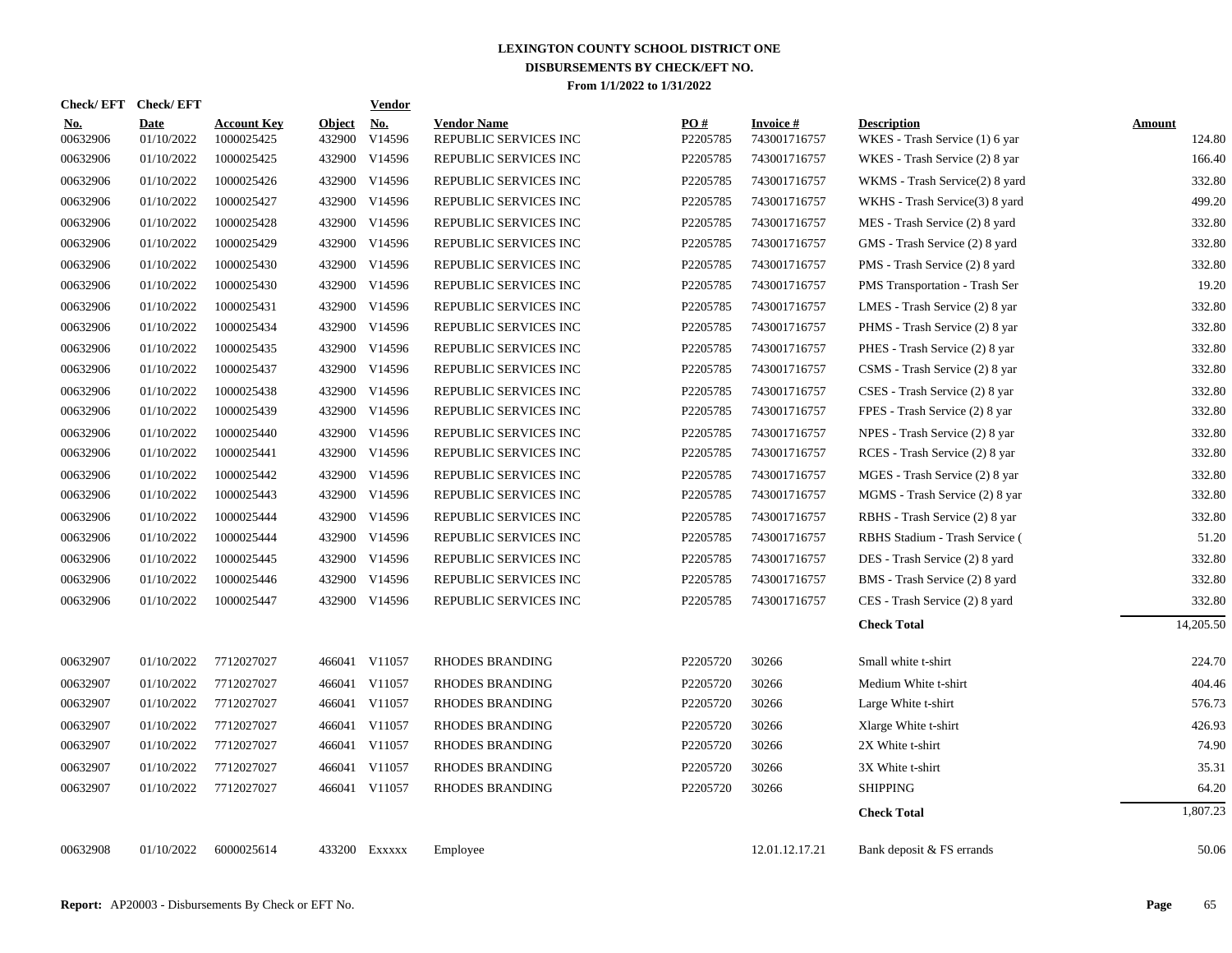|            | Check/EFT Check/EFT |                    |               | <b>Vendor</b> |                                |          |                 |                                |               |
|------------|---------------------|--------------------|---------------|---------------|--------------------------------|----------|-----------------|--------------------------------|---------------|
| <u>No.</u> | <b>Date</b>         | <b>Account Key</b> | <b>Object</b> | <u>No.</u>    | <b>Vendor Name</b>             | PO#      | <b>Invoice#</b> | <b>Description</b>             | <b>Amount</b> |
|            |                     |                    |               |               |                                |          |                 | <b>Check Total</b>             | 50.06         |
| 00632909   | 01/10/2022          | 1000023326         |               | 464000 V00340 | ROTARY CLUB OF LEXINGTON       | P2206882 | 6442            | <b>Quarterly Dues</b>          | 180.00        |
|            |                     |                    |               |               |                                |          |                 | <b>Check Total</b>             | 180.00        |
| 00632913   | 01/10/2022          | 7884027047         |               | 466041 V00132 | SC DEPARTMENT OF REVENUE (SALE | P2203773 | 0006034794R     | Sense of Place Farmhouse Table | 48.07         |
| 00632913   | 01/10/2022          | 7884027047         | 466041        | V00132        | SC DEPARTMENT OF REVENUE (SALE | P2203773 | 0006034794R     | Sense of Place Fireplace       | 32.73         |
| 00632913   | 01/10/2022          | 1000011125         | 441000        | V00132        | SC DEPARTMENT OF REVENUE (SALE | P2205024 | 0006084685      | Gears! Gears! Gears!           | 2.08          |
| 00632913   | 01/10/2022          | 1000011125         | 441000        | V00132        | SC DEPARTMENT OF REVENUE (SALE | P2205024 | 0006084685      | <b>Tube Construction Set</b>   | 2.14          |
| 00632913   | 01/10/2022          | 1000011125         | 441000        | V00132        | SC DEPARTMENT OF REVENUE (SALE | P2205024 | 0006084685      | <b>Counting Surprise</b>       | 1.48          |
| 00632913   | 01/10/2022          | 1000011125         | 441000        | V00132        | SC DEPARTMENT OF REVENUE (SALE | P2205024 | 0006084685      | Farmer's MArket Color Sorting  | 2.56          |
| 00632913   | 01/10/2022          | 1000011125         | 441000        | V00132        | SC DEPARTMENT OF REVENUE (SALE | P2205024 | 0006084685      | Life Size Pretend Play Breakfa | 5.35          |
| 00632913   | 01/10/2022          | 1000011125         | 441000        | V00132        | SC DEPARTMENT OF REVENUE (SALE | P2205024 | 0006084685      | Kaplan Brand Pretend Frozen Fo | 2.50          |
| 00632913   | 01/10/2022          | 1000011125         | 441000        | V00132        | SC DEPARTMENT OF REVENUE (SALE | P2205024 | 0006084685      | Dust, Sweep and Mop Play Set   | 1.96          |
| 00632913   | 01/10/2022          | 1000011125         |               | 441000 V00132 | SC DEPARTMENT OF REVENUE (SALE | P2205024 | 0006084685      | Serve It! Dish Set             | 1.60          |
| 00632913   | 01/10/2022          | 1000011125         | 441000        | V00132        | SC DEPARTMENT OF REVENUE (SALE | P2205024 | 0006084685      | 911 Telephone                  | 2.56          |
| 00632913   | 01/10/2022          | 1000011125         | 441000        | V00132        | SC DEPARTMENT OF REVENUE (SALE | P2205024 | 0006084685      | 1-10 Counting Cans             | 3.15          |
| 00632913   | 01/10/2022          | 1000011238         | 441000        | V00132        | SC DEPARTMENT OF REVENUE (SALE | P2205515 | 0006088396      | AlphaMagnets Upper case(42 Pie | 0.65          |
| 00632913   | 01/10/2022          | 1000011238         | 441000        | V00132        | SC DEPARTMENT OF REVENUE (SALE | P2205515 | 0006088396      | AlphaMagnets Lowercase(42 piec | 0.65          |
| 00632913   | 01/10/2022          | 1000011238         | 441000        | V00132        | SC DEPARTMENT OF REVENUE (SALE | P2205515 | 0006088396      | Shipping charges 15% of order  | 0.35          |
| 00632913   | 01/10/2022          | 3290011521         | 441000        | V00132        | SC DEPARTMENT OF REVENUE (SALE | P2205717 | 0437124-IN      | 21" TRAINING BATON AND CARRIER | 122.64        |
| 00632913   | 01/10/2022          | 2042212703         | 441000        | V00132        | SC DEPARTMENT OF REVENUE (SALE | P2205353 | 120466220001    | <b>SHIPPING</b>                | 2.67          |
| 00632913   | 01/10/2022          | 2042212703         | 434500        | V00132        | SC DEPARTMENT OF REVENUE (SALE | P2205707 | 120502383001    | CORE CONNECTIONS - READING MAS | 111.59        |
| 00632913   | 01/10/2022          | 1000011427         | 441000        | V00132        | SC DEPARTMENT OF REVENUE (SALE | P2204875 | 12210062        | 5,000 STUDENT CASH RECEIPTS    | 54.74         |
| 00632913   | 01/10/2022          | 1000011427         | 441000        | V00132        | SC DEPARTMENT OF REVENUE (SALE | P2204875 | 12210062        | <b>SHIPPING</b>                | 1.61          |
| 00632913   | 01/10/2022          | 7965027034         | 466041        | V00132        | SC DEPARTMENT OF REVENUE (SALE | P2202700 | 154072          | Dresses: xander-pom-dress      | 258.30        |
| 00632913   | 01/10/2022          | 7965027034         | 466041        | V00132        | SC DEPARTMENT OF REVENUE (SALE | P2202700 | 154072          | 20% Group Discount             | $-51.66$      |
| 00632913   | 01/10/2022          | 7965027034         | 466041        | V00132        | SC DEPARTMENT OF REVENUE (SALE | P2202700 | 154072          | Charge for Long Torso          | 0.70          |
| 00632913   | 01/10/2022          | 1000011330         | 441000        | V00132        | SC DEPARTMENT OF REVENUE (SALE | P2111378 | 1707271         | Grover Pro TB Professional Tri | 5.19          |
| 00632913   | 01/10/2022          | 1000011330         | 441000        | V00132        | SC DEPARTMENT OF REVENUE (SALE | P2111378 | 1707271         | Grover Pro Wood Block          | 2.65          |
| 00632913   | 01/10/2022          | 1000011330         | 441000        | V00132        | SC DEPARTMENT OF REVENUE (SALE | P2111378 | 1707271         | Grover Pro Block               | 2.74          |
| 00632913   | 01/10/2022          | 1000011330         | 441000        | V00132        | SC DEPARTMENT OF REVENUE (SALE | P2111378 | 1707271         | INN PERC MED SOFT XYLOPHONE MA | 4.20          |
| 00632913   | 01/10/2022          | 1000011330         | 441000        | V00132        | SC DEPARTMENT OF REVENUE (SALE | P2111378 | 1707271         | INN PERC HARD XYLOPHONES       | 4.20          |
| 00632913   | 01/10/2022          | 1000011330         | 441000        | V00132        | SC DEPARTMENT OF REVENUE (SALE | P2111378 | 1707271         | INN PERC RATTAN SERIES MED VIB | 5.60          |
| 00632913   | 01/10/2022          | 1000011330         | 441000        | V00132        | SC DEPARTMENT OF REVENUE (SALE | P2111378 | 1707271         | <b>INN PERC STICK BAG</b>      | 3.85          |
| 00632913   | 01/10/2022          | 1000011330         |               | 441000 V00132 | SC DEPARTMENT OF REVENUE (SALE | P2111378 | 1707271         | LP MOUNT ALL BAR CHIME BRACKET | 1.40          |
|            |                     |                    |               |               |                                |          |                 |                                |               |

**Report:** AP20003 - Disbursements By Check or EFT No. **Page** 66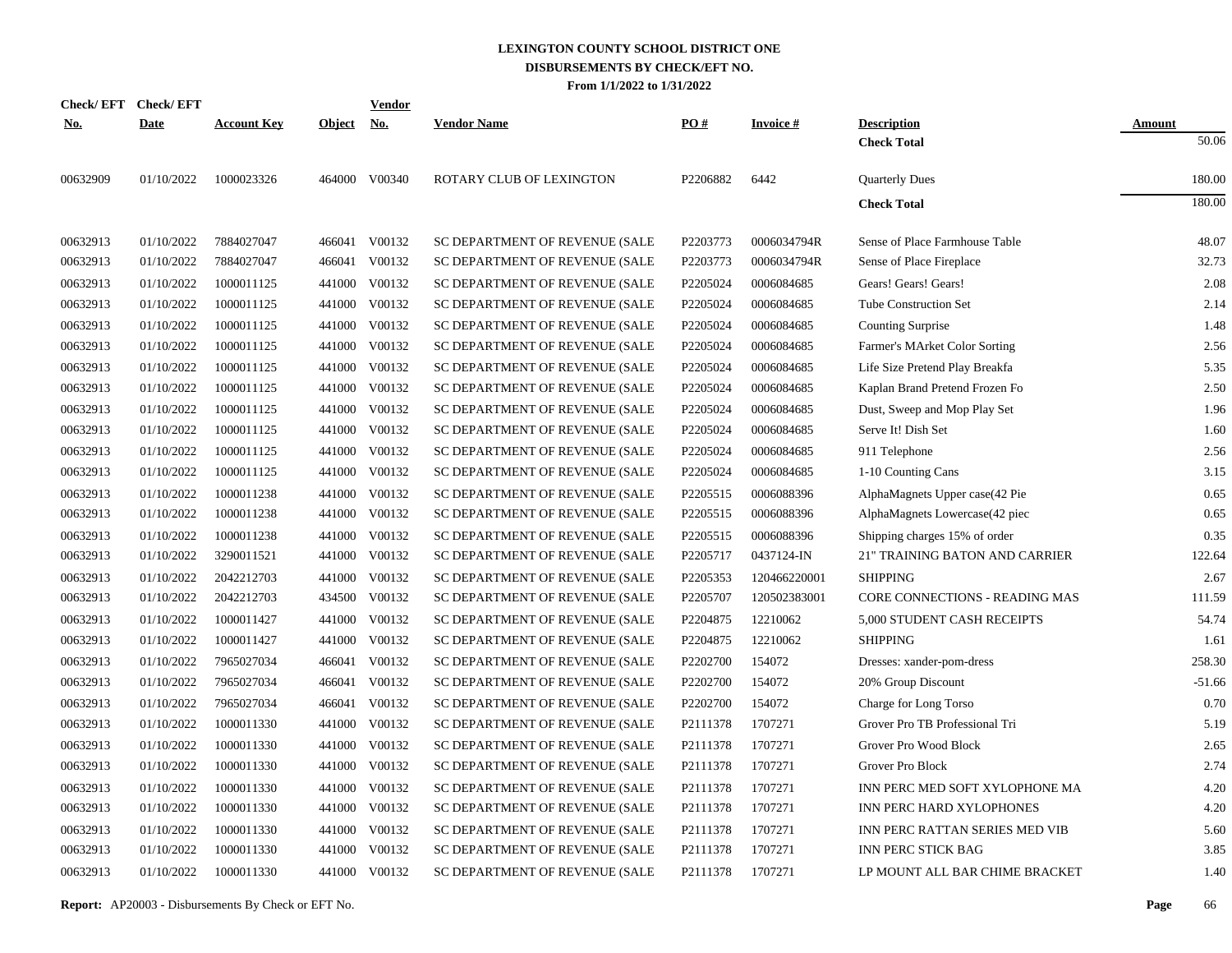| Check/EFT Check/EFT    |                           |                                  |                         | <b>Vendor</b> |                                                      |                 |                            |                                                |                       |
|------------------------|---------------------------|----------------------------------|-------------------------|---------------|------------------------------------------------------|-----------------|----------------------------|------------------------------------------------|-----------------------|
| <u>No.</u><br>00632913 | <b>Date</b><br>01/10/2022 | <b>Account Key</b><br>1000011330 | <b>Object</b><br>441000 | No.<br>V00132 | <b>Vendor Name</b><br>SC DEPARTMENT OF REVENUE (SALE | PO#<br>P2111378 | <b>Invoice#</b><br>1707271 | <b>Description</b><br>LP KING FIBERGLASS CLAVE | <b>Amount</b><br>1.75 |
| 00632913               | 01/10/2022                | 1000011330                       | 441000                  | V00132        | SC DEPARTMENT OF REVENUE (SALE                       | P2111378        | 1707271                    | LP GRENADILLA WOOD CLAVE                       | 1.54                  |
| 00632913               | 01/10/2022                | 1000011330                       | 441000                  | V00132        | SC DEPARTMENT OF REVENUE (SALE                       | P2111378        | 1707271                    | LP VIBRA SLAP II DELUXE                        | 3.50                  |
| 00632913               | 01/10/2022                | 1000011330                       | 441000                  | V00132        | SC DEPARTMENT OF REVENUE (SALE                       | P2111378        | 1707271                    | <b>GIBRALTAR TRIANGLE CLIP</b>                 | 0.63                  |
| 00632913               | 01/10/2022                | 1000011330                       |                         | 441000 V00132 | SC DEPARTMENT OF REVENUE (SALE                       | P2111378        | 1707271                    | GIB CONCERT CYMBAL CRADLE                      | 4.55                  |
| 00632913               | 01/10/2022                | 1000011330                       | 441000                  | V00132        | SC DEPARTMENT OF REVENUE (SALE                       | P2111378        | 1714840                    | LP GRAINTE BLOCK /MOUNT                        | 14.00                 |
| 00632913               | 01/10/2022                | 1000011330                       |                         | 441000 V00132 | SC DEPARTMENT OF REVENUE (SALE                       | P2111378        | 1714840                    | MALLETECH NATURAL RUBBER                       | 1.96                  |
| 00632913               | 01/10/2022                | 1000011330                       | 441000                  | V00132        | SC DEPARTMENT OF REVENUE (SALE                       | P2111378        | 1714840                    | <b>CRATT CHROMATIC PITCH PIPE</b>              | 1.40                  |
| 00632913               | 01/10/2022                | 7924099715                       |                         | 466049 V00132 | SC DEPARTMENT OF REVENUE (SALE                       | P2206077        | 175312C                    | TRIO MIX BOX                                   | 6.58                  |
| 00632913               | 01/10/2022                | 7924099715                       | 466049                  | V00132        | SC DEPARTMENT OF REVENUE (SALE                       | P2206077        | 175312C                    | <b>CITRUS MIX BOX</b>                          | 21.84                 |
| 00632913               | 01/10/2022                | 7924099715                       | 466049                  | V00132        | SC DEPARTMENT OF REVENUE (SALE                       | P2206077        | 175312C                    | <b>FARMERS FRESH PRODUCE BOX</b>               | 19.60                 |
| 00632913               | 01/10/2022                | 7924099715                       | 466049                  | V00132        | SC DEPARTMENT OF REVENUE (SALE                       | P2206077        | 175312C                    | <b>RED GRAPEFRUIT 1/5</b>                      | 3.92                  |
| 00632913               | 01/10/2022                | 7924099715                       | 466049                  | V00132        | SC DEPARTMENT OF REVENUE (SALE                       | P2206077        | 175312C                    | <b>CLEMENTINES 8/10LB</b>                      | 22.05                 |
| 00632913               | 01/10/2022                | 7924099715                       | 466049                  | V00132        | SC DEPARTMENT OF REVENUE (SALE                       | P2206077        | 175312C                    | <b>GOLDEN PINEAPPLES</b>                       | 8.96                  |
| 00632913               | 01/10/2022                | 7924099715                       | 466049                  | V00132        | SC DEPARTMENT OF REVENUE (SALE                       | P2206077        | 175312C                    | <b>SM NAVEL ORANGE</b>                         | 14.25                 |
| 00632913               | 01/10/2022                | 7924099715                       | 466049                  | V00132        | SC DEPARTMENT OF REVENUE (SALE                       | P2206077        | 175312C                    | LG BOX JUICE ORANGE                            | 1.96                  |
| 00632913               | 01/10/2022                | 7924099715                       | 466049                  | V00132        | SC DEPARTMENT OF REVENUE (SALE                       | P2206077        | 175312C                    | <b>SM BOX JUICE ORANGE</b>                     | 2.45                  |
| 00632913               | 01/10/2022                | 7924099715                       | 466049                  | V00132        | SC DEPARTMENT OF REVENUE (SALE                       | P2206077        | 175312C                    | LG BOX RED GRAPEFRUIT                          | 1.99                  |
| 00632913               | 01/10/2022                | 7924099715                       | 466049                  | V00132        | SC DEPARTMENT OF REVENUE (SALE                       | P2206077        | 175312C                    | <b>SM BOX RED GRAPEFRUIT</b>                   | 3.89                  |
| 00632913               | 01/10/2022                | 7924099715                       | 466049                  | V00132        | SC DEPARTMENT OF REVENUE (SALE                       | P2206077        | 175312C                    | NAVEL AND GRAPEFRUIT MIX                       | 10.08                 |
| 00632913               | 01/10/2022                | 7924099715                       | 466049                  | V00132        | SC DEPARTMENT OF REVENUE (SALE                       | P2206077        | 175312C                    | <b>NAVEL ORANGES 1/5</b>                       | 12.74                 |
| 00632913               | 01/10/2022                | 7924099715                       | 466049                  | V00132        | SC DEPARTMENT OF REVENUE (SALE                       | P2206077        | 175312C                    | FRESH FRUIT SAMPLER                            | 18.48                 |
| 00632913               | 01/10/2022                | 7924099715                       | 466049                  | V00132        | SC DEPARTMENT OF REVENUE (SALE                       | P2206077        | 175312C                    | <b>APPLE SAMPLER</b>                           | 6.16                  |
| 00632913               | 01/10/2022                | 7924099715                       | 466049                  | V00132        | SC DEPARTMENT OF REVENUE (SALE                       | P2206077        | 175312C                    | APPLE AND PEAR SAMPLER                         | 10.78                 |
| 00632913               | 01/10/2022                | 7924099715                       | 466049                  | V00132        | SC DEPARTMENT OF REVENUE (SALE                       | P2206077        | 175312C                    | <b>RED DELICIOS APPLES</b>                     | 4.62                  |
| 00632913               | 01/10/2022                | 7924099715                       | 466049                  | V00132        | SC DEPARTMENT OF REVENUE (SALE                       | P2206077        | 175312C                    | <b>FRUIT GEMS TUB</b>                          | 1.73                  |
| 00632913               | 01/10/2022                | 7924099715                       | 466049                  | V00132        | SC DEPARTMENT OF REVENUE (SALE                       | P2206077        | 175312C                    | PLAIN CHEESECAKE                               | 26.99                 |
| 00632913               | 01/10/2022                | 7924099715                       | 466049                  | V00132        | SC DEPARTMENT OF REVENUE (SALE                       | P2206077        | 175312C                    | STRAWBERRY CHEESECAKE                          | 32.38                 |
| 00632913               | 01/10/2022                | 7924099715                       | 466049                  | V00132        | SC DEPARTMENT OF REVENUE (SALE                       | P2206077        | 175312C                    | TRIPLE CHOCOLATE SWIRL CHEESEC                 | 26.98                 |
| 00632913               | 01/10/2022                | 7924099715                       | 466049                  | V00132        | SC DEPARTMENT OF REVENUE (SALE                       | P2206077        | 175312C                    | <b>DROP OFF CHARGE</b>                         | 14.00                 |
| 00632913               | 01/10/2022                | 7924099715                       | 466049                  | V00132        | SC DEPARTMENT OF REVENUE (SALE                       | P2206077        | 175312C                    | PREPAID ONLINE SALES                           | $-211.33$             |
| 00632913               | 01/10/2022                | 7743019030                       | 466041                  | V00132        | SC DEPARTMENT OF REVENUE (SALE                       | P2203615        | 176440                     | <b>DBQ</b> Analysis Posters                    | 2.10                  |
| 00632913               | 01/10/2022                | 7743019030                       | 466041                  | V00132        | SC DEPARTMENT OF REVENUE (SALE                       | P2203615        | 176440                     | forms of Government & Eco Post                 | 6.30                  |
| 00632913               | 01/10/2022                | 7743019030                       | 466041                  | V00132        | SC DEPARTMENT OF REVENUE (SALE                       | P2203615        | 176440                     | Authentic WW1 & WW2 Propaganda                 | 7.70                  |
| 00632913               | 01/10/2022                | 7743019030                       | 466041                  | V00132        | SC DEPARTMENT OF REVENUE (SALE                       | P2203615        | 176440                     | Alexander the Great Mini-Poste                 | 0.45                  |
| 00632913               | 01/10/2022                | 7743019030                       |                         | 466041 V00132 | SC DEPARTMENT OF REVENUE (SALE                       | P2203615        | 176440                     | Genghis Kahn Mini-Poster                       | 0.46                  |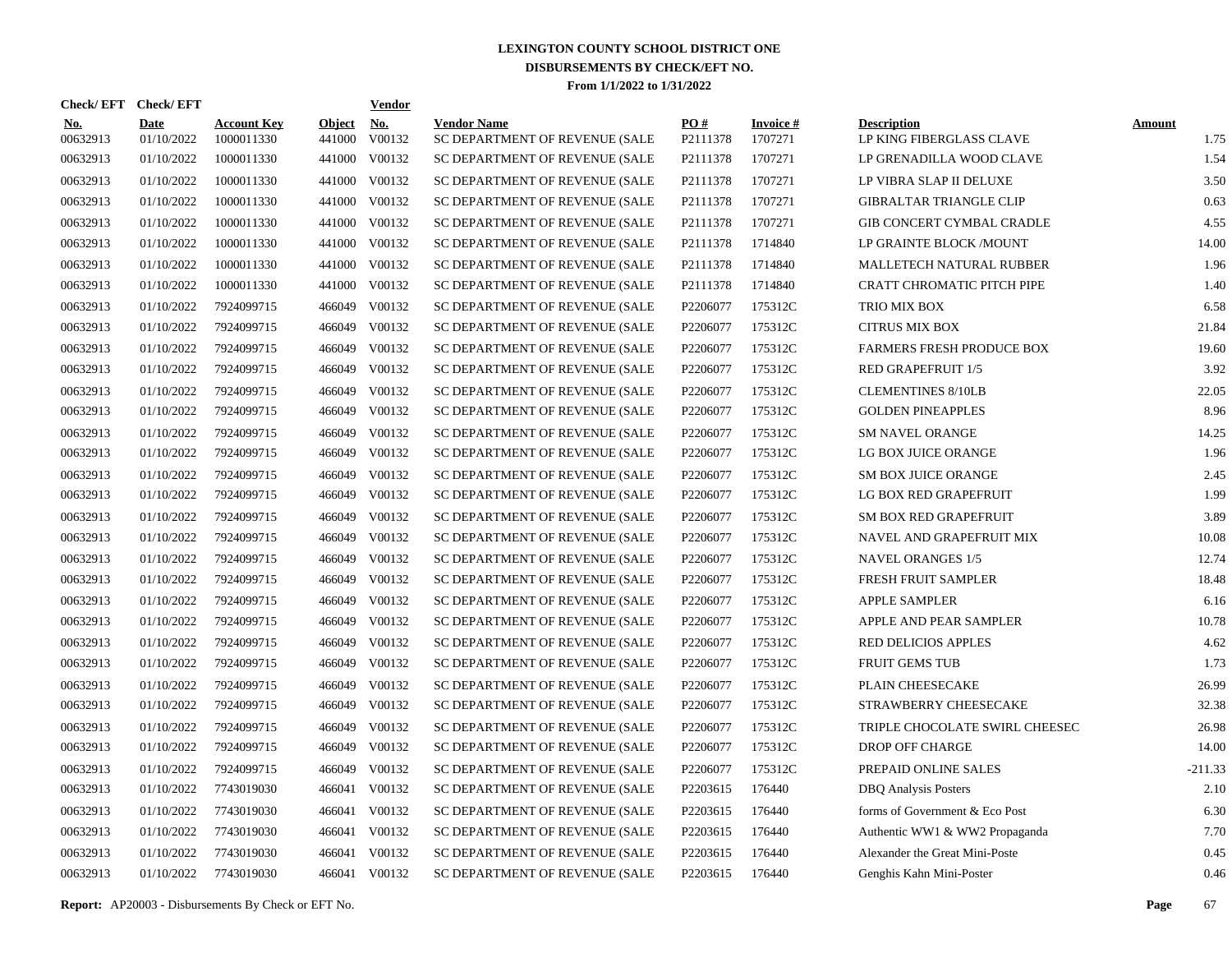| <b>Check/EFT</b>       |                           |                                  |                         | <b>Vendor</b>                                                                                                                                                          |                                                       |                 |                           |                                                     |                       |
|------------------------|---------------------------|----------------------------------|-------------------------|------------------------------------------------------------------------------------------------------------------------------------------------------------------------|-------------------------------------------------------|-----------------|---------------------------|-----------------------------------------------------|-----------------------|
| <u>No.</u><br>00632913 | <b>Date</b><br>01/10/2022 | <b>Account Key</b><br>7743019030 | <b>Object</b><br>466041 | No.<br>V00132                                                                                                                                                          | <b>Vendor Name</b><br>SC DEPARTMENT OF REVENUE (SALE  | PO#<br>P2203615 | <b>Invoice#</b><br>176440 | <b>Description</b><br>Winston Churchill Mini-Poster | <b>Amount</b><br>0.45 |
| 00632913               | 01/10/2022                | 7743019030                       | 466041                  | V00132                                                                                                                                                                 | SC DEPARTMENT OF REVENUE (SALE                        | P2203615        | 176440                    | Think like a Historian Poster                       | 1.05                  |
| 00632913               | 01/10/2022                | 7743019030                       | 466041                  | V00132                                                                                                                                                                 | SC DEPARTMENT OF REVENUE (SALE                        | P2203615        | 176440                    | <b>Skinny Posters</b>                               | 1.05                  |
| 00632913               | 01/10/2022                | 7743019030                       | 466041                  | V00132                                                                                                                                                                 | SC DEPARTMENT OF REVENUE (SALE                        | P2203615        | 176440                    | Uncle Sam Cell Phone Poster                         | 0.46                  |
| 00632913               | 01/10/2022                | 7743019030                       | 466041                  | V00132                                                                                                                                                                 | SC DEPARTMENT OF REVENUE (SALE                        | P2203615        | 176440                    | You have a place in history                         | 0.45                  |
| 00632913               | 01/10/2022                | 7743019030                       | 466041                  | V00132                                                                                                                                                                 | SC DEPARTMENT OF REVENUE (SALE                        | P2203615        | 176440                    | Shipping                                            | 1.14                  |
| 00632913               | 01/10/2022                | 7924099715                       |                         | V00132                                                                                                                                                                 | SC DEPARTMENT OF REVENUE (SALE                        | P2201640        | 1838265467                | <b>8 CUSTOM PRINTED FLAGS</b>                       | 38.15                 |
| 00632913               | 01/10/2022                | 7924099715                       | 466041                  | V00132                                                                                                                                                                 | SC DEPARTMENT OF REVENUE (SALE                        | P2201640        | 1841694926                | 16 CUSTOM DIGITAL PCS FLAG 36X                      | 108.39                |
| 00632913               | 01/10/2022                | 7924099715                       |                         | V00132                                                                                                                                                                 | SC DEPARTMENT OF REVENUE (SALE                        | P2201640        | 1853790029                | PRINTED FLOOR DROPS                                 | 137.20                |
| 00632913               | 01/10/2022                | 1000011415                       | 441000                  | V00132                                                                                                                                                                 | SC DEPARTMENT OF REVENUE (SALE                        | P2205725        | 19579                     | FPC WHITE EARTHENWARE                               | 16.38                 |
| 00632913               | 01/10/2022                | 1000011415                       |                         | V00132                                                                                                                                                                 | SC DEPARTMENT OF REVENUE (SALE                        | P2205725        | 19579                     | FPC WHITE 1 GALLON BUCKET CONE                      | 2.73                  |
| 00632913               | 01/10/2022                | 1000011415                       |                         | V00132                                                                                                                                                                 | SC DEPARTMENT OF REVENUE (SALE                        | P2205725        | 19579                     | LAGUNA WC608 CONE 5/6 STONEWAR                      | 8.23                  |
| 00632913               | 01/10/2022                | 1000011415                       |                         | V00132                                                                                                                                                                 | SC DEPARTMENT OF REVENUE (SALE                        | P2205725        | 19579                     | LAGUNA WC618 CONE 10 WHITE STO                      | 13.11                 |
| 00632913               | 01/10/2022                | 1000011415                       |                         | V00132                                                                                                                                                                 | SC DEPARTMENT OF REVENUE (SALE                        | P2205725        | 19579                     | STANDARD CERAMIC BODY 112 SPEC                      | 7.98                  |
| 00632913               | 01/10/2022                | 1000011415                       |                         | V00132                                                                                                                                                                 | SC DEPARTMENT OF REVENUE (SALE                        | P2205725        | 19579                     | AMACO GUM SOLUTION PINT                             | 2.00                  |
| 00632913               | 01/10/2022                | 1000011415                       |                         | V00132                                                                                                                                                                 | SC DEPARTMENT OF REVENUE (SALE                        | P2205725        | 19579                     | AMACO ENGOBE JET BLACK                              | 3.36                  |
| 00632913               | 01/10/2022                | 1000011415                       |                         | V00132                                                                                                                                                                 | SC DEPARTMENT OF REVENUE (SALE                        | P2205725        | 19579                     | KEMPER SGRAFFITO TOOL                               | 3.32                  |
| 00632913               | 01/10/2022                | 1000011415                       |                         | V00132                                                                                                                                                                 | SC DEPARTMENT OF REVENUE (SALE                        | P2205725        | 19579                     | KEMPER WIRE STYLUS TOOL                             | 2.76                  |
| 00632913               | 01/10/2022                | 1000011415                       |                         | V00132                                                                                                                                                                 | SC DEPARTMENT OF REVENUE (SALE                        | P2205725        | 19579                     | <b>MASON SHELL PINK 6000</b>                        | 1.72                  |
| 00632913               | 01/10/2022                | 1000011415                       |                         | V00132                                                                                                                                                                 | SC DEPARTMENT OF REVENUE (SALE                        | P2205725        | 19579                     | <b>MASON VICTORIA GREEN 6204</b>                    | 1.16                  |
| 00632913               | 01/10/2022                | 1000011415                       |                         | V00132                                                                                                                                                                 | SC DEPARTMENT OF REVENUE (SALE                        | P2205725        | 19579                     | <b>MASON PRASEODYUIM 64050</b>                      | 1.43                  |
| 00632913               | 01/10/2022                | 1000011415                       |                         | V00132                                                                                                                                                                 | SC DEPARTMENT OF REVENUE (SALE                        | P2205725        | 19579                     | <b>MASON GOLDEN AMBROSIA 6129</b>                   | 1.14                  |
| 00632913               | 01/10/2022                | 1000011415                       |                         | V00132                                                                                                                                                                 | SC DEPARTMENT OF REVENUE (SALE                        | P2205725        | 19579                     | <b>SHIPPING</b>                                     | 2.59                  |
| 00632913               | 01/10/2022                | 1000011415                       |                         | V00132                                                                                                                                                                 | SC DEPARTMENT OF REVENUE (SALE                        | P2205725        | 19797                     | <b>MASON DARK TURQUOISE 6374</b>                    | 1.84                  |
| 00632913               | 01/10/2022                | 7732019030                       |                         | V00132                                                                                                                                                                 | SC DEPARTMENT OF REVENUE (SALE                        | P2203614        | 19816                     | Tucker White Low Fire 220lbs                        | 11.17                 |
| 00632913               | 01/10/2022                | 7770027044                       | 466041                  | V00132                                                                                                                                                                 | SC DEPARTMENT OF REVENUE (SALE                        | P2205294        | 207513                    | 3/8 in Flat Tubular Breakaway                       | 37.80                 |
| 00632913               | 01/10/2022                | 7770027044                       | 466041                  | V00132                                                                                                                                                                 | SC DEPARTMENT OF REVENUE (SALE                        | P2205294        | 207513                    | Horizontal Hang Holder Credit                       | 23.10                 |
| 00632913               | 01/10/2022                | 7770027044                       |                         | V00132                                                                                                                                                                 | SC DEPARTMENT OF REVENUE (SALE                        | P2205294        | 207513                    | Shipping                                            | 5.84                  |
| 00632913               | 01/10/2022                | 1000014411                       | 441000                  | V00132                                                                                                                                                                 | SC DEPARTMENT OF REVENUE (SALE                        | P2205967        | 223148                    | Shipping                                            | 1.34                  |
| 00632913               | 01/10/2022                | 3280011515                       |                         | V00132                                                                                                                                                                 | SC DEPARTMENT OF REVENUE (SALE                        | P2205607        | 22389470                  | <b>ADULT CPR/AED</b>                                | 36.96                 |
| 00632913               | 01/10/2022                | 7730027015                       | 466069                  | V00132                                                                                                                                                                 | SC DEPARTMENT OF REVENUE (SALE                        | P2205599        | 2347371                   | Chocolate Chip Cookies                              | 18.90                 |
| 00632913               | 01/10/2022                | 3280011527                       |                         | V00132                                                                                                                                                                 | SC DEPARTMENT OF REVENUE (SALE                        | P2205396        | 23991                     | VIRTUAL BUSINESS SITE (OPEN) L                      | 196.00                |
| 00632913               | 01/10/2022                | 3290011521                       | 441000                  | V00132                                                                                                                                                                 | SC DEPARTMENT OF REVENUE (SALE                        | P2205723        | 243060                    | DUTY STRIKING TRAINING SHIELD                       | 147.00                |
|                        | 01/10/2022                | 7860527011                       |                         | V00132                                                                                                                                                                 | SC DEPARTMENT OF REVENUE (SALE                        | P2205071        | 2436365-IN                | Cobalt Santa Fe Mug                                 | 96.25                 |
| 00632913               | 01/10/2022                | 7860527011                       | 466041                  | V00132                                                                                                                                                                 | SC DEPARTMENT OF REVENUE (SALE                        | P2205071        | 2436365-IN                | <b>Estimated freight</b>                            | 12.46                 |
| 00632913               | 01/10/2022                | 7750019044                       |                         |                                                                                                                                                                        | SC DEPARTMENT OF REVENUE (SALE                        | P2204617        | 264818                    | <b>Blue Right Handed Genesis</b>                    | 8.05                  |
|                        | 00632913                  | <b>Check/EFT</b>                 |                         | 441000<br>441000<br>441000<br>441000<br>441000<br>441000<br>441000<br>441000<br>441000<br>441000<br>441000<br>441000<br>441000<br>441000<br>466041<br>466041<br>434500 | 466036<br>466036<br>439500<br>466041<br>466041 V00132 |                 |                           |                                                     |                       |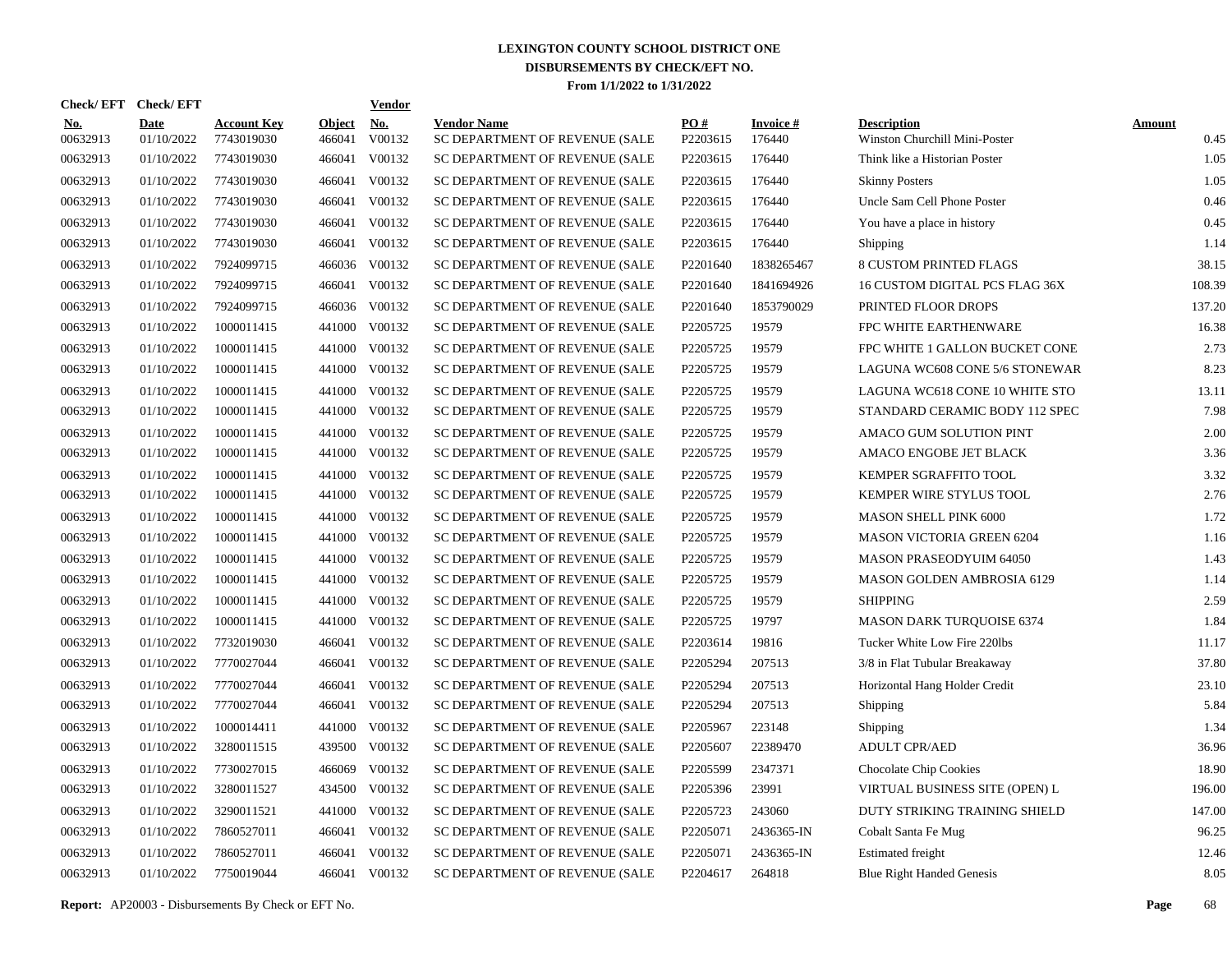| Check/EFT Check/EFT    |                           |                                  |                         | <b>Vendor</b>                             |                                                      |                 |                           |                                                       |                       |
|------------------------|---------------------------|----------------------------------|-------------------------|-------------------------------------------|------------------------------------------------------|-----------------|---------------------------|-------------------------------------------------------|-----------------------|
| <u>No.</u><br>00632913 | <b>Date</b><br>01/10/2022 | <b>Account Key</b><br>7750019044 | <b>Object</b><br>466041 | $\underline{\mathrm{No}}$<br>$\rm V00132$ | <b>Vendor Name</b><br>SC DEPARTMENT OF REVENUE (SALE | PO#<br>P2204617 | <b>Invoice#</b><br>264818 | <b>Description</b><br><b>Blue Left Handed Genesis</b> | <b>Amount</b><br>8.05 |
| 00632913               | 01/10/2022                | 7750019044                       | 466041                  | V00132                                    | SC DEPARTMENT OF REVENUE (SALE                       | P2204617        | 264818                    | Lemon Right Handed Compound                           | 8.05                  |
| 00632913               | 01/10/2022                | 7750019044                       | 466041                  | V00132                                    | SC DEPARTMENT OF REVENUE (SALE                       | P2204617        | 264818                    | Red Right Handed Bow                                  | 8.05                  |
| 00632913               | 01/10/2022                | 7750019044                       | 466041                  | V00132                                    | SC DEPARTMENT OF REVENUE (SALE                       | P2204617        | 264818                    | Easton 1820 Aluminum arrows                           | 12.39                 |
| 00632913               | 01/10/2022                | 7750019044                       | 466041                  | V00132                                    | SC DEPARTMENT OF REVENUE (SALE                       | P2204617        | 264818                    | Feradyne 34" Block target - no                        | 20.30                 |
| 00632913               | 01/10/2022                | 7750019044                       | 466041                  | V00132                                    | SC DEPARTMENT OF REVENUE (SALE                       | P2204617        | 264818                    | Feradyne Block Target Wheel Ki                        | 3.08                  |
| 00632913               | 01/10/2022                | 7932027038                       | 466041                  | V00132                                    | SC DEPARTMENT OF REVENUE (SALE                       | P2205681        | 265740                    | Genesis Blue bow                                      | 8.05                  |
| 00632913               | 01/10/2022                | 7932027038                       | 466041                  | V00132                                    | SC DEPARTMENT OF REVENUE (SALE                       | P2205681        | 265740                    | Genesis Red Bow                                       | 8.05                  |
| 00632913               | 01/10/2022                | 7932027038                       | 466041                  | V00132                                    | SC DEPARTMENT OF REVENUE (SALE                       | P2205681        | 265740                    | Genesis Black Bow                                     | 40.25                 |
| 00632913               | 01/10/2022                | 7932027038                       | 466041                  | V00132                                    | SC DEPARTMENT OF REVENUE (SALE                       | P2205681        | 265740                    | Genesis Wildberry Bow                                 | 8.05                  |
| 00632913               | 01/10/2022                | 7932027027                       | 466041                  | V00132                                    | SC DEPARTMENT OF REVENUE (SALE                       | P2205721        | 265743                    | Easton 1820 Arrows                                    | 49.56                 |
| 00632913               | 01/10/2022                | 7932027027                       | 466041                  | V00132                                    | SC DEPARTMENT OF REVENUE (SALE                       | P2205721        | 265743                    | Feradyne Block Target                                 | 60.90                 |
| 00632913               | 01/10/2022                | 7932027027                       | 466041                  | V00132                                    | SC DEPARTMENT OF REVENUE (SALE                       | P2205721        | 265743                    | <b>Right Hand Arrow Rest</b>                          | 5.60                  |
| 00632913               | 01/10/2022                | 7932027027                       | 466041                  | V00132                                    | SC DEPARTMENT OF REVENUE (SALE                       | P2205721        | 265743                    | Left Hand Arrow Rest                                  | 5.60                  |
| 00632913               | 01/10/2022                | 7932027027                       | 466041                  | V00132                                    | SC DEPARTMENT OF REVENUE (SALE                       | P2205721        | 265743                    | 80 cm Paper Target Faces                              | 8.40                  |
| 00632913               | 01/10/2022                | 7932027027                       | 466041                  | V00132                                    | SC DEPARTMENT OF REVENUE (SALE                       | P2205721        | 265743                    | Morrell Pre-Measured Line Tape                        | 5.60                  |
| 00632913               | 01/10/2022                | 7932027027                       |                         | 466041 V00132                             | SC DEPARTMENT OF REVENUE (SALE                       | P2205721        | 265743                    | <b>Block Target Replacement Cover</b>                 | 13.86                 |
| 00632913               | 01/10/2022                | 1000026693                       |                         | 434500 V00132                             | SC DEPARTMENT OF REVENUE (SALE                       | P2204424        |                           | 287270872061X.21 AW GREEN MANAGEMENT SUITE ANNU       | 4,252.50              |
| 00632913               | 01/10/2022                | 7936527022                       |                         | 466041 V00132                             | SC DEPARTMENT OF REVENUE (SALE                       | P2205253        | 34746168                  | Shipping and Handling                                 | 1.32                  |
| 00632913               | 01/10/2022                | 1000011347                       |                         | 443000 V00132                             | SC DEPARTMENT OF REVENUE (SALE                       | P2205666        | 37888                     | <b>SHIPPING</b>                                       | 17.48                 |
| 00632913               | 01/10/2022                | 2021011247                       |                         | 441000 V00132                             | SC DEPARTMENT OF REVENUE (SALE                       | P2203352        | 56336.01                  | Mini Number Balance 10/set                            | 2.81                  |
| 00632913               | 01/10/2022                | 7802072015                       | 466041                  | V00132                                    | SC DEPARTMENT OF REVENUE (SALE                       | P2205131        | 60423892                  | Shipping                                              | 13.70                 |
| 00632913               | 01/10/2022                | 1000011238                       |                         | 441000 V00132                             | SC DEPARTMENT OF REVENUE (SALE                       | P2205955        | 61062.00                  | Name Badges Blue Border                               | 0.21                  |
| 00632913               | 01/10/2022                | 1000011238                       |                         | 441000 V00132                             | SC DEPARTMENT OF REVENUE (SALE                       | P2205955        | 61062.00                  | Sorter/Organizer w/pencil cup                         | 1.43                  |
| 00632913               | 01/10/2022                | 1000011238                       |                         | 441000 V00132                             | SC DEPARTMENT OF REVENUE (SALE                       | P2205955        | 61062.00                  | Party Tote Clear                                      | 0.41                  |
| 00632913               | 01/10/2022                | 1000011238                       |                         | 441000 V00132                             | SC DEPARTMENT OF REVENUE (SALE                       | P2205955        | 61062.00                  | Shabby chic paper lanterns                            | 0.56                  |
| 00632913               | 01/10/2022                | 1000011238                       |                         | 441000 V00132                             | SC DEPARTMENT OF REVENUE (SALE                       | P2205955        | 61062.00                  | Brights paper lanterns                                | 0.55                  |
| 00632913               | 01/10/2022                | 1000011238                       |                         | 441000 V00132                             | SC DEPARTMENT OF REVENUE (SALE                       | P2205955        | 61062.00                  | Clasp Envelope 28 lb BLUE 9x12                        | 0.90                  |
| 00632913               | 01/10/2022                | 1000011238                       |                         | 441000 V00132                             | SC DEPARTMENT OF REVENUE (SALE                       | P2205955        | 61062.00                  | Clasp Envelop 28 lb, GREEN, 9x                        | 0.90                  |
| 00632913               | 01/10/2022                | 1000011238                       |                         | 441000 V00132                             | SC DEPARTMENT OF REVENUE (SALE                       | P2205955        | 61062.00                  | Colored index cards 4x6 100/pk                        | 0.22                  |
| 00632913               | 01/10/2022                | 1000011238                       |                         | 441000 V00132                             | SC DEPARTMENT OF REVENUE (SALE                       | P2205955        | 61062.00                  | Colored index cards $3x5$ , $100/p$                   | 0.16                  |
| 00632913               | 01/10/2022                | 1000011238                       |                         | 441000 V00132                             | SC DEPARTMENT OF REVENUE (SALE                       | P2205955        | 61062.00                  | Watercolor paper lanterns                             | 0.56                  |
| 00632913               | 01/10/2022                | 2080011544                       |                         | 441000 V00132                             | SC DEPARTMENT OF REVENUE (SALE                       | P2205895        | 62007384                  | VRC 2021-2022 Tipping Point Fi                        | 17.47                 |
| 00632913               | 01/10/2022                | 2080011544                       |                         | 441000 V00132                             | SC DEPARTMENT OF REVENUE (SALE                       | P2205895        | 62007384                  | VRC Competition Field Perimete                        | 41.99                 |
| 00632913               | 01/10/2022                | 2080011544                       |                         | 441000 V00132                             | SC DEPARTMENT OF REVENUE (SALE                       | P2205895        | 62007384                  | Shipping                                              | 14.65                 |
| 00632913               | 01/10/2022                | 1000011325                       |                         | 441000 V00132                             | SC DEPARTMENT OF REVENUE (SALE                       | P2203120        | 622507KI                  | Shipping                                              | 2.17                  |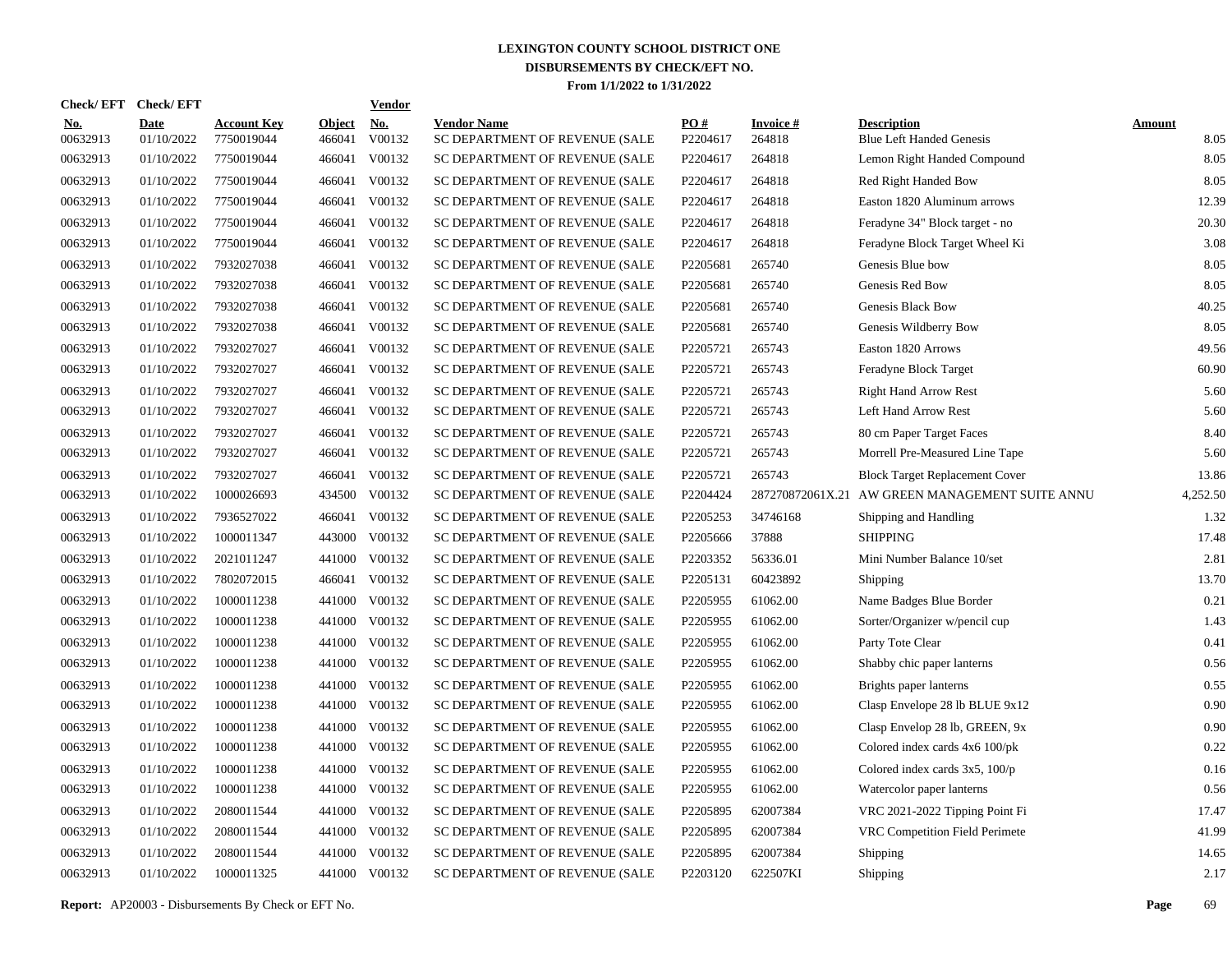| <b>Check/EFT</b>       | <b>Check/EFT</b>          |                                  |                         | <b>Vendor</b> |                                                      |                      |                            |                                                      |                        |
|------------------------|---------------------------|----------------------------------|-------------------------|---------------|------------------------------------------------------|----------------------|----------------------------|------------------------------------------------------|------------------------|
| <b>No.</b><br>00632913 | <b>Date</b><br>01/10/2022 | <b>Account Key</b><br>2021018803 | <b>Object</b><br>441000 | No.<br>V00132 | <b>Vendor Name</b><br>SC DEPARTMENT OF REVENUE (SALE | PO#<br>P2201584      | <b>Invoice#</b><br>6559551 | <b>Description</b><br>Shipping Charges Q11023 & Q110 | <b>Amount</b><br>10.85 |
| 00632913               | 01/10/2022                | 1000025426                       | 432300                  | V00132        | SC DEPARTMENT OF REVENUE (SALE                       | P2200536             | 6660059035.                | RBES-Monthly Water Treatment S                       | 5.60                   |
| 00632913               | 01/10/2022                | 1000025426                       | 432300                  | V00132        | SC DEPARTMENT OF REVENUE (SALE                       | P2200536             | 6660070561                 | RBES-Monthly Water Treatment S                       | 5.60                   |
| 00632913               | 01/10/2022                | 1000025416                       | 432300                  | V00132        | SC DEPARTMENT OF REVENUE (SALE                       | P2200536             | 6660070562                 | PES-Monthly Water Treatment Se                       | 5.60                   |
| 00632913               | 01/10/2022                | 1000025444                       | 432300                  | V00132        | SC DEPARTMENT OF REVENUE (SALE                       | P2200536             | 6660070563                 | RBHS-Monthly Water Treatment S                       | 5.60                   |
| 00632913               | 01/10/2022                | 1000025414                       | 432300                  | V00132        | SC DEPARTMENT OF REVENUE (SALE                       | P2200536             | 6660070564                 | GES-Monthly Water Treatment Se                       | 5.60                   |
| 00632913               | 01/10/2022                | 1000025443                       | 432300                  | V00132        | SC DEPARTMENT OF REVENUE (SALE                       | P2200536             | 6660070565                 | MGMS-Monthly Water Treatment S                       | 5.60                   |
| 00632913               | 01/10/2022                | 1000025446                       | 432300                  | V00132        | SC DEPARTMENT OF REVENUE (SALE                       | P2200536             | 6660071619                 | <b>BMS-Monthly Water Treatment Se</b>                | 5.60                   |
| 00632913               | 01/10/2022                | 1000011314                       | 443000                  | V00132        | SC DEPARTMENT OF REVENUE (SALE                       | P2203968             | 7395064                    | 978-325-10500-0                                      | 23.63                  |
| 00632913               | 01/10/2022                | 1000011314                       | 443000                  | V00132        | SC DEPARTMENT OF REVENUE (SALE                       | P2203968             | 7395064                    | Shipping and Handling                                | 2.36                   |
| 00632913               | 01/10/2022                | 1000011322                       | 441000                  | V00132        | SC DEPARTMENT OF REVENUE (SALE                       | P2205107             | 7395970                    | The Reading Strategies Book IS                       | 25.55                  |
| 00632913               | 01/10/2022                | 1000011322                       | 441000                  | V00132        | SC DEPARTMENT OF REVENUE (SALE                       | P2205107             | 7395970                    | Industrial Age and Immigration                       | 4.73                   |
| 00632913               | 01/10/2022                | 1000011322                       | 441000                  | V00132        | SC DEPARTMENT OF REVENUE (SALE                       | P <sub>2205107</sub> | 7395970                    | Shipping                                             | 3.02                   |
| 00632913               | 01/10/2022                | 2021022414                       | 441000                  | V00132        | SC DEPARTMENT OF REVENUE (SALE                       | P2205418             | 7397085                    | Calkins/Teaching Writing PD Bo                       | 2.10                   |
| 00632913               | 01/10/2022                | 2021022414                       | 441000                  | V00132        | SC DEPARTMENT OF REVENUE (SALE                       | P2205418             | 7397085                    | Shipping and Handling                                | 0.49                   |
| 00632913               | 01/10/2022                | 7743019045                       | 466041                  | V00132        | SC DEPARTMENT OF REVENUE (SALE                       | P2205395             | 7397239                    | ISBN: 978-0-325-07822-9/0-325-                       | 23.94                  |
| 00632913               | 01/10/2022                | 7743019045                       | 466041                  | V00132        | SC DEPARTMENT OF REVENUE (SALE                       | P2205395             | 7397239                    | ISBN:978-0-325-07433-7/0-325-0                       | 20.44                  |
| 00632913               | 01/10/2022                | 7743019045                       | 466041                  | V00132        | SC DEPARTMENT OF REVENUE (SALE                       | P2205395             | 7397239                    | Shipping fees                                        | 4.44                   |
| 00632913               | 01/10/2022                | 7744019044                       | 466041                  | V00132        | SC DEPARTMENT OF REVENUE (SALE                       | P2202892             | 8806763920                 | Add Live Materials Fee - Freig                       | 2.26                   |
| 00632913               | 01/10/2022                | 3382018803                       | 441000                  | V00132        | SC DEPARTMENT OF REVENUE (SALE                       | P2204502             | 90918                      | <b>sHIPPING</b>                                      | 1.33                   |
| 00632913               | 01/10/2022                | 7733027037                       | 466049                  | V00132        | SC DEPARTMENT OF REVENUE (SALE                       | P2205058             | 91318165                   | \$1.00 Bar VP                                        | 515.93                 |
| 00632913               | 01/10/2022                | 7733027037                       | 466049                  | V00132        | SC DEPARTMENT OF REVENUE (SALE                       | P2205058             | 91318165                   | Shipping                                             | 2.21                   |
| 00632913               | 01/10/2022                | 7735027037                       | 466049                  | V00132        | SC DEPARTMENT OF REVENUE (SALE                       | P2205058             | 91318165                   | \$1.00 Bar VP                                        | 134.70                 |
| 00632913               | 01/10/2022                | 7735027037                       | 466049                  | V00132        | SC DEPARTMENT OF REVENUE (SALE                       | P2205058             | 91318165                   | Shipping                                             | 2.22                   |
| 00632913               | 01/10/2022                | 7748027037                       | 466049                  | V00132        | SC DEPARTMENT OF REVENUE (SALE                       | P2205058             | 91318165                   | \$1.00 Bar VP                                        | 273.37                 |
| 00632913               | 01/10/2022                | 7748027037                       | 466049                  | V00132        | SC DEPARTMENT OF REVENUE (SALE                       | P2205058             | 91318165                   | Shipping                                             | 2.22                   |
| 00632913               | 01/10/2022                | 7893027013                       | 466049                  | V00132        | SC DEPARTMENT OF REVENUE (SALE                       | P2205912             | 91325829                   | \$1 Stock Bar Variety Pack - 60                      | 115.50                 |
| 00632913               | 01/10/2022                | 7893027013                       | 466049                  | V00132        | SC DEPARTMENT OF REVENUE (SALE                       | P2205912             | 91325829                   | <b>Shipping Charge</b>                               | 6.65                   |
| 00632913               | 01/10/2022                | 7802072011                       | 466041                  | V00132        | SC DEPARTMENT OF REVENUE (SALE                       | P2205041             | 913610292                  | shipping                                             | 11.62                  |
| 00632913               | 01/10/2022                | 7802082015                       | 466041                  | V00132        | SC DEPARTMENT OF REVENUE (SALE                       | P2202544             | 913918725                  | <b>SHIPPING</b>                                      | 1.51                   |
| 00632913               | 01/10/2022                | 7887072011                       | 466041                  | V00132        | SC DEPARTMENT OF REVENUE (SALE                       | P2203336             | 913945549                  | shipping                                             | 12.26                  |
| 00632913               | 01/10/2022                | 7809027020                       | 466041                  | V00132        | SC DEPARTMENT OF REVENUE (SALE                       | P2202712             | 913960215                  | <b>FREIGHT</b>                                       | 0.48                   |
| 00632913               | 01/10/2022                | 7964080011                       | 466041                  | V00132        | SC DEPARTMENT OF REVENUE (SALE                       | P2202372             | 914043076                  | shipping                                             | 0.39                   |
| 00632913               | 01/10/2022                | 7802078013                       | 466041                  | V00132        | SC DEPARTMENT OF REVENUE (SALE                       | P2204959             | 914401337                  | Shipping                                             | 2.59                   |
| 00632913               | 01/10/2022                | 7802071011                       | 466041                  | V00132        | SC DEPARTMENT OF REVENUE (SALE                       | P2200486             | 914561629                  | shipping                                             | 0.32                   |
| 00632913               | 01/10/2022                | 7765027043                       |                         | 466099 V00132 | SC DEPARTMENT OF REVENUE (SALE                       | P2204612             | 914647292                  | Shipping                                             | 1.73                   |
|                        |                           |                                  |                         |               |                                                      |                      |                            |                                                      |                        |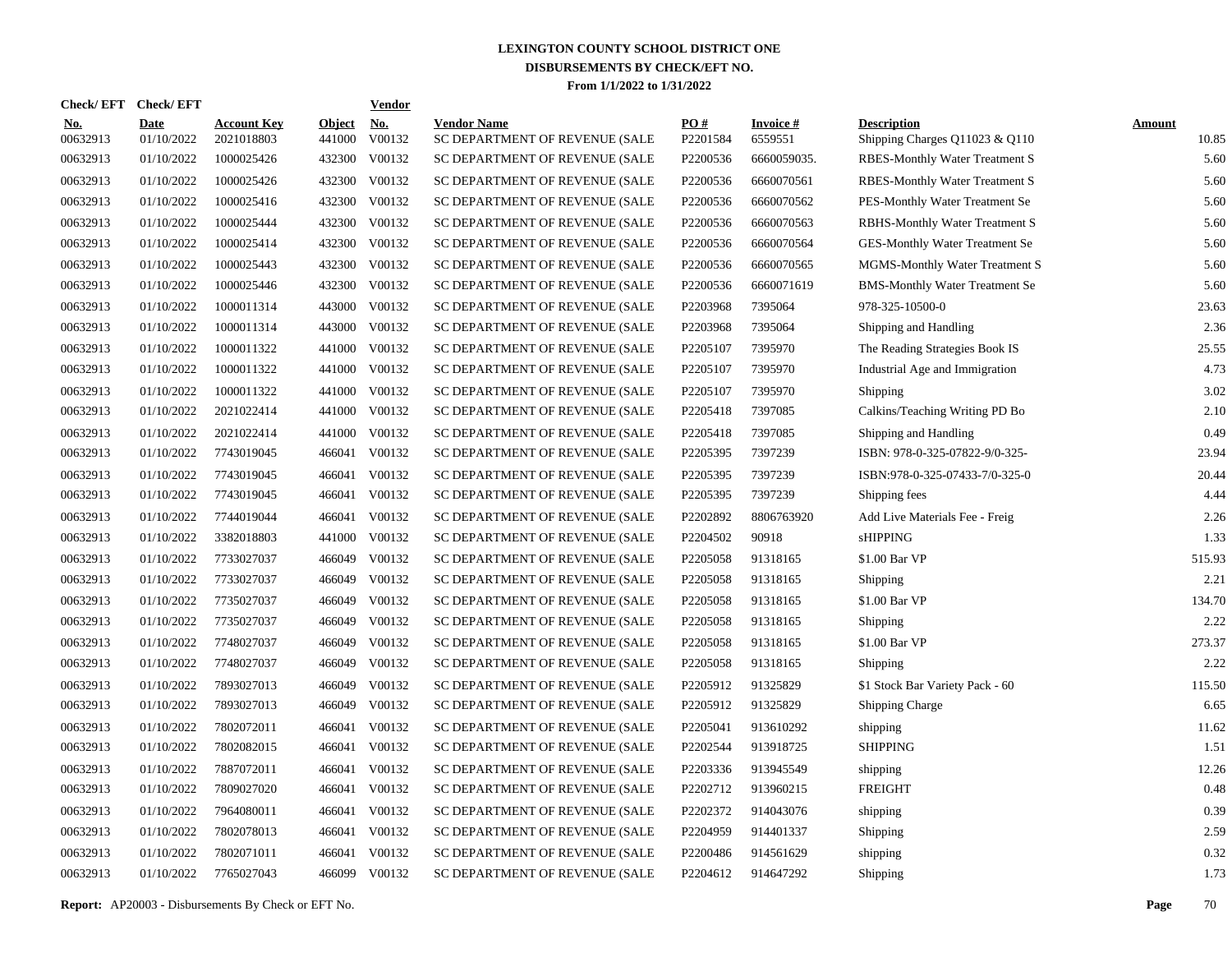| Check/EFT Check/EFT    |                           |                                  |                         | <b>Vendor</b>        |                                                      |                 |                              |                                      |                       |
|------------------------|---------------------------|----------------------------------|-------------------------|----------------------|------------------------------------------------------|-----------------|------------------------------|--------------------------------------|-----------------------|
| <u>No.</u><br>00632913 | <b>Date</b><br>01/10/2022 | <b>Account Key</b><br>7887078544 | <b>Object</b><br>466041 | <u>No.</u><br>V00132 | <b>Vendor Name</b><br>SC DEPARTMENT OF REVENUE (SALE | PO#<br>P2204861 | <b>Invoice#</b><br>914750255 | <b>Description</b><br><b>FREIGHT</b> | <b>Amount</b><br>6.65 |
| 00632913               | 01/10/2022                | 7750019044                       | 466041                  | V00132               | SC DEPARTMENT OF REVENUE (SALE                       | P2204397        | 914762506                    | Shipping                             | 0.35                  |
| 00632913               | 01/10/2022                | 7802075011                       | 466041                  | V00132               | SC DEPARTMENT OF REVENUE (SALE                       | P2202852        | 914780812                    | shipping                             | 5.51                  |
| 00632913               | 01/10/2022                | 7750019026                       | 466041                  | V00132               | SC DEPARTMENT OF REVENUE (SALE                       | P2204173        | 914789495                    | Freight                              | 2.08                  |
| 00632913               | 01/10/2022                | 7802073020                       | 466041                  | V00132               | SC DEPARTMENT OF REVENUE (SALE                       | P2205664        | 914852353                    | Shipping                             | 5.04                  |
| 00632913               | 01/10/2022                | 7887073027                       | 466041                  | V00132               | SC DEPARTMENT OF REVENUE (SALE                       | P2201887        | 914911609                    | <b>FREIGHT</b>                       | 4.88                  |
| 00632913               | 01/10/2022                | 7946027013                       | 466041                  | V00132               | SC DEPARTMENT OF REVENUE (SALE                       | P2203110        | 914960289                    | Shipping                             | 3.62                  |
| 00632913               | 01/10/2022                | 7802073046                       | 466041                  | V00132               | SC DEPARTMENT OF REVENUE (SALE                       | P2206026        | 914972530                    | Freight                              | 0.36                  |
| 00632913               | 01/10/2022                | 7802070011                       | 466041                  | V00132               | SC DEPARTMENT OF REVENUE (SALE                       | P2205178        | 915002689                    | shipping                             | 6.62                  |
| 00632913               | 01/10/2022                | 7750019013                       | 466041                  | V00132               | SC DEPARTMENT OF REVENUE (SALE                       | P2203269        | 915019040                    | <b>Shipping Charge</b>               | 4.05                  |
| 00632913               | 01/10/2022                | 7802079015                       | 466041                  | V00132               | SC DEPARTMENT OF REVENUE (SALE                       | P2205566        | 915024454                    | Shipping                             | 0.49                  |
| 00632913               | 01/10/2022                | 7714027021                       | 466041                  | V00132               | SC DEPARTMENT OF REVENUE (SALE                       | P2205788        | 915025109                    | Freight                              | 1.76                  |
| 00632913               | 01/10/2022                | 7802070020                       | 466041                  | V00132               | SC DEPARTMENT OF REVENUE (SALE                       | P2201910        | 915113446                    | <b>SHIPPING</b>                      | 3.24                  |
| 00632913               | 01/10/2022                | 7802073026                       | 466041                  | V00132               | SC DEPARTMENT OF REVENUE (SALE                       | P2204965        | 915215667                    | freight                              | 1.75                  |
| 00632913               | 01/10/2022                | 2022022403                       | 441000                  | V00132               | SC DEPARTMENT OF REVENUE (SALE                       | P2204778        | 955472357                    | Math Workshop Grades K-6             | 262.33                |
| 00632913               | 01/10/2022                | 2022022403                       |                         | 441000 V00132        | SC DEPARTMENT OF REVENUE (SALE                       | P2204778        | 955472357                    | Shipping                             | 23.58                 |
| 00632913               | 01/10/2022                | 2250016203                       | 441000                  | V00132               | SC DEPARTMENT OF REVENUE (SALE                       | P2202599        | 9955                         | Shipping                             | 5.60                  |
| 00632913               | 01/10/2022                | 1000011347                       | 443000                  | V00132               | SC DEPARTMENT OF REVENUE (SALE                       | P2205963        | CI-00063923                  | <b>SHIPPING</b>                      | 5.78                  |
| 00632913               | 01/10/2022                | 1000022212                       | 443000                  | V00132               | SC DEPARTMENT OF REVENUE (SALE                       | P2205034        | I221238                      | <b>SHIPPING &amp; HANDLING</b>       | 3.50                  |
| 00632913               | 01/10/2022                | 2042222303                       | 441000                  | V00132               | SC DEPARTMENT OF REVENUE (SALE                       | P2205320        | ID72117                      | HP 58A (CF258A) Toner Cartridg       | 36.95                 |
| 00632913               | 01/10/2022                | 1000011330                       | 441000                  | V00132               | SC DEPARTMENT OF REVENUE (SALE                       | P2203080        | ID72623                      | Black original Laser imaging         | 28.72                 |
| 00632913               | 01/10/2022                | 1000011343                       | 441000                  | V00132               | SC DEPARTMENT OF REVENUE (SALE                       | P2205685        | ID72639                      | HP 410A (CF410A) Black Origina       | 7.21                  |
| 00632913               | 01/10/2022                | 1000014113                       | 441000                  | V00132               | SC DEPARTMENT OF REVENUE (SALE                       | P2205603        | ID72725                      | Canon CLI-65 Original Ink Cart       | 2.64                  |
| 00632913               | 01/10/2022                | 1000014113                       | 441000                  | V00132               | SC DEPARTMENT OF REVENUE (SALE                       | P2205603        | ID72739                      | Canon CLI-65 Original Ink Cart       | 3.53                  |
| 00632913               | 01/10/2022                | 1000014113                       | 441000                  | V00132               | SC DEPARTMENT OF REVENUE (SALE                       | P2205603        | ID72739                      | Canon CLI-65 Original Ink Cart       | 3.52                  |
| 00632913               | 01/10/2022                | 3560022321                       | 441000                  | V00132               | SC DEPARTMENT OF REVENUE (SALE                       | P2205886        | ID72944                      | HP Toner CE285A                      | 5.79                  |
| 00632913               | 01/10/2022                | 1000025204                       | 441000                  | V00132               | SC DEPARTMENT OF REVENUE (SALE                       | P2205920        | ID73111                      | HP Toner 26A for Allison, Rene       | 29.10                 |
| 00632913               | 01/10/2022                | 1000025204                       | 441000                  | V00132               | SC DEPARTMENT OF REVENUE (SALE                       | P2205920        | ID73111                      | HP Toner 78A for Carol and sup       | 6.63                  |
| 00632913               | 01/10/2022                | 1000025204                       | 441000                  | V00132               | SC DEPARTMENT OF REVENUE (SALE                       | P2205920        | ID73111                      | HP Toner 58A for David, Julie,       | 36.95                 |
| 00632913               | 01/10/2022                | 1000021315                       | 441000                  | V00132               | SC DEPARTMENT OF REVENUE (SALE                       | P2204929        | IN0776867                    | <b>CAVIWIPES 2.0</b>                 | 2.32                  |
| 00632913               | 01/10/2022                | 1000021315                       | 441000                  | V00132               | SC DEPARTMENT OF REVENUE (SALE                       | P2204929        | IN0776867                    | UNIT DOSE EYE WASH 15ML              | 3.15                  |
| 00632913               | 01/10/2022                | 2021011214                       | 441000                  | V00132               | SC DEPARTMENT OF REVENUE (SALE                       | P2206262        | <b>INV-2863</b>              | Fluency Through Flexibility Bo       | 4.19                  |
| 00632913               | 01/10/2022                | 2021011214                       | 441000                  | V00132               | SC DEPARTMENT OF REVENUE (SALE                       | P2206262        | <b>INV-2863</b>              | Shipping and Handling                | 0.73                  |
| 00632913               | 01/10/2022                | 1000011521                       | 432300                  | V00132               | SC DEPARTMENT OF REVENUE (SALE                       | P2204662        | <b>INV-NC68-456</b>          | line valve, panel mnt                | 3.71                  |
| 00632913               | 01/10/2022                | 1000011521                       | 432300                  | V00132               | SC DEPARTMENT OF REVENUE (SALE                       | P2204662        | <b>INV-NC68-456</b>          | Plastic Hand Wheel                   | 0.95                  |
| 00632913               | 01/10/2022                | 7802071027                       |                         | 466041 V00132        | SC DEPARTMENT OF REVENUE (SALE                       | P2204287        | <b>INV094022</b>             | Flex Wrap 2' x 6 yd black            | 10.50                 |

**Report:** AP20003 - Disbursements By Check or EFT No. **Page** 71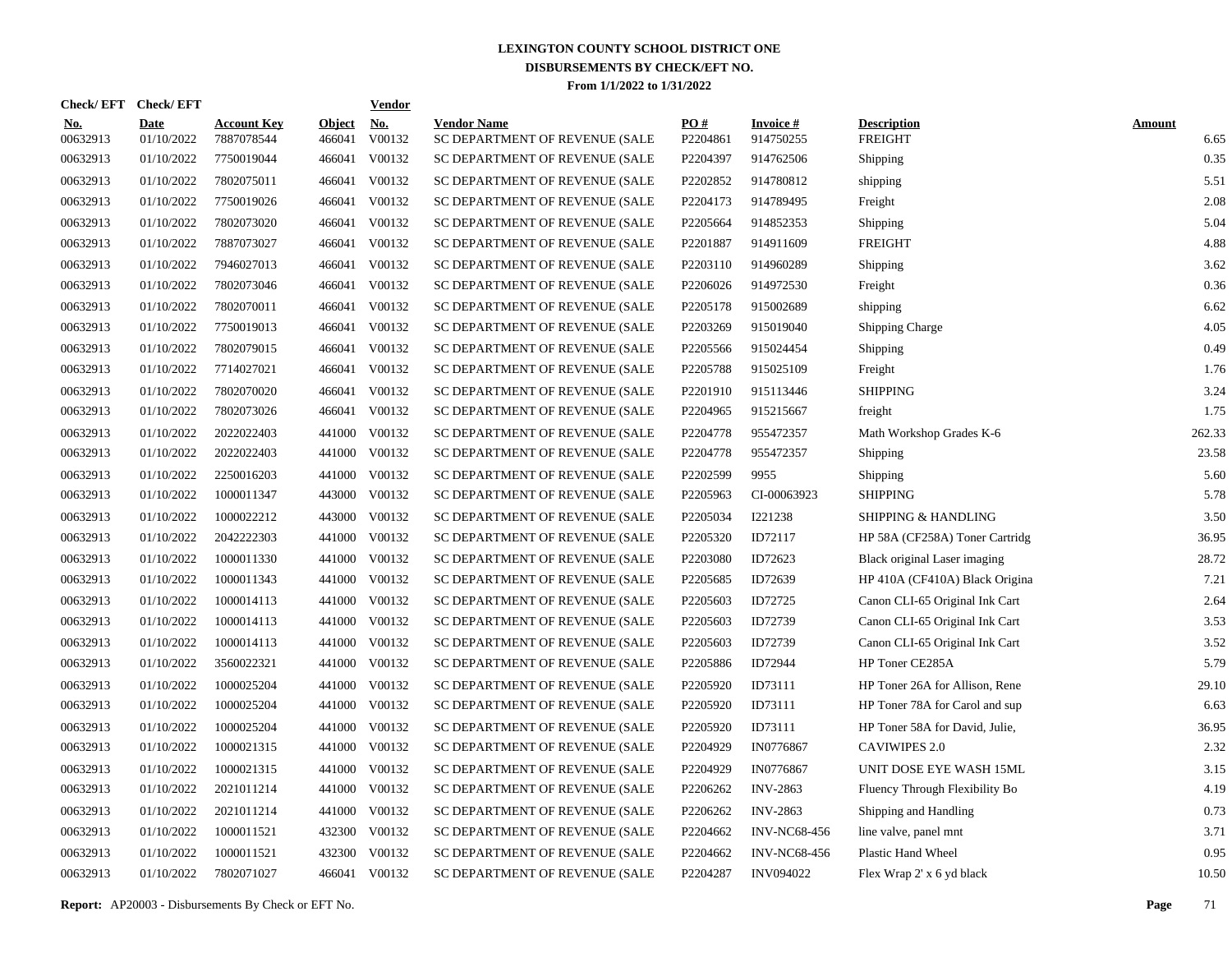| Check/EFT Check/EFT    |                           |                                  |                         | <b>Vendor</b>        |                                                      |                        |                                     |                                                 |                        |
|------------------------|---------------------------|----------------------------------|-------------------------|----------------------|------------------------------------------------------|------------------------|-------------------------------------|-------------------------------------------------|------------------------|
| <u>No.</u><br>00632913 | <b>Date</b><br>01/10/2022 | <b>Account Key</b><br>7802071027 | <b>Object</b><br>466041 | <u>No.</u><br>V00132 | <b>Vendor Name</b><br>SC DEPARTMENT OF REVENUE (SALE | <b>PO#</b><br>P2204287 | <b>Invoice#</b><br><b>INV094022</b> | <b>Description</b><br>Flex Wrap 3' x 6 yd Black | <b>Amount</b><br>10.50 |
| 00632913               | 01/10/2022                | 2021011247                       |                         | 441000 V00132        | SC DEPARTMENT OF REVENUE (SALE                       | P2203344               | INV1129713                          | Hands-On Math Centers: Jumbo B                  | 17.48                  |
| 00632913               | 01/10/2022                | 2021011247                       |                         | 441000 V00132        | SC DEPARTMENT OF REVENUE (SALE                       | P2203344               | INV1129713                          | Magnetic Money Set - Set of 62                  | 2.79                   |
| 00632913               | 01/10/2022                | 2021011247                       |                         | 441000 V00132        | SC DEPARTMENT OF REVENUE (SALE                       | P2203344               | INV1129713                          | Three Bear Family Pattern Card                  | 13.28                  |
| 00632913               | 01/10/2022                | 2021011247                       |                         | 441000 V00132        | SC DEPARTMENT OF REVENUE (SALE                       | P2203344               | INV1129713                          | Sensational Math Subitizing Ac                  | 3.06                   |
| 00632913               | 01/10/2022                | 2021011247                       |                         | 441000 V00132        | SC DEPARTMENT OF REVENUE (SALE                       | P2203344               | INV1129713                          | Mini GeoModel Solids: Assorted                  | 4.89                   |
| 00632913               | 01/10/2022                | 2021011247                       |                         | 441000 V00132        | SC DEPARTMENT OF REVENUE (SALE                       | P2203344               | INV1129713                          | Wooden Number Cubes - set of 1                  | 2.04                   |
| 00632913               | 01/10/2022                | 2021011247                       |                         | 441000 V00132        | SC DEPARTMENT OF REVENUE (SALE                       | P2203344               | INV1129713                          | Multiplication Visual Model Ma                  | 11.67                  |
| 00632913               | 01/10/2022                | 2021011247                       |                         | 441000 V00132        | SC DEPARTMENT OF REVENUE (SALE                       | P2203344               | INV1129713                          | Color Tile Fraction Puzzles: A                  | 13.69                  |
| 00632913               | 01/10/2022                | 2021011247                       |                         | 441000 V00132        | SC DEPARTMENT OF REVENUE (SALE                       | P2203344               | INV1129713                          | <b>Fraction Model Multipliers</b>               | 5.31                   |
| 00632913               | 01/10/2022                | 2021011247                       |                         | 441000 V00132        | SC DEPARTMENT OF REVENUE (SALE                       | P2203344               | INV1129713                          | Decimal Model Multipliers                       | 4.75                   |
| 00632913               | 01/10/2022                | 2021011247                       |                         | 441000 V00132        | SC DEPARTMENT OF REVENUE (SALE                       | P2203344               | INV1129713                          | <b>EAI Education Place Value Expa</b>           | 3.33                   |
| 00632913               | 01/10/2022                | 2021011247                       |                         | 441000 V00132        | SC DEPARTMENT OF REVENUE (SALE                       | P2203344               | INV1129713                          | <b>EAI Education Place Value Expa</b>           | 4.88                   |
| 00632913               | 01/10/2022                | 2021011247                       |                         | 441000 V00132        | SC DEPARTMENT OF REVENUE (SALE                       | P2203344               | INV1129713                          | Bar Models: Fractional Thinkin                  | 8.36                   |
| 00632913               | 01/10/2022                | 2021011247                       |                         | 441000 V00132        | SC DEPARTMENT OF REVENUE (SALE                       | P2203344               | INV1129713                          | Snap Math Junior - Numbers Puz                  | 9.97                   |
| 00632913               | 01/10/2022                | 2021011247                       |                         | 441000 V00132        | SC DEPARTMENT OF REVENUE (SALE                       | P2203344               | INV1129713                          | Math Stacks Place Value Game:                   | 3.13                   |
| 00632913               | 01/10/2022                | 2021011247                       |                         | 441000 V00132        | SC DEPARTMENT OF REVENUE (SALE                       | P2203344               | INV1129713                          | Math Stacks Place Value to Mil                  | 7.52                   |
| 00632913               | 01/10/2022                | 2021011247                       |                         | 441000 V00132        | SC DEPARTMENT OF REVENUE (SALE                       | P2203344               | INV1129713                          | Math Stacks Geometry Game: Gra                  | 7.52                   |
| 00632913               | 01/10/2022                | 2021011247                       |                         | 441000 V00132        | SC DEPARTMENT OF REVENUE (SALE                       | P2203344               | INV1129713                          | Math Stacks Geometry Game: Gra                  | 3.13                   |
| 00632913               | 01/10/2022                | 2021011247                       |                         | 441000 V00132        | SC DEPARTMENT OF REVENUE (SALE                       | P2203344               | INV1129713                          | QuietShape Foam Place Value Di                  | 6.27                   |
| 00632913               | 01/10/2022                | 2021011247                       |                         | 441000 V00132        | SC DEPARTMENT OF REVENUE (SALE                       | P2203344               | INV1141643                          | QuietShape Foam Place Value Di                  | 9.75                   |
| 00632913               | 01/10/2022                | 2042212503                       |                         | 441000 V00132        | SC DEPARTMENT OF REVENUE (SALE                       | P2205608               | INV8570447                          | CONNECTCLIP, 2.4G BL OTICON                     | 27.86                  |
| 00632913               | 01/10/2022                | 2042212503                       |                         | 441000 V00132        | SC DEPARTMENT OF REVENUE (SALE                       | P2205608               | <b>INV8570447</b>                   | SHIPPING AND HANDLING - MISC.                   | 0.70                   |
| 00632913               | 01/10/2022                | 3290011521                       |                         | 434500 V00132        | SC DEPARTMENT OF REVENUE (SALE                       | P2205585               | LTSC211205                          | ADDITIONAL TEACHER AT SAME SIT                  | 55.30                  |
| 00632913               | 01/10/2022                | 3290011521                       |                         | 434500 V00132        | SC DEPARTMENT OF REVENUE (SALE                       | P2205585               | LTSC211205                          | BUSINESS U FULL SUITE, ALL ACC                  | 132.65                 |
| 00632913               | 01/10/2022                | 1000011515                       |                         | 441000 V00132        | SC DEPARTMENT OF REVENUE (SALE                       | P2205306               | SCPR66539                           | shipping                                        | 0.44                   |
| 00632913               | 01/10/2022                | 1000011347                       |                         | 441030 V00132        | SC DEPARTMENT OF REVENUE (SALE                       | P2203112               | US0240596                           | BrainPOP Espanol + Francais te                  | 11.90                  |
| 00632913               | 01/10/2022                | 1000011347                       |                         | 441030 V00132        | SC DEPARTMENT OF REVENUE (SALE                       | P2203112               | US0240596                           | <b>BrainPOP Teacher Access</b>                  | 16.10                  |
| 00632913               | 01/10/2022                | 1000022222                       |                         | 434500 V00132        | SC DEPARTMENT OF REVENUE (SALE                       | P2206345               | US279023                            | Unlimited 12-month access. Quo                  | 150.89                 |
|                        |                           |                                  |                         |                      |                                                      |                        |                                     | <b>Check Total</b>                              | 8,673.46               |
| 00632914               | 01/10/2022                | 2180011433                       |                         | 434508 V00402        | SC DEPARTMENT OF EDUCATION                           | P2203321               | P2203321.INSTR                      | VIRTUALSC FRANCHISE AGREEMENT                   | 28,400.00              |
|                        |                           |                                  |                         |                      |                                                      |                        |                                     | <b>Check Total</b>                              | 28,400.00              |
| 00632915               | 01/10/2022                | 1000025408                       |                         | 432900 V00577        | SC DEPARTMENT OF LABOR DIVISIO                       | P2204980               | 2022002600                          | Elevator Certificate Fee                        | 50.00                  |
| 00632915               | 01/10/2022                | 1000025411                       |                         | 432900 V00577        | SC DEPARTMENT OF LABOR DIVISIO                       | P2204980               | 2022002600                          | <b>Elevator Certificate Fee</b>                 | 50.00                  |
|                        |                           |                                  |                         |                      |                                                      |                        |                                     |                                                 |                        |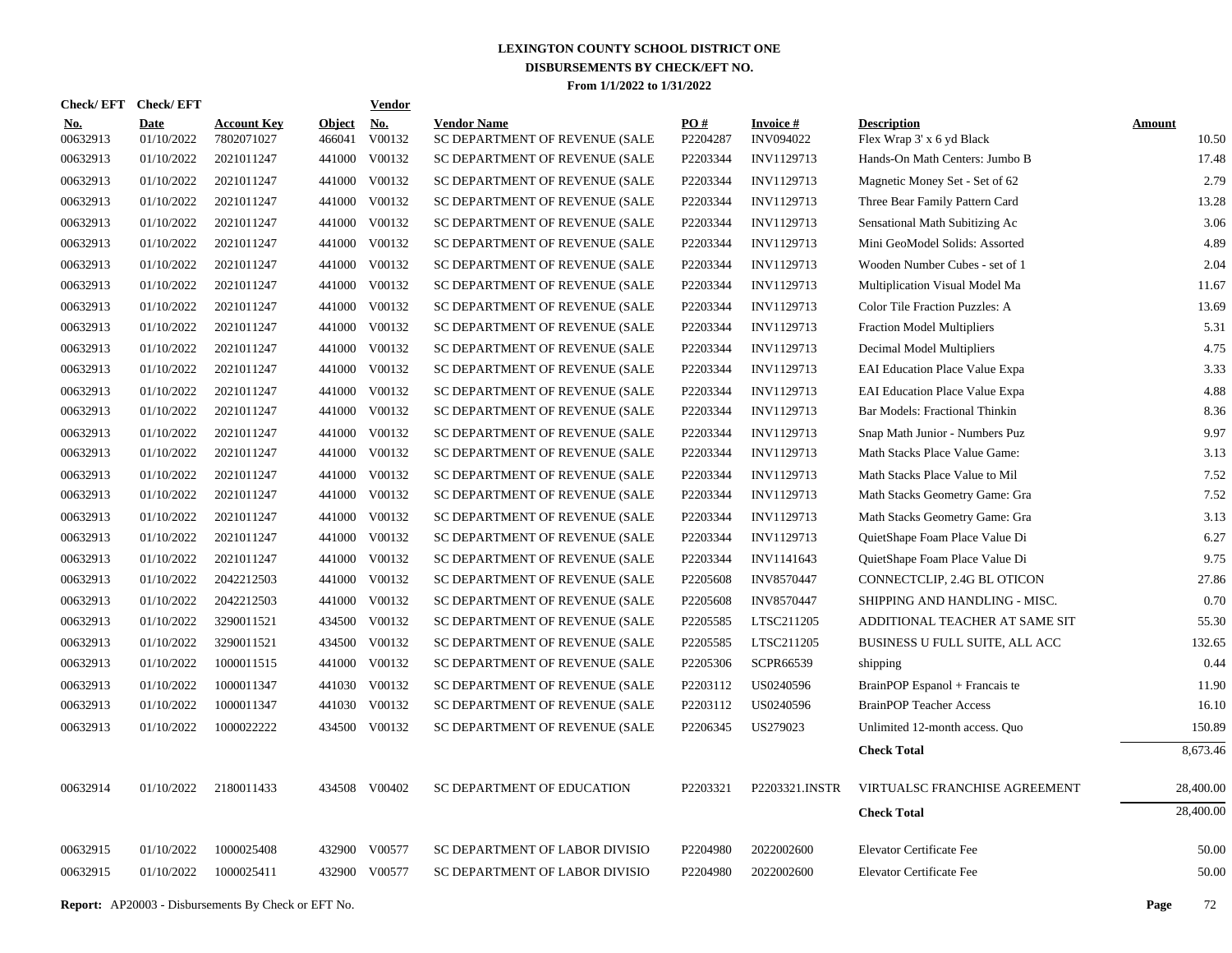| <b>Check/EFT</b>       | <b>Check/EFT</b>          |                                  |                         | Vendor               |                                                      |                 |                               |                                                       |                        |
|------------------------|---------------------------|----------------------------------|-------------------------|----------------------|------------------------------------------------------|-----------------|-------------------------------|-------------------------------------------------------|------------------------|
| <u>No.</u><br>00632915 | <b>Date</b><br>01/10/2022 | <b>Account Key</b><br>1000025411 | <b>Object</b><br>432900 | <u>No.</u><br>V00577 | <b>Vendor Name</b><br>SC DEPARTMENT OF LABOR DIVISIO | PO#<br>P2204980 | <b>Invoice#</b><br>2022002600 | <b>Description</b><br><b>Elevator Certificate Fee</b> | <b>Amount</b><br>50.00 |
| 00632915               | 01/10/2022                | 1000025411                       | 432900                  | V00577               | SC DEPARTMENT OF LABOR DIVISIO                       | P2204980        | 2022002600                    | <b>Elevator Certificate Fee</b>                       | 50.00                  |
| 00632915               | 01/10/2022                | 1000025412                       | 432900                  | V00577               | SC DEPARTMENT OF LABOR DIVISIO                       | P2204980        | 2022002600                    | <b>Elevator Certificate Fee</b>                       | 50.00                  |
| 00632915               | 01/10/2022                | 1000025420                       | 432900                  | V00577               | SC DEPARTMENT OF LABOR DIVISIO                       | P2204980        | 2022002600                    | <b>Elevator Certificate Fee</b>                       | 50.00                  |
| 00632915               | 01/10/2022                | 1000025426                       | 432900                  | V00577               | SC DEPARTMENT OF LABOR DIVISIO                       | P2204980        | 2022002600                    | <b>Elevator Certificate Fee</b>                       | 50.00                  |
| 00632915               | 01/10/2022                | 1000025427                       | 432900                  | V00577               | SC DEPARTMENT OF LABOR DIVISIO                       | P2204980        | 2022002600                    | <b>Elevator Certificate Fee</b>                       | 50.00                  |
| 00632915               | 01/10/2022                | 1000025444                       | 432900                  | V00577               | SC DEPARTMENT OF LABOR DIVISIO                       | P2204980        | 2022002600                    | <b>Elevator Certificate Fee</b>                       | 50.00                  |
| 00632915               | 01/10/2022                | 1000025444                       | 432900                  | V00577               | SC DEPARTMENT OF LABOR DIVISIO                       | P2204980        | 2022002600                    | <b>Elevator Certificate Fee</b>                       | 50.00                  |
| 00632915               | 01/10/2022                | 1000025444                       | 432900                  | V00577               | SC DEPARTMENT OF LABOR DIVISIO                       | P2204980        | 2022002600                    | Elevator Certificate Fee                              | 50.00                  |
| 00632915               | 01/10/2022                | 1000025453                       | 432900                  | V00577               | SC DEPARTMENT OF LABOR DIVISIO                       | P2204980        | 2022002600                    | <b>Elevator Certificate Fee</b>                       | 50.00                  |
| 00632915               | 01/10/2022                | 1000025430                       | 432900                  | V00577               | SC DEPARTMENT OF LABOR DIVISIO                       | P2204980        | 2022002699                    | <b>Elevator Certificate Fee</b>                       | 50.00                  |
| 00632915               | 01/10/2022                | 1000025422                       | 432900                  | V00577               | SC DEPARTMENT OF LABOR DIVISIO                       | P2204980        | 2022002749                    | <b>Elevator Certificate Fee</b>                       | 50.00                  |
| 00632915               | 01/10/2022                | 1000025446                       | 432900                  | V00577               | SC DEPARTMENT OF LABOR DIVISIO                       | P2204980        | 2022002764                    | <b>Elevator Certificate Fee</b>                       | 50.00                  |
|                        |                           |                                  |                         |                      |                                                      |                 |                               | <b>Check Total</b>                                    | 750.00                 |
| 00632916               | 01/10/2022                | 7802077015                       |                         | 466064 V00270        | SC HIGH SCHOOL LEAGUE                                | P2206875        | 6473                          | Pelion High School Invoice #64                        | 350.00                 |
|                        |                           |                                  |                         |                      |                                                      |                 |                               | <b>Check Total</b>                                    | 350.00                 |
| 00632917               | 01/10/2022                | 7802073015                       |                         | 466034 V02596        | <b>SCOTT, GEORGE R</b>                               |                 | WVBB.PE.1.06.22               | Official                                              | 84.60                  |
|                        |                           |                                  |                         |                      |                                                      |                 |                               | <b>Check Total</b>                                    | 84.60                  |
| 00632918               | 01/10/2022                | 1000025411                       |                         | 433210 Exxxxx        | Employee                                             |                 | 12.07.12.11.21                | <b>IB</b> Program Training                            | 258.75                 |
|                        |                           |                                  |                         |                      |                                                      |                 |                               | <b>Check Total</b>                                    | 258.75                 |
| 00632919               | 01/10/2022                | 7725019028                       | 466037                  | V10104               | SMARTPHONE MEDIC LLC                                 | P2204013        | 1620                          | 5th/6th gen-Glass/Digitizer Re                        | 158.00                 |
| 00632919               | 01/10/2022                | 7725019028                       | 466037                  | V10104               | SMARTPHONE MEDIC LLC                                 | P2204013        | 1620                          | 5th/6th gen - replace adhesive                        | 30.00                  |
| 00632919               | 01/10/2022                | 7725019012                       | 466037                  | V10104               | SMARTPHONE MEDIC LLC                                 | P2204004        | 1621                          | 5th/6th gen-Glass/Digitizer Re                        | 158.00                 |
| 00632919               | 01/10/2022                | 7725019012                       | 466037                  | V10104               | SMARTPHONE MEDIC LLC                                 | P2204004        | 1621                          | 5th/6th gen - replace adhesive                        | 30.00                  |
| 00632919               | 01/10/2022                | 7725019012                       | 466037                  | V10104               | SMARTPHONE MEDIC LLC                                 | P2204008        | 1622                          | 5th/6th gen-Glass/Digitizer Re                        | 158.00                 |
| 00632919               | 01/10/2022                | 7725019012                       | 466037                  | V10104               | SMARTPHONE MEDIC LLC                                 | P2204008        | 1622                          | 5th/6th gen - replace adhesive                        | 30.00                  |
| 00632919               | 01/10/2022                | 7725019047                       | 466037                  | V10104               | SMARTPHONE MEDIC LLC                                 | P2203994        | 1624                          | 5th/6th gen-Glass/Digitizer Re                        | 158.00                 |
| 00632919               | 01/10/2022                | 7725019047                       | 466037                  | V10104               | SMARTPHONE MEDIC LLC                                 | P2203994        | 1624                          | 5th/6th gen -Glass/Digitizer a                        | 119.00                 |
| 00632919               | 01/10/2022                | 7725019047                       | 466037                  | V10104               | <b>SMARTPHONE MEDIC LLC</b>                          | P2203994        | 1624                          | 5th/6th gen - replace adhesive                        | 45.00                  |
| 00632919               | 01/10/2022                | 7725019045                       | 466037                  | V10104               | SMARTPHONE MEDIC LLC                                 | P2204006        | 1625                          | 5th/6th gen-Glass/Digitizer Re                        | 158.00                 |
| 00632919               | 01/10/2022                | 7725019045                       | 466037                  | V10104               | SMARTPHONE MEDIC LLC                                 | P2204006        | 1625                          | 5th/6th gen - replace adhesive                        | 30.00                  |
| 00632919               | 01/10/2022                | 7725019038                       |                         | 466037 V10104        | SMARTPHONE MEDIC LLC                                 | P2204011        | 1626                          | 5th/6th gen-Glass/Digitizer Re                        | 158.00                 |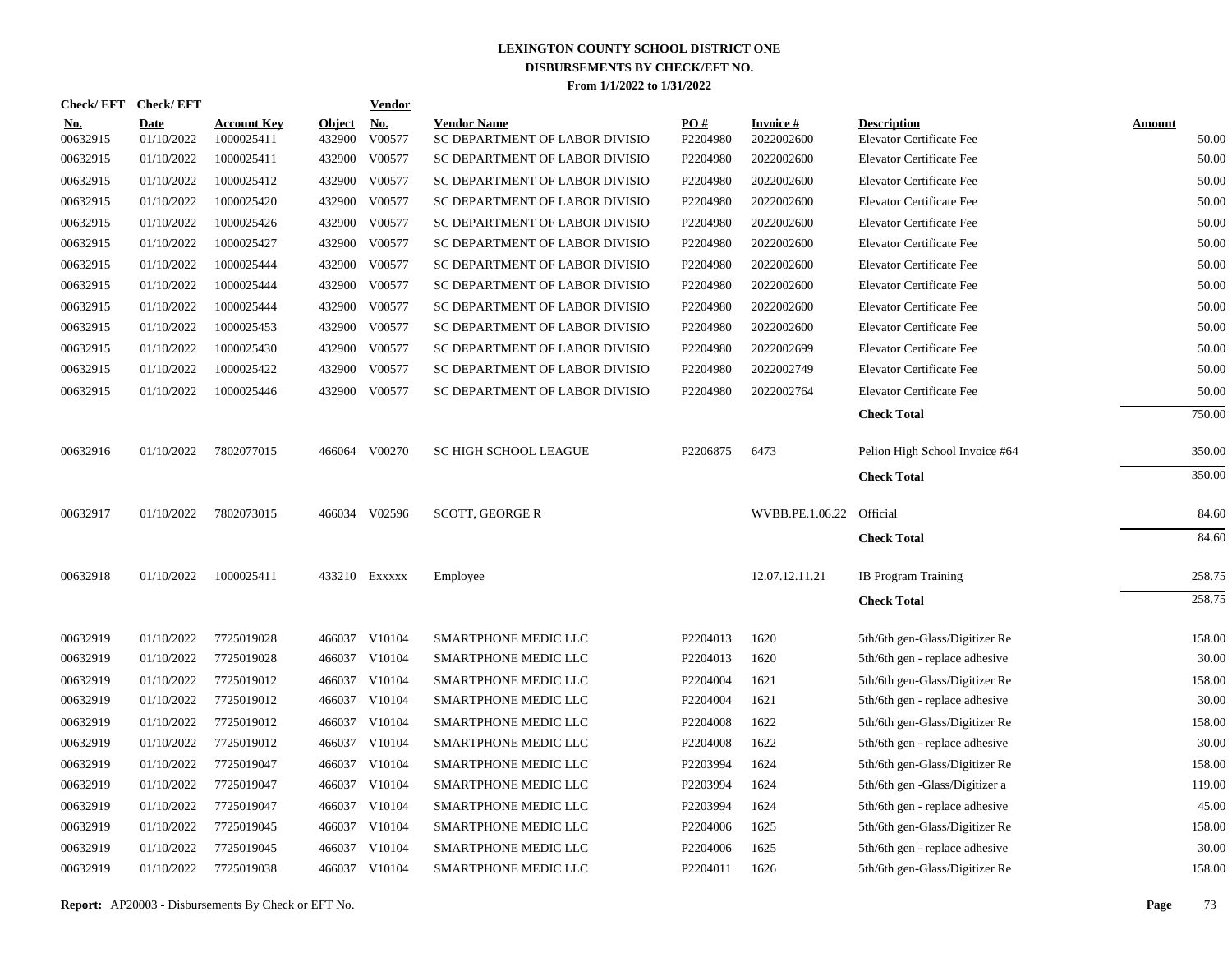| <b>Check/EFT</b>       | <b>Check/EFT</b>          |                                  |                         | <b>Vendor</b>        |                                            |                               |                         |                                                      |                        |
|------------------------|---------------------------|----------------------------------|-------------------------|----------------------|--------------------------------------------|-------------------------------|-------------------------|------------------------------------------------------|------------------------|
| <u>No.</u><br>00632919 | <b>Date</b><br>01/10/2022 | <b>Account Key</b><br>7725019038 | <b>Object</b><br>466037 | <u>No.</u><br>V10104 | <b>Vendor Name</b><br>SMARTPHONE MEDIC LLC | $\underline{PO#}$<br>P2204011 | <b>Invoice#</b><br>1626 | <b>Description</b><br>5th/6th gen - replace adhesive | <b>Amount</b><br>30.00 |
| 00632919               | 01/10/2022                | 7725019039                       | 466037                  | V10104               | SMARTPHONE MEDIC LLC                       | P2204000                      | 1627                    | 5th/6th gen-Glass/Digitizer Re                       | 158.00                 |
| 00632919               | 01/10/2022                | 7725019039                       | 466037                  | V10104               | SMARTPHONE MEDIC LLC                       | P2204000                      | 1627                    | 5th/6th gen - replace adhesive                       | 30.00                  |
| 00632919               | 01/10/2022                | 7725019028                       | 466037                  | V10104               | SMARTPHONE MEDIC LLC                       | P2204013                      | 1628                    | 5th/6th gen-Glass/Digitizer Re                       | 237.00                 |
| 00632919               | 01/10/2022                | 7725019028                       | 466037                  | V10104               | SMARTPHONE MEDIC LLC                       | P2204013                      | 1628                    | 5th/6th gen-Head Phone Jack A                        | 30.00                  |
| 00632919               | 01/10/2022                | 7725019028                       | 466037                  | V10104               | SMARTPHONE MEDIC LLC                       | P2204013                      | 1628                    | 5th/6th gen - replace adhesive                       | 45.00                  |
| 00632919               | 01/10/2022                | 7725019012                       |                         | 466037 V10104        | SMARTPHONE MEDIC LLC                       | P2204004                      | 1629                    | 5th/6th gen-Glass/Digitizer Re                       | 237.00                 |
| 00632919               | 01/10/2022                | 7725019012                       |                         | 466037 V10104        | SMARTPHONE MEDIC LLC                       | P2204004                      | 1629                    | 5th/6th gen - replace adhesive                       | 45.00                  |
| 00632919               | 01/10/2022                | 7725019012                       |                         | 466037 V10104        | SMARTPHONE MEDIC LLC                       | P <sub>2204008</sub>          | 1630                    | 5th/6th gen-Glass/Digitizer Re                       | 79.00                  |
| 00632919               | 01/10/2022                | 7725019012                       |                         | 466037 V10104        | SMARTPHONE MEDIC LLC                       | P2204008                      | 1630                    | 5th/6th gen- Charging Port/Doc                       | 60.00                  |
| 00632919               | 01/10/2022                | 7725019012                       |                         | 466037 V10104        | SMARTPHONE MEDIC LLC                       | P2204008                      | 1630                    | 5th/6th gen - replace adhesive                       | 30.00                  |
| 00632919               | 01/10/2022                | 7725019047                       |                         | 466037 V10104        | SMARTPHONE MEDIC LLC                       | P2203994                      | 1631                    | 5th/6th gen-Glass/Digitizer Re                       | 79.00                  |
| 00632919               | 01/10/2022                | 7725019047                       |                         | 466037 V10104        | SMARTPHONE MEDIC LLC                       | P2203994                      | 1631                    | 5th/6th gen - replace adhesive                       | 15.00                  |
| 00632919               | 01/10/2022                | 7725019045                       |                         | 466037 V10104        | SMARTPHONE MEDIC LLC                       | P2204006                      | 1632                    | 5th/6th gen-Glass/Digitizer Re                       | 158.00                 |
| 00632919               | 01/10/2022                | 7725019045                       |                         | 466037 V10104        | SMARTPHONE MEDIC LLC                       | P2204006                      | 1632                    | 5th/6th gen - replace adhesive                       | 30.00                  |
| 00632919               | 01/10/2022                | 7725019038                       |                         | 466037 V10104        | SMARTPHONE MEDIC LLC                       | P2204011                      | 1633                    | 5th/6th gen-Glass/Digitizer Re                       | 158.00                 |
| 00632919               | 01/10/2022                | 7725019038                       |                         | 466037 V10104        | SMARTPHONE MEDIC LLC                       | P2204011                      | 1633                    | 5th/6th gen - replace adhesive                       | 30.00                  |
| 00632919               | 01/10/2022                | 7725019039                       |                         | 466037 V10104        | SMARTPHONE MEDIC LLC                       | P2204000                      | 1634                    | 5th/6th gen-Glass/Digitizer Re                       | 158.00                 |
| 00632919               | 01/10/2022                | 7725019039                       |                         | 466037 V10104        | SMARTPHONE MEDIC LLC                       | P2204000                      | 1634                    | 5th/6th gen - replace adhesive                       | 30.00                  |
|                        |                           |                                  |                         |                      |                                            |                               |                         | <b>Check Total</b>                                   | 2,871.00               |
| 00632920               | 01/10/2022                | 7802073015                       |                         | 466034 V02674        | SMITH, LAWTON G                            |                               | WVBB.PE.1.06.22         | Official                                             | 100.80                 |
|                        |                           |                                  |                         |                      |                                            |                               |                         | <b>Check Total</b>                                   | 100.80                 |
| 00632921               | 01/10/2022                | 1000025416                       | 441020                  | V00302               | SOUTHEASTERN PAPER GROUP                   | P2206647                      | 5460867                 | NITTANY PAPER TOWEL NP-5301 MU                       | 701.92                 |
| 00632921               | 01/10/2022                | 1000025416                       |                         | 441020 V00302        | SOUTHEASTERN PAPER GROUP                   | P2206647                      | 5460867                 | <b>CENTER PULL PAPER TOWEL 120932</b>                | 647.56                 |
|                        |                           |                                  |                         |                      |                                            |                               |                         | <b>Check Total</b>                                   | 1,349.48               |
| 00632922               | 01/10/2022                | 3290011626                       | 441000                  | V00527               | SOUTHERN EDUCATIONAL SYSTEMS I             | P2205475                      | 22-1001                 | Green manufacturing 8'Desk Hei                       | 8,000.00               |
| 00632922               | 01/10/2022                | 7934027026                       |                         | 466041 V00527        | SOUTHERN EDUCATIONAL SYSTEMS I             | P2205475                      | 22-1001                 | Green manufacturing 8'Desk Hei                       | 20.72                  |
|                        |                           |                                  |                         |                      |                                            |                               |                         | <b>Check Total</b>                                   | 8,020.72               |
| 00632923               | 01/10/2022                | 1000025507                       |                         | 433100 V00208        | STATE DEPARTMENT OF EDUCATION              |                               |                         | LEX-3201-2021-12 November 2021 Fuel                  | 2,590.11               |
|                        |                           |                                  |                         |                      |                                            |                               |                         | <b>Check Total</b>                                   | 2,590.11               |
| 00632924               | 01/10/2022                | 6000025645                       |                         | 433200 Exxxxx        | Employee                                   |                               | 12.10.12.17.21          | <b>Bank Deposit Commutes</b>                         | 6.16                   |
|                        |                           |                                  |                         |                      |                                            |                               |                         |                                                      |                        |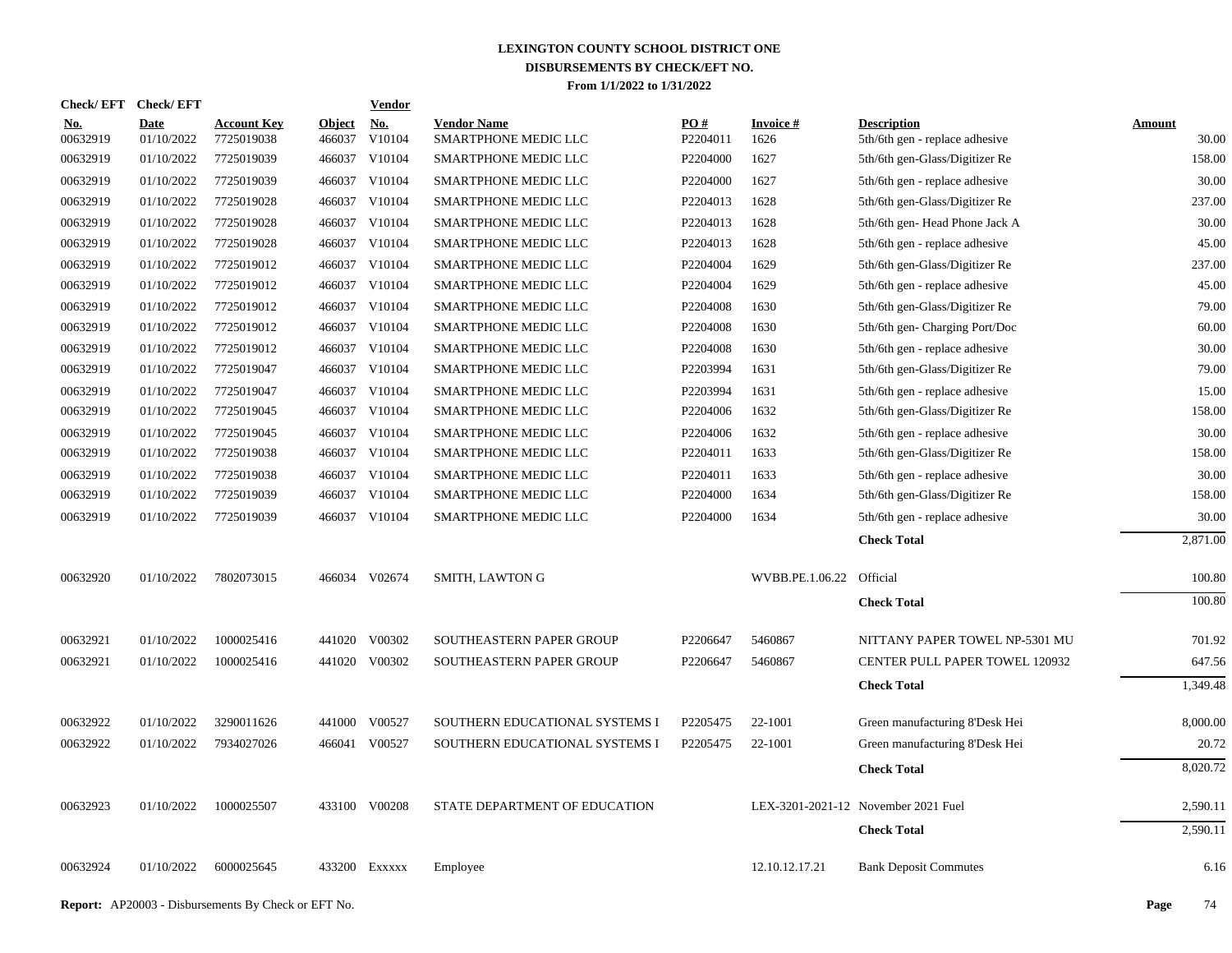|          | Check/EFT Check/EFT |                    |               | <b>Vendor</b> |                                |          |                 |                                            |               |
|----------|---------------------|--------------------|---------------|---------------|--------------------------------|----------|-----------------|--------------------------------------------|---------------|
| No.      | Date                | <b>Account Key</b> | <b>Object</b> | <u>No.</u>    | <b>Vendor Name</b>             | PO#      | <b>Invoice#</b> | <b>Description</b>                         | <b>Amount</b> |
|          |                     |                    |               |               |                                |          |                 | <b>Check Total</b>                         | 6.16          |
| 00632925 | 01/10/2022          | 7802076015         |               | 466041 V00137 | T AND T SPORTS                 | P2205972 | 1221-012        | 30M Measuring Tape                         | 19.26         |
| 00632925 | 01/10/2022          | 7802076015         |               | 466041 V00137 | T AND T SPORTS                 | P2205972 | 1221-012        | 50M Measuring Tape                         | 17.12         |
|          |                     |                    |               |               |                                |          |                 | <b>Check Total</b>                         | 36.38         |
| 00632926 | 01/10/2022          | 3382018803         |               | 433200 EXXXXX | Employee                       |          | 12.06.2021      | Parenting Center Duties                    | 7.92          |
|          |                     |                    |               |               |                                |          |                 | <b>Check Total</b>                         | 7.92          |
| 00632927 | 01/10/2022          | 6000025628         |               | 433200 Exxxxx | Employee                       |          | 12.01.12.31.21  | Food services duties                       | 84.50         |
|          |                     |                    |               |               |                                |          |                 | <b>Check Total</b>                         | 84.50         |
| 00632928 | 01/10/2022          | 7802070027         |               | 466034 V17072 | WARD, STEVIE                   |          |                 | VWBBWK.12.17.20 V Girls BBall vs Stratford | 78.70         |
|          |                     |                    |               |               |                                |          |                 | <b>Check Total</b>                         | 78.70         |
| 00632929 | 01/10/2022          | 1000011303         |               | 433200 EXXXXX | Employee                       |          | 12.08.12.17.21  | <b>ESOL Services</b>                       | 31.36         |
|          |                     |                    |               |               |                                |          |                 | <b>Check Total</b>                         | 31.36         |
| 00632930 | 01/10/2022          | 7802073046         |               | 466034 V02727 | WEEKS, MELISSA                 |          | BB.BMS.01.04.22 | Athletic Official                          | 56.00         |
|          |                     |                    |               |               |                                |          |                 | <b>Check Total</b>                         | 56.00         |
| 00632931 | 01/10/2022          | 6000025641         |               | 433200 EXXXXX | Employee                       |          | 12.01.12.17.21  | <b>Bank Deposit Commutes</b>               | 40.32         |
|          |                     |                    |               |               |                                |          |                 | <b>Check Total</b>                         | 40.32         |
| 00632932 | 01/10/2022          | 1000023335         |               | 433200 Exxxxx | Employee                       |          | 12.01.12.17.21  | Bank Deposits/school errands               | 77.06         |
|          |                     |                    |               |               |                                |          |                 | <b>Check Total</b>                         | 77.06         |
| 00632933 | 01/10/2022          | 4000000000         |               | 242000 V01275 | <b>COUNTY OF LEXINGTON</b>     |          | 01.06.2022      | Qualified School Const. Bond               | 810,041.71    |
|          |                     |                    |               |               |                                |          |                 | <b>Check Total</b>                         | 810,041.71    |
| 00632934 | 01/10/2022          | 7802074015         |               | 466064 V11346 | HAIR, ALLEN                    | P2206878 | P2206878.PHS    | Pelion HS Baseball Booking Fee             | 100.00        |
| 00632934 | 01/10/2022          | 7802074015         |               | 466064 V11346 | HAIR, ALLEN                    | P2206878 | P2206878.PHS    | <b>Tournament Fee</b>                      | 25.00         |
|          |                     |                    |               |               |                                |          |                 | <b>Check Total</b>                         | 125.00        |
| 00632935 | 01/10/2022          | 7802078527         |               | 466064 V10506 | RICHLAND NORTHEAST HIGH SCHOOL | P2206894 | P2206894.WKH    | RNE Tournamnet for girls socce             | 400.00        |
|          |                     |                    |               |               |                                |          |                 | <b>Check Total</b>                         | 400.00        |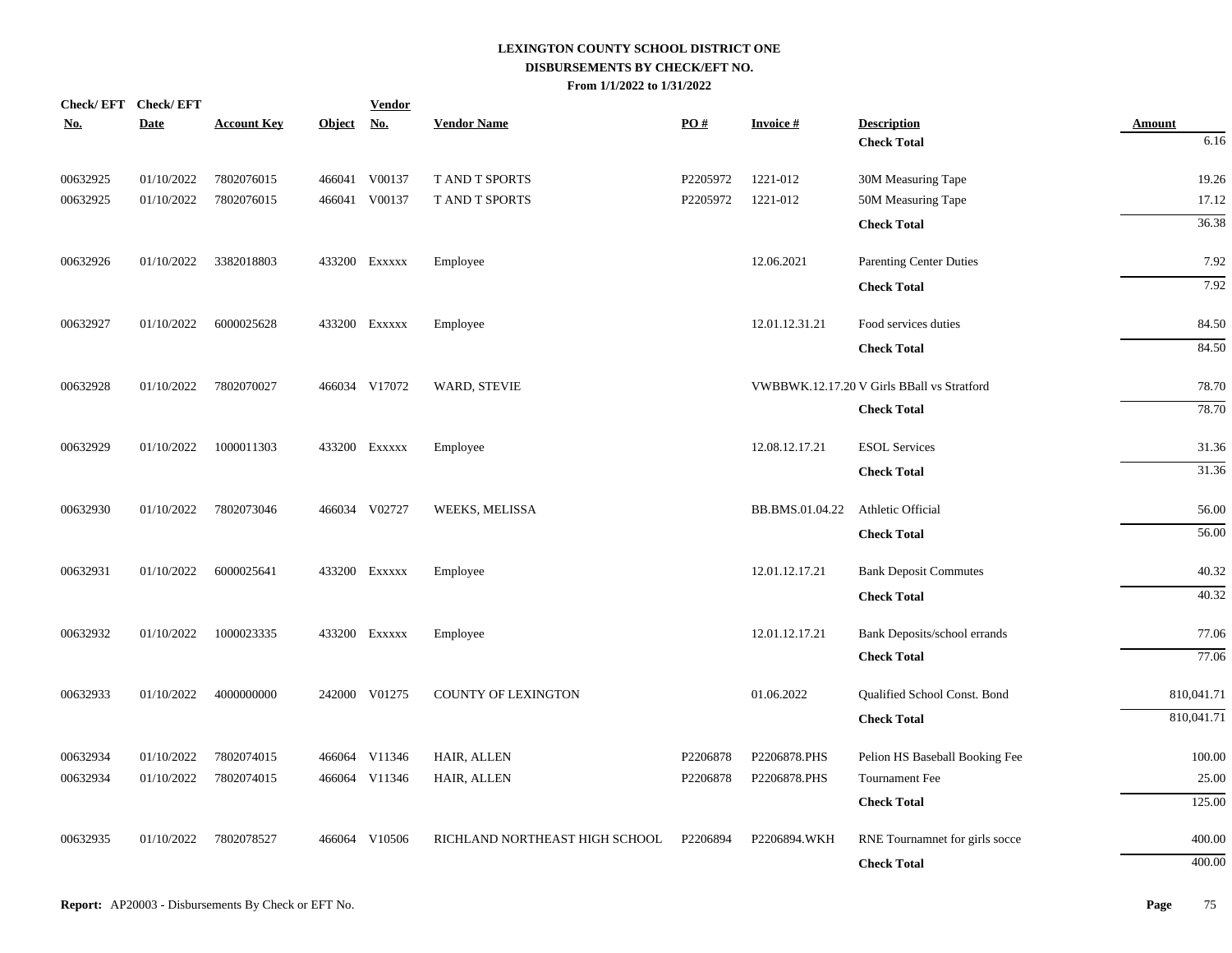| <b>Check/EFT</b>       | <b>Check/EFT</b>          |                                  |                         | <b>Vendor</b>        |                                                  |                 |                                 |                                                  |                        |
|------------------------|---------------------------|----------------------------------|-------------------------|----------------------|--------------------------------------------------|-----------------|---------------------------------|--------------------------------------------------|------------------------|
| <u>No.</u><br>00632936 | <b>Date</b><br>01/10/2022 | <b>Account Key</b><br>7752019012 | <b>Object</b><br>466041 | <b>No.</b><br>V01247 | <b>Vendor Name</b><br>SC DEPARTMENT OF EDUCATION | PO#<br>P2206874 | <b>Invoice#</b><br>P2206874.LES | <b>Description</b><br>Lost and Damaged Textbooks | <b>Amount</b><br>31.52 |
| 00632936               | 01/10/2022                | 7752019020                       | 466099                  | V01247               | SC DEPARTMENT OF EDUCATION                       | P2206888        | P2206888.LMS                    | Lost and Damaged Textbooks                       | 791.00                 |
|                        |                           |                                  |                         |                      |                                                  |                 |                                 | <b>Check Total</b>                               | 822.52                 |
| 00632937               | 01/10/2022                | 1000026405                       |                         | 439500 V00700        | SC DEPARTMENT OF SOCIAL SERVIC                   |                 | 01.06.2022                      | <b>SCDSS Employee Releases</b>                   | 128.00                 |
|                        |                           |                                  |                         |                      |                                                  |                 |                                 | <b>Check Total</b>                               | 128.00                 |
| 00632938               | 01/10/2022                | 1000026405                       |                         | 439500 V00541        | SC LAW ENFORCEMENT DIVISION DI                   |                 | 01.06.2022                      | <b>SLED Background Checks</b>                    | 25.00                  |
|                        |                           |                                  |                         |                      |                                                  |                 |                                 | <b>Check Total</b>                               | 25.00                  |
| 00632939               | 01/10/2022                | 7936527029                       |                         | 466041 V01844        | <b>SCHOLASTIC INC</b>                            | P2206304        | 35599645                        | The Seven Days of Kwanzaa                        | 3.71                   |
| 00632939               | 01/10/2022                | 7936527029                       | 466041                  | V01844               | <b>SCHOLASTIC INC</b>                            | P2206304        | 35599645                        | Native American Heroes                           | 3.74                   |
| 00632939               | 01/10/2022                | 7936527029                       |                         | 466041 V01844        | SCHOLASTIC INC                                   | P2206304        | 35599645                        | Pay it Forward                                   | 5.96                   |
| 00632939               | 01/10/2022                | 7936527029                       | 466041                  | V01844               | <b>SCHOLASTIC INC</b>                            | P2206304        | 35599645                        | Shipping & Handling                              | 2.41                   |
| 00632939               | 01/10/2022                | 7936527029                       |                         | 466041 V01844        | SCHOLASTIC INC                                   | P2206303        | 35599647                        | Pippi Longstocking                               | 93.78                  |
| 00632939               | 01/10/2022                | 7936527029                       | 466041                  | V01844               | SCHOLASTIC INC                                   | P2206303        | 35599647                        | Pickle                                           | 62.52                  |
| 00632939               | 01/10/2022                | 7936527029                       |                         | 466041 V01844        | SCHOLASTIC INC                                   | P2206303        | 35599647                        | The Hero Two Doors Down                          | 53.88                  |
| 00632939               | 01/10/2022                | 7936527029                       | 466041                  | V01844               | SCHOLASTIC INC                                   | P2206303        | 35599647                        | Zoobreak                                         | 33.38                  |
| 00632939               | 01/10/2022                | 7936527029                       |                         | 466041 V01844        | SCHOLASTIC INC                                   | P2206306        | 35599650                        | The Bad Seed                                     | 5.21                   |
| 00632939               | 01/10/2022                | 7936527029                       | 466041                  | V01844               | SCHOLASTIC INC                                   | P2206306        | 35599650                        | Save Me a Seat                                   | 5.24                   |
| 00632939               | 01/10/2022                | 7936527029                       | 466041                  | V01844               | SCHOLASTIC INC                                   | P2206306        | 35599650                        | A True Book American History:                    | 5.21                   |
| 00632939               | 01/10/2022                | 7936527029                       | 466041                  | V01844               | SCHOLASTIC INC                                   | P2206306        | 35599650                        | Revolution                                       | 7.49                   |
| 00632939               | 01/10/2022                | 7936527029                       | 466041                  | V01844               | <b>SCHOLASTIC INC</b>                            | P2206306        | 35599650                        | A True Book American History:                    | 5.21                   |
| 00632939               | 01/10/2022                | 7936527029                       | 466041                  | V01844               | SCHOLASTIC INC                                   | P2206306        | 35599650                        | Clifford Celebrates Hanukkah                     | 3.74                   |
| 00632939               | 01/10/2022                | 7936527029                       | 466041                  | V01844               | <b>SCHOLASTIC INC</b>                            | P2206306        | 35599650                        | You Wouldn't Want to Sail with                   | 7.46                   |
| 00632939               | 01/10/2022                | 7936527029                       | 466041                  | V01844               | <b>SCHOLASTIC INC</b>                            | P2206306        | 35599650                        | George vs. George                                | 5.96                   |
| 00632939               | 01/10/2022                | 7936527029                       | 466041                  | V01844               | <b>SCHOLASTIC INC</b>                            | P2206306        | 35599650                        | We Shall Overcome                                | 5.95                   |
| 00632939               | 01/10/2022                | 7936527029                       | 466041                  | V01844               | <b>SCHOLASTIC INC</b>                            | P2206306        | 35599650                        | <b>Before Columbus</b>                           | 11.21                  |
| 00632939               | 01/10/2022                | 7936527029                       | 466041                  | V01844               | SCHOLASTIC INC                                   | P2206306        | 35599650                        | Roll of Thunder, Hear My Cry                     | 5.96                   |
| 00632939               | 01/10/2022                | 7936527029                       | 466041                  | V01844               | SCHOLASTIC INC                                   | P2206306        | 35599650                        | I Am Malala (Young Readers Edi                   | 6.71                   |
| 00632939               | 01/10/2022                | 7936527029                       | 466041                  | V01844               | <b>SCHOLASTIC INC</b>                            | P2206306        | 35599650                        | Refugee                                          | 5.24                   |
| 00632939               | 01/10/2022                | 7936527029                       | 466041                  | V01844               | <b>SCHOLASTIC INC</b>                            | P2206306        | 35599650                        | Echo                                             | 9.71                   |
| 00632939               | 01/10/2022                | 7936527029                       |                         | 466041 V01844        | <b>SCHOLASTIC INC</b>                            | P2206306        | 35599650                        | Shipping & Handling                              | 8.70                   |
|                        |                           |                                  |                         |                      |                                                  |                 |                                 | <b>Check Total</b>                               | 358.38                 |
| 00632940               | 01/10/2022                | 2250012903                       |                         | 434509 V12149        | TEACHER CREATED MATERIALS INC                    | P2204811        | 2423234                         | ISBN: 9781087651668 - Focused                    | 99.99                  |
|                        |                           |                                  |                         |                      |                                                  |                 |                                 |                                                  |                        |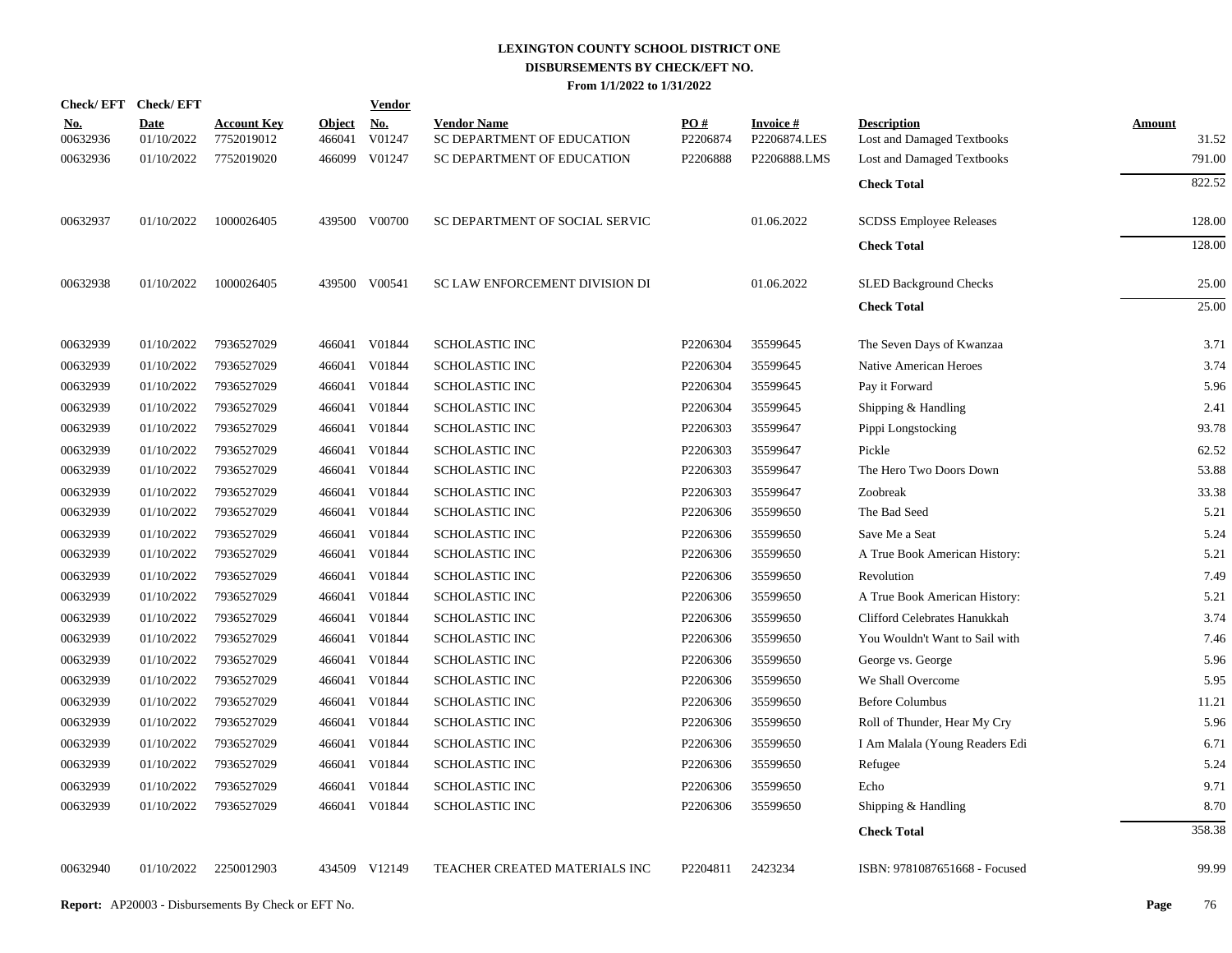| Check/EFT Check/EFT    |                           |                                  |                         | <b>Vendor</b>                         |                                                     |                 |                      |                                                     |                 |
|------------------------|---------------------------|----------------------------------|-------------------------|---------------------------------------|-----------------------------------------------------|-----------------|----------------------|-----------------------------------------------------|-----------------|
| <u>No.</u><br>00632940 | <b>Date</b><br>01/10/2022 | <b>Account Key</b><br>2250012903 | <b>Object</b><br>434509 | $\underline{\mathrm{No}}$ .<br>V12149 | <b>Vendor Name</b><br>TEACHER CREATED MATERIALS INC | PO#<br>P2204811 | Invoice #<br>2423234 | <b>Description</b><br>ISBN: 9781087651675 - Focused | Amount<br>99.99 |
| 00632940               | 01/10/2022                | 2250012903                       |                         | 434509 V12149                         | TEACHER CREATED MATERIALS INC                       | P2204811        | 2423234              | ISBN: 9781087651682 - Focused                       | 99.99           |
| 00632940               | 01/10/2022                | 2250012903                       |                         | 434509 V12149                         | TEACHER CREATED MATERIALS INC                       | P2204811        | 2423234              | ISBN: 9781087651682 - Focused                       | 99.99           |
| 00632940               | 01/10/2022                | 2250012903                       |                         | 434509 V12149                         | TEACHER CREATED MATERIALS INC                       | P2204811        | 2423234              | ISBN: 9781087651705 - Focused                       | 99.99           |
| 00632940               | 01/10/2022                | 2250012903                       |                         | 434509 V12149                         | TEACHER CREATED MATERIALS INC                       | P2204811        | 2423234              | ISBN: 9781087651712 - Focused                       | 99.99           |
| 00632940               | 01/10/2022                | 2250012903                       |                         | 441012 V12149                         | TEACHER CREATED MATERIALS INC                       | P2204811        | 2423234              | ISBN: 9781480742017 - FMI: Lev                      | 59.94           |
| 00632940               | 01/10/2022                | 2250012903                       |                         | 441012 V12149                         | TEACHER CREATED MATERIALS INC                       | P2204811        | 2423234              | ISBN: 9781480742024 - FMI: Lev                      | 79.92           |
| 00632940               | 01/10/2022                | 2250012903                       |                         | 441012 V12149                         | TEACHER CREATED MATERIALS INC                       | P2204811        | 2423234              | ISBN: 9781480742031 - FMI: Lev                      | 99.90           |
| 00632940               | 01/10/2022                | 2250012903                       |                         | 441012 V12149                         | TEACHER CREATED MATERIALS INC                       | P2204811        | 2423234              | ISBN: 9781480742048 - FMI: Lev                      | 119.88          |
| 00632940               | 01/10/2022                | 2250012903                       |                         | 441012 V12149                         | TEACHER CREATED MATERIALS INC                       | P2204811        | 2423234              | Shipping                                            | 126.89          |
|                        |                           |                                  |                         |                                       |                                                     |                 |                      | <b>Check Total</b>                                  | 1,086.47        |
| 00632941               | 01/10/2022                | 7887079015                       |                         | 466064 V14445                         | TIMBERLAND HIGH SCHOOL                              | P2206880        | P2206880.PHS         | Pelion HS Entry Fee for Timber                      | 200.00          |
|                        |                           |                                  |                         |                                       |                                                     |                 |                      | <b>Check Total</b>                                  | 200.00          |
| 00632942               | 01/11/2022                | 1000011415                       |                         | 441000 V15937                         | AIRGAS USA LLC                                      | P2202129        | 9985220401           | (2) INDUSTRIAL, LARGE, CYLINDE                      | 7.30            |
|                        |                           |                                  |                         |                                       |                                                     |                 |                      | <b>Check Total</b>                                  | 7.30            |
| 00632943               | 01/11/2022                | 1000011323                       |                         | 441000 V01788                         | ALLIED 100 DBA AED SUPERSTORE                       | P2204659        | 2020262              | Phillips FRx/OnSite/HS1                             | 180.83          |
|                        |                           |                                  |                         |                                       |                                                     |                 |                      | <b>Check Total</b>                                  | 180.83          |
| 00632944               | 01/11/2022                | 2710012603                       |                         | 439500 V16465                         | AMN HEALTHCARE INC                                  | P2201917        | 3409709              | SPEECH LANGUAGE THERAPY SERVIC                      | 2,480.00        |
| 00632944               | 01/11/2022                | 2710012603                       |                         | 439500 V16465                         | AMN HEALTHCARE INC                                  | P2201917        | 3409709              | Add Over Time Rate                                  | 42.78           |
|                        |                           |                                  |                         |                                       |                                                     |                 |                      | <b>Check Total</b>                                  | 2,522.78        |
| 00632945               | 01/11/2022                | 2042216103                       |                         | 433200 Exxxxx                         | Employee                                            |                 | 12.06.12.17.21       | <b>Autism Behavior Therapy</b>                      | 36.96           |
|                        |                           |                                  |                         |                                       |                                                     |                 |                      | <b>Check Total</b>                                  | 36.96           |
| 00632946               | 01/11/2022                | 2042212603                       | 433200                  | EXXXXX                                | Employee                                            |                 | 11.08.11.22.21       | Assistive technology services                       | 40.80           |
| 00632946               | 01/11/2022                | 2042212603                       |                         | 433200 EXXXXX                         | Employee                                            |                 | 12.01.12.17.21       | Assistive technology services                       | 50.40           |
|                        |                           |                                  |                         |                                       |                                                     |                 |                      | <b>Check Total</b>                                  | 91.20           |
| 00632947               | 01/11/2022                | 7802084013                       |                         | 466099 V12599                         | <b>BLACK ROCK BRANDING</b>                          | P2204713        | 15973-1              | Hanes Beefy T 100% Cotton LS T                      | 1,883.20        |
|                        |                           |                                  |                         |                                       |                                                     |                 |                      | <b>Check Total</b>                                  | 1,883.20        |
| 00632948               | 01/11/2022                | 1000025507                       |                         | 433200 EXXXXX                         | Employee                                            |                 | 12.01.12.17.21       | <b>Trans. Route Assessments</b>                     | 403.76          |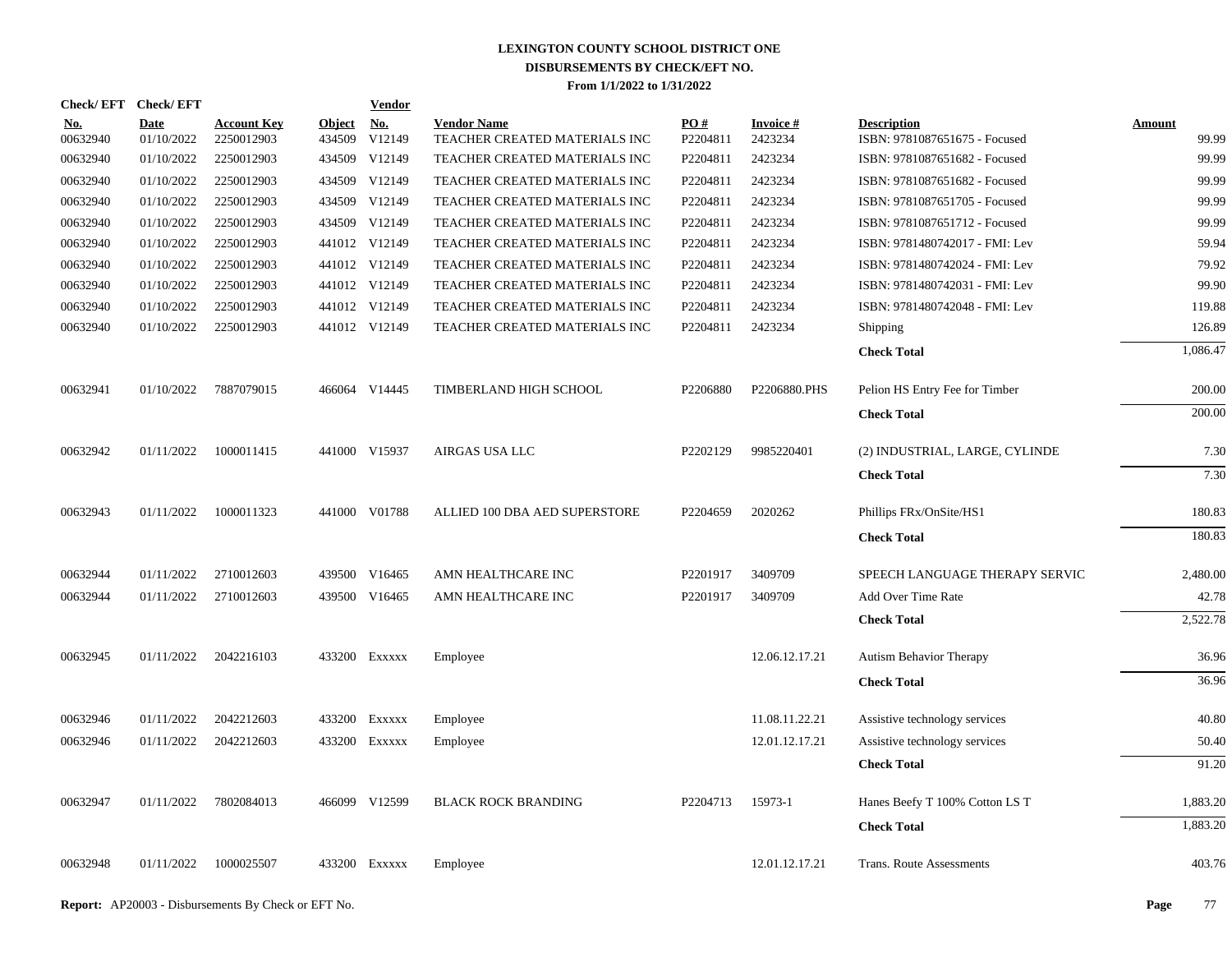| Check/ EFT | <b>Check/EFT</b> |                    |               | <b>Vendor</b> |                    |                      |                 |                                  |               |
|------------|------------------|--------------------|---------------|---------------|--------------------|----------------------|-----------------|----------------------------------|---------------|
| <u>No.</u> | <b>Date</b>      | <b>Account Key</b> | <u>Object</u> | <u>No.</u>    | <b>Vendor Name</b> | PO#                  | <b>Invoice#</b> | <b>Description</b>               | <b>Amount</b> |
|            |                  |                    |               |               |                    |                      |                 | <b>Check Total</b>               | 403.76        |
| 00632949   | 01/11/2022       | 9240013903         |               | 441000 V00884 | <b>BOOKSOURCE</b>  | P2206050             | 962118          | A Gardener's Alphabet, by Mary   | 5.99          |
| 00632949   | 01/11/2022       | 9240013903         | 441000        | V00884        | <b>BOOKSOURCE</b>  | P2206050             | 962118          | Alphabet Trains, Samantha Vamo   | 5.99          |
| 00632949   | 01/11/2022       | 9240013903         | 441000        | V00884        | <b>BOOKSOURCE</b>  | P2206050             | 962118          | ABC Zooborns!, by Andrew and C   | 5.99          |
| 00632949   | 01/11/2022       | 9240013903         | 441000        | V00884        | <b>BOOKSOURCE</b>  | P2206050             | 962118          | ABC I Like Me!, by Nancy Carls   | 5.99          |
| 00632949   | 01/11/2022       | 9240013903         | 441000        | V00884        | <b>BOOKSOURCE</b>  | P2206050             | 962118          | Work: An Occupational ABC, by    | 12.71         |
| 00632949   | 01/11/2022       | 9240013903         | 441000        | V00884        | <b>BOOKSOURCE</b>  | P2206050             | 962118          | Folding paper, by Dona Herweck   | 5.99          |
| 00632949   | 01/11/2022       | 9240013903         | 441000        | V00884        | <b>BOOKSOURCE</b>  | P2206050             | 962118          | Dreaming Up, Christy Hale, HC    | 14.96         |
| 00632949   | 01/11/2022       | 9240013903         | 441000        | V00884        | <b>BOOKSOURCE</b>  | P2206050             | 962118          | I Can Be An Artist, by Nancy G   | 6.11          |
| 00632949   | 01/11/2022       | 9240013903         | 441000        | V00884        | <b>BOOKSOURCE</b>  | P2206050             | 962118          | Crayola Art of Color, by Mari    | 5.24          |
| 00632949   | 01/11/2022       | 9240013903         | 441000        | V00884        | <b>BOOKSOURCE</b>  | P2206050             | 962118          | Make It: Pattern Art, by Krist   | 4.49          |
| 00632949   | 01/11/2022       | 9240013903         | 441000        | V00884        | <b>BOOKSOURCE</b>  | P2206050             | 962118          | My Toys Have Shapes, by Bobbie   | 4.46          |
| 00632949   | 01/11/2022       | 9240013903         | 441000        | V00884        | <b>BOOKSOURCE</b>  | P2206050             | 962118          | We Love Cubes!, by Beatrice Ha   | 6.11          |
| 00632949   | 01/11/2022       | 9240013903         | 441000        | V00884        | <b>BOOKSOURCE</b>  | P2206050             | 962118          | Now What? A Math Tale, by Robi   | 11.99         |
| 00632949   | 01/11/2022       | 9240013903         | 441000        | V00884        | <b>BOOKSOURCE</b>  | P2206050             | 962118          | Building With Shapes, by Carla   | 6.71          |
| 00632949   | 01/11/2022       | 9240013903         | 441000        | V00884        | <b>BOOKSOURCE</b>  | P2206050             | 962118          | Counting with Rosie, by Michel   | 5.75          |
| 00632949   | 01/11/2022       | 9240013903         | 441000        | V00884        | <b>BOOKSOURCE</b>  | P2206050             | 962118          | Spectacular Sports: Hockey: Co   | 6.74          |
| 00632949   | 01/11/2022       | 9240013903         | 441000        | V00884        | <b>BOOKSOURCE</b>  | P2206050             | 962118          | Counting at the Zoo: Learning    | 3.86          |
| 00632949   | 01/11/2022       | 9240013903         | 441000        | V00884        | <b>BOOKSOURCE</b>  | P2206050             | 962118          | I Spot One, by Julia Jaske, PB   | 5.96          |
| 00632949   | 01/11/2022       | 9240013903         | 441000        | V00884        | <b>BOOKSOURCE</b>  | P2206050             | 962118          | How Many Ducks?, by Howie Mins   | 5.99          |
| 00632949   | 01/11/2022       | 9240013903         | 441000        | V00884        | <b>BOOKSOURCE</b>  | P2206050             | 962118          | Horns, by Jenna Lee Gleisner,    | 5.24          |
| 00632949   | 01/11/2022       | 9240013903         | 441000        | V00884        | <b>BOOKSOURCE</b>  | P2206050             | 962118          | Families Share, by Rozanne L.    | 2.99          |
| 00632949   | 01/11/2022       | 9240013903         | 441000        | V00884        | <b>BOOKSOURCE</b>  | P <sub>2206050</sub> | 962118          | Our Very Own Dog, by Amanda Mc   | 5.99          |
| 00632949   | 01/11/2022       | 9240013903         | 441000        | V00884        | <b>BOOKSOURCE</b>  | P2206050             | 962118          | Family fun Outside, by Jenna L   | 7.46          |
| 00632949   | 01/11/2022       | 9240013903         | 441000        | V00884        | <b>BOOKSOURCE</b>  | P2206050             | 962118          | Actual Size, by Steve Jenkins,   | 5.99          |
| 00632949   | 01/11/2022       | 9240013903         | 441000        | V00884        | <b>BOOKSOURCE</b>  | P2206050             | 962118          | The History of Ice Cream: Addit  | 6.74          |
| 00632949   | 01/11/2022       | 9240013903         | 441000        | V00884        | <b>BOOKSOURCE</b>  | P2206050             | 962118          | Money Matters: Find the Money: F | 6.74          |
| 00632949   | 01/11/2022       | 9240013903         | 441000        | V00884        | <b>BOOKSOURCE</b>  | P2206050             | 962118          | Fun and Games: Musical Chairs:   | 6.74          |
| 00632949   | 01/11/2022       | 9240013903         | 441000        | V00884        | <b>BOOKSOURCE</b>  | P2206050             | 962118          | Math With Weather, by Rory McD   | 6.11          |
| 00632949   | 01/11/2022       | 9240013903         | 441000        | V00884        | <b>BOOKSOURCE</b>  | P2206050             | 962118          | Shades of people, by Shelley a   | 5.99          |
| 00632949   | 01/11/2022       | 9240013903         | 441000        | V00884        | <b>BOOKSOURCE</b>  | P2206050             | 962118          | Crayola Color in Culture, by M   | 5.24          |
| 00632949   | 01/11/2022       | 9240013903         | 441000        | V00884        | <b>BOOKSOURCE</b>  | P2206050             | 962118          | Drum Dream Girl: How One Girl'   | 13.49         |
| 00632949   | 01/11/2022       | 9240013903         | 441000        | V00884        | <b>BOOKSOURCE</b>  | P2206050             | 962118          | Clothing of the World, by Nanc   | 5.96          |
| 00632949   | 01/11/2022       | 9240013903         | 441000        | V00884        | <b>BOOKSOURCE</b>  | P2206050             | 962118          | Homes in Many Cultures, by Hea   | 5.47          |
| 00632949   | 01/11/2022       | 9240013903         | 441000        | V00884        | <b>BOOKSOURCE</b>  | P2206050             | 962118          | Dreamers, by Yuyi Morales, HC    | 14.24         |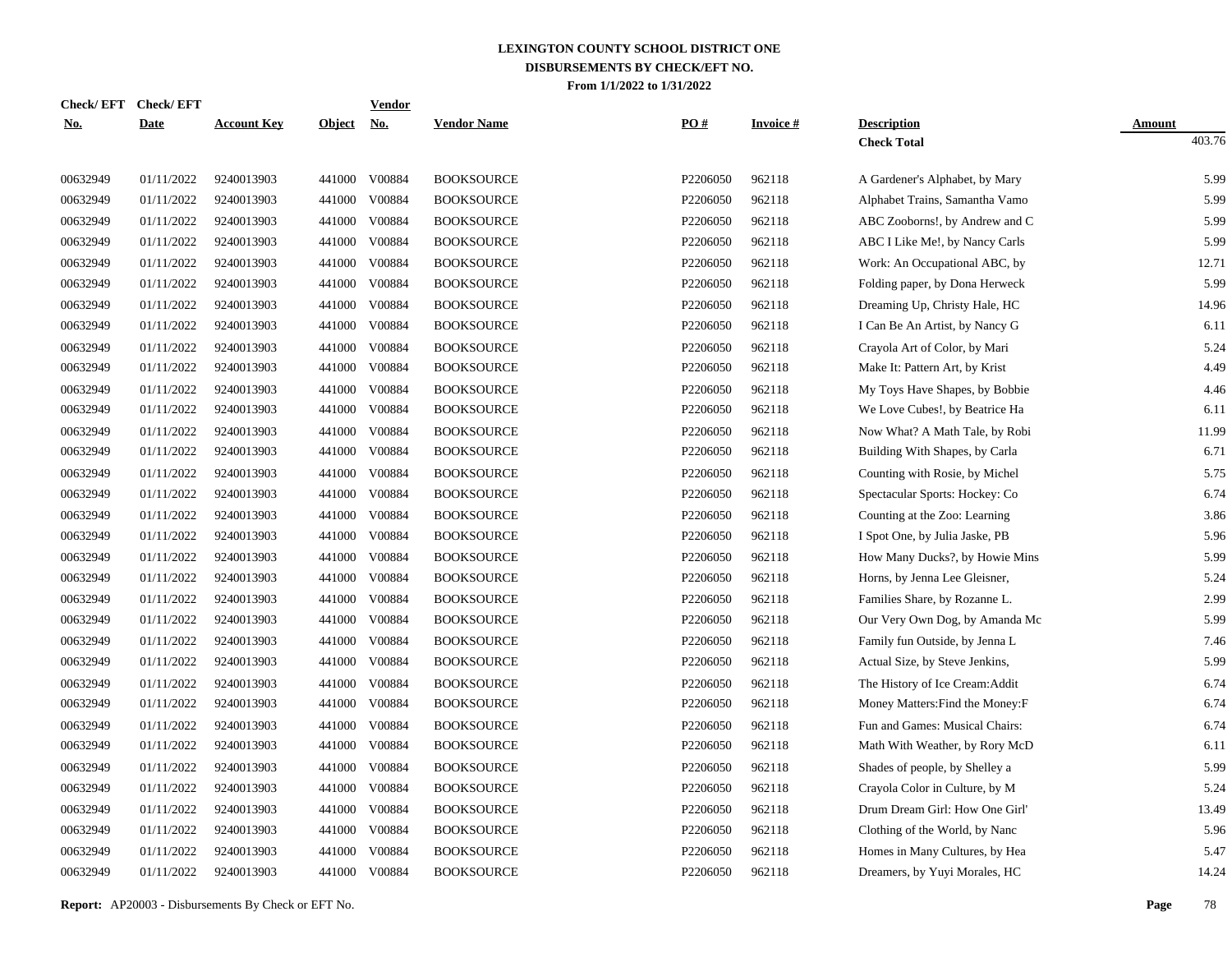| <b>Check/EFT</b>       | <b>Check/EFT</b>          |                                  |                         | <b>Vendor</b>        |                                         |                 |                           |                                                      |                       |
|------------------------|---------------------------|----------------------------------|-------------------------|----------------------|-----------------------------------------|-----------------|---------------------------|------------------------------------------------------|-----------------------|
| <u>No.</u><br>00632949 | <b>Date</b><br>01/11/2022 | <b>Account Key</b><br>9240013903 | <b>Object</b><br>441000 | <b>No.</b><br>V00884 | <b>Vendor Name</b><br><b>BOOKSOURCE</b> | PO#<br>P2206050 | <b>Invoice#</b><br>962118 | <b>Description</b><br>Beaks!, by Sneed B. Collard, P | <b>Amount</b><br>5.96 |
| 00632949               | 01/11/2022                | 9240013903                       | 441000                  | V00884               | <b>BOOKSOURCE</b>                       | P2206050        | 962118                    | Brothers At Bat: The True Story                      | 14.24                 |
| 00632949               | 01/11/2022                | 9240013903                       | 441000                  | V00884               | <b>BOOKSOURCE</b>                       | P2206050        | 962118                    | Jump Pup!, by Susan B. Neuman,                       | 3.74                  |
| 00632949               | 01/11/2022                | 9240013903                       | 441000                  | V00884               | <b>BOOKSOURCE</b>                       | P2206050        | 962118                    | The Undefeated, by Kwame Alexa                       | 13.49                 |
| 00632949               | 01/11/2022                | 9240013903                       | 441000                  | V00884               | <b>BOOKSOURCE</b>                       | P2206050        | 962118                    | Planets, by Martha E. Rustad,                        | 5.21                  |
| 00632949               | 01/11/2022                | 9240013903                       | 441000                  | V00884               | <b>BOOKSOURCE</b>                       | P2206050        | 962118                    | Swing, Sloth! Explore The rain                       | 3.74                  |
| 00632949               | 01/11/2022                | 9240013903                       | 441000                  | V00884               | <b>BOOKSOURCE</b>                       | P2206050        | 962118                    | The Peregrine's Journey: A Stor                      | 7.46                  |
| 00632949               | 01/11/2022                | 9240013903                       | 441000                  | V00884               | <b>BOOKSOURCE</b>                       | P2206050        | 962118                    | I See Rocks, by Tim Mayerling,                       | 5.24                  |
| 00632949               | 01/11/2022                | 9240013903                       | 441000                  | V00884               | <b>BOOKSOURCE</b>                       | P2206050        | 962118                    | Sea Shapes, by Suse MacDonald,                       | 5.99                  |
| 00632949               | 01/11/2022                | 9240013903                       | 441000                  | V00884               | <b>BOOKSOURCE</b>                       | P2206050        | 962118                    | We Love Rectangles!, by Beatri                       | 6.11                  |
| 00632949               | 01/11/2022                | 9240013903                       | 441000                  | V00884               | <b>BOOKSOURCE</b>                       | P2206050        | 962118                    | Shapes In Nature, by Jennifer                        | 5.24                  |
| 00632949               | 01/11/2022                | 9240013903                       | 441000                  | V00884               | <b>BOOKSOURCE</b>                       | P2206050        | 962118                    | The Hoop Dancers Teachongs, by                       | 8.96                  |
| 00632949               | 01/11/2022                | 9240013903                       | 441000                  | V00884               | <b>BOOKSOURCE</b>                       | P2206050        | 962118                    | Have You Filled A Bucket Today                       | 7.46                  |
| 00632949               | 01/11/2022                | 9240013903                       | 441000                  | V00884               | <b>BOOKSOURCE</b>                       | P2206050        | 962118                    | Feelings, by Aliki, PB                               | 5.99                  |
| 00632949               | 01/11/2022                | 9240013903                       | 441000                  | V00884               | <b>BOOKSOURCE</b>                       | P2206050        | 962118                    | Worries Are Not Forever, by El                       | 8.96                  |
| 00632949               | 01/11/2022                | 9240013903                       | 441000                  | V00884               | <b>BOOKSOURCE</b>                       | P2206050        | 962118                    | Race Day!, by Gail Tuchman, PB                       | 3.74                  |
| 00632949               | 01/11/2022                | 9240013903                       |                         | 441000 V00884        | <b>BOOKSOURCE</b>                       | P2206050        | 962118                    | Airplanes, by Mari Schuh, PB                         | 5.21                  |
| 00632949               | 01/11/2022                | 9240013903                       |                         | 441000 V00884        | <b>BOOKSOURCE</b>                       | P2206050        | 962118                    | Submarines and Submersibles, b                       | 3.74                  |
| 00632949               | 01/11/2022                | 9240013903                       | 441000                  | V00884               | <b>BOOKSOURCE</b>                       | P2206050        | 962118                    | Who's In A Family                                    | 5.99                  |
| 00632949               | 01/11/2022                | 9240013903                       |                         | 441000 V00884        | <b>BOOKSOURCE</b>                       | P2206050        | 962118                    | Moms                                                 | 3.00                  |
| 00632949               | 01/11/2022                | 9240013903                       |                         | 441000 V00884        | <b>BOOKSOURCE</b>                       | P2206050        | 962118                    | My Five Senses                                       | 5.24                  |
| 00632949               | 01/11/2022                | 9240013903                       |                         | 441000 V00884        | <b>BOOKSOURCE</b>                       | P2206050        | 962118                    | The Best Bug Parade                                  | 4.49                  |
| 00632949               | 01/11/2022                | 9240013903                       |                         | 441000 V00884        | <b>BOOKSOURCE</b>                       | P2206050        | 962118                    | Circus Shapes                                        | 5.24                  |
| 00632949               | 01/11/2022                | 9240013903                       |                         | 441000 V00884        | <b>BOOKSOURCE</b>                       | P2206050        | 962118                    | Sad                                                  | 5.24                  |
| 00632949               | 01/11/2022                | 9240013903                       |                         | 441000 V00884        | <b>BOOKSOURCE</b>                       | P2206050        | 962118                    | I Read Signs                                         | 5.99                  |
| 00632949               | 01/11/2022                | 9240013903                       |                         | 441000 V00884        | <b>BOOKSOURCE</b>                       | P2206050        | 962118                    | Trains, by Tessa Kenan, PB                           | 5.24                  |
|                        |                           |                                  |                         |                      |                                         |                 |                           | <b>Check Total</b>                                   | 396.33                |
| 00632950               | 01/11/2022                | 7802073027                       |                         | 466041 V13255        | <b>BSN SPORTS</b>                       | P2201810        | 914629223                 | NAVY-BRASILIA 9.0 XL BACKPACK                        | 731.88                |
| 00632950               | 01/11/2022                | 7802073027                       |                         | 466041 V13255        | <b>BSN SPORTS</b>                       | P2201810        | 914629223                 | NAVY/WHITE MU REVERSIBLE PRACT                       | 674.10                |
| 00632950               | 01/11/2022                | 7802073027                       |                         | 466041 V13255        | <b>BSN SPORTS</b>                       | P2201810        | 914629223                 | NAVY MU PRACTICE SHORT                               | 329.56                |
| 00632950               | 01/11/2022                | 7802073027                       |                         | 466041 V13255        | <b>BSN SPORTS</b>                       | P2201810        | 914629223                 | <b>FREIGHT</b>                                       | 34.66                 |
| 00632950               | 01/11/2022                | 7964073027                       |                         | 466041 V13255        | <b>BSN SPORTS</b>                       | P2203341        | 915047144                 | ANTHRACT JORDAN LIGHTWEIGHT SS                       | 226.84                |
| 00632950               | 01/11/2022                | 7964073027                       |                         | 466041 V13255        | <b>BSN SPORTS</b>                       | P2203341        | 915047144                 | ANTHRACT DRY FRANCHISE POLO 1                        | 145.52                |
| 00632950               | 01/11/2022                | 7964073027                       |                         | 466041 V13255        | <b>BSN SPORTS</b>                       | P2203341        | 915047144                 | TM MROON DRY FRANCHISE POLO 1                        | 145.52                |
| 00632950               | 01/11/2022                | 7964073027                       |                         | 466041 V13255        | <b>BSN SPORTS</b>                       | P2203341        | 915047144                 | DS AC LIGHTWEIGHT LS COACHES 1                       | 235.40                |
|                        |                           |                                  |                         |                      |                                         |                 |                           |                                                      |                       |

**Report:** AP20003 - Disbursements By Check or EFT No. **Page** 79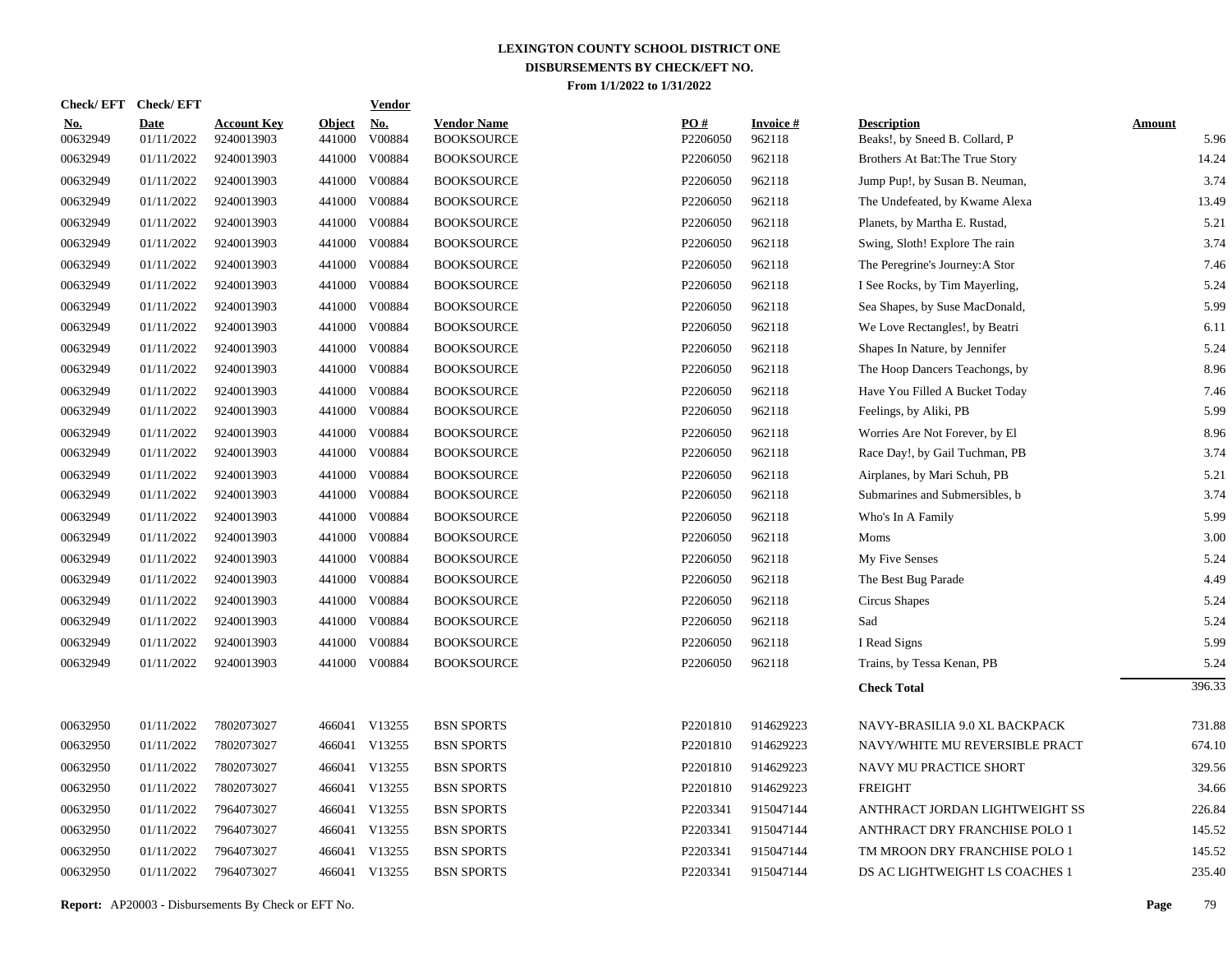| <b>Check/EFT</b>       | <b>Check/EFT</b>          |                                  |               | <b>Vendor</b>               |                                         |                 |                              |                                                      |                         |
|------------------------|---------------------------|----------------------------------|---------------|-----------------------------|-----------------------------------------|-----------------|------------------------------|------------------------------------------------------|-------------------------|
| <u>No.</u><br>00632950 | <b>Date</b><br>01/11/2022 | <b>Account Key</b><br>7964073027 | <b>Object</b> | <u>No.</u><br>466041 V13255 | <b>Vendor Name</b><br><b>BSN SPORTS</b> | PO#<br>P2203341 | <b>Invoice#</b><br>915047144 | <b>Description</b><br>WHITE JORDAN SS POLO 1 SM, 1 L | <b>Amount</b><br>205.44 |
| 00632950               | 01/11/2022                | 7964073027                       |               | 466041 V13255               | <b>BSN SPORTS</b>                       | P2203341        | 915047144                    | NAVY JORDAN SS POLO 1 MED, 1 L                       | 205.44                  |
| 00632950               | 01/11/2022                | 7964073027                       |               | 466041 V13255               | <b>BSN SPORTS</b>                       | P2203341        | 915047144                    | <b>FREIGHT</b>                                       | 34.99                   |
|                        |                           |                                  |               |                             |                                         |                 |                              | <b>Check Total</b>                                   | 2,969.35                |
| 00632951               | 01/11/2022                | 2042212503                       |               | 433200 Exxxxx               | Employee                                |                 | 12.01.12.17.21               | Itinerant teaching commutes                          | 208.88                  |
|                        |                           |                                  |               |                             |                                         |                 |                              | <b>Check Total</b>                                   | 208.88                  |
| 00632952               | 01/11/2022                | 5720025320                       |               | 452000 V01984               | CAROLINA STORM WATER SERVICES           | P2012183        | 123121-056C                  | NPDES Inspections - New LMS                          | 360.00                  |
| 00632952               | 01/11/2022                | 5722025322                       |               | 452000 V01984               | CAROLINA STORM WATER SERVICES           | P2012412        | 123121-056D                  | Add 12 inspections                                   | 90.00                   |
| 00632952               | 01/11/2022                | 5726025326                       |               | 452000 V01984               | CAROLINA STORM WATER SERVICES           | P2012411        | 123121-056J                  | NPDES Inspections - WKMS                             | 90.00                   |
| 00632952               | 01/11/2022                | 5725025325                       |               | 452000 V01984               | CAROLINA STORM WATER SERVICES           | P2105011        | 123121-056K                  | NPDES Inspections - WKES addit                       | 90.00                   |
| 00632952               | 01/11/2022                | 5713025313                       |               | 452000 V01984               | CAROLINA STORM WATER SERVICES           | P2110594        | 123121-056M                  | NPDES Inspections - GHS additi                       | 360.00                  |
| 00632952               | 01/11/2022                | 5737025337                       | 452000        | V01984                      | CAROLINA STORM WATER SERVICES           | P2202279        | 123121-056N                  | NPDES Inspections - CSMS renov                       | 360.00                  |
| 00632952               | 01/11/2022                | 5729025329                       | 452000        | V01984                      | CAROLINA STORM WATER SERVICES           | P2202278        | 123121-056P                  | NPDES Inspections - GMS renova                       | 360.00                  |
| 00632952               | 01/11/2022                | 5720025320                       |               | 453000 V01984               | CAROLINA STORM WATER SERVICES           | P2203059        | 123121-0560                  | NPDES Inspections - New LMS OI                       | 360.00                  |
|                        |                           |                                  |               |                             |                                         |                 |                              | <b>Check Total</b>                                   | 2,070.00                |
| 00632953               | 01/11/2022                | 1000022403                       |               | 439500 V01474               | <b>CERTIFIED TRANSLATION SERVICES</b>   | P2204052        | LEX-21-0920                  | Translation of the "Family Let                       | 89.00                   |
| 00632953               | 01/11/2022                | 1000022403                       |               | 439500 V01474               | CERTIFIED TRANSLATION SERVICES          | P2204052        | LEX-21-0920                  | Translation of the "Family Let                       | 89.00                   |
| 00632953               | 01/11/2022                | 1000022403                       |               | 439500 V01474               | <b>CERTIFIED TRANSLATION SERVICES</b>   | P2204052        | LEX-21-0920                  | Translation of the "Family Let                       | 89.00                   |
| 00632953               | 01/11/2022                | 1000022403                       |               | 439500 V01474               | <b>CERTIFIED TRANSLATION SERVICES</b>   | P2204052        | LEX-21-0920                  | Translation of the "Family Let                       | 80.10                   |
| 00632953               | 01/11/2022                | 1000022403                       |               | 439500 V01474               | <b>CERTIFIED TRANSLATION SERVICES</b>   | P2204052        | LEX-21-0920                  | Translation of the "Family Let                       | 89.00                   |
| 00632953               | 01/11/2022                | 1000022403                       |               | 439500 V01474               | CERTIFIED TRANSLATION SERVICES          | P2206783        | LEX-21-0968                  | Translation of the '2021-2022                        | 60.00                   |
| 00632953               | 01/11/2022                | 1000022403                       |               | 439500 V01474               | <b>CERTIFIED TRANSLATION SERVICES</b>   | P2206783        | LEX-21-0968                  | Translation of the '2021-2022                        | 60.00                   |
| 00632953               | 01/11/2022                | 1000022403                       |               | 439500 V01474               | <b>CERTIFIED TRANSLATION SERVICES</b>   | P2206783        | LEX-21-0968                  | Translation of the '2021-2022                        | 60.00                   |
| 00632953               | 01/11/2022                | 1000022403                       |               | 439500 V01474               | CERTIFIED TRANSLATION SERVICES          | P2206783        | LEX-21-0968                  | Translation of the '2021-2022                        | 60.00                   |
| 00632953               | 01/11/2022                | 1000022403                       |               | 439500 V01474               | <b>CERTIFIED TRANSLATION SERVICES</b>   | P2206783        | LEX-21-0968                  | Translation of the '2021-2022                        | 60.00                   |
| 00632953               | 01/11/2022                | 1000022403                       |               | 439500 V01474               | <b>CERTIFIED TRANSLATION SERVICES</b>   | P2206782        | LEX-21-0969                  | Translation of the 'ACCESS Par                       | 74.34                   |
|                        |                           |                                  |               |                             |                                         |                 |                              | <b>Check Total</b>                                   | 810.44                  |
| 00632954               | 01/11/2022                | 2042216103                       |               | 433200 Exxxxx               | Employee                                |                 | 12.01.12.17.21               | <b>Behavior Support Services</b>                     | 35.56                   |
|                        |                           |                                  |               |                             |                                         |                 |                              | <b>Check Total</b>                                   | 35.56                   |
| 00632955               | 01/11/2022                | 3972022403                       |               | 431200 V10674               | <b>CONVERSE COLLEGE</b>                 | P2201572        | 2754                         | Nature and Needs of Gifted & T                       | 3,300.00                |
|                        |                           |                                  |               |                             |                                         |                 |                              |                                                      |                         |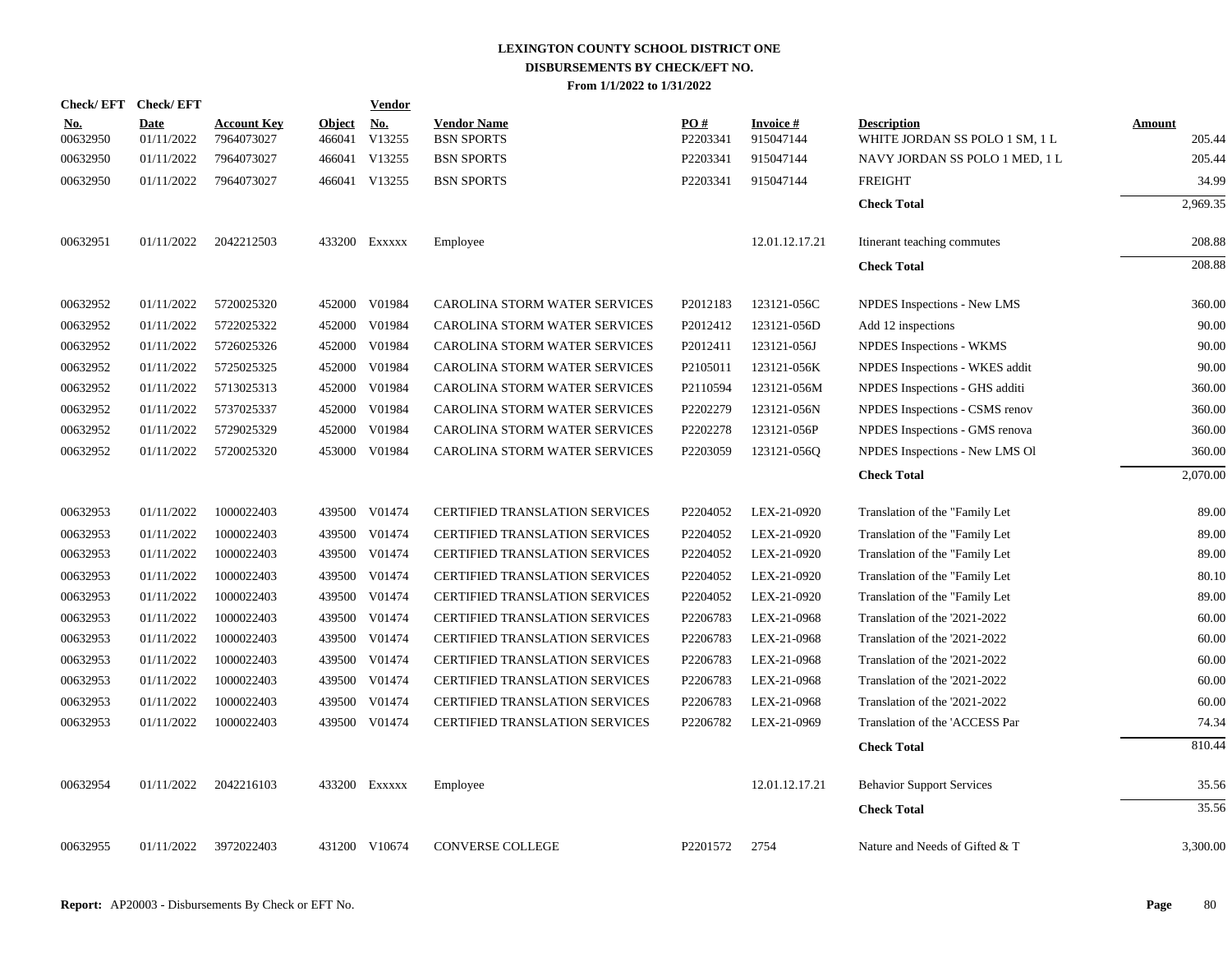| Check/EFT Check/EFT<br><u>No.</u> | <b>Date</b> | <b>Account Key</b>                                  | <u>Object</u> | <b>Vendor</b><br><u>No.</u> | <b>Vendor Name</b>            | $\underline{PO#}$ | <b>Invoice#</b> | <b>Description</b>                              | <b>Amount</b> |
|-----------------------------------|-------------|-----------------------------------------------------|---------------|-----------------------------|-------------------------------|-------------------|-----------------|-------------------------------------------------|---------------|
|                                   |             |                                                     |               |                             |                               |                   |                 | <b>Check Total</b>                              | 3,300.00      |
|                                   |             |                                                     |               |                             |                               |                   |                 |                                                 |               |
| 00632956                          | 01/11/2022  | 1000026635                                          |               | 444510 V10639               | COOK & BOARDMAN LLC           | P2206567          | 71294620        | CORE CR8000 59B2 626                            | 71.27         |
| 00632956                          | 01/11/2022  | 1000026616                                          |               | 444510 V10639               | COOK & BOARDMAN LLC           | P2206565          | 71294622        | CORE CR8000 59B2 626                            | 71.27         |
|                                   |             |                                                     |               |                             |                               |                   |                 | <b>Check Total</b>                              | 142.54        |
| 00632957                          | 01/11/2022  | 1000014503                                          |               | 433200 Exxxxx               | Employee                      |                   | 12.03.12.17.21  | Special Education Mtngs.                        | 102.48        |
|                                   |             |                                                     |               |                             |                               |                   |                 | <b>Check Total</b>                              | 102.48        |
| 00632958                          | 01/11/2022  | 1000021107                                          |               | 433200 Exxxxx               | Employee                      |                   | 12.01.12.17.21  | <b>Student Services Conferences</b>             | 40.32         |
|                                   |             |                                                     |               |                             |                               |                   |                 | <b>Check Total</b>                              | 40.32         |
|                                   |             |                                                     |               |                             |                               |                   |                 |                                                 |               |
| 00632959                          | 01/11/2022  | 3972022403                                          |               | 441000 V00954               | DODGE LEARNING RESOURCES      | P2206346          | 91011           | Revitalizing Curriculum Leader                  | 688.51        |
| 00632959                          | 01/11/2022  | 3972022403                                          | 441000        | V00954                      | DODGE LEARNING RESOURCES      | P2206346          | 91011           | shipping                                        | 41.31         |
|                                   |             |                                                     |               |                             |                               |                   |                 | <b>Check Total</b>                              | 729.82        |
| 00632960                          | 01/11/2022  | 7932027038                                          |               | 466099 V14875               | EAST POINT ACADEMY            | P2206933          |                 | BE-L-SC-12251708 Annual Panda Challenge Archery | 300.00        |
|                                   |             |                                                     |               |                             |                               |                   |                 | <b>Check Total</b>                              | 300.00        |
| 00632961                          | 01/11/2022  | 7744019013                                          |               | 466041 V12464               | FISHER SCIENTIFIC COMPANY LLC | P2206282          | 7212021         | B6-4 Rocket Engines Bulk - 24/                  | 107.00        |
|                                   |             |                                                     |               |                             |                               |                   |                 | <b>Check Total</b>                              | 107.00        |
| 00632962                          | 01/11/2022  | 7860527015                                          |               | 466035 Exxxxx               | Employee                      |                   | 01.04.2022      | Misc. incident reimbursement                    | 75.00         |
|                                   |             |                                                     |               |                             |                               |                   |                 | <b>Check Total</b>                              | 75.00         |
| 00632963                          | 01/11/2022  | 1000022246                                          |               | 443000 V12185               | FOLLETT SCHOOL SOLUTIONS INC  | P2203703          | 359800F         | 216 Books, 14 eBooks and Digit                  | 1,237.99      |
| 00632963                          | 01/11/2022  | 1000022213                                          |               | 443000 V12185               | FOLLETT SCHOOL SOLUTIONS INC  | P2205448          | 388132          | 49 Books - See Attached List                    | 384.80        |
| 00632963                          | 01/11/2022  | 1000022213                                          | 443000        | V12185                      | FOLLETT SCHOOL SOLUTIONS INC  | P2206244          | 403408          | 2021 November List - (15)Books                  | 16.89         |
|                                   |             |                                                     |               |                             |                               |                   |                 | <b>Check Total</b>                              | 1,639.68      |
| 00632964                          | 01/11/2022  | 2042121503                                          |               | 433200 Exxxxx               | Employee                      |                   | 12.01.12.15.21  | Physical Therapy                                | 50.79         |
|                                   |             |                                                     |               |                             |                               |                   |                 |                                                 |               |
|                                   |             |                                                     |               |                             |                               |                   |                 | <b>Check Total</b>                              | 50.79         |
| 00632965                          | 01/11/2022  | 1000011411                                          | 441000        | V00549                      | FORMS AND SUPPLY INC (FSI)    | P2205370          | 5957547-0       | <b>Business Source 3Hole Adjustab</b>           | 11.65         |
| 00632965                          | 01/11/2022  | 1000011411                                          | 441000        | V00549                      | FORMS AND SUPPLY INC (FSI)    | P2205370          | 5957547-0       | FIREWORX Colored Paper 201b 81                  | 4.96          |
| 00632965                          | 01/11/2022  | 1000011411                                          | 441000        | V00549                      | FORMS AND SUPPLY INC (FSI)    | P2205370          | 5957547-0       | Pendaflex 15 Tab Cut Letter Re                  | 25.85         |
| 00632965                          | 01/11/2022  | 1000011411                                          | 441000        | V00549                      | FORMS AND SUPPLY INC (FSI)    | P2205370          | 5957547-0       | Pendaflex Essentials 15 Tab Cu                  | 51.70         |
|                                   |             | Report: AP20003 - Disbursements By Check or EFT No. |               |                             |                               |                   |                 |                                                 | 81<br>Page    |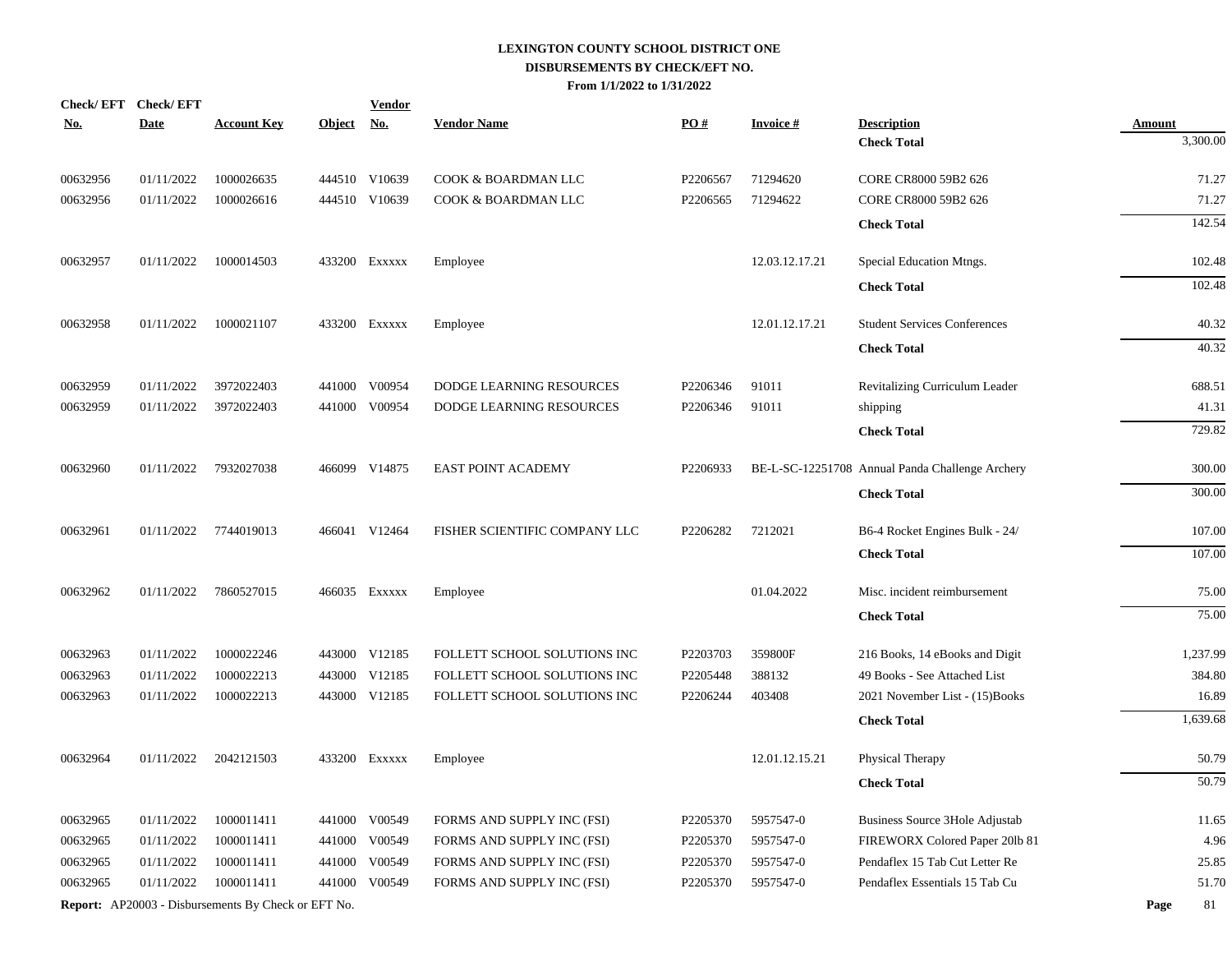|                        | Check/EFT Check/EFT       |                                  |                         | <b>Vendor</b> |                                                  |                 |                                |                                                     |                         |
|------------------------|---------------------------|----------------------------------|-------------------------|---------------|--------------------------------------------------|-----------------|--------------------------------|-----------------------------------------------------|-------------------------|
| <u>No.</u><br>00632965 | <b>Date</b><br>01/11/2022 | <b>Account Key</b><br>1000011330 | <b>Object</b><br>441000 | No.<br>V00549 | <b>Vendor Name</b><br>FORMS AND SUPPLY INC (FSI) | PO#<br>P2206532 | <b>Invoice#</b><br>5988965-1   | <b>Description</b><br>Dixie Pathways 9 Mediumweight | <b>Amount</b><br>107.13 |
|                        |                           |                                  |                         |               |                                                  |                 |                                | <b>Check Total</b>                                  | 201.29                  |
| 00632966               | 01/11/2022                | 2042222303                       |                         | 433200 Exxxxx | Employee                                         |                 | 11/30/12/17/21                 | Special services within dist.                       | 82.60                   |
|                        |                           |                                  |                         |               |                                                  |                 |                                | <b>Check Total</b>                                  | 82.60                   |
| 00632967               | 01/11/2022                | 6000025643                       |                         | 441000 Exxxxx | Employee                                         |                 | 01.04.2022                     | Supplies Reimbursement                              | 23.33                   |
|                        |                           |                                  |                         |               |                                                  |                 |                                | <b>Check Total</b>                                  | 23.33                   |
| 00632968               | 01/11/2022                | 1000023319                       |                         | 433200 Exxxxx | Employee                                         |                 | 12.14.2021                     | Field Study for LOOLA                               | 48.83                   |
|                        |                           |                                  |                         |               |                                                  |                 |                                | <b>Check Total</b>                                  | 48.83                   |
| 00632969               | 01/11/2022                | 2042122403                       |                         | 431200 V16826 | GRAFTON INTERGRATED HEALTH NET                   | P2202891        | GIHN-INV-001084 Equipment Cost |                                                     | 3,690.00                |
| 00632969               | 01/11/2022                | 2042122403                       |                         | 431200 V16826 | GRAFTON INTERGRATED HEALTH NET                   | P2202891        | GIHN-INV-001084 Shipping       |                                                     | 218.92                  |
|                        |                           |                                  |                         |               |                                                  |                 |                                | <b>Check Total</b>                                  | 3,908.92                |
| 00632970               | 01/11/2022                | 6000025634                       |                         | 433200 EXXXXX | Employee                                         |                 | 12.01.12.30.21                 | Food Services within district                       | 75.15                   |
|                        |                           |                                  |                         |               |                                                  |                 |                                | <b>Check Total</b>                                  | 75.15                   |
| 00632971               | 01/11/2022                | 7803027020                       |                         | 466041 EXXXXX | Employee                                         |                 | 12.14.2021                     | <b>Beta Club Supplies</b>                           | 60.99                   |
|                        |                           |                                  |                         |               |                                                  |                 |                                | <b>Check Total</b>                                  | 60.99                   |
| 00632972               | 01/11/2022                | 2042212403                       |                         | 433200 EXXXXX | Employee                                         |                 | 12.01.12.17.21                 | Special Services within dist.                       | 217.56                  |
|                        |                           |                                  |                         |               |                                                  |                 |                                | <b>Check Total</b>                                  | 217.56                  |
| 00632973               | 01/11/2022                | 1000025416                       |                         | 441020 V12096 | HYMAN PAPER CO INC                               | P2206653        | 282805                         | SPARTAN 700504 BLEACH                               | 81.16                   |
| 00632973               | 01/11/2022                | 1000025416                       |                         | 441020 V12096 | HYMAN PAPER CO INC                               | P2206653        | 282805                         | SPARTAN DAMP MOP FLOOR SHINE 3                      | 93.43                   |
|                        |                           |                                  |                         |               |                                                  |                 |                                | <b>Check Total</b>                                  | 174.59                  |
| 00632974               | 01/11/2022                | 7932027046                       |                         | 466041 V16263 | <b>IMAGE INK SC LLC</b>                          | P2206154        | 53785                          | Hanes-Essential-T Short Sleeve                      | 500.25                  |
| 00632974               | 01/11/2022                | 7932027046                       |                         | 466041 V16263 | <b>IMAGE INK SC LLC</b>                          | P2206154        | 53785                          | Graphic Art Design Fee                              | 42.80                   |
| 00632974               | 01/11/2022                | 7866027046                       |                         | 466041 V16263 | <b>IMAGE INK SC LLC</b>                          | P2206025        | 54098                          | Hanes-Essential-T Short Sleeve                      | 375.18                  |
| 00632974               | 01/11/2022                | 7866027046                       |                         | 466041 V16263 | <b>IMAGE INK SC LLC</b>                          | P2206025        | 54098                          | Graphic Art Design Fee                              | 42.80                   |
|                        |                           |                                  |                         |               |                                                  |                 |                                | <b>Check Total</b>                                  | 961.03                  |
| 00632975               | 01/11/2022                | 7802073046                       |                         | 466034 V17080 | <b>IVES, ASHLEY HUNTER</b>                       |                 | BB.BMS.01.04.22                | Athletic Official                                   | 56.00                   |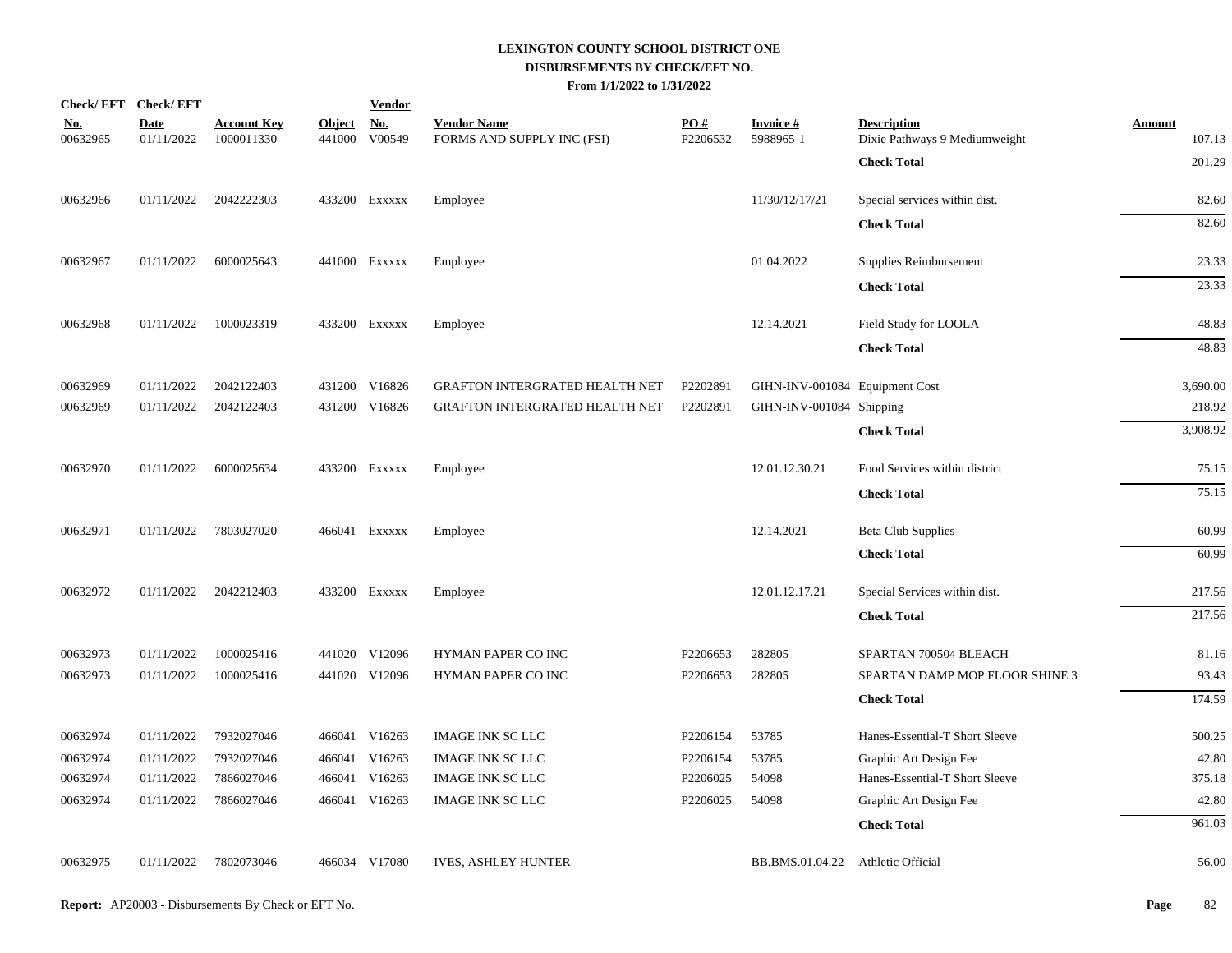| <b>No.</b> | Check/EFT Check/EFT<br>Date | <b>Account Key</b> | <b>Object</b> | <b>Vendor</b><br><u>No.</u> | <b>Vendor Name</b>             | PO#      | <b>Invoice#</b>  | <b>Description</b>                 | <b>Amount</b> |
|------------|-----------------------------|--------------------|---------------|-----------------------------|--------------------------------|----------|------------------|------------------------------------|---------------|
|            |                             |                    |               |                             |                                |          |                  | <b>Check Total</b>                 | 56.00         |
| 00632976   | 01/11/2022                  | 1000025415         |               | 432300 V00158               | JOHNSON CONTROLS FIRE PROTECTI | P2200699 | 88356874         | Fire Alarm & Intercom Repair a     | 3,099.71      |
|            |                             |                    |               |                             |                                |          |                  | <b>Check Total</b>                 | 3,099.71      |
| 00632977   | 01/11/2022                  | 2042212503         |               | 433200 Exxxxx               | Employee                       |          | 12.01.12.17.21   | <b>Itinerant Services Commutes</b> | 94.08         |
|            |                             |                    |               |                             |                                |          |                  | <b>Check Total</b>                 | 94.08         |
| 00632978   | 01/11/2022                  | 2022011245         |               | 434500 V13098               | <b>LEARNING A-Z</b>            | P2204736 | 4472787          | Renewal fee for license from 1     | 126.26        |
| 00632978   | 01/11/2022                  | 2022011245         |               | 434500 V13098               | <b>LEARNING A-Z</b>            | P2204736 | 4472787          | Raz kids renewal from 10/08/21     | 3,235.68      |
|            |                             |                    |               |                             |                                |          |                  | <b>Check Total</b>                 | 3,361.94      |
| 00632979   | 01/11/2022                  | 1000011411         |               | 441000 V12602               | <b>LONE STAR PERCUSSION</b>    | P2203708 | <b>INV-71780</b> | Yamaha 700 Series Boom Arm Med     | 370.80        |
|            |                             |                    |               |                             |                                |          |                  | <b>Check Total</b>                 | 370.80        |
| 00632980   | 01/11/2022                  | 2042222303         |               | 433200 EXXXXX               | Employee                       |          | 12.01.12.17.21   | Curriculum & Inst. Meetings        | 136.08        |
|            |                             |                    |               |                             |                                |          |                  | <b>Check Total</b>                 | 136.08        |
| 00632981   | 01/11/2022                  | 2042221503         |               | 433200 Exxxxx               | Employee                       |          | 11.18.12.16.21   | Special services within dist.      | 23.24         |
|            |                             |                    |               |                             |                                |          |                  | <b>Check Total</b>                 | 23.24         |
| 00632982   | 01/11/2022                  | 2042212703         |               | 439500 V16840               | MAXIM HEALTHCARE SERVICES INC  | P2202523 | E4473100143      | VIRTUAL SCHOOL TEACHER -           | 2,703.00      |
| 00632982   | 01/11/2022                  | 2042212703         |               | 439500 V16840               | MAXIM HEALTHCARE SERVICES INC  | P2202524 | E4473220143      | VIRTUAL SCHOOL TEACHER -           | 1,632.00      |
|            |                             |                    |               |                             |                                |          |                  | <b>Check Total</b>                 | 4,335.00      |
| 00632983   | 01/11/2022                  | 7887085511         |               | 466041 V13862               | MODERN TURF INC                | P2206928 | 10696            | December field maintenance         | 1,233.75      |
|            |                             |                    |               |                             |                                |          |                  | <b>Check Total</b>                 | 1,233.75      |
| 00632984   | 01/11/2022                  | 1000025507         |               | 433200 Exxxxx               | Employee                       |          | 12.01.12.31.21   | Route & Assessment                 | 429.46        |
|            |                             |                    |               |                             |                                |          |                  | <b>Check Total</b>                 | 429.46        |
| 00632985   | 01/11/2022                  | 1000014144         |               | 441000 V00425               | MUSIC THEATRE INTERNATIONAL    | P2206337 | P2206337.DEP     | Security Deposit                   | 400.00        |
|            |                             |                    |               |                             |                                |          |                  | <b>Check Total</b>                 | 400.00        |
| 00632986   | 01/11/2022                  | 6000025610         |               | 433200 Exxxxx               | Employee                       |          | 12.01.12.16.21   | Food Services within district      | 75.88         |
|            |                             |                    |               |                             |                                |          |                  | <b>Check Total</b>                 | 75.88         |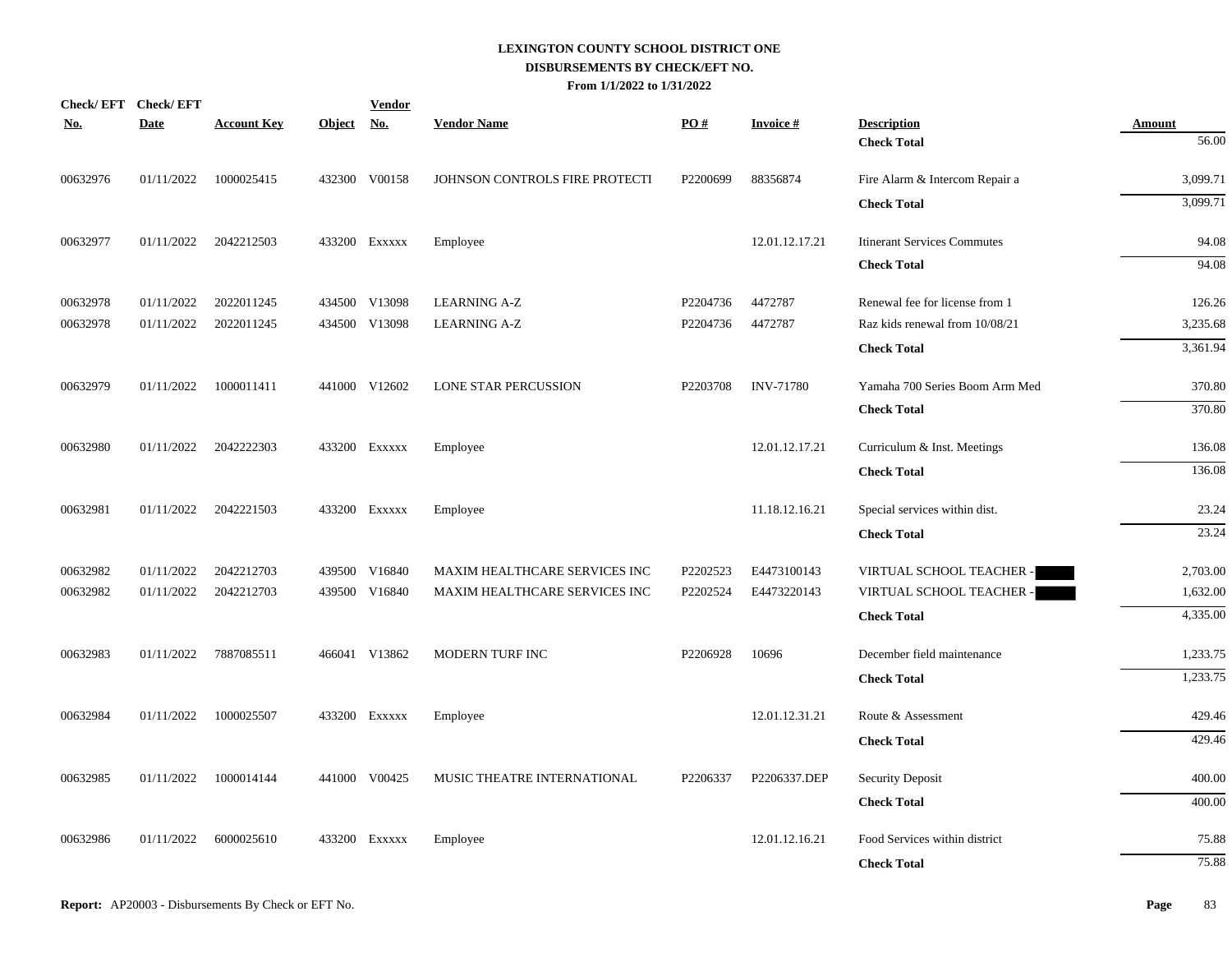|                        | Check/EFT Check/EFT       |                                  |               | <b>Vendor</b>        |                                          |                 |                                   |                                           |                    |
|------------------------|---------------------------|----------------------------------|---------------|----------------------|------------------------------------------|-----------------|-----------------------------------|-------------------------------------------|--------------------|
| <u>No.</u><br>00632987 | <b>Date</b><br>01/11/2022 | <b>Account Key</b><br>7887074011 | <b>Object</b> | No.<br>466041 V17033 | <b>Vendor Name</b><br><b>RAPSODO INC</b> | PO#<br>P2205927 | Invoice #<br>002045               | <b>Description</b><br>Pitching 2.0 Camera | Amount<br>2,000.00 |
|                        |                           |                                  |               |                      |                                          |                 |                                   | <b>Check Total</b>                        | 2,000.00           |
| 00632988               | 01/11/2022                | 7802073043                       |               | 466034 V03091        | RHONE, CHRIS                             |                 | BB.MGM.01.05.22 Athletic Official |                                           | 56.00              |
|                        |                           |                                  |               |                      |                                          |                 |                                   | <b>Check Total</b>                        | 56.00              |
| 00632989               | 01/11/2022                | 1000014803                       |               | 464000 Exxxxx        | Employee                                 |                 | 01.06.2022                        | Membership Reimbursement                  | 225.00             |
|                        |                           |                                  |               |                      |                                          |                 |                                   | <b>Check Total</b>                        | 225.00             |
| 00632990               | 01/11/2022                | 1000022403                       |               | 464000 V00340        | ROTARY CLUB OF LEXINGTON                 | P2206916        | 6393                              | Quarterly Dues for Dr. Clamp              | 180.00             |
|                        |                           |                                  |               |                      |                                          |                 |                                   | <b>Check Total</b>                        | 180.00             |
| 00632991               | 01/11/2022                | 7802077011                       |               | 466064 V00270        | SC HIGH SCHOOL LEAGUE                    | P2206903        | 6526                              | State XC entry fee for girls              | 175.00             |
| 00632991               | 01/11/2022                | 7802077011                       |               | 466064 V00270        | <b>SC HIGH SCHOOL LEAGUE</b>             | P2206903        | 6526                              | State XC entry fee for boys               | 175.00             |
|                        |                           |                                  |               |                      |                                          |                 |                                   | <b>Check Total</b>                        | 350.00             |
| 00632992               | 01/11/2022                | 1000026608                       |               | 434000 V16598        | <b>SEGRA</b>                             |                 | 1/31/2022                         | <b>Current Month Phone Service</b>        | 509.07             |
| 00632992               | 01/11/2022                | 1000026608                       |               | 434000 V16598        | <b>SEGRA</b>                             |                 | 1/31/2022                         | <b>Current Month Phone Service</b>        | 16.43              |
| 00632992               | 01/11/2022                | 1000026608                       | 434000        | V16598               | <b>SEGRA</b>                             |                 | 1/31/2022                         | <b>Current Month Phone Service</b>        | 32.61              |
| 00632992               | 01/11/2022                | 1000026611                       |               | 434000 V16598        | <b>SEGRA</b>                             |                 | 1/31/2022                         | <b>Current Month Phone Service</b>        | 122.56             |
| 00632992               | 01/11/2022                | 1000026612                       |               | 434000 V16598        | <b>SEGRA</b>                             |                 | 1/31/2022                         | <b>Current Month Phone Service</b>        | 46.33              |
| 00632992               | 01/11/2022                | 1000026613                       |               | 434000 V16598        | <b>SEGRA</b>                             |                 | 1/31/2022                         | <b>Current Month Phone Service</b>        | 77.51              |
| 00632992               | 01/11/2022                | 1000026614                       |               | 434000 V16598        | <b>SEGRA</b>                             |                 | 1/31/2022                         | <b>Current Month Phone Service</b>        | 41.86              |
| 00632992               | 01/11/2022                | 1000026615                       |               | 434000 V16598        | <b>SEGRA</b>                             |                 | 1/31/2022                         | <b>Current Month Phone Service</b>        | 52.98              |
| 00632992               | 01/11/2022                | 1000026616                       |               | 434000 V16598        | <b>SEGRA</b>                             |                 | 1/31/2022                         | <b>Current Month Phone Service</b>        | 49.57              |
| 00632992               | 01/11/2022                | 1000026619                       |               | 434000 V16598        | <b>SEGRA</b>                             |                 | 1/31/2022                         | <b>Current Month Phone Service</b>        | 27.96              |
| 00632992               | 01/11/2022                | 1000026620                       |               | 434000 V16598        | <b>SEGRA</b>                             |                 | 1/31/2022                         | <b>Current Month Phone Service</b>        | 60.57              |
| 00632992               | 01/11/2022                | 1000026621                       |               | 434000 V16598        | <b>SEGRA</b>                             |                 | 1/31/2022                         | <b>Current Month Phone Service</b>        | 41.75              |
| 00632992               | 01/11/2022                | 1000026622                       |               | 434000 V16598        | <b>SEGRA</b>                             |                 | 1/31/2022                         | <b>Current Month Phone Service</b>        | 43.19              |
| 00632992               | 01/11/2022                | 1000026623                       |               | 434000 V16598        | <b>SEGRA</b>                             |                 | 1/31/2022                         | <b>Current Month Phone Service</b>        | 44.18              |
| 00632992               | 01/11/2022                | 1000026624                       |               | 434000 V16598        | <b>SEGRA</b>                             |                 | 1/31/2022                         | <b>Current Month Phone Service</b>        | 50.53              |
| 00632992               | 01/11/2022                | 1000026625                       |               | 434000 V16598        | <b>SEGRA</b>                             |                 | 1/31/2022                         | <b>Current Month Phone Service</b>        | 46.04              |
| 00632992               | 01/11/2022                | 1000026626                       |               | 434000 V16598        | <b>SEGRA</b>                             |                 | 1/31/2022                         | <b>Current Month Phone Service</b>        | 60.32              |
| 00632992               | 01/11/2022                | 1000026627                       |               | 434000 V16598        | <b>SEGRA</b>                             |                 | 1/31/2022                         | <b>Current Month Phone Service</b>        | 112.96             |
| 00632992               | 01/11/2022                | 1000026628                       | 434000        | V16598               | <b>SEGRA</b>                             |                 | 1/31/2022                         | <b>Current Month Phone Service</b>        | 50.19              |
| 00632992               | 01/11/2022                | 1000026629                       |               | 434000 V16598        | <b>SEGRA</b>                             |                 | 1/31/2022                         | <b>Current Month Phone Service</b>        | 49.26              |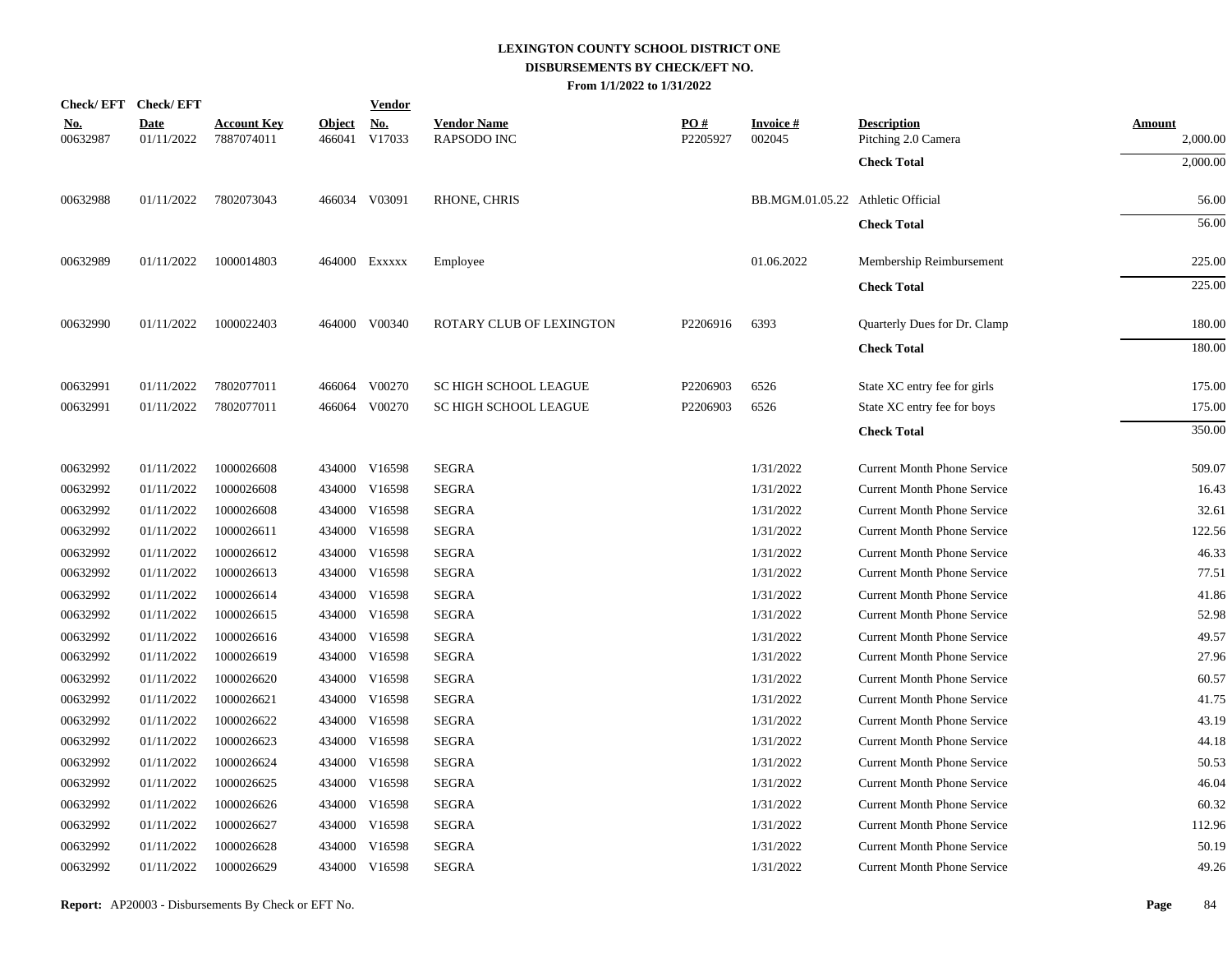| Check/EFT Check/EFT    |                           |                                  |                         | <b>Vendor</b> |                                    |          |                              |                                                          |                        |
|------------------------|---------------------------|----------------------------------|-------------------------|---------------|------------------------------------|----------|------------------------------|----------------------------------------------------------|------------------------|
| <u>No.</u><br>00632992 | <b>Date</b><br>01/11/2022 | <b>Account Key</b><br>1000026630 | <b>Object</b><br>434000 | No.<br>V16598 | <b>Vendor Name</b><br><b>SEGRA</b> | PO#      | <b>Invoice#</b><br>1/31/2022 | <b>Description</b><br><b>Current Month Phone Service</b> | <b>Amount</b><br>49.27 |
| 00632992               | 01/11/2022                | 1000026631                       |                         | 434000 V16598 | <b>SEGRA</b>                       |          | 1/31/2022                    | <b>Current Month Phone Service</b>                       | 47.36                  |
| 00632992               | 01/11/2022                | 1000026634                       |                         | 434000 V16598 | <b>SEGRA</b>                       |          | 1/31/2022                    | <b>Current Month Phone Service</b>                       | 65.58                  |
| 00632992               | 01/11/2022                | 1000026635                       |                         | 434000 V16598 | <b>SEGRA</b>                       |          | 1/31/2022                    | <b>Current Month Phone Service</b>                       | 62.85                  |
| 00632992               | 01/11/2022                | 1000026637                       |                         | 434000 V16598 | <b>SEGRA</b>                       |          | 1/31/2022                    | <b>Current Month Phone Service</b>                       | 51.02                  |
| 00632992               | 01/11/2022                | 1000026638                       |                         | 434000 V16598 | <b>SEGRA</b>                       |          | 1/31/2022                    | <b>Current Month Phone Service</b>                       | 51.61                  |
| 00632992               | 01/11/2022                | 1000026639                       |                         | 434000 V16598 | <b>SEGRA</b>                       |          | 1/31/2022                    | <b>Current Month Phone Service</b>                       | 41.85                  |
| 00632992               | 01/11/2022                | 1000026640                       |                         | 434000 V16598 | <b>SEGRA</b>                       |          | 1/31/2022                    | <b>Current Month Phone Service</b>                       | 40.37                  |
| 00632992               | 01/11/2022                | 1000026641                       |                         | 434000 V16598 | <b>SEGRA</b>                       |          | 1/31/2022                    | <b>Current Month Phone Service</b>                       | 44.49                  |
| 00632992               | 01/11/2022                | 1000026642                       |                         | 434000 V16598 | <b>SEGRA</b>                       |          | 1/31/2022                    | <b>Current Month Phone Service</b>                       | 49.74                  |
| 00632992               | 01/11/2022                | 1000026643                       |                         | 434000 V16598 | <b>SEGRA</b>                       |          | 1/31/2022                    | <b>Current Month Phone Service</b>                       | 59.51                  |
| 00632992               | 01/11/2022                | 1000026644                       |                         | 434000 V16598 | <b>SEGRA</b>                       |          | 1/31/2022                    | <b>Current Month Phone Service</b>                       | 142.64                 |
| 00632992               | 01/11/2022                | 1000026645                       |                         | 434000 V16598 | <b>SEGRA</b>                       |          | 1/31/2022                    | <b>Current Month Phone Service</b>                       | 54.32                  |
| 00632992               | 01/11/2022                | 1000026646                       |                         | 434000 V16598 | <b>SEGRA</b>                       |          | 1/31/2022                    | <b>Current Month Phone Service</b>                       | 55.81                  |
| 00632992               | 01/11/2022                | 1000026652                       |                         | 434000 V16598 | <b>SEGRA</b>                       |          | 1/31/2022                    | <b>Current Month Phone Service</b>                       | 54.39                  |
|                        |                           |                                  |                         |               |                                    |          |                              | <b>Check Total</b>                                       | 2,406.68               |
| 00632993               | 01/11/2022                | 2710012603                       |                         | 439500 V10067 | SOLIANT HEALTH INC                 | P2202520 | 20277750                     | SPEECH LANGUAGE THERAPY SERVIC                           | 2,665.00               |
| 00632993               | 01/11/2022                | 2710012503                       |                         | 439500 V10067 | SOLIANT HEALTH INC                 | P2202280 | 20282845                     | SIGN LANGUAGE INTERPRETER - KE                           | 2,065.00               |
|                        |                           |                                  |                         |               |                                    |          |                              | <b>Check Total</b>                                       | 4,730.00               |
| 00632994               | 01/11/2022                | 1000025430                       |                         | 441020 V00302 | SOUTHEASTERN PAPER GROUP           | P2206720 | 5463476                      | NITTANY PAPER TOWEL NP-5301 MU                           | 561.54                 |
| 00632994               | 01/11/2022                | 1000025431                       |                         | 441020 V00302 | SOUTHEASTERN PAPER GROUP           | P2206723 | 5463849                      | NITTANY PAPER TOWELS NP-5301 M                           | 701.92                 |
| 00632994               | 01/11/2022                | 1000025427                       |                         | 441020 V00302 | SOUTHEASTERN PAPER GROUP           | P2206724 | 5463852                      | NITTANY PAPER TOWELS NP-5301 M                           | 1,754.80               |
| 00632994               | 01/11/2022                | 1000025427                       |                         | 441020 V00302 | SOUTHEASTERN PAPER GROUP           | P2206724 | 5463852                      | <b>CENTER PULL PAPER TOWEL 120932</b>                    | 404.73                 |
|                        |                           |                                  |                         |               |                                    |          |                              | <b>Check Total</b>                                       | 3,422.99               |
| 00632995               | 01/11/2022                | 2022025130                       |                         | 433100 V00208 | STATE DEPARTMENT OF EDUCATION      |          | 12.01-12.31.21               | 31914-1, 31914-2                                         | 794.84                 |
| 00632995               | 01/11/2022                | 2240125116                       |                         | 433100 V00208 | STATE DEPARTMENT OF EDUCATION      |          | 12.01-12.31.21               | 31970.1, 31970.2                                         | 1,042.84               |
|                        |                           |                                  |                         |               |                                    |          |                              | <b>Check Total</b>                                       | 1,837.68               |
| 00632996               | 01/11/2022                | 1000026620                       |                         | 444510 V00694 | TELCOM OF SOUTH CAROLINA INC       | P2206357 | 3639                         | volume control                                           | 37.45                  |
| 00632996               | 01/11/2022                | 1000026620                       |                         | 444510 V00694 | TELCOM OF SOUTH CAROLINA INC       | P2206357 | 3639                         | cable cmp                                                | 53.50                  |
| 00632996               | 01/11/2022                | 1000026693                       |                         | 434510 V00694 | TELCOM OF SOUTH CAROLINA INC       | P2206357 | 3639                         | technician lablr                                         | 220.00                 |
| 00632996               | 01/11/2022                | 1000026693                       |                         | 434510 V00694 | TELCOM OF SOUTH CAROLINA INC       | P2206414 | 3641                         | PROBLEM DIAGNOSIS                                        | 660.00                 |
| 00632996               | 01/11/2022                | 1000026693                       |                         | 434510 V00694 | TELCOM OF SOUTH CAROLINA INC       | P2206356 | 3642                         | PROBLEM DIAGNOSIS                                        | 330.00                 |
|                        |                           |                                  |                         |               |                                    |          |                              |                                                          |                        |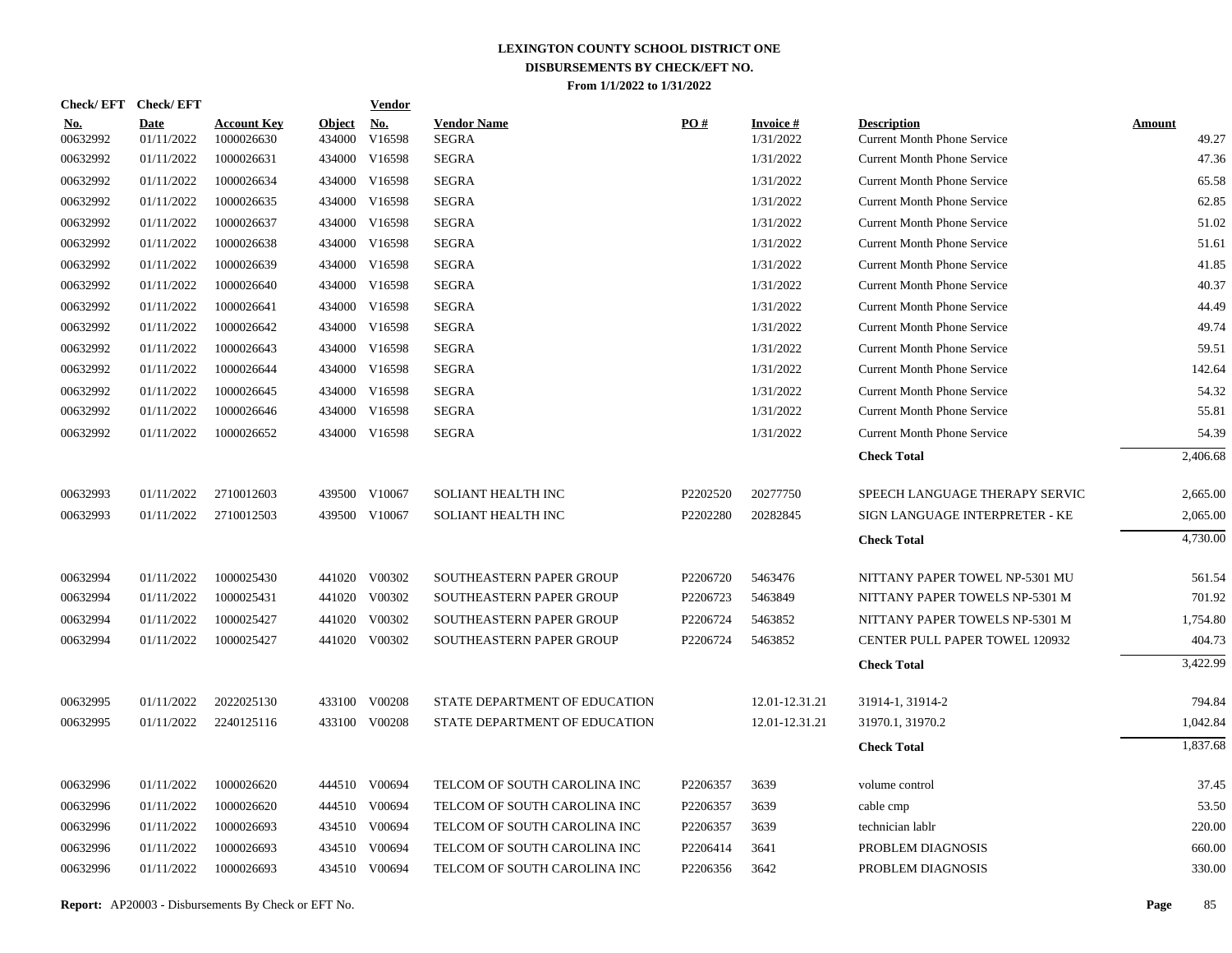|          | Check/EFT Check/EFT |                       |            | <b>Vendor</b> |                                |          |                 |                                    |               |
|----------|---------------------|-----------------------|------------|---------------|--------------------------------|----------|-----------------|------------------------------------|---------------|
| No.      | <b>Date</b>         | <b>Account Key</b>    | Object No. |               | <b>Vendor Name</b>             | PO#      | <b>Invoice#</b> | <b>Description</b>                 | <b>Amount</b> |
|          |                     |                       |            |               |                                |          |                 | <b>Check Total</b>                 | 1,300.95      |
| 00632997 | 01/11/2022          | 2042216103            |            | 431300 V16857 | THE BEHAVIOR CO LLC            | P2202526 | 1034            | Behavior Services for Special      | 3,750.00      |
|          |                     |                       |            |               |                                |          |                 | <b>Check Total</b>                 | 3,750.00      |
| 00632998 | 01/11/2022          | 2042221403            |            | 433200 Exxxxx | Employee                       |          | 12.03.12.17.21  | Special services within dist.      | 54.77         |
|          |                     |                       |            |               |                                |          |                 | <b>Check Total</b>                 | 54.77         |
| 00632999 | 01/11/2022          | 2372222427            |            | 431200 V15658 | TOTH, TERESE RENEE             | P2202092 | 1005            | 2021-2022 Consultation Fee On-     | 3,500.00      |
| 00632999 | 01/11/2022          | 2372222427            |            | 431200 V15658 | TOTH, TERESE RENEE             | P2202092 | 1005            | Virtual Visit (per hour) @ \$30    | 2,700.00      |
|          |                     |                       |            |               |                                |          |                 | <b>Check Total</b>                 | 6,200.00      |
| 00633000 | 01/11/2022          | 1000025507            |            | 433200 EXXXXX | Employee                       |          | 12.01.12.17.21  | <b>Transportation Dept.Duties</b>  | 154.56        |
|          |                     |                       |            |               |                                |          |                 | <b>Check Total</b>                 | 154.56        |
| 00633001 | 01/11/2022          | 2042216103            |            | 433200 Exxxxx | Employee                       |          | 12.01.12.15.21  | <b>Autism Behavior Assessments</b> | 116.76        |
|          |                     |                       |            |               |                                |          |                 | <b>Check Total</b>                 | 116.76        |
| 00633002 |                     | 01/11/2022 2042221403 |            | 433200 Exxxxx | Employee                       |          | 12.13.12.16.21  | Meetings within district           | 10.08         |
|          |                     |                       |            |               |                                |          |                 | <b>Check Total</b>                 | 10.08         |
| 00633003 | 01/11/2022          | 2042216103            |            | 433200 Exxxxx | Employee                       |          | 12.13.12.15.21  | <b>Autism Behavior Services</b>    | 24.08         |
|          |                     |                       |            |               |                                |          |                 | <b>Check Total</b>                 | 24.08         |
| 00633004 | 01/11/2022          | 7803027020            |            | 466041 Exxxxx | Employee                       |          | 01.05.2022      | <b>Beta Club Supplies</b>          | 116.54        |
|          |                     |                       |            |               |                                |          |                 | <b>Check Total</b>                 | 116.54        |
| 00633005 | 01/11/2022          | 7924099615            |            | 466031 V17076 | BEACH REALTY RENTALS LLC       | P2206885 | P2206885.PHS    | TOURNAMENT HOUSE FOR BASEBALL      | 1,800.00      |
| 00633005 | 01/11/2022          | 7924099615            |            | 466031 V17076 | BEACH REALTY RENTALS LLC       | P2206885 | P2206885.PHS    | <b>TAXES</b>                       | 180.00        |
|          |                     |                       |            |               |                                |          |                 | <b>Check Total</b>                 | 1,980.00      |
| 00633006 | 01/11/2022          | 7802091011            |            | 466064 V02549 | O'KEEFE, DENNIS                | P2206904 | P2206904.LHS    | Varsity and JV Girls Lacrosse      | 100.00        |
|          |                     |                       |            |               |                                |          |                 | <b>Check Total</b>                 | 100.00        |
| 00633007 | 01/11/2022          | 1000011515            |            | 433200 V17077 | SC ASSOCIATION OF FUTURE FARME | P2206881 | P2206881.PHS    | REGISTRATION SC FARMER AND AGR     | 190.00        |
|          |                     |                       |            |               |                                |          |                 | <b>Check Total</b>                 | 190.00        |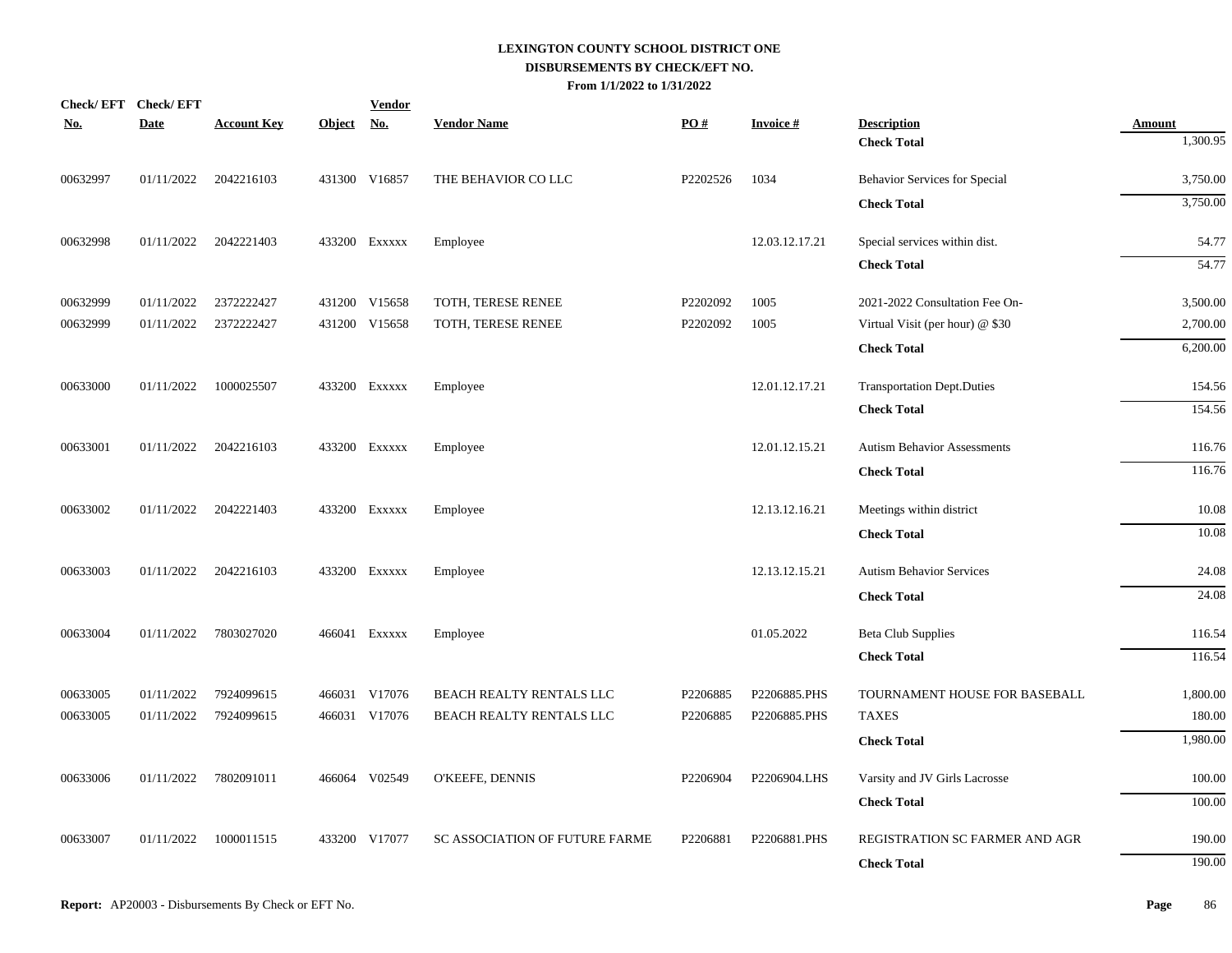| Check/EFT Check/EFT    |                           |                                                            |                         | <b>Vendor</b>                         |                                                      |                 |                                    |                                                |                         |
|------------------------|---------------------------|------------------------------------------------------------|-------------------------|---------------------------------------|------------------------------------------------------|-----------------|------------------------------------|------------------------------------------------|-------------------------|
| <u>No.</u><br>00633008 | <b>Date</b><br>01/11/2022 | <b>Account Key</b><br>1000014115                           | <b>Object</b><br>433100 | $\underline{\mathrm{No}}$ .<br>V01178 | <b>Vendor Name</b><br>SC MUSIC EDUCATORS ASSOCIATION | PO#<br>P2206876 | <b>Invoice#</b><br>P2206876.PHS    | <b>Description</b><br>PERFORMANCE REGISTRATION | <b>Amount</b><br>300.00 |
|                        |                           |                                                            |                         |                                       |                                                      |                 |                                    | <b>Check Total</b>                             | 300.00                  |
| 00633009               | 01/11/2022                | 2240117516                                                 |                         | 441000 V01844                         | <b>SCHOLASTIC INC</b>                                | P2205318        | 35080828                           | RISE grades 1-3 (Levels C-N) (                 | 7,650.00                |
| 00633009               | 01/11/2022                | 2240117516                                                 |                         | 441000 V01844                         | <b>SCHOLASTIC INC</b>                                | P2205318        | 35080828                           | shipping and handling                          | 736.70                  |
|                        |                           |                                                            |                         |                                       |                                                      |                 |                                    | <b>Check Total</b>                             | 8,386.70                |
| 00633010               | 01/11/2022                | 2250012903                                                 |                         | 441012 V12149                         | TEACHER CREATED MATERIALS INC                        | P2204810        | 2423192-1                          | ISBN: 9781480742055 - FMI: Le                  | 160.34                  |
| 00633010               | 01/11/2022                | 2250012903                                                 |                         | 441012 V12149                         | TEACHER CREATED MATERIALS INC                        | P2204810        | 2423192-1                          | ISBN: 9781480742062 - FMI: Lev                 | 160.34                  |
| 00633010               | 01/11/2022                | 2250012903                                                 |                         | 441012 V12149                         | TEACHER CREATED MATERIALS INC                        | P2204811        | 2423234-1                          | ISBN: 9781480742055 - FMI: Lev                 | 79.92                   |
| 00633010               | 01/11/2022                | 2250012903                                                 |                         | 441012 V12149                         | TEACHER CREATED MATERIALS INC                        | P2204811        | 2423234-1                          | ISBN: 9781480742062 - FMI: Lev                 | 119.88                  |
|                        |                           |                                                            |                         |                                       |                                                      |                 |                                    | <b>Check Total</b>                             | 520.48                  |
| 00633011               | 01/11/2022                | 7924099615                                                 |                         | 466064 V10849                         | WACCAMAW HIGH SCHOOL                                 | P2206877        | P2206877.PHS                       | COASTAL INVITATIONAL TOURNAMEN                 | 500.00                  |
|                        |                           |                                                            |                         |                                       |                                                      |                 |                                    | <b>Check Total</b>                             | 500.00                  |
| 00633012               | 01/11/2022                | 5313025343                                                 |                         | 453000 V01275                         | <b>COUNTY OF LEXINGTON</b>                           |                 | 01.07.2022                         | MGM Land Disturbance Permit                    | 355.00                  |
|                        |                           |                                                            |                         |                                       |                                                      |                 |                                    | <b>Check Total</b>                             | 355.00                  |
| 00633013               | 01/11/2022                | 5313025337                                                 |                         | 453000 V01275                         | <b>COUNTY OF LEXINGTON</b>                           |                 | 01.07.2022.01                      | <b>CSM Land Disturbance Permit</b>             | 355.00                  |
|                        |                           |                                                            |                         |                                       |                                                      |                 |                                    | <b>Check Total</b>                             | 355.00                  |
| 00633014               | 01/11/2022                | 2710022303                                                 |                         | 464000 Exxxxx                         | Employee                                             |                 | 12.16.2021                         | ASHA Certification Reimb.                      | 225.00                  |
|                        |                           |                                                            |                         |                                       |                                                      |                 |                                    | <b>Check Total</b>                             | 225.00                  |
| 00633015               | 01/11/2022                | 2710022303                                                 |                         | 464000 Exxxxx                         | Employee                                             |                 | 12.16.2021                         | ASHA Certification Reimb.                      | 225.00                  |
|                        |                           |                                                            |                         |                                       |                                                      |                 |                                    | <b>Check Total</b>                             | 225.00                  |
| 00633016               | 01/11/2022                | 3972022403                                                 |                         | 433200 EXXXXX                         | Employee                                             |                 | 12.01.12.17.21                     | <b>Instruction Dept. Meetings</b>              | 12.54                   |
|                        |                           |                                                            |                         |                                       |                                                      |                 |                                    | <b>Check Total</b>                             | 12.54                   |
| 00633017               | 01/12/2022                | 7802079013                                                 |                         | 466034 V14817                         | ALLEN, SETH WALLACE                                  |                 | JVWR.GI.01.06.22 Athletic Official |                                                | 136.60                  |
| 00633017               | 01/12/2022                | 7802079013                                                 |                         | 466034 V14817                         | ALLEN, SETH WALLACE                                  |                 | JVWR.GI.01.08.22 Athletic Official |                                                | 256.32                  |
|                        |                           |                                                            |                         |                                       |                                                      |                 |                                    | <b>Check Total</b>                             | 392.92                  |
| 00633018               | 01/12/2022                | 3290011521                                                 |                         | 441000 V01788                         | ALLIED 100 DBA AED SUPERSTORE                        | P2206201        | 2050529                            | Gen2 Fire & Rescue Training Ma                 | 1,319.31                |
| 00633018               | 01/12/2022                | 3290011521                                                 |                         | 441000 V01788                         | ALLIED 100 DBA AED SUPERSTORE                        | P2206201        | 2050529                            | <b>Shipping Charge</b>                         | 8.55                    |
|                        |                           | <b>Report:</b> AP20003 - Disbursements By Check or EFT No. |                         |                                       |                                                      |                 |                                    |                                                | 87<br>Page              |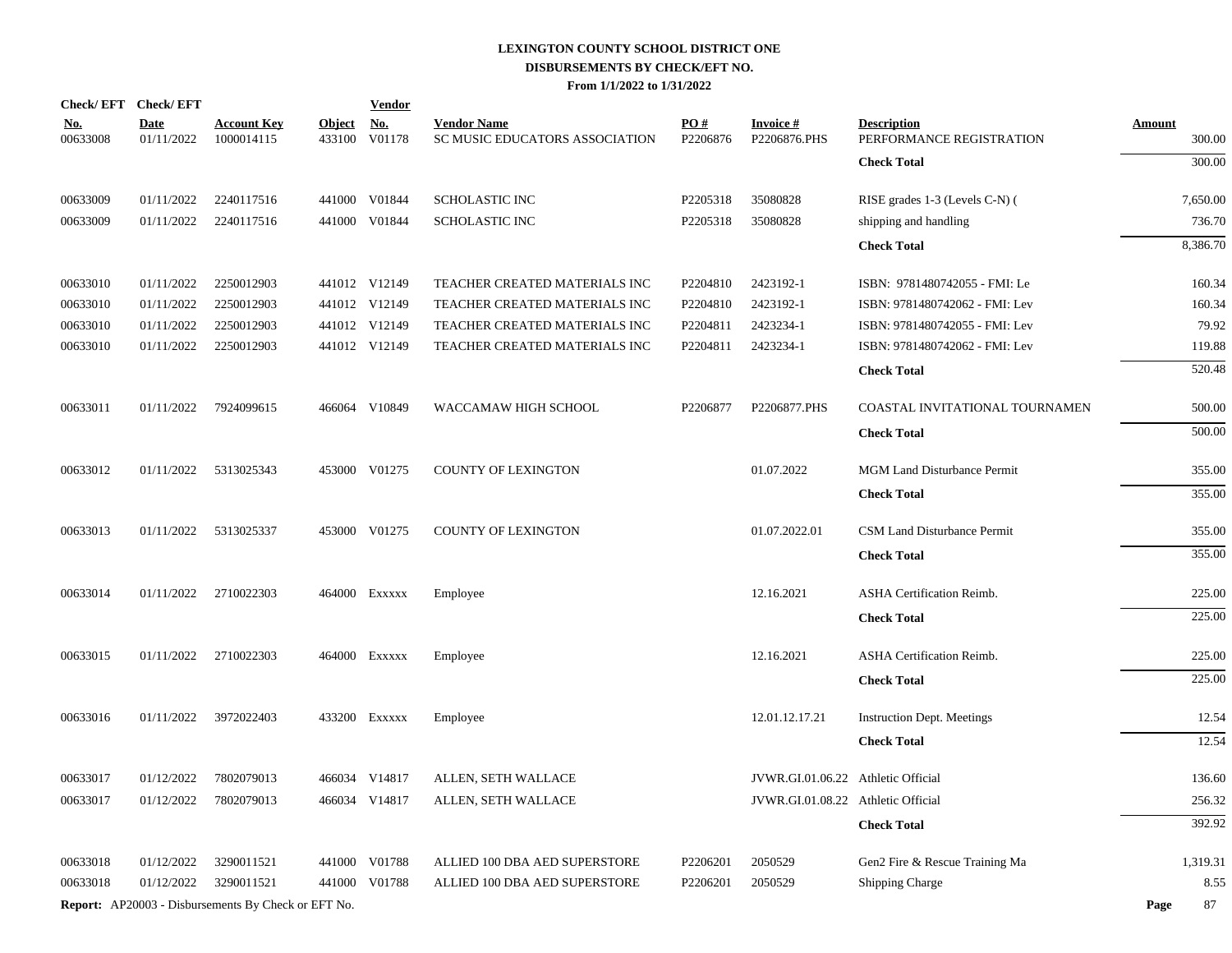|            | Check/EFT Check/EFT |                                                     |               | <b>Vendor</b> |                                |                   |                  |                                      |            |
|------------|---------------------|-----------------------------------------------------|---------------|---------------|--------------------------------|-------------------|------------------|--------------------------------------|------------|
| <u>No.</u> | <b>Date</b>         | <b>Account Key</b>                                  | <u>Object</u> | <u>No.</u>    | <b>Vendor Name</b>             | $\underline{PO#}$ | <b>Invoice#</b>  | <b>Description</b>                   | Amount     |
|            |                     |                                                     |               |               |                                |                   |                  | <b>Check Total</b>                   | 1,327.86   |
| 00633019   | 01/12/2022          | 2710012603                                          |               | 439500 V16465 | AMN HEALTHCARE INC             | P2201917          | 3407461          | SPEECH LANGUAGE THERAPY SERVIC       | 821.50     |
|            |                     |                                                     |               |               |                                |                   |                  | <b>Check Total</b>                   | 821.50     |
| 00633020   | 01/12/2022          | 2042212503                                          |               | 444500 V00391 | <b>APPLE INC</b>               | P2205736          | AG26253429       | 10.2" iPad WiFi 64B-Space Gray       | 1,279.72   |
| 00633020   | 01/12/2022          | 2042212503                                          | 444500        | V00391        | APPLE INC                      | P2205736          | AG26558070       | 3 year Applecare+ for schools        | 209.72     |
| 00633020   | 01/12/2022          | 2042212503                                          | 444500        | V00391        | APPLE INC                      | P2205736          | AG26558070       | STM Plus Duo for 10.2 inch iPa       | 213.79     |
| 00633020   | 01/12/2022          | 2022018845                                          | 444500        | V00391        | APPLE INC                      | P2205694          | AG34416044       | 13-Inch MacBook Air: Apple M1        | 854.93     |
|            |                     |                                                     |               |               |                                |                   |                  | <b>Check Total</b>                   | 2,558.16   |
| 00633021   | 01/12/2022          | 7802079013                                          |               | 466034 V02867 | <b>BLAND, CHAUNTEL</b>         |                   | JVWR.GI.01.08.22 | Athletic Official                    | 245.52     |
|            |                     |                                                     |               |               |                                |                   |                  | <b>Check Total</b>                   | 245.52     |
| 00633022   | 01/12/2022          | 1000011427                                          |               | 439500 V10827 | BLUE RIBBON SCHOOLS OF EXCELLE | P2201793          | 202229           | BLUEPRINT FOR EXCELLENCE SCHOO       | 4,500.00   |
|            |                     |                                                     |               |               |                                |                   |                  | <b>Check Total</b>                   | 4,500.00   |
| 00633023   | 01/12/2022          | 1000023342                                          |               | 433200 Exxxxx | Employee                       |                   | 11.19.12.09.21   | Bank, DS, school errand commutes     | 49.28      |
|            |                     |                                                     |               |               |                                |                   |                  | <b>Check Total</b>                   | 49.28      |
| 00633024   | 01/12/2022          | 2042216103                                          |               | 433200 Exxxxx | Employee                       |                   | 12.01.12.17.21   | 5K Transition                        | 96.88      |
|            |                     |                                                     |               |               |                                |                   |                  | <b>Check Total</b>                   | 96.88      |
| 00633025   | 01/12/2022          | 7743019035                                          | 466099        | V00884        | <b>BOOKSOURCE</b>              | P2206030          | 961751           | All Wrapped Up                       | 0.61       |
| 00633025   | 01/12/2022          | 8300011235                                          | 441000        | V00884        | <b>BOOKSOURCE</b>              | P2206030          | 961751           | All Wrapped Up                       | 3.10       |
| 00633025   | 01/12/2022          | 7936527014                                          | 466041        | V00884        | <b>BOOKSOURCE</b>              | P2206501          | 963704           | <b>Books for Classroom Libraries</b> | 83.11      |
| 00633025   | 01/12/2022          | 1000011314                                          | 443000        | V00884        | <b>BOOKSOURCE</b>              | P2206181          | 964039           | Fourth Grade Nonfiction Books        | 295.46     |
| 00633025   | 01/12/2022          | 1000011314                                          |               | 443000 V00884 | <b>BOOKSOURCE</b>              | P2205224          | 964204           | Books for 5th Grade Classroom        | 44.94      |
|            |                     |                                                     |               |               |                                |                   |                  | <b>Check Total</b>                   | 427.22     |
| 00633026   | 01/12/2022          | 2042212603                                          |               | 433200 Exxxxx | Employee                       |                   | 12.06.12.17.21   | Assistive Technology services        | 66.75      |
|            |                     |                                                     |               |               |                                |                   |                  | <b>Check Total</b>                   | 66.75      |
| 00633027   | 01/12/2022          | 1000021107                                          |               | 433200 Exxxxx | Employee                       |                   | 11.08.11.30.21   | Serving students and families        | 152.94     |
|            |                     |                                                     |               |               |                                |                   |                  | <b>Check Total</b>                   | 152.94     |
| 00633028   | 01/12/2022          | 1000026612                                          |               | 444510 V01501 | CABLE AND CONNECTIONS          | P2204933          | 1025906          | 15' USB 2 C MALE TO USB 2.0 B        | 125.06     |
|            |                     | Report: AP20003 - Disbursements By Check or EFT No. |               |               |                                |                   |                  |                                      | 88<br>Page |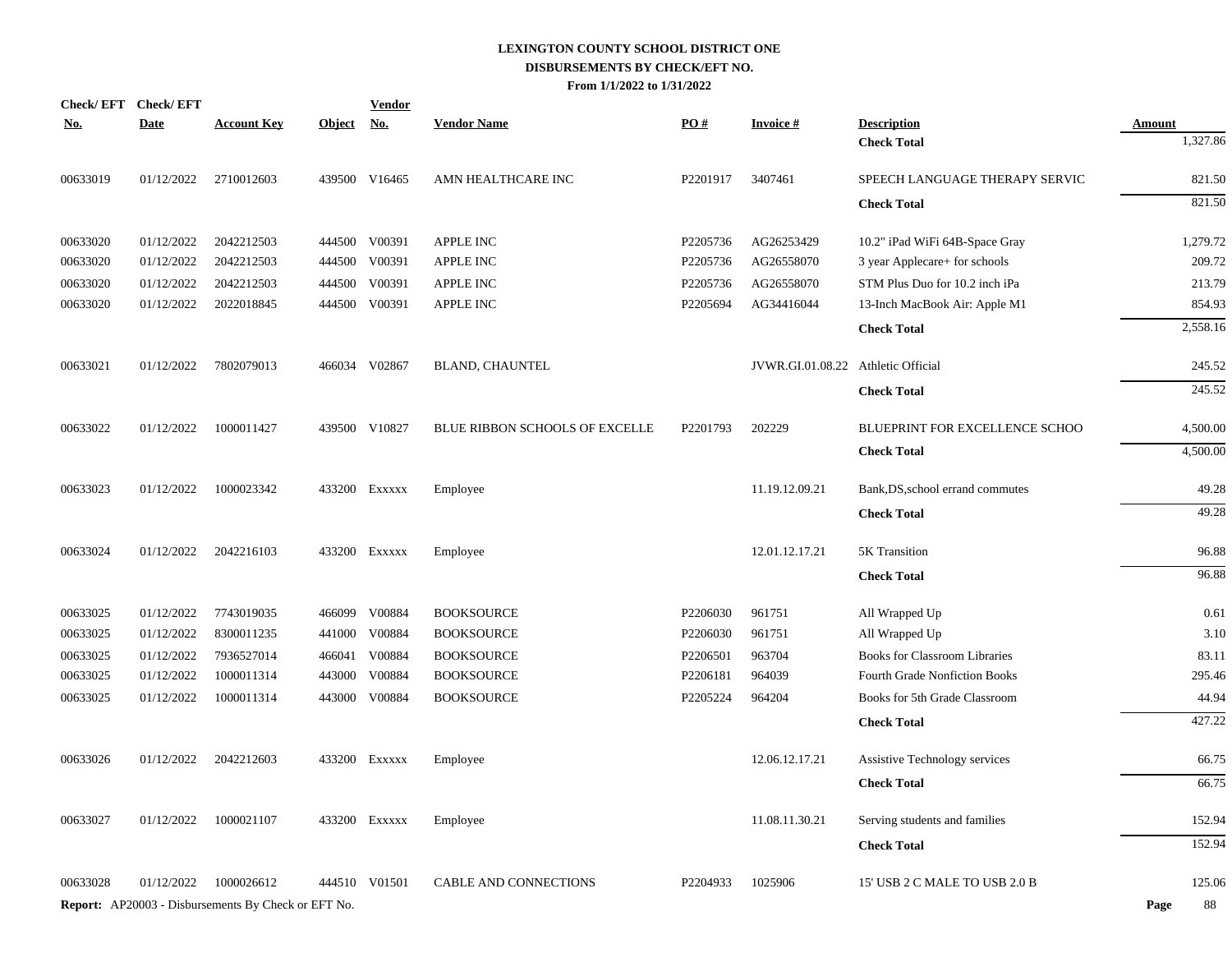| Check/EFT Check/EFT    |                           |                                  |                         | Vendor               |                                             |                 |                            |                                                     |                  |
|------------------------|---------------------------|----------------------------------|-------------------------|----------------------|---------------------------------------------|-----------------|----------------------------|-----------------------------------------------------|------------------|
| <u>No.</u><br>00633028 | <b>Date</b><br>01/12/2022 | <b>Account Key</b><br>1000026614 | <b>Object</b><br>444510 | <u>No.</u><br>V01501 | <b>Vendor Name</b><br>CABLE AND CONNECTIONS | PO#<br>P2204933 | <b>Invoice#</b><br>1025906 | <b>Description</b><br>15' USB 2 C MALE TO USB 2.0 B | Amount<br>125.06 |
| 00633028               | 01/12/2022                | 1000026616                       |                         | 444510 V01501        | CABLE AND CONNECTIONS                       | P2204933        | 1025906                    | 15' USB 2 C MALE TO USB 2.0 B                       | 125.06           |
| 00633028               | 01/12/2022                | 1000026622                       |                         | 444510 V01501        | CABLE AND CONNECTIONS                       | P2204933        | 1025906                    | 15' USB 2 C MALE TO USB 2.0 B                       | 125.06           |
| 00633028               | 01/12/2022                | 1000026623                       |                         | 444510 V01501        | CABLE AND CONNECTIONS                       | P2204933        | 1025906                    | 15' USB 2 C MALE TO USB 2.0 B                       | 125.06           |
| 00633028               | 01/12/2022                | 1000026624                       |                         | 444510 V01501        | CABLE AND CONNECTIONS                       | P2204933        | 1025906                    | 15' USB 2 C MALE TO USB 2.0 B                       | 125.06           |
| 00633028               | 01/12/2022                | 1000026626                       |                         | 444510 V01501        | CABLE AND CONNECTIONS                       | P2204933        | 1025906                    | 15' USB 2 C MALE TO USB 2.0 B                       | 125.06           |
| 00633028               | 01/12/2022                | 1000026628                       | 444510                  | V01501               | CABLE AND CONNECTIONS                       | P2204933        | 1025906                    | 15' USB 2 C MALE TO USB 2.0 B                       | 125.06           |
| 00633028               | 01/12/2022                | 1000026631                       |                         | 444510 V01501        | CABLE AND CONNECTIONS                       | P2204933        | 1025906                    | 15' USB 2 C MALE TO USB 2.0 B                       | 125.06           |
| 00633028               | 01/12/2022                | 1000026635                       | 444510                  | V01501               | CABLE AND CONNECTIONS                       | P2204933        | 1025906                    | 15' USB 2 C MALE TO USB 2.0 B                       | 125.06           |
| 00633028               | 01/12/2022                | 1000026638                       |                         | 444510 V01501        | CABLE AND CONNECTIONS                       | P2204933        | 1025906                    | 15' USB 2 C MALE TO USB 2.0 B                       | 125.06           |
| 00633028               | 01/12/2022                | 1000026639                       | 444510                  | V01501               | CABLE AND CONNECTIONS                       | P2204933        | 1025906                    | 15' USB 2 C MALE TO USB 2.0 B                       | 125.06           |
| 00633028               | 01/12/2022                | 1000026640                       |                         | 444510 V01501        | CABLE AND CONNECTIONS                       | P2204933        | 1025906                    | 15' USB 2 C MALE TO USB 2.0 B                       | 125.06           |
| 00633028               | 01/12/2022                | 1000026641                       |                         | 444510 V01501        | CABLE AND CONNECTIONS                       | P2204933        | 1025906                    | 15' USB 2 C MALE TO USB 2.0 B                       | 125.06           |
| 00633028               | 01/12/2022                | 1000026642                       |                         | 444510 V01501        | CABLE AND CONNECTIONS                       | P2204933        | 1025906                    | 15' USB 2 C MALE TO USB 2.0 B                       | 125.06           |
| 00633028               | 01/12/2022                | 1000026645                       |                         | 444510 V01501        | CABLE AND CONNECTIONS                       | P2204933        | 1025906                    | 15' USB 2 C MALE TO USB 2.0 B                       | 125.06           |
| 00633028               | 01/12/2022                | 1000026647                       |                         | 444510 V01501        | <b>CABLE AND CONNECTIONS</b>                | P2204933        | 1025906                    | 15' USB 2 C MALE TO USB 2.0 B                       | 125.06           |
|                        |                           |                                  |                         |                      |                                             |                 |                            | <b>Check Total</b>                                  | 2,126.02         |
| 00633029               | 01/12/2022                | 7802080026                       | 466041                  | V01145               | CAMCOR INC.                                 | P2206138        | 2521999                    | Sony HDR-CX405 Handycam 30x Op                      | 243.96           |
| 00633029               | 01/12/2022                | 7802080026                       |                         | 466041 V01145        | CAMCOR INC.                                 | P2206138        | 2521999                    | Promaster 5172 Scout Series S                       | 96.25            |
|                        |                           |                                  |                         |                      |                                             |                 |                            | <b>Check Total</b>                                  | 340.21           |
| 00633030               | 01/12/2022                | 1000026693                       |                         | 444510 V00706        | CDWG ACCT 305089                            | P2206415        | Q307840                    | Zebra Symbol LS2208 Wired/ USB                      | 1,160.84         |
|                        |                           |                                  |                         |                      |                                             |                 |                            | <b>Check Total</b>                                  | 1,160.84         |
| 00633031               | 01/12/2022                | 1000022403                       |                         | 439500 V01474        | <b>CERTIFIED TRANSLATION SERVICES</b>       | P2206584        | LEX-21-0965                | Spanish Interpreter to attend                       | 260.00           |
| 00633031               | 01/12/2022                | 1000022403                       |                         | 439500 V01474        | <b>CERTIFIED TRANSLATION SERVICES</b>       | P2206584        | LEX-21-0965                | Interpreter's Mileage                               | 23.52            |
|                        |                           |                                  |                         |                      |                                             |                 |                            | <b>Check Total</b>                                  | 283.52           |
| 00633032               | 01/12/2022                | 7740019031                       |                         | 466041 V12704        | COLUMBIA FLAG AND SIGN COMPANY              | P2206896        | 196986                     | <b>CLASSROOM FLAG BASES</b>                         | 53.29            |
| 00633032               | 01/12/2022                | 7740019031                       |                         | 466041 V12704        | COLUMBIA FLAG AND SIGN COMPANY              | P2206896        | 196986                     | <b>SHIPPING</b>                                     | 15.00            |
|                        |                           |                                  |                         |                      |                                             |                 |                            | <b>Check Total</b>                                  | 68.29            |
| 00633033               | 01/12/2022                | 1000026693                       |                         | 434000 V01952        | <b>COMPORIUM</b>                            |                 | 03126.01.22                | <b>Current Month Phone Services</b>                 | 831.47           |
| 00633033               | 01/12/2022                | 1000026693                       | 434000                  | V01952               | <b>COMPORIUM</b>                            |                 | 03126.01.22                | <b>Current Month Phone Services</b>                 | 415.94           |
| 00633033               | 01/12/2022                | 1000026652                       |                         | 434000 V01952        | <b>COMPORIUM</b>                            |                 | 03126.01.22                | <b>Current Month Phone Services</b>                 | 281.45           |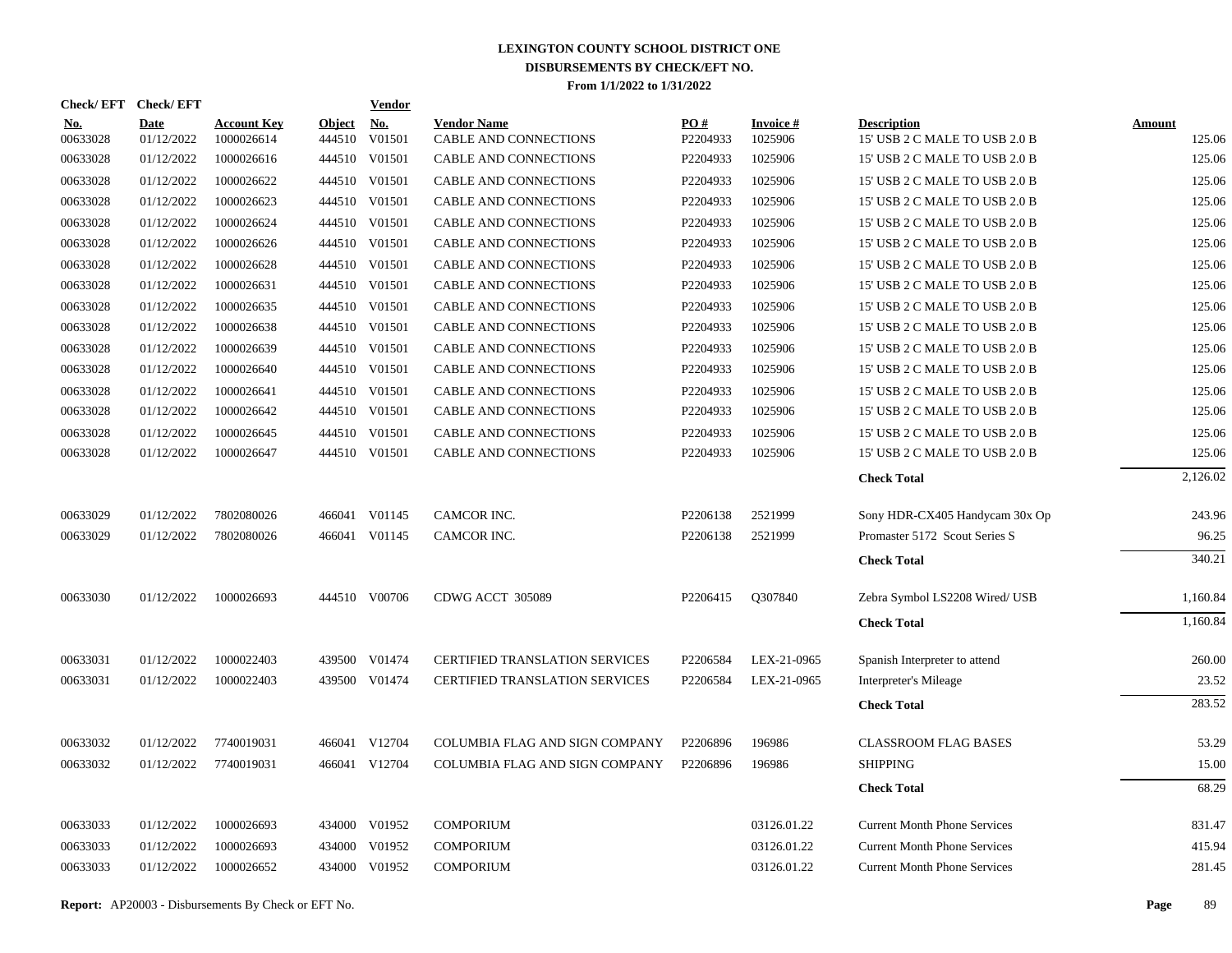| Check/EFT Check/EFT    |                           |                                  |                         | <u>Vendor</u>        |                                        |     |                                |                                                           |                           |
|------------------------|---------------------------|----------------------------------|-------------------------|----------------------|----------------------------------------|-----|--------------------------------|-----------------------------------------------------------|---------------------------|
| <u>No.</u><br>00633033 | <b>Date</b><br>01/12/2022 | <b>Account Key</b><br>1000026693 | <b>Object</b><br>434000 | <u>No.</u><br>V01952 | <b>Vendor Name</b><br><b>COMPORIUM</b> | PO# | <b>Invoice#</b><br>03126.01.22 | <b>Description</b><br><b>Current Month Phone Services</b> | <b>Amount</b><br>9,215.84 |
| 00633033               | 01/12/2022                | 1000026644                       |                         | 434000 V01952        | <b>COMPORIUM</b>                       |     | 03126.01.22                    | <b>Current Month Phone Services</b>                       | 763.60                    |
| 00633033               | 01/12/2022                | 1000026645                       |                         | 434000 V01952        | <b>COMPORIUM</b>                       |     | 03126.01.22                    | <b>Current Month Phone Services</b>                       | 367.46                    |
| 00633033               | 01/12/2022                | 1000026646                       |                         | 434000 V01952        | <b>COMPORIUM</b>                       |     | 03126.01.22                    | <b>Current Month Phone Services</b>                       | 209.20                    |
| 00633033               | 01/12/2022                | 1000026647                       |                         | 434000 V01952        | <b>COMPORIUM</b>                       |     | 03126.01.22                    | <b>Current Month Phone Services</b>                       | 55.65                     |
| 00633033               | 01/12/2022                | 1000026611                       |                         | 434000 V01952        | <b>COMPORIUM</b>                       |     | 03126.01.22                    | <b>Current Month Phone Services</b>                       | 926.34                    |
| 00633033               | 01/12/2022                | 1000026612                       |                         | 434000 V01952        | <b>COMPORIUM</b>                       |     | 03126.01.22                    | <b>Current Month Phone Services</b>                       | 269.28                    |
| 00633033               | 01/12/2022                | 1000026613                       |                         | 434000 V01952        | <b>COMPORIUM</b>                       |     | 03126.01.22                    | <b>Current Month Phone Services</b>                       | 796.81                    |
| 00633033               | 01/12/2022                | 1000026614                       |                         | 434000 V01952        | <b>COMPORIUM</b>                       |     | 03126.01.22                    | <b>Current Month Phone Services</b>                       | 840.16                    |
| 00633033               | 01/12/2022                | 1000026615                       |                         | 434000 V01952        | <b>COMPORIUM</b>                       |     | 03126.01.22                    | <b>Current Month Phone Services</b>                       | 718.60                    |
| 00633033               | 01/12/2022                | 1000026616                       |                         | 434000 V01952        | <b>COMPORIUM</b>                       |     | 03126.01.22                    | <b>Current Month Phone Services</b>                       | 432.42                    |
| 00633033               | 01/12/2022                | 1000026619                       |                         | 434000 V01952        | <b>COMPORIUM</b>                       |     | 03126.01.22                    | <b>Current Month Phone Services</b>                       | 323.61                    |
| 00633033               | 01/12/2022                | 1000026620                       |                         | 434000 V01952        | <b>COMPORIUM</b>                       |     | 03126.01.22                    | <b>Current Month Phone Services</b>                       | 1,236.37                  |
| 00633033               | 01/12/2022                | 1000026621                       |                         | 434000 V01952        | <b>COMPORIUM</b>                       |     | 03126.01.22                    | <b>Current Month Phone Services</b>                       | 324.92                    |
| 00633033               | 01/12/2022                | 1000026622                       |                         | 434000 V01952        | <b>COMPORIUM</b>                       |     | 03126.01.22                    | <b>Current Month Phone Services</b>                       | 243.28                    |
| 00633033               | 01/12/2022                | 1000026623                       |                         | 434000 V01952        | <b>COMPORIUM</b>                       |     | 03126.01.22                    | <b>Current Month Phone Services</b>                       | 218.13                    |
| 00633033               | 01/12/2022                | 1000026624                       | 434000                  | V01952               | <b>COMPORIUM</b>                       |     | 03126.01.22                    | <b>Current Month Phone Services</b>                       | 242.44                    |
| 00633033               | 01/12/2022                | 1000026625                       |                         | 434000 V01952        | <b>COMPORIUM</b>                       |     | 03126.01.22                    | <b>Current Month Phone Services</b>                       | 218.78                    |
| 00633033               | 01/12/2022                | 1000026626                       |                         | 434000 V01952        | <b>COMPORIUM</b>                       |     | 03126.01.22                    | <b>Current Month Phone Services</b>                       | 391.25                    |
| 00633033               | 01/12/2022                | 1000026627                       |                         | 434000 V01952        | <b>COMPORIUM</b>                       |     | 03126.01.22                    | <b>Current Month Phone Services</b>                       | 920.03                    |
| 00633033               | 01/12/2022                | 1000026628                       |                         | 434000 V01952        | <b>COMPORIUM</b>                       |     | 03126.01.22                    | <b>Current Month Phone Services</b>                       | 240.46                    |
| 00633033               | 01/12/2022                | 1000026629                       |                         | 434000 V01952        | <b>COMPORIUM</b>                       |     | 03126.01.22                    | <b>Current Month Phone Services</b>                       | 278.28                    |
| 00633033               | 01/12/2022                | 1000026630                       |                         | 434000 V01952        | <b>COMPORIUM</b>                       |     | 03126.01.22                    | <b>Current Month Phone Services</b>                       | 269.28                    |
| 00633033               | 01/12/2022                | 1000026631                       |                         | 434000 V01952        | <b>COMPORIUM</b>                       |     | 03126.01.22                    | <b>Current Month Phone Services</b>                       | 55.65                     |
| 00633033               | 01/12/2022                | 1000026634                       |                         | 434000 V01952        | <b>COMPORIUM</b>                       |     | 03126.01.22                    | <b>Current Month Phone Services</b>                       | 416.00                    |
| 00633033               | 01/12/2022                | 1000026635                       |                         | 434000 V01952        | <b>COMPORIUM</b>                       |     | 03126.01.22                    | <b>Current Month Phone Services</b>                       | 335.61                    |
| 00633033               | 01/12/2022                | 1000026637                       |                         | 434000 V01952        | <b>COMPORIUM</b>                       |     | 03126.01.22                    | <b>Current Month Phone Services</b>                       | 323.61                    |
| 00633033               | 01/12/2022                | 1000026638                       |                         | 434000 V01952        | <b>COMPORIUM</b>                       |     | 03126.01.22                    | <b>Current Month Phone Services</b>                       | 171.46                    |
| 00633033               | 01/12/2022                | 1000026639                       |                         | 434000 V01952        | <b>COMPORIUM</b>                       |     | 03126.01.22                    | <b>Current Month Phone Services</b>                       | 381.25                    |
| 00633033               | 01/12/2022                | 1000026640                       |                         | 434000 V01952        | <b>COMPORIUM</b>                       |     | 03126.01.22                    | <b>Current Month Phone Services</b>                       | 295.52                    |
| 00633033               | 01/12/2022                | 1000026641                       |                         | 434000 V01952        | <b>COMPORIUM</b>                       |     | 03126.01.22                    | <b>Current Month Phone Services</b>                       | 400.27                    |
| 00633033               | 01/12/2022                | 1000026642                       |                         | 434000 V01952        | <b>COMPORIUM</b>                       |     | 03126.01.22                    | <b>Current Month Phone Services</b>                       | 233.28                    |
| 00633033               | 01/12/2022                | 1000026643                       |                         | 434000 V01952        | <b>COMPORIUM</b>                       |     | 03126.01.22                    | <b>Current Month Phone Services</b>                       | 592.07                    |
| 00633033               | 01/12/2022                | 1000026611                       |                         | 434000 V01952        | <b>COMPORIUM</b>                       |     | 1/1/2022                       | <b>Current Month Phone Services</b>                       | 5,530.16                  |
| 00633033               | 01/12/2022                | 1000026612                       |                         | 434000 V01952        | <b>COMPORIUM</b>                       |     | 1/1/2022                       | <b>Current Month Phone Services</b>                       | 1,895.57                  |
| 00633033               | 01/12/2022                | 1000026613                       |                         | 434000 V01952        | <b>COMPORIUM</b>                       |     | 1/1/2022                       | <b>Current Month Phone Services</b>                       | 3,657.24                  |

| <b>Invoice#</b> | <b>Description</b>                  | <u>Amount</u> |
|-----------------|-------------------------------------|---------------|
| 03126.01.22     | <b>Current Month Phone Services</b> | 9,215.84      |
| 03126.01.22     | <b>Current Month Phone Services</b> | 763.60        |
| 03126.01.22     | <b>Current Month Phone Services</b> | 367.46        |
| 03126.01.22     | <b>Current Month Phone Services</b> | 209.20        |
| 03126.01.22     | <b>Current Month Phone Services</b> | 55.65         |
| 03126.01.22     | <b>Current Month Phone Services</b> | 926.34        |
| 03126.01.22     | <b>Current Month Phone Services</b> | 269.28        |
| 03126.01.22     | <b>Current Month Phone Services</b> | 796.81        |
| 03126.01.22     | <b>Current Month Phone Services</b> | 840.16        |
| 03126.01.22     | <b>Current Month Phone Services</b> | 718.60        |
| 03126.01.22     | <b>Current Month Phone Services</b> | 432.42        |
| 03126.01.22     | <b>Current Month Phone Services</b> | 323.61        |
| 03126.01.22     | <b>Current Month Phone Services</b> | 1,236.37      |
| 03126.01.22     | <b>Current Month Phone Services</b> | 324.92        |
| 03126.01.22     | <b>Current Month Phone Services</b> | 243.28        |
| 03126.01.22     | <b>Current Month Phone Services</b> | 218.13        |
| 03126.01.22     | <b>Current Month Phone Services</b> | 242.44        |
| 03126.01.22     | <b>Current Month Phone Services</b> | 218.78        |
| 03126.01.22     | <b>Current Month Phone Services</b> | 391.25        |
| 03126.01.22     | <b>Current Month Phone Services</b> | 920.03        |
| 03126.01.22     | <b>Current Month Phone Services</b> | 240.46        |
| 03126.01.22     | <b>Current Month Phone Services</b> | 278.28        |
| 03126.01.22     | <b>Current Month Phone Services</b> | 269.28        |
| 03126.01.22     | <b>Current Month Phone Services</b> | 55.65         |
| 03126.01.22     | <b>Current Month Phone Services</b> | 416.00        |
| 03126.01.22     | <b>Current Month Phone Services</b> | 335.61        |
| 03126.01.22     | <b>Current Month Phone Services</b> | 323.61        |
| 03126.01.22     | <b>Current Month Phone Services</b> | 171.46        |
| 03126.01.22     | <b>Current Month Phone Services</b> | 381.25        |
| 03126.01.22     | <b>Current Month Phone Services</b> | 295.52        |
| 03126.01.22     | <b>Current Month Phone Services</b> | 400.27        |
| 03126.01.22     | <b>Current Month Phone Services</b> | 233.28        |
| 03126.01.22     | <b>Current Month Phone Services</b> | 592.07        |
| 1/1/2022        | <b>Current Month Phone Services</b> | 5,530.16      |
| 1/1/2022        | <b>Current Month Phone Services</b> | 1,895.57      |
| 1/1/2022        | <b>Current Month Phone Services</b> | 3,657.24      |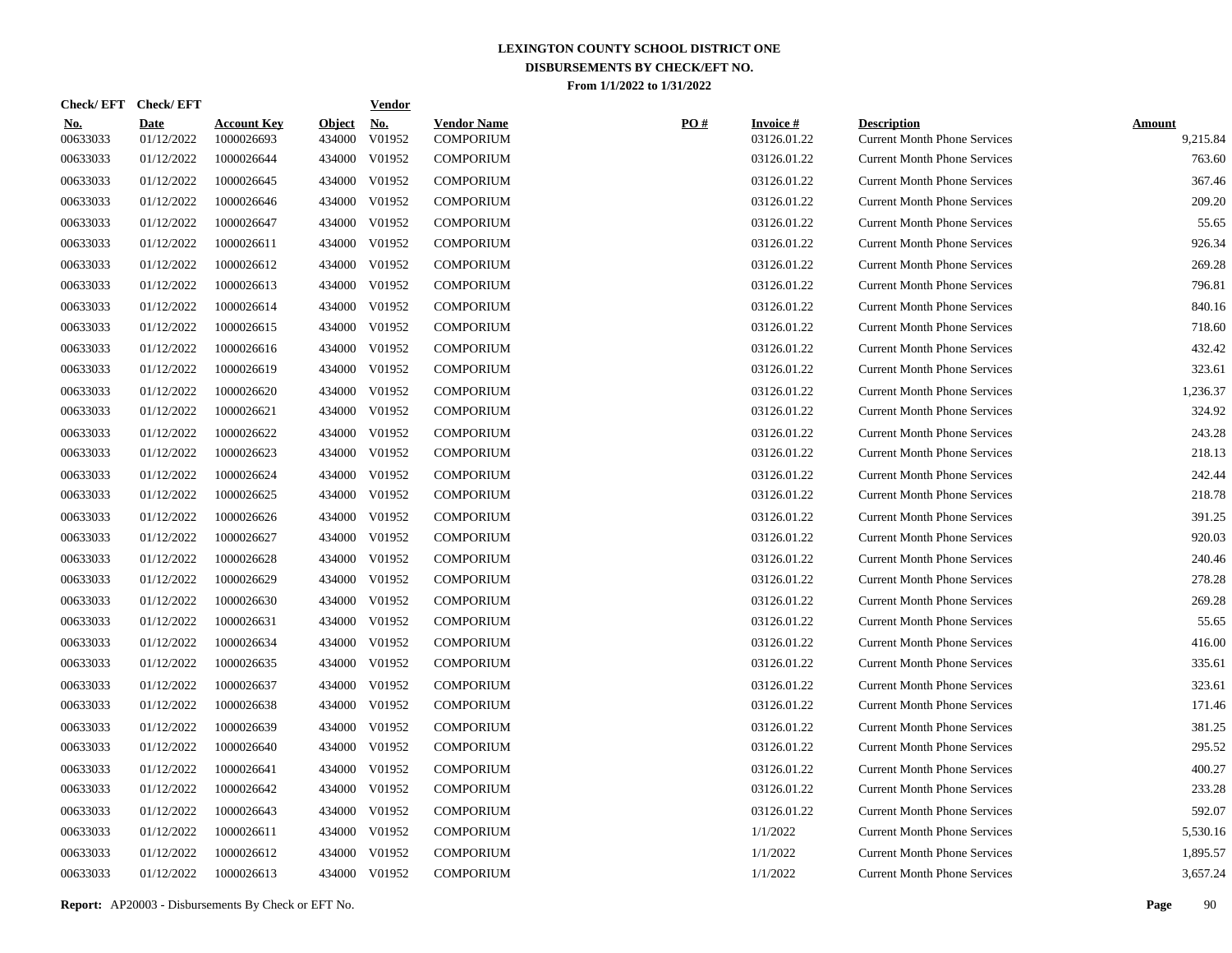| <b>Check/EFT</b>       | <b>Check/EFT</b>          |                                  |                         | <b>Vendor</b> |                                        |     |                             |                                                           |                           |
|------------------------|---------------------------|----------------------------------|-------------------------|---------------|----------------------------------------|-----|-----------------------------|-----------------------------------------------------------|---------------------------|
| <u>No.</u><br>00633033 | <b>Date</b><br>01/12/2022 | <b>Account Key</b><br>1000026614 | <b>Object</b><br>434000 | No.<br>V01952 | <b>Vendor Name</b><br><b>COMPORIUM</b> | PO# | <b>Invoice#</b><br>1/1/2022 | <b>Description</b><br><b>Current Month Phone Services</b> | <b>Amount</b><br>2,339.58 |
| 00633033               | 01/12/2022                | 1000026615                       | 434000                  | V01952        | <b>COMPORIUM</b>                       |     | 1/1/2022                    | <b>Current Month Phone Services</b>                       | 2,659.03                  |
| 00633033               | 01/12/2022                | 1000026616                       | 434000                  | V01952        | <b>COMPORIUM</b>                       |     | 1/1/2022                    | <b>Current Month Phone Services</b>                       | 2,068.63                  |
| 00633033               | 01/12/2022                | 1000026619                       | 434000                  | V01952        | <b>COMPORIUM</b>                       |     | 1/1/2022                    | <b>Current Month Phone Services</b>                       | 1,136.19                  |
| 00633033               | 01/12/2022                | 1000026620                       | 434000                  | V01952        | <b>COMPORIUM</b>                       |     | 1/1/2022                    | <b>Current Month Phone Services</b>                       | 2,601.65                  |
| 00633033               | 01/12/2022                | 1000026621                       | 434000                  | V01952        | <b>COMPORIUM</b>                       |     | 1/1/2022                    | <b>Current Month Phone Services</b>                       | 1,697.72                  |
| 00633033               | 01/12/2022                | 1000026621                       | 434000                  | V01952        | <b>COMPORIUM</b>                       |     | 1/1/2022                    | <b>Current Month Phone Services</b>                       | 208.79                    |
| 00633033               | 01/12/2022                | 1000026622                       | 434000                  | V01952        | <b>COMPORIUM</b>                       |     | 1/1/2022                    | <b>Current Month Phone Services</b>                       | 1,899.04                  |
| 00633033               | 01/12/2022                | 1000026623                       |                         | 434000 V01952 | <b>COMPORIUM</b>                       |     | 1/1/2022                    | <b>Current Month Phone Services</b>                       | 2,003.44                  |
| 00633033               | 01/12/2022                | 1000026624                       | 434000                  | V01952        | <b>COMPORIUM</b>                       |     | 1/1/2022                    | <b>Current Month Phone Services</b>                       | 2,020.89                  |
| 00633033               | 01/12/2022                | 1000026625                       |                         | 434000 V01952 | <b>COMPORIUM</b>                       |     | 1/1/2022                    | <b>Current Month Phone Services</b>                       | 2,250.32                  |
| 00633033               | 01/12/2022                | 1000026626                       | 434000                  | V01952        | <b>COMPORIUM</b>                       |     | 1/1/2022                    | <b>Current Month Phone Services</b>                       | 2,742.92                  |
| 00633033               | 01/12/2022                | 1000026627                       |                         | 434000 V01952 | <b>COMPORIUM</b>                       |     | 1/1/2022                    | <b>Current Month Phone Services</b>                       | 5,203.55                  |
| 00633033               | 01/12/2022                | 1000026628                       |                         | 434000 V01952 | <b>COMPORIUM</b>                       |     | 1/1/2022                    | <b>Current Month Phone Services</b>                       | 2,210.13                  |
| 00633033               | 01/12/2022                | 1000026629                       |                         | 434000 V01952 | <b>COMPORIUM</b>                       |     | 1/1/2022                    | <b>Current Month Phone Services</b>                       | 2,386.43                  |
| 00633033               | 01/12/2022                | 1000026630                       |                         | 434000 V01952 | <b>COMPORIUM</b>                       |     | 1/1/2022                    | <b>Current Month Phone Services</b>                       | 2,572.42                  |
| 00633033               | 01/12/2022                | 1000026631                       | 434000                  | V01952        | <b>COMPORIUM</b>                       |     | 1/1/2022                    | <b>Current Month Phone Services</b>                       | 2,173.57                  |
| 00633033               | 01/12/2022                | 1000026634                       |                         | 434000 V01952 | <b>COMPORIUM</b>                       |     | 1/1/2022                    | <b>Current Month Phone Services</b>                       | 2,680.17                  |
| 00633033               | 01/12/2022                | 1000026635                       |                         | 434000 V01952 | <b>COMPORIUM</b>                       |     | 1/1/2022                    | <b>Current Month Phone Services</b>                       | 2,222.77                  |
| 00633033               | 01/12/2022                | 1000026637                       |                         | 434000 V01952 | <b>COMPORIUM</b>                       |     | 1/1/2022                    | <b>Current Month Phone Services</b>                       | 2,346.50                  |
| 00633033               | 01/12/2022                | 1000026638                       | 434000                  | V01952        | <b>COMPORIUM</b>                       |     | 1/1/2022                    | <b>Current Month Phone Services</b>                       | 2,235.28                  |
| 00633033               | 01/12/2022                | 1000026639                       |                         | 434000 V01952 | <b>COMPORIUM</b>                       |     | 1/1/2022                    | <b>Current Month Phone Services</b>                       | 1,778.31                  |
| 00633033               | 01/12/2022                | 1000026640                       | 434000                  | V01952        | <b>COMPORIUM</b>                       |     | 1/1/2022                    | <b>Current Month Phone Services</b>                       | 1,875.48                  |
| 00633033               | 01/12/2022                | 1000026641                       |                         | 434000 V01952 | <b>COMPORIUM</b>                       |     | 1/1/2022                    | <b>Current Month Phone Services</b>                       | 2,088.38                  |
| 00633033               | 01/12/2022                | 1000026642                       | 434000                  | V01952        | <b>COMPORIUM</b>                       |     | 1/1/2022                    | <b>Current Month Phone Services</b>                       | 2,287.84                  |
| 00633033               | 01/12/2022                | 1000026643                       | 434000                  | V01952        | <b>COMPORIUM</b>                       |     | 1/1/2022                    | <b>Current Month Phone Services</b>                       | 2,533.98                  |
| 00633033               | 01/12/2022                | 1000026644                       | 434000                  | V01952        | <b>COMPORIUM</b>                       |     | 1/1/2022                    | <b>Current Month Phone Services</b>                       | 6,496.92                  |
| 00633033               | 01/12/2022                | 1000026645                       | 434000                  | V01952        | <b>COMPORIUM</b>                       |     | 1/1/2022                    | <b>Current Month Phone Services</b>                       | 2,112.80                  |
| 00633033               | 01/12/2022                | 1000026646                       | 434000                  | V01952        | <b>COMPORIUM</b>                       |     | 1/1/2022                    | <b>Current Month Phone Services</b>                       | 2,785.14                  |
| 00633033               | 01/12/2022                | 1000026647                       | 434000                  | V01952        | <b>COMPORIUM</b>                       |     | 1/1/2022                    | <b>Current Month Phone Services</b>                       | 2,393.13                  |
| 00633033               | 01/12/2022                | 1000026652                       | 434000                  | V01952        | <b>COMPORIUM</b>                       |     | 1/1/2022                    | <b>Current Month Phone Services</b>                       | 765.18                    |
| 00633033               | 01/12/2022                | 1000026693                       | 434000                  | V01952        | <b>COMPORIUM</b>                       |     | 1/1/2022                    | <b>Current Month Phone Services</b>                       | 4,161.90                  |
| 00633033               | 01/12/2022                | 1000026693                       | 434000                  | V01952        | <b>COMPORIUM</b>                       |     | 1/1/2022                    | <b>Current Month Phone Services</b>                       | 614.49                    |
| 00633033               | 01/12/2022                | 1000026693                       | 434000                  | V01952        | <b>COMPORIUM</b>                       |     | 1/1/2022                    | <b>Current Month Phone Services</b>                       | 509.32                    |
| 00633033               | 01/12/2022                | 1000026693                       | 434000                  | V01952        | <b>COMPORIUM</b>                       |     | 1/1/2022                    | <b>Current Month Phone Services</b>                       | 1,105.00                  |
| 00633033               | 01/12/2022                | 1000026693                       |                         | 434000 V01952 | <b>COMPORIUM</b>                       |     | 1/1/2022                    | <b>Current Month Phone Services</b>                       | 100.74                    |
|                        |                           |                                  |                         |               |                                        |     |                             |                                                           |                           |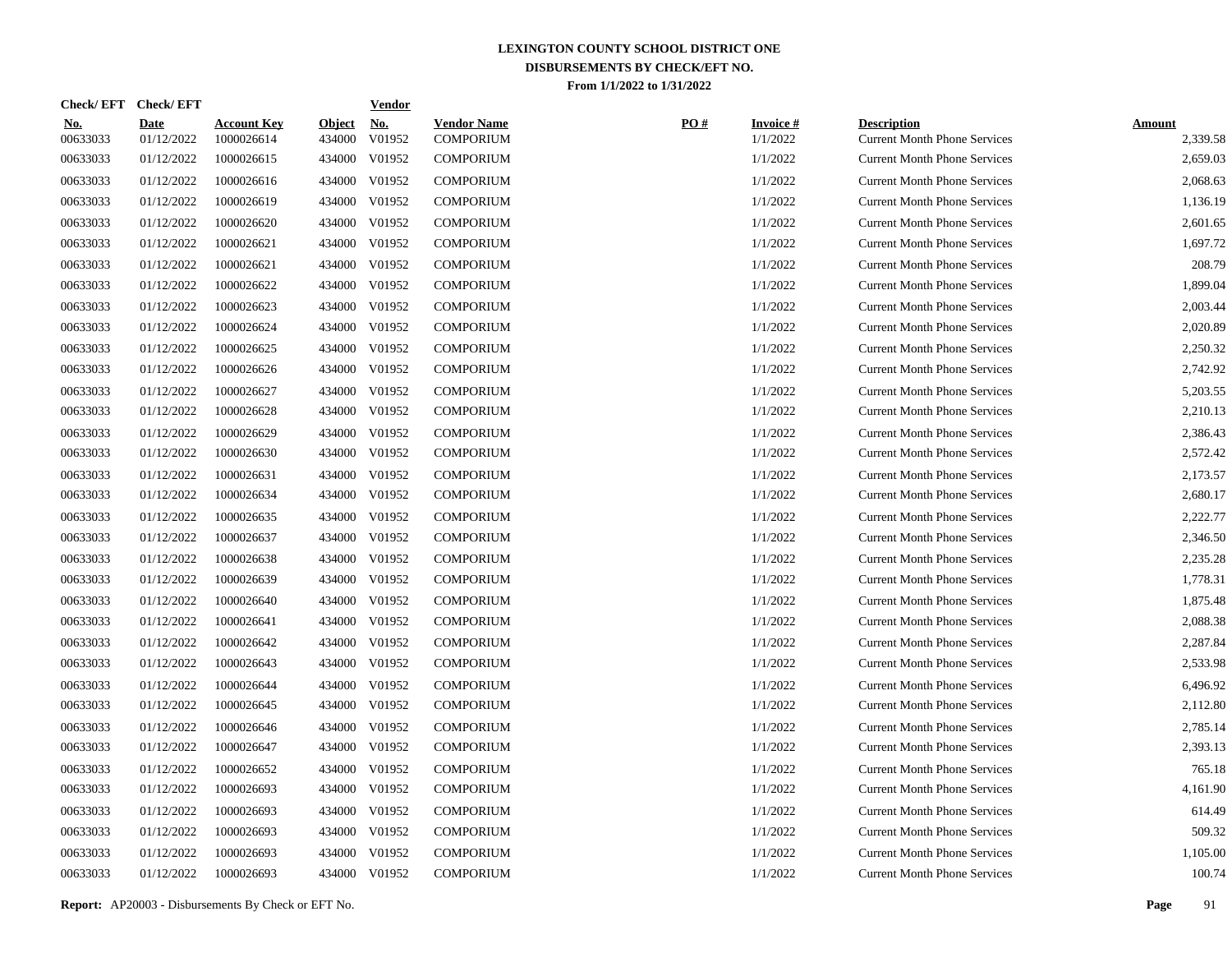|                        | Check/EFT Check/EFT       |                                  |                         | <b>Vendor</b>        |                                        |          |                                    |                                                           |                           |
|------------------------|---------------------------|----------------------------------|-------------------------|----------------------|----------------------------------------|----------|------------------------------------|-----------------------------------------------------------|---------------------------|
| <u>No.</u><br>00633033 | <b>Date</b><br>01/12/2022 | <b>Account Key</b><br>1000026693 | <b>Object</b><br>434000 | <u>No.</u><br>V01952 | <b>Vendor Name</b><br><b>COMPORIUM</b> | PO#      | <b>Invoice#</b><br>1/1/2022        | <b>Description</b><br><b>Current Month Phone Services</b> | <b>Amount</b><br>1,378.98 |
|                        |                           |                                  |                         |                      |                                        |          |                                    | <b>Check Total</b>                                        | 115,965.35                |
| 00633034               | 01/12/2022                | 1000022403                       |                         | 431200 V10674        | CONVERSE COLLEGE                       | P2201639 | 2758                               | R2S Instructional Strategies (                            | 6,000.00                  |
|                        |                           |                                  |                         |                      |                                        |          |                                    | <b>Check Total</b>                                        | 6,000.00                  |
| 00633035               | 01/12/2022                | 7802070027                       |                         | 466034 V14882        | COOKE, ELTON GARY                      |          |                                    | BMBB.WK.1.6.2002BTEAM/JV BASKETBALL VS BLYTHEW            | 103.71                    |
|                        |                           |                                  |                         |                      |                                        |          |                                    | <b>Check Total</b>                                        | 103.71                    |
| 00633036               | 01/12/2022                | 7802073020                       |                         | 466034 V16513        | CRUMPTON, RONALD W                     |          | BB.LMS.01.06.22                    | Athletic Official                                         | 55.00                     |
| 00633036               | 01/12/2022                | 7802073013                       |                         | 466034 V16513        | CRUMPTON, RONALD W                     |          | JVMB.GI.01.05.22 Athletic Official |                                                           | 64.50                     |
|                        |                           |                                  |                         |                      |                                        |          |                                    | <b>Check Total</b>                                        | 119.50                    |
| 00633037               | 01/12/2022                | 7863027022                       |                         | 466069 V16276        | CULLIGAN WATER CONDITIONING OF         | P2206941 | 57256                              | Invoice 57256 Bottled Cooler M                            | 20.33                     |
|                        |                           |                                  |                         |                      |                                        |          |                                    | <b>Check Total</b>                                        | $\overline{20.33}$        |
| 00633038               | 01/12/2022                | 1000023314                       |                         | 433200 EXXXXX        | Employee                               |          | 12.08.12.11.21                     | AVID Nat. Conf.                                           | 91.50                     |
| 00633038               | 01/12/2022                | 2022022414                       |                         | 433200 EXXXXX        | Employee                               |          | 12.08.12.11.21                     | AVID Nat. Conf.                                           | 210.00                    |
|                        |                           |                                  |                         |                      |                                        |          |                                    | <b>Check Total</b>                                        | 301.50                    |
| 00633039               | 01/12/2022                | 7802073011                       |                         | 466034 V02802        | DEAS, ELBERT                           |          | <b>VBB.LHS.1.4.22</b>              | Official                                                  | 141.20                    |
|                        |                           |                                  |                         |                      |                                        |          |                                    | <b>Check Total</b>                                        | 141.20                    |
| 00633040               | 01/12/2022                | 7802073037                       |                         | 466034 V10113        | DERRICK, ANDREW BUTCH                  |          | BB.CSM.01.05.22                    | Athletic Official                                         | 56.00                     |
|                        |                           |                                  |                         |                      |                                        |          |                                    | <b>Check Total</b>                                        | 56.00                     |
| 00633041               | 01/12/2022                | 1000014144                       |                         | 441000 V15068        | DISCOUNT DANCE SUPPLY                  | P2205117 | 21372215                           | N9111 Top Crop BKNUS                                      | 81.62                     |
| 00633041               | 01/12/2022                | 1000014144                       |                         | 441000 V15068        | DISCOUNT DANCE SUPPLY                  | P2205117 | 21372215                           | N9111 Top Crop BKNU M                                     | 102.02                    |
| 00633041               | 01/12/2022                | 7965027011                       |                         | 466041 V15068        | DISCOUNT DANCE SUPPLY                  | P2201986 | 21393725                           | <b>Black Legging</b>                                      | 23.74                     |
|                        |                           |                                  |                         |                      |                                        |          |                                    | <b>Check Total</b>                                        | 207.38                    |
| 00633042               | 01/12/2022                | 7802073011                       |                         | 466034 V02803        | EADDY, JEFFREY TODD                    |          | VBB.LHS.1.4.22                     | Official                                                  | 117.00                    |
|                        |                           |                                  |                         |                      |                                        |          |                                    | <b>Check Total</b>                                        | 117.00                    |
| 00633043               | 01/12/2022                | 7932027037                       |                         | 466099 V14875        | EAST POINT ACADEMY                     | P2206979 | BE-L-SC-12271955 Panda Challenge   |                                                           | 280.00                    |
|                        |                           |                                  |                         |                      |                                        |          |                                    | <b>Check Total</b>                                        | 280.00                    |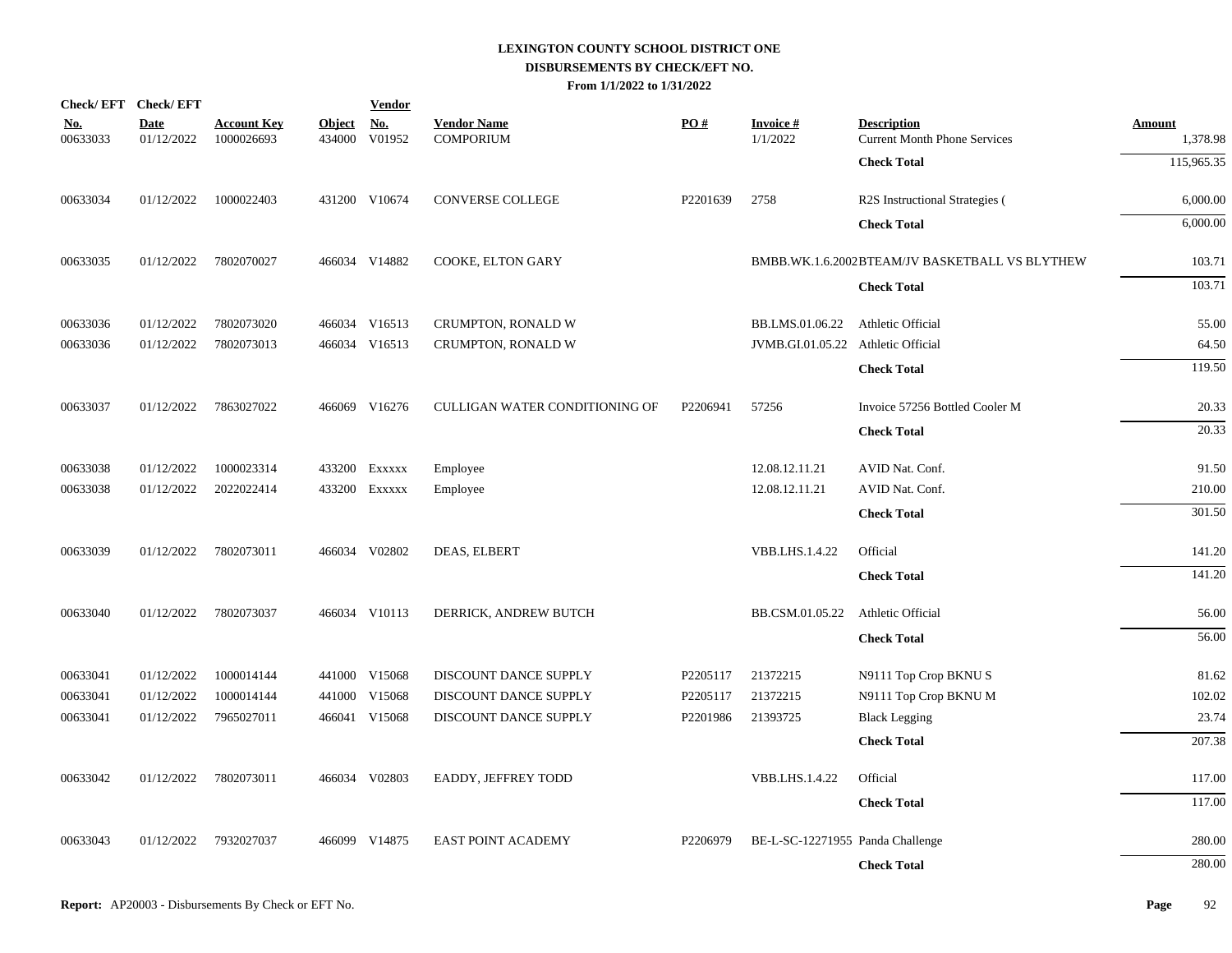|                        | Check/EFT Check/EFT       |                                  |                         | <b>Vendor</b>        |                                        |                 |                                    |                                                      |                    |
|------------------------|---------------------------|----------------------------------|-------------------------|----------------------|----------------------------------------|-----------------|------------------------------------|------------------------------------------------------|--------------------|
| <u>No.</u><br>00633044 | <b>Date</b><br>01/12/2022 | <b>Account Key</b><br>5739025339 | <b>Object</b><br>452000 | <b>No.</b><br>V12190 | <b>Vendor Name</b><br><b>EDCON INC</b> | PQ#<br>P2110598 | <b>Invoice#</b><br>3.P2110598      | <b>Description</b><br>Construction Manager @ Risk GM | Amount<br>4,602.62 |
|                        |                           |                                  |                         |                      |                                        |                 |                                    | <b>Check Total</b>                                   | 4,602.62           |
| 00633045               | 01/12/2022                | 7802079013                       |                         | 466034 V14700        | <b>ESTES, DAVID FRANCIS</b>            |                 | JVWR.GI.01.08.22 Athletic Official |                                                      | 241.02             |
| 00633045               | 01/12/2022                | 7802079013                       |                         | 466034 V14700        | <b>ESTES, DAVID FRANCIS</b>            |                 | VWR.GI.01.07.22                    | Athletic Official                                    | 243.30             |
|                        |                           |                                  |                         |                      |                                        |                 |                                    | <b>Check Total</b>                                   | 484.32             |
| 00633046               | 01/12/2022                | 1000011427                       |                         | 441000 V00549        | FORMS AND SUPPLY INC (FSI)             | P2202642        | 5882232-2                          | Crayola Washable Paint                               | 4.28               |
| 00633046               | 01/12/2022                | 1000011337                       |                         | 441000 V00549        | FORMS AND SUPPLY INC (FSI)             | P2206367        | 5985601-0                          | Crayola Presharpened Colored P                       | 17.17              |
| 00633046               | 01/12/2022                | 1000011337                       | 441000                  | V00549               | FORMS AND SUPPLY INC (FSI)             | P2206367        | 5985601-0                          | Postitreg Notes Original Notep                       | 36.98              |
| 00633046               | 01/12/2022                | 1000011337                       | 441000                  | V00549               | FORMS AND SUPPLY INC (FSI)             | P2206367        | 5985601-0                          | Postitreg Popup Notes Value Pa                       | 43.27              |
| 00633046               | 01/12/2022                | 1000011337                       | 441000                  | V00549               | FORMS AND SUPPLY INC (FSI)             | P2206367        | 5985601-0                          | Postitreg Notes Original Notep                       | 31.03              |
| 00633046               | 01/12/2022                | 1000011337                       | 441000                  | V00549               | FORMS AND SUPPLY INC (FSI)             | P2206367        | 5985601-0                          | EconomyValue Round Ring Binder                       | 21.72              |
| 00633046               | 01/12/2022                | 1000011330                       |                         | 441000 V00549        | FORMS AND SUPPLY INC (FSI)             | P2206532        | 5988965-2                          | Dixie Pathways 9 Mediumweight                        | 53.56              |
|                        |                           |                                  |                         |                      |                                        |                 |                                    | <b>Check Total</b>                                   | 208.01             |
| 00633047               | 01/12/2022                | 3972022403                       |                         | 431200 V00623        | FRANCIS MARION UNIVERSITY              | P2200419        | 000315255                          | "Language, Literacy, & Poverty                       | 17,600.00          |
|                        |                           |                                  |                         |                      |                                        |                 |                                    | <b>Check Total</b>                                   | 17,600.00          |
| 00633048               | 01/12/2022                | 7802073011                       |                         | 466034 V10923        | FRANKLIN, STACEY                       |                 | <b>VBB.LHS.1.4.22</b>              | Official                                             | 133.10             |
|                        |                           |                                  |                         |                      |                                        |                 |                                    | <b>Check Total</b>                                   | 133.10             |
| 00633049               | 01/12/2022                | 7778019027                       |                         | 466041 EXXXXX        | Employee                               |                 | 12-17-2021                         | Reimb. supplies for project                          | 38.56              |
| 00633049               | 01/12/2022                | 7932027027                       |                         | 466031 Exxxxx        | Employee                               |                 | 12.17.2021                         | <b>Fuel Reimbursement</b>                            | 108.10             |
| 00633049               | 01/12/2022                | 7778019027                       |                         | 466041 EXXXXX        | Employee                               |                 | 12.17.21                           | Reimb Supplies & Equiptment                          | 40.01              |
|                        |                           |                                  |                         |                      |                                        |                 |                                    | <b>Check Total</b>                                   | 186.67             |
| 00633050               | 01/12/2022                | 1000011411                       |                         | 433200 Exxxxx        | Employee                               |                 | 12.15.12.18.21                     | <b>Midwest Band Clinic</b>                           | 266.00             |
|                        |                           |                                  |                         |                      |                                        |                 |                                    | <b>Check Total</b>                                   | 266.00             |
| 00633051               | 01/12/2022                | 1000021107                       |                         | 433200 Exxxxx        | Employee                               |                 | 12.01.12.17.21                     | PT Counselor at 2 schools                            | 108.39             |
|                        |                           |                                  |                         |                      |                                        |                 |                                    | <b>Check Total</b>                                   | 108.39             |
| 00633052               | 01/12/2022                | 7802070027                       |                         | 466034 V02947        | <b>GILLIARD, PAUL D</b>                |                 |                                    | BMBB.WK.1.6.2002BTEAM/JV BASKETBALL VS BLYTHEW       | 103.71             |
|                        |                           |                                  |                         |                      |                                        |                 |                                    | <b>Check Total</b>                                   | 103.71             |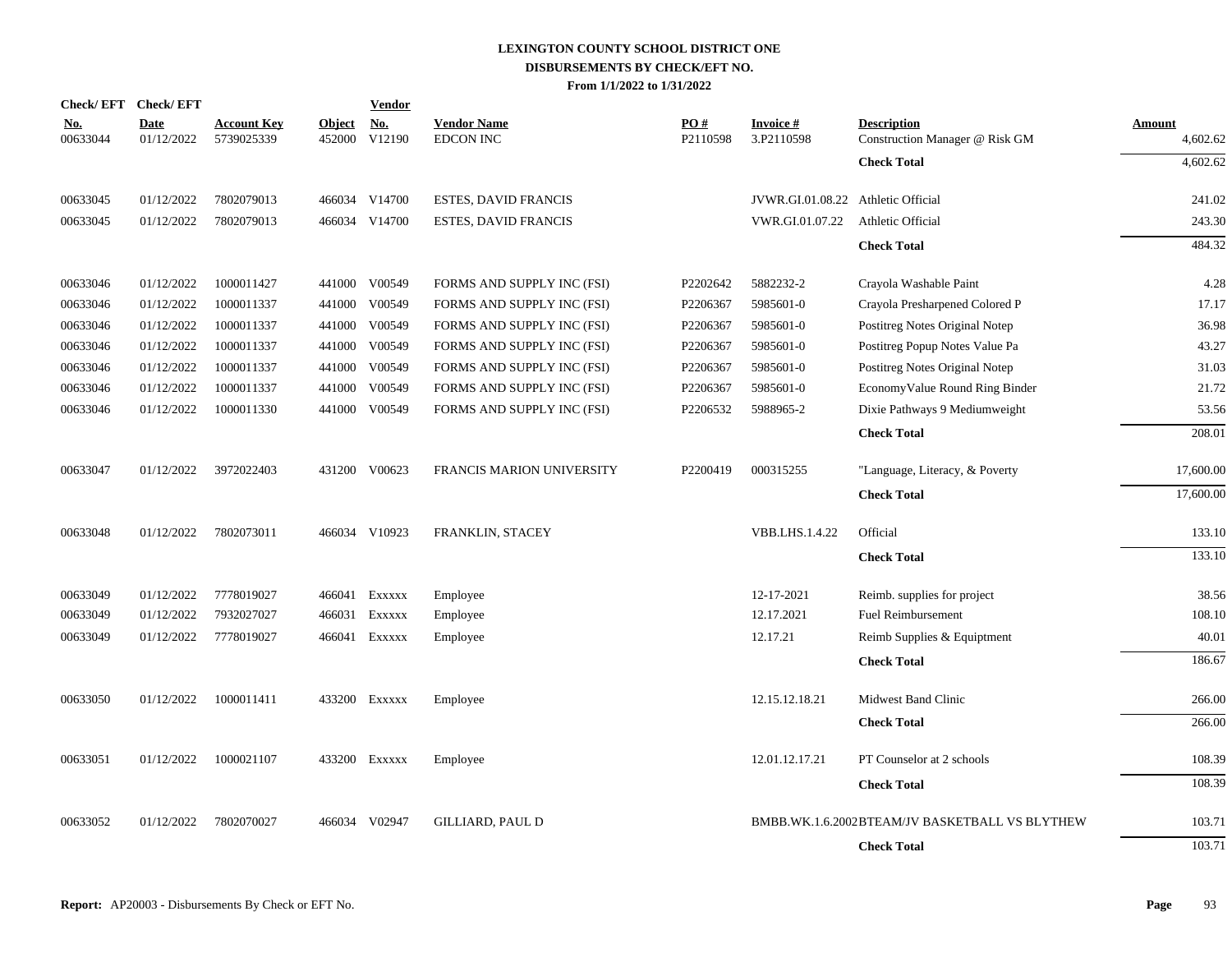|                        | Check/EFT Check/EFT       |                                  |                         | <b>Vendor</b>        |                                             |          |                                   |                                |                         |
|------------------------|---------------------------|----------------------------------|-------------------------|----------------------|---------------------------------------------|----------|-----------------------------------|--------------------------------|-------------------------|
| <u>No.</u><br>00633053 | <b>Date</b><br>01/12/2022 | <b>Account Key</b><br>7802073011 | <b>Object</b><br>466034 | <u>No.</u><br>V10928 | <b>Vendor Name</b><br><b>GIVENS, MARK A</b> | PO#      | <b>Invoice#</b><br>VBB.LHS.1.7.22 | <b>Description</b><br>Official | <b>Amount</b><br>133.10 |
|                        |                           |                                  |                         |                      |                                             |          |                                   | <b>Check Total</b>             | 133.10                  |
| 00633054               | 01/12/2022                | 1000023319                       |                         | 433200 EXXXXX        | Employee                                    |          | 12.01.12.17.21                    | Commutes to job locations      | 87.36                   |
|                        |                           |                                  |                         |                      |                                             |          |                                   | <b>Check Total</b>             | 87.36                   |
| 00633055               | 01/12/2022                | 1000018703                       |                         | 431100 V16933        | <b>GRADUATION ALLIANCE INC</b>              | P2203975 | GADI37545                         | Monthly Academic coaching and  | 4,800.00                |
|                        |                           |                                  |                         |                      |                                             |          |                                   | <b>Check Total</b>             | 4,800.00                |
| 00633056               | 01/12/2022                | 1000025413                       | 441020                  | V00477               | <b>GRAYBAR ELECTRIC CO INC</b>              | P2205559 | 9324391001                        | GHS Mini Gym - Lithonia JEBL 1 | 4,571.55                |
| 00633056               | 01/12/2022                | 1000025413                       |                         | 441020 V00477        | <b>GRAYBAR ELECTRIC CO INC</b>              | P2205559 | 9324391001                        | JEBLMT6 Adapter                | 320.49                  |
|                        |                           |                                  |                         |                      |                                             |          |                                   | <b>Check Total</b>             | 4,892.04                |
| 00633057               | 01/12/2022                | 1000021337                       |                         | 441000 V02048        | <b>GROVE MEDICAL</b>                        | P2205891 | 6173544                           | Glove, Nitrile PF              | 113.07                  |
| 00633057               | 01/12/2022                | 1000021337                       | 441000                  | V02048               | <b>GROVE MEDICAL</b>                        | P2205891 | 6173544                           | Adhesive Bandage               | 4.11                    |
| 00633057               | 01/12/2022                | 1000021337                       | 441000                  | V02048               | <b>GROVE MEDICAL</b>                        | P2205891 | 6173544                           | Clorox Disinfectant Wipes      | 59.94                   |
| 00633057               | 01/12/2022                | 1000021337                       | 441000                  | V02048               | <b>GROVE MEDICAL</b>                        | P2205891 | 6173544                           | Coban Self Adh Wrap            | 39.83                   |
| 00633057               | 01/12/2022                | 1000021337                       | 441000                  | V02048               | <b>GROVE MEDICAL</b>                        | P2205891 | 6173544                           | Coban Self Adh Wrap            | 4.62                    |
| 00633057               | 01/12/2022                | 1000021337                       | 441000                  | V02048               | <b>GROVE MEDICAL</b>                        | P2205891 | 6173544                           | Alcohol Prep Pad               | 1.35                    |
| 00633057               | 01/12/2022                | 1000021337                       | 441000                  | V02048               | <b>GROVE MEDICAL</b>                        | P2205891 | 6173544                           | Ace Bandage 4"                 | 5.97                    |
| 00633057               | 01/12/2022                | 1000021337                       |                         | 441000 V02048        | <b>GROVE MEDICAL</b>                        | P2205891 | 6173544                           | Wipes Flushable                | 5.35                    |
| 00633057               | 01/12/2022                | 1000021337                       | 441000                  | V02048               | <b>GROVE MEDICAL</b>                        | P2205891 | 6174917                           | Coban Self ADH Wrap            | 21.32                   |
| 00633057               | 01/12/2022                | 1000021337                       | 441000                  | V02048               | <b>GROVE MEDICAL</b>                        | P2205891 | 6177481                           | <b>Bandaid Large Flex</b>      | 4.38                    |
| 00633057               | 01/12/2022                | 1000021337                       |                         | 441000 V02048        | <b>GROVE MEDICAL</b>                        | P2205891 | 6178282                           | Medicine Cup 1oz/30cc          | 63.26                   |
|                        |                           |                                  |                         |                      |                                             |          |                                   | <b>Check Total</b>             | 323.20                  |
| 00633058               | 01/12/2022                | 1000023314                       |                         | 433200 Exxxxx        | Employee                                    |          | 12.08.12.11.21                    | AVID Nat. Conf.                | 91.50                   |
| 00633058               | 01/12/2022                | 2022022414                       |                         | 433200 Exxxxx        | Employee                                    |          | 12.08.12.11.21                    | AVID Nat. Conf.                | 210.00                  |
|                        |                           |                                  |                         |                      |                                             |          |                                   | <b>Check Total</b>             | 301.50                  |
| 00633059               | 01/12/2022                | 7802073011                       |                         | 466034 V17067        | <b>HALL, DARREN</b>                         |          | <b>VBB.LHS.1.6.22</b>             | Official                       | 62.70                   |
|                        |                           |                                  |                         |                      |                                             |          |                                   | <b>Check Total</b>             | 62.70                   |
| 00633060               | 01/12/2022                | 1000023101                       |                         | 431900 V14280        | HALLIGAN MAHONEY AND WILLIAMS               |          | 16493                             | <b>Professional Services</b>   | 6,066.70                |
|                        |                           |                                  |                         |                      |                                             |          |                                   | <b>Check Total</b>             | 6,066.70                |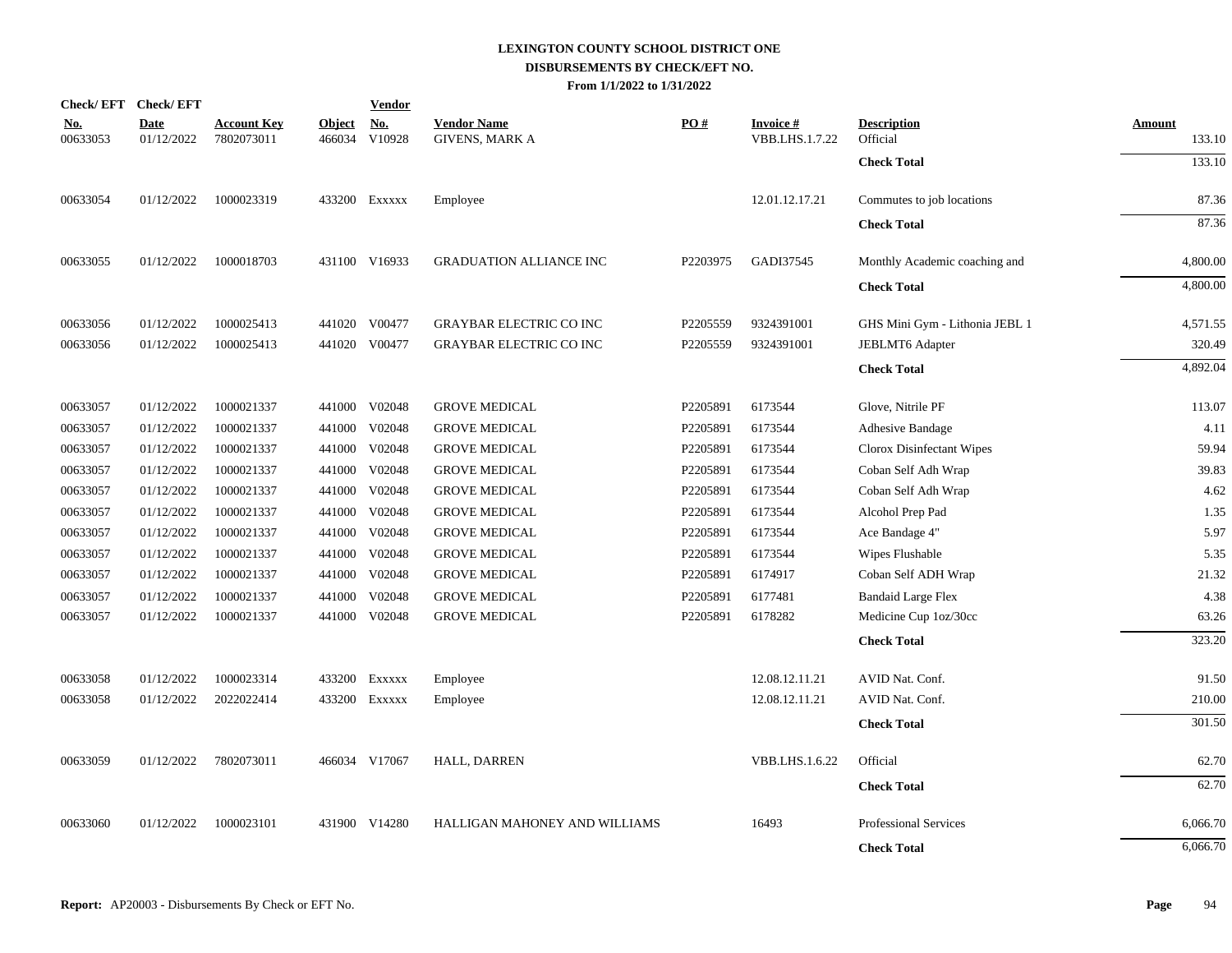|                        | Check/EFT Check/EFT       |                                  |                      | <b>Vendor</b> |                                            |                               |                           |                                          |                         |
|------------------------|---------------------------|----------------------------------|----------------------|---------------|--------------------------------------------|-------------------------------|---------------------------|------------------------------------------|-------------------------|
| <u>No.</u><br>00633061 | <b>Date</b><br>01/12/2022 | <b>Account Key</b><br>3290011521 | Object No.<br>441000 | V15482        | <b>Vendor Name</b><br>HAMM HARDWARE CO INC | $\underline{PO#}$<br>P2204637 | <b>Invoice#</b><br>451425 | <b>Description</b><br><b>DUMBELL SET</b> | <b>Amount</b><br>297.22 |
| 00633061               | 01/12/2022                | 3290011521                       |                      | 441000 V15482 | HAMM HARDWARE CO INC                       | P2204637                      | 451425                    | KETTLEBALL, 4-PK                         | 101.04                  |
| 00633061               | 01/12/2022                | 3290011521                       |                      | 441000 V15482 | HAMM HARDWARE CO INC                       | P2204637                      | 451425                    | LEATHER HELMET, FRONT                    | 40.65                   |
| 00633061               | 01/12/2022                | 3290011521                       |                      | 441000 V15482 | HAMM HARDWARE CO INC                       | P2204637                      | 451425                    | TREADMILL                                | 356.65                  |
| 00633061               | 01/12/2022                | 3290011521                       |                      | 441000 V15482 | HAMM HARDWARE CO INC                       | P2204637                      | 451425                    | <b>EXCERISE ROPE, 1.5"</b>               | 71.30                   |
| 00633061               | 01/12/2022                | 3290011521                       |                      | 441000 V15482 | HAMM HARDWARE CO INC                       | P2204637                      | 451425                    | <b>CURBSIDE DELIVERY</b>                 | 5.35                    |
|                        |                           |                                  |                      |               |                                            |                               |                           | <b>Check Total</b>                       | 872.21                  |
| 00633062               | 01/12/2022                | 1000011138                       |                      | 441000 V01292 | HENRY SCHEIN INC                           | P2206409                      | 14146129                  | Curity Gauze sponge 4" x 4"              | 5.65                    |
| 00633062               | 01/12/2022                | 1000021338                       |                      | 441000 V01292 | HENRY SCHEIN INC                           | P2206409                      | 14146129                  | Bandage First Aid adhesive. 36           | 38.52                   |
| 00633062               | 01/12/2022                | 1000021338                       |                      | 441000 V01292 | HENRY SCHEIN INC                           | P2206409                      | 14146129                  | Curity Gauze sponge 4" x 4"              | 33.78                   |
| 00633062               | 01/12/2022                | 7887099027                       |                      | 466041 V01292 | HENRY SCHEIN INC                           | P2206493                      | 14235199                  | Therm X Machine AT                       | 4,382.72                |
| 00633062               | 01/12/2022                | 7887099027                       |                      | 466041 V01292 | HENRY SCHEIN INC                           | P2206493                      | 14235199                  | Therm X Ankle Garment Dur OSFM           | 346.68                  |
| 00633062               | 01/12/2022                | 7887099027                       |                      | 466041 V01292 | HENRY SCHEIN INC                           | P2206493                      | 14235199                  | Therm X Knee Garment Dura OSFM           | 332.77                  |
| 00633062               | 01/12/2022                | 7887099027                       |                      | 466041 V01292 | HENRY SCHEIN INC                           | P2206493                      | 14235199                  | Therm X Shoulder Garment OSFM            | 385.20                  |
|                        |                           |                                  |                      |               |                                            |                               |                           | <b>Check Total</b>                       | 5,525.32                |
| 00633063               | 01/12/2022                | 1000011521                       |                      | 441000 V16783 | <b>HOLSTON GASES INC</b>                   | P2205139                      | 154510                    | CONTCT TIP .045, 1.22MM                  | 24.83                   |
| 00633063               | 01/12/2022                | 1000011521                       |                      | 441000 V16783 | <b>HOLSTON GASES INC</b>                   | P2205139                      | 154510                    | NOZZLE 350A THREAD ON FLU                | 142.31                  |
| 00633063               | 01/12/2022                | 1000011521                       |                      | 441000 V16783 | <b>HOLSTON GASES INC</b>                   | P2205139                      | 154510                    | <b>COPPER PLUS CONTACT TIP .045</b>      | 23.11                   |
| 00633063               | 01/12/2022                | 1000011521                       |                      | 441000 V16783 | <b>HOLSTON GASES INC</b>                   | P2205139                      | 154510                    | COPPER PLUS CONTACT TIP .035             | 23.11                   |
| 00633063               | 01/12/2022                | 1000011521                       |                      | 441000 V16783 | HOLSTON GASES INC                          | P2205139                      | 154510                    | NOZZLE 5/8" FLUSH COPPER                 | 27.73                   |
|                        |                           |                                  |                      |               |                                            |                               |                           | <b>Check Total</b>                       | 241.09                  |
| 00633064               | 01/12/2022                | 1000025411                       |                      | 441020 V15573 | HOME DEPOT USA INC DBA THE HOM             | P2206261                      | 657651865                 | LHS-REG Female Adapter 2.2GPM            | 62.17                   |
| 00633064               | 01/12/2022                | 1000025411                       |                      | 441020 V15573 | HOME DEPOT USA INC DBA THE HOM             | P2206261                      | 657651865                 | LHS - 1" Screwdriver Stop Repa           | 299.33                  |
| 00633064               | 01/12/2022                | 1000025414                       |                      | 441020 V15573 | HOME DEPOT USA INC DBA THE HOM             | P2206261                      | 657651865                 | GES - Deep Basin Rosette                 | 87.74                   |
| 00633064               | 01/12/2022                | 1000025415                       |                      | 441020 V15573 | HOME DEPOT USA INC DBA THE HOM             | P2206261                      | 657651865                 | PHS - Sink Strainer                      | 42.50                   |
| 00633064               | 01/12/2022                | 1000025416                       |                      | 441020 V15573 | HOME DEPOT USA INC DBA THE HOM             | P2206261                      | 657651865                 | PES - B50A Handle Repair Kit             | 37.75                   |
| 00633064               | 01/12/2022                | 1000025423                       |                      | 441020 V15573 | HOME DEPOT USA INC DBA THE HOM             | P2206261                      | 657651865                 | <b>SGES</b> - Faucet Lockout             | 64.74                   |
| 00633064               | 01/12/2022                | 1000025423                       |                      | 441020 V15573 | HOME DEPOT USA INC DBA THE HOM             | P2206261                      | 657651865                 | SGES - Ceramic Cartridge Short           | 266.00                  |
| 00633064               | 01/12/2022                | 1000025423                       |                      | 441020 V15573 | HOME DEPOT USA INC DBA THE HOM             | P2206261                      | 657651865                 | SGES - Ceramic Cartridge Short           | 266.00                  |
| 00633064               | 01/12/2022                | 1000025425                       |                      | 441020 V15573 | HOME DEPOT USA INC DBA THE HOM             | P2206261                      | 657651865                 | WKES - A-38-A Sloan Rebuild Ki           | 164.03                  |
| 00633064               | 01/12/2022                | 1000025425                       |                      | 441020 V15573 | HOME DEPOT USA INC DBA THE HOM             | P2206261                      | 657651865                 | WKES - Fit-All Wax Bowl Ring             | 22.31                   |
| 00633064               | 01/12/2022                | 1000025426                       |                      | 441020 V15573 | HOME DEPOT USA INC DBA THE HOM             | P2206261                      | 657651865                 | WKMS - Heavy Duty Wax Bowl Ri            | 32.26                   |
| 00633064               | 01/12/2022                | 1000025428                       |                      | 441020 V15573 | HOME DEPOT USA INC DBA THE HOM             | P2206261                      | 657651865                 | MES - DURA-LINE 1 1/2 P-Trap 1           | 161.72                  |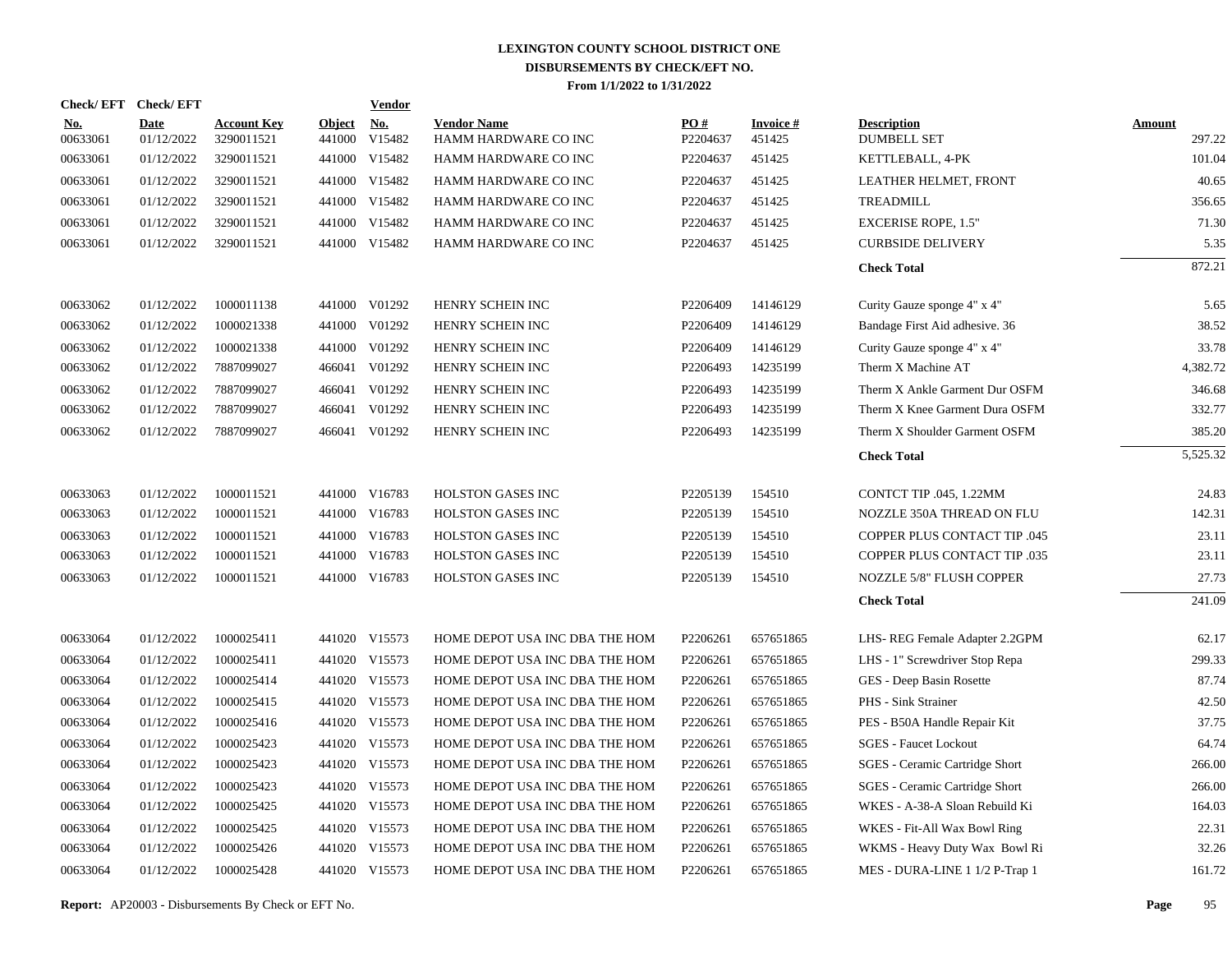|                        | Check/EFT Check/EFT       |                                  |                         | <b>Vendor</b>        |                                                      |                      |                              |                                                      |                        |
|------------------------|---------------------------|----------------------------------|-------------------------|----------------------|------------------------------------------------------|----------------------|------------------------------|------------------------------------------------------|------------------------|
| <u>No.</u><br>00633064 | <b>Date</b><br>01/12/2022 | <b>Account Key</b><br>1000025438 | <b>Object</b><br>441020 | <u>No.</u><br>V15573 | <b>Vendor Name</b><br>HOME DEPOT USA INC DBA THE HOM | PO#<br>P2206261      | <b>Invoice#</b><br>657651865 | <b>Description</b><br>CSES - O-Ring #42 Precision Mo | <b>Amount</b><br>28.46 |
| 00633064               | 01/12/2022                | 1000025440                       |                         | 441020 V15573        | HOME DEPOT USA INC DBA THE HOM                       | P2206261             | 657651865                    | NPES - 1 1/4 17 GA C.P. P-Trap                       | 126.47                 |
| 00633064               | 01/12/2022                | 1000025444                       |                         | 441020 V15573        | HOME DEPOT USA INC DBA THE HOM                       | P2206261             | 657651865                    | RBHS - Sloan Repair Kit 1.6 Cl                       | 202.23                 |
| 00633064               | 01/12/2022                | 1000025444                       |                         | 441020 V15573        | HOME DEPOT USA INC DBA THE HOM                       | P2206261             | 657651865                    | RBHS - S.J. Wash Nat Rubber                          | 39.59                  |
| 00633064               | 01/12/2022                | 1000025438                       |                         | 441020 V15573        | HOME DEPOT USA INC DBA THE HOM                       | P2206261             | 657921235                    | CSES - O-Ring #42 Precision Mo                       | 8.99                   |
|                        |                           |                                  |                         |                      |                                                      |                      |                              | <b>Check Total</b>                                   | 1,912.29               |
|                        |                           |                                  |                         |                      |                                                      |                      |                              |                                                      |                        |
| 00633065               | 01/12/2022                | 7802071027                       |                         | 466041 V13731        | HOWIES ATHLETIC TAPE                                 | P2204287             | <b>INV085483</b>             | Athletic Tape 1.5 x 15 yd                            | 510.00                 |
| 00633065               | 01/12/2022                | 7802071027                       |                         | 466041 V13731        | HOWIES ATHLETIC TAPE                                 | P2204287             | <b>INV085483</b>             | Gloves Nitrile Exam grade Powd                       | 90.00                  |
| 00633065               | 01/12/2022                | 7802071027                       |                         | 466041 V13731        | HOWIES ATHLETIC TAPE                                 | P2204287             | <b>INV085483</b>             | Freight                                              | 65.63                  |
|                        |                           |                                  |                         |                      |                                                      |                      |                              | <b>Check Total</b>                                   | 665.63                 |
|                        |                           |                                  |                         |                      |                                                      |                      |                              |                                                      |                        |
| 00633066               | 01/12/2022                | 7802070027                       |                         | 466034 V11993        | JACKSON, MICHAEL A                                   |                      |                              | BMBB.WK.1.6.2002BTEAM/JV BASKETBALL VS BLYTHEW       | 110.01                 |
|                        |                           |                                  |                         |                      |                                                      |                      |                              | <b>Check Total</b>                                   | 110.01                 |
| 00633067               | 01/12/2022                | 7802073013                       |                         | 466034 V10922        | JONES, TERRY D                                       |                      | VBB.GI.01.05.22              | Athletic Official                                    | 134.00                 |
|                        |                           |                                  |                         |                      |                                                      |                      |                              | <b>Check Total</b>                                   | 134.00                 |
|                        |                           |                                  |                         |                      |                                                      |                      |                              |                                                      |                        |
| 00633068               | 01/12/2022                | 7802073013                       |                         | 466034 V16440        | KANAN, GARY                                          |                      | VBB.GI.01.05.22              | Athletic Official                                    | 129.50                 |
|                        |                           |                                  |                         |                      |                                                      |                      |                              | <b>Check Total</b>                                   | 129.50                 |
| 00633069               | 01/12/2022                | 9240013903                       |                         | 441000 V00211        | KAPLAN EARLY LEARNING COMPANY                        | P2206295             | 0006159969                   | Kaplan 12" Get Movin Trike - R                       | 289.81                 |
|                        |                           |                                  |                         |                      |                                                      |                      |                              | <b>Check Total</b>                                   | 289.81                 |
|                        |                           |                                  |                         |                      |                                                      |                      |                              |                                                      |                        |
| 00633070               | 01/12/2022                | 2042221503                       |                         | 433200 Exxxxx        | Employee                                             |                      | 12.01.12.14.21               | Itinerant teaching services                          | 40.32                  |
|                        |                           |                                  |                         |                      |                                                      |                      |                              | <b>Check Total</b>                                   | 40.32                  |
| 00633071               | 01/12/2022                | 2042216103                       |                         | 433200 EXXXXX        | Employee                                             |                      | 12.01.12.17.21               | <b>Behavior Therapy Support</b>                      | 105.22                 |
|                        |                           |                                  |                         |                      |                                                      |                      |                              | <b>Check Total</b>                                   | 105.22                 |
|                        |                           |                                  |                         |                      |                                                      |                      |                              |                                                      |                        |
| 00633072               | 01/12/2022                | 3400013903                       |                         | 441000 V00500        | <b>LAKESHORE LEARNING MATERIALS</b>                  | P <sub>2206176</sub> | 152252121521                 | Lakeshore Hand Pointers-Set of                       | 13.20                  |
|                        |                           |                                  |                         |                      |                                                      |                      |                              | <b>Check Total</b>                                   | 13.20                  |
| 00633073               | 01/12/2022                | 1000011411                       |                         | 441000 V14646        | LAMINATING AND BINDING SOLUTIO                       | P2205545             | 283554                       | EZ Load Laminating Film, 1.5 M                       | 393.96                 |
| 00633073               | 01/12/2022                | 1000011411                       | 441000                  | V14646               | LAMINATING AND BINDING SOLUTIO                       | P2205545             | 283554                       | <b>Ground Shipping</b>                               | 4.50                   |
|                        |                           |                                  |                         |                      |                                                      |                      |                              |                                                      | 398.46                 |
|                        |                           |                                  |                         |                      |                                                      |                      |                              | <b>Check Total</b>                                   |                        |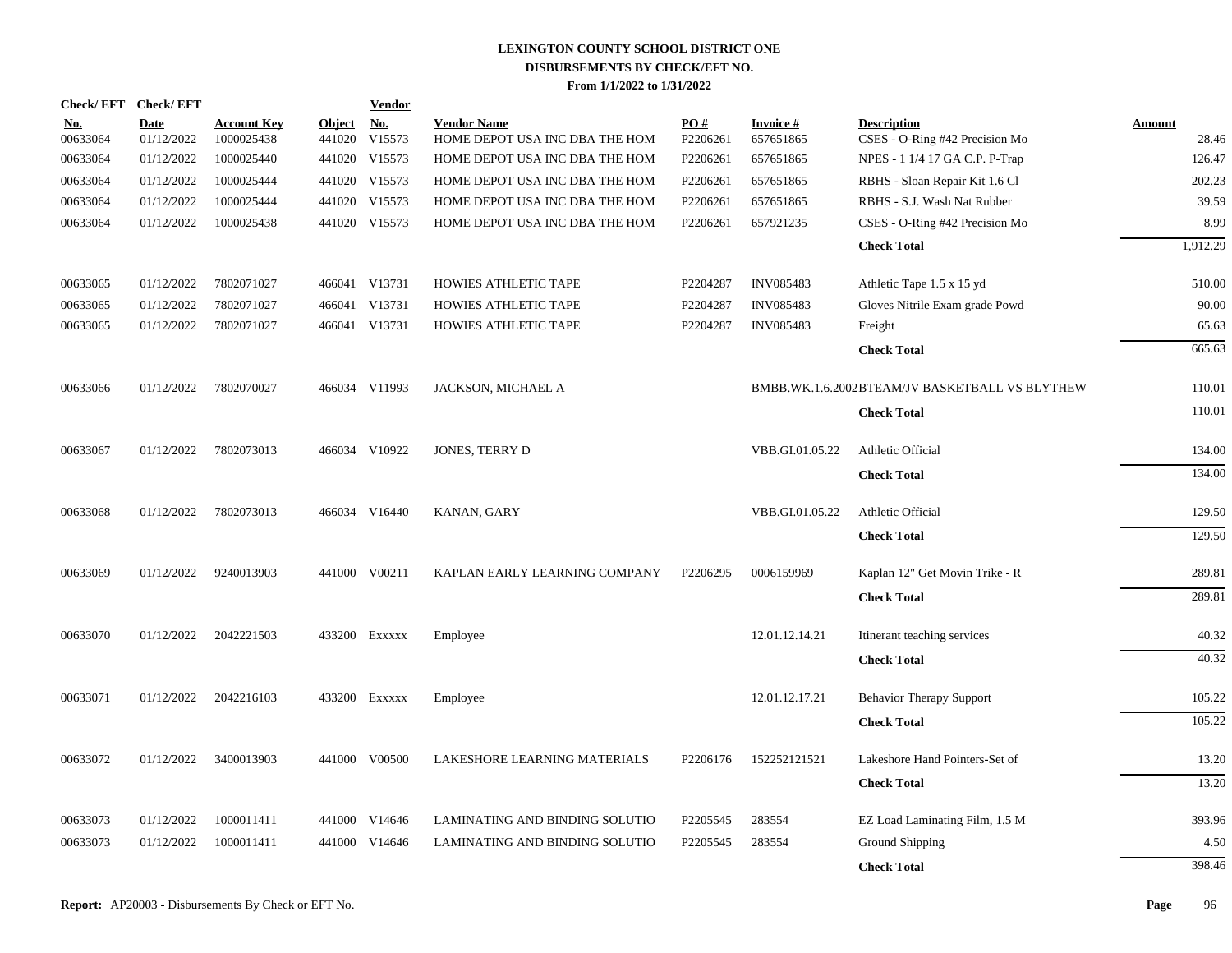| Check/EFT Check/EFT    |                           |                                  |                         | <b>Vendor</b>        |                                |                      |                                   |                                          |                         |
|------------------------|---------------------------|----------------------------------|-------------------------|----------------------|--------------------------------|----------------------|-----------------------------------|------------------------------------------|-------------------------|
| <u>No.</u><br>00633074 | <b>Date</b><br>01/12/2022 | <b>Account Key</b><br>2042216103 | <b>Object</b><br>433200 | <u>No.</u><br>EXXXXX | <b>Vendor Name</b><br>Employee | PO#                  | <b>Invoice#</b><br>11.11.11.30.21 | <b>Description</b><br>5K Transition      | <b>Amount</b><br>186.50 |
| 00633074               | 01/12/2022                | 2042216103                       | 433200                  | Exxxxx               | Employee                       |                      | 12.01.12.17.21                    | <b>5K Transition Support</b>             | 106.68                  |
|                        |                           |                                  |                         |                      |                                |                      |                                   |                                          |                         |
|                        |                           |                                  |                         |                      |                                |                      |                                   | <b>Check Total</b>                       | 293.18                  |
| 00633075               | 01/12/2022                | 3290011521                       |                         | 444500 V12621        | <b>MATTER HACKERS INC</b>      | P <sub>2206512</sub> | MH216121                          | <b>CREALITY 3D ENDER 5 PRO 3D PRI</b>    | 1,067.97                |
| 00633075               | 01/12/2022                | 3290011521                       |                         | 444500 V12621        | <b>MATTER HACKERS INC</b>      | P2206512             | MH216121                          | <b>TAX</b>                               | 74.76                   |
|                        |                           |                                  |                         |                      |                                |                      |                                   | <b>Check Total</b>                       | 1.142.73                |
| 00633076               | 01/12/2022                | 7802073037                       |                         | 466034 V12794        | <b>MAURER, MARK R</b>          |                      | BB.CSM.01.05.22                   | Athletic Official                        | 56.00                   |
|                        |                           |                                  |                         |                      |                                |                      |                                   | <b>Check Total</b>                       | 56.00                   |
| 00633077               | 01/12/2022                | 7802079013                       |                         | 466034 V02687        | MCCOLLUM, CHRIS                |                      | VWR.GI.01.07.22                   | Athletic Official                        | 255.00                  |
|                        |                           |                                  |                         |                      |                                |                      |                                   | <b>Check Total</b>                       | 255.00                  |
| 00633078               | 01/12/2022                | 7802073011                       |                         | 466034 V12875        | MCFADDEN, HARRY                |                      | VBB.LHS.1.7.22                    | Official                                 | 130.40                  |
|                        |                           |                                  |                         |                      |                                |                      |                                   | <b>Check Total</b>                       | 130.40                  |
| 00633079               | 01/12/2022                | 7802070027                       |                         | 466034 V02647        | MCGOVERN, JAMES J              |                      |                                   | VWR.WK.1.5.2022 VWRESTLING VS DUTCH FORK | 89.50                   |
|                        |                           |                                  |                         |                      |                                |                      |                                   | <b>Check Total</b>                       | 89.50                   |
| 00633080               | 01/12/2022                | 1000014120                       |                         | 432300 V11389        | <b>MUSICAL INNOVATIONS</b>     | P2206421             | D483057                           | Repair Vandoren Clarinet                 | 106.99                  |
| 00633080               | 01/12/2022                | 1000014120                       |                         | 432300 V11389        | MUSICAL INNOVATIONS            | P2206421             | D483057                           | Repair VanDoren Clarinet                 | 106.99                  |
| 00633080               | 01/12/2022                | 1000014120                       |                         | 432300 V11389        | <b>MUSICAL INNOVATIONS</b>     | P2206421             | D483057                           | REPAIR VANDOREN CLARINET                 | 106.99                  |
| 00633080               | 01/12/2022                | 1000014120                       |                         | 432300 V11389        | MUSICAL INNOVATIONS            | P2206421             | D483057                           | REPAIR VANDOREN CLARINET                 | 117.99                  |
| 00633080               | 01/12/2022                | 1000014120                       |                         | 432300 V11389        | <b>MUSICAL INNOVATIONS</b>     | P2206421             | D483057                           | REPAIR VANDOREN BASS CLARINET            | 171.25                  |
| 00633080               | 01/12/2022                | 1000014120                       |                         | 432300 V11389        | MUSICAL INNOVATIONS            | P2206421             | D483057                           | REPAIR BANDOREN BASS CARINETS            | 342.50                  |
| 00633080               | 01/12/2022                | 1000014120                       |                         | 432300 V11389        | MUSICAL INNOVATIONS            | P2206421             | D483057                           | REPAIR VANDOREN ALTO SAX                 | 139.99                  |
| 00633080               | 01/12/2022                | 1000014120                       |                         | 432300 V11389        | <b>MUSICAL INNOVATIONS</b>     | P2206421             | D483057                           | REPAIR VANDOREN TENOR SAX                | 160.50                  |
| 00633080               | 01/12/2022                | 1000014120                       |                         | 432300 V11389        | MUSICAL INNOVATIONS            | P2206421             | D483057                           | REPAIR VANDOREN BARI SAX                 | 245.99                  |
| 00633080               | 01/12/2022                | 1000014120                       |                         | 432300 V11389        | <b>MUSICAL INNOVATIONS</b>     | P2206421             | D483057                           | REPAIR ROVNER CLARINETS                  | 133.75                  |
| 00633080               | 01/12/2022                | 1000014120                       |                         | 432300 V11389        | MUSICAL INNOVATIONS            | P2206421             | D483057                           | REPAIR VERSA CLARINET                    | 64.25                   |
| 00633080               | 01/12/2022                | 1000014120                       |                         | 432300 V11389        | MUSICAL INNOVATIONS            | P2206421             | D483057                           | REPAIR ROVNER ALTO SAXES                 | 107.00                  |
| 00633080               | 01/12/2022                | 1000014120                       |                         | 432300 V11389        | MUSICAL INNOVATIONS            | P2206421             | D483057                           | REPAIR VERSA ALTO SAX                    | 64.25                   |
| 00633080               | 01/12/2022                | 1000014120                       |                         | 432300 V11389        | MUSICAL INNOVATIONS            | P2206421             | D483057                           | REPAIR ROVNER TENOR SAXES                | 53.50                   |
| 00633080               | 01/12/2022                | 1000014120                       |                         | 432300 V11389        | MUSICAL INNOVATIONS            | P2206421             | D483057                           | REPAIR TOVNER BARI SAXES                 | 53.50                   |
| 00633080               | 01/12/2022                | 1000014120                       |                         | 432300 V11389        | MUSICAL INNOVATIONS            | P2206421             | D483057                           | REPAIR VERSA TENOR SAX                   | 64.25                   |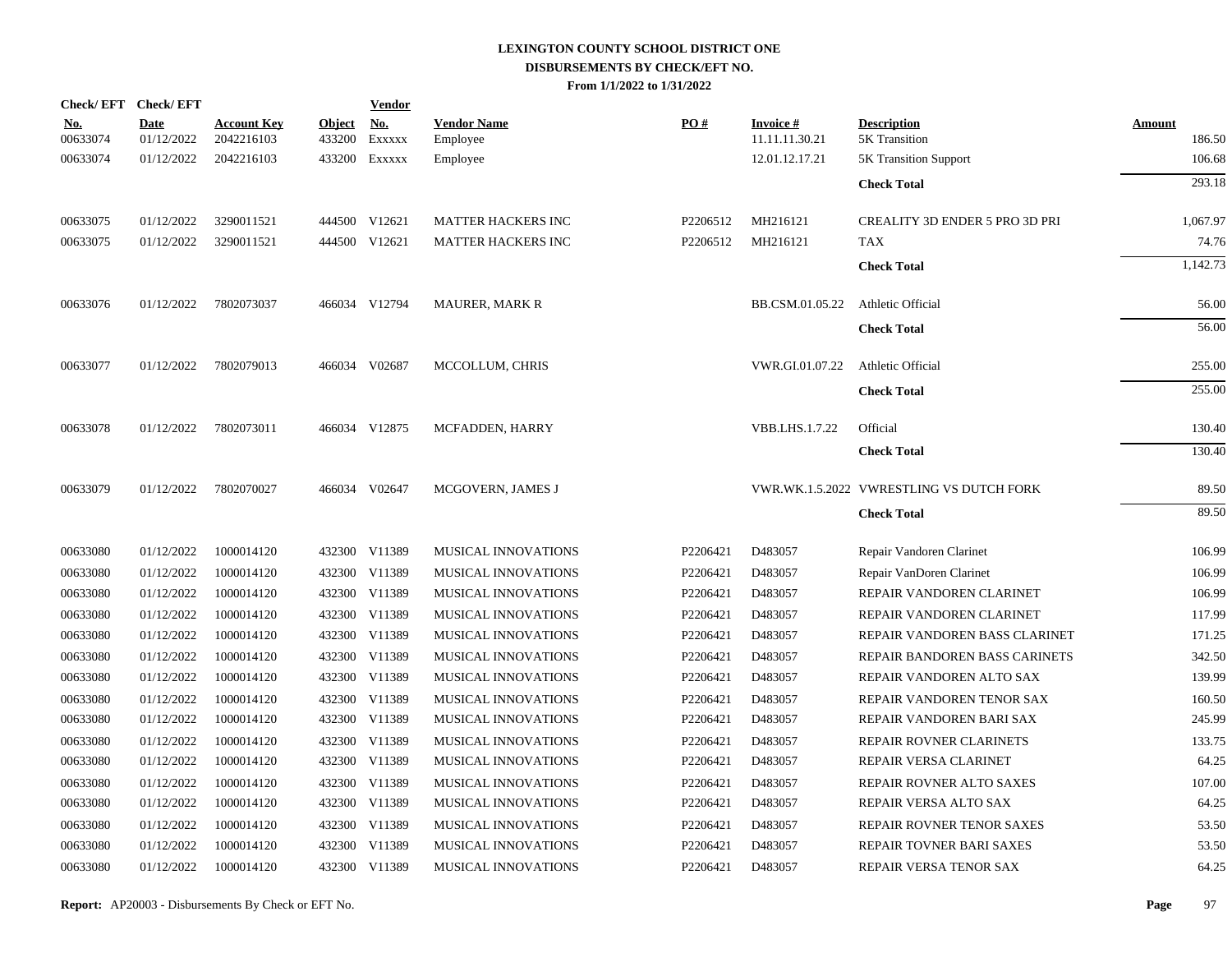|                        | Check/EFT Check/EFT       |                                  |                      | <b>Vendor</b> |                                           |                 |                                    |                                             |                 |
|------------------------|---------------------------|----------------------------------|----------------------|---------------|-------------------------------------------|-----------------|------------------------------------|---------------------------------------------|-----------------|
| <b>No.</b><br>00633080 | <b>Date</b><br>01/12/2022 | <b>Account Key</b><br>1000014120 | Object No.<br>432300 | V11389        | <b>Vendor Name</b><br>MUSICAL INNOVATIONS | PO#<br>P2206421 | <b>Invoice#</b><br>D483057         | <b>Description</b><br>REPAIR VERSA BARI SAX | Amount<br>64.25 |
| 00633080               | 01/12/2022                | 1000014120                       |                      | 432300 V11389 | MUSICAL INNOVATIONS                       | P2206421        | D483057                            | REPAIR ROVNER BASS CLARINETS                | 107.00          |
| 00633080               | 01/12/2022                | 1000014120                       |                      | 432300 V11389 | MUSICAL INNOVATIONS                       | P2206421        | D483057                            | REPAIR VERSA BASS CLARINETS                 | 128.50          |
|                        |                           |                                  |                      |               |                                           |                 |                                    | <b>Check Total</b>                          | 2,339.44        |
| 00633081               | 01/12/2022                | 2671022403                       |                      | 431200 V00376 | NATIONAL COUNCIL OF TEACHERS O            | P2203188        | 3077428                            | Professional learning virtuall              | 500.00          |
|                        |                           |                                  |                      |               |                                           |                 |                                    | <b>Check Total</b>                          | 500.00          |
| 00633082               | 01/12/2022                | 2042221403                       |                      | 433200 EXXXXX | Employee                                  |                 | 12.09.12.15.21                     | Spec. Services mtngs./testing               | 30.24           |
|                        |                           |                                  |                      |               |                                           |                 |                                    | <b>Check Total</b>                          | 30.24           |
| 00633083               | 01/12/2022                | 2710012603                       |                      | 439500 V17083 | PALMETTO CHATTERBOX SPEECH PAT            | P2206930        | -1                                 | Speech Language Therapy                     | 1.971.00        |
|                        |                           |                                  |                      |               |                                           |                 |                                    | <b>Check Total</b>                          | 1,971.00        |
| 00633084               | 01/12/2022                | 1000023314                       |                      | 433200 Exxxxx | Employee                                  |                 | 12.08.12.11.21                     | AVID Nat. Conf.                             | 91.50           |
| 00633084               | 01/12/2022                | 2022022414                       |                      | 433200 Exxxxx | Employee                                  |                 | 12.08.12.11.21                     | AVID Nat. Conf.                             | 266.00          |
|                        |                           |                                  |                      |               |                                           |                 |                                    | <b>Check Total</b>                          | 357.50          |
| 00633085               | 01/12/2022                | 7802073013                       |                      | 466034 V16045 | PETTYJOHN, SAADIO                         |                 | JVMB.GI.01.05.22 Athletic Official |                                             | 51.90           |
|                        |                           |                                  |                      |               |                                           |                 |                                    | <b>Check Total</b>                          | 51.90           |
| 00633086               | 01/12/2022                | 1000011521                       |                      | 441000 V16782 | POLYMAKER LLC                             | P2200721        | INV21070083                        | POLYSUPPORT COLOR: PEARL WHITE              | 24.49           |
| 00633086               | 01/12/2022                | 1000011521                       |                      | 441000 V16782 | POLYMAKER LLC                             | P2200721        | INV21070083                        | POLYSUPPORT COLOR: BLACK DIAM:              | 22.99           |
| 00633086               | 01/12/2022                | 1000011521                       |                      | 441000 V16782 | POLYMAKER LLC                             | P2200721        | INV21070083                        | POLYSUPPORT COLOR: WHITE DIAM:              | 22.99           |
| 00633086               | 01/12/2022                | 1000011521                       |                      | 441000 V16782 | POLYMAKER LLC                             | P2200721        | <b>INV21070083</b>                 | POLYSUPPORT COLOR: GREEN DIAM:              | 22.99           |
| 00633086               | 01/12/2022                | 1000011521                       |                      | 441000 V16782 | POLYMAKER LLC                             | P2200721        | INV21070083                        | POLYSUPPORT COLOR: YELLOW DIAM              | 22.99           |
| 00633086               | 01/12/2022                | 1000011521                       |                      | 441000 V16782 | POLYMAKER LLC                             | P2200721        | INV21070083                        | POLYSUPPORT COLOR: ORANGE DIAM              | 22.99           |
| 00633086               | 01/12/2022                | 1000011521                       |                      | 441000 V16782 | POLYMAKER LLC                             | P2200721        | INV21070083                        | POLYSUPPORT COLOR:TEAL DIAM: 1              | 22.99           |
| 00633086               | 01/12/2022                | 1000011521                       |                      | 441000 V16782 | POLYMAKER LLC                             | P2200721        | INV21070083                        | POLYSUPPORT COLOR: BEIGE DIAM:              | 22.99           |
| 00633086               | 01/12/2022                | 1000011521                       |                      | 441000 V16782 | POLYMAKER LLC                             | P2200721        | INV21070083                        | POLYSUPPORT COLOR: PINK DIAM:               | 22.99           |
| 00633086               | 01/12/2022                | 1000011521                       |                      | 441000 V16782 | POLYMAKER LLC                             | P2200721        | INV21070083                        | POLYSUPPORT COLOR: TRANSPARENT              | 22.99           |
| 00633086               | 01/12/2022                | 1000011521                       | 441000               | V16782        | POLYMAKER LLC                             | P2200721        | INV21070083                        | POLYSUPPORT COLOR: SLATE GREY               | 22.99           |
| 00633086               | 01/12/2022                | 1000011521                       |                      | 441000 V16782 | POLYMAKER LLC                             | P2200721        | <b>INV21070083</b>                 | POLYSUPPORT COLOR: RED DIAM: 1              | 22.99           |
| 00633086               | 01/12/2022                | 1000011521                       | 441000               | V16782        | POLYMAKER LLC                             | P2200721        | INV21070083                        | POLYSUPPORT COLOR: ELECTRIC BL              | 22.99           |
| 00633086               | 01/12/2022                | 1000011521                       | 441000               | V16782        | POLYMAKER LLC                             | P2200721        | <b>INV21070083</b>                 | POLY DISSOLVE S1                            | 38.99           |
| 00633086               | 01/12/2022                | 1000011521                       |                      | 441000 V16782 | POLYMAKER LLC                             | P2200721        | <b>INV21070083</b>                 | POLYSHER STANDARD                           | 199.99          |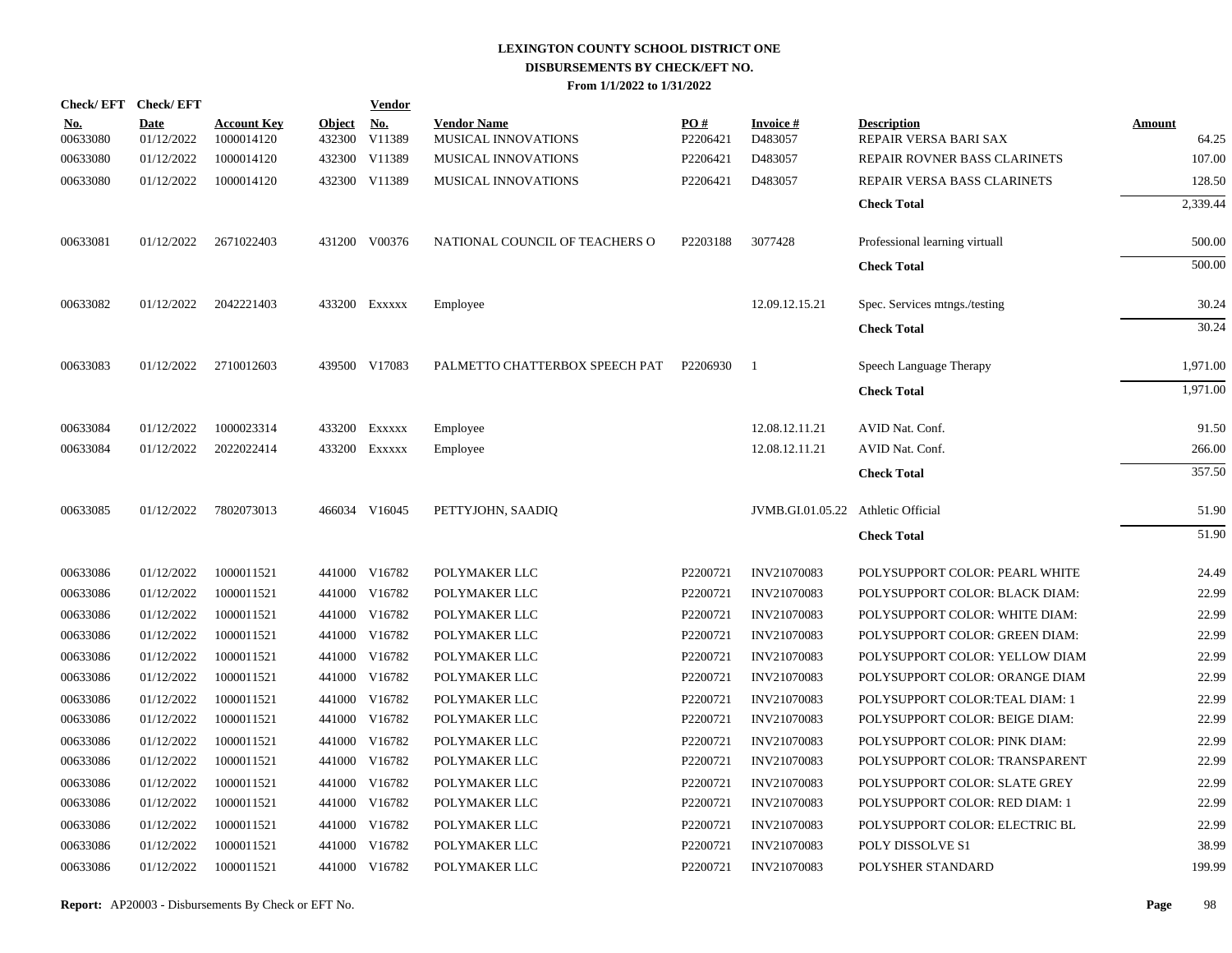|                        | Check/EFT Check/EFT       |                                  |                      | <b>Vendor</b> |                                     |                      |                                |                                      |                        |
|------------------------|---------------------------|----------------------------------|----------------------|---------------|-------------------------------------|----------------------|--------------------------------|--------------------------------------|------------------------|
| <u>No.</u><br>00633086 | <b>Date</b><br>01/12/2022 | <b>Account Key</b><br>1000011521 | Object No.<br>441000 | V16782        | <b>Vendor Name</b><br>POLYMAKER LLC | PQ#<br>P2200721      | <b>Invoice#</b><br>INV21070083 | <b>Description</b><br>NEBULIZER PACK | <b>Amount</b><br>12.99 |
|                        |                           |                                  |                      |               |                                     |                      |                                | <b>Check Total</b>                   | 552.34                 |
| 00633087               | 01/12/2022                | 1000026693                       |                      | 434500 V14447 | POWER SCHOOL GROUP LLC              | P2205816             | INV291419                      | Human Resources M & S Fee            | 4.475.92               |
| 00633087               | 01/12/2022                | 1000026693                       |                      | 434500 V14447 | POWER SCHOOL GROUP LLC              | P2205816             | INV291419                      | Unified Admin BusinessPlus Cus       | 935.80                 |
| 00633087               | 01/12/2022                | 1000026693                       |                      | 434500 V14447 | POWER SCHOOL GROUP LLC              | P2205816             | INV291419                      | Accounts Payable w/ Bank Recon       | 3,588.34               |
| 00633087               | 01/12/2022                | 1000026693                       |                      | 434500 V14447 | POWER SCHOOL GROUP LLC              | P2205816             | INV291419                      | Fixed Assets M & S Fee               | 2,559.51               |
| 00633087               | 01/12/2022                | 1000026693                       |                      | 434500 V14447 | POWER SCHOOL GROUP LLC              | P2205816             | INV291419                      | Unified Admin BusinessPlus Eas       | 2,563.11               |
| 00633087               | 01/12/2022                | 1000026693                       |                      | 434500 V14447 | POWER SCHOOL GROUP LLC              | P2205816             | INV291419                      | Payroll M & S Fee                    | 4,475.92               |
| 00633087               | 01/12/2022                | 1000026693                       |                      | 434500 V14447 | POWER SCHOOL GROUP LLC              | P2205816             | INV291419                      | Accounts Receivable/Cash Rece        | 2,563.11               |
| 00633087               | 01/12/2022                | 1000026693                       |                      | 434500 V14447 | POWER SCHOOL GROUP LLC              | P2205816             | INV291419                      | Unified Admin BusinessPlus Pro       | 2,563.11               |
| 00633087               | 01/12/2022                | 1000026693                       |                      | 434500 V14447 | POWER SCHOOL GROUP LLC              | P2205816             | INV291419                      | Microfocus NetExpress - Produc       | 2,024.30               |
| 00633087               | 01/12/2022                | 1000026693                       |                      | 434500 V14447 | POWER SCHOOL GROUP LLC              | P2205816             | INV291419                      | Microfocus NetExpress - Produc       | 809.71                 |
| 00633087               | 01/12/2022                | 1000026693                       |                      | 434500 V14447 | POWER SCHOOL GROUP LLC              | P2205816             | INV291419                      | Unified Admin BusinessPlus Pun       | 1,981.63               |
| 00633087               | 01/12/2022                | 1000026693                       |                      | 434500 V14447 | POWER SCHOOL GROUP LLC              | P2205816             | INV291419                      | Unified Admin BusinessPlus Pur       | 3,588.34               |
| 00633087               | 01/12/2022                | 1000026693                       |                      | 434500 V14447 | POWER SCHOOL GROUP LLC              | P2205816             | INV291419                      | General Ledger M & S Fee             | 6,409.22               |
| 00633087               | 01/12/2022                | 1000026693                       | 434500               | V14447        | POWER SCHOOL GROUP LLC              | P2205816             | INV291419                      | Unified Admin BusinessPlus Doc       | 2,563.11               |
| 00633087               | 01/12/2022                | 1000026693                       |                      | 434500 V14447 | POWER SCHOOL GROUP LLC              | P2205816             | INV291419                      | Unified Admin BusinessPlus Eas       | 985.69                 |
| 00633087               | 01/12/2022                | 1000026693                       |                      | 434500 V14447 | POWER SCHOOL GROUP LLC              | P2205816             | INV291419                      | Budgeting M & S Fee                  | 3,588.34               |
| 00633087               | 01/12/2022                | 1000026693                       |                      | 434500 V14447 | POWER SCHOOL GROUP LLC              | P2205816             | INV291419                      | BusinessPLUS System Software M       | 4,325.78               |
| 00633087               | 01/12/2022                | 1000026693                       |                      | 434500 V14447 | POWER SCHOOL GROUP LLC              | P2205816             | INV291419                      | Unified Admin BusinessPlus Wor       | 0.00                   |
| 00633087               | 01/12/2022                | 1000026693                       |                      | 434500 V14447 | POWER SCHOOL GROUP LLC              | P2205816             | INV291419                      | Unified Admin eFP MKS                | 1,047.06               |
| 00633087               | 01/12/2022                | 1000026693                       |                      | 434500 V14447 | POWER SCHOOL GROUP LLC              | P2205816             | INV291419                      | Microfocus NetExpress - Produc       | 1,081.49               |
| 00633087               | 01/12/2022                | 1000026693                       |                      | 434500 V14447 | POWER SCHOOL GROUP LLC              | P2205816             | INV291419                      | Click, Drag and Drill Maintena       | 4,211.77               |
|                        |                           |                                  |                      |               |                                     |                      |                                | <b>Check Total</b>                   | 56,341.26              |
| 00633088               | 01/12/2022                | 1000011427                       |                      | 441000 V13221 | RAPTOR TECHNOLOGIES LLC             | P <sub>2206089</sub> | <b>INV26539</b>                | RAPTOR VISITOR BADGES WHITE AD       | 500.00                 |
|                        |                           |                                  |                      |               |                                     |                      |                                | <b>Check Total</b>                   | 500.00                 |
|                        |                           |                                  |                      |               |                                     |                      |                                |                                      |                        |
| 00633089               | 01/12/2022                | 7802072011                       | 466041               | V00749        | RIDDELL / ALL AMERICAN              | P2201898             | 60437101                       | Speed classic XL helmet              | 1,819.00               |
| 00633089               | 01/12/2022                | 7802072011                       | 466041               | V00749        | RIDDELL / ALL AMERICAN              | P2201898             | 60437101                       | Speed Flex helmet large              | 1,605.00               |
| 00633089               | 01/12/2022                | 7802072011                       | 466041               | V00749        | RIDDELL / ALL AMERICAN              | P2201898             | 60437101                       | Speed Flex helmet XL                 | 834.60                 |
| 00633089               | 01/12/2022                | 7802072011                       | 466041               | V00749        | RIDDELL / ALL AMERICAN              | P2201898             | 60437101                       | shipping                             | 139.05                 |
|                        |                           |                                  |                      |               |                                     |                      |                                | <b>Check Total</b>                   | 4,397.65               |
| 00633090               | 01/12/2022                | 1000023314                       |                      | 433200 Exxxxx | Employee                            |                      | 12.08.12.11.21                 | AVID Nat. Conf.                      | 91.50                  |
|                        |                           |                                  |                      |               |                                     |                      |                                |                                      |                        |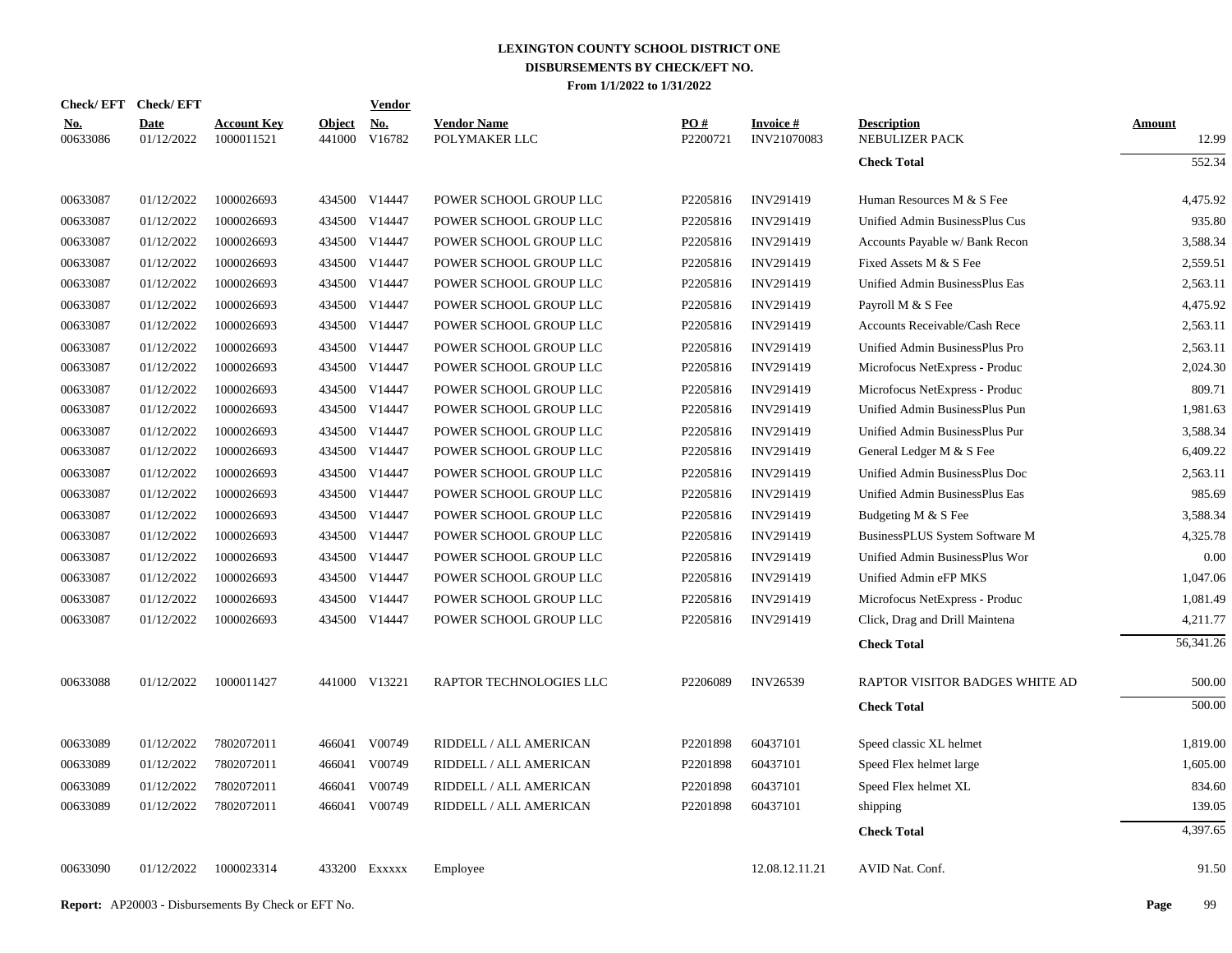| Check/EFT Check/EFT    |                    |                                  |                         | <b>Vendor</b>                         |                                |          |                                   |                                       |                         |
|------------------------|--------------------|----------------------------------|-------------------------|---------------------------------------|--------------------------------|----------|-----------------------------------|---------------------------------------|-------------------------|
| <u>No.</u><br>00633090 | Date<br>01/12/2022 | <b>Account Key</b><br>2022022414 | <b>Object</b><br>433200 | $\underline{\mathrm{No}}$ .<br>Exxxxx | <b>Vendor Name</b><br>Employee | PO#      | <b>Invoice#</b><br>12.08.12.11.21 | <b>Description</b><br>AVID Nat. Conf. | <b>Amount</b><br>210.00 |
|                        |                    |                                  |                         |                                       |                                |          |                                   | <b>Check Total</b>                    | 301.50                  |
| 00633091               | 01/12/2022         | 7802073013                       |                         | 466034 V13494                         | ROHRBACH, CHRISTOPHER JONATHAN |          | VBB.GI.01.05.22                   | Athletic Official                     | 98.00                   |
| 00633091               | 01/12/2022         | 7802073011                       |                         | 466034 V13494                         | ROHRBACH, CHRISTOPHER JONATHAN |          | <b>VBB.LHS.1.6.22</b>             | Official                              | 51.90                   |
|                        |                    |                                  |                         |                                       |                                |          |                                   | <b>Check Total</b>                    | 149.90                  |
| 00633092               | 01/12/2022         | 7744019015                       |                         | 466041 V00435                         | SARGENT WELCH LLC A VWR CO     | P2205878 | 8806903914                        | <b>ZINC METAL PIECES</b>              | 20.80                   |
| 00633092               | 01/12/2022         | 7744019015                       |                         | 466041 V00435                         | SARGENT WELCH LLC A VWR CO     | P2205878 | 8806903914                        | <b>BUFFER SOLUTION PH 2.0</b>         | 11.79                   |
| 00633092               | 01/12/2022         | 7744019015                       | 466041                  | V00435                                | SARGENT WELCH LLC A VWR CO     | P2205878 | 8806903914                        | BUFFER SOLUTION PH 4 500ML RED        | 4.84                    |
| 00633092               | 01/12/2022         | 7744019015                       |                         | 466041 V00435                         | SARGENT WELCH LLC A VWR CO     | P2205878 | 8806903914                        | <b>BUFFER SOLUTION PH 3.0</b>         | 6.10                    |
| 00633092               | 01/12/2022         | 7744019015                       | 466041                  | V00435                                | SARGENT WELCH LLC A VWR CO     | P2205878 | 8806903914                        | <b>BUFFER SOLUTION 5.0</b>            | 6.10                    |
| 00633092               | 01/12/2022         | 7744019015                       |                         | 466041 V00435                         | SARGENT WELCH LLC A VWR CO     | P2205878 | 8806903914                        | <b>BUFFER SOLUTION PH 9.0</b>         | 6.10                    |
| 00633092               | 01/12/2022         | 7744019015                       | 466041                  | V00435                                | SARGENT WELCH LLC A VWR CO     | P2205878 | 8806903914                        | BUFFER SOLUTION STD PH 12             | 6.10                    |
| 00633092               | 01/12/2022         | 7744019015                       |                         | 466041 V00435                         | SARGENT WELCH LLC A VWR CO     | P2205878 | 8806903914                        | <b>BUFFER SOLUTION PH 6.0</b>         | 6.10                    |
| 00633092               | 01/12/2022         | 7744019015                       | 466041                  | V00435                                | SARGENT WELCH LLC A VWR CO     | P2205878 | 8806903914                        | <b>BUFFER SOLUTION PH 8.0</b>         | 6.10                    |
| 00633092               | 01/12/2022         | 7744019015                       | 466041                  | V00435                                | SARGENT WELCH LLC A VWR CO     | P2205878 | 8806903914                        | BUFFER SOLUTION STANDARD PH 11        | 6.10                    |
| 00633092               | 01/12/2022         | 7744019015                       |                         | 466041 V00435                         | SARGENT WELCH LLC A VWR CO     | P2205878 | 8806927100                        | PIPET DROPPER, pk 500                 | 64.46                   |
|                        |                    |                                  |                         |                                       |                                |          |                                   | <b>Check Total</b>                    | 144.59                  |
| 00633093               | 01/12/2022         | 1000011314                       |                         | 443000 V01844                         | <b>SCHOLASTIC INC</b>          | P2206179 | 35599489                          | Guided Science Readers PS OPK         | 235.79                  |
| 00633093               | 01/12/2022         | 1000011314                       |                         | 443000 V01844                         | <b>SCHOLASTIC INC</b>          | P2206179 | 35599489                          | Guided Science Readers PA OPK         | 134.73                  |
| 00633093               | 01/12/2022         | 1000011314                       |                         | 443000 V01844                         | <b>SCHOLASTIC INC</b>          | P2206179 | 35599489                          | Guided Science Readers PA OPK         | 33.68                   |
| 00633093               | 01/12/2022         | 1000011314                       |                         | 443000 V01844                         | <b>SCHOLASTIC INC</b>          | P2206179 | 35599489                          | Shipping and Handling                 | 36.37                   |
|                        |                    |                                  |                         |                                       |                                |          |                                   | <b>Check Total</b>                    | 440.57                  |
| 00633094               | 01/12/2022         | 1000011337                       |                         | 441000 V16452                         | SCHOOL SPECIALTY LLC           | P2205185 | 208129144326                      | Westcott AllPurpose Value Scis        | 41.68                   |
| 00633094               | 01/12/2022         | 1000011314                       |                         | 441000 V16452                         | SCHOOL SPECIALTY LLC           | P2205304 | 208129229650                      | 1/3 Cut File Folder                   | 17.59                   |
| 00633094               | 01/12/2022         | 1000011141                       |                         | 441000 V16452                         | SCHOOL SPECIALTY LLC           | P2206614 | 208129242874                      | SunWorks Heavyweight Construct        | 41.57                   |
|                        |                    |                                  |                         |                                       |                                |          |                                   | <b>Check Total</b>                    | 100.84                  |
| 00633095               | 01/12/2022         | 2042212703                       |                         | 433200 Exxxxx                         | Employee                       |          | 12.01.12.17.21                    | 5K Transition                         | 47.60                   |
|                        |                    |                                  |                         |                                       |                                |          |                                   | <b>Check Total</b>                    | 47.60                   |
| 00633096               | 01/12/2022         | 1000025444                       |                         | 441020 V13230                         | SMITH AND JONES JANITORIAL SUP | P2204604 | 215015                            | <b>SQUEEGEE FRAME RH</b>              | 188.32                  |
| 00633096               | 01/12/2022         | 1000025444                       |                         | 441020 V13230                         | SMITH AND JONES JANITORIAL SUP | P2204604 | 215015                            | <b>SQUEEGEE FRAME LH</b>              | 94.16                   |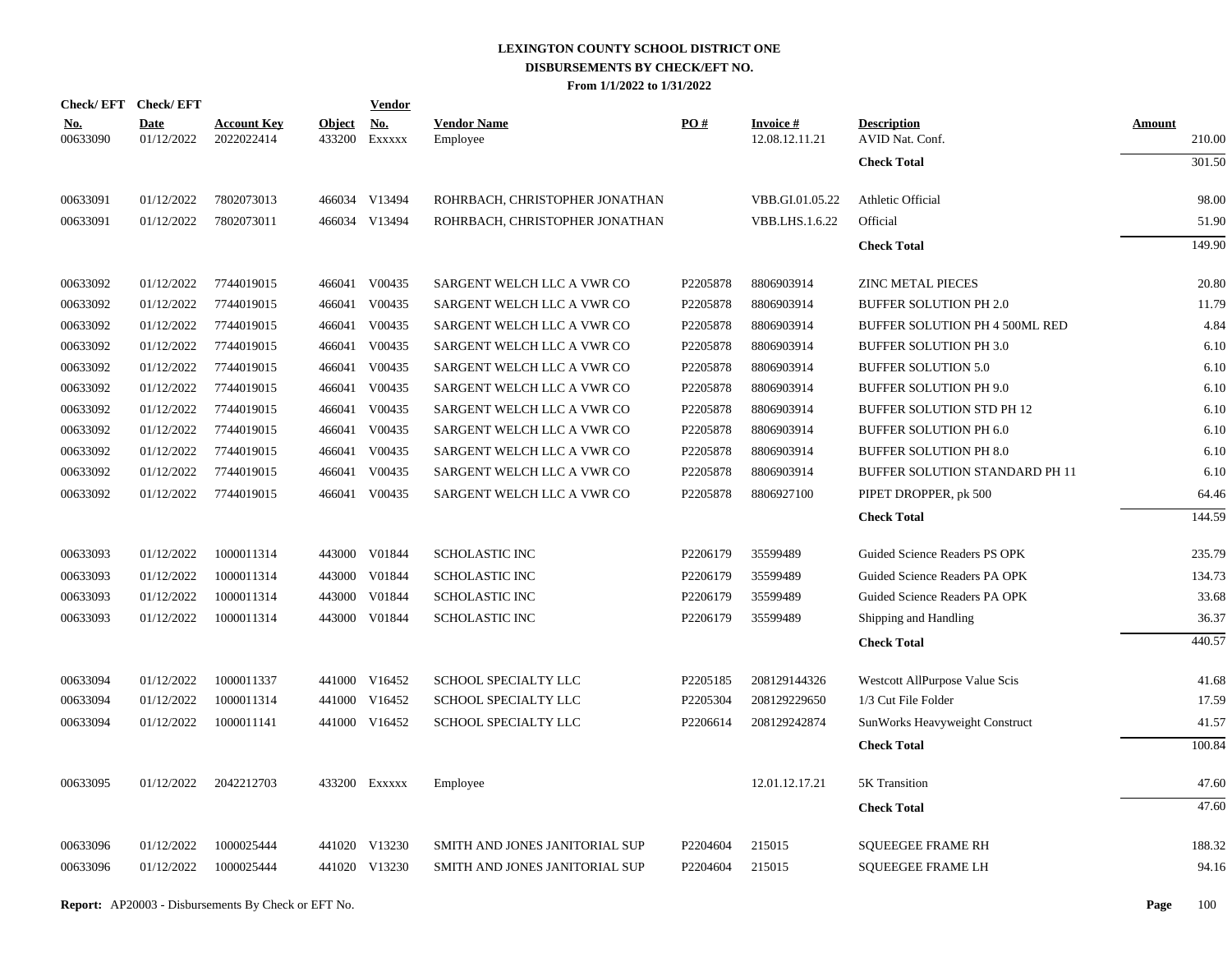|                        | Check/EFT Check/EFT       |                                  |                      | <b>Vendor</b> |                                                      |                      |                           |                                          |                       |
|------------------------|---------------------------|----------------------------------|----------------------|---------------|------------------------------------------------------|----------------------|---------------------------|------------------------------------------|-----------------------|
| <u>No.</u><br>00633096 | <b>Date</b><br>01/12/2022 | <b>Account Key</b><br>1000025444 | Object No.<br>441020 | V13230        | <b>Vendor Name</b><br>SMITH AND JONES JANITORIAL SUP | PO#<br>P2204604      | <b>Invoice#</b><br>215015 | <b>Description</b><br><b>COTTER RING</b> | <b>Amount</b><br>2.57 |
| 00633096               | 01/12/2022                | 1000025444                       |                      | 441020 V13230 | SMITH AND JONES JANITORIAL SUP                       | P2204604             | 215015                    | <b>WHEEL</b>                             | 28.93                 |
| 00633096               | 01/12/2022                | 1000025444                       |                      | 441020 V13230 | SMITH AND JONES JANITORIAL SUP                       | P2204604             | 215015                    | <b>BRUSH</b>                             | 297.89                |
| 00633096               | 01/12/2022                | 1000025444                       |                      | 441020 V13230 | SMITH AND JONES JANITORIAL SUP                       | P2204604             | 215015                    | <b>FILTER BAG</b>                        | 202.02                |
|                        |                           |                                  |                      |               |                                                      |                      |                           | <b>Check Total</b>                       | 813.89                |
| 00633097               | 01/12/2022                | 2710012603                       |                      | 439500 V10067 | SOLIANT HEALTH INC                                   | P2205680             | 20265706                  | SPEECH LANGUAGE THERAPY SERVIC           | 1,260.00              |
| 00633097               | 01/12/2022                | 2710012603                       |                      | 439500 V10067 | SOLIANT HEALTH INC                                   | P2205680             | 20268440                  | SPEECH LANGUAGE THERAPY SERVIC           | 3,171.00              |
| 00633097               | 01/12/2022                | 1000012603                       |                      | 439500 V10067 | SOLIANT HEALTH INC                                   | P2201516             | 20277752                  | SPEECH LANGUAGE THERAPY SERVIC           | 2,310.00              |
| 00633097               | 01/12/2022                | 1000012603                       |                      | 439500 V10067 | <b>SOLIANT HEALTH INC</b>                            | P <sub>2204030</sub> | 20277752                  | SPEECH LANGUAGE THERAPY SERVIC           | 3,075.00              |
| 00633097               | 01/12/2022                | 2710012503                       | 439500               | V10067        | SOLIANT HEALTH INC                                   | P2202280             | 20277752                  | SIGN LANGUAGE INTERPRETER - KE           | 2,065.00              |
| 00633097               | 01/12/2022                | 2710012603                       |                      | 439500 V10067 | SOLIANT HEALTH INC                                   | P2205680             | 20277767                  | SPEECH LANGUAGE THERAPY SERVIC           | 3,276.00              |
|                        |                           |                                  |                      |               |                                                      |                      |                           | <b>Check Total</b>                       | 15,157.00             |
| 00633098               | 01/12/2022                | 1000025420                       |                      | 441020 V00302 | SOUTHEASTERN PAPER GROUP                             | P2204970             | 5394509                   | RUBBERMAID FG757788YEL BUCKET            | 151.85                |
| 00633098               | 01/12/2022                | 1000025421                       |                      | 441020 V00302 | SOUTHEASTERN PAPER GROUP                             | P2206721             | 5463470                   | NITTANY PAPER TOWELS NP-5301 M           | 210.57                |
| 00633098               | 01/12/2022                | 1000025421                       |                      | 441020 V00302 | SOUTHEASTERN PAPER GROUP                             | P2206721             | 5463470                   | <b>CENTER PULL PAPER TOWELS 12093</b>    | 971.35                |
| 00633098               | 01/12/2022                | 1000025443                       |                      | 441020 V00302 | SOUTHEASTERN PAPER GROUP                             | P2206722             | 5463473                   | NITTANY PAPER TOWELS NP-5301 M           | 982.69                |
| 00633098               | 01/12/2022                | 1000025443                       |                      | 441020 V00302 | SOUTHEASTERN PAPER GROUP                             | P2206722             | 5463473                   | <b>CENTER PULL PAPER TOWELS 12093</b>    | 485.67                |
| 00633098               | 01/12/2022                | 1000025437                       |                      | 441020 V00302 | SOUTHEASTERN PAPER GROUP                             | P2206719             | 5463480                   | NITTANY PAPER TOWEL NP-5301 M            | 701.92                |
| 00633098               | 01/12/2022                | 1000025437                       |                      | 441020 V00302 | SOUTHEASTERN PAPER GROUP                             | P2206719             | 5463480                   | CENTER PULL PAPER TOWEL 120932           | 113.32                |
|                        |                           |                                  |                      |               |                                                      |                      |                           | <b>Check Total</b>                       | 3,617.37              |
| 00633099               | 01/12/2022                | 7802073037                       |                      | 466041 V16236 | SOUTHPAW SCREEN PRINTING AND E                       | P2206347             | 20126024                  | Navy Sweatpants                          | 504.46                |
| 00633099               | 01/12/2022                | 7802073037                       |                      | 466041 V16236 | SOUTHPAW SCREEN PRINTING AND E                       | P2206347             | 20126024                  | Navy Sweatpants                          | 17.01                 |
| 00633099               | 01/12/2022                | 7802073037                       | 466041               | V16236        | SOUTHPAW SCREEN PRINTING AND E                       | P2206347             | 20126024                  | Navy Sweatpants                          | 14.41                 |
| 00633099               | 01/12/2022                | 7802073037                       |                      | 466041 V16236 | SOUTHPAW SCREEN PRINTING AND E                       | P2206347             | 20126033                  | Navy T-Shirt                             | 473.80                |
| 00633099               | 01/12/2022                | 7802073037                       | 466041               | V16236        | SOUTHPAW SCREEN PRINTING AND E                       | P2206347             | 20126033                  | Navy T-Shirt                             | 51.15                 |
| 00633099               | 01/12/2022                | 7802073037                       |                      | 466041 V16236 | SOUTHPAW SCREEN PRINTING AND E                       | P2206347             | 20126033                  | Navy T-Shirt                             | 14.18                 |
| 00633099               | 01/12/2022                | 7802073037                       | 466041               | V16236        | SOUTHPAW SCREEN PRINTING AND E                       | P2206347             | 20126033                  | Navy Long Sleeve                         | 212.72                |
| 00633099               | 01/12/2022                | 7802073037                       |                      | 466041 V16236 | SOUTHPAW SCREEN PRINTING AND E                       | P2206347             | 20126033                  | Navy Long Sleeve                         | 35.74                 |
| 00633099               | 01/12/2022                | 7802073037                       | 466041               | V16236        | SOUTHPAW SCREEN PRINTING AND E                       | P2206347             | 20126033                  | Navy Long Sleeve                         | 19.26                 |
| 00633099               | 01/12/2022                | 7802073037                       |                      | 466041 V16236 | SOUTHPAW SCREEN PRINTING AND E                       | P2206347             | 20126033                  | Navy Long Sleeve                         | 21.29                 |
| 00633099               | 01/12/2022                | 7802073037                       | 466041               | V16236        | SOUTHPAW SCREEN PRINTING AND E                       | P2206347             | 20126033                  | Navy Hoodie                              | 981.73                |
| 00633099               | 01/12/2022                | 7802073037                       |                      | 466041 V16236 | SOUTHPAW SCREEN PRINTING AND E                       | P2206347             | 20126033                  | Navy Hoodie                              | 47.83                 |
| 00633099               | 01/12/2022                | 7802073037                       |                      | 466041 V16236 | SOUTHPAW SCREEN PRINTING AND E                       | P2206347             | 20126033                  | Navy Hoodie                              | 25.63                 |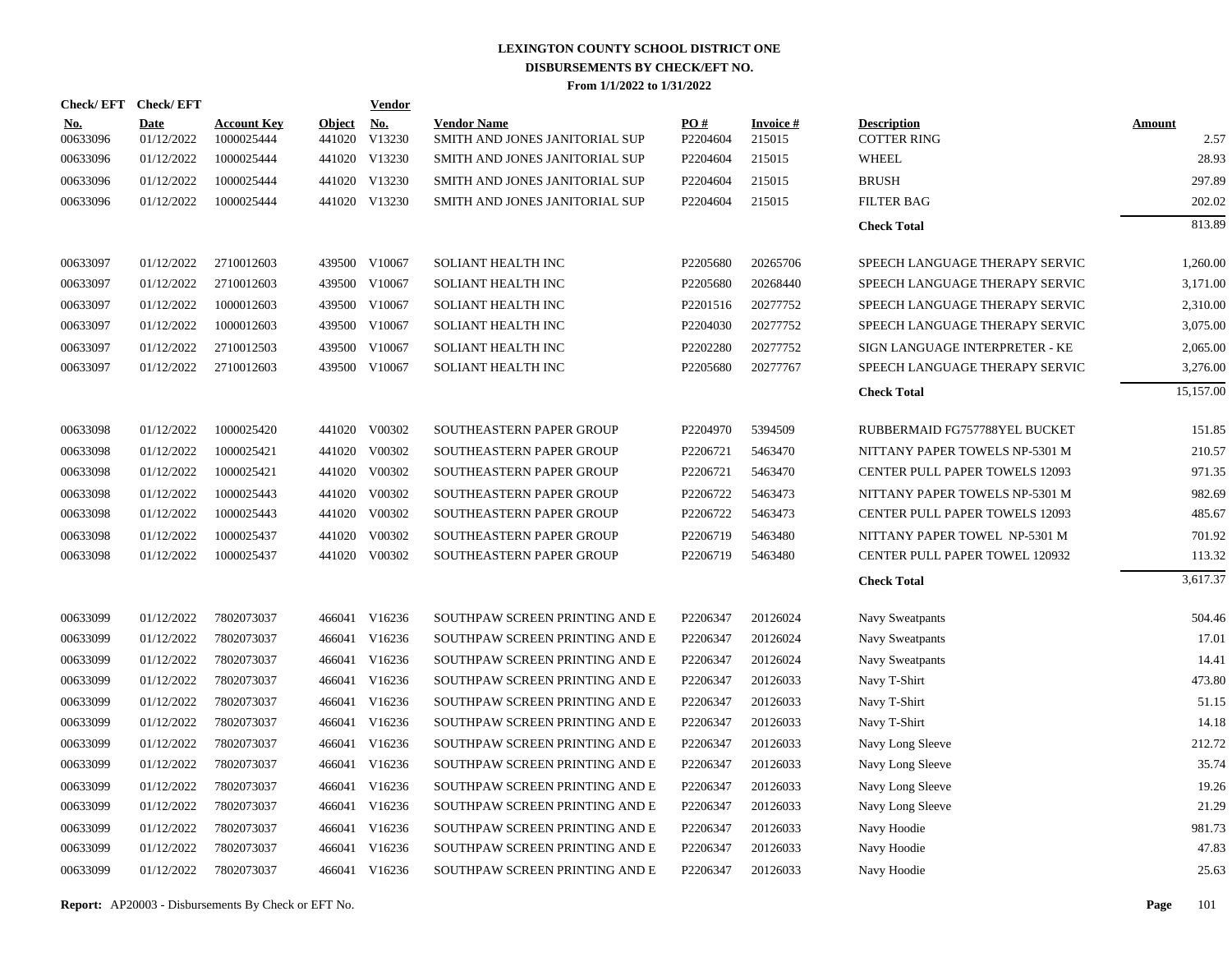| Check/EFT Check/EFT    |                           |                                  |                         | <b>Vendor</b> |                                                      |                 |                             |                                                     |                 |
|------------------------|---------------------------|----------------------------------|-------------------------|---------------|------------------------------------------------------|-----------------|-----------------------------|-----------------------------------------------------|-----------------|
| <u>No.</u><br>00633099 | <b>Date</b><br>01/12/2022 | <b>Account Key</b><br>7802073037 | <b>Object</b><br>466041 | No.<br>V16236 | <b>Vendor Name</b><br>SOUTHPAW SCREEN PRINTING AND E | PO#<br>P2206347 | <b>Invoice#</b><br>20126033 | <b>Description</b><br><b>Cyber Pink Long Sleeve</b> | Amount<br>45.58 |
| 00633099               | 01/12/2022                | 7802073037                       |                         | 466041 V16236 | SOUTHPAW SCREEN PRINTING AND E                       | P2206347        | 20126033                    | Navy T-Shirt                                        | 8.77            |
| 00633099               | 01/12/2022                | 7802073037                       | 466041                  | V16236        | SOUTHPAW SCREEN PRINTING AND E                       | P2206347        | 20126033                    | Navy Hoodie                                         | 19.63           |
| 00633099               | 01/12/2022                | 7802073037                       |                         | 466041 V16236 | SOUTHPAW SCREEN PRINTING AND E                       | P2206347        | 20126033                    | Names                                               | 203.00          |
| 00633099               | 01/12/2022                | 7802073037                       | 466041                  | V16236        | SOUTHPAW SCREEN PRINTING AND E                       | P2206347        | 20126033                    | <b>Numbers</b>                                      | 203.00          |
| 00633099               | 01/12/2022                | 7802073037                       | 466041                  | V16236        | SOUTHPAW SCREEN PRINTING AND E                       | P2206347        | 20126033                    | Screen Charge                                       | 50.00           |
| 00633099               | 01/12/2022                | 7802073037                       |                         | 466041 V16236 | SOUTHPAW SCREEN PRINTING AND E                       | P2206347        | 20126033                    | Shipping                                            | 100.00          |
|                        |                           |                                  |                         |               |                                                      |                 |                             | <b>Check Total</b>                                  | 3,049.19        |
| 00633100               | 01/12/2022                | 3290011646                       |                         | 444500 V14933 | <b>SPARK FUN ELECTRONICS</b>                         | P2206290        | 6842649                     | SparkFun Inventor's Kit-v4.1                        | 2,698.80        |
|                        |                           |                                  |                         |               |                                                      |                 |                             | <b>Check Total</b>                                  | 2,698.80        |
| 00633101               | 01/12/2022                | 7802073020                       |                         | 466034 V02990 | STENSON, DWIGHT                                      |                 | BB.LMS.01.06.22             | Athletic Official                                   | 55.00           |
|                        |                           |                                  |                         |               |                                                      |                 |                             | <b>Check Total</b>                                  | 55.00           |
| 00633102               | 01/12/2022                | 7802070029                       |                         | 466041 V00137 | <b>TAND T SPORTS</b>                                 | P2206318        | 1221-045                    | Grey LS T Shirts                                    | 500.76          |
| 00633102               | 01/12/2022                | 7802070029                       |                         | 466041 V00137 | <b>T AND T SPORTS</b>                                | P2206318        | 1221-045                    | <b>Black Polos</b>                                  | 688.55          |
| 00633102               | 01/12/2022                | 7802070029                       |                         | 466041 V00137 | T AND T SPORTS                                       | P2206318        | 1221-045                    | Freight                                             | 26.75           |
| 00633102               | 01/12/2022                | 7802070029                       | 466041                  | V00137        | T AND T SPORTS                                       | P2206318        | 1221-045                    | Red Polos                                           | 359.52          |
| 00633102               | 01/12/2022                | 7802070029                       |                         | 466041 V00137 | T AND T SPORTS                                       | P2206318        | 1221-045                    | <b>Black Polos WO's</b>                             | 102.72          |
| 00633102               | 01/12/2022                | 7802070029                       |                         | 466041 V00137 | T AND T SPORTS                                       | P2206318        | 1221-045                    | Freight                                             | 16.05           |
| 00633102               | 01/12/2022                | 7802088029                       |                         | 466041 V00137 | T AND T SPORTS                                       | P2206318        | 1221-045                    | White Field Paint                                   | 104.86          |
| 00633102               | 01/12/2022                | 7802089029                       |                         | 466041 V00137 | T AND T SPORTS                                       | P2206318        | 1221-045                    | Red warm up jacket, embroidere                      | 542.49          |
| 00633102               | 01/12/2022                | 7802089029                       |                         | 466041 V00137 | T AND T SPORTS                                       | P2206318        | 1221-045                    | Red warm up pants                                   | 333.84          |
| 00633102               | 01/12/2022                | 7802089029                       |                         | 466041 V00137 | T AND T SPORTS                                       | P2206318        | 1221-045                    | Freight                                             | 21.40           |
|                        |                           |                                  |                         |               |                                                      |                 |                             | <b>Check Total</b>                                  | 2,696.94        |
| 00633103               | 01/12/2022                | 7887080027                       |                         | 466099 V10542 | THE TROPHY & AWARDS CENTER                           | P2205092        | 17549                       | Varsity Awards for Volleyball                       | 88.28           |
| 00633103               | 01/12/2022                | 7887080027                       |                         | 466099 V10542 | THE TROPHY & AWARDS CENTER                           | P2205092        | 17549                       | JV Volleyball Awards                                | 57.78           |
|                        |                           |                                  |                         |               |                                                      |                 |                             | <b>Check Total</b>                                  | 146.06          |
| 00633104               | 01/12/2022                | 2042212503                       |                         | 433200 Exxxxx | Employee                                             |                 | 12.01.12.16.21              | Itinerant Lang. Facilitator                         | 86.24           |
|                        |                           |                                  |                         |               |                                                      |                 |                             | <b>Check Total</b>                                  | 86.24           |
| 00633105               | 01/12/2022                | 7730027015                       |                         | 466069 V00079 | <b>US FOODS</b>                                      | P2206977        | 0923573                     | <b>FROZEN COOKIE DOUGH</b>                          | 367.75          |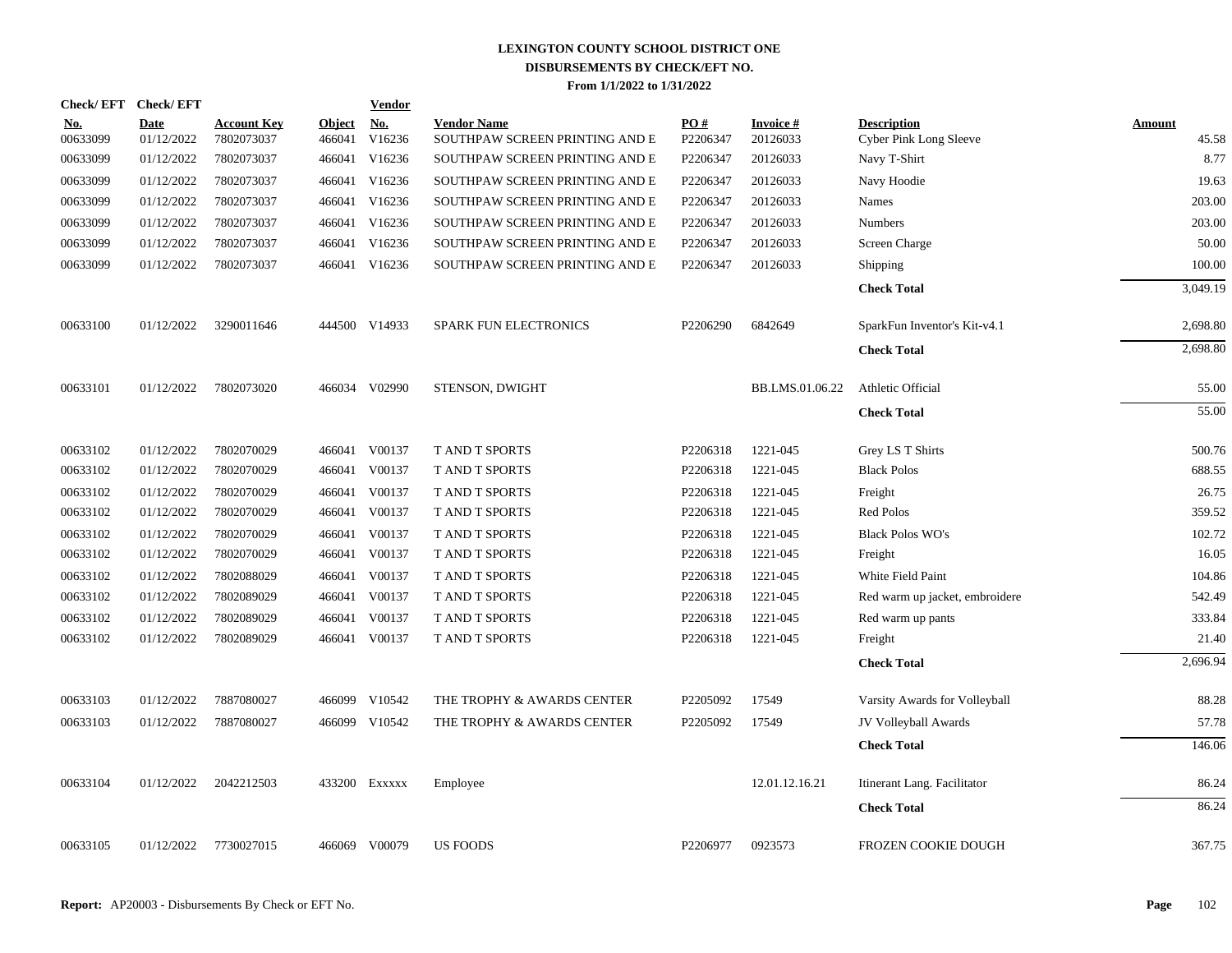| Check/EFT Check/EFT |             |                    |               | <u>Vendor</u>             |                                |          |                 |                                |               |
|---------------------|-------------|--------------------|---------------|---------------------------|--------------------------------|----------|-----------------|--------------------------------|---------------|
| <u>No.</u>          | <b>Date</b> | <b>Account Key</b> | <b>Object</b> | $\underline{\mathrm{No}}$ | <b>Vendor Name</b>             | PO#      | <b>Invoice#</b> | <b>Description</b>             | <b>Amount</b> |
|                     |             |                    |               |                           |                                |          |                 | <b>Check Total</b>             | 367.75        |
| 00633106            | 01/12/2022  | 7887084027         |               | 466041 V12911             | VARSITY SPIRIT FASHIONS AND SU | P2203339 | 12826435        | POLYMICRO REVERSIBLE           | 3,791.87      |
| 00633106            | 01/12/2022  | 7887084027         |               | 466041 V12911             | VARSITY SPIRIT FASHIONS AND SU | P2203339 | 12826435        | <b>2 COLOR DOUBLE ARCH</b>     | 810.67        |
| 00633106            | 01/12/2022  | 7887084027         |               | 466041 V12911             | VARSITY SPIRIT FASHIONS AND SU | P2203339 | 12826435        | 2 COLOR DOUBLE ARCH            | 549.17        |
| 00633106            | 01/12/2022  | 7887084027         |               | 466041 V12911             | VARSITY SPIRIT FASHIONS AND SU | P2203339 | 12826435        | POLYMICRO REVERSIBLE           | 174.90        |
| 00633106            | 01/12/2022  | 7887084027         |               | 466041 V12911             | VARSITY SPIRIT FASHIONS AND SU | P2203339 | 12826435        | 2 COLOR DOUBLE ARCH            | 62.36         |
| 00633106            | 01/12/2022  | 7887084027         |               | 466041 V12911             | VARSITY SPIRIT FASHIONS AND SU | P2203339 | 12826435        | 2 COLOR DOUBLE ARCH            | 42.24         |
| 00633106            | 01/12/2022  | 7887084027         |               | 466041 V12911             | VARSITY SPIRIT FASHIONS AND SU | P2203339 | 12826435        | <b>SHIPPING</b>                | 400.18        |
|                     |             |                    |               |                           |                                |          |                 | <b>Check Total</b>             | 5,831.39      |
| 00633107            | 01/12/2022  | 1000022403         |               | 439500 V16563             | VERBATIM LANGUAGE SERVICES INC | P2202776 | 10521           | Video conference Interpreting  | 117.74        |
|                     |             |                    |               |                           |                                |          |                 | <b>Check Total</b>             | 117.74        |
| 00633108            | 01/12/2022  | 1000022403         |               | 439500 V16471             | VOIANCE LANGUGE SERVICES LLC   | P2202703 | 1443793         | 'Over The Phone' On Demand     | 85.56         |
|                     |             |                    |               |                           |                                |          |                 | <b>Check Total</b>             | 85.56         |
| 00633109            | 01/12/2022  | 1000025443         |               | 441020 V00189             | <b>WW GRAINGER</b>             | P2206211 | 9145717204      | MGMS Gym - Thermostat Guard    | 66.59         |
| 00633109            | 01/12/2022  | 1000025411         |               | 441020 V00189             | <b>WW GRAINGER</b>             | P2206222 | 9145717212      | LHS Lift Station - Relay       | 60.52         |
| 00633109            | 01/12/2022  | 1000011413         |               | 441000 V00189             | <b>WW GRAINGER</b>             | P2206323 | 9152407707      | 9V Duracell Everyday Alkaline  | 26.66         |
| 00633109            | 01/12/2022  | 1000011513         |               | 441000 V00189             | <b>WW GRAINGER</b>             | P2206323 | 9152407707      | AA Duracell Everyday Alkaline  | 36.41         |
|                     |             |                    |               |                           |                                |          |                 | <b>Check Total</b>             | 190.18        |
| 00633110            | 01/12/2022  | 1000022227         |               | 441000 Exxxxx             | Employee                       |          | 10.28.2021      | Supplies Reimbursement         | 8.84          |
|                     |             |                    |               |                           |                                |          |                 | <b>Check Total</b>             | 8.84          |
| 00633111            | 01/12/2022  | 7887078015         |               | 466064 V00356             | AIRPORT HIGH SCHOOL            | P2206972 | P2206972.PHS    | Varsity Soccer Entry Fee for T | 375.00        |
|                     |             |                    |               |                           |                                |          |                 | <b>Check Total</b>             | 375.00        |
| 00633112            | 01/12/2022  | 7887080015         |               | 466049 V14713             | ATTRACTIONS DINING AND VALUE G | P2206974 | P2206974.PHS    | Fee for Fundraiser Book        | 280.00        |
|                     |             |                    |               |                           |                                |          |                 | <b>Check Total</b>             | 280.00        |
| 00633113            | 01/12/2022  | 7802079027         |               | 466064 V10886             | LUGOFF ELGIN MIDDLE SCHOOL     | P2204993 | P2204993.WKH    | Lugoff Elgin Wrestling Entry F | 200.00        |
|                     |             |                    |               |                           |                                |          |                 | <b>Check Total</b>             | 200.00        |
| 00633114            | 01/12/2022  | 7802074011         |               | 466064 V00487             | SC BASEBALL COACHES ASSOCIATIO | P2206983 | P2206983.LHS    | SCBCA clinic registration      | 65.00         |
|                     |             |                    |               |                           |                                |          |                 |                                |               |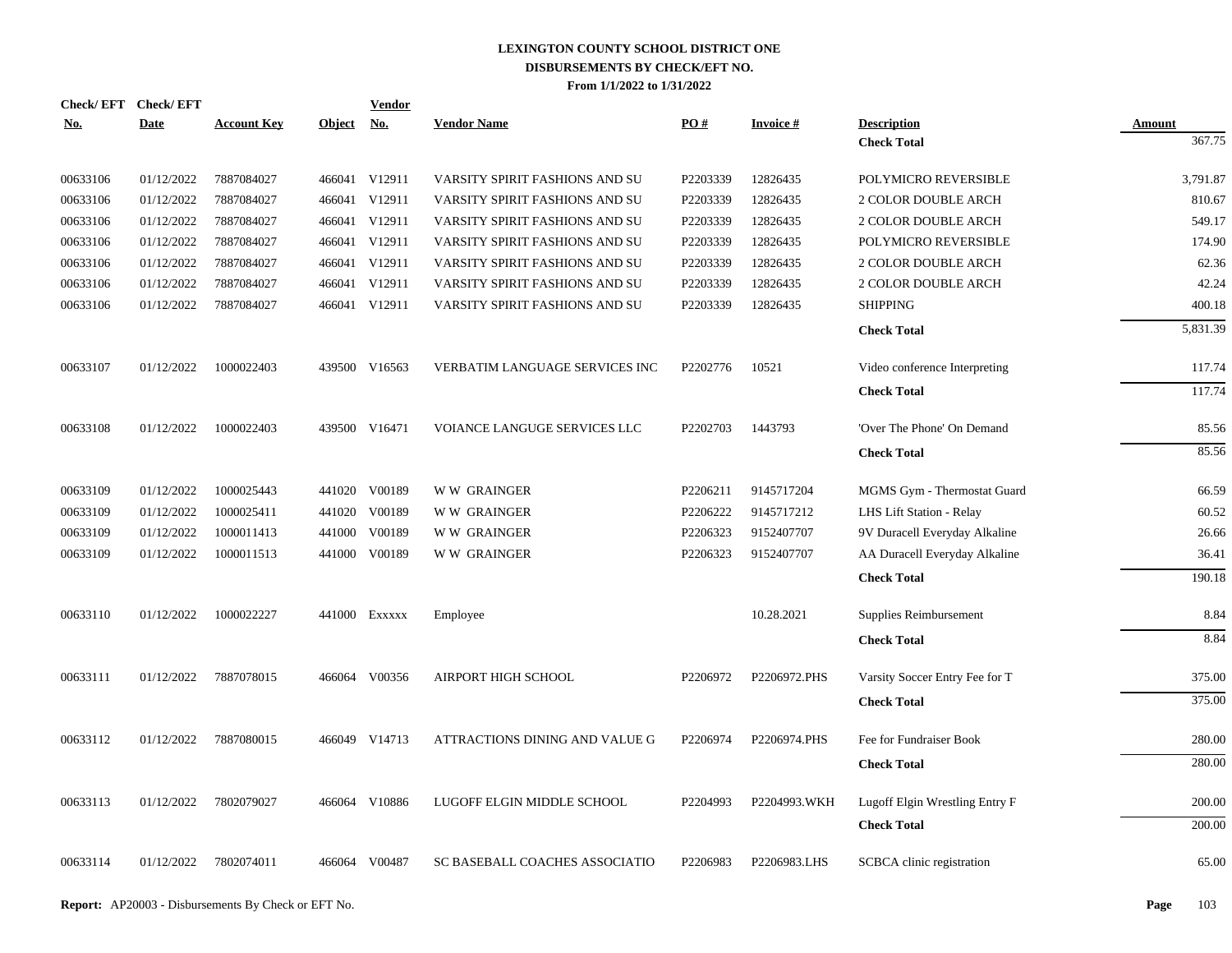|                        | Check/EFT Check/EFT       |                                  |                         | <b>Vendor</b>        |                                                      |                 |                           |                                     |                       |
|------------------------|---------------------------|----------------------------------|-------------------------|----------------------|------------------------------------------------------|-----------------|---------------------------|-------------------------------------|-----------------------|
| <u>No.</u><br>00633114 | <b>Date</b><br>01/12/2022 | <b>Account Key</b><br>7802074011 | <b>Object</b><br>466064 | <b>No.</b><br>V00487 | <b>Vendor Name</b><br>SC BASEBALL COACHES ASSOCIATIO | PO#<br>P2206983 | Invoice #<br>P2206983.LHS | <b>Description</b><br>FCA Breakfast | <b>Amount</b><br>5.00 |
| 00633114               | 01/12/2022                | 7802074011                       |                         | 466064 V00487        | SC BASEBALL COACHES ASSOCIATIO                       | P2206983        | P2206983.LHS              | Golf tournament                     | 50.00                 |
|                        |                           |                                  |                         |                      |                                                      |                 |                           | <b>Check Total</b>                  | 120.00                |
| 00633115               | 01/12/2022                | 6000025610                       |                         | 467000 V00132        | SC DEPARTMENT OF REVENUE (SALE                       |                 | FS.12.21                  | Sales and use tax, 12/21            | 1,111.68              |
|                        |                           |                                  |                         |                      |                                                      |                 |                           | <b>Check Total</b>                  | 1,111.68              |
| 00633116               |                           | 01/12/2022 7735027011            |                         | 466035 V00410        | SC MUSIC EDUCATORS ASSOCIATION                       | P2206975        | P2206975.LHS              | High School Choral Performance      | 180.00                |
|                        |                           |                                  |                         |                      |                                                      |                 |                           | <b>Check Total</b>                  | 180.00                |
| 00633117               | 01/12/2022                | 1000025408                       |                         | 432100 V00141        | TOWN OF LEXINGTON                                    |                 | TN1221                    | DO.4479/002487.                     | 265.95                |
| 00633117               | 01/12/2022                | 1000025408                       |                         | 432100 V00141        | TOWN OF LEXINGTON                                    |                 | TN1221                    | DO.23898/005318.                    | 35.28                 |
| 00633117               | 01/12/2022                | 1000025408                       |                         | 432100 V00141        | <b>TOWN OF LEXINGTON</b>                             |                 | TN1221                    | DO.23900/004703.                    | 44.42                 |
| 00633117               | 01/12/2022                | 1000025408                       |                         | 432100 V00141        | TOWN OF LEXINGTON                                    |                 | TN1221                    | DO.23897/005210.                    | 38.33                 |
| 00633117               | 01/12/2022                | 1000025408                       |                         | 432100 V00141        | TOWN OF LEXINGTON                                    |                 | TN1221                    | DO.23899/004817.                    | 48.48                 |
| 00633117               | 01/12/2022                | 1000025408                       |                         | 432100 V00141        | TOWN OF LEXINGTON                                    |                 | TN1221                    | DO.31900/005319.                    | 8.19                  |
| 00633117               | 01/12/2022                | 1000025408                       |                         | 432100 V00141        | TOWN OF LEXINGTON                                    |                 | TN1221                    | DO.31181/004702.                    | 38.33                 |
| 00633117               | 01/12/2022                | 1000025408                       |                         | 432100 V00141        | TOWN OF LEXINGTON                                    |                 | TN1221                    | DO.34818/004753.                    | 85.89                 |
| 00633117               | 01/12/2022                | 1000025408                       |                         | 432100 V00141        | TOWN OF LEXINGTON                                    |                 | TN1221                    | TR.5931/003177.                     | 113.12                |
| 00633117               | 01/12/2022                | 1000025411                       |                         | 432100 V00141        | TOWN OF LEXINGTON                                    |                 | TN1221                    | LHS.16841/008449.                   | 5,335.84              |
| 00633117               | 01/12/2022                | 1000025412                       |                         | 432100 V00141        | TOWN OF LEXINGTON                                    |                 | TN1221                    | LES.2098/001242.                    | 1,138.69              |
| 00633117               | 01/12/2022                | 1000025419                       |                         | 432100 V00141        | TOWN OF LEXINGTON                                    |                 | TN1221                    | ROS.1405/000840.                    | 367.98                |
| 00633117               | 01/12/2022                | 1000025420                       |                         | 432100 V00141        | TOWN OF LEXINGTON                                    |                 | TN1221                    | LMS.2062/001217.                    | 121.82                |
| 00633117               | 01/12/2022                | 1000025420                       |                         | 432100 V00141        | TOWN OF LEXINGTON                                    |                 | TN1221                    | LMS.2108/001246.                    | 900.86                |
| 00633117               | 01/12/2022                | 1000025422                       |                         | 432100 V00141        | TOWN OF LEXINGTON                                    |                 | TN1221                    | OGE002226                           | 967.72                |
| 00633117               | 01/12/2022                | 1000025428                       |                         | 432100 V00141        | TOWN OF LEXINGTON                                    |                 | TN1221                    | MES.9259/005369.                    | 1,102.42              |
| 00633117               | 01/12/2022                | 1000025431                       |                         | 432100 V00141        | TOWN OF LEXINGTON                                    |                 | TN1221                    | LME.05895                           | 1,076.42              |
| 00633117               | 01/12/2022                | 1000025434                       |                         | 432100 V00141        | TOWN OF LEXINGTON                                    |                 | TN1221                    | PHM.20731/010622.                   | 635.42                |
| 00633117               | 01/12/2022                | 1000025435                       |                         | 432100 V00141        | TOWN OF LEXINGTON                                    |                 | TN1221                    | PHE.20730/10621.                    | 759.42                |
| 00633117               | 01/12/2022                | 1000025440                       |                         | 432100 V00141        | TOWN OF LEXINGTON                                    |                 | TN1221                    | NPE.28215/016832.                   | 403.11                |
| 00633117               | 01/12/2022                | 1000025441                       |                         | 432100 V00141        | TOWN OF LEXINGTON                                    |                 | TN1221                    | RCE.33079/018790.                   | 1,156.42              |
| 00633117               | 01/12/2022                | 1000025442                       |                         | 432100 V00141        | TOWN OF LEXINGTON                                    |                 | TN1221                    | MGE.38335/019255.                   | 1,352.03              |
| 00633117               | 01/12/2022                | 1000025443                       |                         | 432100 V00141        | TOWN OF LEXINGTON                                    |                 | TN1221                    | MGM.36251/019522.                   | 1,531.64              |
| 00633117               | 01/12/2022                | 1000025444                       |                         | 432100 V00141        | TOWN OF LEXINGTON                                    |                 | TN1221                    | RBH.019299                          | 3,080.86              |
| 00633117               | 01/12/2022                | 1000025446                       |                         | 432100 V00141        | TOWN OF LEXINGTON                                    |                 | TN1221                    | BWM00141                            | 744.42                |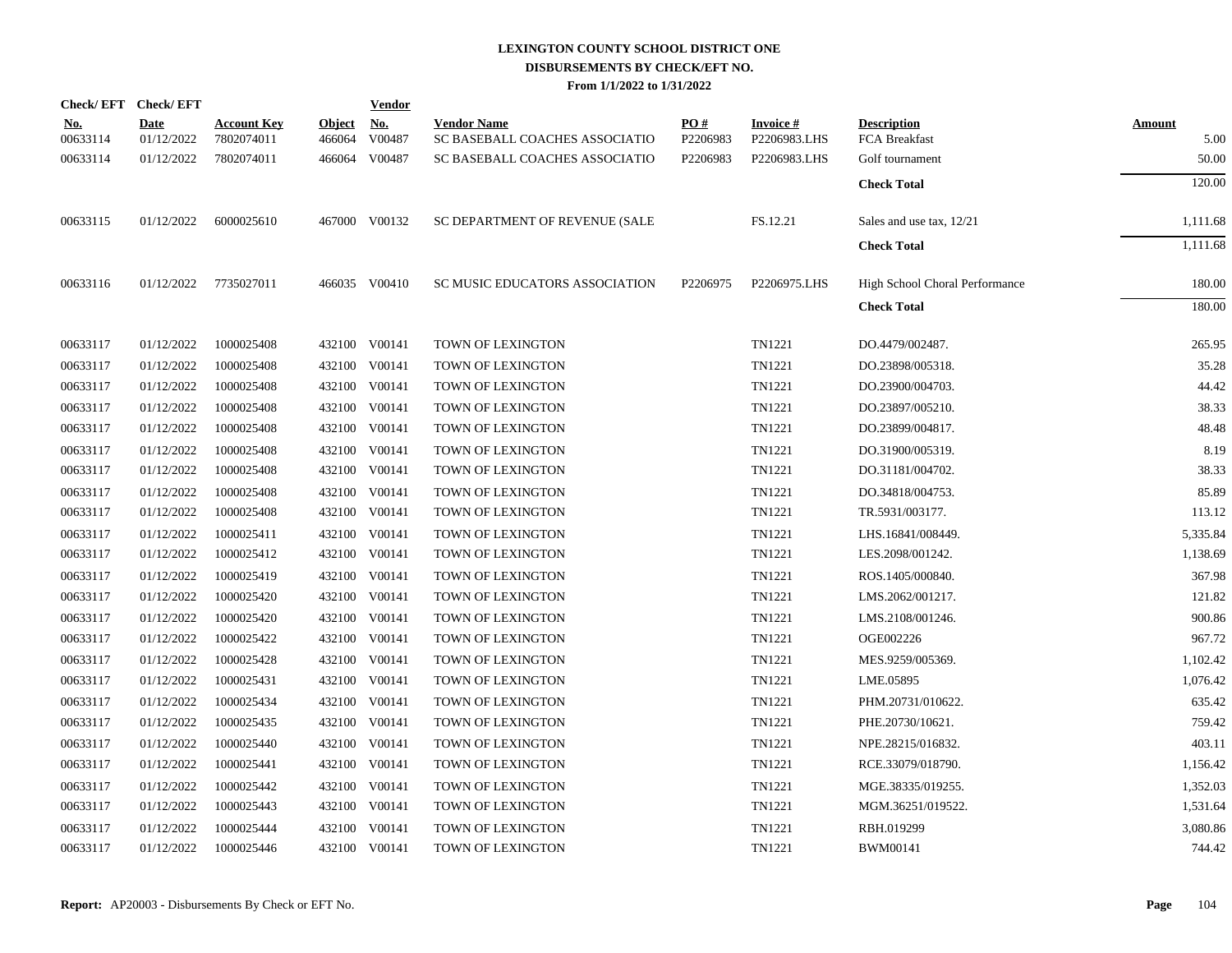| <b>Check/EFT</b> | <b>Check/EFT</b> |                    |               | <b>Vendor</b> |                                |          |                 |                                |               |
|------------------|------------------|--------------------|---------------|---------------|--------------------------------|----------|-----------------|--------------------------------|---------------|
| <u>No.</u>       | <b>Date</b>      | <b>Account Key</b> | <u>Object</u> | <u>No.</u>    | <b>Vendor Name</b>             | PO#      | <b>Invoice#</b> | <b>Description</b>             | <b>Amount</b> |
|                  |                  |                    |               |               |                                |          |                 | <b>Check Total</b>             | 21,353.06     |
| 00633118         | 01/12/2022       | 7743019022         |               | 466090 V00096 | OAK GROVE ELEMENTARY SCHOOL    | P2206715 | P2206715.OGE    | Fees / Collected Refunded      | 30.00         |
|                  |                  |                    |               |               |                                |          |                 | <b>Check Total</b>             | 30.00         |
| 00633119         | 01/12/2022       | 1000021207         |               | 433200 Exxxxx | Employee                       |          | 12.01.12.15.21  | Meetings                       | 61.04         |
|                  |                  |                    |               |               |                                |          |                 | <b>Check Total</b>             | 61.04         |
| 00633120         | 01/12/2022       | 1000026693         |               | 441000 V01089 | PITNEY BOWES RESERVE ACCOUNT   |          | 01.03.2022      | Postage for Operations Center  | 35,000.00     |
|                  |                  |                    |               |               |                                |          |                 | <b>Check Total</b>             | 35,000.00     |
| 00633121         | 01/12/2022       | 1000025204         |               | 433200 Exxxxx | Employee                       |          | $12 - 17 - 21$  | <b>Bank Run</b>                | 4.37          |
|                  |                  |                    |               |               |                                |          |                 | <b>Check Total</b>             | 4.37          |
| 00633122         | 01/13/2022       | 7743019021         |               | 466035 V15937 | AIRGAS USA LLC                 | P2200708 | 9985197692      | 10 Small Industrial Cylinders  | 57.78         |
| 00633122         | 01/13/2022       | 7743019021         |               | 466035 V15937 | AIRGAS USA LLC                 | P2200708 | 9985197692      | 70 Large Industrial Cylinders  | 287.19        |
| 00633122         | 01/13/2022       | 7743019021         | 466035        | V15937        | AIRGAS USA LLC                 | P2200708 | 9985197692      | 20 Large Industrial Cylinders  | 80.27         |
| 00633122         | 01/13/2022       | 7743019021         |               | 466035 V15937 | AIRGAS USA LLC                 | P2200708 | 9985197692      | 1 Large Industrial Cylinder (m | 3.65          |
|                  |                  |                    |               |               |                                |          |                 | <b>Check Total</b>             | 428.89        |
| 00633123         | 01/13/2022       | 1000022493         |               | 433200 Exxxxx | Employee                       |          | 12.01.12.17.21  | Technology support within dist | 124.32        |
|                  |                  |                    |               |               |                                |          |                 | <b>Check Total</b>             | 124.32        |
| 00633124         | 01/13/2022       | 6000025627         |               | 433200 Exxxxx | Employee                       |          | 12.07.12.17.21  | <b>Bank Deposit Commutes</b>   | 30.69         |
|                  |                  |                    |               |               |                                |          |                 | <b>Check Total</b>             | 30.69         |
| 00633125         | 01/13/2022       | 1000014127         |               | 441000 V13041 | BLICK ART MATERIALS LLC        | P2205364 | 7555998         | carving foam                   | 60.64         |
| 00633125         | 01/13/2022       | 1000014127         | 441000        | V13041        | BLICK ART MATERIALS LLC        | P2205364 | 7555998         | Economy Blick brushes          | 210.20        |
| 00633125         | 01/13/2022       | 1000014127         | 441000        | V13041        | BLICK ART MATERIALS LLC        | P2205364 | 7555998         | 1 inch Camel wash brush        | 24.42         |
| 00633125         | 01/13/2022       | 1000014127         | 441000        | V13041        | BLICK ART MATERIALS LLC        | P2205364 | 7555998         | 36x48 canvas                   | 143.27        |
| 00633125         | 01/13/2022       | 1000014127         | 441000        | V13041        | BLICK ART MATERIALS LLC        | P2205364 | 7555998         | Class pack canvas panels       | 61.87         |
| 00633125         | 01/13/2022       | 1000014127         |               | 441000 V13041 | BLICK ART MATERIALS LLC        | P2205364 | 7555998         | Color Fast tissue Paper        | 23.66         |
| 00633125         | 01/13/2022       | 1000014127         | 441000        | V13041        | BLICK ART MATERIALS LLC        | P2205364 | 7555998         | 32x40 blick white foam board   | 102.21        |
| 00633125         | 01/13/2022       | 1000014127         |               | 441000 V13041 | BLICK ART MATERIALS LLC        | P2205364 | 7555998         | 1/8 thick white foam board     | 83.50         |
| 00633125         | 01/13/2022       | 1000014127         | 441000        | V13041        | BLICK ART MATERIALS LLC        | P2205364 | 7555998         | Black ultrafine sharpie        | 45.45         |
| 00633125         | 01/13/2022       | 1000014127         |               | 441000 V13041 | <b>BLICK ART MATERIALS LLC</b> | P2205364 | 7555998         | Black fine sharpie             | 45.45         |
|                  |                  |                    |               |               |                                |          |                 |                                |               |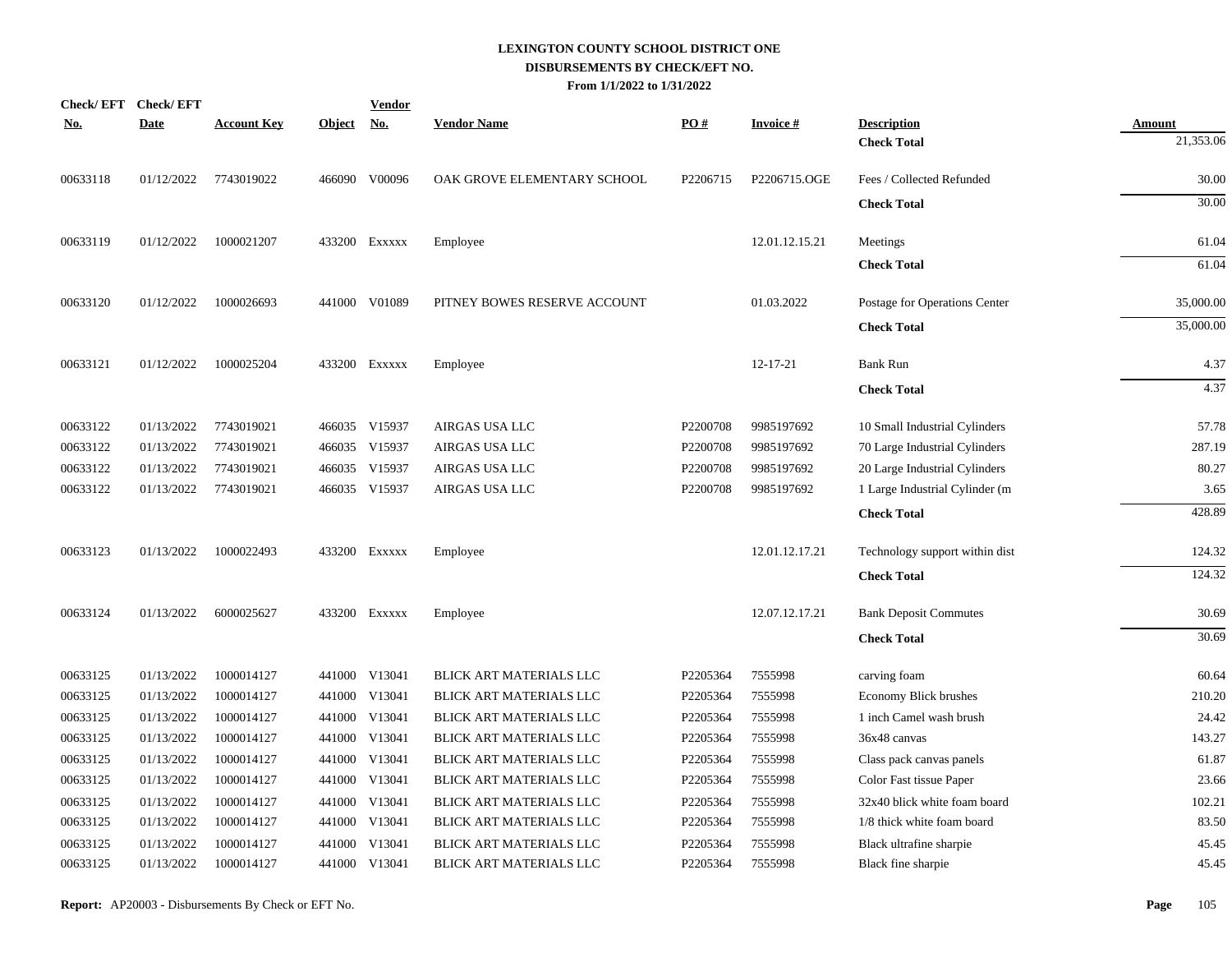| <b>Check/EFT</b>       | <b>Check/EFT</b>          |                                  |                         | <b>Vendor</b>        |                                                      |                 |                            |                                                     |                  |
|------------------------|---------------------------|----------------------------------|-------------------------|----------------------|------------------------------------------------------|-----------------|----------------------------|-----------------------------------------------------|------------------|
| <u>No.</u><br>00633125 | <b>Date</b><br>01/13/2022 | <b>Account Key</b><br>1000014127 | <b>Object</b><br>441000 | <u>No.</u><br>V13041 | <b>Vendor Name</b><br><b>BLICK ART MATERIALS LLC</b> | PO#<br>P2205364 | <b>Invoice#</b><br>7555998 | <b>Description</b><br>36 Prismacolor Colored Pencil | Amount<br>268.10 |
| 00633125               | 01/13/2022                | 1000014127                       | 441000                  | V13041               | BLICK ART MATERIALS LLC                              | P2205364        | 7555998                    | School Pack Pencil Faber CAste                      | 119.62           |
| 00633125               | 01/13/2022                | 1000014127                       | 441000                  | V13041               | BLICK ART MATERIALS LLC                              | P2205364        | 7555998                    | Grey paper stumps                                   | 8.86             |
| 00633125               | 01/13/2022                | 1000014127                       | 441000                  | V13041               | BLICK ART MATERIALS LLC                              | P2205364        | 7555998                    | Twist ease wires                                    | 166.88           |
| 00633125               | 01/13/2022                | 1000014127                       |                         | 441000 V13041        | BLICK ART MATERIALS LLC                              | P2205364        | 7555998                    | Carving mallet                                      | 84.12            |
| 00633125               | 01/13/2022                | 1000014113                       |                         | 441000 V13041        | BLICK ART MATERIALS LLC                              | P2205954        | 7583724                    | <b>Blick Studio Colorless Blender</b>               | 7.53             |
| 00633125               | 01/13/2022                | 1000014113                       | 441000                  | V13041               | BLICK ART MATERIALS LLC                              | P2205954        | 7583724                    | Sharpie Ultra Fine Point Marke                      | 30.30            |
| 00633125               | 01/13/2022                | 1000014113                       | 441000                  | V13041               | <b>BLICK ART MATERIALS LLC</b>                       | P2205954        | 7583724                    | Sharpie Fine Point Markers - B                      | 10.10            |
| 00633125               | 01/13/2022                | 1000014113                       | 441000                  | V13041               | BLICK ART MATERIALS LLC                              | P2205954        | 7583724                    | Blick Aluminum Ruler - 12 inch                      | 54.44            |
| 00633125               | 01/13/2022                | 1000014113                       | 441000                  | V13041               | BLICK ART MATERIALS LLC                              | P2205954        | 7583724                    | Creativity Street Embroidery F                      | 13.80            |
| 00633125               | 01/13/2022                | 1000014113                       | 441000                  | V13041               | BLICK ART MATERIALS LLC                              | P2205954        | 7583724                    | Needles #18 Tapestry Needle -                       | 3.54             |
| 00633125               | 01/13/2022                | 1000014113                       | 441000                  | V13041               | BLICK ART MATERIALS LLC                              | P2205954        | 7583724                    | X-Acto #1 Knife with #11 Blade                      | 105.54           |
| 00633125               | 01/13/2022                | 1000014113                       | 441000                  | V13041               | BLICK ART MATERIALS LLC                              | P2205954        | 7583724                    | X-Acto Standard Blades - #11 -                      | 35.33            |
| 00633125               | 01/13/2022                | 1000014113                       |                         | 441000 V13041        | BLICK ART MATERIALS LLC                              | P2205954        | 7583724                    | Crayola Artista II Semi Moist                       | 237.80           |
| 00633125               | 01/13/2022                | 1000014113                       |                         | 441000 V13041        | BLICK ART MATERIALS LLC                              | P2205954        | 7583724                    | Blick Studio Brush Markers -                        | 122.85           |
| 00633125               | 01/13/2022                | 1000014113                       |                         | 441000 V13041        | BLICK ART MATERIALS LLC                              | P2205954        | 7583724                    | General's Compressed Charcoal                       | 146.40           |
| 00633125               | 01/13/2022                | 1000014113                       | 441000                  | V13041               | <b>BLICK ART MATERIALS LLC</b>                       | P2205954        | 7583724                    | Crayola Color Pencil Set - 42                       | 226.13           |
| 00633125               | 01/13/2022                | 1000014113                       | 441000                  | V13041               | BLICK ART MATERIALS LLC                              | P2205954        | 7583724                    | Soft Pink Beveled Eraser - Med                      | 19.55            |
| 00633125               | 01/13/2022                | 1000014113                       | 441000                  | V13041               | BLICK ART MATERIALS LLC                              | P2205954        | 7583724                    | X-Acto Mighty Mite Electric Pe                      | 50.27            |
| 00633125               | 01/13/2022                | 1000014113                       | 441000                  | V13041               | <b>BLICK ART MATERIALS LLC</b>                       | P2205954        | 7583724                    | <b>Westcott Compass and Protracto</b>               | 41.60            |
| 00633125               | 01/13/2022                | 1000014113                       | 441000                  | V13041               | BLICK ART MATERIALS LLC                              | P2205954        | 7583724                    | Officemate One-Hole Punch                           | 12.63            |
| 00633125               | 01/13/2022                | 1000014113                       | 441000                  | V13041               | BLICK ART MATERIALS LLC                              | P2205954        | 7583724                    | Maped Advanced Recycled Scisso                      | 76.40            |
| 00633125               | 01/13/2022                | 1000014113                       | 441000                  | V13041               | BLICK ART MATERIALS LLC                              | P2205954        | 7583724                    | ArtGraf Viarco Graphite Powder                      | 21.16            |
| 00633125               | 01/13/2022                | 1000014113                       |                         | 441000 V13041        | BLICK ART MATERIALS LLC                              | P2205954        | 7583724                    | General's Factis Magic Black E                      | 34.24            |
| 00633125               | 01/13/2022                | 1000014113                       | 441000                  | V13041               | BLICK ART MATERIALS LLC                              | P2205954        | 7583724                    | Akua Pin Press - page 378                           | 215.43           |
| 00633125               | 01/13/2022                | 1000014113                       | 441000                  | V13041               | BLICK ART MATERIALS LLC                              | P2205954        | 7583724                    | Pepperell Crafts Basket and Th                      | 84.70            |
| 00633125               | 01/13/2022                | 1000014113                       | 441000                  | V13041               | BLICK ART MATERIALS LLC                              | P2205954        | 7583724                    | Craft Plier Set - page 429                          | 30.25            |
| 00633125               | 01/13/2022                | 1000014113                       | 441000                  | V13041               | BLICK ART MATERIALS LLC                              | P2205954        | 7583724                    | Fiskars Hand Punches 1/16" Cir                      | 15.57            |
| 00633125               | 01/13/2022                | 1000014113                       | 441000                  | V13041               | <b>BLICK ART MATERIALS LLC</b>                       | P2205954        | 7583724                    | Kemper Klay Gun with 19 Discs                       | 15.86            |
| 00633125               | 01/13/2022                | 1000014113                       | 441000                  | V13041               | <b>BLICK ART MATERIALS LLC</b>                       | P2205954        | 7583724                    | Amaco Adjustable Clay Slicer -                      | 13.89            |
| 00633125               | 01/13/2022                | 1000014113                       | 441000                  | V13041               | BLICK ART MATERIALS LLC                              | P2205954        | 7583724                    | Plaid Mod Podge - Matte Finish                      | 38.67            |
| 00633125               | 01/13/2022                | 1000014113                       | 441000                  | V13041               | BLICK ART MATERIALS LLC                              | P2205954        | 7623509                    | Fiskars Hand Punches 1/16" Cir                      | 7.78             |
| 00633125               | 01/13/2022                | 1000014113                       | 441000                  | V13041               | <b>BLICK ART MATERIALS LLC</b>                       | P2205954        | 7803696                    | Learning Resources Primary Sha                      | 21.39            |
| 00633125               | 01/13/2022                | 1000014113                       |                         | 441000 V13041        | <b>BLICK ART MATERIALS LLC</b>                       | P2205954        | 7803696                    | Acco Magnetic Bulldog Clips                         | 33.69            |
|                        |                           |                                  |                         |                      |                                                      |                 |                            |                                                     |                  |

**Check Total** 3,175.09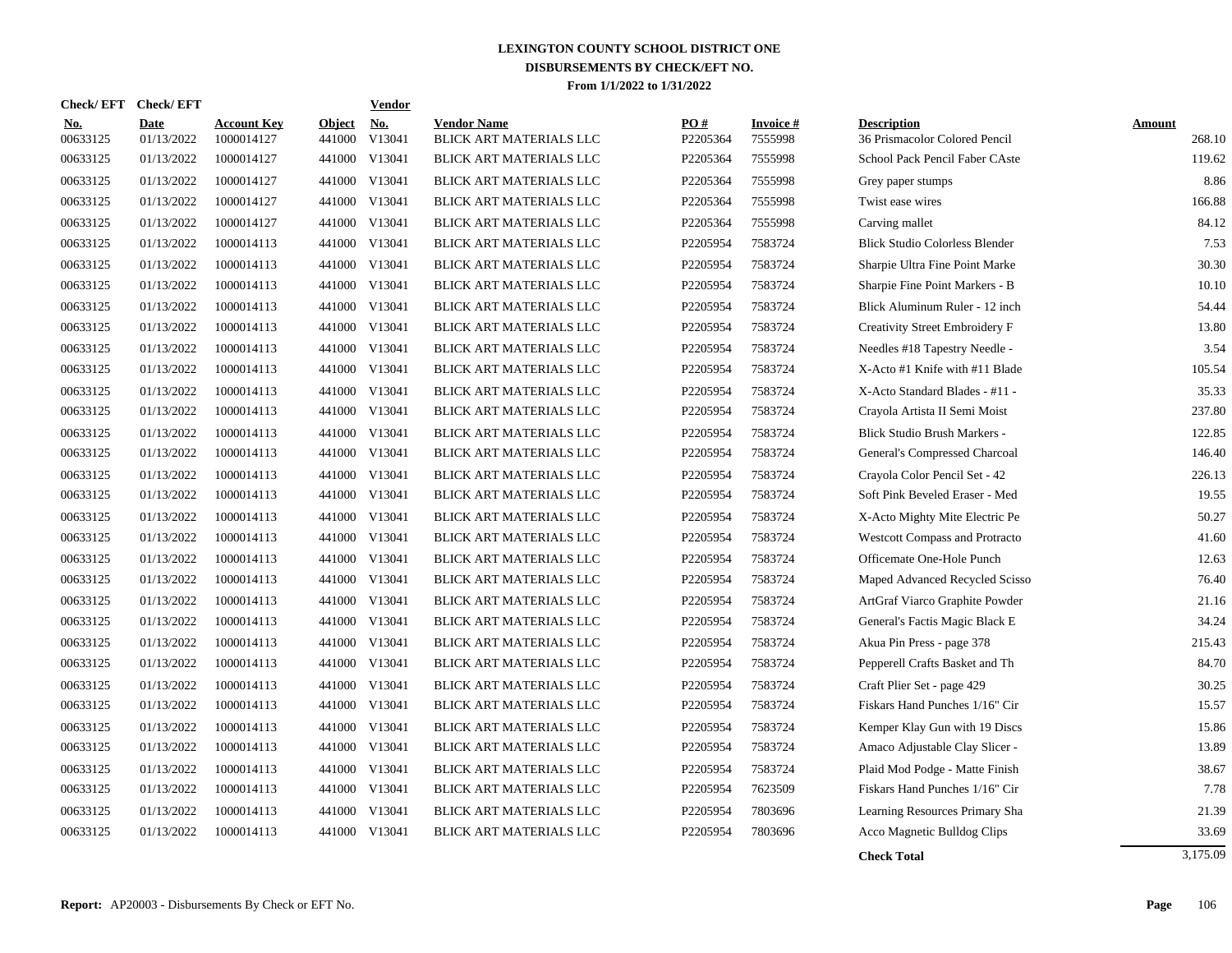| Check/EFT Check/EFT    |                           |                                  |                         | <b>Vendor</b>        |                                                 |          |                                                       |                                    |                  |
|------------------------|---------------------------|----------------------------------|-------------------------|----------------------|-------------------------------------------------|----------|-------------------------------------------------------|------------------------------------|------------------|
| <u>No.</u><br>00633126 | <b>Date</b><br>01/13/2022 | <b>Account Key</b><br>7802079013 | <b>Object</b><br>466034 | <b>No.</b><br>V16229 | <b>Vendor Name</b><br>BOWERS, CHRISTOPHER SCOTT | PO#      | <b>Invoice#</b><br>JVWR.GI.01.08.22 Athletic Official | <b>Description</b>                 | Amount<br>249.12 |
|                        |                           |                                  |                         |                      |                                                 |          |                                                       | <b>Check Total</b>                 | 249.12           |
| 00633127               | 01/13/2022                | 7928527040                       |                         | 466041 EXXXXX        | Employee                                        |          | 01.06.2021                                            | Reimb items for needy students     | 58.85            |
|                        |                           |                                  |                         |                      |                                                 |          |                                                       | <b>Check Total</b>                 | 58.85            |
| 00633128               | 01/13/2022                | 7750019044                       |                         | 466041 V13255        | <b>BSN SPORTS</b>                               | P2202553 | 914524894                                             | <b>GR-C2 BASIC PERFORMANCE TEE</b> | 814.55           |
| 00633128               | 01/13/2022                | 7750019044                       |                         | 466041 V13255        | <b>BSN SPORTS</b>                               | P2202553 | 914524894                                             | <b>GR-C2 BASIC PERFORMANCE TEE</b> | 38.79            |
| 00633128               | 01/13/2022                | 7750019044                       |                         | 466041 V13255        | <b>BSN SPORTS</b>                               | P2202553 | 914524894                                             | FO-C2 PERFORMANCE SHORT            | 822.30           |
| 00633128               | 01/13/2022                | 7750019044                       |                         | 466041 V13255        | <b>BSN SPORTS</b>                               | P2202553 | 914524894                                             | EVO NXT Game Ball 29.5" OFFICI     | 342.19           |
| 00633128               | 01/13/2022                | 7750019044                       |                         | 466041 V13255        | <b>BSN SPORTS</b>                               | P2202553 | 914524894                                             | EVO NXT Game Ball 28.5" INTER      | 342.19           |
| 00633128               | 01/13/2022                | 7750019044                       |                         | 466041 V13255        | <b>BSN SPORTS</b>                               | P2202553 | 914524894                                             | Shipping                           | 34.66            |
| 00633128               | 01/13/2022                | 7887091044                       |                         | 466041 V13255        | <b>BSN SPORTS</b>                               | P2206199 | 915255089                                             | XRS MATTE HELMET- COLORED PEAR     | 2,086.50         |
| 00633128               | 01/13/2022                | 7887091044                       |                         | 466041 V13255        | <b>BSN SPORTS</b>                               | P2206199 | 915255089                                             | <b>SHIPPING</b>                    | 75.00            |
| 00633128               | 01/13/2022                | 1000022403                       |                         | 441000 V13255        | <b>BSN SPORTS</b>                               | P2205375 | 915472455                                             | Black, White-performance Polo      | 188.32           |
| 00633128               | 01/13/2022                | 1000022403                       |                         | 441000 V13255        | <b>BSN SPORTS</b>                               | P2205375 | 915472455                                             | LWO Internal Decoration Letter     | 0.00             |
| 00633128               | 01/13/2022                | 1000022403                       |                         | 441000 V13255        | <b>BSN SPORTS</b>                               | P2205375 | 915472455                                             | Black Heather-Mens Velocity 1/     | 26.75            |
| 00633128               | 01/13/2022                | 1000022403                       |                         | 441000 V13255        | <b>BSN SPORTS</b>                               | P2205375 | 915472455                                             | WS polo Black                      | 40.66            |
| 00633128               | 01/13/2022                | 1000022403                       |                         | 441000 V13255        | <b>BSN SPORTS</b>                               | P2205375 | 915472455                                             | Shipping                           | 27.55            |
|                        |                           |                                  |                         |                      |                                                 |          |                                                       | <b>Check Total</b>                 | 4,839.46         |
| 00633129               | 01/13/2022                | 1000025444                       |                         | 441020 V11405        | <b>CARTS PLUS</b>                               | P2206940 | 20017-RR                                              | RBHS - Batteries H-185P            | 1,316.10         |
| 00633129               | 01/13/2022                | 1000025420                       |                         | 441020 V11405        | <b>CARTS PLUS</b>                               | P2206900 | 20040-RR                                              | LMS - Batteries Trojan T-105 6     | 581.87           |
|                        |                           |                                  |                         |                      |                                                 |          |                                                       | <b>Check Total</b>                 | 1,897.97         |
| 00633130               | 01/13/2022                | 2042221503                       |                         | 433200 EXXXXX        | Employee                                        |          | 12.03.12.15.21                                        | Special Services @ schools         | 31.64            |
|                        |                           |                                  |                         |                      |                                                 |          |                                                       | <b>Check Total</b>                 | 31.64            |
| 00633131               | 01/13/2022                | 1000025416                       |                         | 441020 V15374        | <b>CENTRAL POLY BAG CORPORATION</b>             | P2206652 | 287577                                                | CP2433N8 CAN LINER 24 X 33         | 658.05           |
|                        |                           |                                  |                         |                      |                                                 |          |                                                       | <b>Check Total</b>                 | 658.05           |
| 00633132               | 01/13/2022                | 1000022403                       | 439500                  | V01474               | CERTIFIED TRANSLATION SERVICES                  | P2207047 | LEX-22-0974                                           | Spanish Interpreter for Pre-Sc     | 130.00           |
| 00633132               | 01/13/2022                | 1000022403                       |                         | 439500 V01474        | <b>CERTIFIED TRANSLATION SERVICES</b>           | P2207047 | LEX-22-0974                                           | Mileage: $42$ mile @ \$0.56 per m  | 23.52            |
|                        |                           |                                  |                         |                      |                                                 |          |                                                       | <b>Check Total</b>                 | 153.52           |
| 00633133               | 01/13/2022                | 1000025422                       |                         | 441020 V16517        | COASTAL SANITARY SUPPLY COMPAN                  | P2204097 | 318391                                                | BETTER BRUSH 432028 BROOM          | 32.99            |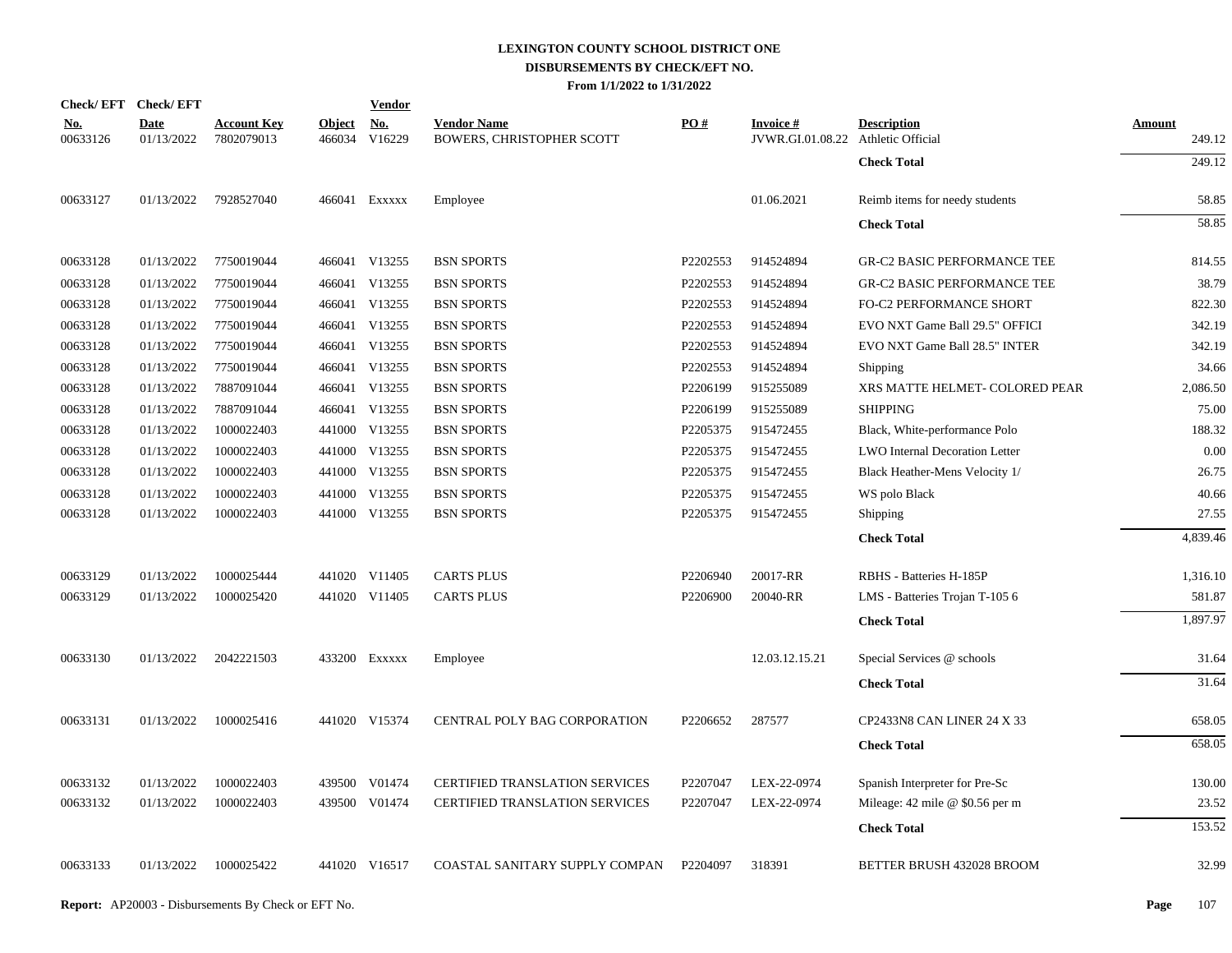| <b>Check/EFT</b>       | <b>Check/EFT</b>   |                                  |                         | Vendor        |                                                      |                 |                           |                                                      |                        |
|------------------------|--------------------|----------------------------------|-------------------------|---------------|------------------------------------------------------|-----------------|---------------------------|------------------------------------------------------|------------------------|
| <u>No.</u><br>00633133 | Date<br>01/13/2022 | <b>Account Key</b><br>1000025422 | <b>Object</b><br>441020 | No.<br>V16517 | <b>Vendor Name</b><br>COASTAL SANITARY SUPPLY COMPAN | PO#<br>P2204097 | <b>Invoice#</b><br>318391 | <b>Description</b><br>BETTER BRUSH 550610 TRIGGER SP | <b>Amount</b><br>16.19 |
| 00633133               | 01/13/2022         | 1000025422                       | 441020                  | V16517        | COASTAL SANITARY SUPPLY COMPAN                       | P2204097        | 318391                    | BETTER BRUSH 550732 BOTTLE 32                        | 16.86                  |
| 00633133               | 01/13/2022         | 1000025422                       |                         | 441020 V16517 | COASTAL SANITARY SUPPLY COMPAN                       | P2204097        | 318391                    | HOSPECO 536-60-5DZBX                                 | 49.54                  |
|                        |                    |                                  |                         |               |                                                      |                 |                           | <b>Check Total</b>                                   | 115.58                 |
| 00633134               | 01/13/2022         | 7802072013                       |                         | 466032 Exxxxx | Employee                                             |                 | 12.10.12.11.21            | SCFA Rec. Fair/FB Allstar bowl                       | 191.30                 |
|                        |                    |                                  |                         |               |                                                      |                 |                           | <b>Check Total</b>                                   | 191.30                 |
| 00633135               | 01/13/2022         | 7834027044                       |                         | 466041 V01803 | COMPUTER DESIGN CONSULTING SER                       | P2205376        | 15490                     | Printing 2 x 6 Color Winter Da                       | 160.50                 |
|                        |                    |                                  |                         |               |                                                      |                 |                           | <b>Check Total</b>                                   | 160.50                 |
| 00633136               | 01/13/2022         | 1000025407                       |                         | 432300 V11477 | <b>CULLUM SERVICES INC</b>                           | P2200254        | 60665                     | Transportation-HVAC Mechanical                       | 37.50                  |
| 00633136               | 01/13/2022         | 1000025407                       |                         | 432300 V11477 | <b>CULLUM SERVICES INC</b>                           | P2200254        | 60665                     | Transportation Gilbert-HVAC Me                       | 25.00                  |
| 00633136               | 01/13/2022         | 1000025407                       |                         | 432300 V11477 | <b>CULLUM SERVICES INC</b>                           | P2200254        | 60665                     | Transportation Pelion-HVAC Mec                       | 25.00                  |
| 00633136               | 01/13/2022         | 1000025408                       |                         | 432300 V11477 | <b>CULLUM SERVICES INC</b>                           | P2200254        | 60665                     | DO/Annex-HVAC Mechanical Maint                       | 337.50                 |
| 00633136               | 01/13/2022         | 1000025408                       |                         | 432300 V11477 | <b>CULLUM SERVICES INC</b>                           | P2200254        | 60665                     | DO-HVAC Mechanical Maintenance                       | 1,000.00               |
| 00633136               | 01/13/2022         | 1000025408                       |                         | 432300 V11477 | <b>CULLUM SERVICES INC</b>                           | P2200254        | 60665                     | <b>DM-HVAC Mechanical Maintenance</b>                | 45.00                  |
| 00633136               | 01/13/2022         | 1000025408                       |                         | 432300 V11477 | <b>CULLUM SERVICES INC</b>                           | P2200254        | 60665                     | ITV Building-HVAC Mechanical M                       | 112.50                 |
| 00633136               | 01/13/2022         | 1000025408                       |                         | 432300 V11477 | <b>CULLUM SERVICES INC</b>                           | P2200254        | 60665                     | DOC-HVAC Mechanical Maintenanc                       | 500.00                 |
| 00633136               | 01/13/2022         | 1000025411                       |                         | 432300 V11477 | <b>CULLUM SERVICES INC</b>                           | P2200254        | 60665                     | LHS-HVAC Mechanical Maintenanc                       | 4,792.50               |
| 00633136               | 01/13/2022         | 1000025412                       |                         | 432300 V11477 | <b>CULLUM SERVICES INC</b>                           | P2200254        | 60665                     | LES-HVAC Mechanical Maintenanc                       | 1,108.08               |
| 00633136               | 01/13/2022         | 1000025413                       |                         | 432300 V11477 | <b>CULLUM SERVICES INC</b>                           | P2200254        | 60665                     | GHS-HVAC Mechanical Maintenanc                       | 3,937.50               |
| 00633136               | 01/13/2022         | 1000025414                       |                         | 432300 V11477 | <b>CULLUM SERVICES INC</b>                           | P2200254        | 60665                     | <b>GES-HVAC Mechanical Maintenanc</b>                | 1,125.01               |
| 00633136               | 01/13/2022         | 1000025415                       |                         | 432300 V11477 | <b>CULLUM SERVICES INC</b>                           | P2200254        | 60665                     | PHS-HVAC Mechanical Maintenanc                       | 360.00                 |
| 00633136               | 01/13/2022         | 1000025416                       |                         | 432300 V11477 | <b>CULLUM SERVICES INC</b>                           | P2200254        | 60665                     | PES-HVAC Mechanical Maintenanc                       | 1.379.17               |
| 00633136               | 01/13/2022         | 1000025419                       |                         | 432300 V11477 | <b>CULLUM SERVICES INC</b>                           | P2200254        | 60665                     | RCLC-HVAC Mechanical Maintenan                       | 440.63                 |
| 00633136               | 01/13/2022         | 1000025420                       |                         | 432300 V11477 | <b>CULLUM SERVICES INC</b>                           | P2200254        | 60665                     | <b>LMS-HVAC Mechanical Maintenanc</b>                | 2,730.00               |
| 00633136               | 01/13/2022         | 1000025421                       |                         | 432300 V11477 | <b>CULLUM SERVICES INC</b>                           | P2200254        | 60665                     | LTC-HVAC Mechanical Maintenanc                       | 757.50                 |
| 00633136               | 01/13/2022         | 1000025422                       |                         | 432300 V11477 | <b>CULLUM SERVICES INC</b>                           | P2200254        | 60665                     | <b>OGES-HVAC Mechanical Maintenan</b>                | 1,372.50               |
| 00633136               | 01/13/2022         | 1000025423                       |                         | 432300 V11477 | <b>CULLUM SERVICES INC</b>                           | P2200254        | 60665                     | SGES-HVAC Mechanical Maintenan                       | 1,355.63               |
| 00633136               | 01/13/2022         | 1000025424                       |                         | 432300 V11477 | <b>CULLUM SERVICES INC</b>                           | P2200254        | 60665                     | RBES-HVAC Mechanical Maintenan                       | 1,059.38               |
| 00633136               | 01/13/2022         | 1000025425                       |                         | 432300 V11477 | <b>CULLUM SERVICES INC</b>                           | P2200254        | 60665                     | WKES-HVAC Mechanical Maintenan                       | 1,331.25               |
| 00633136               | 01/13/2022         | 1000025426                       |                         | 432300 V11477 | <b>CULLUM SERVICES INC</b>                           | P2200254        | 60665                     | WKMS-HVAC Mechanical Maintenan                       | 1,792.50               |
| 00633136               | 01/13/2022         | 1000025427                       |                         | 432300 V11477 | <b>CULLUM SERVICES INC</b>                           | P2200254        | 60665                     | WKHS-HVAC Mechanical Maintenan                       | 3,788.54               |
| 00633136               | 01/13/2022         | 1000025428                       |                         | 432300 V11477 | <b>CULLUM SERVICES INC</b>                           | P2200254        | 60665                     | MES-HVAC Mechanical Maintenanc                       | 1,691.25               |
| 00633136               | 01/13/2022         | 1000025429                       |                         | 432300 V11477 | <b>CULLUM SERVICES INC</b>                           | P2200254        | 60665                     | <b>GMS-HVAC Mechanical Maintenanc</b>                | 1,537.50               |
|                        |                    |                                  |                         |               |                                                      |                 |                           |                                                      |                        |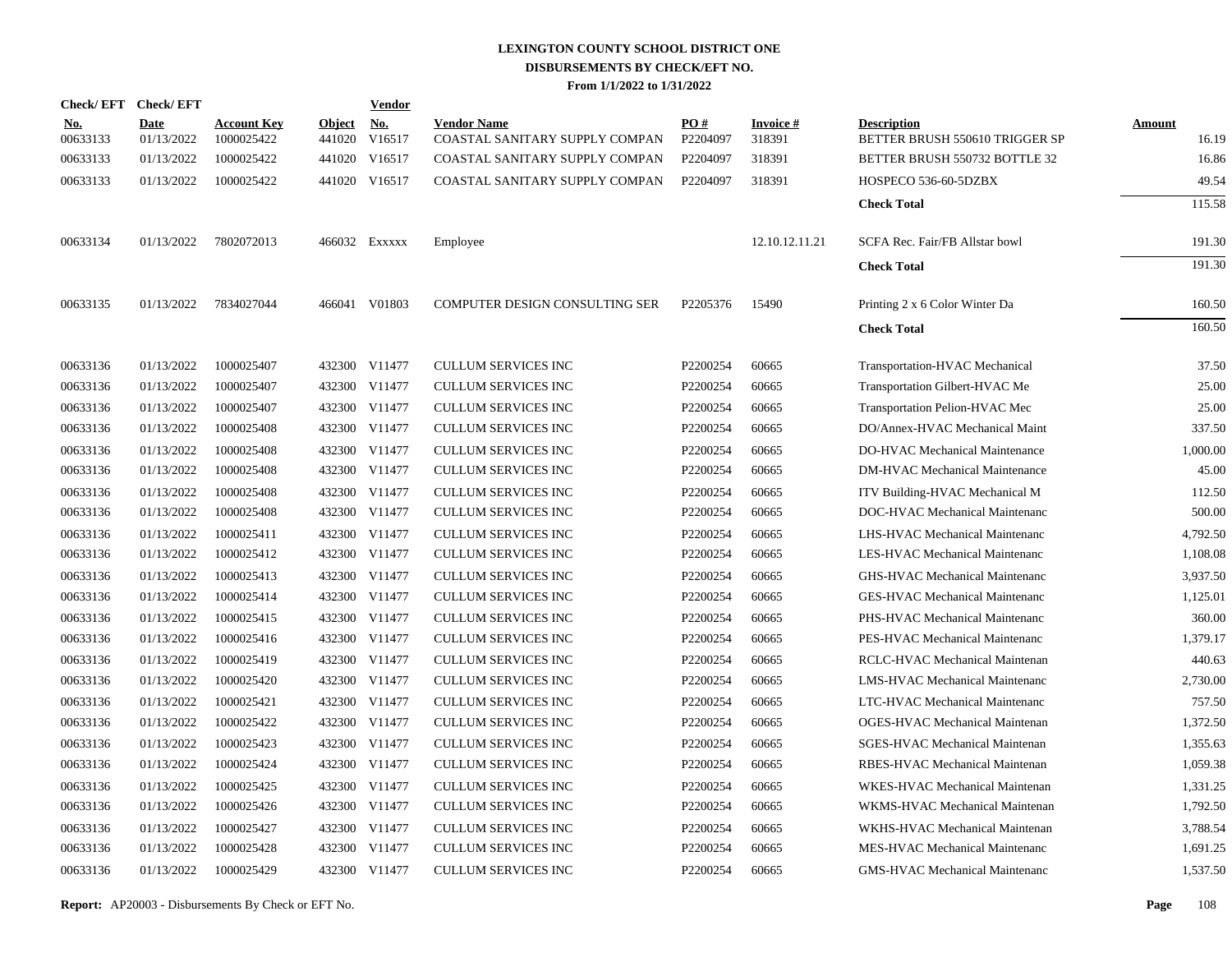|                        | Check/EFT Check/EFT       |                                  |                         | <b>Vendor</b>        |                                           |                 |                           |                                                      |                           |
|------------------------|---------------------------|----------------------------------|-------------------------|----------------------|-------------------------------------------|-----------------|---------------------------|------------------------------------------------------|---------------------------|
| <u>No.</u><br>00633136 | <b>Date</b><br>01/13/2022 | <b>Account Key</b><br>1000025431 | <b>Object</b><br>432300 | <b>No.</b><br>V11477 | <b>Vendor Name</b><br>CULLUM SERVICES INC | PQ#<br>P2200254 | <b>Invoice #</b><br>60665 | <b>Description</b><br>LMES-HVAC Mechanical Maintenan | <b>Amount</b><br>2,651.25 |
| 00633136               | 01/13/2022                | 1000025434                       |                         | 432300 V11477        | <b>CULLUM SERVICES INC</b>                | P2200254        | 60665                     | PHMS-HVAC Mechanical Maintenan                       | 1,515.00                  |
| 00633136               | 01/13/2022                | 1000025435                       |                         | 432300 V11477        | <b>CULLUM SERVICES INC</b>                | P2200254        | 60665                     | PHES-HVAC Mechanical Maintenan                       | 1,376.25                  |
| 00633136               | 01/13/2022                | 1000025437                       |                         | 432300 V11477        | <b>CULLUM SERVICES INC</b>                | P2200254        | 60665                     | CSMS-HVAC Mechanical Maintenan                       | 1.530.00                  |
| 00633136               | 01/13/2022                | 1000025438                       |                         | 432300 V11477        | <b>CULLUM SERVICES INC</b>                | P2200254        | 60665                     | CSES-HVAC Mechanical Maintenan                       | 1,205.60                  |
| 00633136               | 01/13/2022                | 1000025439                       |                         | 432300 V11477        | CULLUM SERVICES INC                       | P2200254        | 60665                     | FPES-HVAC Mechanical Maintenan                       | 1,276.88                  |
| 00633136               | 01/13/2022                | 1000025440                       |                         | 432300 V11477        | CULLUM SERVICES INC                       | P2200254        | 60665                     | NPES-HVAC Mechanical Maintenan                       | 620.62                    |
| 00633136               | 01/13/2022                | 1000025441                       |                         | 432300 V11477        | CULLUM SERVICES INC                       | P2200254        | 60665                     | RCES-HVAC Mechanical Maintenan                       | 2,371.88                  |
| 00633136               | 01/13/2022                | 1000025442                       |                         | 432300 V11477        | CULLUM SERVICES INC                       | P2200254        | 60665                     | MGES-HVAC Mechanical Maintenan                       | 1,453.12                  |
| 00633136               | 01/13/2022                | 1000025443                       |                         | 432300 V11477        | <b>CULLUM SERVICES INC</b>                | P2200254        | 60665                     | MGMS-HVAC Mechanical Maintenan                       | 2,437.50                  |
| 00633136               | 01/13/2022                | 1000025444                       |                         | 432300 V11477        | <b>CULLUM SERVICES INC</b>                | P2200254        | 60665                     | RBHS-HVAC Mechanical Maintenan                       | 5,887.50                  |
| 00633136               | 01/13/2022                | 1000025445                       |                         | 432300 V11477        | <b>CULLUM SERVICES INC</b>                | P2200254        | 60665                     | DES-HVAC MEehanical Maintenanc                       | 1,453.13                  |
| 00633136               | 01/13/2022                | 1000025446                       |                         | 432300 V11477        | <b>CULLUM SERVICES INC</b>                | P2200254        | 60665                     | <b>BMS-HVAC Mechanical Maintenanc</b>                | 2,125.00                  |
| 00633136               | 01/13/2022                | 1000025452                       |                         | 432300 V11477        | CULLUM SERVICES INC                       | P2200254        | 60665                     | OLD GES-HVAC Mechanical Mainte                       | 1,023.75                  |
| 00633136               | 01/13/2022                | 1000025453                       |                         | 432300 V11477        | <b>CULLUM SERVICES INC</b>                | P2200254        | 60665                     | OLD PMS-HVAC Mechanical Mainte                       | 1,149.38                  |
|                        |                           |                                  |                         |                      |                                           |                 |                           | <b>Check Total</b>                                   | 60,718.30                 |
| 00633137               | 01/13/2022                | 7802073026                       |                         | 466034 V10113        | DERRICK, ANDREW BUTCH                     |                 |                           | BB.WKM.01.10.22 BB WKM vs Pelion                     | 56.00                     |
|                        |                           |                                  |                         |                      |                                           |                 |                           | <b>Check Total</b>                                   | 56.00                     |
| 00633138               | 01/13/2022                | 2042212703                       |                         | 433200 EXXXXX        | Employee                                  |                 | 12.01.12.31.21            | Meetings & Observations                              | 99.40                     |
|                        |                           |                                  |                         |                      |                                           |                 |                           | <b>Check Total</b>                                   | 99.40                     |
| 00633139               | 01/13/2022                | 1000011123                       |                         | 441000 V00817        | EAI (ERIC ARMIN INC)                      | P2203715        | INV1145085                | NUMBER CARDS,                                        | 121.80                    |
|                        |                           |                                  |                         |                      |                                           |                 |                           | <b>Check Total</b>                                   | 121.80                    |
| 00633140               | 01/13/2022                | 1000011235                       |                         | 441000 V15897        | FIRST COMMUNITY BANK                      | P2207011        | PHE.1840.01.22            | Amazon                                               | 74.89                     |
| 00633140               | 01/13/2022                | 1000011335                       |                         | 441000 V15897        | FIRST COMMUNITY BANK                      | P2207011        | PHE.1840.01.22            | <b>Shamrock Plastics</b>                             | 686.70                    |
| 00633140               | 01/13/2022                | 7743019035                       |                         | 466099 V15897        | FIRST COMMUNITY BANK                      | P2207011        | PHE.1840.01.22            | Sam's Club - COVID                                   | 7.47                      |
| 00633140               | 01/13/2022                | 7879027035                       |                         | 466099 V15897        | FIRST COMMUNITY BANK                      | P2207011        | PHE.1840.01.22            | Kohl's                                               | 80.14                     |
| 00633140               | 01/13/2022                | 7879027035                       |                         | 466099 V15897        | FIRST COMMUNITY BANK                      | P2207011        | PHE.1840.01.22            | TJ Maxx                                              | 85.59                     |
| 00633140               | 01/13/2022                | 7880027035                       |                         | 466099 V15897        | FIRST COMMUNITY BANK                      | P2207011        | PHE.1840.01.22            | <b>Litchfield Books</b>                              | 76.32                     |
| 00633140               | 01/13/2022                | 7880027035                       |                         | 466099 V15897        | FIRST COMMUNITY BANK                      | P2207012        | PHE.1949.01.22            | Trophy & Awards Center                               | 18.73                     |
|                        |                           |                                  |                         |                      |                                           |                 |                           | <b>Check Total</b>                                   | 1,029.84                  |
| 00633141               | 01/13/2022                | 7744019013                       |                         | 466041 V12464        | FISHER SCIENTIFIC COMPANY LLC             | P2205426        | 6419511                   | <b>Fisher Science Education Fetal</b>                | 475.89                    |
|                        |                           |                                  |                         |                      |                                           |                 |                           |                                                      |                           |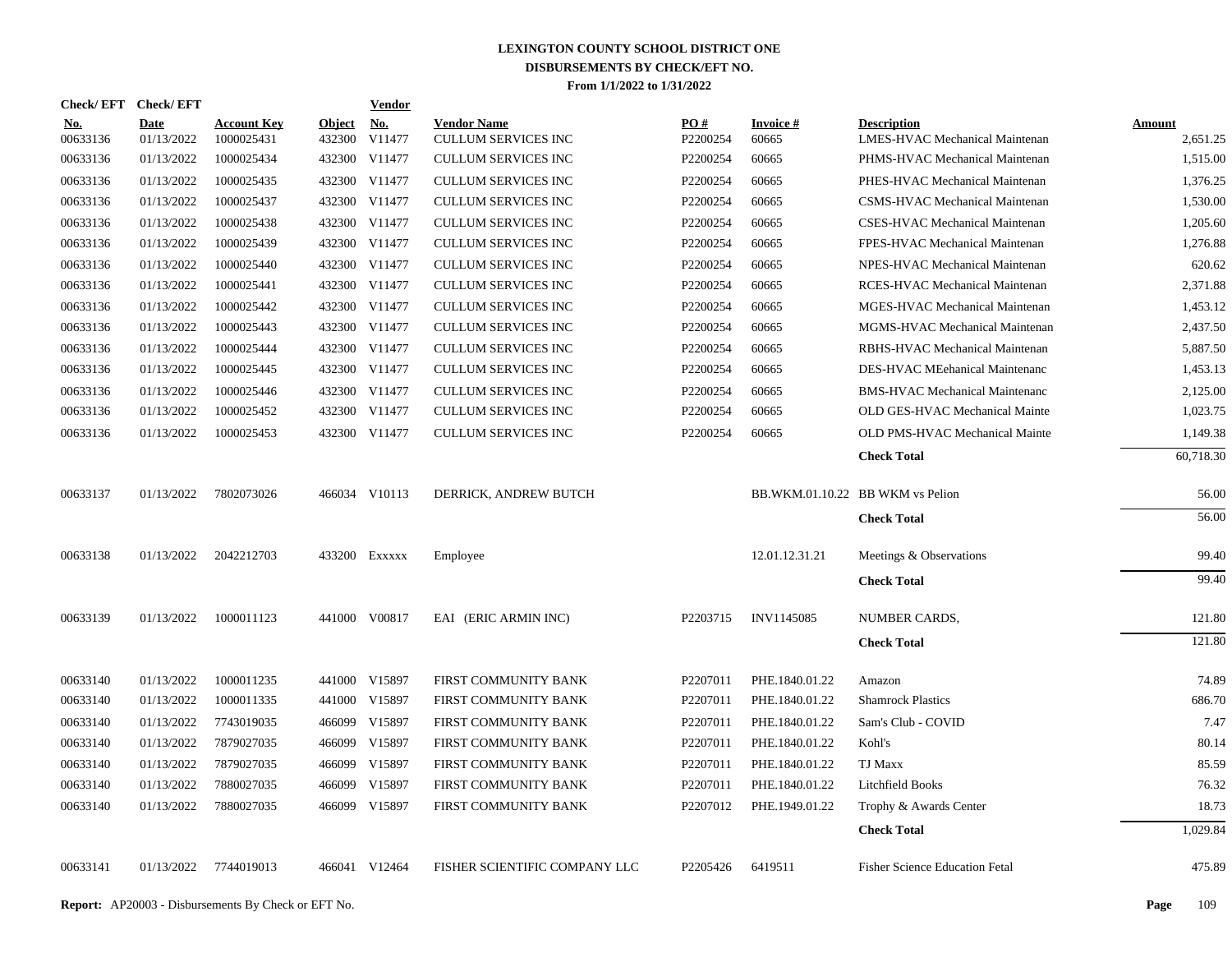| Check/EFT Check/EFT    |                           |                                  |                         | <b>Vendor</b> |                                                     |                 |                            |                                                             |                        |
|------------------------|---------------------------|----------------------------------|-------------------------|---------------|-----------------------------------------------------|-----------------|----------------------------|-------------------------------------------------------------|------------------------|
| <b>No.</b><br>00633141 | <b>Date</b><br>01/13/2022 | <b>Account Key</b><br>7744019013 | <b>Object</b><br>466041 | No.<br>V12464 | <b>Vendor Name</b><br>FISHER SCIENTIFIC COMPANY LLC | PO#<br>P2205426 | <b>Invoice#</b><br>6419511 | <b>Description</b><br><b>Fisher Science Education Fetal</b> | <b>Amount</b><br>85.49 |
|                        |                           |                                  |                         |               |                                                     |                 |                            | <b>Check Total</b>                                          | 561.38                 |
| 00633142               | 01/13/2022                | 1000011527                       |                         | 441000 V00549 | FORMS AND SUPPLY INC (FSI)                          | P2202474        | 5877900-0                  | TOPS Wide Rule 1-subject Spira                              | 74.91                  |
| 00633142               | 01/13/2022                | 1000011527                       | 441000                  | V00549        | FORMS AND SUPPLY INC (FSI)                          | P2202474        | 5877900-0                  | Blue Cedar Hand Sanitizer, 16.                              | 256.29                 |
| 00633142               | 01/13/2022                | 1000011527                       | 441000                  | V00549        | FORMS AND SUPPLY INC (FSI)                          | P2202474        | 5877900-0                  | Business Source Ruled White In                              | 20.54                  |
| 00633142               | 01/13/2022                | 1000011527                       | 441000                  | V00549        | FORMS AND SUPPLY INC (FSI)                          | P2202474        | 5877900-0                  | Business Source Ruled White In                              | 13.27                  |
| 00633142               | 01/13/2022                | 1000011527                       | 441000                  | V00549        | FORMS AND SUPPLY INC (FSI)                          | P2202474        | 5877900-0                  | Kleenex Naturals Facial Tissue                              | 106.47                 |
| 00633142               | 01/13/2022                | 1000011527                       | 441000                  | V00549        | FORMS AND SUPPLY INC (FSI)                          | P2202474        | 5877900-0                  | EconomyValue ClearVue Round-Ri                              | 21.57                  |
| 00633142               | 01/13/2022                | 1000011527                       | 441000                  | V00549        | FORMS AND SUPPLY INC (FSI)                          | P2202474        | 5877900-0                  | uni-ball Vision 1.0mm Point Ro                              | 155.49                 |
| 00633142               | 01/13/2022                | 1000011527                       | 441000                  | V00549        | FORMS AND SUPPLY INC (FSI)                          | P2202474        | 5877900-0                  | <b>BIC Round Stic Ballpoint Pens</b>                        | 8.47                   |
| 00633142               | 01/13/2022                | 1000011527                       | 441000                  | V00549        | FORMS AND SUPPLY INC (FSI)                          | P2202474        | 5877900-0                  | <b>Business Source Heavy-duty</b>                           | 5.37                   |
| 00633142               | 01/13/2022                | 1000011527                       | 441000                  | V00549        | FORMS AND SUPPLY INC (FSI)                          | P2202474        | 5877900-0                  | LEE Sortkwik Fingertip Moisten                              | 13.23                  |
| 00633142               | 01/13/2022                | 1000011527                       | 441000                  | V00549        | FORMS AND SUPPLY INC (FSI)                          | P2202474        | 5877900-0                  | Avery Big Tab Insertable Divid                              | 13.10                  |
| 00633142               | 01/13/2022                | 1000011527                       | 441000                  | V00549        | FORMS AND SUPPLY INC (FSI)                          | P2202474        | 5877900-0                  | Adhesive Putty, Nontoxic, 2 oz                              | 33.38                  |
| 00633142               | 01/13/2022                | 1000011527                       | 441000                  | V00549        | FORMS AND SUPPLY INC (FSI)                          | P2202474        | 5877900-0                  | Business Source 1/3 Tab Cut Le                              | 45.21                  |
| 00633142               | 01/13/2022                | 1000011527                       | 441000                  | V00549        | FORMS AND SUPPLY INC (FSI)                          | P2202474        | 5877900-0                  | Avery Easy Peel Address Labels                              | 128.45                 |
| 00633142               | 01/13/2022                | 1000011527                       | 441000                  | V00549        | FORMS AND SUPPLY INC (FSI)                          | P2202474        | 5877900-0                  | Dymo LT-100T LetraTag Plus Lab                              | 29.37                  |
| 00633142               | 01/13/2022                | 1000011527                       | 441000                  | V00549        | FORMS AND SUPPLY INC (FSI)                          | P2202474        | 5877900-0                  | Dymo LetraTag Label Maker Tape                              | 53.41                  |
| 00633142               | 01/13/2022                | 1000011527                       | 441000                  | V00549        | FORMS AND SUPPLY INC (FSI)                          | P2202474        | 5877900-0                  | Dixon Oriole HB No. 2 Pencils                               | 9.63                   |
| 00633142               | 01/13/2022                | 1000011527                       | 441000                  | V00549        | FORMS AND SUPPLY INC (FSI)                          | P2202474        | 5877900-0                  | EXPO Large Barrel Dry-Erase Ma                              | 69.51                  |
| 00633142               | 01/13/2022                | 1000011527                       | 441000                  | V00549        | FORMS AND SUPPLY INC (FSI)                          | P2202474        | 5877900-0                  | EXPO Large Barrel Dry-Erase Ma                              | 66.51                  |
| 00633142               | 01/13/2022                | 1000011527                       | 441000                  | V00549        | FORMS AND SUPPLY INC (FSI)                          | P2202474        | 5877900-0                  | Expo Marker Board Eraser                                    | 17.72                  |
| 00633142               | 01/13/2022                | 1000011527                       | 441000                  | V00549        | FORMS AND SUPPLY INC (FSI)                          | P2202474        | 5877900-0                  | <b>Business Source Yellow Adhesiv</b>                       | 271.51                 |
| 00633142               | 01/13/2022                | 1000011527                       | 441000                  | V00549        | FORMS AND SUPPLY INC (FSI)                          | P2202474        | 5877900-0                  | <b>Business Source Yellow Reposit</b>                       | 35.85                  |
| 00633142               | 01/13/2022                | 1000011527                       | 441000                  | V00549        | FORMS AND SUPPLY INC (FSI)                          | P2202474        | 5877900-0                  | Read Right Dust-Free Multi-pur                              | 50.78                  |
| 00633142               | 01/13/2022                | 1000011527                       | 441000                  | V00549        | FORMS AND SUPPLY INC (FSI)                          | P2202474        | 5877900-0                  | Expo White Board Cleaning Towe                              | 36.55                  |
| 00633142               | 01/13/2022                | 1000011527                       | 441000                  | V00549        | FORMS AND SUPPLY INC (FSI)                          | P2202474        | 5877900-0                  | <b>Business Source Premium Invisi</b>                       | 24.78                  |
| 00633142               | 01/13/2022                | 1000011527                       | 441000                  | V00549        | FORMS AND SUPPLY INC (FSI)                          | P2202474        | 5877900-0                  | ScotchBlue Multi-Surface Paint                              | 67.54                  |
| 00633142               | 01/13/2022                | 1000011527                       | 441000                  | V00549        | FORMS AND SUPPLY INC (FSI)                          | P2202474        | 5877900-0                  | <b>Business Source Utility-purpos</b>                       | 21.57                  |
| 00633142               | 01/13/2022                | 1000011527                       | 441000                  | V00549        | FORMS AND SUPPLY INC (FSI)                          | P2202474        | 5877900-1                  | uni-ball Vision 1.0mm Point Ro                              | 111.06                 |
| 00633142               | 01/13/2022                | 1000011527                       | 441000                  | V00549        | FORMS AND SUPPLY INC (FSI)                          | P2202474        | 5877900-1                  | <b>Business Source Yellow Adhesiv</b>                       | 814.54                 |
| 00633142               | 01/13/2022                | 1000011527                       | 441000                  | V00549        | FORMS AND SUPPLY INC (FSI)                          | P2202474        | 5877900-4                  | Kleenex Naturals Facial Tissue                              | 53.23                  |
| 00633142               | 01/13/2022                | 1000011527                       | 441000                  | V00549        | FORMS AND SUPPLY INC (FSI)                          | P2202474        | 5877900-5                  | EconomyValue ClearVue Round-Ri                              | 28.38                  |
| 00633142               | 01/13/2022                | 1000025413                       | 441000                  | V00549        | FORMS AND SUPPLY INC (FSI)                          | P2206241        | 5982723-0                  | Averyreg TrueBlock ID Label                                 | 270.50                 |
| 00633142               | 01/13/2022                | 1000011222                       |                         | 441000 V00549 | FORMS AND SUPPLY INC (FSI)                          | P2206641        | 5998704-0                  | Business Source 13 Tab Cut Let                              | 79.06                  |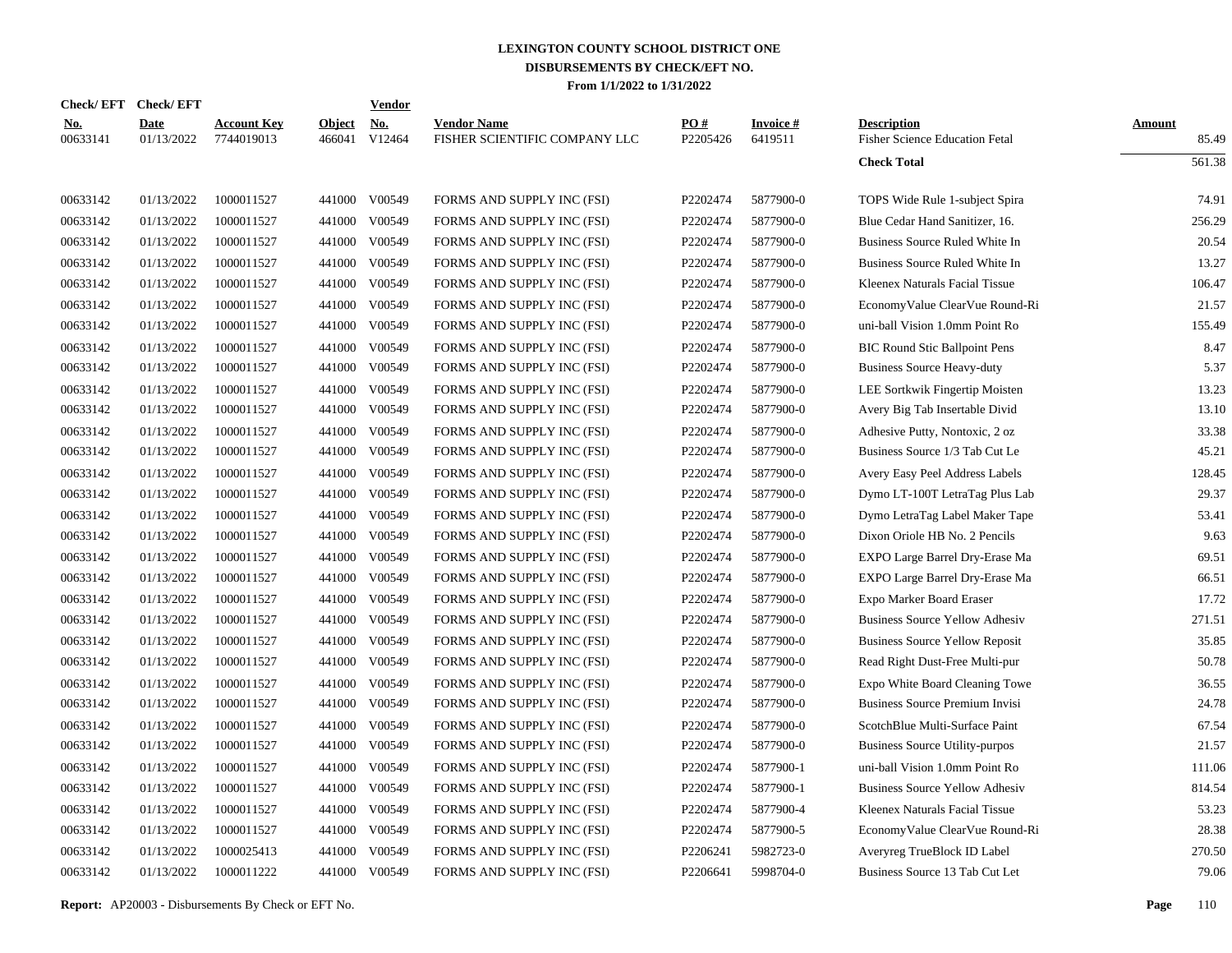| Check/EFT Check/EFT    |                           |                                  |                         | <b>Vendor</b> |                                                  |                 |                        |                                                      |                 |
|------------------------|---------------------------|----------------------------------|-------------------------|---------------|--------------------------------------------------|-----------------|------------------------|------------------------------------------------------|-----------------|
| <b>No.</b><br>00633142 | <b>Date</b><br>01/13/2022 | <b>Account Key</b><br>1000011222 | <b>Object</b><br>441000 | No.<br>V00549 | <b>Vendor Name</b><br>FORMS AND SUPPLY INC (FSI) | PO#<br>P2206641 | Invoice #<br>5998704-0 | <b>Description</b><br>Rayovac Ready Power Alkaline A | Amount<br>27.98 |
| 00633142               | 01/13/2022                | 1000011222                       | 441000                  | V00549        | FORMS AND SUPPLY INC (FSI)                       | P2206641        | 5998704-0              | Neenah Card Stock Bright Whit                        | 23.84           |
| 00633142               | 01/13/2022                | 1000011222                       | 441000                  | V00549        | FORMS AND SUPPLY INC (FSI)                       | P2206641        | 5998704-0              | EXPO Large Barrel DryErase Mar                       | 69.51           |
| 00633142               | 01/13/2022                | 2042221303                       | 441000                  | V00549        | FORMS AND SUPPLY INC (FSI)                       | P2206739        | 6001966-0              | Postitreg Super Sticky Lined N                       | 14.48           |
| 00633142               | 01/13/2022                | 2042221303                       | 441000                  | V00549        | FORMS AND SUPPLY INC (FSI)                       | P2206739        | 6001966-0              | Postitreg Super Sticky Notes C                       | 21.79           |
| 00633142               | 01/13/2022                | 2042221303                       | 441000                  | V00549        | FORMS AND SUPPLY INC (FSI)                       | P2206739        | 6001966-0              | Fellowes Plastic Combs Round                         | 20.93           |
| 00633142               | 01/13/2022                | 2042221303                       | 441000                  | V00549        | FORMS AND SUPPLY INC (FSI)                       | P2206739        | 6001966-0              | Fellowes Plastic Combs Round                         | 5.35            |
| 00633142               | 01/13/2022                | 2042221303                       | 441000                  | V00549        | FORMS AND SUPPLY INC (FSI)                       | P2206739        | 6001966-0              | Exact Inkjet Laser Copy Multi                        | 54.99           |
| 00633142               | 01/13/2022                | 2042221303                       | 441000                  | V00549        | FORMS AND SUPPLY INC (FSI)                       | P2206739        | 6001966-0              | <b>EXPO LowOdor Dryerase Markers</b>                 | 11.21           |
| 00633142               | 01/13/2022                | 2042221303                       | 441000                  | V00549        | FORMS AND SUPPLY INC (FSI)                       | P2206739        | 6001966-0              | Postitreg SelfStick Easel Pad                        | 56.53           |
| 00633142               | 01/13/2022                | 2042221303                       | 441000                  | V00549        | FORMS AND SUPPLY INC (FSI)                       | P2206739        | 6001966-0              | Sharpie Flip Chart Markers                           | 4.28            |
| 00633142               | 01/13/2022                | 1000011235                       | 441000                  | V00549        | FORMS AND SUPPLY INC (FSI)                       | P2206741        | 6001976-0              | Hammermill Paper for Copy 85x1                       | 49.64           |
| 00633142               | 01/13/2022                | 1000011235                       | 441000                  | V00549        | FORMS AND SUPPLY INC (FSI)                       | P2206741        | 6001976-0              | FIREWORX Colored Paper 201b 81                       | 49.65           |
| 00633142               | 01/13/2022                | 1000011235                       | 441000                  | V00549        | FORMS AND SUPPLY INC (FSI)                       | P2206741        | 6001976-0              | FIREWORX Colored Paper 201b 81                       | 49.65           |
| 00633142               | 01/13/2022                | 1000011235                       | 441000                  | V00549        | FORMS AND SUPPLY INC (FSI)                       | P2206741        | 6001976-0              | FIREWORX Colored Paper 201b 81                       | 49.65           |
| 00633142               | 01/13/2022                | 1000011235                       | 441000                  | V00549        | FORMS AND SUPPLY INC (FSI)                       | P2206741        | 6001976-0              | FIREWORX Colored Paper 201b 81                       | 49.65           |
| 00633142               | 01/13/2022                | 2021018816                       | 441000                  | V00549        | FORMS AND SUPPLY INC (FSI)                       | P2206742        | 6001993-0              | <b>Business Source Quality Rubber</b>                | 5.37            |
| 00633142               | 01/13/2022                | 2021018816                       | 441000                  | V00549        | FORMS AND SUPPLY INC (FSI)                       | P2206742        | 6001993-0              | Crayola Regular Size Crayon Se                       | 48.15           |
| 00633142               | 01/13/2022                | 1000011335                       | 441000                  | V00549        | FORMS AND SUPPLY INC (FSI)                       | P2206744        | 6001995-0              | Bostitch Electric 3Hole Punch                        | 47.93           |
| 00633142               | 01/13/2022                | 1000011335                       | 441000                  | V00549        | FORMS AND SUPPLY INC (FSI)                       | P2206744        | 6001995-0              | Business Source Magnetic Grip                        | 10.16           |
| 00633142               | 01/13/2022                | 1000011335                       | 441000                  | V00549        | FORMS AND SUPPLY INC (FSI)                       | P2206744        | 6001995-0              | <b>BIC Round Stic Ballpoint Pens</b>                 | 23.11           |
| 00633142               | 01/13/2022                | 1000011335                       | 441000                  | V00549        | FORMS AND SUPPLY INC (FSI)                       | P2206744        | 6001995-0              | <b>Business Source Utilitypurpose</b>                | 23.97           |
| 00633142               | 01/13/2022                | 1000011335                       | 441000                  | V00549        | FORMS AND SUPPLY INC (FSI)                       | P2206744        | 6001995-0              | Business Source Premium Invisi                       | 20.65           |
| 00633142               | 01/13/2022                | 1000011335                       | 441000                  | V00549        | FORMS AND SUPPLY INC (FSI)                       | P2206744        | 6001995-0              | Business Source Economy Weight                       | 302.38          |
| 00633142               | 01/13/2022                | 1000011335                       | 441000                  | V00549        | FORMS AND SUPPLY INC (FSI)                       | P2206744        | 6001995-0              | <b>Business Source Yellow Reposit</b>                | 30.50           |
| 00633142               | 01/13/2022                | 1000011335                       | 441000                  | V00549        | FORMS AND SUPPLY INC (FSI)                       | P2206744        | 6001995-0              | <b>Business Source Yellow Reposit</b>                | 14.34           |
| 00633142               | 01/13/2022                | 1000011335                       | 441000                  | V00549        | FORMS AND SUPPLY INC (FSI)                       | P2206744        | 6001995-0              | <b>Business Source Yellow Adhesiv</b>                | 108.60          |
| 00633142               | 01/13/2022                | 1000011335                       | 441000                  | V00549        | FORMS AND SUPPLY INC (FSI)                       | P2206744        | 6001995-0              | Expo Marker Board Eraser 125                         | 29.53           |
| 00633142               | 01/13/2022                | 1000011335                       | 441000                  | V00549        | FORMS AND SUPPLY INC (FSI)                       | P2206744        | 6001995-0              | Business Source 14 Round Ticke                       | 22.90           |
| 00633142               | 01/13/2022                | 1000011335                       | 441000                  | V00549        | FORMS AND SUPPLY INC (FSI)                       | P2206744        | 6001995-0              | <b>Officemate Giant Paper Clips</b>                  | 15.73           |
| 00633142               | 01/13/2022                | 1000011335                       | 441000                  | V00549        | FORMS AND SUPPLY INC (FSI)                       | P2206744        | 6001995-0              | Business Source Ruled White In                       | 10.27           |
| 00633142               | 01/13/2022                | 1000011335                       | 441000                  | V00549        | FORMS AND SUPPLY INC (FSI)                       | P2206744        | 6001995-0              | Business Source Ruled White In                       | 16.58           |
| 00633142               | 01/13/2022                | 1000011335                       | 441000                  | V00549        | FORMS AND SUPPLY INC (FSI)                       | P2206744        | 6001995-0              | Averyreg Big Tab Insertable Pl                       | 7.06            |
| 00633142               | 01/13/2022                | 1000011335                       | 441000                  | V00549        | FORMS AND SUPPLY INC (FSI)                       | P2206744        | 6001995-0              | Quality Park Gummed Kraft Clas                       | 31.65           |
| 00633142               | 01/13/2022                | 1000011335                       | 441000                  | V00549        | FORMS AND SUPPLY INC (FSI)                       | P2206744        | 6001995-0              | Quality Park No 10 Regular Bus                       | 67.73           |
| 00633142               | 01/13/2022                | 1000011225                       | 441000                  | V00549        | FORMS AND SUPPLY INC (FSI)                       | P2206745        | 6002010-0              | Postitreg Notes Original Notep                       | 18.47           |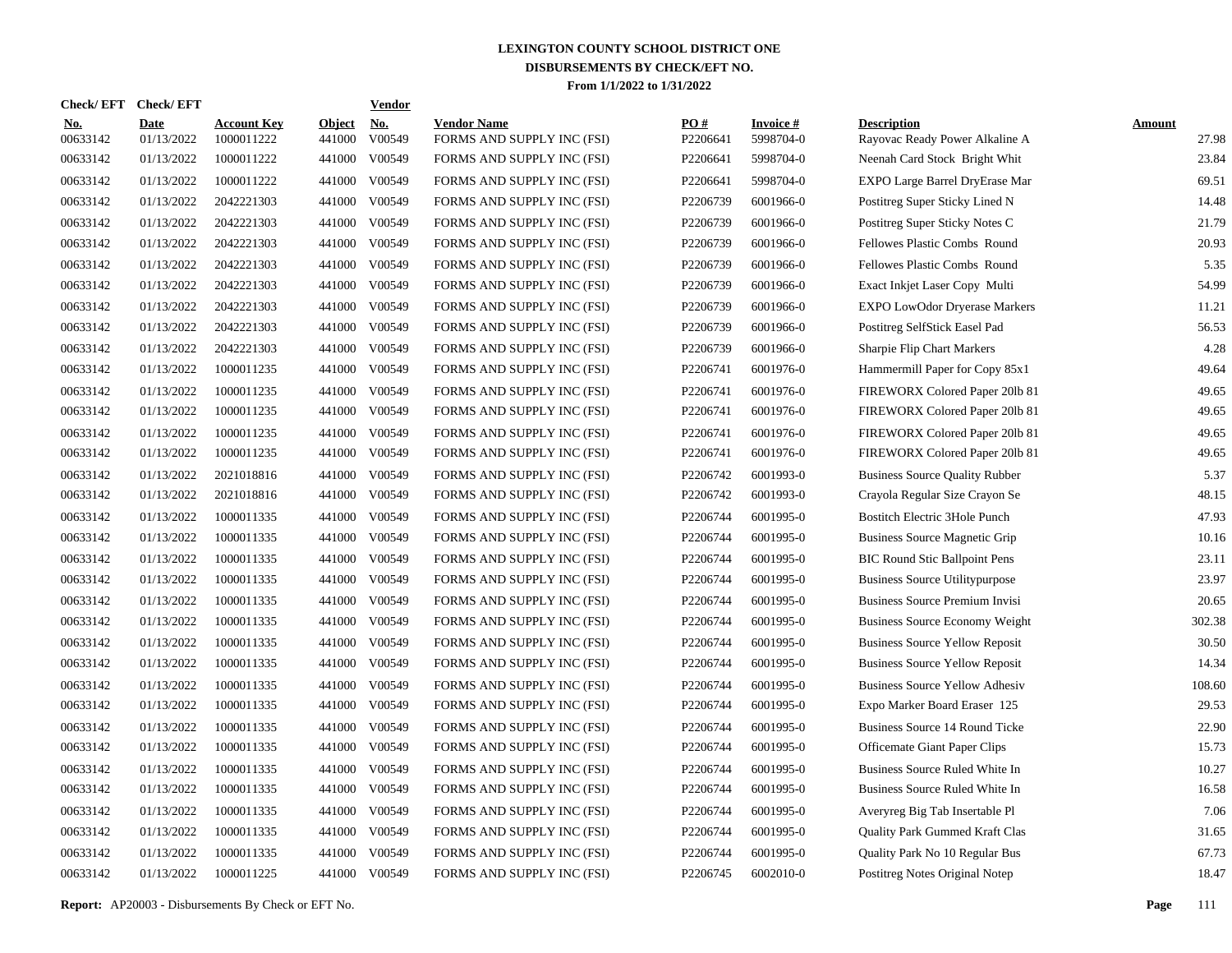| Check/ EFT             | <b>Check/EFT</b>          |                                  |                         | <b>Vendor</b>        |                                                  |                 |                                 |                                                      |                        |
|------------------------|---------------------------|----------------------------------|-------------------------|----------------------|--------------------------------------------------|-----------------|---------------------------------|------------------------------------------------------|------------------------|
| <u>No.</u><br>00633142 | <b>Date</b><br>01/13/2022 | <b>Account Key</b><br>1000011225 | <b>Object</b><br>441000 | <u>No.</u><br>V00549 | <b>Vendor Name</b><br>FORMS AND SUPPLY INC (FSI) | PO#<br>P2206745 | <b>Invoice</b> $#$<br>6002010-0 | <b>Description</b><br>Astrobrights Inkjet Laser Colo | <b>Amount</b><br>14.03 |
| 00633142               | 01/13/2022                | 1000011225                       | 441000                  | V00549               | FORMS AND SUPPLY INC (FSI)                       | P2206745        | 6002010-0                       | Expo LowOdor Dry Erase Chisel                        | 138.74                 |
| 00633142               | 01/13/2022                | 1000011225                       | 441000                  | V00549               | FORMS AND SUPPLY INC (FSI)                       | P2206745        | 6002010-0                       | Quality Park RediStrip Kraft C                       | 34.48                  |
| 00633142               | 01/13/2022                | 1000011225                       | 441000                  | V00549               | FORMS AND SUPPLY INC (FSI)                       | P2206745        | 6002010-0                       | Westcott High Performance Tita                       | 16.16                  |
| 00633142               | 01/13/2022                | 1000011225                       | 441000                  | V00549               | FORMS AND SUPPLY INC (FSI)                       | P2206745        | 6002010-0                       | Astrobrights Inkjet Laser Prin                       | 15.22                  |
| 00633142               | 01/13/2022                | 1000011342                       | 441000                  | V00549               | FORMS AND SUPPLY INC (FSI)                       | P2206763        | 6002105-0                       | Swingline Optima Grip Electric                       | 59.15                  |
| 00633142               | 01/13/2022                | 1000011342                       | 441000                  | V00549               | FORMS AND SUPPLY INC (FSI)                       | P2206763        | 6002105-0                       | <b>BIC Markit Fine Point Permanen</b>                | 72.85                  |
| 00633142               | 01/13/2022                | 1000011342                       | 441000                  | V00549               | FORMS AND SUPPLY INC (FSI)                       | P2206763        | 6002105-0                       | <b>BIC Intensity Fine Point White</b>                | 141.95                 |
| 00633142               | 01/13/2022                | 1000011342                       | 441000                  | V00549               | FORMS AND SUPPLY INC (FSI)                       | P2206763        | 6002105-0                       | <b>BIC</b> Intensity Fine Point White                | 141.95                 |
| 00633142               | 01/13/2022                | 1000011342                       | 441000                  | V00549               | FORMS AND SUPPLY INC (FSI)                       | P2206763        | 6002105-0                       | <b>BIC</b> Intensity Fine Point White                | 74.92                  |
| 00633142               | 01/13/2022                | 1000011342                       | 441000                  | V00549               | FORMS AND SUPPLY INC (FSI)                       | P2206763        | 6002105-0                       | Swingline Optima Grip Electric                       | 118.30                 |
| 00633142               | 01/13/2022                | 1000011342                       | 441000                  | V00549               | FORMS AND SUPPLY INC (FSI)                       | P2206763        | 6002105-0                       | Fellowes Microbanreg Mouse Pad                       | 4.48                   |
| 00633142               | 01/13/2022                | 1000011342                       | 441000                  | V00549               | FORMS AND SUPPLY INC (FSI)                       | P2206763        | 6002105-0                       | Smartchoice 15 Tab Cut Letter                        | 11.84                  |
| 00633142               | 01/13/2022                | 1000011342                       | 441000                  | V00549               | FORMS AND SUPPLY INC (FSI)                       | P2206763        | 6002105-0                       | Ticonderoga Presharpened No 2                        | 127.50                 |
| 00633142               | 01/13/2022                | 1000011342                       | 441000                  | V00549               | FORMS AND SUPPLY INC (FSI)                       | P2206763        | 6002105-0                       | Bostitch Ergonomic Desktop Sta                       | 54.70                  |
| 00633142               | 01/13/2022                | 1000011342                       | 441000                  | V00549               | FORMS AND SUPPLY INC (FSI)                       | P2206763        | 6002105-0                       | Scotch C38 Desk Tape Dispenser                       | 41.73                  |
| 00633142               | 01/13/2022                | 1000011247                       | 441000                  | V00549               | FORMS AND SUPPLY INC (FSI)                       | P2206791        | 6002203-0                       | Cardinal Economy Value Clear Vue                     | 57.27                  |
| 00633142               | 01/13/2022                | 1000011338                       | 441000                  | V00549               | FORMS AND SUPPLY INC (FSI)                       | P2206824        | 6003332-0                       | Officemate Standard Prong Fast                       | 5.06                   |
| 00633142               | 01/13/2022                | 1000011338                       | 441000                  | V00549               | FORMS AND SUPPLY INC (FSI)                       | P2206824        | 6003332-0                       | Westcott Stainless Steel 8 Str                       | 14.55                  |
| 00633142               | 01/13/2022                | 1000011338                       | 441000                  | V00549               | FORMS AND SUPPLY INC (FSI)                       | P2206824        | 6003332-0                       | Highland Economy Masking Tape                        | 42.75                  |
| 00633142               | 01/13/2022                | 1000011338                       | 441000                  | V00549               | FORMS AND SUPPLY INC (FSI)                       | P2206824        | 6003332-0                       | Scotch 232 Highperformance Mas                       | 25.32                  |
| 00633142               | 01/13/2022                | 1000011338                       | 441000                  | V00549               | FORMS AND SUPPLY INC (FSI)                       | P2206824        | 6003332-0                       | Integra Retractable 07mm Gel P                       | 35.70                  |
| 00633142               | 01/13/2022                | 1000011338                       | 441000                  | V00549               | FORMS AND SUPPLY INC (FSI)                       | P2206824        | 6003332-0                       | BIC Gelocity 7mm Retractable P                       | 62.49                  |
| 00633142               | 01/13/2022                | 1000011338                       | 441000                  | V00549               | FORMS AND SUPPLY INC (FSI)                       | P2206824        | 6003332-0                       | BIC Gelocity 7mm Retractable P                       | 62.49                  |
| 00633142               | 01/13/2022                | 1000011338                       | 441000                  | V00549               | FORMS AND SUPPLY INC (FSI)                       | P2206824        | 6003332-0                       | Tombow Mono Correction Tape Re                       | 11.01                  |
| 00633142               | 01/13/2022                | 1000011338                       | 441000                  | V00549               | FORMS AND SUPPLY INC (FSI)                       | P2206824        | 6003332-0                       | <b>BIC WiteOut EZ Correct Correct</b>                | 9.78                   |
| 00633142               | 01/13/2022                | 1000011338                       | 441000                  | V00549               | FORMS AND SUPPLY INC (FSI)                       | P2206824        | 6003332-0                       | Brite Liner TankStyle Highligh                       | 28.89                  |
| 00633142               | 01/13/2022                | 1000011338                       | 441000                  | V00549               | FORMS AND SUPPLY INC (FSI)                       | P2206824        | 6003332-0                       | Averyreg Marks A Lot DeskStyle                       | 20.81                  |
| 00633142               | 01/13/2022                | 1000011338                       | 441000                  | V00549               | FORMS AND SUPPLY INC (FSI)                       | P2206824        | 6003332-0                       | <b>BIC Markit Fine Point Permanen</b>                | 18.21                  |
| 00633142               | 01/13/2022                | 1000011338                       | 441000                  | V00549               | FORMS AND SUPPLY INC (FSI)                       | P2206824        | 6003332-0                       | <b>BIC Marking Chisel Tip Markers</b>                | 9.92                   |
| 00633142               | 01/13/2022                | 1000011338                       | 441000                  | V00549               | FORMS AND SUPPLY INC (FSI)                       | P2206824        | 6003332-0                       | <b>BIC Intensity Permanent Marker</b>                | 21.40                  |
| 00633142               | 01/13/2022                | 1000011338                       | 441000                  | V00549               | FORMS AND SUPPLY INC (FSI)                       | P2206824        | 6003332-0                       | Scotch HeavyDuty Shipping Pac                        | 8.38                   |
| 00633142               | 01/13/2022                | 1000011338                       | 441000                  | V00549               | FORMS AND SUPPLY INC (FSI)                       | P2206824        | 6003332-0                       | Business Source Pistol Grip Ta                       | 8.37                   |
| 00633142               | 01/13/2022                | 1000011338                       |                         | 441000 V00549        | FORMS AND SUPPLY INC (FSI)                       | P2206824        | 6003332-0                       | <b>Business Source Standard Deskt</b>                | 8.56                   |
| 00633142               | 01/13/2022                | 1000011338                       | 441000                  | V00549               | FORMS AND SUPPLY INC (FSI)                       | P2206824        | 6003332-0                       | Postitreg Notes Value Pack                           | 24.98                  |
| 00633142               | 01/13/2022                | 1000011338                       |                         | 441000 V00549        | FORMS AND SUPPLY INC (FSI)                       | P2206824        | 6003332-0                       | Postitreg Super Sticky Lined P                       | 30.82                  |
|                        |                           |                                  |                         |                      |                                                  |                 |                                 |                                                      |                        |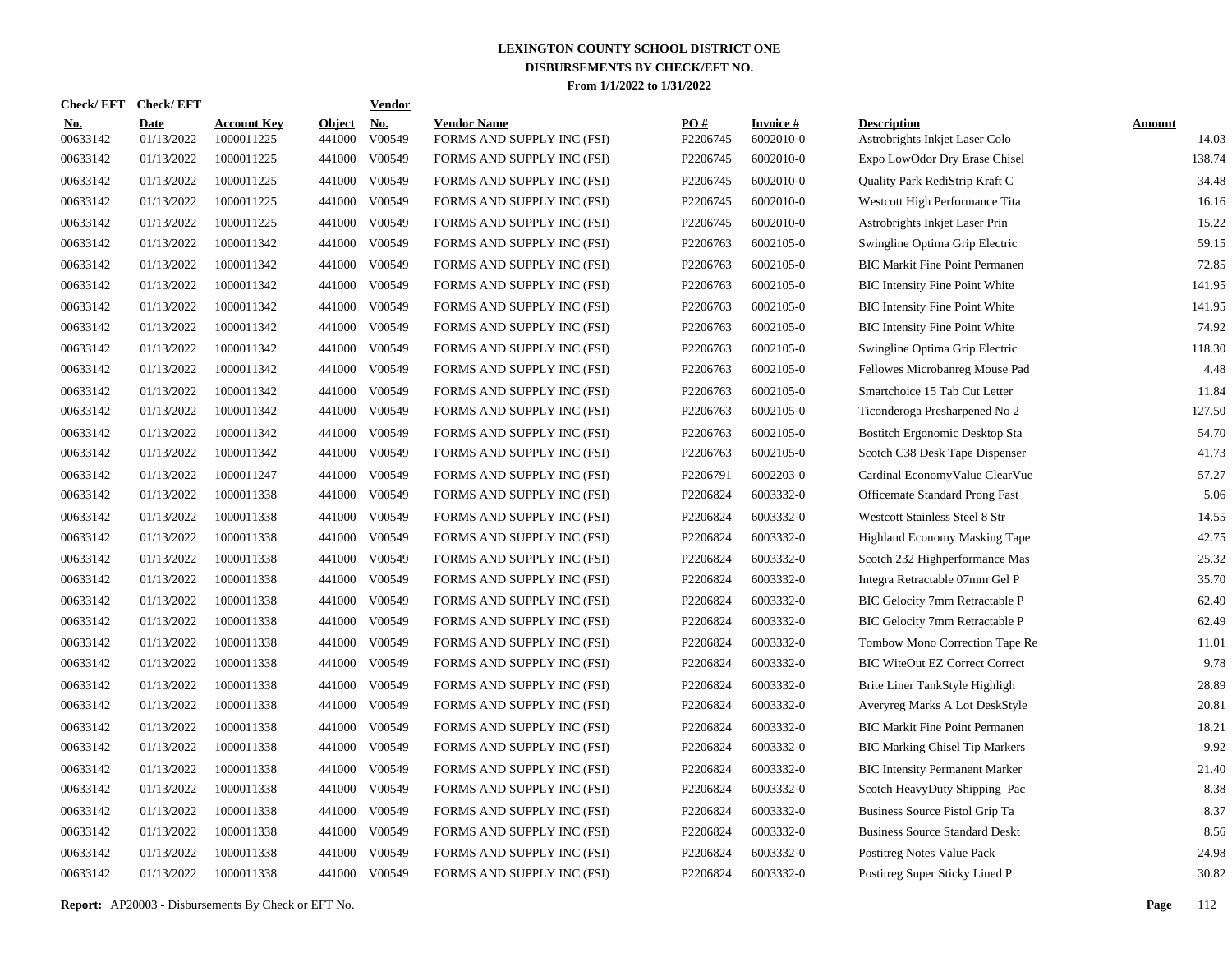|                        | Check/EFT Check/EFT |                                  |                         | Vendor               |                                                  |                 |                                 |                                                      |                 |
|------------------------|---------------------|----------------------------------|-------------------------|----------------------|--------------------------------------------------|-----------------|---------------------------------|------------------------------------------------------|-----------------|
| <b>No.</b><br>00633142 | Date<br>01/13/2022  | <b>Account Key</b><br>1000011338 | <b>Object</b><br>441000 | <u>No.</u><br>V00549 | <b>Vendor Name</b><br>FORMS AND SUPPLY INC (FSI) | PO#<br>P2206824 | <b>Invoice</b> $#$<br>6003332-0 | <b>Description</b><br>Postitreg Super Sticky Lined N | Amount<br>43.46 |
| 00633142               | 01/13/2022          | 1000011338                       | 441000                  | V00549               | FORMS AND SUPPLY INC (FSI)                       | P2206824        | 6003332-0                       | <b>Business Source Reposition Pop</b>                | 26.49           |
| 00633142               | 01/13/2022          | 1000011338                       | 441000                  | V00549               | FORMS AND SUPPLY INC (FSI)                       | P2206824        | 6003332-0                       | <b>Business Source Premium Repost</b>                | 25.57           |
| 00633142               | 01/13/2022          | 1000011338                       | 441000                  | V00549               | FORMS AND SUPPLY INC (FSI)                       | P2206824        | 6003332-0                       | <b>Business Source Extreme Color</b>                 | 25.57           |
| 00633142               | 01/13/2022          | 1000011338                       | 441000                  | V00549               | FORMS AND SUPPLY INC (FSI)                       | P2206824        | 6003332-0                       | Pacon Sentence Strips 3H x 24                        | 8.86            |
| 00633142               | 01/13/2022          | 1000011338                       | 441000                  | V00549               | FORMS AND SUPPLY INC (FSI)                       | P2206824        | 6003332-0                       | Business Source Plain Index Ca                       | 6.58            |
| 00633142               | 01/13/2022          | 1000011338                       | 441000                  | V00549               | FORMS AND SUPPLY INC (FSI)                       | P2206824        | 6003332-0                       | Business Source Plain Index Ca                       | 7.00            |
| 00633142               | 01/13/2022          | 1000011338                       | 441000                  | V00549               | FORMS AND SUPPLY INC (FSI)                       | P2206824        | 6003332-0                       | Smartchoice 15 Tab Cut Letter                        | 19.74           |
| 00633142               | 01/13/2022          | 1000011338                       | 441000                  | V00549               | FORMS AND SUPPLY INC (FSI)                       | P2206824        | 6003332-0                       | Smartchoice 13 Tab Cut Letter                        | 21.08           |
| 00633142               | 01/13/2022          | 1000011338                       | 441000                  | V00549               | FORMS AND SUPPLY INC (FSI)                       | P2206824        | 6003332-0                       | Hammermill Paper for Copy 85x1                       | 4.96            |
| 00633142               | 01/13/2022          | 1000011338                       | 441000                  | V00549               | FORMS AND SUPPLY INC (FSI)                       | P2206824        | 6003332-0                       | Hammermill Paper for Copy 85x1                       | 4.96            |
| 00633142               | 01/13/2022          | 1000011338                       | 441000                  | V00549               | FORMS AND SUPPLY INC (FSI)                       | P2206824        | 6003332-0                       | Hammermill Paper for Copy 85x1                       | 9.93            |
| 00633142               | 01/13/2022          | 1000011338                       | 441000                  | V00549               | FORMS AND SUPPLY INC (FSI)                       | P2206824        | 6003332-0                       | Hammermill Paper for Copy 85x1                       | 9.93            |
| 00633142               | 01/13/2022          | 1000011338                       | 441000                  | V00549               | FORMS AND SUPPLY INC (FSI)                       | P2206824        | 6003332-0                       | Pendaflex 13 Tab Cut Letter Re                       | 32.70           |
| 00633142               | 01/13/2022          | 1000025204                       | 441000                  | V00549               | FORMS AND SUPPLY INC (FSI)                       | P2206863        | 6004084-0                       | Pentel Gel Pen refill, red, fo                       | 13.23           |
| 00633142               | 01/13/2022          | 1000025204                       |                         | 441000 V00549        | FORMS AND SUPPLY INC (FSI)                       | P2206863        | 6004084-0                       | Pentel Gel Pen refill, blue, f                       | 9.37            |
| 00633142               | 01/13/2022          | 1000025204                       |                         | 441000 V00549        | FORMS AND SUPPLY INC (FSI)                       | P2206863        | 6004084-0                       | Avery Removable ID Labels, for                       | 10.72           |
| 00633142               | 01/13/2022          | 1000025204                       |                         | 441000 V00549        | FORMS AND SUPPLY INC (FSI)                       | P2206863        | 6004084-0                       | Action Planner Notebook-Letter                       | 6.35            |
| 00633142               | 01/13/2022          | 1000025204                       |                         | 441000 V00549        | FORMS AND SUPPLY INC (FSI)                       | P2206863        | 6004084-0                       | <b>Traditional Business Envelopes</b>                | 34.15           |
|                        |                     |                                  |                         |                      |                                                  |                 |                                 | <b>Check Total</b>                                   | 6,316.87        |
| 00633143               | 01/13/2022          | 7834027015                       |                         | 466041 V10032        | <b>FRENZY INC</b>                                | P2206311        | 21048                           | Gildan Cotton Tshirt                                 | 872.20          |
| 00633143               | 01/13/2022          | 7834027015                       |                         | 466041 V10032        | FRENZY INC                                       | P2206311        | 21048                           | 2X Tshirt                                            | 21.80           |
| 00633143               | 01/13/2022          | 7834027015                       |                         | 466041 V10032        | FRENZY INC                                       | P2206311        | 21048                           | Columbia Tax 8%                                      | 71.52           |
|                        |                     |                                  |                         |                      |                                                  |                 |                                 | <b>Check Total</b>                                   | 965.52          |
| 00633144               | 01/13/2022          | 7924099813                       |                         | 466041 V01725        | <b>FULLY PROMOTED</b>                            | P2205911        | 62403                           | Men's Pacifica Polo Shirt - Bl                       | 693.36          |
| 00633144               | 01/13/2022          | 7924099813                       | 466041                  | V01725               | <b>FULLY PROMOTED</b>                            | P2205911        | 62403                           | Embroidery - NO CHARGE                               | 0.00            |
| 00633144               | 01/13/2022          | 7924099813                       |                         | 466041 V01725        | <b>FULLY PROMOTED</b>                            | P2205911        | 62403                           | Women's Pacifica Polo Shirt -                        | 963.00          |
| 00633144               | 01/13/2022          | 7924099813                       | 466041                  | V01725               | <b>FULLY PROMOTED</b>                            | P2205911        | 62403                           | Women's Pacifica Polo Shirt -                        | 162.64          |
| 00633144               | 01/13/2022          | 7924099813                       | 466041                  | V01725               | <b>FULLY PROMOTED</b>                            | P2205911        | 62403                           | Embroidery - NO CHARGE                               | 0.00            |
| 00633144               | 01/13/2022          | 7924099813                       | 466041                  | V01725               | <b>FULLY PROMOTED</b>                            | P2205911        | 62403                           | <b>Shipping Charge</b>                               | 15.00           |
| 00633144               | 01/13/2022          | 7932027013                       |                         | 466041 V01725        | <b>FULLY PROMOTED</b>                            | P2206243        | 62814                           | <b>Traditional Short Sleeve Cage</b>                 | 120.16          |
| 00633144               | 01/13/2022          | 7932027013                       | 466041                  | V01725               | <b>FULLY PROMOTED</b>                            | P2206243        | 62814                           | Sublimation - NO CHARGE                              | 0.00            |
| 00633144               | 01/13/2022          | 7932027013                       |                         | 466041 V01725        | <b>FULLY PROMOTED</b>                            | P2206243        | 62814                           | <b>Shipping Charge</b>                               | 15.00           |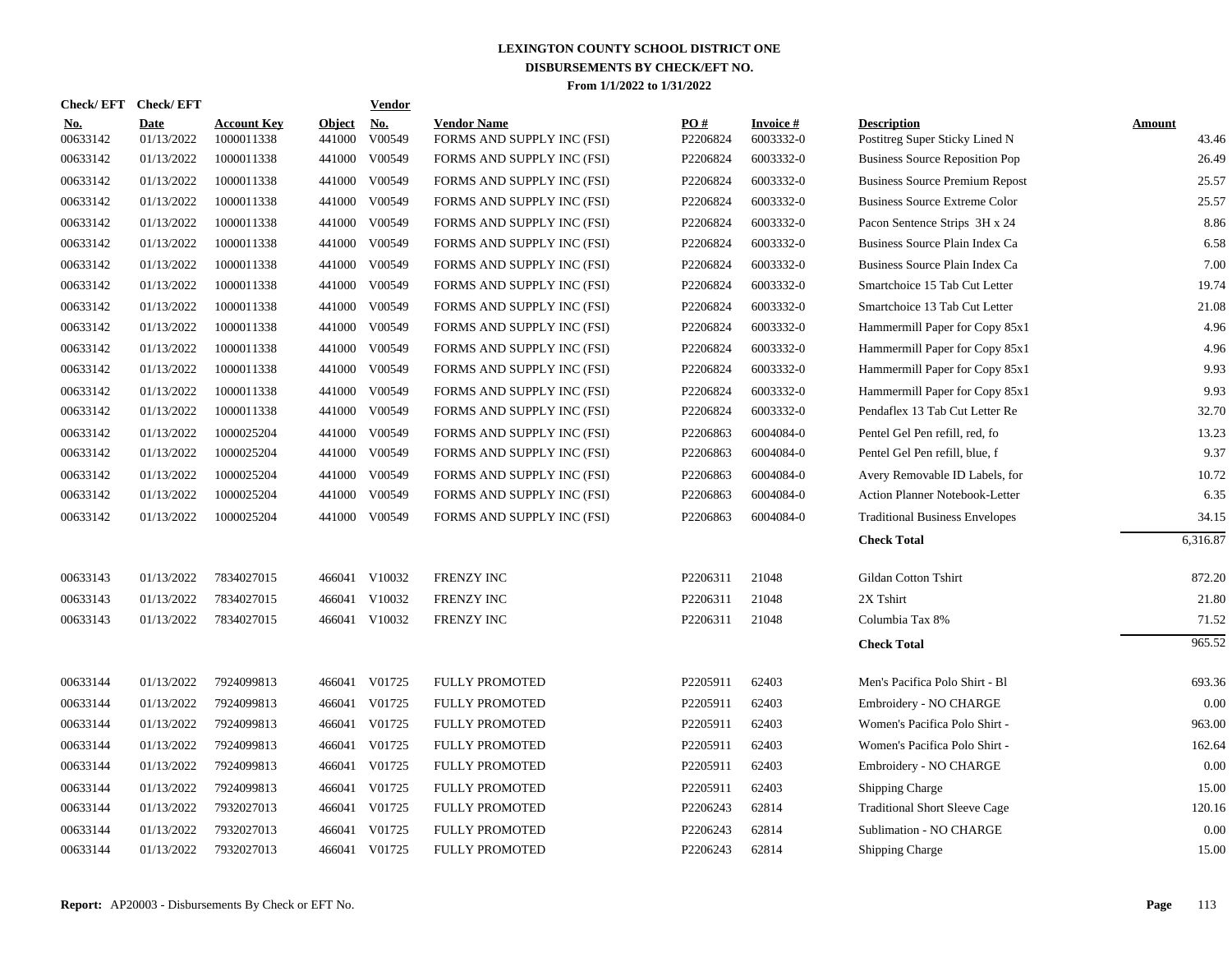| Check/EFT Check/EFT |             |                    |               | <b>Vendor</b> |                                |          |                 |                                   |               |
|---------------------|-------------|--------------------|---------------|---------------|--------------------------------|----------|-----------------|-----------------------------------|---------------|
| <b>No.</b>          | <b>Date</b> | <b>Account Key</b> | <b>Object</b> | <u>No.</u>    | <b>Vendor Name</b>             | PO#      | <b>Invoice#</b> | <b>Description</b>                | <b>Amount</b> |
|                     |             |                    |               |               |                                |          |                 | <b>Check Total</b>                | 1,969.16      |
| 00633145            | 01/13/2022  | 1000025445         |               | 441020 V00477 | <b>GRAYBAR ELECTRIC CO INC</b> | P2205380 | 9324623157      | DES - Vista Lighting - Replace    | 414.30        |
| 00633145            | 01/13/2022  | 1000025445         |               | 441020 V00477 | GRAYBAR ELECTRIC CO INC        | P2205380 | 9324623157      | Replacement Top BTM Caps          | 562.26        |
| 00633145            | 01/13/2022  | 1000025445         | 441020        | V00477        | <b>GRAYBAR ELECTRIC CO INC</b> | P2205380 | 9324623157      | CV Driver 25W                     | 568.21        |
| 00633145            | 01/13/2022  | 1000025445         | 441020        | V00477        | <b>GRAYBAR ELECTRIC CO INC</b> | P2205380 | 9324623157      | Remainder of shipping             | 29.65         |
|                     |             |                    |               |               |                                |          |                 | <b>Check Total</b>                | 1,574.42      |
| 00633146            | 01/13/2022  | 1000011513         |               | 441000 V02048 | <b>GROVE MEDICAL</b>           | P2205636 | 6180007         | Nitrile Gloves - Small, 100/bo    | 226.15        |
| 00633146            | 01/13/2022  | 1000011238         | 441000        | V02048        | <b>GROVE MEDICAL</b>           | P2206803 | 6189054         | Kleenex Facial Tissue             | 36.39         |
| 00633146            | 01/13/2022  | 1000011238         |               | 441000 V02048 | <b>GROVE MEDICAL</b>           | P2206803 | 6189054         | Purell Hand Sanitizer 8 oz pum    | 60.16         |
|                     |             |                    |               |               |                                |          |                 | <b>Check Total</b>                | 322.70        |
| 00633147            | 01/13/2022  | 1000025411         |               | 441020 V15321 | H L SHEALY CO                  | P2206929 | 541419          | LHS, PHS, GHS, RBHS - Generic Rou | 120.38        |
| 00633147            | 01/13/2022  | 1000025413         |               | 441020 V15321 | H L SHEALY CO                  | P2206929 | 541419          | LHS, PHS, GHS, RBHS - Generic Rou | 120.38        |
| 00633147            | 01/13/2022  | 1000025415         |               | 441020 V15321 | H L SHEALY CO                  | P2206929 | 541419          | LHS, PHS, GHS, RBHS - Generic Rou | 120.36        |
| 00633147            | 01/13/2022  | 1000025420         |               | 441020 V15321 | H L SHEALY CO                  | P2206929 | 541419          | WKHS, LMS, BMS, MGMS - Generic Ro | 120.38        |
| 00633147            | 01/13/2022  | 1000025426         |               | 441020 V15321 | H L SHEALY CO                  | P2206929 | 541419          | WKMS, PMS, CSMS, GMS - Generic Ro | 120.38        |
| 00633147            | 01/13/2022  | 1000025427         |               | 441020 V15321 | H L SHEALY CO                  | P2206929 | 541419          | WKHS, LMS, BMS, MGMS - Generic Ro | 120.38        |
| 00633147            | 01/13/2022  | 1000025429         |               | 441020 V15321 | H L SHEALY CO                  | P2206929 | 541419          | WKMS, PMS, CSMS, GMS - Generic Ro | 120.38        |
| 00633147            | 01/13/2022  | 1000025430         |               | 441020 V15321 | H L SHEALY CO                  | P2206929 | 541419          | WKMS, PMS, CSMS, GMS - Generic Ro | 120.38        |
| 00633147            | 01/13/2022  | 1000025437         |               | 441020 V15321 | H L SHEALY CO                  | P2206929 | 541419          | WKMS, PMS, CSMS, GMS - Generic Ro | 120.36        |
| 00633147            | 01/13/2022  | 1000025443         |               | 441020 V15321 | H L SHEALY CO                  | P2206929 | 541419          | WKHS, LMS, BMS, MGMS - Generic Ro | 120.36        |
| 00633147            | 01/13/2022  | 1000025444         |               | 441020 V15321 | H L SHEALY CO                  | P2206929 | 541419          | LHS, PHS, GHS, RBHS - Generic Rou | 120.38        |
| 00633147            | 01/13/2022  | 1000025446         |               | 441020 V15321 | H L SHEALY CO                  | P2206929 | 541419          | WKHS, LMS, BMS, MGMS - Generic Ro | 120.38        |
|                     |             |                    |               |               |                                |          |                 | <b>Check Total</b>                | 1,444.50      |
| 00633148            | 01/13/2022  | 7887099027         |               | 466041 V01292 | HENRY SCHEIN INC               | P2206493 | 14863544        | Therm X Elbow Garment Dur OSFM    | 346.68        |
|                     |             |                    |               |               |                                |          |                 | <b>Check Total</b>                | 346.68        |
| 00633149            | 01/13/2022  | 7860527037         | 466069        | Exxxxx        | Employee                       |          | 12.17.2021      | Supplies Reimbursement            | 11.96         |
|                     |             |                    |               |               |                                |          |                 | <b>Check Total</b>                | 11.96         |
|                     |             |                    |               |               |                                |          |                 |                                   |               |
| 00633150            | 01/13/2022  | 7887073027         |               | 466045 V10681 | <b>HUDL</b>                    | P2207021 | INV01257713     | Boys BBall Hudl Silver            | 481.50        |
| 00633150            | 01/13/2022  | 7887073027         |               | 466045 V10681 | <b>HUDL</b>                    | P2207021 | INV01257713     | Boys BBall Hudl Assist Unlimit    | 963.00        |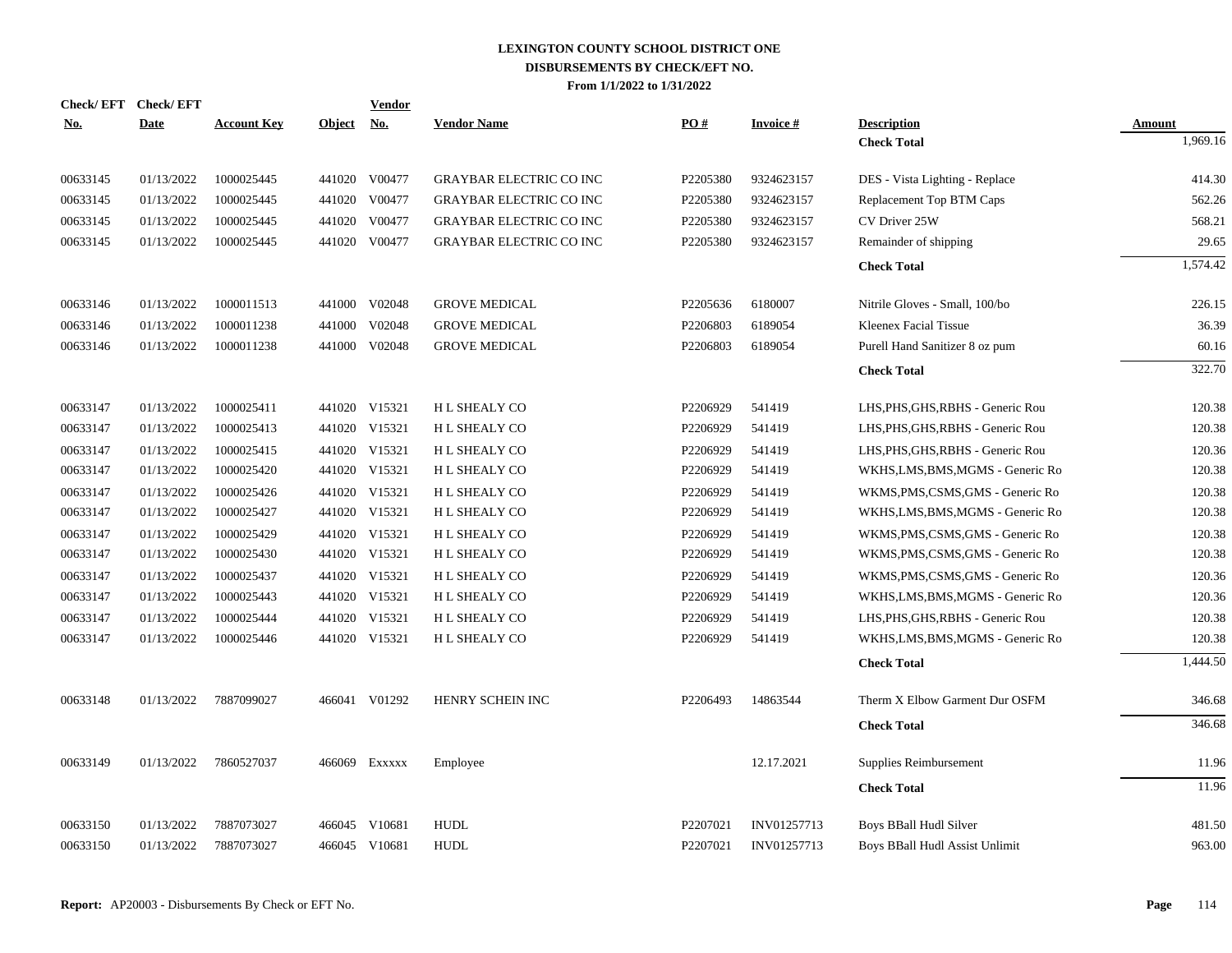|            | Check/EFT Check/EFT |                    |            | <b>Vendor</b> |                                         |          |                                |                                  |               |
|------------|---------------------|--------------------|------------|---------------|-----------------------------------------|----------|--------------------------------|----------------------------------|---------------|
| <u>No.</u> | <b>Date</b>         | <b>Account Key</b> | Object No. |               | <b>Vendor Name</b>                      | PO#      | <b>Invoice#</b>                | <b>Description</b>               | <b>Amount</b> |
|            |                     |                    |            |               |                                         |          |                                | <b>Check Total</b>               | 1,444.50      |
| 00633151   | 01/13/2022          | 1000014411         |            | 464000 V01891 | INTERNATIONAL BACCALAUREATE OR P2206984 |          | 12142020                       | Enquiry Upon Results (Class of   | 1,925.00      |
|            |                     |                    |            |               |                                         |          |                                | <b>Check Total</b>               | 1,925.00      |
| 00633152   | 01/13/2022          | 7802075015         |            | 466041 V16836 | JOHNSON-LAMBE CO CORP                   | P2206627 | ABC003367-AG05 Dozen Softballs |                                  | 384.99        |
| 00633152   | 01/13/2022          | 7802075015         |            | 466041 V16836 | JOHNSON-LAMBE CO CORP                   | P2206627 | ABC003367-AG05 Shipping        |                                  | 32.10         |
|            |                     |                    |            |               |                                         |          |                                | <b>Check Total</b>               | 417.09        |
| 00633153   | 01/13/2022          | 2042216103         |            | 433200 Exxxxx | Employee                                |          | 12.03.12.17.21                 | Behavior Support at schools      | 36.68         |
|            |                     |                    |            |               |                                         |          |                                | <b>Check Total</b>               | 36.68         |
| 00633154   | 01/13/2022          | 9240013903         |            | 441000 V00211 | KAPLAN EARLY LEARNING COMPANY           | P2206294 | 0006160004                     | Sense of Place Refrigerator      | 254.96        |
| 00633154   | 01/13/2022          | 9240013903         |            | 441000 V00211 | KAPLAN EARLY LEARNING COMPANY           | P2206294 | 0006160004                     | Sense of Place Fireplace         | 467.46        |
| 00633154   | 01/13/2022          | 9240013903         |            | 441000 V00211 | KAPLAN EARLY LEARNING COMPANY           | P2206294 | 0006160004                     | Sense of Place Kitchen Island    | 446.21        |
| 00633154   | 01/13/2022          | 9240013903         |            | 441000 V00211 | KAPLAN EARLY LEARNING COMPANY           | P2206294 | 0006160004                     | Sense of Place Kitchen Island    | 152.96        |
| 00633154   | 01/13/2022          | 9240013903         |            | 441000 V00211 | KAPLAN EARLY LEARNING COMPANY           | P2206294 | 0006160004                     | Sense of Place Highland Stripe   | 251.56        |
| 00633154   | 01/13/2022          | 9240013903         |            | 441000 V00211 | KAPLAN EARLY LEARNING COMPANY           | P2206294 | 0006160004                     | Carolina Block Storage Organiz   | 365.46        |
| 00633154   | 01/13/2022          | 9240013903         |            | 441000 V00211 | KAPLAN EARLY LEARNING COMPANY           | P2206294 | 0006160004                     | Block Labels-85 Dark Brown, Ad   | 16.96         |
| 00633154   | 01/13/2022          | 9240013903         |            | 441000 V00211 | KAPLAN EARLY LEARNING COMPANY           | P2206294 | 0006160004                     | Unit Blocks-Basic C;assroom Se   | 254.96        |
| 00633154   | 01/13/2022          | 9240013903         |            | 441000 V00211 | KAPLAN EARLY LEARNING COMPANY           | P2206294 | 0006160004                     | Community and Roadway Essentia   | 38.21         |
| 00633154   | 01/13/2022          | 9240013903         |            | 441000 V00211 | KAPLAN EARLY LEARNING COMPANY           | P2206294 | 0006160004                     | Kaplan 12" Get Movin Trike - R   | 289.81        |
|            |                     |                    |            |               |                                         |          |                                | <b>Check Total</b>               | 2,538.55      |
| 00633155   | 01/13/2022          | 7802073026         |            | 466034 V16415 | LOVETT, LADONTE                         |          |                                | BB.WKM.01.10.22 BB WKM vs Pelion | 56.00         |
|            |                     |                    |            |               |                                         |          |                                | <b>Check Total</b>               | 56.00         |
| 00633156   | 01/13/2022          | 2042212703         |            | 441000 V12504 | MCGRAW HILL EDUCATION INC               | P2204553 | 120447219001                   | Books per attached list - Stud   | 1,044.78      |
| 00633156   | 01/13/2022          | 2042212703         |            | 441000 V12504 | MCGRAW HILL EDUCATION INC               | P2204553 | 120447219001                   | Shipping                         | 34.22         |
| 00633156   | 01/13/2022          | 2042212703         |            | 441000 V12504 | MCGRAW HILL EDUCATION INC               | P2204738 | 120447219002                   | Books per attached list - Stud   | 547.12        |
|            |                     |                    |            |               |                                         |          |                                | <b>Check Total</b>               | 1,626.12      |
| 00633157   | 01/13/2022          | 7860527021         |            | 466041 V16960 | MERCHANTS FOODSERVICE                   | P2206299 | 1369869                        | 1/50-LB KATYS KITCHEN FLOUR, P   | 18.18         |
| 00633157   | 01/13/2022          | 7860527021         |            | 466041 V16960 | <b>MERCHANTS FOODSERVICE</b>            | P2206299 | 1369869                        | HORMEL HAM, SHAVED 36% COOKED,   | 320.71        |
| 00633157   | 01/13/2022          | 7860527021         |            | 466041 V16960 | MERCHANTS FOODSERVICE                   | P2206299 | 1369869                        | Delivery Charge                  | 6.92          |
| 00633157   | 01/13/2022          | 7860527021         |            | 466041 V16960 | MERCHANTS FOODSERVICE                   | P2206299 | 1369869                        | 4-PK, 5LB FAIR, CHEESE MONTERE   | 116.63        |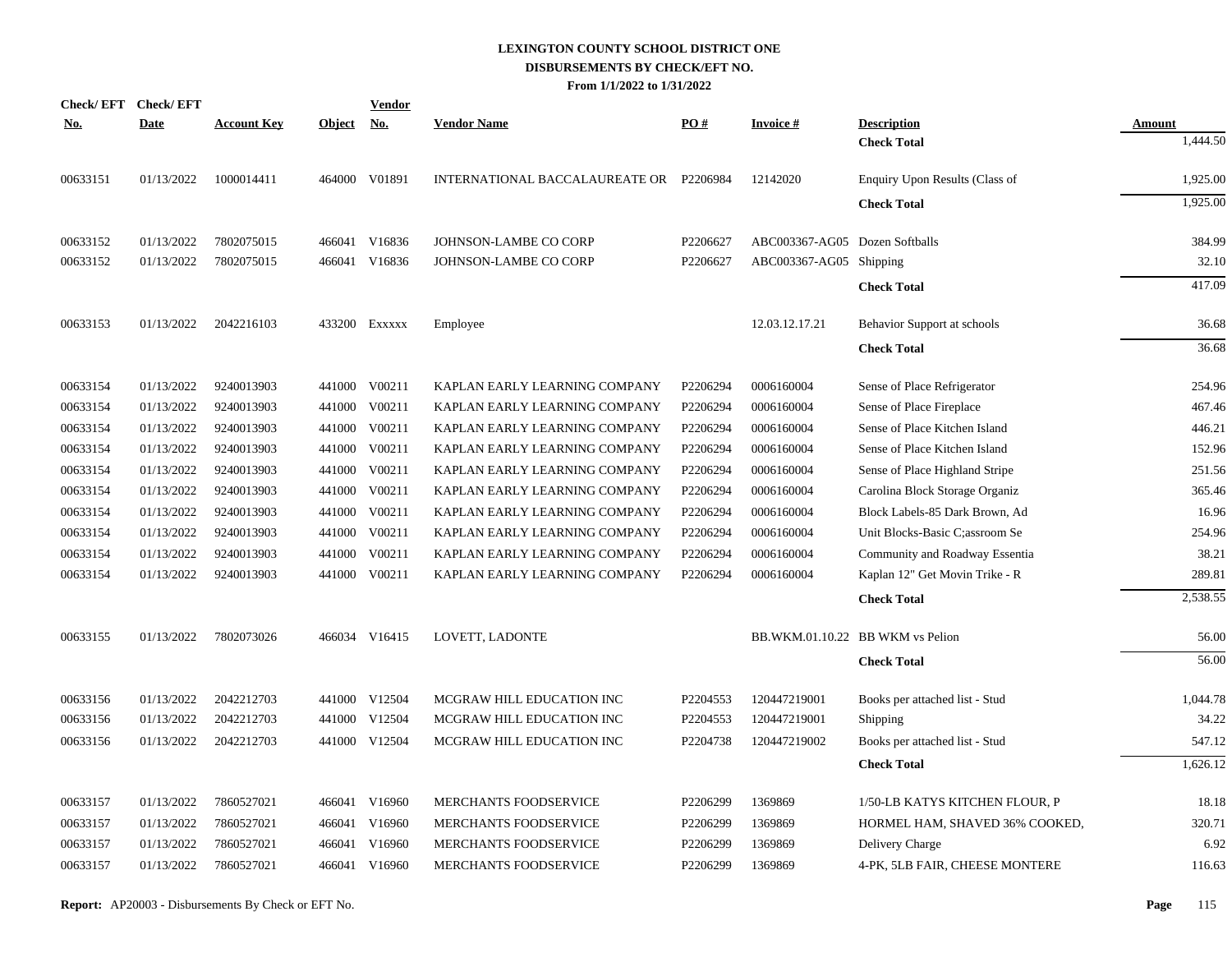| Check/EFT Check/EFT    |                    |                                  |                  | Vendor                                |                                             |                      |                      |                                                      |                 |
|------------------------|--------------------|----------------------------------|------------------|---------------------------------------|---------------------------------------------|----------------------|----------------------|------------------------------------------------------|-----------------|
| <u>No.</u><br>00633157 | Date<br>01/13/2022 | <b>Account Key</b><br>7860527021 | Object<br>466041 | $\underline{\mathrm{No}}$ .<br>V16960 | <b>Vendor Name</b><br>MERCHANTS FOODSERVICE | PO#<br>P2206299      | Invoice #<br>1369869 | <b>Description</b><br>20LB PATRIA PASTA MACARONI ELB | Amount<br>46.14 |
| 00633157               | 01/13/2022         | 7860527021                       |                  | 466041 V16960                         | MERCHANTS FOODSERVICE                       | P2206299             | 1369869              | 36-1LB PK FAIR MEADO BUTTER SO                       | 108.88          |
| 00633157               | 01/13/2022         | 7860527021                       |                  | 466041 V16960                         | MERCHANTS FOODSERVICE                       | P2206299             | 1369869              | 1-5LB GORDOS SPICE GARLIC, GRA                       | 33.27           |
| 00633157               | 01/13/2022         | 7860527021                       | 466041           | V16960                                | MERCHANTS FOODSERVICE                       | P2206299             | 1369869              | 1-20LB FINELINE V GREEN BEANS,                       | 40.64           |
| 00633157               | 01/13/2022         | 7860527021                       |                  | 466041 V16960                         | MERCHANTS FOODSERVICE                       | P2206299             | 1369869              | 1-25LB PACKER LAB CARROTS, JUM                       | 37.77           |
| 00633157               | 01/13/2022         | 7860527021                       |                  | 466041 V16960                         | MERCHANTS FOODSERVICE                       | P2206299             | 1369869              | 4-1 GALLON SOUTHERN DARIES MIL                       | 42.78           |
| 00633157               | 01/13/2022         | 7860527021                       |                  | 466041 V16960                         | MERCHANTS FOODSERVICE                       | P2206299             | 1369869              | 12/32-OZ SOMMER WHIPPING CREAM                       | 40.39           |
| 00633157               | 01/13/2022         | 7860527021                       |                  | 466041 V16960                         | MERCHANTS FOODSERVICE                       | P2206299             | 1369869              | 200/3-COMP SMART SOUR CONTAIN                        | 31.02           |
| 00633157               | 01/13/2022         | 7860527021                       |                  | 466041 V16960                         | MERCHANTS FOODSERVICE                       | P2206299             | 1369869              | 12/1-LB KATYS KITCHEN CHICKEN                        | 35.31           |
| 00633157               | 01/13/2022         | 7860527021                       |                  | 466041 V16960                         | MERCHANTS FOODSERVICE                       | P2206299             | 1369869              | 24/4-OZ RED DIAMOND TEA, CLOS                        | 33.87           |
| 00633157               | 01/13/2022         | 7860527021                       |                  | 466041 V16960                         | MERCHANTS FOODSERVICE                       | P2206299             | 1369869              | 1/50-LB UNITED SUGAR, EXTRA FI                       | 36.97           |
| 00633157               | 01/13/2022         | 7860527021                       | 466041           | V16960                                | <b>MERCHANTS FOODSERVICE</b>                | P2206299             | 1369869              | 1000/16-OZ DART CUP FOAM, 16J1                       | 76.07           |
| 00633157               | 01/13/2022         | 7860527021                       | 466041           | V16960                                | MERCHANTS FOODSERVICE                       | P2206299             | 1369869              | 1000/HEAVY WEIGHT CUTLERY, FOR                       | 25.67           |
| 00633157               | 01/13/2022         | 7860527021                       |                  | 466041 V16960                         | MERCHANTS FOODSERVICE                       | P2206299             | 1369869              | 1000/MEDIUM CUTLERY, KNIFE, WRA                      | 27.22           |
| 00633157               | 01/13/2022         | 7860527021                       |                  | 466041 V16960                         | MERCHANTS FOODSERVICE                       | P2206299             | 1369869              | 50 PROPAK PAN STEAM TABLE FOIL                       | 75.99           |
| 00633157               | 01/13/2022         | 7860527021                       |                  | 466041 V16960                         | MERCHANTS FOODSERVICE                       | P2206299             | 1369869              | 1/72 CT STERNO FUEL METHANOL G                       | 55.99           |
| 00633157               | 01/13/2022         | 7860527021                       |                  | 466041 V16960                         | MERCHANTS FOODSERVICE                       | P2206299             | 1369869              | 42/1.2-OZ MAXELL HOUSE COFFEE                        | 28.64           |
| 00633157               | 01/13/2022         | 7860527021                       |                  | 466041 V16960                         | MERCHANTS FOODSERVICE                       | P2206299             | 1369869              | 6/36-OZ SARE LEE PIE, SOUTHERN                       | 309.66          |
| 00633157               | 01/13/2022         | 7860527021                       | 466041           | V16960                                | MERCHANTS FOODSERVICE                       | P2206299             | 1369869              | 4/40-OZ PACKER LAB PIE FRENCH                        | 184.70          |
| 00633157               | 01/13/2022         | 7860527021                       |                  | 466041 V16960                         | MERCHANTS FOODSERVICE                       | P2206299             | 1369869              | 1/15LB HATFIELD BACON APPLEWOO                       | 50.16           |
|                        |                    |                                  |                  |                                       |                                             |                      |                      | <b>Check Total</b>                                   | 1,783.58        |
| 00633158               | 01/13/2022         | 1000011521                       |                  | 441000 V01454                         | METALS AND ALLOYS CO LLC                    | P2206111             | 75879                | 2 ALUMINUM ROUND, 12'                                | 298.00          |
|                        |                    |                                  |                  |                                       |                                             |                      |                      | <b>Check Total</b>                                   | 298.00          |
| 00633159               | 01/13/2022         | 2042221503                       |                  | 433200 EXXXXX                         | Employee                                    |                      | 12.01.12.16.21       | Homebound services in district                       | 58.52           |
|                        |                    |                                  |                  |                                       |                                             |                      |                      | <b>Check Total</b>                                   | 58.52           |
| 00633160               | 01/13/2022         | 1000026693                       |                  | 439500 V14447                         | POWER SCHOOL GROUP LLC                      | P <sub>2110525</sub> | <b>INV290897</b>     | Unified Admin BusinessPlus Pro                       | 997.50          |
| 00633160               | 01/13/2022         | 1000026693                       |                  | 439500 V14447                         | POWER SCHOOL GROUP LLC                      | P <sub>2110525</sub> | <b>INV290897</b>     | Unified Admin BusinessPlus Con                       | 945.00          |
|                        |                    |                                  |                  |                                       |                                             |                      |                      | <b>Check Total</b>                                   | 1,942.50        |
| 00633161               | 01/13/2022         | 2042216103                       |                  | 433200 EXXXXX                         | Employee                                    |                      | 12.01.12.17.21       | <b>ABT</b> for Special Services                      | 47.04           |
|                        |                    |                                  |                  |                                       |                                             |                      |                      | <b>Check Total</b>                                   | 47.04           |
| 00633162               | 01/13/2022         | 1000025507                       |                  | 432300 V00338                         | SC DEPARTMENT OF ADMINISTRATIO              | P2201178             | 051431.CVRP          | Bus Repairs On As Needed Basis                       | 8,006.46        |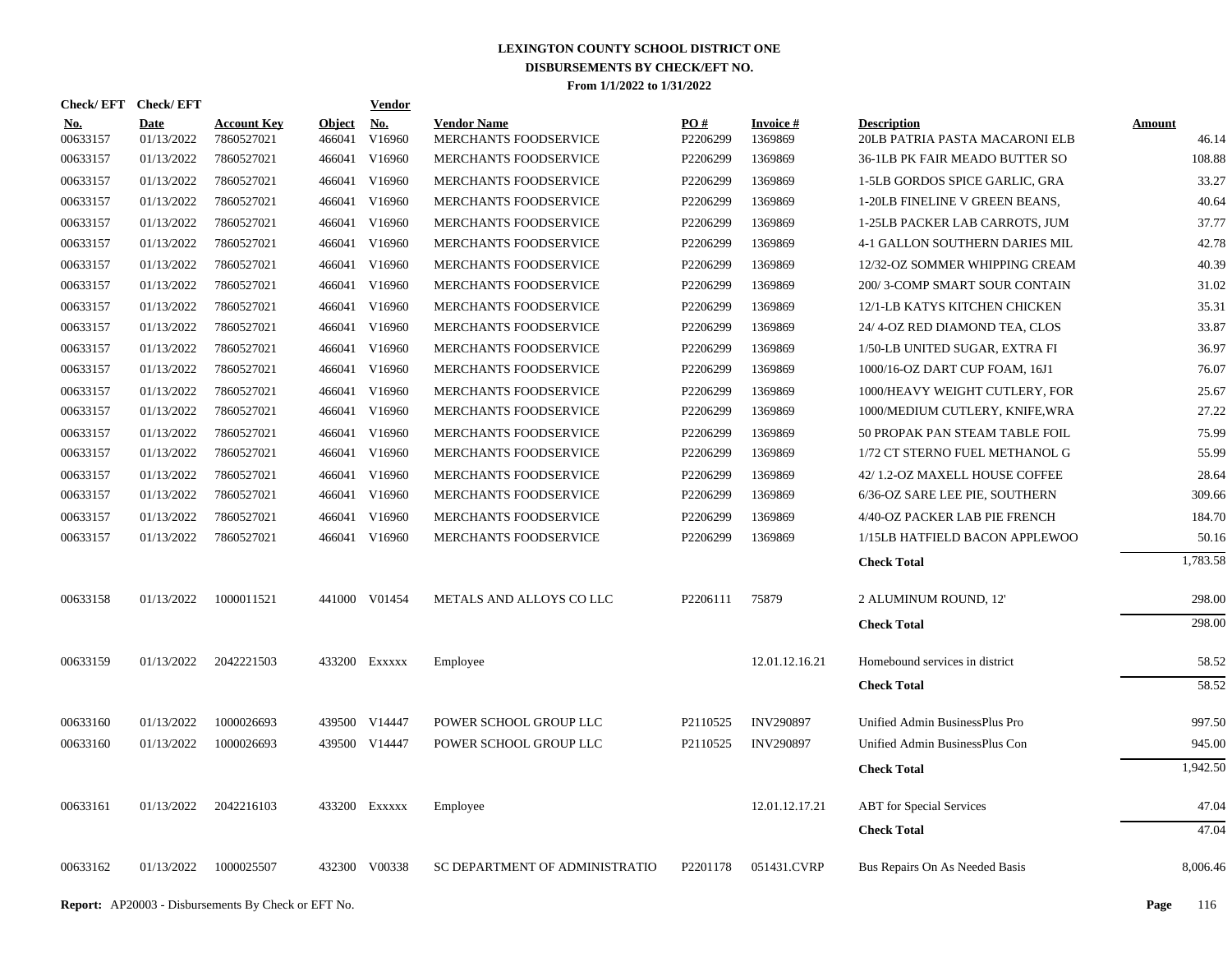|            | Check/EFT Check/EFT |                    |               | Vendor        |                                |          |                 |                                       |               |
|------------|---------------------|--------------------|---------------|---------------|--------------------------------|----------|-----------------|---------------------------------------|---------------|
| <u>No.</u> | <b>Date</b>         | <b>Account Key</b> | <b>Object</b> | <u>No.</u>    | <b>Vendor Name</b>             | PO#      | <b>Invoice#</b> | <b>Description</b>                    | <b>Amount</b> |
|            |                     |                    |               |               |                                |          |                 | <b>Check Total</b>                    | 8,006.46      |
| 00633163   | 01/13/2022          | 1000025507         |               | 432300 V00338 | SC DEPARTMENT OF ADMINISTRATIO | P2201178 | 052521.CVRP     | Bus Repairs On As Needed Basis        | 9,609.02      |
|            |                     |                    |               |               |                                |          |                 | <b>Check Total</b>                    | 9,609.02      |
| 00633164   | 01/13/2022          | 1000025411         | 432900        | V00577        | SC DEPARTMENT OF LABOR DIVISIO | P2204980 | 2022002700      | <b>Elevator Certificate Fee</b>       | 50.00         |
| 00633164   | 01/13/2022          | 1000025443         | 432900        | V00577        | SC DEPARTMENT OF LABOR DIVISIO | P2204980 | 2022002718      | <b>Elevator Certificate Fee</b>       | 50.00         |
|            |                     |                    |               |               |                                |          |                 | <b>Check Total</b>                    | 100.00        |
| 00633165   | 01/13/2022          | 1000014503         |               | 433200 Exxxxx | Employee                       |          | 12.02.12.15.21  | <b>Homebound Services</b>             | 4.20          |
|            |                     |                    |               |               |                                |          |                 | <b>Check Total</b>                    | 4.20          |
| 00633166   | 01/13/2022          | 1000011427         |               | 441000 V16452 | SCHOOL SPECIALTY LLC           | P2204878 | 208128953138    | <b>Sharpie Fine Permanent Markers</b> | 79.93         |
| 00633166   | 01/13/2022          | 1000011427         |               | 441000 V16452 | SCHOOL SPECIALTY LLC           | P2204878 | 208128953138    | School Smart Hexagonal Pencils        | 22.32         |
| 00633166   | 01/13/2022          | 1000011427         |               | 441000 V16452 | SCHOOL SPECIALTY LLC           | P2204878 | 208128953138    | Sharpie Magnum Permanent Marke        | 14.42         |
| 00633166   | 01/13/2022          | 1000011427         |               | 441000 V16452 | SCHOOL SPECIALTY LLC           | P2204878 | 208128953138    | <b>BIC WiteOut EZ Correct Correct</b> | 14.87         |
| 00633166   | 01/13/2022          | 1000011427         | 441000        | V16452        | SCHOOL SPECIALTY LLC           | P2204878 | 208128953138    | School Smart Magnetic Whiteboa        | 5.52          |
| 00633166   | 01/13/2022          | 1000011427         | 441000        | V16452        | SCHOOL SPECIALTY LLC           | P2204878 | 208128953138    | Gorilla Glue Wood Glue 4 Ounce        | 11.09         |
| 00633166   | 01/13/2022          | 1000011427         | 441000        | V16452        | SCHOOL SPECIALTY LLC           | P2204878 | 208128953138    | School Smart Prong Fasteners 3        | 3.32          |
| 00633166   | 01/13/2022          | 1000011427         | 441000        | V16452        | SCHOOL SPECIALTY LLC           | P2204878 | 208128953138    | School Smart Mediumweight 15 C        | 12.03         |
| 00633166   | 01/13/2022          | 1000011427         | 441000        | V16452        | SCHOOL SPECIALTY LLC           | P2204878 | 208128953138    | Texas Instruments 2Line Advanc        | 142.57        |
| 00633166   | 01/13/2022          | 1000011427         | 441000        | V16452        | SCHOOL SPECIALTY LLC           | P2204878 | 208128953138    | Pacon Graph Paper 812 x 11 Inc        | 3.68          |
| 00633166   | 01/13/2022          | 1000011427         | 441000        | V16452        | SCHOOL SPECIALTY LLC           | P2204878 | 208128953138    | School Smart Felt PreInked Sta        | 2.21          |
| 00633166   | 01/13/2022          | 1000011427         | 441000        | V16452        | SCHOOL SPECIALTY LLC           | P2204878 | 208128953138    | School Smart Felt PreInked Sta        | 2.21          |
| 00633166   | 01/13/2022          | 1000011427         | 441000        | V16452        | SCHOOL SPECIALTY LLC           | P2204878 | 208128953138    | School Smart Art Markers Chise        | 47.83         |
| 00633166   | 01/13/2022          | 1000011427         | 441000        | V16452        | SCHOOL SPECIALTY LLC           | P2204878 | 208128953138    | School Smart Removable SelfSti        | 25.55         |
| 00633166   | 01/13/2022          | 1000011427         | 441000        | V16452        | SCHOOL SPECIALTY LLC           | P2204876 | 208128953502    | School Smart Vertical Pencil          | 291.96        |
| 00633166   | 01/13/2022          | 1000011427         |               | 441000 V16452 | SCHOOL SPECIALTY LLC           | P2204876 | 208128953502    | Prang Colored Pencils Assorted        | 151.51        |
| 00633166   | 01/13/2022          | 1000011427         | 441000        | V16452        | SCHOOL SPECIALTY LLC           | P2204876 | 208128953502    | Crayola Crayons Standard Size         | 53.93         |
| 00633166   | 01/13/2022          | 1000011427         |               | 441000 V16452 | SCHOOL SPECIALTY LLC           | P2204876 | 208128953502    | Ticonderoga PreSharpened No 2         | 133.43        |
| 00633166   | 01/13/2022          | 1000011427         | 441000        | V16452        | SCHOOL SPECIALTY LLC           | P2204876 | 208128953502    | School Smart Ruled Index Cards        | 15.19         |
| 00633166   | 01/13/2022          | 1000011427         |               | 441000 V16452 | SCHOOL SPECIALTY LLC           | P2204876 | 208128953502    | Pacon Super Value Poster Board        | 42.69         |
| 00633166   | 01/13/2022          | 1000011427         | 441000        | V16452        | SCHOOL SPECIALTY LLC           | P2204876 | 208128953502    | School Smart Value LightWeight        | 44.30         |
| 00633166   | 01/13/2022          | 1000011427         |               | 441000 V16452 | SCHOOL SPECIALTY LLC           | P2204876 | 208128953502    | TruRay Sulphite Construction P        | 45.80         |
| 00633166   | 01/13/2022          | 1000011427         | 441000        | V16452        | SCHOOL SPECIALTY LLC           | P2204876 | 208128953502    | School Smart 3Hole Punched Fil        | 29.10         |
| 00633166   | 01/13/2022          | 1000011427         |               | 441000 V16452 | <b>SCHOOL SPECIALTY LLC</b>    | P2204876 | 208128953502    | <b>Bostitch Stapler Black</b>         | 36.23         |
|            |                     |                    |               |               |                                |          |                 |                                       |               |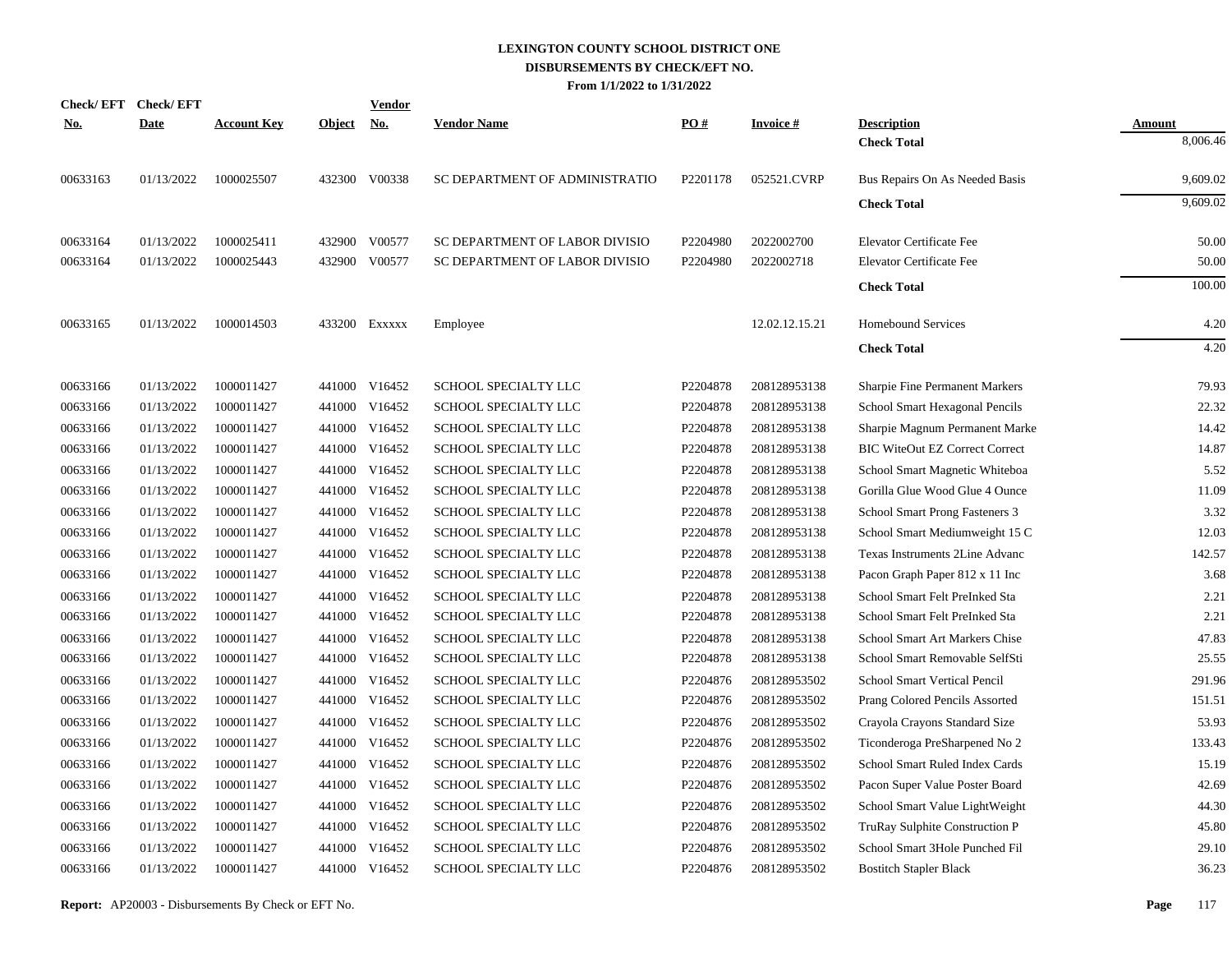|                        | Check/EFT Check/EFT       |                                  |                         | Vendor        |                                            |                 |                                 |                                                      |                 |
|------------------------|---------------------------|----------------------------------|-------------------------|---------------|--------------------------------------------|-----------------|---------------------------------|------------------------------------------------------|-----------------|
| <b>No.</b><br>00633166 | <b>Date</b><br>01/13/2022 | <b>Account Key</b><br>1000011427 | <b>Object</b><br>441000 | No.<br>V16452 | <b>Vendor Name</b><br>SCHOOL SPECIALTY LLC | PO#<br>P2204876 | <b>Invoice#</b><br>208128953502 | <b>Description</b><br>School Smart TwoTone Reversibl | Amount<br>87.95 |
| 00633166               | 01/13/2022                | 1000011427                       | 441000                  | V16452        | SCHOOL SPECIALTY LLC                       | P2204876        | 208128953502                    | School Smart Folder with Faste                       | 44.47           |
| 00633166               | 01/13/2022                | 7732019026                       |                         | 466041 V16452 | SCHOOL SPECIALTY LLC                       | P2204606        | 208129128992                    | Prang SemiMoist Watercolor                           | 97.36           |
| 00633166               | 01/13/2022                | 7732019026                       |                         | 466041 V16452 | SCHOOL SPECIALTY LLC                       | P2204606        | 208129128992                    | Prang SemiMoist Watercolor Pai                       | 12.22           |
| 00633166               | 01/13/2022                | 1000011444                       | 441000                  | V16452        | SCHOOL SPECIALTY LLC                       | P2205943        | 208129193252                    | <b>AMACO Low Fire Moist NonToxic</b>                 | 84.07           |
| 00633166               | 01/13/2022                | 2021011224                       | 441000                  | V16452        | SCHOOL SPECIALTY LLC                       | P2206489        | 208129211989                    | Unifix Cubes Ten Assorted Colo                       | 58.90           |
| 00633166               | 01/13/2022                | 2021011224                       |                         | 441000 V16452 | SCHOOL SPECIALTY LLC                       | P2206489        | 208129211989                    | <b>Essential Learning Products Su</b>                | 7.16            |
| 00633166               | 01/13/2022                | 2021011224                       |                         | 441000 V16452 | SCHOOL SPECIALTY LLC                       | P2206489        | 208129211989                    | Didax 1 to 20 Number Paths Gra                       | 49.48           |
| 00633166               | 01/13/2022                | 2021011224                       |                         | 441000 V16452 | SCHOOL SPECIALTY LLC                       | P2206489        | 208129211989                    | School Smart Felt PreInked Sta                       | 17.72           |
| 00633166               | 01/13/2022                | 2021011224                       | 441000                  | V16452        | SCHOOL SPECIALTY LLC                       | P2206489        | 208129211989                    | Creativity Street Flat Wood To                       | 2.29            |
| 00633166               | 01/13/2022                | 2021011224                       | 441000                  | V16452        | SCHOOL SPECIALTY LLC                       | P2206489        | 208129211989                    | Learning Resources Two Sided T                       | 18.34           |
| 00633166               | 01/13/2022                | 2021011224                       | 441000                  | V16452        | SCHOOL SPECIALTY LLC                       | P2206489        | 208129211989                    | School Smart Backpack Bear Cou                       | 29.69           |
| 00633166               | 01/13/2022                | 2021011224                       |                         | 441000 V16452 | SCHOOL SPECIALTY LLC                       | P2206489        | 208129211989                    | Edx Teddy Bear Manipulative Co                       | 19.46           |
| 00633166               | 01/13/2022                | 2021011224                       |                         | 441000 V16452 | SCHOOL SPECIALTY LLC                       | P2206489        | 208129211989                    | Califone Listening First 2800Y                       | 83.14           |
| 00633166               | 01/13/2022                | 2021011224                       |                         | 441000 V16452 | SCHOOL SPECIALTY LLC                       | P2206489        | 208129211989                    | <b>Educational Insights Lowercase</b>                | 18.56           |
| 00633166               | 01/13/2022                | 2021011224                       | 441000                  | V16452        | SCHOOL SPECIALTY LLC                       | P2206489        | 208129211989                    | Dowling Magnets Foam Fun                             | 29.69           |
| 00633166               | 01/13/2022                | 7744019044                       |                         | 466041 V16452 | SCHOOL SPECIALTY LLC                       | P2204530        | 208129239801                    | Vinyl Clear Gloves - Small                           | 29.94           |
|                        |                           |                                  |                         |               |                                            |                 |                                 | <b>Check Total</b>                                   | 1,922.13        |
| 00633167               | 01/13/2022                | 1000025444                       |                         | 441020 V00302 | SOUTHEASTERN PAPER GROUP                   | P2206778        | 5463853                         | NITTANY PAPER TOWEL NP-5301 MU                       | 1,052.88        |
|                        |                           |                                  |                         |               |                                            |                 |                                 | <b>Check Total</b>                                   | 1.052.88        |
| 00633168               | 01/13/2022                | 1000026693                       |                         | 434500 V12293 | TEAM IA INC                                | P2204795        | 6649                            | <b>FOREVER CLOUD 500GB</b>                           | 26,750.00       |
| 00633168               | 01/13/2022                | 1000026693                       |                         | 434500 V12293 | TEAM IA INC                                | P2204795        | 6649                            | PLATINUM SUPPORT FOR MODEL 810                       | 33,838.75       |
| 00633168               | 01/13/2022                | 1000026693                       |                         | 434500 V12293 | TEAM IA INC                                | P2204795        | 6649                            | RECOVERY SERIES MODEL 8100S UP                       | 5,104.79        |
|                        |                           |                                  |                         |               |                                            |                 |                                 | <b>Check Total</b>                                   | 65,693.54       |
| 00633169               | 01/13/2022                | 2080011544                       |                         | 441000 V13240 | <b>VEX ROBOTICS INC</b>                    | P2205896        | 545699                          | VEX V5 System Bundle                                 | 640.93          |
|                        |                           |                                  |                         |               |                                            |                 |                                 | <b>Check Total</b>                                   | 640.93          |
| 00633170               | 01/13/2022                | 7802070027                       |                         | 466034 V17072 | <b>WARD, STEVIE</b>                        |                 |                                 | VMBB.WK.12.17.20V Boys BBall vs Stratford            | 44.50           |
|                        |                           |                                  |                         |               |                                            |                 |                                 | <b>Check Total</b>                                   | 44.50           |
| 00633171               | 01/13/2022                | 1000011427                       |                         | 441010 V14086 | WARDS NATURAL SCIENCE EST LLC              | P2201258        | 8805547900                      | Powder-Free Disposable Nitrile                       | 161.27          |
| 00633171               | 01/13/2022                | 7744019013                       |                         | 466041 V14086 | WARDS NATURAL SCIENCE EST LLC              | P2204564        | 8807009145                      | Pure Preserved Cow Eyes, Vacuu                       | 123.52          |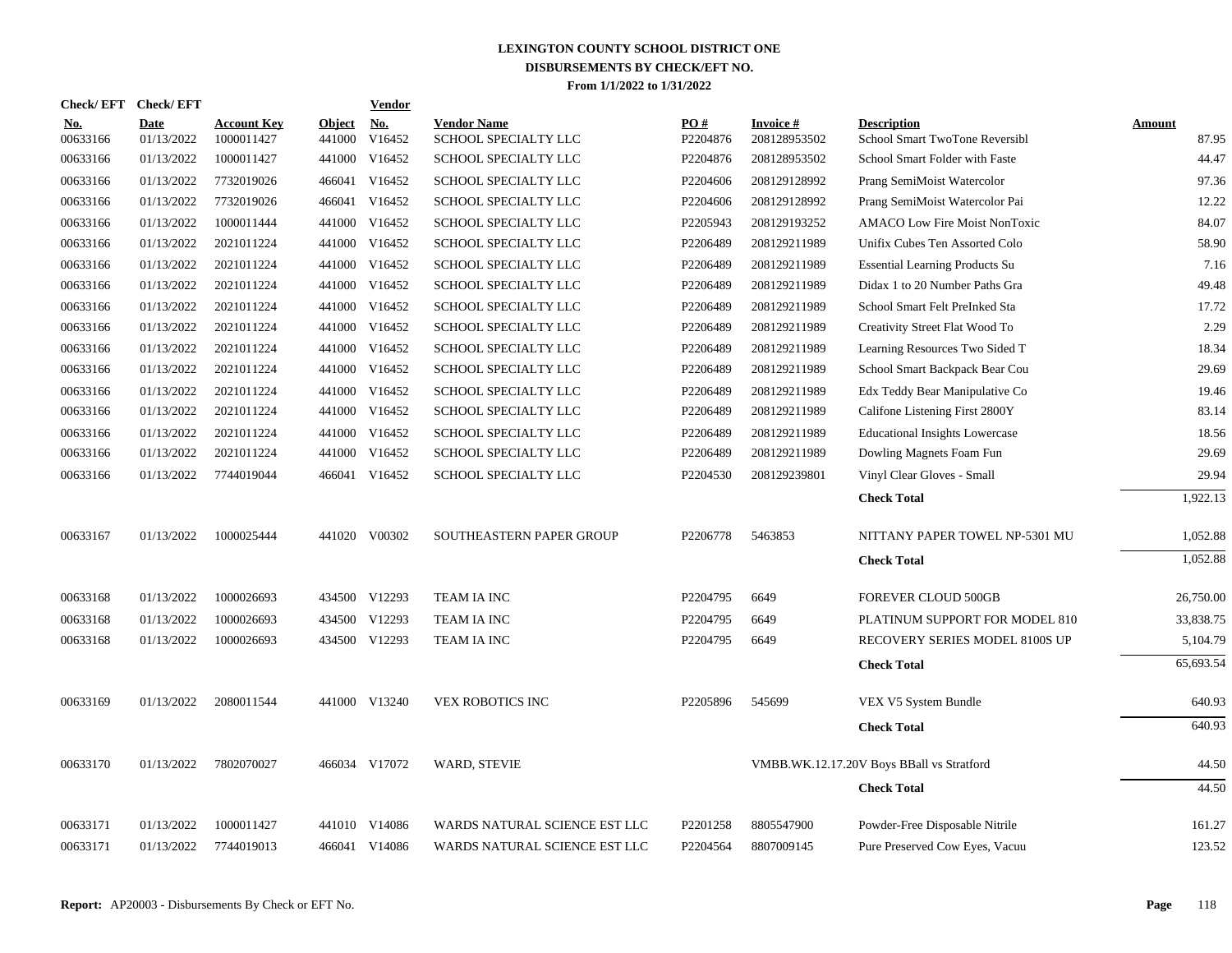| No.      | Check/EFT Check/EFT<br><b>Date</b> | <b>Account Key</b> | Object No. | <b>Vendor</b> | <b>Vendor Name</b>             | PO#      | <b>Invoice#</b> | <b>Description</b>                    | <b>Amount</b> |
|----------|------------------------------------|--------------------|------------|---------------|--------------------------------|----------|-----------------|---------------------------------------|---------------|
|          |                                    |                    |            |               |                                |          |                 | <b>Check Total</b>                    | 284.79        |
| 00633172 | 01/13/2022                         | 7887079015         |            | 466064 V16937 | AC FLORA ATHLETIC BOOSTER CLUB | P2207027 | P2207027.PHS    | Wrestling - Carolina Invitatio        | 50.00         |
|          |                                    |                    |            |               |                                |          |                 | <b>Check Total</b>                    | 50.00         |
| 00633173 | 01/13/2022                         | 7802074027         |            | 466064 V11346 | HAIR, ALLEN                    | P2206994 | P2206994.WKH    | JV Baseball                           | 50.00         |
| 00633173 | 01/13/2022                         | 7802074027         |            | 466064 V11346 | HAIR, ALLEN                    | P2206994 | P2206994.WKH    | <b>B</b> Baseball                     | 50.00         |
| 00633173 | 01/13/2022                         | 7802074027         |            | 466064 V11346 | HAIR, ALLEN                    | P2206994 | P2206994.WKH    | V Baseball                            | 50.00         |
| 00633173 | 01/13/2022                         | 7802074027         |            | 466064 V11346 | HAIR, ALLEN                    | P2206994 | P2206994.WKH    | RBI Baseball Tournament Bookin        | 25.00         |
|          |                                    |                    |            |               |                                |          |                 | <b>Check Total</b>                    | 175.00        |
| 00633174 | 01/13/2022                         | 7893027027         |            | 466064 V00828 | <b>HOSA</b>                    | P2207004 | P2207004.WKH    | STATE/NATIONAL HOSA MEMBERSHIP        | 620.00        |
|          |                                    |                    |            |               |                                |          |                 | <b>Check Total</b>                    | 620.00        |
| 00633175 | 01/13/2022                         | 7804027027         |            | 466064 V00363 | NATIONAL BETA CLUB             | P2207008 | 14574           | <b>NEW MEMBERSHIPS</b>                | 1,140.00      |
| 00633175 | 01/13/2022                         | 7804027027         |            | 466064 V00363 | NATIONAL BETA CLUB             | P2207008 | 14574           | TRANSFER MEMBERSHIPS                  | 0.00          |
|          |                                    |                    |            |               |                                |          |                 | <b>Check Total</b>                    | 1,140.00      |
| 00633176 | 01/13/2022                         | 7946027015         |            | 466064 V01489 | SC BAND DIRECTORS ASSOCIATION  | P2207023 | P2207023.PHS    | JAZZ PERFORMANCE ENTRY                | 150.00        |
|          |                                    |                    |            |               |                                |          |                 | <b>Check Total</b>                    | 150.00        |
| 00633177 | 01/13/2022                         | 7946027015         |            | 466064 V11600 | SC BAND DIRECTORS ASSOCIATION  | P2207026 | P2207026.PHS    | SCBDA CONCERT PERFORMANCE ASSE        | 50.00         |
|          |                                    |                    |            |               |                                |          |                 | <b>Check Total</b>                    | 50.00         |
| 00633178 | 01/13/2022                         | 7752019011         |            | 466041 V01247 | SC DEPARTMENT OF EDUCATION     | P2206985 | P2206985.LHS    | Lexington High School - 320100        | 1,528.04      |
|          |                                    |                    |            |               |                                |          |                 | <b>Check Total</b>                    | 1,528.04      |
| 00633179 | 01/13/2022                         | 6000025610         |            | 467000 V00132 | SC DEPARTMENT OF REVENUE (SALE |          | FS.11.21        | Sales and Use tax, November           | 1,427.33      |
|          |                                    |                    |            |               |                                |          |                 | <b>Check Total</b>                    | 1,427.33      |
| 00633180 | 01/13/2022                         | 1000014144         |            | 441000 V00410 | SC MUSIC EDUCATORS ASSOCIATION | P2206995 | P2206995.RBH    | <b>HS Choral Performance Assessme</b> | 87.85         |
| 00633180 | 01/13/2022                         | 7735019044         |            | 466041 V00410 | SC MUSIC EDUCATORS ASSOCIATION | P2206995 | P2206995.RBH    | HS Choral Performance Assessme        | 452.15        |
|          |                                    |                    |            |               |                                |          |                 | <b>Check Total</b>                    | 540.00        |
| 00633181 | 01/13/2022                         | 7919527011         |            | 466049 V14727 | CANCER OF MANY COLORS          | P2207036 | P2207036.LHS    | Fundraising from Lexington Hig        | 17,114.39     |
|          |                                    |                    |            |               |                                |          |                 | <b>Check Total</b>                    | 17,114.39     |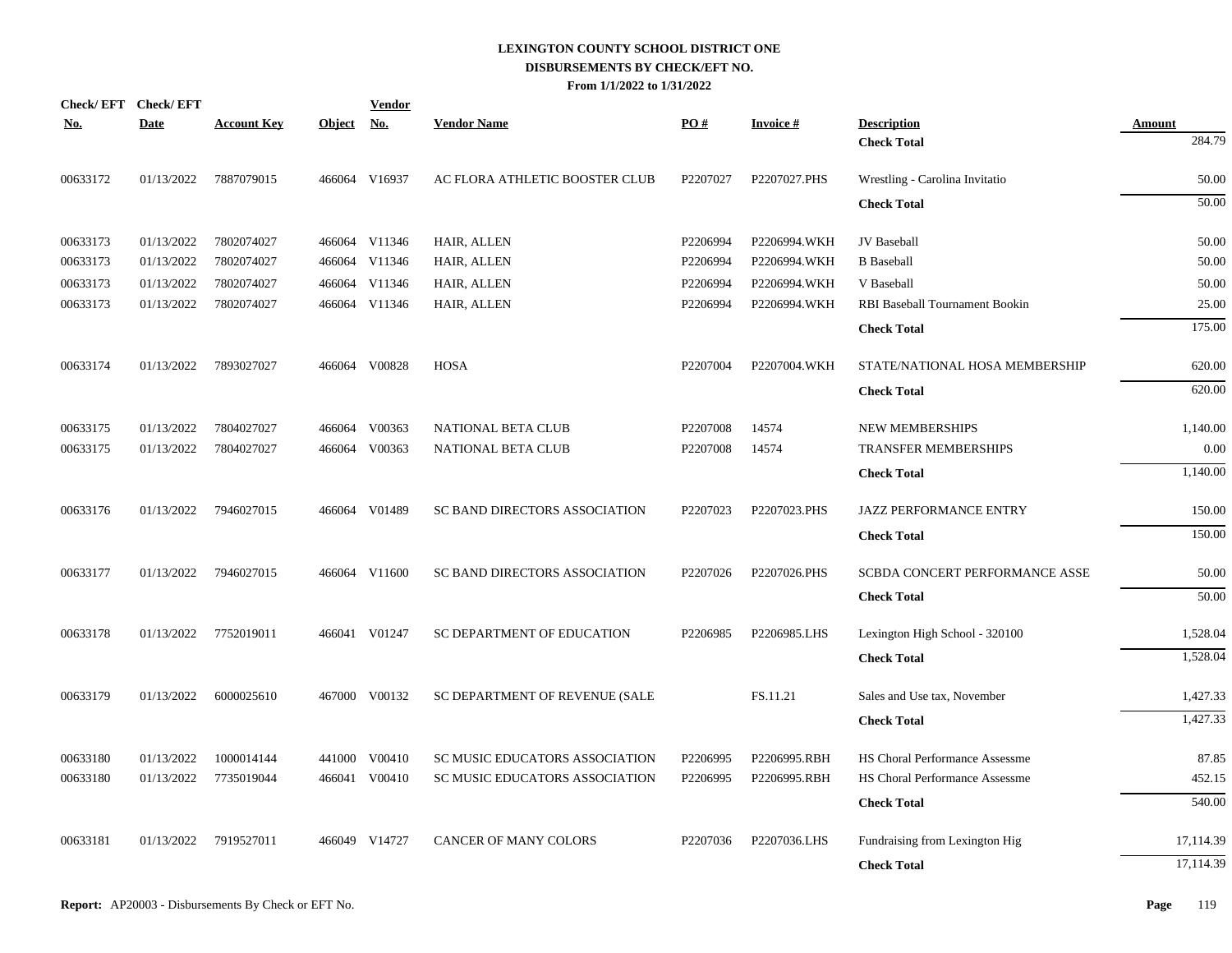|                        | Check/EFT Check/EFT       |                                                     |                         | <b>Vendor</b>        |                                   |          |                               |                                      |                         |
|------------------------|---------------------------|-----------------------------------------------------|-------------------------|----------------------|-----------------------------------|----------|-------------------------------|--------------------------------------|-------------------------|
| <u>No.</u><br>00633182 | <b>Date</b><br>01/13/2022 | <u>Account Key</u><br>1000023202                    | <b>Object</b><br>469000 | <u>No.</u><br>V10247 | <b>Vendor Name</b><br>CHICK FIL A | PO#      | <b>Invoice#</b><br>01.12.2022 | <b>Description</b><br>SGE Pick Me Up | <b>Amount</b><br>775.59 |
| 00633182               | 01/13/2022                | 1000023202                                          |                         | 469000 V10247        | <b>CHICK FIL A</b>                |          | 01.12.22                      | RBE Pick Me Up                       | 766.78                  |
|                        |                           |                                                     |                         |                      |                                   |          |                               | <b>Check Total</b>                   | 1,542.37                |
| 00633183               | 01/13/2022                | 1000022403                                          |                         | 433200 EXXXXX        | Employee                          |          | 12.06.12.17.21                | Administrative                       | 103.32                  |
|                        |                           |                                                     |                         |                      |                                   |          |                               | <b>Check Total</b>                   | 103.32                  |
| 00633184               | 01/13/2022                | 2052213703                                          |                         | 441000 Exxxxx        | Employee                          |          | 01.05.2022                    | Materials for Pre-K Clinic           | 40.64                   |
|                        |                           |                                                     |                         |                      |                                   |          |                               | <b>Check Total</b>                   | 40.64                   |
| 00633185               | 01/13/2022                | 2710022303                                          |                         | 464000 Exxxxx        | Employee                          |          | 01.05.2022                    | Reimb for ASHA Certification         | 225.00                  |
|                        |                           |                                                     |                         |                      |                                   |          |                               | <b>Check Total</b>                   | 225.00                  |
| 00633186               | 01/13/2022                | 1000011410                                          |                         | 469000 V01290        | LCSD1 EDUCATIONAL FOUNDATION      |          | 0109-2022                     | Celebration of Excellence            | 1,500.00                |
|                        |                           |                                                     |                         |                      |                                   |          |                               | <b>Check Total</b>                   | 1,500.00                |
| 00633187               | 01/13/2022                | 7743019021                                          |                         | 466090 V00059        | LEXINGTON TECHNOLOGY CENTER       | P2207038 | P2207038.LTC                  | REIMBURSEMENT FOR ACCOUNT FOR        | 300.00                  |
|                        |                           |                                                     |                         |                      |                                   |          |                               | <b>Check Total</b>                   | 300.00                  |
| 00633188               | 01/13/2022                | 1000022403                                          |                         | 433200 EXXXXX        | Employee                          |          | 12.01.12.17.21                | Administrative                       | 70.00                   |
|                        |                           |                                                     |                         |                      |                                   |          |                               | <b>Check Total</b>                   | 70.00                   |
| 00633189               | 01/13/2022                | 2710022303                                          |                         | 464000 Exxxxx        | Employee                          |          | 01.04.2022                    | ASHA Certification Reimb.            | 225.00                  |
|                        |                           |                                                     |                         |                      |                                   |          |                               | <b>Check Total</b>                   | 225.00                  |
| 00633190               | 01/13/2022                | 1000022403                                          |                         | 433200 EXXXXX        | Employee                          |          | 12.08.12.09.21                | Meetings within district             | 13.44                   |
|                        |                           |                                                     |                         |                      |                                   |          |                               | <b>Check Total</b>                   | 13.44                   |
| 00633191               | 01/13/2022                | 2710022303                                          |                         | 464000 Exxxxx        | Employee                          |          | 01.06.2022                    | <b>ASHA Certification Reimb.</b>     | 225.00                  |
|                        |                           |                                                     |                         |                      |                                   |          |                               | <b>Check Total</b>                   | 225.00                  |
| 00633192               | 01/13/2022                | 1000022403                                          |                         | 433200 EXXXXX        | Employee                          |          | 12.01.12.13.21                | Admin help                           | 83.16                   |
|                        |                           |                                                     |                         |                      |                                   |          |                               | <b>Check Total</b>                   | 83.16                   |
| 00633193               | 01/13/2022                | 1000014113                                          |                         | 441000 V02519        | ACADEMIC SUPPLIER DBA RASIX CO    | P2205603 | ID72737                       | Canon CLI-65 Original Ink Cart       | 37.77                   |
| 00633193               | 01/13/2022                | 1000014113                                          |                         | 441000 V02519        | ACADEMIC SUPPLIER DBA RASIX CO    | P2205603 | ID72737                       | Canon CLI-65 Original Ink Cart       | 37.77                   |
| 00633193               | 01/13/2022                | 1000014113                                          |                         | 441000 V02519        | ACADEMIC SUPPLIER DBA RASIX CO    | P2205603 | ID72737                       | Canon CLI-65 Original Ink Cart       | 37.77                   |
|                        |                           | Report: AP20003 - Disbursements By Check or EFT No. |                         |                      |                                   |          |                               |                                      | Page<br>120             |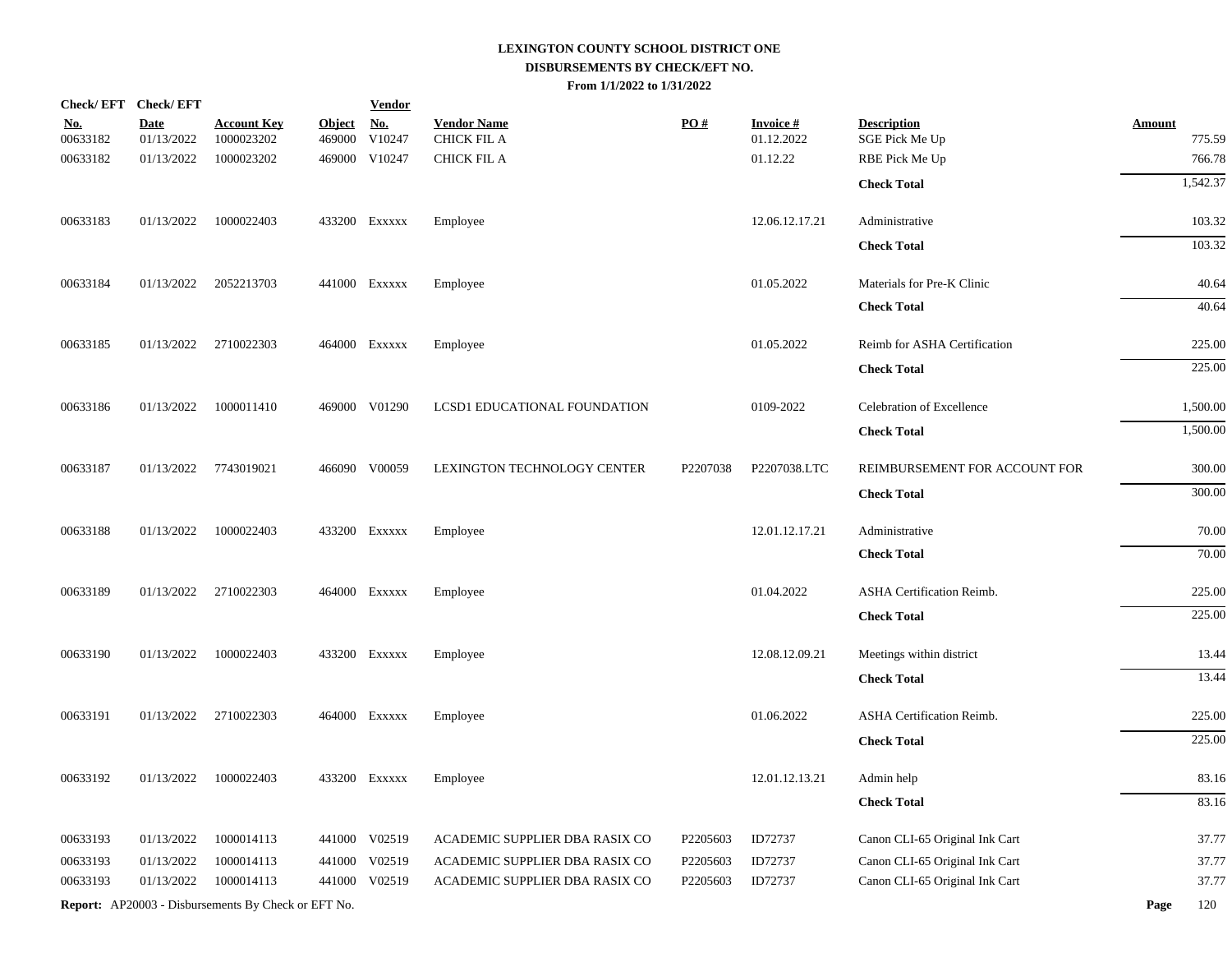| Check/EFT Check/EFT    |                    |                                  |                         | Vendor        |                                                      |                 |                      |                                                      |                 |
|------------------------|--------------------|----------------------------------|-------------------------|---------------|------------------------------------------------------|-----------------|----------------------|------------------------------------------------------|-----------------|
| <u>No.</u><br>00633193 | Date<br>01/13/2022 | <b>Account Key</b><br>1000014113 | <b>Object</b><br>441000 | No.<br>V02519 | <b>Vendor Name</b><br>ACADEMIC SUPPLIER DBA RASIX CO | PO#<br>P2205603 | Invoice #<br>ID72737 | <b>Description</b><br>Canon CLI-65 Original Ink Cart | Amount<br>37.77 |
|                        |                    |                                  |                         |               |                                                      |                 |                      | <b>Check Total</b>                                   | 151.08          |
| 00633194               | 01/13/2022         | 7802070027                       |                         | 466099 V13255 | <b>BSN SPORTS</b>                                    | P2202073        | 914069412            | SMALL NAVY SHORT SLEEVE COTTON                       | 51.36           |
| 00633194               | 01/13/2022         | 7802070027                       | 466099                  | V13255        | <b>BSN SPORTS</b>                                    | P2202073        | 914069412            | MED NAVY SHORT SLEEVE COTTON C                       | 115.56          |
| 00633194               | 01/13/2022         | 7802070027                       |                         | 466099 V13255 | <b>BSN SPORTS</b>                                    | P2202073        | 914069412            | LG NAVY SHORT SLEEVE COTTON CR                       | 243.96          |
| 00633194               | 01/13/2022         | 7802070027                       | 466099                  | V13255        | <b>BSN SPORTS</b>                                    | P2202073        | 914069412            | XLG NAVY SHORT SLEEVE COTTON C                       | 141.24          |
| 00633194               | 01/13/2022         | 7802070027                       | 466099                  | V13255        | <b>BSN SPORTS</b>                                    | P2202073        | 914069412            | XXL NAVY SHORT SLEEVE COTTON C                       | 51.36           |
| 00633194               | 01/13/2022         | 7802070027                       | 466099                  | V13255        | <b>BSN SPORTS</b>                                    | P2202073        | 914069412            | 3XL NAVY SHORT SLEEVE COTTON C                       | 38.52           |
| 00633194               | 01/13/2022         | 7802070027                       | 466099                  | V13255        | <b>BSN SPORTS</b>                                    | P2202073        | 914069412            | Freight                                              | 31.22           |
| 00633194               | 01/13/2022         | 7887072027                       | 466041                  | V13255        | <b>BSN SPORTS</b>                                    | P2202240        | 914084016            | NAVY/WHITE AIR ZOOM PEGASUS 38                       | 89.88           |
| 00633194               | 01/13/2022         | 7887072027                       |                         | 466041 V13255 | <b>BSN SPORTS</b>                                    | P2202240        | 914084016            | 11 NAVY/WHITE AIR ZOOM PEGASUS                       | 359.52          |
| 00633194               | 01/13/2022         | 7887072027                       | 466041                  | V13255        | <b>BSN SPORTS</b>                                    | P2202240        | 914084016            | 11.5 NAVY/WHITE AIR ZOOM PEGAS                       | 179.76          |
| 00633194               | 01/13/2022         | 7887072027                       |                         | 466041 V13255 | <b>BSN SPORTS</b>                                    | P2202240        | 914084016            | 12 NAVY/WHITE AIR ZOOM PEGASUS                       | 359.52          |
| 00633194               | 01/13/2022         | 7887072027                       |                         | 466041 V13255 | <b>BSN SPORTS</b>                                    | P2202240        | 914084016            | 13 NAVY/WHITE AIR ZOOM PEGASUS                       | 359.52          |
| 00633194               | 01/13/2022         | 7887072027                       |                         | 466041 V13255 | <b>BSN SPORTS</b>                                    | P2202240        | 914084016            | 15 NAVY/WHITE AIR ZOOM PEGASUS                       | 89.88           |
| 00633194               | 01/13/2022         | 7887072027                       |                         | 466041 V13255 | <b>BSN SPORTS</b>                                    | P2202240        | 914084016            | 8.5 NAVY/WHITE AIR ZOOM PEGASU                       | 89.88           |
| 00633194               | 01/13/2022         | 7887072027                       |                         | 466041 V13255 | <b>BSN SPORTS</b>                                    | P2202240        | 914084016            | 9 NAVY/WHITE AIR ZOOM PEGASUS                        | 89.88           |
| 00633194               | 01/13/2022         | 7887072027                       | 466041                  | V13255        | <b>BSN SPORTS</b>                                    | P2202240        | 914084016            | Freight                                              | 34.90           |
| 00633194               | 01/13/2022         | 7893027013                       |                         | 466041 V13255 | <b>BSN SPORTS</b>                                    | P2206301        | 915559795            | UA Women's Corp Polo Alternate                       | 42.82           |
| 00633194               | 01/13/2022         | 7893027013                       | 466041                  | V13255        | <b>BSN SPORTS</b>                                    | P2206301        | 915559795            | Steel Heather - Men's Velocity                       | 436.56          |
| 00633194               | 01/13/2022         | 7893027013                       |                         | 466041 V13255 | <b>BSN SPORTS</b>                                    | P2206301        | 915559795            | Steel Heather Women's Velocity                       | 163.71          |
| 00633194               | 01/13/2022         | 7893027013                       | 466041                  | V13255        | <b>BSN SPORTS</b>                                    | P2206301        | 915559795            | Embroidery - (G) Gilbert Ameri                       | 0.00            |
| 00633194               | 01/13/2022         | 7893027013                       |                         | 466041 V13255 | <b>BSN SPORTS</b>                                    | P2206301        | 915559795            | Shipping Charge                                      | 33.97           |
|                        |                    |                                  |                         |               |                                                      |                 |                      | <b>Check Total</b>                                   | 3,003.02        |
| 00633195               | 01/13/2022         | 1000022403                       |                         | 439500 V01474 | <b>CERTIFIED TRANSLATION SERVICES</b>                | P2206917        | LEX-22-0970          | Tamil Interpreter for Pre-K Sc                       | 130.00          |
| 00633195               | 01/13/2022         | 1000022403                       |                         | 439500 V01474 | <b>CERTIFIED TRANSLATION SERVICES</b>                | P2206917        | LEX-22-0970          | Mileage: $62$ miles @ \$0.56 per                     | 34.72           |
|                        |                    |                                  |                         |               |                                                      |                 |                      | <b>Check Total</b>                                   | 164.72          |
| 00633196               | 01/13/2022         | 6000025640                       |                         | 433200 EXXXXX | Employee                                             |                 | 12.03.2021           | <b>Bank Deposit commute</b>                          | 1.79            |
|                        |                    |                                  |                         |               |                                                      |                 |                      | <b>Check Total</b>                                   | 1.79            |
| 00633197               | 01/13/2022         | 1000025204                       |                         | 433200 V15897 | FIRST COMMUNITY BANK                                 | P2207031        | ADM.3902.01.22       | SCAEOP Member dues and confere                       | 260.00          |
| 00633197               | 01/13/2022         | 1000025204                       | 433200                  | V15897        | FIRST COMMUNITY BANK                                 | P2207031        | ADM.3902.01.22       | SCAEOP member dues and confere                       | 260.00          |
| 00633197               | 01/13/2022         | 1000025204                       |                         | 464000 V15897 | FIRST COMMUNITY BANK                                 | P2207031        | ADM.3902.01.22       | SC Dept of Labor Licensing & R                       | 80.00           |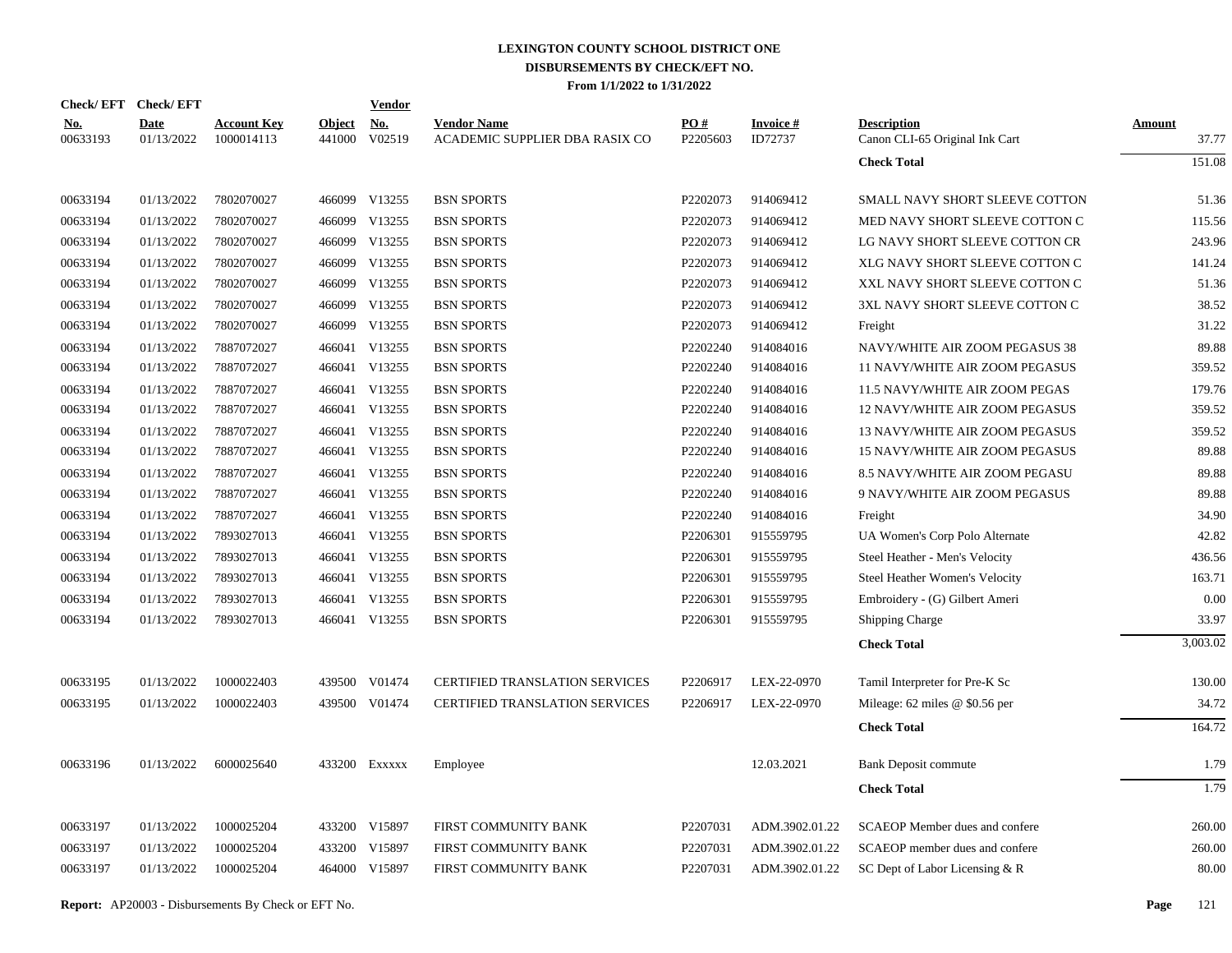|                        | Check/EFT Check/EFT |                                  |                         | <b>Vendor</b>        |                                            |                      |                                   |                                                      |                        |
|------------------------|---------------------|----------------------------------|-------------------------|----------------------|--------------------------------------------|----------------------|-----------------------------------|------------------------------------------------------|------------------------|
| <u>No.</u><br>00633197 | Date<br>01/13/2022  | <b>Account Key</b><br>1000025204 | <b>Object</b><br>464000 | <u>No.</u><br>V15897 | <b>Vendor Name</b><br>FIRST COMMUNITY BANK | PQ#<br>P2207031      | <b>Invoice#</b><br>ADM.3902.01.22 | <b>Description</b><br>SC Dept of Labor Licensing and | <b>Amount</b><br>80.00 |
| 00633197               | 01/13/2022          | 1000025204                       |                         | 441000 V15897        | FIRST COMMUNITY BANK                       | P2207030             | ADM.4058.01.22                    | <b>USPS</b> - Certified Letter                       | 7.38                   |
| 00633197               | 01/13/2022          | 1000025408                       |                         | 439500 V15897        | FIRST COMMUNITY BANK                       | P2207030             | ADM.4058.01.22                    | Lexington County - Storm Water                       | 102.70                 |
| 00633197               | 01/13/2022          | 1000025431                       |                         | 441020 V15897        | FIRST COMMUNITY BANK                       | P2207066             | ADM.5196.01.22                    | Lexington True Value                                 | 6.81                   |
| 00633197               | 01/13/2022          | 1000025446                       |                         | 441020 V15897        | FIRST COMMUNITY BANK                       | P2207066             | ADM.5196.01.22                    | Smith & Jones                                        | 16.05                  |
| 00633197               | 01/13/2022          | 1000025444                       |                         | 441020 V15897        | FIRST COMMUNITY BANK                       | P2207064             | ADM.5261.01.22                    | Enlows                                               | 101.25                 |
| 00633197               | 01/13/2022          | 1000025408                       |                         | 432300 V15897        | FIRST COMMUNITY BANK                       | P2207067             | ADM.5279.01.22                    | Home Depot                                           | $-30.00$               |
| 00633197               | 01/13/2022          | 1000025413                       |                         | 441020 V15897        | FIRST COMMUNITY BANK                       | P2207067             | ADM.5279.01.22                    | Lowe's                                               | 144.89                 |
| 00633197               | 01/13/2022          | 1000025434                       |                         | 441020 V15897        | FIRST COMMUNITY BANK                       | P2207067             | ADM.5279.01.22                    | Ed Smith                                             | 124.11                 |
| 00633197               | 01/13/2022          | 1000025435                       |                         | 441020 V15897        | FIRST COMMUNITY BANK                       | P2207067             | ADM.5279.01.22                    | ED Smith                                             | 92.00                  |
| 00633197               | 01/13/2022          | 1000025413                       |                         | 441020 V15897        | FIRST COMMUNITY BANK                       | P2207068             | ADM.5287.01.22                    | <b>CES</b>                                           | 391.20                 |
| 00633197               | 01/13/2022          | 1000025415                       |                         | 441020 V15897        | FIRST COMMUNITY BANK                       | P2207068             | ADM.5287.01.22                    | <b>CES</b>                                           | 48.49                  |
| 00633197               | 01/13/2022          | 1000025415                       |                         | 441020 V15897        | FIRST COMMUNITY BANK                       | P2207068             | ADM.5287.01.22                    | <b>CES</b>                                           | 70.45                  |
| 00633197               | 01/13/2022          | 1000025415                       |                         | 441020 V15897        | FIRST COMMUNITY BANK                       | P2207068             | ADM.5287.01.22                    | Lowe's                                               | 26.31                  |
| 00633197               | 01/13/2022          | 1000025421                       |                         | 441020 V15897        | FIRST COMMUNITY BANK                       | P2207068             | ADM.5287.01.22                    | <b>CES</b>                                           | 131.55                 |
| 00633197               | 01/13/2022          | 1000025413                       |                         | 441020 V15897        | FIRST COMMUNITY BANK                       | P2207069             | ADM.5295.01.22                    | Lexington True Value                                 | 37.42                  |
| 00633197               | 01/13/2022          | 1000025428                       |                         | 441020 V15897        | FIRST COMMUNITY BANK                       | P2207069             | ADM.5295.01.22                    | Gateway                                              | 65.84                  |
| 00633197               | 01/13/2022          | 1000025434                       |                         | 441020 V15897        | FIRST COMMUNITY BANK                       | P2207069             | ADM.5295.01.22                    | Ferguson                                             | 30.47                  |
| 00633197               | 01/13/2022          | 1000025435                       |                         | 441020 V15897        | FIRST COMMUNITY BANK                       | P2207069             | ADM.5295.01.22                    | WinSupply                                            | 86.79                  |
| 00633197               | 01/13/2022          | 1000025437                       |                         | 441020 V15897        | FIRST COMMUNITY BANK                       | P2207069             | ADM.5295.01.22                    | WinSupply                                            | 69.55                  |
| 00633197               | 01/13/2022          | 1000025441                       |                         | 441020 V15897        | FIRST COMMUNITY BANK                       | P2207069             | ADM.5295.01.22                    | WinSupply                                            | 187.47                 |
| 00633197               | 01/13/2022          | 1000025413                       |                         | 441020 V15897        | FIRST COMMUNITY BANK                       | P2207065             | ADM.5311.01.22                    | Graybar                                              | 214.94                 |
| 00633197               | 01/13/2022          | 1000025408                       |                         | 441020 V15897        | FIRST COMMUNITY BANK                       | P2207070             | ADM.5352.01.22                    | AutoZone                                             | 51.20                  |
| 00633197               | 01/13/2022          | 1000025408                       |                         | 441020 V15897        | FIRST COMMUNITY BANK                       | P2207070             | ADM.5352.01.22                    | Sparrow & Kennedy                                    | 199.79                 |
| 00633197               | 01/13/2022          | 1000025408                       |                         | 441020 V15897        | FIRST COMMUNITY BANK                       | P <sub>2207070</sub> | ADM.5352.01.22                    | NAPA                                                 | 5.87                   |
| 00633197               | 01/13/2022          | 1000025408                       |                         | 441020 V15897        | FIRST COMMUNITY BANK                       | P2207070             | ADM.5352.01.22                    | Sparrow & Kennedy                                    | 8.15                   |
| 00633197               | 01/13/2022          | 1000025411                       |                         | 441020 V15897        | FIRST COMMUNITY BANK                       | P <sub>2207070</sub> | ADM.5352.01.22                    | Carts Plus                                           | 290.93                 |
| 00633197               | 01/13/2022          | 1000025431                       |                         | 441020 V15897        | FIRST COMMUNITY BANK                       | P2207070             | ADM.5352.01.22                    | Carts Plus                                           | 211.75                 |
| 00633197               | 01/13/2022          | 1000025444                       |                         | 441020 V15897        | FIRST COMMUNITY BANK                       | P2207070             | ADM.5352.01.22                    | Sparrow & Kennedy                                    | 87.19                  |
| 00633197               | 01/13/2022          | 1000025444                       |                         | 441020 V15897        | FIRST COMMUNITY BANK                       | P2207070             | ADM.5352.01.22                    | NAPA                                                 | 60.98                  |
| 00633197               | 01/13/2022          | 1000025445                       |                         | 441020 V15897        | FIRST COMMUNITY BANK                       | P2207070             | ADM.5352.01.22                    | AutoZone                                             | 213.95                 |
| 00633197               | 01/13/2022          | 1000026405                       |                         | 433200 V15897        | FIRST COMMUNITY BANK                       | P2207039             | ADM.5725.01.22                    | South Carolina Association Col                       | 305.00                 |
| 00633197               | 01/13/2022          | 1000026405                       |                         | 433200 V15897        | FIRST COMMUNITY BANK                       | P2207039             | ADM.5725.01.22                    | <b>Hilton Hotels</b>                                 | 622.72                 |
| 00633197               | 01/13/2022          | 2022022303                       |                         | 441000 V15897        | FIRST COMMUNITY BANK                       | P2207063             | ADM.5816.01.22                    | Amazon                                               | 119.62                 |
| 00633197               | 01/13/2022          | 1000026405                       |                         | 433200 V15897        | FIRST COMMUNITY BANK                       | P2207041             | ADM.5956.01.22                    | <b>USC Market Place</b>                              | 197.50                 |
| 00633197               | 01/13/2022          | 1000026405                       |                         | 439500 V15897        | FIRST COMMUNITY BANK                       | P2207041             | ADM.5956.01.22                    | <b>SLED</b>                                          | 338.00                 |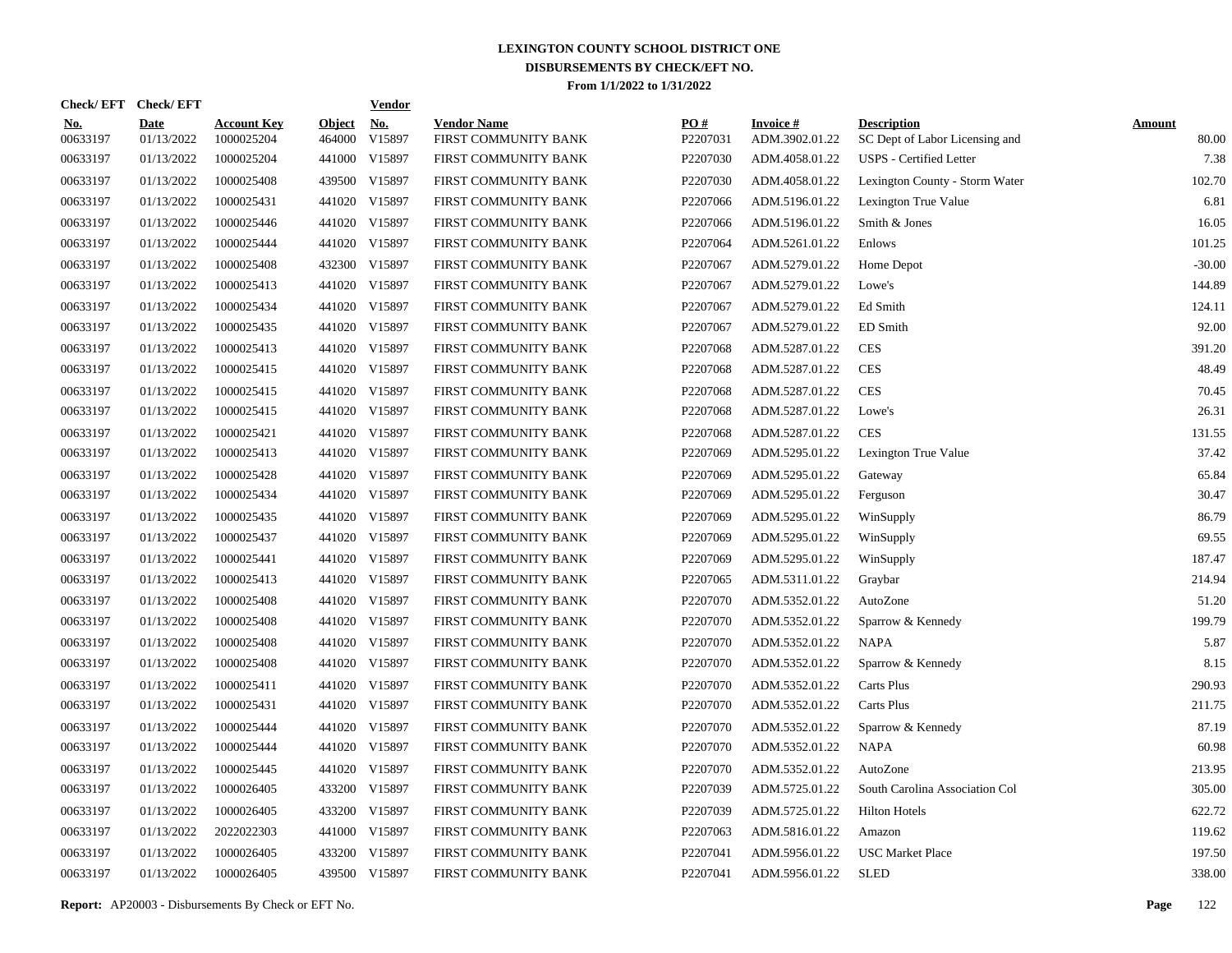| Check/EFT Check/EFT    |                           |                                  |                         | <u>Vendor</u>        |                                            |                      |                                   |                                |                         |
|------------------------|---------------------------|----------------------------------|-------------------------|----------------------|--------------------------------------------|----------------------|-----------------------------------|--------------------------------|-------------------------|
| <u>No.</u><br>00633197 | <b>Date</b><br>01/13/2022 | <b>Account Key</b><br>1000026405 | <b>Object</b><br>439500 | <u>No.</u><br>V15897 | <b>Vendor Name</b><br>FIRST COMMUNITY BANK | PQ#<br>P2207041      | <b>Invoice#</b><br>ADM.5956.01.22 | <b>Description</b><br>Azura    | <b>Amount</b><br>138.00 |
| 00633197               | 01/13/2022                | 1000026405                       |                         | 441000 V15897        | FIRST COMMUNITY BANK                       | P2207041             | ADM.5956.01.22                    | Amazon                         | 14.97                   |
| 00633197               | 01/13/2022                | 1000026405                       |                         | 469000 V15897        | FIRST COMMUNITY BANK                       | P2207041             | ADM.5956.01.22                    | Diablos Southwest Grill        | 287.98                  |
| 00633197               | 01/13/2022                | 1000026405                       |                         | 433200 V15897        | FIRST COMMUNITY BANK                       | P2207040             | ADM.5964.01.22                    | Winthrop University            | 125.00                  |
| 00633197               | 01/13/2022                | 1000026405                       |                         | 435000 V15897        | FIRST COMMUNITY BANK                       | P2207040             | ADM.5964.01.22                    | Association SCASA Care Hunt Va | 440.00                  |
| 00633197               | 01/13/2022                | 1000026405                       |                         | 435000 V15897        | FIRST COMMUNITY BANK                       | P2207040             | ADM.5964.01.22                    | Association SCASA Care Hunt Va | 440.00                  |
| 00633197               | 01/13/2022                | 7745027039                       | 466069                  | V15897               | FIRST COMMUNITY BANK                       | P2207075             | FPE.3928.01.22                    | Publix                         | 31.96                   |
| 00633197               | 01/13/2022                | 7745027039                       | 466099                  | V15897               | FIRST COMMUNITY BANK                       | P2207075             | FPE.3928.01.22                    | <b>Family Dollar</b>           | 28.42                   |
| 00633197               | 01/13/2022                | 7928527039                       |                         | 466099 V15897        | FIRST COMMUNITY BANK                       | P2207075             | FPE.3928.01.22                    | Wal-Mart                       | 283.22                  |
| 00633197               | 01/13/2022                | 7928527039                       |                         | 466099 V15897        | FIRST COMMUNITY BANK                       | P <sub>2207075</sub> | FPE.3928.01.22                    | <b>VCN SCAROLINAVITALS</b>     | 28.75                   |
| 00633197               | 01/13/2022                | 7928527039                       |                         | 466099 V15897        | FIRST COMMUNITY BANK                       | P2207075             | FPE.3928.01.22                    | Amazon                         | 23.69                   |
| 00633197               | 01/13/2022                | 7928527039                       |                         | 466099 V15897        | FIRST COMMUNITY BANK                       | P2207075             | FPE.3928.01.22                    | <b>Dominion Energy</b>         | 355.50                  |
| 00633197               | 01/13/2022                | 7928527039                       |                         | 466099 V15897        | FIRST COMMUNITY BANK                       | P2207075             | FPE.3928.01.22                    | Wal-Mart                       | 288.76                  |
| 00633197               | 01/13/2022                | 7976027039                       |                         | 466099 V15897        | FIRST COMMUNITY BANK                       | P2207075             | FPE.3928.01.22                    | Wal-Mart                       | 205.76                  |
| 00633197               | 01/13/2022                | 7976027039                       |                         | 466099 V15897        | FIRST COMMUNITY BANK                       | P2207075             | FPE.3928.01.22                    | TJ Maxx                        | 53.49                   |
| 00633197               | 01/13/2022                | 7976027039                       |                         | 466099 V15897        | FIRST COMMUNITY BANK                       | P2207075             | FPE.3928.01.22                    | Wal-Mart                       | 20.99                   |
| 00633197               | 01/13/2022                | 7976027039                       | 466099                  | V15897               | FIRST COMMUNITY BANK                       | P2207075             | FPE.3928.01.22                    | Wal-Mart                       | 104.97                  |
| 00633197               | 01/13/2022                | 7976027039                       |                         | 466099 V15897        | FIRST COMMUNITY BANK                       | P2207075             | FPE.3928.01.22                    | Wal-Mart                       | 180.39                  |
| 00633197               | 01/13/2022                | 7976027039                       | 466099                  | V15897               | FIRST COMMUNITY BANK                       | P2207075             | FPE.3928.01.22                    | Wal-Mart                       | 20.99                   |
| 00633197               | 01/13/2022                | 7740019031                       |                         | 466041 V15897        | FIRST COMMUNITY BANK                       | P2207081             | LME.1220.01.22                    | AMAZON.COM                     | 104.00                  |
| 00633197               | 01/13/2022                | 7740019031                       |                         | 466041 V15897        | FIRST COMMUNITY BANK                       | P2207081             | LME.1220.01.22                    | AMAZON.COM                     | 17.00                   |
| 00633197               | 01/13/2022                | 7740019031                       |                         | 466041 V15897        | FIRST COMMUNITY BANK                       | P2207081             | LME.1220.01.22                    | AMAZON.COM                     | 22.46                   |
| 00633197               | 01/13/2022                | 7743019031                       |                         | 466041 V15897        | FIRST COMMUNITY BANK                       | P2207081             | LME.1220.01.22                    | AMAZON.COM                     | 7.27                    |
| 00633197               | 01/13/2022                | 7846027031                       |                         | 466041 V15897        | FIRST COMMUNITY BANK                       | P2207081             | LME.1220.01.22                    | OFFICE DEPOT OFFICE MAX        | 16.35                   |
| 00633197               | 01/13/2022                | 7846027031                       |                         | 466041 V15897        | FIRST COMMUNITY BANK                       | P2207081             | LME.1220.01.22                    | <b>WALGREENS</b>               | 10.54                   |
| 00633197               | 01/13/2022                | 7846027031                       |                         | 466041 V15897        | FIRST COMMUNITY BANK                       | P2207081             | LME.1220.01.22                    | VISTAPRINTS.COM                | 29.51                   |
| 00633197               | 01/13/2022                | 7863027031                       |                         | 466041 V15897        | FIRST COMMUNITY BANK                       | P2207081             | LME.1220.01.22                    | <b>BIG LOTS STORES #5422</b>   | 9.63                    |
| 00633197               | 01/13/2022                | 7863027031                       |                         | 466069 V15897        | FIRST COMMUNITY BANK                       | P2207081             | LME.1220.01.22                    | WALMART #0881                  | 53.34                   |
| 00633197               | 01/13/2022                | 7863027031                       | 466069                  | V15897               | FIRST COMMUNITY BANK                       | P2207081             | LME.1220.01.22                    | <b>PUBLIX</b>                  | 38.17                   |
| 00633197               | 01/13/2022                | 7881027031                       | 466099                  | V15897               | FIRST COMMUNITY BANK                       | P2207081             | LME.1220.01.22                    | <b>LEXINGTON FLORIST</b>       | 58.15                   |
| 00633197               | 01/13/2022                | 7881027031                       | 466099                  | V15897               | FIRST COMMUNITY BANK                       | P2207081             | LME.1220.01.22                    | <b>LEXINGTON FLORIST</b>       | 43.00                   |
| 00633197               | 01/13/2022                | 7881027031                       | 466099                  | V15897               | FIRST COMMUNITY BANK                       | P2207081             | LME.1220.01.22                    | <b>LEXINGTON FLORIST</b>       | 70.85                   |
| 00633197               | 01/13/2022                | 7881027031                       |                         | 466099 V15897        | FIRST COMMUNITY BANK                       | P2207081             | LME.1220.01.22                    | <b>LEXINGTON FLORIST</b>       | 45.45                   |
| 00633197               | 01/13/2022                | 7886027031                       |                         | 466041 V15897        | FIRST COMMUNITY BANK                       | P2207081             | LME.1220.01.22                    | WALMART                        | 17.96                   |
| 00633197               | 01/13/2022                | 7886027031                       |                         | 466041 V15897        | FIRST COMMUNITY BANK                       | P2207081             | LME.1220.01.22                    | AMAZON.COM                     | 28.16                   |
| 00633197               | 01/13/2022                | 1000011326                       |                         | 434500 V15897        | FIRST COMMUNITY BANK                       | P2207033             | WKM.1881.01.22                    | wevideo                        | 230.99                  |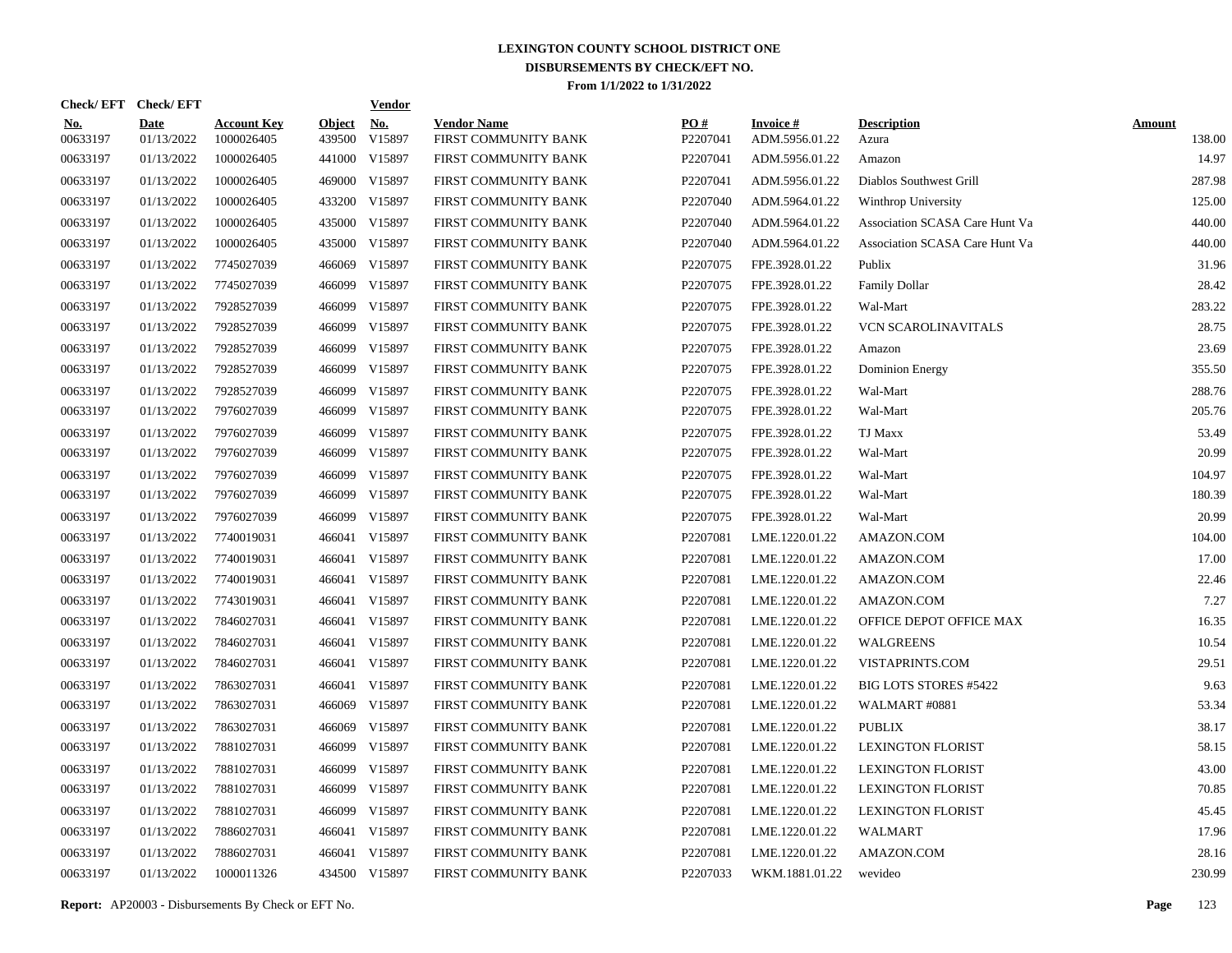| Check/EFT Check/EFT    |                           |                                  |                         | Vendor               |                                            |                 |                             |                                    |                    |
|------------------------|---------------------------|----------------------------------|-------------------------|----------------------|--------------------------------------------|-----------------|-----------------------------|------------------------------------|--------------------|
| <b>No.</b><br>00633197 | <b>Date</b><br>01/13/2022 | <b>Account Key</b><br>1000011326 | <b>Object</b><br>434500 | <b>No.</b><br>V15897 | <b>Vendor Name</b><br>FIRST COMMUNITY BANK | PO#<br>P2207033 | Invoice #<br>WKM.1881.01.22 | <b>Description</b><br>Educreations | Amount<br>$-99.00$ |
| 00633197               | 01/13/2022                | 1000011326                       |                         | 441000 V15897        | FIRST COMMUNITY BANK                       | P2207033        | WKM.1881.01.22              | Walmart                            | 372.93             |
| 00633197               | 01/13/2022                | 1000011326                       |                         | 441000 V15897        | FIRST COMMUNITY BANK                       | P2207033        | WKM.1881.01.22              | Food Lion                          | 16.74              |
| 00633197               | 01/13/2022                | 1000011326                       |                         | 441000 V15897        | FIRST COMMUNITY BANK                       | P2207033        | WKM.1881.01.22              | Amazon                             | 110.67             |
| 00633197               | 01/13/2022                | 7738019026                       |                         | 466041 V15897        | FIRST COMMUNITY BANK                       | P2207033        | WKM.1881.01.22              | Amazon                             | 71.53              |
| 00633197               | 01/13/2022                | 7748019026                       |                         | 466041 V15897        | FIRST COMMUNITY BANK                       | P2207033        | WKM.1881.01.22              | Amazon                             | 42.79              |
| 00633197               | 01/13/2022                | 7768519026                       | 466041                  | V15897               | FIRST COMMUNITY BANK                       | P2207033        | WKM.1881.01.22              | Amazon                             | 10.69              |
| 00633197               | 01/13/2022                | 7802073026                       | 466099                  | V15897               | FIRST COMMUNITY BANK                       | P2207033        | WKM.1881.01.22              | Signs365                           | 114.20             |
| 00633197               | 01/13/2022                | 7802080026                       |                         | 466069 V15897        | FIRST COMMUNITY BANK                       | P2207033        | WKM.1881.01.22              | Walmart                            | 54.20              |
| 00633197               | 01/13/2022                | 7833027026                       |                         | 466099 V15897        | FIRST COMMUNITY BANK                       | P2207033        | WKM.1881.01.22              | Walgreen's                         | 167.91             |
| 00633197               | 01/13/2022                | 7860527026                       |                         | 466041 V15897        | FIRST COMMUNITY BANK                       | P2207033        | WKM.1881.01.22              | Dollar Tree                        | 11.77              |
| 00633197               | 01/13/2022                | 7860527026                       |                         | 466069 V15897        | FIRST COMMUNITY BANK                       | P2207033        | WKM.1881.01.22              | Food Lion                          | 49.71              |
| 00633197               | 01/13/2022                | 7863027026                       |                         | 466069 V15897        | FIRST COMMUNITY BANK                       | P2207033        | WKM.1881.01.22              | Publix                             | 175.26             |
| 00633197               | 01/13/2022                | 7863027026                       |                         | 466069 V15897        | FIRST COMMUNITY BANK                       | P2207033        | WKM.1881.01.22              | Walmart                            | 235.04             |
| 00633197               | 01/13/2022                | 7881027026                       |                         | 466069 V15897        | FIRST COMMUNITY BANK                       | P2207033        | WKM.1881.01.22              | Walmart                            | 16.96              |
| 00633197               | 01/13/2022                | 7881027026                       |                         | 466069 V15897        | FIRST COMMUNITY BANK                       | P2207033        | WKM.1881.01.22              | Dollar General                     | 51.25              |
| 00633197               | 01/13/2022                | 7932027026                       |                         | 466041 V15897        | FIRST COMMUNITY BANK                       | P2207033        | WKM.1881.01.22              | Amazon                             | 27.58              |
| 00633197               | 01/13/2022                | 1000011326                       |                         | 434500 V15897        | FIRST COMMUNITY BANK                       | P2207032        | WKM.5220.01.22              | Wevideo                            | 89.00              |
| 00633197               | 01/13/2022                | 3290011626                       |                         | 441000 V15897        | FIRST COMMUNITY BANK                       | P2207032        | WKM.5220.01.22              | Amazon                             | 738.27             |
| 00633197               | 01/13/2022                | 7802073026                       |                         | 466069 V15897        | FIRST COMMUNITY BANK                       | P2207032        | WKM.5220.01.22              | Subway                             | 96.26              |
| 00633197               | 01/13/2022                | 7802080026                       |                         | 466069 V15897        | FIRST COMMUNITY BANK                       | P2207032        | WKM.5220.01.22              | <b>Little Caesars</b>              | 42.19              |
| 00633197               | 01/13/2022                | 7860527026                       |                         | 466041 V15897        | FIRST COMMUNITY BANK                       | P2207032        | WKM.5220.01.22              | LeBleu                             | 23.89              |
| 00633197               | 01/13/2022                | 7863027026                       |                         | 466069 V15897        | FIRST COMMUNITY BANK                       | P2207032        | WKM.5220.01.22              | <b>Little Caesars</b>              | 415.70             |
|                        |                           |                                  |                         |                      |                                            |                 |                             | <b>Check Total</b>                 | 12,029.53          |
| 00633198               | 01/13/2022                | 1000022247                       |                         | 443000 V12185        | FOLLETT SCHOOL SOLUTIONS INC               | P2204160        | 365056F                     | <b>Library Books</b>               | 509.32             |
| 00633198               | 01/13/2022                | 1000022247                       |                         | 443000 V12185        | FOLLETT SCHOOL SOLUTIONS INC               | P2204160        | 365056F                     | Cataloging & processing fee fo     | 3.52               |
|                        |                           |                                  |                         |                      |                                            |                 |                             | <b>Check Total</b>                 | 512.84             |
| 00633199               | 01/13/2022                | 7860527011                       |                         | 466041 V11161        | <b>GEIGER CAROLINAS</b>                    | P2204911        | 4640217                     | Fuzzy Feet Crew Blue Sock w/a      | 1,215.79           |
| 00633199               | 01/13/2022                | 7860527011                       |                         | 466041 V11161        | <b>GEIGER CAROLINAS</b>                    | P2204911        | 4640217                     | Freight                            | 71.22              |
|                        |                           |                                  |                         |                      |                                            |                 |                             | <b>Check Total</b>                 | 1,287.01           |
| 00633200               | 01/13/2022                | 3290011511                       |                         | 454100 V13175        | GOPHER SPORT PLAY WITH A PURP              | P2205941        | IN126724                    | InBody 270 Composition Analyze     | 6,065.94           |
|                        |                           |                                  |                         |                      |                                            |                 |                             | <b>Check Total</b>                 | 6,065.94           |
|                        |                           |                                  |                         |                      |                                            |                 |                             |                                    |                    |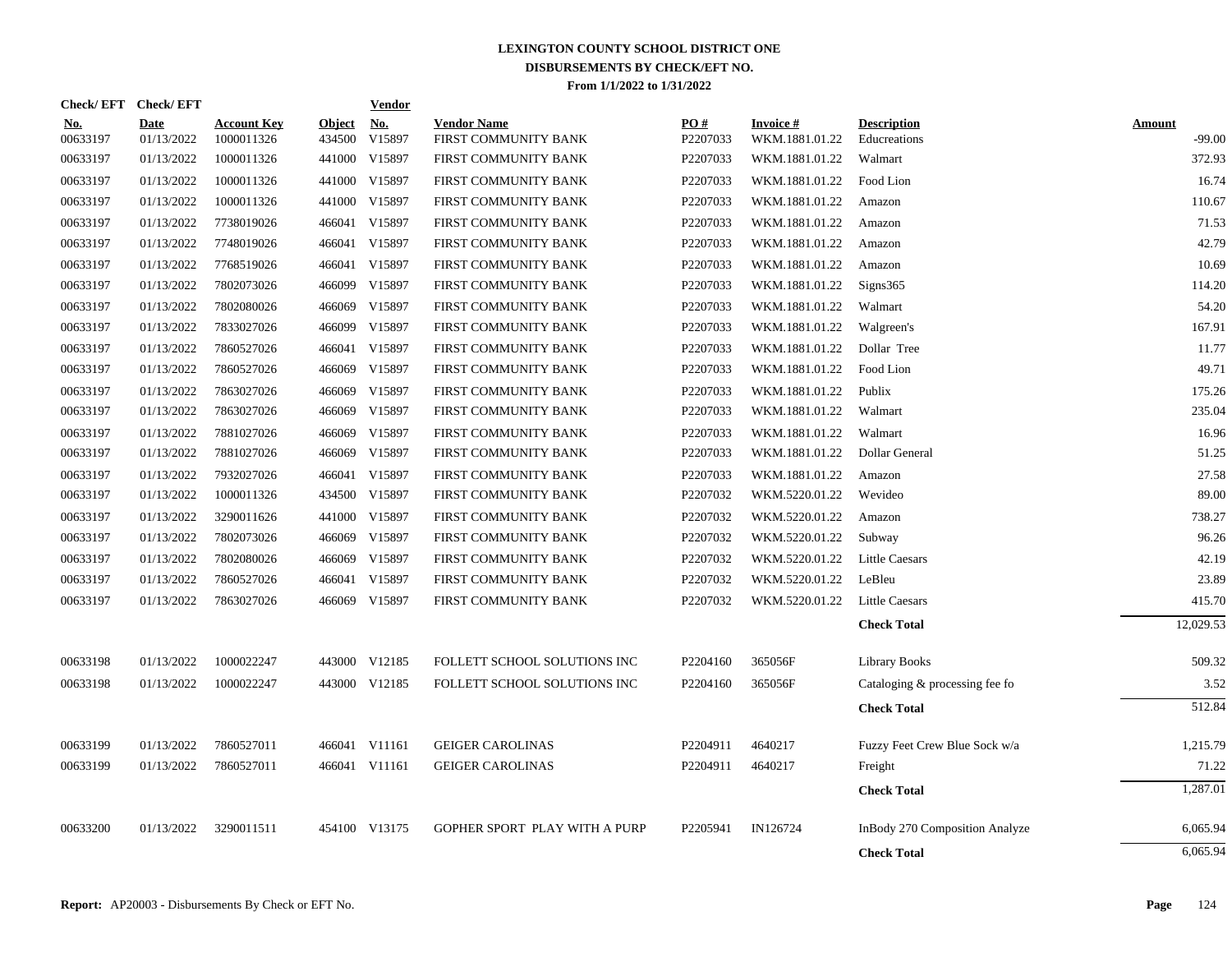|                        | Check/EFT Check/EFT       |                                  |               | <b>Vendor</b>               |                                |          |                              |                                              |                        |
|------------------------|---------------------------|----------------------------------|---------------|-----------------------------|--------------------------------|----------|------------------------------|----------------------------------------------|------------------------|
| <u>No.</u><br>00633201 | <b>Date</b><br>01/13/2022 | <b>Account Key</b><br>1000000010 | <b>Object</b> | <u>No.</u><br>313100 EXXXXX | <b>Vendor Name</b><br>Employee | PO#      | <u>Invoice #</u><br>01.12.22 | <b>Description</b><br>Cancelled Tridac wkshp | <b>Amount</b><br>40.00 |
|                        |                           |                                  |               |                             |                                |          |                              | <b>Check Total</b>                           | 40.00                  |
| 00633202               | 01/13/2022                | 2250012903                       |               | 441012 V12508               | <b>HEINEMANN</b>               | P2205995 | 7401623                      | Fountas/Benchmark 1 GR K-2 3E                | 425.00                 |
| 00633202               | 01/13/2022                | 2250012903                       |               | 441012 V12508               | <b>HEINEMANN</b>               | P2205995 | 7401623                      | Fountas/Benchmark 2 GR 3-8 3E                | 425.00                 |
| 00633202               | 01/13/2022                | 2250012903                       |               | 441012 V12508               | <b>HEINEMANN</b>               | P2205995 | 7401623                      | Shipping                                     | 85.00                  |
|                        |                           |                                  |               |                             |                                |          |                              | <b>Check Total</b>                           | 935.00                 |
| 00633203               | 01/13/2022                | 2022022403                       |               | 441000 V00050               | HOUGHTON MIFFLIN HARCOURT PUBL | P2204778 | 955500392                    | Math Workshop Grades K-6                     | 4,496.59               |
| 00633203               | 01/13/2022                | 2022022403                       |               | 441000 V00050               | HOUGHTON MIFFLIN HARCOURT PUBL | P2204778 | 955500392                    | Shipping                                     | 405.14                 |
|                        |                           |                                  |               |                             |                                |          |                              | <b>Check Total</b>                           | 4.901.73               |
| 00633204               | 01/13/2022                | 7740019041                       |               | 466041 V13973               | KENDALL HUNT PUBLISHING CO     | P2206613 | 12886006                     | Unraveling the Mystery of the                | 250.38                 |
| 00633204               | 01/13/2022                | 7740019041                       |               | 466041 V13973               | KENDALL HUNT PUBLISHING CO     | P2206613 | 12886006                     | Fun at the Carnival: Using Pro               | 319.93                 |
| 00633204               | 01/13/2022                | 7740019041                       |               | 466041 V13973               | KENDALL HUNT PUBLISHING CO     | P2206613 | 12886006                     | Shipping and handling                        | 74.62                  |
|                        |                           |                                  |               |                             |                                |          |                              | <b>Check Total</b>                           | 644.93                 |
| 00633205               | 01/13/2022                | 1000011145                       |               | 441000 V12065               | KURTZ BROS DBA BENDER BURKOT   | P2205405 | 60092.00                     | Business envelopes with quick                | 154.84                 |
| 00633205               | 01/13/2022                | 1000011145                       | 441000        | V12065                      | KURTZ BROS DBA BENDER BURKOT   | P2205405 | 60092.00                     | Precision Scissors in 8" sharp               | 33.60                  |
| 00633205               | 01/13/2022                | 1000011145                       |               | 441000 V12065               | KURTZ BROS DBA BENDER BURKOT   | P2205405 | 60092.00                     | Sharpie Gel pens in Black 36/b               | 284.97                 |
| 00633205               | 01/13/2022                | 1000011145                       | 441000        | V12065                      | KURTZ BROS DBA BENDER BURKOT   | P2205405 | 60092.00                     | Scotch thermal laminator pouch               | 21.28                  |
| 00633205               | 01/13/2022                | 1000011245                       |               | 441000 V12065               | KURTZ BROS DBA BENDER BURKOT   | P2205405 | 60092.00                     | Composition books - wide ruled               | 70.32                  |
| 00633205               | 01/13/2022                | 1000011245                       | 441000        | V12065                      | KURTZ BROS DBA BENDER BURKOT   | P2205405 | 60092.00                     | Alternate Ruled White newsprin               | 39.90                  |
| 00633205               | 01/13/2022                | 1000011245                       |               | 441000 V12065               | KURTZ BROS DBA BENDER BURKOT   | P2205405 | 60092.00                     | Papermate pencil cap erasers f               | 15.47                  |
| 00633205               | 01/13/2022                | 1000011245                       | 441000        | V12065                      | KURTZ BROS DBA BENDER BURKOT   | P2205405 | 60092.00                     | Dixon economy #2 pencils/144                 | 35.70                  |
| 00633205               | 01/13/2022                | 1000011245                       |               | 441000 V12065               | KURTZ BROS DBA BENDER BURKOT   | P2205405 | 60092.00                     | Elmer's washable clear glue st               | 36.68                  |
| 00633205               | 01/13/2022                | 1000011245                       | 441000        | V12065                      | KURTZ BROS DBA BENDER BURKOT   | P2205405 | 60092.00                     | Elmer's glue-all bottles for                 | 6.02                   |
| 00633205               | 01/13/2022                | 1000011245                       |               | 441000 V12065               | KURTZ BROS DBA BENDER BURKOT   | P2205405 | 60092.00                     | Heavy Duty Staples for K stapl               | 15.75                  |
| 00633205               | 01/13/2022                | 1000021245                       | 441000        | V12065                      | KURTZ BROS DBA BENDER BURKOT   | P2205405 | 60092.00                     | Avery $1" x 2 5/8"$ address labe             | 129.78                 |
| 00633205               | 01/13/2022                | 1000021245                       |               | 441000 V12065               | KURTZ BROS DBA BENDER BURKOT   | P2205405 | 60092.00                     | Avery 1" x 4" Address labels/                | 86.52                  |
| 00633205               | 01/13/2022                | 1000021245                       | 441000        | V12065                      | KURTZ BROS DBA BENDER BURKOT   | P2205405 | 60092.00                     | White cardstock paper, $8.5 \times 1$        | 70.70                  |
| 00633205               | 01/13/2022                | 1000021245                       |               | 441000 V12065               | KURTZ BROS DBA BENDER BURKOT   | P2205405 | 60092.00                     | "Happy" Assortment of cardstoc               | 43.82                  |
| 00633205               | 01/13/2022                | 1000021245                       | 441000        | V12065                      | KURTZ BROS DBA BENDER BURKOT   | P2205405 | 60092.00                     | Multi purpose copier paper in                | 109.20                 |
| 00633205               | 01/13/2022                | 1000023345                       |               | 441000 V12065               | KURTZ BROS DBA BENDER BURKOT   | P2205405 | 60092.00                     | Monthly Academic Desk Pad for                | 6.58                   |
| 00633205               | 01/13/2022                | 1000023345                       | 441000        | V12065                      | KURTZ BROS DBA BENDER BURKOT   | P2205405 | 60092.00                     | Compact Academic Desk Pad for                | 7.45                   |
| 00633205               | 01/13/2022                | 7743019045                       |               | 466041 V12065               | KURTZ BROS DBA BENDER BURKOT   | P2205405 | 60092.00                     | Crayola Standard 18 color pack               | 21.87                  |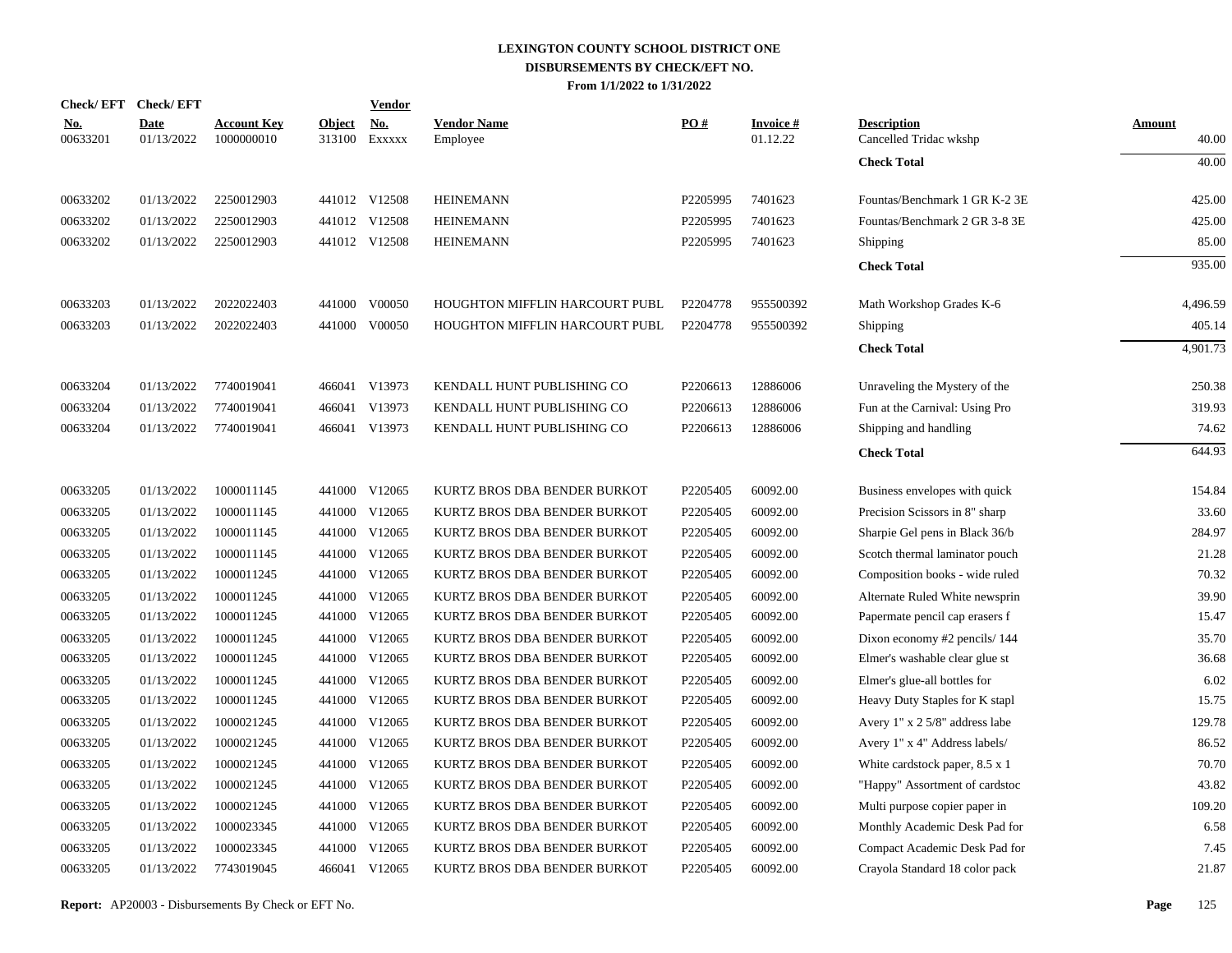|                        | Check/EFT Check/EFT       |                                  |                         | <b>Vendor</b>                         |                                                    |                 |                             |                                                      |                  |
|------------------------|---------------------------|----------------------------------|-------------------------|---------------------------------------|----------------------------------------------------|-----------------|-----------------------------|------------------------------------------------------|------------------|
| <u>No.</u><br>00633205 | <b>Date</b><br>01/13/2022 | <b>Account Key</b><br>7743019045 | <b>Object</b><br>466041 | $\underline{\mathrm{No}}$ .<br>V12065 | <b>Vendor Name</b><br>KURTZ BROS DBA BENDER BURKOT | PO#<br>P2205405 | <b>Invoice#</b><br>60092.00 | <b>Description</b><br>White Stride view binders in 2 | Amount<br>214.20 |
| 00633205               | 01/13/2022                | 7743019045                       |                         | 466041 V12065                         | KURTZ BROS DBA BENDER BURKOT                       | P2205405        | 60092.00                    | Avery Plastic tab dividers A-Z                       | 271.04           |
|                        |                           |                                  |                         |                                       |                                                    |                 |                             | <b>Check Total</b>                                   | 1,675.69         |
| 00633206               | 01/13/2022                | 1000021307                       |                         | 441000 V00332                         | LEXINGTON MEDICAL CENTER OCCUP                     | P2200481        | 175101                      | <b>HEPATITIS B VACCINE</b>                           | 324.00           |
|                        |                           |                                  |                         |                                       |                                                    |                 |                             | <b>Check Total</b>                                   | 324.00           |
| 00633207               | 01/13/2022                | 3280011521                       |                         | 464000 V14972                         | MAINTENANCE CONSTRUCTION TECHN P2207062            |                 | 562                         | ANNUAL NCCER ACCREDITED TRAINI                       | 300.00           |
|                        |                           |                                  |                         |                                       |                                                    |                 |                             | <b>Check Total</b>                                   | 300.00           |
| 00633208               | 01/13/2022                | 1000011303                       |                         | 433200 Exxxxx                         | Employee                                           |                 | 10.21.10.29.21              | School to School/new employee                        | 28.34            |
|                        |                           |                                  |                         |                                       |                                                    |                 |                             | <b>Check Total</b>                                   | 28.34            |
| 00633209               | 01/13/2022                | 1000012803                       |                         | 437000 V15926                         | PINE GROVE                                         | P2203257        | DEM2021ED-12-21 TUITION FOR |                                                      | 1,942.56         |
| 00633209               | 01/13/2022                | 1000012803                       |                         | 437000 V15926                         | PINE GROVE                                         | P2204328        |                             | OLI2021ED-12-21 TUITION FOR STUDENT SCHOOL YEA       | 1,942.56         |
| 00633209               | 01/13/2022                | 1000012803                       |                         | 437000 V15926                         | PINE GROVE                                         | P2203256        | WIM2021ED-12-21 TUITION FOR |                                                      | 1,942.56         |
|                        |                           |                                  |                         |                                       |                                                    |                 |                             | <b>Check Total</b>                                   | 5,827.68         |
| 00633210               | 01/13/2022                | 7733027015                       |                         | 466041 V16805                         | <b>REVELATION PERCUSSION</b>                       | P2200893        | 2100076                     | <b>CUSTOM BUILT MIXER CART</b>                       | 1,706.65         |
| 00633210               | 01/13/2022                | 7733027015                       |                         | 466041 V16805                         | REVELATION PERCUSSION                              | P2202909        | 2100077                     | <b>FIXED CYMBAL ARMS</b>                             | 267.50           |
| 00633210               | 01/13/2022                | 7733027015                       |                         | 466041 V16805                         | REVELATION PERCUSSION                              | P2202909        | 2100077                     | <b>SHIPPING</b>                                      | 32.10            |
|                        |                           |                                  |                         |                                       |                                                    |                 |                             | <b>Check Total</b>                                   | 2,006.25         |
| 00633211               | 01/13/2022                | 1000022493                       |                         | 433200 EXXXXX                         | Employee                                           |                 | 11.08.12.17.21              | Meetings/conferences commutes                        | 126.56           |
|                        |                           |                                  |                         |                                       |                                                    |                 |                             | <b>Check Total</b>                                   | 126.56           |
| 00633212               | 01/13/2022                | 1000026693                       |                         | 433200 EXXXXX                         | Employee                                           |                 | 12.09.12.17.21              | In District                                          | 39.20            |
|                        |                           |                                  |                         |                                       |                                                    |                 |                             | <b>Check Total</b>                                   | 39.20            |
| 00633213               | 01/13/2022                | 1000025447                       |                         | 441020 V00302                         | SOUTHEASTERN PAPER GROUP                           | P2206860        | 5466015                     | NITTANY PAPER TOWEL NP-5301 MU                       | 1,684.61         |
| 00633213               | 01/13/2022                | 1000025447                       |                         | 441020 V00302                         | SOUTHEASTERN PAPER GROUP                           | P2206860        | 5466015                     | <b>CENTER PULL PAPER TOWEL 120932</b>                | 323.78           |
| 00633213               | 01/13/2022                | 1000025442                       |                         | 441020 V00302                         | SOUTHEASTERN PAPER GROUP                           | P2206862        | 5466026                     | NITTANY PAPER TOWELS NP-5301 M                       | 1,403.84         |
| 00633213               | 01/13/2022                | 1000025413                       | 441020                  | V00302                                | SOUTHEASTERN PAPER GROUP                           | P2206861        | 5466028                     | NITTANY PAPER TOWEL NP-5301 MU                       | 673.84           |
| 00633213               | 01/13/2022                | 1000025414                       |                         | 441020 V00302                         | SOUTHEASTERN PAPER GROUP                           | P2206864        | 5466042                     | NITTANY PAPER TOWEL NP-5301 MU                       | 1,684.61         |
| 00633213               | 01/13/2022                | 1000025423                       | 441020                  | V00302                                | SOUTHEASTERN PAPER GROUP                           | P2206908        | 5469521                     | NITTANY PAPER TOWELS NP-5301 M                       | 842.30           |
| 00633213               | 01/13/2022                | 1000025423                       |                         | 441020 V00302                         | SOUTHEASTERN PAPER GROUP                           | P2206908        | 5469521                     | <b>CENTER PULL PAPER TOWELS 12093</b>                | 1,295.13         |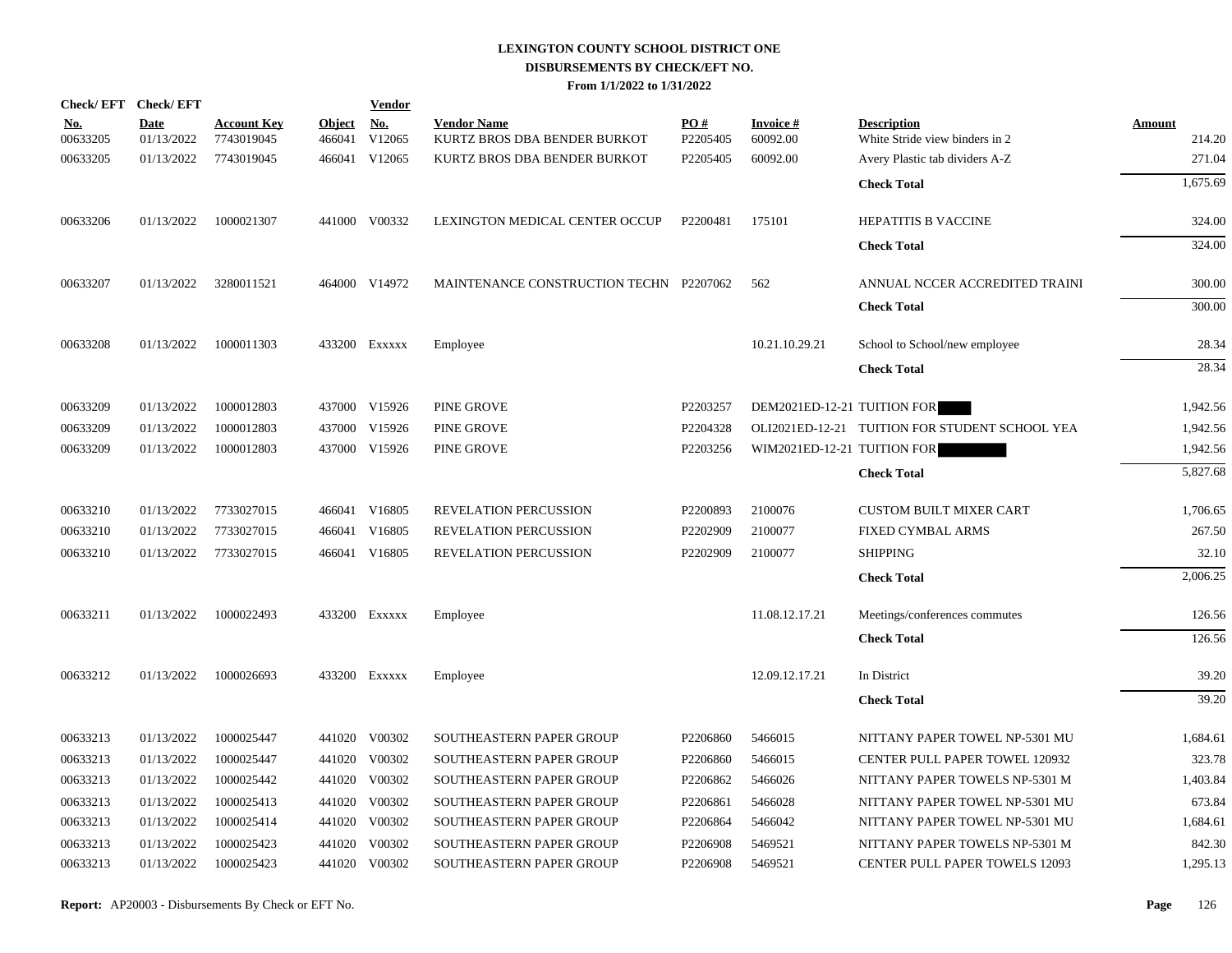| No.      | Check/EFT Check/EFT<br><b>Date</b> | <b>Account Key</b> | Object No. | <b>Vendor</b> | <b>Vendor Name</b>            | PO#      | <b>Invoice#</b>     | <b>Description</b>             | <b>Amount</b> |
|----------|------------------------------------|--------------------|------------|---------------|-------------------------------|----------|---------------------|--------------------------------|---------------|
|          |                                    |                    |            |               |                               |          |                     | <b>Check Total</b>             | 7,908.11      |
| 00633214 | 01/13/2022                         | 1000011521         |            | 441000 V12539 | THE LINCOLN ELECTRIC COMPANY  | P2206497 | 910784237           | Fleetweld 5P, 1/8"-50          | 2,002.23      |
| 00633214 | 01/13/2022                         | 1000011521         |            | 441000 V12539 | THE LINCOLN ELECTRIC COMPANY  | P2206497 | 910784237           | Surcharge                      | 168.53        |
|          |                                    |                    |            |               |                               |          |                     | <b>Check Total</b>             | 2,170.76      |
| 00633215 | 01/13/2022                         | 6000025626         |            | 446000 V12759 | TRIDENT BEVERAGE INC          | P2206251 | <b>JANC102054QB</b> | <b>Blue Raspberry</b>          | 204.00        |
| 00633215 | 01/13/2022                         | 6000025626         |            | 446000 V12759 | TRIDENT BEVERAGE INC          | P2206251 | <b>JANC102054QB</b> | Green Watermelon               | 102.00        |
|          |                                    |                    |            |               |                               |          |                     | <b>Check Total</b>             | 306.00        |
| 00633216 | 01/13/2022                         | 1000000010         |            | 313100 EXXXXX | Employee                      |          | 01.12.22            | Cancelled Tridac Wkshp Regis.  | 40.00         |
|          |                                    |                    |            |               |                               |          |                     | <b>Check Total</b>             | 40.00         |
| 00633217 | 01/13/2022                         | 7725019047         |            | 466090 V16323 | CENTERVILLE ELEMENTARY SCHOOL | P2207028 | P2207028.CES        | <b>IMPREST REIMBURSEMENT</b>   | 40.00         |
|          |                                    |                    |            |               |                               |          |                     | <b>Check Total</b>             | 40.00         |
| 00633218 | 01/13/2022                         | 7860527044         |            | 466099 V01290 | LCSD1 EDUCATIONAL FOUNDATION  | P2207009 | 0107-2022           | RBHS Celebration of Excellence | 250.00        |
|          |                                    |                    |            |               |                               |          |                     | <b>Check Total</b>             | 250.00        |
| 00633219 | 01/13/2022                         | 2710022303         |            | 464000 Exxxxx | Employee                      |          | 01.10.22            | Reimb ASHA Certification       | 225.00        |
|          |                                    |                    |            |               |                               |          |                     | <b>Check Total</b>             | 225.00        |
| 00633220 | 01/13/2022                         | 2710022303         |            | 464000 Exxxxx | Employee                      |          | 01.10.22            | Reimb ASHA Certification       | 225.00        |
|          |                                    |                    |            |               |                               |          |                     | <b>Check Total</b>             | 225.00        |
| 00633221 | 01/13/2022                         | 7725019030         |            | 466090 V01148 | PELION MIDDLE SCHOOL          | P2207140 | P2207140.PMS        | Check $#1100$                  | 40.00         |
| 00633221 | 01/13/2022                         | 7741019030         |            | 466090 V01148 | PELION MIDDLE SCHOOL          | P2207140 | P2207140.PMS        | Check #1097                    | 4.00          |
| 00633221 | 01/13/2022                         | 7741019030         |            | 466090 V01148 | PELION MIDDLE SCHOOL          | P2207140 | P2207140.PMS        | Check #1097                    | 4.00          |
| 00633221 | 01/13/2022                         | 7750019030         |            | 466090 V01148 | PELION MIDDLE SCHOOL          | P2207140 | P2207140.PMS        | Check #1097                    | 8.00          |
| 00633221 | 01/13/2022                         | 7755019030         |            | 466090 V01148 | PELION MIDDLE SCHOOL          | P2207140 | P2207140.PMS        | Check #1097                    | 4.00          |
| 00633221 | 01/13/2022                         | 7758019030         | 466090     | V01148        | PELION MIDDLE SCHOOL          | P2207140 | P2207140.PMS        | Check #1097                    | 4.00          |
| 00633221 | 01/13/2022                         | 7802080030         |            | 466099 V01148 | PELION MIDDLE SCHOOL          | P2207140 | P2207140.PMS        | Check #1095                    | 250.00        |
| 00633221 | 01/13/2022                         | 7802088030         | 466099     | V01148        | PELION MIDDLE SCHOOL          | P2207140 | P2207140.PMS        | Check #1098                    | 125.00        |
| 00633221 | 01/13/2022                         | 7817019030         |            | 466090 V01148 | PELION MIDDLE SCHOOL          | P2207140 | P2207140.PMS        | Check #1097                    | 4.00          |
| 00633221 | 01/13/2022                         | 7839019030         | 466090     | V01148        | PELION MIDDLE SCHOOL          | P2207140 | P2207140.PMS        | Check #1097                    | 4.00          |
| 00633221 | 01/13/2022                         | 7860527030         |            | 466069 V01148 | PELION MIDDLE SCHOOL          | P2207140 | P2207140.PMS        | Check 1101                     | 57.00         |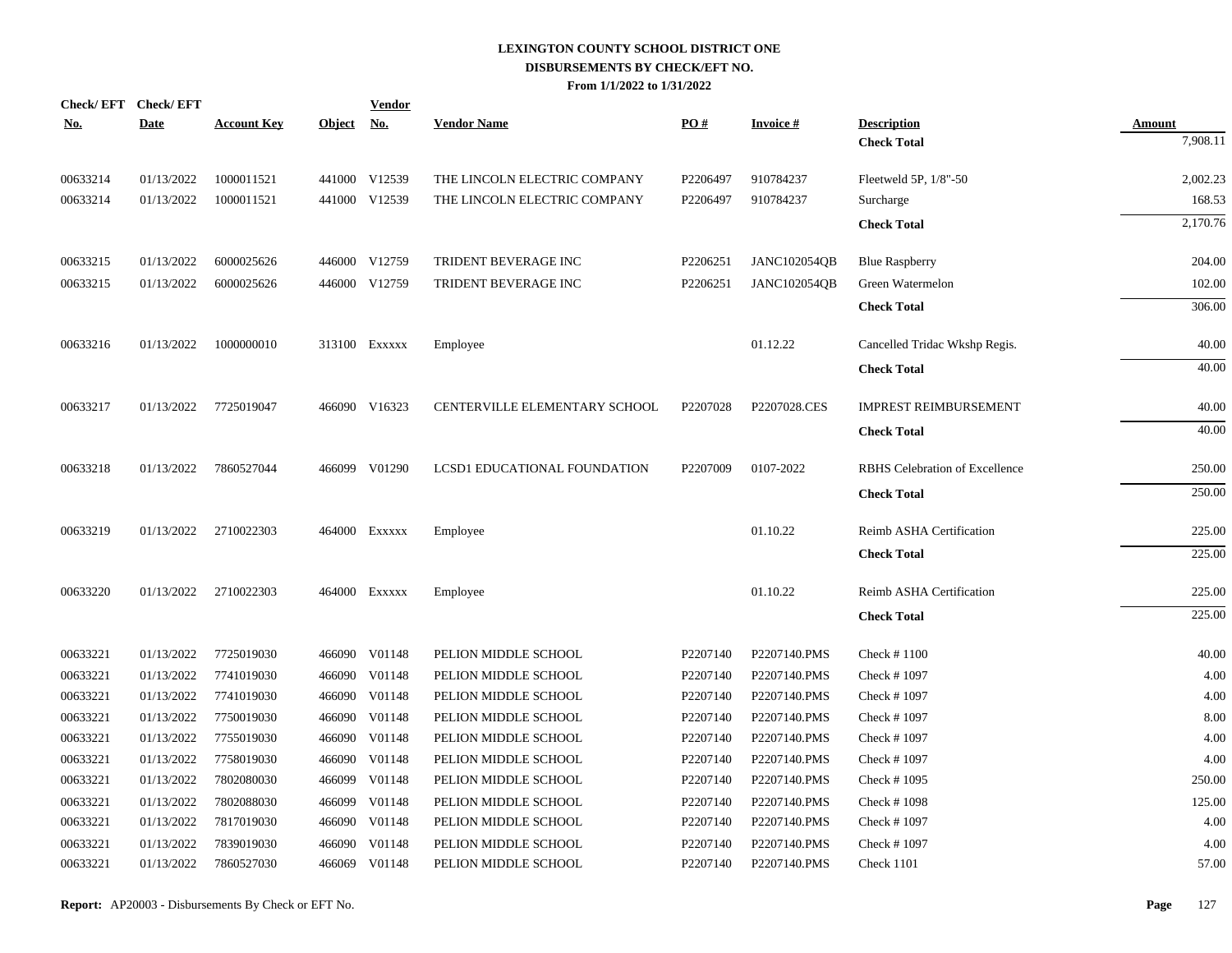|                        | Check/EFT Check/EFT       |                                  |                         | <b>Vendor</b>        |                                            |                      |                                 |                                   |                        |
|------------------------|---------------------------|----------------------------------|-------------------------|----------------------|--------------------------------------------|----------------------|---------------------------------|-----------------------------------|------------------------|
| <u>No.</u><br>00633221 | <b>Date</b><br>01/13/2022 | <b>Account Key</b><br>7860527030 | <b>Object</b><br>466099 | <u>No.</u><br>V01148 | <b>Vendor Name</b><br>PELION MIDDLE SCHOOL | PO#<br>P2207140      | <b>Invoice#</b><br>P2207140.PMS | <b>Description</b><br>Check #1099 | <b>Amount</b><br>50.00 |
| 00633221               | 01/13/2022                | 7860527030                       |                         | 466099 V01148        | PELION MIDDLE SCHOOL                       | P2207140             | P2207140.PMS                    | Check #1104                       | 50.00                  |
|                        |                           |                                  |                         |                      |                                            |                      |                                 | <b>Check Total</b>                | 604.00                 |
| 00633222               | 01/13/2022                | 7752019027                       |                         | 466041 V01247        | SC DEPARTMENT OF EDUCATION                 | P2207005             | P2207005.WKH                    | WHITE KNOLL HIGH SCHOOL 320105    | 434.38                 |
|                        |                           |                                  |                         |                      |                                            |                      |                                 | <b>Check Total</b>                | 434.38                 |
| 00633223               | 01/13/2022                | 1000000000                       |                         | 249900 V00132        | SC DEPARTMENT OF REVENUE (SALE             |                      | 01.13.2022                      | November Use tax reissue, lost    | 19,237.51              |
|                        |                           |                                  |                         |                      |                                            |                      |                                 | <b>Check Total</b>                | 19,237.51              |
| 00633224               | 01/18/2022                | 7863027038                       |                         | 466099 V00227        | CONCEPT UNLIMITED INC                      | P <sub>2206505</sub> | 22-000011                       | Room ID Sign-9"X10" window all    | 270.00                 |
|                        |                           |                                  |                         |                      |                                            |                      |                                 | <b>Check Total</b>                | 270.00                 |
| 00633225               | 01/18/2022                | 1000025444                       |                         | 441020 V10639        | COOK & BOARDMAN LLC                        | P2205883             | 71301633                        | RBHS Stadium Elevator - Padloc    | 117.70                 |
|                        |                           |                                  |                         |                      |                                            |                      |                                 | <b>Check Total</b>                | 117.70                 |
| 00633226               | 01/18/2022                | 2022011212                       |                         | 441000 V00817        | EAI (ERIC ARMIN INC)                       | P2206139             | INV1142584                      | 4" Protractors-clear set100 i     | 135.80                 |
|                        |                           |                                  |                         |                      |                                            |                      |                                 | <b>Check Total</b>                | 135.80                 |
| 00633227               | 01/18/2022                | 1000011330                       |                         | 441000 V00549        | FORMS AND SUPPLY INC (FSI)                 | P2206698             | 6001467-0                       | Multipurpose Copy Paper 20#92     | 2,748.62               |
|                        |                           |                                  |                         |                      |                                            |                      |                                 | <b>Check Total</b>                | 2,748.62               |
| 00633228               | 01/18/2022                | 7758027034                       |                         | 466035 V02375        | KEN SUMMERALL PRODUCTIONS                  | P2206656             | 1036                            | Video production services for     | 750.00                 |
|                        |                           |                                  |                         |                      |                                            |                      |                                 | <b>Check Total</b>                | 750.00                 |
| 00633229               | 01/18/2022                | 1000025415                       |                         | 432300 V01638        | TRITEK FIRE AND SECURITY LLC               | P2200533             | 26772                           | Fire Alarm Repair & Related Se    | 222.41                 |
|                        |                           |                                  |                         |                      |                                            |                      |                                 | <b>Check Total</b>                | 222.41                 |
| 00633230               | 01/18/2022                | 1000023101                       |                         | 469000 V00868        | CHICK FIL A LEXINGTON                      | P2207200             | P2207200.ADM                    | Regular Chick-fil-A Chicken Sa    | 96.17                  |
| 00633230               | 01/18/2022                | 1000023101                       |                         | 469000 V00868        | <b>CHICK FIL A LEXINGTON</b>               | P2207200             | P2207200.ADM                    | Cobb Salad with Grilled Filet     | 9.30                   |
| 00633230               | 01/18/2022                | 1000023101                       |                         | 469000 V00868        | CHICK FIL A LEXINGTON                      | P2207200             | P2207200.ADM                    | Spicy Southwest Salad with Spi    | 9.51                   |
| 00633230               | 01/18/2022                | 1000023101                       | 469000                  | V00868               | CHICK FIL A LEXINGTON                      | P2207200             | P2207200.ADM                    | Chocolate Chunk Cookie            | 3.10                   |
| 00633230               | 01/18/2022                | 1000023101                       |                         | 469000 V00868        | CHICK FIL A LEXINGTON                      | P2207200             | P2207200.ADM                    | 2% City Tax                       | 2.21                   |
|                        |                           |                                  |                         |                      |                                            |                      |                                 | <b>Check Total</b>                | 120.29                 |
| 00633231               | 01/19/2022                | 1000021313                       |                         | 439500 V16386        | <b>A1 TRANSPORTATION</b>                   | P2202610             | 1468                            | EMS Coverage for Scheduled JV     | 2,450.00               |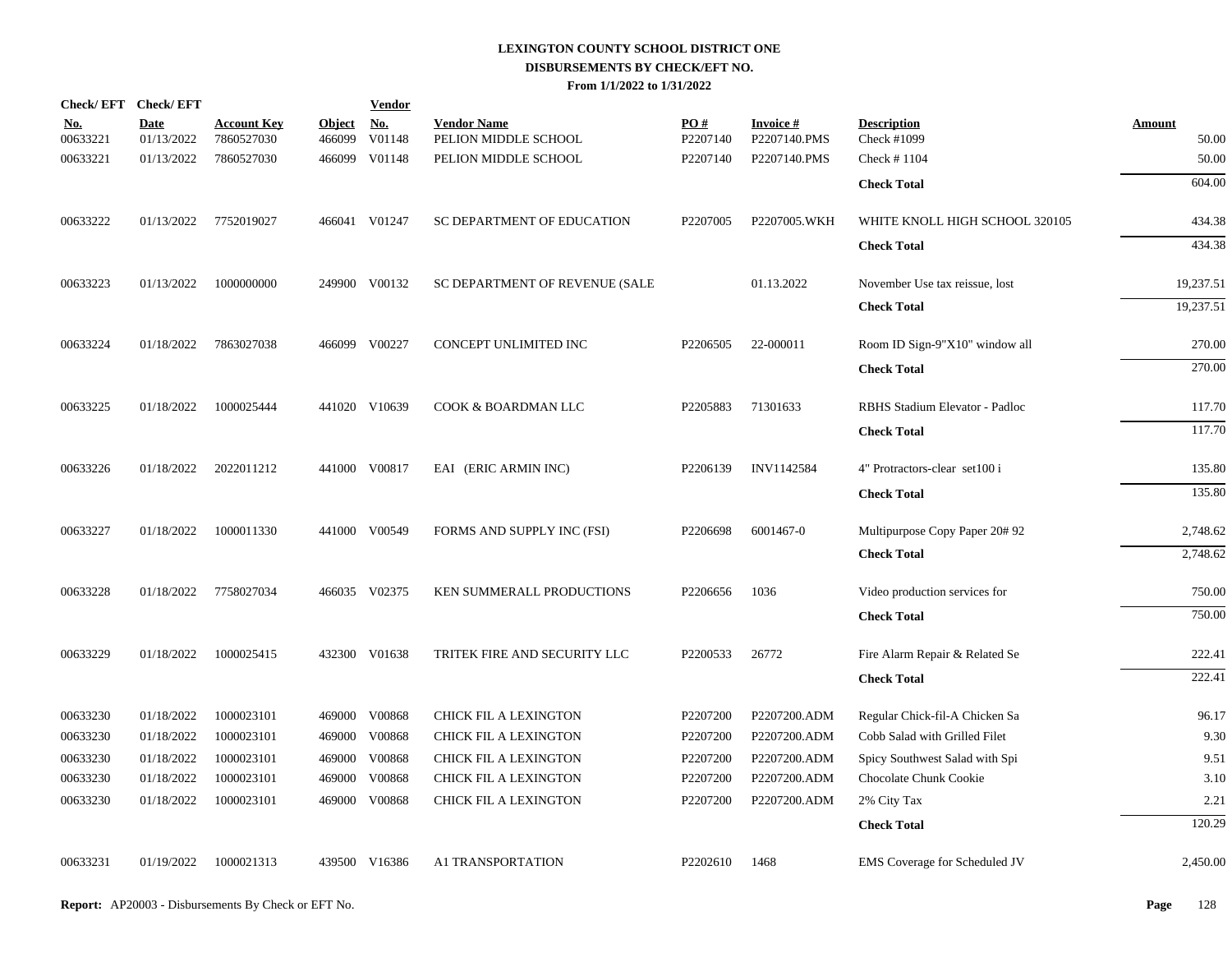| <u>No.</u> | Check/EFT Check/EFT<br><b>Date</b> | <b>Account Key</b> | Object No. | <b>Vendor</b> | <b>Vendor Name</b>                   | PO#      | <b>Invoice#</b> | <b>Description</b>                 | <b>Amount</b> |
|------------|------------------------------------|--------------------|------------|---------------|--------------------------------------|----------|-----------------|------------------------------------|---------------|
|            |                                    |                    |            |               |                                      |          |                 | <b>Check Total</b>                 | 2,450.00      |
| 00633232   | 01/19/2022                         | 1000025408         |            | 439500 V16359 | <b>ACTION LABOR OF THE CAROLINAS</b> | P2102370 | 5142851         | Add: Labor                         | 510.83        |
| 00633232   | 01/19/2022                         | 1000025408         |            | 439500 V16359 | <b>ACTION LABOR OF THE CAROLINAS</b> | P2102370 | 5142966         | Add: Labor                         | 152.90        |
|            |                                    |                    |            |               |                                      |          |                 | <b>Check Total</b>                 | 663.73        |
| 00633233   | 01/19/2022                         | 1000023345         |            | 444500 V00391 | <b>APPLE INC</b>                     | P2205694 | AG26927808      | 3 year AppleCare+ for schools      | 52.48         |
| 00633233   | 01/19/2022                         | 2022018845         | 444500     | V00391        | APPLE INC                            | P2205694 | AG26927808      | 3 year AppleCare+ for schools      | 96.25         |
| 00633233   | 01/19/2022                         | 1000026693         |            | 444510 V00391 | <b>APPLE INC</b>                     | P2205695 | AG27628019      | <b>MAC MINI</b>                    | 1,197.33      |
|            |                                    |                    |            |               |                                      |          |                 | <b>Check Total</b>                 | 1,346.06      |
| 00633234   | 01/19/2022                         | 1000026693         |            | 444510 V16511 | <b>BATTERIES PLUS LLC</b>            | P2206830 | P47683679       | 12V LEAD                           | 130.28        |
|            |                                    |                    |            |               |                                      |          |                 | <b>Check Total</b>                 | 130.28        |
| 00633235   | 01/19/2022                         | 1000011329         |            | 441000 V12599 | <b>BLACK ROCK BRANDING</b>           | P2206307 | 16832-1         | Wave Design Non Woven Drawstri     | 200.63        |
| 00633235   | 01/19/2022                         | 1000011329         |            | 441000 V12599 | <b>BLACK ROCK BRANDING</b>           | P2206307 | 16832-1         | Freight                            | 47.21         |
|            |                                    |                    |            |               |                                      |          |                 | <b>Check Total</b>                 | 247.84        |
| 00633236   | 01/19/2022                         | 7887091044         |            | 466041 V13255 | <b>BSN SPORTS</b>                    | P2203458 | 914873457       | <b>BLACK UA LAX JERSEY</b>         | 2,471.70      |
| 00633236   | 01/19/2022                         | 7887091044         |            | 466041 V13255 | <b>BSN SPORTS</b>                    | P2203458 | 914873457       | <b>BLACK UA LAX SHORTS</b>         | 2,247.00      |
| 00633236   | 01/19/2022                         | 7887091044         |            | 466041 V13255 | <b>BSN SPORTS</b>                    | P2203458 | 914873457       | <b>FREIGHT</b>                     | 38.77         |
| 00633236   | 01/19/2022                         | 7802078015         |            | 466041 V13255 | <b>BSN SPORTS</b>                    | P2206879 | 915584017       | Soccer Goal Transport Wheels       | 133.75        |
| 00633236   | 01/19/2022                         | 7802078015         |            | 466041 V13255 | <b>BSN SPORTS</b>                    | P2206879 | 915584017       | Shipping                           | 15.00         |
| 00633236   | 01/19/2022                         | 7802075027         |            | 466041 V13255 | <b>BSN SPORTS</b>                    | P2204924 | 915584427       | NAVY ORGANIZER 21 BACKPACK         | 1,155.60      |
| 00633236   | 01/19/2022                         | 7802075027         |            | 466041 V13255 | <b>BSN SPORTS</b>                    | P2204924 | 915584427       | TRU NAVY RIVAL CINCH PACK          | 346.68        |
| 00633236   | 01/19/2022                         | 7802075027         |            | 466041 V13255 | <b>BSN SPORTS</b>                    | P2204924 | 915584427       | SIDE BY SIDE BASEBALL SCOREBOO     | 12.84         |
| 00633236   | 01/19/2022                         | 7802075027         |            | 466041 V13255 | <b>BSN SPORTS</b>                    | P2204924 | 915584427       | <b>BASEBALL SCOREBOOK 24 GAMES</b> | 7.49          |
| 00633236   | 01/19/2022                         | 7802075027         |            | 466041 V13255 | <b>BSN SPORTS</b>                    | P2204924 | 915584427       | <b>BASEBALL LINE UP CARDS</b>      | 7.49          |
| 00633236   | 01/19/2022                         | 7802075027         |            | 466041 V13255 | <b>BSN SPORTS</b>                    | P2204924 | 915584427       | <b>FREIGHT</b>                     | 49.66         |
| 00633236   | 01/19/2022                         | 7802072027         | 466099     | V13255        | <b>BSN SPORTS</b>                    | P2205849 | 915609765       | MEDIUM DK GY HE-CLUB PULLOVER      | 35.31         |
| 00633236   | 01/19/2022                         | 7802072027         | 466099     | V13255        | <b>BSN SPORTS</b>                    | P2205849 | 915609765       | LARGE DK GY HE CLUB PULLOVER F     | 176.55        |
| 00633236   | 01/19/2022                         | 7802072027         |            | 466099 V13255 | <b>BSN SPORTS</b>                    | P2205849 | 915609765       | XLG DK GY HE CLUB PULLOVER FLE     | 282.48        |
| 00633236   | 01/19/2022                         | 7802072027         | 466099     | V13255        | <b>BSN SPORTS</b>                    | P2205849 | 915609765       | XXL DK GY HE CLUB PULLOVER FLE     | 176.55        |
| 00633236   | 01/19/2022                         | 7802072027         | 466099     | V13255        | <b>BSN SPORTS</b>                    | P2205849 | 915609765       | 3XL DK GY HE CLUB PULLOVER FLE     | 35.31         |
| 00633236   | 01/19/2022                         | 7802072027         |            | 466099 V13255 | <b>BSN SPORTS</b>                    | P2205849 | 915609765       | <b>FREIGHT</b>                     | 32.55         |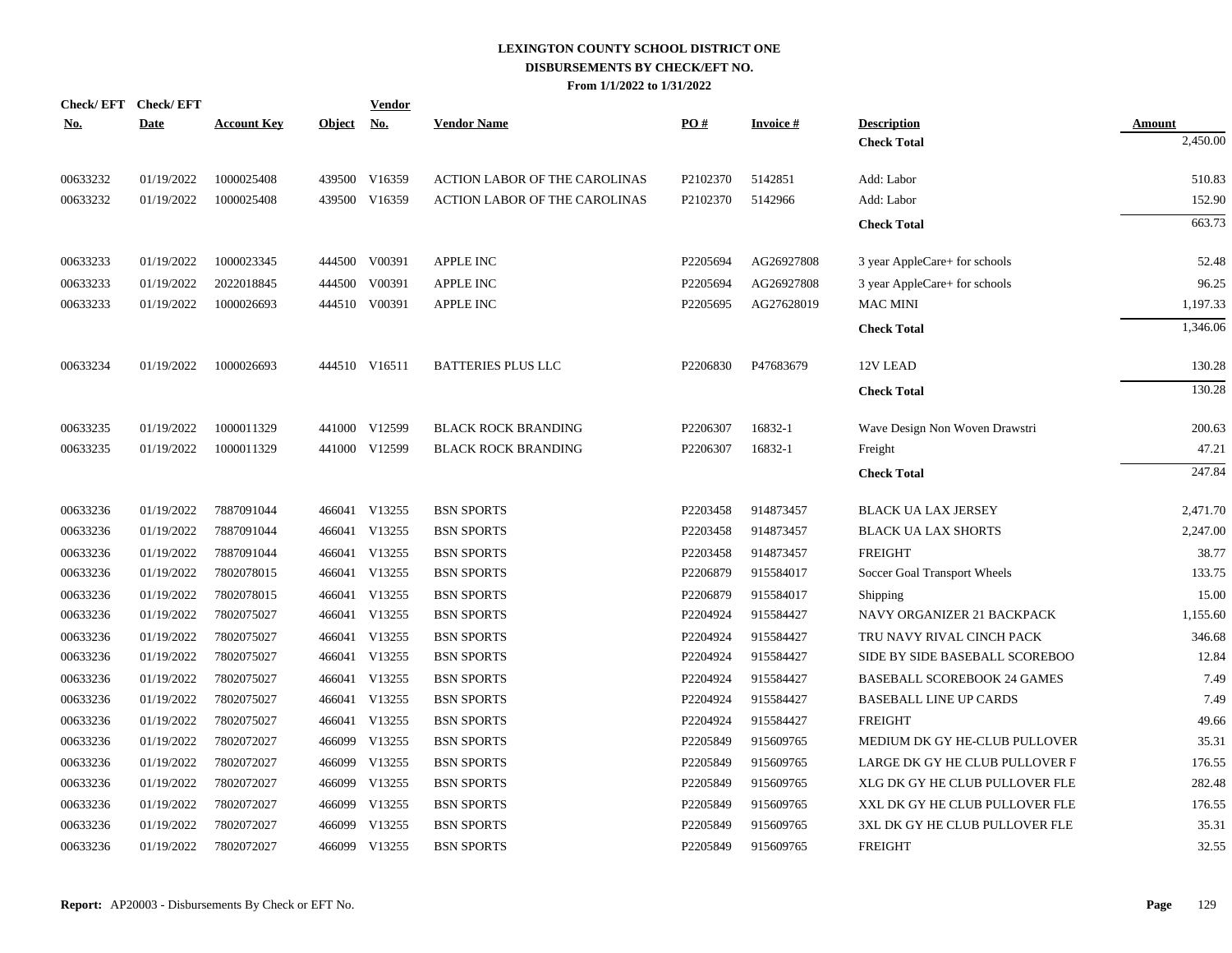| <b>Check/EFT</b> | <b>Check/EFT</b> |                    |               | <b>Vendor</b> |                                |          |                 |                                    |               |
|------------------|------------------|--------------------|---------------|---------------|--------------------------------|----------|-----------------|------------------------------------|---------------|
| <u>No.</u>       | <b>Date</b>      | <b>Account Key</b> | <b>Object</b> | <u>No.</u>    | <b>Vendor Name</b>             | PO#      | <b>Invoice#</b> | <b>Description</b>                 | <b>Amount</b> |
|                  |                  |                    |               |               |                                |          |                 | <b>Check Total</b>                 | 7,224.73      |
| 00633237         | 01/19/2022       | 5708025393         |               | 444510 V01145 | CAMCOR INC.                    | P2203633 | 2523047         | Tripp Lite TLP606B Protect IT      | 1,095.41      |
| 00633237         | 01/19/2022       | 5708025393         |               | 444510 V01145 | CAMCOR INC.                    | P2203633 | 2523047         | Crimson A65 Articulating mount     | 860.25        |
| 00633237         | 01/19/2022       | 5708025393         |               | 444510 V01145 | CAMCOR INC.                    | P2203633 | 2523047         | Sharp 4T-B70CJ1U 70" 4K UHD LE     | 87,662.28     |
| 00633237         | 01/19/2022       | 5708025393         |               | 444510 V01145 | CAMCOR INC.                    | P2203633 | 2523047         | Crimson A70F Articulating moun     | 9,090.72      |
| 00633237         | 01/19/2022       | 5708025393         |               | 444510 V01145 | CAMCOR INC.                    | P2203633 | 2523047         | One Year Limited Installation      | 0.00          |
| 00633237         | 01/19/2022       | 5708025393         |               | 444510 V01145 | CAMCOR INC.                    | P2203633 | 2523047         | Audio Enhancements KIT1000-160     | 9,373.20      |
| 00633237         | 01/19/2022       | 5708025393         |               | 444510 V01145 | CAMCOR INC.                    | P2203631 | 2523048         | Tripp Lite TLP606B Protect IT      | 1,913.32      |
| 00633237         | 01/19/2022       | 5708025393         |               | 444510 V01145 | CAMCOR INC.                    | P2203631 | 2523048         | Crimson A65 Articulating mount     | 573.50        |
| 00633237         | 01/19/2022       | 5708025393         |               | 444510 V01145 | CAMCOR INC.                    | P2203631 | 2523048         | Sharp 4T-B70CJ1U 70" 4K UHD LE     | 157,061.58    |
| 00633237         | 01/19/2022       | 5708025393         |               | 444510 V01145 | CAMCOR INC.                    | P2203631 | 2523048         | Crimson A70F Articulating moun     | 14,141.12     |
| 00633237         | 01/19/2022       | 5708025393         |               | 444510 V01145 | CAMCOR INC.                    | P2203631 | 2523048         | chief OBIU touch panel interac     | 723.60        |
| 00633237         | 01/19/2022       | 5708025393         |               | 444510 V01145 | CAMCOR INC.                    | P2203631 | 2523048         | One Year Limited Installation      | 0.00          |
|                  |                  |                    |               |               |                                |          |                 | <b>Check Total</b>                 | 282,494.98    |
| 00633238         | 01/19/2022       | 1000011307         |               | 433200 Exxxxx | Employee                       |          | 12.01.12.09.21  | work                               | 64.40         |
|                  |                  |                    |               |               |                                |          |                 | <b>Check Total</b>                 | 64.40         |
| 00633239         | 01/19/2022       | 1000025507         |               | 433100 V17019 | CHAVIS, COURTNEY               |          | $12 - 15 - 21$  | MV Reimb/Chavis RBE 11/8-12/14     | 82.08         |
|                  |                  |                    |               |               |                                |          |                 | <b>Check Total</b>                 | 82.08         |
| 00633240         | 01/19/2022       | 1000025428         |               | 432100 V00702 | CITY OF WEST COLUMBIA WATER CO |          | 86.052900.12.21 | Water                              | 940.00        |
|                  |                  |                    |               |               |                                |          |                 | <b>Check Total</b>                 | 940.00        |
| 00633241         | 01/19/2022       | 1000025444         |               | 441020 V11900 | DADE PAPER AND BAG LLC DBA IMP | P2206793 | 10252902        | TJ0922A TOILET TISSUE JUMBO RO     | 988.15        |
| 00633241         | 01/19/2022       | 1000025430         |               | 441020 V11900 | DADE PAPER AND BAG LLC DBA IMP | P2206714 | 10252911        | TM1616S 2 PLY TOILET TISSUE        | 275.74        |
| 00633241         | 01/19/2022       | 1000025416         |               | 441020 V11900 | DADE PAPER AND BAG LLC DBA IMP | P2206643 | 10252912        | TM1616S 2 PLY TOILET TISSUE        | 275.74        |
|                  |                  |                    |               |               |                                |          |                 | <b>Check Total</b>                 | 1,539.63      |
| 00633242         | 01/19/2022       | 7811027015         |               | 466064 V00322 | <b>DECA</b>                    | P2207022 | 111534          | <b>CHAPTER ADVISOR AFFILIATION</b> | 16.00         |
| 00633242         | 01/19/2022       | 7811027015         |               | 466064 V00322 | <b>DECA</b>                    | P2207022 | 111534          | SC STATE CHAPTER ADVISOR AFFIL     | 16.00         |
|                  |                  |                    |               |               |                                |          |                 | <b>Check Total</b>                 | 32.00         |
|                  |                  |                    |               |               |                                |          |                 |                                    |               |
| 00633243         | 01/19/2022       | 7811027015         |               | 466064 V00322 | <b>DECA</b>                    | P2207022 | 111537          | STUDENT AFFILIATION                | 8.00          |
| 00633243         | 01/19/2022       | 7811027015         |               | 466064 V00322 | <b>DECA</b>                    | P2207022 | 111537          | <b>SC STATE STUDENT</b>            | 8.00          |
|                  |                  |                    |               |               |                                |          |                 |                                    |               |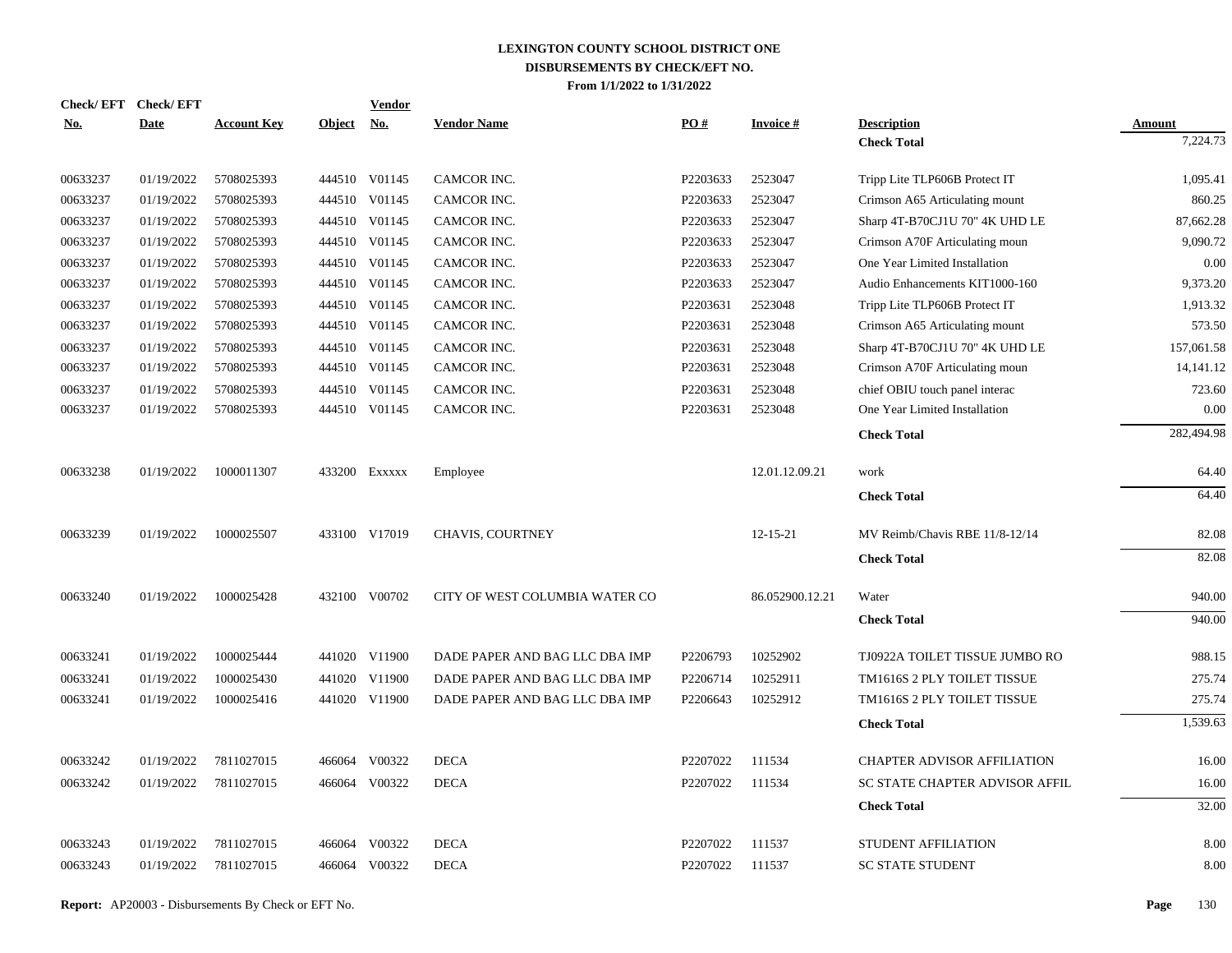|            | Check/EFT Check/EFT |                    |               | <b>Vendor</b> |                         |          |                    |                                 |               |
|------------|---------------------|--------------------|---------------|---------------|-------------------------|----------|--------------------|---------------------------------|---------------|
| <u>No.</u> | <b>Date</b>         | <b>Account Key</b> | <b>Object</b> | <u>No.</u>    | <b>Vendor Name</b>      | PO#      | <b>Invoice#</b>    | <b>Description</b>              | <b>Amount</b> |
|            |                     |                    |               |               |                         |          |                    | <b>Check Total</b>              | 16.00         |
| 00633244   | 01/19/2022          | 7745027038         |               | 466041 V00645 | DEMCO INC               | P2206638 | 7061475            | Oak Floor Magazine Display, 7   | 124.11        |
| 00633244   | 01/19/2022          | 7745027038         | 466041        | V00645        | DEMCO INC               | P2206638 | 7061475            | Demco Film-Fiber Tape. 1/2"X72  | 26.33         |
| 00633244   | 01/19/2022          | 7745027038         | 466041        | V00645        | DEMCO INC               | P2206638 | 7061475            | Demco Economy Book Tape 1"X60   | 55.59         |
| 00633244   | 01/19/2022          | 7745027038         | 466041        | V00645        | DEMCO INC               | P2206638 | 7061475            | Paperfold 10" H x29" Extra Lon  | 31.77         |
| 00633244   | 01/19/2022          | 7745027038         |               | 466041 V00645 | DEMCO INC               | P2206638 | 7061475            | Shipping/processing             | 81.31         |
|            |                     |                    |               |               |                         |          |                    | <b>Check Total</b>              | 319.11        |
| 00633245   | 01/19/2022          | 6000025610         |               | 441000 V01340 | <b>FASTENAL CO</b>      | P2206628 | <b>SCLEX129063</b> | 7" Long White Medium Weight Pl  | 4,052.41      |
| 00633245   | 01/19/2022          | 6000025610         |               | 441000 V01340 | <b>FASTENAL CO</b>      | P2206628 | <b>SCLEX129063</b> | 7" Long White Medium Weight Pl  | 1,306.15      |
|            |                     |                    |               |               |                         |          |                    | <b>Check Total</b>              | 5,358.56      |
| 00633246   | 01/19/2022          | 7743019021         |               | 466041 V13415 | <b>FINISHMASTER INC</b> | P2203778 | 89658668           | TYVEK PAINT SUIT XXL            | 55.64         |
|            |                     |                    |               |               |                         |          |                    | <b>Check Total</b>              | 55.64         |
| 00633247   | 01/19/2022          | 6000025610         |               | 441000 V15897 | FIRST COMMUNITY BANK    | P2207198 | ADM.1717.01.22     | Office Depot                    | 38.83         |
| 00633247   | 01/19/2022          | 6000025625         |               | 446000 V15897 | FIRST COMMUNITY BANK    | P2207198 | ADM.1717.01.22     | <b>Lowes Foods</b>              | 280.31        |
| 00633247   | 01/19/2022          | 6000025643         |               | 446000 V15897 | FIRST COMMUNITY BANK    | P2207198 | ADM.1717.01.22     | Food Lion                       | 7.98          |
| 00633247   | 01/19/2022          | 6000025645         |               | 446000 V15897 | FIRST COMMUNITY BANK    | P2207198 | ADM.1717.01.22     | <b>Lowes Foods</b>              | 155.85        |
| 00633247   | 01/19/2022          | 6000025645         |               | 446000 V15897 | FIRST COMMUNITY BANK    | P2207198 | ADM.1717.01.22     | <b>Lowes Foods</b>              | 20.82         |
| 00633247   | 01/19/2022          | 1000025507         |               | 433200 V15897 | FIRST COMMUNITY BANK    | P2207192 | ADM.4074.01.22     | DoubleTree                      | 125.32        |
| 00633247   | 01/19/2022          | 1000025507         |               | 439500 V15897 | FIRST COMMUNITY BANK    | P2207192 | ADM.4074.01.22     | <b>SLED</b>                     | 32.00         |
| 00633247   | 01/19/2022          | 1000025507         |               | 441000 V15897 | FIRST COMMUNITY BANK    | P2207192 | ADM.4074.01.22     | Enlows                          | 606.30        |
| 00633247   | 01/19/2022          | 1000025507         |               | 441000 V15897 | FIRST COMMUNITY BANK    | P2207192 | ADM.4074.01.22     | WAlmart                         | 17.94         |
| 00633247   | 01/19/2022          | 1000025507         |               | 441000 V15897 | FIRST COMMUNITY BANK    | P2207192 | ADM.4074.01.22     | Enlows                          | 280.58        |
| 00633247   | 01/19/2022          | 1000025507         |               | 441000 V15897 | FIRST COMMUNITY BANK    | P2207192 | ADM.4074.01.22     | Office Depot                    | 110.40        |
| 00633247   | 01/19/2022          | 1000025507         |               | 441000 V15897 | FIRST COMMUNITY BANK    | P2207192 | ADM.4074.01.22     | Lowes                           | 49.71         |
| 00633247   | 01/19/2022          | 1000023202         |               | 464000 V15897 | FIRST COMMUNITY BANK    | P2207196 | ADM.5410.01.22     | <b>EB Legislative Breakfast</b> | 30.00         |
| 00633247   | 01/19/2022          | 1000023202         |               | 469000 V15897 | FIRST COMMUNITY BANK    | P2207196 | ADM.5410.01.22     | Firehouse Subs                  | 171.45        |
| 00633247   | 01/19/2022          | 1000023202         |               | 469000 V15897 | FIRST COMMUNITY BANK    | P2207196 | ADM.5410.01.22     | Firehouse Subs                  | 16.11         |
| 00633247   | 01/19/2022          | 1000023101         |               | 433200 V15897 | FIRST COMMUNITY BANK    | P2207195 | ADM.5428.01.22     | <b>SCSBA</b>                    | 275.00        |
| 00633247   | 01/19/2022          | 1000023202         |               | 441000 V15897 | FIRST COMMUNITY BANK    | P2207195 | ADM.5428.01.22     | The State Newspaper (automatic  | 42.47         |
| 00633247   | 01/19/2022          | 1000026306         |               | 433200 V15897 | FIRST COMMUNITY BANK    | P2207186 | ADM.5733.01.22     | <b>SCNSPRA</b>                  | 25.00         |
| 00633247   | 01/19/2022          | 1000026306         | 441000        | V15897        | FIRST COMMUNITY BANK    | P2207186 | ADM.5733.01.22     | Amazon                          | 38.51         |
| 00633247   | 01/19/2022          | 1000026306         |               | 444000 V15897 | FIRST COMMUNITY BANK    | P2207186 | ADM.5733.01.22     | The State Newspaper             | 13.99         |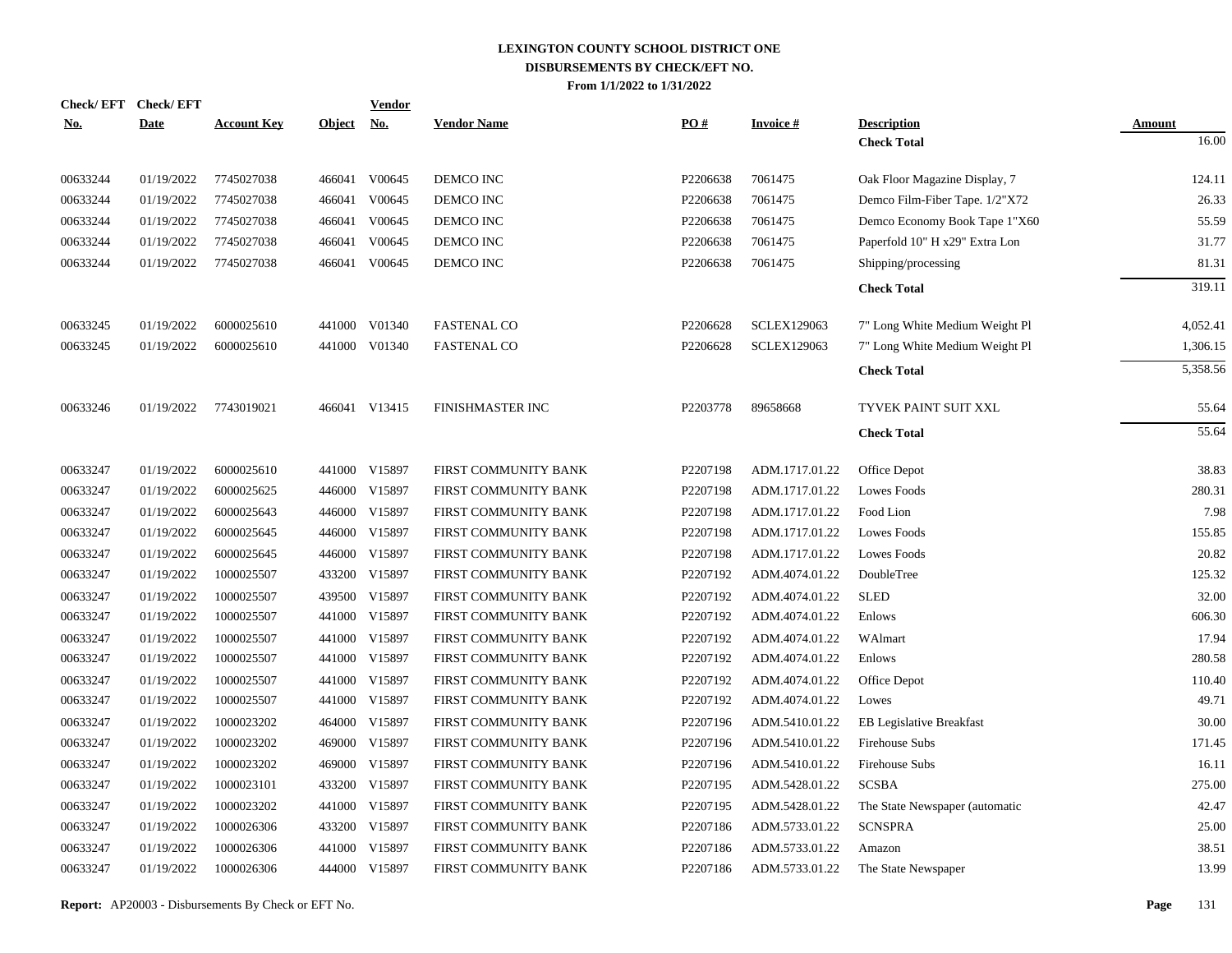|                        | Check/EFT Check/EFT       |                                  |                         | <u>Vendor</u>        |                                            |                 |                                   |                                     |                         |
|------------------------|---------------------------|----------------------------------|-------------------------|----------------------|--------------------------------------------|-----------------|-----------------------------------|-------------------------------------|-------------------------|
| <u>No.</u><br>00633247 | <b>Date</b><br>01/19/2022 | <b>Account Key</b><br>1000026306 | <b>Object</b><br>469000 | <u>No.</u><br>V15897 | <b>Vendor Name</b><br>FIRST COMMUNITY BANK | PQ#<br>P2207186 | <b>Invoice#</b><br>ADM.5733.01.22 | <b>Description</b><br>Crumbl Cookie | <b>Amount</b><br>171.75 |
| 00633247               | 01/19/2022                | 1000026306                       | 469000                  | V15897               | FIRST COMMUNITY BANK                       | P2207186        | ADM.5733.01.22                    | <b>Lowes Foods</b>                  | 85.49                   |
| 00633247               | 01/19/2022                | 7740027038                       |                         | 466041 V15897        | FIRST COMMUNITY BANK                       | P2207185        | CSE.5170.01.22                    | <b>Adam's Bookstore</b>             | 14.85                   |
| 00633247               | 01/19/2022                | 7841827038                       | 466099                  | V15897               | FIRST COMMUNITY BANK                       | P2207185        | CSE.5170.01.22                    | Publix                              | 200.00                  |
| 00633247               | 01/19/2022                | 7885027038                       |                         | 466041 V15897        | FIRST COMMUNITY BANK                       | P2207185        | CSE.5170.01.22                    | Amazon.com                          | 151.91                  |
| 00633247               | 01/19/2022                | 7885027038                       |                         | 466041 V15897        | FIRST COMMUNITY BANK                       | P2207185        | CSE.5170.01.22                    | Amazon.com                          | 239.95                  |
| 00633247               | 01/19/2022                | 7928527038                       | 466069                  | V15897               | FIRST COMMUNITY BANK                       | P2207185        | CSE.5170.01.22                    | Publix                              | 200.00                  |
| 00633247               | 01/19/2022                | 7928527038                       | 466099                  | V15897               | FIRST COMMUNITY BANK                       | P2207185        | CSE.5170.01.22                    | <b>PUBLIX</b>                       | 313.08                  |
| 00633247               | 01/19/2022                | 7932027038                       |                         | 466041 V15897        | FIRST COMMUNITY BANK                       | P2207185        | CSE.5170.01.22                    | Amazon.com                          | 32.81                   |
| 00633247               | 01/19/2022                | 7948027038                       |                         | 466069 V15897        | FIRST COMMUNITY BANK                       | P2207185        | CSE.5170.01.22                    | Hamricks                            | 39.96                   |
| 00633247               | 01/19/2022                | 7948027038                       |                         | 466099 V15897        | FIRST COMMUNITY BANK                       | P2207185        | CSE.5170.01.22                    | <b>PUBLIX</b>                       | 1.92                    |
| 00633247               | 01/19/2022                | 1000011245                       |                         | 441000 V15897        | FIRST COMMUNITY BANK                       | P2207158        | DES.1360.01.22                    | <b>US</b> Post office               | 4.33                    |
| 00633247               | 01/19/2022                | 1000023345                       |                         | 441000 V15897        | FIRST COMMUNITY BANK                       | P2207158        | DES.1360.01.22                    | Walmart                             | 34.32                   |
| 00633247               | 01/19/2022                | 1000025445                       |                         | 441000 V15897        | FIRST COMMUNITY BANK                       | P2207158        | DES.1360.01.22                    | Amazon                              | 13.90                   |
| 00633247               | 01/19/2022                | 7846027045                       | 466069                  | V15897               | FIRST COMMUNITY BANK                       | P2207158        | DES.1360.01.22                    | Cromers P-Nuts                      | 55.65                   |
| 00633247               | 01/19/2022                | 7802070013                       |                         | 466099 V15897        | FIRST COMMUNITY BANK                       | P2207187        | GHS.1774.01.22                    | <b>SCAAA</b>                        | 156.00                  |
| 00633247               | 01/19/2022                | 7802070013                       | 466099                  | V15897               | FIRST COMMUNITY BANK                       | P2207187        | GHS.1774.01.22                    | Dollar General                      | 10.70                   |
| 00633247               | 01/19/2022                | 7810027013                       |                         | 466099 V15897        | FIRST COMMUNITY BANK                       | P2207187        | GHS.1774.01.22                    | Paypal Cheer Training Service       | 360.00                  |
| 00633247               | 01/19/2022                | 7887073013                       | 466099                  | V15897               | FIRST COMMUNITY BANK                       | P2207187        | GHS.1774.01.22                    | Sam's Club                          | 328.34                  |
| 00633247               | 01/19/2022                | 7887073013                       |                         | 466099 V15897        | FIRST COMMUNITY BANK                       | P2207187        | GHS.1774.01.22                    | WalMart                             | 35.56                   |
| 00633247               | 01/19/2022                | 7887073013                       | 466099                  | V15897               | FIRST COMMUNITY BANK                       | P2207187        | GHS.1774.01.22                    | Sam's Club                          | 131.08                  |
| 00633247               | 01/19/2022                | 7887073013                       |                         | 466099 V15897        | FIRST COMMUNITY BANK                       | P2207187        | GHS.1774.01.22                    | Dominos's                           | 68.39                   |
| 00633247               | 01/19/2022                | 7887073013                       | 466099                  | V15897               | FIRST COMMUNITY BANK                       | P2207187        | GHS.1774.01.22                    | Amazon                              | 18.18                   |
| 00633247               | 01/19/2022                | 7887073013                       | 466099                  | V15897               | FIRST COMMUNITY BANK                       | P2207187        | GHS.1774.01.22                    | Sam's Club                          | 79.20                   |
| 00633247               | 01/19/2022                | 7887073013                       | 466099                  | V15897               | FIRST COMMUNITY BANK                       | P2207187        | GHS.1774.01.22                    | Amazon                              | 134.36                  |
| 00633247               | 01/19/2022                | 7887073013                       | 466099                  | V15897               | FIRST COMMUNITY BANK                       | P2207187        | GHS.1774.01.22                    | Finish Line                         | $-80.25$                |
| 00633247               | 01/19/2022                | 7887079013                       | 466099                  | V15897               | FIRST COMMUNITY BANK                       | P2207187        | GHS.1774.01.22                    | Domino's                            | 68.39                   |
| 00633247               | 01/19/2022                | 7887079013                       |                         | 466099 V15897        | FIRST COMMUNITY BANK                       | P2207187        | GHS.1774.01.22                    | Domino's                            | 337.80                  |
| 00633247               | 01/19/2022                | 7886027021                       |                         | 466041 V15897        | FIRST COMMUNITY BANK                       | P2207188        | LTC.1329.01.22                    | <b>LOWES</b>                        | 212.81                  |
| 00633247               | 01/19/2022                | 7886027021                       |                         | 466041 V15897        | FIRST COMMUNITY BANK                       | P2207188        | LTC.1329.01.22                    | THE HOME DEPOT                      | 63.73                   |
| 00633247               | 01/19/2022                | 1000011521                       |                         | 433200 V15897        | FIRST COMMUNITY BANK                       | P2207191        | LTC.4272.01.22                    | <b>SCACTE</b>                       | 159.00                  |
| 00633247               | 01/19/2022                | 1000011521                       |                         | 433200 V15897        | FIRST COMMUNITY BANK                       | P2207191        | LTC.4272.01.22                    | <b>KINGSTON RESORT</b>              | 144.13                  |
| 00633247               | 01/19/2022                | 1000011521                       |                         | 433200 V15897        | FIRST COMMUNITY BANK                       | P2207191        | LTC.4272.01.22                    | KINGSTON RESORT CREDIT FOR CAN      | $-144.13$               |
| 00633247               | 01/19/2022                | 7860527021                       |                         | 466041 V15897        | FIRST COMMUNITY BANK                       | P2207191        | LTC.4272.01.22                    | <b>LOWES FOODS</b>                  | 43.52                   |
| 00633247               | 01/19/2022                | 7860527021                       |                         | 466041 V15897        | FIRST COMMUNITY BANK                       | P2207191        | LTC.4272.01.22                    | <b>PUBLIX</b>                       | 31.19                   |
| 00633247               | 01/19/2022                | 7860527021                       |                         | 466041 V15897        | FIRST COMMUNITY BANK                       | P2207191        | LTC.4272.01.22                    | <b>ACADEMY SPORTS</b>               | 266.88                  |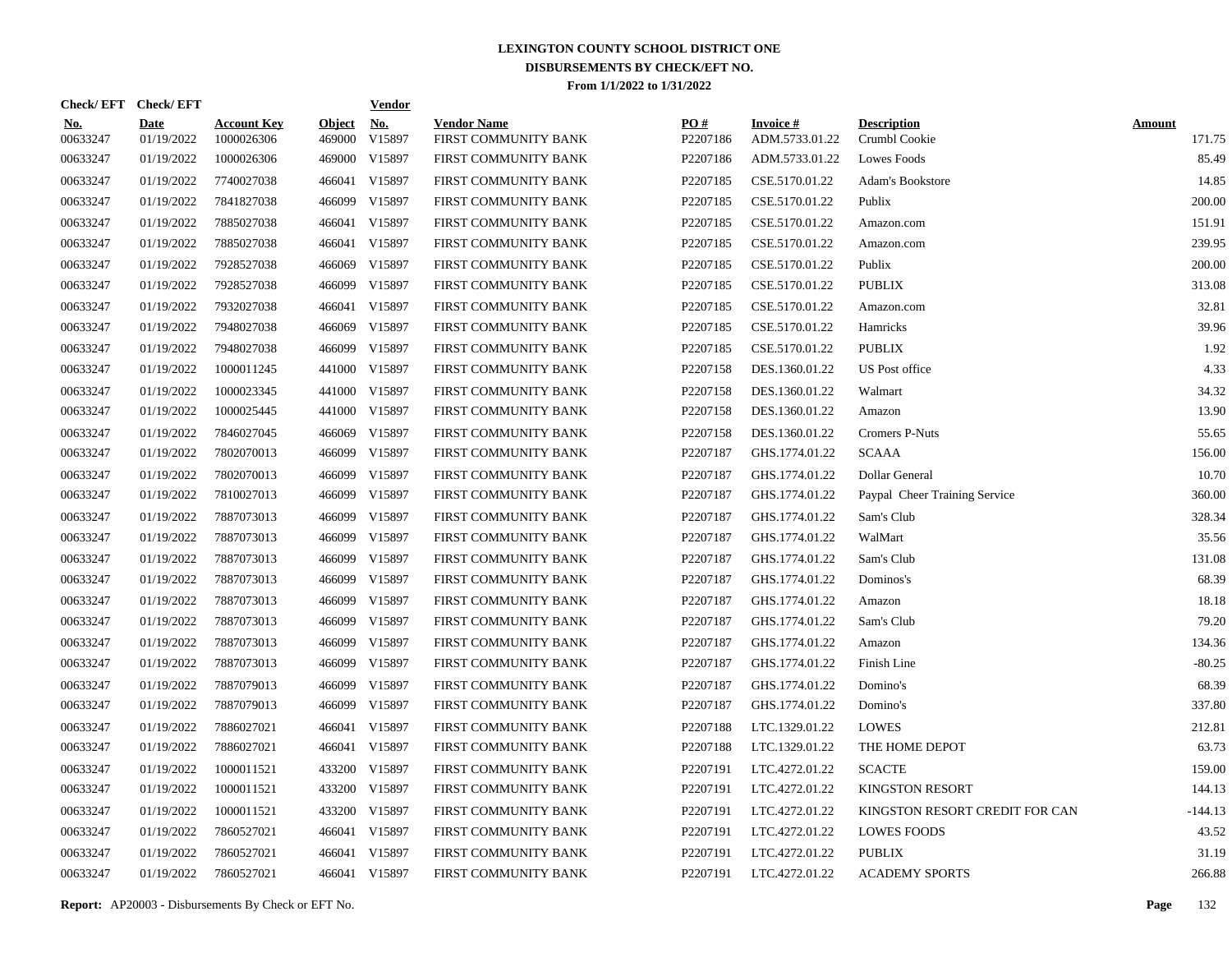|                        | Check/EFT Check/EFT       |                                  |                         | <u>Vendor</u>        |                                            |                 |                                   |                                    |                         |
|------------------------|---------------------------|----------------------------------|-------------------------|----------------------|--------------------------------------------|-----------------|-----------------------------------|------------------------------------|-------------------------|
| <u>No.</u><br>00633247 | <b>Date</b><br>01/19/2022 | <b>Account Key</b><br>7860527021 | <b>Object</b><br>466069 | <u>No.</u><br>V15897 | <b>Vendor Name</b><br>FIRST COMMUNITY BANK | PQ#<br>P2207191 | <b>Invoice#</b><br>LTC.4272.01.22 | <b>Description</b><br>SHEALYS BBQ  | <b>Amount</b><br>145.35 |
| 00633247               | 01/19/2022                | 1000011521                       | 441000                  | V15897               | FIRST COMMUNITY BANK                       | P2207189        | LTC.4280.01.22                    | <b>PS PIBBS</b>                    | 75.00                   |
| 00633247               | 01/19/2022                | 1000025421                       |                         | 441000 V15897        | FIRST COMMUNITY BANK                       | P2207189        | LTC.4280.01.22                    | <b>CIRCLE K</b>                    | 57.99                   |
| 00633247               | 01/19/2022                | 1000025421                       |                         | 441000 V15897        | FIRST COMMUNITY BANK                       | P2207189        | LTC.4280.01.22                    | <b>RBT SAVINGS CREDIT</b>          | $-0.58$                 |
| 00633247               | 01/19/2022                | 7743019021                       |                         | 466041 V15897        | FIRST COMMUNITY BANK                       | P2207189        | LTC.4280.01.22                    | <b>LOWES FOODS</b>                 | 36.15                   |
| 00633247               | 01/19/2022                | 7743019021                       |                         | 466041 V15897        | FIRST COMMUNITY BANK                       | P2207189        | LTC.4280.01.22                    | <b>LOWES FOODS</b>                 | 149.32                  |
| 00633247               | 01/19/2022                | 7860527021                       | 466041                  | V15897               | FIRST COMMUNITY BANK                       | P2207189        | LTC.4280.01.22                    | <b>LOWES FOODS</b>                 | 185.73                  |
| 00633247               | 01/19/2022                | 7860527021                       |                         | 466041 V15897        | FIRST COMMUNITY BANK                       | P2207189        | LTC.4280.01.22                    | <b>AMAZON</b>                      | 96.05                   |
| 00633247               | 01/19/2022                | 7860527021                       |                         | 466041 V15897        | FIRST COMMUNITY BANK                       | P2207189        | LTC.4280.01.22                    | <b>BIG LOTS</b>                    | 29.97                   |
| 00633247               | 01/19/2022                | 1000025421                       |                         | 441000 V15897        | FIRST COMMUNITY BANK                       | P2207190        | LTC.4298.01.22                    | <b>GULF OIL</b>                    | 20.00                   |
| 00633247               | 01/19/2022                | 7743019021                       |                         | 466041 V15897        | FIRST COMMUNITY BANK                       | P2207190        | LTC.4298.01.22                    | <b>LOWES FOODS</b>                 | 127.12                  |
| 00633247               | 01/19/2022                | 7743019021                       |                         | 466041 V15897        | FIRST COMMUNITY BANK                       | P2207190        | LTC.4298.01.22                    | <b>PUBLIX</b>                      | 119.29                  |
| 00633247               | 01/19/2022                | 7860527021                       | 466041                  | V15897               | FIRST COMMUNITY BANK                       | P2207190        | LTC.4298.01.22                    | <b>WALMART</b>                     | 163.33                  |
| 00633247               | 01/19/2022                | 7860527021                       |                         | 466041 V15897        | FIRST COMMUNITY BANK                       | P2207190        | LTC.4298.01.22                    | THE TROPHY AND AWARDS              | 452.50                  |
| 00633247               | 01/19/2022                | 7860527021                       |                         | 466041 V15897        | FIRST COMMUNITY BANK                       | P2207190        | LTC.4298.01.22                    | <b>AMAZON</b>                      | 42.79                   |
| 00633247               | 01/19/2022                | 7860527021                       |                         | 466069 V15897        | FIRST COMMUNITY BANK                       | P2207190        | LTC.4298.01.22                    | <b>SHEALYS BBQ</b>                 | 108.50                  |
| 00633247               | 01/19/2022                | 7860527021                       | 466069                  | V15897               | FIRST COMMUNITY BANK                       | P2207190        | LTC.4298.01.22                    | <b>BOJANGLES</b>                   | 76.27                   |
| 00633247               | 01/19/2022                | 1000011142                       |                         | 436000 V15897        | FIRST COMMUNITY BANK                       | P2207143        | MGE.1568.01.22                    | <b>Computer Design Consultants</b> | 526.44                  |
| 00633247               | 01/19/2022                | 1000011342                       |                         | 443000 V15897        | FIRST COMMUNITY BANK                       | P2207143        | MGE.1568.01.22                    | <b>Pioneer Valley Books</b>        | 270.71                  |
| 00633247               | 01/19/2022                | 7740019042                       |                         | 466041 V15897        | FIRST COMMUNITY BANK                       | P2207143        | MGE.1568.01.22                    | Amazon                             | 27.80                   |
| 00633247               | 01/19/2022                | 7841827042                       |                         | 466041 V15897        | FIRST COMMUNITY BANK                       | P2207143        | MGE.1568.01.22                    | <b>WALMART</b>                     | 50.00                   |
| 00633247               | 01/19/2022                | 7841827042                       |                         | 466041 V15897        | FIRST COMMUNITY BANK                       | P2207143        | MGE.1568.01.22                    | Northlake Cinemas                  | 60.00                   |
| 00633247               | 01/19/2022                | 7863027042                       | 466041                  | V15897               | FIRST COMMUNITY BANK                       | P2207143        | MGE.1568.01.22                    | <b>AMAZON</b>                      | 67.36                   |
| 00633247               | 01/19/2022                | 7863027042                       |                         | 466041 V15897        | FIRST COMMUNITY BANK                       | P2207143        | MGE.1568.01.22                    | <b>CROMER'S P-NUTS</b>             | 64.85                   |
| 00633247               | 01/19/2022                | 7881027042                       | 466041                  | V15897               | FIRST COMMUNITY BANK                       | P2207143        | MGE.1568.01.22                    | Lowe's Foods                       | 7.77                    |
| 00633247               | 01/19/2022                | 7934027042                       |                         | 466041 V15897        | FIRST COMMUNITY BANK                       | P2207143        | MGE.1568.01.22                    | IN SC FLL & RE                     | 85.00                   |
| 00633247               | 01/19/2022                | 7863027022                       | 466041                  | V15897               | FIRST COMMUNITY BANK                       | P2207157        | OGE.1543.01.22                    | Party City                         | 8.55                    |
| 00633247               | 01/19/2022                | 7863027022                       |                         | 466041 V15897        | FIRST COMMUNITY BANK                       | P2207157        | OGE.1543.01.22                    | Walmart                            | 34.33                   |
| 00633247               | 01/19/2022                | 7863027022                       | 466041                  | V15897               | FIRST COMMUNITY BANK                       | P2207157        | OGE.1543.01.22                    | 4Imprint.com                       | 163.54                  |
| 00633247               | 01/19/2022                | 7863027022                       | 466069                  | V15897               | FIRST COMMUNITY BANK                       | P2207157        | OGE.1543.01.22                    | Target                             | 19.98                   |
| 00633247               | 01/19/2022                | 7863027022                       | 466069                  | V15897               | FIRST COMMUNITY BANK                       | P2207157        | OGE.1543.01.22                    | World Market                       | 27.96                   |
| 00633247               | 01/19/2022                | 7863027022                       | 466069                  | V15897               | FIRST COMMUNITY BANK                       | P2207157        | OGE.1543.01.22                    | Chick-Fil-A                        | 210.37                  |
| 00633247               | 01/19/2022                | 7863027022                       | 466069                  | V15897               | FIRST COMMUNITY BANK                       | P2207157        | OGE.1543.01.22                    | Publix                             | 30.59                   |
| 00633247               | 01/19/2022                | 7928527022                       | 466041                  | V15897               | FIRST COMMUNITY BANK                       | P2207157        | OGE.1543.01.22                    | Publix                             | 140.00                  |
| 00633247               | 01/19/2022                | 7928527022                       | 466069                  | V15897               | FIRST COMMUNITY BANK                       | P2207157        | OGE.1543.01.22                    | Aldi                               | 116.19                  |
| 00633247               | 01/19/2022                | 7740019023                       |                         | 466041 V15897        | FIRST COMMUNITY BANK                       | P2207161        | SGE.4694.01.22                    | <b>AMAZON</b>                      | 52.00                   |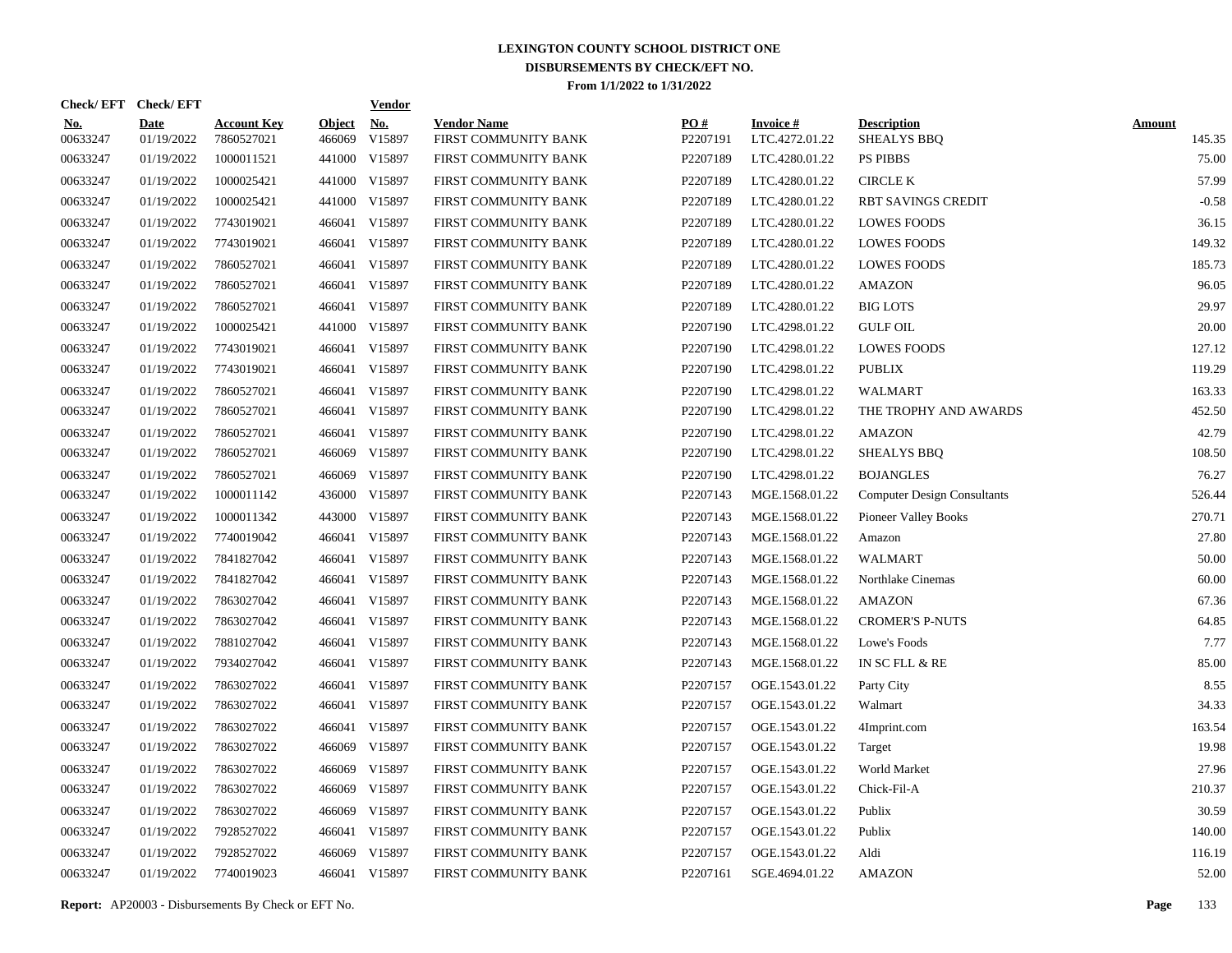|                        | Check/EFT Check/EFT       |                                  |                         | <b>Vendor</b>        |                                            |                 |                                   |                                        |                 |
|------------------------|---------------------------|----------------------------------|-------------------------|----------------------|--------------------------------------------|-----------------|-----------------------------------|----------------------------------------|-----------------|
| <u>No.</u><br>00633247 | <b>Date</b><br>01/19/2022 | <b>Account Key</b><br>7841827023 | <b>Object</b><br>466069 | <u>No.</u><br>V15897 | <b>Vendor Name</b><br>FIRST COMMUNITY BANK | PO#<br>P2207204 | <b>Invoice#</b><br>SGE.4702.01.22 | <b>Description</b><br><b>FOOD LION</b> | Amount<br>17.87 |
| 00633247               | 01/19/2022                | 7841827023                       | 466099                  | V15897               | FIRST COMMUNITY BANK                       | P2207204        | SGE.4702.01.22                    | <b>WALMART</b>                         | 52.51           |
| 00633247               | 01/19/2022                | 7841827023                       | 466099                  | V15897               | FIRST COMMUNITY BANK                       | P2207204        | SGE.4702.01.22                    | <b>DOLLAR TREE</b>                     | 8.56            |
| 00633247               | 01/19/2022                | 7841827023                       | 466099                  | V15897               | FIRST COMMUNITY BANK                       | P2207204        | SGE.4702.01.22                    | <b>TARGET</b>                          | 132.00          |
| 00633247               | 01/19/2022                | 7841827023                       | 466099                  | V15897               | FIRST COMMUNITY BANK                       | P2207204        | SGE.4702.01.22                    | <b>TARGET</b>                          | 41.99           |
| 00633247               | 01/19/2022                | 7841827023                       | 466099                  | V15897               | FIRST COMMUNITY BANK                       | P2207204        | SGE.4702.01.22                    | <b>TARGET</b>                          | 17.11           |
| 00633247               | 01/19/2022                | 7841827023                       |                         | 466099 V15897        | FIRST COMMUNITY BANK                       | P2207204        | SGE.4702.01.22                    | <b>TARGET</b>                          | 19.14           |
| 00633247               | 01/19/2022                | 7841827023                       |                         | 466099 V15897        | FIRST COMMUNITY BANK                       | P2207204        | SGE.4702.01.22                    | <b>TARGET</b>                          | 111.64          |
| 00633247               | 01/19/2022                | 7841827023                       |                         | 466099 V15897        | FIRST COMMUNITY BANK                       | P2207204        | SGE.4702.01.22                    | <b>TARGET</b>                          | 83.31           |
| 00633247               | 01/19/2022                | 7841827023                       | 466099                  | V15897               | FIRST COMMUNITY BANK                       | P2207204        | SGE.4702.01.22                    | <b>TARGET</b>                          | 24.49           |
| 00633247               | 01/19/2022                | 7841827023                       |                         | 466099 V15897        | FIRST COMMUNITY BANK                       | P2207204        | SGE.4702.01.22                    | <b>TARGET</b>                          | 174.27          |
| 00633247               | 01/19/2022                | 7928527023                       |                         | 466069 V15897        | FIRST COMMUNITY BANK                       | P2207204        | SGE.4702.01.22                    | <b>WALMART</b>                         | 130.22          |
| 00633247               | 01/19/2022                | 7928527023                       |                         | 466069 V15897        | FIRST COMMUNITY BANK                       | P2207204        | SGE.4702.01.22                    | <b>FOOD LION</b>                       | 37.05           |
| 00633247               | 01/19/2022                | 7928527023                       |                         | 466069 V15897        | FIRST COMMUNITY BANK                       | P2207204        | SGE.4702.01.22                    | <b>PUBLIX</b>                          | 12.00           |
| 00633247               | 01/19/2022                | 7928527023                       |                         | 466099 V15897        | FIRST COMMUNITY BANK                       | P2207204        | SGE.4702.01.22                    | <b>WALMART</b>                         | 122.78          |
| 00633247               | 01/19/2022                | 7928527023                       |                         | 466099 V15897        | FIRST COMMUNITY BANK                       | P2207204        | SGE.4702.01.22                    | <b>WALMART</b>                         | 442.20          |
| 00633247               | 01/19/2022                | 7928527023                       |                         | 466099 V15897        | FIRST COMMUNITY BANK                       | P2207204        | SGE.4702.01.22                    | <b>WALMART</b>                         | 123.57          |
| 00633247               | 01/19/2022                | 7928527023                       |                         | 466099 V15897        | FIRST COMMUNITY BANK                       | P2207204        | SGE.4702.01.22                    | <b>TARGET</b>                          | 107.00          |
|                        |                           |                                  |                         |                      |                                            |                 |                                   | <b>Check Total</b>                     | 11,829.30       |
| 00633248               | 01/19/2022                | 7887072013                       |                         | 466099 V12717        | FIRST TEAM SPORTS CENTER OF TH             | P2206158        | 306557-00                         | Grey SS Amplifier Tee with One         | 2,460.47        |
| 00633248               | 01/19/2022                | 7887072013                       |                         | 466099 V12717        | FIRST TEAM SPORTS CENTER OF TH             | P2206158        | 306557-00                         | Shipping                               | 32.10           |
| 00633248               | 01/19/2022                | 7887072013                       |                         | 466099 V12717        | FIRST TEAM SPORTS CENTER OF TH             | P2206158        | 306558-00                         | Red Sideline 21 LS Training Te         | 1,104.24        |
| 00633248               | 01/19/2022                | 7887072013                       |                         | 466099 V12717        | FIRST TEAM SPORTS CENTER OF TH             | P2206158        | 306558-00                         | Shipping                               | 32.10           |
|                        |                           |                                  |                         |                      |                                            |                 |                                   | <b>Check Total</b>                     | 3,628.91        |
| 00633249               | 01/19/2022                | 1000011343                       |                         | 441000 V00549        | FORMS AND SUPPLY INC (FSI)                 | P2205619        | 5964543-0                         | Smartchoice Copy Paper                 | 1,155.28        |
| 00633249               | 01/19/2022                | 1000011316                       |                         | 441000 V00549        | FORMS AND SUPPLY INC (FSI)                 | P2206743        | 6001994-0                         | Multipurpose Copy Paper 20#92          | 1,374.31        |
|                        |                           |                                  |                         |                      |                                            |                 |                                   | <b>Check Total</b>                     | 2,529.59        |
| 00633250               | 01/19/2022                | 1000025413                       |                         | 441020 V15598        | <b>GREENVILLE OFFICE SUPPLY CO IN</b>      | P2206954        | 110459-0                          | ODELL AF-700M-CH MED LOOP MOP          | 50.72           |
|                        |                           |                                  |                         |                      |                                            |                 |                                   | <b>Check Total</b>                     | 50.72           |
| 00633251               | 01/19/2022                | 7802073037                       |                         | 466034 V12764        | <b>HAMPTON, GEORGE</b>                     |                 | 01.12.2022                        | CSM vs WK                              | 56.00           |
|                        |                           |                                  |                         |                      |                                            |                 |                                   | <b>Check Total</b>                     | 56.00           |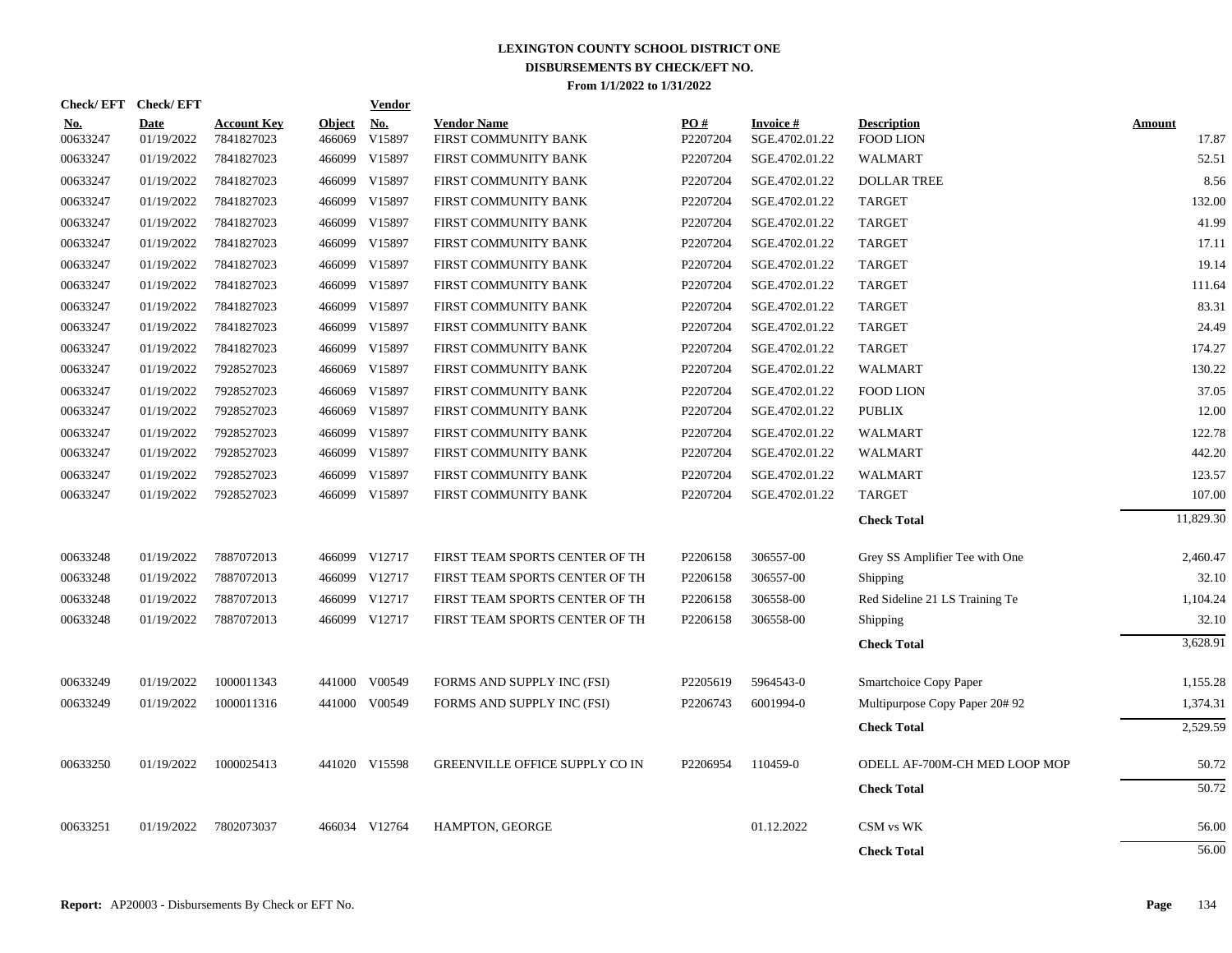|                 | Check/EFT Check/EFT       |                                  |                         | <b>Vendor</b>        |                                |                      |                                    |                                                |                        |
|-----------------|---------------------------|----------------------------------|-------------------------|----------------------|--------------------------------|----------------------|------------------------------------|------------------------------------------------|------------------------|
| No.<br>00633252 | <b>Date</b><br>01/19/2022 | <b>Account Key</b><br>1000011307 | <b>Object</b><br>433200 | <b>No.</b><br>Exxxxx | <b>Vendor Name</b><br>Employee | PO#                  | <b>Invoice</b> $#$<br>12.16.2021   | <b>Description</b><br>Career specialist duties | <b>Amount</b><br>16.80 |
|                 |                           |                                  |                         |                      |                                |                      |                                    | <b>Check Total</b>                             | 16.80                  |
| 00633253        | 01/19/2022                | 1000026693                       |                         | 434500 V00510        | <b>IBM CORPORATION</b>         | P2206599             | 1201398                            | POWER720 LEVEL 002                             | 1,071.96               |
| 00633253        | 01/19/2022                | 1000026693                       | 434500                  | V00510               | <b>IBM CORPORATION</b>         | P2206599             | 1201398                            | SOFTWARE MAINTENANCE                           | 1,883.20               |
| 00633253        | 01/19/2022                | 1000026693                       | 434500                  | V00510               | <b>IBM CORPORATION</b>         | P2206599             | 1201398                            | <b>ALERT FOR ISERIES</b>                       | 600.00                 |
| 00633253        | 01/19/2022                | 1000026693                       | 434500                  | V00510               | <b>IBM CORPORATION</b>         | P2206599             | 1201398                            | SWMA FOR POWER VM STANDARD ED                  | 67.41                  |
|                 |                           |                                  |                         |                      |                                |                      |                                    | <b>Check Total</b>                             | 3,622.57               |
| 00633254        | 01/19/2022                | 7802073043                       |                         | 466034 V17080        | <b>IVES, ASHLEY HUNTER</b>     |                      |                                    | BB.MGM.01.05.22 BB MGM vs GMS                  | 56.00                  |
|                 |                           |                                  |                         |                      |                                |                      |                                    | <b>Check Total</b>                             | 56.00                  |
| 00633255        | 01/19/2022                | 7802076015                       | 466041                  | V16836               | JOHNSON-LAMBE CO CORP          | P2207149             |                                    | ABC003458-AG15 Pole Vault Crossbar             | 160.39                 |
| 00633255        | 01/19/2022                | 7802076015                       | 466041                  | V16836               | JOHNSON-LAMBE CO CORP          | P2207149             | ABC003458-AG15 Tru Flight Javelins |                                                | 462.24                 |
| 00633255        | 01/19/2022                | 7802076015                       |                         | 466041 V16836        | JOHNSON-LAMBE CO CORP          | P2207149             | ABC003458-AG15 Shipping            |                                                | 342.40                 |
|                 |                           |                                  |                         |                      |                                |                      |                                    | <b>Check Total</b>                             | 965.03                 |
| 00633256        | 01/19/2022                | 7743019027                       |                         | 466041 V00867        | <b>JOSTENS</b>                 | P <sub>2107175</sub> | 27504172                           | STATE DIPLOMA INVOICES 2020-21                 | 0.96                   |
|                 |                           |                                  |                         |                      |                                |                      |                                    | <b>Check Total</b>                             | 0.96                   |
| 00633257        | 01/19/2022                | 7802073037                       |                         | 466034 V02992        | KINARD, ROBBIE WALTON          |                      | 01.12.2022                         | CSM vs WK                                      | 56.00                  |
|                 |                           |                                  |                         |                      |                                |                      |                                    | <b>Check Total</b>                             | 56.00                  |
| 00633258        | 01/19/2022                | 7863027014                       | 466099                  | V00071               | LEXINGTON FLORIST AND FLOWER C | P2207043             | 43754                              | Invoice #43754                                 | 37.45                  |
| 00633258        | 01/19/2022                | 7863027014                       | 466099                  | V00071               | LEXINGTON FLORIST AND FLOWER C | P2207043             | 43754                              | Invoice #43754                                 | 17.00                  |
| 00633258        | 01/19/2022                | 7863027014                       | 466099                  | V00071               | LEXINGTON FLORIST AND FLOWER C | P2207043             | 43771                              | Invoice #43771                                 | 37.45                  |
| 00633258        | 01/19/2022                | 7863027014                       | 466099                  | V00071               | LEXINGTON FLORIST AND FLOWER C | P2207043             | 43771                              | Invoice #43771                                 | 10.00                  |
| 00633258        | 01/19/2022                | 7863027014                       | 466099                  | V00071               | LEXINGTON FLORIST AND FLOWER C | P2207147             | 43820                              | Invoice #43820                                 | 74.90                  |
| 00633258        | 01/19/2022                | 7863027014                       | 466099                  | V00071               | LEXINGTON FLORIST AND FLOWER C | P2207147             | 43820                              | Invoice #43820                                 | 42.80                  |
| 00633258        | 01/19/2022                | 7863027014                       | 466099                  | V00071               | LEXINGTON FLORIST AND FLOWER C | P2207147             | 43820                              | Invoice #43820                                 | 8.00                   |
| 00633258        | 01/19/2022                | 7863027014                       |                         | 466099 V00071        | LEXINGTON FLORIST AND FLOWER C | P2207147             | 43820                              | Invoice #43820                                 | 24.00                  |
|                 |                           |                                  |                         |                      |                                |                      |                                    | <b>Check Total</b>                             | 251.60                 |
| 00633259        | 01/19/2022                | 1000011303                       |                         | 433200 Exxxxx        | Employee                       |                      | 12.01.12.17.21                     | <b>ESOL Teacher CSM/PHM</b>                    | 54.60                  |
|                 |                           |                                  |                         |                      |                                |                      |                                    | <b>Check Total</b>                             | 54.60                  |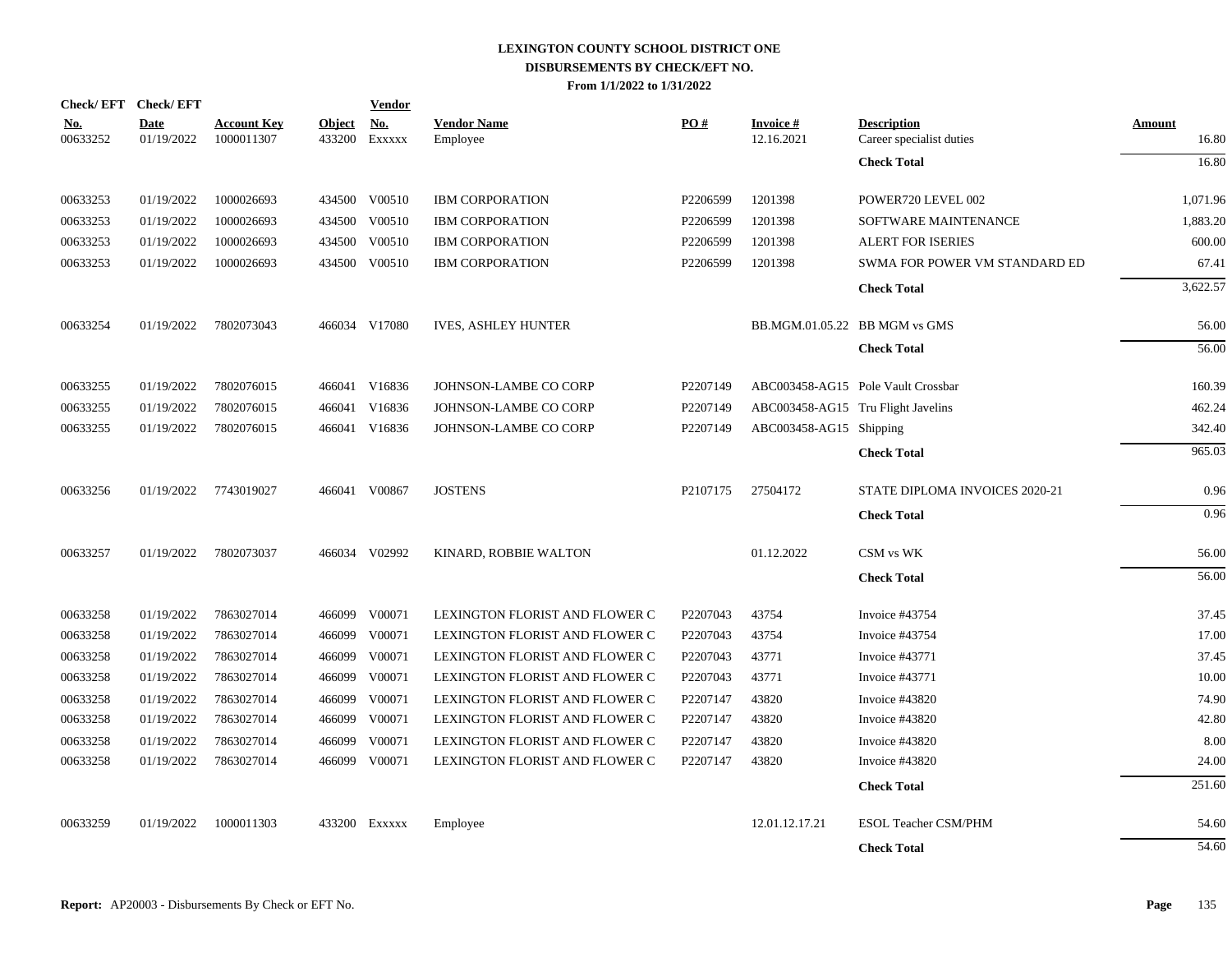|                        | Check/EFT Check/EFT       |                                  |                         | <b>Vendor</b>        |                                |                      |                                   |                                       |                        |
|------------------------|---------------------------|----------------------------------|-------------------------|----------------------|--------------------------------|----------------------|-----------------------------------|---------------------------------------|------------------------|
| <u>No.</u><br>00633260 | <b>Date</b><br>01/19/2022 | <b>Account Key</b><br>1000021207 | <b>Object</b><br>433200 | <u>No.</u><br>EXXXXX | <b>Vendor Name</b><br>Employee | PO#                  | <b>Invoice#</b><br>12.06.12.16.21 | <b>Description</b><br>District travel | <b>Amount</b><br>38.64 |
|                        |                           |                                  |                         |                      |                                |                      |                                   | <b>Check Total</b>                    | 38.64                  |
| 00633261               | 01/19/2022                | 1000025422                       |                         | 441000 V02267        | <b>MOTOROLA SOLUTIONS</b>      | P2110926             | 1187064048                        | SL300 403-470M 2-3W Display           | 392.97                 |
| 00633261               | 01/19/2022                | 1000025422                       |                         | 441000 V02267        | <b>MOTOROLA SOLUTIONS</b>      | P2110926             | 1187064048                        | <b>Subscriber Programming</b>         | 50.00                  |
|                        |                           |                                  |                         |                      |                                |                      |                                   | <b>Check Total</b>                    | 442.97                 |
| 00633262               | 01/19/2022                | 1000011303                       |                         | 434500 V14969        | NATIONAL STUDENT CLEARINGHOUSE | P2203127             | STHS2201013                       | One year subscription for post        | 2,975.00               |
|                        |                           |                                  |                         |                      |                                |                      |                                   | <b>Check Total</b>                    | 2,975.00               |
| 00633263               | 01/19/2022                | 1000011411                       |                         | 441000 V15935        | PECKNEL MUSIC COMPANY INC      | P2205969             | 683853                            | Tuning Cable for TP6232               | 34.77                  |
| 00633263               | 01/19/2022                | 1000011411                       |                         | 441000 V15935        | PECKNEL MUSIC COMPANY INC      | P2205969             | 683853                            | Tuning Cable for TP6226               | 34.78                  |
| 00633263               | 01/19/2022                | 1000011411                       |                         | 441000 V15935        | PECKNEL MUSIC COMPANY INC      | P2205969             | 688875                            | Tuning Cable for TP6223               | 34.78                  |
|                        |                           |                                  |                         |                      |                                |                      |                                   | <b>Check Total</b>                    | 104.33                 |
| 00633264               | 01/19/2022                | 1000025507                       |                         | 433200 EXXXXX        | Employee                       |                      | 12.03.12.17.21                    | <b>Transportation Concerns</b>        | 36.96                  |
|                        |                           |                                  |                         |                      |                                |                      |                                   | <b>Check Total</b>                    | 36.96                  |
| 00633265               | 01/19/2022                | 7846027031                       |                         | 466041 V00103        | PINE PRESS OF LEXINGTON INC    | P2206895             | 133031                            | (250) LMES 2" DIAMETER / BLUE         | 103.14                 |
|                        |                           |                                  |                         |                      |                                |                      |                                   | <b>Check Total</b>                    | 103.14                 |
| 00633266               | 01/19/2022                | 1000011303                       |                         | 433200 V00401        | SC ASSOCIATION SCHOOL LIBRARIA | P <sub>2207072</sub> | 4878                              | Conference Fees-                      | 100.00                 |
|                        |                           |                                  |                         |                      |                                |                      |                                   | <b>Check Total</b>                    | 100.00                 |
| 00633267               | 01/19/2022                | 2079022421                       |                         | 433200 V00920        | <b>SC HOSA</b>                 | P2207071             | 99504401                          | ADVISOR REGISTRATION FOR SC HO        | 255.00                 |
| 00633267               | 01/19/2022                | 2080011521                       | 433100                  | V00920               | <b>SCHOSA</b>                  | P2207071             | 99504401                          | STUDENT REGISTRATION FOR SC HO        | 1,360.00               |
| 00633267               | 01/19/2022                | 7893027021                       |                         | 466031 V00920        | <b>SCHOSA</b>                  | P2207071             | 99504401                          | CHAPERONE FOR SC HOSA STATE CO        | 85.00                  |
|                        |                           |                                  |                         |                      |                                |                      |                                   | <b>Check Total</b>                    | 1,700.00               |
| 00633268               | 01/19/2022                | 3260011303                       |                         | 441000 V16452        | SCHOOL SPECIALTY LLC           | P2205472             | 208129247115                      | Magnet wire, enamled, 28 gauge        | 118.06                 |
| 00633268               | 01/19/2022                | 3260011303                       |                         | 441000 V16452        | SCHOOL SPECIALTY LLC           | P2205472             | 208129247115                      | Magnet wire, enamled, 20 gauge        | 196.84                 |
| 00633268               | 01/19/2022                | 3260011303                       |                         | 441000 V16452        | SCHOOL SPECIALTY LLC           | P2205472             | 208129247115                      | Alnico bar maget 6", one color        | 856.48                 |
| 00633268               | 01/19/2022                | 3260011303                       |                         | 441000 V16452        | SCHOOL SPECIALTY LLC           | P2205472             | 208129247115                      | Iron fillings, dowling magnets        | 36.27                  |
| 00633268               | 01/19/2022                | 1000011141                       |                         | 441000 V16452        | SCHOOL SPECIALTY LLC           | P2206614             | 208129247254                      | SunWorks Heavyweight Construct        | 69.28                  |
| 00633268               | 01/19/2022                | 1000011141                       | 441000                  | V16452               | SCHOOL SPECIALTY LLC           | P2206614             | 208129247254                      | SunWorks Heavyweight Construct        | 14.55                  |
| 00633268               | 01/19/2022                | 1000011141                       |                         | 441000 V16452        | SCHOOL SPECIALTY LLC           | P2206614             | 208129247254                      | School Smart Poster Boards 22         | 222.45                 |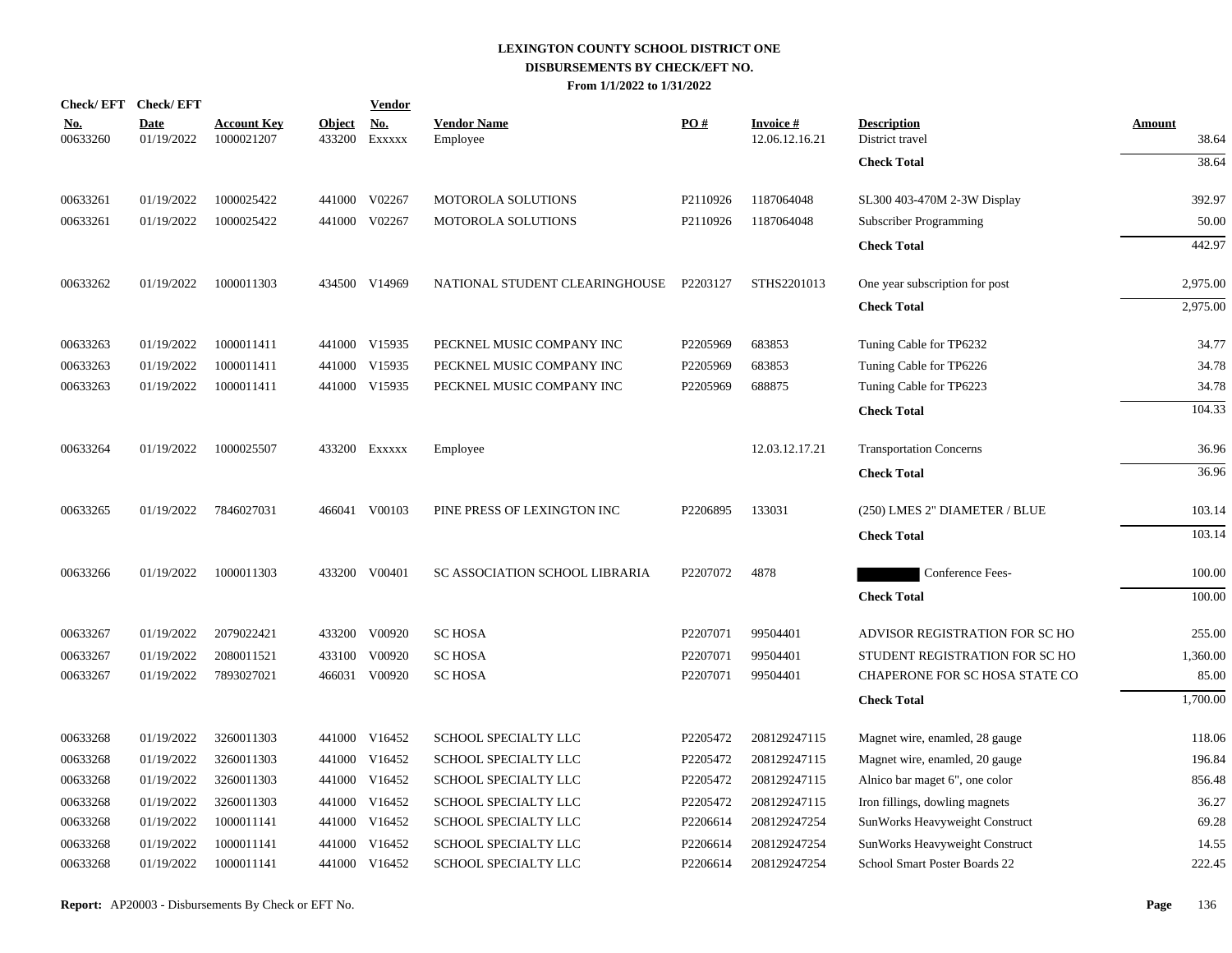| Check/EFT Check/EFT    |                           |                                  |                         | <b>Vendor</b>        |                                            |                      |                                 |                                                      |                        |
|------------------------|---------------------------|----------------------------------|-------------------------|----------------------|--------------------------------------------|----------------------|---------------------------------|------------------------------------------------------|------------------------|
| <u>No.</u><br>00633268 | <b>Date</b><br>01/19/2022 | <b>Account Key</b><br>1000011141 | <b>Object</b><br>441000 | <u>No.</u><br>V16452 | <b>Vendor Name</b><br>SCHOOL SPECIALTY LLC | PO#<br>P2206614      | <b>Invoice#</b><br>208129247254 | <b>Description</b><br>School Smart Nickel Coated Pap | <b>Amount</b><br>17.98 |
| 00633268               | 01/19/2022                | 1000011141                       | 441000                  | V16452               | SCHOOL SPECIALTY LLC                       | P2206614             | 208129247254                    | School Smart Removable SelfSti                       | 33.33                  |
| 00633268               | 01/19/2022                | 1000011141                       | 441000                  | V16452               | SCHOOL SPECIALTY LLC                       | P2206614             | 208129247254                    | School Smart Removable SelfSti                       | 9.68                   |
| 00633268               | 01/19/2022                | 1000011141                       | 441000                  | V16452               | SCHOOL SPECIALTY LLC                       | P2206614             | 208129247254                    | School Smart SelfStick Note 3                        | 15.25                  |
| 00633268               | 01/19/2022                | 1000011141                       | 441000                  | V16452               | <b>SCHOOL SPECIALTY LLC</b>                | P2206614             | 208129247254                    | SunWorks Heavyweight Construct                       | 41.57                  |
| 00633268               | 01/19/2022                | 1000011141                       | 441000                  | V16452               | SCHOOL SPECIALTY LLC                       | P2206614             | 208129247254                    | SunWorks Heavyweight Construct                       | 27.71                  |
| 00633268               | 01/19/2022                | 1000011141                       | 441000                  | V16452               | SCHOOL SPECIALTY LLC                       | P2206614             | 208129247254                    | TruRay Sulphite Construction P                       | 58.26                  |
| 00633268               | 01/19/2022                | 1000011141                       |                         | 441000 V16452        | SCHOOL SPECIALTY LLC                       | P2206614             | 208129247254                    | School Smart Magnetic Whiteboa                       | 13.80                  |
|                        |                           |                                  |                         |                      |                                            |                      |                                 | <b>Check Total</b>                                   | 1,731.51               |
| 00633269               | 01/19/2022                | 7802073043                       |                         | 466034 V16431        | SIMPSON, TRENT M                           |                      | BB.MGM.01.10.22 BB MGM vs CSM   |                                                      | 56.00                  |
|                        |                           |                                  |                         |                      |                                            |                      |                                 | <b>Check Total</b>                                   | 56.00                  |
| 00633270               | 01/19/2022                | 1000025434                       |                         | 441020 V00302        | SOUTHEASTERN PAPER GROUP                   | P2206816             | 5464965                         | NITTANY PAPER TOWEL NP-5301 MU                       | 280.77                 |
|                        |                           |                                  |                         |                      |                                            |                      |                                 | <b>Check Total</b>                                   | 280.77                 |
| 00633271               | 01/19/2022                | 7802073043                       |                         | 466034 V02990        | STENSON, DWIGHT                            |                      | BB.MGM.01.10.22 BB MGM vs CSM   |                                                      | 56.00                  |
|                        |                           |                                  |                         |                      |                                            |                      |                                 | <b>Check Total</b>                                   | 56.00                  |
| 00633272               | 01/19/2022                | 7932027027                       |                         | 466064 V16559        | STOVER MIDDLE SCHOOL                       | P2207079             | 3D-L-SC-1229704                 | KERSHAW CLASSIC 3D                                   | 220.00                 |
| 00633272               | 01/19/2022                | 7932027027                       |                         | 466064 V16559        | STOVER MIDDLE SCHOOL                       | P2207079             |                                 | BE-L-SC-12234856 KERSHAE CLASSIC BULLEYE             | 240.00                 |
|                        |                           |                                  |                         |                      |                                            |                      |                                 | <b>Check Total</b>                                   | 460.00                 |
| 00633273               | 01/19/2022                | 1000026644                       |                         | 444510 V00694        | TELCOM OF SOUTH CAROLINA INC               | P2206413             | 3684                            | <b>VOLUME CONTROL</b>                                | 74.90                  |
| 00633273               | 01/19/2022                | 1000026693                       |                         | 434510 V00694        | TELCOM OF SOUTH CAROLINA INC               | P2206413             | 3684                            | <b>LABOR</b>                                         | 220.00                 |
|                        |                           |                                  |                         |                      |                                            |                      |                                 | <b>Check Total</b>                                   | 294.90                 |
| 00633274               | 01/19/2022                | 7887081527                       |                         | 466099 V10542        | THE TROPHY & AWARDS CENTER                 | P2207145             | 17893                           | Varsity Golf Sponsor Plaque                          | 20.87                  |
|                        |                           |                                  |                         |                      |                                            |                      |                                 | <b>Check Total</b>                                   | 20.87                  |
| 00633275               | 01/19/2022                | 3280011527                       |                         | 439500 V16043        | UNIVERISTY OF FLORIDA                      | P <sub>2207092</sub> | 2022121043                      | <b>BACE RTO 1ST ATTEMPT</b>                          | 4,350.00               |
|                        |                           |                                  |                         |                      |                                            |                      |                                 | <b>Check Total</b>                                   | 4,350.00               |
| 00633276               | 01/19/2022                | 7802079011                       | 466064                  | V01164               | A C FLORA HIGH SCHOOL                      | P2207019             | P2207019.LHS                    | Entry fee per wrestler for Car                       | 220.00                 |
|                        |                           |                                  |                         |                      |                                            |                      |                                 | <b>Check Total</b>                                   | 220.00                 |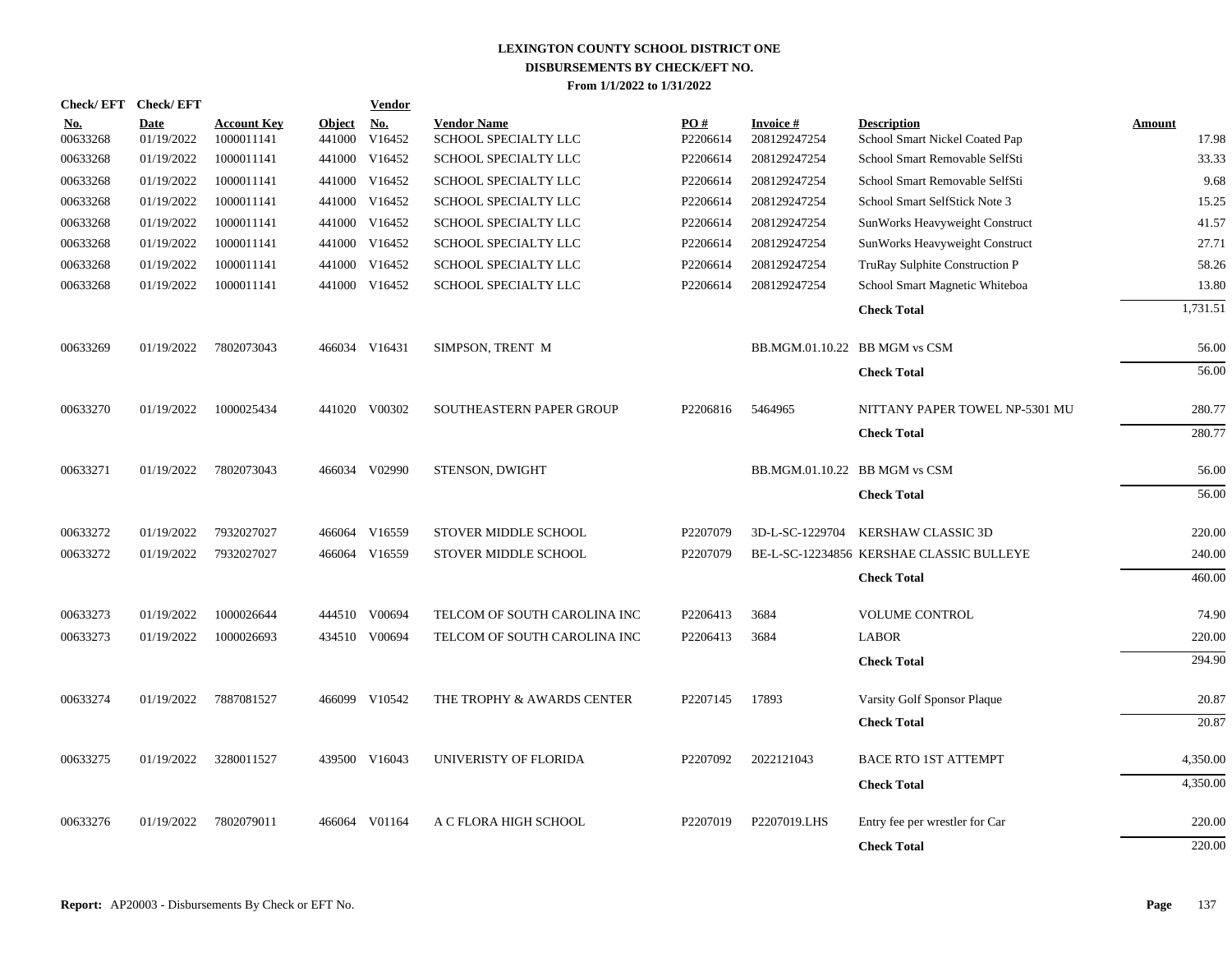|                        | Check/EFT Check/EFT       |                                                            |                         | <b>Vendor</b>        |                                             |                 |                                 |                                                      |                         |
|------------------------|---------------------------|------------------------------------------------------------|-------------------------|----------------------|---------------------------------------------|-----------------|---------------------------------|------------------------------------------------------|-------------------------|
| <u>No.</u><br>00633277 | <b>Date</b><br>01/19/2022 | <b>Account Key</b><br>7802091011                           | <b>Object</b><br>466064 | <u>No.</u><br>V17089 | <b>Vendor Name</b><br>ALL DIVISION LACROSSE | PO#<br>P2207138 | <b>Invoice#</b><br>P2207138.LHS | <b>Description</b><br>Entry fee to Palmetto Shootout | <b>Amount</b><br>225.00 |
|                        |                           |                                                            |                         |                      |                                             |                 |                                 | <b>Check Total</b>                                   | 225.00                  |
| 00633278               | 01/19/2022                | 1000026405                                                 |                         | 464000 V00197        | <b>ASCD</b>                                 | P2207146        | P2207146.ADM                    | Annual Basic Membership                              | 63.13                   |
|                        |                           |                                                            |                         |                      |                                             |                 |                                 | <b>Check Total</b>                                   | 63.13                   |
| 00633279               | 01/19/2022                | 7802074013                                                 |                         | 466099 V11346        | HAIR, ALLEN                                 | P2207045        | P2207045.GHS                    | Varsity Baseball Booking Fee G                       | 50.00                   |
| 00633279               | 01/19/2022                | 7802074013                                                 | 466099                  | V11346               | HAIR, ALLEN                                 | P2207045        | P2207045.GHS                    | JV Baseball Booking Fee Gilber                       | 50.00                   |
| 00633279               | 01/19/2022                | 7802074013                                                 |                         | 466099 V11346        | HAIR, ALLEN                                 | P2207045        | P2207045.GHS                    | <b>B</b> Baseball Booking Fee Gilbert                | 50.00                   |
| 00633279               | 01/19/2022                | 7802074013                                                 |                         | 466099 V11346        | HAIR, ALLEN                                 | P2207045        | P2207045.GHS                    | Tournaments Gilbert HS                               | 100.00                  |
|                        |                           |                                                            |                         |                      |                                             |                 |                                 | <b>Check Total</b>                                   | 250.00                  |
| 00633280               | 01/19/2022                | 7802078013                                                 |                         | 466099 V00342        | <b>IRMO HIGH SCHOOL</b>                     | P2207044        | P2207044.GHS                    | 2022 Irmo HS Yellow Jacket Pre                       | 275.00                  |
|                        |                           |                                                            |                         |                      |                                             |                 |                                 | <b>Check Total</b>                                   | 275.00                  |
| 00633281               | 01/19/2022                | 7802076011                                                 |                         | 466064 V12646        | LOWER RICHLAND HIGH SCHOOL                  | P2207017        | P2207017.LHS                    | Entry fee to Diamond Hornet In                       | 150.00                  |
|                        |                           |                                                            |                         |                      |                                             |                 |                                 | <b>Check Total</b>                                   | 150.00                  |
| 00633282               | 01/19/2022                | 7981027027                                                 |                         | 466064 V01228        | NORTH AUGUSTA HIGH SCHOOL                   | P2207076        | P2207076.WKH                    | SHOULDER TO SHOULDER AIR RIFLE                       | 100.00                  |
|                        |                           |                                                            |                         |                      |                                             |                 |                                 | <b>Check Total</b>                                   | 100.00                  |
| 00633283               | 01/19/2022                | 7802076011                                                 |                         | 466064 V01306        | SC TRACK AND CROSS COUNTRY COA              | P2207018        | P2207018.LHS                    | Entry fee to the Coaches Class                       | 150.00                  |
|                        |                           |                                                            |                         |                      |                                             |                 |                                 | <b>Check Total</b>                                   | 150.00                  |
| 00633284               | 01/19/2022                | 7981027027                                                 |                         | 466064 V15281        | SOUTHEAST GUILFORD HIGH SCHOOL              | P2207077        | P2207077.WKH                    | 2021 SE GUILFORD DRILL MEET                          | 150.00                  |
|                        |                           |                                                            |                         |                      |                                             |                 |                                 | <b>Check Total</b>                                   | 150.00                  |
| 00633285               | 01/19/2022                | 7981027027                                                 |                         | 466064 V17088        | WESTERN ALAMANCE HIGH SCHOOL N              | P2207078        | P2207078.WKH                    | WARRIOR FLAMING ARROW ACADEMIC                       | 15.00                   |
|                        |                           |                                                            |                         |                      |                                             |                 |                                 | <b>Check Total</b>                                   | 15.00                   |
| 00633286               | 01/19/2022                | 7860527021                                                 |                         | 466099 V01290        | LCSD1 EDUCATIONAL FOUNDATION                | P2207154        | 0105-2022                       | 2022 CELEBRATION OF EXCELLENCE                       | 250.00                  |
|                        |                           |                                                            |                         |                      |                                             |                 |                                 | <b>Check Total</b>                                   | 250.00                  |
| 00633287               | 01/19/2022                | 2710022303                                                 |                         | 464000 Exxxxx        | Employee                                    |                 | 12.10.21                        | Reimb ASHA Certification                             | 225.00                  |
|                        |                           |                                                            |                         |                      |                                             |                 |                                 | <b>Check Total</b>                                   | 225.00                  |
| 00633288               | 01/19/2022                | 3291022121                                                 | 433200                  | Exxxxx               | Employee                                    |                 | 12.01.12.18.21                  | Job Responsibilities                                 | 65.18                   |
|                        |                           | <b>Report:</b> AP20003 - Disbursements By Check or EFT No. |                         |                      |                                             |                 |                                 |                                                      | Page<br>138             |
|                        |                           |                                                            |                         |                      |                                             |                 |                                 |                                                      |                         |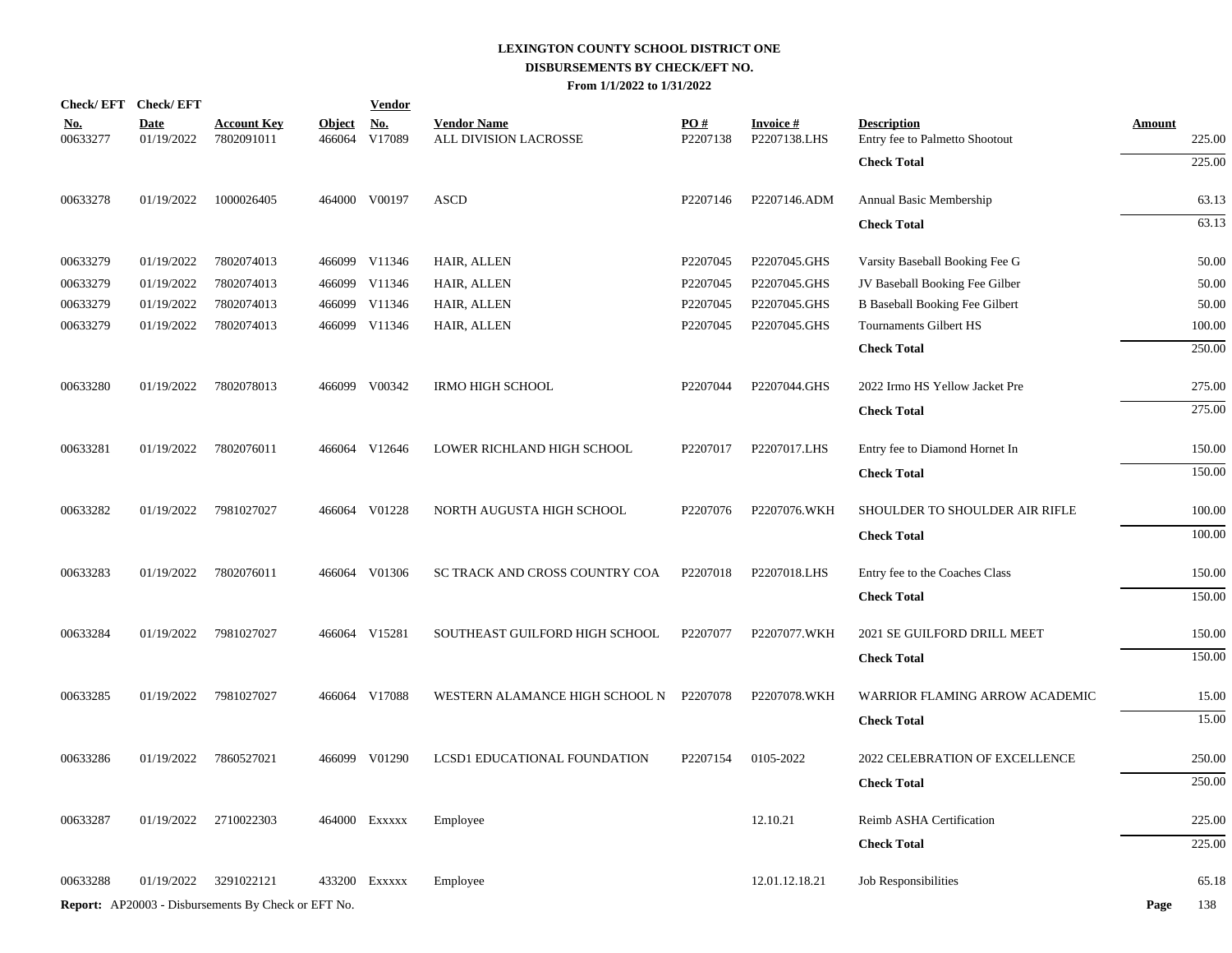| <b>Check/EFT</b> | <b>Check/EFT</b> |                    |               | <b>Vendor</b> |                                |          |                 |                                       |               |
|------------------|------------------|--------------------|---------------|---------------|--------------------------------|----------|-----------------|---------------------------------------|---------------|
| <u>No.</u>       | <b>Date</b>      | <b>Account Key</b> | <b>Object</b> | <u>No.</u>    | <b>Vendor Name</b>             | PO#      | <b>Invoice#</b> | <b>Description</b>                    | <b>Amount</b> |
|                  |                  |                    |               |               |                                |          |                 | <b>Check Total</b>                    | 65.18         |
| 00633289         | 01/20/2022       | 1000025408         |               | 441020 V01629 | A Z LAWN MOWER PARTS           | P2206899 | 161130          | CS - Titan HD 1500/2000 52 Mul        | 405.52        |
|                  |                  |                    |               |               |                                |          |                 | <b>Check Total</b>                    | 405.52        |
| 00633290         | 01/20/2022       | 1000011330         |               | 441000 V02519 | ACADEMIC SUPPLIER DBA RASIX CO | P2206746 | ID74810         | CE410A Black LaserJet Print Ca        | 50.58         |
| 00633290         | 01/20/2022       | 1000011330         | 441000        | V02519        | ACADEMIC SUPPLIER DBA RASIX CO | P2206746 | ID74810         | CE411A Cyan LaserJet Print Car        | 144.12        |
| 00633290         | 01/20/2022       | 1000011330         | 441000        | V02519        | ACADEMIC SUPPLIER DBA RASIX CO | P2206746 | ID74810         | CE412A Yellow LaserJet Print C        | 72.06         |
| 00633290         | 01/20/2022       | 1000011330         | 441000        | V02519        | ACADEMIC SUPPLIER DBA RASIX CO | P2206746 | ID74810         | CE413A Magenta LaserJet Print         | 72.06         |
| 00633290         | 01/20/2022       | 1000011427         | 441000        | V02519        | ACADEMIC SUPPLIER DBA RASIX CO | P2205551 | ID74837         | Lexmark Unison Toner Cartridge        | 424.71        |
| 00633290         | 01/20/2022       | 1000011427         |               | 441000 V02519 | ACADEMIC SUPPLIER DBA RASIX CO | P2205551 | ID74837         | Lexmark Unison Toner Cartridge        | 348.96        |
| 00633290         | 01/20/2022       | 1000011427         |               | 441000 V02519 | ACADEMIC SUPPLIER DBA RASIX CO | P2205551 | ID74837         | Lexmark Unison Toner Cartridge        | 348.96        |
| 00633290         | 01/20/2022       | 1000011427         |               | 441000 V02519 | ACADEMIC SUPPLIER DBA RASIX CO | P2205551 | ID74837         | Lexmark Unison Toner Cartridge        | 348.96        |
| 00633290         | 01/20/2022       | 1000011427         | 441000        | V02519        | ACADEMIC SUPPLIER DBA RASIX CO | P2205551 | ID74850         | HP 508X (CF360X) High Yield Bl        | 272.56        |
| 00633290         | 01/20/2022       | 1000011427         | 441000        | V02519        | ACADEMIC SUPPLIER DBA RASIX CO | P2205551 | ID74850         | HP 508X (CF361X) High Yield Cy        | 377.32        |
| 00633290         | 01/20/2022       | 1000011427         | 441000        | V02519        | ACADEMIC SUPPLIER DBA RASIX CO | P2205551 | ID74850         | HP 508X (CF362X) High Yield Ye        | 377.32        |
| 00633290         | 01/20/2022       | 1000011427         | 441000        | V02519        | ACADEMIC SUPPLIER DBA RASIX CO | P2205551 | ID74850         | HP 508X (CF363X) High Yield Ma        | 377.32        |
| 00633290         | 01/20/2022       | 1000011427         | 441000        | V02519        | ACADEMIC SUPPLIER DBA RASIX CO | P2205551 | ID74850         | HP 26A (CF226A) Black Original        | 138.56        |
|                  |                  |                    |               |               |                                |          |                 | <b>Check Total</b>                    | 3,353.49      |
| 00633291         | 01/20/2022       | 1000025420         |               | 441020 V12266 | <b>ADM SIGNS</b>               | P2206835 | 214585          | LMS - Sign $12 \times 18$ White w/Bla | 21.40         |
|                  |                  |                    |               |               |                                |          |                 | <b>Check Total</b>                    | 21.40         |
| 00633292         | 01/20/2022       | 1000011341         |               | 443000 V00884 | <b>BOOKSOURCE</b>              | P2204483 | 964483          | Cart Attached                         | 197.64        |
|                  |                  |                    |               |               |                                |          |                 | <b>Check Total</b>                    | 197.64        |
| 00633296         | 01/20/2022       | 6000025639         |               | 446030 V16416 | <b>BORDEN DAIRY</b>            |          | 467356802       | 039-Forts Pond ES #20961              | 177.20        |
| 00633296         | 01/20/2022       | 6000025639         |               | 446030 V16416 | <b>BORDEN DAIRY</b>            |          | 468295868       | 039-Forts Pond ES #20961              | 67.32         |
| 00633296         | 01/20/2022       | 6000025639         |               | 446030 V16416 | <b>BORDEN DAIRY</b>            |          | 468432874       | 039-Forts Pond ES #20961              | 224.54        |
| 00633296         | 01/20/2022       | 6000025639         |               | 446030 V16416 | <b>BORDEN DAIRY</b>            |          | 468774843       | 039-Forts Pond ES #20961              | 224.66        |
| 00633296         | 01/20/2022       | 6000025628         |               | 446030 V16416 | <b>BORDEN DAIRY</b>            |          | 468926195       | 028-Midway ES #02968                  | 269.16        |
| 00633296         | 01/20/2022       | 6000025640         |               | 446030 V16416 | <b>BORDEN DAIRY</b>            |          | 468926196       | 040-New Providence ES #20962          | 360.01        |
| 00633296         | 01/20/2022       | 6000025639         | 446030        | V16416        | <b>BORDEN DAIRY</b>            |          | 469077188       | 039-Forts Pond ES #20961              | 202.08        |
| 00633296         | 01/20/2022       | 6000025628         |               | 446030 V16416 | <b>BORDEN DAIRY</b>            |          | 469077196       | 028-Midway ES #02968                  | 269.16        |
| 00633296         | 01/20/2022       | 6000025639         | 446030        | V16416        | <b>BORDEN DAIRY</b>            |          | 469213101       | 039-Forts Pond ES #20961              | 134.76        |
| 00633296         | 01/20/2022       | 6000025622         |               | 446030 V16416 | <b>BORDEN DAIRY</b>            |          | 469364169       | 022-Oak Grove ES #02972               | 201.84        |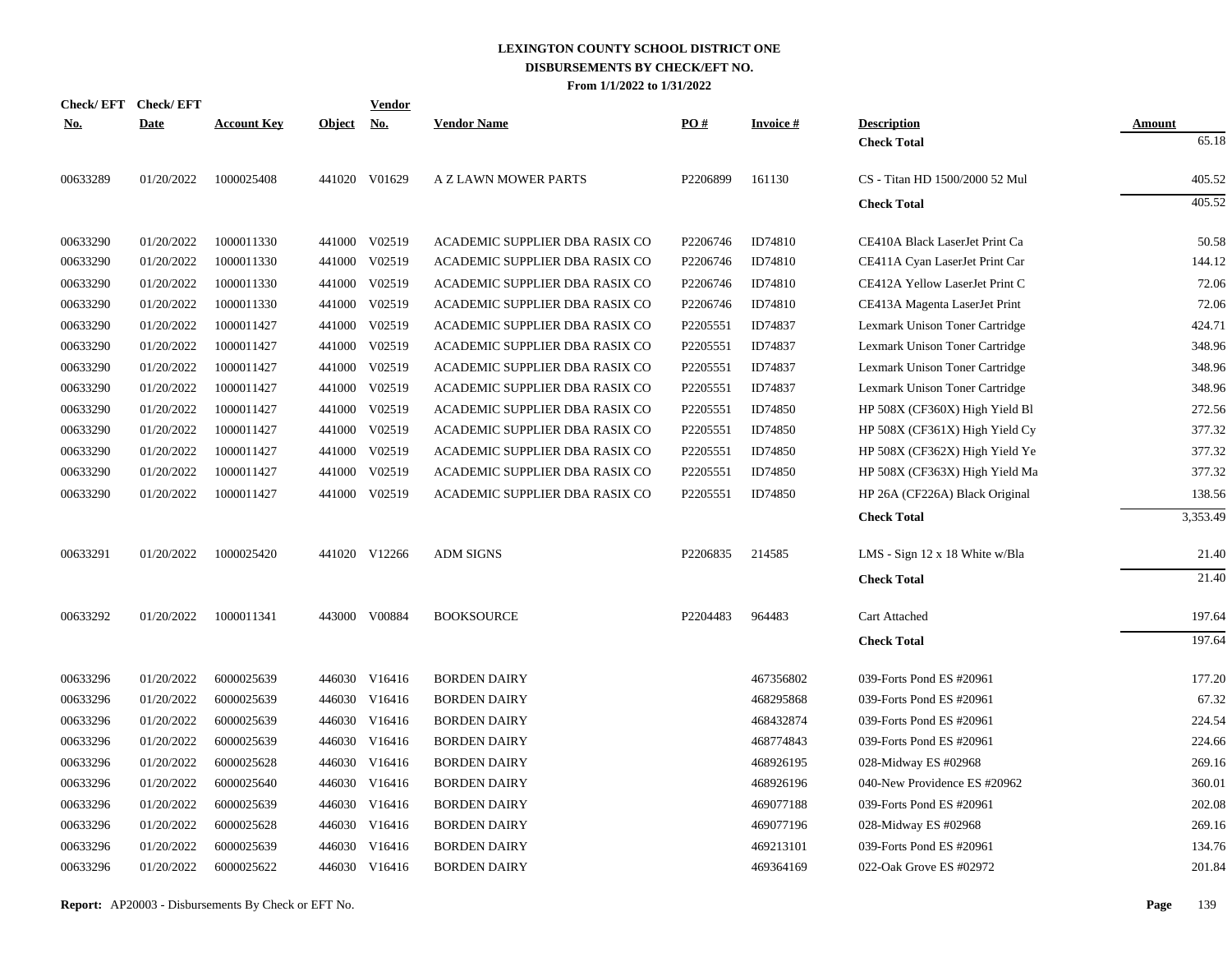| Check/ EFT             | <b>Check/EFT</b>          |                                  |                         | <u>Vendor</u>        |                                           |     |                              |                                                  |                         |
|------------------------|---------------------------|----------------------------------|-------------------------|----------------------|-------------------------------------------|-----|------------------------------|--------------------------------------------------|-------------------------|
| <u>No.</u><br>00633296 | <b>Date</b><br>01/20/2022 | <b>Account Key</b><br>6000025642 | <b>Object</b><br>446030 | <u>No.</u><br>V16416 | <b>Vendor Name</b><br><b>BORDEN DAIRY</b> | PO# | <b>Invoice#</b><br>469364170 | <b>Description</b><br>042-Meadow Glen ES #970605 | <b>Amount</b><br>246.70 |
| 00633296               | 01/20/2022                | 6000025628                       | 446030                  | V16416               | <b>BORDEN DAIRY</b>                       |     | 469364175                    | 028-Midway ES #02968                             | 269.16                  |
| 00633296               | 01/20/2022                | 6000025640                       | 446030                  | V16416               | <b>BORDEN DAIRY</b>                       |     | 469364176                    | 040-New Providence ES #20962                     | 336.42                  |
| 00633296               | 01/20/2022                | 6000025616                       | 446030                  | V16416               | <b>BORDEN DAIRY</b>                       |     | 469556465                    | 016-Pelion ES #02977                             | 381.52                  |
| 00633296               | 01/20/2022                | 6000025630                       | 446030                  | V16416               | <b>BORDEN DAIRY</b>                       |     | 469556466                    | 030-Pelion MS #14943                             | 145.78                  |
| 00633296               | 01/20/2022                | 6000025615                       |                         | 446030 V16416        | <b>BORDEN DAIRY</b>                       |     | 469556469                    | 015-Pelion HS #02982                             | 168.18                  |
| 00633296               | 01/20/2022                | 6000025623                       |                         | 446030 V16416        | <b>BORDEN DAIRY</b>                       |     | 469556470                    | 023-Saxe Gotha ES #02999                         | 403.68                  |
| 00633296               | 01/20/2022                | 6000025626                       |                         | 446030 V16416        | <b>BORDEN DAIRY</b>                       |     | 469556471                    | 026-White Knoll MS #03005                        | 302.70                  |
| 00633296               | 01/20/2022                | 6000025625                       |                         | 446030 V16416        | <b>BORDEN DAIRY</b>                       |     | 469556472                    | 025-White Knoll ES #03001                        | 314.44                  |
| 00633296               | 01/20/2022                | 6000025624                       |                         | 446030 V16416        | <b>BORDEN DAIRY</b>                       |     | 469556473                    | 024-Red Bank ES #02983                           | 246.76                  |
| 00633296               | 01/20/2022                | 6000025637                       |                         | 446030 V16416        | <b>BORDEN DAIRY</b>                       |     | 469556474                    | 037-Carolina Springs MS #20542                   | 302.70                  |
| 00633296               | 01/20/2022                | 6000025638                       |                         | 446030 V16416        | <b>BORDEN DAIRY</b>                       |     | 469556475                    | 038-Carolina Springs ES #20541                   | 358.88                  |
| 00633296               | 01/20/2022                | 6000025645                       |                         | 446030 V16416        | <b>BORDEN DAIRY</b>                       |     | 469556476                    | 045-Deerfield ES #179155                         | 403.56                  |
| 00633296               | 01/20/2022                | 6000025647                       |                         | 446030 V16416        | <b>BORDEN DAIRY</b>                       |     | 469556477                    | 047-Centerville ES #158535                       | 493.40                  |
| 00633296               | 01/20/2022                | 6000025614                       |                         | 446030 V16416        | <b>BORDEN DAIRY</b>                       |     | 469556478                    | 014-Gilbert ES #16053                            | 269.04                  |
| 00633296               | 01/20/2022                | 6000025629                       |                         | 446030 V16416        | <b>BORDEN DAIRY</b>                       |     | 469556479                    | 029-Gilbert MS #02954                            | 156.92                  |
| 00633296               | 01/20/2022                | 6000025613                       |                         | 446030 V16416        | <b>BORDEN DAIRY</b>                       |     | 469556480                    | 013-Gilbert HS #02949                            | 179.44                  |
| 00633296               | 01/20/2022                | 6000025622                       |                         | 446030 V16416        | <b>BORDEN DAIRY</b>                       |     | 469706881                    | 022-Oak Grove ES #02972                          | 156.92                  |
| 00633296               | 01/20/2022                | 6000025642                       |                         | 446030 V16416        | <b>BORDEN DAIRY</b>                       |     | 469706882                    | 042-Meadow Glen ES #970605                       | 179.50                  |
| 00633296               | 01/20/2022                | 6000025643                       |                         | 446030 V16416        | <b>BORDEN DAIRY</b>                       |     | 469706883                    | 043-Meadow Glen MS #978160                       | 224.24                  |
| 00633296               | 01/20/2022                | 6000025644                       |                         | 446030 V16416        | <b>BORDEN DAIRY</b>                       |     | 469706884                    | 044-River Bluff HS #148842                       | 381.16                  |
| 00633296               | 01/20/2022                | 6000025620                       |                         | 446030 V16416        | <b>BORDEN DAIRY</b>                       |     | 469706885                    | 020-Lexington MS #14941                          | 89.72                   |
| 00633296               | 01/20/2022                | 6000025612                       |                         | 446030 V16416        | <b>BORDEN DAIRY</b>                       |     | 469706886                    | 012-Lexington ES #02956                          | 269.16                  |
| 00633296               | 01/20/2022                | 6000025619                       |                         | 446030 V16416        | <b>BORDEN DAIRY</b>                       |     | 469706887                    | 019-AES #02964                                   | 11.20                   |
| 00633296               | 01/20/2022                | 6000025628                       |                         | 446030 V16416        | <b>BORDEN DAIRY</b>                       |     | 469706888                    | 028-Midway ES #02968                             | 287.82                  |
| 00633296               | 01/20/2022                | 6000025640                       |                         | 446030 V16416        | <b>BORDEN DAIRY</b>                       |     | 469706889                    | 040-New Providence ES #20962                     | 370.02                  |
| 00633296               | 01/20/2022                | 6000025631                       |                         | 446030 V16416        | <b>BORDEN DAIRY</b>                       |     | 469706890                    | 031-Lake Murray ES #14944                        | 358.76                  |
| 00633296               | 01/20/2022                | 6000025646                       |                         | 446030 V16416        | <b>BORDEN DAIRY</b>                       |     | 469706891                    | 046-Beechwood MS #143304                         | 179.32                  |
| 00633296               | 01/20/2022                | 6000025641                       | 446030                  | V16416               | <b>BORDEN DAIRY</b>                       |     | 469706892                    | 041-Rocky Creek ES #21656                        | 224.24                  |
| 00633296               | 01/20/2022                | 6000025611                       |                         | 446030 V16416        | <b>BORDEN DAIRY</b>                       |     | 469706893                    | 011-Lexington HS #02963                          | 313.96                  |
| 00633296               | 01/20/2022                | 6000025635                       | 446030                  | V16416               | <b>BORDEN DAIRY</b>                       |     | 469706894                    | 035-Pleasant Hill ES #19754                      | 201.84                  |
| 00633296               | 01/20/2022                | 6000025634                       |                         | 446030 V16416        | <b>BORDEN DAIRY</b>                       |     | 469706895                    | 034-Pleasant Hill MS #19730                      | 168.18                  |
| 00633296               | 01/20/2022                | 6000025627                       | 446030                  | V16416               | <b>BORDEN DAIRY</b>                       |     | 469706896                    | 027-White Knoll HS #14942                        | 212.92                  |
| 00633296               | 01/20/2022                | 6000025622                       |                         | 446030 V16416        | <b>BORDEN DAIRY</b>                       |     | 469859400                    | 022-Oak Grove ES #02972                          | 224.24                  |
| 00633296               | 01/20/2022                | 6000025642                       | 446030                  | V16416               | <b>BORDEN DAIRY</b>                       |     | 469859401                    | 042-Meadow Glen ES #970605                       | 280.36                  |
| 00633296               | 01/20/2022                | 6000025643                       |                         | 446030 V16416        | <b>BORDEN DAIRY</b>                       |     | 469859402                    | 043-Meadow Glen MS #978160                       | 14.93                   |
|                        |                           |                                  |                         |                      |                                           |     |                              |                                                  |                         |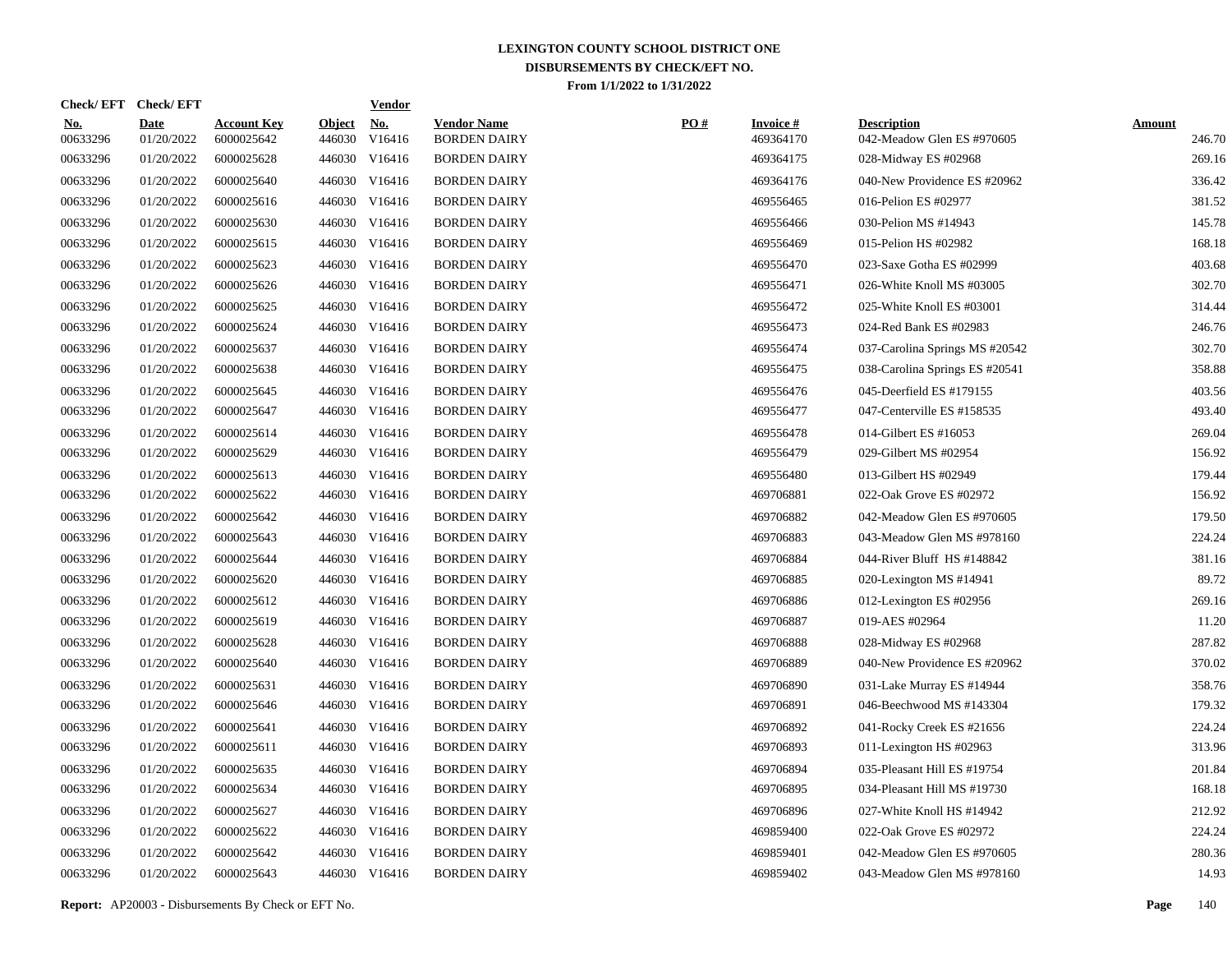| Check/EFT Check/EFT    |                           |                                  |                         | <b>Vendor</b>        |                                           |                   |                              |                                                 |                         |
|------------------------|---------------------------|----------------------------------|-------------------------|----------------------|-------------------------------------------|-------------------|------------------------------|-------------------------------------------------|-------------------------|
| <u>No.</u><br>00633296 | <b>Date</b><br>01/20/2022 | <b>Account Key</b><br>6000025625 | <u>Object</u><br>446030 | <u>No.</u><br>V16416 | <b>Vendor Name</b><br><b>BORDEN DAIRY</b> | $\underline{PO#}$ | <b>Invoice#</b><br>469859403 | <b>Description</b><br>025-White Knoll ES #03001 | <b>Amount</b><br>336.84 |
| 00633296               | 01/20/2022                | 6000025624                       | 446030                  | V16416               | <b>BORDEN DAIRY</b>                       |                   | 469859404                    | 024-Red Bank ES #02983                          | 179.44                  |
| 00633296               | 01/20/2022                | 6000025623                       |                         | 446030 V16416        | <b>BORDEN DAIRY</b>                       |                   | 469859405                    | 023-Saxe Gotha ES #02999                        | 224.36                  |
| 00633296               | 01/20/2022                | 6000025638                       |                         | 446030 V16416        | <b>BORDEN DAIRY</b>                       |                   | 469859406                    | 038-Carolina Springs ES #20541                  | 403.68                  |
| 00633296               | 01/20/2022                | 6000025616                       |                         | 446030 V16416        | <b>BORDEN DAIRY</b>                       |                   | 469859408                    | 016-Pelion ES #02977                            | 336.60                  |
| 00633296               | 01/20/2022                | 6000025613                       |                         | 446030 V16416        | <b>BORDEN DAIRY</b>                       |                   | 469859409                    | 013-Gilbert HS #02949                           | 89.60                   |
| 00633296               | 01/20/2022                | 6000025629                       |                         | 446030 V16416        | <b>BORDEN DAIRY</b>                       |                   | 469859410                    | 029-Gilbert MS #02954                           | 190.52                  |
| 00633296               | 01/20/2022                | 6000025614                       |                         | 446030 V16416        | <b>BORDEN DAIRY</b>                       |                   | 469859411                    | 014-Gilbert ES #16053                           | 245.52                  |
| 00633296               | 01/20/2022                | 6000025647                       |                         | 446030 V16416        | <b>BORDEN DAIRY</b>                       |                   | 469859412                    | 047-Centerville ES #158535                      | 381.16                  |
| 00633296               | 01/20/2022                | 6000025641                       |                         | 446030 V16416        | <b>BORDEN DAIRY</b>                       |                   | 469859413                    | 041-Rocky Creek ES #21656                       | 190.58                  |
| 00633296               | 01/20/2022                | 6000025635                       |                         | 446030 V16416        | <b>BORDEN DAIRY</b>                       |                   | 469859414                    | 035-Pleasant Hill ES #19754                     | 235.62                  |
| 00633296               | 01/20/2022                | 6000025628                       |                         | 446030 V16416        | <b>BORDEN DAIRY</b>                       |                   | 469859415                    | 028-Midway ES #02968                            | 291.62                  |
| 00633296               | 01/20/2022                | 6000025620                       |                         | 446030 V16416        | <b>BORDEN DAIRY</b>                       |                   | 469859416                    | 020-Lexington MS #14941                         | 67.26                   |
| 00633296               | 01/20/2022                | 6000025612                       |                         | 446030 V16416        | <b>BORDEN DAIRY</b>                       |                   | 469859417                    | 012-Lexington ES #02956                         | 224.24                  |
| 00633296               | 01/20/2022                | 6000025616                       |                         | 446030 V16416        | <b>BORDEN DAIRY</b>                       |                   | 469994477                    | 016-Pelion ES #02977                            | 33.60                   |
| 00633296               | 01/20/2022                | 6000025630                       |                         | 446030 V16416        | <b>BORDEN DAIRY</b>                       |                   | 469994478                    | 030-Pelion MS #14943                            | 112.06                  |
| 00633296               | 01/20/2022                | 6000025615                       |                         | 446030 V16416        | <b>BORDEN DAIRY</b>                       |                   | 469994479                    | 015-Pelion HS #02982                            | 100.86                  |
| 00633296               | 01/20/2022                | 6000025623                       |                         | 446030 V16416        | <b>BORDEN DAIRY</b>                       |                   | 469994480                    | 023-Saxe Gotha ES #02999                        | 224.24                  |
| 00633296               | 01/20/2022                | 6000025626                       |                         | 446030 V16416        | <b>BORDEN DAIRY</b>                       |                   | 469994481                    | 026-White Knoll MS #03005                       | 213.30                  |
| 00633296               | 01/20/2022                | 6000025625                       |                         | 446030 V16416        | <b>BORDEN DAIRY</b>                       |                   | 469994482                    | 025-White Knoll ES #03001                       | 100.86                  |
| 00633296               | 01/20/2022                | 6000025624                       |                         | 446030 V16416        | <b>BORDEN DAIRY</b>                       |                   | 469994483                    | 024-Red Bank ES #02983                          | 145.66                  |
| 00633296               | 01/20/2022                | 6000025637                       |                         | 446030 V16416        | <b>BORDEN DAIRY</b>                       |                   | 469994484                    | 037-Carolina Springs MS #20542                  | 89.58                   |
| 00633296               | 01/20/2022                | 6000025638                       |                         | 446030 V16416        | <b>BORDEN DAIRY</b>                       |                   | 469994485                    | 038-Carolina Springs ES #20541                  | 134.40                  |
| 00633296               | 01/20/2022                | 6000025645                       |                         | 446030 V16416        | <b>BORDEN DAIRY</b>                       |                   | 469994486                    | 045-Deerfield ES #179155                        | 236.13                  |
| 00633296               | 01/20/2022                | 6000025614                       |                         | 446030 V16416        | <b>BORDEN DAIRY</b>                       |                   | 469994487                    | 014-Gilbert ES #16053                           | 213.42                  |
| 00633296               | 01/20/2022                | 6000025622                       |                         | 446030 V16416        | <b>BORDEN DAIRY</b>                       |                   | 470145660                    | 022-Oak Grove ES #02972                         | 67.26                   |
| 00633296               | 01/20/2022                | 6000025642                       |                         | 446030 V16416        | <b>BORDEN DAIRY</b>                       |                   | 470145661                    | 042-Meadow Glen ES #970605                      | 78.46                   |
| 00633296               | 01/20/2022                | 6000025643                       |                         | 446030 V16416        | <b>BORDEN DAIRY</b>                       |                   | 470145662                    | 043-Meadow Glen MS #978160                      | 44.80                   |
| 00633296               | 01/20/2022                | 6000025644                       |                         | 446030 V16416        | <b>BORDEN DAIRY</b>                       |                   | 470145663                    | 044-River Bluff HS #148842                      | 33.66                   |
| 00633296               | 01/20/2022                | 6000025640                       |                         | 446030 V16416        | <b>BORDEN DAIRY</b>                       |                   | 470145665                    | 040-New Providence ES #20962                    | 45.04                   |
| 00633296               | 01/20/2022                | 6000025635                       |                         | 446030 V16416        | <b>BORDEN DAIRY</b>                       |                   | 470145666                    | 035-Pleasant Hill ES #19754                     | 33.60                   |
| 00633296               | 01/20/2022                | 6000025634                       |                         | 446030 V16416        | <b>BORDEN DAIRY</b>                       |                   | 470145667                    | 034-Pleasant Hill MS #19730                     | 44.86                   |
| 00633296               | 01/20/2022                | 6000025627                       |                         | 446030 V16416        | <b>BORDEN DAIRY</b>                       |                   | 470145668                    | 027-White Knoll HS #14942                       | 45.05                   |
|                        |                           |                                  |                         |                      |                                           |                   |                              | <b>Check Total</b>                              | 16,652.38               |
| 00633297               | 01/20/2022                | 7802078011                       |                         | 466041 V13255        | <b>BSN SPORTS</b>                         | P2206552          | 915452214                    | Pair of Alumagoal 4" Euro Alum                  | 278.19                  |
|                        |                           |                                  |                         |                      |                                           |                   |                              |                                                 |                         |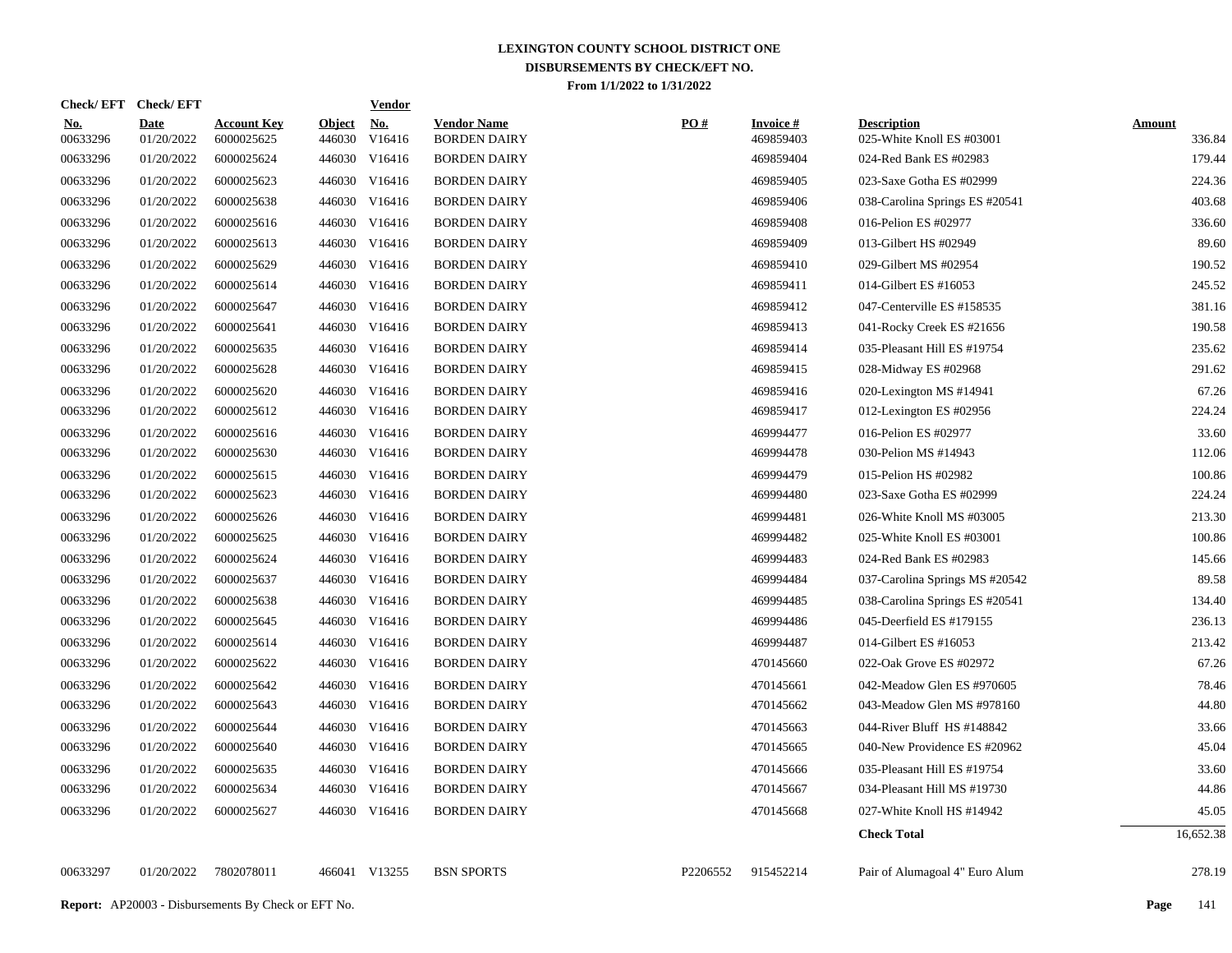| <b>Check/EFT</b>       | <b>Check/EFT</b>          |                                  |                         | <b>Vendor</b>        |                                         |                 |                              |                                  |                        |
|------------------------|---------------------------|----------------------------------|-------------------------|----------------------|-----------------------------------------|-----------------|------------------------------|----------------------------------|------------------------|
| <u>No.</u><br>00633297 | <b>Date</b><br>01/20/2022 | <b>Account Key</b><br>7802078011 | <b>Object</b><br>466041 | <u>No.</u><br>V13255 | <b>Vendor Name</b><br><b>BSN SPORTS</b> | PO#<br>P2206552 | <b>Invoice#</b><br>915452214 | <b>Description</b><br>shipping   | <b>Amount</b><br>14.76 |
| 00633297               | 01/20/2022                | 7887091544                       |                         | 466041 V13255        | <b>BSN SPORTS</b>                       | P2206199        | 915482278                    | 301 FOREST GREEN, METALLIC SIL   | 42.80                  |
| 00633297               | 01/20/2022                | 7887091544                       |                         | 466041 V13255        | <b>BSN SPORTS</b>                       | P2206199        | 915482278                    | 301 FOREST GREEN, WHITE ISOCHI   | 55.64                  |
| 00633297               | 01/20/2022                | 7887091544                       |                         | 466041 V13255        | <b>BSN SPORTS</b>                       | P2206199        | 915482278                    | 301 FOREST GREEN, WHITE COMMAND  | 98.44                  |
| 00633297               | 01/20/2022                | 7887091544                       |                         | 466041 V13255        | <b>BSN SPORTS</b>                       | P2206199        | 915482278                    | 104-PITCH GRAY, WHITE, WHITE HO  | 164.78                 |
| 00633297               | 01/20/2022                | 7887091544                       |                         | 466041 V13255        | <b>BSN SPORTS</b>                       | P2206199        | 915482278                    | 101-WHITE, WHITE, BLACK WOMENS   | 82.39                  |
| 00633297               | 01/20/2022                | 7887091544                       |                         | 466041 V13255        | <b>BSN SPORTS</b>                       | P2206199        | 915482278                    | 001-BLACK, BLACK, PITCH GRAY CLO | 171.20                 |
| 00633297               | 01/20/2022                | 7887091544                       |                         | 466041 V13255        | <b>BSN SPORTS</b>                       | P2206199        | 915482278                    | <b>SHIPPING</b>                  | 41.00                  |
| 00633297               | 01/20/2022                | 7887091544                       |                         | 466041 V13255        | <b>BSN SPORTS</b>                       | P2206199        | 915482278                    | 301-FOREST GREEN, WHITE-WOMENS   | 38.52                  |
| 00633297               | 01/20/2022                | 7802072011                       |                         | 466041 V13255        | <b>BSN SPORTS</b>                       | P2203175        | 915496044                    | screenprint                      | 77.04                  |
| 00633297               | 01/20/2022                | 7802072011                       |                         | 466041 V13255        | <b>BSN SPORTS</b>                       | P2203175        | 915496044                    | shipping                         | 12.24                  |
| 00633297               | 01/20/2022                | 7887075011                       |                         | 466041 V13255        | <b>BSN SPORTS</b>                       | P2206169        | 915548167                    | Royal mens phenom ss tee         | 722.27                 |
| 00633297               | 01/20/2022                | 7887075011                       |                         | 466041 V13255        | <b>BSN SPORTS</b>                       | P2206169        | 915548167                    | shipping                         | 32.77                  |
| 00633297               | 01/20/2022                | 7802073011                       |                         | 466041 V13255        | <b>BSN SPORTS</b>                       | P2203433        | 915569093                    | Black dry showtime full zip ho   | 130.54                 |
| 00633297               | 01/20/2022                | 7802073011                       |                         | 466041 V13255        | <b>BSN SPORTS</b>                       | P2203433        | 915569093                    | Black dry showtime full zip ho   | 130.54                 |
| 00633297               | 01/20/2022                | 7802073011                       |                         | 466041 V13255        | <b>BSN SPORTS</b>                       | P2203433        | 915569093                    | Nike element dry half zip        | 299.60                 |
| 00633297               | 01/20/2022                | 7802073011                       |                         | 466041 V13255        | <b>BSN SPORTS</b>                       | P2203433        | 915569093                    | Heavy duty anti whip net         | 38.46                  |
| 00633297               | 01/20/2022                | 7802073011                       |                         | 466041 V13255        | <b>BSN SPORTS</b>                       | P2203433        | 915569093                    | Dry erase board                  | 62.04                  |
| 00633297               | 01/20/2022                | 7802073011                       |                         | 466041 V13255        | <b>BSN SPORTS</b>                       | P2203433        | 915569093                    | Gatorade squeeze bottles         | 90.95                  |
| 00633297               | 01/20/2022                | 7802073011                       |                         | 466041 V13255        | <b>BSN SPORTS</b>                       | P2203433        | 915569093                    | Mens nike team club pant         | 37.45                  |
| 00633297               | 01/20/2022                | 7802073011                       |                         | 466041 V13255        | <b>BSN SPORTS</b>                       | P2203433        | 915569093                    | Womens nike team club pant       | 112.35                 |
| 00633297               | 01/20/2022                | 7802073011                       |                         | 466041 V13255        | <b>BSN SPORTS</b>                       | P2203433        | 915569093                    | shipping                         | 42.25                  |
|                        |                           |                                  |                         |                      |                                         |                 |                              | <b>Check Total</b>               | 2,776.22               |
| 00633298               | 01/20/2022                | 7802073015                       |                         | 466034 V10127        | CASTEAL, ROGERS                         |                 | JVMB.PE.1.13.22              | Official                         | 56.40                  |
|                        |                           |                                  |                         |                      |                                         |                 |                              | <b>Check Total</b>               | 56.40                  |
| 00633299               | 01/20/2022                | 1000022403                       |                         | 439500 V01474        | <b>CERTIFIED TRANSLATION SERVICES</b>   | P2207046        | LEX-22-0975                  | Spanish Interpreter for 504 Zo   | 130.00                 |
|                        |                           |                                  |                         |                      |                                         |                 |                              | <b>Check Total</b>               | 130.00                 |
| 00633300               | 01/20/2022                | 1000025408                       |                         | 441020 V12704        | COLUMBIA FLAG AND SIGN COMPANY          | P2207095        | 197100                       | US Flag $5 \times 8$ 2 Ply Poly  | 83.59                  |
| 00633300               | 01/20/2022                | 1000025408                       |                         | 441020 V12704        | COLUMBIA FLAG AND SIGN COMPANY          | P2207095        | 197100                       | Shipping                         | 15.00                  |
|                        |                           |                                  |                         |                      |                                         |                 |                              | <b>Check Total</b>               | 98.59                  |
| 00633301               | 01/20/2022                | 7802073015                       |                         | 466034 V02630        | <b>COMBS, OBIE</b>                      |                 | JVMB.PE.1.13.22              | Official                         | 78.00                  |
|                        |                           |                                  |                         |                      |                                         |                 |                              |                                  |                        |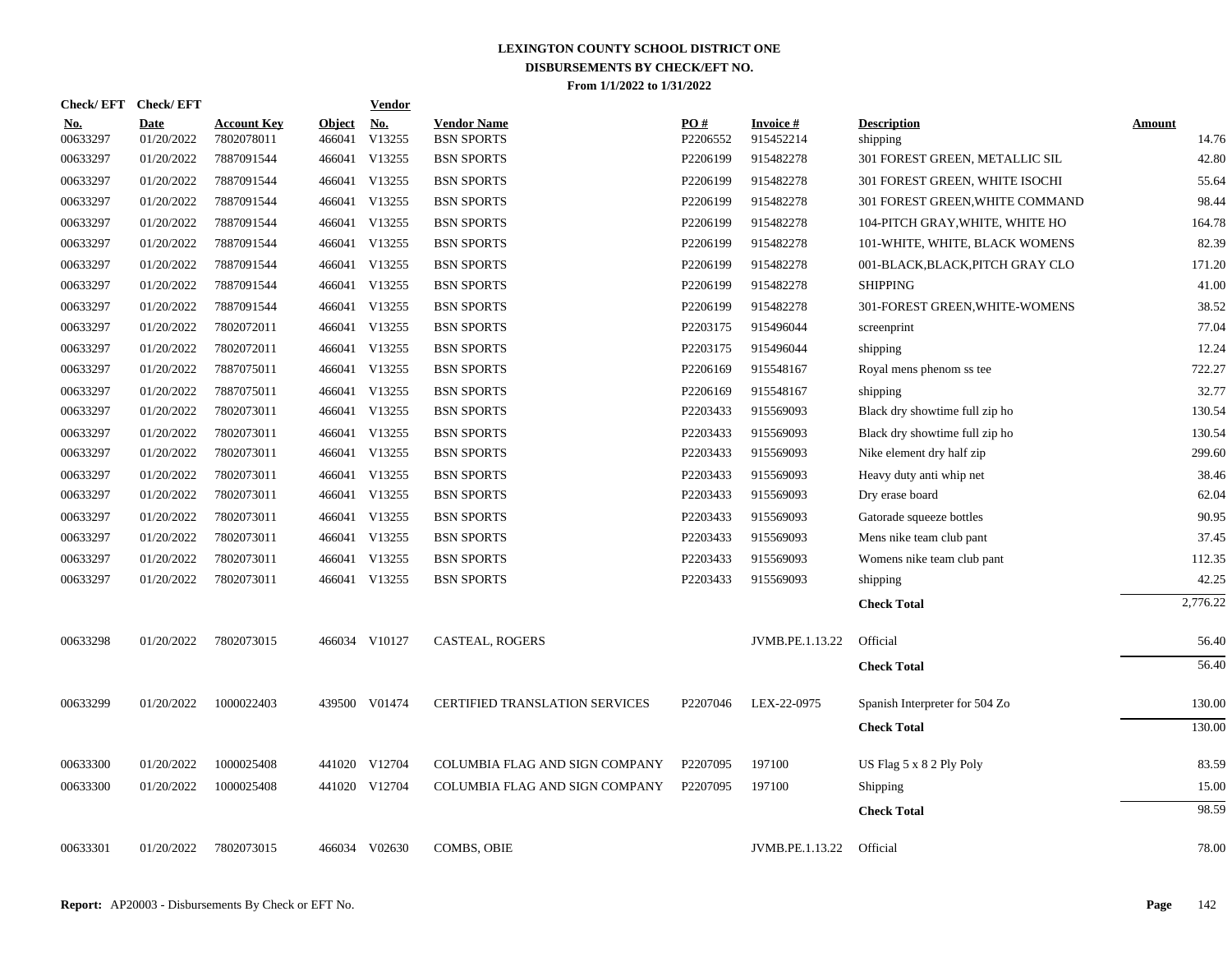| <u>No.</u> | Check/EFT Check/EFT<br><b>Date</b> | <b>Account Key</b> | Object No. | <b>Vendor</b> | <b>Vendor Name</b>             | PO#      | <b>Invoice#</b> | <b>Description</b>             | <b>Amount</b> |
|------------|------------------------------------|--------------------|------------|---------------|--------------------------------|----------|-----------------|--------------------------------|---------------|
|            |                                    |                    |            |               |                                |          |                 | <b>Check Total</b>             | 78.00         |
| 00633302   | 01/20/2022                         | 1000026306         |            | 436000 V01803 | COMPUTER DESIGN CONSULTING SER | P2206662 | 15614           | Printing business cards        | 160.50        |
| 00633302   | 01/20/2022                         | 1000026306         |            | 436000 V01803 | COMPUTER DESIGN CONSULTING SER | P2205856 | 15616           | Printing the CES Dedication Pr | 256.80        |
|            |                                    |                    |            |               |                                |          |                 | <b>Check Total</b>             | 417.30        |
| 00633303   | 01/20/2022                         | 2671022403         |            | 441000 V15024 | <b>CORWIN PRESS INC</b>        | P2206029 | 651767KI        | Figuring Out Fluency in Mathem | 701.18        |
|            |                                    |                    |            |               |                                |          |                 | <b>Check Total</b>             | 701.18        |
| 00633304   | 01/20/2022                         | 3972022403         |            | 441000 V00954 | DODGE LEARNING RESOURCES       | P2206726 | 91028           | "Education of the Gifted and T | 1,203.17      |
|            |                                    |                    |            |               |                                |          |                 | <b>Check Total</b>             | 1,203.17      |
| 00633305   | 01/20/2022                         | 1000014144         |            | 441000 V10876 | DRAMATIC PUBLISHING            | P2205522 | 100102212       | Figments (script full-length)  | 10.95         |
| 00633305   | 01/20/2022                         | 1000014144         |            | 441000 V10876 | DRAMATIC PUBLISHING            | P2205522 | 100102212       | Middleton Zephyr (script full- | 9.95          |
| 00633305   | 01/20/2022                         | 1000014144         |            | 441000 V10876 | DRAMATIC PUBLISHING            | P2205522 | 100102212       | Shipping                       | 8.30          |
|            |                                    |                    |            |               |                                |          |                 | <b>Check Total</b>             | 29.20         |
| 00633306   | 01/20/2022                         | 6000025628         |            | 446020 V11591 | EARTHGRAINS BAKING COMPANIES I |          | 51472603353     | 028-Midway ES #97582           | 111.10        |
| 00633306   | 01/20/2022                         | 6000025627         |            | 446020 V11591 | EARTHGRAINS BAKING COMPANIES I |          | 51472603434     | 027-White Knoll HS #97576      | 168.75        |
| 00633306   | 01/20/2022                         | 6000025626         |            | 446020 V11591 | EARTHGRAINS BAKING COMPANIES I |          | 51472603436     | 026-White Knoll MS #97581      | 43.20         |
| 00633306   | 01/20/2022                         | 6000025644         |            | 446020 V11591 | EARTHGRAINS BAKING COMPANIES I |          | 51472603438     | 044-River Bluff HS #99834      | 67.50         |
| 00633306   | 01/20/2022                         | 6000025642         |            | 446020 V11591 | EARTHGRAINS BAKING COMPANIES I |          | 51472603440     | 042-Meadow Glen ES #99835      | 27.00         |
| 00633306   | 01/20/2022                         | 6000025620         |            | 446020 V11591 | EARTHGRAINS BAKING COMPANIES I |          | 51472603442     | 020-Lexington MS #97575        | 27.00         |
| 00633306   | 01/20/2022                         | 6000025631         |            | 446020 V11591 | EARTHGRAINS BAKING COMPANIES I |          | 51472603445     | 031-Lake Murray ES #97584      | 54.00         |
| 00633306   | 01/20/2022                         | 6000025646         |            | 446020 V11591 | EARTHGRAINS BAKING COMPANIES I |          | 51472603447     | 046-Beechwood MS # 000002182   | 40.50         |
| 00633306   | 01/20/2022                         | 6000025635         |            | 446020 V11591 | EARTHGRAINS BAKING COMPANIES I |          | 51472603449     | 035-Pleasant Hill ES #97898    | 61.02         |
| 00633306   | 01/20/2022                         | 6000025645         |            | 446020 V11591 | EARTHGRAINS BAKING COMPANIES I |          | 51472603450     | 045-Deerfield ES #975710258    | 20.25         |
|            |                                    |                    |            |               |                                |          |                 | <b>Check Total</b>             | 620.32        |
| 00633307   | 01/20/2022                         | 1000025808         |            | 439500 V15853 | <b>EXTRA DUTY SOLUTIONS</b>    |          | 790928          | <b>Extra Duty Officers</b>     | 2,730.35      |
|            |                                    |                    |            |               |                                |          |                 | <b>Check Total</b>             | 2,730.35      |
| 00633308   | 01/20/2022                         | 7802073013         |            | 466034 V02806 | FAUTH, DAVID J                 |          | VBB.GI.01.11.22 | Athletic Official              | 123.20        |
|            |                                    |                    |            |               |                                |          |                 | <b>Check Total</b>             | 123.20        |
| 00633309   | 01/20/2022                         | 1000025413         |            | 441020 V15897 | FIRST COMMUNITY BANK           | P2207241 | ADM.1469.01.22  | <b>CES</b>                     | 272.93        |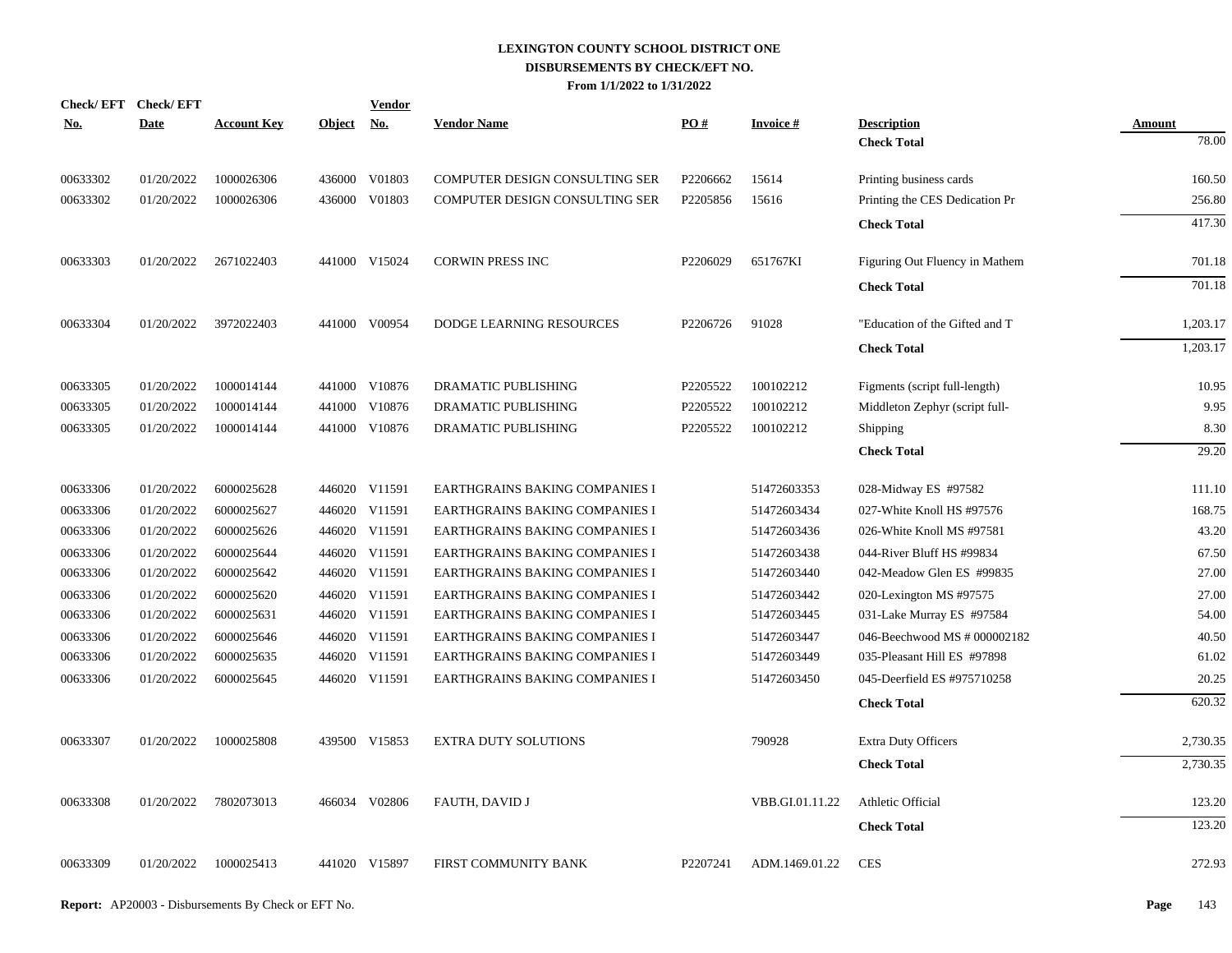|                        | Check/EFT Check/EFT       |                                  |                         | <u>Vendor</u>        |                                            |                 |                                   |                                  |                         |
|------------------------|---------------------------|----------------------------------|-------------------------|----------------------|--------------------------------------------|-----------------|-----------------------------------|----------------------------------|-------------------------|
| <u>No.</u><br>00633309 | <b>Date</b><br>01/20/2022 | <b>Account Key</b><br>1000025413 | <b>Object</b><br>441020 | <u>No.</u><br>V15897 | <b>Vendor Name</b><br>FIRST COMMUNITY BANK | PQ#<br>P2207241 | <b>Invoice#</b><br>ADM.1469.01.22 | <b>Description</b><br><b>CES</b> | <b>Amount</b><br>105.93 |
| 00633309               | 01/20/2022                | 1000025413                       |                         | 441020 V15897        | FIRST COMMUNITY BANK                       | P2207241        | ADM.1469.01.22                    | <b>CES</b>                       | 428.00                  |
| 00633309               | 01/20/2022                | 1000025424                       |                         | 441020 V15897        | FIRST COMMUNITY BANK                       | P2207241        | ADM.1469.01.22                    | <b>CES</b>                       | 187.04                  |
| 00633309               | 01/20/2022                | 1000025424                       |                         | 441020 V15897        | FIRST COMMUNITY BANK                       | P2207241        | ADM.1469.01.22                    | ED Smith                         | 32.51                   |
| 00633309               | 01/20/2022                | 1000022403                       |                         | 433200 V15897        | FIRST COMMUNITY BANK                       | P2207226        | ADM.1907.01.22                    | <b>SCOLT</b>                     | 200.00                  |
| 00633309               | 01/20/2022                | 1000022403                       |                         | 433200 V15897        | FIRST COMMUNITY BANK                       | P2207226        | ADM.1907.01.22                    | Credit to Lex One from SCOLT r   | $-75.00$                |
| 00633309               | 01/20/2022                | 1000022403                       |                         | 433200 V15897        | FIRST COMMUNITY BANK                       | P2207226        | ADM.1907.01.22                    | <b>SCOLT</b>                     | 200.00                  |
| 00633309               | 01/20/2022                | 1000022403                       |                         | 441000 V15897        | FIRST COMMUNITY BANK                       | P2207226        | ADM.1907.01.22                    | Walmart                          | 35.05                   |
| 00633309               | 01/20/2022                | 1000022403                       |                         | 441000 V15897        | FIRST COMMUNITY BANK                       | P2207226        | ADM.1907.01.22                    | Dollar General                   | 4.40                    |
| 00633309               | 01/20/2022                | 1000022403                       |                         | 441000 V15897        | FIRST COMMUNITY BANK                       | P2207226        | ADM.1907.01.22                    | Dollar General                   | 17.25                   |
| 00633309               | 01/20/2022                | 1000022403                       |                         | 441000 V15897        | FIRST COMMUNITY BANK                       | P2207226        | ADM.1907.01.22                    | The State Paper                  | 15.99                   |
| 00633309               | 01/20/2022                | 1000022403                       |                         | 469000 V15897        | FIRST COMMUNITY BANK                       | P2207226        | ADM.1907.01.22                    | Salsarita's                      | 739.40                  |
| 00633309               | 01/20/2022                | 7714027021                       |                         | 466041 V15897        | FIRST COMMUNITY BANK                       | P2207222        | ADM.4199.01.22                    | <b>GED Testing Service</b>       | 27.99                   |
| 00633309               | 01/20/2022                | 7714027021                       |                         | 466069 V15897        | FIRST COMMUNITY BANK                       | P2207222        | ADM.4199.01.22                    | Walmart                          | 75.44                   |
| 00633309               | 01/20/2022                | 1000025408                       |                         | 441020 V15897        | FIRST COMMUNITY BANK                       | P2207242        | ADM.5337.01.22                    | Amazon                           | 16.79                   |
| 00633309               | 01/20/2022                | 1000025408                       |                         | 441020 V15897        | FIRST COMMUNITY BANK                       | P2207242        | ADM.5337.01.22                    | Amazon                           | 822.38                  |
| 00633309               | 01/20/2022                | 1000025408                       |                         | 441020 V15897        | FIRST COMMUNITY BANK                       | P2207242        | ADM.5337.01.22                    | Amazon                           | 692.44                  |
| 00633309               | 01/20/2022                | 1000025411                       |                         | 441020 V15897        | FIRST COMMUNITY BANK                       | P2207242        | ADM.5337.01.22                    | WP Law                           | 486.08                  |
| 00633309               | 01/20/2022                | 1000025411                       |                         | 441020 V15897        | FIRST COMMUNITY BANK                       | P2207242        | ADM.5337.01.22                    | Amazon                           | 218.92                  |
| 00633309               | 01/20/2022                | 1000025413                       |                         | 441020 V15897        | FIRST COMMUNITY BANK                       | P2207242        | ADM.5337.01.22                    | Sherwin Williams                 | 152.01                  |
| 00633309               | 01/20/2022                | 1000025420                       |                         | 441020 V15897        | FIRST COMMUNITY BANK                       | P2207242        | ADM.5337.01.22                    | Ferguson                         | 39.50                   |
| 00633309               | 01/20/2022                | 1000025438                       |                         | 441020 V15897        | FIRST COMMUNITY BANK                       | P2207242        | ADM.5337.01.22                    | Amazon                           | 205.50                  |
| 00633309               | 01/20/2022                | 1000025444                       |                         | 441020 V15897        | FIRST COMMUNITY BANK                       | P2207242        | ADM.5337.01.22                    | Amazon                           | 16.04                   |
| 00633309               | 01/20/2022                | 1000025408                       |                         | 441020 V15897        | FIRST COMMUNITY BANK                       | P2207243        | ADM.5345.01.22                    | AutoZone                         | 52.11                   |
| 00633309               | 01/20/2022                | 1000025408                       |                         | 441020 V15897        | FIRST COMMUNITY BANK                       | P2207243        | ADM.5345.01.22                    | <b>RBT</b> Circle K              | $-1.00$                 |
| 00633309               | 01/20/2022                | 1000025413                       |                         | 441020 V15897        | FIRST COMMUNITY BANK                       | P2207243        | ADM.5345.01.22                    | Oswald Lumber                    | 39.90                   |
| 00633309               | 01/20/2022                | 1000025413                       |                         | 441020 V15897        | FIRST COMMUNITY BANK                       | P2207243        | ADM.5345.01.22                    | Home Depot                       | 115.50                  |
| 00633309               | 01/20/2022                | 1000025415                       |                         | 441020 V15897        | FIRST COMMUNITY BANK                       | P2207243        | ADM.5345.01.22                    | Fergsuon                         | 48.08                   |
| 00633309               | 01/20/2022                | 1000025416                       |                         | 441020 V15897        | FIRST COMMUNITY BANK                       | P2207243        | ADM.5345.01.22                    | Home Depot                       | 86.67                   |
| 00633309               | 01/20/2022                | 1000025420                       |                         | 441020 V15897        | FIRST COMMUNITY BANK                       | P2207243        | ADM.5345.01.22                    | Ferguson                         | 32.70                   |
| 00633309               | 01/20/2022                | 1000025423                       |                         | 441020 V15897        | FIRST COMMUNITY BANK                       | P2207243        | ADM.5345.01.22                    | Lowe's                           | 90.27                   |
| 00633309               | 01/20/2022                | 1000025424                       |                         | 441020 V15897        | FIRST COMMUNITY BANK                       | P2207243        | ADM.5345.01.22                    | Home Depot                       | 153.99                  |
| 00633309               | 01/20/2022                | 1000025426                       |                         | 441020 V15897        | FIRST COMMUNITY BANK                       | P2207243        | ADM.5345.01.22                    | Ferguson                         | 120.89                  |
| 00633309               | 01/20/2022                | 1000025427                       |                         | 441020 V15897        | FIRST COMMUNITY BANK                       | P2207243        | ADM.5345.01.22                    | Sherwin Williams                 | 83.04                   |
| 00633309               | 01/20/2022                | 1000025427                       |                         | 441020 V15897        | FIRST COMMUNITY BANK                       | P2207243        | ADM.5345.01.22                    | Ed Smith                         | 93.60                   |
| 00633309               | 01/20/2022                | 1000025427                       |                         | 441020 V15897        | FIRST COMMUNITY BANK                       | P2207243        | ADM.5345.01.22                    | Sherwin Williams                 | 40.80                   |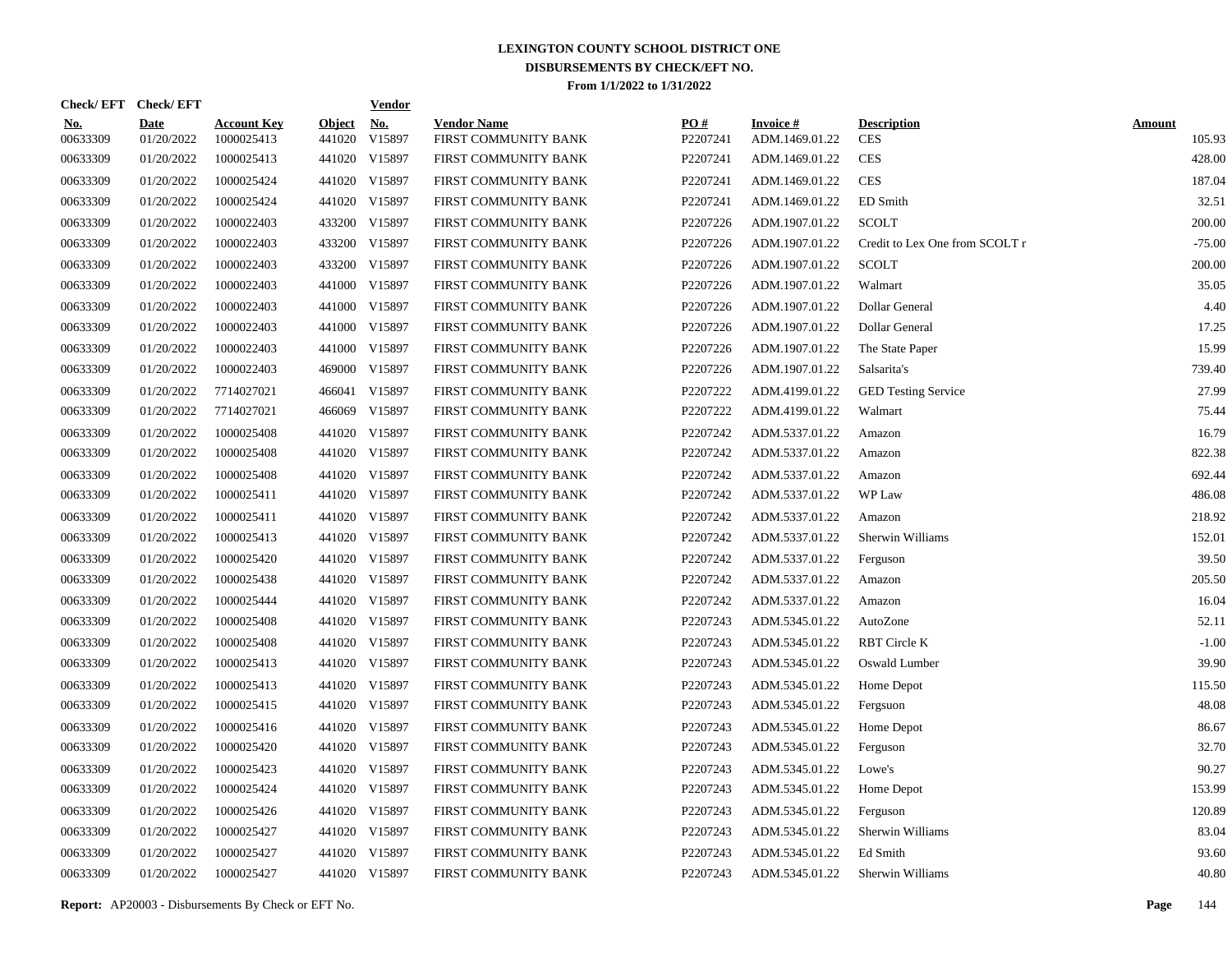| Check/EFT Check/EFT    |                           |                                  |                         | <b>Vendor</b>        |                                            |                 |                                   |                                    |                        |
|------------------------|---------------------------|----------------------------------|-------------------------|----------------------|--------------------------------------------|-----------------|-----------------------------------|------------------------------------|------------------------|
| <u>No.</u><br>00633309 | <b>Date</b><br>01/20/2022 | <b>Account Key</b><br>1000025427 | <b>Object</b><br>441020 | <u>No.</u><br>V15897 | <b>Vendor Name</b><br>FIRST COMMUNITY BANK | PO#<br>P2207243 | <b>Invoice#</b><br>ADM.5345.01.22 | <b>Description</b><br>Home Depot   | <b>Amount</b><br>67.07 |
| 00633309               | 01/20/2022                | 1000025435                       | 441020                  | V15897               | FIRST COMMUNITY BANK                       | P2207243        | ADM.5345.01.22                    | Home Depot                         | 220.25                 |
| 00633309               | 01/20/2022                | 1000025435                       | 441020                  | V15897               | FIRST COMMUNITY BANK                       | P2207243        | ADM.5345.01.22                    | Ed Smith                           | 21.68                  |
| 00633309               | 01/20/2022                | 1000025437                       | 441020                  | V15897               | FIRST COMMUNITY BANK                       | P2207243        | ADM.5345.01.22                    | Ferguson                           | 183.53                 |
| 00633309               | 01/20/2022                | 1000025439                       | 441020                  | V15897               | FIRST COMMUNITY BANK                       | P2207243        | ADM.5345.01.22                    | Carts Plus                         | 211.75                 |
| 00633309               | 01/20/2022                | 1000022403                       | 433200                  | V15897               | FIRST COMMUNITY BANK                       | P2207224        | ADM.5790.01.22                    | <b>Hilton Hotels Anatole</b>       | 521.05                 |
| 00633309               | 01/20/2022                | 1000022403                       | 433200                  | V15897               | FIRST COMMUNITY BANK                       | P2207224        | ADM.5790.01.22                    | <b>Hilton Hotels Anatole</b>       | 521.05                 |
| 00633309               | 01/20/2022                | 1000022403                       | 433200                  | V15897               | FIRST COMMUNITY BANK                       | P2207224        | ADM.5790.01.22                    | <b>Hilton Hotels Anatole</b>       | 775.64                 |
| 00633309               | 01/20/2022                | 1000022403                       | 433200                  | V15897               | FIRST COMMUNITY BANK                       | P2207224        | ADM.5790.01.22                    | <b>Hilton Hotels</b>               | 278.88                 |
| 00633309               | 01/20/2022                | 1000022403                       | 441000                  | V15897               | FIRST COMMUNITY BANK                       | P2207224        | ADM.5790.01.22                    | <b>Black Rock Branding</b>         | 37.19                  |
| 00633309               | 01/20/2022                | 1000022403                       | 441000                  | V15897               | FIRST COMMUNITY BANK                       | P2207224        | ADM.5790.01.22                    | Walmart                            | 42.71                  |
| 00633309               | 01/20/2022                | 1000022403                       | 464000                  | V15897               | FIRST COMMUNITY BANK                       | P2207224        | ADM.5790.01.22                    | <b>National Career Development</b> | 145.00                 |
| 00633309               | 01/20/2022                | 1000022403                       | 469000                  | V15897               | FIRST COMMUNITY BANK                       | P2207224        | ADM.5790.01.22                    | Jimmy Johns                        | 337.90                 |
| 00633309               | 01/20/2022                | 1000022403                       | 433200                  | V15897               | FIRST COMMUNITY BANK                       | P2207223        | ADM.5808.01.22                    | <b>SCASA</b>                       | 305.00                 |
| 00633309               | 01/20/2022                | 1000022403                       | 441000                  | V15897               | FIRST COMMUNITY BANK                       | P2207223        | ADM.5808.01.22                    | Amazon                             | 187.25                 |
| 00633309               | 01/20/2022                | 1000011337                       | 441000                  | V15897               | FIRST COMMUNITY BANK                       | P2207245        | CSM.6061.01.22                    | Amazon                             | 64.00                  |
| 00633309               | 01/20/2022                | 1000011337                       | 441000                  | V15897               | FIRST COMMUNITY BANK                       | P2207245        | CSM.6061.01.22                    | Amazon                             | 28.02                  |
| 00633309               | 01/20/2022                | 1000011337                       |                         | 441000 V15897        | FIRST COMMUNITY BANK                       | P2207245        | CSM.6061.01.22                    | Walmart                            | 4.79                   |
| 00633309               | 01/20/2022                | 7793027037                       | 466069                  | V15897               | FIRST COMMUNITY BANK                       | P2207245        | CSM.6061.01.22                    | Walmart                            | 27.80                  |
| 00633309               | 01/20/2022                | 7802073037                       | 466069                  | V15897               | FIRST COMMUNITY BANK                       | P2207245        | CSM.6061.01.22                    | McDonalds                          | 54.57                  |
| 00633309               | 01/20/2022                | 7802073037                       | 466069                  | V15897               | FIRST COMMUNITY BANK                       | P2207245        | CSM.6061.01.22                    | Walmart                            | 258.62                 |
| 00633309               | 01/20/2022                | 7839019037                       | 466069                  | V15897               | FIRST COMMUNITY BANK                       | P2207245        | CSM.6061.01.22                    | Food Lion                          | 52.72                  |
| 00633309               | 01/20/2022                | 7881027037                       | 466041                  | V15897               | FIRST COMMUNITY BANK                       | P2207245        | CSM.6061.01.22                    | Amazon                             | 38.51                  |
| 00633309               | 01/20/2022                | 7936527037                       |                         | 466041 V15897        | FIRST COMMUNITY BANK                       | P2207245        | CSM.6061.01.22                    | Amazon                             | 257.17                 |
| 00633309               | 01/20/2022                | 1000011330                       | 441000                  | V15897               | FIRST COMMUNITY BANK                       | P2207244        | PMS.1287.01.22                    | Trophy and Awards Center           | 4.28                   |
| 00633309               | 01/20/2022                | 1000011330                       | 441000                  | V15897               | FIRST COMMUNITY BANK                       | P2207244        | PMS.1287.01.22                    | Carolina Screen Printers           | 203.46                 |
| 00633309               | 01/20/2022                | 1000011330                       | 441000                  | V15897               | FIRST COMMUNITY BANK                       | P2207244        | PMS.1287.01.22                    | Wal-Mart                           | 100.58                 |
| 00633309               | 01/20/2022                | 1000014130                       | 441000                  | V15897               | FIRST COMMUNITY BANK                       | P2207244        | PMS.1287.01.22                    | <b>JW</b> Pepper                   | 31.99                  |
| 00633309               | 01/20/2022                | 1000014130                       | 441000                  | V15897               | FIRST COMMUNITY BANK                       | P2207244        | PMS.1287.01.22                    | <b>JW</b> Pepper                   | 116.50                 |
| 00633309               | 01/20/2022                | 1000014130                       | 441000                  | V15897               | FIRST COMMUNITY BANK                       | P2207244        | PMS.1287.01.22                    | Amazon                             | 55.44                  |
| 00633309               | 01/20/2022                | 1000021230                       | 441000                  | V15897               | FIRST COMMUNITY BANK                       | P2207244        | PMS.1287.01.22                    | Wal-Mart.                          | 8.00                   |
| 00633309               | 01/20/2022                | 1000021230                       | 441000                  | V15897               | FIRST COMMUNITY BANK                       | P2207244        | PMS.1287.01.22                    | <b>IGA</b>                         | 27.32                  |
| 00633309               | 01/20/2022                | 1000021230                       | 441000                  | V15897               | FIRST COMMUNITY BANK                       | P2207244        | PMS.1287.01.22                    | <b>IGA</b>                         | 5.00                   |
| 00633309               | 01/20/2022                | 1000021230                       | 441000                  | V15897               | FIRST COMMUNITY BANK                       | P2207244        | PMS.1287.01.22                    | Wal-Mart                           | 50.12                  |
| 00633309               | 01/20/2022                | 7706027030                       | 466041                  | V15897               | FIRST COMMUNITY BANK                       | P2207244        | PMS.1287.01.22                    | Hobby Lobby                        | 20.29                  |
| 00633309               | 01/20/2022                | 7706027030                       |                         | 466041 V15897        | FIRST COMMUNITY BANK                       | P2207244        | PMS.1287.01.22                    | Publix                             | 5.96                   |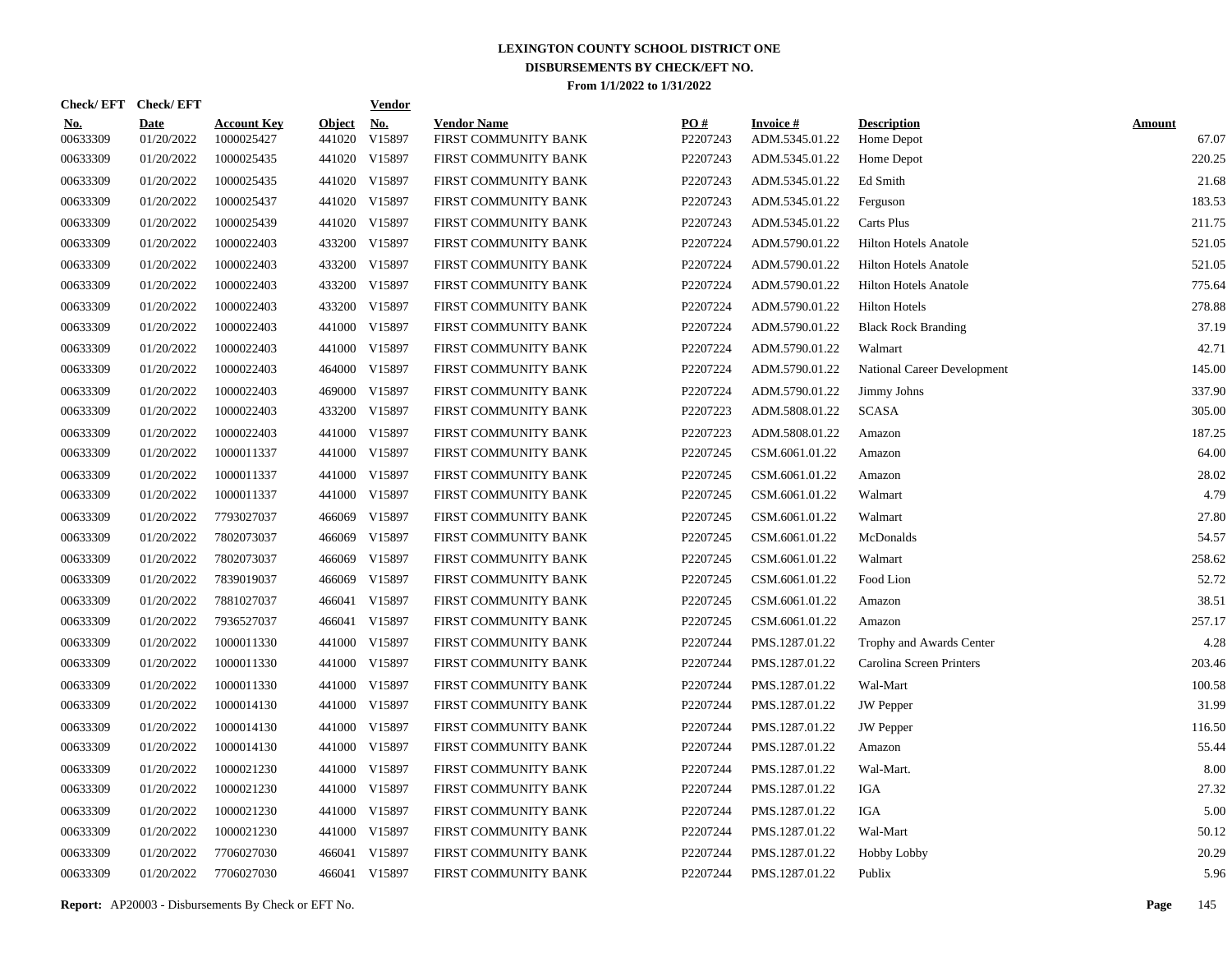|                        | Check/EFT Check/EFT       |                                  |                         | <b>Vendor</b> |                                            |                 |                             |                                   |                       |
|------------------------|---------------------------|----------------------------------|-------------------------|---------------|--------------------------------------------|-----------------|-----------------------------|-----------------------------------|-----------------------|
| <u>No.</u><br>00633309 | <b>Date</b><br>01/20/2022 | <b>Account Key</b><br>7706027030 | <b>Object</b><br>466041 | No.<br>V15897 | <b>Vendor Name</b><br>FIRST COMMUNITY BANK | PO#<br>P2207244 | Invoice #<br>PMS.1287.01.22 | <b>Description</b><br>Wal-Mart    | <b>Amount</b><br>5.28 |
| 00633309               | 01/20/2022                | 7733019030                       | 466069                  | V15897        | FIRST COMMUNITY BANK                       | P2207244        | PMS.1287.01.22              | Little Caesars-Band               | 136.59                |
| 00633309               | 01/20/2022                | 7748019030                       | 466041                  | V15897        | FIRST COMMUNITY BANK                       | P2207244        | PMS.1287.01.22              | Amazon                            | 163.60                |
| 00633309               | 01/20/2022                | 7748019030                       | 466069                  | V15897        | FIRST COMMUNITY BANK                       | P2207244        | PMS.1287.01.22              | Little Caesars-Orchestra          | 71.26                 |
| 00633309               | 01/20/2022                | 7748027030                       | 466041                  | V15897        | FIRST COMMUNITY BANK                       | P2207244        | PMS.1287.01.22              | Carolina Screen Printers          | 49.28                 |
| 00633309               | 01/20/2022                | 7748027030                       |                         | 466064 V15897 | FIRST COMMUNITY BANK                       | P2207244        | PMS.1287.01.22              | <b>SCMEA</b>                      | 150.00                |
| 00633309               | 01/20/2022                | 7748027030                       | 466064                  | V15897        | FIRST COMMUNITY BANK                       | P2207244        | PMS.1287.01.22              | <b>SCMEA</b>                      | 150.00                |
| 00633309               | 01/20/2022                | 7748027030                       | 466069                  | V15897        | FIRST COMMUNITY BANK                       | P2207244        | PMS.1287.01.22              | Publix                            | 86.66                 |
| 00633309               | 01/20/2022                | 7750019030                       | 466041                  | V15897        | FIRST COMMUNITY BANK                       | P2207244        | PMS.1287.01.22              | Amazon                            | 123.99                |
| 00633309               | 01/20/2022                | 7750019030                       |                         | 466041 V15897 | FIRST COMMUNITY BANK                       | P2207244        | PMS.1287.01.22              | PE Equipment Needed ASAP per A    | 55.60                 |
| 00633309               | 01/20/2022                | 7750019030                       |                         | 466041 V15897 | FIRST COMMUNITY BANK                       | P2207244        | PMS.1287.01.22              | PE Equipment Need ASAP per Adm    | 77.00                 |
| 00633309               | 01/20/2022                | 7770027030                       |                         | 466041 V15897 | FIRST COMMUNITY BANK                       | P2207244        | PMS.1287.01.22              | Amazon                            | 152.74                |
| 00633309               | 01/20/2022                | 7860527030                       | 466069                  | V15897        | FIRST COMMUNITY BANK                       | P2207244        | PMS.1287.01.22              | Sam's                             | 163.68                |
| 00633309               | 01/20/2022                | 7860527030                       | 466069                  | V15897        | FIRST COMMUNITY BANK                       | P2207244        | PMS.1287.01.22              | Sam's                             | 251.48                |
| 00633309               | 01/20/2022                | 7860527030                       | 466069                  | V15897        | FIRST COMMUNITY BANK                       | P2207244        | PMS.1287.01.22              | Wal-Mart.                         | 6.61                  |
| 00633309               | 01/20/2022                | 7884027030                       |                         | 466069 V15897 | FIRST COMMUNITY BANK                       | P2207244        | PMS.1287.01.22              | Wal-Mart                          | 43.90                 |
| 00633309               | 01/20/2022                | 7884027030                       | 466099                  | V15897        | FIRST COMMUNITY BANK                       | P2207244        | PMS.1287.01.22              | Lexington Florist                 | 76.50                 |
| 00633309               | 01/20/2022                | 7936527030                       |                         | 466041 V15897 | FIRST COMMUNITY BANK                       | P2207244        | PMS.1287.01.22              | Amazon                            | 187.17                |
| 00633309               | 01/20/2022                | 7936527030                       |                         | 466041 V15897 | FIRST COMMUNITY BANK                       | P2207244        | PMS.1287.01.22              | Amazon-Classroom Books            | 161.89                |
| 00633309               | 01/20/2022                | 7936527030                       |                         | 466041 V15897 | FIRST COMMUNITY BANK                       | P2207244        | PMS.1287.01.22              | Amazon-Classroom Books            | 85.76                 |
| 00633309               | 01/20/2022                | 7936527030                       |                         | 466041 V15897 | FIRST COMMUNITY BANK                       | P2207244        | PMS.1287.01.22              | Pecknel Music                     | 250.00                |
|                        |                           |                                  |                         |               |                                            |                 |                             | <b>Check Total</b>                | 13,593.22             |
| 00633310               | 01/20/2022                | 1000022244                       |                         | 443000 V12185 | FOLLETT SCHOOL SOLUTIONS INC               | P2204735        | 374770                      | Book list attached                | 3,519.16              |
| 00633310               | 01/20/2022                | 1000022244                       |                         | 443000 V12185 | FOLLETT SCHOOL SOLUTIONS INC               | P2204735        | 374770A                     | Book list attached                | 498.42                |
| 00633310               | 01/20/2022                | 1000022244                       |                         | 443000 V12185 | FOLLETT SCHOOL SOLUTIONS INC               | P2204735        | 374770B                     | Book list attached                | 976.78                |
|                        |                           |                                  |                         |               |                                            |                 |                             | <b>Check Total</b>                | 4,994.36              |
| 00633311               | 01/20/2022                | 1000011222                       |                         | 441000 V00549 | FORMS AND SUPPLY INC (FSI)                 | P2206373        | 5985645-0                   | Smartchoice Copy Paper Letter     | 422.01                |
| 00633311               | 01/20/2022                | 1000011314                       |                         | 441000 V00549 | FORMS AND SUPPLY INC (FSI)                 | P2206456        | 5987821-0                   | Multipurpose Copy paper 20#, 8    | 1,374.31              |
| 00633311               | 01/20/2022                | 1000023347                       |                         | 441000 V00549 | FORMS AND SUPPLY INC (FSI)                 | P2206837        | 6003943-0                   | Cartersreg Reinkable Felt Stam    | 5.71                  |
| 00633311               | 01/20/2022                | 1000023347                       |                         | 441000 V00549 | FORMS AND SUPPLY INC (FSI)                 | P2206837        | 6003943-0                   | Elmers Tac N Stik Reusable Adh    | 20.33                 |
| 00633311               | 01/20/2022                | 1000025204                       |                         | 441000 V00549 | FORMS AND SUPPLY INC (FSI)                 | P2206865        | 6004085-0                   | Clasp envelopes, 6"x9", for sup   | 13.94                 |
| 00633311               | 01/20/2022                | 1000025204                       |                         | 441000 V00549 | FORMS AND SUPPLY INC (FSI)                 | P2206865        | 6004085-0                   | Clasp envelopes, $7.5"x10.5"$ , f | 24.60                 |
| 00633311               | 01/20/2022                | 1000025204                       | 441000                  | V00549        | FORMS AND SUPPLY INC (FSI)                 | P2206865        | 6004085-0                   | Clasp envelopes, $9"x12"$ , for s | 21.10                 |
| 00633311               | 01/20/2022                | 1000025204                       |                         | 441000 V00549 | FORMS AND SUPPLY INC (FSI)                 | P2206865        | 6004085-0                   | Clasp envelopes, $12"x15.5"$ , fo | 78.32                 |
|                        |                           |                                  |                         |               |                                            |                 |                             |                                   |                       |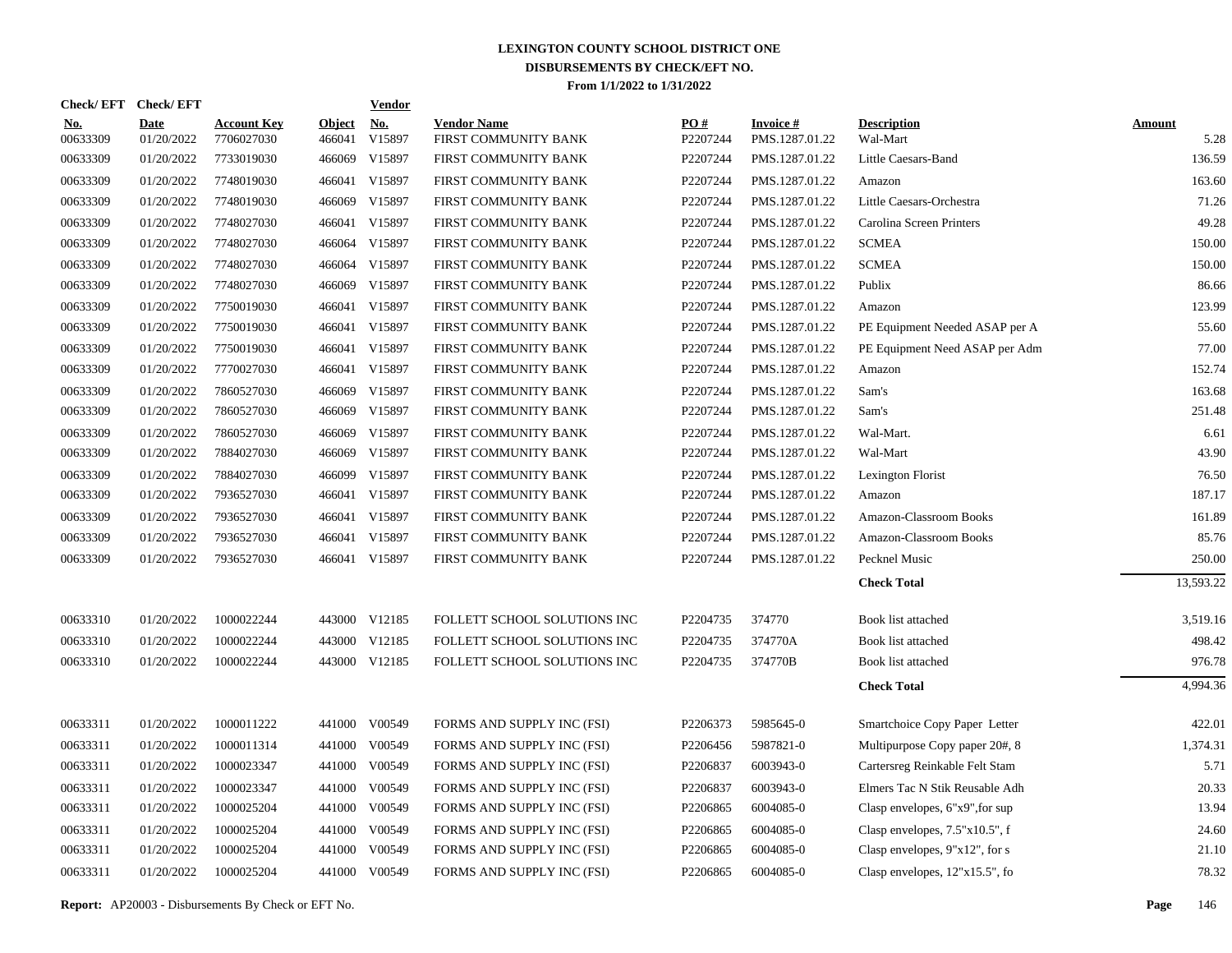| Check/EFT Check/EFT    |                           |                                  |                         | <b>Vendor</b>        |                                                  |                 |                              |                                           |                        |
|------------------------|---------------------------|----------------------------------|-------------------------|----------------------|--------------------------------------------------|-----------------|------------------------------|-------------------------------------------|------------------------|
| <u>No.</u><br>00633311 | <b>Date</b><br>01/20/2022 | <b>Account Key</b><br>1000025204 | <b>Object</b><br>441000 | <u>No.</u><br>V00549 | <b>Vendor Name</b><br>FORMS AND SUPPLY INC (FSI) | PO#<br>P2206865 | <b>Invoice#</b><br>6004085-0 | <b>Description</b><br>Dymo label refills, | <b>Amount</b><br>10.49 |
| 00633311               | 01/20/2022                | 1000025204                       | 441000                  | V00549               | FORMS AND SUPPLY INC (FSI)                       | P2206865        | 6004085-0                    | Letter Pad Folio,                         | 7.18                   |
| 00633311               | 01/20/2022                | 1000025204                       | 441000                  | V00549               | FORMS AND SUPPLY INC (FSI)                       | P2206865        | 6004085-0                    | Poly sheet protectors, for sup            | 7.10                   |
| 00633311               | 01/20/2022                | 1000025204                       | 441000                  | V00549               | FORMS AND SUPPLY INC (FSI)                       | P2206865        | 6004085-0                    | Bankers Box, 2 cu, 12 per carto           | 43.25                  |
| 00633311               | 01/20/2022                | 1000025204                       |                         | 441000 V00549        | FORMS AND SUPPLY INC (FSI)                       | P2206865        | 6004085-0                    | 1/3 tab cut file folders, for             | 8.43                   |
| 00633311               | 01/20/2022                | 1000011326                       | 441000                  | V00549               | FORMS AND SUPPLY INC (FSI)                       | P2206883        | 6004347-0                    | border                                    | 3.95                   |
| 00633311               | 01/20/2022                | 1000011326                       |                         | 441000 V00549        | FORMS AND SUPPLY INC (FSI)                       | P2206883        | 6004347-0                    | yellow border                             | 3.94                   |
| 00633311               | 01/20/2022                | 1000011326                       | 441000                  | V00549               | FORMS AND SUPPLY INC (FSI)                       | P2206883        | 6004347-0                    | green border                              | 3.94                   |
| 00633311               | 01/20/2022                | 1000011326                       |                         | 441000 V00549        | FORMS AND SUPPLY INC (FSI)                       | P2206883        | 6004347-0                    | black border                              | 3.94                   |
| 00633311               | 01/20/2022                | 1000011326                       | 441000                  | V00549               | FORMS AND SUPPLY INC (FSI)                       | P2206883        | 6004347-0                    | white border                              | 3.94                   |
| 00633311               | 01/20/2022                | 1000011326                       |                         | 441000 V00549        | FORMS AND SUPPLY INC (FSI)                       | P2206883        | 6004347-0                    | orange border                             | 3.94                   |
| 00633311               | 01/20/2022                | 1000011411                       |                         | 441000 V00549        | FORMS AND SUPPLY INC (FSI)                       | P2206914        | 6005699-0                    | Pacon Railroad Board                      | 53.11                  |
| 00633311               | 01/20/2022                | 7740019022                       |                         | 466041 V00549        | FORMS AND SUPPLY INC (FSI)                       | P2206915        | 6005701-0                    | Rayovac High Energy Alkaline A            | 22.38                  |
| 00633311               | 01/20/2022                | 1000011326                       |                         | 441000 V00549        | FORMS AND SUPPLY INC (FSI)                       | P2206918        | 6005749-0                    | glue sticks                               | 48.67                  |
| 00633311               | 01/20/2022                | 1000011326                       |                         | 441000 V00549        | FORMS AND SUPPLY INC (FSI)                       | P2206918        | 6005749-0                    | large binder clips                        | 4.62                   |
| 00633311               | 01/20/2022                | 1000011326                       |                         | 441000 V00549        | FORMS AND SUPPLY INC (FSI)                       | P2206918        | 6005749-1                    | clipboards                                | 7.32                   |
| 00633311               | 01/20/2022                | 1000011521                       | 441000                  | V00549               | FORMS AND SUPPLY INC (FSI)                       | P2206919        | 6005757-0                    | AVERY EASY PEEL MAILING LASER             | 99.64                  |
| 00633311               | 01/20/2022                | 1000011521                       |                         | 441000 V00549        | FORMS AND SUPPLY INC (FSI)                       | P2206919        | 6005757-0                    | <b>ADVANTUS ID HOLDERS</b>                | 25.08                  |
|                        |                           |                                  |                         |                      |                                                  |                 |                              | <b>Check Total</b>                        | 2,321.24               |
| 00633312               | 01/20/2022                | 7802073013                       |                         | 466034 V11760        | <b>GRABER, ALVIN</b>                             |                 | VBB.GI.01.11.22              | Athletic Official                         | 108.80                 |
|                        |                           |                                  |                         |                      |                                                  |                 |                              | <b>Check Total</b>                        | 108.80                 |
| 00633313               | 01/20/2022                | 7802073730                       |                         | 466034 V12764        | HAMPTON, GEORGE                                  |                 | BGB.PMS.01.06.22 Basketball  |                                           | 52.00                  |
|                        |                           |                                  |                         |                      |                                                  |                 |                              | <b>Check Total</b>                        | 52.00                  |
| 00633314               | 01/20/2022                | 7965027011                       |                         | 466041 V16263        | <b>IMAGE INK SC LLC</b>                          | P2206873        | 53281                        | Adams Headwear - LP101/Optimum            | 28.95                  |
| 00633314               | 01/20/2022                | 7965027011                       | 466041                  | V16263               | <b>IMAGE INK SC LLC</b>                          | P2206873        | 53281                        | Adams Headwear - LP101/Optimum            | 97.54                  |
| 00633314               | 01/20/2022                | 7965027011                       |                         | 466041 V16263        | IMAGE INK SC LLC                                 | P2206873        | 53281                        | Adams Headwear - LP101/Optimum            | 24.39                  |
| 00633314               | 01/20/2022                | 7965027011                       | 466041                  | V16263               | <b>IMAGE INK SC LLC</b>                          | P2206873        | 53281                        | Digitize Fee (One Time)                   | 40.00                  |
| 00633314               | 01/20/2022                | 7965027011                       |                         | 466041 V16263        | <b>IMAGE INK SC LLC</b>                          | P2206873        | 53282                        | District - Women's Fitted Very            | 87.47                  |
| 00633314               | 01/20/2022                | 7965027011                       | 466041                  | V16263               | <b>IMAGE INK SC LLC</b>                          | P2206873        | 53282                        | District - Women's Drapey Dolm            | 43.83                  |
| 00633314               | 01/20/2022                | 7965027011                       |                         | 466041 V16263        | <b>IMAGE INK SC LLC</b>                          | P2206873        | 53282                        | District - Women's Drapey Dolm            | 24.05                  |
| 00633314               | 01/20/2022                | 7965027011                       | 466041                  | V16263               | <b>IMAGE INK SC LLC</b>                          | P2206873        | 53283                        | ComfortWash by Hanes - Unisex             | 78.98                  |
| 00633314               | 01/20/2022                | 7965027011                       |                         | 466041 V16263        | <b>IMAGE INK SC LLC</b>                          | P2206873        | 53283                        | ComfortWash by Hanes - Unisex             | 121.12                 |
| 00633314               | 01/20/2022                | 7965027011                       |                         | 466041 V16263        | <b>IMAGE INK SC LLC</b>                          | P2206873        | 53283                        | ComfortWash by Hanes - Garmet             | 124.64                 |

**Report:** AP20003 - Disbursements By Check or EFT No. **Page** 147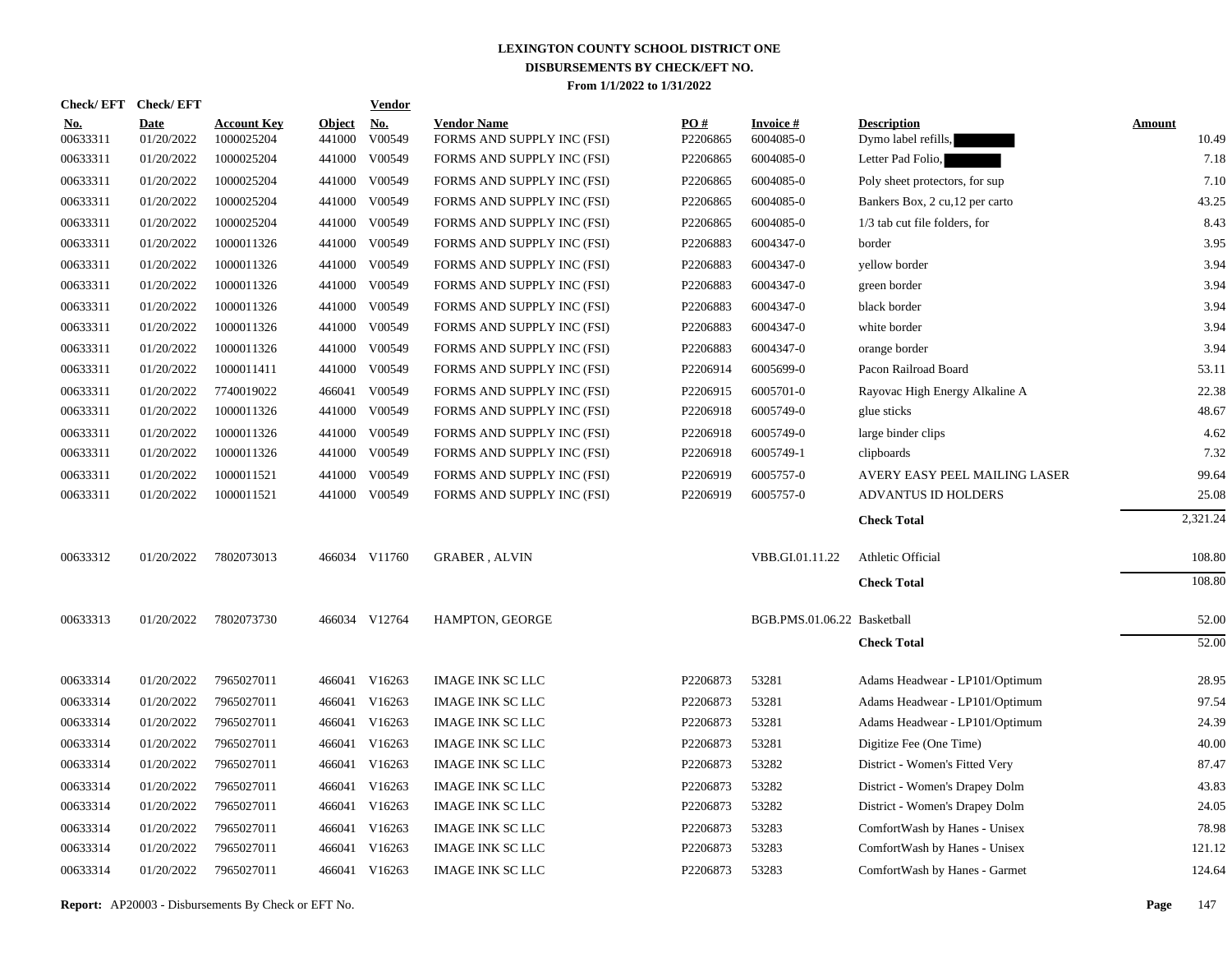| <b>Check/EFT</b>       | <b>Check/EFT</b>          |                                  |                         | <b>Vendor</b>        |                                               |                 |                          |                                                     |                        |
|------------------------|---------------------------|----------------------------------|-------------------------|----------------------|-----------------------------------------------|-----------------|--------------------------|-----------------------------------------------------|------------------------|
| <u>No.</u><br>00633314 | <b>Date</b><br>01/20/2022 | <b>Account Key</b><br>7965027011 | <b>Object</b><br>466041 | <u>No.</u><br>V16263 | <b>Vendor Name</b><br><b>IMAGE INK SC LLC</b> | PO#<br>P2206873 | <b>Invoice#</b><br>53283 | <b>Description</b><br>ComfortWash by Hanes - Unisex | <b>Amount</b><br>24.97 |
| 00633314               | 01/20/2022                | 7965027011                       | 466041                  | V16263               | <b>IMAGE INK SC LLC</b>                       | P2206873        | 53283                    | ComfortWash by Hanes - Unisex                       | 30.28                  |
| 00633314               | 01/20/2022                | 7965027011                       | 466041                  | V16263               | <b>IMAGE INK SC LLC</b>                       | P2206873        | 53283                    | ComfortWash by Hanes - Unisex                       | 30.28                  |
| 00633314               | 01/20/2022                | 7965027011                       |                         | 466041 V16263        | <b>IMAGE INK SC LLC</b>                       | P2206873        | 53283                    | Graphic Art Design                                  | 26.75                  |
|                        |                           |                                  |                         |                      |                                               |                 |                          | <b>Check Total</b>                                  | 783.25                 |
| 00633315               | 01/20/2022                | 7802073015                       |                         | 466034 V10922        | JONES, TERRY D                                |                 | VMBB.PE.1.13.22          | Official                                            | 108.90                 |
|                        |                           |                                  |                         |                      |                                               |                 |                          | <b>Check Total</b>                                  | 108.90                 |
| 00633316               | 01/20/2022                | 2640016203                       |                         | 434500 V13098        | <b>LEARNING A-Z</b>                           | P2207082        | 4843387                  | Renewal for 36 Classroom Licen                      | 7,116.56               |
| 00633316               | 01/20/2022                | 2640016203                       |                         | 434500 V13098        | <b>LEARNING A-Z</b>                           | P2207082        | 4843387                  | Add 5 Classroom Licenses for R                      | 988.41                 |
| 00633316               | 01/20/2022                | 2640016203                       | 434500                  | V13098               | <b>LEARNING A-Z</b>                           | P2207082        | 4843387                  | Renewal for 36 Classroom Licen                      | 895.02                 |
| 00633316               | 01/20/2022                | 2642216203                       |                         | 434500 V13098        | <b>LEARNING A-Z</b>                           | P2207082        | 4843387                  | Renewal for 36 Classroom Licen                      | 1,329.55               |
| 00633316               | 01/20/2022                | 2642216203                       | 434500                  | V13098               | <b>LEARNING A-Z</b>                           | P2207082        | 4843387                  | Add 5 Classroom Licenses for E                      | 308.96                 |
| 00633316               | 01/20/2022                | 2642216203                       |                         | 434500 V13098        | <b>LEARNING A-Z</b>                           | P2207082        | 4843387                  | Renewal for 36 Classroom Licen                      | 2,501.87               |
| 00633316               | 01/20/2022                | 2642216203                       |                         | 434500 V13098        | <b>LEARNING A-Z</b>                           | P2207082        | 4843387                  | Add 5 Classroom Licenses for V                      | 347.48                 |
|                        |                           |                                  |                         |                      |                                               |                 |                          | <b>Check Total</b>                                  | 13,487.85              |
| 00633317               | 01/20/2022                | 7860527027                       |                         | 466035 V14859        | <b>LEBLEU ENTERPRISES</b>                     | P2200851        | 001576570                | COLD WATER COOLER RENTAL (PER                       | 11.07                  |
|                        |                           |                                  |                         |                      |                                               |                 |                          | <b>Check Total</b>                                  | 11.07                  |
| 00633318               | 01/20/2022                | 7730027027                       |                         | 466035 V00564        | LEXINGTON DRY CLEANING                        | P2207207        | 1025                     | <b>CLEAN JACKETS</b>                                | 18.60                  |
| 00633318               | 01/20/2022                | 7730027027                       |                         | 466035 V00564        | LEXINGTON DRY CLEANING                        | P2207207        | 1025                     | <b>CLEAN JACKET LINING</b>                          | 5.58                   |
| 00633318               | 01/20/2022                | 7730027027                       |                         | 466035 V00564        | LEXINGTON DRY CLEANING                        | P2207207        | 1025                     | <b>CLEAN PANTS</b>                                  | 13.76                  |
| 00633318               | 01/20/2022                | 7730027027                       |                         | 466035 V00564        | LEXINGTON DRY CLEANING                        | P2207207        | 1025                     | <b>CLEAN SHIRTS</b>                                 | 35.04                  |
| 00633318               | 01/20/2022                | 7730027027                       |                         | 466035 V00564        | LEXINGTON DRY CLEANING                        | P2207207        | 1025                     | <b>CLEAN JACKET</b>                                 | 3.43                   |
|                        |                           |                                  |                         |                      |                                               |                 |                          | <b>Check Total</b>                                  | 76.41                  |
| 00633319               | 01/20/2022                | 7802073015                       |                         | 466034 V11927        | MCGEE, THOMAS W                               |                 | VMBB.PE.1.13.22          | Official                                            | 84.60                  |
|                        |                           |                                  |                         |                      |                                               |                 |                          | <b>Check Total</b>                                  | 84.60                  |
| 00633320               | 01/20/2022                | 5313025315                       |                         | 441000 V00078        | NUIDEA SCHOOL SUPPLY CO                       | P2203001        | 1006212                  | Smith System, Groove series Ca                      | 11,556.01              |
| 00633320               | 01/20/2022                | 5313025315                       |                         | 441000 V00078        | NUIDEA SCHOOL SUPPLY CO                       | P2203001        | 1006212                  | Special T LLC, 36" round table                      | 9,159.20               |
| 00633320               | 01/20/2022                | 5313025315                       |                         | 441000 V00078        | NUIDEA SCHOOL SUPPLY CO                       | P2203001        | 1006212                  | Special T LLC, 36" round table                      | 4,821.42               |
| 00633320               | 01/20/2022                | 5313025315                       | 441000                  | V00078               | NUIDEA SCHOOL SUPPLY CO                       | P2203001        | 1006212                  | Moore Co Inc., Individual side                      | 63,721.32              |
| 00633320               | 01/20/2022                | 5313025315                       |                         | 441000 V00078        | NUIDEA SCHOOL SUPPLY CO                       | P2203001        | 1006212                  | Special T LLC, 24 x 48 rectang                      | 6,615.81               |
|                        |                           |                                  |                         |                      |                                               |                 |                          |                                                     |                        |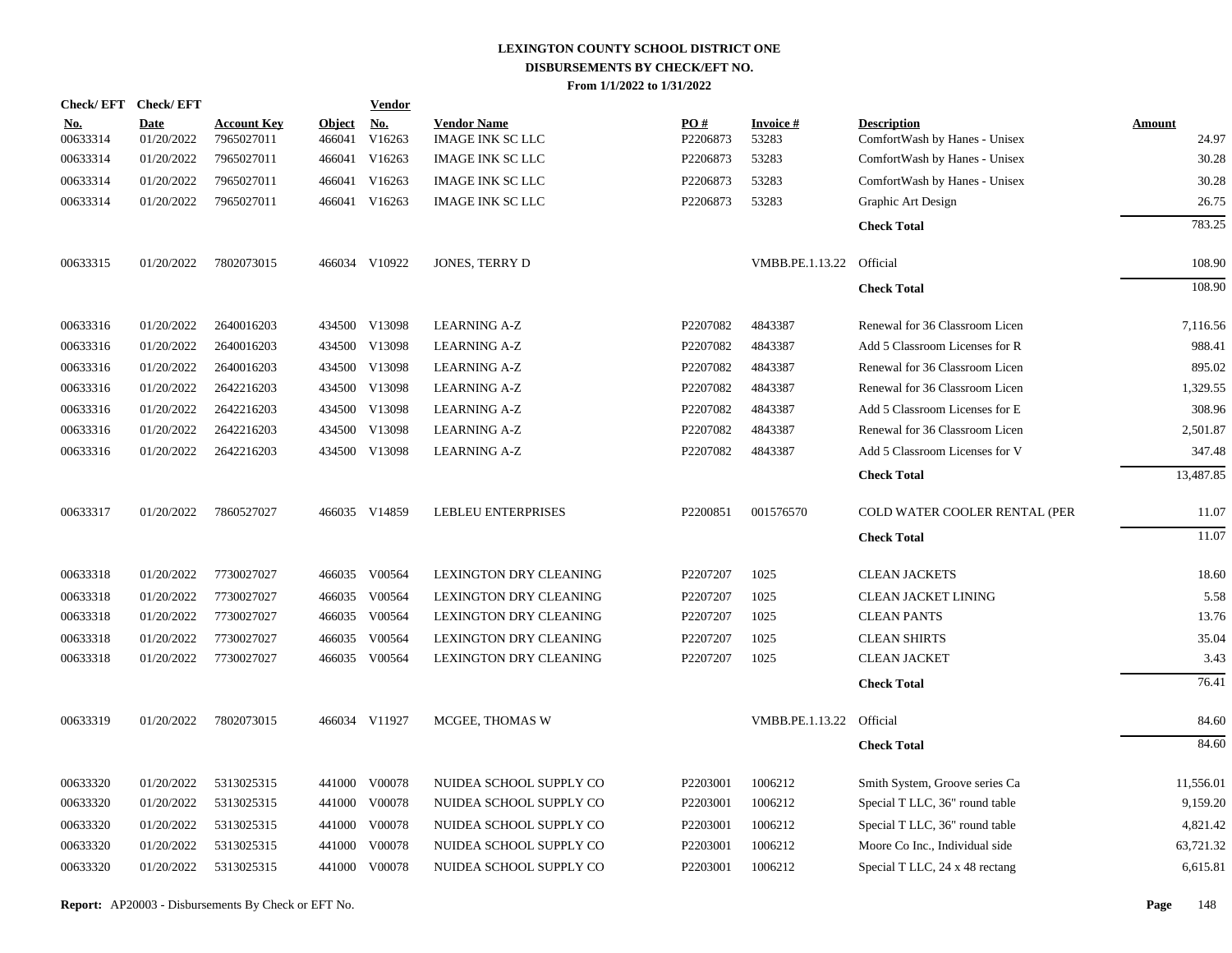| <b>Check/EFT</b>       | <b>Check/EFT</b>          |                                  |                         | <b>Vendor</b> |                                               |                 |                                    |                                                      |                           |
|------------------------|---------------------------|----------------------------------|-------------------------|---------------|-----------------------------------------------|-----------------|------------------------------------|------------------------------------------------------|---------------------------|
| <u>No.</u><br>00633320 | <b>Date</b><br>01/20/2022 | <b>Account Key</b><br>5313025315 | <b>Object</b><br>441000 | No.<br>V00078 | <b>Vendor Name</b><br>NUIDEA SCHOOL SUPPLY CO | PO#<br>P2203001 | <b>Invoice#</b><br>1006212         | <b>Description</b><br>Special T LLC, Rectangle table | <b>Amount</b><br>4,173.00 |
| 00633320               | 01/20/2022                | 5313025315                       | 441000                  | V00078        | NUIDEA SCHOOL SUPPLY CO                       | P2203001        | 1006212                            | Smith System, Groove series Ca                       | 15,891.64                 |
| 00633320               | 01/20/2022                | 5313025315                       |                         | 441000 V00078 | NUIDEA SCHOOL SUPPLY CO                       | P2203001        | 1006212                            | Amtab, 60" round tables - seat                       | 27,156.60                 |
|                        |                           |                                  |                         |               |                                               |                 |                                    | <b>Check Total</b>                                   | 143,095.00                |
| 00633321               | 01/20/2022                | 7802073013                       |                         | 466034 V10975 | <b>OLIVER, CLINZY</b>                         |                 | JVMB.GI.01.11.22 Athletic Official |                                                      | 78.90                     |
|                        |                           |                                  |                         |               |                                               |                 |                                    | <b>Check Total</b>                                   | 78.90                     |
| 00633322               | 01/20/2022                | 1000014129                       |                         | 441000 V15935 | PECKNEL MUSIC COMPANY INC                     | P2202984        | 662868                             | Hercules, Tuba Stand                                 | 85.60                     |
| 00633322               | 01/20/2022                | 1000014129                       |                         | 441000 V15935 | PECKNEL MUSIC COMPANY INC                     | P2203393        | 664980                             | Tenor Sax Reed, Vandoren #2.5                        | 30.25                     |
| 00633322               | 01/20/2022                | 1000014129                       |                         | 441000 V15935 | PECKNEL MUSIC COMPANY INC                     | P2203393        | 664980                             | Alto Sax Reeds, Vandoren #2.5                        | 40.33                     |
| 00633322               | 01/20/2022                | 1000014129                       |                         | 441000 V15935 | PECKNEL MUSIC COMPANY INC                     | P2203393        | 664980                             | Bass Clarinet Reeds, Vandoren                        | 61.89                     |
| 00633322               | 01/20/2022                | 1000014129                       |                         | 441000 V15935 | PECKNEL MUSIC COMPANY INC                     | P2203393        | 664980                             | Bb Clarinet Reeds, Vandoren #3                       | 66.06                     |
|                        |                           |                                  |                         |               |                                               |                 |                                    | <b>Check Total</b>                                   | 284.13                    |
| 00633323               | 01/20/2022                | 3280011521                       |                         | 441000 V12103 | PEE DEE REGIONAL EMS INC                      | P2207183        | 28720                              | STUDENT CARDS FOR: AHA BLS CPR                       | 98.00                     |
|                        |                           |                                  |                         |               |                                               |                 |                                    | <b>Check Total</b>                                   | 98.00                     |
| 00633324               | 01/20/2022                | 3290011544                       |                         | 441000 V01861 | PERFORMANCE HEALTH SUPPLY INC                 | P2206083        | IN94578257                         | Anatomical Chart Series, Foot                        | 92.48                     |
| 00633324               | 01/20/2022                | 3290011544                       |                         | 441000 V01861 | PERFORMANCE HEALTH SUPPLY INC                 | P2206083        | IN94578257                         | Anatomical Chart Series, Hand                        | 27.80                     |
| 00633324               | 01/20/2022                | 3290011544                       |                         | 441000 V01861 | PERFORMANCE HEALTH SUPPLY INC                 | P2206083        | IN94578257                         | Anatomical Chart Series, Knee                        | 28.70                     |
| 00633324               | 01/20/2022                | 3290011544                       |                         | 441000 V01861 | PERFORMANCE HEALTH SUPPLY INC                 | P2206083        | IN94578257                         | Anatomical Chart Series, Skeke                       | 28.70                     |
| 00633324               | 01/20/2022                | 3290011544                       |                         | 441000 V01861 | PERFORMANCE HEALTH SUPPLY INC                 | P2206083        | IN94578257                         | Anatomical Chart Series, Skeke                       | 28.70                     |
| 00633324               | 01/20/2022                | 3290011544                       |                         | 441000 V01861 | PERFORMANCE HEALTH SUPPLY INC                 | P2206083        | IN94578257                         | Anatomical Chart Series, Injur                       | 28.70                     |
| 00633324               | 01/20/2022                | 3290011544                       |                         | 441000 V01861 | PERFORMANCE HEALTH SUPPLY INC                 | P2206083        | IN94620560                         | Anatomical Chart Series, Muscu                       | 27.79                     |
| 00633324               | 01/20/2022                | 3290011544                       | 441000                  | V01861        | PERFORMANCE HEALTH SUPPLY INC                 | P2206083        | IN94633435                         | BodyPartChart Anatomical Image                       | 80.90                     |
| 00633324               | 01/20/2022                | 3290011544                       |                         | 441000 V01861 | PERFORMANCE HEALTH SUPPLY INC                 | P2206083        | IN94657912                         | ATAGO Pen Wrestling                                  | 644.93                    |
|                        |                           |                                  |                         |               |                                               |                 |                                    | <b>Check Total</b>                                   | 988.70                    |
| 00633325               | 01/20/2022                | 7860527011                       |                         | 466036 V00103 | PINE PRESS OF LEXINGTON INC                   | P2206717        | 133025                             | Printing of $4 \times 4$ pads - 100 s                | 260.81                    |
| 00633325               | 01/20/2022                | 7860527011                       |                         | 466036 V00103 | PINE PRESS OF LEXINGTON INC                   | P2206717        | 133025                             | Printing of $4 \times 4$ pads - 100 s                | 517.49                    |
| 00633325               | 01/20/2022                | 7860527011                       |                         | 466036 V00103 | PINE PRESS OF LEXINGTON INC                   | P2206717        | 133025                             | Printing of $4 \times 4$ pads - 100 s                | 354.52                    |
|                        |                           |                                  |                         |               |                                               |                 |                                    | <b>Check Total</b>                                   | 1,132.82                  |
| 00633326               | 01/20/2022                | 1000014127                       | 441000                  | V01613        | PLAYSCRIPTS INC                               | P2207206        | 2267893                            | PERFORMANCE ROYALTY CRAFTING A                       | 110.00                    |
| 00633326               | 01/20/2022                | 1000014127                       |                         | 441000 V01613 | PLAYSCRIPTS INC                               | P2207206        | 2267893                            | <b>SCRIPTS "CRAFTING A KILLER</b>                    | 131.88                    |
|                        |                           |                                  |                         |               |                                               |                 |                                    |                                                      |                           |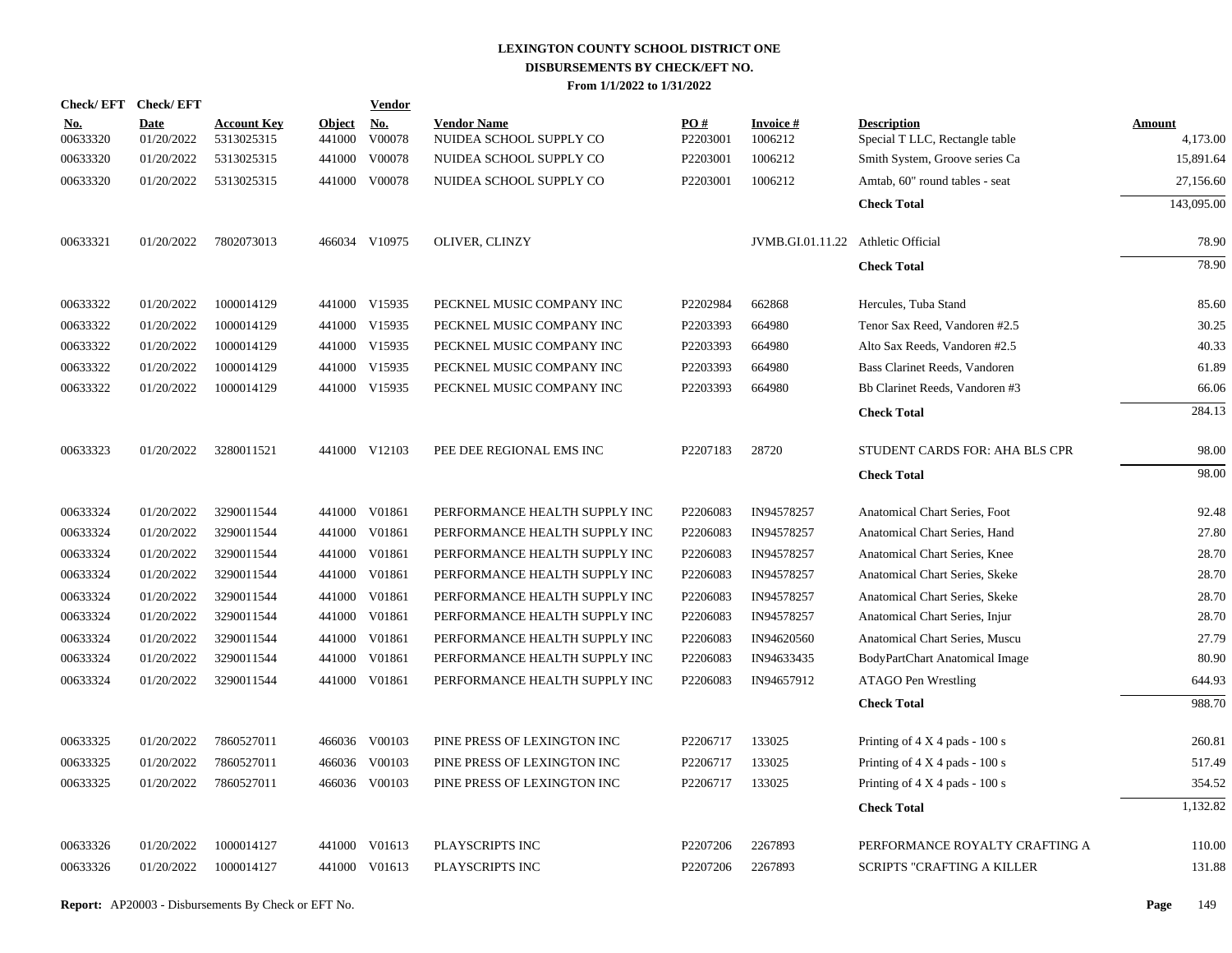|                        | Check/EFT Check/EFT       |                                  |                         | Vendor               |                                         |                 |                      |                                       |                        |
|------------------------|---------------------------|----------------------------------|-------------------------|----------------------|-----------------------------------------|-----------------|----------------------|---------------------------------------|------------------------|
| <u>No.</u><br>00633326 | <b>Date</b><br>01/20/2022 | <b>Account Key</b><br>1000014127 | <b>Object</b><br>441000 | <b>No.</b><br>V01613 | <b>Vendor Name</b><br>PLAYSCRIPTS INC   | PO#<br>P2207206 | Invoice #<br>2267893 | <b>Description</b><br><b>SHIPPING</b> | <b>Amount</b><br>13.90 |
|                        |                           |                                  |                         |                      |                                         |                 |                      | <b>Check Total</b>                    | 255.78                 |
| 00633327               | 01/20/2022                | 2042212603                       |                         | 441000 V16342        | PRODUCTS UNLIMITED INC                  | P2206568        | 5074185              | <b>BINDING MACHINE</b>                | 84.02                  |
| 00633327               | 01/20/2022                | 2042212603                       | 444500                  | V16342               | PRODUCTS UNLIMITED INC                  | P2206568        | 5074185              | INDEPENDENT DUAL EXTRUDER 3D P        | 774.59                 |
| 00633327               | 01/20/2022                | 2042212603                       |                         | 444500 V16342        | PRODUCTS UNLIMITED INC                  | P2206568        | 5074185              | FILAMENT, 3D PRINTER PLA, REAL        | 32.09                  |
| 00633327               | 01/20/2022                | 2042212603                       | 444500                  | V16342               | PRODUCTS UNLIMITED INC                  | P2206568        | 5074185              | FILAMENT, 3D PRINTER PLA, REAL        | 30.56                  |
| 00633327               | 01/20/2022                | 1000021311                       | 441000                  | V16342               | PRODUCTS UNLIMITED INC                  | P2206943        | 5074209              | Gloves, exam, powder-free, nit        | 132.99                 |
|                        |                           |                                  |                         |                      |                                         |                 |                      | <b>Check Total</b>                    | 1,054.25               |
| 00633328               | 01/20/2022                | 1000025411                       | 432300                  | V02193               | PROVIDENCE ENVIRONMENTAL CONCE P2206640 |                 | 14640                | Pump Grease Trap - LHS                | 239.50                 |
| 00633328               | 01/20/2022                | 1000025412                       | 432300                  | V02193               | PROVIDENCE ENVIRONMENTAL CONCE P2206640 |                 | 14640                | Pump Grease Trap - LES                | 239.50                 |
| 00633328               | 01/20/2022                | 1000025415                       | 432300                  | V02193               | PROVIDENCE ENVIRONMENTAL CONCE P2206640 |                 | 14640                | Pump Grease Trap - PHS                | 479.00                 |
| 00633328               | 01/20/2022                | 1000025416                       | 432300                  | V02193               | PROVIDENCE ENVIRONMENTAL CONCE          | P2206640        | 14640                | Pump Grease Trap - PES                | 239.50                 |
| 00633328               | 01/20/2022                | 1000025419                       | 432300                  | V02193               | PROVIDENCE ENVIRONMENTAL CONCE          | P2206640        | 14640                | Pump Grease Trap - AES                | 239.50                 |
| 00633328               | 01/20/2022                | 1000025420                       | 432300                  | V02193               | PROVIDENCE ENVIRONMENTAL CONCE P2206640 |                 | 14640                | Pump Grease Trap - LMS                | 239.50                 |
| 00633328               | 01/20/2022                | 1000025421                       | 432300                  | V02193               | PROVIDENCE ENVIRONMENTAL CONCE P2206640 |                 | 14640                | Pump Grease Trap - LTC                | 359.25                 |
| 00633328               | 01/20/2022                | 1000025422                       | 432300                  | V02193               | PROVIDENCE ENVIRONMENTAL CONCE P2206640 |                 | 14640                | Pump Grease Trap - OGES               | 239.50                 |
| 00633328               | 01/20/2022                | 1000025423                       | 432300                  | V02193               | PROVIDENCE ENVIRONMENTAL CONCE P2206640 |                 | 14640                | Pump Grease Trap - SGES               | 239.50                 |
| 00633328               | 01/20/2022                | 1000025424                       |                         | 432300 V02193        | PROVIDENCE ENVIRONMENTAL CONCE P2206640 |                 | 14640                | Pump Grease Trap - RBES               | 239.50                 |
| 00633328               | 01/20/2022                | 1000025425                       |                         | 432300 V02193        | PROVIDENCE ENVIRONMENTAL CONCE P2206640 |                 | 14640                | Pump Grease Trap - WKES               | 239.50                 |
| 00633328               | 01/20/2022                | 1000025426                       | 432300                  | V02193               | PROVIDENCE ENVIRONMENTAL CONCE P2206640 |                 | 14640                | Pump Grease Trap - WKMS               | 359.25                 |
| 00633328               | 01/20/2022                | 1000025427                       |                         | 432300 V02193        | PROVIDENCE ENVIRONMENTAL CONCE P2206640 |                 | 14640                | Pump Grease Trap - WKHS               | 479.00                 |
| 00633328               | 01/20/2022                | 1000025428                       | 432300                  | V02193               | PROVIDENCE ENVIRONMENTAL CONCE P2206640 |                 | 14640                | Pump Grease Trap - MES                | 718.50                 |
| 00633328               | 01/20/2022                | 1000025431                       | 432300                  | V02193               | PROVIDENCE ENVIRONMENTAL CONCE P2206640 |                 | 14640                | Pump Grease Trap - LMES               | 718.50                 |
| 00633328               | 01/20/2022                | 1000025434                       | 432300                  | V02193               | PROVIDENCE ENVIRONMENTAL CONCE P2206640 |                 | 14640                | Pump Grease Trap - PHMS               | 239.50                 |
| 00633328               | 01/20/2022                | 1000025435                       | 432300                  | V02193               | PROVIDENCE ENVIRONMENTAL CONCE P2206640 |                 | 14640                | Pump Grease Trap - PHES               | 359.25                 |
| 00633328               | 01/20/2022                | 1000025438                       | 432300                  | V02193               | PROVIDENCE ENVIRONMENTAL CONCE P2206640 |                 | 14640                | Pump Grease Trap - CSES               | 239.50                 |
| 00633328               | 01/20/2022                | 1000025440                       | 432300                  | V02193               | PROVIDENCE ENVIRONMENTAL CONCE P2206640 |                 | 14640                | Pump Grease Trap - NPES               | 359.25                 |
| 00633328               | 01/20/2022                | 1000025441                       | 432300                  | V02193               | PROVIDENCE ENVIRONMENTAL CONCE P2206640 |                 | 14640                | Pump Grease Trap - RCES               | 479.00                 |
| 00633328               | 01/20/2022                | 1000025442                       | 432300                  | V02193               | PROVIDENCE ENVIRONMENTAL CONCE P2206640 |                 | 14640                | Pump Grease Trap - MGES               | 479.00                 |
| 00633328               | 01/20/2022                | 1000025443                       | 432300                  | V02193               | PROVIDENCE ENVIRONMENTAL CONCE          | P2206640        | 14640                | Pump Grease Trap - MGMS               | 479.00                 |
| 00633328               | 01/20/2022                | 1000025444                       | 432300                  | V02193               | PROVIDENCE ENVIRONMENTAL CONCE          | P2206640        | 14640                | Pump Grease Trap - RBHS               | 598.75                 |
| 00633328               | 01/20/2022                | 1000025446                       | 432300                  | V02193               | PROVIDENCE ENVIRONMENTAL CONCE P2206640 |                 | 14640                | Pump Grease Trap - BMS                | 359.25                 |
|                        |                           |                                  |                         |                      |                                         |                 |                      | <b>Check Total</b>                    | 8,861.50               |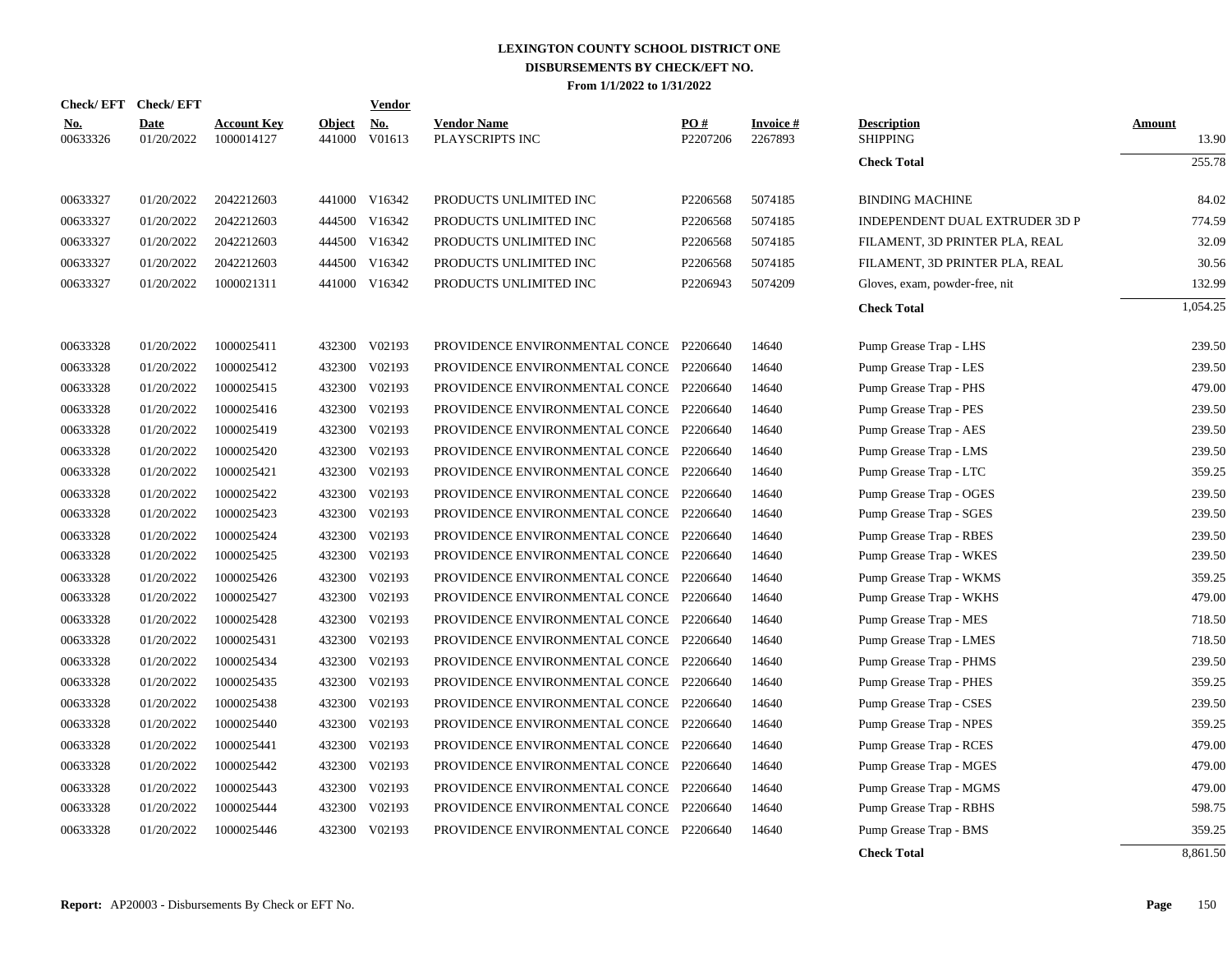|                        | Check/EFT Check/EFT       |                                  |                         | <b>Vendor</b>        |                                    |                   |                                                |                                       |                        |
|------------------------|---------------------------|----------------------------------|-------------------------|----------------------|------------------------------------|-------------------|------------------------------------------------|---------------------------------------|------------------------|
| <u>No.</u><br>00633329 | <b>Date</b><br>01/20/2022 | <b>Account Key</b><br>7802073730 | <b>Object</b><br>466034 | <u>No.</u><br>V03091 | <b>Vendor Name</b><br>RHONE, CHRIS | $\underline{PO#}$ | <b>Invoice#</b><br>BGB.PMS.01.06.22 Basketball | <b>Description</b>                    | <b>Amount</b><br>52.00 |
|                        |                           |                                  |                         |                      |                                    |                   |                                                | <b>Check Total</b>                    | 52.00                  |
| 00633330               | 01/20/2022                | 7802073015                       |                         | 466034 V13494        | ROHRBACH, CHRISTOPHER JONATHAN     |                   | VMBB.PE.1.13.22 Official                       |                                       | 77.40                  |
|                        |                           |                                  |                         |                      |                                    |                   |                                                | <b>Check Total</b>                    | 77.40                  |
| 00633331               | 01/20/2022                | 1000011303                       |                         | 433200 V00401        | SC ASSOCIATION SCHOOL LIBRARIA     | P2206686          | 1217                                           | <b>SCASL Conference Registration-</b> | 100.00                 |
|                        |                           |                                  |                         |                      |                                    |                   |                                                | <b>Check Total</b>                    | 100.00                 |
| 00633332               | 01/20/2022                | 7743019047                       |                         | 466041 V16452        | SCHOOL SPECIALTY LLC               | P2206450          | 208129268096                                   | CLine Spiral bound Poly Portfo        | 84.74                  |
| 00633332               | 01/20/2022                | 8145011224                       | 441000                  | V16452               | SCHOOL SPECIALTY LLC               | P2206630          | 208129268697                                   | Play Visions Fun Fidget Ball S        | 31.98                  |
| 00633332               | 01/20/2022                | 8145011224                       | 441000                  | V16452               | SCHOOL SPECIALTY LLC               | P2206630          | 208129271064                                   | Childcraft Classroom Sand and         | 66.20                  |
| 00633332               | 01/20/2022                | 8145011224                       | 441000                  | V16452               | SCHOOL SPECIALTY LLC               | P2206630          | 208129271064                                   | Learning Resources Handy Scoop        | 12.51                  |
| 00633332               | 01/20/2022                | 8145011224                       | 441000                  | V16452               | SCHOOL SPECIALTY LLC               | P2206630          | 208129271064                                   | <b>Westminster Color Mix</b>          | 18.49                  |
| 00633332               | 01/20/2022                | 8145011224                       | 441000                  | V16452               | SCHOOL SPECIALTY LLC               | P2206630          | 208129271064                                   | Abilitations Weighted Tote Hou        | 50.07                  |
| 00633332               | 01/20/2022                | 8145011224                       | 441000                  | V16452               | SCHOOL SPECIALTY LLC               | P2206630          | 208129271064                                   | <b>Teacher Created Resources Smal</b> | 10.08                  |
| 00633332               | 01/20/2022                | 8145011224                       | 441000                  | V16452               | SCHOOL SPECIALTY LLC               | P2206630          | 208129271064                                   | School Smart Large Minute Time        | 25.23                  |
| 00633332               | 01/20/2022                | 8145011224                       |                         | 441000 V16452        | SCHOOL SPECIALTY LLC               | P2206630          | 208129271064                                   | School Smart Count upCount Dow        | 17.66                  |
|                        |                           |                                  |                         |                      |                                    |                   |                                                | <b>Check Total</b>                    | 316.96                 |
| 00633334               | 01/20/2022                | 6000025613                       | 446040                  | V00879               | SENN BROTHERS INC                  |                   | K92612                                         | 013-Gilbert HS #852                   | 202.50                 |
| 00633334               | 01/20/2022                | 6000025640                       | 446040                  | V00879               | SENN BROTHERS INC                  |                   | K97054                                         | 040-New Providence ES # 2115          | 81.00                  |
| 00633334               | 01/20/2022                | 6000025630                       | 446040                  | V00879               | SENN BROTHERS INC                  |                   | L16857                                         | 030-Pelion MS #2011                   | 63.00                  |
| 00633334               | 01/20/2022                | 6000025645                       | 446040                  | V00879               | SENN BROTHERS INC                  |                   | L71262A                                        | 045-Deerfield ES #2118                | $-35.64$               |
| 00633334               | 01/20/2022                | 6000025612                       | 446040                  | V00879               | SENN BROTHERS INC                  |                   | L76984                                         | 012-Lexington ES #851                 | 21.00                  |
| 00633334               | 01/20/2022                | 6000025639                       | 446040                  | V00879               | SENN BROTHERS INC                  |                   | L90789                                         | 039-Forts Pond ES #2114               | 276.00                 |
| 00633334               | 01/20/2022                | 6000025647                       | 446040                  | V00879               | SENN BROTHERS INC                  |                   | L95008                                         | 047-Centerville ES #2120              | 126.00                 |
| 00633334               | 01/20/2022                | 6000025639                       | 446040                  | V00879               | SENN BROTHERS INC                  |                   | L95021                                         | 039-Forts Pond ES #2114               | 89.75                  |
| 00633334               | 01/20/2022                | 6000025639                       | 446040                  | V00879               | SENN BROTHERS INC                  |                   | L95022                                         | 039-Forts Pond ES #2114               | 63.00                  |
| 00633334               | 01/20/2022                | 6000025614                       | 446040                  | V00879               | SENN BROTHERS INC                  |                   | L95023                                         | 014-Gilbert ES #853                   | 126.00                 |
| 00633334               | 01/20/2022                | 6000025613                       | 446040                  | V00879               | SENN BROTHERS INC                  |                   | L95024                                         | 013-Gilbert HS #852                   | 70.45                  |
| 00633334               | 01/20/2022                | 6000025629                       | 446040                  | V00879               | SENN BROTHERS INC                  |                   | L95025                                         | 029-Gilbert MS #864                   | 42.00                  |
| 00633334               | 01/20/2022                | 6000025616                       | 446040                  | V00879               | SENN BROTHERS INC                  |                   | L95027                                         | 016-Pelion ES #855                    | 86.75                  |
| 00633334               | 01/20/2022                | 6000025616                       | 446040                  | V00879               | SENN BROTHERS INC                  |                   | L95028                                         | 016-Pelion ES #855                    | 84.00                  |
| 00633334               | 01/20/2022                | 6000025615                       | 446040                  | V00879               | SENN BROTHERS INC                  |                   | L95029                                         | 015-Pelion HS #854                    | 42.00                  |
| 00633334               | 01/20/2022                | 6000025630                       |                         | 446040 V00879        | SENN BROTHERS INC                  |                   | L95030                                         | 030-Pelion MS #2011                   | 63.00                  |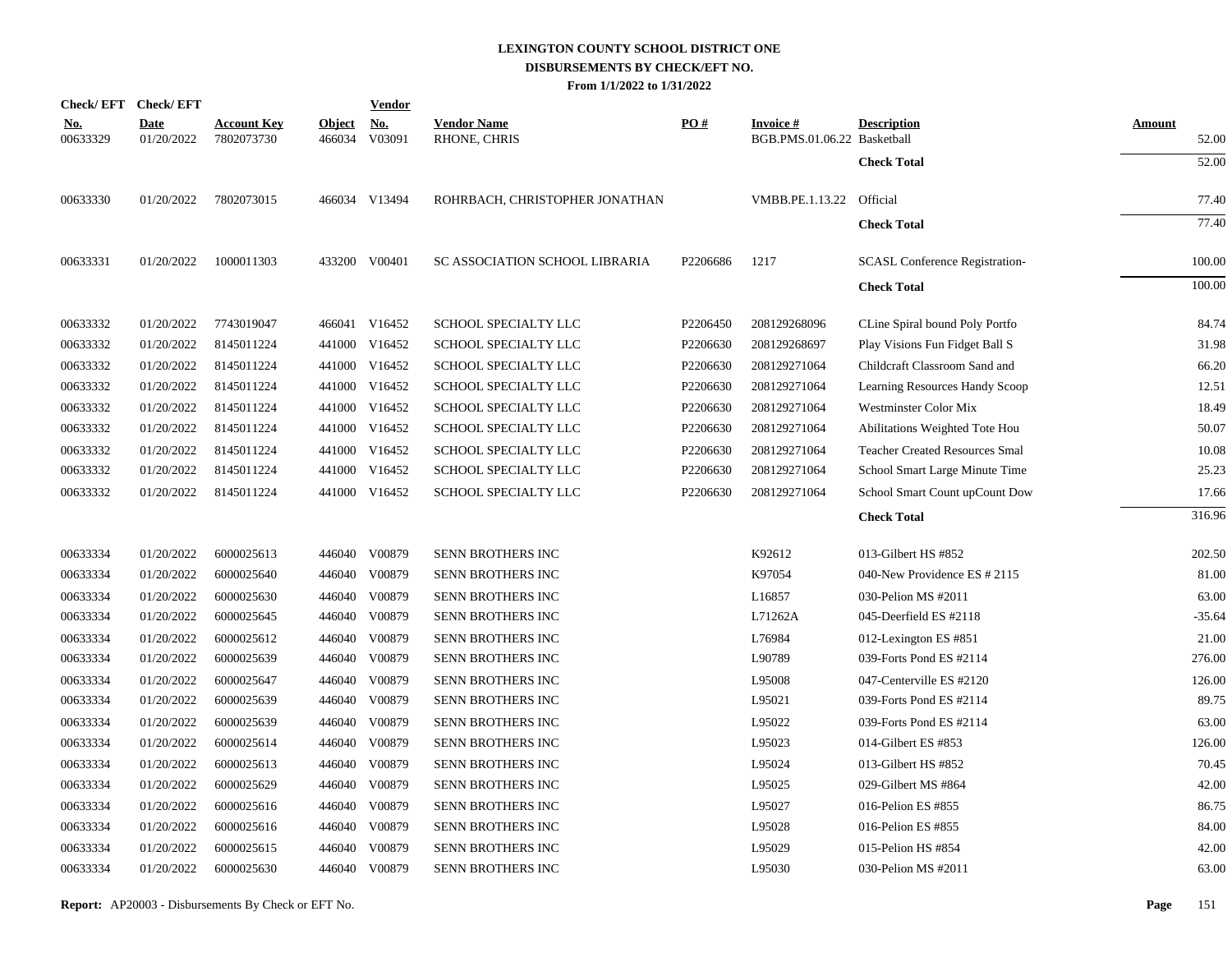|                        | Check/EFT Check/EFT |                                  |                  | <b>Vendor</b>        |                                         |          |                     |                                                    |                  |
|------------------------|---------------------|----------------------------------|------------------|----------------------|-----------------------------------------|----------|---------------------|----------------------------------------------------|------------------|
| <u>No.</u><br>00633334 | Date<br>01/20/2022  | <b>Account Key</b><br>6000025640 | Object<br>446040 | <u>No.</u><br>V00879 | <b>Vendor Name</b><br>SENN BROTHERS INC | PO#      | Invoice #<br>L95744 | <b>Description</b><br>040-New Providence ES # 2115 | Amount<br>118.00 |
| 00633334               | 01/20/2022          | 6000025637                       | 446040           | V00879               | <b>SENN BROTHERS INC</b>                |          | L95764              | 037-Carolina Springs MS#1925                       | 84.00            |
| 00633334               | 01/20/2022          | 6000025645                       | 446040           | V00879               | SENN BROTHERS INC                       |          | L95775              | 045-Deerfield ES #2118                             | 286.05           |
| 00633334               | 01/20/2022          | 6000025611                       | 446040           | V00879               | SENN BROTHERS INC                       |          | L95776              | 011-Lexington HS #845                              | 21.00            |
| 00633334               | 01/20/2022          | 6000025635                       | 446040           | V00879               | SENN BROTHERS INC                       |          | L95777              | 035-Pleasant Hill ES#3220                          | 105.00           |
| 00633334               | 01/20/2022          | 6000025624                       | 446040           | V00879               | SENN BROTHERS INC                       |          | L95778              | 024-Red Bank ES #860                               | 63.00            |
| 00633334               | 01/20/2022          | 6000025625                       | 446040           | V00879               | SENN BROTHERS INC                       |          | L95779              | 025-White Knoll ES #861                            | 536.95           |
| 00633334               | 01/20/2022          | 6000025625                       | 446040           | V00879               | SENN BROTHERS INC                       |          | L95780              | 025-White Knoll ES #861                            | 391.40           |
| 00633334               | 01/20/2022          | 6000025620                       | 446040           | V00879               | SENN BROTHERS INC                       |          | L95781              | 020-Lexington MS #857                              | 139.00           |
| 00633334               | 01/20/2022          | 6000025644                       | 446040           | V00879               | SENN BROTHERS INC                       |          | L96109              | 044-River Bluff HS #1311                           | 233.00           |
|                        |                     |                                  |                  |                      |                                         |          |                     | <b>Check Total</b>                                 | 3,378.21         |
| 00633335               | 01/20/2022          | 3290011511                       | 441000           | V16925               | <b>SMART TOOLS PLUS</b>                 | P2204833 | 11748               | Smart Cuffs Pro Pump                               | 599.00           |
| 00633335               | 01/20/2022          | 3290011511                       |                  | 441000 V16925        | <b>SMART TOOLS PLUS</b>                 | P2204833 | 11748               | Shipping                                           | 30.00            |
|                        |                     |                                  |                  |                      |                                         |          |                     | <b>Check Total</b>                                 | 629.00           |
| 00633336               | 01/20/2022          | 1000025408                       |                  | 441020 V13230        | SMITH AND JONES JANITORIAL SUP          | P2206191 | 215121              | VA00001A SQUEEGEE 24" FRONT AS                     | 74.34            |
| 00633336               | 01/20/2022          | 1000025416                       |                  | 441020 V13230        | SMITH AND JONES JANITORIAL SUP          | P2206191 | 215121              | VA00001A SQUEEGEE 24" FRONT AS                     | 74.35            |
| 00633336               | 01/20/2022          | 1000025431                       |                  | 441020 V13230        | SMITH AND JONES JANITORIAL SUP          | P2206191 | 215121              | ST MM1018 CORD ASSY 50' YELLOW                     | 62.06            |
| 00633336               | 01/20/2022          | 1000025438                       |                  | 441020 V13230        | SMITH AND JONES JANITORIAL SUP          | P2206191 | 215121              | G-14-50-R CORD 50' RED-CSES                        | 123.05           |
| 00633336               | 01/20/2022          | 1000025439                       |                  | 441020 V13230        | SMITH AND JONES JANITORIAL SUP          | P2206191 | 215121              | ST MM1018 CORD ASSY 50' YELLOW                     | 310.30           |
| 00633336               | 01/20/2022          | 1000025442                       |                  | 441020 V13230        | SMITH AND JONES JANITORIAL SUP          | P2206191 | 215121              | GV25003 POLE, BALL-MGES                            | 8.56             |
| 00633336               | 01/20/2022          | 1000025442                       |                  | 441020 V13230        | SMITH AND JONES JANITORIAL SUP          | P2206191 | 215121              | GV25010 FILTER SCREEN-MGES                         | 11.77            |
| 00633336               | 01/20/2022          | 1000025443                       |                  | 441020 V13230        | SMITH AND JONES JANITORIAL SUP          | P2206191 | 215121              | VA75021 BLADE 24"-MGMS                             | 141.24           |
| 00633336               | 01/20/2022          | 1000025443                       |                  | 441020 V13230        | SMITH AND JONES JANITORIAL SUP          | P2206191 | 215121              | VA85001 CLAMP BLADE 24"-MGMS                       | 14.23            |
| 00633336               | 01/20/2022          | 1000025423                       |                  | 441020 V13230        | SMITH AND JONES JANITORIAL SUP          | P2206901 | 215166              | <b>AEV42 JUMBO JR DISPENSER</b>                    | 27.82            |
|                        |                     |                                  |                  |                      |                                         |          |                     | <b>Check Total</b>                                 | 847.72           |
| 00633337               | 01/20/2022          | 1000025446                       |                  | 441020 V00302        | SOUTHEASTERN PAPER GROUP                | P2207097 | 5472498             | TORK MB540A MULTIFOLD PAPER TO                     | 328.49           |
|                        |                     |                                  |                  |                      |                                         |          |                     | <b>Check Total</b>                                 | 328.49           |
| 00633338               | 01/20/2022          | 1000026693                       |                  | 433200 Exxxxx        | Employee                                |          | 12.09.21            | <b>IT Business</b>                                 | 11.76            |
|                        |                     |                                  |                  |                      |                                         |          |                     | <b>Check Total</b>                                 | 11.76            |
| 00633339               | 01/20/2022          | 7863027037                       |                  | 466037 V01494        | SWANK MOVIE LICENSING USA               | P2207246 | 3126649             | Public Performance Site Licens                     | 584.00           |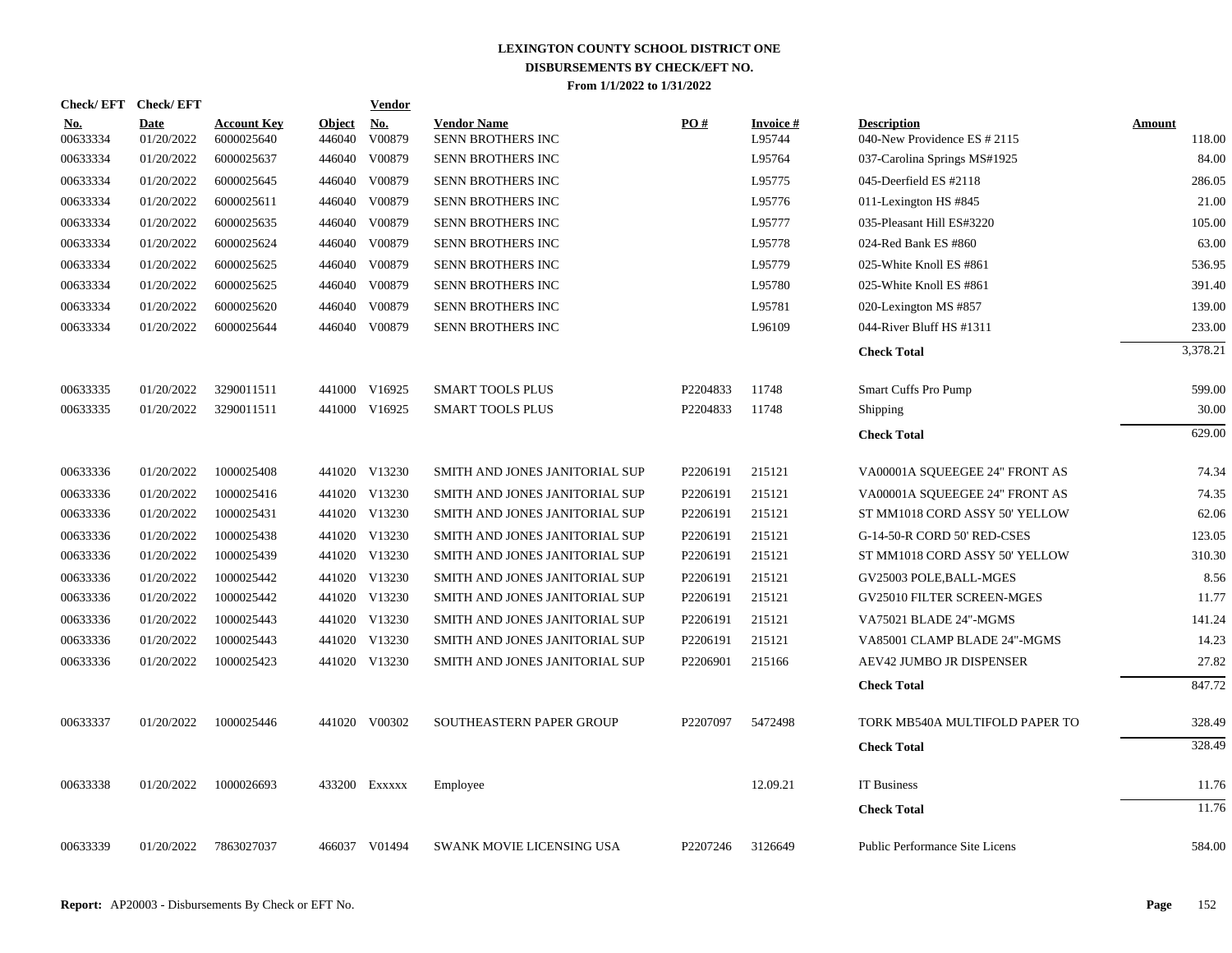|            | Check/EFT Check/EFT |                    |               | <u>Vendor</u> |                              |          |                 |                                |               |
|------------|---------------------|--------------------|---------------|---------------|------------------------------|----------|-----------------|--------------------------------|---------------|
| <u>No.</u> | <b>Date</b>         | <b>Account Key</b> | <u>Object</u> | <u>No.</u>    | <b>Vendor Name</b>           | PO#      | <b>Invoice#</b> | <b>Description</b>             | <b>Amount</b> |
|            |                     |                    |               |               |                              |          |                 | <b>Check Total</b>             | 584.00        |
| 00633340   | 01/20/2022          | 1000026693         |               | 434510 V00694 | TELCOM OF SOUTH CAROLINA INC | P2207015 | 3688            | PROBLEM DIAGNOSIS              | 330.00        |
| 00633340   | 01/20/2022          | 1000026628         |               | 444510 V00694 | TELCOM OF SOUTH CAROLINA INC | P2207016 | 3689            | ASSY PWR SUPPLY W/SWITCH & CAB | 265.68        |
| 00633340   | 01/20/2022          | 1000026693         |               | 434510 V00694 | TELCOM OF SOUTH CAROLINA INC | P2207016 | 3689            | PROBLEM DIAGNOSIS              | 330.00        |
|            |                     |                    |               |               |                              |          |                 | <b>Check Total</b>             | 925.68        |
| 00633341   | 01/20/2022          | 1000011325         |               | 441000 V02065 | THE OFFICE PAL INC           | P2207085 | 0196533-IN      | Dell Toner Cartridge           | 126.84        |
|            |                     |                    |               |               |                              |          |                 | <b>Check Total</b>             | 126.84        |
| 00633342   | 01/20/2022          | 1000011312         |               | 431200 V01584 | THE READING WAREHOUSE INC    | P2207002 | 215580          | The First Six Weeks of School  | 121.98        |
| 00633342   | 01/20/2022          | 1000011312         |               | 431200 V01584 | THE READING WAREHOUSE INC    | P2207002 | 215580          | <b>Shipping</b>                | 8.95          |
|            |                     |                    |               |               |                              |          |                 | <b>Check Total</b>             | 130.93        |
| 00633346   | 01/20/2022          | 6000025640         |               | 446010 V00079 | <b>US FOODS</b>              |          | 206038          | 040-New Providence ES cust #20 | 2,665.41      |
| 00633346   | 01/20/2022          | 6000025640         |               | 446010 V00079 | <b>US FOODS</b>              |          | 206038          | 040-New Providence ES cust #20 | $-6.70$       |
| 00633346   | 01/20/2022          | 6000025624         |               | 446010 V00079 | <b>US FOODS</b>              |          | 206039          | 024-Red Bank ES cust #2083831  | 2,843.08      |
| 00633346   | 01/20/2022          | 6000025624         |               | 446010 V00079 | US FOODS                     |          | 206039          | 024-Red Bank ES cust #2083831  | $-20.50$      |
| 00633346   | 01/20/2022          | 6000025642         |               | 446010 V00079 | <b>US FOODS</b>              |          | 206040          | 042-Meadow Glen ES cust #20915 | 1,328.31      |
| 00633346   | 01/20/2022          | 6000025642         |               | 446010 V00079 | <b>US FOODS</b>              |          | 206040          | 042-Meadow Glen ES cust #20915 | $-57.67$      |
| 00633346   | 01/20/2022          | 6000025625         |               | 446010 V00079 | US FOODS                     |          | 206041          | 025-White Knoll ES cust #70839 | 3,904.37      |
| 00633346   | 01/20/2022          | 6000025644         |               | 446010 V00079 | <b>US FOODS</b>              |          | 206042          | 044-River Bluff HS Cust #7104  | 2,133.90      |
| 00633346   | 01/20/2022          | 6000025644         |               | 446010 V00079 | <b>US FOODS</b>              |          | 206042          | 044-River Bluff HS Cust #7104  | $-137.34$     |
| 00633346   | 01/20/2022          | 6000025628         |               | 446010 V00079 | <b>US FOODS</b>              |          | 206043          | 028-Midway ES cust #80838089   | 1,698.92      |
| 00633346   | 01/20/2022          | 6000025626         |               | 446010 V00079 | <b>US FOODS</b>              |          | 206044          | 026-White Knoll MS cust #80839 | 1,264.81      |
| 00633346   | 01/20/2022          | 6000025640         |               | 441000 V00079 | US FOODS                     |          | 206045          | 040-New Providence ES cust #20 | 699.28        |
| 00633346   | 01/20/2022          | 6000025624         |               | 441000 V00079 | <b>US FOODS</b>              |          | 206046          | 024-Red Bank ES cust #2083831  | 885.66        |
| 00633346   | 01/20/2022          | 6000025624         |               | 441000 V00079 | US FOODS                     |          | 206046          | 024-Red Bank ES cust #2083831  | $-105.84$     |
| 00633346   | 01/20/2022          | 6000025642         | 441000        | V00079        | US FOODS                     |          | 206047          | 042-Meadow Glen ES cust #20915 | 494.75        |
| 00633346   | 01/20/2022          | 6000025625         |               | 441000 V00079 | <b>US FOODS</b>              |          | 206048          | 025-White Knoll ES cust #70839 | 1,425.61      |
| 00633346   | 01/20/2022          | 6000025644         | 441000        | V00079        | US FOODS                     |          | 206049          | 044-River Bluff HS Cust #7104  | 912.71        |
| 00633346   | 01/20/2022          | 6000025628         | 441000        | V00079        | US FOODS                     |          | 206050          | 028-Midway ES cust #80838089   | 717.90        |
| 00633346   | 01/20/2022          | 6000025626         | 441000        | V00079        | <b>US FOODS</b>              |          | 206051          | 026-White Knoll MS cust #80839 | 456.18        |
| 00633346   | 01/20/2022          | 6000025640         | 446200        | V00079        | US FOODS                     |          | 206052          | 040-New Providence ES cust #20 | 16.00         |
| 00633346   | 01/20/2022          | 6000025624         | 446200        | V00079        | US FOODS                     |          | 206053          | 024-Red Bank ES cust #2084132  | 8.00          |
| 00633346   | 01/20/2022          | 6000025625         |               | 446200 V00079 | <b>US FOODS</b>              |          | 206054          | 025-White Knoll ES cust #50841 | 8.00          |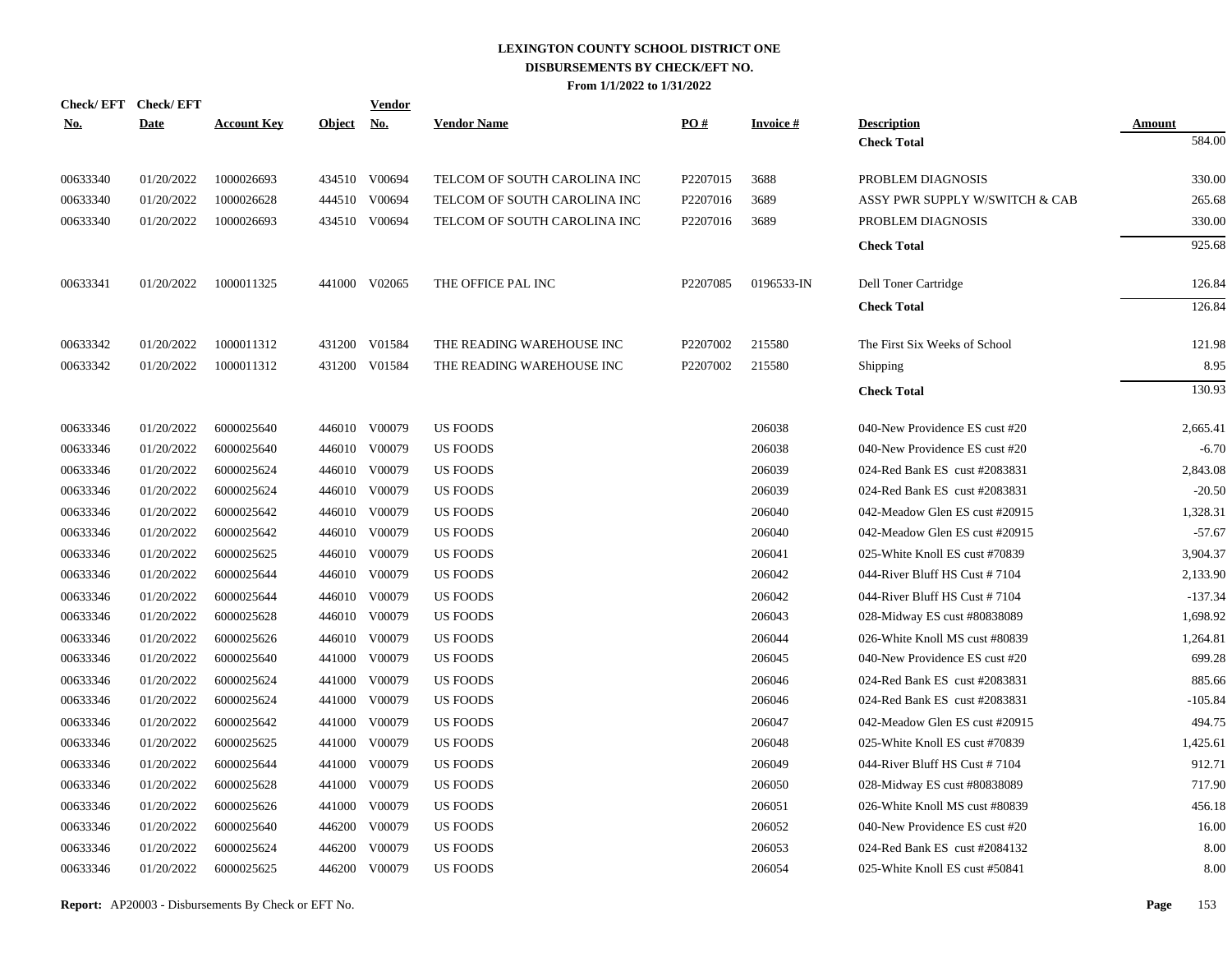| Check/EFT Check/EFT    |                           |                                  |                         | <b>Vendor</b>                       |                                       |     |                           |                                                     |                        |
|------------------------|---------------------------|----------------------------------|-------------------------|-------------------------------------|---------------------------------------|-----|---------------------------|-----------------------------------------------------|------------------------|
| <u>No.</u><br>00633346 | <b>Date</b><br>01/20/2022 | <b>Account Key</b><br>6000025644 | <b>Object</b><br>446200 | $\underline{\textbf{No}}$<br>V00079 | <b>Vendor Name</b><br><b>US FOODS</b> | PO# | <b>Invoice#</b><br>206055 | <b>Description</b><br>044-River Bluff HS cust #7104 | <b>Amount</b><br>32.00 |
| 00633346               | 01/20/2022                | 6000025642                       |                         | 446200 V00079                       | <b>US FOODS</b>                       |     | 206056                    | 042-Meadow Glen ES cust #80913                      | 16.00                  |
| 00633346               | 01/20/2022                | 6000025622                       |                         | 446200 V00079                       | US FOODS                              |     | 206057                    | 022-Oak Grove ES cust #1084127                      | 16.00                  |
| 00633346               | 01/20/2022                | 6000025628                       |                         | 446200 V00079                       | <b>US FOODS</b>                       |     | 206058                    | 028-Midway ES cust #70841242                        | 16.00                  |
| 00633346               | 01/20/2022                | 6000025626                       |                         | 446200 V00079                       | <b>US FOODS</b>                       |     | 206059                    | 026-White Knoll MS cust #80839                      | 20.00                  |
| 00633346               | 01/20/2022                | 6000025643                       |                         | 446200 V00079                       | <b>US FOODS</b>                       |     | 206060                    | 043-Meadow Glen MS cust #10980                      | 28.00                  |
| 00633346               | 01/20/2022                | 6000025623                       |                         | 446010 V00079                       | <b>US FOODS</b>                       |     | 209829                    | 023-Saxe Gotha ES cust #308383                      | 3,339.79               |
| 00633346               | 01/20/2022                | 6000025623                       |                         | 441000 V00079                       | US FOODS                              |     | 209830                    | 023-Saxe Gotha ES cust #308383                      | 10.90                  |
| 00633346               | 01/20/2022                | 6000025623                       |                         | 446200 V00079                       | <b>US FOODS</b>                       |     | 209831                    | 023-Saxe Gotha ES cust #808413                      | 8.00                   |
| 00633346               | 01/20/2022                | 6000025635                       |                         | 446010 V00079                       | US FOODS                              |     | 209883                    | 035-Pleasant Hill ES cust #108                      | 2,348.16               |
| 00633346               | 01/20/2022                | 6000025641                       |                         | 446010 V00079                       | US FOODS                              |     | 209884                    | 041-Rocky Creek ES cust #30880                      | 2,990.25               |
| 00633346               | 01/20/2022                | 6000025611                       |                         | 446010 V00079                       | <b>US FOODS</b>                       |     | 209885                    | 011-Lexington HS cust #7083808                      | 4,224.56               |
| 00633346               | 01/20/2022                | 6000025611                       |                         | 446010 V00079                       | <b>US FOODS</b>                       |     | 209885                    | 011-Lexington HS cust #7083808                      | $-1,035.74$            |
| 00633346               | 01/20/2022                | 6000025646                       |                         | 446010 V00079                       | <b>US FOODS</b>                       |     | 209886                    | 046-Beechwood MS cust #9134117                      | 1,010.08               |
| 00633346               | 01/20/2022                | 6000025635                       |                         | 441000 V00079                       | <b>US FOODS</b>                       |     | 209887                    | 035-Pleasant Hill ES cust #108                      | 548.13                 |
| 00633346               | 01/20/2022                | 6000025641                       |                         | 441000 V00079                       | <b>US FOODS</b>                       |     | 209888                    | 041-Rocky Creek ES cust #30880                      | 472.31                 |
| 00633346               | 01/20/2022                | 6000025611                       | 441000                  | V00079                              | <b>US FOODS</b>                       |     | 209889                    | 011-Lexington HS cust #7083808                      | 472.92                 |
| 00633346               | 01/20/2022                | 6000025646                       |                         | 441000 V00079                       | <b>US FOODS</b>                       |     | 209890                    | 046-Beechwood MS #91341172                          | 1,536.20               |
| 00633346               | 01/20/2022                | 6000025646                       | 446200                  | V00079                              | <b>US FOODS</b>                       |     | 209891                    | 046-Beechwood MS cust #941341                       | 28.00                  |
| 00633346               | 01/20/2022                | 6000025641                       |                         | 446200 V00079                       | <b>US FOODS</b>                       |     | 209892                    | 041-Rocky Creek ES cust #40882                      | 8.00                   |
| 00633346               | 01/20/2022                | 6000025634                       | 446200                  | V00079                              | <b>US FOODS</b>                       |     | 209893                    | 034-Pleasant Hill MS cust #208                      | 28.00                  |
| 00633346               | 01/20/2022                | 6000025635                       |                         | 446200 V00079                       | US FOODS                              |     | 209894                    | 035-Pleasant Hill ES cust #308                      | 16.00                  |
| 00633346               | 01/20/2022                | 6000025611                       | 446200                  | V00079                              | <b>US FOODS</b>                       |     | 209895                    | 011-Lexington HS cust #7083808                      | 32.00                  |
| 00633346               | 01/20/2022                | 6000025631                       |                         | 446010 V00079                       | US FOODS                              |     | 209967                    | 031-Lake Murray ES cust #30838                      | 1,392.75               |
| 00633346               | 01/20/2022                | 6000025631                       | 441000                  | V00079                              | US FOODS                              |     | 209968                    | 031-Lake Murray ES cust #30838                      | 1,080.74               |
| 00633346               | 01/20/2022                | 6000025631                       | 446200                  | V00079                              | <b>US FOODS</b>                       |     | 209969                    | 031-Lake Murray ES cust #40841                      | 16.00                  |
| 00633346               | 01/20/2022                | 6000025645                       |                         | 446010 V00079                       | <b>US FOODS</b>                       |     | 209994                    | 045-Deerfield ES cust #4083399                      | 3,600.95               |
| 00633346               | 01/20/2022                | 6000025647                       |                         | 446010 V00079                       | <b>US FOODS</b>                       |     | 209995                    | 047-Centerville ES cust #41421                      | 2,904.24               |
| 00633346               | 01/20/2022                | 6000025614                       |                         | 446010 V00079                       | US FOODS                              |     | 209996                    | 014-Gilbert ES cust 70837802                        | 2,706.25               |
| 00633346               | 01/20/2022                | 6000025629                       |                         | 446010 V00079                       | <b>US FOODS</b>                       |     | 209997                    | 029-Gilbert MS cust #60837804                       | 1,050.81               |
| 00633346               | 01/20/2022                | 6000025645                       | 441000                  | V00079                              | US FOODS                              |     | 209998                    | 045-Deerfield ES #40833998                          | 1,016.39               |
| 00633346               | 01/20/2022                | 6000025647                       | 441000                  | V00079                              | <b>US FOODS</b>                       |     | 209999                    | 047-Centerville #41421348                           | 42.00                  |
| 00633346               | 01/20/2022                | 6000025629                       | 441000                  | V00079                              | <b>US FOODS</b>                       |     | 210000                    | 029-Gilbert MS cust #60837804                       | 171.89                 |
| 00633346               | 01/20/2022                | 6000025613                       | 446200                  | V00079                              | <b>US FOODS</b>                       |     | 210001                    | 013-Gilbert HS cust #50841105                       | 32.00                  |
| 00633346               | 01/20/2022                | 6000025614                       | 446200                  | V00079                              | <b>US FOODS</b>                       |     | 210002                    | 014-Gilbert ES cust #30841100                       | 16.00                  |
| 00633346               | 01/20/2022                | 6000025629                       |                         | 446200 V00079                       | <b>US FOODS</b>                       |     | 210003                    | 029-Gilbert MS cust #60841103                       | 28.00                  |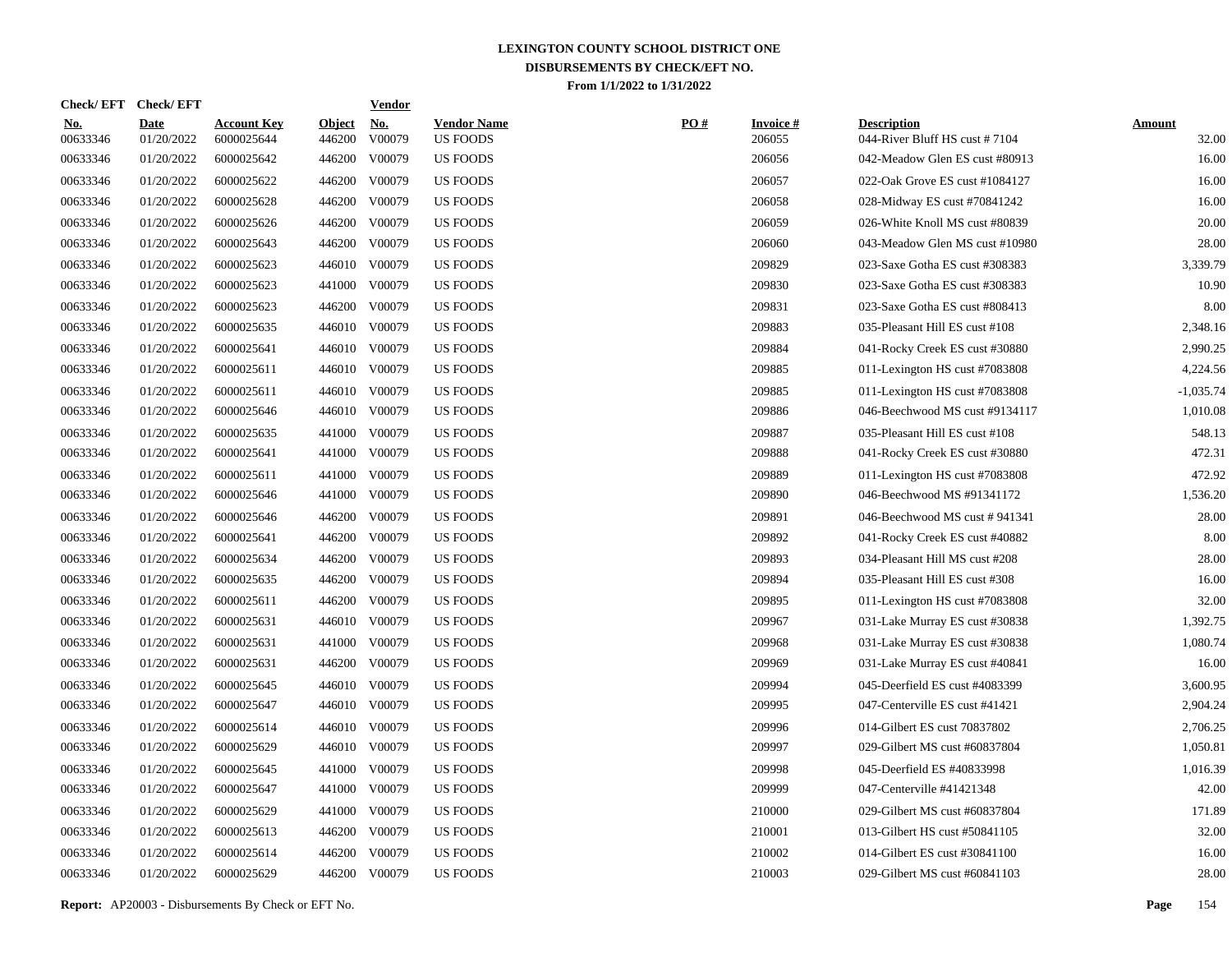| <b>Check/EFT</b>       | <b>Check/EFT</b>          |                                  |                         | <b>Vendor</b>                         |                                       |     |                           |                                                     |                        |
|------------------------|---------------------------|----------------------------------|-------------------------|---------------------------------------|---------------------------------------|-----|---------------------------|-----------------------------------------------------|------------------------|
| <u>No.</u><br>00633346 | <b>Date</b><br>01/20/2022 | <b>Account Key</b><br>6000025647 | <b>Object</b><br>446200 | $\underline{\mathrm{No}}$ .<br>V00079 | <b>Vendor Name</b><br><b>US FOODS</b> | PO# | <b>Invoice#</b><br>210004 | <b>Description</b><br>047-Centerville ES cust #3142 | <b>Amount</b><br>22.00 |
| 00633346               | 01/20/2022                | 6000025645                       | 446200                  | V00079                                | <b>US FOODS</b>                       |     | 210005                    | 045-Deerfield ES cust #111015                       | 16.00                  |
| 00633346               | 01/20/2022                | 6000025637                       | 446010                  | V00079                                | US FOODS                              |     | 210031                    | 037-Carolina Springs MS cust #                      | 2,168.68               |
| 00633346               | 01/20/2022                | 6000025638                       | 446010                  | V00079                                | <b>US FOODS</b>                       |     | 210032                    | 038-Carolina Springs ES cust #                      | 2,123.96               |
| 00633346               | 01/20/2022                | 6000025627                       |                         | 446010 V00079                         | <b>US FOODS</b>                       |     | 210033                    | 027-White Knoll HS cust #90839                      | 2,518.06               |
| 00633346               | 01/20/2022                | 6000025637                       | 441000                  | V00079                                | <b>US FOODS</b>                       |     | 210034                    | 037-Carolina Springs MS cust #                      | 756.58                 |
| 00633346               | 01/20/2022                | 6000025638                       | 441000                  | V00079                                | <b>US FOODS</b>                       |     | 210035                    | 038-Carolina Springs ES cust #                      | 718.44                 |
| 00633346               | 01/20/2022                | 6000025627                       | 441000                  | V00079                                | US FOODS                              |     | 210036                    | 027-White Knoll HS cust #90839                      | 578.39                 |
| 00633346               | 01/20/2022                | 6000025638                       | 446200                  | V00079                                | US FOODS                              |     | 210041                    | 038-Carolina Springs ES cust #                      | 16.00                  |
| 00633346               | 01/20/2022                | 6000025627                       | 446200                  | V00079                                | US FOODS                              |     | 210042                    | 027-White Knoll HS cust #70841                      | 28.00                  |
| 00633346               | 01/20/2022                | 6000025637                       | 446200                  | V00079                                | US FOODS                              |     | 210043                    | 037-Carolina Springs MS cust #                      | 32.00                  |
| 00633346               | 01/20/2022                | 6000025612                       |                         | 446010 V00079                         | <b>US FOODS</b>                       |     | 210263                    | 012-Lexington EScust #40838088                      | 2,006.00               |
| 00633346               | 01/20/2022                | 6000025620                       | 446010                  | V00079                                | <b>US FOODS</b>                       |     | 210264                    | 020-Lexington MS cust #6083808                      | 1,123.28               |
| 00633346               | 01/20/2022                | 6000025620                       | 441000                  | V00079                                | <b>US FOODS</b>                       |     | 210265                    | 020-Lexington MS cust #6083808                      | 230.90                 |
| 00633346               | 01/20/2022                | 6000025612                       | 446200                  | V00079                                | <b>US FOODS</b>                       |     | 210266                    | 012-Lexington ES cust #6084120                      | 16.00                  |
| 00633346               | 01/20/2022                | 6000025620                       | 446200                  | V00079                                | US FOODS                              |     | 210267                    | 020-Lexington MS cust #9084120                      | 28.00                  |
| 00633346               | 01/20/2022                | 6000025616                       | 446010                  | V00079                                | US FOODS                              |     | 210310                    | 016-Pelion ES cust #10838290                        | 3,620.83               |
| 00633346               | 01/20/2022                | 6000025616                       |                         | 446010 V00079                         | <b>US FOODS</b>                       |     | 210311                    | 016-Pelion ES cust #10838290                        | 230.99                 |
| 00633346               | 01/20/2022                | 6000025639                       | 446010                  | V00079                                | <b>US FOODS</b>                       |     | 210312                    | 039-Forts Pond ES cust #208378                      | 4,780.43               |
| 00633346               | 01/20/2022                | 6000025615                       |                         | 446010 V00079                         | <b>US FOODS</b>                       |     | 210313                    | 015-Pelion HS cust #60838307                        | 2,267.29               |
| 00633346               | 01/20/2022                | 6000025630                       | 446010                  | V00079                                | <b>US FOODS</b>                       |     | 210314                    | 030-Pelion MS cust #90838301                        | 176.78                 |
| 00633346               | 01/20/2022                | 6000025616                       | 441000                  | V00079                                | <b>US FOODS</b>                       |     | 210315                    | 016-Pelion ES cust #10838290                        | 1,027.16               |
| 00633346               | 01/20/2022                | 6000025639                       | 441000                  | V00079                                | <b>US FOODS</b>                       |     | 210316                    | 039-Forts Pond ES cust #208378                      | 958.73                 |
| 00633346               | 01/20/2022                | 6000025615                       | 441000                  | V00079                                | US FOODS                              |     | 210317                    | 015-Pelion HS cust #60838307                        | 541.02                 |
| 00633346               | 01/20/2022                | 6000025630                       | 441000                  | V00079                                | <b>US FOODS</b>                       |     | 210318                    | 030-Pelion MS cust #90838301                        | 1,519.25               |
| 00633346               | 01/20/2022                | 6000025639                       | 446200                  | V00079                                | <b>US FOODS</b>                       |     | 210319                    | 039-Forts Pond ES cust #208410                      | 16.00                  |
| 00633346               | 01/20/2022                | 6000025616                       | 446200                  | V00079                                | <b>US FOODS</b>                       |     | 210320                    | 016-Pelion ES cust #30841308                        | 16.00                  |
| 00633346               | 01/20/2022                | 6000025630                       | 446200                  | V00079                                | <b>US FOODS</b>                       |     | 210321                    | 030-Pelion MS cust #50841303                        | 28.00                  |
| 00633346               | 01/20/2022                | 6000025615                       | 446200                  | V00079                                | US FOODS                              |     | 210322                    | 015-Pelion HS cust #40841306                        | 28.00                  |
| 00633346               | 01/20/2022                | 6000025619                       | 446200                  | V00079                                | <b>US FOODS</b>                       |     | 210406                    | 019-AES Cust #50838085                              | 12.00                  |
| 00633346               | 01/20/2022                | 6000025640                       | 446010                  | V00079                                | US FOODS                              |     | 2932450                   | 040-New Providence ES cust #20                      | 2,363.92               |
| 00633346               | 01/20/2022                | 6000025628                       |                         | 446010 V00079                         | <b>US FOODS</b>                       |     | 2932454                   | 028-Midway ES cust #80838089                        | 2,789.17               |
| 00633346               | 01/20/2022                | 6000025640                       | 441000                  | V00079                                | <b>US FOODS</b>                       |     | 2932456                   | 040-New Providence ES cust #20                      | 64.69                  |
| 00633346               | 01/20/2022                | 6000025628                       | 441000                  | V00079                                | <b>US FOODS</b>                       |     | 2932459                   | 028-Midway ES cust #80838089                        | 161.35                 |
| 00633346               | 01/20/2022                | 6000025639                       | 446010                  | V00079                                | <b>US FOODS</b>                       |     | 2933748                   | 039-Forts Pond ES cust #208378                      | 2,546.62               |
| 00633346               | 01/20/2022                | 6000025639                       |                         | 441000 V00079                         | <b>US FOODS</b>                       |     | 2933753                   | 039-Forts Pond ES cust #208378                      | 362.85                 |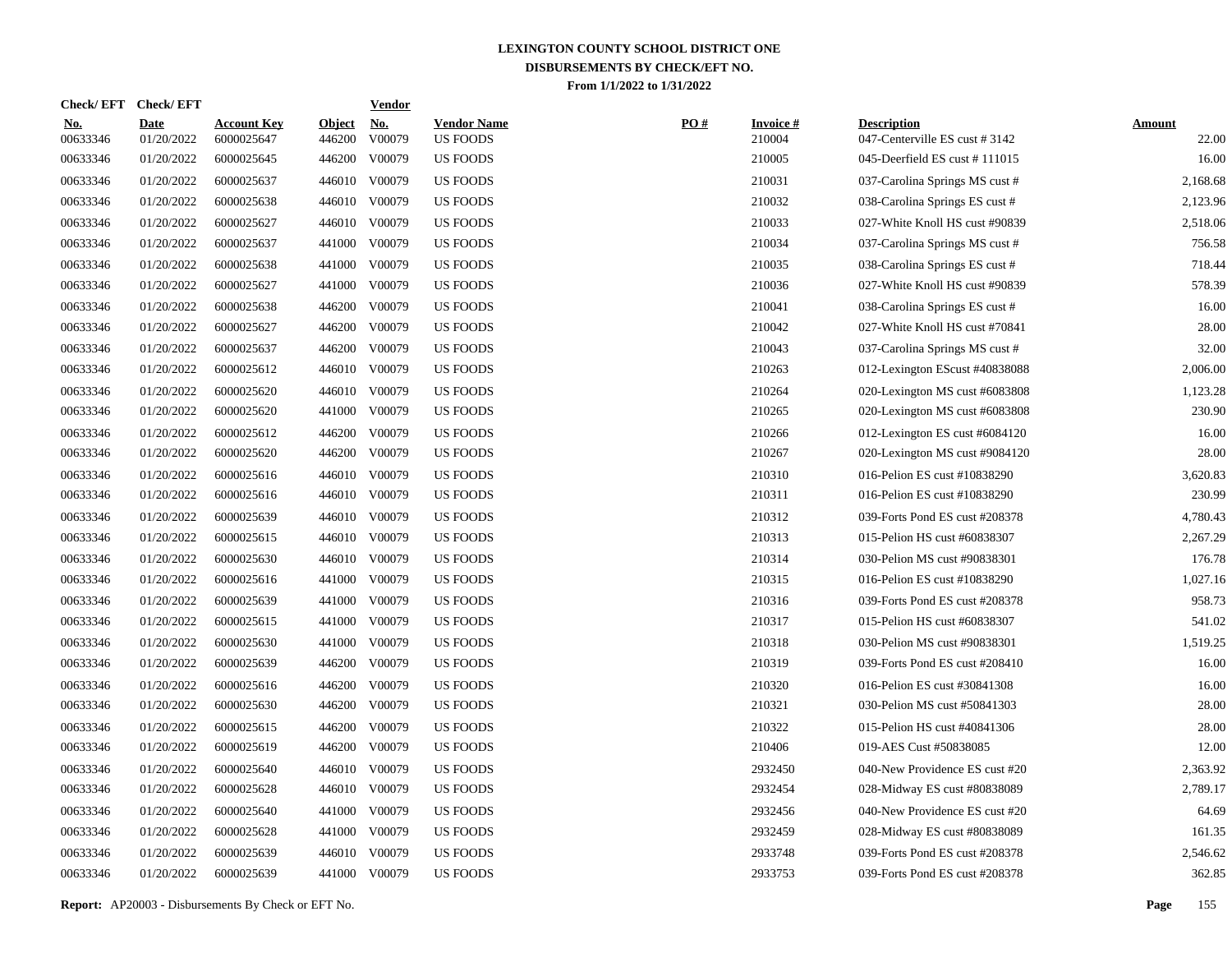|                        | Check/EFT Check/EFT       |                                  |                         | <b>Vendor</b> |                                       |          |                            |                                                      |                        |
|------------------------|---------------------------|----------------------------------|-------------------------|---------------|---------------------------------------|----------|----------------------------|------------------------------------------------------|------------------------|
| <u>No.</u><br>00633346 | <b>Date</b><br>01/20/2022 | <b>Account Key</b><br>6000025639 | <b>Object</b><br>446010 | No.<br>V00079 | <b>Vendor Name</b><br><b>US FOODS</b> | PO#      | <b>Invoice#</b><br>2933758 | <b>Description</b><br>039-Forts Pond ES cust #208378 | <b>Amount</b><br>19.36 |
|                        |                           |                                  |                         |               |                                       |          |                            | <b>Check Total</b>                                   | 87,271.15              |
| 00633347               | 01/20/2022                | 2080011544                       |                         | 441000 V13240 | <b>VEX ROBOTICS INC</b>               | P2205896 | 544936                     | 1x25 Aluminum Bar                                    | 54.72                  |
| 00633347               | 01/20/2022                | 2080011544                       |                         | 441000 V13240 | VEX ROBOTICS INC                      | P2205896 | 544936                     | 5x25 Aluminum Plate                                  | 58.83                  |
| 00633347               | 01/20/2022                | 2080011544                       |                         | 441000 V13240 | VEX ROBOTICS INC                      | P2205896 | 544936                     | V5 Power Cable Assortment                            | 35.30                  |
| 00633347               | 01/20/2022                | 2080011544                       |                         | 441000 V13240 | VEX ROBOTICS INC                      | P2205896 | 544936                     | V5 Battery Clip (4-Pack)                             | 5.87                   |
| 00633347               | 01/20/2022                | 2080011544                       |                         | 441000 V13240 | VEX ROBOTICS INC                      | P2205896 | 544936                     | V5 Inertial Sensor                                   | 53.49                  |
| 00633347               | 01/20/2022                | 2080011544                       |                         | 441000 V13240 | VEX ROBOTICS INC                      | P2205896 | 544936                     | VRC Anti-Static Full Field                           | 267.49                 |
| 00633347               | 01/20/2022                | 2080011544                       |                         | 441000 V13240 | VEX ROBOTICS INC                      | P2205896 | 544936                     | #8-32 x 0.125" Star Drive                            | 11.75                  |
| 00633347               | 01/20/2022                | 2080011544                       |                         | 441000 V13240 | VEX ROBOTICS INC                      | P2205896 | 544936                     | 1.50" Standoff (10-pack)                             | 9.62                   |
| 00633347               | 01/20/2022                | 2080011544                       |                         | 441000 V13240 | VEX ROBOTICS INC                      | P2205896 | 544936                     | 2.50" Standoff (4-pack)                              | 6.94                   |
| 00633347               | 01/20/2022                | 2080011544                       |                         | 441000 V13240 | VEX ROBOTICS INC                      | P2205896 | 544936                     | On-Field Robot Expansion                             | 94.14                  |
| 00633347               | 01/20/2022                | 2080011544                       |                         | 441000 V13240 | VEX ROBOTICS INC                      | P2205896 | 544936                     | V5 GPS Sensor                                        | 213.99                 |
| 00633347               | 01/20/2022                | 2080011544                       |                         | 441000 V13240 | VEX ROBOTICS INC                      | P2205896 | 544936                     | GPS Field Code Strip Set v2                          | 42.79                  |
| 00633347               | 01/20/2022                | 2080011544                       |                         | 441000 V13240 | VEX ROBOTICS INC                      | P2205896 | 544936                     | Shipping                                             | 111.64                 |
| 00633347               | 01/20/2022                | 7931527044                       |                         | 466041 V13240 | VEX ROBOTICS INC                      | P2205896 | 544936                     | #8-32 x 2.250" Star Drive                            | 5.87                   |
| 00633347               | 01/20/2022                | 7931527044                       |                         | 466041 V13240 | VEX ROBOTICS INC                      | P2205896 | 544936                     | #8-32 x 2.500" Star Drive                            | 5.87                   |
| 00633347               | 01/20/2022                | 7931527044                       |                         | 466041 V13240 | VEX ROBOTICS INC                      | P2205896 | 544936                     | #8-32 Shoulder Screws                                | 23.52                  |
| 00633347               | 01/20/2022                | 7931527044                       |                         | 466041 V13240 | VEX ROBOTICS INC                      | P2205896 | 544936                     | 1x3x1x35 Aluminum CChannel (6-                       | 85.58                  |
| 00633347               | 01/20/2022                | 7931527044                       |                         | 466041 V13240 | VEX ROBOTICS INC                      | P2205896 | 544936                     | $2x2x2x20$ Aluminum UChannel (6-                     | 42.79                  |
| 00633347               | 01/20/2022                | 7931527044                       |                         | 466041 V13240 | VEX ROBOTICS INC                      | P2205896 | 544936                     | $2x2x2x20$ Aluminum UChannel (6-                     | 85.58                  |
| 00633347               | 01/20/2022                | 7931527044                       |                         | 466041 V13240 | <b>VEX ROBOTICS INC</b>               | P2205896 | 544936                     | 1x25 Aluminum Bar                                    | 15.88                  |
|                        |                           |                                  |                         |               |                                       |          |                            | <b>Check Total</b>                                   | 1,231.66               |
| 00633348               | 01/20/2022                | 7802073013                       |                         | 466034 V16489 | WILLIAMS, CARLOS                      |          | VBB.GI.01.11.22            | Athletic Official                                    | 143.00                 |
|                        |                           |                                  |                         |               |                                       |          |                            | <b>Check Total</b>                                   | 143.00                 |
| 00633349               | 01/20/2022                | 7802079013                       |                         | 466099 V16937 | AC FLORA ATHLETIC BOOSTER CLUB        | P2207234 | P2207234.GHS               | Carolina Invitational Capital                        | 170.00                 |
|                        |                           |                                  |                         |               |                                       |          |                            | <b>Check Total</b>                                   | 170.00                 |
|                        |                           |                                  |                         |               |                                       |          |                            |                                                      |                        |
| 00633350               | 01/20/2022                | 1000026405                       |                         | 439500 V00541 | <b>SC LAW ENFORCEMENT DIVISION DI</b> |          | 01.18.22                   | Mail In SLED Bkgrd Checks                            | 25.00                  |
|                        |                           |                                  |                         |               |                                       |          |                            | <b>Check Total</b>                                   | 25.00                  |
| 00633351               | 01/20/2022                | 1000011427                       |                         | 433100 V17086 | AVID HOTEL FORT MILL AMUSEMENT        | P2207215 | P2207215.WKH               | LODGING FOR CATAWBA RIDGE DRIL                       | 1,175.20               |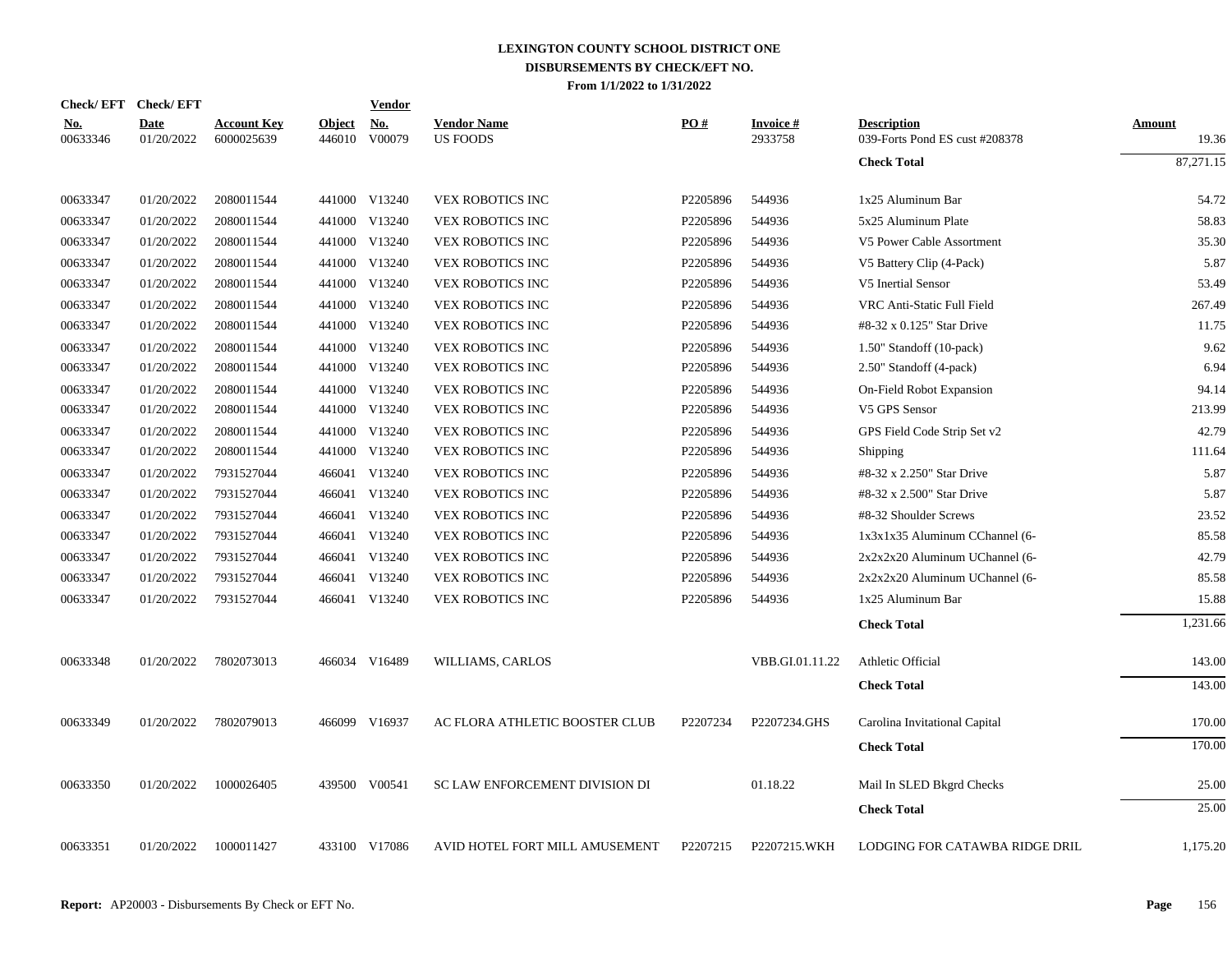|            | Check/EFT Check/EFT |                    |               | Vendor        |                                |          |                 |                                       |               |
|------------|---------------------|--------------------|---------------|---------------|--------------------------------|----------|-----------------|---------------------------------------|---------------|
| <u>No.</u> | <b>Date</b>         | <b>Account Key</b> | <u>Object</u> | <u>No.</u>    | <b>Vendor Name</b>             | PQ#      | <b>Invoice#</b> | <b>Description</b>                    | <b>Amount</b> |
|            |                     |                    |               |               |                                |          |                 | <b>Check Total</b>                    | 1,175.20      |
| 00633352   | 01/20/2022          | 1000011415         |               | 441000 V02519 | ACADEMIC SUPPLIER DBA RASIX CO | P2206948 | ID74920         | HP 410A TONER                         | 978.24        |
|            |                     |                    |               |               |                                |          |                 | <b>Check Total</b>                    | 978.24        |
| 00633353   | 01/20/2022          | 1000026643         |               | 444510 V00391 | APPLE INC                      | P2206556 | AH08888708      | apple pencil 1st generation           | 952.30        |
| 00633353   | 01/20/2022          | 5708025393         |               | 444510 V00391 | <b>APPLE INC</b>               | P2205088 | AH09999072      | STM Dux Case for 13-inch MacBo        | 18,698.25     |
| 00633353   | 01/20/2022          | 2022018845         |               | 444500 V00391 | <b>APPLE INC</b>               | P2205694 | AH10091230      | STM Dux Case for 13-inch MacBo        | 53.45         |
|            |                     |                    |               |               |                                |          |                 | <b>Check Total</b>                    | 19,704.00     |
| 00633354   | 01/20/2022          | 1000025507         |               | 439500 V14363 | APPLYA OCCUPATIONAL STRATEGIE  | P2201071 | <b>INV31060</b> | After-Hours Onsite Rate - Any         | 180.00        |
| 00633354   | 01/20/2022          | 1000025507         | 439500        | V14363        | APPLYA OCCUPATIONAL STRATEGIE  | P2201071 | <b>INV31060</b> | DOT 5 Panel (Extended Opiates)        | 1,376.00      |
| 00633354   | 01/20/2022          | 1000025507         |               | 439500 V14363 | APPLYA OCCUPATIONAL STRATEGIE  | P2201071 | <b>INV31060</b> | MRO Review for negative tests         | 109.00        |
| 00633354   | 01/20/2022          | 1000025507         | 439500        | V14363        | APPLYA OCCUPATIONAL STRATEGIE  | P2201071 | <b>INV31060</b> | DOT & Non-DOT Alcohol Testing:        | 357.50        |
| 00633354   | 01/20/2022          | 1000025507         |               | 439500 V14363 | APPLYA OCCUPATIONAL STRATEGIE  | P2201071 | <b>INV32569</b> | DOT 5 Panel (Extended Opiates)        | 192.64        |
| 00633354   | 01/20/2022          | 1000025507         | 439500        | V14363        | APPLYA OCCUPATIONAL STRATEGIE  | P2201071 | <b>INV32569</b> | MRO Review for negative tests         | 15.26         |
| 00633354   | 01/20/2022          | 1000025507         |               | 439500 V14363 | APPLYA OCCUPATIONAL STRATEGIE  | P2201071 | <b>INV32569</b> | DOT & Non-DOT Alcohol Testing:        | 27.50         |
|            |                     |                    |               |               |                                |          |                 | <b>Check Total</b>                    | 2,257.90      |
| 00633355   | 01/20/2022          | 1000022403         |               | 441000 V12599 | <b>BLACK ROCK BRANDING</b>     | P2206076 | 16716-1         | Devon and Jones ladies crown C        | 1,598.90      |
| 00633355   | 01/20/2022          | 1000022403         |               | 441000 V12599 | <b>BLACK ROCK BRANDING</b>     | P2206076 | 16716-1         | Devon & Jones men's crown coll        | 855.20        |
| 00633355   | 01/20/2022          | 1000022403         |               | 441000 V12599 | <b>BLACK ROCK BRANDING</b>     | P2206076 | 16716-1         | Freight                               | 38.49         |
|            |                     |                    |               |               |                                |          |                 | <b>Check Total</b>                    | 2,492.59      |
| 00633356   | 01/20/2022          | 7743019041         |               | 466041 V13041 | BLICK ART MATERIALS LLC        | P2206639 | 7830439         | Student Grade Tempera                 | 208.76        |
| 00633356   | 01/20/2022          | 7743019041         |               | 466041 V13041 | BLICK ART MATERIALS LLC        | P2206639 | 7830439         | Faber Castell Connector Waterc        | 25.85         |
| 00633356   | 01/20/2022          | 7743019041         | 466041        | V13041        | BLICK ART MATERIALS LLC        | P2206639 | 7830439         | <b>Faber Castell Connector Waterc</b> | 25.85         |
| 00633356   | 01/20/2022          | 7743019041         |               | 466041 V13041 | BLICK ART MATERIALS LLC        | P2206639 | 7830439         | Faber Castell Connector Waterc        | 25.85         |
| 00633356   | 01/20/2022          | 7743019041         | 466041        | V13041        | BLICK ART MATERIALS LLC        | P2206639 | 7830439         | <b>Faber Castell Connector Waterc</b> | 25.85         |
| 00633356   | 01/20/2022          | 7743019041         |               | 466041 V13041 | BLICK ART MATERIALS LLC        | P2206639 | 7830439         | <b>Faber Castell Connector Waterc</b> | 25.85         |
| 00633356   | 01/20/2022          | 7743019041         | 466041        | V13041        | BLICK ART MATERIALS LLC        | P2206639 | 7830439         | <b>Faber Castell Connector Waterc</b> | 25.85         |
| 00633356   | 01/20/2022          | 7743019041         |               | 466041 V13041 | BLICK ART MATERIALS LLC        | P2206639 | 7830439         | Faber Castell connector Waterc        | 25.85         |
| 00633356   | 01/20/2022          | 7743019041         | 466041        | V13041        | BLICK ART MATERIALS LLC        | P2206639 | 7830439         | Faber Castell Connector Waterc        | 25.85         |
| 00633356   | 01/20/2022          | 7743019041         |               | 466041 V13041 | BLICK ART MATERIALS LLC        | P2206639 | 7830439         | Faber Castell Connector Waterc        | 125.32        |
| 00633356   | 01/20/2022          | 7743019041         |               | 466041 V13041 | <b>BLICK ART MATERIALS LLC</b> | P2206639 | 7830439         | Crayola Crayons - Box of 12, B        | 18.58         |
| 00633356   | 01/20/2022          | 7743019041         |               | 466041 V13041 | BLICK ART MATERIALS LLC        | P2206639 | 7830439         | Crayola Regular Crayon Classpa        | 122.94        |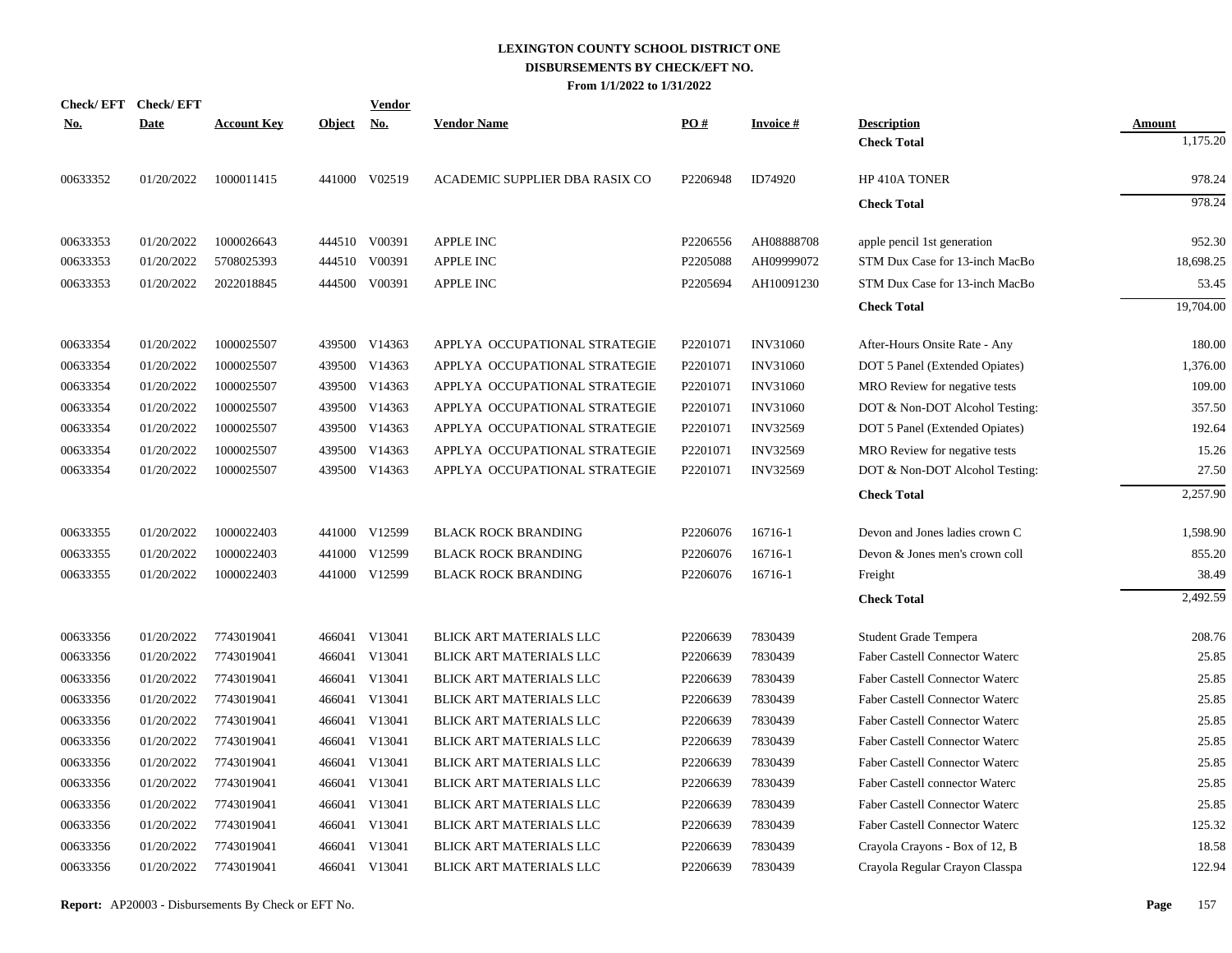| <b>Check/EFT</b>       | <b>Check/EFT</b>          |                                  |                         | <b>Vendor</b>                    |                                               |                 |                      |                                                 |                 |
|------------------------|---------------------------|----------------------------------|-------------------------|----------------------------------|-----------------------------------------------|-----------------|----------------------|-------------------------------------------------|-----------------|
| <u>No.</u><br>00633356 | <b>Date</b><br>01/20/2022 | <b>Account Key</b><br>7743019041 | <b>Object</b><br>466041 | $\mathbf{N}\mathbf{o}$<br>V13041 | <b>Vendor Name</b><br>BLICK ART MATERIALS LLC | PO#<br>P2206639 | Invoice #<br>7830439 | <b>Description</b><br>Buff Manila Drawing paper | Amount<br>62.08 |
| 00633356               | 01/20/2022                | 7743019041                       |                         | 466041 V13041                    | BLICK ART MATERIALS LLC                       | P2206639        | 7830439              | <b>Construction Paper</b>                       | 45.45           |
| 00633356               | 01/20/2022                | 7743019041                       |                         | 466041 V13041                    | BLICK ART MATERIALS LLC                       | P2206639        | 7830439              | Pacon Tru Ray Construction Pap                  | 27.27           |
| 00633356               | 01/20/2022                | 7743019041                       |                         | 466041 V13041                    | BLICK ART MATERIALS LLC                       | P2206639        | 7830439              | Pacon Tru-Ray Construction Pap                  | 27.27           |
| 00633356               | 01/20/2022                | 7743019041                       |                         | 466041 V13041                    | BLICK ART MATERIALS LLC                       | P2206639        | 7830439              | Pacon Tru-Ray Construction Pap                  | 49.71           |
| 00633356               | 01/20/2022                | 7743019041                       |                         | 466041 V13041                    | BLICK ART MATERIALS LLC                       | P2206639        | 7830439              | Pacon Tru-Ray Construction Pap                  | 49.71           |
| 00633356               | 01/20/2022                | 7743019041                       |                         | 466041 V13041                    | BLICK ART MATERIALS LLC                       | P2206639        | 7830439              | Pacon Tru-Ray Construction pap                  | 45.45           |
| 00633356               | 01/20/2022                | 7743019041                       |                         | 466041 V13041                    | BLICK ART MATERIALS LLC                       | P2206639        | 7830439              | Art Metal Foil Sheets                           | 61.58           |
| 00633356               | 01/20/2022                | 7743019041                       |                         | 466041 V13041                    | BLICK ART MATERIALS LLC                       | P2206639        | 7830439              | <b>Skutt Peephole Plugs</b>                     | 13.30           |
| 00633356               | 01/20/2022                | 7743019041                       |                         | 466041 V13041                    | BLICK ART MATERIALS LLC                       | P2206639        | 7830439              | Blick Sulphite 80lb Drawing Pa                  | 221.13          |
|                        |                           |                                  |                         |                                  |                                               |                 |                      | <b>Check Total</b>                              | 1,285.35        |
| 00633357               | 01/20/2022                | 2021011330                       |                         | 434500 V01277                    | <b>BRAINPOP.COM LLC</b>                       | P2207249        | US290413             | Brain Pop Renewal                               | 1,197.50        |
|                        |                           |                                  |                         |                                  |                                               |                 |                      | <b>Check Total</b>                              | 1,197.50        |
| 00633358               | 01/20/2022                | 7791027044                       |                         | 466031 V15692                    | <b>BRAND BUZZ LLC</b>                         | P2205118        | 6198                 | <b>Fishing Jersey</b>                           | 674.10          |
| 00633358               | 01/20/2022                | 7791027044                       |                         | 466031 V15692                    | <b>BRAND BUZZ LLC</b>                         | P2205118        | 6198                 | Premium Modern Solid Back                       | 234.33          |
| 00633358               | 01/20/2022                | 7791027044                       |                         | 466031 V15692                    | <b>BRAND BUZZ LLC</b>                         | P2205118        | 6198                 | Digitizing Fee                                  | 32.10           |
|                        |                           |                                  |                         |                                  |                                               |                 |                      | <b>Check Total</b>                              | 940.53          |
| 00633359               | 01/20/2022                | 1000025507                       |                         | 433200 Exxxxx                    | Employee                                      |                 | 12.02.12.09.21       | Wheel chair testing/BTW testin                  | 42.00           |
|                        |                           |                                  |                         |                                  |                                               |                 |                      | <b>Check Total</b>                              | 42.00           |
| 00633360               | 01/20/2022                | 1000026306                       |                         | 439500 V15623                    | CARLOS D HARRIS DBA CDH TRANSL                | P2207247        | 22003                | Spanish translation of the onl                  | 20.00           |
|                        |                           |                                  |                         |                                  |                                               |                 |                      | <b>Check Total</b>                              | 20.00           |
| 00633361               | 01/20/2022                | 1000021107                       |                         | 433200 Exxxxx                    | Employee                                      |                 | 12.01.12.17.21       | Meetings                                        | 201.15          |
|                        |                           |                                  |                         |                                  |                                               |                 |                      | <b>Check Total</b>                              | 201.15          |
| 00633362               | 01/20/2022                | 1000025447                       |                         | 441020 V16996                    | CENTRAL GLASS OF SC LLC                       | P2205372        | 10820                | Provide & Install 1/4" Regular                  | 2,889.00        |
| 00633362               | 01/20/2022                | 7884027047                       |                         | 466041 V16996                    | CENTRAL GLASS OF SC LLC                       | P2205372        | 10820                | Provide & Install 1/4" Regular                  | 2,889.00        |
|                        |                           |                                  |                         |                                  |                                               |                 |                      | <b>Check Total</b>                              | 5,778.00        |
| 00633363               | 01/20/2022                | 1000021107                       |                         | 433200 Exxxxx                    | Employee                                      |                 | 12.07.12.17.21       | Meetings/home visits                            | 189.84          |
|                        |                           |                                  |                         |                                  |                                               |                 |                      | <b>Check Total</b>                              | 189.84          |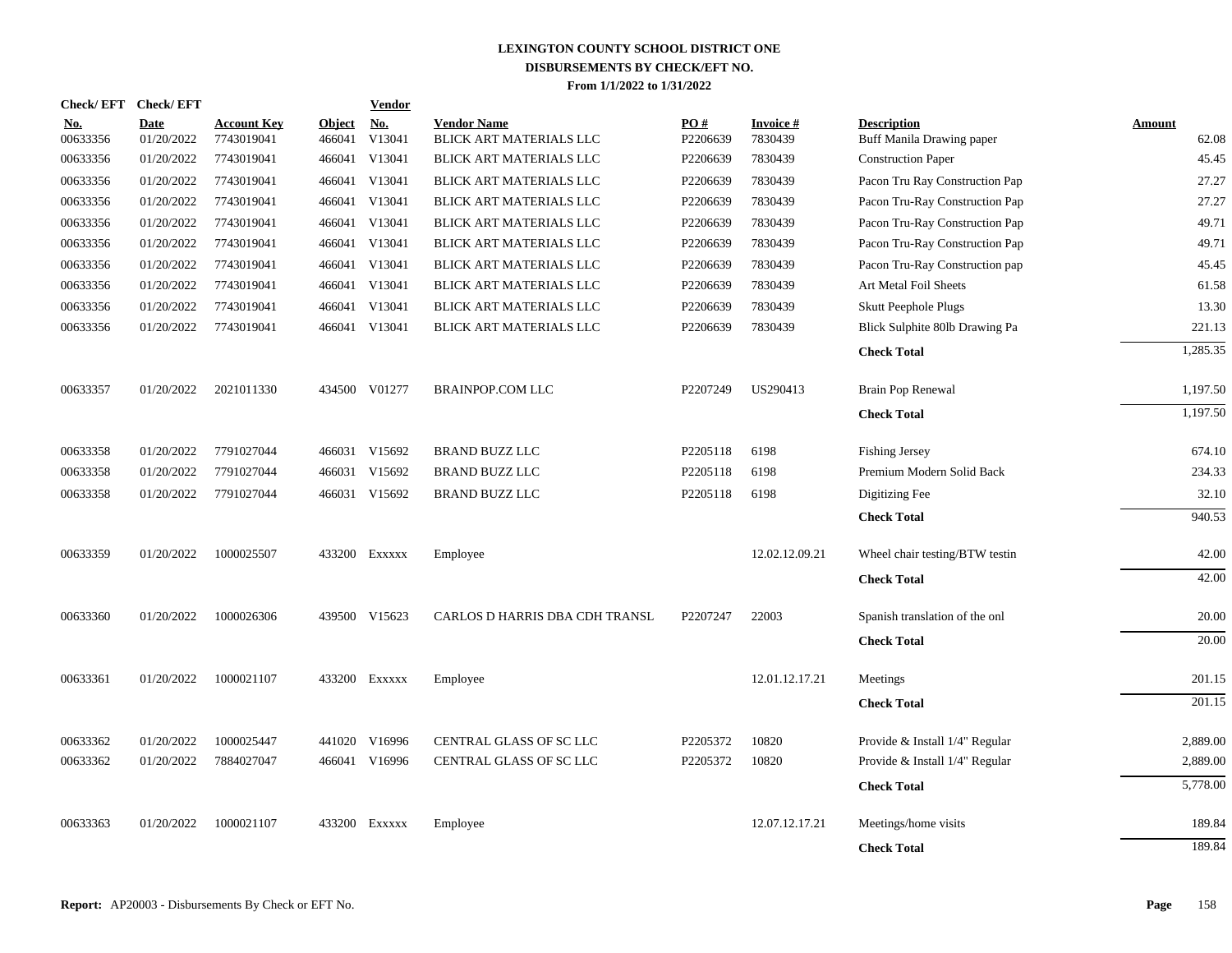|                        | Check/EFT Check/EFT       |                                  |                         | <b>Vendor</b>        |                                                      |                 |                           |                                              |                        |
|------------------------|---------------------------|----------------------------------|-------------------------|----------------------|------------------------------------------------------|-----------------|---------------------------|----------------------------------------------|------------------------|
| <u>No.</u><br>00633364 | <b>Date</b><br>01/20/2022 | <b>Account Key</b><br>1000025407 | <b>Object</b><br>441020 | <u>No.</u><br>V16517 | <b>Vendor Name</b><br>COASTAL SANITARY SUPPLY COMPAN | PO#<br>P2205674 | <b>Invoice#</b><br>318558 | <b>Description</b><br><b>Bar Towel Dozen</b> | <b>Amount</b><br>24.08 |
|                        |                           |                                  |                         |                      |                                                      |                 |                           | <b>Check Total</b>                           | 24.08                  |
| 00633365               | 01/20/2022                | 1000025410                       |                         | 453000 V00823        | CONTRACT CONSTRUCTION INC                            | P2206520        | 1.P2206520                | LHS - GMP - Windscreen Repair                | 17,723.05              |
|                        |                           |                                  |                         |                      |                                                      |                 |                           | <b>Check Total</b>                           | 17,723.05              |
| 00633366               | 01/20/2022                | 7802073026                       |                         | 466034 V16513        | CRUMPTON, RONALD W                                   |                 | BB.WKM.01.15.22 BB WKM    |                                              | 56.00                  |
|                        |                           |                                  |                         |                      |                                                      |                 |                           | <b>Check Total</b>                           | 56.00                  |
| 00633367               | 01/20/2022                | 2200026405                       |                         | 439500 V16315        | DEER OAKS EAP SERVICES LLC                           | P2201534        | LCD021-11                 | Employee Assistance Program ba               | 3,947.13               |
|                        |                           |                                  |                         |                      |                                                      |                 |                           | <b>Check Total</b>                           | 3,947.13               |
| 00633368               |                           | 01/20/2022 5737025337            |                         | 452000 V12190        | <b>EDCON INC</b>                                     | P2200765        | 5.P2200765                | <b>CSMS - GMP</b>                            | 188,834.97             |
|                        |                           |                                  |                         |                      |                                                      |                 |                           | <b>Check Total</b>                           | 188,834.97             |
| 00633369               | 01/20/2022                | 1000025447                       |                         | 441000 V15897        | FIRST COMMUNITY BANK                                 | P2207254        | CES.5139.01.22            | <b>LOWES</b>                                 | 17.83                  |
| 00633369               | 01/20/2022                | 1000025447                       |                         | 441000 V15897        | FIRST COMMUNITY BANK                                 | P2207254        | CES.5139.01.22            | <b>AMAZON</b>                                | 32.00                  |
| 00633369               | 01/20/2022                | 7740019047                       |                         | 466041 V15897        | FIRST COMMUNITY BANK                                 | P2207254        | CES.5139.01.22            | <b>AMAZON</b>                                | 57.27                  |
| 00633369               | 01/20/2022                | 7743019047                       | 466069                  | V15897               | FIRST COMMUNITY BANK                                 | P2207254        | CES.5139.01.22            | <b>FOOD LION</b>                             | 63.84                  |
| 00633369               | 01/20/2022                | 7793027047                       |                         | 466041 V15897        | FIRST COMMUNITY BANK                                 | P2207254        | CES.5139.01.22            | <b>HOBBY LOBBY</b>                           | 137.41                 |
| 00633369               | 01/20/2022                | 7793027047                       |                         | 466041 V15897        | FIRST COMMUNITY BANK                                 | P2207254        | CES.5139.01.22            | <b>WALMART</b>                               | 218.90                 |
| 00633369               | 01/20/2022                | 7793027047                       |                         | 466069 V15897        | FIRST COMMUNITY BANK                                 | P2207254        | CES.5139.01.22            | <b>WALMART</b>                               | 119.56                 |
| 00633369               | 01/20/2022                | 7793027047                       |                         | 466069 V15897        | FIRST COMMUNITY BANK                                 | P2207254        | CES.5139.01.22            | <b>HARDEES</b>                               | 448.80                 |
| 00633369               | 01/20/2022                | 7793027047                       |                         | 466099 V15897        | FIRST COMMUNITY BANK                                 | P2207254        | CES.5139.01.22            | <b>WALMART</b>                               | 20.99                  |
| 00633369               | 01/20/2022                | 7884027047                       |                         | 466041 V15897        | FIRST COMMUNITY BANK                                 | P2207254        | CES.5139.01.22            | <b>AMAZON</b>                                | 20.28                  |
| 00633369               | 01/20/2022                | 7884027047                       |                         | 466041 V15897        | FIRST COMMUNITY BANK                                 | P2207254        | CES.5139.01.22            | <b>HOBBY LOBBY</b>                           | 168.80                 |
| 00633369               | 01/20/2022                | 7884027047                       |                         | 466041 V15897        | FIRST COMMUNITY BANK                                 | P2207254        | CES.5139.01.22            | <b>AMAZON</b>                                | 71.66                  |
| 00633369               | 01/20/2022                | 7884027047                       |                         | 466041 V15897        | FIRST COMMUNITY BANK                                 | P2207254        | CES.5139.01.22            | <b>AMAZON</b>                                | 85.83                  |
| 00633369               | 01/20/2022                | 7884027047                       |                         | 466041 V15897        | FIRST COMMUNITY BANK                                 | P2207254        | CES.5139.01.22            | <b>WALMART</b>                               | 24.04                  |
| 00633369               | 01/20/2022                | 7884027047                       |                         | 466069 V15897        | FIRST COMMUNITY BANK                                 | P2207254        | CES.5139.01.22            | YUMMIE CREATIONS                             | 109.48                 |
| 00633369               | 01/20/2022                | 7884027047                       |                         | 466069 V15897        | FIRST COMMUNITY BANK                                 | P2207254        | CES.5139.01.22            | <b>IGA</b>                                   | 34.95                  |
| 00633369               | 01/20/2022                | 7884027047                       |                         | 466069 V15897        | FIRST COMMUNITY BANK                                 | P2207254        | CES.5139.01.22            | <b>AMAZON</b>                                | 71.98                  |
| 00633369               | 01/20/2022                | 7884027047                       |                         | 466099 V15897        | FIRST COMMUNITY BANK                                 | P2207254        | CES.5139.01.22            | <b>BLACK ROCK BRANDING</b>                   | 222.51                 |
| 00633369               | 01/20/2022                | 7884027047                       |                         | 466099 V15897        | FIRST COMMUNITY BANK                                 | P2207254        | CES.5139.01.22            | <b>WALMART</b>                               | 10.54                  |
| 00633369               | 01/20/2022                | 7884027047                       | 466099                  | V15897               | FIRST COMMUNITY BANK                                 | P2207254        | CES.5139.01.22            | <b>PUBLIX</b>                                | 50.00                  |
| 00633369               | 01/20/2022                | 7884027047                       |                         | 466099 V15897        | FIRST COMMUNITY BANK                                 | P2207254        | CES.5139.01.22            | <b>BLACK ROCK BRANDING</b>                   | 747.69                 |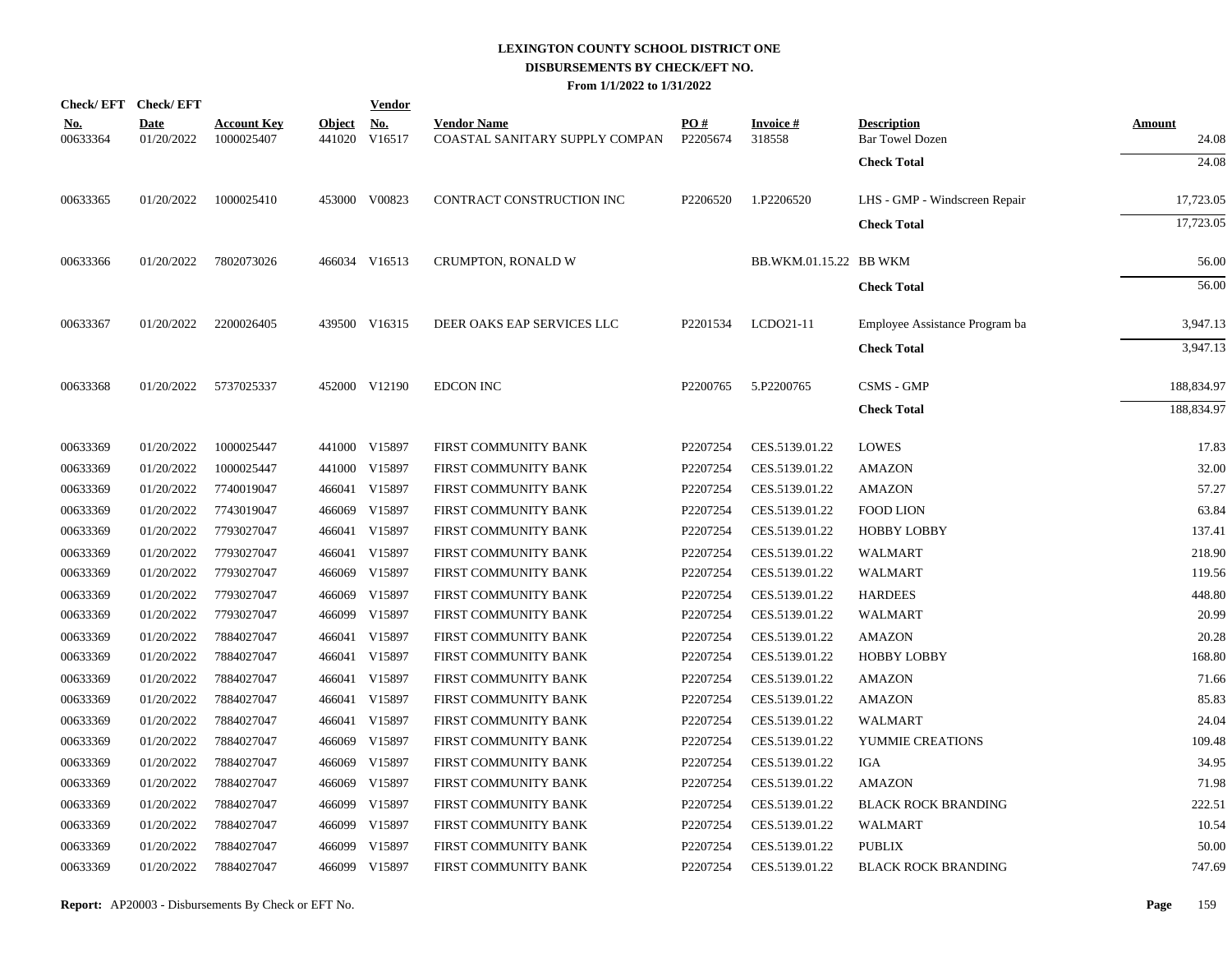| Check/EFT Check/EFT |                           |                                  |                         | <b>Vendor</b> |                                            |                 |                                   |                                   |                        |
|---------------------|---------------------------|----------------------------------|-------------------------|---------------|--------------------------------------------|-----------------|-----------------------------------|-----------------------------------|------------------------|
| No.<br>00633369     | <b>Date</b><br>01/20/2022 | <b>Account Key</b><br>7886027047 | <b>Object</b><br>466041 | No.<br>V15897 | <b>Vendor Name</b><br>FIRST COMMUNITY BANK | PO#<br>P2207254 | <b>Invoice#</b><br>CES.5139.01.22 | <b>Description</b><br><b>USPS</b> | <b>Amount</b><br>11.60 |
| 00633369            | 01/20/2022                | 7886027047                       | 466041                  | V15897        | FIRST COMMUNITY BANK                       | P2207254        | CES.5139.01.22                    | <b>USPS</b>                       | 3.75                   |
| 00633369            | 01/20/2022                | 1000011312                       | 441000                  | V15897        | FIRST COMMUNITY BANK                       | P2207253        | LES.1899.01.22                    | Pine Press                        | 237.17                 |
| 00633369            | 01/20/2022                | 1000023312                       | 464000                  | V15897        | FIRST COMMUNITY BANK                       | P2207253        | LES.1899.01.22                    | Hilton                            | 278.88                 |
| 00633369            | 01/20/2022                | 1000023312                       | 464000                  | V15897        | FIRST COMMUNITY BANK                       | P2207253        | LES.1899.01.22                    | Hilton                            | 278.88                 |
| 00633369            | 01/20/2022                | 2022022412                       | 431200                  | V15897        | FIRST COMMUNITY BANK                       | P2207253        | LES.1899.01.22                    | Kingston Resort Credit            | $-144.47$              |
| 00633369            | 01/20/2022                | 7841827012                       | 466099                  | V15897        | FIRST COMMUNITY BANK                       | P2207253        | LES.1899.01.22                    | Publix                            | 165.00                 |
| 00633369            | 01/20/2022                | 7841827012                       | 466099                  | V15897        | FIRST COMMUNITY BANK                       | P2207253        | LES.1899.01.22                    | Publix                            | 450.00                 |
| 00633369            | 01/20/2022                | 1000022216                       | 441000                  | V15897        | FIRST COMMUNITY BANK                       | P2207263        | PES.4504.01.22                    | Amazon.com                        | 142.90                 |
| 00633369            | 01/20/2022                | 7884027016                       | 466099                  | V15897        | FIRST COMMUNITY BANK                       | P2207263        | PES.4504.01.22                    | Amazon.com                        | 125.16                 |
| 00633369            | 01/20/2022                | 7932027016                       | 466041                  | V15897        | FIRST COMMUNITY BANK                       | P2207263        | PES.4504.01.22                    | Amazon.com                        | 142.20                 |
| 00633369            | 01/20/2022                | 7936527016                       | 466099                  | V15897        | FIRST COMMUNITY BANK                       | P2207263        | PES.4504.01.22                    | Amazon.com                        | 245.54                 |
| 00633369            | 01/20/2022                | 1000011241                       | 441000                  | V15897        | FIRST COMMUNITY BANK                       | P2207251        | RCE.5212.01.22                    | EAI                               | 343.04                 |
| 00633369            | 01/20/2022                | 7841827041                       |                         | 466099 V15897 | FIRST COMMUNITY BANK                       | P2207251        | RCE.5212.01.22                    | Target                            | 32.39                  |
| 00633369            | 01/20/2022                | 7846027041                       | 466041                  | V15897        | FIRST COMMUNITY BANK                       | P2207251        | RCE.5212.01.22                    | Dollar General                    | 12.84                  |
| 00633369            | 01/20/2022                | 7846027041                       | 466099                  | V15897        | FIRST COMMUNITY BANK                       | P2207251        | RCE.5212.01.22                    | Lexington Florist                 | 157.80                 |
| 00633369            | 01/20/2022                | 7846027041                       | 466099                  | V15897        | FIRST COMMUNITY BANK                       | P2207251        | RCE.5212.01.22                    | Amazon                            | $-7.00$                |
| 00633369            | 01/20/2022                | 7846027041                       |                         | 466099 V15897 | FIRST COMMUNITY BANK                       | P2207251        | RCE.5212.01.22                    | Amazon                            | $-7.00$                |
| 00633369            | 01/20/2022                | 7863027041                       | 466099                  | V15897        | FIRST COMMUNITY BANK                       | P2207251        | RCE.5212.01.22                    | <b>USPO</b>                       | 4.33                   |
| 00633369            | 01/20/2022                | 1000011341                       |                         | 443000 V15897 | FIRST COMMUNITY BANK                       | P2207252        | RCE.5444.01.22                    | Amazon                            | 147.42                 |
|                     |                           |                                  |                         |               |                                            |                 |                                   | <b>Check Total</b>                | 5,354.79               |
| 00633370            | 01/20/2022                | 1000011444                       |                         | 441000 V00549 | FORMS AND SUPPLY INC (FSI)                 | P2205407        | 5958100-0                         | Pendaflex Essentials 15 Tab Cu    | 26.32                  |
| 00633370            | 01/20/2022                | 1000011444                       |                         | 441000 V00549 | FORMS AND SUPPLY INC (FSI)                 | P2205407        | 5958100-0                         | Lorell Mesh Rolling File          | 84.16                  |
|                     |                           |                                  |                         |               |                                            |                 |                                   | <b>Check Total</b>                | 110.48                 |
| 00633371            | 01/20/2022                | 7802089029                       |                         | 466034 V16070 | <b>GARRISON, NAKIA</b>                     |                 | BB.GMS.01.06.22                   | <b>BB GMS vs PHM</b>              | 70.00                  |
|                     |                           |                                  |                         |               |                                            |                 |                                   | <b>Check Total</b>                | 70.00                  |
| 00633372            | 01/20/2022                | 7932027016                       |                         | 466099 V16077 | <b>GLOVER DESIGN LLC</b>                   | P2205989        | 2166                              | flat back mesh with stand up c    | 420.00                 |
| 00633372            | 01/20/2022                | 7932027016                       | 466099                  | V16077        | <b>GLOVER DESIGN LLC</b>                   | P2205989        | 2166                              | flat back mesh with stand up c    | 490.00                 |
| 00633372            | 01/20/2022                | 7932027016                       | 466099                  | V16077        | <b>GLOVER DESIGN LLC</b>                   | P2205989        | 2166                              | flat back mesh with stand up c    | 350.00                 |
| 00633372            | 01/20/2022                | 7932027016                       | 466099                  | V16077        | GLOVER DESIGN LLC                          | P2205989        | 2166                              | flat back mesh with stand up c    | 840.00                 |
| 00633372            | 01/20/2022                | 7932027016                       | 466099                  | V16077        | <b>GLOVER DESIGN LLC</b>                   | P2205989        | 2166                              | flat back mesh with stand up c    | 70.00                  |
| 00633372            | 01/20/2022                | 7932027016                       | 466099                  | V16077        | <b>GLOVER DESIGN LLC</b>                   | P2205989        | 2166                              | flat back mesh with stand up c    | 70.00                  |
| 00633372            | 01/20/2022                | 7932027016                       |                         | 466099 V16077 | <b>GLOVER DESIGN LLC</b>                   | P2205989        | 2166                              | shipping                          | 25.00                  |
|                     |                           |                                  |                         |               |                                            |                 |                                   |                                   |                        |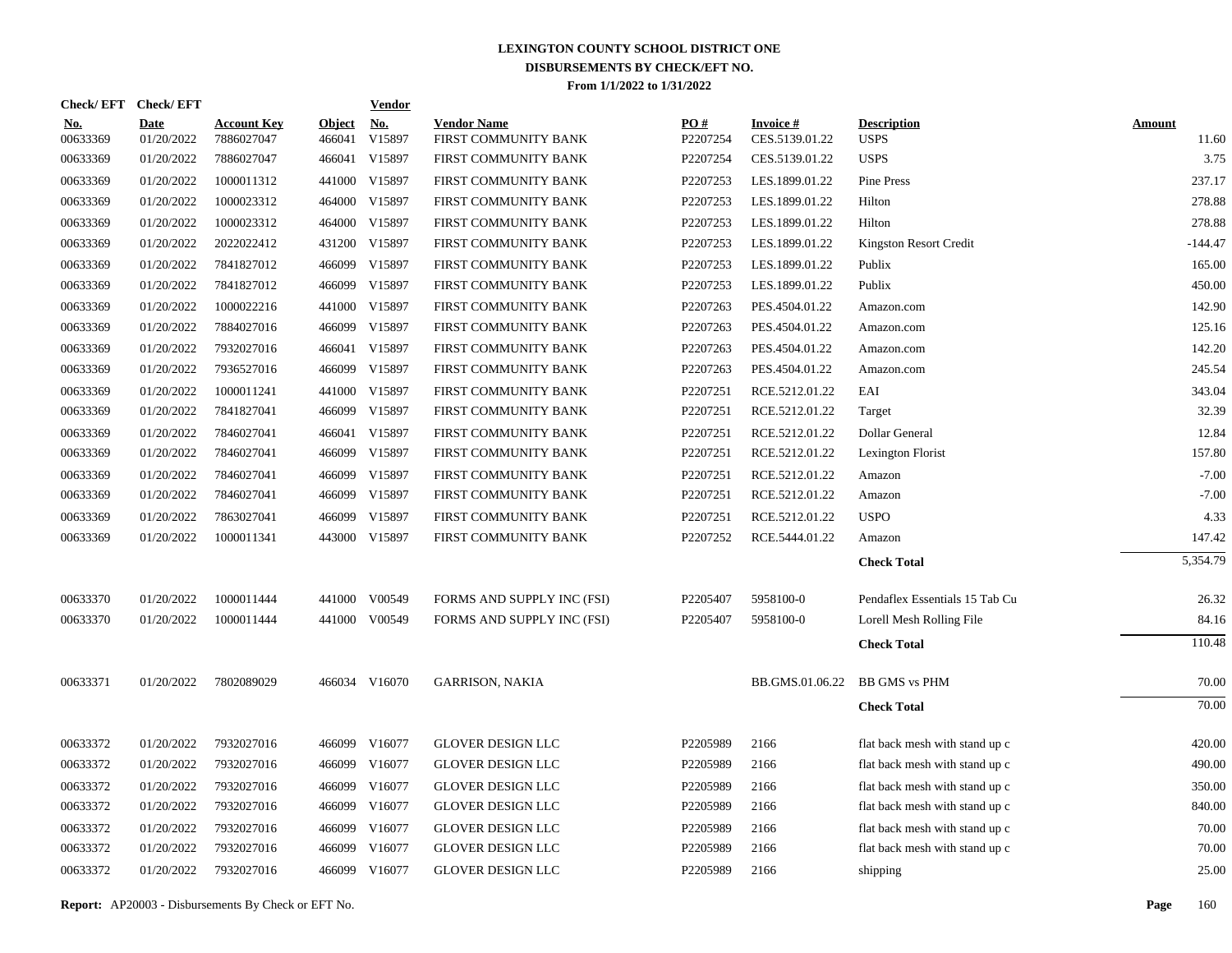|                        | Check/EFT Check/EFT       |                                  |                         | <b>Vendor</b>        |                                         |                 |                            |                                                      |                        |
|------------------------|---------------------------|----------------------------------|-------------------------|----------------------|-----------------------------------------|-----------------|----------------------------|------------------------------------------------------|------------------------|
| <u>No.</u><br>00633372 | <b>Date</b><br>01/20/2022 | <b>Account Key</b><br>7932027016 | <b>Object</b><br>466099 | <u>No.</u><br>V16077 | <b>Vendor Name</b><br>GLOVER DESIGN LLC | PO#<br>P2205989 | <b>Invoice</b> $#$<br>2166 | <b>Description</b><br>Quarter zip Jersey Flat back m | <b>Amount</b><br>75.00 |
|                        |                           |                                  |                         |                      |                                         |                 |                            | <b>Check Total</b>                                   | 2,340.00               |
| 00633373               | 01/20/2022                | 1000025443                       |                         | 441020 V15598        | GREENVILLE OFFICE SUPPLY CO IN          | P2206760        | 109172-0                   | CAROLINA MOP 7220 SIDE GATE                          | 44.19                  |
|                        |                           |                                  |                         |                      |                                         |                 |                            | <b>Check Total</b>                                   | 44.19                  |
| 00633374               | 01/20/2022                | 5310025327                       |                         | 452000 V02159        | H G REYNOLDS COMPANY INC                | P2205169        | 1.P2205169                 | WKHS Auditorium Re-Roof GMP -                        | 178,997.85             |
| 00633374               | 01/20/2022                | 5720025320                       | 452000                  | V02159               | H G REYNOLDS COMPANY INC                | P2102856        | 17M.P2102856               | New LMS GMP Main Building                            | 1,374,362.55           |
| 00633374               | 01/20/2022                | 5310025327                       |                         | 452000 V02159        | H G REYNOLDS COMPANY INC                | P2205169        | 2.P2205169                 | WKHS Auditorium Re-Roof GMP -                        | 29,135.75              |
| 00633374               | 01/20/2022                | 5727025327                       |                         | 452000 V02159        | H G REYNOLDS COMPANY INC                | P2205169        | 2.P2205169                 | WKHS Auditorium Re-Roof GMP -                        | 9,924.56               |
| 00633374               | 01/20/2022                | 5720025320                       | 452000                  | V02159               | H G REYNOLDS COMPANY INC                | P2011533        | 21.P2011533                | New Lexington Middle School -                        | 192,827.07             |
| 00633374               | 01/20/2022                | 5720025320                       |                         | 453000 V02159        | H G REYNOLDS COMPANY INC                | P2200761        | 6.P2200761                 | New LMS - GMP - Offsite Road W                       | 93,506.39              |
|                        |                           |                                  |                         |                      |                                         |                 |                            | <b>Check Total</b>                                   | 1,878,754.17           |
| 00633375               | 01/20/2022                | 5740025340                       |                         | 452000 V16117        | HOOD CONSTRUCTION COMPANY               | P2201547        | 3.P2201547                 | NPES - GMP                                           | 151,021.50             |
| 00633375               | 01/20/2022                | 5723025323                       |                         | 452000 V16117        | HOOD CONSTRUCTION COMPANY               | P2201217        | 4.P2201217                 | SGES - GMP Per Scope of Work                         | 50,203.16              |
|                        |                           |                                  |                         |                      |                                         |                 |                            | <b>Check Total</b>                                   | 201,224.66             |
| 00633376               | 01/20/2022                | 1000025442                       |                         | 441020 V12096        | HYMAN PAPER CO INC                      | P2206840        | 283287                     | SPARTAN DAMP MOP FLOOR SHINE 3                       | 38.93                  |
| 00633376               | 01/20/2022                | 1000025443                       |                         | 441020 V12096        | HYMAN PAPER CO INC                      | P2206749        | 283294                     | SPARTAN 700504 BLEACH                                | 81.16                  |
| 00633376               | 01/20/2022                | 1000025443                       |                         | 441020 V12096        | HYMAN PAPER CO INC                      | P2206749        | 283294                     | SPARTAN 3028 WOOD POLISH                             | 51.26                  |
| 00633376               | 01/20/2022                | 1000025443                       |                         | 441020 V12096        | HYMAN PAPER CO INC                      | P2206749        | 283294                     | CONTINENTAL 8110GY 10 QT BUCKE                       | 58.68                  |
| 00633376               | 01/20/2022                | 1000025437                       |                         | 441020 V12096        | HYMAN PAPER CO INC                      | P2206747        | 283300                     | SPARTAN 700504 BLEACH                                | 81.16                  |
| 00633376               | 01/20/2022                | 1000025437                       |                         | 441020 V12096        | HYMAN PAPER CO INC                      | P2206747        | 283300                     | SPARTAN 3195 SANITYZE                                | 61.55                  |
|                        |                           |                                  |                         |                      |                                         |                 |                            | <b>Check Total</b>                                   | 372.74                 |
| 00633377               | 01/20/2022                | 1000011326                       |                         | 434500 V10131        | <b>IXL LEARNING</b>                     | P2204027        | S421400                    | IXL license site (grades 6-8:                        | 2,888.00               |
|                        |                           |                                  |                         |                      |                                         |                 |                            | <b>Check Total</b>                                   | 2,888.00               |
| 00633378               | 01/20/2022                | 1000014144                       |                         | 441000 V00102        | JW PEPPER AND SON INC                   | P2205481        | 363793880                  | File-Finder Envelopes Choral O                       | 70.00                  |
| 00633378               | 01/20/2022                | 1000014144                       |                         | 441000 V00102        | <b>JW PEPPER AND SON INC</b>            | P2205481        | 363793880                  | Shipping                                             | 11.99                  |
| 00633378               | 01/20/2022                | 1000014144                       | 441000                  | V00102               | JW PEPPER AND SON INC                   | P2206045        | 363833488                  | No Time-SATB                                         | 76.00                  |
| 00633378               | 01/20/2022                | 1000014144                       |                         | 441000 V00102        | JW PEPPER AND SON INC                   | P2206045        | 363833488                  | Esto les digo-SATB                                   | 68.00                  |
| 00633378               | 01/20/2022                | 1000014144                       | 441000                  | V00102               | JW PEPPER AND SON INC                   | P2206045        | 363833488                  | Connected-SATB                                       | 104.00                 |
| 00633378               | 01/20/2022                | 1000014144                       | 441000                  | V00102               | JW PEPPER AND SON INC                   | P2206045        | 363833488                  | Modimo-SATB                                          | 110.00                 |
| 00633378               | 01/20/2022                | 1000014144                       |                         | 441000 V00102        | JW PEPPER AND SON INC                   | P2206045        | 363833488                  | An die Musik                                         | 84.00                  |
|                        |                           |                                  |                         |                      |                                         |                 |                            |                                                      |                        |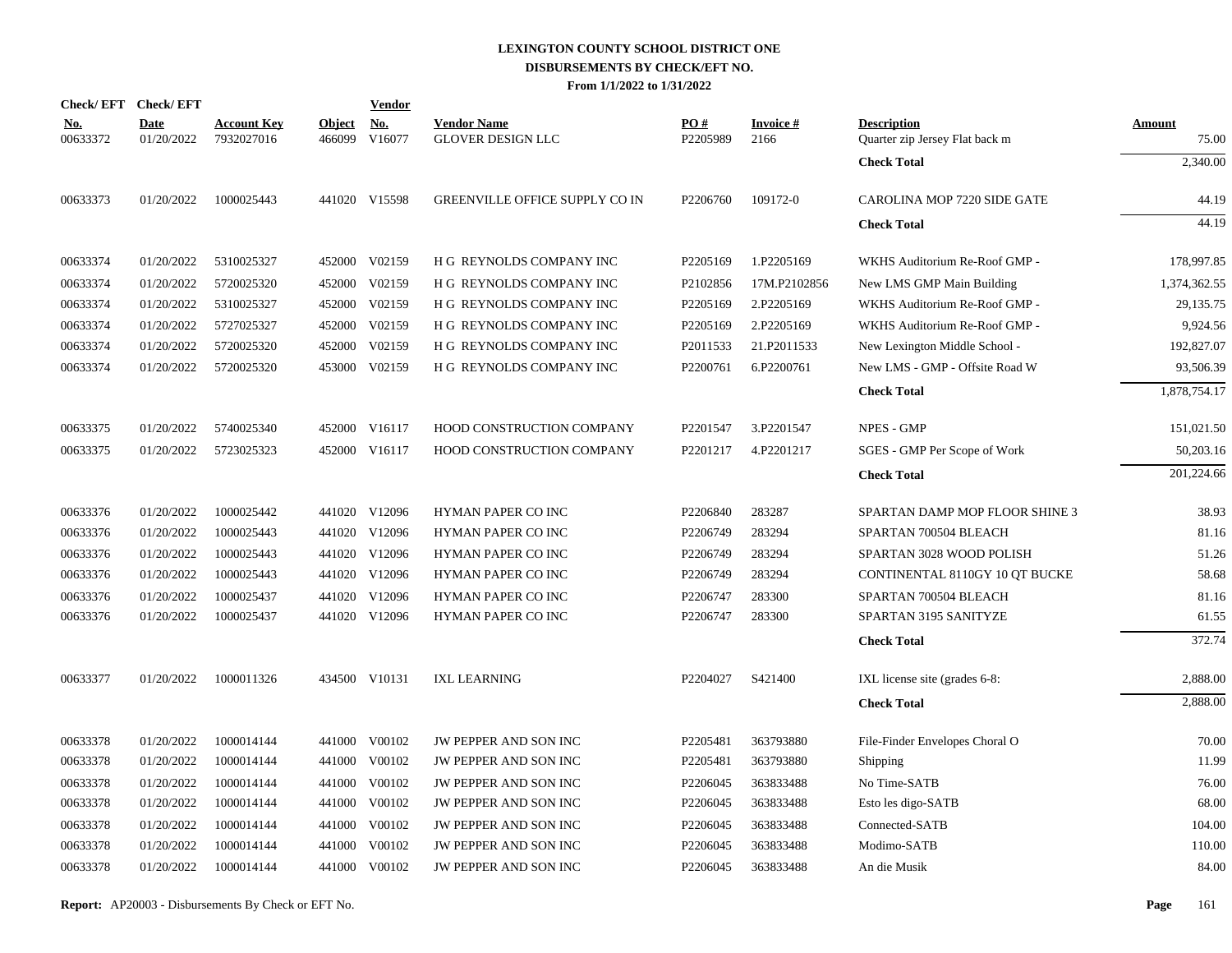| <b>Check/EFT</b>       | <b>Check/EFT</b>   |                                  |                         | <b>Vendor</b>                         |                                             |                 |                        |                                |                 |
|------------------------|--------------------|----------------------------------|-------------------------|---------------------------------------|---------------------------------------------|-----------------|------------------------|--------------------------------|-----------------|
| <u>No.</u><br>00633378 | Date<br>01/20/2022 | <b>Account Kev</b><br>1000014144 | <u>Object</u><br>441000 | $\underline{\mathrm{No}}$ .<br>V00102 | <b>Vendor Name</b><br>JW PEPPER AND SON INC | PO#<br>P2206045 | Invoice #<br>363833488 | <b>Description</b><br>Shipping | Amount<br>28.99 |
| 00633378               | 01/20/2022         | 1000014127                       | 441000                  | V00102                                | <b>JW PEPPER AND SON INC</b>                | P2206255        | 363849461              | No Time bySusan Brumfield SATB | 51.30           |
| 00633378               | 01/20/2022         | 1000014127                       | 441000                  | V00102                                | JW PEPPER AND SON INC                       | P2206255        | 363849461              | <b>SHIPPING</b>                | 21.99           |
| 00633378               | 01/20/2022         | 1000014127                       | 441000                  | V00102                                | JW PEPPER AND SON INC                       | P2206255        | 363850130              | Esto Les Digo-Kinley Lange     | 45.90           |
| 00633378               | 01/20/2022         | 1000014127                       | 441000                  | V00102                                | JW PEPPER AND SON INC                       | P2206255        | 363850130              | Connected-Brian Tate           | 70.20           |
| 00633378               | 01/20/2022         | 1000014127                       | 441000                  | V00102                                | JW PEPPER AND SON INC                       | P2206255        | 363850130              | Modimo- arr. Michael Barrett   | 74.25           |
| 00633378               | 01/20/2022         | 1000014144                       | 441000                  | V00102                                | JW PEPPER AND SON INC                       | P2206045        | 363874398              | Keep My Commandments-SATB      | 102.00          |
| 00633378               | 01/20/2022         | 1000011415                       |                         | 441000 V00102                         | JW PEPPER AND SON INC                       | P2206973        | 363929054              | <b>AMMERLAND</b>               | 85.00           |
| 00633378               | 01/20/2022         | 1000011415                       | 441000                  | V00102                                | JW PEPPER AND SON INC                       | P2206973        | 363929054              | <b>AMMERLAND SCORE</b>         | 39.00           |
| 00633378               | 01/20/2022         | 1000011415                       | 441000                  | V00102                                | JW PEPPER AND SON INC                       | P2206973        | 363929054              | <b>AQUIA LANDING</b>           | 45.00           |
| 00633378               | 01/20/2022         | 1000011415                       | 441000                  | V00102                                | JW PEPPER AND SON INC                       | P2206973        | 363929054              | SHIPPING AND HANDLING          | 16.99           |
| 00633378               | 01/20/2022         | 1000011415                       | 441000                  | V00102                                | JW PEPPER AND SON INC                       | P2206973        | 363929686              | ALLEGRO BARBARO SCORE          | 37.50           |
|                        |                    |                                  |                         |                                       |                                             |                 |                        | <b>Check Total</b>             | 1,142.11        |
| 00633379               | 01/20/2022         | 2022022403                       |                         | 431200 V15932                         | LEMPP EDUCATIONAL CONSULTING L              | P2203177        | 005                    | Professional Development Sessi | 3,750.00        |
|                        |                    |                                  |                         |                                       |                                             |                 |                        | <b>Check Total</b>             | 3,750.00        |
| 00633380               | 01/20/2022         | 1000025411                       | 432900                  | V00448                                | LEXINGTON COUNTY DEPARTMENT OF              | P2207056        | 11483                  | LHS - Trash to the Landfill    | 56.10           |
| 00633380               | 01/20/2022         | 1000025411                       | 432900                  | V00448                                | LEXINGTON COUNTY DEPARTMENT OF              | P2207056        | 11483                  | LHS - Trash to the Landfill    | 38.78           |
| 00633380               | 01/20/2022         | 1000025435                       | 432900                  | V00448                                | LEXINGTON COUNTY DEPARTMENT OF              | P2207056        | 11483                  | PHES - Trash to the Landfill   | 27.50           |
| 00633380               | 01/20/2022         | 1000025445                       |                         | 432900 V00448                         | LEXINGTON COUNTY DEPARTMENT OF P2207056     |                 | 11483                  | DES - Trash to the Landfill    | 6.60            |
|                        |                    |                                  |                         |                                       |                                             |                 |                        | <b>Check Total</b>             | 128.98          |
| 00633381               | 01/20/2022         | 7885027023                       | 466099                  | V00071                                | LEXINGTON FLORIST AND FLOWER C              | P2207250        | 43921                  | HOUSE/BLOOMIMG PLANT           | 64.20           |
| 00633381               | 01/20/2022         | 7885027023                       |                         | 466099 V00071                         | LEXINGTON FLORIST AND FLOWER C              | P2207250        | 43921                  | DELIVERY CHARGE                | 20.00           |
|                        |                    |                                  |                         |                                       |                                             |                 |                        | <b>Check Total</b>             | 84.20           |
| 00633382               | 01/20/2022         | 5737025337                       |                         | 452000 V13399                         | LS3P ASSOCIATED LTD                         | P2013235        | 0071446                | Architectural Services for Car | 6,375.00        |
| 00633382               | 01/20/2022         | 5313025337                       | 453000                  | V13399                                | <b>LS3P ASSOCIATED LTD</b>                  | P2202756        | 0071447                | Architectural Services for Car | 4,875.00        |
| 00633382               | 01/20/2022         | 5313025343                       |                         | 453000 V13399                         | <b>LS3P ASSOCIATED LTD</b>                  | P2205168        | 0071456                | Architectural Services for MGM | 4,875.00        |
|                        |                    |                                  |                         |                                       |                                             |                 |                        | <b>Check Total</b>             | 16,125.00       |
| 00633383               | 01/20/2022         | 7887075027                       |                         | 466035 V13862                         | MODERN TURF INC                             | P2207255        | 10740                  | Infield softball prep          | 2,000.00        |
| 00633383               | 01/20/2022         | 7887075027                       | 466035                  | V13862                                | MODERN TURF INC                             | P2207255        | 10740                  | Bullpen construction/Renovatio | 1,800.00        |
|                        |                    |                                  |                         |                                       |                                             |                 |                        | <b>Check Total</b>             | 3,800.00        |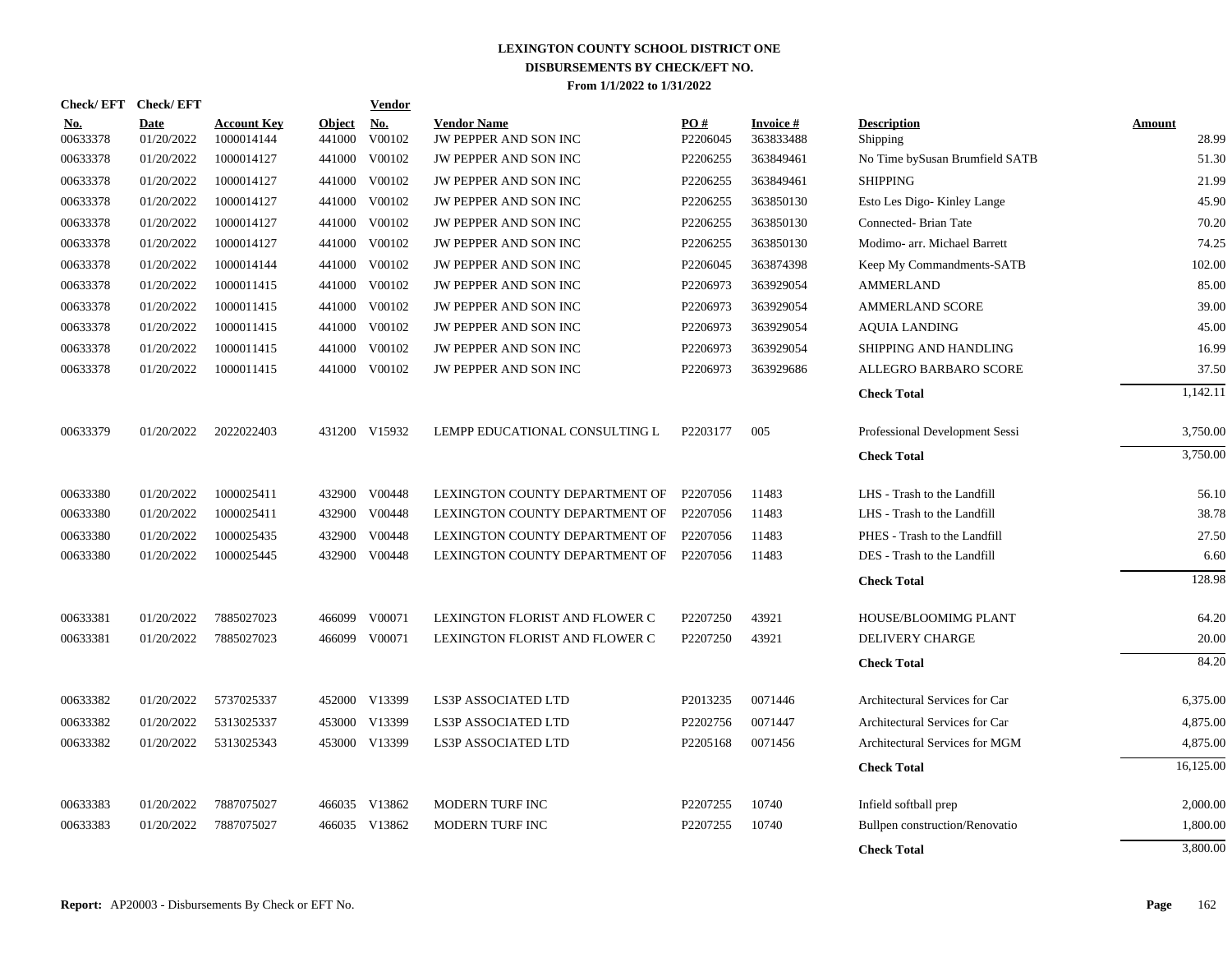| Check/EFT Check/EFT    |                           |                                  |                         | <b>Vendor</b>        |                                                      |                 |                               |                                            |                           |
|------------------------|---------------------------|----------------------------------|-------------------------|----------------------|------------------------------------------------------|-----------------|-------------------------------|--------------------------------------------|---------------------------|
| <u>No.</u><br>00633384 | <b>Date</b><br>01/20/2022 | <b>Account Key</b><br>3280011513 | <u>Object</u><br>439500 | <u>No.</u><br>V16964 | <b>Vendor Name</b><br>MUSC HEALTH COLUMBIA MEDICAL C | PO#<br>P2204331 | <b>Invoice #</b><br>10142021A | <b>Description</b><br>Quote No.: 10042021A | <b>Amount</b><br>1,250.00 |
| 00633384               | 01/20/2022                | 3280011513                       | 439500                  | V16964               | MUSC HEALTH COLUMBIA MEDICAL C                       | P2204331        | 10142021B                     | Quote No.: 10042021B                       | 125.00                    |
|                        |                           |                                  |                         |                      |                                                      |                 |                               | <b>Check Total</b>                         | 1,375.00                  |
|                        |                           |                                  |                         |                      |                                                      |                 |                               |                                            |                           |
| 00633385               | 01/20/2022                | 7934027044                       | 466041                  | V03230               | N GRAPHIX                                            | P2205612        | SSFC011825                    | FeatherLite - Moisture Free M              | 493.00                    |
| 00633385               | 01/20/2022                | 7934027044                       |                         | 466041 V03230        | N GRAPHIX                                            | P2205612        | SSFC011825                    | Digitzing/Emboridery Format                | 40.00                     |
|                        |                           |                                  |                         |                      |                                                      |                 |                               | <b>Check Total</b>                         | 533.00                    |
| 00633386               | 01/20/2022                | 1000023314                       |                         | 433200 Exxxxx        | Employee                                             |                 | 12.08.12.11.21                | AVID Nat. Conf.                            | 91.50                     |
| 00633386               | 01/20/2022                | 2022022414                       |                         | 433200 Exxxxx        | Employee                                             |                 | 12.08.12.11.21                | AVID Nat. Conf.                            | 325.17                    |
|                        |                           |                                  |                         |                      |                                                      |                 |                               | <b>Check Total</b>                         | 416.67                    |
| 00633387               | 01/20/2022                | 5729025329                       |                         | 452000 V15735        | <b>OUACKENBUSH ARCHITECTS AND PLA</b>                | P1913939        | 19.238.05-18                  | Architectural Services for Gil             | 3,960.00                  |
| 00633387               | 01/20/2022                | 5313025329                       |                         | 452000 V15735        | <b>OUACKENBUSH ARCHITECTS AND PLA</b>                | P2204816        | 19.238.05-19                  | Architectural Services for GMS             | 2,062.50                  |
|                        |                           |                                  |                         |                      |                                                      |                 |                               | <b>Check Total</b>                         | 6,022.50                  |
| 00633388               | 01/20/2022                | 7802089029                       |                         | 466034 V03091        | RHONE, CHRIS                                         |                 | BB.GMS.01.13.22               | <b>BB GMS vs BMS</b>                       | 48.00                     |
|                        |                           |                                  |                         |                      |                                                      |                 |                               | <b>Check Total</b>                         | 48.00                     |
| 00633389               | 01/20/2022                | 1000011544                       | 433200                  | V00344               | <b>SC DECA</b>                                       | P2207270        | 63860                         | <b>Advisor Registration (Early Bi</b>      | 190.00                    |
| 00633389               | 01/20/2022                | 7811027044                       |                         | 466064 V00344        | <b>SC DECA</b>                                       | P2207270        | 63860                         | Student Registration (Early Bi             | 6,075.00                  |
| 00633389               | 01/20/2022                | 7811027044                       | 466064                  | V00344               | <b>SC DECA</b>                                       | P2207270        | 63860                         | Chaperone Registration                     | 570.00                    |
| 00633389               | 01/20/2022                | 7811027044                       |                         | 466064 V00344        | <b>SC DECA</b>                                       | P2207270        | 63860                         | <b>DECA</b> Shirt                          | 2.00                      |
|                        |                           |                                  |                         |                      |                                                      |                 |                               | <b>Check Total</b>                         | 6,837.00                  |
| 00633390               | 01/20/2022                | 2079022421                       |                         | 433200 V00344        | <b>SC DECA</b>                                       | P2207259        | 63848                         | ADVISOR REGISTRATION FOR SC DE             | 475.00                    |
| 00633390               | 01/20/2022                | 2080011521                       |                         | 433100 V00344        | <b>SC DECA</b>                                       | P2207259        | 63848                         | STUDENT REGISTRATION FOR SC DE             | 2,100.00                  |
| 00633390               | 01/20/2022                | 7811027021                       |                         | 466031 V00344        | <b>SC DECA</b>                                       | P2207259        | 63848                         | <b>GUEST CHAPERONES (SPOUSES) REG</b>      | 180.00                    |
| 00633390               | 01/20/2022                | 7811027021                       |                         | 466031 V00344        | <b>SC DECA</b>                                       | P2207259        | 63848                         | XXL TSHIRT UPCHARGE                        | 2.00                      |
|                        |                           |                                  |                         |                      |                                                      |                 |                               | <b>Check Total</b>                         | 2,757.00                  |
| 00633391               | 01/20/2022                | 1000025414                       |                         | 432900 V00259        | <b>SC DHEC</b>                                       | P2207055        | QA25645-3                     | GES - NPDES Permit ND0013587 -             | 530.00                    |
|                        |                           |                                  |                         |                      |                                                      |                 |                               | <b>Check Total</b>                         | 530.00                    |
| 00633392               | 01/20/2022                | 2022018838                       |                         | 441000 V16160        | <b>SCHOLASTIC BOOK FAIRS</b>                         | P2206288        | B5222853FR                    | Onsite sponsored book fair to              | 10,176.00                 |
|                        |                           |                                  |                         |                      |                                                      |                 |                               |                                            |                           |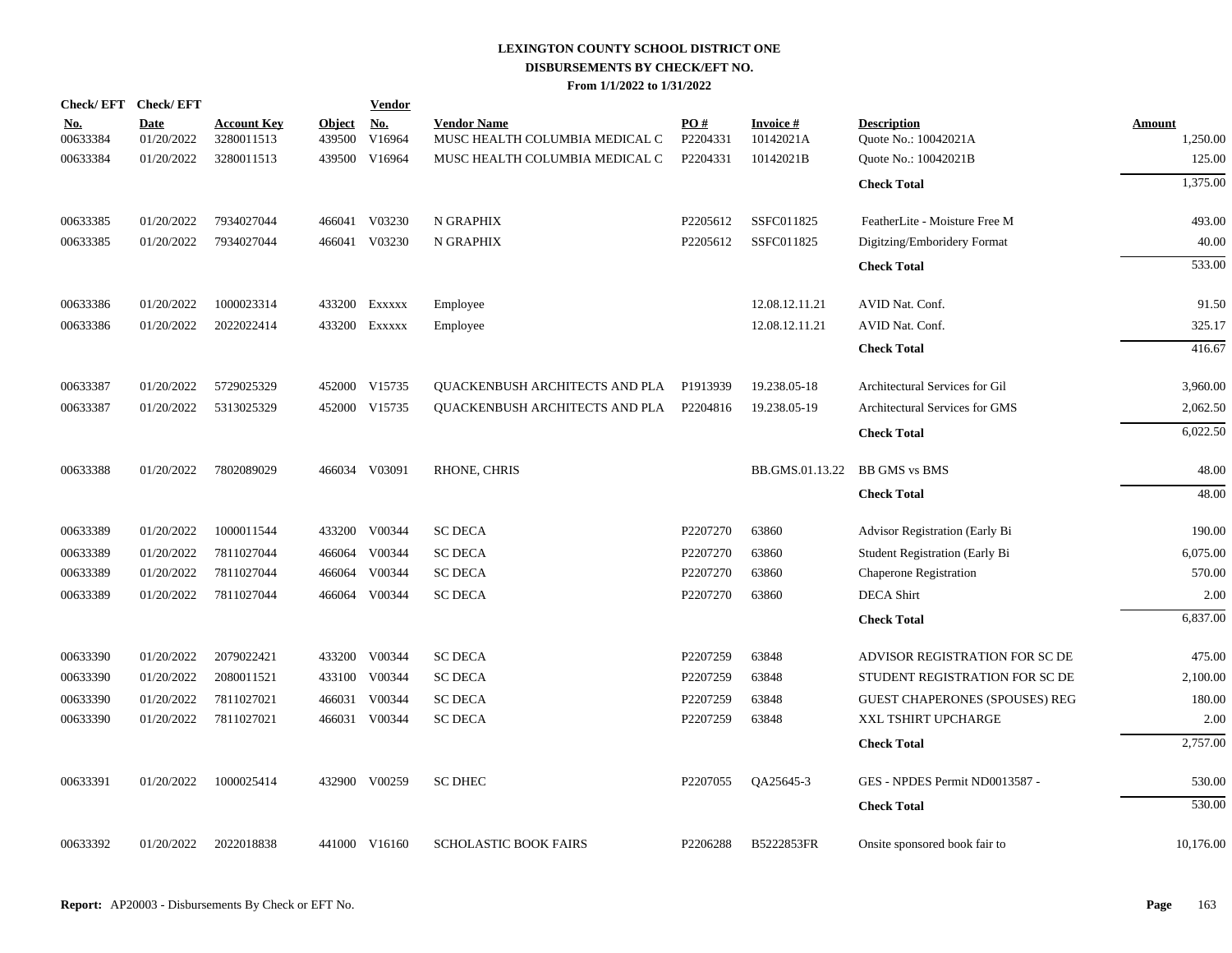| <u>No.</u> | Check/EFT Check/EFT<br><b>Date</b> | <b>Account Key</b> | Object No. | <b>Vendor</b> | <b>Vendor Name</b>             | $\underline{PO#}$ | <b>Invoice#</b> | <b>Description</b>             | <b>Amount</b> |
|------------|------------------------------------|--------------------|------------|---------------|--------------------------------|-------------------|-----------------|--------------------------------|---------------|
|            |                                    |                    |            |               |                                |                   |                 | <b>Check Total</b>             | 10,176.00     |
| 00633393   | 01/20/2022                         | 7811027044         | 466041     | V00708        | SCHOOL CUTS SCREENING AND EMBR | P2200371          | 53424           | Comfort Colors w/DECA Logo     | 1,272.34      |
| 00633393   | 01/20/2022                         | 7811027044         |            | 466041 V00708 | SCHOOL CUTS SCREENING AND EMBR | P2200371          | 53424           | Art Fee                        | 90.95         |
|            |                                    |                    |            |               |                                |                   |                 | <b>Check Total</b>             | 1,363.29      |
| 00633394   | 01/20/2022                         | 3260011303         |            | 441000 V16452 | <b>SCHOOL SPECIALTY LLC</b>    | P2201714          | 202501789563    | Bags, zip, 1 liter/25/pkg      | 29.64         |
| 00633394   | 01/20/2022                         | 3260011303         | 441000     | V16452        | SCHOOL SPECIALTY LLC           | P2201714          | 202501789563    | Cotton balls, pk/100           | 7.97          |
| 00633394   | 01/20/2022                         | 3260011303         | 441000     | V16452        | SCHOOL SPECIALTY LLC           | P2201714          | 202501789563    | Paper plates, 35/pkg           | 27.29         |
| 00633394   | 01/20/2022                         | 3260011303         | 441000     | V16452        | SCHOOL SPECIALTY LLC           | P2201714          | 202501789563    | Trays, plastic, 4/pkg          | 28.69         |
| 00633394   | 01/20/2022                         | 3260011303         | 441000     | V16452        | SCHOOL SPECIALTY LLC           | P2201714          | 202501789563    | Thermometer, outdoor           | 5.34          |
| 00633394   | 01/20/2022                         | 3260011303         | 441000     | V16452        | SCHOOL SPECIALTY LLC           | P2201714          | 202501789563    | Thermometer, FOSS demonstratio | 18.74         |
| 00633394   | 01/20/2022                         | 3260011303         | 441000     | V16452        | SCHOOL SPECIALTY LLC           | P2201714          | 202501789563    | Cups, plastic, 9 oz., pk/25    | 36.86         |
| 00633394   | 01/20/2022                         | 3260011303         | 441000     | V16452        | SCHOOL SPECIALTY LLC           | P2201714          | 202501789563    | Mirrors, plastic, pkg/36       | 50.39         |
| 00633394   | 01/20/2022                         | 3260011303         | 441000     | V16452        | SCHOOL SPECIALTY LLC           | P2201714          | 202501789563    | Thermometer, wall              | 14.65         |
|            |                                    |                    |            |               |                                |                   |                 | <b>Check Total</b>             | 219.57        |
| 00633395   | 01/20/2022                         | 7860527046         | 466035     | V01207        | <b>SHRED WITH US</b>           | P2201103          | 245010          | On site 65 gallon security con | 5.50          |
| 00633395   | 01/20/2022                         | 7860527046         | 466035     | V01207        | <b>SHRED WITH US</b>           | P2201103          | 245010          | On site shredding service      | 19.99         |
| 00633395   | 01/20/2022                         | 7846027031         | 466035     | V01207        | <b>SHRED WITH US</b>           | P2200439          | 245019          | ONSITE SECURITY CONSOLE        | 4.50          |
| 00633395   | 01/20/2022                         | 7846027031         |            | 466035 V01207 | <b>SHRED WITH US</b>           | P2200439          | 245019          | ONSITE SCHREDDING SVCE MINIMUM | 19.99         |
| 00633395   | 01/20/2022                         | 7860527011         | 466035     | V01207        | <b>SHRED WITH US</b>           | P2202098          | 245020          | On Site 95 Gallon security con | 13.00         |
| 00633395   | 01/20/2022                         | 7860527011         |            | 466035 V01207 | <b>SHRED WITH US</b>           | P2202098          | 245020          | On-Site unscheduled service vi | 19.99         |
|            |                                    |                    |            |               |                                |                   |                 | <b>Check Total</b>             | 82.97         |
| 00633396   | 01/20/2022                         | 7725019028         |            | 466037 V10104 | SMARTPHONE MEDIC LLC           | P2204013          | 1635            | 5th/6th gen-Glass/Digitizer Re | 79.00         |
| 00633396   | 01/20/2022                         | 7725019028         | 466037     | V10104        | SMARTPHONE MEDIC LLC           | P2204013          | 1635            | 5th/6th gen - replace adhesive | 15.00         |
| 00633396   | 01/20/2022                         | 7725019012         | 466037     | V10104        | <b>SMARTPHONE MEDIC LLC</b>    | P2204004          | 1636            | 5th/6th gen-Glass/Digitizer Re | 158.00        |
| 00633396   | 01/20/2022                         | 7725019012         | 466037     | V10104        | SMARTPHONE MEDIC LLC           | P2204004          | 1636            | 5th/6th gen - replace adhesive | 30.00         |
| 00633396   | 01/20/2022                         | 7725019012         | 466037     | V10104        | SMARTPHONE MEDIC LLC           | P2204008          | 1637            | 5th/6th gen-Glass/Digitizer Re | 79.00         |
| 00633396   | 01/20/2022                         | 7725019012         | 466037     | V10104        | SMARTPHONE MEDIC LLC           | P2204008          | 1637            | 5th/6th gen - replace adhesive | 15.00         |
| 00633396   | 01/20/2022                         | 7725019047         | 466037     | V10104        | SMARTPHONE MEDIC LLC           | P2203994          | 1638            | 5th/6th gen-Glass/Digitizer Re | 158.00        |
| 00633396   | 01/20/2022                         | 7725019047         | 466037     | V10104        | SMARTPHONE MEDIC LLC           | P2203994          | 1638            | 5th/6th gen - replace adhesive | 30.00         |
| 00633396   | 01/20/2022                         | 7725019045         | 466037     | V10104        | SMARTPHONE MEDIC LLC           | P2204006          | 1639            | 5th/6th gen-Glass/Digitizer Re | 79.00         |
| 00633396   | 01/20/2022                         | 7725019045         | 466037     | V10104        | SMARTPHONE MEDIC LLC           | P2204006          | 1639            | 5th/6th gen - replace adhesive | 15.00         |
| 00633396   | 01/20/2022                         | 7725019038         |            | 466037 V10104 | SMARTPHONE MEDIC LLC           | P2204011          | 1640            | 5th/6th gen-Glass/Digitizer Re | 79.00         |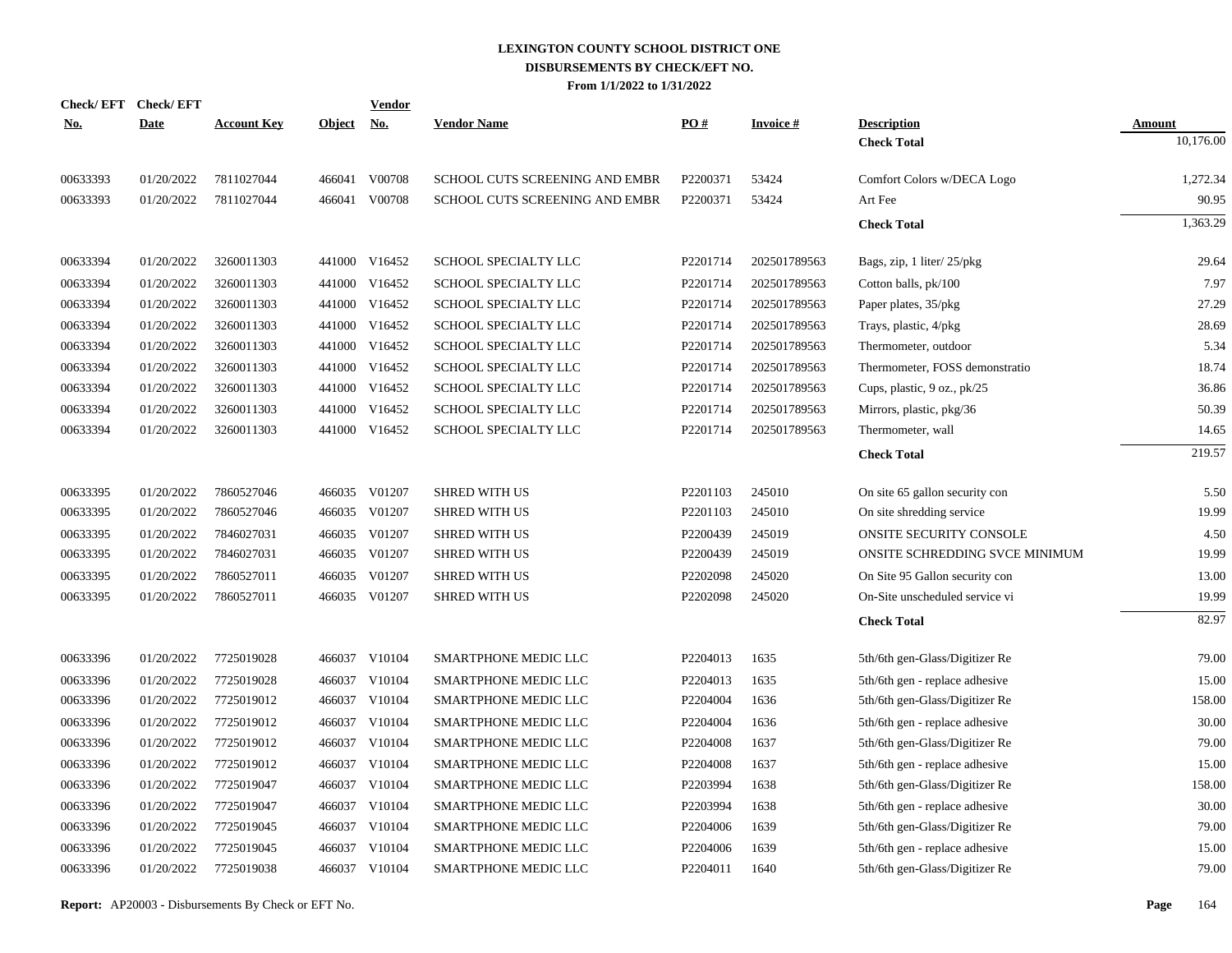|                        | Check/EFT Check/EFT       |                                  |                      | <b>Vendor</b> |                                            |                        |                        |                                                      |                 |
|------------------------|---------------------------|----------------------------------|----------------------|---------------|--------------------------------------------|------------------------|------------------------|------------------------------------------------------|-----------------|
| <u>No.</u><br>00633396 | <b>Date</b><br>01/20/2022 | <b>Account Key</b><br>7725019038 | Object No.<br>466037 | V10104        | <b>Vendor Name</b><br>SMARTPHONE MEDIC LLC | <b>PO#</b><br>P2204011 | Invoice #<br>1640      | <b>Description</b><br>5th/6th gen - replace adhesive | Amount<br>15.00 |
| 00633396               | 01/20/2022                | 7725019039                       |                      | 466037 V10104 | SMARTPHONE MEDIC LLC                       | P2204000               | 1641                   | 5th/6th gen-Glass/Digitizer Re                       | 158.00          |
| 00633396               | 01/20/2022                | 7725019039                       |                      | 466037 V10104 | SMARTPHONE MEDIC LLC                       | P2204000               | 1641                   | 5th/6th gen - replace adhesive                       | 30.00           |
|                        |                           |                                  |                      |               |                                            |                        |                        | <b>Check Total</b>                                   | 940.00          |
| 00633397               | 01/20/2022                | 1000025428                       |                      | 441020 V00302 | SOUTHEASTERN PAPER GROUP                   | P2206859               | 5466019                | NITTANY PAPER TOWELS NP-5301 M                       | 1,347.69        |
|                        |                           |                                  |                      |               |                                            |                        |                        | <b>Check Total</b>                                   | 1,347.69        |
| 00633398               | 01/20/2022                | 3292022421                       |                      | 434500 V01193 | SOUTHERN REGIONAL EDUCATION BD             | P2204747               | 560154                 | MAKING SCHOOLS WORK SURVEY FOR                       | 450.00          |
|                        |                           |                                  |                      |               |                                            |                        |                        | <b>Check Total</b>                                   | 450.00          |
| 00633399               | 01/20/2022                | 1000025507                       |                      | 433100 V00208 | STATE DEPARTMENT OF EDUCATION              |                        | FUEL.01.07.22          | Fuel, Dec 2021                                       | 1,848.92        |
|                        |                           |                                  |                      |               |                                            |                        |                        | <b>Check Total</b>                                   | 1,848.92        |
| 00633400               | 01/20/2022                | 7802089029                       |                      | 466034 V02990 | STENSON, DWIGHT                            |                        | BB.GMS.01.13.22        | <b>BB GMS vs BMS</b>                                 | 49.60           |
| 00633400               | 01/20/2022                | 7802073026                       |                      | 466034 V02990 | STENSON, DWIGHT                            |                        | BB.WKM.01.15.22 BB WKM |                                                      | 56.00           |
|                        |                           |                                  |                      |               |                                            |                        |                        | <b>Check Total</b>                                   | 105.60          |
| 00633401               | 01/20/2022                | 1000011415                       | 441000               | V02065        | THE OFFICE PAL INC                         | P2206946               | 0196509-IN             | DELL BLACK TONER                                     | 128.63          |
| 00633401               | 01/20/2022                | 1000011415                       | 441000               | V02065        | THE OFFICE PAL INC                         | P2206946               | 0196509-IN             | DELL MAGENTA TONER                                   | 115.99          |
| 00633401               | 01/20/2022                | 1000011415                       | 441000               | V02065        | THE OFFICE PAL INC                         | P2206946               | 0196509-IN             | DELL CYAN TONER                                      | 115.99          |
|                        |                           |                                  |                      |               |                                            |                        |                        | <b>Check Total</b>                                   | 360.61          |
| 00633402               | 01/20/2022                | 1000025421                       |                      | 432300 V01638 | TRITEK FIRE AND SECURITY LLC               | P2200674               | 26808                  | Provide After-Hours Fire Alarm                       | 132.00          |
|                        |                           |                                  |                      |               |                                            |                        |                        | <b>Check Total</b>                                   | 132.00          |
| 00633403               | 01/20/2022                | 7802089029                       |                      | 466034 V15964 | WOOLEY, MICHAEL CRAIG                      |                        | BB.GMS.01.06.22        | <b>BB GMS vs PHM</b>                                 | 54.80           |
|                        |                           |                                  |                      |               |                                            |                        |                        | <b>Check Total</b>                                   | 54.80           |
| 00633404               | 01/20/2022                | 7822027013                       |                      | 466037 V13572 | YOUTHPLAYS                                 | P2207262               | 14719                  | Production Copy License - "Cha                       | 55.00           |
| 00633404               | 01/20/2022                | 7822027013                       |                      | 466099 V13572 | YOUTHPLAYS                                 | P2207262               | 14719                  | Invoice Order No.: 14719                             | 60.00           |
|                        |                           |                                  |                      |               |                                            |                        |                        | <b>Check Total</b>                                   | 115.00          |
| 00633405               | 01/20/2022                | 1000025407                       |                      | 432100 V00129 | <b>DOMINION ENERGY</b>                     |                        | 2744.01.22             | 0-2100-7010-0297 TR                                  | 220.46          |
| 00633405               | 01/20/2022                | 1000025407                       | 432100               | V00129        | <b>DOMINION ENERGY</b>                     |                        | 2744.01.22             | 0-2101-2362-3149 barr rd propa                       | 42.39           |
| 00633405               | 01/20/2022                | 1000025408                       |                      | 432100 V00129 | DOMINION ENERGY                            |                        | 2744.01.22             | 0-1800-0020-8440 Trans                               | 556.17          |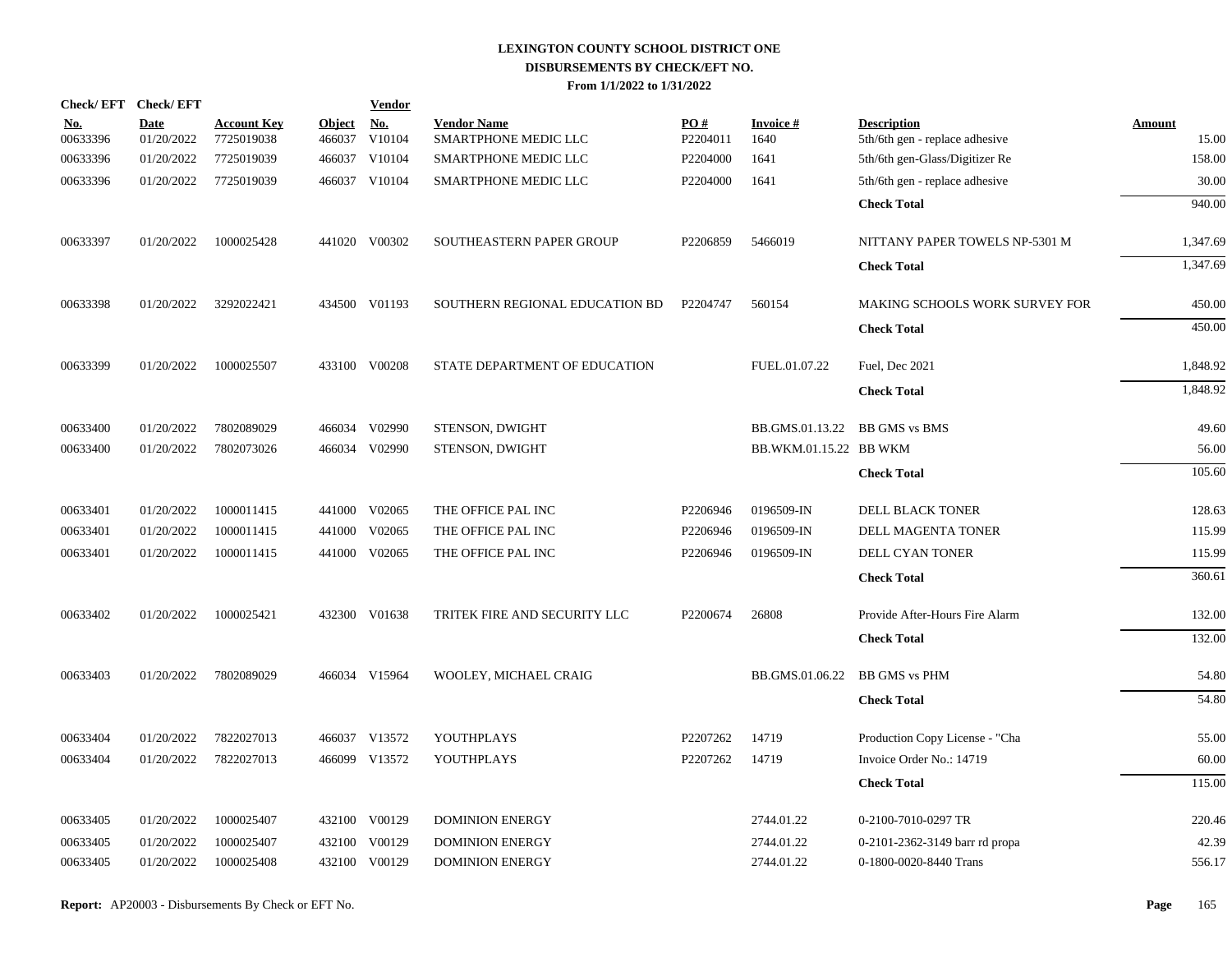| Check/EFT Check/EFT    |                           |                                  |                         | <b>Vendor</b>        |                                              |     |                                  |                                           |                         |
|------------------------|---------------------------|----------------------------------|-------------------------|----------------------|----------------------------------------------|-----|----------------------------------|-------------------------------------------|-------------------------|
| <u>No.</u><br>00633405 | <b>Date</b><br>01/20/2022 | <b>Account Key</b><br>1000025412 | <b>Object</b><br>432100 | <u>No.</u><br>V00129 | <b>Vendor Name</b><br><b>DOMINION ENERGY</b> | PO# | <b>Invoice</b> $#$<br>2744.01.22 | <b>Description</b><br>0-2101-0564-3953MGE | <b>Amount</b><br>536.56 |
| 00633405               | 01/20/2022                | 1000025414                       |                         | 432100 V00129        | <b>DOMINION ENERGY</b>                       |     | 2744.01.22                       | 0-1898-0002-8031 GES                      | 7,747.08                |
| 00633405               | 01/20/2022                | 1000025414                       |                         | 432100 V00129        | <b>DOMINION ENERGY</b>                       |     | 2744.01.22                       | 0-2100-7650-7414 GES                      | 661.63                  |
| 00633405               | 01/20/2022                | 1000025414                       |                         | 432100 V00129        | <b>DOMINION ENERGY</b>                       |     | 2744.01.22                       | 0-2100-7949-3601 GES                      | 1,072.73                |
| 00633405               | 01/20/2022                | 1000025415                       |                         | 432100 V00129        | <b>DOMINION ENERGY</b>                       |     | 2744.01.22                       | 0-2100-7563-3795 PHS                      | 425.32                  |
| 00633405               | 01/20/2022                | 1000025415                       |                         | 432100 V00129        | <b>DOMINION ENERGY</b>                       |     | 2744.01.22                       | 0-2100-9743-5819PHS                       | 117.72                  |
| 00633405               | 01/20/2022                | 1000025415                       |                         | 432100 V00129        | <b>DOMINION ENERGY</b>                       |     | 2744.01.22                       | 0-2101-0006-2585 PHS                      | 65.52                   |
| 00633405               | 01/20/2022                | 1000025415                       |                         | 432100 V00129        | <b>DOMINION ENERGY</b>                       |     | 2744.01.22                       | 0-2101-0222-5337PHS                       | 31.63                   |
| 00633405               | 01/20/2022                | 1000025415                       |                         | 432100 V00129        | <b>DOMINION ENERGY</b>                       |     | 2744.01.22                       | 7-2100-4899-7076 PHS                      | 16,964.66               |
| 00633405               | 01/20/2022                | 1000025416                       |                         | 432100 V00129        | <b>DOMINION ENERGY</b>                       |     | 2744.01.22                       | 0-1898-0003-4872 PES                      | 8,375.79                |
| 00633405               | 01/20/2022                | 1000025416                       |                         | 432100 V00129        | <b>DOMINION ENERGY</b>                       |     | 2744.01.22                       | 0-1971-0135-9405 PES                      | 463.71                  |
| 00633405               | 01/20/2022                | 1000025416                       |                         | 432100 V00129        | <b>DOMINION ENERGY</b>                       |     | 2744.01.22                       | 0-1971-0135-9476 PES                      | 25.22                   |
| 00633405               | 01/20/2022                | 1000025416                       |                         | 432100 V00129        | <b>DOMINION ENERGY</b>                       |     | 2744.01.22                       | 0-2101-1242-2198PES                       | 41.58                   |
| 00633405               | 01/20/2022                | 1000025416                       |                         | 432100 V00129        | <b>DOMINION ENERGY</b>                       |     | 2744.01.22                       | 5-2100-4951-5809 PES                      | 1,966.73                |
| 00633405               | 01/20/2022                | 1000025422                       |                         | 432100 V00129        | <b>DOMINION ENERGY</b>                       |     | 2744.01.22                       | 0-1898-0003-1240 OGE                      | 6,921.48                |
| 00633405               | 01/20/2022                | 1000025422                       |                         | 432100 V00129        | <b>DOMINION ENERGY</b>                       |     | 2744.01.22                       | 8-2100-5807-0210 OGE                      | 197.08                  |
| 00633405               | 01/20/2022                | 1000025427                       |                         | 432100 V00129        | <b>DOMINION ENERGY</b>                       |     | 2744.01.22                       | 0-2100-7585-4760 WKH                      | 787.30                  |
| 00633405               | 01/20/2022                | 1000025427                       |                         | 432100 V00129        | <b>DOMINION ENERGY</b>                       |     | 2744.01.22                       | 0-2100-9034-6548 WKH                      | 905.32                  |
| 00633405               | 01/20/2022                | 1000025427                       |                         | 432100 V00129        | <b>DOMINION ENERGY</b>                       |     | 2744.01.22                       | 0-2101-2849-8045 5643 Platt Sp            | 1,649.47                |
| 00633405               | 01/20/2022                | 1000025427                       |                         | 432100 V00129        | <b>DOMINION ENERGY</b>                       |     | 2744.01.22                       | 0-2101-2861-9758 PAC WKH                  | 3,567.32                |
| 00633405               | 01/20/2022                | 1000025427                       |                         | 432100 V00129        | <b>DOMINION ENERGY</b>                       |     | 2744.01.22                       | 1-2100-4778-0812 5643 Platt Sp            | 878.94                  |
| 00633405               | 01/20/2022                | 1000025427                       |                         | 432100 V00129        | <b>DOMINION ENERGY</b>                       |     | 2744.01.22                       | 8-2100-4672-8304 WKH                      | 23,015.53               |
| 00633405               | 01/20/2022                | 1000025428                       |                         | 432100 V00129        | <b>DOMINION ENERGY</b>                       |     | 2744.01.22                       | 0-1898-0001-5203 MES                      | 6,667.76                |
| 00633405               | 01/20/2022                | 1000025428                       |                         | 432100 V00129        | <b>DOMINION ENERGY</b>                       |     | 2744.01.22                       | 9-1800-0002-3764 MES                      | 161.62                  |
| 00633405               | 01/20/2022                | 1000025429                       |                         | 432100 V00129        | <b>DOMINION ENERGY</b>                       |     | 2744.01.22                       | 0-1898-0002-8065 GMS                      | 7.054.42                |
| 00633405               | 01/20/2022                | 1000025429                       |                         | 432100 V00129        | <b>DOMINION ENERGY</b>                       |     | 2744.01.22                       | 0-1970-0122-5418 GMS                      | 59.09                   |
| 00633405               | 01/20/2022                | 1000025430                       |                         | 432100 V00129        | <b>DOMINION ENERGY</b>                       |     | 2744.01.22                       | 0-2100-7604-4859 PMS                      | 1,406.85                |
| 00633405               | 01/20/2022                | 1000025430                       |                         | 432100 V00129        | <b>DOMINION ENERGY</b>                       |     | 2744.01.22                       | 0-2101-2661-8445 325 Main St              | 18,403.25               |
| 00633405               | 01/20/2022                | 1000025431                       |                         | 432100 V00129        | <b>DOMINION ENERGY</b>                       |     | 2744.01.22                       | 0-2100-6205-2857 LMES                     | 32.62                   |
| 00633405               | 01/20/2022                | 1000025431                       |                         | 432100 V00129        | <b>DOMINION ENERGY</b>                       |     | 2744.01.22                       | 0-2100-6587-2481 LMES                     | 24.02                   |
| 00633405               | 01/20/2022                | 1000025431                       |                         | 432100 V00129        | <b>DOMINION ENERGY</b>                       |     | 2744.01.22                       | 8-2100-4630-0246 LME                      | 5,779.74                |
| 00633405               | 01/20/2022                | 1000025437                       |                         | 432100 V00129        | <b>DOMINION ENERGY</b>                       |     | 2744.01.22                       | 0-2100-7550-3018 CSM                      | 11,151.82               |
| 00633405               | 01/20/2022                | 1000025437                       |                         | 432100 V00129        | <b>DOMINION ENERGY</b>                       |     | 2744.01.22                       | 0-2101-1242-5028CSM                       | 281.27                  |
| 00633405               | 01/20/2022                | 1000025438                       |                         | 432100 V00129        | <b>DOMINION ENERGY</b>                       |     | 2744.01.22                       | 0-2100-7550-2940 CSE                      | 7,180.31                |
| 00633405               | 01/20/2022                | 1000025438                       |                         | 432100 V00129        | <b>DOMINION ENERGY</b>                       |     | 2744.01.22                       | 0-2100-8235-9863 CSE                      | 849.64                  |
| 00633405               | 01/20/2022                | 1000025439                       |                         | 432100 V00129        | <b>DOMINION ENERGY</b>                       |     | 2744.01.22                       | 0-2100-7884-9874 FPE                      | 8,024.13                |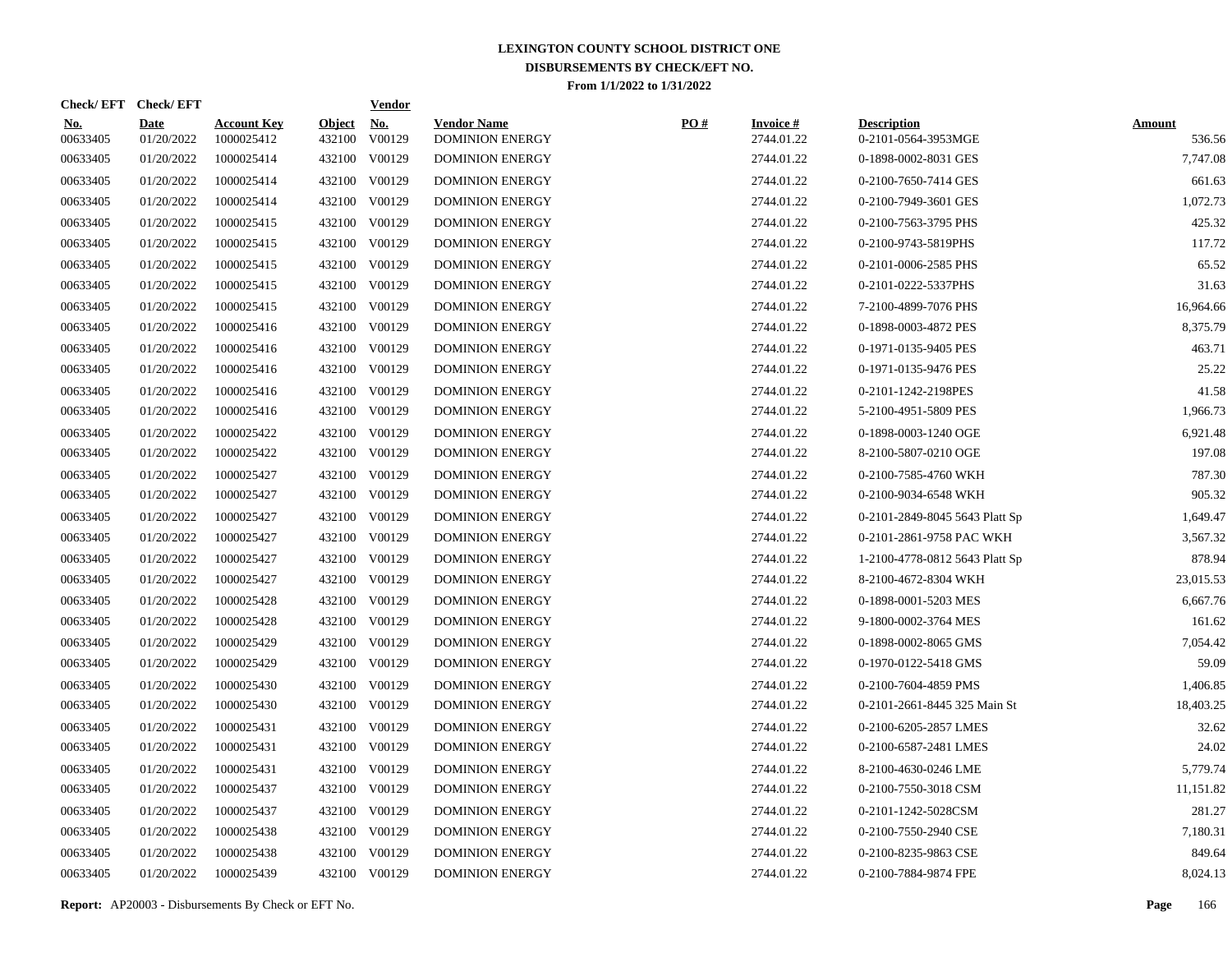| Check/EFT Check/EFT    |                           |                                  |                         | <b>Vendor</b>        |                                              |                   |                                  |                                            |                        |
|------------------------|---------------------------|----------------------------------|-------------------------|----------------------|----------------------------------------------|-------------------|----------------------------------|--------------------------------------------|------------------------|
| <u>No.</u><br>00633405 | <b>Date</b><br>01/20/2022 | <b>Account Key</b><br>1000025439 | <b>Object</b><br>432100 | <u>No.</u><br>V00129 | <b>Vendor Name</b><br><b>DOMINION ENERGY</b> | $\underline{PO#}$ | <b>Invoice</b> $#$<br>2744.01.22 | <b>Description</b><br>0-2100-8361-8992 FPE | <b>Amount</b><br>44.57 |
| 00633405               | 01/20/2022                | 1000025439                       |                         | 432100 V00129        | <b>DOMINION ENERGY</b>                       |                   | 2744.01.22                       | 0-2100-8361-9130 FPE                       | 418.94                 |
| 00633405               | 01/20/2022                | 1000025442                       |                         | 432100 V00129        | <b>DOMINION ENERGY</b>                       |                   | 2744.01.22                       | 0-2100-9035-9220 MGE                       | 8,120.72               |
| 00633405               | 01/20/2022                | 1000025442                       |                         | 432100 V00129        | <b>DOMINION ENERGY</b>                       |                   | 2744.01.22                       | 0-2100-9784-1288MGE                        | 496.04                 |
| 00633405               | 01/20/2022                | 1000025443                       |                         | 432100 V00129        | <b>DOMINION ENERGY</b>                       |                   | 2744.01.22                       | 0-2100-9258-0153 MGM                       | 39.91                  |
| 00633405               | 01/20/2022                | 1000025443                       |                         | 432100 V00129        | <b>DOMINION ENERGY</b>                       |                   | 2744.01.22                       | 0-2100-9413-8217MGM                        | 14,482.62              |
| 00633405               | 01/20/2022                | 1000025443                       |                         | 432100 V00129        | <b>DOMINION ENERGY</b>                       |                   | 2744.01.22                       | 0-2101-0542-0682MGM                        | 491.18                 |
| 00633405               | 01/20/2022                | 1000025444                       |                         | 432100 V00129        | <b>DOMINION ENERGY</b>                       |                   | 2744.01.22                       | 0-2100-9784-0937RBH                        | 4,170.11               |
| 00633405               | 01/20/2022                | 1000025444                       |                         | 432100 V00129        | <b>DOMINION ENERGY</b>                       |                   | 2744.01.22                       | 0-2100-9795-7065 RBH                       | 28,633.17              |
| 00633405               | 01/20/2022                | 1000025444                       |                         | 432100 V00129        | <b>DOMINION ENERGY</b>                       |                   | 2744.01.22                       | 0-2100-9795-7101 RBH                       | 8,215.95               |
| 00633405               | 01/20/2022                | 1000025444                       |                         | 432100 V00129        | <b>DOMINION ENERGY</b>                       |                   | 2744.01.22                       | 0-2100-9796-9877 RBH                       | 4,299.68               |
| 00633405               | 01/20/2022                | 1000025444                       |                         | 432100 V00129        | <b>DOMINION ENERGY</b>                       |                   | 2744.01.22                       | 0-2100-9796-9947 RBH                       | 88.92                  |
| 00633405               | 01/20/2022                | 1000025444                       |                         | 432100 V00129        | <b>DOMINION ENERGY</b>                       |                   | 2744.01.22                       | 0-2100-9797-0009 RBH                       | 28.26                  |
| 00633405               | 01/20/2022                | 1000025444                       |                         | 432100 V00129        | <b>DOMINION ENERGY</b>                       |                   | 2744.01.22                       | 0-2100-9797-0052 RBH                       | 2,087.23               |
| 00633405               | 01/20/2022                | 1000025444                       |                         | 432100 V00129        | <b>DOMINION ENERGY</b>                       |                   | 2744.01.22                       | 0-2101-1941-8088RBH                        | 25.44                  |
| 00633405               | 01/20/2022                | 1000025445                       |                         | 432100 V00129        | <b>DOMINION ENERGY</b>                       |                   | 2744.01.22                       | 0-2101-0138-8474 DES                       | 7,984.25               |
| 00633405               | 01/20/2022                | 1000025445                       |                         | 432100 V00129        | <b>DOMINION ENERGY</b>                       |                   | 2744.01.22                       | 0-2101-2409-3068 Longs Pd trai             | 226.20                 |
| 00633405               | 01/20/2022                | 1000025447                       |                         | 432100 V00129        | <b>DOMINION ENERGY</b>                       |                   | 2744.01.22                       | 0-2101-2556-7999 CES                       | 9,712.38               |
| 00633405               | 01/20/2022                | 1000025452                       |                         | 432100 V00129        | <b>DOMINION ENERGY</b>                       |                   | 2744.01.22                       | 0-1970-0122-5371 Old GES                   | 2,853.12               |
| 00633405               | 01/20/2022                | 1000025452                       |                         | 432100 V00129        | <b>DOMINION ENERGY</b>                       |                   | 2744.01.22                       | 0-1970-0122-5386 Old GES                   | 1,212.70               |
| 00633405               | 01/20/2022                | 1000025452                       |                         | 432100 V00129        | <b>DOMINION ENERGY</b>                       |                   | 2744.01.22                       | 0-1970-0122-5390 Old GES                   | 156.16                 |
| 00633405               | 01/20/2022                | 1000025452                       |                         | 432100 V00129        | <b>DOMINION ENERGY</b>                       |                   | 2744.01.22                       | 0-1970-0122-5422 Old GES                   | 56.83                  |
| 00633405               | 01/20/2022                | 1000025453                       |                         | 432100 V00129        | <b>DOMINION ENERGY</b>                       |                   | 2744.01.22                       | 0-1971-0135-8741 PMS 758 Mag               | 1,643.42               |
| 00633405               | 01/20/2022                | 1000025453                       |                         | 432100 V00129        | <b>DOMINION ENERGY</b>                       |                   | 2744.01.22                       | 0-1971-0135-8755 PMS 758 Mag               | 3,118.09               |
| 00633405               | 01/20/2022                | 1000025453                       |                         | 432100 V00129        | <b>DOMINION ENERGY</b>                       |                   | 2744.01.22                       | 0-1971-0135-8806 PMS 758 Mag               | 221.29                 |
| 00633405               | 01/20/2022                | 1000025453                       |                         | 432100 V00129        | <b>DOMINION ENERGY</b>                       |                   | 2744.01.22                       | 0-1971-0135-8811 PMS 758 Mag               | 83.91                  |
| 00633405               | 01/20/2022                | 1000025453                       |                         | 432100 V00129        | <b>DOMINION ENERGY</b>                       |                   | 2744.01.22                       | 0-1971-0135-8882 PMS 758 Mag               | 208.08                 |
| 00633405               | 01/20/2022                | 1000025453                       |                         | 432100 V00129        | <b>DOMINION ENERGY</b>                       |                   | 2744.01.22                       | 0-2100-7083-7860 PMS                       | 718.29                 |
| 00633405               | 01/20/2022                | 1000025453                       | 432100                  | V00129               | <b>DOMINION ENERGY</b>                       |                   | 2744.01.22                       | 0-2100-9406-2899 PMS                       | 66.31                  |
| 00633405               | 01/20/2022                | 1000025507                       |                         | 432100 V00129        | <b>DOMINION ENERGY</b>                       |                   | 2744.01.22                       | 0-2100-9743-5679TR                         | 155.65                 |
|                        |                           |                                  |                         |                      |                                              |                   |                                  | <b>Check Total</b>                         | 244,373.30             |
| 00633406               | 01/20/2022                | 7931527044                       |                         | 466064 V14032        | ROBOTICS EDUCATION AND COMPETI               | P2205255          | 62001798                         | <b>JPII VRC Tipping Point Warrior</b>      | 65.00                  |
|                        |                           |                                  |                         |                      |                                              |                   |                                  | <b>Check Total</b>                         | 65.00                  |
| 00633407               | 01/20/2022                | 1000011427                       |                         | 433200 V00231        | LEXINGTON COUNTY SCHOOL DIST 1               |                   | 01.09.01.15.22                   | 32549.1                                    | 141.36                 |
|                        |                           |                                  |                         |                      |                                              |                   |                                  |                                            |                        |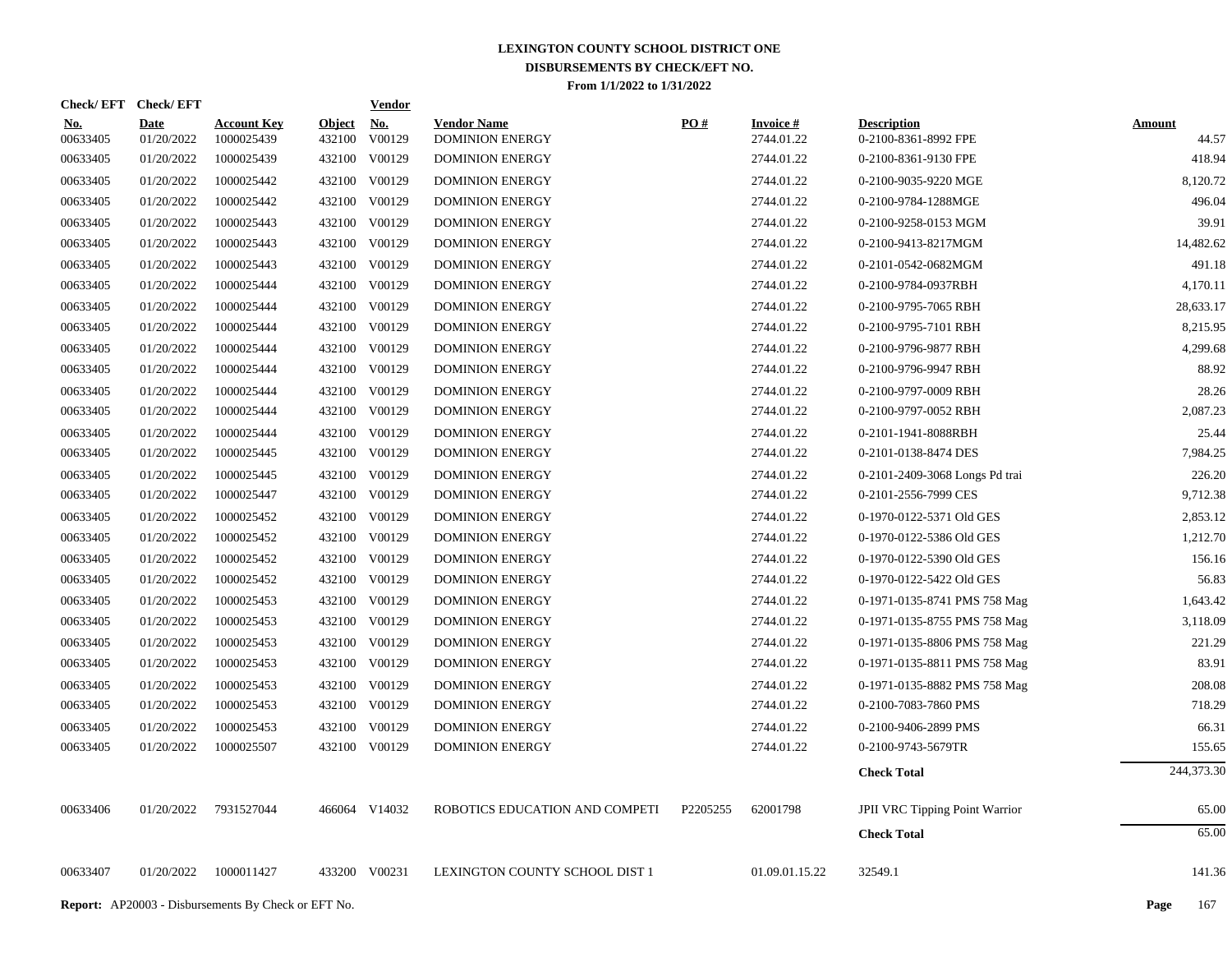| Check/EFT Check/EFT |             |                       |            | <b>Vendor</b> |                                |     |                 |                                              |                        |
|---------------------|-------------|-----------------------|------------|---------------|--------------------------------|-----|-----------------|----------------------------------------------|------------------------|
| <u>No.</u>          | <b>Date</b> | <b>Account Key</b>    | Object No. |               | <b>Vendor Name</b>             | PO# | <b>Invoice#</b> | <b>Description</b>                           | <b>Amount</b>          |
|                     |             |                       |            |               |                                |     |                 | <b>Check Total</b>                           | 141.36                 |
| 00633408            | 01/24/2022  | 1000025507            |            | 433100 V17068 | <b>STEEN, MARY</b>             |     | 12.16.21        | MV Reimb FPE                                 | 71.96                  |
|                     |             |                       |            |               |                                |     |                 | <b>Check Total</b>                           | 71.96                  |
| 00633409            |             | 01/24/2022 7723027044 |            | 466099 V00132 | SC DEPARTMENT OF REVENUE (SALE |     | GT.11.21        | Sales&Use tax, November                      | 98.20                  |
|                     |             |                       |            |               |                                |     |                 | <b>Check Total</b>                           | 98.20                  |
| 00633410            | 01/26/2022  | 1000000000            |            | 245830 V02431 | AMERIPRISE FINANCIAL SERV      |     | 2620/2201020    | AP INTERFACE 1-25-2022                       | 525.00                 |
|                     |             |                       |            |               |                                |     |                 | <b>Check Total</b>                           | 525.00                 |
| 00633411            | 01/26/2022  | 1000000000            |            | 245830 V02431 | AMERIPRISE FINANCIAL SERV      |     | 2622/2201020    | AP INTERFACE 1-25-2022                       | 150.00                 |
|                     |             |                       |            |               |                                |     |                 | <b>Check Total</b>                           | 150.00                 |
| 00633412            | 01/26/2022  | 1000000000            |            | 245800 V00600 | ANN B MATTHEWS TRUSTEE         |     | 2760/2201020    | AP INTERFACE 1-25-2022                       | 1,125.00               |
|                     |             |                       |            |               |                                |     |                 | <b>Check Total</b>                           | 1,125.00               |
| 00633413            | 01/26/2022  | 1000000000            |            | 245830 V00179 | AXA EQUITABLE LIFE INS COEQUI  |     | 2620/2201020    | AP INTERFACE 1-25-2022                       | 4,713.23               |
|                     |             |                       |            |               |                                |     |                 | <b>Check Total</b>                           | 4,713.23               |
| 00633414            | 01/26/2022  | 1000000000            |            | 245830 V00179 | AXA EQUITABLE LIFE INS COEQUI  |     | 2622/2201020    | AP INTERFACE 1-25-2022                       | 150.00                 |
|                     |             |                       |            |               |                                |     |                 | <b>Check Total</b>                           | 150.00                 |
|                     |             |                       |            |               |                                |     |                 |                                              |                        |
| 00633415            | 01/26/2022  | 1000000000            |            | 245650 V00193 | COLONIAL SUPPLEMENTAL INS SUP  |     | 2350/2201020    | AP INTERFACE 1-25-2022<br><b>Check Total</b> | 21,714.97<br>21,714.97 |
|                     |             |                       |            |               |                                |     |                 |                                              |                        |
| 00633416            | 01/26/2022  | 1000000000            |            | 245670 V00194 | COLONIAL SUPPLEMENTAL INS SUPP |     | 2354/2201020    | AP INTERFACE 1-25-2022                       | 21,650.83              |
|                     |             |                       |            |               |                                |     |                 | <b>Check Total</b>                           | 21,650.83              |
| 00633417            | 01/26/2022  | 1000000000            |            | 245660 V00195 | COLONIAL SUPPLEMENTAL INS SUPP |     | 2352/2201020    | AP INTERFACE 1-25-2022                       | 42,550.11              |
|                     |             |                       |            |               |                                |     |                 | <b>Check Total</b>                           | 42,550.11              |
| 00633418            | 01/26/2022  | 1000000000            |            | 245680 V14828 | COLONIAL SUPPLEMENTAL INSURANC |     | 2356/2201020    | AP INTERFACE 1-25-2022                       | 6,041.08               |
|                     |             |                       |            |               |                                |     |                 | <b>Check Total</b>                           | 6,041.08               |
| 00633419            | 01/26/2022  | 1000000000            |            | 245681 V14829 | COLONIAL SUPPLEMENTAL INSURANC |     | 2358/2201020    | AP INTERFACE 1-25-2022                       | 19,060.40              |
|                     |             |                       |            |               |                                |     |                 |                                              |                        |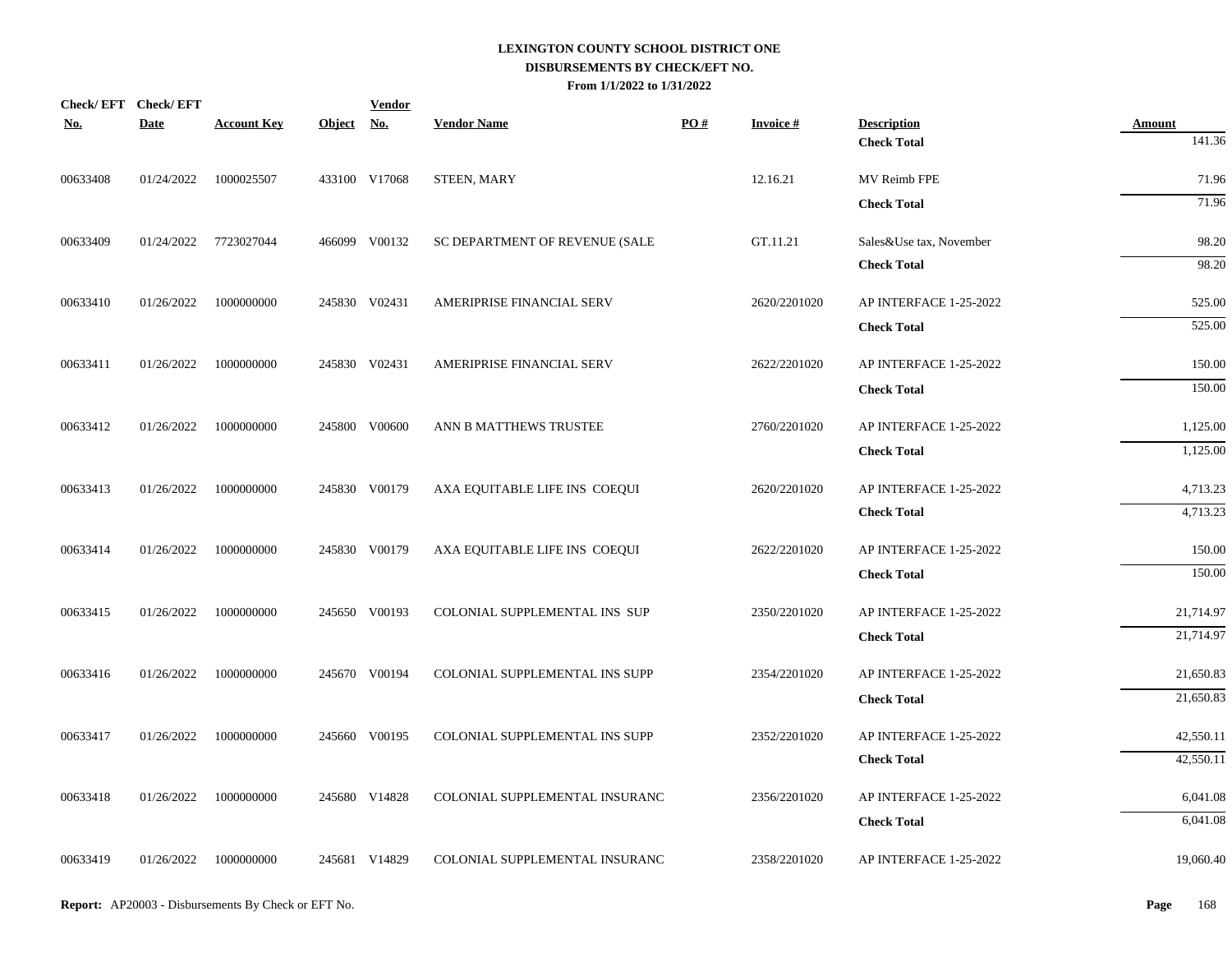| <b>No.</b> | Check/EFT Check/EFT<br><b>Date</b> | <b>Account Key</b>      | Object No. | <b>Vendor</b> | <b>Vendor Name</b>                  | PO# | <b>Invoice#</b> | <b>Description</b>     | <b>Amount</b> |
|------------|------------------------------------|-------------------------|------------|---------------|-------------------------------------|-----|-----------------|------------------------|---------------|
|            |                                    |                         |            |               |                                     |     |                 | <b>Check Total</b>     | 19,060.40     |
| 00633420   | 01/26/2022                         | 1000000000              |            | 245800 V15351 | FLORIDA STATE DISBURSEMENT UNI      |     | 2910/2201020    | AP INTERFACE 1-25-2022 | 160.00        |
|            |                                    |                         |            |               |                                     |     |                 | <b>Check Total</b>     | 160.00        |
| 00633421   |                                    | 01/26/2022 1000000000   |            | 245780 V10676 | FUTURE SCHOLAR 529 COLLEGE SAV      |     | 2740/2201020    | AP INTERFACE 1-25-2022 | 2,115.00      |
|            |                                    |                         |            |               |                                     |     |                 | <b>Check Total</b>     | 2,115.00      |
| 00633422   | 01/26/2022                         | 1000000000              |            | 245830 V00180 | HORACE MANN LIFE INSURANCE CO       |     | 2620/2201020    | AP INTERFACE 1-25-2022 | 3,400.00      |
|            |                                    |                         |            |               |                                     |     |                 | <b>Check Total</b>     | 3,400.00      |
| 00633423   | 01/26/2022                         | 1000000000              |            | 245990 V14784 | HY HOLDINGS INC                     |     | 1585/2201020    | AP INTERFACE 1-25-2022 | 2,442.00      |
|            |                                    |                         |            |               |                                     |     |                 | <b>Check Total</b>     | 2,442.00      |
| 00633424   | 01/26/2022                         | 1000000000              |            | 245990 v14784 | HY HOLDINGS INC                     |     | 2585/2201020    | AP INTERFACE 1-25-2022 | 2,442.00      |
|            |                                    |                         |            |               |                                     |     |                 | <b>Check Total</b>     | 2,442.00      |
| 00633425   |                                    | $01/26/2022$ 1000000000 |            | 245800 V01948 | <b>INTERNAL REVENUE SERVICE</b>     |     | 2900/2201020    | AP INTERFACE 1-25-2022 | 30.00         |
|            |                                    |                         |            |               |                                     |     |                 | <b>Check Total</b>     | 30.00         |
| 00633426   |                                    | 01/26/2022 1000000000   |            | 245830 V14153 | <b>IVY FUNDS</b>                    |     | 2620/2201020    | AP INTERFACE 1-25-2022 | 505.00        |
|            |                                    |                         |            |               |                                     |     |                 | <b>Check Total</b>     | 505.00        |
| 00633427   |                                    | 01/26/2022 1000000000   |            | 245630 V02086 | <b>LCSD1 EDFOUND LEAP EDUCATION</b> |     | 2732/2201020    | AP INTERFACE 1-25-2022 | 1,010.35      |
|            |                                    |                         |            |               |                                     |     |                 | <b>Check Total</b>     | 1,010.35      |
| 00633428   |                                    | 01/26/2022 1000000000   |            | 245690 V01290 | LCSD1 EDUCATIONAL FOUNDATION        |     | 2730/2201020    | AP INTERFACE 1-25-2022 | 2,829.86      |
|            |                                    |                         |            |               |                                     |     |                 | <b>Check Total</b>     | 2,829.86      |
| 00633429   | 01/26/2022                         | 1000000000              |            | 245830 V16153 | LIFE INSURANCE COMPANY OF THE       |     | 2620/2201020    | AP INTERFACE 1-25-2022 | 1,690.50      |
|            |                                    |                         |            |               |                                     |     |                 | <b>Check Total</b>     | 1,690.50      |
| 00633430   | 01/26/2022                         | 1000000000              |            | 245830 V16147 | <b>LPL FINANCIAL</b>                |     | 2620/2201020    | AP INTERFACE 1-25-2022 | 850.11        |
|            |                                    |                         |            |               |                                     |     |                 | <b>Check Total</b>     | 850.11        |
| 00633431   |                                    | 01/26/2022 1000000000   |            | 245830 V00768 | METROPOLITAN LIFE                   |     | 2620/2201020    | AP INTERFACE 1-25-2022 | 275.00        |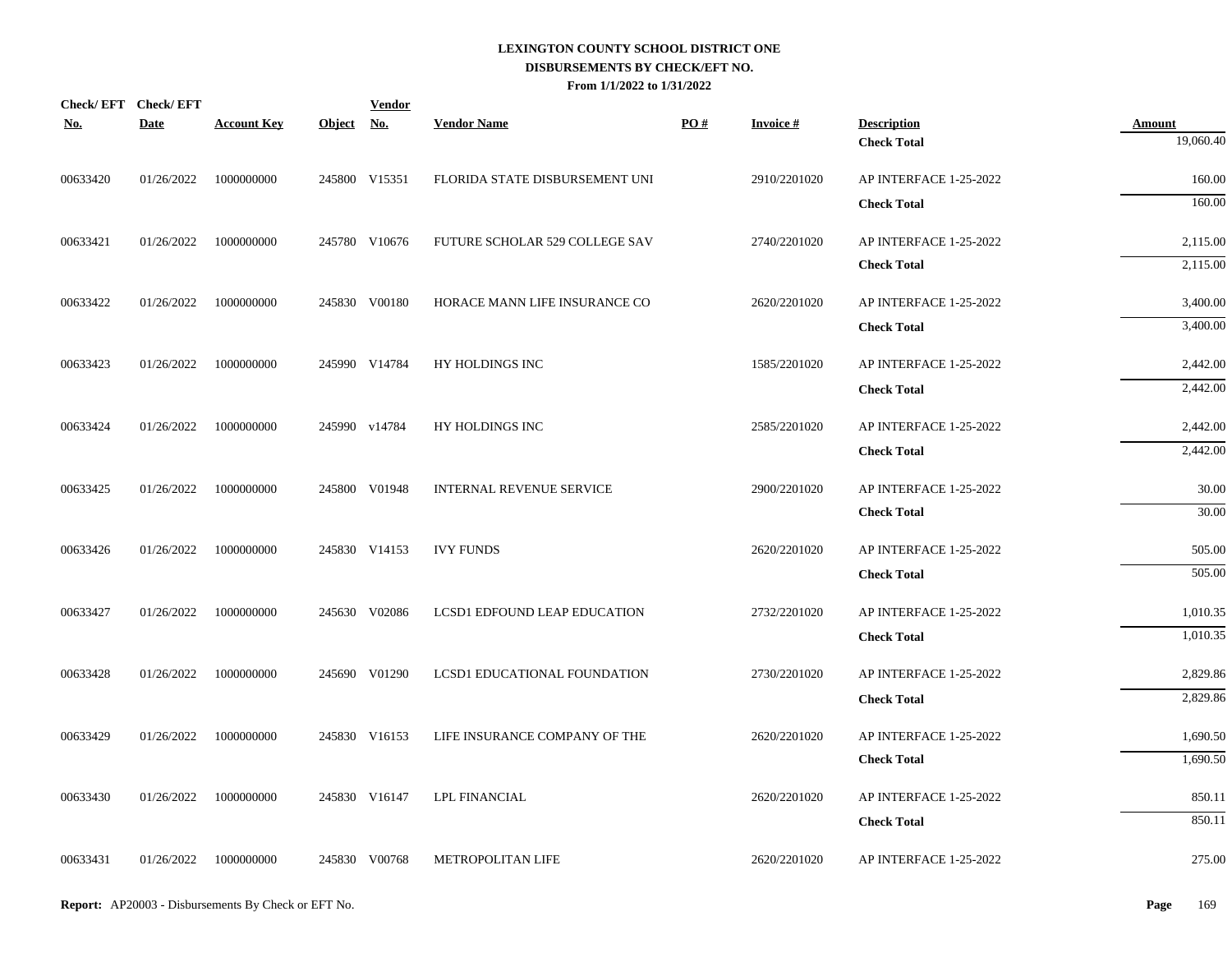| <u>No.</u> | Check/EFT Check/EFT<br><b>Date</b> | <b>Account Key</b>                                  | <u>Object</u> | <b>Vendor</b><br><u>No.</u> | <b>Vendor Name</b>             | PO# | <b>Invoice#</b> | <b>Description</b>     | <b>Amount</b> |
|------------|------------------------------------|-----------------------------------------------------|---------------|-----------------------------|--------------------------------|-----|-----------------|------------------------|---------------|
|            |                                    |                                                     |               |                             |                                |     |                 | <b>Check Total</b>     | 275.00        |
| 00633432   | 01/26/2022                         | 1000000000                                          |               | 245800 V16822               | NEW JERSEY FAMILY SUPPORT PAYM |     | 2910/2201020    | AP INTERFACE 1-25-2022 | 439.84        |
|            |                                    |                                                     |               |                             |                                |     |                 | <b>Check Total</b>     | 439.84        |
| 00633433   | 01/26/2022                         | 1000000000                                          |               | 245800 V16378               | NORTH CAROLINA DEPT OF REVENUE |     | 2900/2201020    | AP INTERFACE 1-25-2022 | 126.65        |
|            |                                    |                                                     |               |                             |                                |     |                 | <b>Check Total</b>     | 126.65        |
| 00633434   | 01/26/2022                         | 1000000000                                          |               | 245830 V00686               | NORTHERN LIFE INSURANCE CO     |     | 2620/2201020    | AP INTERFACE 1-25-2022 | 877.50        |
|            |                                    |                                                     |               |                             |                                |     |                 | <b>Check Total</b>     | 877.50        |
| 00633435   | 01/26/2022                         | 1000000000                                          |               | 245800 V01293               | PAMELA SIMMONS BEASLEY         |     | 2760/2201020    | AP INTERFACE 1-25-2022 | 2,635.50      |
|            |                                    |                                                     |               |                             |                                |     |                 | <b>Check Total</b>     | 2,635.50      |
| 00633436   | 01/26/2022                         | 1000000000                                          |               | 245580 V00556               | PROVIDENT LIFE AND ACCIDENT CO |     | 2302/2201020    | AP INTERFACE 1-25-2022 | 3.64          |
|            |                                    |                                                     |               |                             |                                |     |                 | <b>Check Total</b>     | 3.64          |
| 00633437   | 01/26/2022                         | 1000000000                                          |               | 245800 V11745               | SC DEPARTMENT OF EMPLOYMENT AN |     | 2760/2201020    | AP INTERFACE 1-25-2022 | 491.78        |
|            |                                    |                                                     |               |                             |                                |     |                 | <b>Check Total</b>     | 491.78        |
| 00633438   | 01/26/2022                         | 1000000000                                          |               | 245800 V01785               | SC DEPARTMENT OF REVENUE       |     | 2900/2201020    | AP INTERFACE 1-25-2022 | 413.28        |
|            |                                    |                                                     |               |                             |                                |     |                 | <b>Check Total</b>     | 413.28        |
| 00633439   | 01/26/2022                         | 1000000000                                          |               | 245440 V00172               | <b>SC RETIREMENT SYSTEM</b>    |     | 2580/2201020    | AP INTERFACE 1-25-2022 | 675.39        |
| 00633439   | 01/26/2022                         | 1000000000                                          |               | 245450 V00172               | <b>SC RETIREMENT SYSTEM</b>    |     | 2581/2201020    | AP INTERFACE 1-25-2022 | 735.18        |
|            |                                    |                                                     |               |                             |                                |     |                 | <b>Check Total</b>     | 1,410.57      |
| 00633440   | 01/26/2022                         | 1000000000                                          |               | 245830 V16157               | SECURITY BENEFIT LIFE INSURANC |     | 2622/2201020    | AP INTERFACE 1-25-2022 | 275.00        |
|            |                                    |                                                     |               |                             |                                |     |                 | <b>Check Total</b>     | 275.00        |
| 00633441   | 01/26/2022                         | 1000000000                                          |               | 245800 V16031               | STATE DISBURSEMENT UNIT        |     | 2910/2201020    | AP INTERFACE 1-25-2022 | 996.05        |
|            |                                    |                                                     |               |                             |                                |     |                 | <b>Check Total</b>     | 996.05        |
| 00633442   | 01/26/2022                         | 1000000000                                          |               | 245800 V16356               | TENNESSEE CHILD SUPPORT        |     | 2910/2201020    | AP INTERFACE 1-25-2022 | 191.25        |
|            |                                    |                                                     |               |                             |                                |     |                 | <b>Check Total</b>     | 191.25        |
| 00633443   | 01/26/2022                         | 1000000000                                          |               | 245410 V01114               | TIAACREF (ORP)                 |     | 1546/2201020    | AP INTERFACE 1-25-2022 | 11,772.99     |
|            |                                    | Report: AP20003 - Disbursements By Check or EFT No. |               |                             |                                |     |                 |                        | 170<br>Page   |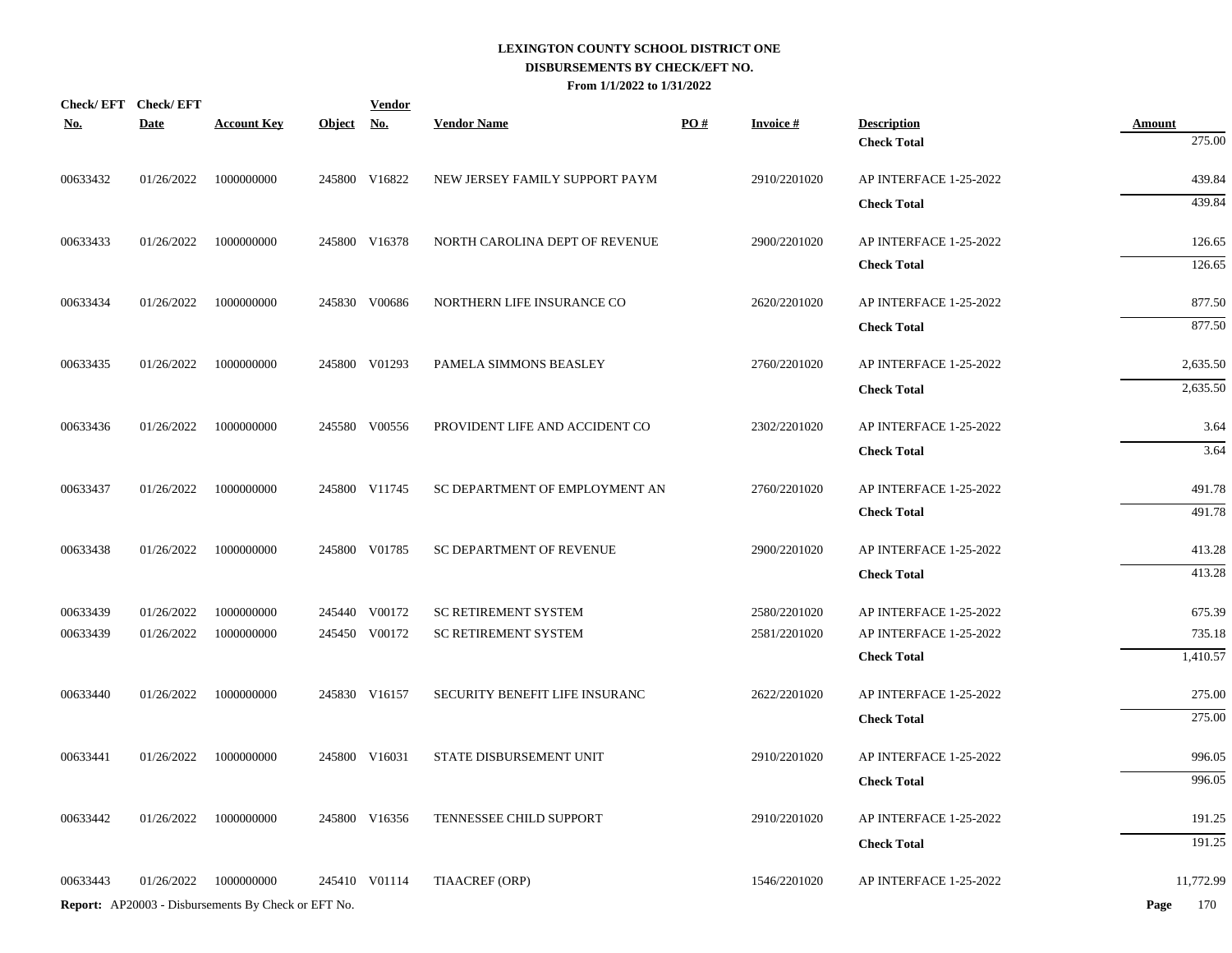|                        | Check/EFT Check/EFT       |                                  |                         | <b>Vendor</b>        |                                      |          |                                 |                                              |                            |
|------------------------|---------------------------|----------------------------------|-------------------------|----------------------|--------------------------------------|----------|---------------------------------|----------------------------------------------|----------------------------|
| <u>No.</u><br>00633443 | <b>Date</b><br>01/26/2022 | <b>Account Key</b><br>1000000000 | <b>Object</b><br>245410 | <b>No.</b><br>V01114 | <b>Vendor Name</b><br>TIAACREF (ORP) | PO#      | <b>Invoice#</b><br>2546/2201020 | <b>Description</b><br>AP INTERFACE 1-25-2022 | <b>Amount</b><br>21,191.35 |
|                        |                           |                                  |                         |                      |                                      |          |                                 | <b>Check Total</b>                           | 32,964.34                  |
| 00633444               | 01/26/2022                | 1000000000                       |                         | 245410 V15219        | TTEE FOR SCORP MM061953 001 09       |          | 1540/2201020                    | AP INTERFACE 1-25-2022                       | 6,131.54                   |
| 00633444               | 01/26/2022                | 1000000000                       |                         | 245410 V15219        | TTEE FOR SCORP MM061953 001 09       |          | 2540/2201020                    | AP INTERFACE 1-25-2022                       | 11,036.72                  |
|                        |                           |                                  |                         |                      |                                      |          |                                 | <b>Check Total</b>                           | 17,168.26                  |
| 00633445               | 01/26/2022                | 1000000000                       |                         | 245800 V01819        | UNITED STATES TREASURY/IRS ACS       |          | 2900/2201020                    | AP INTERFACE 1-25-2022                       | 68.50                      |
|                        |                           |                                  |                         |                      |                                      |          |                                 | <b>Check Total</b>                           | 68.50                      |
| 00633446               | 01/26/2022                | 1000000000                       |                         | 245810 V00170        | <b>UNITED WAY</b>                    |          | 2700/2201020                    | AP INTERFACE 1-25-2022                       | 852.89                     |
|                        |                           |                                  |                         |                      |                                      |          |                                 | <b>Check Total</b>                           | 852.89                     |
| 00633447               | 01/26/2022                | 1000000000                       |                         | 245830 V00387        | <b>VALIC</b>                         |          | 2620/2201020                    | AP INTERFACE 1-25-2022                       | 3,873.00                   |
|                        |                           |                                  |                         |                      |                                      |          |                                 | <b>Check Total</b>                           | 3,873.00                   |
| 00633448               | 01/26/2022                | 1000000000                       |                         | 245410 V01113        | VALIC TRUST CO<br>(ORP)              |          | 1542/2201020                    | AP INTERFACE 1-25-2022                       | 10,445.02                  |
| 00633448               | 01/26/2022                | 1000000000                       |                         | 245410 V01113        | VALIC TRUST CO (ORP)                 |          | 2542/2201020                    | AP INTERFACE 1-25-2022                       | 18,801.00                  |
|                        |                           |                                  |                         |                      |                                      |          |                                 | <b>Check Total</b>                           | 29,246.02                  |
| 00633449               | 01/25/2022                | 1000025415                       |                         | 432300 V01997        | AW CANVAS AND UPHOLSTRY ISA G        | P2207231 | 11322                           | PHS - Recover Tractor Seat                   | 37.45                      |
| 00633449               | 01/25/2022                | 1000025415                       |                         | 432300 V01997        | AW CANVAS AND UPHOLSTRY ISA G        | P2207231 | 11322                           | Labor                                        | 202.50                     |
|                        |                           |                                  |                         |                      |                                      |          |                                 | <b>Check Total</b>                           | 239.95                     |
| 00633450               | 01/25/2022                | 7884027047                       |                         | 466041 V13041        | BLICK ART MATERIALS LLC              | P2206212 | 7644914                         | Richeson Tempera Small Cakes                 | 135.51                     |
| 00633450               | 01/25/2022                | 7884027047                       |                         | 466041 V13041        | BLICK ART MATERIALS LLC              | P2206212 | 7644914                         | Spectra Duluxe Bleeding Art Ti               | 14.04                      |
| 00633450               | 01/25/2022                | 7884027047                       |                         | 466041 V13041        | BLICK ART MATERIALS LLC              | P2206212 | 7644914                         | Pacon Super Value Poster Board               | 25.78                      |
| 00633450               | 01/25/2022                | 7884027047                       |                         | 466041 V13041        | BLICK ART MATERIALS LLC              | P2206212 | 7644914                         | Sharpie Fine Point Marker Sets               | 146.41                     |
| 00633450               | 01/25/2022                | 7884027047                       |                         | 466041 V13041        | BLICK ART MATERIALS LLC              | P2206212 | 7644914                         | Crayola Regular Size Crayons i               | 3.71                       |
| 00633450               | 01/25/2022                | 7884027047                       |                         | 466041 V13041        | BLICK ART MATERIALS LLC              | P2206212 | 7644914                         | Pencil Grip Two-Hole Sharpener               | 27.79                      |
| 00633450               | 01/25/2022                | 7884027047                       |                         | 466041 V13041        | BLICK ART MATERIALS LLC              | P2206212 | 7644914                         | Blick White Sulphite Drawing P               | 54.64                      |
| 00633450               | 01/25/2022                | 7884027047                       |                         | 466041 V13041        | BLICK ART MATERIALS LLC              | P2206212 | 7644914                         | <b>Blick Construction Paper 80LB</b>         | 9.12                       |
| 00633450               | 01/25/2022                | 7884027047                       |                         | 466041 V13041        | BLICK ART MATERIALS LLC              | P2206212 | 7644914                         | <b>Blick Construction Paper 80LB</b>         | 9.12                       |
| 00633450               | 01/25/2022                | 7884027047                       |                         | 466041 V13041        | BLICK ART MATERIALS LLC              | P2206212 | 7644914                         | <b>Blick Construction Paper 80LB</b>         | 9.12                       |
| 00633450               | 01/25/2022                | 7884027047                       |                         | 466041 V13041        | BLICK ART MATERIALS LLC              | P2206212 | 7644914                         | <b>Blick Construction Paper 80LB</b>         | 9.12                       |
| 00633450               | 01/25/2022                | 7884027047                       |                         | 466041 V13041        | BLICK ART MATERIALS LLC              | P2206212 | 7644914                         | <b>Blick Construction Paper 80LB</b>         | 9.12                       |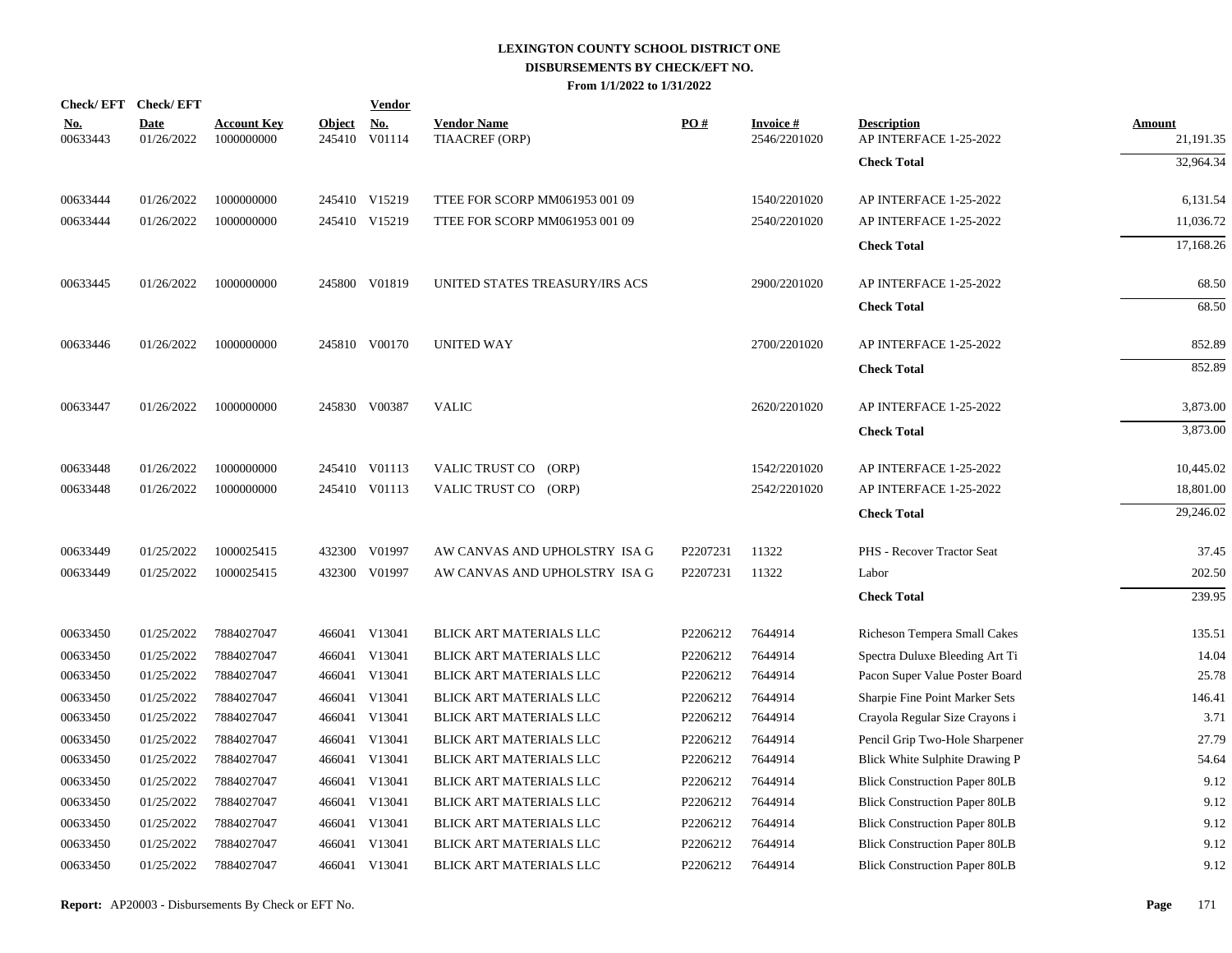|                        | Check/EFT Check/EFT       |                                  |                         | <b>Vendor</b>        |                                               |                 |                                   |                                                            |                       |
|------------------------|---------------------------|----------------------------------|-------------------------|----------------------|-----------------------------------------------|-----------------|-----------------------------------|------------------------------------------------------------|-----------------------|
| <u>No.</u><br>00633450 | <b>Date</b><br>01/25/2022 | <b>Account Key</b><br>7884027047 | <b>Object</b><br>466041 | <u>No.</u><br>V13041 | <b>Vendor Name</b><br>BLICK ART MATERIALS LLC | PO#<br>P2206212 | <b>Invoice#</b><br>7644914        | <b>Description</b><br><b>Blick Construction Paper 80LB</b> | <b>Amount</b><br>9.12 |
| 00633450               | 01/25/2022                | 7884027047                       |                         | 466041 V13041        | BLICK ART MATERIALS LLC                       | P2206212        | 7644914                           | <b>Blick Construction Paper 80LB</b>                       | 9.12                  |
| 00633450               | 01/25/2022                | 7884027047                       |                         | 466041 V13041        | BLICK ART MATERIALS LLC                       | P2206212        | 7644914                           | <b>Blick Construction Paper 80LB</b>                       | 9.12                  |
| 00633450               | 01/25/2022                | 7884027047                       |                         | 466041 V13041        | BLICK ART MATERIALS LLC                       | P2206212        | 7644914                           | Design Works Bleached Muslin                               | 42.68                 |
| 00633450               | 01/25/2022                | 7884027047                       |                         | 466041 V13041        | BLICK ART MATERIALS LLC                       | P2206212        | 7644914                           | Creativity Street Embroidery F                             | 6.90                  |
| 00633450               | 01/25/2022                | 7884027047                       |                         | 466041 V13041        | BLICK ART MATERIALS LLC                       | P2206220        | 7905535                           | <b>Decorative Paper Assortments</b>                        | 16.25                 |
|                        |                           |                                  |                         |                      |                                               |                 |                                   | <b>Check Total</b>                                         | 546.67                |
| 00633451               | 01/25/2022                | 7802073043                       |                         | 466034 V17049        | <b>BONAPARTE, ALVIN</b>                       |                 | BB.MGM.01.18.22 Athletic Official |                                                            | 84.00                 |
|                        |                           |                                  |                         |                      |                                               |                 |                                   | <b>Check Total</b>                                         | 84.00                 |
| 00633456               | 01/25/2022                | 6000025639                       |                         | 446031 V16416        | <b>BORDEN DAIRY</b>                           |                 | 465443285                         | 039-Forts Pond ES #20961                                   | 11.08                 |
| 00633456               | 01/25/2022                | 6000025639                       |                         | 446031 V16416        | <b>BORDEN DAIRY</b>                           |                 | 465789966                         | 039-Forts Pond ES #20961                                   | 11.08                 |
| 00633456               | 01/25/2022                | 6000025639                       |                         | 446031 V16416        | <b>BORDEN DAIRY</b>                           |                 | 466227490                         | 039-Forts Pond ES #20961                                   | 22.16                 |
| 00633456               | 01/25/2022                | 6000025639                       |                         | 446031 V16416        | <b>BORDEN DAIRY</b>                           |                 | 466571643                         | 039-Forts Pond ES #20961                                   | 11.08                 |
| 00633456               | 01/25/2022                | 6000025616                       |                         | 446031 V16416        | <b>BORDEN DAIRY</b>                           |                 | 466571645                         | 016-Pelion ES #02977                                       | 66.48                 |
| 00633456               | 01/25/2022                | 6000025616                       |                         | 446031 V16416        | <b>BORDEN DAIRY</b>                           |                 | 467993204                         | 016-Pelion ES #02977                                       | 22.16                 |
| 00633456               | 01/25/2022                | 6000025616                       |                         | 446031 V16416        | <b>BORDEN DAIRY</b>                           |                 | 468295869                         | 016-Pelion ES #02977                                       | 45.04                 |
| 00633456               | 01/25/2022                | 6000025616                       |                         | 446031 V16416        | <b>BORDEN DAIRY</b>                           |                 | 469556464                         | 016-Pelion ES #02977                                       | 45.04                 |
| 00633456               | 01/25/2022                | 6000025639                       |                         | 446030 V16416        | <b>BORDEN DAIRY</b>                           |                 | 469556468                         | 039-Forts Pond ES #20961                                   | 179.68                |
| 00633456               | 01/25/2022                | 6000025639                       |                         | 446030 V16416        | <b>BORDEN DAIRY</b>                           |                 | 469859407                         | 039-Forts Pond ES #20961                                   | 146.02                |
| 00633456               | 01/25/2022                | 6000025639                       |                         | 446031 V16416        | <b>BORDEN DAIRY</b>                           |                 | 469994474                         | 039-Forts Pond ES #20961                                   | 11.26                 |
| 00633456               | 01/25/2022                | 6000025639                       |                         | 446030 V16416        | <b>BORDEN DAIRY</b>                           |                 | 469994475                         | 039-Forts Pond ES #20961                                   | 123.50                |
| 00633456               | 01/25/2022                | 6000025628                       |                         | 446030 V16416        | <b>BORDEN DAIRY</b>                           |                 | 470145664                         | 028-Midway ES #02968                                       | 123.38                |
| 00633456               | 01/25/2022                | 6000025627                       |                         | 446030 V16416        | <b>BORDEN DAIRY</b>                           |                 | 471270139                         | 027-White Knoll HS #14942                                  | 224.24                |
| 00633456               | 01/25/2022                | 6000025616                       | 446030                  | V16416               | <b>BORDEN DAIRY</b>                           |                 | 471370133                         | 016-Pelion ES #02977                                       | 157.04                |
| 00633456               | 01/25/2022                | 6000025630                       |                         | 446030 V16416        | <b>BORDEN DAIRY</b>                           |                 | 471370134                         | 030-Pelion MS #14943                                       | 201.84                |
| 00633456               | 01/25/2022                | 6000025615                       | 446030                  | V16416               | <b>BORDEN DAIRY</b>                           |                 | 471370135                         | 015-Pelion HS #02982                                       | 134.52                |
| 00633456               | 01/25/2022                | 6000025623                       |                         | 446030 V16416        | <b>BORDEN DAIRY</b>                           |                 | 471370136                         | 023-Saxe Gotha ES #02999                                   | 448.60                |
| 00633456               | 01/25/2022                | 6000025626                       |                         | 446030 V16416        | <b>BORDEN DAIRY</b>                           |                 | 471370137                         | 026-White Knoll MS #03005                                  | 89.72                 |
| 00633456               | 01/25/2022                | 6000025625                       |                         | 446030 V16416        | <b>BORDEN DAIRY</b>                           |                 | 471370138                         | 025-White Knoll ES #03001                                  | 202.20                |
| 00633456               | 01/25/2022                | 6000025637                       | 446030                  | V16416               | <b>BORDEN DAIRY</b>                           |                 | 471370140                         | 037-Carolina Springs MS #20542                             | 179.44                |
| 00633456               | 01/25/2022                | 6000025645                       |                         | 446030 V16416        | <b>BORDEN DAIRY</b>                           |                 | 471370141                         | 045-Deerfield ES #179155                                   | 156.98                |
| 00633456               | 01/25/2022                | 6000025647                       | 446030                  | V16416               | <b>BORDEN DAIRY</b>                           |                 | 471370142                         | 047-Centerville ES #158535                                 | 470.88                |
| 00633456               | 01/25/2022                | 6000025614                       | 446030                  | V16416               | <b>BORDEN DAIRY</b>                           |                 | 471370143                         | 014-Gilbert ES #16053                                      | 280.23                |
| 00633456               | 01/25/2022                | 6000025629                       |                         | 446030 V16416        | <b>BORDEN DAIRY</b>                           |                 | 471370144                         | 029-Gilbert MS #02954                                      | 145.78                |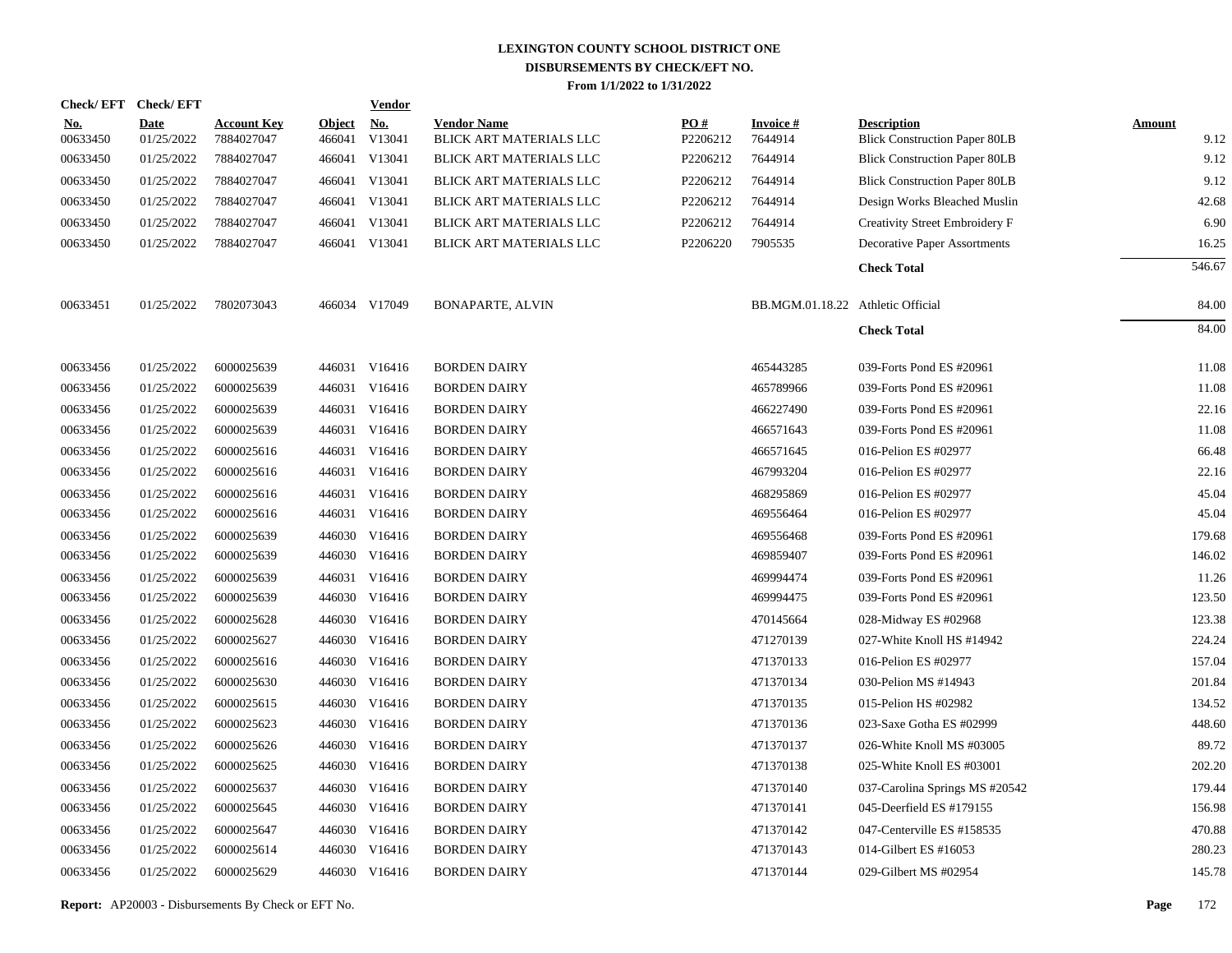|                        | Check/EFT Check/EFT       |                                  |                         | <b>Vendor</b>        |                                           |     |                                 |                                             |                         |
|------------------------|---------------------------|----------------------------------|-------------------------|----------------------|-------------------------------------------|-----|---------------------------------|---------------------------------------------|-------------------------|
| <u>No.</u><br>00633456 | <b>Date</b><br>01/25/2022 | <b>Account Key</b><br>6000025613 | <b>Object</b><br>446030 | <u>No.</u><br>V16416 | <b>Vendor Name</b><br><b>BORDEN DAIRY</b> | PO# | <b>Invoice</b> $#$<br>471370145 | <b>Description</b><br>013-Gilbert HS #02949 | <b>Amount</b><br>179.44 |
| 00633456               | 01/25/2022                | 6000025622                       | 446030                  | V16416               | <b>BORDEN DAIRY</b>                       |     | 471506070                       | 022-Oak Grove ES #02972                     | 224.36                  |
| 00633456               | 01/25/2022                | 6000025643                       | 446030                  | V16416               | <b>BORDEN DAIRY</b>                       |     | 471506072                       | 043-Meadow Glen MS #978160                  | 313.84                  |
| 00633456               | 01/25/2022                | 6000025644                       | 446030                  | V16416               | <b>BORDEN DAIRY</b>                       |     | 471506073                       | 044-River Bluff HS #148842                  | 201.84                  |
| 00633456               | 01/25/2022                | 6000025612                       | 446030                  | V16416               | <b>BORDEN DAIRY</b>                       |     | 471506074                       | 012-Lexington ES #02956                     | 246.76                  |
| 00633456               | 01/25/2022                | 6000025619                       | 446030                  | V16416               | <b>BORDEN DAIRY</b>                       |     | 471506075                       | 019-AES #02964                              | 22.46                   |
| 00633456               | 01/25/2022                | 6000025620                       | 446030                  | V16416               | <b>BORDEN DAIRY</b>                       |     | 471506076                       | 020-Lexington MS #14941                     | 89.72                   |
| 00633456               | 01/25/2022                | 6000025628                       | 446030                  | V16416               | <b>BORDEN DAIRY</b>                       |     | 471506077                       | 028-Midway ES #02968                        | 280.42                  |
| 00633456               | 01/25/2022                | 6000025640                       | 446030                  | V16416               | <b>BORDEN DAIRY</b>                       |     | 471506078                       | 040-New Providence ES #20962                | 314.08                  |
| 00633456               | 01/25/2022                | 6000025631                       | 446030                  | V16416               | <b>BORDEN DAIRY</b>                       |     | 471506079                       | 031-Lake Murray ES #14944                   | 179.56                  |
| 00633456               | 01/25/2022                | 6000025646                       | 446030                  | V16416               | <b>BORDEN DAIRY</b>                       |     | 471506080                       | 046-Beechwood MS #143304                    | 157.10                  |
| 00633456               | 01/25/2022                | 6000025641                       | 446030                  | V16416               | <b>BORDEN DAIRY</b>                       |     | 471506081                       | 041-Rocky Creek ES #21656                   | 216.71                  |
| 00633456               | 01/25/2022                | 6000025635                       | 446030                  | V16416               | <b>BORDEN DAIRY</b>                       |     | 471506083                       | 035-Pleasant Hill ES #19754                 | 246.76                  |
| 00633456               | 01/25/2022                | 6000025634                       | 446030                  | V16416               | <b>BORDEN DAIRY</b>                       |     | 471506084                       | 034-Pleasant Hill MS #19730                 | 157.04                  |
| 00633456               | 01/25/2022                | 6000025642                       | 446030                  | V16416               | <b>BORDEN DAIRY</b>                       |     | 47150671                        | 042-Meadow Glen ES #970605                  | 179.50                  |
| 00633456               | 01/25/2022                | 6000025639                       | 446031                  | V16416               | <b>BORDEN DAIRY</b>                       |     | 471829437                       | 039-Forts Pond ES #20961                    | 22.61                   |
| 00633456               | 01/25/2022                | 6000025639                       | 446030                  | V16416               | <b>BORDEN DAIRY</b>                       |     | 471829438                       | 039-Forts Pond ES #20961                    | 270.12                  |
| 00633456               | 01/25/2022                | 6000025616                       | 446030                  | V16416               | <b>BORDEN DAIRY</b>                       |     | 471829439                       | 016-Pelion ES #02977                        | 337.15                  |
| 00633456               | 01/25/2022                | 6000025630                       | 446030                  | V16416               | <b>BORDEN DAIRY</b>                       |     | 471829440                       | 030-Pelion MS #14943                        | 89.84                   |
| 00633456               | 01/25/2022                | 6000025615                       | 446030                  | V16416               | <b>BORDEN DAIRY</b>                       |     | 471829441                       | 015-Pelion HS #02982                        | 112.25                  |
| 00633456               | 01/25/2022                | 6000025624                       | 446030                  | V16416               | <b>BORDEN DAIRY</b>                       |     | 471829442                       | 024-Red Bank ES #02983                      | 247.11                  |
| 00633456               | 01/25/2022                | 6000025638                       | 446030                  | V16416               | <b>BORDEN DAIRY</b>                       |     | 471829443                       | 038-Carolina Springs ES #20541              | 426.79                  |
| 00633456               | 01/25/2022                | 6000025626                       | 446030                  | V16416               | <b>BORDEN DAIRY</b>                       |     | 471829444                       | 026-White Knoll MS #03005                   | 202.17                  |
| 00633456               | 01/25/2022                | 6000025625                       | 446030                  | V16416               | <b>BORDEN DAIRY</b>                       |     | 471829445                       | 025-White Knoll ES #03001                   | 224.90                  |
| 00633456               | 01/25/2022                | 6000025637                       | 446030                  | V16416               | <b>BORDEN DAIRY</b>                       |     | 471829446                       | 037-Carolina Springs MS #20542              | 224.50                  |
| 00633456               | 01/25/2022                | 6000025645                       | 446030                  | V16416               | <b>BORDEN DAIRY</b>                       |     | 471829447                       | 045-Deerfield ES #179155                    | 300.12                  |
| 00633456               | 01/25/2022                | 6000025614                       | 446030                  | V16416               | <b>BORDEN DAIRY</b>                       |     | 471829448                       | 014-Gilbert ES #16053                       | 179.68                  |
| 00633456               | 01/25/2022                | 6000025629                       | 446030                  | V16416               | <b>BORDEN DAIRY</b>                       |     | 471829449                       | 029-Gilbert MS #02954                       | 100.95                  |
| 00633456               | 01/25/2022                | 6000025642                       | 446030                  | V16416               | <b>BORDEN DAIRY</b>                       |     | 471979438                       | 042-Meadow Glen ES #970605                  | 187.21                  |
| 00633456               | 01/25/2022                | 6000025644                       | 446030                  | V16416               | <b>BORDEN DAIRY</b>                       |     | 471979439                       | 044-River Bluff HS #148842                  | 381.77                  |
| 00633456               | 01/25/2022                | 6000025620                       | 446030                  | V16416               | <b>BORDEN DAIRY</b>                       |     | 471979440                       | 020-Lexington MS #14941                     | 89.84                   |
| 00633456               | 01/25/2022                | 6000025612                       | 446030                  | V16416               | <b>BORDEN DAIRY</b>                       |     | 471979441                       | 012-Lexington ES #02956                     | 157.14                  |
| 00633456               | 01/25/2022                | 6000025619                       | 446030                  | V16416               | <b>BORDEN DAIRY</b>                       |     | 471979442                       | 019-AES #02964                              | 22.41                   |
| 00633456               | 01/25/2022                | 6000025628                       |                         | 446030 V16416        | <b>BORDEN DAIRY</b>                       |     | 471979443                       | 028-Midway ES #02968                        | 116.07                  |
| 00633456               | 01/25/2022                | 6000025640                       | 446030                  | V16416               | <b>BORDEN DAIRY</b>                       |     | 471979444                       | 040-New Providence ES #20962                | 254.54                  |
| 00633456               | 01/25/2022                | 6000025631                       |                         | 446030 V16416        | <b>BORDEN DAIRY</b>                       |     | 471979445                       | 031-Lake Murray ES #14944                   | 291.73                  |
|                        |                           |                                  |                         |                      |                                           |     |                                 |                                             |                         |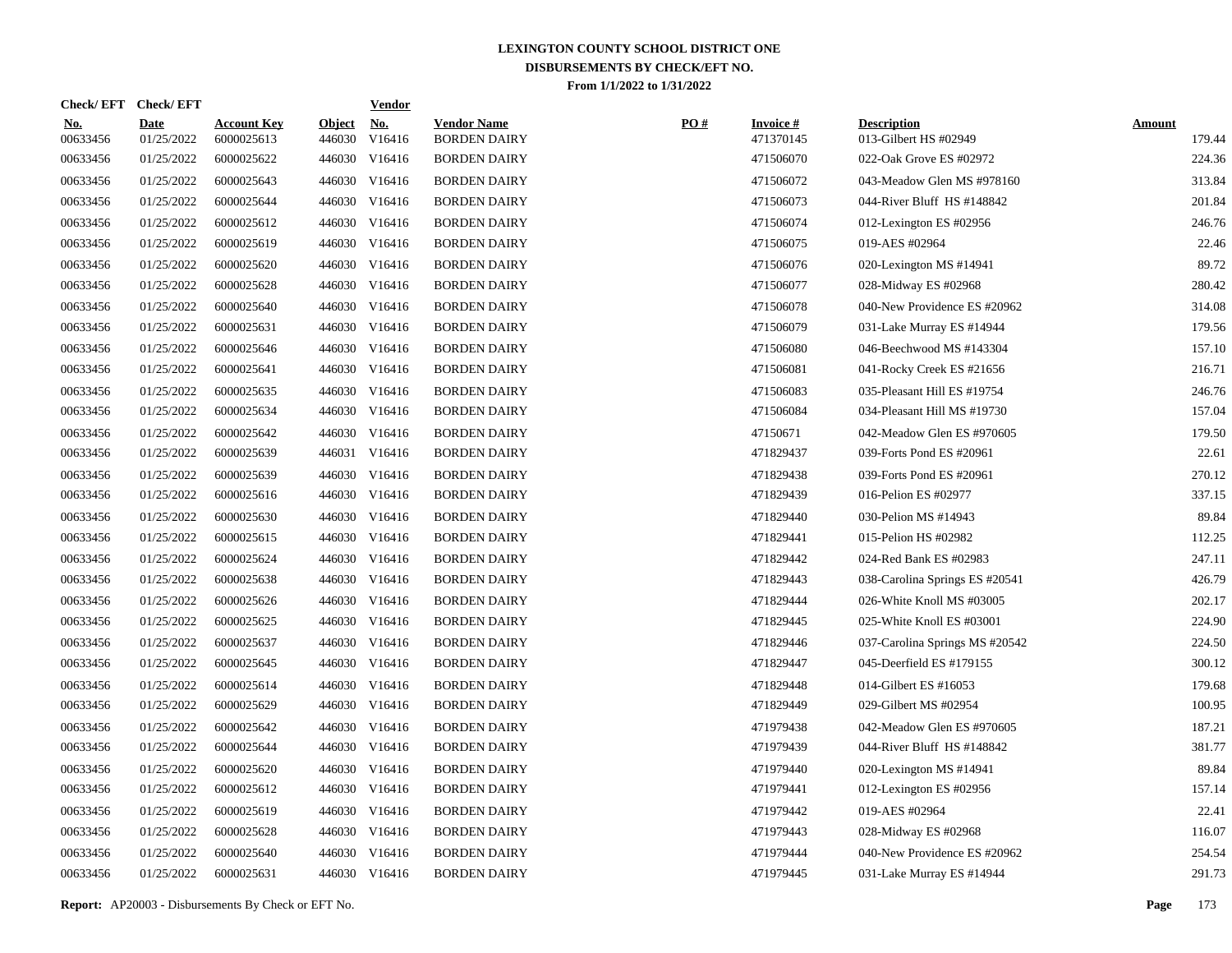| Check/EFT Check/EFT       |                                  |                         | <b>Vendor</b>        |                                                                                                                                                                                                                                                                                                                                                                                                                                                                                                                                                                                                                 |     |                               |                                                |                         |
|---------------------------|----------------------------------|-------------------------|----------------------|-----------------------------------------------------------------------------------------------------------------------------------------------------------------------------------------------------------------------------------------------------------------------------------------------------------------------------------------------------------------------------------------------------------------------------------------------------------------------------------------------------------------------------------------------------------------------------------------------------------------|-----|-------------------------------|------------------------------------------------|-------------------------|
| <b>Date</b><br>01/25/2022 | <b>Account Key</b><br>6000025646 | <b>Object</b><br>446030 | <u>No.</u><br>V16416 | <b>Vendor Name</b><br><b>BORDEN DAIRY</b>                                                                                                                                                                                                                                                                                                                                                                                                                                                                                                                                                                       | PO# | <b>Invoice #</b><br>471979446 | <b>Description</b><br>046-Beechwood MS #143304 | <b>Amount</b><br>213.30 |
| 01/25/2022                | 6000025641                       |                         |                      | <b>BORDEN DAIRY</b>                                                                                                                                                                                                                                                                                                                                                                                                                                                                                                                                                                                             |     | 471979447                     | 041-Rocky Creek ES #21656                      | 202.09                  |
| 01/25/2022                | 6000025611                       |                         |                      | <b>BORDEN DAIRY</b>                                                                                                                                                                                                                                                                                                                                                                                                                                                                                                                                                                                             |     | 471979448                     | 011-Lexington HS $#02963$                      | 190.69                  |
| 01/25/2022                | 6000025634                       |                         |                      | <b>BORDEN DAIRY</b>                                                                                                                                                                                                                                                                                                                                                                                                                                                                                                                                                                                             |     | 471979449                     | 034-Pleasant Hill MS #19730                    | 191.49                  |
| 01/25/2022                | 6000025627                       |                         |                      | <b>BORDEN DAIRY</b>                                                                                                                                                                                                                                                                                                                                                                                                                                                                                                                                                                                             |     | 471979450                     | 027-White Knoll HS #14942                      | 336.75                  |
| 01/25/2022                | 6000025622                       |                         |                      | <b>BORDEN DAIRY</b>                                                                                                                                                                                                                                                                                                                                                                                                                                                                                                                                                                                             |     | 472130120                     | 022-Oak Grove ES #02972                        | 247.18                  |
| 01/25/2022                | 6000025642                       |                         |                      | <b>BORDEN DAIRY</b>                                                                                                                                                                                                                                                                                                                                                                                                                                                                                                                                                                                             |     | 472130121                     | 042-Meadow Glen ES #970605                     | 100.95                  |
| 01/25/2022                | 6000025643                       |                         |                      | <b>BORDEN DAIRY</b>                                                                                                                                                                                                                                                                                                                                                                                                                                                                                                                                                                                             |     | 472130122                     | 043-Meadow Glen MS #978160                     | 148.52                  |
| 01/25/2022                | 6000025625                       |                         |                      | <b>BORDEN DAIRY</b>                                                                                                                                                                                                                                                                                                                                                                                                                                                                                                                                                                                             |     | 472130123                     | 025-White Knoll ES #03001                      | 224.97                  |
| 01/25/2022                | 6000025624                       |                         |                      | <b>BORDEN DAIRY</b>                                                                                                                                                                                                                                                                                                                                                                                                                                                                                                                                                                                             |     | 472130124                     | 024-Red Bank ES #02983                         | 247.11                  |
| 01/25/2022                | 6000025623                       |                         |                      | <b>BORDEN DAIRY</b>                                                                                                                                                                                                                                                                                                                                                                                                                                                                                                                                                                                             |     | 472130125                     | 023-Saxe Gotha ES #02999                       | 168.58                  |
| 01/25/2022                | 6000025638                       |                         |                      | <b>BORDEN DAIRY</b>                                                                                                                                                                                                                                                                                                                                                                                                                                                                                                                                                                                             |     | 472130126                     | 038-Carolina Springs ES #20541                 | 426.79                  |
| 01/25/2022                | 6000025639                       |                         |                      | <b>BORDEN DAIRY</b>                                                                                                                                                                                                                                                                                                                                                                                                                                                                                                                                                                                             |     | 472130127                     | 039-Forts Pond ES #20961                       | 11.31                   |
| 01/25/2022                | 6000025639                       |                         |                      | <b>BORDEN DAIRY</b>                                                                                                                                                                                                                                                                                                                                                                                                                                                                                                                                                                                             |     | 472130128                     | 039-Forts Pond ES #20961                       | 89.95                   |
| 01/25/2022                | 6000025616                       |                         |                      | <b>BORDEN DAIRY</b>                                                                                                                                                                                                                                                                                                                                                                                                                                                                                                                                                                                             |     | 472130129                     | 016-Pelion ES #02977                           | 135.66                  |
| 01/25/2022                | 6000025613                       |                         |                      | <b>BORDEN DAIRY</b>                                                                                                                                                                                                                                                                                                                                                                                                                                                                                                                                                                                             |     | 472130130                     | 013-Gilbert HS #02949                          | 216.95                  |
| 01/25/2022                | 6000025629                       |                         |                      | <b>BORDEN DAIRY</b>                                                                                                                                                                                                                                                                                                                                                                                                                                                                                                                                                                                             |     | 472130131                     | 029-Gilbert MS #02954                          | 246.71                  |
| 01/25/2022                | 6000025614                       |                         |                      | <b>BORDEN DAIRY</b>                                                                                                                                                                                                                                                                                                                                                                                                                                                                                                                                                                                             |     | 472130132                     | 014-Gilbert ES #16053                          | 269.32                  |
| 01/25/2022                | 6000025647                       |                         |                      | <b>BORDEN DAIRY</b>                                                                                                                                                                                                                                                                                                                                                                                                                                                                                                                                                                                             |     | 472130133                     | 047-Centerville ES #158535                     | 370.57                  |
| 01/25/2022                | 6000025641                       |                         |                      | <b>BORDEN DAIRY</b>                                                                                                                                                                                                                                                                                                                                                                                                                                                                                                                                                                                             |     | 472130134                     | 041-Rocky Creek ES #21656                      | 89.84                   |
| 01/25/2022                | 6000025635                       |                         |                      | <b>BORDEN DAIRY</b>                                                                                                                                                                                                                                                                                                                                                                                                                                                                                                                                                                                             |     | 472130135                     | 035-Pleasant Hill ES #19754                    | 269.52                  |
| 01/25/2022                | 6000025628                       |                         |                      | <b>BORDEN DAIRY</b>                                                                                                                                                                                                                                                                                                                                                                                                                                                                                                                                                                                             |     | 472130136                     | 028-Midway ES #02968                           | 112.25                  |
| 01/25/2022                | 6000025620                       |                         |                      | <b>BORDEN DAIRY</b>                                                                                                                                                                                                                                                                                                                                                                                                                                                                                                                                                                                             |     | 472130137                     | 020-Lexington MS #14941                        | 101.05                  |
| 01/25/2022                | 6000025612                       |                         |                      | <b>BORDEN DAIRY</b>                                                                                                                                                                                                                                                                                                                                                                                                                                                                                                                                                                                             |     | 472130138                     | 012-Lexington ES #02956                        | 224.70                  |
| 01/25/2022                | 6000025639                       |                         |                      | <b>BORDEN DAIRY</b>                                                                                                                                                                                                                                                                                                                                                                                                                                                                                                                                                                                             |     | 472267204                     | 039-Forts Pond ES #20961                       | 135.06                  |
| 01/25/2022                | 6000025616                       |                         |                      | <b>BORDEN DAIRY</b>                                                                                                                                                                                                                                                                                                                                                                                                                                                                                                                                                                                             |     | 472267205                     | 016-Pelion ES #02977                           | 179.28                  |
| 01/25/2022                | 6000025630                       |                         |                      | <b>BORDEN DAIRY</b>                                                                                                                                                                                                                                                                                                                                                                                                                                                                                                                                                                                             |     | 472267206                     | 030-Pelion MS #14943                           | 123.46                  |
| 01/25/2022                | 6000025615                       |                         |                      | <b>BORDEN DAIRY</b>                                                                                                                                                                                                                                                                                                                                                                                                                                                                                                                                                                                             |     | 472267207                     | 015-Pelion HS #02982                           | 56.13                   |
| 01/25/2022                | 6000025623                       |                         |                      | <b>BORDEN DAIRY</b>                                                                                                                                                                                                                                                                                                                                                                                                                                                                                                                                                                                             |     | 472267208                     | 023-Saxe Gotha ES #02999                       | 336.75                  |
| 01/25/2022                | 6000025626                       |                         |                      | <b>BORDEN DAIRY</b>                                                                                                                                                                                                                                                                                                                                                                                                                                                                                                                                                                                             |     | 472267209                     | 026-White Knoll MS #03005                      | 235.86                  |
| 01/25/2022                | 6000025625                       |                         |                      | <b>BORDEN DAIRY</b>                                                                                                                                                                                                                                                                                                                                                                                                                                                                                                                                                                                             |     | 472267210                     | 025-White Knoll ES #03001                      | 247.31                  |
| 01/25/2022                | 6000025624                       |                         |                      | <b>BORDEN DAIRY</b>                                                                                                                                                                                                                                                                                                                                                                                                                                                                                                                                                                                             |     | 472267211                     | 024-Red Bank ES #02983                         | 247.11                  |
| 01/25/2022                | 6000025637                       |                         |                      | <b>BORDEN DAIRY</b>                                                                                                                                                                                                                                                                                                                                                                                                                                                                                                                                                                                             |     | 472267212                     | 037-Carolina Springs MS #20542                 | 365.90                  |
| 01/25/2022                | 6000025638                       |                         |                      | <b>BORDEN DAIRY</b>                                                                                                                                                                                                                                                                                                                                                                                                                                                                                                                                                                                             |     | 472267213                     | 038-Carolina Springs ES #20541                 | 268.92                  |
| 01/25/2022                | 6000025645                       |                         |                      | <b>BORDEN DAIRY</b>                                                                                                                                                                                                                                                                                                                                                                                                                                                                                                                                                                                             |     | 472267214                     | 045-Deerfield ES #179155                       | 388.43                  |
| 01/25/2022                | 6000025647                       |                         |                      | <b>BORDEN DAIRY</b>                                                                                                                                                                                                                                                                                                                                                                                                                                                                                                                                                                                             |     | 472267215                     | 047-Centerville ES #158535                     | 269.32                  |
|                           |                                  |                         |                      | 446030 V16416<br>446030 V16416<br>446030 V16416<br>446030 V16416<br>446030 V16416<br>446030 V16416<br>446030 V16416<br>446030 V16416<br>446030 V16416<br>446030 V16416<br>446030 V16416<br>446031 V16416<br>446030 V16416<br>446030 V16416<br>446030 V16416<br>446030 V16416<br>446030 V16416<br>446030 V16416<br>446030 V16416<br>446030 V16416<br>446030 V16416<br>446030 V16416<br>446030 V16416<br>446030 V16416<br>446030 V16416<br>446030 V16416<br>446030 V16416<br>446030 V16416<br>446030 V16416<br>446030 V16416<br>446030 V16416<br>446030 V16416<br>446030 V16416<br>446030 V16416<br>446030 V16416 |     |                               |                                                |                         |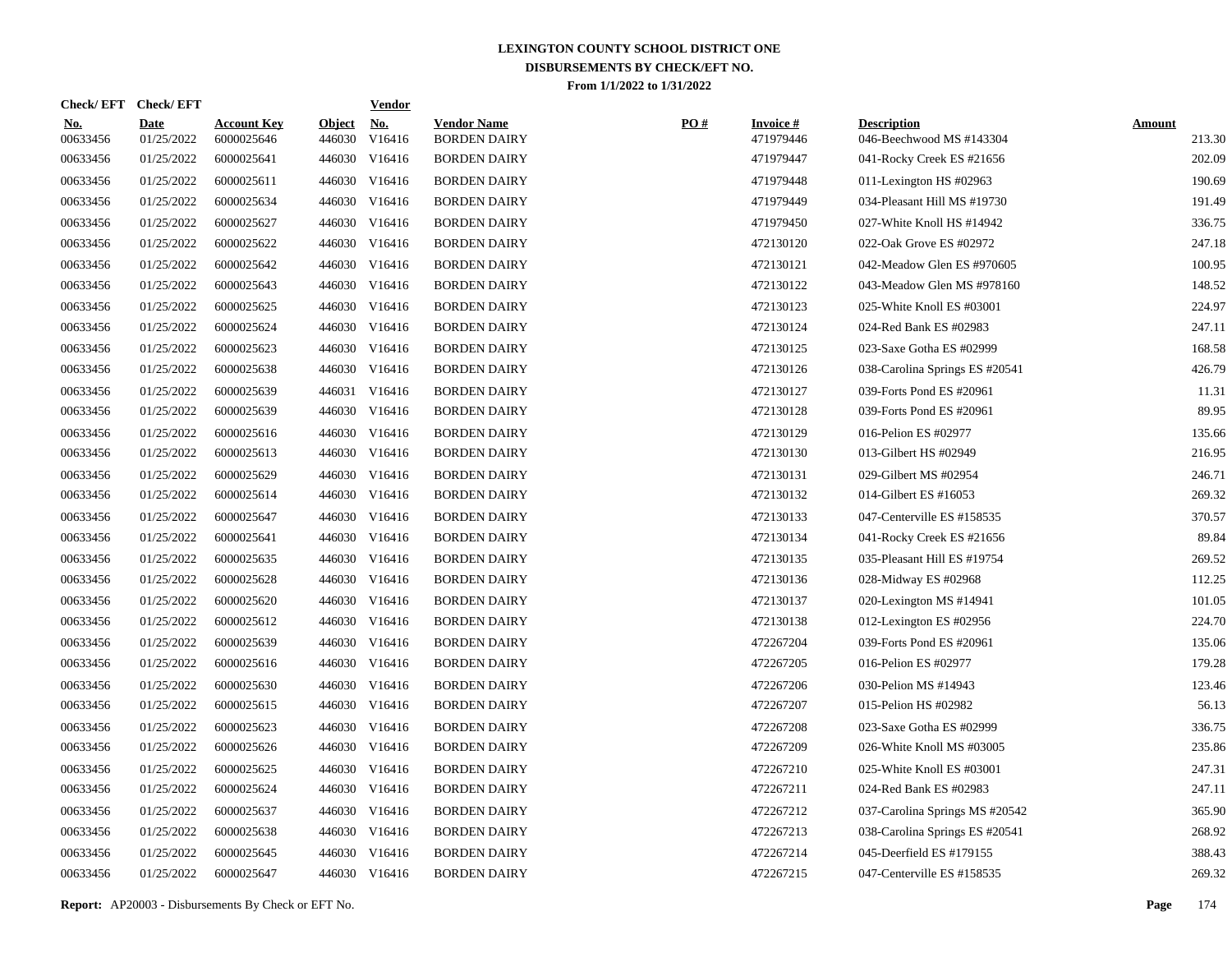| Check/EFT Check/EFT    |                           |                                  |                         | <b>Vendor</b> |                                           |          |                              |                                             |                         |
|------------------------|---------------------------|----------------------------------|-------------------------|---------------|-------------------------------------------|----------|------------------------------|---------------------------------------------|-------------------------|
| <u>No.</u><br>00633456 | <b>Date</b><br>01/25/2022 | <b>Account Key</b><br>6000025614 | <b>Object</b><br>446030 | No.<br>V16416 | <b>Vendor Name</b><br><b>BORDEN DAIRY</b> | PO#      | <b>Invoice#</b><br>472267216 | <b>Description</b><br>014-Gilbert ES #16053 | <b>Amount</b><br>325.45 |
| 00633456               | 01/25/2022                | 6000025613                       | 446030                  | V16416        | <b>BORDEN DAIRY</b>                       |          | 472267217                    | 013-Gilbert HS #02949                       | 10.94                   |
| 00633456               | 01/25/2022                | 6000025622                       |                         | 446030 V16416 | <b>BORDEN DAIRY</b>                       |          | 472417848                    | 022-Oak Grove ES #02972                     | 291.93                  |
| 00633456               | 01/25/2022                | 6000025642                       | 446030                  | V16416        | <b>BORDEN DAIRY</b>                       |          | 472417849                    | 042-Meadow Glen ES #970605                  | 246.91                  |
| 00633456               | 01/25/2022                | 6000025643                       |                         | 446030 V16416 | <b>BORDEN DAIRY</b>                       |          | 472417850                    | 043-Meadow Glen MS #978160                  | 179.68                  |
| 00633456               | 01/25/2022                | 6000025644                       | 446030                  | V16416        | <b>BORDEN DAIRY</b>                       |          | 472417852                    | 044-River Bluff HS #148842                  | 224.50                  |
| 00633456               | 01/25/2022                | 6000025620                       | 446030                  | V16416        | <b>BORDEN DAIRY</b>                       |          | 472417853                    | 020-Lexington MS #14941                     | 67.34                   |
| 00633456               | 01/25/2022                | 6000025612                       | 446030                  | V16416        | <b>BORDEN DAIRY</b>                       |          | 472417854                    | 012-Lexington ES #02956                     | 269.59                  |
| 00633456               | 01/25/2022                | 6000025628                       | 446030                  | V16416        | <b>BORDEN DAIRY</b>                       |          | 472417856                    | 028-Midway ES #02968                        | 303.24                  |
| 00633456               | 01/25/2022                | 6000025640                       | 446030                  | V16416        | <b>BORDEN DAIRY</b>                       |          | 472417857                    | 040-New Providence ES #20962                | 258.42                  |
| 00633456               | 01/25/2022                | 6000025631                       | 446030                  | V16416        | <b>BORDEN DAIRY</b>                       |          | 472417858                    | 031-Lake Murray ES #14944                   | 190.79                  |
| 00633456               | 01/25/2022                | 6000025646                       | 446030                  | V16416        | <b>BORDEN DAIRY</b>                       |          | 472417859                    | 046-Beechwood MS #143304                    | 202.09                  |
| 00633456               | 01/25/2022                | 6000025641                       | 446030                  | V16416        | <b>BORDEN DAIRY</b>                       |          | 472417860                    | 041-Rocky Creek ES #21656                   | 157.07                  |
| 00633456               | 01/25/2022                | 6000025611                       | 446030                  | V16416        | <b>BORDEN DAIRY</b>                       |          | 472417861                    | 011-Lexington HS #02963                     | 123.36                  |
| 00633456               | 01/25/2022                | 6000025635                       | 446030                  | V16416        | <b>BORDEN DAIRY</b>                       |          | 472417862                    | 035-Pleasant Hill ES #19754                 | 303.34                  |
| 00633456               | 01/25/2022                | 6000025634                       | 446030                  | V16416        | <b>BORDEN DAIRY</b>                       |          | 472417863                    | 034-Pleasant Hill MS #19730                 | 349.06                  |
| 00633456               | 01/25/2022                | 6000025627                       | 446030                  | V16416        | <b>BORDEN DAIRY</b>                       |          | 472417864                    | 027-White Knoll HS $\#14942$                | 381.97                  |
| 00633456               | 01/25/2022                | 6000025639                       |                         | 446031 V16416 | <b>BORDEN DAIRY</b>                       |          | 472608109                    | 039-Forts Pond ES #20961                    | 22.61                   |
| 00633456               | 01/25/2022                | 6000025639                       | 446031                  | V16416        | <b>BORDEN DAIRY</b>                       |          | 472911170                    | 039-Forts Pond ES #20961                    | 11.31                   |
| 00633456               | 01/25/2022                | 6000025639                       |                         | 446031 V16416 | <b>BORDEN DAIRY</b>                       |          | 473198183                    | 039-Forts Pond ES #20961                    | 11.31                   |
| 00633456               | 01/25/2022                | 6000025639                       |                         | 446031 V16416 | <b>BORDEN DAIRY</b>                       |          | 473869335                    | 039-Forts Pond ES #20961                    | 11.31                   |
|                        |                           |                                  |                         |               |                                           |          |                              | <b>Check Total</b>                          | 22,389.92               |
| 00633457               | 01/25/2022                | 1000022228                       |                         | 434500 V01277 | <b>BRAINPOP.COM LLC</b>                   | P2206436 | US279805                     | Unlimited 12 month access incl              | 3,250.00                |
|                        |                           |                                  |                         |               |                                           |          |                              | <b>Check Total</b>                          | 3,250.00                |
| 00633458               | 01/25/2022                | 7887075027                       |                         | 466041 V13255 | <b>BSN SPORTS</b>                         | P2203338 | 915565485                    | DIGITAL SOFTABLL JERSEY WHITE               | 1,498.00                |
| 00633458               | 01/25/2022                | 7887075027                       |                         | 466041 V13255 | <b>BSN SPORTS</b>                         | P2203338 | 915565485                    | DIGITAL SOFTBALL JERSEY NAVY                | 1,498.00                |
| 00633458               | 01/25/2022                | 7887075027                       |                         | 466041 V13255 | <b>BSN SPORTS</b>                         | P2203338 | 915565485                    | SMALL WHITE WOMENS VAPOR SELEC              | 128.40                  |
| 00633458               | 01/25/2022                | 7887075027                       |                         | 466041 V13255 | <b>BSN SPORTS</b>                         | P2203338 | 915565485                    | MED WHITE WOMENS VAPOR SELECT               | 154.08                  |
| 00633458               | 01/25/2022                | 7887075027                       |                         | 466041 V13255 | <b>BSN SPORTS</b>                         | P2203338 | 915565485                    | LG WHITE WOMENS VAPOR SELECT S              | 128.40                  |
| 00633458               | 01/25/2022                | 7887075027                       |                         | 466041 V13255 | <b>BSN SPORTS</b>                         | P2203338 | 915565485                    | XL WHITE WOMENS VAPOR SELECT S              | 25.68                   |
| 00633458               | 01/25/2022                | 7887075027                       |                         | 466041 V13255 | <b>BSN SPORTS</b>                         | P2203338 | 915565485                    | SM NAY WOMENS VAPOR SELECT SOF              | 128.40                  |
| 00633458               | 01/25/2022                | 7887075027                       |                         | 466041 V13255 | <b>BSN SPORTS</b>                         | P2203338 | 915565485                    | MED NAVY WOMENS VAPOR SELECT S              | 154.08                  |
| 00633458               | 01/25/2022                | 7887075027                       |                         | 466041 V13255 | <b>BSN SPORTS</b>                         | P2203338 | 915565485                    | LG NAVY WOMENS VAPOR SELECT SO              | 128.40                  |
| 00633458               | 01/25/2022                | 7887075027                       |                         | 466041 V13255 | <b>BSN SPORTS</b>                         | P2203338 | 915565485                    | XL WOMENS NAVY VAPOR SELECT SO              | 25.68                   |
|                        |                           |                                  |                         |               |                                           |          |                              |                                             |                         |

**Report:** AP20003 - Disbursements By Check or EFT No. **Page** 175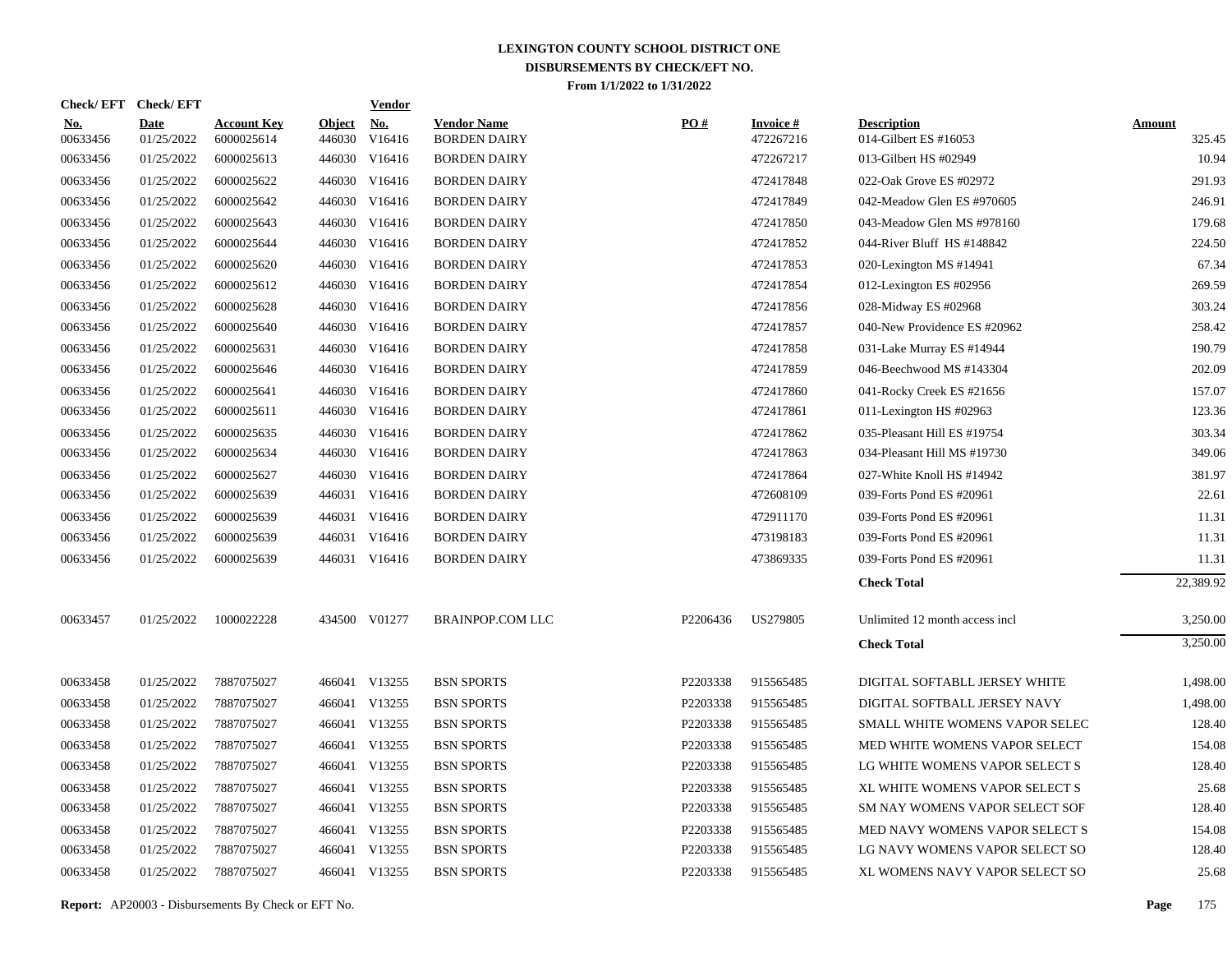| <b>Check/EFT</b>       | <b>Check/EFT</b>          |                                  |                         | <b>Vendor</b> |                                         |                 |                              |                                                      |                        |
|------------------------|---------------------------|----------------------------------|-------------------------|---------------|-----------------------------------------|-----------------|------------------------------|------------------------------------------------------|------------------------|
| <u>No.</u><br>00633458 | <b>Date</b><br>01/25/2022 | <b>Account Key</b><br>7887075027 | <b>Object</b><br>466041 | No.<br>V13255 | <b>Vendor Name</b><br><b>BSN SPORTS</b> | PO#<br>P2203338 | <b>Invoice#</b><br>915565485 | <b>Description</b><br>MED WHITE GIRLS VAPOR SELECT S | <b>Amount</b><br>70.62 |
| 00633458               | 01/25/2022                | 7887075027                       | 466041                  | V13255        | <b>BSN SPORTS</b>                       | P2203338        | 915565485                    | MED NAVY GIRLS VAPOR SELECT SO                       | 70.62                  |
| 00633458               | 01/25/2022                | 7887075027                       |                         | 466041 V13255 | <b>BSN SPORTS</b>                       | P2203338        | 915565485                    | <b>FREIGHT</b>                                       | 49.66                  |
| 00633458               | 01/25/2022                | 7802073015                       |                         | 466041 V13255 | <b>BSN SPORTS</b>                       | P2206402        | 915600803                    | Visitor Side Chairs                                  | 1,861.67               |
| 00633458               | 01/25/2022                | 7802073015                       |                         | 466041 V13255 | <b>BSN SPORTS</b>                       | P2206402        | 915600803                    | Shipping                                             | 54.00                  |
| 00633458               | 01/25/2022                | 7802073020                       |                         | 466041 V13255 | <b>BSN SPORTS</b>                       | P2205705        | 915613091                    | White Graphite - Youth Longsl                        | 47.08                  |
| 00633458               | 01/25/2022                | 7802073020                       |                         | 466041 V13255 | <b>BSN SPORTS</b>                       | P2205705        | 915613091                    | White, Graphite - LongSleeve                         | 606.69                 |
| 00633458               | 01/25/2022                | 7802073020                       |                         | 466041 V13255 | <b>BSN SPORTS</b>                       | P2205705        | 915613091                    | Hea Roy - 4.5 OZ Softstyle T-S                       | 233.80                 |
| 00633458               | 01/25/2022                | 7802073020                       |                         | 466041 V13255 | <b>BSN SPORTS</b>                       | P2205705        | 915613091                    | 100-White, Black_HEATGEAR ARMO                       | 363.80                 |
| 00633458               | 01/25/2022                | 7802073020                       |                         | 466041 V13255 | <b>BSN SPORTS</b>                       | P2205705        | 915613091                    | 100-White-Long Sleeve Cottn Cr                       | 96.30                  |
| 00633458               | 01/25/2022                | 7802073020                       |                         | 466041 V13255 | <b>BSN SPORTS</b>                       | P2205705        | 915613091                    | 480-Roy/Wht - Elite Crew Socks                       | 109.14                 |
| 00633458               | 01/25/2022                | 7802073020                       |                         | 466041 V13255 | <b>BSN SPORTS</b>                       | P2205705        | 915613091                    | 111-Wht/Roy Elite Crew Socks 1                       | 109.14                 |
| 00633458               | 01/25/2022                | 7802073020                       |                         | 466041 V13255 | <b>BSN SPORTS</b>                       | P2205705        | 915613091                    | BLACK -BASIC PERFORMANCE SHORT                       | 222.83                 |
| 00633458               | 01/25/2022                | 7802073020                       |                         | 466041 V13255 | <b>BSN SPORTS</b>                       | P2205705        | 915613091                    | BLACK - CORE POCKET SHORT - ME                       | 30.50                  |
| 00633458               | 01/25/2022                | 7802073020                       |                         | 466041 V13255 | <b>BSN SPORTS</b>                       | P2205705        | 915613091                    | <b>FRIEGHT</b>                                       | 96.98                  |
| 00633458               | 01/25/2022                | 7863027022                       |                         | 466041 V13255 | <b>BSN SPORTS</b>                       | P2206487        | 915654904                    | 060 - Anthract-club pullover f                       | 125.19                 |
| 00633458               | 01/25/2022                | 7863027022                       |                         | 466041 V13255 | <b>BSN SPORTS</b>                       | P2206487        | 915654904                    | 010 - Black-dry franchise polo                       | 36.38                  |
| 00633458               | 01/25/2022                | 7863027022                       |                         | 466041 V13255 | <b>BSN SPORTS</b>                       | P2206487        | 915654904                    | 010 - Black - women's dry fran                       | 109.14                 |
| 00633458               | 01/25/2022                | 7863027022                       |                         | 466041 V13255 | <b>BSN SPORTS</b>                       | P2206487        | 915654904                    | Oak Grove Elementary Logo                            | 0.00                   |
| 00633458               | 01/25/2022                | 7863027022                       |                         | 466041 V13255 | <b>BSN SPORTS</b>                       | P2206487        | 915654904                    | Oak Grove Elementary embroider                       | 0.00                   |
| 00633458               | 01/25/2022                | 7863027022                       |                         | 466041 V13255 | <b>BSN SPORTS</b>                       | P2206487        | 915654904                    | Freight Charge                                       | 14.42                  |
|                        |                           |                                  |                         |               |                                         |                 |                              | <b>Check Total</b>                                   | 8,177.08               |
| 00633459               | 01/25/2022                | 2022022424                       |                         | 441000 V14835 | CENTER FOR RESPONSIVE SCHOOLS           | P2206440        | <b>INV48979</b>              | Morning Meeting Ideas Book                           | 88.00                  |
| 00633459               | 01/25/2022                | 2022022424                       |                         | 441000 V14835 | CENTER FOR RESPONSIVE SCHOOLS           | P2206440        | <b>INV48979</b>              | Morning Meeting Book                                 | 88.00                  |
|                        |                           |                                  |                         |               |                                         |                 |                              | <b>Check Total</b>                                   | 176.00                 |
| 00633460               | 01/25/2022                | 1000026626                       |                         | 444510 V01438 | DATA NETWORK SOLUTIONS                  | P2204899        | 29874                        | apc smart ups 2200va lcd rm 2u                       | 1,872.50               |
| 00633460               | 01/25/2022                | 1000026626                       |                         | 444510 V01438 | DATA NETWORK SOLUTIONS                  | P2204899        | 29874                        | freight                                              | 23.75                  |
|                        |                           |                                  |                         |               |                                         |                 |                              | <b>Check Total</b>                                   | 1,896.25               |
| 00633461               | 01/25/2022                | 6000025622                       |                         | 446020 V11591 | EARTHGRAINS BAKING COMPANIES I          |                 | 51472603575                  | 022-Oak Grove ES #97577                              | 69.25                  |
| 00633461               | 01/25/2022                | 6000025644                       |                         | 446020 V11591 | EARTHGRAINS BAKING COMPANIES I          |                 | 51472603578                  | 044-River Bluff HS #99834                            | 122.70                 |
| 00633461               | 01/25/2022                | 6000025642                       |                         | 446020 V11591 | EARTHGRAINS BAKING COMPANIES I          |                 | 51472603580                  | 042-Meadow Glen ES #99835                            | 62.50                  |
| 00633461               | 01/25/2022                | 6000025620                       |                         | 446020 V11591 | EARTHGRAINS BAKING COMPANIES I          |                 | 51472603582                  | 020-Lexington MS #97575                              | 69.05                  |
| 00633461               | 01/25/2022                | 6000025612                       |                         | 446020 V11591 | EARTHGRAINS BAKING COMPANIES I          |                 | 51472603585                  | 012-Lexington ES #97571                              | 40.50                  |
|                        |                           |                                  |                         |               |                                         |                 |                              |                                                      |                        |

**Report:** AP20003 - Disbursements By Check or EFT No. **Page** 176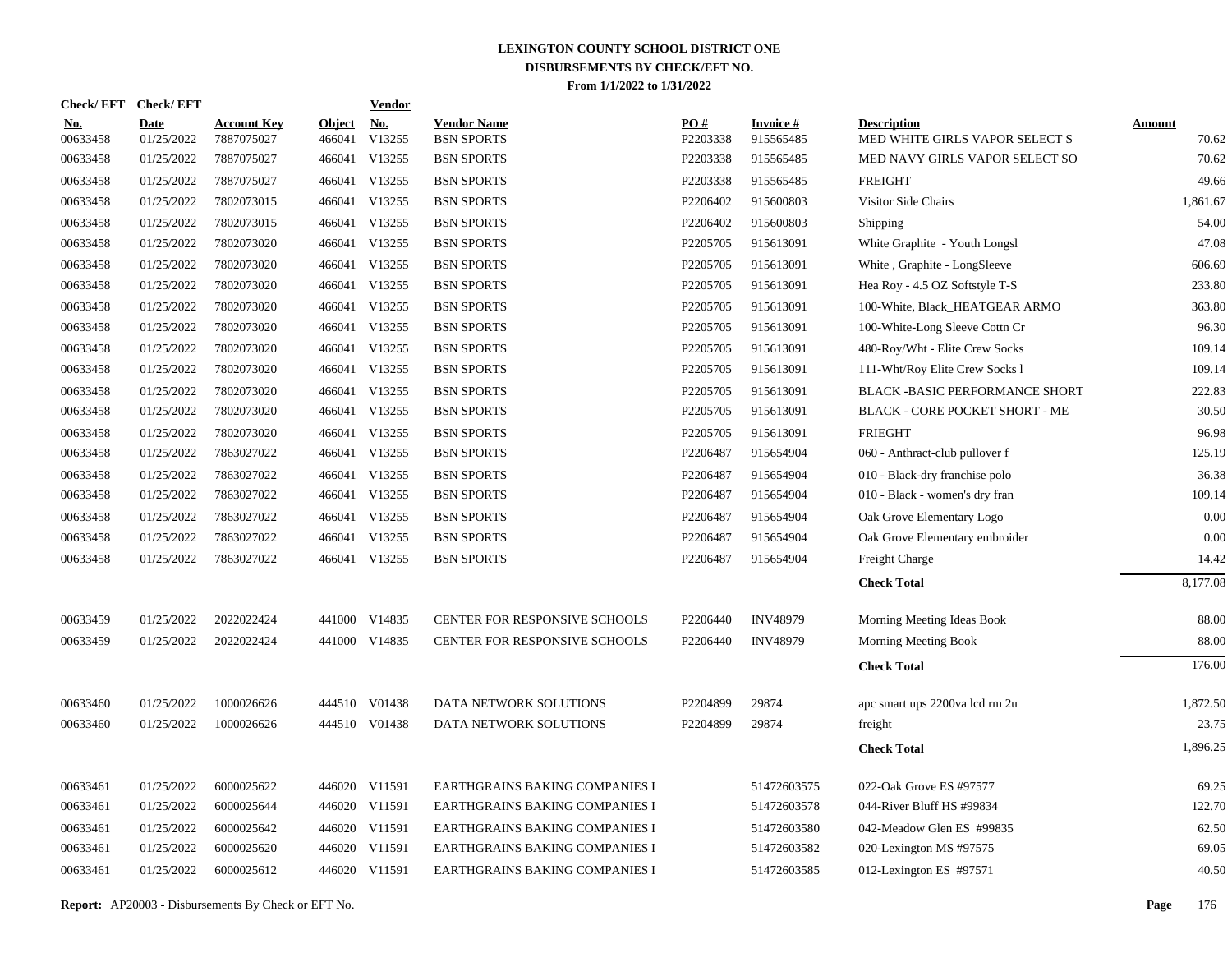| Check/EFT Check/EFT    |                           |                                  |                         | <b>Vendor</b> |                                                      |          |                                |                                            |                         |
|------------------------|---------------------------|----------------------------------|-------------------------|---------------|------------------------------------------------------|----------|--------------------------------|--------------------------------------------|-------------------------|
| <u>No.</u><br>00633461 | <b>Date</b><br>01/25/2022 | <b>Account Key</b><br>6000025628 | <b>Object</b><br>446020 | No.<br>V11591 | <b>Vendor Name</b><br>EARTHGRAINS BAKING COMPANIES I | PO#      | <b>Invoice#</b><br>51472603587 | <b>Description</b><br>028-Midway ES #97582 | <b>Amount</b><br>113.73 |
| 00633461               | 01/25/2022                | 6000025640                       |                         | 446020 V11591 | EARTHGRAINS BAKING COMPANIES I                       |          | 51472603589                    | 040-New Providence ES #98574               | 22.00                   |
| 00633461               | 01/25/2022                | 6000025631                       |                         | 446020 V11591 | EARTHGRAINS BAKING COMPANIES I                       |          | 51472603590                    | 031-Lake Murray ES #97584                  | 35.80                   |
| 00633461               | 01/25/2022                | 6000025647                       |                         | 446020 V11591 | EARTHGRAINS BAKING COMPANIES I                       |          | 51472603593                    | 047-Centerville ES # 975700025             | 56.70                   |
| 00633461               | 01/25/2022                | 6000025614                       |                         | 446020 V11591 | EARTHGRAINS BAKING COMPANIES I                       |          | 51472603595                    | 014-Gilbert ES #97573                      | 93.95                   |
| 00633461               | 01/25/2022                | 6000025629                       |                         | 446020 V11591 | EARTHGRAINS BAKING COMPANIES I                       |          | 51472603597                    | 029-Gilbert MS #97583                      | 81.00                   |
| 00633461               | 01/25/2022                | 6000025613                       |                         | 446020 V11591 | EARTHGRAINS BAKING COMPANIES I                       |          | 51472603599                    | 013-Gilbert HS #97585                      | 68.58                   |
| 00633461               | 01/25/2022                | 6000025635                       |                         | 446020 V11591 | EARTHGRAINS BAKING COMPANIES I                       |          | 51472603601                    | 035-Pleasant Hill ES #97898                | 99.40                   |
| 00633461               | 01/25/2022                | 6000025645                       |                         | 446020 V11591 | EARTHGRAINS BAKING COMPANIES I                       |          | 51472603602                    | 045-Deerfield ES #975710258                | 113.25                  |
| 00633461               | 01/25/2022                | 6000025615                       |                         | 446020 V11591 | EARTHGRAINS BAKING COMPANIES I                       |          | 51472603604                    | 015-Pelion HS #97542                       | 119.88                  |
| 00633461               | 01/25/2022                | 6000025630                       |                         | 446020 V11591 | <b>EARTHGRAINS BAKING COMPANIES I</b>                |          | 51472603606                    | 030-Pelion MS #97541                       | 103.00                  |
| 00633461               | 01/25/2022                | 6000025638                       |                         | 446020 V11591 | EARTHGRAINS BAKING COMPANIES I                       |          | 51472603608                    | 038-Carolina Springs ES #9827              | 66.75                   |
| 00633461               | 01/25/2022                | 6000025637                       |                         | 446020 V11591 | <b>EARTHGRAINS BAKING COMPANIES I</b>                |          | 51472603609                    | 037-Carolina Springs MS #9827              | 218.70                  |
| 00633461               | 01/25/2022                | 6000025623                       |                         | 446020 V11591 | EARTHGRAINS BAKING COMPANIES I                       |          | 51472603610                    | 023-Saxe Gotha ES #97578                   | 60.00                   |
| 00633461               | 01/25/2022                | 6000025624                       |                         | 446020 V11591 | EARTHGRAINS BAKING COMPANIES I                       |          | 51472603612                    | 024-Red Bank ES #97579                     | 110.76                  |
| 00633461               | 01/25/2022                | 6000025625                       |                         | 446020 V11591 | EARTHGRAINS BAKING COMPANIES I                       |          | 51472603614                    | 025-White Knoll ES #97580                  | 64.25                   |
| 00633461               | 01/25/2022                | 6000025626                       |                         | 446020 V11591 | EARTHGRAINS BAKING COMPANIES I                       |          | 51472603616                    | 026-White Knoll MS #97581                  | 36.45                   |
|                        |                           |                                  |                         |               |                                                      |          |                                | <b>Check Total</b>                         | 1,828.20                |
| 00633462               | 01/25/2022                | 6000025637                       |                         | 441000 V01340 | <b>FASTENAL CO</b>                                   | P2206920 | <b>SCLEX129253</b>             | CSMS - 3 Compartment To-Go                 | 1,521.15                |
|                        |                           |                                  |                         |               |                                                      |          |                                |                                            | 1,521.15                |
|                        |                           |                                  |                         |               |                                                      |          |                                | <b>Check Total</b>                         |                         |
| 00633463               | 01/25/2022                | 6000025613                       |                         | 441000 V15897 | FIRST COMMUNITY BANK                                 | P2207184 | ADM.2020.01.22                 | Amazon                                     | 695.50                  |
| 00633463               | 01/25/2022                | 6000025610                       |                         | 441000 V15897 | FIRST COMMUNITY BANK                                 | P2207298 | ADM.4108.01.22                 | Triangle Safe & Lock Inc                   | 90.95                   |
| 00633463               | 01/25/2022                | 6000025620                       |                         | 441000 V15897 | FIRST COMMUNITY BANK                                 | P2207298 | ADM.4108.01.22                 | United Refrig Inc                          | 469.80                  |
| 00633463               | 01/25/2022                | 6000025620                       |                         | 441000 V15897 | FIRST COMMUNITY BANK                                 | P2207298 | ADM.4108.01.22                 | United Refrig Inc                          | 20.57                   |
| 00633463               | 01/25/2022                | 6000025635                       |                         | 441000 V15897 | FIRST COMMUNITY BANK                                 | P2207298 | ADM.4108.01.22                 | United Refrig Inc.                         | 525.15                  |
| 00633463               | 01/25/2022                | 6000025635                       |                         | 441000 V15897 | FIRST COMMUNITY BANK                                 | P2207298 | ADM.4108.01.22                 | Lowes                                      | 49.71                   |
| 00633463               | 01/25/2022                | 6000025640                       |                         | 441000 V15897 | FIRST COMMUNITY BANK                                 | P2207298 | ADM.4108.01.22                 | United Refrig Inc                          | 35.49                   |
| 00633463               | 01/25/2022                | 6000025643                       |                         | 441000 V15897 | FIRST COMMUNITY BANK                                 | P2207298 | ADM.4108.01.22                 | United Refrig Inc                          | 469.80                  |
| 00633463               | 01/25/2022                | 1000011337                       |                         | 433200 V15897 | FIRST COMMUNITY BANK                                 | P2207388 | CSM.1857.01.22                 | <b>Hyatt Regency</b>                       | 389.74                  |
| 00633463               | 01/25/2022                | 7738027037                       |                         | 466035 V15897 | FIRST COMMUNITY BANK                                 | P2207388 | CSM.1857.01.22                 | <b>Lexington Dry Cleaners</b>              | 116.96                  |
| 00633463               | 01/25/2022                | 7748027037                       |                         | 466069 V15897 | FIRST COMMUNITY BANK                                 | P2207388 | CSM.1857.01.22                 | <b>Little Caesars</b>                      | 110.85                  |
| 00633463               | 01/25/2022                | 7765019037                       | 466069                  | V15897        | FIRST COMMUNITY BANK                                 | P2207388 | CSM.1857.01.22                 | <b>Little Caesars</b>                      | 60.93                   |
| 00633463               | 01/25/2022                | 7793027037                       |                         | 466041 V15897 | FIRST COMMUNITY BANK                                 | P2207388 | CSM.1857.01.22                 | Walgreens                                  | 100.00                  |
| 00633463               | 01/25/2022                | 7793027037                       |                         | 466069 V15897 | FIRST COMMUNITY BANK                                 | P2207388 | CSM.1857.01.22                 | Walmart                                    | 85.27                   |
|                        |                           |                                  |                         |               |                                                      |          |                                |                                            |                         |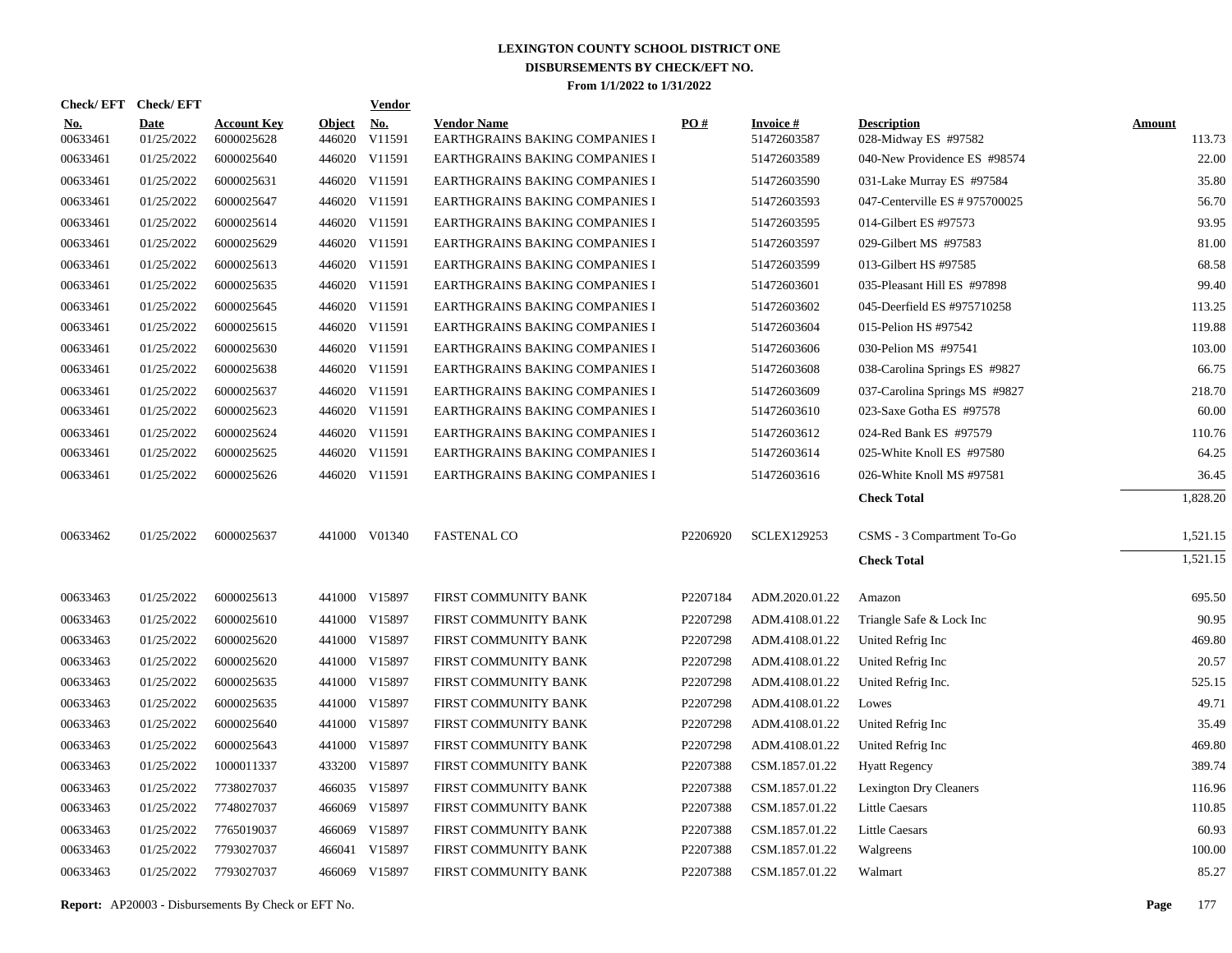|                        | Check/EFT Check/EFT       |                                  |                         | <u>Vendor</u>        |                                            |                 |                                   |                                  |                         |
|------------------------|---------------------------|----------------------------------|-------------------------|----------------------|--------------------------------------------|-----------------|-----------------------------------|----------------------------------|-------------------------|
| <u>No.</u><br>00633463 | <b>Date</b><br>01/25/2022 | <b>Account Key</b><br>7793027037 | <b>Object</b><br>466069 | <u>No.</u><br>V15897 | <b>Vendor Name</b><br>FIRST COMMUNITY BANK | PQ#<br>P2207388 | <b>Invoice#</b><br>CSM.1857.01.22 | <b>Description</b><br>Walmart    | <b>Amount</b><br>-35.46 |
| 00633463               | 01/25/2022                | 7802073037                       | 466069                  | V15897               | FIRST COMMUNITY BANK                       | P2207388        | CSM.1857.01.22                    | Walmart                          | 93.70                   |
| 00633463               | 01/25/2022                | 7802073037                       | 466069                  | V15897               | FIRST COMMUNITY BANK                       | P2207388        | CSM.1857.01.22                    | McDonalds                        | 54.57                   |
| 00633463               | 01/25/2022                | 7802073037                       | 466069                  | V15897               | FIRST COMMUNITY BANK                       | P2207388        | CSM.1857.01.22                    | <b>Little Caesars</b>            | 23.75                   |
| 00633463               | 01/25/2022                | 7860527037                       | 466041                  | V15897               | FIRST COMMUNITY BANK                       | P2207388        | CSM.1857.01.22                    | Dollar Tree                      | 50.01                   |
| 00633463               | 01/25/2022                | 7860527037                       | 466041                  | V15897               | FIRST COMMUNITY BANK                       | P2207388        | CSM.1857.01.22                    | Walmart                          | 79.95                   |
| 00633463               | 01/25/2022                | 7860527037                       | 466041                  | V15897               | FIRST COMMUNITY BANK                       | P2207388        | CSM.1857.01.22                    | Walmart                          | $-6.59$                 |
| 00633463               | 01/25/2022                | 7860527037                       | 466041                  | V15897               | FIRST COMMUNITY BANK                       | P2207388        | CSM.1857.01.22                    | Walmart                          | 39.42                   |
| 00633463               | 01/25/2022                | 7860527037                       | 466041                  | V15897               | FIRST COMMUNITY BANK                       | P2207388        | CSM.1857.01.22                    | Walmart                          | $-8.43$                 |
| 00633463               | 01/25/2022                | 7860527037                       | 466041                  | V15897               | FIRST COMMUNITY BANK                       | P2207388        | CSM.1857.01.22                    | Dollar Tree                      | 14.84                   |
| 00633463               | 01/25/2022                | 7860527037                       | 466041                  | V15897               | FIRST COMMUNITY BANK                       | P2207388        | CSM.1857.01.22                    | Walmart                          | $-41.72$                |
| 00633463               | 01/25/2022                | 7860527037                       | 466069                  | V15897               | FIRST COMMUNITY BANK                       | P2207388        | CSM.1857.01.22                    | Aldi                             | 25.21                   |
| 00633463               | 01/25/2022                | 7860527037                       | 466069                  | V15897               | FIRST COMMUNITY BANK                       | P2207388        | CSM.1857.01.22                    | Walmart                          | 17.68                   |
| 00633463               | 01/25/2022                | 7863027037                       | 466064                  | V15897               | FIRST COMMUNITY BANK                       | P2207388        | CSM.1857.01.22                    | <b>SCAEOP</b>                    | 260.00                  |
| 00633463               | 01/25/2022                | 7885027037                       | 466069                  | V15897               | FIRST COMMUNITY BANK                       | P2207388        | CSM.1857.01.22                    | Walmart                          | 72.37                   |
| 00633463               | 01/25/2022                | 1000023314                       |                         | 441000 V15897        | FIRST COMMUNITY BANK                       | P2207386        | GES.3944.01.22                    | My Avid Store                    | 48.08                   |
| 00633463               | 01/25/2022                | 1000023314                       | 441000                  | V15897               | FIRST COMMUNITY BANK                       | P2207386        | GES.3944.01.22                    | <b>USPS</b> Gilbert              | 5.20                    |
| 00633463               | 01/25/2022                | 2021022414                       |                         | 441000 V15897        | FIRST COMMUNITY BANK                       | P2207386        | GES.3944.01.22                    | Amazon.com                       | 36.11                   |
| 00633463               | 01/25/2022                | 2021022414                       | 441000                  | V15897               | FIRST COMMUNITY BANK                       | P2207386        | GES.3944.01.22                    | Amazon.com                       | 38.51                   |
| 00633463               | 01/25/2022                | 2022022414                       |                         | 433200 V15897        | FIRST COMMUNITY BANK                       | P2207386        | GES.3944.01.22                    | <b>Hilton Hotels Anatole</b>     | 528.73                  |
| 00633463               | 01/25/2022                | 2022022414                       | 433200                  | V15897               | FIRST COMMUNITY BANK                       | P2207386        | GES.3944.01.22                    | <b>Hilton Hotels Anatole</b>     | 528.73                  |
| 00633463               | 01/25/2022                | 2022022414                       | 433200                  | V15897               | FIRST COMMUNITY BANK                       | P2207386        | GES.3944.01.22                    | Hilton Hotels Anatole            | 528.73                  |
| 00633463               | 01/25/2022                | 2022022414                       | 433200                  | V15897               | FIRST COMMUNITY BANK                       | P2207386        | GES.3944.01.22                    | NCYI.org                         | 115.00                  |
| 00633463               | 01/25/2022                | 7841827014                       | 466041                  | V15897               | FIRST COMMUNITY BANK                       | P2207386        | GES.3944.01.22                    | <b>Big Lots</b>                  | 176.55                  |
| 00633463               | 01/25/2022                | 7863027014                       | 466069                  | V15897               | FIRST COMMUNITY BANK                       | P2207386        | GES.3944.01.22                    | IGA Gilbert                      | 9.95                    |
| 00633463               | 01/25/2022                | 7928527014                       | 466041                  | V15897               | FIRST COMMUNITY BANK                       | P2207386        | GES.3944.01.22                    | Morgans Pharmacy                 | 32.28                   |
| 00633463               | 01/25/2022                | 7928527014                       | 466099                  | V15897               | FIRST COMMUNITY BANK                       | P2207386        | GES.3944.01.22                    | Dominion Energy SC               | 303.50                  |
| 00633463               | 01/25/2022                | 3280011511                       | 439500                  | V15897               | FIRST COMMUNITY BANK                       | P2207309        | LHS.1832.01.22                    | <b>National Restaurant Assoc</b> | 120.00                  |
| 00633463               | 01/25/2022                | 7730027011                       | 466041                  | V15897               | FIRST COMMUNITY BANK                       | P2207309        | LHS.1832.01.22                    | Varsity Chenille                 | 94.00                   |
| 00633463               | 01/25/2022                | 7730027011                       |                         | 466041 V15897        | FIRST COMMUNITY BANK                       | P2207309        | LHS.1832.01.22                    | Glendale Parade                  | 24.22                   |
| 00633463               | 01/25/2022                | 7770027011                       |                         | 466041 V15897        | FIRST COMMUNITY BANK                       | P2207309        | LHS.1832.01.22                    | Raptor                           | 278.00                  |
| 00633463               | 01/25/2022                | 7853027011                       |                         | 466041 V15897        | FIRST COMMUNITY BANK                       | P2207309        | LHS.1832.01.22                    | Dollar General                   | 90.79                   |
| 00633463               | 01/25/2022                | 7987027011                       |                         | 466041 V15897        | FIRST COMMUNITY BANK                       | P2207309        | LHS.1832.01.22                    | <b>JCs</b> Bowling               | 119.00                  |
| 00633463               | 01/25/2022                | 7987027011                       | 466069                  | V15897               | FIRST COMMUNITY BANK                       | P2207309        | LHS.1832.01.22                    | San Jose                         | 212.84                  |
| 00633463               | 01/25/2022                | 7987027011                       | 466069                  | V15897               | FIRST COMMUNITY BANK                       | P2207309        | LHS.1832.01.22                    | Walmart                          | 117.51                  |
| 00633463               | 01/25/2022                | 7987027011                       |                         | 466069 V15897        | FIRST COMMUNITY BANK                       | P2207309        | LHS.1832.01.22                    | Publix                           | 91.86                   |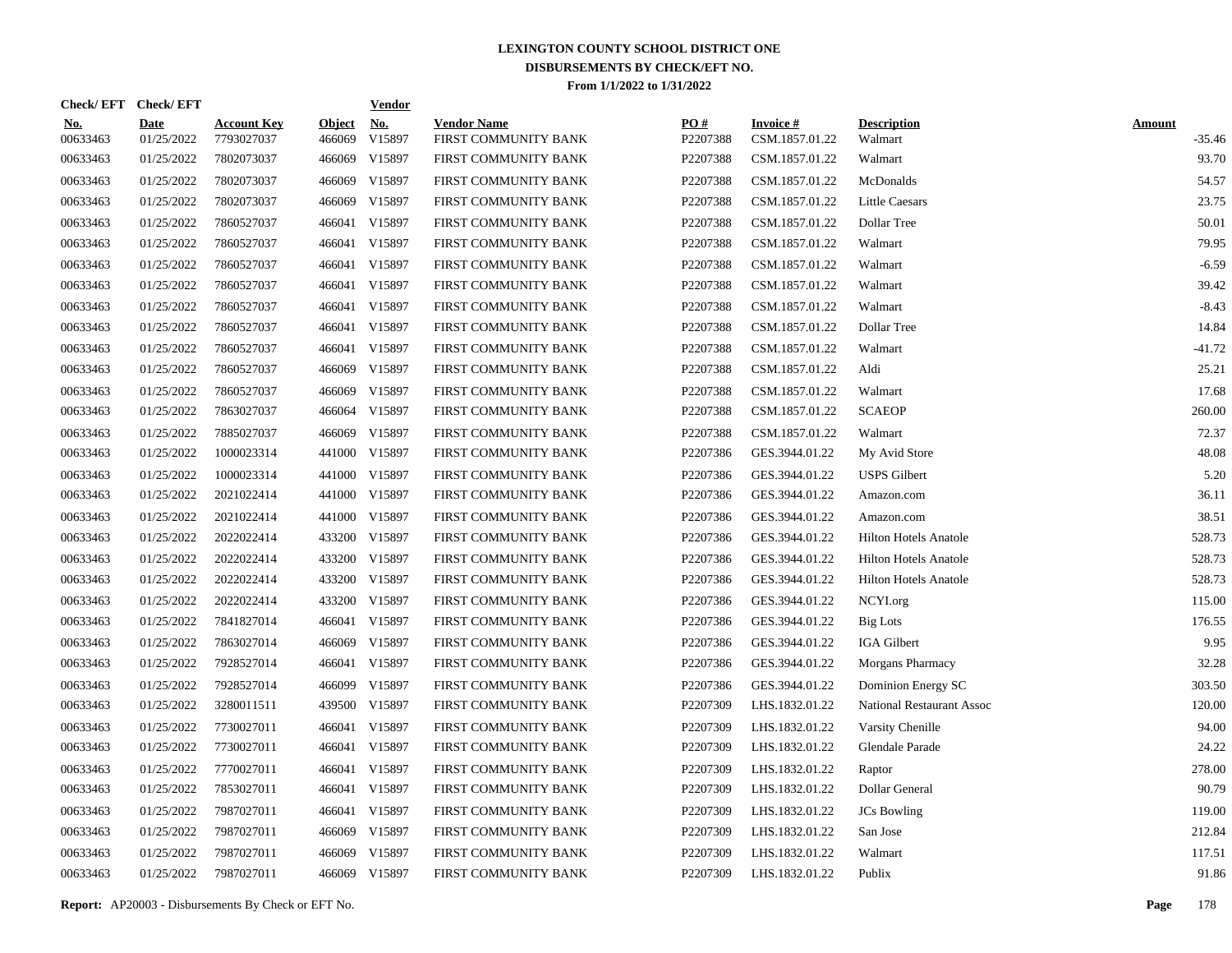| Check/EFT Check/EFT    |                           |                                  |                         | <b>Vendor</b>        |                                            |                 |                                   |                                  |                         |
|------------------------|---------------------------|----------------------------------|-------------------------|----------------------|--------------------------------------------|-----------------|-----------------------------------|----------------------------------|-------------------------|
| <u>No.</u><br>00633463 | <b>Date</b><br>01/25/2022 | <b>Account Key</b><br>7988027011 | <b>Object</b><br>466041 | <u>No.</u><br>V15897 | <b>Vendor Name</b><br>FIRST COMMUNITY BANK | PO#<br>P2207309 | <b>Invoice#</b><br>LHS.1832.01.22 | <b>Description</b><br>Five Below | <b>Amount</b><br>135.09 |
| 00633463               | 01/25/2022                | 7988027011                       | 466041                  | V15897               | FIRST COMMUNITY BANK                       | P2207309        | LHS.1832.01.22                    | <b>JCs</b> Bowling               | 119.00                  |
| 00633463               | 01/25/2022                | 7988027011                       | 466069                  | V15897               | FIRST COMMUNITY BANK                       | P2207309        | LHS.1832.01.22                    | San Jose                         | 212.84                  |
| 00633463               | 01/25/2022                | 7999027011                       | 466064                  | V15897               | FIRST COMMUNITY BANK                       | P2207309        | LHS.1832.01.22                    | <b>AATSP</b>                     | 65.00                   |
| 00633463               | 01/25/2022                | 1000011411                       | 441000                  | V15897               | FIRST COMMUNITY BANK                       | P2207307        | LHS.5386.01.22                    | Amazon                           | 41.09                   |
| 00633463               | 01/25/2022                | 1000011411                       | 444500                  | V15897               | FIRST COMMUNITY BANK                       | P2207307        | LHS.5386.01.22                    | Wacom                            | 641.47                  |
| 00633463               | 01/25/2022                | 1000022211                       | 441000                  | V15897               | FIRST COMMUNITY BANK                       | P2207307        | LHS.5386.01.22                    | Amazon (3 charges)               | 81.80                   |
| 00633463               | 01/25/2022                | 7738027011                       | 466041                  | V15897               | FIRST COMMUNITY BANK                       | P2207307        | LHS.5386.01.22                    | <b>Broadway Licensing</b>        | 190.49                  |
| 00633463               | 01/25/2022                | 7853027011                       | 466049                  | V15897               | FIRST COMMUNITY BANK                       | P2207307        | LHS.5386.01.22                    | Krispy Kreme                     | 313.38                  |
| 00633463               | 01/25/2022                | 7987027011                       | 466069                  | V15897               | FIRST COMMUNITY BANK                       | P2207307        | LHS.5386.01.22                    | <b>Twisted Roots</b>             | 152.53                  |
| 00633463               | 01/25/2022                | 1000011411                       | 441000                  | V15897               | FIRST COMMUNITY BANK                       | P2207308        | LHS.5394.01.22                    | <b>JW</b> Pepper                 | 15.39                   |
| 00633463               | 01/25/2022                | 7734019011                       | 466041                  | V15897               | FIRST COMMUNITY BANK                       | P2207308        | LHS.5394.01.22                    | Amazon                           | 30.74                   |
| 00633463               | 01/25/2022                | 7853027011                       | 466069                  | V15897               | FIRST COMMUNITY BANK                       | P2207308        | LHS.5394.01.22                    | Cookout                          | 130.51                  |
| 00633463               | 01/25/2022                | 7860527011                       | 466069                  | V15897               | FIRST COMMUNITY BANK                       | P2207308        | LHS.5394.01.22                    | Lowes Foods                      | 64.50                   |
| 00633463               | 01/25/2022                | 7860527011                       | 466069                  | V15897               | FIRST COMMUNITY BANK                       | P2207308        | LHS.5394.01.22                    | Sams Club                        | 188.25                  |
| 00633463               | 01/25/2022                | 7860527011                       | 466069                  | V15897               | FIRST COMMUNITY BANK                       | P2207308        | LHS.5394.01.22                    | Sams Club                        | 40.92                   |
| 00633463               | 01/25/2022                | 7860527011                       | 466069                  | V15897               | FIRST COMMUNITY BANK                       | P2207308        | LHS.5394.01.22                    | Walmart                          | 84.88                   |
| 00633463               | 01/25/2022                | 7860527011                       | 466069                  | V15897               | FIRST COMMUNITY BANK                       | P2207308        | LHS.5394.01.22                    | Walmart                          | 9.04                    |
| 00633463               | 01/25/2022                | 7860527011                       | 466069                  | V15897               | FIRST COMMUNITY BANK                       | P2207308        | LHS.5394.01.22                    | <b>Little Caesars</b>            | 35.63                   |
| 00633463               | 01/25/2022                | 7965027011                       | 466041                  | V15897               | FIRST COMMUNITY BANK                       | P2207308        | LHS.5394.01.22                    | Amazon (2 charges)               | 353.81                  |
| 00633463               | 01/25/2022                | 1000023340                       | 441000                  | V15897               | FIRST COMMUNITY BANK                       | P2207379        | NPE.4033.01.22                    | Raptor Technologies              | 200.00                  |
| 00633463               | 01/25/2022                | 7740019040                       |                         | 466041 V15897        | FIRST COMMUNITY BANK                       | P2207379        | NPE.4033.01.22                    | Amazon                           | 85.50                   |
| 00633463               | 01/25/2022                | 7743019040                       |                         | 466041 V15897        | FIRST COMMUNITY BANK                       | P2207379        | NPE.4033.01.22                    | Books a Million                  | 629.18                  |
| 00633463               | 01/25/2022                | 7743019040                       |                         | 466041 V15897        | FIRST COMMUNITY BANK                       | P2207379        | NPE.4033.01.22                    | Books a Million                  | 514.12                  |
| 00633463               | 01/25/2022                | 7743019040                       |                         | 466041 V15897        | FIRST COMMUNITY BANK                       | P2207379        | NPE.4033.01.22                    | <b>Teachers Pay Teachers</b>     | 13.00                   |
| 00633463               | 01/25/2022                | 7743019040                       |                         | 466041 V15897        | FIRST COMMUNITY BANK                       | P2207379        | NPE.4033.01.22                    | Teachers Pay Teachers            | 13.50                   |
| 00633463               | 01/25/2022                | 7743019040                       |                         | 466041 V15897        | FIRST COMMUNITY BANK                       | P2207379        | NPE.4033.01.22                    | Book a Million                   | $-602.43$               |
| 00633463               | 01/25/2022                | 7748019040                       |                         | 466041 V15897        | FIRST COMMUNITY BANK                       | P2207379        | NPE.4033.01.22                    | <b>Musician Supply</b>           | 79.89                   |
| 00633463               | 01/25/2022                | 7863027040                       | 466069                  | V15897               | FIRST COMMUNITY BANK                       | P2207379        | NPE.4033.01.22                    | Chick fil a                      | 128.53                  |
| 00633463               | 01/25/2022                | 7863027040                       | 466099                  | V15897               | FIRST COMMUNITY BANK                       | P2207379        | NPE.4033.01.22                    | Le Bleu                          | 15.35                   |
| 00633463               | 01/25/2022                | 7863027040                       | 466099                  | V15897               | FIRST COMMUNITY BANK                       | P2207379        | NPE.4033.01.22                    | Le Bleu                          | 38.87                   |
| 00633463               | 01/25/2022                | 7863027040                       | 466099                  | V15897               | FIRST COMMUNITY BANK                       | P2207379        | NPE.4033.01.22                    | Amazon                           | 127.33                  |
| 00633463               | 01/25/2022                | 1000011334                       | 441000                  | V15897               | FIRST COMMUNITY BANK                       | P2207384        | PHM.5246.01.22                    | Amazon                           | 16.45                   |
| 00633463               | 01/25/2022                | 1000025434                       | 441000                  | V15897               | FIRST COMMUNITY BANK                       | P2207384        | PHM.5246.01.22                    | Amazon                           | 37.33                   |
| 00633463               | 01/25/2022                | 7733027034                       | 466064                  | V15897               | FIRST COMMUNITY BANK                       | P2207384        | PHM.5246.01.22                    | <b>SCBDA</b>                     | 309.27                  |
| 00633463               | 01/25/2022                | 7887027034                       |                         | 466041 V15897        | FIRST COMMUNITY BANK                       | P2207384        | PHM.5246.01.22                    | Amazon                           | 27.24                   |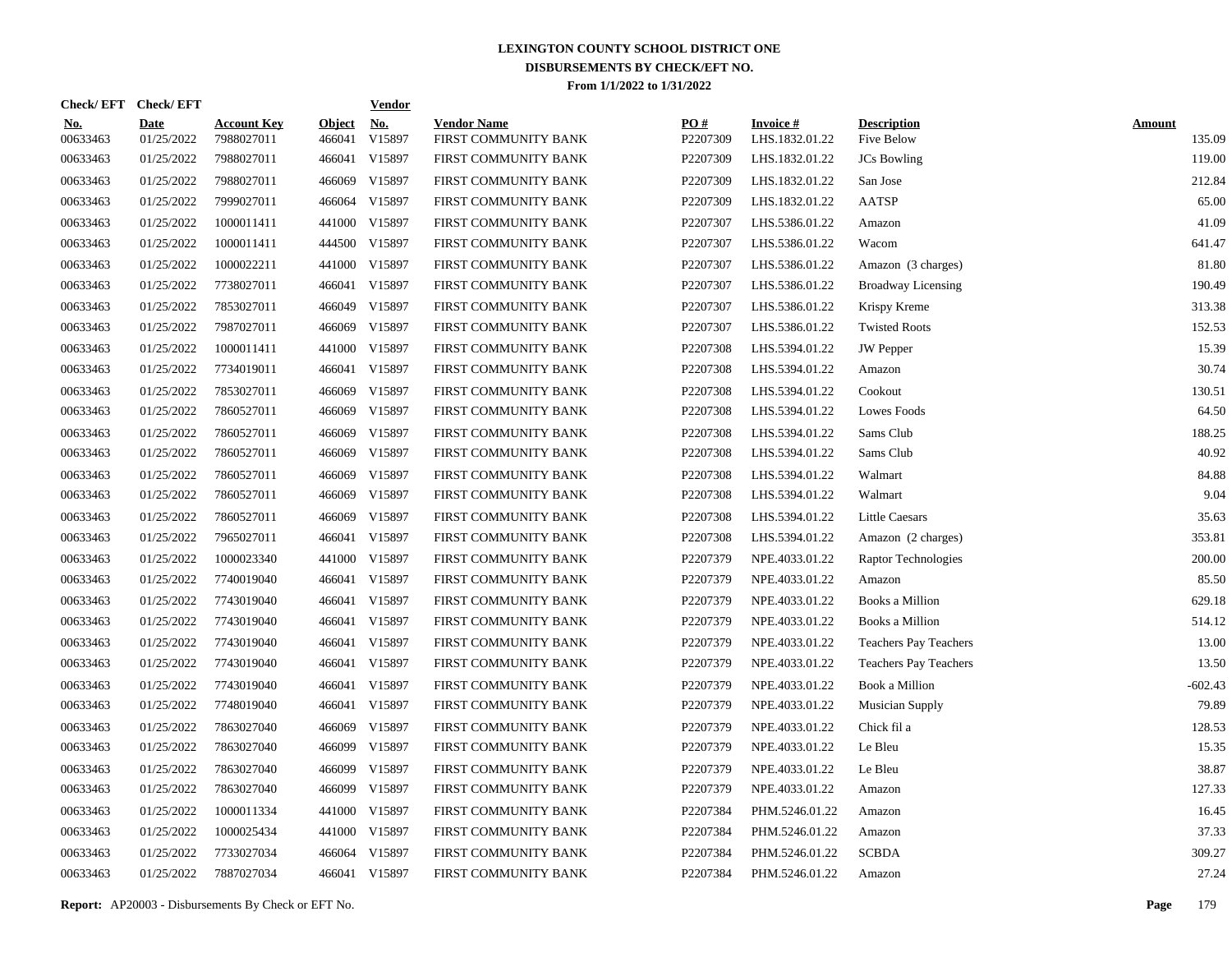|                        | Check/EFT Check/EFT       |                                  |                         | <u>Vendor</u>        |                                            |                 |                                   |                                |                        |
|------------------------|---------------------------|----------------------------------|-------------------------|----------------------|--------------------------------------------|-----------------|-----------------------------------|--------------------------------|------------------------|
| <u>No.</u><br>00633463 | <b>Date</b><br>01/25/2022 | <b>Account Key</b><br>7887027034 | <b>Object</b><br>466041 | <u>No.</u><br>V15897 | <b>Vendor Name</b><br>FIRST COMMUNITY BANK | PQ#<br>P2207384 | <b>Invoice#</b><br>PHM.5246.01.22 | <b>Description</b><br>Amazon   | <b>Amount</b><br>27.24 |
| 00633463               | 01/25/2022                | 7887027034                       | 466041                  | V15897               | FIRST COMMUNITY BANK                       | P2207384        | PHM.5246.01.22                    | Trophy & Awards Center         | 13.91                  |
| 00633463               | 01/25/2022                | 7887027034                       | 466064                  | V15897               | FIRST COMMUNITY BANK                       | P2207384        | PHM.5246.01.22                    | <b>Dutch Fork Dazzlers</b>     | 495.00                 |
| 00633463               | 01/25/2022                | 7914527034                       | 466041                  | V15897               | FIRST COMMUNITY BANK                       | P2207384        | PHM.5246.01.22                    | <b>Rhinestone Jewelry Corp</b> | 105.99                 |
| 00633463               | 01/25/2022                | 7943027034                       | 466069                  | V15897               | FIRST COMMUNITY BANK                       | P2207384        | PHM.5246.01.22                    | Krispy Kreme                   | 50.10                  |
| 00633463               | 01/25/2022                | 7956027034                       | 466069                  | V15897               | FIRST COMMUNITY BANK                       | P2207384        | PHM.5246.01.22                    | Sams Club                      | 509.10                 |
| 00633463               | 01/25/2022                | 7956027034                       | 466069                  | V15897               | FIRST COMMUNITY BANK                       | P2207384        | PHM.5246.01.22                    | Lowes Foods                    | 15.97                  |
| 00633463               | 01/25/2022                | 7956027034                       | 466069                  | V15897               | FIRST COMMUNITY BANK                       | P2207384        | PHM.5246.01.22                    | Sams Club                      | 678.46                 |
| 00633463               | 01/25/2022                | 7965027034                       | 466041                  | V15897               | FIRST COMMUNITY BANK                       | P2207384        | PHM.5246.01.22                    | <b>E-Squared Creation</b>      | 445.12                 |
| 00633463               | 01/25/2022                | 7965027034                       |                         | 466041 V15897        | FIRST COMMUNITY BANK                       | P2207384        | PHM.5246.01.22                    | Rhinestones Unlimited          | 67.80                  |
| 00633463               | 01/25/2022                | 1000011334                       |                         | 441000 V15897        | FIRST COMMUNITY BANK                       | P2207383        | PHM.5253.01.22                    | Dollar General                 | 33.17                  |
| 00633463               | 01/25/2022                | 7748027034                       |                         | 466069 V15897        | FIRST COMMUNITY BANK                       | P2207383        | PHM.5253.01.22                    | Marcos Pizza                   | 207.48                 |
| 00633463               | 01/25/2022                | 7860527034                       | 466041                  | V15897               | FIRST COMMUNITY BANK                       | P2207383        | PHM.5253.01.22                    | Party City                     | 53.01                  |
| 00633463               | 01/25/2022                | 7860527034                       | 466069                  | V15897               | FIRST COMMUNITY BANK                       | P2207383        | PHM.5253.01.22                    | Walmart                        | 22.66                  |
| 00633463               | 01/25/2022                | 7860527034                       | 466069                  | V15897               | FIRST COMMUNITY BANK                       | P2207383        | PHM.5253.01.22                    | Party City                     | 52.30                  |
| 00633463               | 01/25/2022                | 7860527034                       | 466069                  | V15897               | FIRST COMMUNITY BANK                       | P2207383        | PHM.5253.01.22                    | Walmart                        | 59.90                  |
| 00633463               | 01/25/2022                | 7914527034                       | 466041                  | V15897               | FIRST COMMUNITY BANK                       | P2207383        | PHM.5253.01.22                    | PayPal                         | 205.00                 |
| 00633463               | 01/25/2022                | 1000011415                       |                         | 441000 V15897        | FIRST COMMUNITY BANK                       | P2207297        | PHS.1378.01.22                    | <b>SAMS</b>                    | 101.89                 |
| 00633463               | 01/25/2022                | 1000011415                       |                         | 441000 V15897        | FIRST COMMUNITY BANK                       | P2207297        | PHS.1378.01.22                    | <b>ISONS NURSERY</b>           | 142.35                 |
| 00633463               | 01/25/2022                | 1000022215                       |                         | 441000 V15897        | FIRST COMMUNITY BANK                       | P2207297        | PHS.1378.01.22                    | <b>DEMCO</b>                   | 65.51                  |
| 00633463               | 01/25/2022                | 1000025415                       |                         | 441000 V15897        | FIRST COMMUNITY BANK                       | P2207297        | PHS.1378.01.22                    | <b>SHELL</b>                   | 53.65                  |
| 00633463               | 01/25/2022                | 1000025415                       |                         | 441000 V15897        | FIRST COMMUNITY BANK                       | P2207297        | PHS.1378.01.22                    | <b>SHELL</b>                   | 70.00                  |
| 00633463               | 01/25/2022                | 7774027015                       |                         | 466041 V15897        | FIRST COMMUNITY BANK                       | P2207297        | PHS.1378.01.22                    | <b>SHUMPERT IGA</b>            | 10.85                  |
| 00633463               | 01/25/2022                | 7774027015                       | 466069                  | V15897               | FIRST COMMUNITY BANK                       | P2207297        | PHS.1378.01.22                    | <b>TARGET</b>                  | 17.64                  |
| 00633463               | 01/25/2022                | 7884027015                       |                         | 466041 V15897        | FIRST COMMUNITY BANK                       | P2207297        | PHS.1378.01.22                    | <b>SASH SPOT</b>               | 34.48                  |
| 00633463               | 01/25/2022                | 7884027015                       |                         | 466041 V15897        | FIRST COMMUNITY BANK                       | P2207297        | PHS.1378.01.22                    | <b>SHELL CREDIT</b>            | $-0.54$                |
| 00633463               | 01/25/2022                | 7884027015                       |                         | 466041 V15897        | FIRST COMMUNITY BANK                       | P2207297        | PHS.1378.01.22                    | <b>SHELL CREDIT</b>            | $-0.70$                |
| 00633463               | 01/25/2022                | 7924099615                       |                         | 466041 V15897        | FIRST COMMUNITY BANK                       | P2207297        | PHS.1378.01.22                    | <b>SAMS</b>                    | 749.82                 |
| 00633463               | 01/25/2022                | 7924099615                       | 466069                  | V15897               | FIRST COMMUNITY BANK                       | P2207297        | PHS.1378.01.22                    | WALMART                        | 107.62                 |
| 00633463               | 01/25/2022                | 7924099615                       | 466069                  | V15897               | FIRST COMMUNITY BANK                       | P2207297        | PHS.1378.01.22                    | WALMART                        | 112.06                 |
| 00633463               | 01/25/2022                | 1000011415                       | 433200                  | V15897               | FIRST COMMUNITY BANK                       | P2207310        | PHS.1493.01.22                    | <b>KINGSTON</b>                | 131.04                 |
| 00633463               | 01/25/2022                | 1000011415                       | 441000                  | V15897               | FIRST COMMUNITY BANK                       | P2207310        | PHS.1493.01.22                    | <b>IGA</b>                     | 38.63                  |
| 00633463               | 01/25/2022                | 1000011415                       |                         | 441000 V15897        | FIRST COMMUNITY BANK                       | P2207310        | PHS.1493.01.22                    | <b>AMAZON</b>                  | 83.38                  |
| 00633463               | 01/25/2022                | 1000011415                       |                         | 441000 V15897        | FIRST COMMUNITY BANK                       | P2207310        | PHS.1493.01.22                    | <b>FOOD LION</b>               | 14.32                  |
| 00633463               | 01/25/2022                | 1000021315                       |                         | 441000 V15897        | FIRST COMMUNITY BANK                       | P2207310        | PHS.1493.01.22                    | <b>AMAZON</b>                  | 32.09                  |
| 00633463               | 01/25/2022                | 1000023315                       |                         | 433200 V15897        | FIRST COMMUNITY BANK                       | P2207310        | PHS.1493.01.22                    | <b>SCACTE</b>                  | 189.00                 |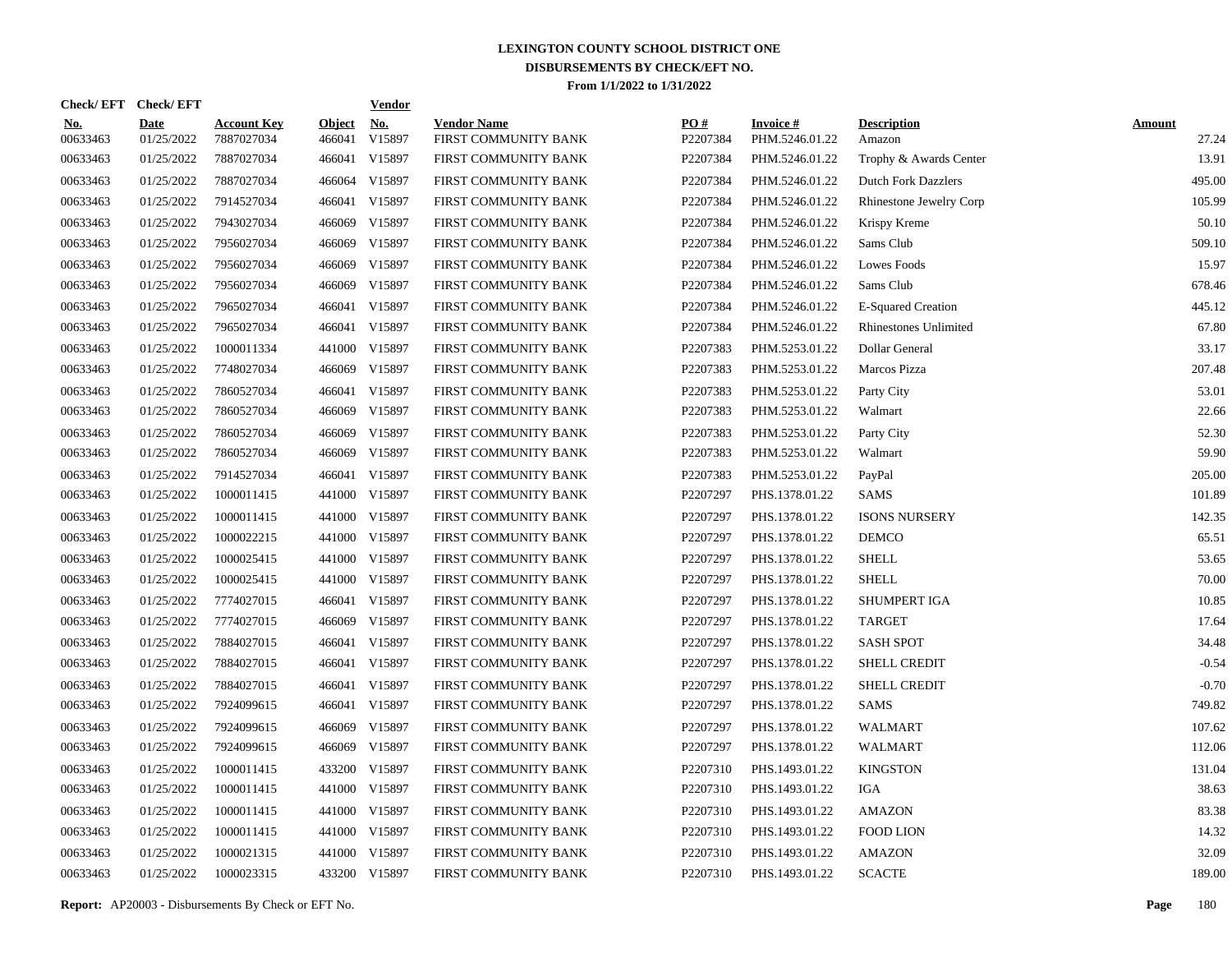| Check/EFT Check/EFT    |                           |                                  |                         | <b>Vendor</b>        |                                            |                 |                                   |                                     |                         |
|------------------------|---------------------------|----------------------------------|-------------------------|----------------------|--------------------------------------------|-----------------|-----------------------------------|-------------------------------------|-------------------------|
| <u>No.</u><br>00633463 | <b>Date</b><br>01/25/2022 | <b>Account Key</b><br>3280022415 | <b>Object</b><br>433200 | <b>No.</b><br>V15897 | <b>Vendor Name</b><br>FIRST COMMUNITY BANK | PO#<br>P2207310 | <b>Invoice#</b><br>PHS.1493.01.22 | <b>Description</b><br><b>SCACTE</b> | <b>Amount</b><br>189.00 |
| 00633463               | 01/25/2022                | 3280022415                       | 433200                  | V15897               | FIRST COMMUNITY BANK                       | P2207310        | PHS.1493.01.22                    | <b>SCACTE</b>                       | 189.00                  |
| 00633463               | 01/25/2022                | 7856027015                       | 466041                  | V15897               | FIRST COMMUNITY BANK                       | P2207310        | PHS.1493.01.22                    | <b>WALMART</b>                      | 105.93                  |
| 00633463               | 01/25/2022                | 7856027015                       | 466041                  | V15897               | FIRST COMMUNITY BANK                       | P2207310        | PHS.1493.01.22                    | <b>WALMART</b>                      | 106.12                  |
| 00633463               | 01/25/2022                | 7860527015                       | 466041                  | V15897               | FIRST COMMUNITY BANK                       | P2207310        | PHS.1493.01.22                    | IGA                                 | 23.72                   |
| 00633463               | 01/25/2022                | 7860527015                       | 466069                  | V15897               | FIRST COMMUNITY BANK                       | P2207310        | PHS.1493.01.22                    | <b>SHEALYS</b>                      | 981.82                  |
| 00633463               | 01/25/2022                | 7884027015                       |                         | 466041 V15897        | FIRST COMMUNITY BANK                       | P2207310        | PHS.1493.01.22                    | <b>AMAZON</b>                       | 75.42                   |
| 00633463               | 01/25/2022                | 7924099615                       | 466031                  | V15897               | FIRST COMMUNITY BANK                       | P2207310        | PHS.1493.01.22                    | <b>DISNEY RESORTS</b>               | 1,600.00                |
| 00633463               | 01/25/2022                | 7802070044                       |                         | 466041 V15897        | FIRST COMMUNITY BANK                       | P2207387        | RBH.5899.01.22                    | <b>SHELL OIL</b>                    | 45.68                   |
| 00633463               | 01/25/2022                | 7802070044                       | 466041                  | V15897               | FIRST COMMUNITY BANK                       | P2207387        | RBH.5899.01.22                    | SHELL OIL EASY SAVING CREDIT        | $-0.46$                 |
| 00633463               | 01/25/2022                | 7802073544                       |                         | 466041 V15897        | FIRST COMMUNITY BANK                       | P2207387        | RBH.5899.01.22                    | <b>HYPE SOCKS</b>                   | 114.62                  |
| 00633463               | 01/25/2022                | 7802075044                       |                         | 466041 V15897        | FIRST COMMUNITY BANK                       | P2207387        | RBH.5899.01.22                    | PREP SPORTSWEAR                     | 573.16                  |
| 00633463               | 01/25/2022                | 7802083544                       |                         | 466041 V15897        | FIRST COMMUNITY BANK                       | P2207387        | RBH.5899.01.22                    | <b>JOSTENS</b>                      | 309.23                  |
| 00633463               | 01/25/2022                | 7887072044                       |                         | 466032 V15897        | FIRST COMMUNITY BANK                       | P2207387        | RBH.5899.01.22                    | <b>FOUR POINTS</b>                  | 257.66                  |
| 00633463               | 01/25/2022                | 7887078044                       | 466069                  | V15897               | FIRST COMMUNITY BANK                       | P2207387        | RBH.5899.01.22                    | <b>MIYABI JR</b>                    | 107.27                  |
| 00633463               | 01/25/2022                | 7887080044                       |                         | 466064 V15897        | FIRST COMMUNITY BANK                       | P2207387        | RBH.5899.01.22                    | <b>BALLERTV</b>                     | 239.88                  |
| 00633463               | 01/25/2022                | 7802070044                       | 466069                  | V15897               | FIRST COMMUNITY BANK                       | P2207385        | RBH.5907.01.22                    | <b>DELUCCAS</b>                     | 769.40                  |
| 00633463               | 01/25/2022                | 7802070044                       | 466069                  | V15897               | <b>FIRST COMMUNITY BANK</b>                | P2207385        | RBH.5907.01.22                    | <b>PUBLIX</b>                       | 46.90                   |
| 00633463               | 01/25/2022                | 7802073044                       | 466064                  | V15897               | FIRST COMMUNITY BANK                       | P2207385        | RBH.5907.01.22                    | <b>SCHSL</b>                        | 50.00                   |
| 00633463               | 01/25/2022                | 7802077044                       |                         | 466064 V15897        | FIRST COMMUNITY BANK                       | P2207385        | RBH.5907.01.22                    | <b>HSL</b>                          | 180.15                  |
| 00633463               | 01/25/2022                | 7802077544                       | 466041                  | V15897               | FIRST COMMUNITY BANK                       | P2207385        | RBH.5907.01.22                    | <b>TROPHY AND AWARDS</b>            | 402.86                  |
| 00633463               | 01/25/2022                | 7802077544                       |                         | 466064 V15897        | FIRST COMMUNITY BANK                       | P2207385        | RBH.5907.01.22                    | HSL                                 | 180.00                  |
| 00633463               | 01/25/2022                | 7802078544                       |                         | 466064 V15897        | FIRST COMMUNITY BANK                       | P2207385        | RBH.5907.01.22                    | <b>MODERN SOCCER</b>                | 35.00                   |
| 00633463               | 01/25/2022                | 7802082544                       |                         | 466041 V15897        | FIRST COMMUNITY BANK                       | P2207385        | RBH.5907.01.22                    | <b>TROPHY AND AWARDS</b>            | 224.17                  |
| 00633463               | 01/25/2022                | 7802091044                       |                         | 466041 V15897        | FIRST COMMUNITY BANK                       | P2207385        | RBH.5907.01.22                    | PIONEER ATHLETICS                   | 250.49                  |
| 00633463               | 01/25/2022                | 7802091044                       |                         | 466041 V15897        | FIRST COMMUNITY BANK                       | P2207385        | RBH.5907.01.22                    | DECALGUYZ                           | 670.20                  |
| 00633463               | 01/25/2022                | 7887074044                       | 466099                  | V15897               | FIRST COMMUNITY BANK                       | P2207385        | RBH.5907.01.22                    | <b>LEXINGTON FLORIST</b>            | 86.90                   |
| 00633463               | 01/25/2022                | 1000011444                       | 441000                  | V15897               | FIRST COMMUNITY BANK                       | P2207394        | RBH.5915.01.22                    | Amazon                              | 64.19                   |
| 00633463               | 01/25/2022                | 1000014144                       | 441000                  | V15897               | FIRST COMMUNITY BANK                       | P2207394        | RBH.5915.01.22                    | <b>SCMEA Choral Div</b>             | 297.25                  |
| 00633463               | 01/25/2022                | 1000014144                       | 441000                  | V15897               | FIRST COMMUNITY BANK                       | P2207394        | RBH.5915.01.22                    | <b>JW</b> Pepper                    | 109.13                  |
| 00633463               | 01/25/2022                | 1000022244                       | 444000                  | V15897               | FIRST COMMUNITY BANK                       | P2207394        | RBH.5915.01.22                    | <b>NYT</b>                          | 4.00                    |
| 00633463               | 01/25/2022                | 1000022244                       | 444000                  | V15897               | FIRST COMMUNITY BANK                       | P2207394        | RBH.5915.01.22                    | Wall Street Journal                 | 4.00                    |
| 00633463               | 01/25/2022                | 1000023344                       | 433200                  | V15897               | FIRST COMMUNITY BANK                       | P2207394        | RBH.5915.01.22                    | <b>SCAAA</b>                        | 305.00                  |
| 00633463               | 01/25/2022                | 2080011544                       | 441000                  | V15897               | FIRST COMMUNITY BANK                       | P2207394        | RBH.5915.01.22                    | Amazon                              | 13.79                   |
| 00633463               | 01/25/2022                | 3280011544                       | 439500                  | V15897               | FIRST COMMUNITY BANK                       | P2207394        | RBH.5915.01.22                    | Vue Testing                         | 1,017.50                |
| 00633463               | 01/25/2022                | 3290011544                       |                         | 441000 V15897        | FIRST COMMUNITY BANK                       | P2207394        | RBH.5915.01.22                    | Fathead                             | 556.31                  |

**Report:** AP20003 - Disbursements By Check or EFT No. **Page** 181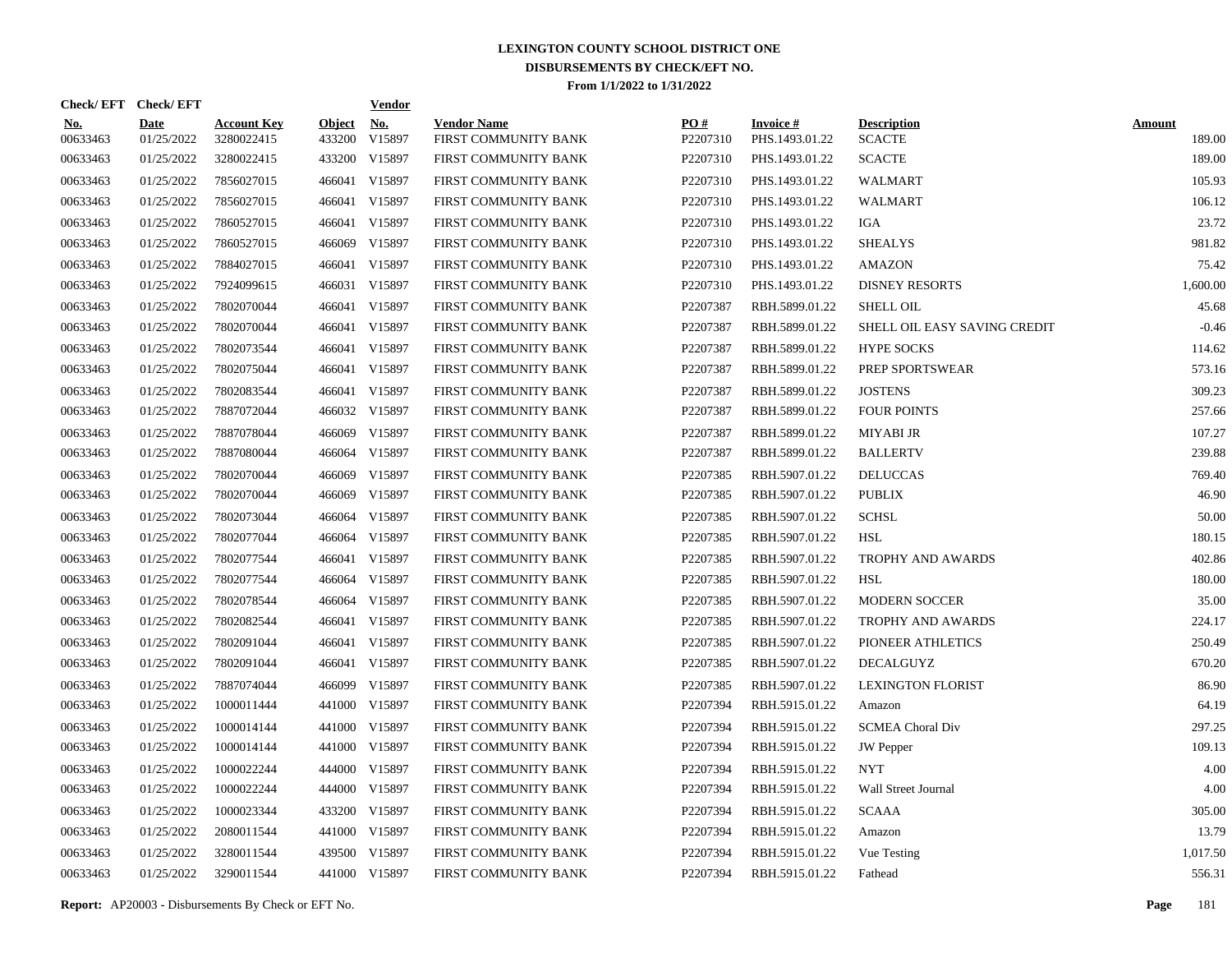| Check/ EFT             | <b>Check/EFT</b>          |                                  |                         | <b>Vendor</b>        |                                            |                 |                                   |                                         |                         |
|------------------------|---------------------------|----------------------------------|-------------------------|----------------------|--------------------------------------------|-----------------|-----------------------------------|-----------------------------------------|-------------------------|
| <u>No.</u><br>00633463 | <b>Date</b><br>01/25/2022 | <b>Account Key</b><br>7735019044 | <b>Object</b><br>466041 | <u>No.</u><br>V15897 | <b>Vendor Name</b><br>FIRST COMMUNITY BANK | PO#<br>P2207394 | <b>Invoice#</b><br>RBH.5915.01.22 | <b>Description</b><br>MusicDispatch.com | <b>Amount</b><br>111.27 |
| 00633463               | 01/25/2022                | 7757119044                       | 466099                  | V15897               | FIRST COMMUNITY BANK                       | P2207394        | RBH.5915.01.22                    | Vue Testing                             | 102.50                  |
| 00633463               | 01/25/2022                | 7834027044                       | 466041                  | V15897               | FIRST COMMUNITY BANK                       | P2207394        | RBH.5915.01.22                    | Amazon                                  | 139.09                  |
| 00633463               | 01/25/2022                | 7860527044                       | 466069                  | V15897               | FIRST COMMUNITY BANK                       | P2207394        | RBH.5915.01.22                    | Chick Fil A                             | 333.11                  |
| 00633463               | 01/25/2022                | 7860527044                       | 466069                  | V15897               | FIRST COMMUNITY BANK                       | P2207394        | RBH.5915.01.22                    | <b>Marcos</b>                           | 79.12                   |
| 00633463               | 01/25/2022                | 7860527044                       | 466069                  | V15897               | FIRST COMMUNITY BANK                       | P2207394        | RBH.5915.01.22                    | Panera                                  | 95.21                   |
| 00633463               | 01/25/2022                | 7928527044                       | 466041                  | V15897               | FIRST COMMUNITY BANK                       | P2207394        | RBH.5915.01.22                    | Samsonite                               | 363.58                  |
| 00633463               | 01/25/2022                | 7991027044                       | 466041                  | V15897               | FIRST COMMUNITY BANK                       | P2207394        | RBH.5915.01.22                    | Costco                                  | 158.80                  |
| 00633463               | 01/25/2022                | 7991027044                       | 466069                  | V15897               | FIRST COMMUNITY BANK                       | P2207394        | RBH.5915.01.22                    | Amazon                                  | 118.14                  |
| 00633463               | 01/25/2022                | 7744019044                       | 466041                  | V15897               | FIRST COMMUNITY BANK                       | P2207392        | RBH.5923.01.22                    | Sams Club                               | 53.49                   |
| 00633463               | 01/25/2022                | 7787027044                       | 466069                  | V15897               | FIRST COMMUNITY BANK                       | P2207392        | RBH.5923.01.22                    | <b>CFA</b>                              | 414.20                  |
| 00633463               | 01/25/2022                | 7991027044                       | 466041                  | V15897               | FIRST COMMUNITY BANK                       | P2207392        | RBH.5923.01.22                    | Lowes Food                              | 25.64                   |
| 00633463               | 01/25/2022                | 7943027044                       | 466069                  | V15897               | FIRST COMMUNITY BANK                       | P2207391        | RBH.5931.01.22                    | Lowes Food                              | 36.90                   |
| 00633463               | 01/25/2022                | 1000025444                       | 441000                  | V15897               | FIRST COMMUNITY BANK                       | P2207393        | RBH.5949.01.22                    | Murphy Express                          | 185.90                  |
| 00633463               | 01/25/2022                | 1000011225                       | 441000                  | V15897               | FIRST COMMUNITY BANK                       | P2207363        | WKE.1824.01.22                    | Amazon                                  | 100.68                  |
| 00633463               | 01/25/2022                | 2021022425                       | 433200                  | V15897               | FIRST COMMUNITY BANK                       | P2207363        | WKE.1824.01.22                    | <b>Hilton Hotels</b>                    | 740.73                  |
| 00633463               | 01/25/2022                | 2021022425                       | 433200                  | V15897               | FIRST COMMUNITY BANK                       | P2207363        | WKE.1824.01.22                    | <b>Hilton Hotels</b>                    | 740.73                  |
| 00633463               | 01/25/2022                | 7701027025                       |                         | 466041 V15897        | FIRST COMMUNITY BANK                       | P2207363        | WKE.1824.01.22                    | Amazon                                  | 73.78                   |
| 00633463               | 01/25/2022                | 7704027025                       |                         | 466041 V15897        | FIRST COMMUNITY BANK                       | P2207363        | WKE.1824.01.22                    | Prime Video                             | 6.41                    |
| 00633463               | 01/25/2022                | 7745027025                       | 466064                  | V15897               | FIRST COMMUNITY BANK                       | P2207363        | WKE.1824.01.22                    | American Library Association            | 80.00                   |
| 00633463               | 01/25/2022                | 7793027025                       |                         | 466035 V15897        | FIRST COMMUNITY BANK                       | P2207363        | WKE.1824.01.22                    | <b>USPS</b>                             | 5.80                    |
| 00633463               | 01/25/2022                | 7793027025                       |                         | 466041 V15897        | FIRST COMMUNITY BANK                       | P2207363        | WKE.1824.01.22                    | Amazon                                  | 61.19                   |
| 00633463               | 01/25/2022                | 7846027025                       | 466041                  | V15897               | FIRST COMMUNITY BANK                       | P2207363        | WKE.1824.01.22                    | Amazon                                  | 65.44                   |
| 00633463               | 01/25/2022                | 7846027025                       | 466069                  | V15897               | FIRST COMMUNITY BANK                       | P2207363        | WKE.1824.01.22                    | Lenas Bakery                            | 109.00                  |
| 00633463               | 01/25/2022                | 7849527025                       | 466099                  | V15897               | FIRST COMMUNITY BANK                       | P2207363        | WKE.1824.01.22                    | Food Lion                               | 1,100.00                |
| 00633463               | 01/25/2022                | 7849527025                       | 466099                  | V15897               | FIRST COMMUNITY BANK                       | P2207363        | WKE.1824.01.22                    | Food Lion                               | 800.00                  |
| 00633463               | 01/25/2022                | 7863027025                       | 466041                  | V15897               | FIRST COMMUNITY BANK                       | P2207363        | WKE.1824.01.22                    | Hobby Lobby                             | 24.89                   |
| 00633463               | 01/25/2022                | 7863027025                       |                         | 466041 V15897        | FIRST COMMUNITY BANK                       | P2207363        | WKE.1824.01.22                    | Amazon                                  | 96.29                   |
| 00633463               | 01/25/2022                | 7863027025                       | 466069                  | V15897               | FIRST COMMUNITY BANK                       | P2207363        | WKE.1824.01.22                    | KJ's Market                             | 40.43                   |
| 00633463               | 01/25/2022                | 7863027025                       | 466069                  | V15897               | FIRST COMMUNITY BANK                       | P2207363        | WKE.1824.01.22                    | Walmart                                 | 15.00                   |
| 00633463               | 01/25/2022                | 7863027025                       | 466099                  | V15897               | FIRST COMMUNITY BANK                       | P2207363        | WKE.1824.01.22                    | Allen Brothers                          | 816.00                  |
| 00633463               | 01/25/2022                | 7863027025                       | 466099                  | V15897               | FIRST COMMUNITY BANK                       | P2207363        | WKE.1824.01.22                    | Allen Brothers                          | 26.01                   |
| 00633463               | 01/25/2022                | 7915027025                       | 466069                  | V15897               | FIRST COMMUNITY BANK                       | P2207363        | WKE.1824.01.22                    | Nothing Bundt Cake                      | 10.20                   |
| 00633463               | 01/25/2022                | 7915027025                       | 466099                  | V15897               | FIRST COMMUNITY BANK                       | P2207363        | WKE.1824.01.22                    | Harry and David                         | 133.67                  |
| 00633463               | 01/25/2022                | 7928527025                       | 466099                  | V15897               | FIRST COMMUNITY BANK                       | P2207363        | WKE.1824.01.22                    | Food Lion                               | 1,200.00                |
| 00633463               | 01/25/2022                | 7928527025                       |                         | 466099 V15897        | FIRST COMMUNITY BANK                       | P2207363        | WKE.1824.01.22                    | Food Lion                               | 300.00                  |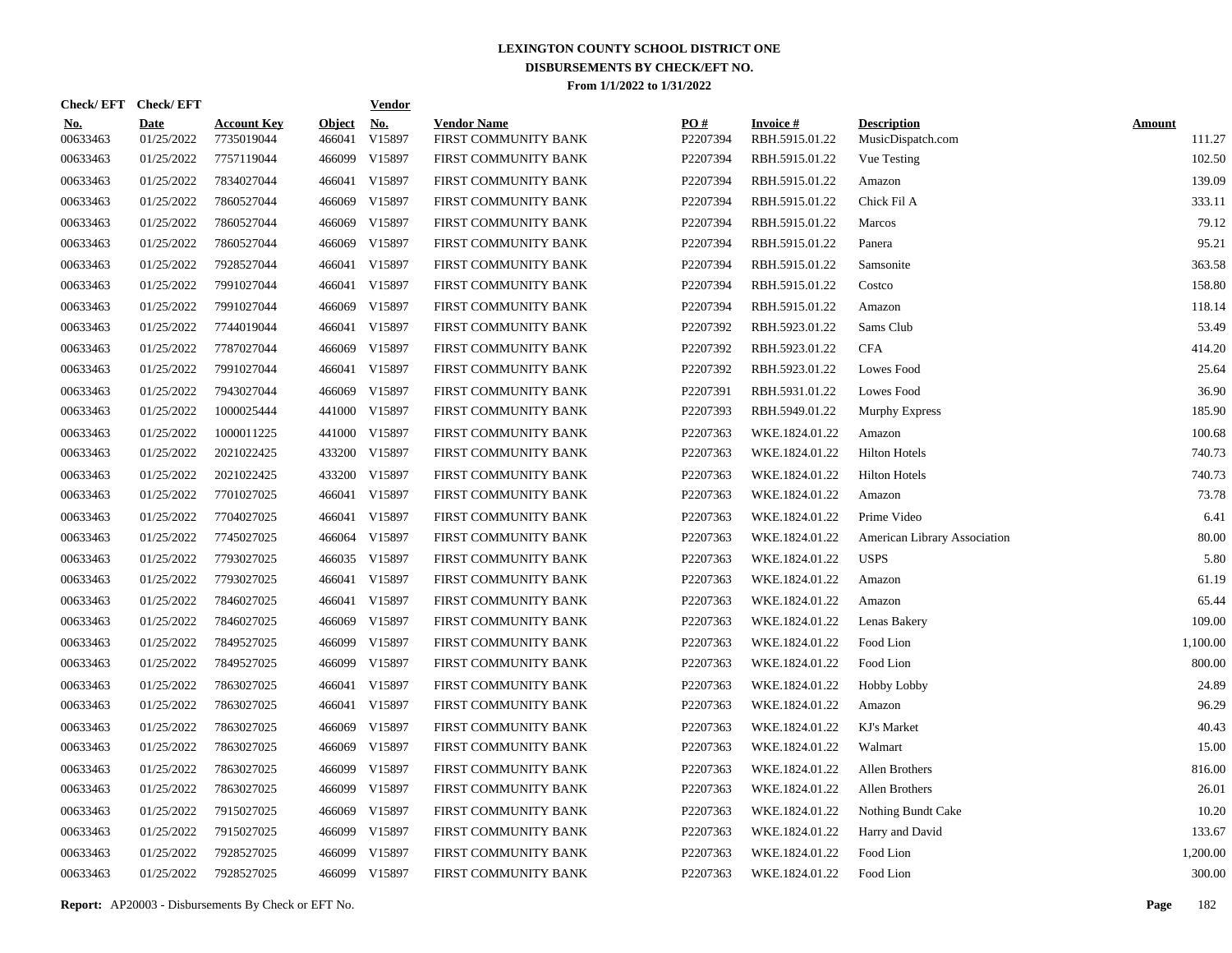| Check/ EFT             | <b>Check/EFT</b>          |                                  |                         | <b>Vendor</b>        |                                            |                      |                                   |                                       |                         |
|------------------------|---------------------------|----------------------------------|-------------------------|----------------------|--------------------------------------------|----------------------|-----------------------------------|---------------------------------------|-------------------------|
| <b>No.</b><br>00633463 | <b>Date</b><br>01/25/2022 | <b>Account Key</b><br>7936527025 | <b>Object</b><br>466041 | <b>No.</b><br>V15897 | <b>Vendor Name</b><br>FIRST COMMUNITY BANK | PO#<br>P2207363      | <b>Invoice#</b><br>WKE.1824.01.22 | <b>Description</b><br>Amazon          | <b>Amount</b><br>249.36 |
| 00633463               | 01/25/2022                | 8145011225                       | 441000                  | V15897               | FIRST COMMUNITY BANK                       | P2207363             | WKE.1824.01.22                    | Amazon                                | 124.98                  |
| 00633463               | 01/25/2022                | 7802070027                       | 466069                  | V15897               | FIRST COMMUNITY BANK                       | P2207389             | WKH.4769.01.22                    | Chick Fil A Holiday breakfast         | 38.70                   |
| 00633463               | 01/25/2022                | 7802070027                       | 466069                  | V15897               | FIRST COMMUNITY BANK                       | P2207389             | WKH.4769.01.22                    | <b>SCAAAAMP CONFERENCE FOR ATHLET</b> | 280.80                  |
| 00633463               | 01/25/2022                | 1000011427                       | 433200                  | V15897               | FIRST COMMUNITY BANK                       | P2207304             | WKH.4801.01.22                    | DELTA - LUGGAGE CHARGE(S)             | 180.00                  |
| 00633463               | 01/25/2022                | 1000011427                       | 433200                  | V15897               | FIRST COMMUNITY BANK                       | P2207304             | WKH.4801.01.22                    | HILTON - AVID NAT'L CONFERENCE        | 2,962.92                |
| 00633463               | 01/25/2022                | 1000011427                       | 433200                  | V15897               | FIRST COMMUNITY BANK                       | P2207304             | WKH.4801.01.22                    | RSP - AVID NAT'L CONFERENCE           | 56.00                   |
| 00633463               | 01/25/2022                | 1000011427                       | 433200                  | V15897               | FIRST COMMUNITY BANK                       | P2207304             | WKH.4801.01.22                    | <b>AVIS RENT-A-CAR</b>                | 36.29                   |
| 00633463               | 01/25/2022                | 1000011427                       | 441000                  | V15897               | FIRST COMMUNITY BANK                       | P2207304             | WKH.4801.01.22                    | USPS - DISIPLINE DEPT.                | 22.74                   |
| 00633463               | 01/25/2022                | 1000011427                       | 441000                  | V15897               | FIRST COMMUNITY BANK                       | P2207304             | WKH.4801.01.22                    | <b>USPS - COUSELING DEPT</b>          | 9.76                    |
| 00633463               | 01/25/2022                | 1000014127                       | 433200                  | V15897               | FIRST COMMUNITY BANK                       | P2207304             | WKH.4801.01.22                    | <b>SCMEA - CHORUS</b>                 | 100.00                  |
| 00633463               | 01/25/2022                | 1000014127                       | 433200                  | V15897               | FIRST COMMUNITY BANK                       | P2207304             | WKH.4801.01.22                    | <b>SCMEA - ORCHESTRA</b>              | 100.00                  |
| 00633463               | 01/25/2022                | 1000023327                       | 433200                  | V15897               | FIRST COMMUNITY BANK                       | P2207304             | WKH.4801.01.22                    | <b>REFUND - AVID CENTER</b>           | $-550.00$               |
| 00633463               | 01/25/2022                | 1000025427                       | 441000                  | V15897               | FIRST COMMUNITY BANK                       | P2207304             | WKH.4801.01.22                    | MURPHY EXPRESS - MAIN DEPT            | 67.50                   |
| 00633463               | 01/25/2022                | 7735019027                       | 466064                  | V15897               | FIRST COMMUNITY BANK                       | P2207304             | WKH.4801.01.22                    | ALL STATE CHORUS - REGISTRATIO        | 276.75                  |
| 00633463               | 01/25/2022                | 7811027027                       | 466041                  | V15897               | FIRST COMMUNITY BANK                       | P2207304             | WKH.4801.01.22                    | <b>WALMART - DECA</b>                 | 18.17                   |
| 00633463               | 01/25/2022                | 7811027027                       | 466041                  | V15897               | FIRST COMMUNITY BANK                       | P2207304             | WKH.4801.01.22                    | ALDI - DECA                           | 42.77                   |
| 00633463               | 01/25/2022                | 7860527027                       | 466041                  | V15897               | FIRST COMMUNITY BANK                       | P2207304             | WKH.4801.01.22                    | WALMART - COUNSELING DEPT.            | 116.09                  |
| 00633463               | 01/25/2022                | 7869027027                       | 466064                  | V15897               | FIRST COMMUNITY BANK                       | P2207304             | WKH.4801.01.22                    | WALMART - COUSELING DEPT              | 11.71                   |
| 00633463               | 01/25/2022                | 7991027027                       | 466064                  | V15897               | FIRST COMMUNITY BANK                       | P2207304             | WKH.4801.01.22                    | <b>FOOD LION - OCP CLASS</b>          | 12.94                   |
| 00633463               | 01/25/2022                | 7991027027                       | 466064                  | V15897               | FIRST COMMUNITY BANK                       | P2207304             | WKH.4801.01.22                    | <b>WALMART - OCP CLASS</b>            | 147.08                  |
| 00633463               | 01/25/2022                | 1000011427                       | 441000                  | V15897               | FIRST COMMUNITY BANK                       | P2207306             | WKH.4819.01.22                    | <b>USPS - DISIPLINE</b>               | 15.16                   |
| 00633463               | 01/25/2022                | 1000011427                       | 441000                  | V15897               | FIRST COMMUNITY BANK                       | P2207306             | WKH.4819.01.22                    | <b>USPS - CERTIFIED MAILINGS</b>      | 7.58                    |
| 00633463               | 01/25/2022                | 1000011527                       | 433200                  | V15897               | FIRST COMMUNITY BANK                       | P2207306             | WKH.4819.01.22                    | KINGSTON RESORT - HEALTH SCIEN        | 275.52                  |
| 00633463               | 01/25/2022                | 1000014127                       | 433200                  | V15897               | FIRST COMMUNITY BANK                       | P2207306             | WKH.4819.01.22                    | <b>SCMEA - ORCHESTRA</b>              | 150.00                  |
| 00633463               | 01/25/2022                | 1000014127                       | 441000                  | V15897               | FIRST COMMUNITY BANK                       | P2207306             | WKH.4819.01.22                    | <b>TARGET - THEATER</b>               | 84.11                   |
| 00633463               | 01/25/2022                | 1000014127                       | 441000                  | V15897               | FIRST COMMUNITY BANK                       | P2207306             | WKH.4819.01.22                    | <b>CUSTOM BUTTONS - THEATER</b>       | 44.20                   |
| 00633463               | 01/25/2022                | 1000014127                       | 441000                  | V15897               | FIRST COMMUNITY BANK                       | P2207306             | WKH.4819.01.22                    | <b>JW PEPPER - ORCHESTRA</b>          | 534.99                  |
| 00633463               | 01/25/2022                | 1000014127                       | 441000                  | V15897               | FIRST COMMUNITY BANK                       | P2207306             | WKH.4819.01.22                    | <b>AMAZON - THEATER CLASS</b>         | 614.59                  |
| 00633463               | 01/25/2022                | 1000014127                       | 441000                  | V15897               | FIRST COMMUNITY BANK                       | P2207306             | WKH.4819.01.22                    | AMAZON -                              | 14.97                   |
| 00633463               | 01/25/2022                | 1000014127                       | 441000                  | V15897               | FIRST COMMUNITY BANK                       | P2207306             | WKH.4819.01.22                    | WALMART - THEATER CLASS               | 75.33                   |
| 00633463               | 01/25/2022                | 1000014127                       | 441000                  | V15897               | FIRST COMMUNITY BANK                       | P2207306             | WKH.4819.01.22                    | <b>WALMART - THEATER</b>              | 49.65                   |
| 00633463               | 01/25/2022                | 7738019027                       | 466064                  | V15897               | FIRST COMMUNITY BANK                       | P2207306             | WKH.4819.01.22                    | EDUCATIONAL THEATER - REGISTRA        | 129.00                  |
| 00633463               | 01/25/2022                | 7778019027                       |                         | 466041 V15897        | FIRST COMMUNITY BANK                       | P2207306             | WKH.4819.01.22                    | <b>LOWES - DRAFTING</b>               | 158.51                  |
| 00633463               | 01/25/2022                | 7811027027                       | 466041                  | V15897               | FIRST COMMUNITY BANK                       | P <sub>2207306</sub> | WKH.4819.01.22                    | <b>WALMART - DECA</b>                 | 206.12                  |
| 00633463               | 01/25/2022                | 7811027027                       |                         | 466041 V15897        | FIRST COMMUNITY BANK                       | P2207306             | WKH.4819.01.22                    | <b>WALMART - DECA</b>                 | 98.78                   |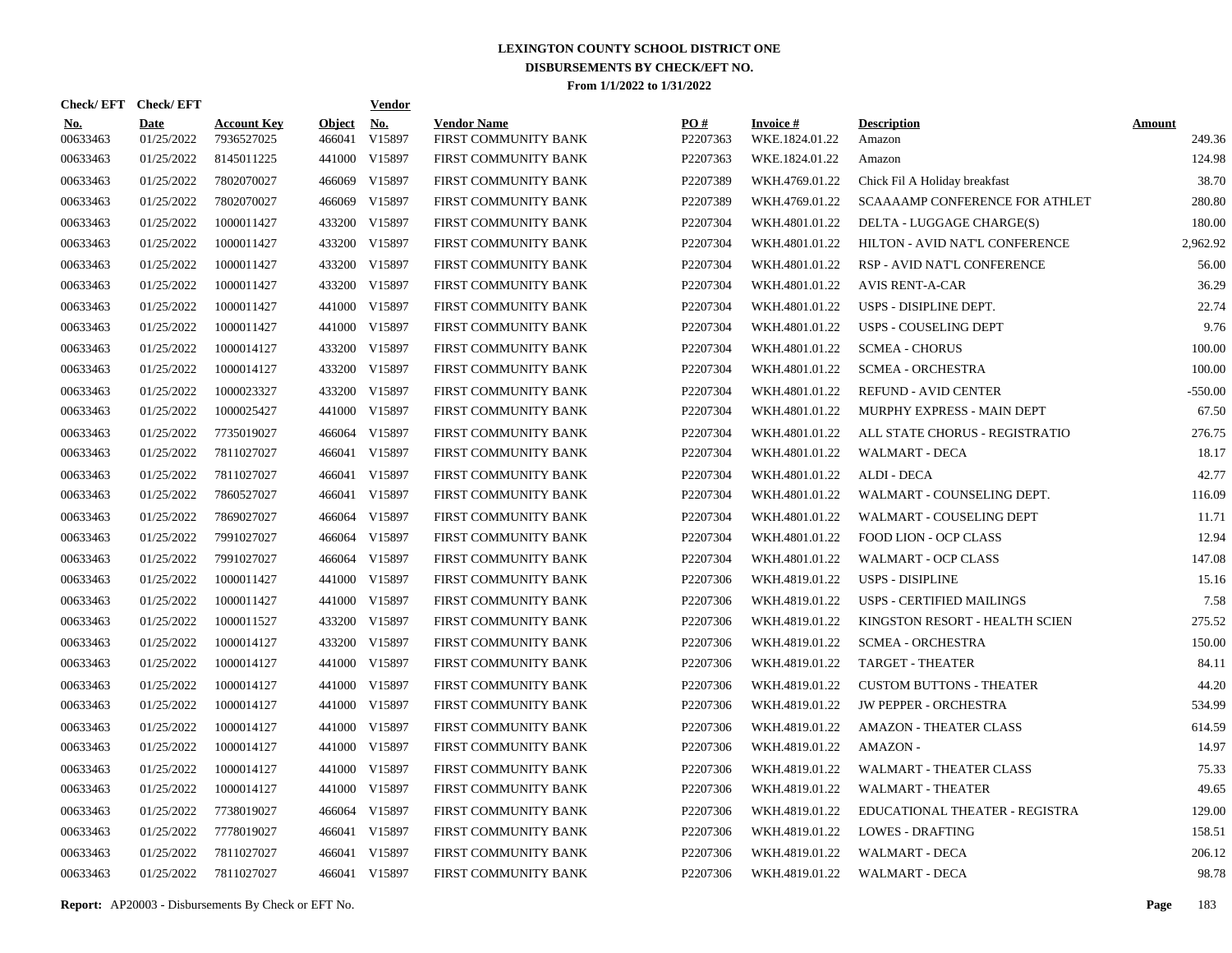| Check/EFT Check/EFT    |                           |                                  |                         | <b>Vendor</b>        |                                            |                 |                                   |                                                          |                        |
|------------------------|---------------------------|----------------------------------|-------------------------|----------------------|--------------------------------------------|-----------------|-----------------------------------|----------------------------------------------------------|------------------------|
| <u>No.</u><br>00633463 | <b>Date</b><br>01/25/2022 | <b>Account Key</b><br>7860527027 | <b>Object</b><br>466041 | <u>No.</u><br>V15897 | <b>Vendor Name</b><br>FIRST COMMUNITY BANK | PO#<br>P2207306 | <b>Invoice#</b><br>WKH.4819.01.22 | <b>Description</b><br><b>PUBLIX - FLOWERS &amp; CARD</b> | <b>Amount</b><br>14.41 |
| 00633463               | 01/25/2022                | 7860527027                       | 466041                  | V15897               | FIRST COMMUNITY BANK                       | P2207306        | WKH.4819.01.22                    | PUBLIX - SUB APPRECIATION DAY                            | 19.40                  |
| 00633463               | 01/25/2022                | 7901527027                       | 466041                  | V15897               | FIRST COMMUNITY BANK                       | P2207306        | WKH.4819.01.22                    | ATHENS PAPER - EDITING & IMAGI                           | 765.82                 |
| 00633463               | 01/25/2022                | 7965027027                       | 466041                  | V15897               | FIRST COMMUNITY BANK                       | P2207306        | WKH.4819.01.22                    | <b>DOLLAR TREE - DANCE</b>                               | 39.82                  |
| 00633463               | 01/25/2022                | 7965027027                       | 466069                  | V15897               | FIRST COMMUNITY BANK                       | P2207306        | WKH.4819.01.22                    | <b>DOMINOS - DANCE</b>                                   | 39.34                  |
| 00633463               | 01/25/2022                | 7981027027                       | 466041                  | V15897               | FIRST COMMUNITY BANK                       | P2207306        | WKH.4819.01.22                    | <b>GLENDALE PARADE - JROTC</b>                           | 497.55                 |
| 00633463               | 01/25/2022                | 7983027027                       |                         | 466041 V15897        | FIRST COMMUNITY BANK                       | P2207306        | WKH.4819.01.22                    | CHEF STORE - SPED CLASS                                  | 133.13                 |
| 00633463               | 01/25/2022                | 7991027027                       | 466041                  | V15897               | FIRST COMMUNITY BANK                       | P2207306        | WKH.4819.01.22                    | DINOVO - CO/OP                                           | 210.00                 |
| 00633463               | 01/25/2022                | 7991027127                       |                         | 466041 V15897        | FIRST COMMUNITY BANK                       | P2207306        | WKH.4819.01.22                    | ROYAL CARIBBEAN - OCP                                    | 900.00                 |
|                        |                           |                                  |                         |                      |                                            |                 |                                   | <b>Check Total</b>                                       | 45,225.43              |
| 00633464               | 01/25/2022                | 1000011326                       |                         | 441000 V00549        | FORMS AND SUPPLY INC (FSI)                 | P2204511        | 5932348-0                         | correction tape                                          | 32.53                  |
| 00633464               | 01/25/2022                | 1000011326                       | 441000                  | V00549               | FORMS AND SUPPLY INC (FSI)                 | P2204511        | 5932348-0                         | tac and stic                                             | 2.03                   |
| 00633464               | 01/25/2022                | 1000011326                       |                         | 441000 V00549        | FORMS AND SUPPLY INC (FSI)                 | P2204511        | 5932348-0                         | poster board                                             | 13.28                  |
| 00633464               | 01/25/2022                | 1000011326                       | 441000                  | V00549               | FORMS AND SUPPLY INC (FSI)                 | P2204511        | 5932348-0                         | pencil sharpener                                         | 40.38                  |
| 00633464               | 01/25/2022                | 1000011326                       | 441000                  | V00549               | FORMS AND SUPPLY INC (FSI)                 | P2204511        | 5932348-0                         | clipboard                                                | 4.88                   |
| 00633464               | 01/25/2022                | 1000011326                       | 441000                  | V00549               | FORMS AND SUPPLY INC (FSI)                 | P2205363        | 5957660-0                         | flip markers                                             | 21.39                  |
| 00633464               | 01/25/2022                | 1000011326                       | 441000                  | V00549               | FORMS AND SUPPLY INC (FSI)                 | P2205363        | 5957660-0                         | sheet protectors                                         | 28.42                  |
| 00633464               | 01/25/2022                | 1000011326                       | 441000                  | V00549               | FORMS AND SUPPLY INC (FSI)                 | P2205363        | 5957660-0                         | expo cleaner                                             | 9.15                   |
| 00633464               | 01/25/2022                | 1000011326                       | 441000                  | V00549               | FORMS AND SUPPLY INC (FSI)                 | P2205363        | 5957660-0                         | glue sticks                                              | 40.55                  |
| 00633464               | 01/25/2022                | 1000011326                       | 441000                  | V00549               | FORMS AND SUPPLY INC (FSI)                 | P2205363        | 5957660-0                         | pencil sharpener                                         | 60.57                  |
| 00633464               | 01/25/2022                | 1000011326                       | 441000                  | V00549               | FORMS AND SUPPLY INC (FSI)                 | P2205363        | 5957660-0                         | terra green paper                                        | 42.69                  |
| 00633464               | 01/25/2022                | 1000011326                       | 441000                  | V00549               | FORMS AND SUPPLY INC (FSI)                 | P2205363        | 5957660-0                         | hanging file folders                                     | 13.23                  |
| 00633464               | 01/25/2022                | 1000011326                       | 441000                  | V00549               | FORMS AND SUPPLY INC (FSI)                 | P2205363        | 5957660-0                         | tape                                                     | 20.65                  |
| 00633464               | 01/25/2022                | 1000011326                       | 441000                  | V00549               | FORMS AND SUPPLY INC (FSI)                 | P2205363        | 5957660-0                         | markers                                                  | 17.85                  |
| 00633464               | 01/25/2022                | 1000011326                       | 441000                  | V00549               | FORMS AND SUPPLY INC (FSI)                 | P2205363        | 5957660-0                         | dividers                                                 | 8.99                   |
| 00633464               | 01/25/2022                | 1000011326                       | 441000                  | V00549               | FORMS AND SUPPLY INC (FSI)                 | P2205363        | 5957660-0                         | chisel sharpie                                           | 12.54                  |
| 00633464               | 01/25/2022                | 1000011326                       | 441000                  | V00549               | FORMS AND SUPPLY INC (FSI)                 | P2205363        | 5957660-0                         | sharpie                                                  | 19.50                  |
| 00633464               | 01/25/2022                | 1000011326                       | 441000                  | V00549               | FORMS AND SUPPLY INC (FSI)                 | P2206236        | 5982480-0                         | Velcro circles                                           | 22.10                  |
| 00633464               | 01/25/2022                | 1000011326                       | 441000                  | V00549               | FORMS AND SUPPLY INC (FSI)                 | P2206236        | 5982480-0                         | 63XL color ink                                           | 48.54                  |
| 00633464               | 01/25/2022                | 1000011326                       | 441000                  | V00549               | FORMS AND SUPPLY INC (FSI)                 | P2206286        | 5983300-0                         | large binder clips                                       | 3.09                   |
| 00633464               | 01/25/2022                | 1000011326                       | 441000                  | V00549               | FORMS AND SUPPLY INC (FSI)                 | P2206286        | 5983300-0                         | medium binder clips                                      | 1.09                   |
| 00633464               | 01/25/2022                | 1000011326                       | 441000                  | V00549               | FORMS AND SUPPLY INC (FSI)                 | P2206286        | 5983300-0                         | small binder clips                                       | 0.45                   |
| 00633464               | 01/25/2022                | 1000011326                       | 441000                  | V00549               | FORMS AND SUPPLY INC (FSI)                 | P2206286        | 5983300-0                         | mini binder clips                                        | 0.98                   |
| 00633464               | 01/25/2022                | 1000011326                       | 441000                  | V00549               | FORMS AND SUPPLY INC (FSI)                 | P2206286        | 5983300-0                         | pencil erasers                                           | 3.85                   |
| 00633464               | 01/25/2022                | 1000011326                       |                         | 441000 V00549        | FORMS AND SUPPLY INC (FSI)                 | P2206286        | 5983300-0                         | colored sharpie set                                      | 36.34                  |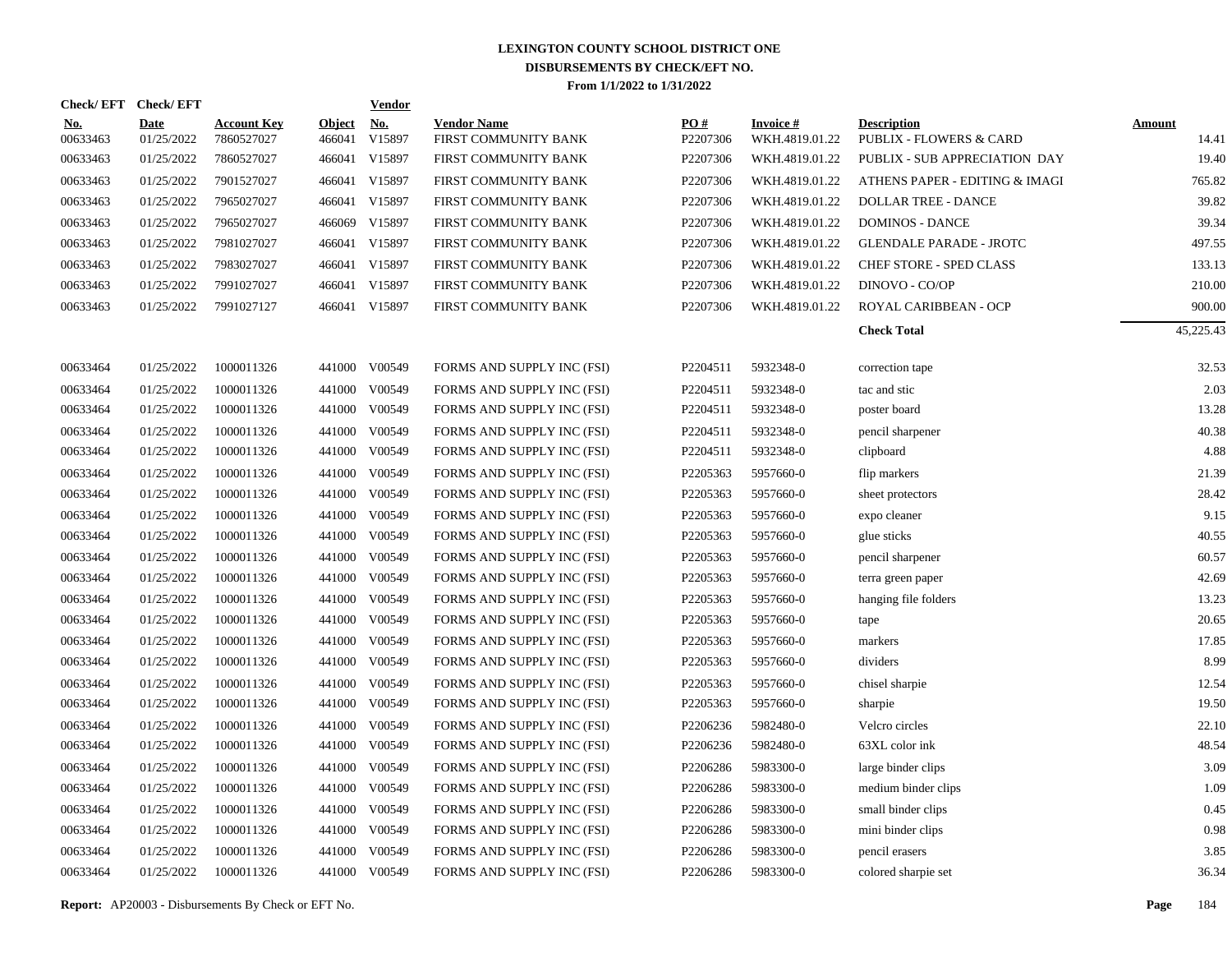|                        | Check/EFT Check/EFT       |                                  |                         | <u>Vendor</u>        |                                                  |                 |                                   |                                        |                        |
|------------------------|---------------------------|----------------------------------|-------------------------|----------------------|--------------------------------------------------|-----------------|-----------------------------------|----------------------------------------|------------------------|
| <b>No.</b><br>00633464 | <b>Date</b><br>01/25/2022 | <b>Account Key</b><br>1000011326 | <b>Object</b><br>441000 | <u>No.</u><br>V00549 | <b>Vendor Name</b><br>FORMS AND SUPPLY INC (FSI) | PQ#<br>P2206286 | <b>Invoice#</b><br>5983300-0      | <b>Description</b><br>pencil sharpener | <b>Amount</b><br>40.38 |
| 00633464               | 01/25/2022                | 1000011326                       | 441000                  | V00549               | FORMS AND SUPPLY INC (FSI)                       | P2206286        | 5983300-0                         | tape                                   | 4.13                   |
| 00633464               | 01/25/2022                | 1000011322                       | 441000                  | V00549               | FORMS AND SUPPLY INC (FSI)                       | P2207053        | 6010219-0                         | Highland Economy Masking Tape          | 8.55                   |
| 00633464               | 01/25/2022                | 1000011322                       | 441000                  | V00549               | FORMS AND SUPPLY INC (FSI)                       | P2207053        | 6010219-0                         | Smartchoice Copy Paper Letter          | 844.02                 |
| 00633464               | 01/25/2022                | 1000022244                       | 441000                  | V00549               | FORMS AND SUPPLY INC (FSI)                       | P2207054        | 6010222-0                         | Averyreg Easy Peelreg Address          | 18.75                  |
| 00633464               | 01/25/2022                | 1000025507                       | 441000                  | V00549               | FORMS AND SUPPLY INC (FSI)                       | P2207134        | 6011106-0                         | StampEver Preinked Entered Sta         | 11.52                  |
| 00633464               | 01/25/2022                | 1000025507                       | 441000                  | V00549               | FORMS AND SUPPLY INC (FSI)                       | P2207134        | 6011106-0                         | Officemate Deluxe Rotary Organ         | 11.04                  |
| 00633464               | 01/25/2022                | 1000025507                       | 441000                  | V00549               | FORMS AND SUPPLY INC (FSI)                       | P2207134        | 6011106-0                         | Officemate TraySorter Combo            | 15.29                  |
| 00633464               | 01/25/2022                | 1000021107                       | 441000                  | V00549               | FORMS AND SUPPLY INC (FSI)                       | P2207093        | 6011274-0                         | FALCON DUST OFF COMPRESSED GAS         | 15.08                  |
| 00633464               | 01/25/2022                | 1000021107                       | 441000                  | V00549               | FORMS AND SUPPLY INC (FSI)                       | P2207093        | 6011274-0                         | Sharpie Fine Point Permanent M         | 16.48                  |
| 00633464               | 01/25/2022                | 1000021107                       | 441000                  | V00549               | FORMS AND SUPPLY INC (FSI)                       | P2207093        | 6011274-0                         | <b>Newell Brands</b>                   | 6.09                   |
| 00633464               | 01/25/2022                | 1000021107                       |                         | 441000 V00549        | FORMS AND SUPPLY INC (FSI)                       | P2207093        | 6011274-0                         | <b>Business Source Reposition Pop</b>  | 11.68                  |
|                        |                           |                                  |                         |                      |                                                  |                 |                                   | <b>Check Total</b>                     | 1,508.08               |
| 00633465               | 01/25/2022                | 7802073043                       |                         | 466034 V16070        | <b>GARRISON, NAKIA</b>                           |                 | BB.MGM.01.18.22 Athletic Official |                                        | 84.00                  |
|                        |                           |                                  |                         |                      |                                                  |                 |                                   | <b>Check Total</b>                     | 84.00                  |
| 00633466               | 01/25/2022                | 1000026612                       |                         | 444510 V12660        | <b>GREENVILLE MEDIA LLC</b>                      | P2206400        | 10701                             | <b>ENCODER</b>                         | 294.89                 |
| 00633466               | 01/25/2022                | 1000026616                       |                         | 444510 V12660        | <b>GREENVILLE MEDIA LLC</b>                      | P2206400        | 10701                             | <b>ENCODER</b>                         | 294.89                 |
| 00633466               | 01/25/2022                | 1000026622                       |                         | 444510 V12660        | <b>GREENVILLE MEDIA LLC</b>                      | P2206400        | 10701                             | <b>ENCODER</b>                         | 294.89                 |
| 00633466               | 01/25/2022                | 1000026623                       |                         | 444510 V12660        | <b>GREENVILLE MEDIA LLC</b>                      | P2206400        | 10701                             | <b>ENCODER</b>                         | 318.91                 |
| 00633466               | 01/25/2022                | 1000026624                       |                         | 444510 V12660        | <b>GREENVILLE MEDIA LLC</b>                      | P2206400        | 10701                             | <b>ENCODER</b>                         | 294.89                 |
| 00633466               | 01/25/2022                | 1000026628                       |                         | 444510 V12660        | <b>GREENVILLE MEDIA LLC</b>                      | P2206400        | 10701                             | <b>ENCODER</b>                         | 294.89                 |
| 00633466               | 01/25/2022                | 1000026635                       |                         | 444510 V12660        | <b>GREENVILLE MEDIA LLC</b>                      | P2206400        | 10701                             | <b>ENCODER</b>                         | 294.89                 |
| 00633466               | 01/25/2022                | 1000026641                       |                         | 444510 V12660        | <b>GREENVILLE MEDIA LLC</b>                      | P2206400        | 10701                             | <b>ENCODER</b>                         | 294.89                 |
| 00633466               | 01/25/2022                | 1000026642                       |                         | 444510 V12660        | <b>GREENVILLE MEDIA LLC</b>                      | P2206400        | 10701                             | <b>ENCODER</b>                         | 294.89                 |
|                        |                           |                                  |                         |                      |                                                  |                 |                                   | <b>Check Total</b>                     | 2,678.03               |
| 00633467               | 01/25/2022                | 6000025642                       |                         | 446000 V12469        | HERSHEYS ICE CREAM                               | P2202722        | INVE0016942357                    | Bar, Fruit Punch Polar Blast           | 28.65                  |
| 00633467               | 01/25/2022                | 6000025642                       |                         | 446000 V12469        | HERSHEYS ICE CREAM                               | P2202722        | INVE0016942357                    | Bar, Chocolate Scooter                 | 47.96                  |
| 00633467               | 01/25/2022                | 6000025642                       |                         | 446000 V12469        | HERSHEYS ICE CREAM                               | P2202722        | INVE0016942357                    | Bar, Strawberry Scooter                | 23.98                  |
| 00633467               | 01/25/2022                | 6000025642                       |                         | 446000 V12469        | HERSHEYS ICE CREAM                               | P2202722        | INVE0016942357                    | Cone, Cookies and Cream (LF)           | 65.94                  |
| 00633467               | 01/25/2022                | 6000025642                       |                         | 446000 V12469        | HERSHEYS ICE CREAM                               | P2202722        | INVE0016942357                    | Sandwich, Vanilla Mighty Mini          | 28.96                  |
| 00633467               | 01/25/2022                | 6000025642                       |                         | 446000 V12469        | HERSHEYS ICE CREAM                               | P2202722        | INVE0016942357                    | Sandwich, Llama Party (LF)             | 22.98                  |
| 00633467               | 01/25/2022                | 6000025642                       |                         | 446000 V12469        | HERSHEYS ICE CREAM                               | P2202722        | INVE0016942357                    | Twister, Cotton Candy (LF)             | 18.72                  |
| 00633467               | 01/25/2022                | 6000025615                       |                         | 446000 V12469        | HERSHEYS ICE CREAM                               | P2203374        | INVE0016994711                    | Chocolate Scooter Bar                  | 11.99                  |
|                        |                           |                                  |                         |                      |                                                  |                 |                                   |                                        |                        |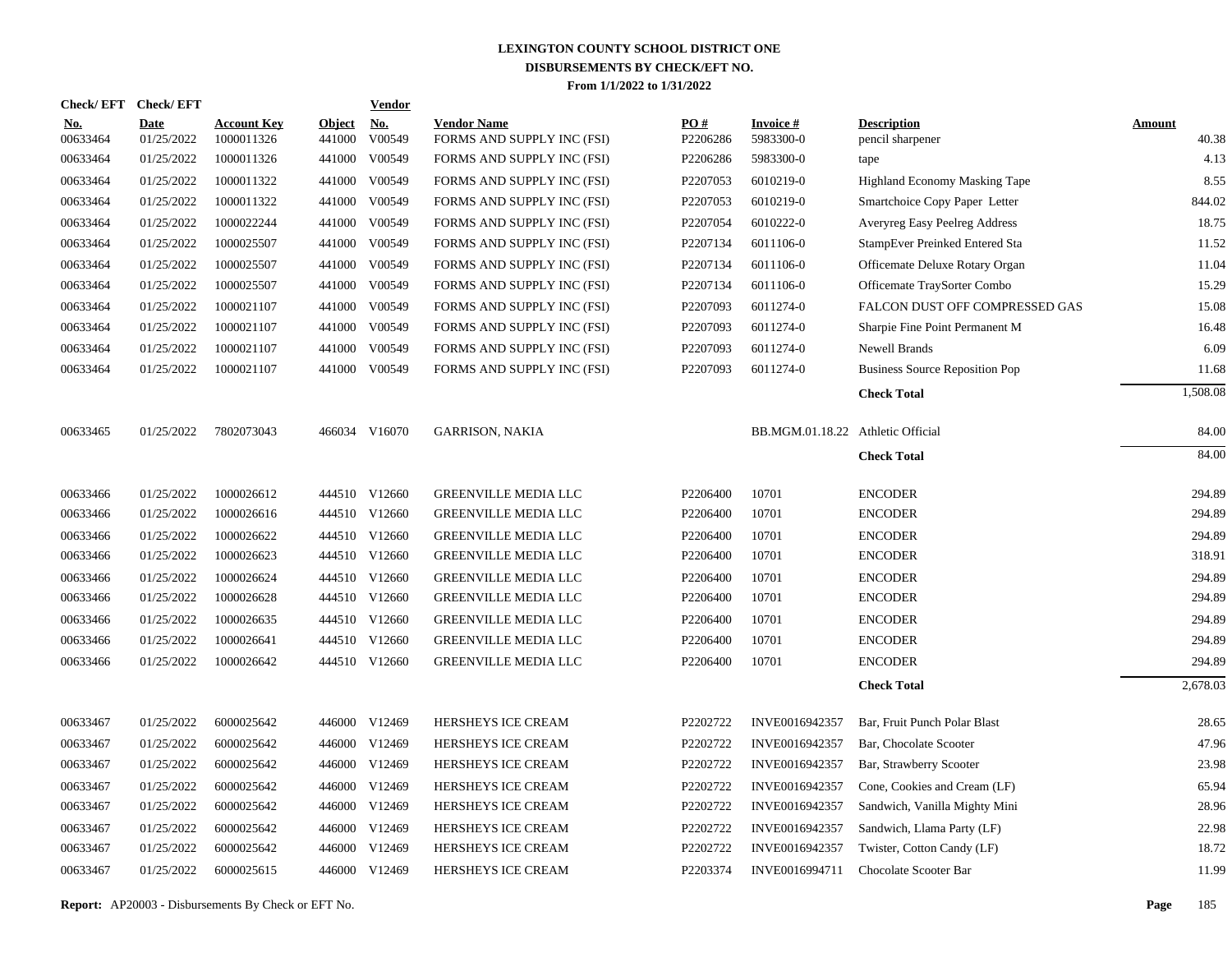| <b>Check/EFT</b>       | <b>Check/EFT</b>          |                                  |                         | <b>Vendor</b>        |                                          |                 |                                   |                                              |                        |
|------------------------|---------------------------|----------------------------------|-------------------------|----------------------|------------------------------------------|-----------------|-----------------------------------|----------------------------------------------|------------------------|
| <u>No.</u><br>00633467 | <b>Date</b><br>01/25/2022 | <b>Account Key</b><br>6000025615 | <b>Object</b><br>446000 | <u>No.</u><br>V12469 | <b>Vendor Name</b><br>HERSHEYS ICE CREAM | PO#<br>P2203374 | <b>Invoice#</b><br>INVE0016994711 | <b>Description</b><br>Strawberry Scooter Bar | <b>Amount</b><br>47.96 |
| 00633467               | 01/25/2022                | 6000025615                       | 446000                  | V12469               | HERSHEYS ICE CREAM                       | P2203374        | INVE0016994711                    | Fudge-O Bar                                  | 19.10                  |
| 00633467               | 01/25/2022                | 6000025615                       | 446000                  | V12469               | <b>HERSHEYS ICE CREAM</b>                | P2203374        | INVE0016994711                    | <b>Brownie Batter Sandwich</b>               | 22.98                  |
| 00633467               | 01/25/2022                | 6000025615                       | 446000                  | V12469               | HERSHEYS ICE CREAM                       | P2203374        | INVE0016994711                    | Llama Party Sanwich                          | 22.98                  |
| 00633467               | 01/25/2022                | 6000025620                       | 446000                  | V12469               | HERSHEYS ICE CREAM                       | P2203493        | INVE0017058412                    | Polar Blast Fruit Punch Bar                  | 9.55                   |
| 00633467               | 01/25/2022                | 6000025620                       |                         | 446000 V12469        | HERSHEYS ICE CREAM                       | P2203493        | INVE0017058412                    | Chocolate Scooter Bar                        | 47.96                  |
| 00633467               | 01/25/2022                | 6000025620                       |                         | 446000 V12469        | HERSHEYS ICE CREAM                       | P2203493        | INVE0017058412                    | <b>Strawberry Scooter Bar</b>                | 35.97                  |
| 00633467               | 01/25/2022                | 6000025620                       |                         | 446000 V12469        | HERSHEYS ICE CREAM                       | P2203493        | INVE0017058412                    | Crazy Cone                                   | 32.97                  |
| 00633467               | 01/25/2022                | 6000025620                       |                         | 446000 V12469        | HERSHEYS ICE CREAM                       | P2203493        | INVE0017058412                    | Cookies and Cream Cone                       | 43.96                  |
| 00633467               | 01/25/2022                | 6000025620                       | 446000                  | V12469               | HERSHEYS ICE CREAM                       | P2203493        | INVE0017058412                    | Vanilla/Chocolate Twist Cone                 | 32.97                  |
| 00633467               | 01/25/2022                | 6000025620                       | 446000                  | V12469               | HERSHEYS ICE CREAM                       | P2203493        | INVE0017058412                    | Vanilla Sandwich                             | 34.47                  |
| 00633467               | 01/25/2022                | 6000025620                       | 446000                  | V12469               | HERSHEYS ICE CREAM                       | P2203493        | INVE0017058412                    | Cookies and Cream Sandwich                   | 45.96                  |
| 00633467               | 01/25/2022                | 6000025620                       | 446000                  | V12469               | HERSHEYS ICE CREAM                       | P2203493        | INVE0017058412                    | <b>Cotton Candy Twister</b>                  | 9.36                   |
| 00633467               | 01/25/2022                | 6000025620                       | 446000                  | V12469               | HERSHEYS ICE CREAM                       | P2203493        | INVE0017058412                    | Sour Blue Raspberry Twister                  | 28.08                  |
| 00633467               | 01/25/2022                | 6000025620                       | 446000                  | V12469               | HERSHEYS ICE CREAM                       | P2203493        | INVE0017058412                    | Change Order 1 - Add Llama San               | 34.47                  |
| 00633467               | 01/25/2022                | 6000025626                       | 446000                  | V12469               | HERSHEYS ICE CREAM                       | P2203495        | INVE0017058414                    | Strawberry Scooter Bar                       | 23.98                  |
| 00633467               | 01/25/2022                | 6000025626                       | 446000                  | V12469               | <b>HERSHEYS ICE CREAM</b>                | P2203495        | INVE0017058414                    | Fudge-O Bar                                  | 19.10                  |
| 00633467               | 01/25/2022                | 6000025626                       | 446000                  | V12469               | HERSHEYS ICE CREAM                       | P2203495        | INVE0017058414                    | Crazy Cone                                   | 21.98                  |
| 00633467               | 01/25/2022                | 6000025626                       | 446000                  | V12469               | <b>HERSHEYS ICE CREAM</b>                | P2203495        | INVE0017058414                    | Cookies and Cream Cone                       | 21.98                  |
| 00633467               | 01/25/2022                | 6000025626                       | 446000                  | V12469               | HERSHEYS ICE CREAM                       | P2203495        | INVE0017058414                    | Vanilla Sandwich                             | 22.98                  |
| 00633467               | 01/25/2022                | 6000025626                       | 446000                  | V12469               | <b>HERSHEYS ICE CREAM</b>                | P2203495        | INVE0017058414                    | Vanilla Mighty Mini Sandwich                 | 28.96                  |
| 00633467               | 01/25/2022                | 6000025626                       | 446000                  | V12469               | HERSHEYS ICE CREAM                       | P2203495        | INVE0017058414                    | <b>Cotton Candy Twister</b>                  | 18.72                  |
| 00633467               | 01/25/2022                | 6000025626                       | 446000                  | V12469               | HERSHEYS ICE CREAM                       | P2203495        | INVE0017058414                    | Change Order 1 - Add Polar Bla               | 19.10                  |
| 00633467               | 01/25/2022                | 6000025626                       | 446000                  | V12469               | <b>HERSHEYS ICE CREAM</b>                | P2203495        | INVE0017058414                    | Change Order 1 - Add Chocolate               | 23.98                  |
| 00633467               | 01/25/2022                | 6000025626                       | 446000                  | V12469               | <b>HERSHEYS ICE CREAM</b>                | P2203495        | INVE0017058414                    | Change Order 1 - Add Vanilla Ch              | 10.99                  |
| 00633467               | 01/25/2022                | 6000025626                       | 446000                  | V12469               | HERSHEYS ICE CREAM                       | P2203495        | INVE0017058414                    | Change Order 1 - Add Cookies a               | 22.98                  |
| 00633467               | 01/25/2022                | 6000025626                       | 446000                  | V12469               | HERSHEYS ICE CREAM                       | P2203495        | INVE0017058414                    | Change Order 1 - Add Llama San               | 22.98                  |
| 00633467               | 01/25/2022                | 6000025626                       | 446000                  | V12469               | HERSHEYS ICE CREAM                       | P2203495        | INVE0017058414                    | Change Order 1 - Add Sour Blue               | 9.36                   |
| 00633467               | 01/25/2022                | 6000025626                       | 446000                  | V12469               | HERSHEYS ICE CREAM                       | P2203495        | INVE0017058414                    | Change Order 1 - Add Unicorn H               | 9.36                   |
| 00633467               | 01/25/2022                | 6000025642                       | 446000                  | V12469               | HERSHEYS ICE CREAM                       | P2203498        | INVE0017058420                    | Chocolate Scooter Bar                        | 71.94                  |
| 00633467               | 01/25/2022                | 6000025642                       | 446000                  | V12469               | <b>HERSHEYS ICE CREAM</b>                | P2203498        | INVE0017058420                    | Strawberry Scooter Bar                       | 23.98                  |
| 00633467               | 01/25/2022                | 6000025642                       | 446000                  | V12469               | HERSHEYS ICE CREAM                       | P2203498        | INVE0017058420                    | Fudge-O Bar                                  | 28.65                  |
| 00633467               | 01/25/2022                | 6000025642                       | 446000                  | V12469               | HERSHEYS ICE CREAM                       | P2203498        | INVE0017058420                    | Crazy Cone                                   | 65.94                  |
| 00633467               | 01/25/2022                | 6000025642                       | 446000                  | V12469               | HERSHEYS ICE CREAM                       | P2203498        | INVE0017058420                    | Cookies and Cream Cone                       | 65.94                  |
| 00633467               | 01/25/2022                | 6000025642                       | 446000                  | V12469               | HERSHEYS ICE CREAM                       | P2203498        | INVE0017058420                    | Vanilla/Chocolate Twist Cone                 | 21.98                  |
| 00633467               | 01/25/2022                | 6000025642                       |                         | 446000 V12469        | HERSHEYS ICE CREAM                       | P2203498        | INVE0017058420                    | Vanilla Mighty Mini Sandwich                 | 28.96                  |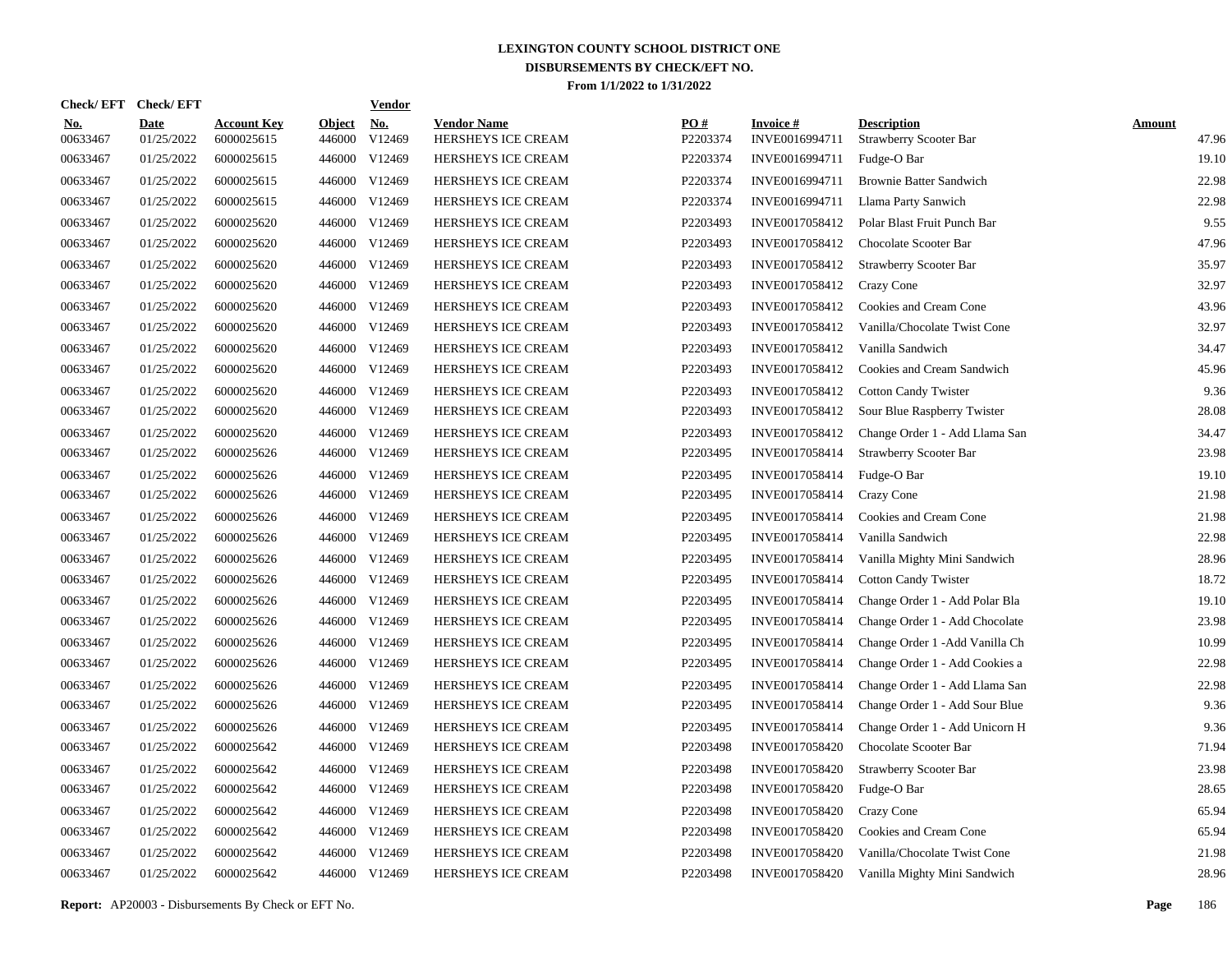| <b>Check/EFT</b>       | <b>Check/EFT</b>          |                                  |                         | <b>Vendor</b>        |                                          |                 |                                   |                                            |                        |
|------------------------|---------------------------|----------------------------------|-------------------------|----------------------|------------------------------------------|-----------------|-----------------------------------|--------------------------------------------|------------------------|
| <u>No.</u><br>00633467 | <b>Date</b><br>01/25/2022 | <b>Account Key</b><br>6000025642 | <b>Object</b><br>446000 | <u>No.</u><br>V12469 | <b>Vendor Name</b><br>HERSHEYS ICE CREAM | PO#<br>P2203498 | <b>Invoice#</b><br>INVE0017058420 | <b>Description</b><br>Llama Party Sandwich | <b>Amount</b><br>45.96 |
| 00633467               | 01/25/2022                | 6000025642                       | 446000                  | V12469               | HERSHEYS ICE CREAM                       | P2203498        | INVE0017058420                    | Birthday Cake Yogurt Cup                   | 26.96                  |
| 00633467               | 01/25/2022                | 6000025642                       | 446000                  | V12469               | HERSHEYS ICE CREAM                       | P2203498        | INVE0017058420                    | <b>Cotton Candy Cup</b>                    | 26.96                  |
| 00633467               | 01/25/2022                | 6000025642                       | 446000                  | V12469               | <b>HERSHEYS ICE CREAM</b>                | P2203498        | INVE0017058420                    | <b>Cotton Candy Twister</b>                | 18.72                  |
| 00633467               | 01/25/2022                | 6000025642                       | 446000                  | V12469               | <b>HERSHEYS ICE CREAM</b>                | P2203498        | INVE0017058420                    | Unicorn Horn Twister                       | 18.72                  |
| 00633467               | 01/25/2022                | 6000025642                       | 446000                  | V12469               | HERSHEYS ICE CREAM                       | P2203498        | INVE0017058420                    | Change Order 1 - Add Polar Bla             | 19.10                  |
| 00633467               | 01/25/2022                | 6000025634                       | 446000                  | V12469               | HERSHEYS ICE CREAM                       | P2204191        | INVE0017078948                    | Fruit Punch Polar Blast Bar                | 38.20                  |
| 00633467               | 01/25/2022                | 6000025634                       | 446000                  | V12469               | HERSHEYS ICE CREAM                       | P2204191        | INVE0017078948                    | Chocolate Scooter Bar                      | 47.96                  |
| 00633467               | 01/25/2022                | 6000025634                       | 446000                  | V12469               | HERSHEYS ICE CREAM                       | P2204191        | INVE0017078948                    | <b>Strawberry Scooter Bar</b>              | 47.96                  |
| 00633467               | 01/25/2022                | 6000025634                       | 446000                  | V12469               | HERSHEYS ICE CREAM                       | P2204191        | INVE0017078948                    | Crazy Cone                                 | 43.96                  |
| 00633467               | 01/25/2022                | 6000025634                       | 446000                  | V12469               | HERSHEYS ICE CREAM                       | P2204191        | INVE0017078948                    | Cookies and Cream Cone                     | 43.96                  |
| 00633467               | 01/25/2022                | 6000025634                       | 446000                  | V12469               | HERSHEYS ICE CREAM                       | P2204191        | INVE0017078948                    | Vanilla Sandwich                           | 45.96                  |
| 00633467               | 01/25/2022                | 6000025634                       | 446000                  | V12469               | HERSHEYS ICE CREAM                       | P2204191        | INVE0017078948                    | Vanilla Mighty Mini Sandwich               | 57.92                  |
| 00633467               | 01/25/2022                | 6000025634                       | 446000                  | V12469               | HERSHEYS ICE CREAM                       | P2204191        | INVE0017078948                    | Cookies and Cream Cone                     | 45.96                  |
| 00633467               | 01/25/2022                | 6000025634                       | 446000                  | V12469               | HERSHEYS ICE CREAM                       | P2204191        | INVE0017078948                    | <b>Brownie Batter Sandwich</b>             | 45.96                  |
| 00633467               | 01/25/2022                | 6000025634                       | 446000                  | V12469               | HERSHEYS ICE CREAM                       | P2204191        | INVE0017078948                    | <b>Cotton Candy Cup</b>                    | 53.92                  |
| 00633467               | 01/25/2022                | 6000025634                       | 446000                  | V12469               | HERSHEYS ICE CREAM                       | P2204191        | INVE0017078948                    | Unicorn Horn Twister                       | 37.44                  |
| 00633467               | 01/25/2022                | 6000025634                       | 446000                  | V12469               | HERSHEYS ICE CREAM                       | P2204191        | INVE0017078948                    | Change Order 1 - Add Sour Blue             | 37.44                  |
| 00633467               | 01/25/2022                | 6000025635                       | 446000                  | V12469               | HERSHEYS ICE CREAM                       | P2206129        | INVE0017259401                    | Chocolate Scooter Bar                      | 11.99                  |
| 00633467               | 01/25/2022                | 6000025635                       | 446000                  | V12469               | HERSHEYS ICE CREAM                       | P2206129        | INVE0017259401                    | Strawberry Scooter Bar                     | 11.99                  |
| 00633467               | 01/25/2022                | 6000025635                       | 446000                  | V12469               | HERSHEYS ICE CREAM                       | P2206129        | INVE0017259401                    | Fudge-O Bar                                | 9.55                   |
| 00633467               | 01/25/2022                | 6000025635                       | 446000                  | V12469               | HERSHEYS ICE CREAM                       | P2206129        | INVE0017259401                    | Crazy Cone                                 | 10.99                  |
| 00633467               | 01/25/2022                | 6000025635                       | 446000                  | V12469               | HERSHEYS ICE CREAM                       | P2206129        | INVE0017259401                    | Vanilla/Chocolate Twist Cone               | 10.99                  |
| 00633467               | 01/25/2022                | 6000025635                       | 446000                  | V12469               | HERSHEYS ICE CREAM                       | P2206129        | INVE0017259401                    | Vanilla Sandwich                           | 11.49                  |
| 00633467               | 01/25/2022                | 6000025635                       | 446000                  | V12469               | HERSHEYS ICE CREAM                       | P2206129        | INVE0017259401                    | Cookies and Cream Sandwich                 | 11.49                  |
| 00633467               | 01/25/2022                | 6000025635                       | 446000                  | V12469               | <b>HERSHEYS ICE CREAM</b>                | P2206129        | INVE0017259401                    | <b>Brownie Batter Sandwich</b>             | 11.49                  |
| 00633467               | 01/25/2022                | 6000025635                       | 446000                  | V12469               | <b>HERSHEYS ICE CREAM</b>                | P2206129        | INVE0017259401                    | Llama Party Sandwich                       | 11.49                  |
| 00633467               | 01/25/2022                | 6000025635                       | 446000                  | V12469               | HERSHEYS ICE CREAM                       | P2206129        | INVE0017259401                    | Vanilla Cup                                | 13.48                  |
| 00633467               | 01/25/2022                | 6000025635                       | 446000                  | V12469               | HERSHEYS ICE CREAM                       | P2206129        | INVE0017259401                    | All-Star Sundae Cup                        | 13.48                  |
| 00633467               | 01/25/2022                | 6000025635                       | 446000                  | V12469               | HERSHEYS ICE CREAM                       | P2206129        | INVE0017259401                    | <b>Cotton Candy Twister</b>                | 9.36                   |
| 00633467               | 01/25/2022                | 6000025635                       | 446000                  | V12469               | HERSHEYS ICE CREAM                       | P2206129        | INVE0017259401                    | Sour Blue Raspberry Twister                | 9.36                   |
| 00633467               | 01/25/2022                | 6000025642                       | 446000                  | V12469               | HERSHEYS ICE CREAM                       | P2206699        | INVE0017338693                    | Polar Blast Fruit Punch Bar                | 38.20                  |
| 00633467               | 01/25/2022                | 6000025642                       | 446000                  | V12469               | HERSHEYS ICE CREAM                       | P2206699        | INVE0017338693                    | Chocolate Scooter Bar                      | 47.96                  |
| 00633467               | 01/25/2022                | 6000025642                       | 446000                  | V12469               | HERSHEYS ICE CREAM                       | P2206699        | INVE0017338693                    | Strawberry Scooter Bar                     | 47.96                  |
| 00633467               | 01/25/2022                | 6000025642                       | 446000                  | V12469               | HERSHEYS ICE CREAM                       | P2206699        | INVE0017338693                    | Fudge-O Bar                                | 38.20                  |
| 00633467               | 01/25/2022                | 6000025642                       |                         | 446000 V12469        | HERSHEYS ICE CREAM                       | P2206699        | INVE0017338693                    | Crazy Cone                                 | 65.94                  |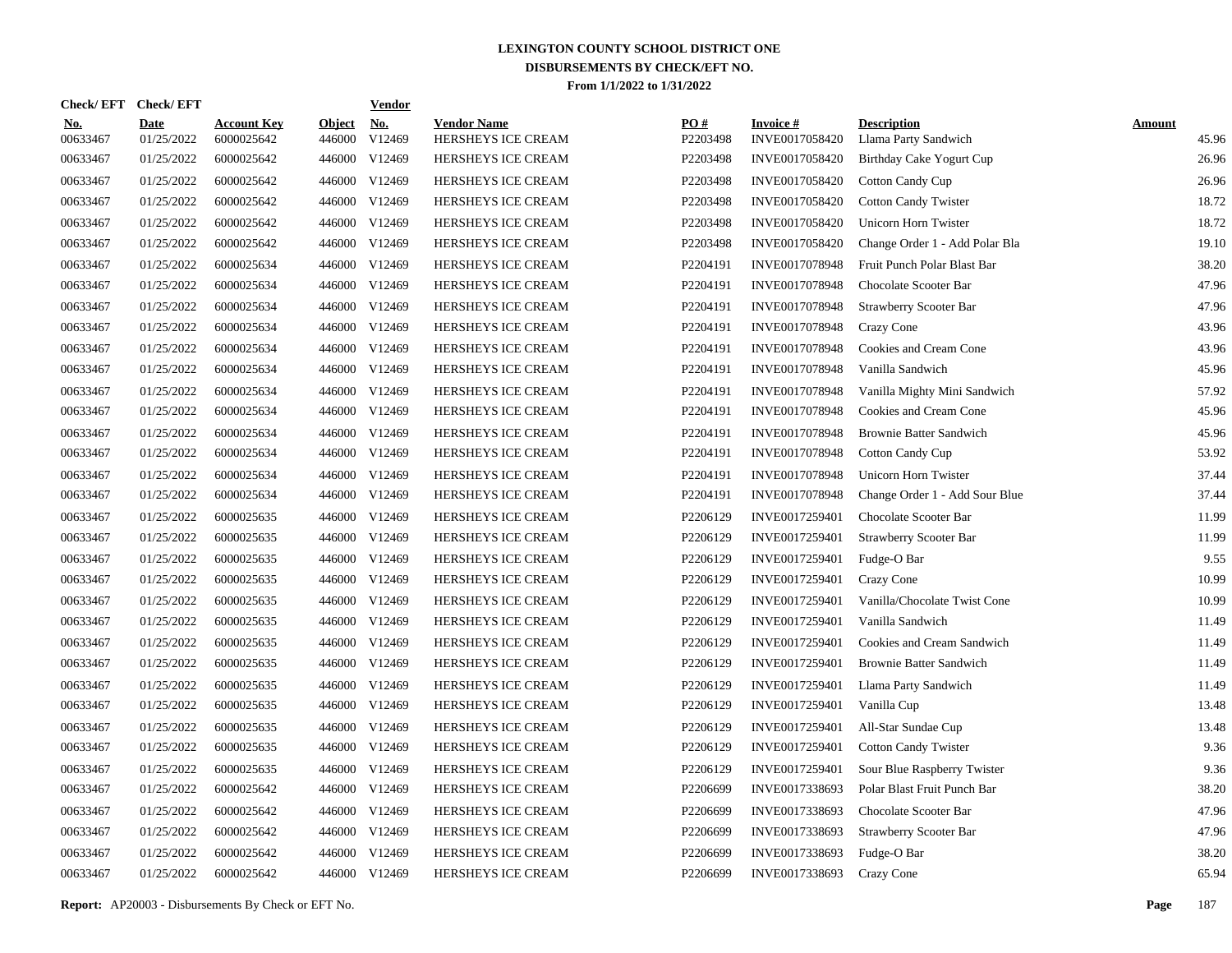|                        | Check/EFT Check/EFT |                                  |                         | <b>Vendor</b>        |                                          |                 |                                   |                                                    |                        |
|------------------------|---------------------|----------------------------------|-------------------------|----------------------|------------------------------------------|-----------------|-----------------------------------|----------------------------------------------------|------------------------|
| <u>No.</u><br>00633467 | Date<br>01/25/2022  | <b>Account Key</b><br>6000025642 | <b>Object</b><br>446000 | <u>No.</u><br>V12469 | <b>Vendor Name</b><br>HERSHEYS ICE CREAM | PO#<br>P2206699 | <b>Invoice#</b><br>INVE0017338693 | <b>Description</b><br>Vanilla/Chocolate Twist Cone | <b>Amount</b><br>43.96 |
| 00633467               | 01/25/2022          | 6000025642                       | 446000                  | V12469               | HERSHEYS ICE CREAM                       | P2206699        | INVE0017338693                    | Vanilla Sandwich                                   | 22.98                  |
| 00633467               | 01/25/2022          | 6000025642                       | 446000                  | V12469               | HERSHEYS ICE CREAM                       | P2206699        | INVE0017338693                    | Vanilla Mighty Mini Sandwich                       | 28.96                  |
| 00633467               | 01/25/2022          | 6000025642                       | 446000                  | V12469               | HERSHEYS ICE CREAM                       | P2206699        | INVE0017338693                    | Llama Party Sandwich                               | 22.98                  |
| 00633467               | 01/25/2022          | 6000025642                       | 446000                  | V12469               | HERSHEYS ICE CREAM                       | P2206699        | INVE0017338693                    | <b>Cotton Candy Cup</b>                            | 26.96                  |
| 00633467               | 01/25/2022          | 6000025642                       | 446000                  | V12469               | HERSHEYS ICE CREAM                       | P2206699        | INVE0017338693                    | <b>Cotton Candy Twister</b>                        | 37.44                  |
|                        |                     |                                  |                         |                      |                                          |                 |                                   | <b>Check Total</b>                                 | 2,573.51               |
| 00633468               | 01/25/2022          | 1000025444                       |                         | 441020 V12096        | <b>HYMAN PAPER CO INC</b>                | P2206750        | 283292                            | SPARTAN 700504 BLEACH                              | 40.58                  |
| 00633468               | 01/25/2022          | 1000025444                       |                         | 441020 V12096        | HYMAN PAPER CO INC                       | P2206750        | 283292                            | CARLISLE 43141AF07 MEASURING C                     | 25.97                  |
| 00633468               | 01/25/2022          | 1000025444                       |                         | 441020 V12096        | HYMAN PAPER CO INC                       | P2206750        | 283292                            | SPARTAN 3195 SANITYZE                              | 61.55                  |
|                        |                     |                                  |                         |                      |                                          |                 |                                   | <b>Check Total</b>                                 | 128.10                 |
| 00633469               | 01/25/2022          | 7866027046                       |                         | 466041 V00867        | <b>JOSTENS</b>                           | P2207299        | 47858.2                           | <b>BMS</b> Yearbook Deposit                        | 425.88                 |
|                        |                     |                                  |                         |                      |                                          |                 |                                   | <b>Check Total</b>                                 | 425.88                 |
| 00633470               | 01/25/2022          | 7735019044                       |                         | 466041 V00102        | JW PEPPER AND SON INC                    | P2207208        | 363951925                         | For All We Know                                    | 64.50                  |
| 00633470               | 01/25/2022          | 7735019044                       | 466041                  | V00102               | JW PEPPER AND SON INC                    | P2207208        | 363951925                         | Game of Thrones                                    | 69.00                  |
| 00633470               | 01/25/2022          | 7735019044                       | 466041                  | V00102               | JW PEPPER AND SON INC                    | P2207208        | 363951925                         | Wannabe (as an English Madriga                     | 94.00                  |
| 00633470               | 01/25/2022          | 7735019044                       | 466041                  | V00102               | JW PEPPER AND SON INC                    | P2207208        | 363951925                         | All Star (as an English Madrig                     | 90.00                  |
| 00633470               | 01/25/2022          | 7735019044                       |                         | 466041 V00102        | JW PEPPER AND SON INC                    | P2207208        | 363951925                         | I Am in Love                                       | 88.50                  |
| 00633470               | 01/25/2022          | 7735019044                       | 466041                  | V00102               | JW PEPPER AND SON INC                    | P2207208        | 363951925                         | May It Be-SSA                                      | 64.50                  |
| 00633470               | 01/25/2022          | 7735019044                       |                         | 466041 V00102        | JW PEPPER AND SON INC                    | P2207208        | 363951925                         | Shipping                                           | 21.99                  |
|                        |                     |                                  |                         |                      |                                          |                 |                                   | <b>Check Total</b>                                 | 492.49                 |
| 00633471               | 01/25/2022          | 9240013903                       |                         | 441000 V00500        | LAKESHORE LEARNING MATERIALS             | P2206214        | 169433011222                      | Lakeshore Pose-Play Families-S                     | 96.57                  |
|                        |                     |                                  |                         |                      |                                          |                 |                                   | <b>Check Total</b>                                 | 96.57                  |
| 00633472               | 01/25/2022          | 2021011214                       |                         | 434500 V13098        | <b>LEARNING A-Z</b>                      | P2205693        | 4620214                           | Raz-Kids.com                                       | 264.48                 |
| 00633472               | 01/25/2022          | 2022011214                       | 434500                  | V13098               | <b>LEARNING A-Z</b>                      | P2205693        | 4620214                           | Raz-Kids.com                                       | 3,895.68               |
|                        |                     |                                  |                         |                      |                                          |                 |                                   | <b>Check Total</b>                                 | 4,160.16               |
| 00633473               | 01/25/2022          | 1000011329                       | 433200                  | EXXXXX               | Employee                                 |                 | 12.06.21                          | Errand for supplies                                | 15.68                  |
| 00633473               | 01/25/2022          | 1000011329                       | 433200                  | EXXXXX               | Employee                                 |                 | 12.15.12.17.21                    | PU checks for staff                                | 33.60                  |
|                        |                     |                                  |                         |                      |                                          |                 |                                   | <b>Check Total</b>                                 | 49.28                  |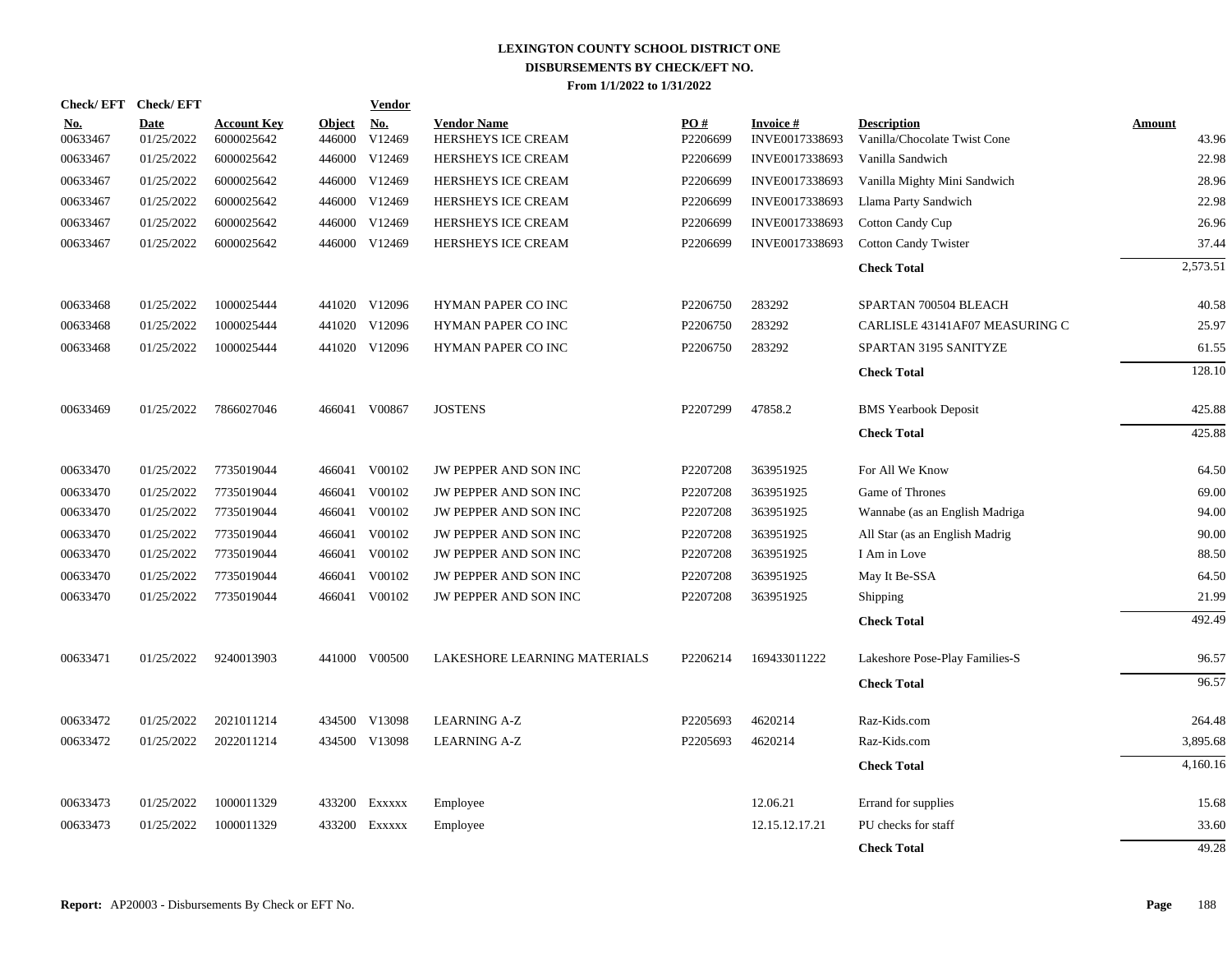| Check/EFT Check/EFT    |                           |                                  |                         | <b>Vendor</b>        |                                            |                 |                           |                                                      |                         |
|------------------------|---------------------------|----------------------------------|-------------------------|----------------------|--------------------------------------------|-----------------|---------------------------|------------------------------------------------------|-------------------------|
| <u>No.</u><br>00633474 | <b>Date</b><br>01/25/2022 | <b>Account Key</b><br>1000022237 | <b>Object</b><br>443000 | <u>No.</u><br>V01500 | <b>Vendor Name</b><br>MACKIN LIBRARY MEDIA | PO#<br>P2204245 | <b>Invoice#</b><br>717306 | <b>Description</b><br>Books to include cataloging an | <b>Amount</b><br>847.79 |
| 00633474               | 01/25/2022                | 1000022237                       |                         | 443000 V01500        | <b>MACKIN LIBRARY MEDIA</b>                | P2204245        | 717306                    | Special Processing-                                  | 5.97                    |
|                        |                           |                                  |                         |                      |                                            |                 |                           | <b>Check Total</b>                                   | 853.76                  |
| 00633475               | 01/25/2022                | 2042212603                       |                         | 441000 V16832        | MINDWING CONCEPTS INC                      | P2203340        | 11694                     | STORY GRAMMER MARKER KIT + FRE                       | 3,509.10                |
| 00633475               | 01/25/2022                | 2042212603                       |                         | 441000 V16832        | MINDWING CONCEPTS INC                      | P2203340        | 11694                     | ORAL DISCOURSE STRATEGIES KIT                        | 2,099.40                |
| 00633475               | 01/25/2022                | 2042212603                       |                         | 441000 V16832        | MINDWING CONCEPTS INC                      | P2203340        | 11694                     | THEMEMARKER TEACHERS MANUAL                          | 780.00                  |
| 00633475               | 01/25/2022                | 2042212603                       |                         | 441000 V16832        | MINDWING CONCEPTS INC                      | P2203340        | 11694                     | MINDWING'S GAME SET                                  | 539.40                  |
| 00633475               | 01/25/2022                | 2042212603                       |                         | 441000 V16832        | MINDWING CONCEPTS INC                      | P2203340        | 11694                     | <b>SHIPPING</b>                                      | 1,000.00                |
|                        |                           |                                  |                         |                      |                                            |                 |                           | <b>Check Total</b>                                   | 7,927.90                |
| 00633476               | 01/25/2022                | 7733027037                       |                         | 466064 EXXXXX        | Employee                                   |                 | 01.15.22                  | <b>SCMEA Prof Dev Conf</b>                           | 100.00                  |
|                        |                           |                                  |                         |                      |                                            |                 |                           | <b>Check Total</b>                                   | 100.00                  |
| 00633477               | 01/25/2022                | 2021011330                       |                         | 434500 V14845        | <b>NEARPOD INC</b>                         | P2207193        | <b>INV49966</b>           | Flocabulary Site License for P                       | 2,600.00                |
|                        |                           |                                  |                         |                      |                                            |                 |                           | <b>Check Total</b>                                   | 2,600.00                |
| 00633478               | 01/25/2022                | 7860527044                       |                         | 466041 V00078        | NUIDEA SCHOOL SUPPLY CO                    | P2204773        | 3014805                   | National Public Seating #BT309                       | 3,188.60                |
|                        |                           |                                  |                         |                      |                                            |                 |                           | <b>Check Total</b>                                   | 3,188.60                |
| 00633479               | 01/25/2022                | 1000011521                       |                         | 441000 V14417        | OREILLY AUTO PARTS                         | P2204572        | 4949-384810               | <b>INNOVA TIMING LIGHT</b>                           | 213.95                  |
| 00633479               | 01/25/2022                | 1000011521                       |                         | 441000 V14417        | OREILLY AUTO PARTS                         | P2204572        | 4949-384810               | BATTERY FOR 1990 F150                                | 96.15                   |
| 00633479               | 01/25/2022                | 1000011521                       |                         | 441000 V14417        | OREILLY AUTO PARTS                         | P2204572        | 4949-384810               | BATTERY FOR TAURUS/THUNDERBIRD                       | 151.42                  |
| 00633479               | 01/25/2022                | 1000011521                       |                         | 441000 V14417        | OREILLY AUTO PARTS                         | P2204572        | 4949-384810               | <b>ENGINE STAND BATTERY</b>                          | 125.00                  |
| 00633479               | 01/25/2022                | 1000011521                       |                         | 441000 V14417        | OREILLY AUTO PARTS                         | P2204572        | 4949-384810               | 5W-20 SYNTHETIC MOBIL 1                              | 299.51                  |
| 00633479               | 01/25/2022                | 1000011521                       |                         | 441000 V14417        | OREILLY AUTO PARTS                         | P2204572        | 4949-384810               | 1/2" TORQUE WRENCH 30-250FT LB                       | 106.99                  |
| 00633479               | 01/25/2022                | 1000011521                       |                         | 441000 V14417        | OREILLY AUTO PARTS                         | P2204572        | 4949-384810               | <b>BATTERY FOR GM CAR</b>                            | 120.72                  |
| 00633479               | 01/25/2022                | 1000011521                       |                         | 441000 V14417        | OREILLY AUTO PARTS                         | P2204572        | 4949-384810               | <b>BATTERY CORE CHARGE</b>                           | 21.40                   |
| 00633479               | 01/25/2022                | 1000011521                       |                         | 441000 V14417        | OREILLY AUTO PARTS                         | P2204572        | 4949-384810               | BATTERY DIPOSAL FEE                                  | 8.00                    |
|                        |                           |                                  |                         |                      |                                            |                 |                           | <b>Check Total</b>                                   | 1,143.14                |
| 00633480               | 01/25/2022                | 7802072043                       |                         | 466041 V00749        | RIDDELL / ALL AMERICAN                     | P2203704        | 951496772                 | FB_Helmet_Vice_I                                     | 2,969.24                |
| 00633480               | 01/25/2022                | 7802072043                       |                         | 466041 V00749        | RIDDELL / ALL AMERICAN                     | P2203704        | 951496772                 | Freight/Handling USD                                 | 114.49                  |
| 00633480               | 01/25/2022                | 7802072043                       | 466041                  | V00749               | RIDDELL / ALL AMERICAN                     | P2203704        | 951496772                 | Paint 2710 - White                                   | 300.94                  |
| 00633480               | 01/25/2022                | 7802072043                       | 466041                  | V00749               | RIDDELL / ALL AMERICAN                     | P2203704        | 951496772                 | Chin Strap Upgrade                                   | 214.00                  |
| 00633480               | 01/25/2022                | 7802072043                       |                         | 466041 V00749        | RIDDELL / ALL AMERICAN                     | P2203704        | 951496772                 | Non-STD Jaw Pad Upgrade                              | 40.13                   |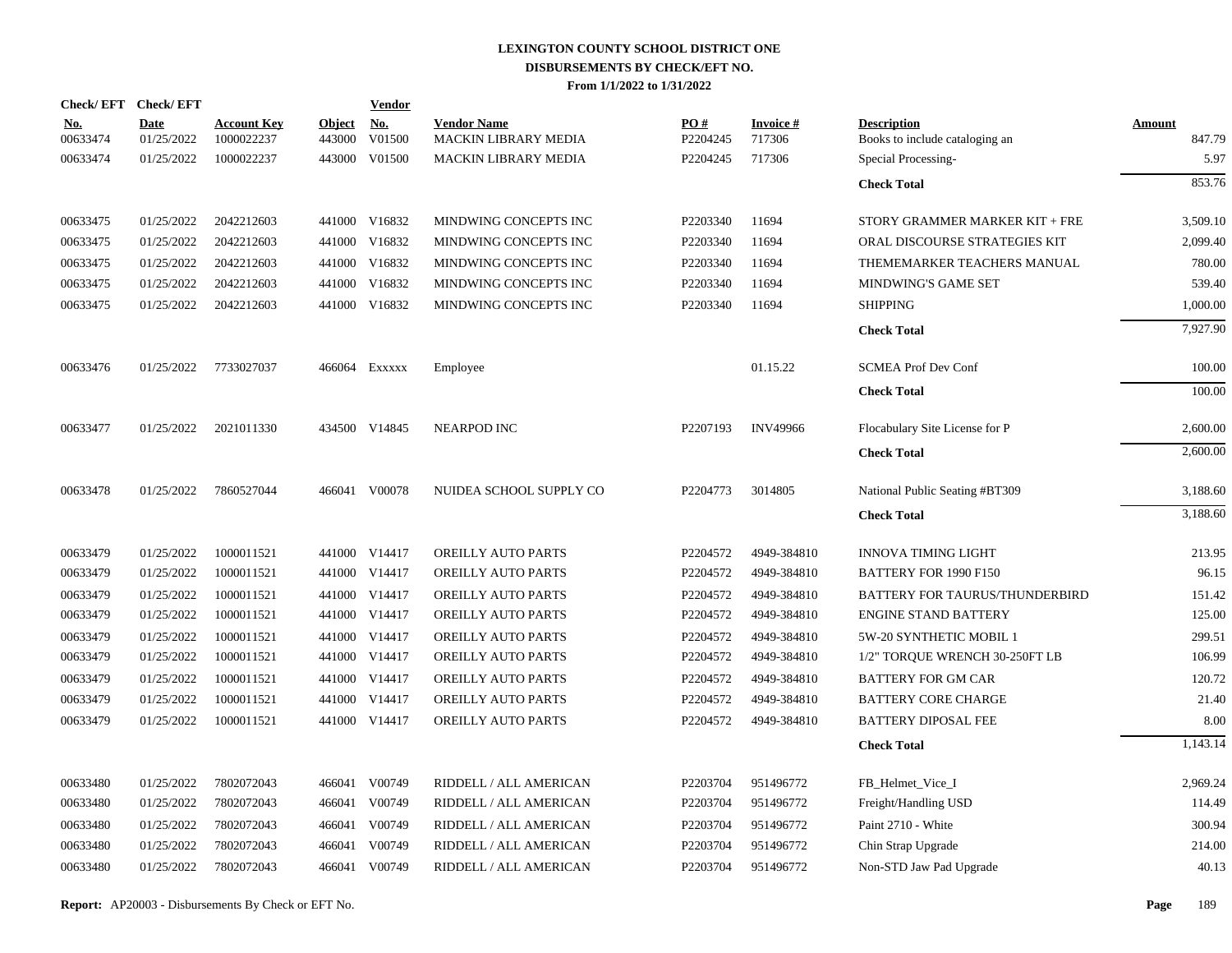|            | Check/EFT Check/EFT |                    |            | <b>Vendor</b> |                                |          |                 |                                |          |
|------------|---------------------|--------------------|------------|---------------|--------------------------------|----------|-----------------|--------------------------------|----------|
| <b>No.</b> | <b>Date</b>         | <b>Account Key</b> | Object No. |               | <b>Vendor Name</b>             | PO#      | <b>Invoice#</b> | <b>Description</b>             | Amount   |
|            |                     |                    |            |               |                                |          |                 | <b>Check Total</b>             | 3,638.80 |
| 00633481   | 01/25/2022          | 2022011247         |            | 441000 V13622 | RR BOOKS LLC                   | P2205994 | 37943           | BUG IN MY BACKYARD LEVEL D/4   | 28.75    |
| 00633481   | 01/25/2022          | 2022011247         |            | 441000 V13622 | RR BOOKS LLC                   | P2205994 | 37943           | THE BAD KITTEN LEVEL E/7       | 28.75    |
| 00633481   | 01/25/2022          | 2022011247         |            | 441000 V13622 | RR BOOKS LLC                   | P2205994 | 37943           | SMACK LEVEL E/7 SIX PACK       | 28.75    |
| 00633481   | 01/25/2022          | 2022011247         |            | 441000 V13622 | RR BOOKS LLC                   | P2205994 | 37943           | A NEW PET LEVEL D/5 SIX PACK   | 28.75    |
| 00633481   | 01/25/2022          | 2022011247         |            | 441000 V13622 | RR BOOKS LLC                   | P2205994 | 37943           | THE LEATHERBACK SEA TURTLE LEV | 28.75    |
| 00633481   | 01/25/2022          | 2022011247         |            | 441000 V13622 | RR BOOKS LLC                   | P2205994 | 37943           | BUG ON THE RUN LEVEL F/10      | 28.99    |
| 00633481   | 01/25/2022          | 2022011247         |            | 441000 V13622 | RR BOOKS LLC                   | P2205994 | 37943           | A LITTLE BEAVER BUILDS A HOME  | 28.99    |
| 00633481   | 01/25/2022          | 2022011247         |            | 441000 V13622 | RR BOOKS LLC                   | P2205994 | 37943           | ZOOK AND THE PUPPY LEVEL C/4   | 28.75    |
| 00633481   | 01/25/2022          | 2022011247         |            | 441000 V13622 | RR BOOKS LLC                   | P2205994 | 37943           | <b>BURP! LEVEL A/1</b>         | 28.75    |
| 00633481   | 01/25/2022          | 2022011247         |            | 441000 V13622 | RR BOOKS LLC                   | P2205994 | 37943           | THE CASTLE LEVEL A/1           | 28.75    |
| 00633481   | 01/25/2022          | 2022011247         |            | 441000 V13622 | RR BOOKS LLC                   | P2205994 | 37943           | FARM FEET LEVEL B/2 SIX PACK   | 28.75    |
| 00633481   | 01/25/2022          | 2022011247         |            | 441000 V13622 | RR BOOKS LLC                   | P2205994 | 37943           | GO, BIRD! LEVEL B/2            | 28.75    |
| 00633481   | 01/25/2022          | 2022011247         |            | 441000 V13622 | RR BOOKS LLC                   | P2205994 | 37943           | ZOOK GOES TO THE FARM LEVEL C/ | 28.75    |
| 00633481   | 01/25/2022          | 2022011247         |            | 441000 V13622 | RR BOOKS LLC                   | P2205994 | 37943           | <b>SHIPPING</b>                | 18.71    |
|            |                     |                    |            |               |                                |          |                 | <b>Check Total</b>             | 392.94   |
| 00633482   | 01/25/2022          | 1000023325         |            | 433200 Exxxxx | Employee                       |          | 12.01.12.17.21  | School duties & errands        | 112.34   |
|            |                     |                    |            |               |                                |          |                 | <b>Check Total</b>             | 112.34   |
|            |                     |                    |            |               |                                |          |                 |                                |          |
| 00633483   | 01/25/2022          | 1000025507         |            | 432300 V00338 | SC DEPARTMENT OF ADMINISTRATIO | P2201178 | 053195.CVRP     | Bus Repairs On As Needed Basis | 9,527.42 |
|            |                     |                    |            |               |                                |          |                 | <b>Check Total</b>             | 9,527.42 |
| 00633484   | 01/25/2022          | 1000011310         |            | 437200 V01510 | SC DEPARTMENT OF JUVENILE JUST |          | 2000525898      | Tuition-LEA                    | 244.55   |
| 00633484   | 01/25/2022          | 1000012810         |            | 437200 V01510 | SC DEPARTMENT OF JUVENILE JUST |          | 2000525898      | Tuition-LEA                    | 233.20   |
| 00633484   | 01/25/2022          | 1000011310         |            | 437200 V01510 | SC DEPARTMENT OF JUVENILE JUST |          | 2000528471      | Tuition-LEA                    | 247.90   |
| 00633484   | 01/25/2022          | 1000012810         |            | 437200 V01510 | SC DEPARTMENT OF JUVENILE JUST |          | 2000528471      | Tuition-LEA                    | 221.54   |
|            |                     |                    |            |               |                                |          |                 | <b>Check Total</b>             | 947.19   |
| 00633485   | 01/25/2022          | 7802070027         |            | 466064 V00270 | <b>SC HIGH SCHOOL LEAGUE</b>   | P2207352 | 5686            | Class AAAAA Membership Dues    | 3,500.00 |
| 00633485   | 01/25/2022          | 7802070027         |            | 466064 V00270 | SC HIGH SCHOOL LEAGUE          | P2207352 | 5686            | Catastophic Insurance          | 2,890.00 |
| 00633485   | 01/25/2022          | 7802070027         |            | 466064 V00270 | SC HIGH SCHOOL LEAGUE          | P2207352 | 5686            | basketball booking fee         | 75.00    |
| 00633485   | 01/25/2022          | 7802070027         |            | 466064 V00270 | SC HIGH SCHOOL LEAGUE          | P2207352 | 5686            | football booking fee           | 75.00    |
| 00633485   | 01/25/2022          | 7802070027         | 466064     | V00270        | SC HIGH SCHOOL LEAGUE          | P2207352 | 5686            | processing fee                 | 10.00    |
| 00633485   | 01/25/2022          | 7802081011         |            | 466064 V00270 | <b>SC HIGH SCHOOL LEAGUE</b>   | P2207342 | 6561            | Sanction Fee for Lake Murray C | 50.00    |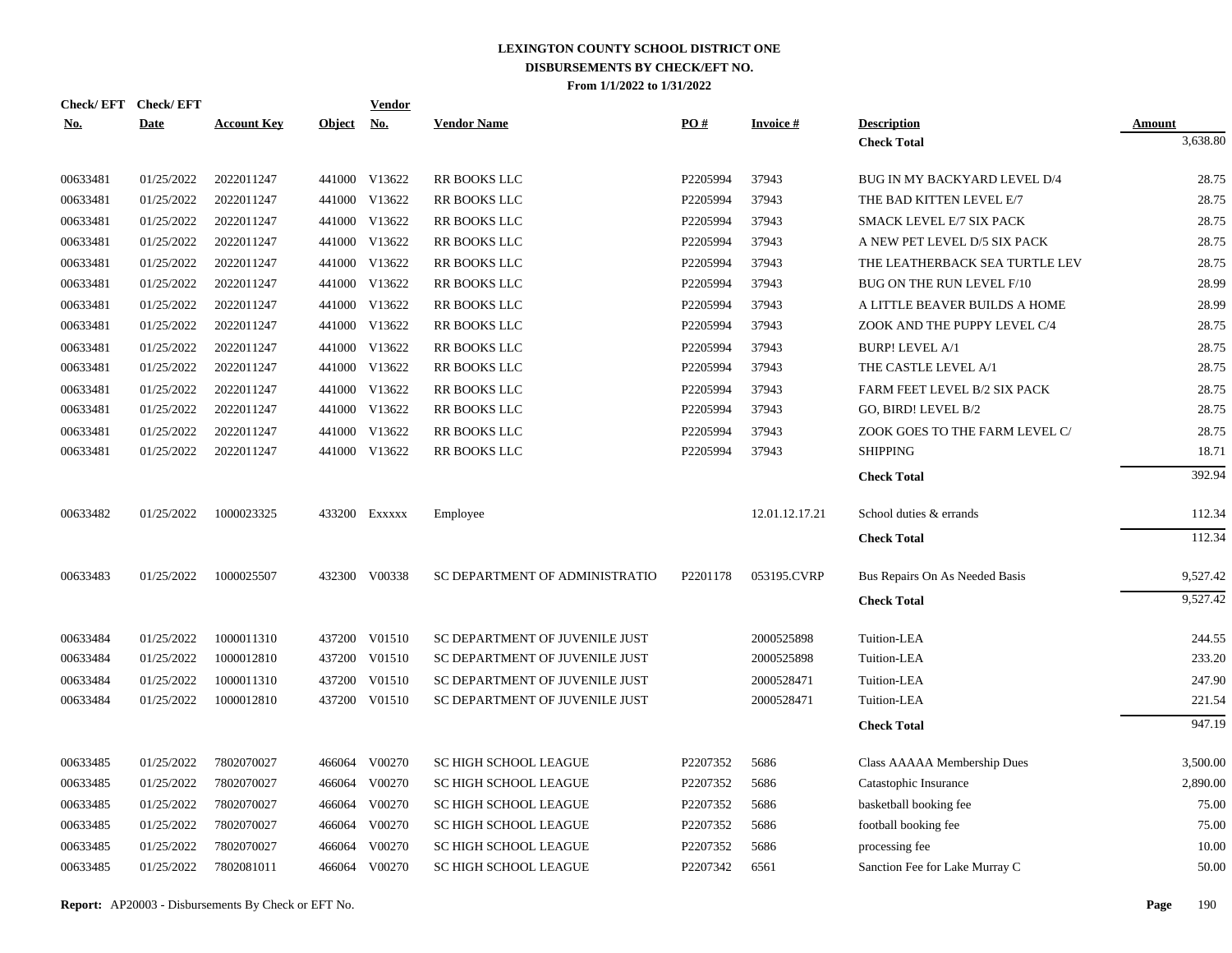| <b>Check/EFT</b> | <b>Check/EFT</b> |                    |            | <b>Vendor</b> |                              |                   |                 |                                          |                           |
|------------------|------------------|--------------------|------------|---------------|------------------------------|-------------------|-----------------|------------------------------------------|---------------------------|
| <u>No.</u>       | <b>Date</b>      | <b>Account Key</b> | Object No. |               | <b>Vendor Name</b>           | $\underline{PO#}$ | <b>Invoice#</b> | <b>Description</b><br><b>Check Total</b> | <b>Amount</b><br>6,600.00 |
|                  |                  |                    |            |               |                              |                   |                 |                                          |                           |
| 00633486         | 01/25/2022       | 7745027029         |            | 466099 V16160 | <b>SCHOLASTIC BOOK FAIRS</b> | P2205735          | W4945560BF      | One Fall Book Fair                       | 4,636.65                  |
|                  |                  |                    |            |               |                              |                   |                 | <b>Check Total</b>                       | 4,636.65                  |
| 00633487         | 01/25/2022       | 1000011239         |            | 441000 V16452 | SCHOOL SPECIALTY LLC         | P2206611          | 208129279951    | School Smart Felt Tip Pens Wat           | 28.05                     |
| 00633487         | 01/25/2022       | 1000023339         |            | 441000 V16452 | SCHOOL SPECIALTY LLC         | P2206611          | 208129279951    | Xacto School Pro Pencil Sharpe           | 34.56                     |
| 00633487         | 01/25/2022       | 1000023339         |            | 441000 V16452 | SCHOOL SPECIALTY LLC         | P2206611          | 208129279951    | Sharpie Magnum Permanent Marke           | 7.22                      |
| 00633487         | 01/25/2022       | 1000023339         |            | 441000 V16452 | SCHOOL SPECIALTY LLC         | P2206611          | 208129279951    | Magnetic Dry Eraser                      | 4.15                      |
| 00633487         | 01/25/2022       | 1000023339         |            | 441000 V16452 | SCHOOL SPECIALTY LLC         | P2206611          | 208129279951    | Bostitch EZ Squeeze hole punch           | 6.46                      |
| 00633487         | 01/25/2022       | 1000023339         |            | 441000 V16452 | SCHOOL SPECIALTY LLC         | P2206611          | 208129279951    | Officemate binder clips                  | 16.66                     |
| 00633487         | 01/25/2022       | 1000023339         |            | 441000 V16452 | SCHOOL SPECIALTY LLC         | P2206611          | 208129279951    | <b>Brass Plated Fasteners</b>            | 1.66                      |
| 00633487         | 01/25/2022       | 1000023339         |            | 441000 V16452 | SCHOOL SPECIALTY LLC         | P2206611          | 208129279951    | Astrobright Cardstock Bright W           | 16.20                     |
| 00633487         | 01/25/2022       | 1000023339         |            | 441000 V16452 | SCHOOL SPECIALTY LLC         | P2206611          | 208129279951    | Pendaflex Essentials Hanging F           | 31.01                     |
| 00633487         | 01/25/2022       | 1000011335         |            | 441000 V16452 | SCHOOL SPECIALTY LLC         | P2206692          | 208129291189    | TruRay Sulphite Construction P           | 114.49                    |
| 00633487         | 01/25/2022       | 1000011335         |            | 441000 V16452 | SCHOOL SPECIALTY LLC         | P2206692          | 208129293295    | TruRay Sulphite Construction P           | 38.84                     |
| 00633487         | 01/25/2022       | 1000011335         |            | 441000 V16452 | SCHOOL SPECIALTY LLC         | P2206692          | 208129293295    | TruRay Sulphite Construction P           | 45.80                     |
| 00633487         | 01/25/2022       | 1000011335         |            | 441000 V16452 | SCHOOL SPECIALTY LLC         | P2206692          | 208129293295    | TruRay Sulphite Construction P           | 91.59                     |
| 00633487         | 01/25/2022       | 1000011335         | 441000     | V16452        | SCHOOL SPECIALTY LLC         | P2206692          | 208129293295    | TruRay Sulphite Construction P           | 22.90                     |
| 00633487         | 01/25/2022       | 1000011335         | 441000     | V16452        | SCHOOL SPECIALTY LLC         | P2206692          | 208129293295    | TruRay Sulphite Construction P           | 114.49                    |
| 00633487         | 01/25/2022       | 1000011335         | 441000     | V16452        | SCHOOL SPECIALTY LLC         | P2206692          | 208129293295    | SunWorks Construction Paper 9            | 72.76                     |
| 00633487         | 01/25/2022       | 1000011335         | 441000     | V16452        | SCHOOL SPECIALTY LLC         | P2206692          | 208129293295    | TruRay Sulphite Construction P           | 45.80                     |
| 00633487         | 01/25/2022       | 1000011335         | 441000     | V16452        | SCHOOL SPECIALTY LLC         | P2206692          | 208129293295    | TruRay Sulphite Construction P           | 45.80                     |
| 00633487         | 01/25/2022       | 1000011335         | 441000     | V16452        | SCHOOL SPECIALTY LLC         | P2206692          | 208129293295    | TruRay Sulphite Construction P           | 45.80                     |
| 00633487         | 01/25/2022       | 1000011335         |            | 441000 V16452 | SCHOOL SPECIALTY LLC         | P2206692          | 208129293295    | TruRay Sulphite Construction P           | 91.59                     |
| 00633487         | 01/25/2022       | 1000011335         | 441000     | V16452        | SCHOOL SPECIALTY LLC         | P2206692          | 208129293295    | TruRay Sulphite Construction P           | 22.90                     |
| 00633487         | 01/25/2022       | 1000011335         | 441000     | V16452        | SCHOOL SPECIALTY LLC         | P2206692          | 208129293295    | TruRay Sulphite Construction P           | 38.84                     |
| 00633487         | 01/25/2022       | 1000011335         |            | 441000 V16452 | SCHOOL SPECIALTY LLC         | P2206692          | 208129293295    | TruRay Sulphite Construction P           | 77.68                     |
| 00633487         | 01/25/2022       | 1000011335         | 441000     | V16452        | SCHOOL SPECIALTY LLC         | P2206692          | 208129293295    | TruRay Sulphite Construction P           | 19.42                     |
| 00633487         | 01/25/2022       | 1000011335         |            | 441000 V16452 | SCHOOL SPECIALTY LLC         | P2206692          | 208129293295    | TruRay Sulphite Construction P           | 19.42                     |
| 00633487         | 01/25/2022       | 1000011335         | 441000     | V16452        | SCHOOL SPECIALTY LLC         | P2206692          | 208129293295    | SunWorks Heavyweight Construct           | 13.86                     |
| 00633487         | 01/25/2022       | 1000011335         |            | 441000 V16452 | SCHOOL SPECIALTY LLC         | P2206692          | 208129293295    | TruRay Sulphite Construction P           | 19.42                     |
|                  |                  |                    |            |               |                              |                   |                 | <b>Check Total</b>                       | 1,087.37                  |
| 00633489         | 01/25/2022       | 6000025616         | 446041     | V00879        | SENN BROTHERS INC            |                   | L42428          | 016-Pelion ES #855                       | 140.50                    |
| 00633489         | 01/25/2022       | 6000025616         | 446041     | V00879        | SENN BROTHERS INC            |                   | L83569          | 016-Pelion ES #855                       | 110.65                    |
|                  |                  |                    |            |               |                              |                   |                 |                                          |                           |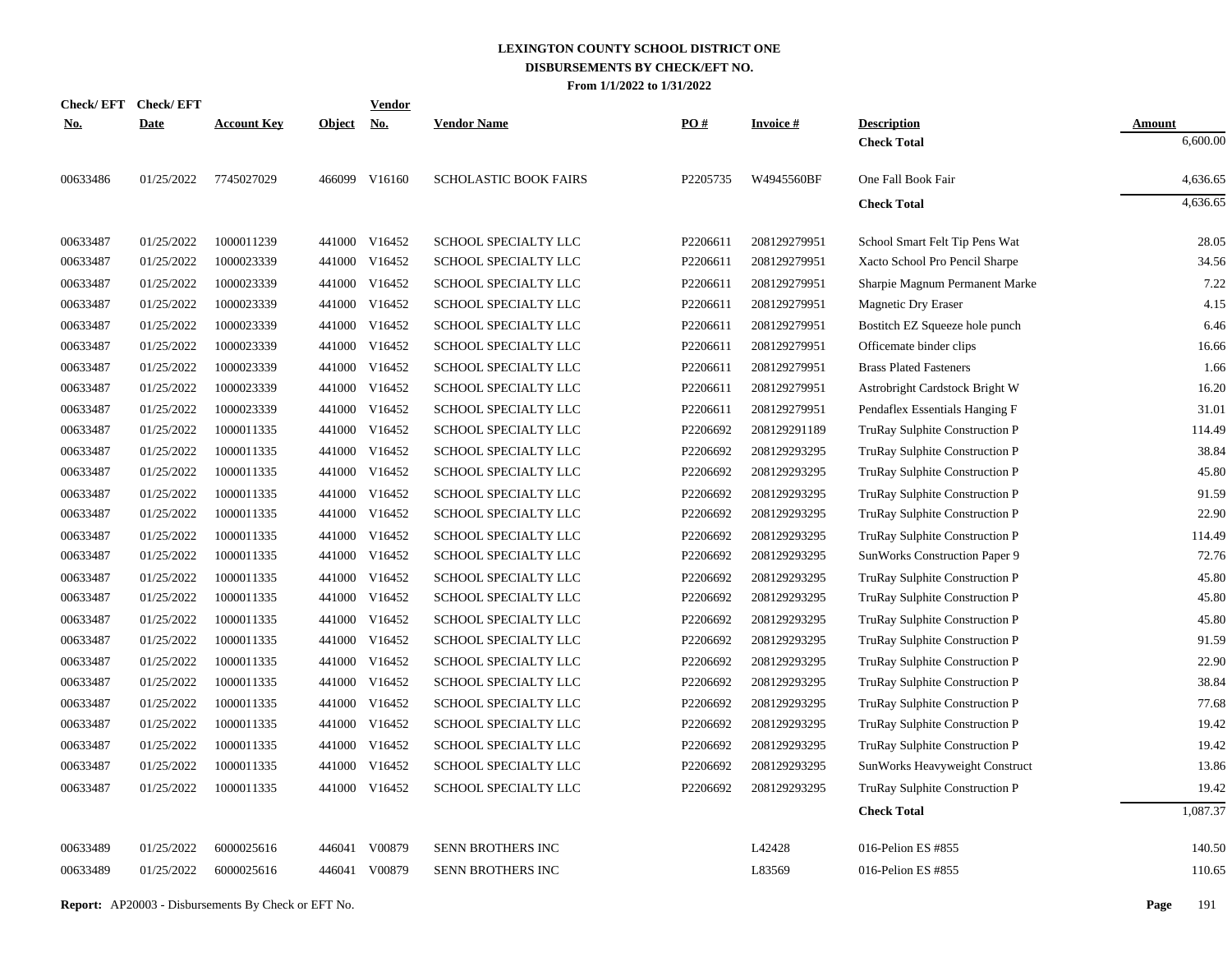| <b>Check/EFT</b>       | <b>Check/EFT</b>          |                                  |                         | <u>Vendor</u>        |                                         |     |                           |                                               |                         |
|------------------------|---------------------------|----------------------------------|-------------------------|----------------------|-----------------------------------------|-----|---------------------------|-----------------------------------------------|-------------------------|
| <u>No.</u><br>00633489 | <b>Date</b><br>01/25/2022 | <b>Account Key</b><br>6000025639 | <b>Object</b><br>446040 | <u>No.</u><br>V00879 | <b>Vendor Name</b><br>SENN BROTHERS INC | PO# | <b>Invoice#</b><br>L90790 | <b>Description</b><br>039-Forts Pond ES #2114 | <b>Amount</b><br>157.90 |
| 00633489               | 01/25/2022                | 6000025616                       | 446041                  | V00879               | <b>SENN BROTHERS INC</b>                |     | L90796                    | 016-Pelion ES #855                            | 85.50                   |
| 00633489               | 01/25/2022                | 6000025631                       | 446040                  | V00879               | <b>SENN BROTHERS INC</b>                |     | M13965                    | 031-Lake Murray ES #1524                      | 107.50                  |
| 00633489               | 01/25/2022                | 6000025612                       | 446040                  | V00879               | SENN BROTHERS INC                       |     | M13966                    | 012-Lexington ES #851                         | 86.00                   |
| 00633489               | 01/25/2022                | 6000025611                       | 446040                  | V00879               | SENN BROTHERS INC                       |     | M13967                    | 011-Lexington HS #845                         | 64.50                   |
| 00633489               | 01/25/2022                | 6000025620                       | 446040                  | V00879               | SENN BROTHERS INC                       |     | M13968                    | 020-Lexington MS #857                         | 86.00                   |
| 00633489               | 01/25/2022                | 6000025624                       |                         | 446040 V00879        | SENN BROTHERS INC                       |     | M13969                    | 024-Red Bank ES #860                          | 86.00                   |
| 00633489               | 01/25/2022                | 6000025619                       | 446040                  | V00879               | SENN BROTHERS INC                       |     | M13970                    | 019-AES #856                                  | 59.80                   |
| 00633489               | 01/25/2022                | 6000025623                       |                         | 446040 V00879        | SENN BROTHERS INC                       |     | M13971                    | 023-Saxe Gotha ES #859                        | 241.50                  |
| 00633489               | 01/25/2022                | 6000025625                       | 446040                  | V00879               | <b>SENN BROTHERS INC</b>                |     | M13972                    | 025-White Knoll ES #861                       | 400.00                  |
| 00633489               | 01/25/2022                | 6000025627                       |                         | 446040 V00879        | <b>SENN BROTHERS INC</b>                |     | M13973                    | 027-White Knoll HS #1791                      | 330.50                  |
| 00633489               | 01/25/2022                | 6000025626                       |                         | 446040 V00879        | SENN BROTHERS INC                       |     | M13974                    | 026-White Knoll MS #862                       | 308.00                  |
| 00633489               | 01/25/2022                | 6000025635                       |                         | 446040 V00879        | SENN BROTHERS INC                       |     | M14282                    | 035-Pleasant Hill ES#3220                     | 107.50                  |
| 00633489               | 01/25/2022                | 6000025634                       |                         | 446040 V00879        | SENN BROTHERS INC                       |     | M14283                    | 034-Pleasant Hill MS #3219                    | 43.00                   |
| 00633489               | 01/25/2022                | 6000025637                       |                         | 446040 V00879        | SENN BROTHERS INC                       |     | M14323                    | 037-Carolina Springs MS#1925                  | 300.20                  |
| 00633489               | 01/25/2022                | 6000025637                       |                         | 446040 V00879        | SENN BROTHERS INC                       |     | M14323                    | 037-Carolina Springs MS#1925                  | $-4.20$                 |
| 00633489               | 01/25/2022                | 6000025645                       |                         | 446040 V00879        | <b>SENN BROTHERS INC</b>                |     | M14329                    | 045-Deerfield ES $\#2118$                     | 254.00                  |
| 00633489               | 01/25/2022                | 6000025646                       |                         | 446040 V00879        | SENN BROTHERS INC                       |     | M14909                    | 046-Beechwood MS #2119                        | 127.00                  |
| 00633489               | 01/25/2022                | 6000025640                       |                         | 446040 V00879        | SENN BROTHERS INC                       |     | M14926                    | 040-New Providence ES # 2115                  | 160.00                  |
| 00633489               | 01/25/2022                | 6000025640                       |                         | 446040 V00879        | SENN BROTHERS INC                       |     | M14926                    | 040-New Providence ES # 2115                  | $-42.00$                |
| 00633489               | 01/25/2022                | 6000025641                       | 446040                  | V00879               | <b>SENN BROTHERS INC</b>                |     | M14927                    | 041-Rocky Creek ES # 2116                     | 508.50                  |
| 00633489               | 01/25/2022                | 6000025641                       |                         | 446040 V00879        | SENN BROTHERS INC                       |     | M14927                    | 041-Rocky Creek ES # 2116                     | $-252.00$               |
| 00633489               | 01/25/2022                | 6000025647                       | 446040                  | V00879               | SENN BROTHERS INC                       |     | M14986                    | 047-Centerville ES #2120                      | 129.00                  |
| 00633489               | 01/25/2022                | 6000025639                       |                         | 446040 V00879        | <b>SENN BROTHERS INC</b>                |     | M14999                    | 039-Forts Pond ES #2114                       | 113.50                  |
| 00633489               | 01/25/2022                | 6000025614                       | 446040                  | V00879               | <b>SENN BROTHERS INC</b>                |     | M15000                    | 014-Gilbert ES #853                           | 150.50                  |
| 00633489               | 01/25/2022                | 6000025613                       |                         | 446040 V00879        | SENN BROTHERS INC                       |     | M15001                    | 013-Gilbert HS #852                           | 64.50                   |
| 00633489               | 01/25/2022                | 6000025629                       | 446040                  | V00879               | SENN BROTHERS INC                       |     | M15002                    | 029-Gilbert MS #864                           | 190.50                  |
| 00633489               | 01/25/2022                | 6000025616                       |                         | 446040 V00879        | <b>SENN BROTHERS INC</b>                |     | M15004                    | 016-Pelion ES #855                            | 246.00                  |
| 00633489               | 01/25/2022                | 6000025616                       | 446040                  | V00879               | SENN BROTHERS INC                       |     | M15005                    | 016-Pelion ES #855                            | 29.00                   |
| 00633489               | 01/25/2022                | 6000025615                       | 446040                  | V00879               | <b>SENN BROTHERS INC</b>                |     | M15006                    | 015-Pelion HS #854                            | 43.00                   |
| 00633489               | 01/25/2022                | 6000025630                       | 446040                  | V00879               | <b>SENN BROTHERS INC</b>                |     | M15007                    | 030-Pelion MS #2011                           | 43.00                   |
| 00633489               | 01/25/2022                | 6000025622                       | 446040                  | V00879               | SENN BROTHERS INC                       |     | M15266                    | 022-Oak Grove ES #858                         | 338.00                  |
| 00633489               | 01/25/2022                | 6000025628                       | 446040                  | V00879               | SENN BROTHERS INC                       |     | M15331                    | 028-Midway ES #863                            | 673.24                  |
| 00633489               | 01/25/2022                | 6000025642                       | 446040                  | V00879               | SENN BROTHERS INC                       |     | M15335                    | 042-Meadow Glen ES # 2117                     | 64.50                   |
| 00633489               | 01/25/2022                | 6000025643                       | 446040                  | V00879               | SENN BROTHERS INC                       |     | M15336                    | 043-Meadow Glen MS #52912                     | 45.10                   |
| 00633489               | 01/25/2022                | 6000025644                       | 446040 V00879           |                      | SENN BROTHERS INC                       |     | M15337                    | 044-River Bluff HS #1311                      | 64.50                   |

**Report:** AP20003 - Disbursements By Check or EFT No. **Page** 192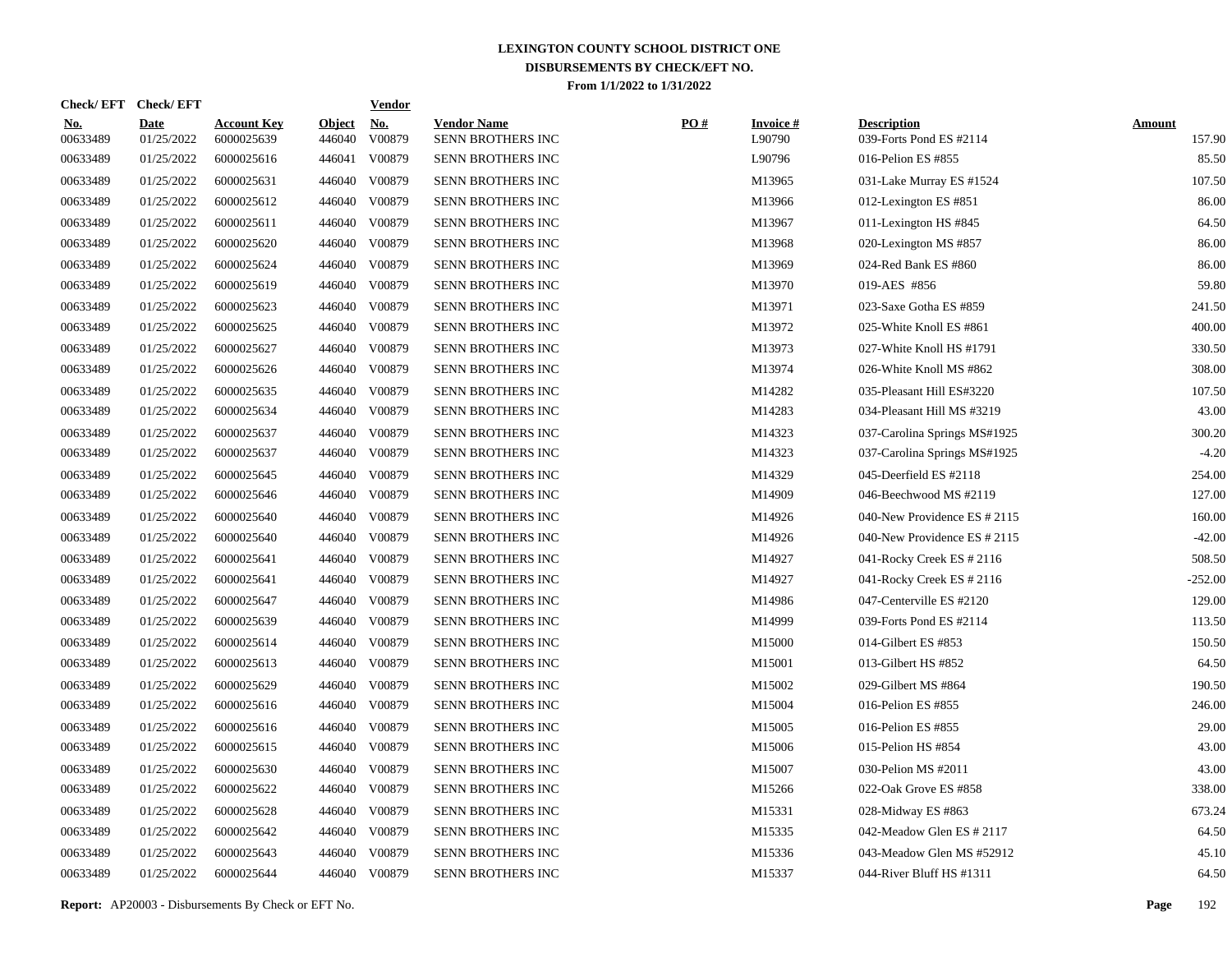| <b>Check/EFT</b> | <b>Check/EFT</b> |                    |               | Vendor        |                                |          |                 |                                       |               |
|------------------|------------------|--------------------|---------------|---------------|--------------------------------|----------|-----------------|---------------------------------------|---------------|
| <u>No.</u>       | <b>Date</b>      | <b>Account Key</b> | <u>Object</u> | <u>No.</u>    | <b>Vendor Name</b>             | PO#      | <b>Invoice#</b> | <b>Description</b>                    | <u>Amount</u> |
|                  |                  |                    |               |               |                                |          |                 | <b>Check Total</b>                    | 5,660.69      |
| 00633490         | 01/25/2022       | 7884027043         |               | 466035 V01207 | <b>SHRED WITH US</b>           | P2202573 | 245352          | On-site sixty-five $(65)$ gallon      | 5.50          |
| 00633490         | 01/25/2022       | 7884027043         | 466035        | V01207        | <b>SHRED WITH US</b>           | P2202573 | 245352          | On-site shredding service mini        | 19.99         |
| 00633490         | 01/25/2022       | 7863027022         | 466035        | V01207        | <b>SHRED WITH US</b>           | P2200632 | 245354          | On-site shredding service mini        | 19.99         |
| 00633490         | 01/25/2022       | 7863027022         | 466035        | V01207        | <b>SHRED WITH US</b>           | P2200632 | 245354          | On-site sixty-five (65) gallon        | 5.50          |
| 00633490         | 01/25/2022       | 7863027035         | 466035        | V01207        | <b>SHRED WITH US</b>           | P2200732 | 245356          | <b>On-site Security Console</b>       | 4.50          |
| 00633490         | 01/25/2022       | 7863027035         | 466035        | V01207        | <b>SHRED WITH US</b>           | P2200732 | 245356          | On-site Shredding Service Mini        | 19.99         |
| 00633490         | 01/25/2022       | 7860527034         | 466035        | V01207        | <b>SHRED WITH US</b>           | P2202140 | 245357          | On-Site security consoles             | 9.00          |
| 00633490         | 01/25/2022       | 7860527034         | 466035        | V01207        | <b>SHRED WITH US</b>           | P2202140 | 245357          | On-site unscheduled service vi        | 19.99         |
| 00633490         | 01/25/2022       | 7846027025         | 466035        | V01207        | <b>SHRED WITH US</b>           | P2201059 | 245362          | On site shred                         | 6.50          |
| 00633490         | 01/25/2022       | 7846027025         |               | 466035 V01207 | <b>SHRED WITH US</b>           | P2201059 | 245362          | On site Shred minimum                 | 19.99         |
|                  |                  |                    |               |               |                                |          |                 | <b>Check Total</b>                    | 130.95        |
| 00633491         | 01/25/2022       | 7822027013         |               | 466069 Exxxxx | Employee                       |          | 01.13.22        | <b>Student Drama Production Meal</b>  | 102.59        |
|                  |                  |                    |               |               |                                |          |                 | <b>Check Total</b>                    | 102.59        |
| 00633492         | 01/25/2022       | 1000025424         | 441020        | V00302        | SOUTHEASTERN PAPER GROUP       | P2206725 | 5463468         | NITTANY PAPER TOWEL NP-5301 MU        | 842.30        |
| 00633492         | 01/25/2022       | 1000025424         | 441020        | V00302        | SOUTHEASTERN PAPER GROUP       | P2206725 | 5463468         | <b>CENTER PULL PAPER TOWEL 120932</b> | 809.46        |
|                  |                  |                    |               |               |                                |          |                 | <b>Check Total</b>                    | 1,651.76      |
| 00633493         | 01/25/2022       | 1000011329         |               | 433200 Exxxxx | Employee                       |          | 11.29.12.16.21  | <b>Expulsion Meetings</b>             | 67.20         |
|                  |                  |                    |               |               |                                |          |                 | <b>Check Total</b>                    | 67.20         |
| 00633494         | 01/25/2022       | 7887027034         |               | 466032 Exxxxx | Employee                       |          | 12.02.12.17.21  | Bank & School errands                 | 56.90         |
|                  |                  |                    |               |               |                                |          |                 | <b>Check Total</b>                    | 56.90         |
| 00633495         | 01/25/2022       | 1000025407         | 432300        | V15791        | TITAN TERMITE & PEST CONTROL I | P2200538 | 188748          | Transportation (Main Building)        | 25.00         |
| 00633495         | 01/25/2022       | 1000025408         | 432300        | V15791        | TITAN TERMITE & PEST CONTROL I | P2200538 | 188748          | District 1 Building 3                 | 37.73         |
| 00633495         | 01/25/2022       | 1000025408         | 432300        | V15791        | TITAN TERMITE & PEST CONTROL I | P2200538 | 188748          | District 1 Building 3                 | 26.00         |
| 00633495         | 01/25/2022       | 1000025408         | 432300        | V15791        | TITAN TERMITE & PEST CONTROL I | P2200538 | 188748          | District Office & Annex Buildi        | 37.73         |
| 00633495         | 01/25/2022       | 1000025408         | 432300        | V15791        | TITAN TERMITE & PEST CONTROL I | P2200538 | 188748          | District Office & Annex Buildi        | 26.00         |
| 00633495         | 01/25/2022       | 1000025408         | 432300        | V15791        | TITAN TERMITE & PEST CONTROL I | P2200538 | 188748          | Building Maintenance & Facilit        | 26.00         |
| 00633495         | 01/25/2022       | 1000025408         | 432300        | V15791        | TITAN TERMITE & PEST CONTROL I | P2200538 | 188748          | District 1 Office Building 2          | 37.73         |
| 00633495         | 01/25/2022       | 1000025408         | 432300        | V15791        | TITAN TERMITE & PEST CONTROL I | P2200538 | 188748          | District 1 Office Building 2          | 26.00         |
| 00633495         | 01/25/2022       | 1000025408         |               | 432300 V15791 | TITAN TERMITE & PEST CONTROL I | P2200538 | 188748          | District Data Center/Operation        | 26.00         |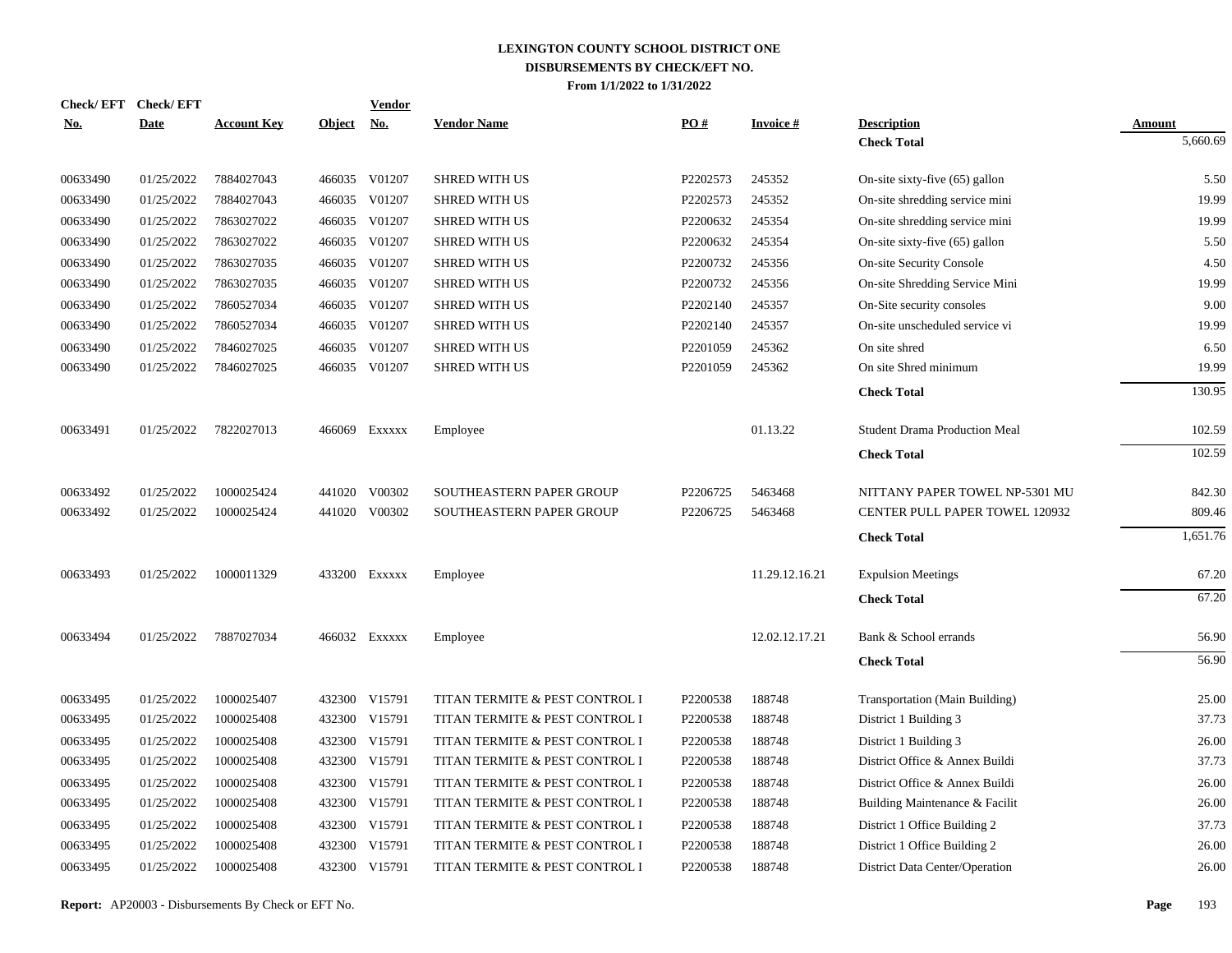| Check/EFT Check/EFT    |                           |                                  |                         | <b>Vendor</b>                       |                                                      |                 |                           |                                        |                        |
|------------------------|---------------------------|----------------------------------|-------------------------|-------------------------------------|------------------------------------------------------|-----------------|---------------------------|----------------------------------------|------------------------|
| <u>No.</u><br>00633495 | <b>Date</b><br>01/25/2022 | <b>Account Key</b><br>1000025411 | <b>Object</b><br>432300 | $\underline{\textbf{No}}$<br>V15791 | <b>Vendor Name</b><br>TITAN TERMITE & PEST CONTROL I | PO#<br>P2200538 | <b>Invoice#</b><br>188748 | <b>Description</b><br>LHS Facilities A | <b>Amount</b><br>37.73 |
| 00633495               | 01/25/2022                | 1000025411                       |                         | 432300 V15791                       | TITAN TERMITE & PEST CONTROL I                       | P2200538        | 188748                    | <b>LHS</b> Facilities B                | 26.00                  |
| 00633495               | 01/25/2022                | 1000025411                       |                         | 432300 V15791                       | TITAN TERMITE & PEST CONTROL I                       | P2200538        | 188748                    | LHS Facilities C                       | 25.00                  |
| 00633495               | 01/25/2022                | 1000025411                       |                         | 432300 V15791                       | TITAN TERMITE & PEST CONTROL I                       | P2200538        | 188748                    | <b>MES Facilities A</b>                | 37.73                  |
| 00633495               | 01/25/2022                | 1000025412                       |                         | 432300 V15791                       | TITAN TERMITE & PEST CONTROL I                       | P2200538        | 188748                    | <b>LES Facilities A</b>                | 37.73                  |
| 00633495               | 01/25/2022                | 1000025412                       |                         | 432300 V15791                       | TITAN TERMITE & PEST CONTROL I                       | P2200538        | 188748                    | <b>LES Facilities B</b>                | 26.00                  |
| 00633495               | 01/25/2022                | 1000025413                       |                         | 432300 V15791                       | TITAN TERMITE & PEST CONTROL I                       | P2200538        | 188748                    | GHS & Transportation Facilitie         | 37.73                  |
| 00633495               | 01/25/2022                | 1000025413                       |                         | 432300 V15791                       | TITAN TERMITE & PEST CONTROL I                       | P2200538        | 188748                    | GHS & Transportation Facilitie         | 26.00                  |
| 00633495               | 01/25/2022                | 1000025413                       |                         | 432300 V15791                       | TITAN TERMITE & PEST CONTROL I                       | P2200538        | 188748                    | GHS & Transportation Facilitie         | 25.00                  |
| 00633495               | 01/25/2022                | 1000025414                       |                         | 432300 V15791                       | TITAN TERMITE & PEST CONTROL I                       | P2200538        | 188748                    | New GES Facilities A (contract         | 37.73                  |
| 00633495               | 01/25/2022                | 1000025414                       |                         | 432300 V15791                       | TITAN TERMITE & PEST CONTROL I                       | P2200538        | 188748                    | New GES Facilities B (contract)        | 26.00                  |
| 00633495               | 01/25/2022                | 1000025415                       |                         | 432300 V15791                       | TITAN TERMITE & PEST CONTROL I                       | P2200538        | 188748                    | PHS & Transportation Facilitie         | 37.73                  |
| 00633495               | 01/25/2022                | 1000025415                       |                         | 432300 V15791                       | TITAN TERMITE & PEST CONTROL I                       | P2200538        | 188748                    | PHS & Transportation Facilitie         | 26.00                  |
| 00633495               | 01/25/2022                | 1000025415                       |                         | 432300 V15791                       | TITAN TERMITE & PEST CONTROL I                       | P2200538        | 188748                    | PHS & Transportation Facilitie         | 25.00                  |
| 00633495               | 01/25/2022                | 1000025416                       |                         | 432300 V15791                       | TITAN TERMITE & PEST CONTROL I                       | P2200538        | 188748                    | PES Facilities A                       | 37.73                  |
| 00633495               | 01/25/2022                | 1000025416                       |                         | 432300 V15791                       | TITAN TERMITE & PEST CONTROL I                       | P2200538        | 188748                    | <b>PES Facilities B</b>                | 26.00                  |
| 00633495               | 01/25/2022                | 1000025419                       |                         | 432300 V15791                       | TITAN TERMITE & PEST CONTROL I                       | P2200538        | 188748                    | AES Facilities A (contract lin         | 37.73                  |
| 00633495               | 01/25/2022                | 1000025419                       |                         | 432300 V15791                       | TITAN TERMITE & PEST CONTROL I                       | P2200538        | 188748                    | AES Facilities B (contract lin         | 26.00                  |
| 00633495               | 01/25/2022                | 1000025420                       | 432300                  | V15791                              | TITAN TERMITE & PEST CONTROL I                       | P2200538        | 188748                    | <b>LMS</b> Facilities A                | 37.73                  |
| 00633495               | 01/25/2022                | 1000025420                       |                         | 432300 V15791                       | TITAN TERMITE & PEST CONTROL I                       | P2200538        | 188748                    | <b>LMS</b> Facilities B                | 26.00                  |
| 00633495               | 01/25/2022                | 1000025421                       | 432300                  | V15791                              | TITAN TERMITE & PEST CONTROL I                       | P2200538        | 188748                    | <b>LTC</b> Facilities A                | 37.73                  |
| 00633495               | 01/25/2022                | 1000025421                       |                         | 432300 V15791                       | TITAN TERMITE & PEST CONTROL I                       | P2200538        | 188748                    | <b>LTC</b> Facilities B                | 26.00                  |
| 00633495               | 01/25/2022                | 1000025422                       | 432300                  | V15791                              | TITAN TERMITE & PEST CONTROL I                       | P2200538        | 188748                    | <b>OGES</b> Facilities A               | 37.73                  |
| 00633495               | 01/25/2022                | 1000025422                       |                         | 432300 V15791                       | TITAN TERMITE & PEST CONTROL I                       | P2200538        | 188748                    | <b>OGES</b> Facilities B               | 26.00                  |
| 00633495               | 01/25/2022                | 1000025423                       | 432300                  | V15791                              | TITAN TERMITE & PEST CONTROL I                       | P2200538        | 188748                    | <b>SGES Facilities A</b>               | 37.73                  |
| 00633495               | 01/25/2022                | 1000025423                       |                         | 432300 V15791                       | TITAN TERMITE & PEST CONTROL I                       | P2200538        | 188748                    | <b>SGES Facilities B</b>               | 26.00                  |
| 00633495               | 01/25/2022                | 1000025424                       | 432300                  | V15791                              | TITAN TERMITE & PEST CONTROL I                       | P2200538        | 188748                    | <b>RBES</b> Facilities A               | 37.73                  |
| 00633495               | 01/25/2022                | 1000025424                       | 432300                  | V15791                              | TITAN TERMITE & PEST CONTROL I                       | P2200538        | 188748                    | <b>RBES</b> Facilities B               | 26.00                  |
| 00633495               | 01/25/2022                | 1000025425                       | 432300                  | V15791                              | TITAN TERMITE & PEST CONTROL I                       | P2200538        | 188748                    | <b>WKES</b> Facilities A               | 37.73                  |
| 00633495               | 01/25/2022                | 1000025425                       | 432300                  | V15791                              | TITAN TERMITE & PEST CONTROL I                       | P2200538        | 188748                    | <b>WKES Facilities B</b>               | 26.00                  |
| 00633495               | 01/25/2022                | 1000025426                       | 432300                  | V15791                              | TITAN TERMITE & PEST CONTROL I                       | P2200538        | 188748                    | <b>WKMS</b> Facilities A               | 37.73                  |
| 00633495               | 01/25/2022                | 1000025426                       | 432300                  | V15791                              | TITAN TERMITE & PEST CONTROL I                       | P2200538        | 188748                    | <b>WKMS</b> Facilities B               | 26.00                  |
| 00633495               | 01/25/2022                | 1000025427                       | 432300                  | V15791                              | TITAN TERMITE & PEST CONTROL I                       | P2200538        | 188748                    | <b>WKHS Facilities A</b>               | 37.73                  |
| 00633495               | 01/25/2022                | 1000025427                       | 432300                  | V15791                              | TITAN TERMITE & PEST CONTROL I                       | P2200538        | 188748                    | <b>WKHS Facilities B</b>               | 26.00                  |
| 00633495               | 01/25/2022                | 1000025427                       | 432300                  | V15791                              | TITAN TERMITE & PEST CONTROL I                       | P2200538        | 188748                    | <b>WKHS Facilities C</b>               | 25.00                  |
| 00633495               | 01/25/2022                | 1000025428                       |                         | 432300 V15791                       | TITAN TERMITE & PEST CONTROL I                       | P2200538        | 188748                    | <b>MES</b> Facilities B                | 26.00                  |

**Report:** AP20003 - Disbursements By Check or EFT No. **Page** 194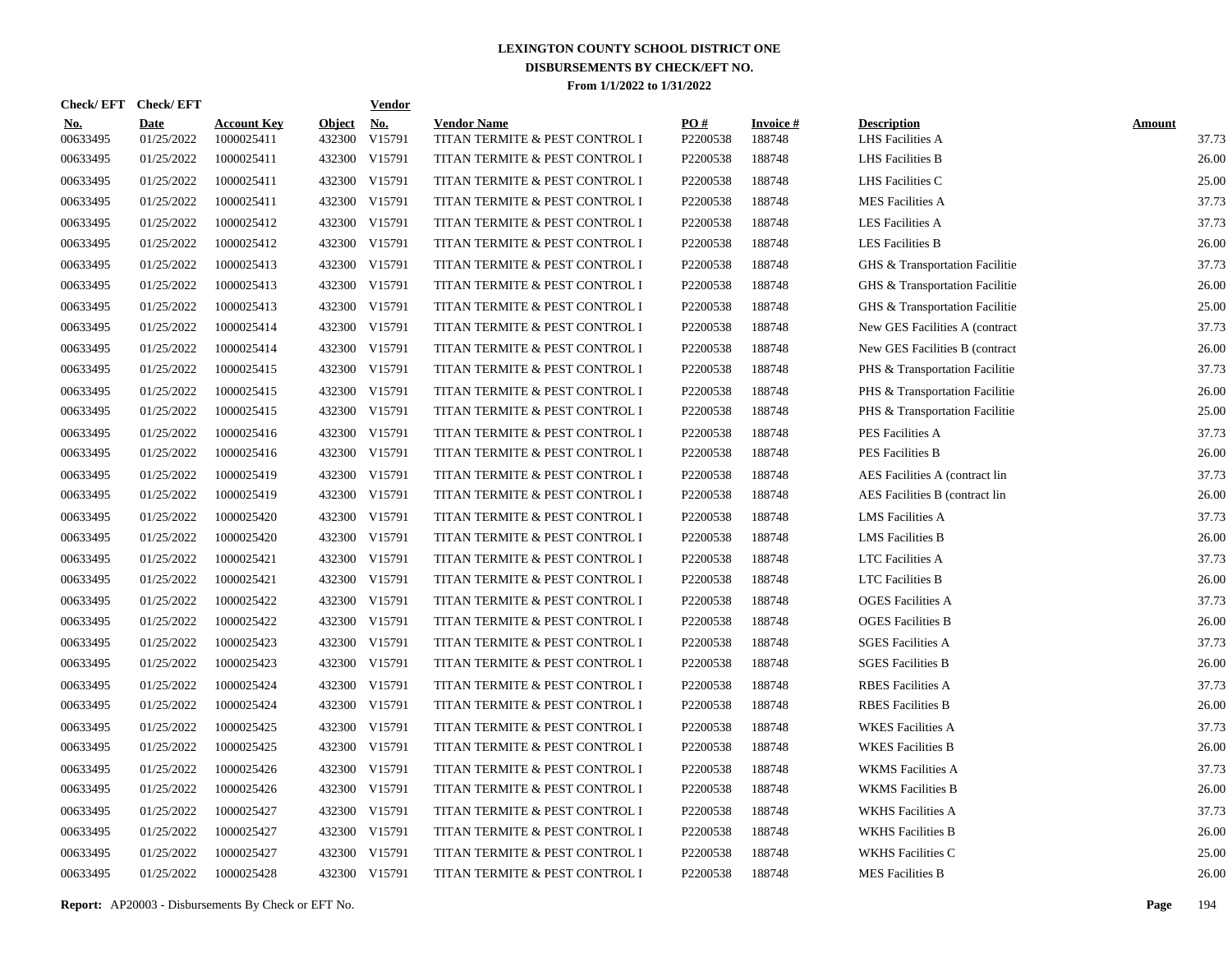| Check/EFT Check/EFT    |                           |                                  |                         | <b>Vendor</b>        |                                                      |                 |                           |                                               |                        |
|------------------------|---------------------------|----------------------------------|-------------------------|----------------------|------------------------------------------------------|-----------------|---------------------------|-----------------------------------------------|------------------------|
| <u>No.</u><br>00633495 | <b>Date</b><br>01/25/2022 | <b>Account Key</b><br>1000025429 | <b>Object</b><br>432300 | <u>No.</u><br>V15791 | <b>Vendor Name</b><br>TITAN TERMITE & PEST CONTROL I | PO#<br>P2200538 | <b>Invoice#</b><br>188748 | <b>Description</b><br><b>GMS</b> Facilities A | <b>Amount</b><br>37.73 |
| 00633495               | 01/25/2022                | 1000025429                       |                         | 432300 V15791        | TITAN TERMITE & PEST CONTROL I                       | P2200538        | 188748                    | <b>GMS</b> Facilities B                       | 26.00                  |
| 00633495               | 01/25/2022                | 1000025430                       |                         | 432300 V15791        | TITAN TERMITE & PEST CONTROL I                       | P2200538        | 188748                    | PMS Facilities A (contract lin                | 37.73                  |
| 00633495               | 01/25/2022                | 1000025430                       |                         | 432300 V15791        | TITAN TERMITE & PEST CONTROL I                       | P2200538        | 188748                    | PMS Facilities B (contract lin                | 26.00                  |
| 00633495               | 01/25/2022                | 1000025431                       |                         | 432300 V15791        | TITAN TERMITE & PEST CONTROL I                       | P2200538        | 188748                    | <b>LMES Facilities A</b>                      | 37.73                  |
| 00633495               | 01/25/2022                | 1000025431                       |                         | 432300 V15791        | TITAN TERMITE & PEST CONTROL I                       | P2200538        | 188748                    | <b>LMES Facilities B</b>                      | 26.00                  |
| 00633495               | 01/25/2022                | 1000025434                       |                         | 432300 V15791        | TITAN TERMITE & PEST CONTROL I                       | P2200538        | 188748                    | PHMS Facilities A                             | 37.73                  |
| 00633495               | 01/25/2022                | 1000025434                       |                         | 432300 V15791        | TITAN TERMITE & PEST CONTROL I                       | P2200538        | 188748                    | <b>PHMS</b> Facilities B                      | 26.00                  |
| 00633495               | 01/25/2022                | 1000025435                       |                         | 432300 V15791        | TITAN TERMITE & PEST CONTROL I                       | P2200538        | 188748                    | PHES Facilities A                             | 37.73                  |
| 00633495               | 01/25/2022                | 1000025435                       |                         | 432300 V15791        | TITAN TERMITE & PEST CONTROL I                       | P2200538        | 188748                    | PHES Facilities B                             | 26.00                  |
| 00633495               | 01/25/2022                | 1000025437                       |                         | 432300 V15791        | TITAN TERMITE & PEST CONTROL I                       | P2200538        | 188748                    | <b>CSMS</b> Facilities A                      | 37.73                  |
| 00633495               | 01/25/2022                | 1000025437                       |                         | 432300 V15791        | TITAN TERMITE & PEST CONTROL I                       | P2200538        | 188748                    | <b>CSMS</b> Facilities B                      | 26.00                  |
| 00633495               | 01/25/2022                | 1000025438                       |                         | 432300 V15791        | TITAN TERMITE & PEST CONTROL I                       | P2200538        | 188748                    | <b>CSES Facilities A</b>                      | 37.73                  |
| 00633495               | 01/25/2022                | 1000025438                       |                         | 432300 V15791        | TITAN TERMITE & PEST CONTROL I                       | P2200538        | 188748                    | <b>CSES Facilities B</b>                      | 26.00                  |
| 00633495               | 01/25/2022                | 1000025439                       | 432300                  | V15791               | TITAN TERMITE & PEST CONTROL I                       | P2200538        | 188748                    | <b>FPES Facilities A</b>                      | 37.73                  |
| 00633495               | 01/25/2022                | 1000025439                       |                         | 432300 V15791        | TITAN TERMITE & PEST CONTROL I                       | P2200538        | 188748                    | <b>FPES Facilites B</b>                       | 26.00                  |
| 00633495               | 01/25/2022                | 1000025440                       | 432300                  | V15791               | TITAN TERMITE & PEST CONTROL I                       | P2200538        | 188748                    | <b>NPES Facilities A</b>                      | 37.73                  |
| 00633495               | 01/25/2022                | 1000025440                       |                         | 432300 V15791        | TITAN TERMITE & PEST CONTROL I                       | P2200538        | 188748                    | <b>NPES Facilities B</b>                      | 26.00                  |
| 00633495               | 01/25/2022                | 1000025441                       | 432300                  | V15791               | TITAN TERMITE & PEST CONTROL I                       | P2200538        | 188748                    | <b>RCES</b> Facilities A                      | 37.73                  |
| 00633495               | 01/25/2022                | 1000025441                       |                         | 432300 V15791        | TITAN TERMITE & PEST CONTROL I                       | P2200538        | 188748                    | <b>RCES</b> Facilities B                      | 26.00                  |
| 00633495               | 01/25/2022                | 1000025442                       | 432300                  | V15791               | TITAN TERMITE & PEST CONTROL I                       | P2200538        | 188748                    | <b>MGES Facilities A</b>                      | 37.73                  |
| 00633495               | 01/25/2022                | 1000025442                       | 432300                  | V15791               | TITAN TERMITE & PEST CONTROL I                       | P2200538        | 188748                    | <b>MGES Facilities B</b>                      | 26.00                  |
| 00633495               | 01/25/2022                | 1000025443                       | 432300                  | V15791               | TITAN TERMITE & PEST CONTROL I                       | P2200538        | 188748                    | <b>MGMS</b> Facilities A                      | 37.73                  |
| 00633495               | 01/25/2022                | 1000025443                       | 432300                  | V15791               | TITAN TERMITE & PEST CONTROL I                       | P2200538        | 188748                    | <b>MGMS</b> Facilities B                      | 26.00                  |
| 00633495               | 01/25/2022                | 1000025444                       | 432300                  | V15791               | TITAN TERMITE & PEST CONTROL I                       | P2200538        | 188748                    | <b>RBHS</b> Facilities A                      | 37.73                  |
| 00633495               | 01/25/2022                | 1000025444                       | 432300                  | V15791               | TITAN TERMITE & PEST CONTROL I                       | P2200538        | 188748                    | <b>RBHS</b> Facilities B                      | 26.00                  |
| 00633495               | 01/25/2022                | 1000025444                       | 432300                  | V15791               | TITAN TERMITE & PEST CONTROL I                       | P2200538        | 188748                    | <b>RBHS</b> Facilities C                      | 25.00                  |
| 00633495               | 01/25/2022                | 1000025445                       | 432300                  | V15791               | TITAN TERMITE & PEST CONTROL I                       | P2200538        | 188748                    | <b>DES Facilities A</b>                       | 37.73                  |
| 00633495               | 01/25/2022                | 1000025445                       | 432300                  | V15791               | TITAN TERMITE & PEST CONTROL I                       | P2200538        | 188748                    | <b>DES Facilities B</b>                       | 26.00                  |
| 00633495               | 01/25/2022                | 1000025446                       |                         | 432300 V15791        | TITAN TERMITE & PEST CONTROL I                       | P2200538        | 188748                    | <b>BMS</b> Facilities A                       | 37.73                  |
| 00633495               | 01/25/2022                | 1000025446                       | 432300                  | V15791               | TITAN TERMITE & PEST CONTROL I                       | P2200538        | 188748                    | <b>BMS</b> Facilities B                       | 26.00                  |
| 00633495               | 01/25/2022                | 1000025447                       | 432300                  | V15791               | TITAN TERMITE & PEST CONTROL I                       | P2200538        | 188748                    | CES Facilities A (contract lin                | 37.73                  |
| 00633495               | 01/25/2022                | 1000025447                       | 432300                  | V15791               | TITAN TERMITE & PEST CONTROL I                       | P2200538        | 188748                    | CES Facilities B (contract lin                | 26.00                  |
| 00633495               | 01/25/2022                | 1000025452                       | 432300                  | V15791               | TITAN TERMITE & PEST CONTROL I                       | P2200538        | 188748                    | OLD GES Facilities A (contract                | 37.73                  |
| 00633495               | 01/25/2022                | 1000025452                       | 432300                  | V15791               | TITAN TERMITE & PEST CONTROL I                       | P2200538        | 188748                    | OLD GES Facilities B (contract                | 26.00                  |
| 00633495               | 01/25/2022                | 1000025453                       |                         | 432300 V15791        | TITAN TERMITE & PEST CONTROL I                       | P2200538        | 188748                    | <b>OLD PMS Facilities A (contract)</b>        | 37.73                  |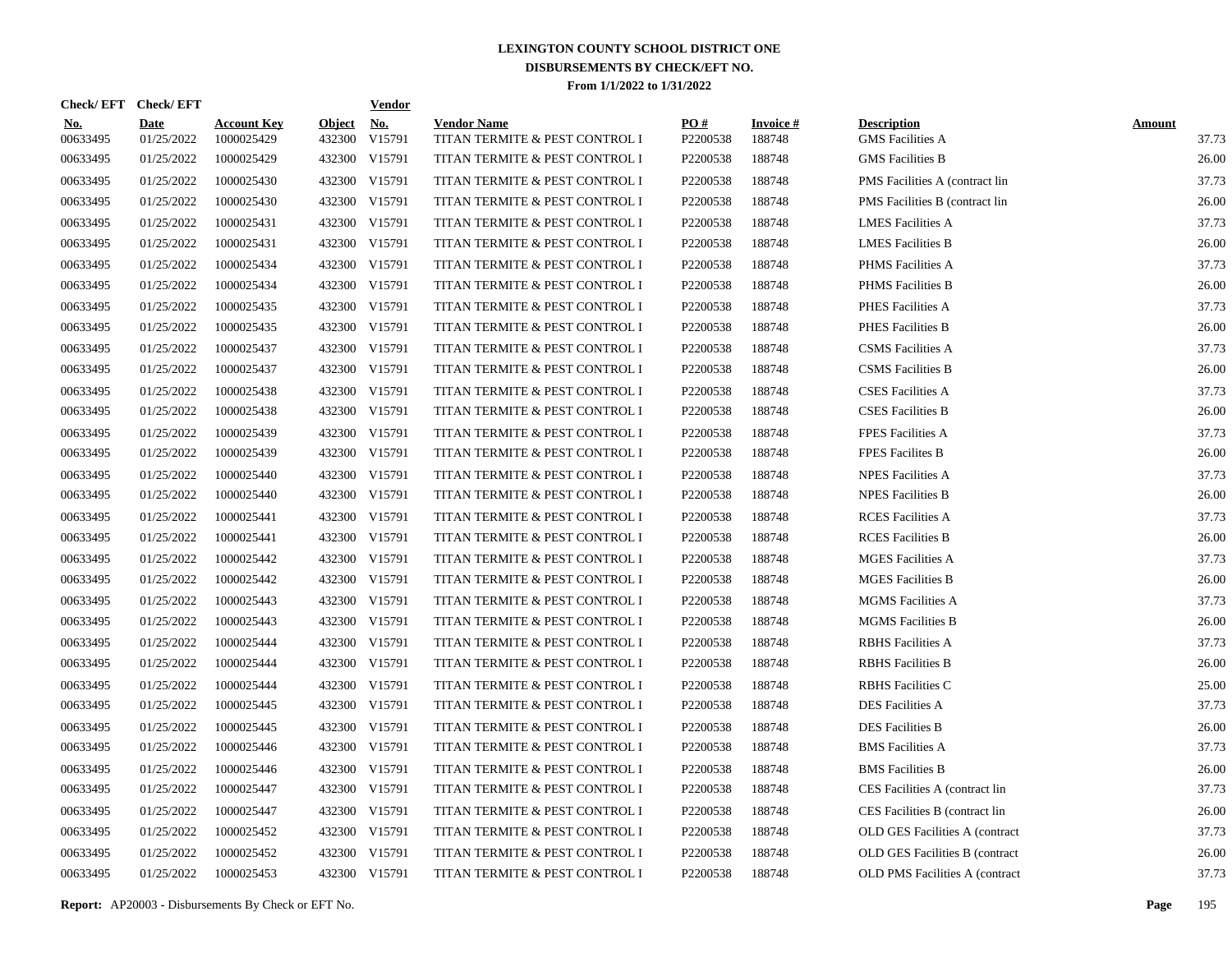|                        | Check/EFT Check/EFT       |                                  |               | <u>Vendor</u>                  |                                                      |                 |                           |                                                                  |                        |
|------------------------|---------------------------|----------------------------------|---------------|--------------------------------|------------------------------------------------------|-----------------|---------------------------|------------------------------------------------------------------|------------------------|
| <u>No.</u><br>00633495 | <b>Date</b><br>01/25/2022 | <b>Account Key</b><br>1000025453 | <b>Object</b> | <u>No.</u><br>432300 V15791    | <b>Vendor Name</b><br>TITAN TERMITE & PEST CONTROL I | PO#<br>P2200538 | <b>Invoice#</b><br>188748 | <b>Description</b><br><b>OLD PMS Facilities B (contract)</b>     | <b>Amount</b><br>26.00 |
|                        |                           |                                  |               |                                |                                                      |                 |                           | <b>Check Total</b>                                               | 2,560.01               |
| 00633496               | 01/25/2022                | 6000025646                       |               | 446000 V12759                  | TRIDENT BEVERAGE INC                                 | P2205326        | <b>JANC101032QB</b>       | Green Watermelon                                                 | 102.00                 |
| 00633496               | 01/25/2022                | 6000025646                       |               | 446000 V12759                  | TRIDENT BEVERAGE INC                                 | P2205326        | <b>JANC101032QB</b>       | Natural Fruit Punch                                              | 102.00                 |
| 00633496               | 01/25/2022                | 6000025646                       |               | 446000 V12759                  | TRIDENT BEVERAGE INC                                 | P2205326        | <b>JANC101032QB</b>       | Cherry Cola                                                      | 204.00                 |
| 00633496               | 01/25/2022                | 6000025646                       |               | 446000 V12759                  | TRIDENT BEVERAGE INC                                 | P2205326        | <b>JANC101032QB</b>       | Ocean Citrus                                                     | 102.00                 |
| 00633496               | 01/25/2022                | 6000025614                       |               | 446000 V12759                  | TRIDENT BEVERAGE INC                                 | P2205362        | <b>JANC101037QB</b>       | <b>Blue Raspberry</b>                                            | 102.00                 |
| 00633496               | 01/25/2022                | 6000025614                       |               | 446000 V12759                  | TRIDENT BEVERAGE INC                                 | P2205362        | <b>JANC101037OB</b>       | Green Watermelon                                                 | 102.00                 |
| 00633496               | 01/25/2022                | 6000025614                       |               | 446000 V12759                  | TRIDENT BEVERAGE INC                                 | P2205362        | <b>JANC101037QB</b>       | Sour Apple                                                       | 102.00                 |
| 00633496               | 01/25/2022                | 6000025614                       |               | 446000 V12759                  | TRIDENT BEVERAGE INC                                 | P2205362        | <b>JANC101037QB</b>       | Mandarin Orange                                                  | 102.00                 |
| 00633496               | 01/25/2022                | 6000025626                       |               | 446000 V12759                  | TRIDENT BEVERAGE INC                                 | P2203370        | <b>JANC98894QB</b>        | <b>Blue Raspberry</b>                                            | 408.00                 |
| 00633496               | 01/25/2022                | 6000025626                       |               | 446000 V12759                  | TRIDENT BEVERAGE INC                                 | P2203370        | <b>JANC98894OB</b>        | Sour Apple                                                       | 102.00                 |
| 00633496               | 01/25/2022                | 6000025626                       |               | 446000 V12759                  | TRIDENT BEVERAGE INC                                 | P2203370        | <b>JANC98894QB</b>        | Natural Fruit Punch                                              | 102.00                 |
| 00633496               | 01/25/2022                | 6000025626                       |               | 446000 V12759                  | TRIDENT BEVERAGE INC                                 | P2203370        | <b>JANC98894OB</b>        | Apple                                                            | 204.00                 |
| 00633496               | 01/25/2022                | 6000025626                       |               | 446000 V12759                  | TRIDENT BEVERAGE INC                                 | P2203370        | <b>JANC98894QB</b>        | Mandarin Orange                                                  | 102.00                 |
| 00633496               | 01/25/2022                | 6000025626                       |               | 446000 V12759                  | TRIDENT BEVERAGE INC                                 | P2203370        | <b>JANC98894QB</b>        | Cherry                                                           | 102.00                 |
| 00633496               | 01/25/2022                | 6000025626                       |               | 446000 V12759                  | TRIDENT BEVERAGE INC                                 | P2203370        | <b>JANC98894OB</b>        | Add: Coco Mango                                                  | 204.00                 |
|                        |                           |                                  |               |                                |                                                      |                 |                           | <b>Check Total</b>                                               | 2,142.00               |
|                        |                           |                                  |               |                                |                                                      |                 |                           |                                                                  |                        |
| 00633499               | 01/25/2022                | 6000025613                       |               | 446010 V00079                  | <b>US FOODS</b>                                      |                 | 760589                    | 013-Gilbert HS cust #40837809                                    | 6,434.23               |
| 00633499               | 01/25/2022                | 6000025647                       |               | 446010 V00079                  | US FOODS                                             |                 | 760590                    | 047-Centerville ES cust #41421                                   | 4,199.36               |
| 00633499               | 01/25/2022                | 6000025614                       |               | 446010 V00079                  | US FOODS                                             |                 | 760591                    | 014-Gilbert ES cust 70837802                                     | 2,129.09               |
| 00633499               | 01/25/2022                | 6000025629                       |               | 446010 V00079                  | <b>US FOODS</b>                                      |                 | 760592                    | 029-Gilbert MS cust #60837804                                    | 3,897.69               |
| 00633499               | 01/25/2022                | 6000025613                       | 441000        | V00079                         | <b>US FOODS</b>                                      |                 | 760593                    | 013-Gilbert HS cust #40837809                                    | 554.13                 |
| 00633499               | 01/25/2022                | 6000025647                       | 441000        | V00079                         | US FOODS                                             |                 | 760594                    | 047-Centerville #41421348                                        | 302.75                 |
| 00633499               | 01/25/2022                | 6000025614                       | 441000        | V00079                         | <b>US FOODS</b>                                      |                 | 760595                    | 014-Gilbert ES cust #70837802                                    | 1,163.80               |
| 00633499               | 01/25/2022                | 6000025629                       | 441000        | V00079                         | <b>US FOODS</b>                                      |                 | 760596                    | 029-Gilbert MS cust #60837804                                    | 1,021.59               |
| 00633499               | 01/25/2022                | 6000025624                       |               | 446010 V00079                  | <b>US FOODS</b>                                      |                 | 760647                    | 024-Red Bank ES cust #2083831                                    | 3,803.06               |
| 00633499               | 01/25/2022                | 6000025624                       |               | 446010 V00079                  | <b>US FOODS</b>                                      |                 | 760647                    | 024-Red Bank ES cust #2083831                                    | $-19.62$               |
| 00633499               | 01/25/2022                | 6000025623                       |               | 446010 V00079                  | <b>US FOODS</b>                                      |                 | 760648                    | 023-Saxe Gotha ES cust #308383                                   | 6,192.86               |
| 00633499               | 01/25/2022                | 6000025623                       |               | 446010 V00079                  | <b>US FOODS</b>                                      |                 | 760648                    | 023-Saxe Gotha ES cust #308383                                   | $-26.39$               |
| 00633499               | 01/25/2022                | 6000025625                       |               | 446010 V00079                  | <b>US FOODS</b>                                      |                 | 760649                    | 025-White Knoll ES cust #70839                                   | 3,934.45               |
| 00633499<br>00633499   | 01/25/2022<br>01/25/2022  | 6000025626<br>6000025626         |               | 446010 V00079<br>446010 V00079 | <b>US FOODS</b><br><b>US FOODS</b>                   |                 | 760650<br>760650          | 026-White Knoll MS cust #80839<br>026-White Knoll MS cust #80839 | 4,861.93<br>$-26.39$   |
|                        |                           |                                  |               |                                |                                                      |                 |                           |                                                                  |                        |
| 00633499               | 01/25/2022                | 6000025627                       |               | 446010 V00079                  | <b>US FOODS</b>                                      |                 | 760651                    | 027-White Knoll HS cust #90839                                   | 12,989.29              |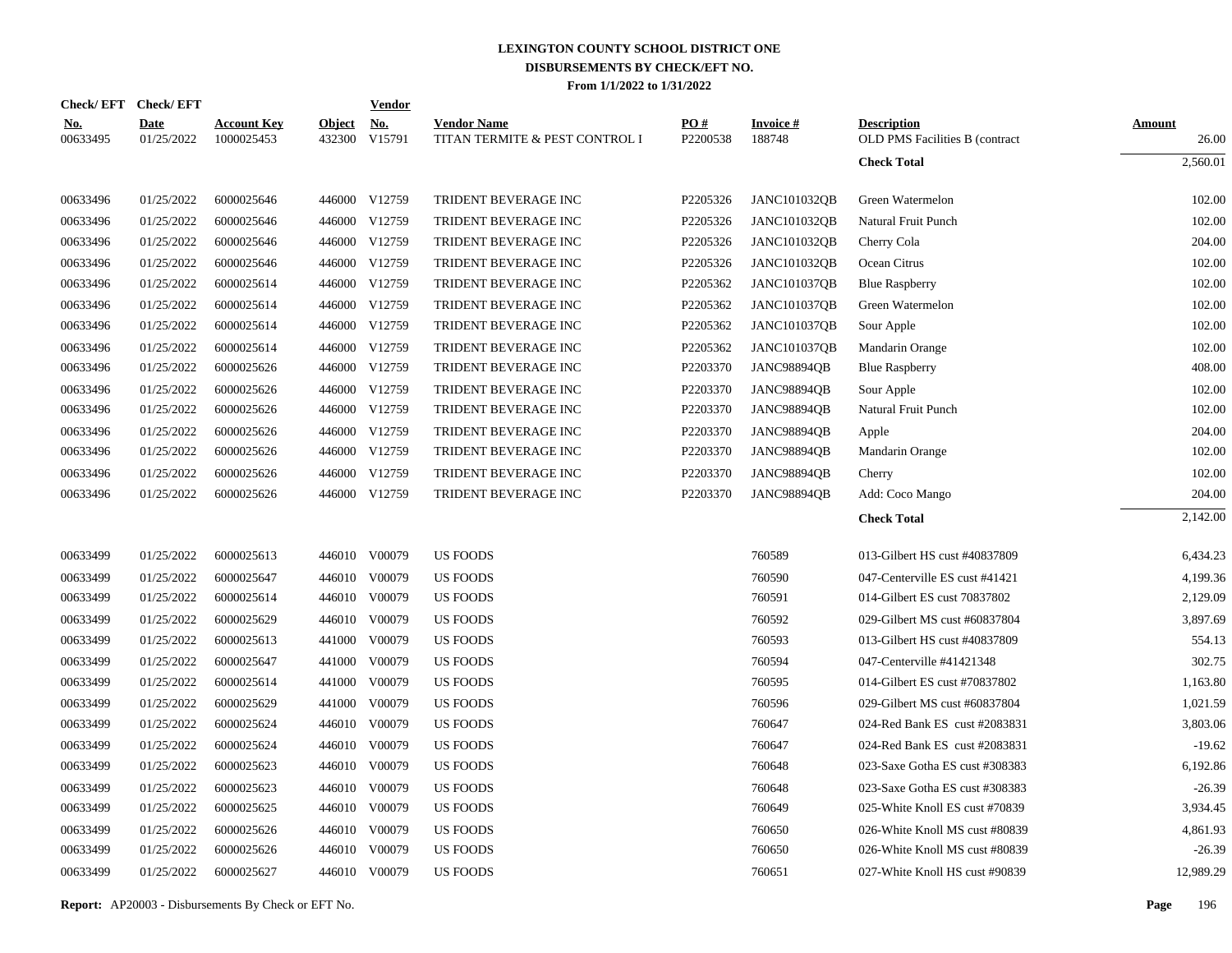| <b>Check/EFT</b>       | <b>Check/EFT</b>          |                                  |                         | <b>Vendor</b>        |                                       |     |                           |                                                     |                           |
|------------------------|---------------------------|----------------------------------|-------------------------|----------------------|---------------------------------------|-----|---------------------------|-----------------------------------------------------|---------------------------|
| <u>No.</u><br>00633499 | <b>Date</b><br>01/25/2022 | <b>Account Key</b><br>6000025624 | <b>Object</b><br>441000 | <u>No.</u><br>V00079 | <b>Vendor Name</b><br><b>US FOODS</b> | PO# | <b>Invoice#</b><br>760652 | <b>Description</b><br>024-Red Bank ES cust #2083831 | <b>Amount</b><br>1,165.50 |
| 00633499               | 01/25/2022                | 6000025623                       | 441000                  | V00079               | <b>US FOODS</b>                       |     | 760653                    | 023-Saxe Gotha ES cust #308383                      | 330.55                    |
| 00633499               | 01/25/2022                | 6000025625                       | 441000                  | V00079               | <b>US FOODS</b>                       |     | 760654                    | 025-White Knoll ES cust #70839                      | 940.54                    |
| 00633499               | 01/25/2022                | 6000025626                       | 441000                  | V00079               | <b>US FOODS</b>                       |     | 760655                    | 026-White Knoll MS cust #80839                      | 787.01                    |
| 00633499               | 01/25/2022                | 6000025627                       | 441000                  | V00079               | <b>US FOODS</b>                       |     | 760656                    | 027-White Knoll HS cust #90839                      | 741.94                    |
| 00633499               | 01/25/2022                | 6000025631                       |                         | 446010 V00079        | <b>US FOODS</b>                       |     | 761383                    | 031-Lake Murray ES cust #30838                      | 3,251.10                  |
| 00633499               | 01/25/2022                | 6000025631                       | 441000                  | V00079               | <b>US FOODS</b>                       |     | 761384                    | 031-Lake Murray ES cust #30838                      | 354.01                    |
| 00633499               | 01/25/2022                | 6000025619                       | 446010                  | V00079               | <b>US FOODS</b>                       |     | 761397                    | 019-AES Cust #50838085                              | 527.84                    |
| 00633499               | 01/25/2022                | 6000025619                       | 441000                  | V00079               | <b>US FOODS</b>                       |     | 761398                    | 019-AES Cust #50838085                              | 77.69                     |
| 00633499               | 01/25/2022                | 6000025637                       | 446010                  | V00079               | US FOODS                              |     | 761719                    | 037-Carolina Springs MS cust #                      | 2,336.05                  |
| 00633499               | 01/25/2022                | 6000025638                       |                         | 446010 V00079        | US FOODS                              |     | 761720                    | 038-Carolina Springs ES cust #                      | 6,629.28                  |
| 00633499               | 01/25/2022                | 6000025637                       | 441000                  | V00079               | <b>US FOODS</b>                       |     | 761721                    | 037-Carolina Springs MS cust #                      | 382.66                    |
| 00633499               | 01/25/2022                | 6000025638                       | 441000                  | V00079               | <b>US FOODS</b>                       |     | 761722                    | 038-Carolina Springs ES cust #                      | 334.64                    |
| 00633499               | 01/25/2022                | 6000025640                       |                         | 446010 V00079        | <b>US FOODS</b>                       |     | 761740                    | 040-New Providence ES cust #20                      | 2,442.45                  |
| 00633499               | 01/25/2022                | 6000025642                       |                         | 446010 V00079        | <b>US FOODS</b>                       |     | 761741                    | 042-Meadow Glen ES cust #20915                      | 3,262.16                  |
| 00633499               | 01/25/2022                | 6000025643                       |                         | 446010 V00079        | <b>US FOODS</b>                       |     | 761742                    | 043-Meadow Glen MS cust #30978                      | 5,202.51                  |
| 00633499               | 01/25/2022                | 6000025644                       |                         | 446010 V00079        | <b>US FOODS</b>                       |     | 761743                    | 044-River Bluff HS Cust #7104                       | 10,181.50                 |
| 00633499               | 01/25/2022                | 6000025628                       |                         | 446010 V00079        | <b>US FOODS</b>                       |     | 761744                    | 028-Midway ES cust #80838089                        | 3,573.50                  |
| 00633499               | 01/25/2022                | 6000025622                       |                         | 446010 V00079        | <b>US FOODS</b>                       |     | 761745                    | 022-Oak Grove ES cust #8083830                      | 4,126.35                  |
| 00633499               | 01/25/2022                | 6000025640                       |                         | 441000 V00079        | <b>US FOODS</b>                       |     | 761746                    | 040-New Providence ES cust #20                      | 392.00                    |
| 00633499               | 01/25/2022                | 6000025642                       | 441000                  | V00079               | <b>US FOODS</b>                       |     | 761747                    | 042-Meadow Glen ES cust #20915                      | 224.98                    |
| 00633499               | 01/25/2022                | 6000025643                       | 441000                  | V00079               | <b>US FOODS</b>                       |     | 761748                    | 043-Meadow Glen MS cust #30978                      | 569.44                    |
| 00633499               | 01/25/2022                | 6000025644                       | 441000                  | V00079               | <b>US FOODS</b>                       |     | 761749                    | 044-River Bluff HS Cust #7104                       | 641.95                    |
| 00633499               | 01/25/2022                | 6000025628                       | 441000                  | V00079               | US FOODS                              |     | 761750                    | 028-Midway ES cust #80838089                        | 973.41                    |
| 00633499               | 01/25/2022                | 6000025622                       | 441000                  | V00079               | US FOODS                              |     | 761751                    | 022-Oak Grove ES cust #8083830                      | 1,211.92                  |
| 00633499               | 01/25/2022                | 6000025635                       |                         | 446010 V00079        | <b>US FOODS</b>                       |     | 761768                    | 035-Pleasant Hill ES cust #108                      | 3,781.35                  |
| 00633499               | 01/25/2022                | 6000025635                       |                         | 446010 V00079        | <b>US FOODS</b>                       |     | 761768                    | 035-Pleasant Hill ES cust #108                      | $-11.34$                  |
| 00633499               | 01/25/2022                | 6000025641                       |                         | 446010 V00079        | <b>US FOODS</b>                       |     | 761769                    | 041-Rocky Creek ES cust #30880                      | 1,679.61                  |
| 00633499               | 01/25/2022                | 6000025611                       |                         | 446010 V00079        | US FOODS                              |     | 761770                    | 011-Lexington HS cust #7083808                      | 8,073.78                  |
| 00633499               | 01/25/2022                | 6000025634                       |                         | 446010 V00079        | <b>US FOODS</b>                       |     | 761771                    | 034-Pleasant Hill MS cust #908                      | 4,019.23                  |
| 00633499               | 01/25/2022                | 6000025646                       |                         | 446010 V00079        | US FOODS                              |     | 761772                    | 046-Beechwood MS cust #9134117                      | 3,358.97                  |
| 00633499               | 01/25/2022                | 6000025635                       | 441000                  | V00079               | <b>US FOODS</b>                       |     | 761773                    | 035-Pleasant Hill ES cust #108                      | 416.90                    |
| 00633499               | 01/25/2022                | 6000025641                       | 441000                  | V00079               | <b>US FOODS</b>                       |     | 761774                    | 041-Rocky Creek ES cust #30880                      | 128.14                    |
| 00633499               | 01/25/2022                | 6000025611                       | 441000                  | V00079               | <b>US FOODS</b>                       |     | 761775                    | 011-Lexington HS cust #7083808                      | 567.56                    |
| 00633499               | 01/25/2022                | 6000025634                       | 441000                  | V00079               | <b>US FOODS</b>                       |     | 761776                    | 034-Pleasant Hill MS cust #908                      | 673.75                    |
| 00633499               | 01/25/2022                | 6000025646                       |                         | 441000 V00079        | <b>US FOODS</b>                       |     | 761777                    | 046-Beechwood MS #91341172                          | 1,075.95                  |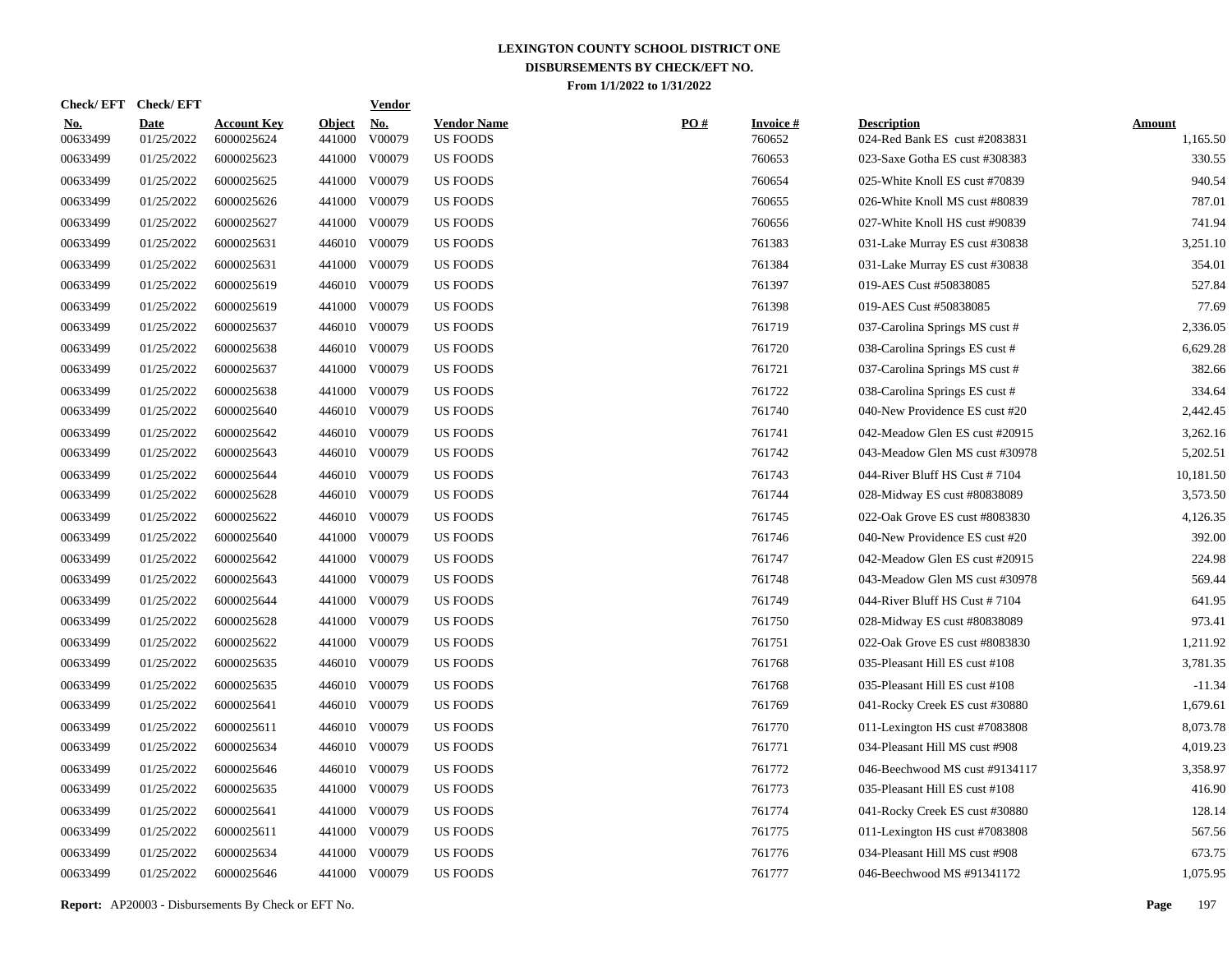| <b>Check/EFT</b>       | <b>Check/EFT</b>          |                                  |                         | <b>Vendor</b> |                                       |          |                           |                                                      |                           |
|------------------------|---------------------------|----------------------------------|-------------------------|---------------|---------------------------------------|----------|---------------------------|------------------------------------------------------|---------------------------|
| <u>No.</u><br>00633499 | <b>Date</b><br>01/25/2022 | <b>Account Key</b><br>6000025612 | <b>Object</b><br>446010 | No.<br>V00079 | <b>Vendor Name</b><br><b>US FOODS</b> | PO#      | <b>Invoice#</b><br>761894 | <b>Description</b><br>012-Lexington EScust #40838088 | <b>Amount</b><br>3,074.32 |
| 00633499               | 01/25/2022                | 6000025620                       | 446010                  | V00079        | <b>US FOODS</b>                       |          | 761895                    | 020-Lexington MS cust #6083808                       | 3,441.13                  |
| 00633499               | 01/25/2022                | 6000025620                       |                         | 446010 V00079 | <b>US FOODS</b>                       |          | 761895                    | 020-Lexington MS cust #6083808                       | $-32.52$                  |
| 00633499               | 01/25/2022                | 6000025612                       |                         | 441000 V00079 | <b>US FOODS</b>                       |          | 761896                    | 012-Lexington EScust #40838088                       | 346.14                    |
| 00633499               | 01/25/2022                | 6000025620                       | 441000                  | V00079        | <b>US FOODS</b>                       |          | 761897                    | 020-Lexington MS cust #6083808                       | 301.64                    |
| 00633499               | 01/25/2022                | 6000025616                       |                         | 446016 V00079 | <b>US FOODS</b>                       |          | 761912                    | 016-Pelion ES cust #10838290                         | 514.05                    |
| 00633499               | 01/25/2022                | 6000025616                       |                         | 446010 V00079 | <b>US FOODS</b>                       |          | 761913                    | 016-Pelion ES cust #10838290                         | 2,004.28                  |
| 00633499               | 01/25/2022                | 6000025645                       |                         | 446010 V00079 | <b>US FOODS</b>                       |          | 761914                    | 045-Deerfield ES cust #4083399                       | 3,185.16                  |
| 00633499               | 01/25/2022                | 6000025615                       |                         | 446010 V00079 | <b>US FOODS</b>                       |          | 761915                    | 015-Pelion HS cust #60838307                         | 3,061.43                  |
| 00633499               | 01/25/2022                | 6000025630                       |                         | 446010 V00079 | <b>US FOODS</b>                       |          | 761916                    | 030-Pelion MS cust #90838301                         | 2,295.68                  |
| 00633499               | 01/25/2022                | 6000025616                       | 441000                  | V00079        | <b>US FOODS</b>                       |          | 761917                    | 016-Pelion ES cust #10838290                         | 824.81                    |
| 00633499               | 01/25/2022                | 6000025645                       | 441000                  | V00079        | <b>US FOODS</b>                       |          | 761918                    | 045-Deerfield ES #40833998                           | 753.72                    |
| 00633499               | 01/25/2022                | 6000025615                       | 441000                  | V00079        | <b>US FOODS</b>                       |          | 761919                    | 015-Pelion HS cust #60838307                         | 379.71                    |
| 00633499               | 01/25/2022                | 6000025630                       | 441000                  | V00079        | <b>US FOODS</b>                       |          | 761920                    | 030-Pelion MS cust #90838301                         | 1,285.20                  |
| 00633499               | 01/25/2022                | 6000025625                       | 441000                  | V00079        | <b>US FOODS</b>                       |          | 763912                    | 025-White Knoll ES cust #70839                       | 931.04                    |
| 00633499               | 01/25/2022                | 6000025616                       |                         | 446016 V00079 | <b>US FOODS</b>                       |          | 960058                    | 016-Pelion ES cust #10838290                         | 109.18                    |
|                        |                           |                                  |                         |               |                                       |          |                           | <b>Check Total</b>                                   | 148,311.68                |
| 00633500               | 01/25/2022                | 7775019046                       |                         | 466041 V13240 | VEX ROBOTICS INC                      | P2205479 | 538494                    | Pin Tool (10-pack)                                   | 53.49                     |
| 00633500               | 01/25/2022                | 7775019046                       |                         | 466041 V13240 | VEX ROBOTICS INC                      | P2205479 | 538494                    | USB Cable (A-Micro)                                  | 61.95                     |
| 00633500               | 01/25/2022                | 7775019046                       |                         | 466041 V13240 | <b>VEX ROBOTICS INC</b>               | P2205479 | 538494                    | Shipping and Handling                                | 17.57                     |
|                        |                           |                                  |                         |               |                                       |          |                           | <b>Check Total</b>                                   | 133.01                    |
| 00633501               | 01/25/2022                | 6000025626                       |                         | 441000 V00189 | <b>WW GRAINGER</b>                    | P2205210 | 9120382263                | Grease Release Cleaner: Suma,                        | 236.20                    |
| 00633501               | 01/25/2022                | 6000025626                       |                         | 441000 V00189 | W W GRAINGER                          | P2205210 | 9120382263                | Floor Cleaner: Prominence, 66,                       | 139.77                    |
| 00633501               | 01/25/2022                | 6000025626                       |                         | 441000 V00189 | <b>WW GRAINGER</b>                    | P2205210 | 9120382263                | Hand Wash, Sanitizer, Cleaner                        | 115.62                    |
|                        |                           |                                  |                         |               |                                       |          |                           | <b>Check Total</b>                                   | 491.59                    |
| 00633502               | 01/25/2022                | 7802075011                       |                         | 466064 V02618 | CAULDER, CHARLES DANNY                | P2207343 | P2207343.LHS              | Booking fee for Lexington vars                       | 100.00                    |
| 00633502               | 01/25/2022                | 7802075015                       |                         | 466064 V02618 | CAULDER, CHARLES DANNY                | P2207374 | P2207374.PHS              | Pelion HS - 2022 JV/Varsity So                       | 100.00                    |
|                        |                           |                                  |                         |               |                                       |          |                           | <b>Check Total</b>                                   | 200.00                    |
| 00633503               | 01/25/2022                | 7713027035                       |                         | 466090 V01534 | PLEASANT HILL ELEMENTARY SCHOO        | P2207336 | P2207336.PHE              | Imprest Check #1086                                  | 36.00                     |
| 00633503               | 01/25/2022                | 7713027035                       |                         | 466090 V01534 | PLEASANT HILL ELEMENTARY SCHOO        | P2207336 | P2207336.PHE              | Imprest Check #1088                                  | 36.00                     |
| 00633503               | 01/25/2022                | 7725019035                       | 466090                  | V01534        | PLEASANT HILL ELEMENTARY SCHOO        | P2207336 | P2207336.PHE              | Imprest Check #1085                                  | 40.00                     |
| 00633503               | 01/25/2022                | 7725019035                       |                         | 466090 V01534 | PLEASANT HILL ELEMENTARY SCHOO        | P2207336 | P2207336.PHE              | Imprest Check #1092                                  | 39.00                     |
|                        |                           |                                  |                         |               |                                       |          |                           |                                                      |                           |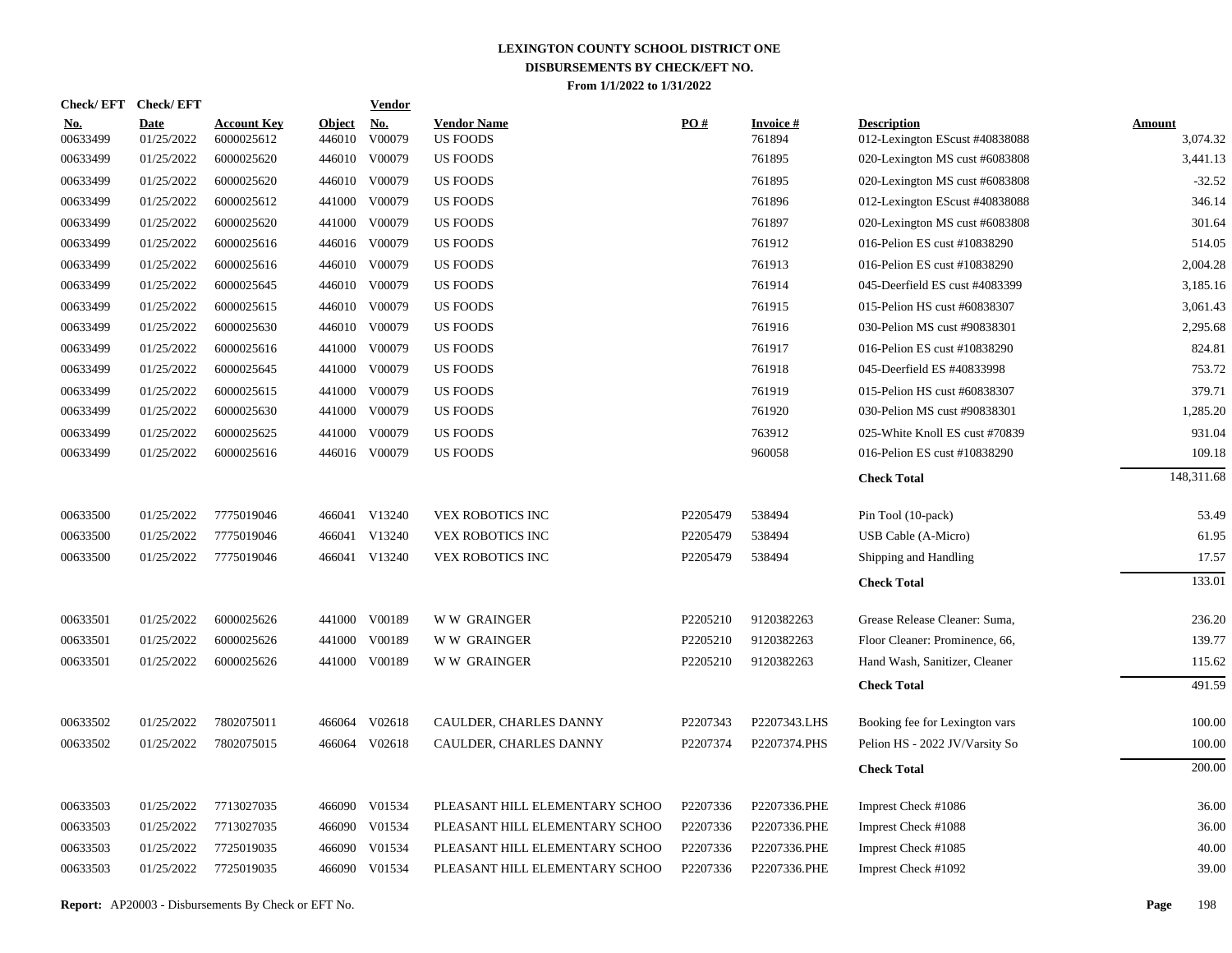|                   | Check/EFT Check/EFT       |                                  |                         | Vendor               |                                                      |                 |                                 |                                           |                        |
|-------------------|---------------------------|----------------------------------|-------------------------|----------------------|------------------------------------------------------|-----------------|---------------------------------|-------------------------------------------|------------------------|
| $No.$<br>00633503 | <b>Date</b><br>01/25/2022 | <b>Account Key</b><br>7743019035 | <b>Object</b><br>466090 | <u>No.</u><br>V01534 | <b>Vendor Name</b><br>PLEASANT HILL ELEMENTARY SCHOO | PO#<br>P2207336 | <b>Invoice#</b><br>P2207336.PHE | <b>Description</b><br>Imprest Check #1087 | <b>Amount</b><br>20.00 |
| 00633503          | 01/25/2022                | 7745027035                       | 466090                  | V01534               | PLEASANT HILL ELEMENTARY SCHOO                       | P2207336        | P2207336.PHE                    | Imprest Check #1089                       | 15.00                  |
| 00633503          | 01/25/2022                | 7745027035                       |                         | 466090 V01534        | PLEASANT HILL ELEMENTARY SCHOO                       | P2207336        | P2207336.PHE                    | Imprest Check #1091                       | 15.00                  |
| 00633503          | 01/25/2022                | 7816527035                       | 466090                  | V01534               | PLEASANT HILL ELEMENTARY SCHOO                       | P2207336        | P2207336.PHE                    | Imprest Check #1090                       | 294.68                 |
| 00633503          | 01/25/2022                | 7880027035                       |                         | 466069 V01534        | PLEASANT HILL ELEMENTARY SCHOO                       | P2207336        | P2207336.PHE                    | Imprest Check #1093                       | 114.75                 |
|                   |                           |                                  |                         |                      |                                                      |                 |                                 | <b>Check Total</b>                        | 610.43                 |
| 00633504          | 01/26/2022                | 7802073644                       |                         | 466034 V17073        | ALEXANDER, JABARI                                    |                 |                                 | <b>JVBBALL/SAIKEN/JVBBALL VS S AIKEN</b>  | 86.00                  |
|                   |                           |                                  |                         |                      |                                                      |                 |                                 | <b>Check Total</b>                        | 86.00                  |
| 00633505          | 01/26/2022                | 1000012603                       |                         | 439500 V16465        | AMN HEALTHCARE INC                                   | P2201185        | 3406229                         | SPEECH LANGUAGE THERAPY SERVIC            | 2,620.04               |
| 00633505          | 01/26/2022                | 1000012603                       |                         | 439500 V16465        | AMN HEALTHCARE INC                                   | P2201185        | 3409710                         | SPEECH LANGUAGE THERAPY SERVIC            | 2,538.44               |
|                   |                           |                                  |                         |                      |                                                      |                 |                                 | <b>Check Total</b>                        | 5,158.48               |
| 00633506          | 01/26/2022                | 7887073544                       |                         | 466034 V15892        | <b>BANKS, JAMIE</b>                                  |                 |                                 | JVWBBALL/FLOR JVWBBALL VS FLORA           | 68.10                  |
|                   |                           |                                  |                         |                      |                                                      |                 |                                 | <b>Check Total</b>                        | 68.10                  |
| 00633507          | 01/26/2022                | 7802079011                       |                         | 466034 V02867        | <b>BLAND, CHAUNTEL</b>                               |                 | VWR.LHS.1.12.22 Official        |                                           | 137.60                 |
|                   |                           |                                  |                         |                      |                                                      |                 |                                 | <b>Check Total</b>                        | 137.60                 |
| 00633508          | 01/26/2022                | 1000011419                       |                         | 441000 V13041        | <b>BLICK ART MATERIALS LLC</b>                       | P2206208        | 7629396                         | STANDARD CERAMIC 105 WHITE CLA            | 40.06                  |
| 00633508          | 01/26/2022                | 1000011419                       |                         | 441000 V13041        | BLICK ART MATERIALS LLC                              | P2206208        | 7629396                         | SHIPPING AND HANDLING                     | 44.60                  |
| 00633508          | 01/26/2022                | 1000011419                       |                         | 441000 V13041        | BLICK ART MATERIALS LLC                              | P2206208        | 7905335                         | AMACO NO. 25 WHITE ART CLAY 50            | 98.47                  |
| 00633508          | 01/26/2022                | 1000011419                       |                         | 441000 V13041        | <b>BLICK ART MATERIALS LLC</b>                       | P2206208        | 7905335                         | SHIPPING AND HANDLING                     | 89.16                  |
|                   |                           |                                  |                         |                      |                                                      |                 |                                 | <b>Check Total</b>                        | 272.29                 |
| 00633509          | 01/26/2022                | 1000025422                       |                         | 432100 V01119        | <b>BLUE GRANITE WATER COMPANY</b>                    |                 | 4276900000.01.22                | <b>Public Utilities</b>                   | 957.67                 |
|                   |                           |                                  |                         |                      |                                                      |                 |                                 | <b>Check Total</b>                        | 957.67                 |
| 00633510          | 01/26/2022                | 7802073026                       |                         | 466034 V02997        | <b>BOLEY, RANDALL</b>                                |                 | BB.WKM.01.20.22 BB WKM          |                                           | 56.00                  |
|                   |                           |                                  |                         |                      |                                                      |                 |                                 | <b>Check Total</b>                        | 56.00                  |
| 00633511          | 01/26/2022                | 7802073026                       |                         | 466041 V13255        | <b>BSN SPORTS</b>                                    | P2205913        | 915421608                       | cardnl-b-dry core 9" short                | 139.10                 |
| 00633511          | 01/26/2022                | 7802073026                       |                         | 466041 V13255        | <b>BSN SPORTS</b>                                    | P2205913        | 915421608                       | external decoration 1                     | 0.00                   |
| 00633511          | 01/26/2022                | 7802073026                       |                         | 466041 V13255        | <b>BSN SPORTS</b>                                    | P2205913        | 915421608                       | external decoration 2                     | 0.00                   |
| 00633511          | 01/26/2022                | 7802073026                       |                         | 466041 V13255        | <b>BSN SPORTS</b>                                    | P2205913        | 915421608                       | external decoration 3                     | 0.00                   |
|                   |                           |                                  |                         |                      |                                                      |                 |                                 |                                           |                        |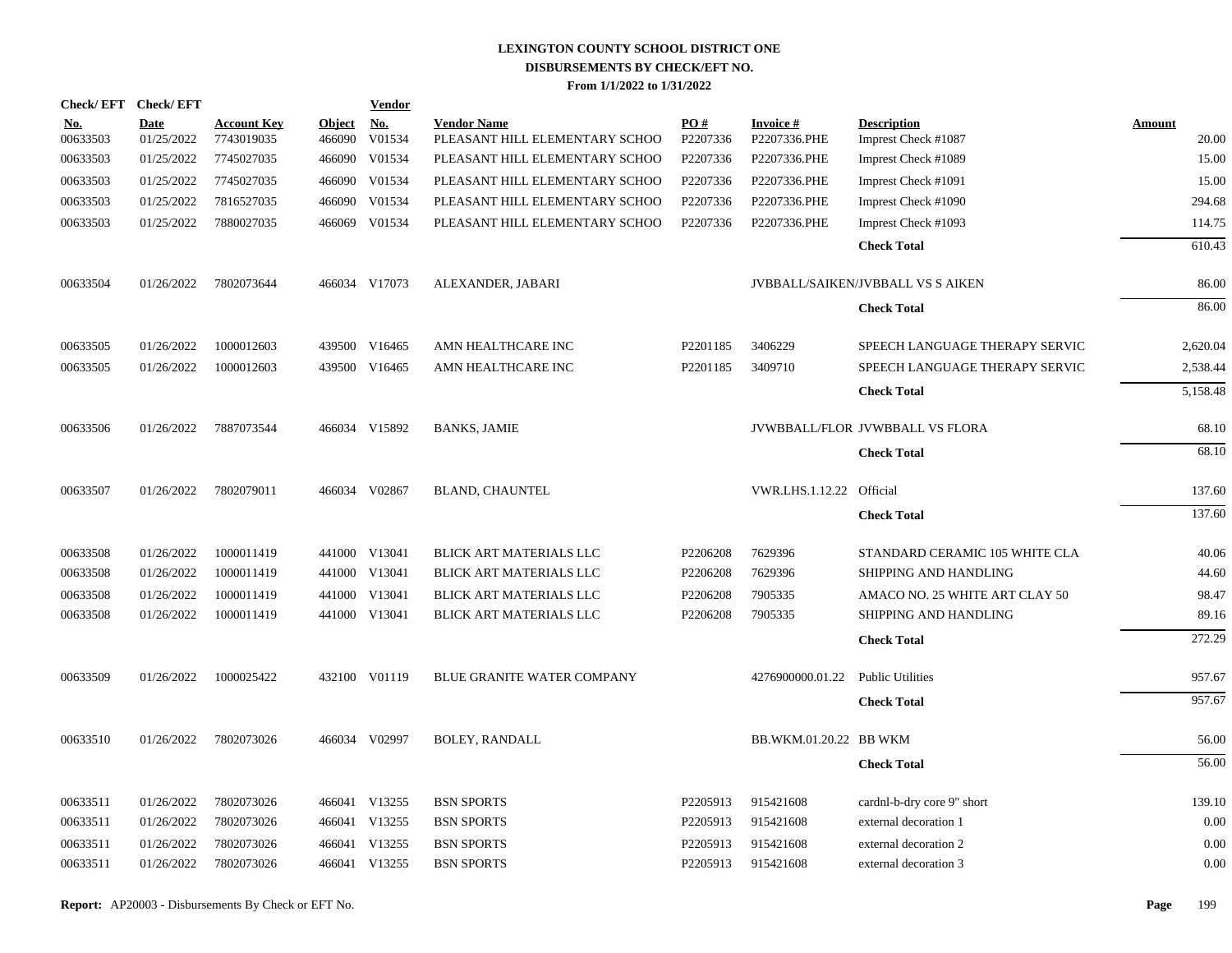| <b>Check/EFT</b>       | <b>Check/EFT</b>          |                                  |                         | <b>Vendor</b>        |                                         |                 |                               |                                             |                         |
|------------------------|---------------------------|----------------------------------|-------------------------|----------------------|-----------------------------------------|-----------------|-------------------------------|---------------------------------------------|-------------------------|
| <u>No.</u><br>00633511 | <b>Date</b><br>01/26/2022 | <b>Account Key</b><br>7802073026 | <b>Object</b><br>466041 | <u>No.</u><br>V13255 | <b>Vendor Name</b><br><b>BSN SPORTS</b> | PQ#<br>P2205913 | <b>Invoice #</b><br>915421608 | <b>Description</b><br>basic performance tee | <b>Amount</b><br>180.83 |
| 00633511               | 01/26/2022                | 7802073026                       |                         | 466041 V13255        | <b>BSN SPORTS</b>                       | P2205913        | 915421608                     | basic performance youth tee                 | 139.10                  |
| 00633511               | 01/26/2022                | 7802073026                       |                         | 466041 V13255        | <b>BSN SPORTS</b>                       | P2205913        | 915421608                     | youth basic performance short               | 139.10                  |
| 00633511               | 01/26/2022                | 7802073026                       |                         | 466041 V13255        | <b>BSN SPORTS</b>                       | P2205913        | 915421608                     | tm mroon-team legend long slee              | 321.00                  |
| 00633511               | 01/26/2022                | 7802073026                       |                         | 466041 V13255        | <b>BSN SPORTS</b>                       | P2205913        | 915421608                     | tm maroon-youth legend long sl              | 321.00                  |
| 00633511               | 01/26/2022                | 7802073026                       |                         | 466041 V13255        | <b>BSN SPORTS</b>                       | P2205913        | 915421608                     | freight                                     | 65.00                   |
| 00633511               | 01/26/2022                | 7802074027                       |                         | 466041 V13255        | <b>BSN SPORTS</b>                       | P2205660        | 915654102                     | MAC MAJOR LEAGUE BASES W/OUT A              | 197.95                  |
| 00633511               | 01/26/2022                | 7802074027                       |                         | 466041 V13255        | <b>BSN SPORTS</b>                       | P2205660        | 915654102                     | MAC YL DIMPLED PITCHING MACHIN              | 115.56                  |
| 00633511               | 01/26/2022                | 7802074027                       |                         | 466041 V13255        | <b>BSN SPORTS</b>                       | P2205660        | 915654102                     | WILSON HIGH SCHOOL SST BASEBAL              | 1,153.83                |
| 00633511               | 01/26/2022                | 7802074027                       |                         | 466041 V13255        | <b>BSN SPORTS</b>                       | P2205660        | 915654102                     | A1010 BLEM BASEBALL                         | 847.44                  |
| 00633511               | 01/26/2022                | 7802074027                       |                         | 466041 V13255        | <b>BSN SPORTS</b>                       | P2205660        | 915654102                     | <b>FREIGHT</b>                              | 125.01                  |
|                        |                           |                                  |                         |                      |                                         |                 |                               | <b>Check Total</b>                          | 3,744.92                |
| 00633512               | 01/26/2022                | 5708025393                       |                         | 444510 V01145        | CAMCOR INC.                             | P2204123        | 2523588                       | EPIC VOLUME CONTROLS WITH CEIL              | 654.00                  |
|                        |                           |                                  |                         |                      |                                         |                 |                               | <b>Check Total</b>                          | 654.00                  |
| 00633513               | 01/26/2022                | 7802073644                       |                         | 466034 V10127        | CASTEAL, ROGERS                         |                 |                               | <b>JVBBALL/SAIKEN/JVBBALL VS S AIKEN</b>    | 68.00                   |
|                        |                           |                                  |                         |                      |                                         |                 |                               | <b>Check Total</b>                          | 68.00                   |
| 00633514               | 01/26/2022                | 2250012903                       |                         | 441012 V17009        | CBM LLC DBA CHERRY LAKE PUBLIS          | P2206676        | 181140                        | Bert and The Birds                          | 15.90                   |
| 00633514               | 01/26/2022                | 2250012903                       |                         | 441012 V17009        | CBM LLC DBA CHERRY LAKE PUBLIS          | P2206676        | 181140                        | Ann Hits The Ball                           | 15.90                   |
| 00633514               | 01/26/2022                | 2250012903                       |                         | 441012 V17009        | CBM LLC DBA CHERRY LAKE PUBLIS          | P2206676        | 181140                        | Dog                                         | 15.90                   |
| 00633514               | 01/26/2022                | 2250012903                       |                         | 441012 V17009        | CBM LLC DBA CHERRY LAKE PUBLIS          | P2206676        | 181140                        | Kate Skates At The Lake                     | 15.90                   |
| 00633514               | 01/26/2022                | 2250012903                       |                         | 441012 V17009        | CBM LLC DBA CHERRY LAKE PUBLIS          | P2206676        | 181140                        | max Kicks The Ball                          | 15.90                   |
| 00633514               | 01/26/2022                | 2250012903                       |                         | 441012 V17009        | CBM LLC DBA CHERRY LAKE PUBLIS          | P2206676        | 181140                        | Mud On the Van                              | 15.90                   |
| 00633514               | 01/26/2022                | 2250012903                       |                         | 441012 V17009        | CBM LLC DBA CHERRY LAKE PUBLIS          | P2206676        | 181140                        | Per and Meg                                 | 15.90                   |
| 00633514               | 01/26/2022                | 2250012903                       |                         | 441012 V17009        | CBM LLC DBA CHERRY LAKE PUBLIS          | P2206676        | 181140                        | Pepper At The Vet                           | 15.90                   |
| 00633514               | 01/26/2022                | 2250012903                       |                         | 441012 V17009        | CBM LLC DBA CHERRY LAKE PUBLIS          | P2206676        | 181140                        | Piper and Emma                              | 15.90                   |
| 00633514               | 01/26/2022                | 2250012903                       |                         | 441012 V17009        | CBM LLC DBA CHERRY LAKE PUBLIS          | P2206676        | 181140                        | Piper has A Birthday                        | 15.90                   |
| 00633514               | 01/26/2022                | 2250012903                       |                         | 441012 V17009        | CBM LLC DBA CHERRY LAKE PUBLIS          | P2206676        | 181140                        | Seeing Black                                | 15.90                   |
| 00633514               | 01/26/2022                | 2250012903                       |                         | 441012 V17009        | CBM LLC DBA CHERRY LAKE PUBLIS          | P2206676        | 181140                        | Seeing Tan                                  | 15.90                   |
| 00633514               | 01/26/2022                | 2250012903                       |                         | 441012 V17009        | CBM LLC DBA CHERRY LAKE PUBLIS          | P2206676        | 181140                        | Who has My Brush?                           | 15.90                   |
| 00633514               | 01/26/2022                | 2250012903                       |                         | 441012 V17009        | CBM LLC DBA CHERRY LAKE PUBLIS          | P2206676        | 181140                        | Who has My Snack?                           | 15.90                   |
| 00633514               | 01/26/2022                | 2250012903                       |                         | 441012 V17009        | CBM LLC DBA CHERRY LAKE PUBLIS          | P2206676        | 181140                        | Cat                                         | 15.90                   |
| 00633514               | 01/26/2022                | 2250012903                       |                         | 441012 V17009        | CBM LLC DBA CHERRY LAKE PUBLIS          | P2206676        | 181140                        | Animals Of The Beach                        | 15.90                   |
| 00633514               | 01/26/2022                | 2250012903                       |                         | 441012 V17009        | CBM LLC DBA CHERRY LAKE PUBLIS          | P2206676        | 181140                        | Animals of The Jungle                       | 15.90                   |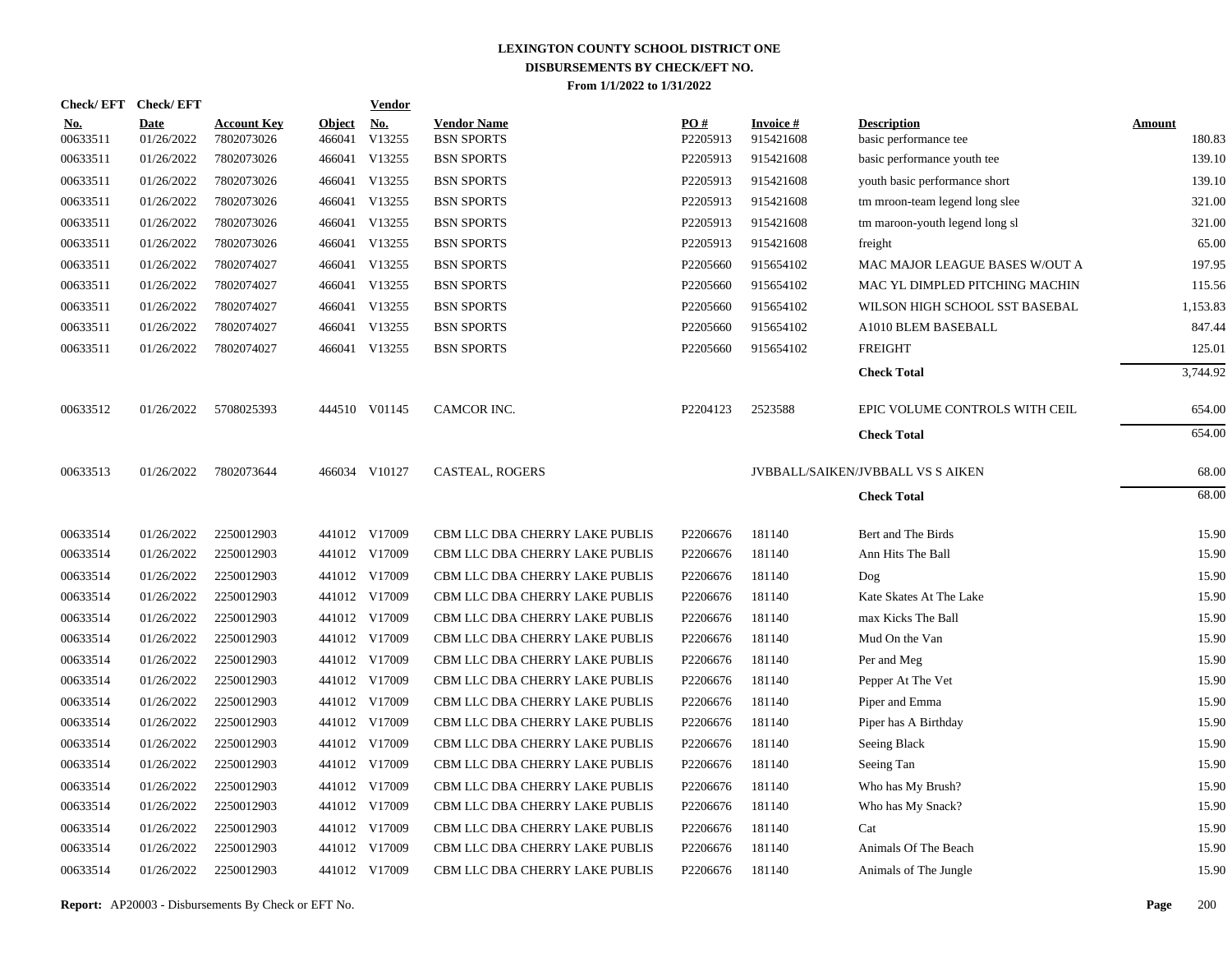| <b>Check/EFT</b>       | <b>Check/EFT</b>          |                                  |                         | <b>Vendor</b> |                                                      |                 |                           |                                              |                        |
|------------------------|---------------------------|----------------------------------|-------------------------|---------------|------------------------------------------------------|-----------------|---------------------------|----------------------------------------------|------------------------|
| <u>No.</u><br>00633514 | <b>Date</b><br>01/26/2022 | <b>Account Key</b><br>2250012903 | <b>Object</b><br>441012 | No.<br>V17009 | <b>Vendor Name</b><br>CBM LLC DBA CHERRY LAKE PUBLIS | PO#<br>P2206676 | <b>Invoice#</b><br>181140 | <b>Description</b><br>Beth's Basketball Game | <b>Amount</b><br>15.90 |
| 00633514               | 01/26/2022                | 2250012903                       |                         | 441012 V17009 | CBM LLC DBA CHERRY LAKE PUBLIS                       | P2206676        | 181140                    | The Bulls Football Team                      | 15.90                  |
| 00633514               | 01/26/2022                | 2250012903                       |                         | 441012 V17009 | CBM LLC DBA CHERRY LAKE PUBLIS                       | P2206676        | 181140                    | Tim and His Bat                              | 15.90                  |
| 00633514               | 01/26/2022                | 2250012903                       |                         | 441012 V17009 | CBM LLC DBA CHERRY LAKE PUBLIS                       | P2206676        | 181140                    | Turtle and Frog Find A Ball                  | 15.90                  |
| 00633514               | 01/26/2022                | 2250012903                       |                         | 441012 V17009 | CBM LLC DBA CHERRY LAKE PUBLIS                       | P2206676        | 181140                    | What To Put On For School?                   | 15.90                  |
| 00633514               | 01/26/2022                | 2250012903                       |                         | 441012 V17009 | CBM LLC DBA CHERRY LAKE PUBLIS                       | P2206678        | 181141                    | Bert Andd The Birds                          | 15.90                  |
| 00633514               | 01/26/2022                | 2250012903                       |                         | 441012 V17009 | CBM LLC DBA CHERRY LAKE PUBLIS                       | P2206678        | 181141                    | Ann Hits The Ball                            | 15.90                  |
| 00633514               | 01/26/2022                | 2250012903                       |                         | 441012 V17009 | CBM LLC DBA CHERRY LAKE PUBLIS                       | P2206678        | 181141                    | Dog                                          | 15.90                  |
| 00633514               | 01/26/2022                | 2250012903                       |                         | 441012 V17009 | CBM LLC DBA CHERRY LAKE PUBLIS                       | P2206678        | 181141                    | Kate Skates At The Lake                      | 15.90                  |
| 00633514               | 01/26/2022                | 2250012903                       |                         | 441012 V17009 | CBM LLC DBA CHERRY LAKE PUBLIS                       | P2206678        | 181141                    | Max Kicks The Ball                           | 15.90                  |
| 00633514               | 01/26/2022                | 2250012903                       |                         | 441012 V17009 | CBM LLC DBA CHERRY LAKE PUBLIS                       | P2206678        | 181141                    | Mud On The Van                               | 15.90                  |
| 00633514               | 01/26/2022                | 2250012903                       |                         | 441012 V17009 | CBM LLC DBA CHERRY LAKE PUBLIS                       | P2206678        | 181141                    | Peg and Meg                                  | 15.90                  |
| 00633514               | 01/26/2022                | 2250012903                       |                         | 441012 V17009 | CBM LLC DBA CHERRY LAKE PUBLIS                       | P2206678        | 181141                    | Pepper At The Vet                            | 15.90                  |
| 00633514               | 01/26/2022                | 2250012903                       |                         | 441012 V17009 | CBM LLC DBA CHERRY LAKE PUBLIS                       | P2206678        | 181141                    | Piper and Emma                               | 15.90                  |
| 00633514               | 01/26/2022                | 2250012903                       |                         | 441012 V17009 | CBM LLC DBA CHERRY LAKE PUBLIS                       | P2206678        | 181141                    | Piper Has A Birthday                         | 15.90                  |
| 00633514               | 01/26/2022                | 2250012903                       |                         | 441012 V17009 | CBM LLC DBA CHERRY LAKE PUBLIS                       | P2206678        | 181141                    | Seeing Black                                 | 15.90                  |
| 00633514               | 01/26/2022                | 2250012903                       |                         | 441012 V17009 | CBM LLC DBA CHERRY LAKE PUBLIS                       | P2206678        | 181141                    | Seeing Tan                                   | 15.90                  |
| 00633514               | 01/26/2022                | 2250012903                       |                         | 441012 V17009 | CBM LLC DBA CHERRY LAKE PUBLIS                       | P2206678        | 181141                    | Who Has My Brush?                            | 15.90                  |
| 00633514               | 01/26/2022                | 2250012903                       |                         | 441012 V17009 | CBM LLC DBA CHERRY LAKE PUBLIS                       | P2206678        | 181141                    | Who Has My Snack?                            | 15.90                  |
| 00633514               | 01/26/2022                | 2250012903                       |                         | 441012 V17009 | CBM LLC DBA CHERRY LAKE PUBLIS                       | P2206678        | 181141                    | Cat                                          | 15.90                  |
| 00633514               | 01/26/2022                | 2250012903                       |                         | 441012 V17009 | CBM LLC DBA CHERRY LAKE PUBLIS                       | P2206678        | 181141                    | Animals of The Beach                         | 15.90                  |
| 00633514               | 01/26/2022                | 2250012903                       |                         | 441012 V17009 | CBM LLC DBA CHERRY LAKE PUBLIS                       | P2206678        | 181141                    | Animals of The Jungle                        | 15.90                  |
| 00633514               | 01/26/2022                | 2250012903                       |                         | 441012 V17009 | CBM LLC DBA CHERRY LAKE PUBLIS                       | P2206678        | 181141                    | Beth's Basketball Game                       | 15.90                  |
| 00633514               | 01/26/2022                | 2250012903                       |                         | 441012 V17009 | CBM LLC DBA CHERRY LAKE PUBLIS                       | P2206678        | 181141                    | The Bulls Football Team                      | 15.90                  |
| 00633514               | 01/26/2022                | 2250012903                       |                         | 441012 V17009 | CBM LLC DBA CHERRY LAKE PUBLIS                       | P2206678        | 181141                    | Tim and His Bat                              | 15.90                  |
| 00633514               | 01/26/2022                | 2250012903                       |                         | 441012 V17009 | CBM LLC DBA CHERRY LAKE PUBLIS                       | P2206678        | 181141                    | Turtle and Frog Find A Ball                  | 15.90                  |
| 00633514               | 01/26/2022                | 2250012903                       |                         | 441012 V17009 | CBM LLC DBA CHERRY LAKE PUBLIS                       | P2206678        | 181141                    | What To Put On For School?                   | 15.90                  |
| 00633514               | 01/26/2022                | 2250012903                       |                         | 441012 V17009 | CBM LLC DBA CHERRY LAKE PUBLIS                       | P2206675        | 181142                    | Bert And The Birds                           | 15.90                  |
| 00633514               | 01/26/2022                | 2250012903                       |                         | 441012 V17009 | CBM LLC DBA CHERRY LAKE PUBLIS                       | P2206675        | 181142                    | Ann Hits The Ball                            | 15.90                  |
| 00633514               | 01/26/2022                | 2250012903                       |                         | 441012 V17009 | CBM LLC DBA CHERRY LAKE PUBLIS                       | P2206675        | 181142                    | Dog                                          | 15.90                  |
| 00633514               | 01/26/2022                | 2250012903                       |                         | 441012 V17009 | CBM LLC DBA CHERRY LAKE PUBLIS                       | P2206675        | 181142                    | Kate Skates At The Lake                      | 15.90                  |
| 00633514               | 01/26/2022                | 2250012903                       |                         | 441012 V17009 | CBM LLC DBA CHERRY LAKE PUBLIS                       | P2206675        | 181142                    | Max Kicks The Ball                           | 15.90                  |
| 00633514               | 01/26/2022                | 2250012903                       |                         | 441012 V17009 | CBM LLC DBA CHERRY LAKE PUBLIS                       | P2206675        | 181142                    | Mud On The Van                               | 15.90                  |
| 00633514               | 01/26/2022                | 2250012903                       |                         | 441012 V17009 | CBM LLC DBA CHERRY LAKE PUBLIS                       | P2206675        | 181142                    | Peg and Meg                                  | 15.90                  |
| 00633514               | 01/26/2022                | 2250012903                       |                         | 441012 V17009 | CBM LLC DBA CHERRY LAKE PUBLIS                       | P2206675        | 181142                    | Pepper At The Vet                            | 15.90                  |
| 00633514               | 01/26/2022                | 2250012903                       |                         | 441012 V17009 | CBM LLC DBA CHERRY LAKE PUBLIS                       | P2206675        | 181142                    | Piper and Emma                               | 15.90                  |

**Report:** AP20003 - Disbursements By Check or EFT No. **Page** 201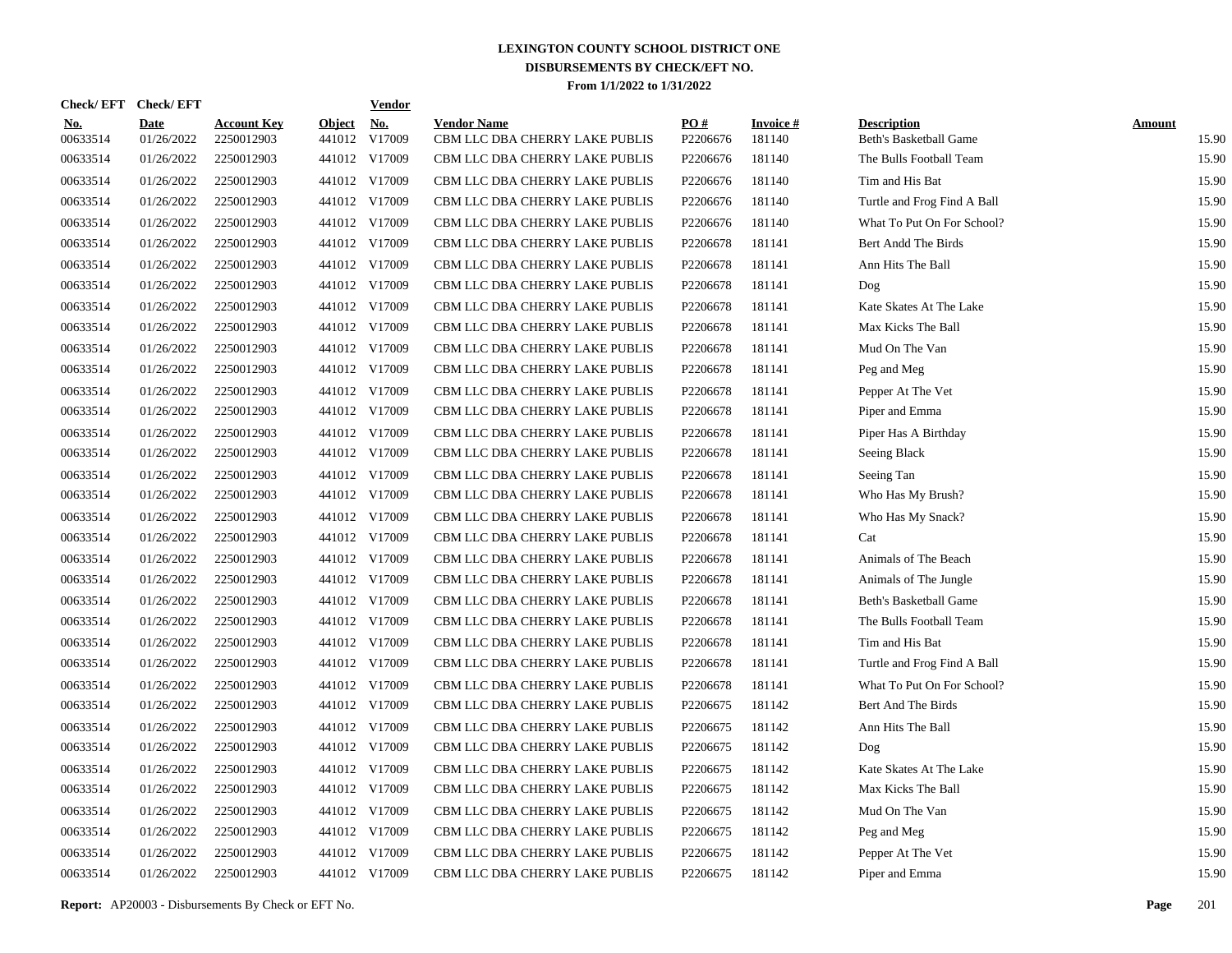| <b>Check/EFT</b>       | <b>Check/EFT</b>          |                                  |                         | <b>Vendor</b>        |                                                      |                 |                           |                                            |                        |
|------------------------|---------------------------|----------------------------------|-------------------------|----------------------|------------------------------------------------------|-----------------|---------------------------|--------------------------------------------|------------------------|
| <u>No.</u><br>00633514 | <b>Date</b><br>01/26/2022 | <b>Account Key</b><br>2250012903 | <b>Object</b><br>441012 | <u>No.</u><br>V17009 | <b>Vendor Name</b><br>CBM LLC DBA CHERRY LAKE PUBLIS | PO#<br>P2206675 | <b>Invoice#</b><br>181142 | <b>Description</b><br>Piper Has A Birthday | <b>Amount</b><br>15.90 |
| 00633514               | 01/26/2022                | 2250012903                       |                         | 441012 V17009        | CBM LLC DBA CHERRY LAKE PUBLIS                       | P2206675        | 181142                    | Seeing Black                               | 15.90                  |
| 00633514               | 01/26/2022                | 2250012903                       |                         | 441012 V17009        | CBM LLC DBA CHERRY LAKE PUBLIS                       | P2206675        | 181142                    | Seeing Tan                                 | 15.90                  |
| 00633514               | 01/26/2022                | 2250012903                       |                         | 441012 V17009        | CBM LLC DBA CHERRY LAKE PUBLIS                       | P2206675        | 181142                    | Who Has My Brush?                          | 15.90                  |
| 00633514               | 01/26/2022                | 2250012903                       |                         | 441012 V17009        | CBM LLC DBA CHERRY LAKE PUBLIS                       | P2206675        | 181142                    | Who Has My Snack?                          | 15.90                  |
| 00633514               | 01/26/2022                | 2250012903                       |                         | 441012 V17009        | CBM LLC DBA CHERRY LAKE PUBLIS                       | P2206675        | 181142                    | Cat                                        | 15.90                  |
| 00633514               | 01/26/2022                | 2250012903                       |                         | 441012 V17009        | CBM LLC DBA CHERRY LAKE PUBLIS                       | P2206675        | 181142                    | Animals of The Beach                       | 15.90                  |
| 00633514               | 01/26/2022                | 2250012903                       |                         | 441012 V17009        | CBM LLC DBA CHERRY LAKE PUBLIS                       | P2206675        | 181142                    | Animals of The Jungle                      | 15.90                  |
| 00633514               | 01/26/2022                | 2250012903                       |                         | 441012 V17009        | CBM LLC DBA CHERRY LAKE PUBLIS                       | P2206675        | 181142                    | Beth's Basketball Game                     | 15.90                  |
| 00633514               | 01/26/2022                | 2250012903                       |                         | 441012 V17009        | CBM LLC DBA CHERRY LAKE PUBLIS                       | P2206675        | 181142                    | The Bulls Football Team                    | 15.90                  |
| 00633514               | 01/26/2022                | 2250012903                       |                         | 441012 V17009        | CBM LLC DBA CHERRY LAKE PUBLIS                       | P2206675        | 181142                    | Tim and His Bat                            | 15.90                  |
| 00633514               | 01/26/2022                | 2250012903                       |                         | 441012 V17009        | CBM LLC DBA CHERRY LAKE PUBLIS                       | P2206675        | 181142                    | Turtle and Frog Find A Ball                | 15.90                  |
| 00633514               | 01/26/2022                | 2250012903                       |                         | 441012 V17009        | CBM LLC DBA CHERRY LAKE PUBLIS                       | P2206675        | 181142                    | What To Put On For School?                 | 15.90                  |
| 00633514               | 01/26/2022                | 2250012903                       |                         | 441012 V17009        | CBM LLC DBA CHERRY LAKE PUBLIS                       | P2206636        | 181143                    | Bert and The Birds                         | 15.90                  |
| 00633514               | 01/26/2022                | 2250012903                       |                         | 441012 V17009        | CBM LLC DBA CHERRY LAKE PUBLIS                       | P2206636        | 181143                    | Ann Hits The Ball                          | 15.90                  |
| 00633514               | 01/26/2022                | 2250012903                       |                         | 441012 V17009        | CBM LLC DBA CHERRY LAKE PUBLIS                       | P2206636        | 181143                    | Dog                                        | 15.90                  |
| 00633514               | 01/26/2022                | 2250012903                       |                         | 441012 V17009        | CBM LLC DBA CHERRY LAKE PUBLIS                       | P2206636        | 181143                    | Kate Skates at The Lake                    | 15.90                  |
| 00633514               | 01/26/2022                | 2250012903                       |                         | 441012 V17009        | CBM LLC DBA CHERRY LAKE PUBLIS                       | P2206636        | 181143                    | Max Kicks The Ball                         | 15.90                  |
| 00633514               | 01/26/2022                | 2250012903                       |                         | 441012 V17009        | CBM LLC DBA CHERRY LAKE PUBLIS                       | P2206636        | 181143                    | Mud On The Van                             | 15.90                  |
| 00633514               | 01/26/2022                | 2250012903                       |                         | 441012 V17009        | CBM LLC DBA CHERRY LAKE PUBLIS                       | P2206636        | 181143                    | Peg and Meg                                | 15.90                  |
| 00633514               | 01/26/2022                | 2250012903                       |                         | 441012 V17009        | CBM LLC DBA CHERRY LAKE PUBLIS                       | P2206636        | 181143                    | Pepper At The Vet                          | 15.90                  |
| 00633514               | 01/26/2022                | 2250012903                       |                         | 441012 V17009        | CBM LLC DBA CHERRY LAKE PUBLIS                       | P2206636        | 181143                    | Piper and Emma                             | 15.90                  |
| 00633514               | 01/26/2022                | 2250012903                       |                         | 441012 V17009        | CBM LLC DBA CHERRY LAKE PUBLIS                       | P2206636        | 181143                    | Piper Has A Birthday                       | 15.90                  |
| 00633514               | 01/26/2022                | 2250012903                       |                         | 441012 V17009        | CBM LLC DBA CHERRY LAKE PUBLIS                       | P2206636        | 181143                    | Seeing Black                               | 15.90                  |
| 00633514               | 01/26/2022                | 2250012903                       |                         | 441012 V17009        | CBM LLC DBA CHERRY LAKE PUBLIS                       | P2206636        | 181143                    | Seeing Tan                                 | 15.90                  |
| 00633514               | 01/26/2022                | 2250012903                       |                         | 441012 V17009        | CBM LLC DBA CHERRY LAKE PUBLIS                       | P2206636        | 181143                    | Who Has My Brush?                          | 15.90                  |
| 00633514               | 01/26/2022                | 2250012903                       |                         | 441012 V17009        | CBM LLC DBA CHERRY LAKE PUBLIS                       | P2206636        | 181143                    | Who Has My Snack?                          | 15.90                  |
| 00633514               | 01/26/2022                | 2250012903                       |                         | 441012 V17009        | CBM LLC DBA CHERRY LAKE PUBLIS                       | P2206636        | 181143                    | Cat                                        | 15.90                  |
| 00633514               | 01/26/2022                | 2250012903                       |                         | 441012 V17009        | CBM LLC DBA CHERRY LAKE PUBLIS                       | P2206636        | 181143                    | Animals of the Beach                       | 15.90                  |
| 00633514               | 01/26/2022                | 2250012903                       |                         | 441012 V17009        | CBM LLC DBA CHERRY LAKE PUBLIS                       | P2206636        | 181143                    | Animals of the Jungle                      | 15.90                  |
| 00633514               | 01/26/2022                | 2250012903                       |                         | 441012 V17009        | CBM LLC DBA CHERRY LAKE PUBLIS                       | P2206636        | 181143                    | Beth's Basketball Game                     | 15.90                  |
| 00633514               | 01/26/2022                | 2250012903                       |                         | 441012 V17009        | CBM LLC DBA CHERRY LAKE PUBLIS                       | P2206636        | 181143                    | The Bull's Footbnall Team                  | 15.90                  |
| 00633514               | 01/26/2022                | 2250012903                       |                         | 441012 V17009        | CBM LLC DBA CHERRY LAKE PUBLIS                       | P2206636        | 181143                    | Tim and His Bat                            | 15.90                  |
| 00633514               | 01/26/2022                | 2250012903                       |                         | 441012 V17009        | CBM LLC DBA CHERRY LAKE PUBLIS                       | P2206636        | 181143                    | Turtle and Frog Find A Ball                | 15.90                  |
| 00633514               | 01/26/2022                | 2250012903                       |                         | 441012 V17009        | CBM LLC DBA CHERRY LAKE PUBLIS                       | P2206636        | 181143                    | What To Put On For School?                 | 15.90                  |
| 00633514               | 01/26/2022                | 2250012903                       |                         | 441012 V17009        | CBM LLC DBA CHERRY LAKE PUBLIS                       | P2206635        | 181144                    | Bert and The Birds                         | 15.90                  |

**Report:** AP20003 - Disbursements By Check or EFT No. **Page** 202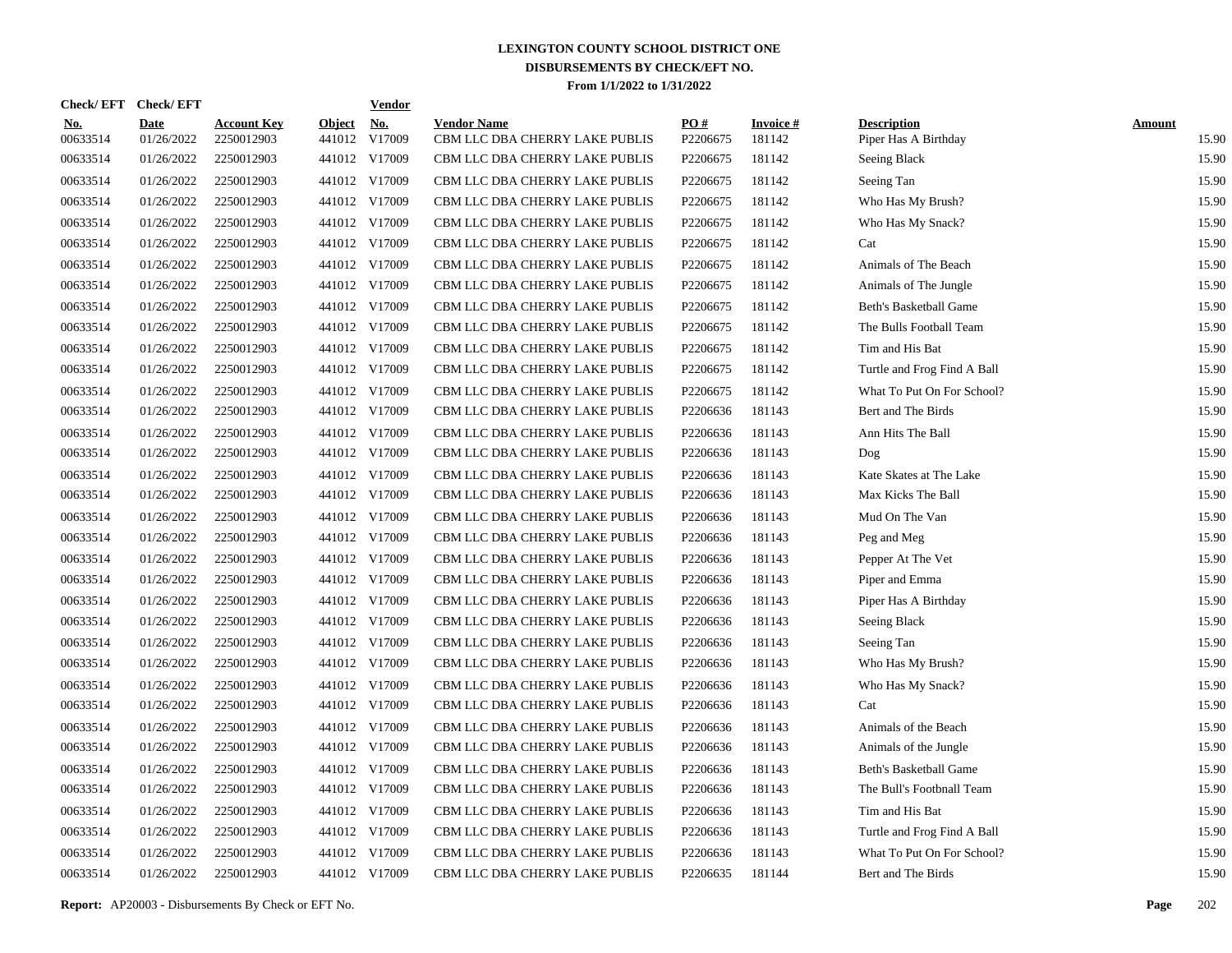| <b>Check/EFT</b>       | <b>Check/EFT</b>          |                                  |                         | <b>Vendor</b>        |                                                      |                 |                           |                                         |                        |
|------------------------|---------------------------|----------------------------------|-------------------------|----------------------|------------------------------------------------------|-----------------|---------------------------|-----------------------------------------|------------------------|
| <u>No.</u><br>00633514 | <b>Date</b><br>01/26/2022 | <b>Account Key</b><br>2250012903 | <b>Object</b><br>441012 | <u>No.</u><br>V17009 | <b>Vendor Name</b><br>CBM LLC DBA CHERRY LAKE PUBLIS | PO#<br>P2206635 | <b>Invoice#</b><br>181144 | <b>Description</b><br>Ann Hits The Ball | <b>Amount</b><br>15.90 |
| 00633514               | 01/26/2022                | 2250012903                       |                         | 441012 V17009        | CBM LLC DBA CHERRY LAKE PUBLIS                       | P2206635        | 181144                    | Dog                                     | 15.90                  |
| 00633514               | 01/26/2022                | 2250012903                       |                         | 441012 V17009        | CBM LLC DBA CHERRY LAKE PUBLIS                       | P2206635        | 181144                    | Kate Skates At The Lake                 | 15.90                  |
| 00633514               | 01/26/2022                | 2250012903                       |                         | 441012 V17009        | CBM LLC DBA CHERRY LAKE PUBLIS                       | P2206635        | 181144                    | Max Kicks The Ball                      | 15.90                  |
| 00633514               | 01/26/2022                | 2250012903                       |                         | 441012 V17009        | CBM LLC DBA CHERRY LAKE PUBLIS                       | P2206635        | 181144                    | Mud On The Van                          | 15.90                  |
| 00633514               | 01/26/2022                | 2250012903                       |                         | 441012 V17009        | CBM LLC DBA CHERRY LAKE PUBLIS                       | P2206635        | 181144                    | Peg and Meg                             | 15.90                  |
| 00633514               | 01/26/2022                | 2250012903                       |                         | 441012 V17009        | CBM LLC DBA CHERRY LAKE PUBLIS                       | P2206635        | 181144                    | Pepper At The Vet                       | 15.90                  |
| 00633514               | 01/26/2022                | 2250012903                       |                         | 441012 V17009        | CBM LLC DBA CHERRY LAKE PUBLIS                       | P2206635        | 181144                    | Piper and Emma                          | 15.90                  |
| 00633514               | 01/26/2022                | 2250012903                       |                         | 441012 V17009        | CBM LLC DBA CHERRY LAKE PUBLIS                       | P2206635        | 181144                    | Piper Has A Birthday                    | 15.90                  |
| 00633514               | 01/26/2022                | 2250012903                       |                         | 441012 V17009        | CBM LLC DBA CHERRY LAKE PUBLIS                       | P2206635        | 181144                    | Seeing Black                            | 15.90                  |
| 00633514               | 01/26/2022                | 2250012903                       |                         | 441012 V17009        | CBM LLC DBA CHERRY LAKE PUBLIS                       | P2206635        | 181144                    | Seeing Tan                              | 15.90                  |
| 00633514               | 01/26/2022                | 2250012903                       |                         | 441012 V17009        | CBM LLC DBA CHERRY LAKE PUBLIS                       | P2206635        | 181144                    | Who Has My Brush?                       | 15.90                  |
| 00633514               | 01/26/2022                | 2250012903                       |                         | 441012 V17009        | CBM LLC DBA CHERRY LAKE PUBLIS                       | P2206635        | 181144                    | Who Has My Snack?                       | 15.90                  |
| 00633514               | 01/26/2022                | 2250012903                       |                         | 441012 V17009        | CBM LLC DBA CHERRY LAKE PUBLIS                       | P2206635        | 181144                    | Cat                                     | 15.90                  |
| 00633514               | 01/26/2022                | 2250012903                       |                         | 441012 V17009        | CBM LLC DBA CHERRY LAKE PUBLIS                       | P2206635        | 181144                    | Animal On The Beach                     | 15.90                  |
| 00633514               | 01/26/2022                | 2250012903                       |                         | 441012 V17009        | CBM LLC DBA CHERRY LAKE PUBLIS                       | P2206635        | 181144                    | Animals Of The Jungle                   | 15.90                  |
| 00633514               | 01/26/2022                | 2250012903                       |                         | 441012 V17009        | CBM LLC DBA CHERRY LAKE PUBLIS                       | P2206635        | 181144                    | Beth'; s basketball Game                | 15.90                  |
| 00633514               | 01/26/2022                | 2250012903                       |                         | 441012 V17009        | CBM LLC DBA CHERRY LAKE PUBLIS                       | P2206635        | 181144                    | The Bulls Football Team                 | 15.90                  |
| 00633514               | 01/26/2022                | 2250012903                       |                         | 441012 V17009        | CBM LLC DBA CHERRY LAKE PUBLIS                       | P2206635        | 181144                    | Tim and His Bat                         | 15.90                  |
| 00633514               | 01/26/2022                | 2250012903                       |                         | 441012 V17009        | CBM LLC DBA CHERRY LAKE PUBLIS                       | P2206635        | 181144                    | Turtle and Frog Find A Ball             | 15.90                  |
| 00633514               | 01/26/2022                | 2250012903                       |                         | 441012 V17009        | CBM LLC DBA CHERRY LAKE PUBLIS                       | P2206635        | 181144                    | What To Put On For School?              | 15.90                  |
| 00633514               | 01/26/2022                | 2250012903                       |                         | 441012 V17009        | CBM LLC DBA CHERRY LAKE PUBLIS                       | P2206674        | 181163                    | Bert and The Birds                      | 15.90                  |
| 00633514               | 01/26/2022                | 2250012903                       |                         | 441012 V17009        | CBM LLC DBA CHERRY LAKE PUBLIS                       | P2206674        | 181163                    | Ann Hits The Ball                       | 15.90                  |
| 00633514               | 01/26/2022                | 2250012903                       |                         | 441012 V17009        | CBM LLC DBA CHERRY LAKE PUBLIS                       | P2206674        | 181163                    | Dog                                     | 15.90                  |
| 00633514               | 01/26/2022                | 2250012903                       |                         | 441012 V17009        | CBM LLC DBA CHERRY LAKE PUBLIS                       | P2206674        | 181163                    | Kate Skates At The Lake                 | 15.90                  |
| 00633514               | 01/26/2022                | 2250012903                       |                         | 441012 V17009        | CBM LLC DBA CHERRY LAKE PUBLIS                       | P2206674        | 181163                    | Max Kicks The Ball                      | 15.90                  |
| 00633514               | 01/26/2022                | 2250012903                       |                         | 441012 V17009        | CBM LLC DBA CHERRY LAKE PUBLIS                       | P2206674        | 181163                    | Mud On The Van                          | 15.90                  |
| 00633514               | 01/26/2022                | 2250012903                       |                         | 441012 V17009        | CBM LLC DBA CHERRY LAKE PUBLIS                       | P2206674        | 181163                    | Peg And Meg                             | 15.90                  |
| 00633514               | 01/26/2022                | 2250012903                       |                         | 441012 V17009        | CBM LLC DBA CHERRY LAKE PUBLIS                       | P2206674        | 181163                    | Pepper At The Vet                       | 15.90                  |
| 00633514               | 01/26/2022                | 2250012903                       |                         | 441012 V17009        | CBM LLC DBA CHERRY LAKE PUBLIS                       | P2206674        | 181163                    | Piper and Emma                          | 15.90                  |
| 00633514               | 01/26/2022                | 2250012903                       |                         | 441012 V17009        | CBM LLC DBA CHERRY LAKE PUBLIS                       | P2206674        | 181163                    | Piper Has A Birthday                    | 15.90                  |
| 00633514               | 01/26/2022                | 2250012903                       |                         | 441012 V17009        | CBM LLC DBA CHERRY LAKE PUBLIS                       | P2206674        | 181163                    | Seeing Black                            | 15.90                  |
| 00633514               | 01/26/2022                | 2250012903                       |                         | 441012 V17009        | CBM LLC DBA CHERRY LAKE PUBLIS                       | P2206674        | 181163                    | Seeing Tan                              | 15.90                  |
| 00633514               | 01/26/2022                | 2250012903                       |                         | 441012 V17009        | CBM LLC DBA CHERRY LAKE PUBLIS                       | P2206674        | 181163                    | Who Has My Brush?                       | 15.90                  |
| 00633514               | 01/26/2022                | 2250012903                       |                         | 441012 V17009        | CBM LLC DBA CHERRY LAKE PUBLIS                       | P2206674        | 181163                    | Who Has My Snack?                       | 15.90                  |
| 00633514               | 01/26/2022                | 2250012903                       |                         | 441012 V17009        | CBM LLC DBA CHERRY LAKE PUBLIS                       | P2206674        | 181163                    | Cat                                     | 15.90                  |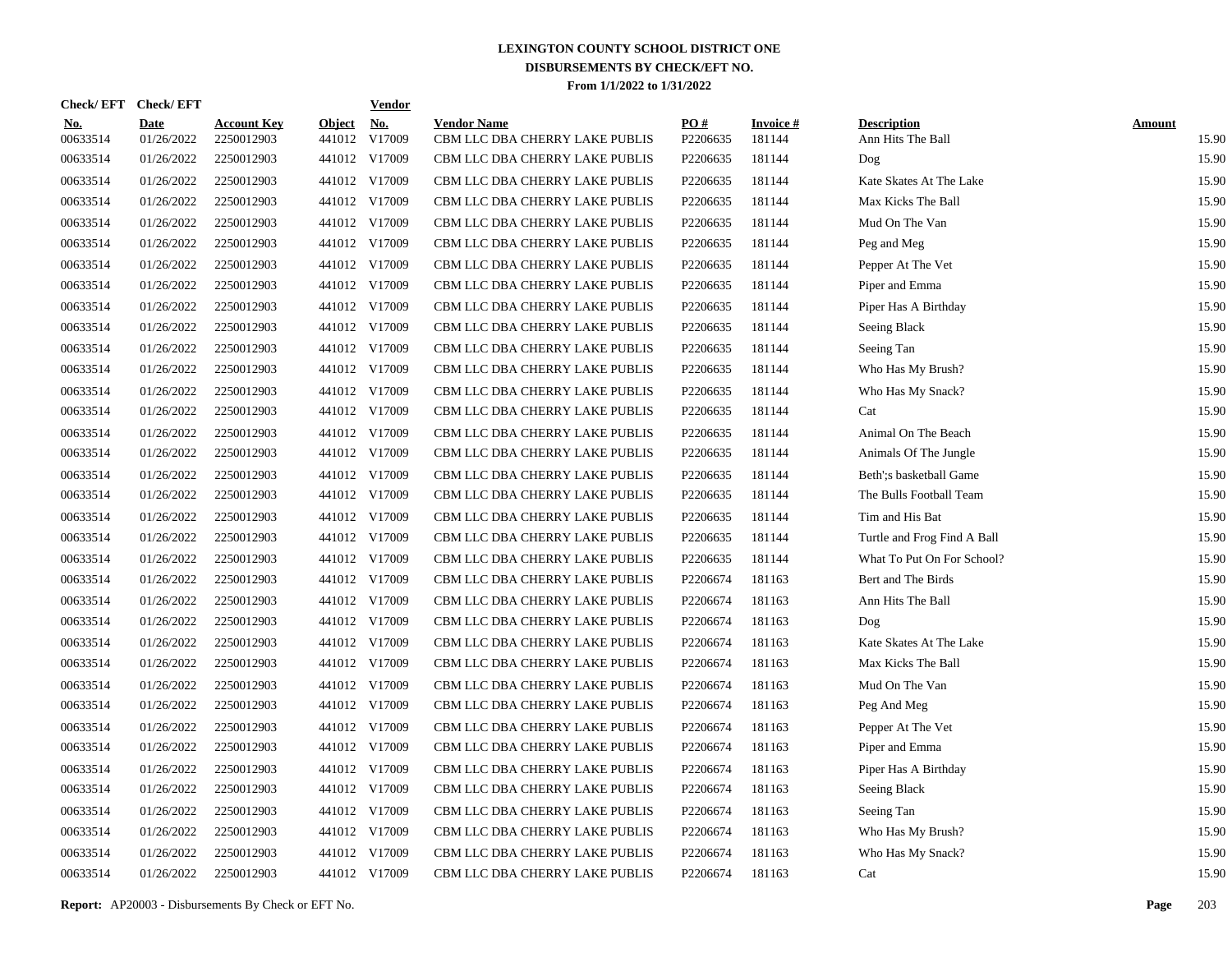| Check/EFT Check/EFT    |                           |                                  |                         | <b>Vendor</b>        |                                                      |                 |                           |                                            |                        |
|------------------------|---------------------------|----------------------------------|-------------------------|----------------------|------------------------------------------------------|-----------------|---------------------------|--------------------------------------------|------------------------|
| <u>No.</u><br>00633514 | <b>Date</b><br>01/26/2022 | <b>Account Key</b><br>2250012903 | <b>Object</b><br>441012 | <u>No.</u><br>V17009 | <b>Vendor Name</b><br>CBM LLC DBA CHERRY LAKE PUBLIS | PO#<br>P2206674 | <b>Invoice#</b><br>181163 | <b>Description</b><br>Animals of The Beach | <b>Amount</b><br>15.90 |
| 00633514               | 01/26/2022                | 2250012903                       |                         | 441012 V17009        | CBM LLC DBA CHERRY LAKE PUBLIS                       | P2206674        | 181163                    | Animals of the Jungle                      | 15.90                  |
| 00633514               | 01/26/2022                | 2250012903                       |                         | 441012 V17009        | CBM LLC DBA CHERRY LAKE PUBLIS                       | P2206674        | 181163                    | Beth's Basketball Game                     | 15.90                  |
| 00633514               | 01/26/2022                | 2250012903                       |                         | 441012 V17009        | CBM LLC DBA CHERRY LAKE PUBLIS                       | P2206674        | 181163                    | The Bulls Football team                    | 15.90                  |
| 00633514               | 01/26/2022                | 2250012903                       |                         | 441012 V17009        | CBM LLC DBA CHERRY LAKE PUBLIS                       | P2206674        | 181163                    | Tim and His Bat                            | 15.90                  |
| 00633514               | 01/26/2022                | 2250012903                       |                         | 441012 V17009        | CBM LLC DBA CHERRY LAKE PUBLIS                       | P2206674        | 181163                    | Turtle And Frog Find A Ball                | 15.90                  |
| 00633514               | 01/26/2022                | 2250012903                       |                         | 441012 V17009        | CBM LLC DBA CHERRY LAKE PUBLIS                       | P2206674        | 181163                    | What To Put On For School?                 | 15.90                  |
| 00633514               | 01/26/2022                | 2250012903                       |                         | 441012 V17009        | CBM LLC DBA CHERRY LAKE PUBLIS                       | P2206632        | 181211                    | Bert and The Birds                         | 15.90                  |
| 00633514               | 01/26/2022                | 2250012903                       |                         | 441012 V17009        | CBM LLC DBA CHERRY LAKE PUBLIS                       | P2206632        | 181211                    | Ann Hits The Ball                          | 15.90                  |
| 00633514               | 01/26/2022                | 2250012903                       |                         | 441012 V17009        | CBM LLC DBA CHERRY LAKE PUBLIS                       | P2206632        | 181211                    | Dog                                        | 15.90                  |
| 00633514               | 01/26/2022                | 2250012903                       |                         | 441012 V17009        | CBM LLC DBA CHERRY LAKE PUBLIS                       | P2206632        | 181211                    | Kate Skates at the Lake                    | 15.90                  |
| 00633514               | 01/26/2022                | 2250012903                       |                         | 441012 V17009        | CBM LLC DBA CHERRY LAKE PUBLIS                       | P2206632        | 181211                    | Max Kicks The Ball                         | 15.90                  |
| 00633514               | 01/26/2022                | 2250012903                       |                         | 441012 V17009        | CBM LLC DBA CHERRY LAKE PUBLIS                       | P2206632        | 181211                    | Mud On The Van                             | 15.90                  |
| 00633514               | 01/26/2022                | 2250012903                       |                         | 441012 V17009        | CBM LLC DBA CHERRY LAKE PUBLIS                       | P2206632        | 181211                    | Peg and Meg                                | 15.90                  |
| 00633514               | 01/26/2022                | 2250012903                       |                         | 441012 V17009        | CBM LLC DBA CHERRY LAKE PUBLIS                       | P2206632        | 181211                    | Pepper At The Vet                          | 15.90                  |
| 00633514               | 01/26/2022                | 2250012903                       |                         | 441012 V17009        | CBM LLC DBA CHERRY LAKE PUBLIS                       | P2206632        | 181211                    | Piper and Emma                             | 15.90                  |
| 00633514               | 01/26/2022                | 2250012903                       |                         | 441012 V17009        | CBM LLC DBA CHERRY LAKE PUBLIS                       | P2206632        | 181211                    | Piper Has A Birthday                       | 15.90                  |
| 00633514               | 01/26/2022                | 2250012903                       |                         | 441012 V17009        | CBM LLC DBA CHERRY LAKE PUBLIS                       | P2206632        | 181211                    | Seeing Black                               | 15.90                  |
| 00633514               | 01/26/2022                | 2250012903                       |                         | 441012 V17009        | CBM LLC DBA CHERRY LAKE PUBLIS                       | P2206632        | 181211                    | Seeing Tan                                 | 15.90                  |
| 00633514               | 01/26/2022                | 2250012903                       |                         | 441012 V17009        | CBM LLC DBA CHERRY LAKE PUBLIS                       | P2206632        | 181211                    | Who Has My Brush?                          | 15.90                  |
| 00633514               | 01/26/2022                | 2250012903                       |                         | 441012 V17009        | CBM LLC DBA CHERRY LAKE PUBLIS                       | P2206632        | 181211                    | Who Has My Snack?                          | 15.90                  |
| 00633514               | 01/26/2022                | 2250012903                       |                         | 441012 V17009        | CBM LLC DBA CHERRY LAKE PUBLIS                       | P2206632        | 181211                    | Cat                                        | 15.90                  |
| 00633514               | 01/26/2022                | 2250012903                       |                         | 441012 V17009        | CBM LLC DBA CHERRY LAKE PUBLIS                       | P2206632        | 181211                    | Animals of the Beach                       | 15.90                  |
| 00633514               | 01/26/2022                | 2250012903                       |                         | 441012 V17009        | CBM LLC DBA CHERRY LAKE PUBLIS                       | P2206632        | 181211                    | Animals of the Jungle                      | 15.90                  |
| 00633514               | 01/26/2022                | 2250012903                       |                         | 441012 V17009        | CBM LLC DBA CHERRY LAKE PUBLIS                       | P2206632        | 181211                    | <b>Beth's Basketball Game</b>              | 15.90                  |
| 00633514               | 01/26/2022                | 2250012903                       |                         | 441012 V17009        | CBM LLC DBA CHERRY LAKE PUBLIS                       | P2206632        | 181211                    | The Bulls Football Team                    | 15.90                  |
| 00633514               | 01/26/2022                | 2250012903                       |                         | 441012 V17009        | CBM LLC DBA CHERRY LAKE PUBLIS                       | P2206632        | 181211                    | Tim and His Bat                            | 15.90                  |
| 00633514               | 01/26/2022                | 2250012903                       |                         | 441012 V17009        | CBM LLC DBA CHERRY LAKE PUBLIS                       | P2206632        | 181211                    | Turtle and Frog find A Ball                | 15.90                  |
| 00633514               | 01/26/2022                | 2250012903                       |                         | 441012 V17009        | CBM LLC DBA CHERRY LAKE PUBLIS                       | P2206632        | 181211                    | What To Put On For School?                 | 15.90                  |
| 00633514               | 01/26/2022                | 2250012903                       |                         | 441012 V17009        | CBM LLC DBA CHERRY LAKE PUBLIS                       | P2206631        | 181212                    | Bert and The Birds                         | 15.90                  |
| 00633514               | 01/26/2022                | 2250012903                       |                         | 441012 V17009        | CBM LLC DBA CHERRY LAKE PUBLIS                       | P2206631        | 181212                    | Ann Hits The Ball                          | 15.90                  |
| 00633514               | 01/26/2022                | 2250012903                       |                         | 441012 V17009        | CBM LLC DBA CHERRY LAKE PUBLIS                       | P2206631        | 181212                    | Dog                                        | 15.90                  |
| 00633514               | 01/26/2022                | 2250012903                       |                         | 441012 V17009        | CBM LLC DBA CHERRY LAKE PUBLIS                       | P2206631        | 181212                    | Kate Skates At The Lake                    | 15.90                  |
| 00633514               | 01/26/2022                | 2250012903                       |                         | 441012 V17009        | CBM LLC DBA CHERRY LAKE PUBLIS                       | P2206631        | 181212                    | Max Kicks The Ball                         | 15.90                  |
| 00633514               | 01/26/2022                | 2250012903                       |                         | 441012 V17009        | CBM LLC DBA CHERRY LAKE PUBLIS                       | P2206631        | 181212                    | Mud On The Van                             | 15.90                  |
| 00633514               | 01/26/2022                | 2250012903                       |                         | 441012 V17009        | CBM LLC DBA CHERRY LAKE PUBLIS                       | P2206631        | 181212                    | Peg and Meg                                | 15.90                  |

**Report:** AP20003 - Disbursements By Check or EFT No. **Page** 204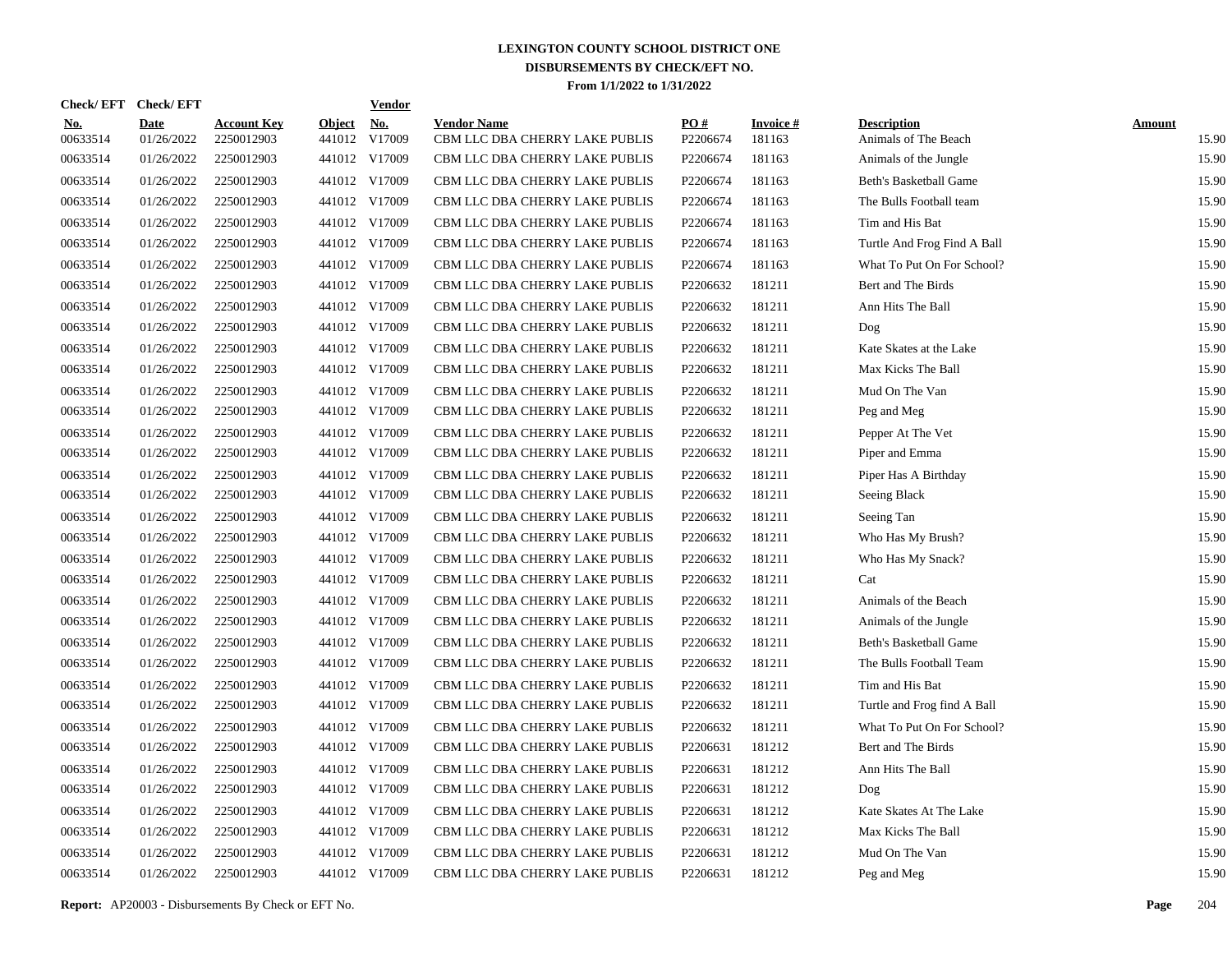| <b>Check/EFT</b>       | <b>Check/EFT</b>          |                                  |                         | <b>Vendor</b>        |                                                      |                 |                           |                                         |                        |
|------------------------|---------------------------|----------------------------------|-------------------------|----------------------|------------------------------------------------------|-----------------|---------------------------|-----------------------------------------|------------------------|
| <u>No.</u><br>00633514 | <b>Date</b><br>01/26/2022 | <b>Account Key</b><br>2250012903 | <b>Object</b><br>441012 | <u>No.</u><br>V17009 | <b>Vendor Name</b><br>CBM LLC DBA CHERRY LAKE PUBLIS | PO#<br>P2206631 | <b>Invoice#</b><br>181212 | <b>Description</b><br>Pepper At The Vet | <b>Amount</b><br>15.90 |
| 00633514               | 01/26/2022                | 2250012903                       |                         | 441012 V17009        | CBM LLC DBA CHERRY LAKE PUBLIS                       | P2206631        | 181212                    | Piper and Emma                          | 15.90                  |
| 00633514               | 01/26/2022                | 2250012903                       |                         | 441012 V17009        | CBM LLC DBA CHERRY LAKE PUBLIS                       | P2206631        | 181212                    | Piper Has A Birthday                    | 15.90                  |
| 00633514               | 01/26/2022                | 2250012903                       |                         | 441012 V17009        | CBM LLC DBA CHERRY LAKE PUBLIS                       | P2206631        | 181212                    | Seeing Black                            | 15.90                  |
| 00633514               | 01/26/2022                | 2250012903                       |                         | 441012 V17009        | CBM LLC DBA CHERRY LAKE PUBLIS                       | P2206631        | 181212                    | Seeing Tan                              | 15.90                  |
| 00633514               | 01/26/2022                | 2250012903                       |                         | 441012 V17009        | CBM LLC DBA CHERRY LAKE PUBLIS                       | P2206631        | 181212                    | Who Has My Brush?                       | 15.90                  |
| 00633514               | 01/26/2022                | 2250012903                       |                         | 441012 V17009        | CBM LLC DBA CHERRY LAKE PUBLIS                       | P2206631        | 181212                    | Who Has My Snack?                       | 15.90                  |
| 00633514               | 01/26/2022                | 2250012903                       |                         | 441012 V17009        | CBM LLC DBA CHERRY LAKE PUBLIS                       | P2206631        | 181212                    | Cat                                     | 15.90                  |
| 00633514               | 01/26/2022                | 2250012903                       |                         | 441012 V17009        | CBM LLC DBA CHERRY LAKE PUBLIS                       | P2206631        | 181212                    | Animals of the Beach                    | 15.90                  |
| 00633514               | 01/26/2022                | 2250012903                       |                         | 441012 V17009        | CBM LLC DBA CHERRY LAKE PUBLIS                       | P2206631        | 181212                    | Animals of the Jungle                   | 15.90                  |
| 00633514               | 01/26/2022                | 2250012903                       |                         | 441012 V17009        | CBM LLC DBA CHERRY LAKE PUBLIS                       | P2206631        | 181212                    | Beth's Basketball Game                  | 15.90                  |
| 00633514               | 01/26/2022                | 2250012903                       |                         | 441012 V17009        | CBM LLC DBA CHERRY LAKE PUBLIS                       | P2206631        | 181212                    | The Bulls Football Team                 | 15.90                  |
| 00633514               | 01/26/2022                | 2250012903                       |                         | 441012 V17009        | CBM LLC DBA CHERRY LAKE PUBLIS                       | P2206631        | 181212                    | Tim and His Bat                         | 15.90                  |
| 00633514               | 01/26/2022                | 2250012903                       |                         | 441012 V17009        | CBM LLC DBA CHERRY LAKE PUBLIS                       | P2206631        | 181212                    | Turtle and Frog Find A Ball             | 15.90                  |
| 00633514               | 01/26/2022                | 2250012903                       |                         | 441012 V17009        | CBM LLC DBA CHERRY LAKE PUBLIS                       | P2206631        | 181212                    | What To Put On For School?              | 15.90                  |
| 00633514               | 01/26/2022                | 2250012903                       |                         | 441012 V17009        | CBM LLC DBA CHERRY LAKE PUBLIS                       | P2206633        | 181213                    | Bert and The Birds                      | 15.90                  |
| 00633514               | 01/26/2022                | 2250012903                       |                         | 441012 V17009        | CBM LLC DBA CHERRY LAKE PUBLIS                       | P2206633        | 181213                    | Ann Hits The Ball                       | 15.90                  |
| 00633514               | 01/26/2022                | 2250012903                       |                         | 441012 V17009        | CBM LLC DBA CHERRY LAKE PUBLIS                       | P2206633        | 181213                    | Dog                                     | 15.90                  |
| 00633514               | 01/26/2022                | 2250012903                       |                         | 441012 V17009        | CBM LLC DBA CHERRY LAKE PUBLIS                       | P2206633        | 181213                    | Kate Skates At The Lake                 | 15.90                  |
| 00633514               | 01/26/2022                | 2250012903                       |                         | 441012 V17009        | CBM LLC DBA CHERRY LAKE PUBLIS                       | P2206633        | 181213                    | Max Kicks The Ball                      | 15.90                  |
| 00633514               | 01/26/2022                | 2250012903                       |                         | 441012 V17009        | CBM LLC DBA CHERRY LAKE PUBLIS                       | P2206633        | 181213                    | Mud On The Van                          | 15.90                  |
| 00633514               | 01/26/2022                | 2250012903                       |                         | 441012 V17009        | CBM LLC DBA CHERRY LAKE PUBLIS                       | P2206633        | 181213                    | Peg and Meg                             | 15.90                  |
| 00633514               | 01/26/2022                | 2250012903                       |                         | 441012 V17009        | CBM LLC DBA CHERRY LAKE PUBLIS                       | P2206633        | 181213                    | Pepper At The Vet                       | 15.90                  |
| 00633514               | 01/26/2022                | 2250012903                       |                         | 441012 V17009        | CBM LLC DBA CHERRY LAKE PUBLIS                       | P2206633        | 181213                    | Piper and Emma                          | 15.90                  |
| 00633514               | 01/26/2022                | 2250012903                       |                         | 441012 V17009        | CBM LLC DBA CHERRY LAKE PUBLIS                       | P2206633        | 181213                    | Piper Has A Birthday                    | 15.90                  |
| 00633514               | 01/26/2022                | 2250012903                       |                         | 441012 V17009        | CBM LLC DBA CHERRY LAKE PUBLIS                       | P2206633        | 181213                    | Seeing Black                            | 15.90                  |
| 00633514               | 01/26/2022                | 2250012903                       |                         | 441012 V17009        | CBM LLC DBA CHERRY LAKE PUBLIS                       | P2206633        | 181213                    | Seeing Tan                              | 15.90                  |
| 00633514               | 01/26/2022                | 2250012903                       |                         | 441012 V17009        | CBM LLC DBA CHERRY LAKE PUBLIS                       | P2206633        | 181213                    | Who Has My Brush?                       | 15.90                  |
| 00633514               | 01/26/2022                | 2250012903                       |                         | 441012 V17009        | CBM LLC DBA CHERRY LAKE PUBLIS                       | P2206633        | 181213                    | Who Has My Snack?                       | 15.90                  |
| 00633514               | 01/26/2022                | 2250012903                       |                         | 441012 V17009        | CBM LLC DBA CHERRY LAKE PUBLIS                       | P2206633        | 181213                    | Cat                                     | 15.90                  |
| 00633514               | 01/26/2022                | 2250012903                       |                         | 441012 V17009        | CBM LLC DBA CHERRY LAKE PUBLIS                       | P2206633        | 181213                    | Animals Of The Beach                    | 15.90                  |
| 00633514               | 01/26/2022                | 2250012903                       |                         | 441012 V17009        | CBM LLC DBA CHERRY LAKE PUBLIS                       | P2206633        | 181213                    | Animals Of The Jungle                   | 15.90                  |
| 00633514               | 01/26/2022                | 2250012903                       |                         | 441012 V17009        | CBM LLC DBA CHERRY LAKE PUBLIS                       | P2206633        | 181213                    | Beth's Basketball Game                  | 15.90                  |
| 00633514               | 01/26/2022                | 2250012903                       |                         | 441012 V17009        | CBM LLC DBA CHERRY LAKE PUBLIS                       | P2206633        | 181213                    | The Bulls Football Team                 | 15.90                  |
| 00633514               | 01/26/2022                | 2250012903                       |                         | 441012 V17009        | CBM LLC DBA CHERRY LAKE PUBLIS                       | P2206633        | 181213                    | Tim and His Bat                         | 15.90                  |
| 00633514               | 01/26/2022                | 2250012903                       |                         | 441012 V17009        | CBM LLC DBA CHERRY LAKE PUBLIS                       | P2206633        | 181213                    | Turtle and Frog Find A Ball             | 15.90                  |

**Report:** AP20003 - Disbursements By Check or EFT No. **Page** 205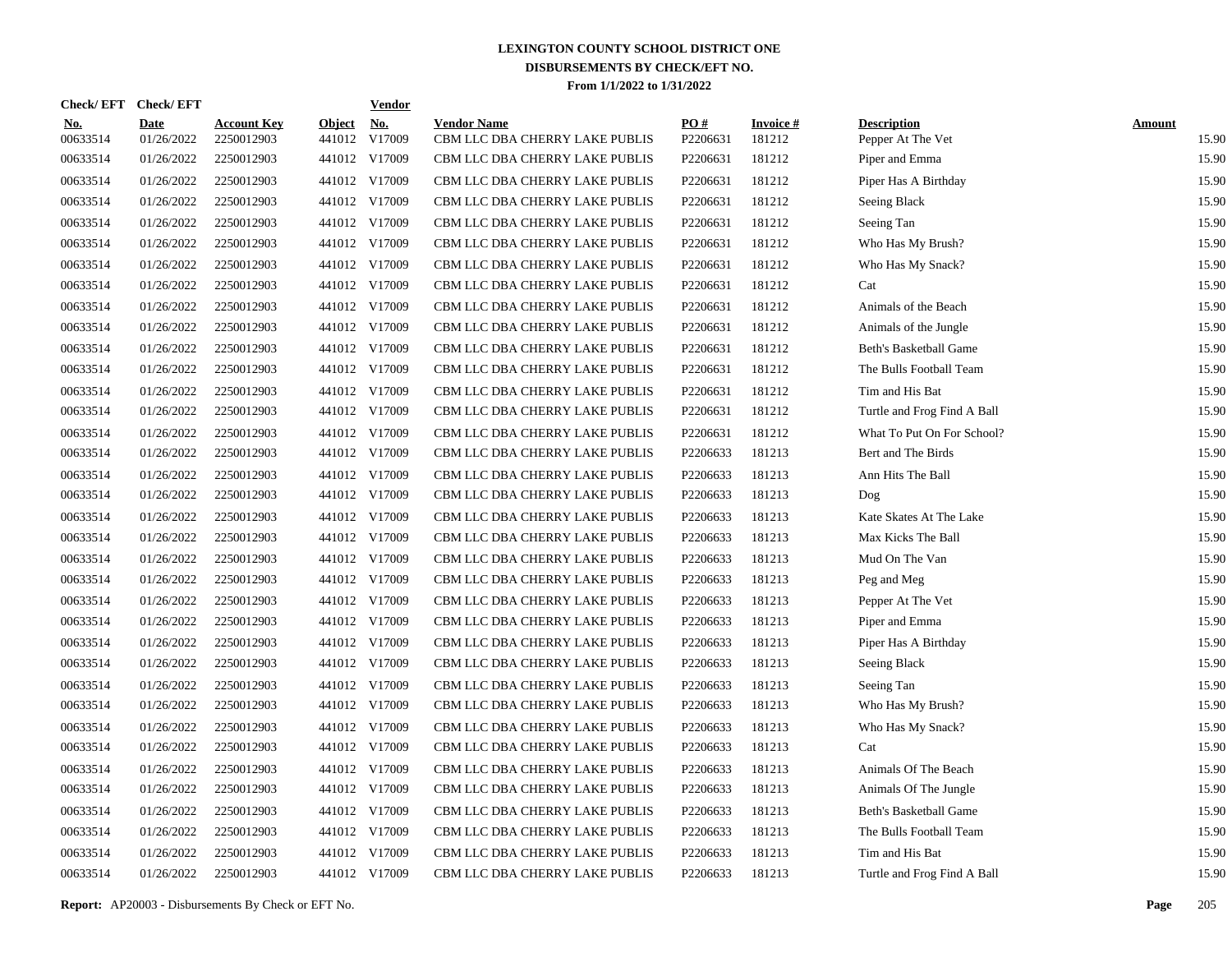| <b>Check/EFT</b>       | <b>Check/EFT</b>          |                                  |                         | <b>Vendor</b>        |                                                      |                 |                           |                                                  |                        |
|------------------------|---------------------------|----------------------------------|-------------------------|----------------------|------------------------------------------------------|-----------------|---------------------------|--------------------------------------------------|------------------------|
| <u>No.</u><br>00633514 | <b>Date</b><br>01/26/2022 | <b>Account Key</b><br>2250012903 | <b>Object</b><br>441012 | <u>No.</u><br>V17009 | <b>Vendor Name</b><br>CBM LLC DBA CHERRY LAKE PUBLIS | PO#<br>P2206633 | <b>Invoice#</b><br>181213 | <b>Description</b><br>What To Put On For School? | <b>Amount</b><br>15.90 |
| 00633514               | 01/26/2022                | 2250012903                       |                         | 441012 V17009        | CBM LLC DBA CHERRY LAKE PUBLIS                       | P2206637        | 181214                    | Bert and the Birds                               | 15.90                  |
| 00633514               | 01/26/2022                | 2250012903                       |                         | 441012 V17009        | CBM LLC DBA CHERRY LAKE PUBLIS                       | P2206637        | 181214                    | Ann Hits The Ball                                | 15.90                  |
| 00633514               | 01/26/2022                | 2250012903                       |                         | 441012 V17009        | CBM LLC DBA CHERRY LAKE PUBLIS                       | P2206637        | 181214                    | Dog                                              | 15.90                  |
| 00633514               | 01/26/2022                | 2250012903                       |                         | 441012 V17009        | CBM LLC DBA CHERRY LAKE PUBLIS                       | P2206637        | 181214                    | Kate Skates At The Lake                          | 15.90                  |
| 00633514               | 01/26/2022                | 2250012903                       |                         | 441012 V17009        | CBM LLC DBA CHERRY LAKE PUBLIS                       | P2206637        | 181214                    | Max Kicks The Ball                               | 15.90                  |
| 00633514               | 01/26/2022                | 2250012903                       |                         | 441012 V17009        | CBM LLC DBA CHERRY LAKE PUBLIS                       | P2206637        | 181214                    | Mud On The Van                                   | 15.90                  |
| 00633514               | 01/26/2022                | 2250012903                       |                         | 441012 V17009        | CBM LLC DBA CHERRY LAKE PUBLIS                       | P2206637        | 181214                    | Peg and Meg                                      | 15.90                  |
| 00633514               | 01/26/2022                | 2250012903                       |                         | 441012 V17009        | CBM LLC DBA CHERRY LAKE PUBLIS                       | P2206637        | 181214                    | Pepper At the Vet                                | 15.90                  |
| 00633514               | 01/26/2022                | 2250012903                       |                         | 441012 V17009        | CBM LLC DBA CHERRY LAKE PUBLIS                       | P2206637        | 181214                    | Piper and Emma                                   | 15.90                  |
| 00633514               | 01/26/2022                | 2250012903                       |                         | 441012 V17009        | CBM LLC DBA CHERRY LAKE PUBLIS                       | P2206637        | 181214                    | Piper has A Birthday                             | 15.90                  |
| 00633514               | 01/26/2022                | 2250012903                       |                         | 441012 V17009        | CBM LLC DBA CHERRY LAKE PUBLIS                       | P2206637        | 181214                    | Seeing Black                                     | 15.90                  |
| 00633514               | 01/26/2022                | 2250012903                       |                         | 441012 V17009        | CBM LLC DBA CHERRY LAKE PUBLIS                       | P2206637        | 181214                    | Seeing Tan                                       | 15.90                  |
| 00633514               | 01/26/2022                | 2250012903                       |                         | 441012 V17009        | CBM LLC DBA CHERRY LAKE PUBLIS                       | P2206637        | 181214                    | Who Has My Brush?                                | 15.90                  |
| 00633514               | 01/26/2022                | 2250012903                       |                         | 441012 V17009        | CBM LLC DBA CHERRY LAKE PUBLIS                       | P2206637        | 181214                    | Who Has My Snack?                                | 15.90                  |
| 00633514               | 01/26/2022                | 2250012903                       |                         | 441012 V17009        | CBM LLC DBA CHERRY LAKE PUBLIS                       | P2206637        | 181214                    | Cat                                              | 15.90                  |
| 00633514               | 01/26/2022                | 2250012903                       |                         | 441012 V17009        | CBM LLC DBA CHERRY LAKE PUBLIS                       | P2206637        | 181214                    | Animals of the Beach                             | 15.90                  |
| 00633514               | 01/26/2022                | 2250012903                       |                         | 441012 V17009        | CBM LLC DBA CHERRY LAKE PUBLIS                       | P2206637        | 181214                    | Animals of the Jungle                            | 15.90                  |
| 00633514               | 01/26/2022                | 2250012903                       |                         | 441012 V17009        | CBM LLC DBA CHERRY LAKE PUBLIS                       | P2206637        | 181214                    | Beth's Basketball Game                           | 15.90                  |
| 00633514               | 01/26/2022                | 2250012903                       |                         | 441012 V17009        | CBM LLC DBA CHERRY LAKE PUBLIS                       | P2206637        | 181214                    | The Bulls Football Team                          | 15.90                  |
| 00633514               | 01/26/2022                | 2250012903                       |                         | 441012 V17009        | CBM LLC DBA CHERRY LAKE PUBLIS                       | P2206637        | 181214                    | Tim and His Bat                                  | 15.90                  |
| 00633514               | 01/26/2022                | 2250012903                       |                         | 441012 V17009        | CBM LLC DBA CHERRY LAKE PUBLIS                       | P2206637        | 181214                    | Turtle and Forg Find A Ball                      | 15.90                  |
| 00633514               | 01/26/2022                | 2250012903                       |                         | 441012 V17009        | CBM LLC DBA CHERRY LAKE PUBLIS                       | P2206637        | 181214                    | What To Put On For School?                       | 15.90                  |
| 00633514               | 01/26/2022                | 2250012903                       |                         | 441012 V17009        | CBM LLC DBA CHERRY LAKE PUBLIS                       | P2206677        | 181215                    | Bert and The Birds                               | 15.90                  |
| 00633514               | 01/26/2022                | 2250012903                       |                         | 441012 V17009        | CBM LLC DBA CHERRY LAKE PUBLIS                       | P2206677        | 181215                    | Ann Hits The Ball                                | 15.90                  |
| 00633514               | 01/26/2022                | 2250012903                       |                         | 441012 V17009        | CBM LLC DBA CHERRY LAKE PUBLIS                       | P2206677        | 181215                    | Dog                                              | 15.90                  |
| 00633514               | 01/26/2022                | 2250012903                       |                         | 441012 V17009        | CBM LLC DBA CHERRY LAKE PUBLIS                       | P2206677        | 181215                    | Kate Skates At The Lake                          | 15.90                  |
| 00633514               | 01/26/2022                | 2250012903                       |                         | 441012 V17009        | CBM LLC DBA CHERRY LAKE PUBLIS                       | P2206677        | 181215                    | Max Kicks The Ball                               | 15.90                  |
| 00633514               | 01/26/2022                | 2250012903                       |                         | 441012 V17009        | CBM LLC DBA CHERRY LAKE PUBLIS                       | P2206677        | 181215                    | Mud On The Van                                   | 15.90                  |
| 00633514               | 01/26/2022                | 2250012903                       |                         | 441012 V17009        | CBM LLC DBA CHERRY LAKE PUBLIS                       | P2206677        | 181215                    | Peg and Meg                                      | 15.90                  |
| 00633514               | 01/26/2022                | 2250012903                       |                         | 441012 V17009        | CBM LLC DBA CHERRY LAKE PUBLIS                       | P2206677        | 181215                    | Pepper At The Vet                                | 15.90                  |
| 00633514               | 01/26/2022                | 2250012903                       |                         | 441012 V17009        | CBM LLC DBA CHERRY LAKE PUBLIS                       | P2206677        | 181215                    | Piper and Emma                                   | 15.90                  |
| 00633514               | 01/26/2022                | 2250012903                       |                         | 441012 V17009        | CBM LLC DBA CHERRY LAKE PUBLIS                       | P2206677        | 181215                    | Piper Has A Birthday                             | 15.90                  |
| 00633514               | 01/26/2022                | 2250012903                       |                         | 441012 V17009        | CBM LLC DBA CHERRY LAKE PUBLIS                       | P2206677        | 181215                    | Seeing Black                                     | 15.90                  |
| 00633514               | 01/26/2022                | 2250012903                       |                         | 441012 V17009        | CBM LLC DBA CHERRY LAKE PUBLIS                       | P2206677        | 181215                    | Seeing Tan                                       | 15.90                  |
| 00633514               | 01/26/2022                | 2250012903                       |                         | 441012 V17009        | CBM LLC DBA CHERRY LAKE PUBLIS                       | P2206677        | 181215                    | Who has My Brush?                                | 15.90                  |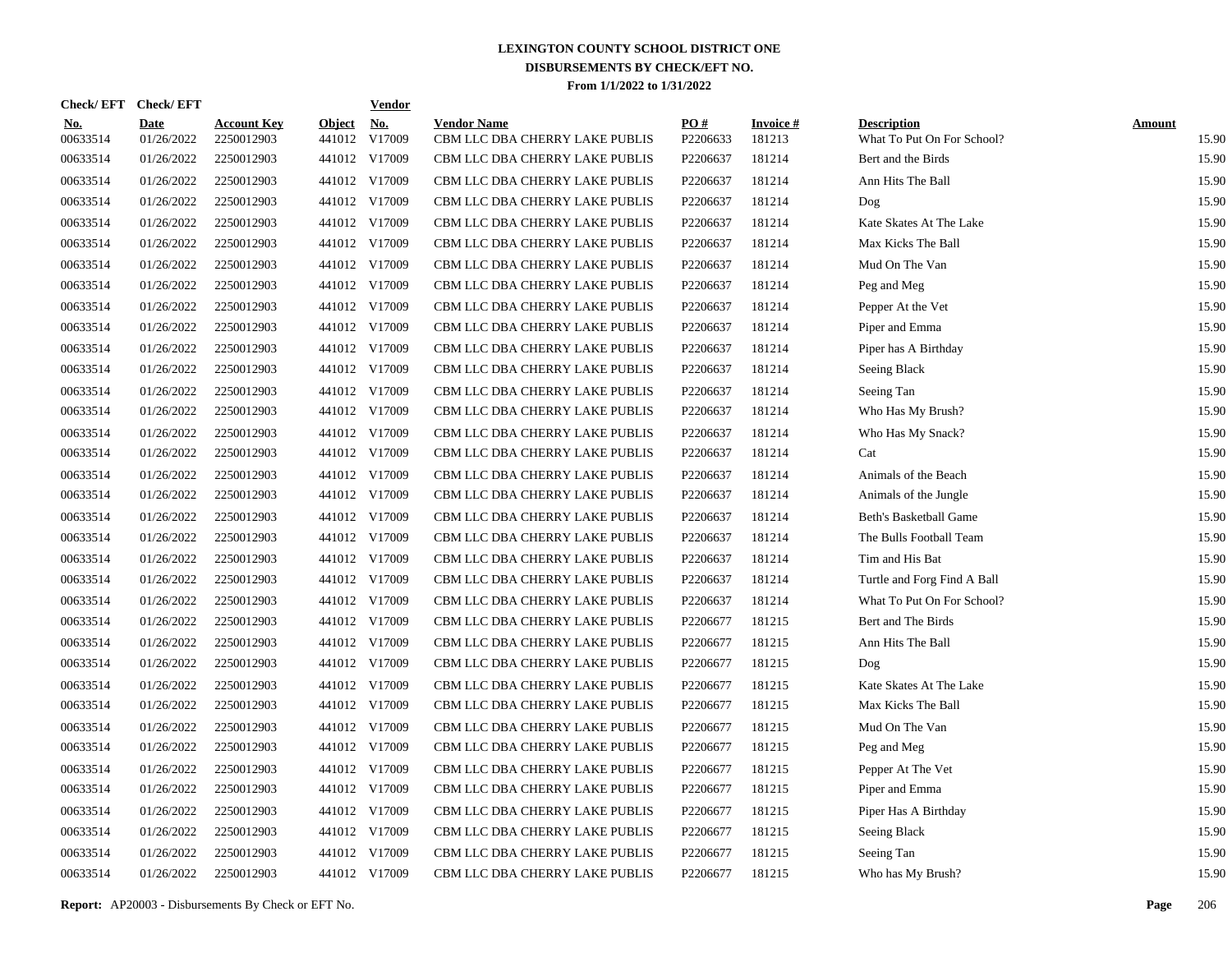| <b>Check/EFT</b> | <b>Check/EFT</b>          |                                  |                         | <b>Vendor</b>        |                                                      |                 |                     |                                         |                        |
|------------------|---------------------------|----------------------------------|-------------------------|----------------------|------------------------------------------------------|-----------------|---------------------|-----------------------------------------|------------------------|
| No.<br>00633514  | <b>Date</b><br>01/26/2022 | <b>Account Key</b><br>2250012903 | <b>Object</b><br>441012 | <u>No.</u><br>V17009 | <b>Vendor Name</b><br>CBM LLC DBA CHERRY LAKE PUBLIS | PO#<br>P2206677 | Invoice #<br>181215 | <b>Description</b><br>Who Has My Snack? | <b>Amount</b><br>15.90 |
| 00633514         | 01/26/2022                | 2250012903                       |                         | 441012 V17009        | CBM LLC DBA CHERRY LAKE PUBLIS                       | P2206677        | 181215              | Cat                                     | 15.90                  |
| 00633514         | 01/26/2022                | 2250012903                       |                         | 441012 V17009        | CBM LLC DBA CHERRY LAKE PUBLIS                       | P2206677        | 181215              | Animals of The Beach                    | 15.90                  |
| 00633514         | 01/26/2022                | 2250012903                       |                         | 441012 V17009        | CBM LLC DBA CHERRY LAKE PUBLIS                       | P2206677        | 181215              | Animals of The Jungle                   | 15.90                  |
| 00633514         | 01/26/2022                | 2250012903                       |                         | 441012 V17009        | CBM LLC DBA CHERRY LAKE PUBLIS                       | P2206677        | 181215              | Beth's Basketball Game                  | 15.90                  |
| 00633514         | 01/26/2022                | 2250012903                       |                         | 441012 V17009        | CBM LLC DBA CHERRY LAKE PUBLIS                       | P2206677        | 181215              | The Bulls Football Team                 | 15.90                  |
| 00633514         | 01/26/2022                | 2250012903                       |                         | 441012 V17009        | CBM LLC DBA CHERRY LAKE PUBLIS                       | P2206677        | 181215              | Tim and His Bat                         | 15.90                  |
| 00633514         | 01/26/2022                | 2250012903                       |                         | 441012 V17009        | CBM LLC DBA CHERRY LAKE PUBLIS                       | P2206677        | 181215              | Turtle and Frog Find A Ball             | 15.90                  |
| 00633514         | 01/26/2022                | 2250012903                       |                         | 441012 V17009        | CBM LLC DBA CHERRY LAKE PUBLIS                       | P2206677        | 181215              | What To Put On For School?              | 15.90                  |
| 00633514         | 01/26/2022                | 2250012903                       |                         | 441012 V17009        | CBM LLC DBA CHERRY LAKE PUBLIS                       | P2206634        | 181259              | Bert and The Birds                      | 15.90                  |
| 00633514         | 01/26/2022                | 2250012903                       |                         | 441012 V17009        | CBM LLC DBA CHERRY LAKE PUBLIS                       | P2206634        | 181259              | Ann Hits The Ball                       | 15.90                  |
| 00633514         | 01/26/2022                | 2250012903                       |                         | 441012 V17009        | CBM LLC DBA CHERRY LAKE PUBLIS                       | P2206634        | 181259              | Dog                                     | 15.90                  |
| 00633514         | 01/26/2022                | 2250012903                       |                         | 441012 V17009        | CBM LLC DBA CHERRY LAKE PUBLIS                       | P2206634        | 181259              | Kate Skates At The Lake                 | 15.90                  |
| 00633514         | 01/26/2022                | 2250012903                       |                         | 441012 V17009        | CBM LLC DBA CHERRY LAKE PUBLIS                       | P2206634        | 181259              | Max Kicks The Ball                      | 15.90                  |
| 00633514         | 01/26/2022                | 2250012903                       |                         | 441012 V17009        | CBM LLC DBA CHERRY LAKE PUBLIS                       | P2206634        | 181259              | Mud on The Van                          | 15.90                  |
| 00633514         | 01/26/2022                | 2250012903                       |                         | 441012 V17009        | CBM LLC DBA CHERRY LAKE PUBLIS                       | P2206634        | 181259              | Peg and Meg                             | 15.90                  |
| 00633514         | 01/26/2022                | 2250012903                       |                         | 441012 V17009        | CBM LLC DBA CHERRY LAKE PUBLIS                       | P2206634        | 181259              | Pepper At The Vet                       | 15.90                  |
| 00633514         | 01/26/2022                | 2250012903                       |                         | 441012 V17009        | CBM LLC DBA CHERRY LAKE PUBLIS                       | P2206634        | 181259              | Piper and Emma                          | 15.90                  |
| 00633514         | 01/26/2022                | 2250012903                       |                         | 441012 V17009        | CBM LLC DBA CHERRY LAKE PUBLIS                       | P2206634        | 181259              | Piper Has A Birthday                    | 15.90                  |
| 00633514         | 01/26/2022                | 2250012903                       |                         | 441012 V17009        | CBM LLC DBA CHERRY LAKE PUBLIS                       | P2206634        | 181259              | Piper Has A Birthday                    | 15.90                  |
| 00633514         | 01/26/2022                | 2250012903                       |                         | 441012 V17009        | CBM LLC DBA CHERRY LAKE PUBLIS                       | P2206634        | 181259              | Seeing Tan                              | 15.90                  |
| 00633514         | 01/26/2022                | 2250012903                       |                         | 441012 V17009        | CBM LLC DBA CHERRY LAKE PUBLIS                       | P2206634        | 181259              | Who Has My Brush?                       | 15.90                  |
| 00633514         | 01/26/2022                | 2250012903                       |                         | 441012 V17009        | CBM LLC DBA CHERRY LAKE PUBLIS                       | P2206634        | 181259              | Who Has My Snack?                       | 15.90                  |
| 00633514         | 01/26/2022                | 2250012903                       |                         | 441012 V17009        | CBM LLC DBA CHERRY LAKE PUBLIS                       | P2206634        | 181259              | Cat                                     | 15.90                  |
| 00633514         | 01/26/2022                | 2250012903                       |                         | 441012 V17009        | CBM LLC DBA CHERRY LAKE PUBLIS                       | P2206634        | 181259              | Animals of The Beach                    | 15.90                  |
| 00633514         | 01/26/2022                | 2250012903                       |                         | 441012 V17009        | CBM LLC DBA CHERRY LAKE PUBLIS                       | P2206634        | 181259              | Animals of The Jungle                   | 15.90                  |
| 00633514         | 01/26/2022                | 2250012903                       |                         | 441012 V17009        | CBM LLC DBA CHERRY LAKE PUBLIS                       | P2206634        | 181259              | Beth's Basketball Game                  | 15.90                  |
| 00633514         | 01/26/2022                | 2250012903                       |                         | 441012 V17009        | CBM LLC DBA CHERRY LAKE PUBLIS                       | P2206634        | 181259              | The Bulls Football Team                 | 15.90                  |
| 00633514         | 01/26/2022                | 2250012903                       |                         | 441012 V17009        | CBM LLC DBA CHERRY LAKE PUBLIS                       | P2206634        | 181259              | Tim and His Bat                         | 15.90                  |
| 00633514         | 01/26/2022                | 2250012903                       |                         | 441012 V17009        | CBM LLC DBA CHERRY LAKE PUBLIS                       | P2206634        | 181259              | Turtle and Frog Find A Ball             | 15.90                  |
| 00633514         | 01/26/2022                | 2250012903                       |                         | 441012 V17009        | CBM LLC DBA CHERRY LAKE PUBLIS                       | P2206634        | 181259              | What To Put On For School?              | 15.90                  |
|                  |                           |                                  |                         |                      |                                                      |                 |                     | <b>Check Total</b>                      | 4,197.60               |
| 00633515         | 01/26/2022                | 1000025427                       |                         | 441020 V01395        | CITY ELECTRIC SUPPLY CO                              | P2206189        | LEX/170504          | Master Locks Medium Shank               | 179.02                 |
|                  |                           |                                  |                         |                      |                                                      |                 |                     | <b>Check Total</b>                      | 179.02                 |
|                  |                           |                                  |                         |                      |                                                      |                 |                     |                                         |                        |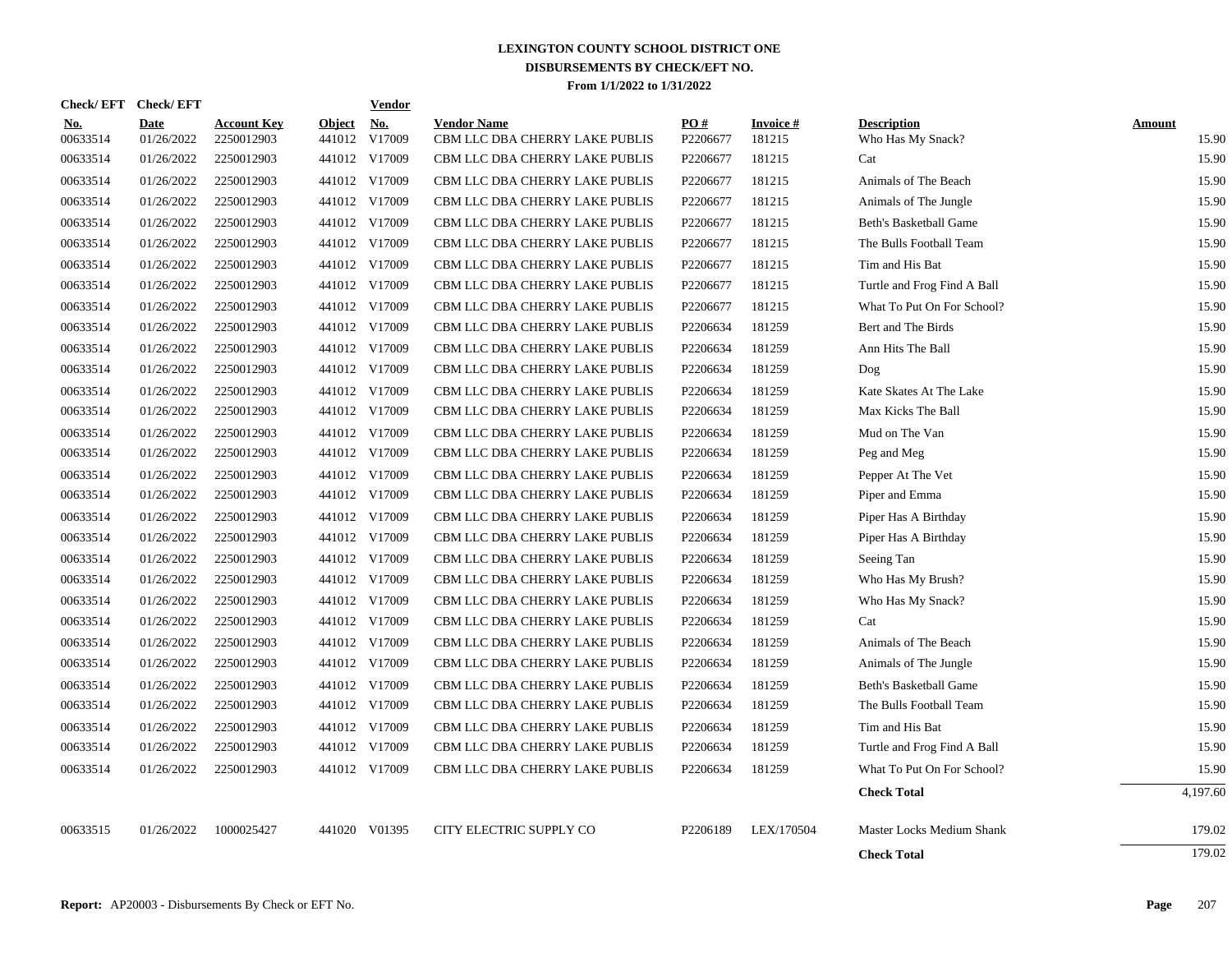| Check/EFT Check/EFT    |                           |                                  |                         | <b>Vendor</b>        |                                                      |                               |                                |                                                 |                        |
|------------------------|---------------------------|----------------------------------|-------------------------|----------------------|------------------------------------------------------|-------------------------------|--------------------------------|-------------------------------------------------|------------------------|
| <u>No.</u><br>00633516 | <b>Date</b><br>01/26/2022 | <b>Account Key</b><br>1000025430 | <b>Object</b><br>441020 | <u>No.</u><br>V16517 | <b>Vendor Name</b><br>COASTAL SANITARY SUPPLY COMPAN | $\underline{PO#}$<br>P2206734 | <b>Invoice#</b><br>319567      | <b>Description</b><br>BETTER BRUSH 432028 BROOM | <b>Amount</b><br>41.19 |
| 00633516               | 01/26/2022                | 1000025430                       |                         | 441020 V16517        | COASTAL SANITARY SUPPLY COMPAN                       | P2206734                      | 319567                         | HOSPECO 2500S-B-DZ MICROFIBER                   | 41.87                  |
| 00633516               | 01/26/2022                | 1000025430                       |                         | 441020 V16517        | COASTAL SANITARY SUPPLY COMPAN                       | P2206734                      | 319567                         | SYNTFLEXGP1 NITRIL GLOVES MED                   | 320.99                 |
| 00633516               | 01/26/2022                | 1000025430                       |                         | 441020 V16517        | COASTAL SANITARY SUPPLY COMPAN                       | P2206734                      | 319567                         | SYNTFLEXGP1 NITRILE GLOVES LRG                  | 160.49                 |
| 00633516               | 01/26/2022                | 1000025430                       |                         | 441020 V16517        | COASTAL SANITARY SUPPLY COMPAN                       | P2206734                      | 319567                         | BETTER BRUSH 550732 BOTTLE 32                   | 7.02                   |
| 00633516               | 01/26/2022                | 1000025416                       |                         | 441020 V16517        | COASTAL SANITARY SUPPLY COMPAN                       | P2206649                      | 319664                         | BETTERBRUSH 280412 BOWL MOP                     | 5.32                   |
| 00633516               | 01/26/2022                | 1000025416                       |                         | 441020 V16517        | COASTAL SANITARY SUPPLY COMPAN                       | P2206649                      | 319664                         | BETTER BRUSH 410512 LOBBY DUST                  | 62.80                  |
| 00633516               | 01/26/2022                | 1000025415                       |                         | 441020 V16517        | COASTAL SANITARY SUPPLY COMPAN                       | P2206953                      | 319766                         | BETTER BRUSH 280412 BOWL MOP                    | 13.13                  |
| 00633516               | 01/26/2022                | 1000025415                       |                         | 441020 V16517        | COASTAL SANITARY SUPPLY COMPAN                       | P2206953                      | 319766                         | BETTER BRUSH 550610 TRIGGER SP                  | 16.19                  |
| 00633516               | 01/26/2022                | 1000025415                       |                         | 441020 V16517        | COASTAL SANITARY SUPPLY COMPAN                       | P2206953                      | 319766                         | BETTER BRUSH 550732 BOTTLE 32                   | 16.86                  |
| 00633516               | 01/26/2022                | 1000025415                       |                         | 441020 V16517        | COASTAL SANITARY SUPPLY COMPAN                       | P2206953                      | 319766                         | HOSPECO KL-CS WAX LINER BAG                     | 136.54                 |
|                        |                           |                                  |                         |                      |                                                      |                               |                                | <b>Check Total</b>                              | 822.40                 |
| 00633517               | 01/26/2022                | 1000011339                       |                         | 441000 V12704        | COLUMBIA FLAG AND SIGN COMPANY                       | P2207091                      | 197079                         | 4x6 South Carolina Nylon Flag                   | 58.40                  |
|                        |                           |                                  |                         |                      |                                                      |                               |                                | <b>Check Total</b>                              | 58.40                  |
| 00633518               | 01/26/2022                | 3400013903                       |                         | 436000 V01803        | COMPUTER DESIGN CONSULTING SER                       | P2207073                      | 15638                          | Printing and Cutting 10.5" x 4                  | 889.24                 |
| 00633518               | 01/26/2022                | 3400013903                       |                         | 436000 V01803        | COMPUTER DESIGN CONSULTING SER                       | P2207073                      | 15638                          | 29123-Pbox - 406 qty.                           | 61.20                  |
| 00633518               | 01/26/2022                | 3400013903                       |                         | 436000 V01803        | COMPUTER DESIGN CONSULTING SER                       | P2207073                      | 15638                          | 29123-R001 - 703 qty.                           | 140.60                 |
| 00633518               | 01/26/2022                | 3400013903                       |                         | 436000 V01803        | COMPUTER DESIGN CONSULTING SER                       | P2207073                      | 15638                          | 29123-R002 - 801 qty.                           | 160.20                 |
| 00633518               | 01/26/2022                | 3400013903                       |                         | 436000 V01803        | COMPUTER DESIGN CONSULTING SER                       | P2207073                      | 15638                          | 29123-R003 - 730 qty.                           | 146.20                 |
| 00633518               | 01/26/2022                | 3400013903                       |                         | 436000 V01803        | COMPUTER DESIGN CONSULTING SER                       | P2207073                      | 15638                          | 29123-R004 - 685 qty.                           | 137.00                 |
| 00633518               | 01/26/2022                | 3400013903                       | 436000                  | V01803               | COMPUTER DESIGN CONSULTING SER                       | P2207073                      | 15638                          | Handle Post Office Mailing                      | 25.00                  |
| 00633518               | 01/26/2022                | 2640016203                       |                         | 441000 V01803        | COMPUTER DESIGN CONSULTING SER                       | P2207059                      | 15648                          | Printing 5.5 x 8.5 Front File                   | 107.00                 |
|                        |                           |                                  |                         |                      |                                                      |                               |                                | <b>Check Total</b>                              | 1,666.44               |
| 00633519               | 01/26/2022                | 7802070027                       |                         | 466034 V16513        | CRUMPTON, RONALD W                                   |                               |                                | VMBB.WK.1.13.202BTEAM/JV BASKETBALL VS LEXINGT  | 95.01                  |
|                        |                           |                                  |                         |                      |                                                      |                               |                                | <b>Check Total</b>                              | 95.01                  |
| 00633520               | 01/26/2022                | 3290011521                       |                         | 454100 V15035        | <b>DALMATIAN FIRE</b>                                | P2203848                      | 406351                         | FURNISH AND DELIVER FIREFIGHTI                  | 19,219.88              |
|                        |                           |                                  |                         |                      |                                                      |                               |                                | <b>Check Total</b>                              | 19,219.88              |
| 00633521               | 01/26/2022                | 7802073046                       |                         | 466034 V10113        | DERRICK, ANDREW BUTCH                                |                               | BB.BMS.01.18.22                | <b>BB BMS vs CSM</b>                            | 56.00                  |
|                        |                           |                                  |                         |                      |                                                      |                               |                                | <b>Check Total</b>                              | 56.00                  |
| 00633522               | 01/26/2022                | 7932027013                       |                         | 466099 V14875        | <b>EAST POINT ACADEMY</b>                            | P2207407                      | BE-L-SC-12237472 Invoice Nos.: |                                                 | 230.00                 |
|                        |                           |                                  |                         |                      |                                                      |                               |                                |                                                 |                        |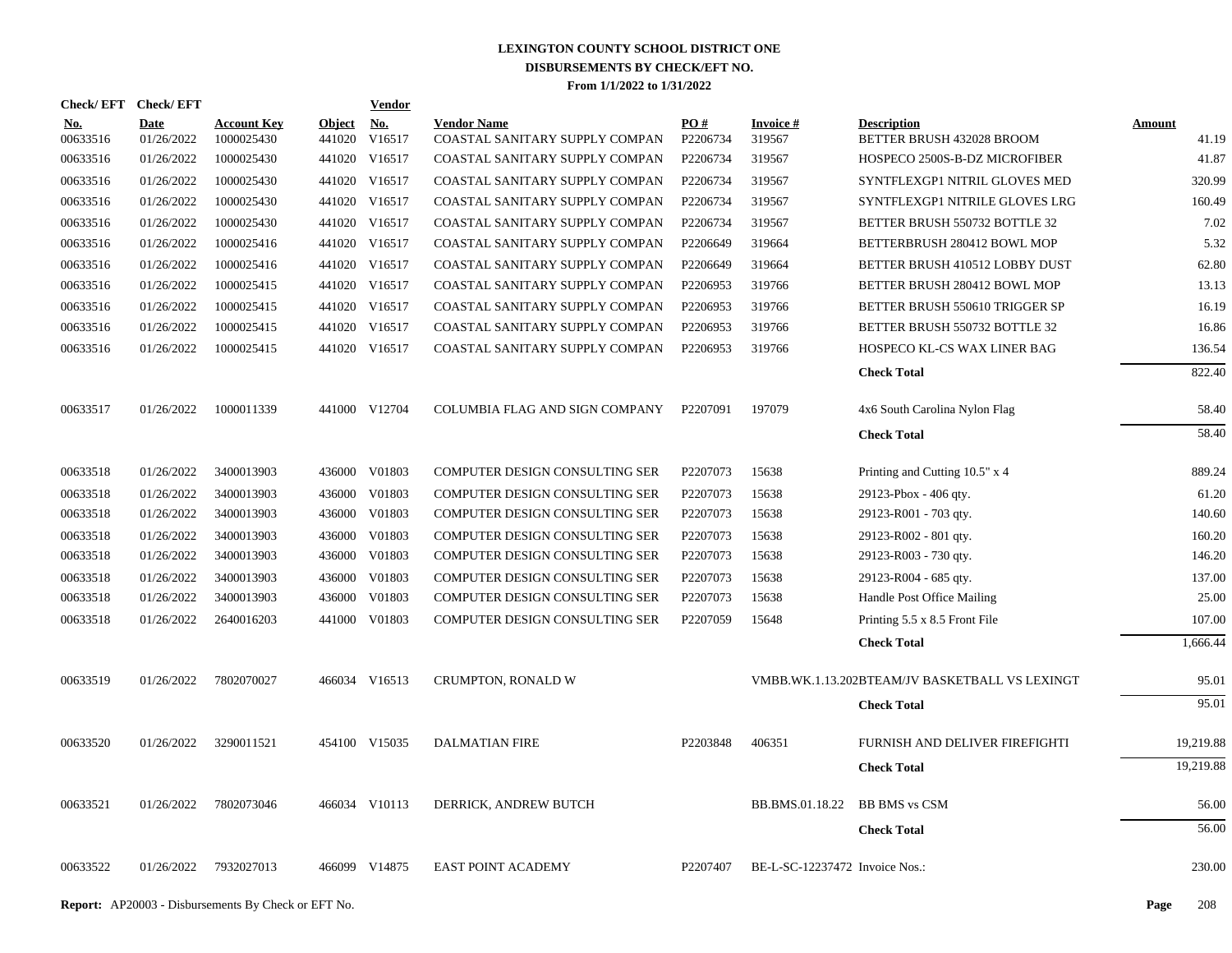|            | Check/EFT Check/EFT |                    |               | <u>Vendor</u> |                           |          |                                |                                  |               |
|------------|---------------------|--------------------|---------------|---------------|---------------------------|----------|--------------------------------|----------------------------------|---------------|
| <u>No.</u> | <b>Date</b>         | <b>Account Key</b> | <b>Object</b> | <u>No.</u>    | <b>Vendor Name</b>        | PO#      | <b>Invoice#</b>                | <b>Description</b>               | <b>Amount</b> |
|            |                     |                    |               |               |                           |          |                                | <b>Check Total</b>               | 230.00        |
| 00633523   | 01/26/2022          | 7932027013         |               | 466099 V14875 | <b>EAST POINT ACADEMY</b> | P2207407 | BE-L-SC-1221901 Invoice Nos.:  |                                  | 220.00        |
|            |                     |                    |               |               |                           |          |                                | <b>Check Total</b>               | 220.00        |
| 00633524   | 01/26/2022          | 7932027013         |               | 466099 V14875 | <b>EAST POINT ACADEMY</b> | P2207407 | BE-L-SC-12257468 Invoice Nos.: |                                  | 10.00         |
|            |                     |                    |               |               |                           |          |                                | <b>Check Total</b>               | 10.00         |
| 00633525   | 01/26/2022          | 2180025408         |               | 439512 V16903 | <b>EXCELSIOR STAFFING</b> | P2203351 | 983449                         | <b>Temporary Custodial Labor</b> | 145.60        |
|            |                     |                    |               |               |                           |          |                                | <b>Check Total</b>               | 145.60        |
| 00633526   | 01/26/2022          | 1000026693         |               | 433200 V15897 | FIRST COMMUNITY BANK      | P2207424 | ADM.5758.01.22                 | Orbitz/Delta                     | 325.98        |
| 00633526   | 01/26/2022          | 1000026693         | 433200        | V15897        | FIRST COMMUNITY BANK      | P2207424 | ADM.5758.01.22                 | Expedia/Homewood Suites          | 665.52        |
| 00633526   | 01/26/2022          | 1000026693         |               | 434500 V15897 | FIRST COMMUNITY BANK      | P2207424 | ADM.5758.01.22                 | GoDaddy                          | 19.17         |
| 00633526   | 01/26/2022          | 1000026693         |               | 439500 V15897 | FIRST COMMUNITY BANK      | P2207424 | ADM.5758.01.22                 | <b>LRP</b> Conferences           | 390.00        |
| 00633526   | 01/26/2022          | 1000026693         |               | 441000 V15897 | FIRST COMMUNITY BANK      | P2207424 | ADM.5758.01.22                 | Amazon                           | 158.24        |
| 00633526   | 01/26/2022          | 1000026693         |               | 441000 V15897 | FIRST COMMUNITY BANK      | P2207424 | ADM.5758.01.22                 | Lexington True Value             | 156.17        |
| 00633526   | 01/26/2022          | 1000026693         |               | 441000 V15897 | FIRST COMMUNITY BANK      | P2207424 | ADM.5758.01.22                 | ImageInk                         | 551.44        |
| 00633526   | 01/26/2022          | 1000026693         |               | 441000 V15897 | FIRST COMMUNITY BANK      | P2207424 | ADM.5758.01.22                 | <b>Pitney Bowes</b>              | 973.07        |
| 00633526   | 01/26/2022          | 1000026693         |               | 441000 V15897 | FIRST COMMUNITY BANK      | P2207424 | ADM.5758.01.22                 | Lexington True Value             | 38.51         |
| 00633526   | 01/26/2022          | 1000026693         |               | 469000 V15897 | FIRST COMMUNITY BANK      | P2207424 | ADM.5758.01.22                 | WalMart                          | 93.05         |
| 00633526   | 01/26/2022          | 1000026693         |               | 469000 V15897 | FIRST COMMUNITY BANK      | P2207424 | ADM.5758.01.22                 | Trophy and Awards Center         | 16.05         |
| 00633526   | 01/26/2022          | 1000026693         |               | 469000 V15897 | FIRST COMMUNITY BANK      | P2207424 | ADM.5758.01.22                 | Lizards Thicket/EZCaterer        | 1,118.67      |
| 00633526   | 01/26/2022          | 1000026693         |               | 433200 V15897 | FIRST COMMUNITY BANK      | P2207423 | ADM.6087.01.22                 | Delta                            | 425.20        |
| 00633526   | 01/26/2022          | 1000026693         |               | 433200 V15897 | FIRST COMMUNITY BANK      | P2207423 | ADM.6087.01.22                 | <b>ISTE</b>                      | 295.00        |
| 00633526   | 01/26/2022          | 1000011346         |               | 441000 V15897 | FIRST COMMUNITY BANK      | P2207416 | BMS.3852.01.22                 | Amazon                           | 285.69        |
| 00633526   | 01/26/2022          | 1000011346         |               | 441000 V15897 | FIRST COMMUNITY BANK      | P2207416 | BMS.3852.01.22                 | Amazon                           | 12.83         |
| 00633526   | 01/26/2022          | 1000014146         |               | 441000 V15897 | FIRST COMMUNITY BANK      | P2207416 | BMS.3852.01.22                 | <b>JW</b> Pepper                 | 40.00         |
| 00633526   | 01/26/2022          | 7738027046         |               | 466035 V15897 | FIRST COMMUNITY BANK      | P2207416 | BMS.3852.01.22                 | Sawyer Shull                     | 440.00        |
| 00633526   | 01/26/2022          | 7748027046         |               | 466064 V15897 | FIRST COMMUNITY BANK      | P2207416 | BMS.3852.01.22                 | <b>SCMEA</b>                     | 100.00        |
| 00633526   | 01/26/2022          | 7765027046         |               | 466064 V15897 | FIRST COMMUNITY BANK      | P2207416 | BMS.3852.01.22                 | Dutch Fork Dazzlers Booster Cl   | 175.00        |
| 00633526   | 01/26/2022          | 7802073046         | 466069        | V15897        | FIRST COMMUNITY BANK      | P2207416 | BMS.3852.01.22                 | Publix                           | 38.34         |
| 00633526   | 01/26/2022          | 7802073046         | 466099        | V15897        | FIRST COMMUNITY BANK      | P2207416 | BMS.3852.01.22                 | Lowes Foods                      | 8.56          |
| 00633526   | 01/26/2022          | 7841827046         | 466099        | V15897        | FIRST COMMUNITY BANK      | P2207416 | BMS.3852.01.22                 | Walmart                          | 300.00        |
| 00633526   | 01/26/2022          | 7841827046         | 466099        | V15897        | FIRST COMMUNITY BANK      | P2207416 | BMS.3852.01.22                 | Publix                           | 100.00        |
| 00633526   | 01/26/2022          | 7860527046         |               | 466064 V15897 | FIRST COMMUNITY BANK      | P2207416 | BMS.3852.01.22                 | ATIA 2022 Virtual Conference     | 375.00        |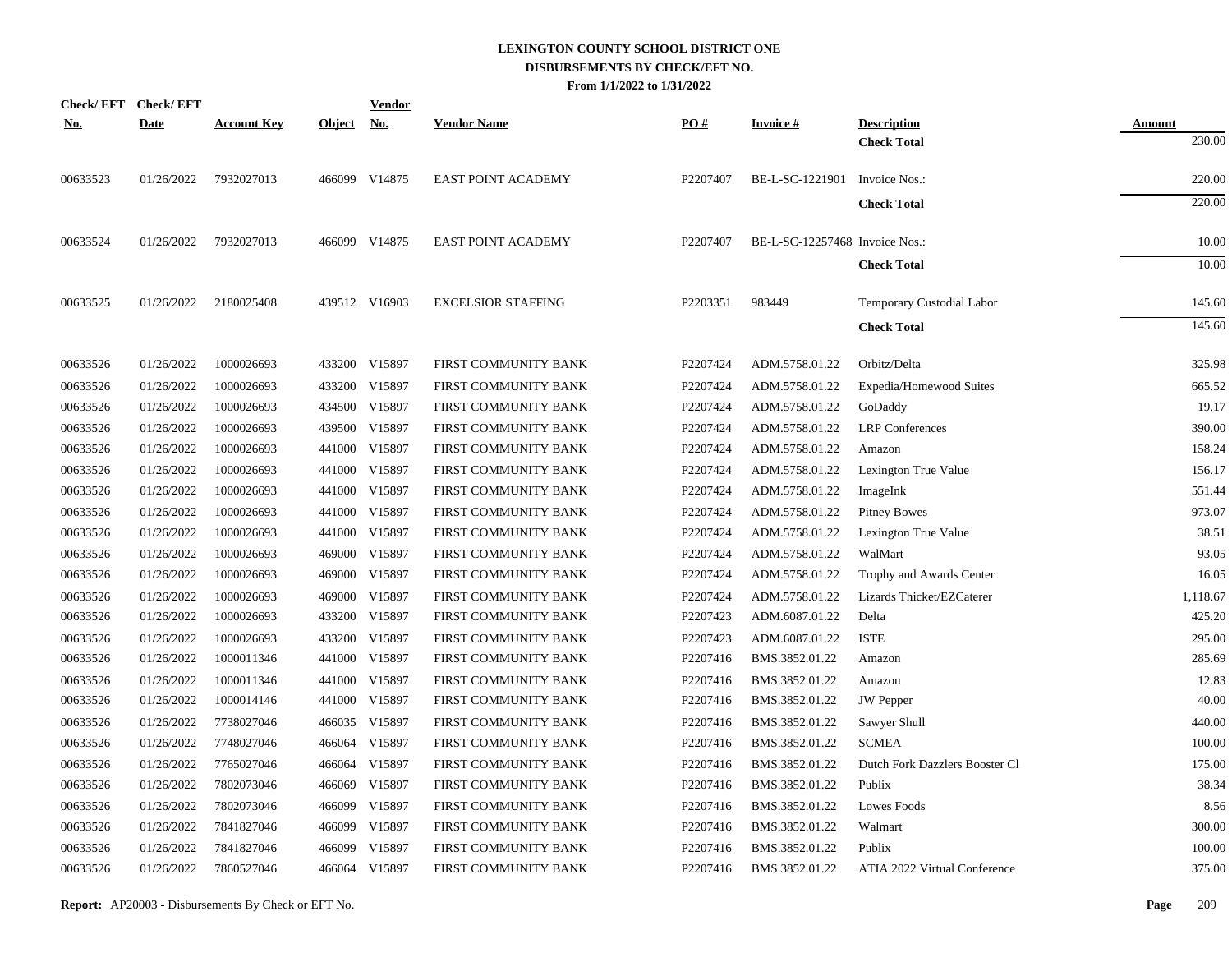| Check/EFT Check/EFT    |                           |                                  |                         | <u>Vendor</u>        |                                            |                 |                                   |                                |                        |
|------------------------|---------------------------|----------------------------------|-------------------------|----------------------|--------------------------------------------|-----------------|-----------------------------------|--------------------------------|------------------------|
| <u>No.</u><br>00633526 | <b>Date</b><br>01/26/2022 | <b>Account Key</b><br>7860527046 | <b>Object</b><br>466069 | <u>No.</u><br>V15897 | <b>Vendor Name</b><br>FIRST COMMUNITY BANK | PQ#<br>P2207416 | <b>Invoice#</b><br>BMS.3852.01.22 | <b>Description</b><br>Dunkin   | <b>Amount</b><br>19.61 |
| 00633526               | 01/26/2022                | 7860527046                       | 466069                  | V15897               | FIRST COMMUNITY BANK                       | P2207416        | BMS.3852.01.22                    | Amazon                         | 79.99                  |
| 00633526               | 01/26/2022                | 7860527046                       | 466069                  | V15897               | FIRST COMMUNITY BANK                       | P2207416        | BMS.3852.01.22                    | Walmart                        | 47.23                  |
| 00633526               | 01/26/2022                | 7860527046                       | 466069                  | V15897               | FIRST COMMUNITY BANK                       | P2207416        | BMS.3852.01.22                    | Publix                         | 69.52                  |
| 00633526               | 01/26/2022                | 7860527046                       | 466069                  | V15897               | FIRST COMMUNITY BANK                       | P2207416        | BMS.3852.01.22                    | Dollar General                 | 19.00                  |
| 00633526               | 01/26/2022                | 7860527046                       | 466069                  | V15897               | FIRST COMMUNITY BANK                       | P2207416        | BMS.3852.01.22                    | Dunkin                         | 39.68                  |
| 00633526               | 01/26/2022                | 7860527046                       | 466069                  | V15897               | FIRST COMMUNITY BANK                       | P2207416        | BMS.3852.01.22                    | Walmart                        | 15.66                  |
| 00633526               | 01/26/2022                | 7860527046                       | 466099                  | V15897               | FIRST COMMUNITY BANK                       | P2207416        | BMS.3852.01.22                    | American Floral                | 212.97                 |
| 00633526               | 01/26/2022                | 7860527046                       | 466099                  | V15897               | FIRST COMMUNITY BANK                       | P2207416        | BMS.3852.01.22                    | American Floral                | 107.43                 |
| 00633526               | 01/26/2022                | 7891527046                       | 466069                  | V15897               | FIRST COMMUNITY BANK                       | P2207416        | BMS.3852.01.22                    | Marco's Pizza                  | 140.61                 |
| 00633526               | 01/26/2022                | 7928527046                       | 466041                  | V15897               | FIRST COMMUNITY BANK                       | P2207416        | BMS.3852.01.22                    | Dominion Energy                | 424.43                 |
| 00633526               | 01/26/2022                | 1000011329                       |                         | 441000 V15897        | FIRST COMMUNITY BANK                       | P2207415        | GMS.5832.01.22                    | Publix                         | 12.34                  |
| 00633526               | 01/26/2022                | 1000014129                       |                         | 441000 V15897        | FIRST COMMUNITY BANK                       | P2207415        | GMS.5832.01.22                    | <b>Hobby Lobby</b>             | 113.40                 |
| 00633526               | 01/26/2022                | 1000014129                       |                         | 441000 V15897        | FIRST COMMUNITY BANK                       | P2207415        | GMS.5832.01.22                    | Walmart                        | 24.74                  |
| 00633526               | 01/26/2022                | 1000014129                       |                         | 441000 V15897        | FIRST COMMUNITY BANK                       | P2207415        | GMS.5832.01.22                    | Amazon                         | 87.72                  |
| 00633526               | 01/26/2022                | 1000025429                       |                         | 441000 V15897        | FIRST COMMUNITY BANK                       | P2207415        | GMS.5832.01.22                    | IGA                            | 3.96                   |
| 00633526               | 01/26/2022                | 7796027029                       | 466099                  | V15897               | FIRST COMMUNITY BANK                       | P2207415        | GMS.5832.01.22                    | <b>First Community</b>         | $-35.00$               |
| 00633526               | 01/26/2022                | 7796027029                       | 466099                  | V15897               | FIRST COMMUNITY BANK                       | P2207415        | GMS.5832.01.22                    | First community                | $-34.82$               |
| 00633526               | 01/26/2022                | 7860527029                       | 466041                  | V15897               | FIRST COMMUNITY BANK                       | P2207415        | GMS.5832.01.22                    | Lowes Food                     | 24.95                  |
| 00633526               | 01/26/2022                | 7865027029                       | 466041                  | V15897               | FIRST COMMUNITY BANK                       | P2207415        | GMS.5832.01.22                    | Serve-A-Cup                    | 48.95                  |
| 00633526               | 01/26/2022                | 7865027029                       | 466041                  | V15897               | FIRST COMMUNITY BANK                       | P2207415        | GMS.5832.01.22                    | Serv-A-Cup                     | 202.71                 |
| 00633526               | 01/26/2022                | 7885027029                       | 466069                  | V15897               | FIRST COMMUNITY BANK                       | P2207415        | GMS.5832.01.22                    | Walmart                        | 32.92                  |
| 00633526               | 01/26/2022                | 7885027029                       | 466069                  | V15897               | FIRST COMMUNITY BANK                       | P2207415        | GMS.5832.01.22                    | Domino's                       | 42.75                  |
| 00633526               | 01/26/2022                | 7928527029                       | 466099                  | V15897               | FIRST COMMUNITY BANK                       | P2207415        | GMS.5832.01.22                    | Caughman Harman Funeral Home   | 1,762.96               |
| 00633526               | 01/26/2022                | 1000011329                       | 433200                  | V15897               | FIRST COMMUNITY BANK                       | P2207414        | GMS.5840.01.22                    | Southern Conference on Languag | 245.00                 |
| 00633526               | 01/26/2022                | 1000011329                       | 441000                  | V15897               | FIRST COMMUNITY BANK                       | P2207414        | GMS.5840.01.22                    | Amazon                         | 136.95                 |
| 00633526               | 01/26/2022                | 1000014129                       | 441000                  | V15897               | FIRST COMMUNITY BANK                       | P2207414        | GMS.5840.01.22                    | Walmart                        | 73.54                  |
| 00633526               | 01/26/2022                | 1000014129                       | 441000                  | V15897               | FIRST COMMUNITY BANK                       | P2207414        | GMS.5840.01.22                    | SC Speech & Theater Assoc      | 100.00                 |
| 00633526               | 01/26/2022                | 1000014129                       | 441000                  | V15897               | FIRST COMMUNITY BANK                       | P2207414        | GMS.5840.01.22                    | Walmart                        | 11.34                  |
| 00633526               | 01/26/2022                | 1000014129                       | 441000                  | V15897               | FIRST COMMUNITY BANK                       | P2207414        | GMS.5840.01.22                    | Concord Theatricals            | 150.00                 |
| 00633526               | 01/26/2022                | 1000014129                       | 441000                  | V15897               | FIRST COMMUNITY BANK                       | P2207414        | GMS.5840.01.22                    | <b>Concord Theatricals</b>     | 274.45                 |
| 00633526               | 01/26/2022                | 7770027029                       |                         | 466041 V15897        | FIRST COMMUNITY BANK                       | P2207414        | GMS.5840.01.22                    | Amazon                         | 213.95                 |
| 00633526               | 01/26/2022                | 7796027029                       | 466099                  | V15897               | FIRST COMMUNITY BANK                       | P2207414        | GMS.5840.01.22                    | <b>First Comminity</b>         | $-35.00$               |
| 00633526               | 01/26/2022                | 7796027029                       | 466099                  | V15897               | FIRST COMMUNITY BANK                       | P2207414        | GMS.5840.01.22                    | <b>First Community</b>         | $-34.00$               |
| 00633526               | 01/26/2022                | 7833027029                       | 466041                  | V15897               | FIRST COMMUNITY BANK                       | P2207414        | GMS.5840.01.22                    | Walmart                        | 34.42                  |
| 00633526               | 01/26/2022                | 7860527029                       |                         | 466041 V15897        | FIRST COMMUNITY BANK                       | P2207414        | GMS.5840.01.22                    | Serv-A-Cup                     | 80.57                  |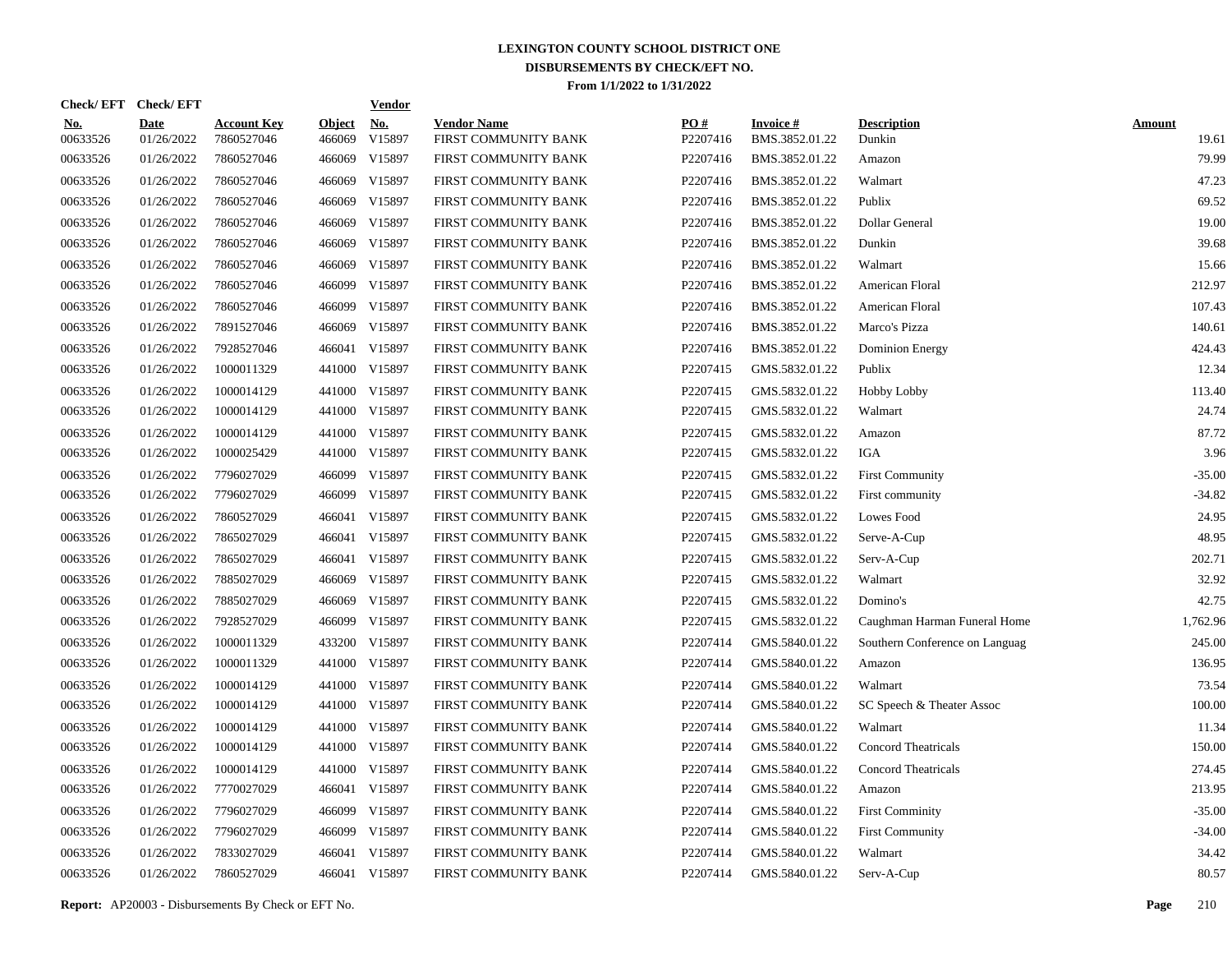|                        | Check/EFT Check/EFT       |                                  |                         | <b>Vendor</b> |                                            |                      |                                   |                                                |                       |
|------------------------|---------------------------|----------------------------------|-------------------------|---------------|--------------------------------------------|----------------------|-----------------------------------|------------------------------------------------|-----------------------|
| <u>No.</u><br>00633526 | <b>Date</b><br>01/26/2022 | <b>Account Key</b><br>1000011328 | <b>Object</b><br>441030 | No.<br>V15897 | <b>Vendor Name</b><br>FIRST COMMUNITY BANK | PO#<br>P2207400      | <b>Invoice#</b><br>MES.1337.01.22 | <b>Description</b><br>Teachers Pay Teachers    | <b>Amount</b><br>5.50 |
| 00633526               | 01/26/2022                | 1000025428                       |                         | 441000 V15897 | FIRST COMMUNITY BANK                       | P2207400             | MES.1337.01.22                    | Amazon                                         | 13.91                 |
| 00633526               | 01/26/2022                | 7740019028                       | 466041                  | V15897        | FIRST COMMUNITY BANK                       | P2207400             | MES.1337.01.22                    | Amazon                                         | 81.00                 |
| 00633526               | 01/26/2022                | 7743019028                       | 466041                  | V15897        | FIRST COMMUNITY BANK                       | P2207400             | MES.1337.01.22                    | Five Below                                     | 24.05                 |
| 00633526               | 01/26/2022                | 7743019028                       | 466041                  | V15897        | FIRST COMMUNITY BANK                       | P <sub>2207400</sub> | MES.1337.01.22                    | <b>Hobby Lobby</b>                             | 9.06                  |
| 00633526               | 01/26/2022                | 7743019028                       | 466041                  | V15897        | FIRST COMMUNITY BANK                       | P2207400             | MES.1337.01.22                    | Amazon                                         | 70.52                 |
| 00633526               | 01/26/2022                | 7745027028                       | 466041                  | V15897        | FIRST COMMUNITY BANK                       | P2207400             | MES.1337.01.22                    | Demco                                          | 511.51                |
| 00633526               | 01/26/2022                | 7881027028                       | 466099                  | V15897        | FIRST COMMUNITY BANK                       | P2207400             | MES.1337.01.22                    | Lexington Florist                              | 56.15                 |
| 00633526               | 01/26/2022                | 7993027028                       |                         | 466041 V15897 | FIRST COMMUNITY BANK                       | P2207400             | MES.1337.01.22                    | Dollar Tree                                    | 21.40                 |
| 00633526               | 01/26/2022                | 7993027028                       |                         | 466041 V15897 | FIRST COMMUNITY BANK                       | P2207400             | MES.1337.01.22                    | Amazon                                         | 69.54                 |
| 00633526               | 01/26/2022                | 7993027028                       |                         | 466041 V15897 | FIRST COMMUNITY BANK                       | P2207400             | MES.1337.01.22                    | Amazon                                         | 132.15                |
| 00633526               | 01/26/2022                | 7993027028                       |                         | 466041 V15897 | FIRST COMMUNITY BANK                       | P2207400             | MES.1337.01.22                    | Amazon                                         | 22.15                 |
| 00633526               | 01/26/2022                | 7993027028                       |                         | 466041 V15897 | FIRST COMMUNITY BANK                       | P2207400             | MES.1337.01.22                    | Office Depot                                   | 63.13                 |
| 00633526               | 01/26/2022                | 7993027028                       | 466069                  | V15897        | FIRST COMMUNITY BANK                       | P2207400             | MES.1337.01.22                    | Walmart                                        | 17.76                 |
| 00633526               | 01/26/2022                | 7743019024                       |                         | 466041 V15897 | FIRST COMMUNITY BANK                       | P2207401             | RBE.4603.01.22                    | Wal Mart                                       | 100.26                |
| 00633526               | 01/26/2022                | 7743019024                       | 466069                  | V15897        | FIRST COMMUNITY BANK                       | P2207401             | RBE.4603.01.22                    | Wal Mart                                       | 10.00                 |
| 00633526               | 01/26/2022                | 7846027024                       | 466069                  | V15897        | FIRST COMMUNITY BANK                       | P2207401             | RBE.4603.01.22                    | Salsaritas                                     | 168.79                |
| 00633526               | 01/26/2022                | 7846027024                       | 466099                  | V15897        | FIRST COMMUNITY BANK                       | P2207401             | RBE.4603.01.22                    | <b>Tidwell Jewelers</b>                        | 64.16                 |
| 00633526               | 01/26/2022                | 7863027024                       |                         | 466041 V15897 | FIRST COMMUNITY BANK                       | P2207401             | RBE.4603.01.22                    | <b>American Systems</b>                        | 270.28                |
| 00633526               | 01/26/2022                | 7866027024                       |                         | 466041 V15897 | FIRST COMMUNITY BANK                       | P2207401             | RBE.4603.01.22                    | Wal Mart                                       | 66.59                 |
| 00633526               | 01/26/2022                | 8175239024                       |                         | 441000 V15897 | FIRST COMMUNITY BANK                       | P2207401             | RBE.4603.01.22                    | Wal Mart                                       | 88.23                 |
| 00633526               | 01/26/2022                | 8175239024                       |                         | 441000 V15897 | FIRST COMMUNITY BANK                       | P2207401             | RBE.4603.01.22                    | American Systems                               | 432.59                |
|                        |                           |                                  |                         |               |                                            |                      |                                   | <b>Check Total</b>                             | 14,115.15             |
| 00633527               | 01/26/2022                | 7802070027                       |                         | 466034 V10109 | <b>FLEMING, TONY</b>                       |                      |                                   | VMBB.WK.1.13.202BTEAM/JV BASKETBALL VS LEXINGT | 101.01                |
|                        |                           |                                  |                         |               |                                            |                      |                                   | <b>Check Total</b>                             | 101.01                |
| 00633528               | 01/26/2022                | 1000025204                       |                         | 441000 V00549 | FORMS AND SUPPLY INC (FSI)                 | P2205166             | 5951871-0                         | Brownline DuraFlex 14-Month Pl                 | 13.87                 |
| 00633528               | 01/26/2022                | 1000025204                       |                         | 441000 V00549 | FORMS AND SUPPLY INC (FSI)                 | P2205401             | 5958282-1                         | Brownline DuraFlex 14-Month Pl                 | 62.40                 |
| 00633528               | 01/26/2022                | 1000023347                       | 441000                  | V00549        | FORMS AND SUPPLY INC (FSI)                 | P2206991             | 6008237-0                         | Sparco Standard White 3HP Fill                 | 9.07                  |
| 00633528               | 01/26/2022                | 1000023347                       |                         | 441000 V00549 | FORMS AND SUPPLY INC (FSI)                 | P2206991             | 6008237-0                         | Dixon Oriole Presharpened Penc                 | 30.56                 |
| 00633528               | 01/26/2022                | 1000023347                       | 441000                  | V00549        | FORMS AND SUPPLY INC (FSI)                 | P2206991             | 6008237-0                         | Expo LowOdor Dry Erase Chisel                  | 46.25                 |
| 00633528               | 01/26/2022                | 1000023347                       |                         | 441000 V00549 | FORMS AND SUPPLY INC (FSI)                 | P2206991             | 6008237-0                         | <b>Business Source TopLoading Pol</b>          | 35.52                 |
| 00633528               | 01/26/2022                | 7770027046                       | 466041                  | V00549        | FORMS AND SUPPLY INC (FSI)                 | P2206992             | 6008239-0                         | <b>Advantus Vertical Resealable B</b>          | 327.85                |
| 00633528               | 01/26/2022                | 1000021107                       | 441000                  | V00549        | FORMS AND SUPPLY INC (FSI)                 | P2207029             | 6009921-0                         | AT A GLANCE QUICKNOTES MONTHLY                 | 24.47                 |
| 00633528               | 01/26/2022                | 1000011125                       |                         | 441000 V00549 | FORMS AND SUPPLY INC (FSI)                 | P2207051             | 6010212-0                         | Allsop ErgoRiser Monitor Stand                 | 15.79                 |
|                        |                           |                                  |                         |               |                                            |                      |                                   |                                                |                       |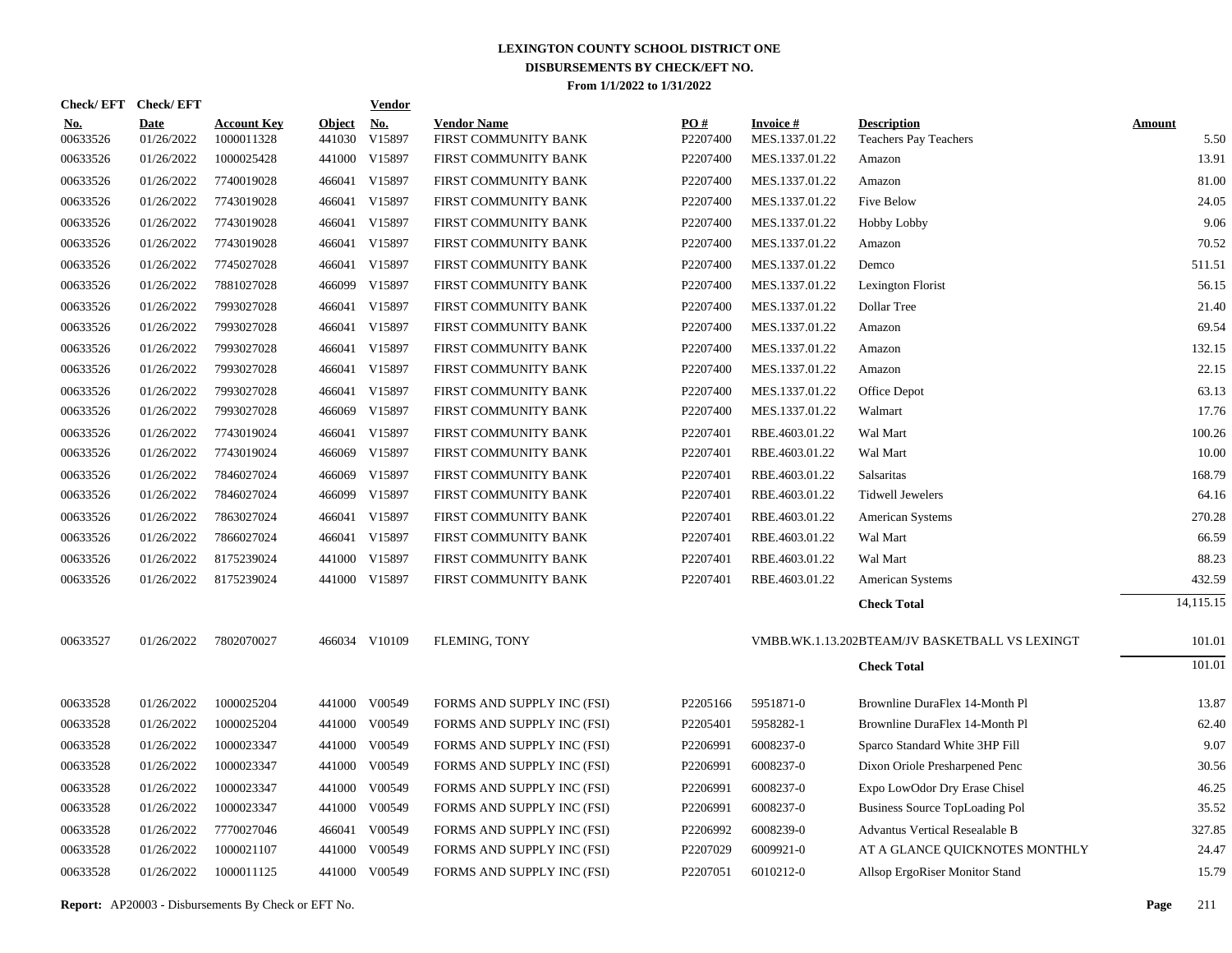| <b>Check/EFT</b>       | <b>Check/EFT</b>          |                                  |                         | <u>Vendor</u> |                                                  |                 |                              |                                                      |                        |
|------------------------|---------------------------|----------------------------------|-------------------------|---------------|--------------------------------------------------|-----------------|------------------------------|------------------------------------------------------|------------------------|
| <u>No.</u><br>00633528 | <b>Date</b><br>01/26/2022 | <b>Account Key</b><br>1000011125 | <b>Object</b><br>441000 | No.<br>V00549 | <b>Vendor Name</b><br>FORMS AND SUPPLY INC (FSI) | PO#<br>P2207051 | <b>Invoice#</b><br>6010212-0 | <b>Description</b><br>Genuine Joe Printed Paper Plat | <u>Amount</u><br>20.58 |
| 00633528               | 01/26/2022                | 1000011125                       | 441000                  | V00549        | FORMS AND SUPPLY INC (FSI)                       | P2207051        | 6010212-0                    | Bounty Quilted Napkins 1 Ply                         | 16.65                  |
| 00633528               | 01/26/2022                | 1000011125                       | 441000                  | V00549        | FORMS AND SUPPLY INC (FSI)                       | P2207051        | 6010212-0                    | Kleenex Facial Tissue 2 Ply                          | 241.58                 |
| 00633528               | 01/26/2022                | 1000025507                       | 441000                  | V00549        | FORMS AND SUPPLY INC (FSI)                       | P2207135        | 6011135-0                    | <b>DURABLEreg SHERPAreg Motion</b>                   | 72.36                  |
| 00633528               | 01/26/2022                | 1000025408                       | 441020                  | V00549        | FORMS AND SUPPLY INC (FSI)                       | P2207142        | 6011278-0                    | Copy Paper White 8 1/2 x 11                          | 506.41                 |
| 00633528               | 01/26/2022                | 1000025408                       | 441020                  | V00549        | FORMS AND SUPPLY INC (FSI)                       | P2207142        | 6011278-0                    | Zebra Pen Z-Grip Red                                 | 12.52                  |
| 00633528               | 01/26/2022                | 1000025408                       | 441020                  | V00549        | FORMS AND SUPPLY INC (FSI)                       | P2207142        | 6011278-0                    | Scotch Tape                                          | 13.60                  |
| 00633528               | 01/26/2022                | 1000025408                       | 441020                  | V00549        | FORMS AND SUPPLY INC (FSI)                       | P2207142        | 6011278-0                    | <b>Bic Wite Out</b>                                  | 8.13                   |
| 00633528               | 01/26/2022                | 1000025408                       | 441020                  | V00549        | FORMS AND SUPPLY INC (FSI)                       | P2207142        | 6011278-0                    | <b>Swingline Stapler</b>                             | 18.17                  |
| 00633528               | 01/26/2022                | 1000025408                       | 441020                  | V00549        | FORMS AND SUPPLY INC (FSI)                       | P2207142        | 6011278-0                    | Post It Notes                                        | 14.06                  |
| 00633528               | 01/26/2022                | 1000025408                       |                         | 441020 V00549 | FORMS AND SUPPLY INC (FSI)                       | P2207142        | 6011278-0                    | <b>Swingline Staples</b>                             | 3.12                   |
| 00633528               | 01/26/2022                | 1000025408                       |                         | 441020 V00549 | FORMS AND SUPPLY INC (FSI)                       | P2207142        | 6011278-0                    | Expo White Board Cleaning Towe                       | 9.14                   |
| 00633528               | 01/26/2022                | 2022022303                       | 441000                  | V00549        | FORMS AND SUPPLY INC (FSI)                       | P2207133        | 6011283-0                    | Pendaflex SureHook 1/5 Tab Cut                       | 52.53                  |
| 00633528               | 01/26/2022                | 2022022303                       | 441000                  | V00549        | FORMS AND SUPPLY INC (FSI)                       | P2207133        | 6011283-0                    | Quality Park High Bulk 10x13 K                       | 20.01                  |
| 00633528               | 01/26/2022                | 2022022303                       | 441000                  | V00549        | FORMS AND SUPPLY INC (FSI)                       | P2207133        | 6011283-0                    | Quality park High Bulk 9x12 Kr                       | 16.61                  |
| 00633528               | 01/26/2022                | 2022022303                       | 441000                  | V00549        | FORMS AND SUPPLY INC (FSI)                       | P2207133        | 6011283-0                    | Quality park Gummed Krft Clasp                       | 31.33                  |
| 00633528               | 01/26/2022                | 1000011312                       | 441000                  | V00549        | FORMS AND SUPPLY INC (FSI)                       | P2207201        | 6014258-0                    | <b>Bostitch QuietSharp Exec Elect</b>                | 214.43                 |
| 00633528               | 01/26/2022                | 1000023202                       | 441000                  | V00549        | FORMS AND SUPPLY INC (FSI)                       | P2207230        | 6014831-0                    | Fellowes PlushTouchtrade Mouse                       | 16.55                  |
| 00633528               | 01/26/2022                | 1000023202                       | 441000                  | V00549        | FORMS AND SUPPLY INC (FSI)                       | P2207230        | 6014831-0                    | Fellowes PlushTouchtrade Keybo                       | 19.70                  |
| 00633528               | 01/26/2022                | 1000023202                       | 441000                  | V00549        | FORMS AND SUPPLY INC (FSI)                       | P2207230        | 6014831-0                    | Hammermill Fore Super Premium                        | 4.96                   |
| 00633528               | 01/26/2022                | 1000023202                       | 441000                  | V00549        | FORMS AND SUPPLY INC (FSI)                       | P2207230        | 6014831-0                    | Hammermill Paper for Multi 85x                       | 54.38                  |
| 00633528               | 01/26/2022                | 1000025808                       | 441000                  | V00549        | FORMS AND SUPPLY INC (FSI)                       | P2207232        | 6014909-0                    | Verbatim 16GB Pinstripe USB Fl                       | 353.10                 |
| 00633528               | 01/26/2022                | 2022011203                       |                         | 441000 V00549 | FORMS AND SUPPLY INC (FSI)                       | P2207286        | 6017484-0                    | Smead Letter Pocket Folder - 8                       | 170.39                 |
| 00633528               | 01/26/2022                | 2022011203                       |                         | 441000 V00549 | FORMS AND SUPPLY INC (FSI)                       | P2207286        | 6017484-0                    | Ashley Chalk Design Mini White                       | 72.67                  |
| 00633528               | 01/26/2022                | 1000025507                       | 441000                  | V00549        | FORMS AND SUPPLY INC (FSI)                       | P2207339        | 6017667-0                    | Pentel Fibertipped Sign Pens                         | 11.49                  |
| 00633528               | 01/26/2022                | 1000025507                       | 441000                  | V00549        | FORMS AND SUPPLY INC (FSI)                       | P2207339        | 6017667-0                    | Bankers Box STORFILE File Stor                       | 49.54                  |
| 00633528               | 01/26/2022                | 1000025507                       |                         | 441000 V00549 | FORMS AND SUPPLY INC (FSI)                       | P2207339        | 6017667-0                    | Bankers Box STORFILE File Stor                       | 49.54                  |
|                        |                           |                                  |                         |               |                                                  |                 |                              | <b>Check Total</b>                                   | 2,639.33               |
| 00633529               | 01/26/2022                | 7802073011                       |                         | 466034 V02947 | GILLIARD, PAUL D                                 |                 | VBB.LHS.1.14.22 Official     |                                                      | 102.50                 |
| 00633529               | 01/26/2022                | 7802070027                       |                         | 466034 V02947 | <b>GILLIARD, PAUL D</b>                          |                 |                              | VMBB.WK.1.13.202BTEAM/JV BASKETBALL VS LEXINGT       | 103.71                 |
| 00633529               | 01/26/2022                | 7887073544                       |                         | 466034 V02947 | <b>GILLIARD, PAUL D</b>                          |                 |                              | VWBBALL/NFORDVWBBALL VS N FORD                       | 76.50                  |
|                        |                           |                                  |                         |               |                                                  |                 |                              | <b>Check Total</b>                                   | 282.71                 |
| 00633530               | 01/26/2022                | 7802070027                       |                         | 466034 V02603 | <b>GRAY, SIDNEY L</b>                            |                 |                              | BMBB.WK.1.11.202V BOYS/GIRLS BASKETBALL VS DUT       | 134.00                 |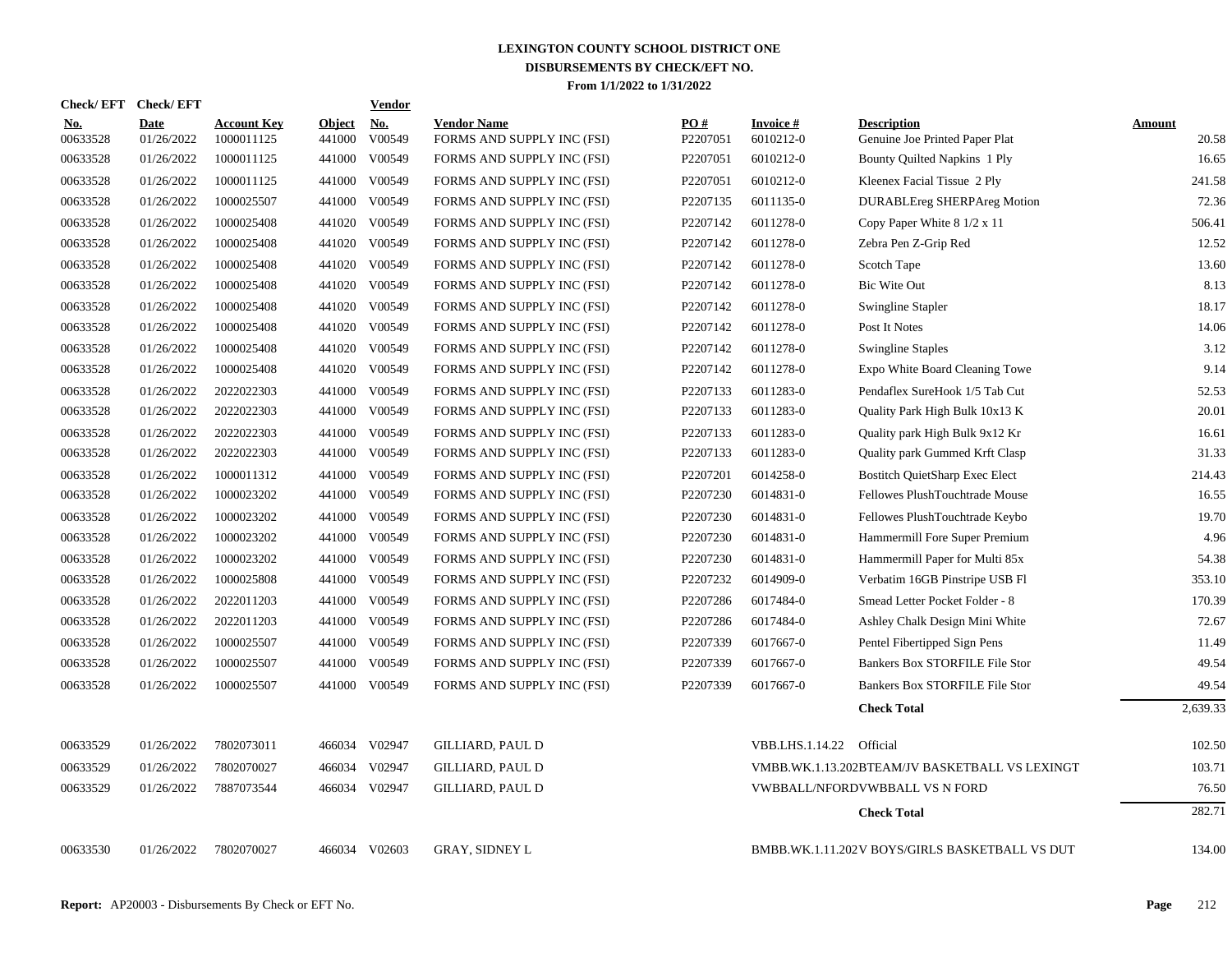| Check/EFT Check/EFT<br><u>No.</u> | <b>Date</b> | <b>Account Key</b> | <b>Object</b> | Vendor<br><b>No.</b> | <b>Vendor Name</b>             | PO#      | <b>Invoice#</b> | <b>Description</b>                | Amount |
|-----------------------------------|-------------|--------------------|---------------|----------------------|--------------------------------|----------|-----------------|-----------------------------------|--------|
|                                   |             |                    |               |                      |                                |          |                 | <b>Check Total</b>                | 134.00 |
| 00633531                          | 01/26/2022  | 1000025408         |               | 441020 V00477        | <b>GRAYBAR ELECTRIC CO INC</b> | P2206658 | 9325064883      | Lithonia PP20 Control Unit        | 142.88 |
| 00633531                          | 01/26/2022  | 1000025420         |               | 441020 V00477        | <b>GRAYBAR ELECTRIC CO INC</b> | P2205677 | 9325086180      | LMS - LU100/H/ECO Lamps           | 309.44 |
|                                   |             |                    |               |                      |                                |          |                 | <b>Check Total</b>                | 452.32 |
| 00633532                          | 01/26/2022  | 7802079044         |               | 466034 V10133        | <b>HARMON, SCOTT</b>           |          |                 | WRESTLING/LEX/ WRESTLING VS LEX   | 108.40 |
|                                   |             |                    |               |                      |                                |          |                 | <b>Check Total</b>                | 108.40 |
| 00633533                          | 01/26/2022  | 1000011225         |               | 441000 V12508        | <b>HEINEMANN</b>               | P2206731 | 7408534         | Math by the Book: Third Grade     | 295.00 |
| 00633533                          | 01/26/2022  | 1000011225         |               | 441000 V12508        | <b>HEINEMANN</b>               | P2206731 | 7408534         | Shipping                          | 29.50  |
| 00633533                          | 01/26/2022  | 3971022403         |               | 441000 V12508        | <b>HEINEMANN</b>               | P2207060 | 7410289         | 978-0-325-09918-7 ANDERSON /TE    | 294.00 |
| 00633533                          | 01/26/2022  | 3971022403         |               | 441000 V12508        | <b>HEINEMANN</b>               | P2207060 | 7410289         | shipping                          | 29.40  |
|                                   |             |                    |               |                      |                                |          |                 | <b>Check Total</b>                | 647.90 |
| 00633534                          | 01/26/2022  | 6000025626         |               | 446000 V12469        | HERSHEYS ICE CREAM             | P2204764 | INVE0017128066  | Chocolate Scooter Bar             | 23.98  |
| 00633534                          | 01/26/2022  | 6000025626         | 446000        | V12469               | HERSHEYS ICE CREAM             | P2204764 | INVE0017128066  | Strawberry Scooter Bar            | 23.98  |
| 00633534                          | 01/26/2022  | 6000025626         |               | 446000 V12469        | HERSHEYS ICE CREAM             | P2204764 | INVE0017128066  | Crazy Cone                        | 54.95  |
| 00633534                          | 01/26/2022  | 6000025626         | 446000        | V12469               | HERSHEYS ICE CREAM             | P2204764 | INVE0017128066  | Cookies and Cream Cone            | 43.96  |
| 00633534                          | 01/26/2022  | 6000025626         |               | 446000 V12469        | HERSHEYS ICE CREAM             | P2204764 | INVE0017128066  | Vanilla/Chocolate Twist Cone      | 21.98  |
| 00633534                          | 01/26/2022  | 6000025626         | 446000        | V12469               | HERSHEYS ICE CREAM             | P2204764 | INVE0017128066  | Vanilla Sandwich                  | 45.96  |
| 00633534                          | 01/26/2022  | 6000025626         |               | 446000 V12469        | HERSHEYS ICE CREAM             | P2204764 | INVE0017128066  | Vanilla Mighty Mini Sandwich      | 28.96  |
| 00633534                          | 01/26/2022  | 6000025626         |               | 446000 V12469        | HERSHEYS ICE CREAM             | P2204764 | INVE0017128066  | Cookies and Cream Sandwich        | 22.98  |
| 00633534                          | 01/26/2022  | 6000025626         |               | 446000 V12469        | HERSHEYS ICE CREAM             | P2204764 | INVE0017128066  | <b>Brownie Batter Sandwich</b>    | 45.96  |
| 00633534                          | 01/26/2022  | 6000025626         | 446000        | V12469               | HERSHEYS ICE CREAM             | P2204764 | INVE0017128066  | Llama Party Sandwich              | 22.98  |
| 00633534                          | 01/26/2022  | 6000025626         |               | 446000 V12469        | HERSHEYS ICE CREAM             | P2204764 | INVE0017128066  | <b>Cotton Candy Twister</b>       | 9.36   |
|                                   |             |                    |               |                      |                                |          |                 | <b>Check Total</b>                | 345.05 |
| 00633535                          | 01/26/2022  | 7887073544         |               | 466034 V11796        | HOLLAND, PAUL                  |          |                 | VWBBALL/FLORA VWBBALL VS AC FLORA | 104.40 |
|                                   |             |                    |               |                      |                                |          |                 | <b>Check Total</b>                | 104.40 |
| 00633536                          | 01/26/2022  | 1000025413         |               | 441020 V12096        | HYMAN PAPER CO INC             | P2206838 | 283284          | CARLISLE 36505L00 UTILITY BRUS    | 75.75  |
| 00633536                          | 01/26/2022  | 1000025413         |               | 441020 V12096        | HYMAN PAPER CO INC             | P2206838 | 283284          | CARLISLE 4072500 SCRUB PAD BLU    | 63.27  |
| 00633536                          | 01/26/2022  | 1000025413         |               | 441020 V12096        | HYMAN PAPER CO INC             | P2206838 | 283284          | CARLISLE 36P502 BOWL BRUSH        | 20.96  |
| 00633536                          | 01/26/2022  | 1000025413         | 441020        | V12096               | HYMAN PAPER CO INC             | P2206838 | 283284          | CARLISLE 3643903 POWER PLUNGER    | 61.99  |
| 00633536                          | 01/26/2022  | 1000025447         |               | 441020 V12096        | HYMAN PAPER CO INC             | P2206839 | 283286          | SPARTAN DAMP MOP FLOOR SHINES     | 31.15  |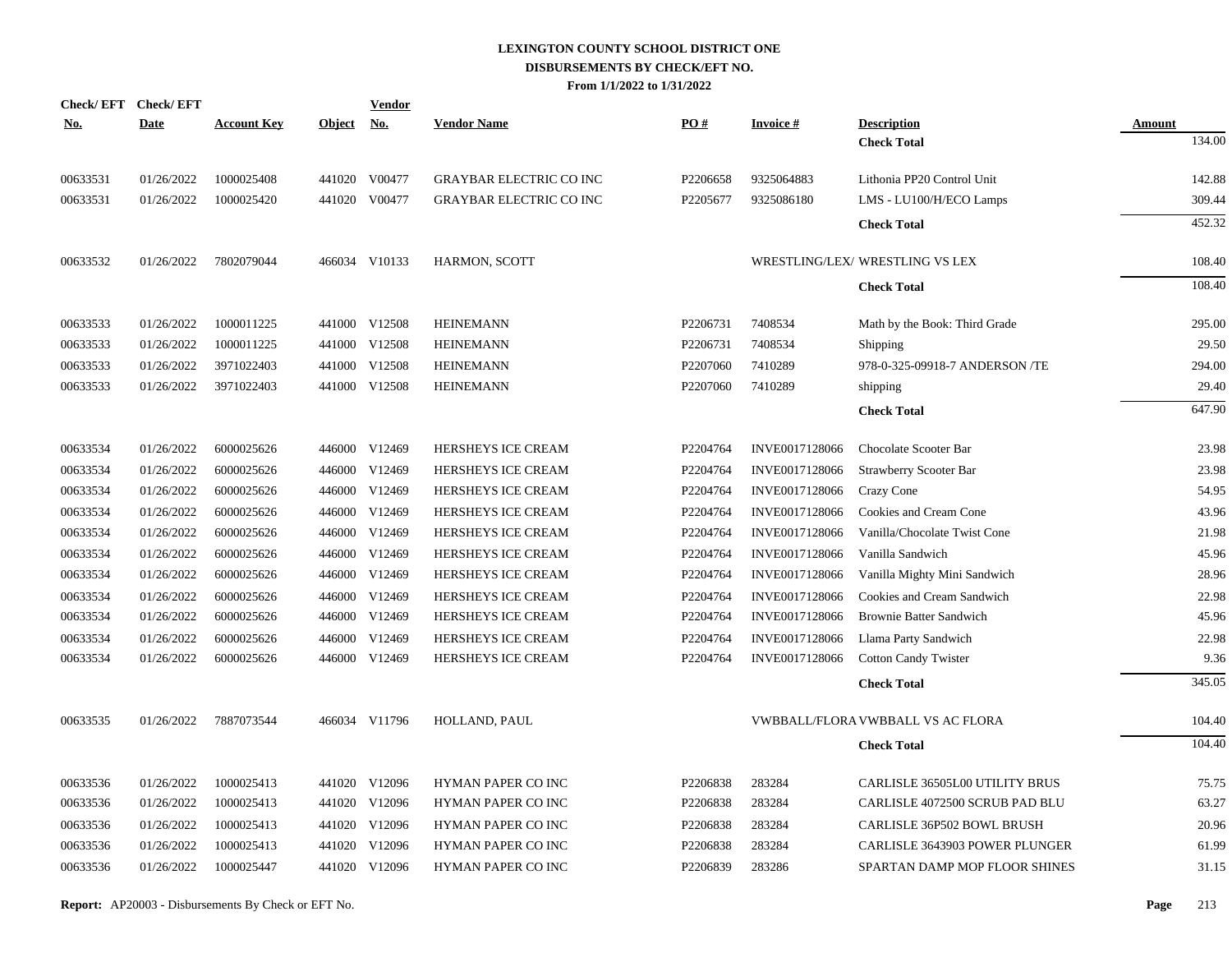|                        | Check/EFT Check/EFT       |                                  |                         | Vendor        |                                          |                 |                     |                                            |                  |
|------------------------|---------------------------|----------------------------------|-------------------------|---------------|------------------------------------------|-----------------|---------------------|--------------------------------------------|------------------|
| <b>No.</b><br>00633536 | <b>Date</b><br>01/26/2022 | <b>Account Key</b><br>1000025447 | <b>Object</b><br>441020 | No.<br>V12096 | <b>Vendor Name</b><br>HYMAN PAPER CO INC | PO#<br>P2206839 | Invoice #<br>283286 | <b>Description</b><br>ANTIL DESB FOAM SOAP | Amount<br>269.64 |
| 00633536               | 01/26/2022                | 1000025414                       |                         | 441020 V12096 | HYMAN PAPER CO INC                       | P2206841        | 283288              | SPARTAN 700504 BLEACH                      | 81.17            |
| 00633536               | 01/26/2022                | 1000025414                       |                         | 441020 V12096 | HYMAN PAPER CO INC                       | P2206841        | 283288              | SPARTAN 3195 SANITYZE                      | 123.09           |
| 00633536               | 01/26/2022                | 1000025414                       |                         | 441020 V12096 | HYMAN PAPER CO INC                       | P2206841        | 283288              | SPARTAN DAMP MOP FLOOR SHINE 3             | 62.28            |
| 00633536               | 01/26/2022                | 1000025434                       |                         | 441020 V12096 | HYMAN PAPER CO INC                       | P2206820        | 283290              | SPARTAN DAMP MOP FLOOR SHINE 3             | 31.15            |
| 00633536               | 01/26/2022                | 1000025434                       |                         | 441020 V12096 | HYMAN PAPER CO INC                       | P2206820        | 283290              | ANTIL DEB FOAM SOAP                        | 202.23           |
| 00633536               | 01/26/2022                | 1000025428                       |                         | 441020 V12096 | HYMAN PAPER CO INC                       | P2206819        | 283291              | SPARTAN 700504 BLEACH                      | 81.16            |
| 00633536               | 01/26/2022                | 1000025421                       |                         | 441020 V12096 | HYMAN PAPER CO INC                       | P2206752        | 283293              | SPARTAN 3195 SANITYZE                      | 123.09           |
| 00633536               | 01/26/2022                | 1000025430                       |                         | 441020 V12096 | HYMAN PAPER CO INC                       | P2206748        | 283299              | SPARTAN 3195 SANITYZE                      | 123.09           |
| 00633536               | 01/26/2022                | 1000025430                       |                         | 441020 V12096 | HYMAN PAPER CO INC                       | P2206748        | 283299              | ANTIL DEB FOAM SOAP                        | 134.82           |
| 00633536               | 01/26/2022                | 1000025415                       |                         | 441020 V12096 | HYMAN PAPER CO INC                       | P2206959        | 283312              | SPARTAN DAMP MOP FLOOR SHINE 3             | 155.72           |
| 00633536               | 01/26/2022                | 1000025408                       |                         | 441020 V12096 | HYMAN PAPER CO INC                       | P2206960        | 283314              | CARLISLE 43141AF07 MEASURING C             | 6.49             |
| 00633536               | 01/26/2022                | 1000025435                       |                         | 441020 V12096 | HYMAN PAPER CO INC                       | P2207109        | 283714              | ANTIL DEB FOAM SOAP                        | 337.05           |
| 00633536               | 01/26/2022                | 1000025445                       |                         | 441020 V12096 | HYMAN PAPER CO INC                       | P2207110        | 283715              | SPARTAN 700504 BLEACH                      | 81.15            |
| 00633536               | 01/26/2022                | 1000025445                       |                         | 441020 V12096 | HYMAN PAPER CO INC                       | P2207110        | 283715              | SPARTAN 3195 SANITYZE                      | 61.55            |
| 00633536               | 01/26/2022                | 1000025445                       |                         | 441020 V12096 | HYMAN PAPER CO INC                       | P2207110        | 283715              | SPARTAN DAMP FLOOR SHINE CLEAN             | 31.15            |
| 00633536               | 01/26/2022                | 1000025429                       |                         | 441020 V12096 | <b>HYMAN PAPER CO INC</b>                | P2207108        | 283716              | SPARTAN 700504 BLEACH                      | 81.16            |
| 00633536               | 01/26/2022                | 1000025429                       |                         | 441020 V12096 | HYMAN PAPER CO INC                       | P2207108        | 283716              | SPARTAN 3195 SANITYZE                      | 61.55            |
| 00633536               | 01/26/2022                | 1000025429                       |                         | 441020 V12096 | <b>HYMAN PAPER CO INC</b>                | P2207108        | 283716              | SPARTAN DAMP MOP FLOOR SHINE 3             | 186.86           |
| 00633536               | 01/26/2022                | 1000025426                       |                         | 441020 V12096 | HYMAN PAPER CO INC                       | P2207107        | 283717              | SPARTAN 700504 BLEACH                      | 81.16            |
| 00633536               | 01/26/2022                | 1000025426                       |                         | 441020 V12096 | HYMAN PAPER CO INC                       | P2207107        | 283717              | SPARTAN DAMP MOP FLOOR SHINE 3             | 62.28            |
| 00633536               | 01/26/2022                | 1000025446                       |                         | 441020 V12096 | HYMAN PAPER CO INC                       | P2207106        | 283720              | CARLISLE 36P502 BOWL BRUSH                 | 31.43            |
| 00633536               | 01/26/2022                | 1000025446                       |                         | 441020 V12096 | HYMAN PAPER CO INC                       | P2207106        | 283720              | CARLISLE 4067400 NYLON BRUSH 7             | 16.49            |
| 00633536               | 01/26/2022                | 1000025446                       |                         | 441020 V12096 | HYMAN PAPER CO INC                       | P2207106        | 283720              | SPARTAN 3195 SANITYZE                      | 153.87           |
| 00633536               | 01/26/2022                | 1000025446                       |                         | 441020 V12096 | HYMAN PAPER CO INC                       | P2207106        | 283720              | ANTIL DEB FOAM SOAP                        | 134.82           |
| 00633536               | 01/26/2022                | 1000025438                       |                         | 441020 V12096 | HYMAN PAPER CO INC                       | P2207173        | 283859              | SPARTAN 700504 BLEACH                      | 81.16            |
| 00633536               | 01/26/2022                | 1000025438                       |                         | 441020 V12096 | HYMAN PAPER CO INC                       | P2207173        | 283859              | ANTIL DEB FOAM SOAP                        | 337.05           |
|                        |                           |                                  |                         |               |                                          |                 |                     | <b>Check Total</b>                         | 3,385.78         |
| 00633537               | 01/26/2022                | 2042212703                       |                         | 434500 V10131 | <b>IXL LEARNING</b>                      | P2206542        | S426971             | IXL site license (Grades PK-12)            | 16,663.00        |
|                        |                           |                                  |                         |               |                                          |                 |                     | <b>Check Total</b>                         | 16,663.00        |
| 00633538               | 01/26/2022                | 7887073544                       |                         | 466034 V02787 | <b>JUSINO, ARMANDO</b>                   |                 |                     | VWBBALL/NFORDVWBBALL VS N FORD             | 86.40            |
|                        |                           |                                  |                         |               |                                          |                 |                     | <b>Check Total</b>                         | 86.40            |
| 00633539               | 01/26/2022                | 1000023330                       |                         | 433200 Exxxxx | Employee                                 |                 | 01.10.01.18.22      | <b>District Meetings</b>                   | 57.04            |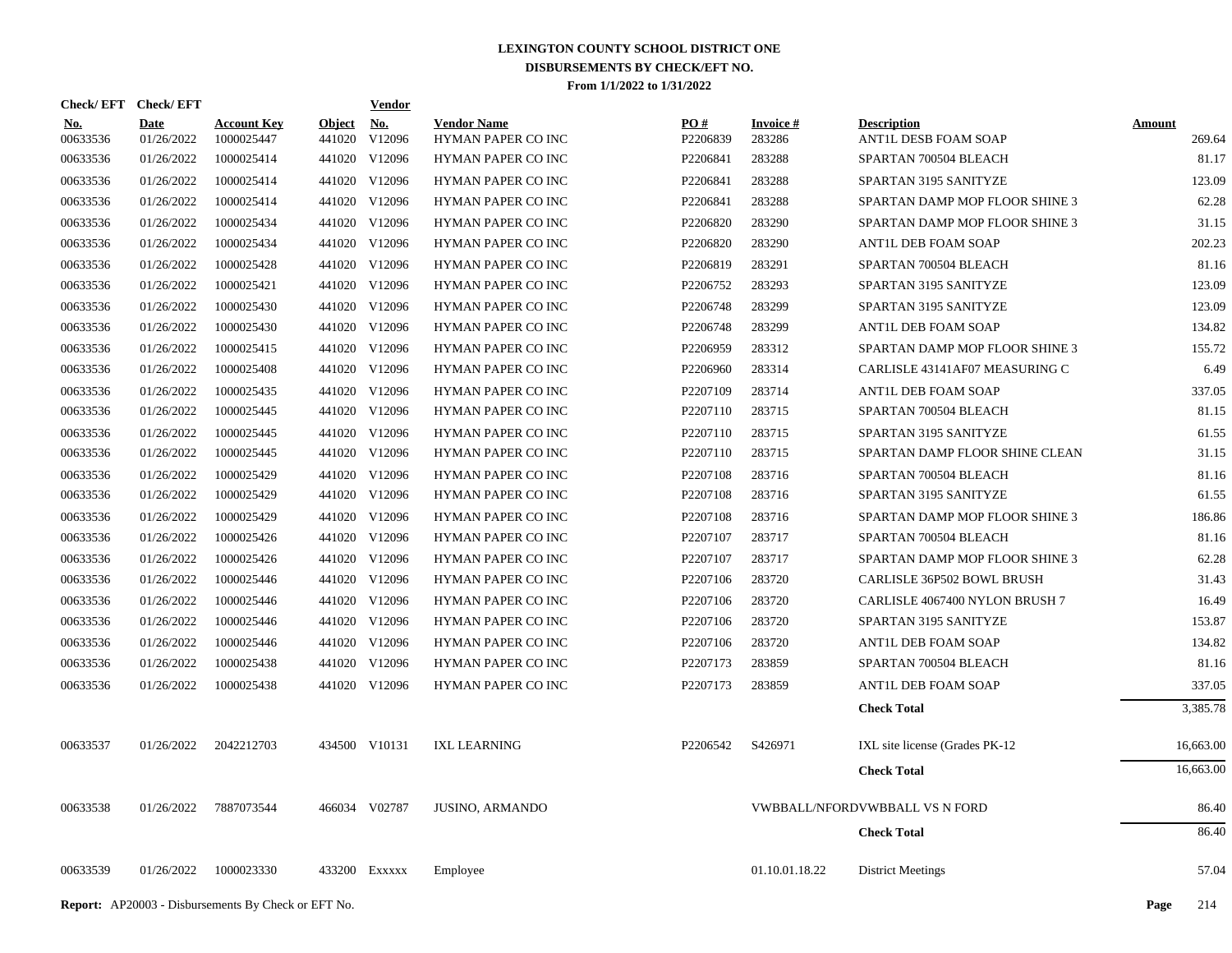|                        | Check/EFT Check/EFT       |                                  |                         | <b>Vendor</b>        |                                      |                   |                                   |                                                |                         |
|------------------------|---------------------------|----------------------------------|-------------------------|----------------------|--------------------------------------|-------------------|-----------------------------------|------------------------------------------------|-------------------------|
| <u>No.</u><br>00633539 | <b>Date</b><br>01/26/2022 | <b>Account Key</b><br>1000023330 | <b>Object</b><br>433200 | <u>No.</u><br>EXXXXX | <b>Vendor Name</b><br>Employee       | $\underline{PO#}$ | <b>Invoice#</b><br>12.06.12.17.21 | <b>Description</b><br><b>District Meetings</b> | <b>Amount</b><br>111.44 |
|                        |                           |                                  |                         |                      |                                      |                   |                                   | <b>Check Total</b>                             | 168.48                  |
| 00633540               | 01/26/2022                | 7802073644                       |                         | 466034 V17031        | KELLY, JEFFREY                       |                   |                                   | BJVBBALL/DFOR B/JVBBALL VS D FORK              | 62.50                   |
|                        |                           |                                  |                         |                      |                                      |                   |                                   | <b>Check Total</b>                             | 62.50                   |
| 00633541               | 01/26/2022                | 1000011312                       |                         | 441000 V12065        | KURTZ BROS DBA BENDER BURKOT         | P2206809          | 10735.00                          | Zippered mesh window pencil po                 | 197.28                  |
|                        |                           |                                  |                         |                      |                                      |                   |                                   | <b>Check Total</b>                             | 197.28                  |
| 00633542               | 01/26/2022                | 2021011247                       |                         | 441000 V00500        | LAKESHORE LEARNING MATERIALS         | P2206351          | 211897011322                      | CONNECT-STORE BK BIN BRT BU                    | 1,065.45                |
|                        |                           |                                  |                         |                      |                                      |                   |                                   | <b>Check Total</b>                             | 1,065.45                |
| 00633543               | 01/26/2022                | 7860527021                       |                         | 466041 V12506        | LDH SPORTS AND MORE LLC              | P2205653          | P2205653.LTC                      | Hooded Sweatshirt, oxford navy                 | 509.32                  |
| 00633543               | 01/26/2022                | 7860527021                       | 466041                  | V12506               | LDH SPORTS AND MORE LLC              | P2205653          | P2205653.LTC                      | Crewneck sweatshirt, oxford na                 | 577.80                  |
| 00633543               | 01/26/2022                | 7833027030                       | 466041                  | V12506               | LDH SPORTS AND MORE LLC              | P2206184          | P2206184.PMS                      | Small Next Level 6210 Charcoal                 | 27.28                   |
| 00633543               | 01/26/2022                | 7833027030                       | 466041                  | V12506               | LDH SPORTS AND MORE LLC              | P2206184          | P2206184.PMS                      | Medium Next Level 6210 Charcoa                 | 36.38                   |
| 00633543               | 01/26/2022                | 7833027030                       | 466041                  | V12506               | LDH SPORTS AND MORE LLC              | P2206184          | P2206184.PMS                      | Large Next Level 6210 Charcoal                 | 9.10                    |
| 00633543               | 01/26/2022                | 7833027030                       |                         | 466041 V12506        | LDH SPORTS AND MORE LLC              | P2206184          | P2206184.PMS                      | XL Next Level 6210 Charcoal wi                 | 27.29                   |
|                        |                           |                                  |                         |                      |                                      |                   |                                   | <b>Check Total</b>                             | 1,187.17                |
| 00633544               | 01/26/2022                | 1000025507                       |                         | 439500 V00332        | LEXINGTON MEDICAL CENTER OCCUP       | P2205189          | 175813                            | Drug Screening                                 | 50.00                   |
|                        |                           |                                  |                         |                      |                                      |                   |                                   | <b>Check Total</b>                             | 50.00                   |
| 00633545               | 01/26/2022                | 1000011322                       |                         | 436000 V12455        | LEXINGTON PRINTING LLC               | P2206834          | 84060                             | 2000 #10 reg peel n seal envel                 | 425.86                  |
| 00633545               | 01/26/2022                | 1000011322                       | 436000                  | V12455               | LEXINGTON PRINTING LLC               | P2206834          | 84061                             | 50 pads with 50 sheets to a pa                 | 425.86                  |
| 00633545               | 01/26/2022                | 1000011322                       |                         | 436000 V12455        | LEXINGTON PRINTING LLC               | P2206834          | 84061                             | 25 pads with 50 sheets to a pa                 | 180.83                  |
|                        |                           |                                  |                         |                      |                                      |                   |                                   | <b>Check Total</b>                             | 1,032.55                |
| 00633546               | 01/26/2022                | 7802073026                       |                         | 466034 V16415        | LOVETT, LADONTE                      |                   | BB.WKM.01.20.22 BB WKM            |                                                | 56.00                   |
|                        |                           |                                  |                         |                      |                                      |                   |                                   | <b>Check Total</b>                             | 56.00                   |
| 00633547               | 01/26/2022                | 2042212703                       |                         | 439500 V16840        | <b>MAXIM HEALTHCARE SERVICES INC</b> | P2202525          | E4473040143                       | VIRTUAL SCHOOL TEACHER -                       | 2,550.00                |
|                        |                           |                                  |                         |                      |                                      |                   |                                   | <b>Check Total</b>                             | 2,550.00                |
| 00633548               | 01/26/2022                | 7802079011                       | 466034                  | V02687               | MCCOLLUM, CHRIS                      |                   | VWR.LHS.1.12.22 Official          |                                                | 96.70                   |
| 00633548               | 01/26/2022                | 7802079044                       |                         | 466034 V02687        | MCCOLLUM, CHRIS                      |                   |                                   | <b>VWRESTLING/LU V WRESTLING VS LUGOFF</b>     | 91.70                   |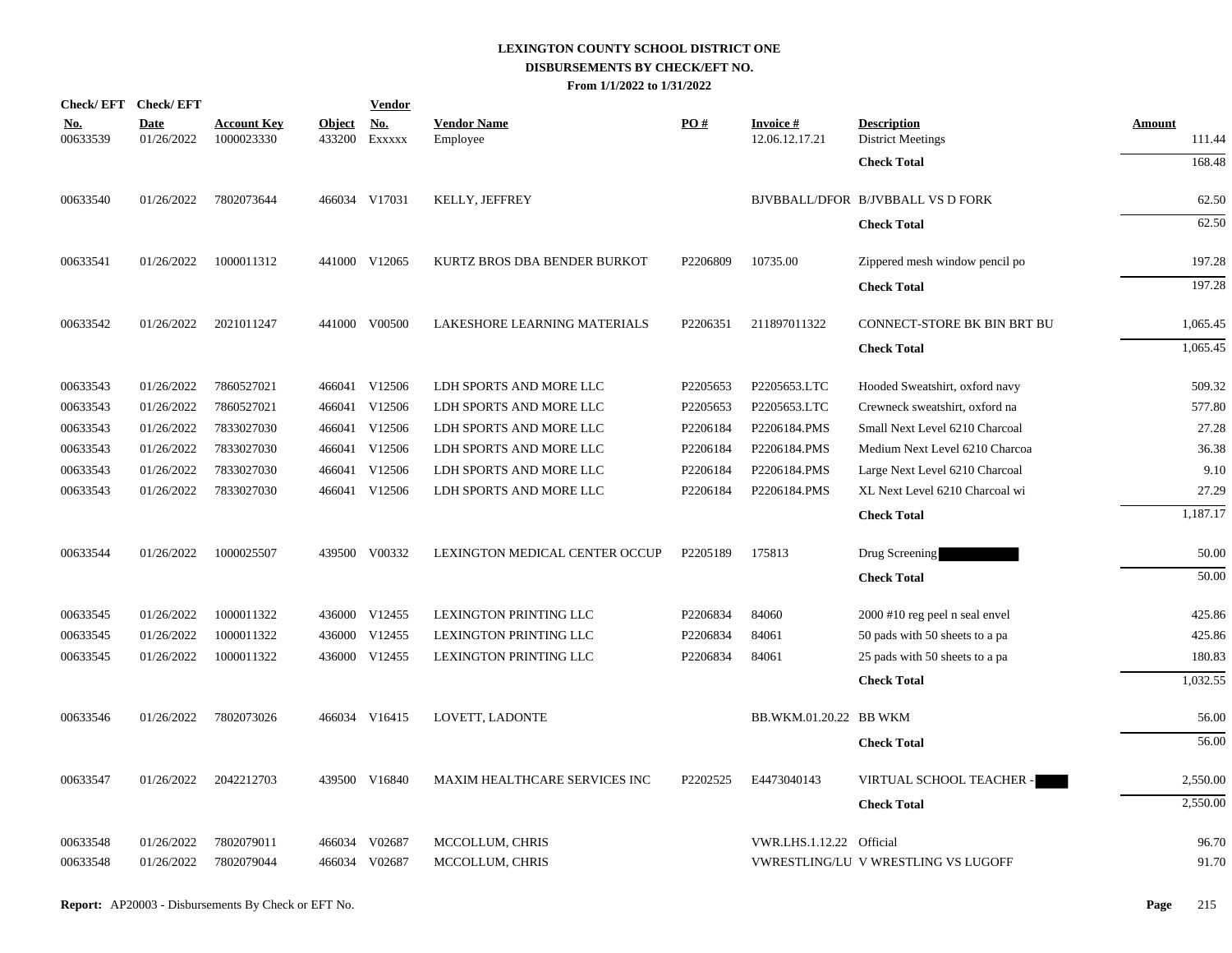|            | Check/EFT Check/EFT |                    |               | <b>Vendor</b> |                                |          |                 |                                   |           |
|------------|---------------------|--------------------|---------------|---------------|--------------------------------|----------|-----------------|-----------------------------------|-----------|
| <u>No.</u> | <b>Date</b>         | <b>Account Key</b> | <b>Object</b> | <b>No.</b>    | <b>Vendor Name</b>             | PO#      | <b>Invoice#</b> | <b>Description</b>                | Amount    |
|            |                     |                    |               |               |                                |          |                 | <b>Check Total</b>                | 188.40    |
| 00633549   | 01/26/2022          | 7802073011         |               | 466034 V11927 | MCGEE, THOMAS W                |          | VBB.LHS.1.14.22 | Official                          | 98.00     |
| 00633549   | 01/26/2022          | 7887073544         |               | 466034 V11927 | MCGEE. THOMAS W                |          |                 | VWBBALL/FLORA VWBBALL VS AC FLORA | 71.10     |
|            |                     |                    |               |               |                                |          |                 | <b>Check Total</b>                | 169.10    |
| 00633550   | 01/26/2022          | 1000011415         |               | 441000 V01454 | METALS AND ALLOYS CO LLC       | P2206801 | 75985           | 1/4x4 Hot Rolled flat 20ft        | 759.17    |
|            |                     |                    |               |               |                                |          |                 | <b>Check Total</b>                | 759.17    |
| 00633551   | 01/26/2022          | 1000025426         |               | 432300 V15844 | NALCO COMPANY LLC              | P2200536 | 6660075640      | RBES-Monthly Water Treatment S    | 80.00     |
| 00633551   | 01/26/2022          | 1000025416         |               | 432300 V15844 | NALCO COMPANY LLC              | P2200536 | 6660075641      | PES-Monthly Water Treatment Se    | 80.00     |
| 00633551   | 01/26/2022          | 1000025444         |               | 432300 V15844 | NALCO COMPANY LLC              | P2200536 | 6660075642      | RBHS-Monthly Water Treatment S    | 80.00     |
| 00633551   | 01/26/2022          | 1000025414         |               | 432300 V15844 | NALCO COMPANY LLC              | P2200536 | 6660075643      | GES-Monthly Water Treatment Se    | 80.00     |
| 00633551   | 01/26/2022          | 1000025443         | 432300        | V15844        | NALCO COMPANY LLC              | P2200536 | 6660075644      | MGMS-Monthly Water Treatment S    | 80.00     |
| 00633551   | 01/26/2022          | 1000025446         | 432300        | V15844        | NALCO COMPANY LLC              | P2200536 | 6660076848      | Add New PMS Monthly Water Trea    | 80.00     |
|            |                     |                    |               |               |                                |          |                 | <b>Check Total</b>                | 480.00    |
| 00633552   | 01/26/2022          | 1000011316         |               | 441000 V12475 | NORTHERN SPEECH SERVICES INC   | P2206937 | 1316057         | R Made Simple and Articulation    | 127.00    |
| 00633552   | 01/26/2022          | 1000011316         |               | 441000 V12475 | NORTHERN SPEECH SERVICES INC   | P2206937 | 1316057         | shipping and handling             | 15.38     |
|            |                     |                    |               |               |                                |          |                 | <b>Check Total</b>                | 142.38    |
| 00633553   | 01/26/2022          | 7891327021         |               | 466037 V01305 | PASS ASSURED                   | P2207268 | SI-006042       | STUDENT ONLINE ACCESS LICENSE     | 3,887.00  |
|            |                     |                    |               |               |                                |          |                 | <b>Check Total</b>                | 3,887.00  |
| 00633554   | 01/26/2022          | 1000014129         |               | 441000 V15935 | PECKNEL MUSIC COMPANY INC      | P2206800 | 691043          | Korg Contact Mic                  | 147.13    |
|            |                     |                    |               |               |                                |          |                 | <b>Check Total</b>                | 147.13    |
| 00633555   | 01/26/2022          | 1000026693         |               | 434520 V14841 | POLLOCK FINANCIAL SERVICES INC | P2205743 | <b>PFS98887</b> | KONICA MINOLTA BUSINESS SOLUTI    | 4,979.53  |
| 00633555   | 01/26/2022          | 1000026693         |               | 434520 V14841 | POLLOCK FINANCIAL SERVICES INC | P2205743 | <b>PFS98887</b> | KONICA MINOLTA BUSINESS SOLUTI    | 37,511.21 |
| 00633555   | 01/26/2022          | 1000026693         | 434520        | V14841        | POLLOCK FINANCIAL SERVICES INC | P2205743 | <b>PFS98887</b> | KONICA MINOLTA BUSINESS SOLUTI    | 50.58     |
| 00633555   | 01/26/2022          | 1000026693         |               | 434520 V14841 | POLLOCK FINANCIAL SERVICES INC | P2205743 | <b>PFS98887</b> | KONICA MINOLTA BUSINESS SOLUTI    | 52.38     |
|            |                     |                    |               |               |                                |          |                 | <b>Check Total</b>                | 42,593.70 |
| 00633556   | 01/26/2022          | 7887073544         |               | 466034 V02610 | POPE, WYMAN                    |          |                 | VWBBALL/FLORA VWBBALL VS AC FLORA | 119.70    |
|            |                     |                    |               |               |                                |          |                 | <b>Check Total</b>                | 119.70    |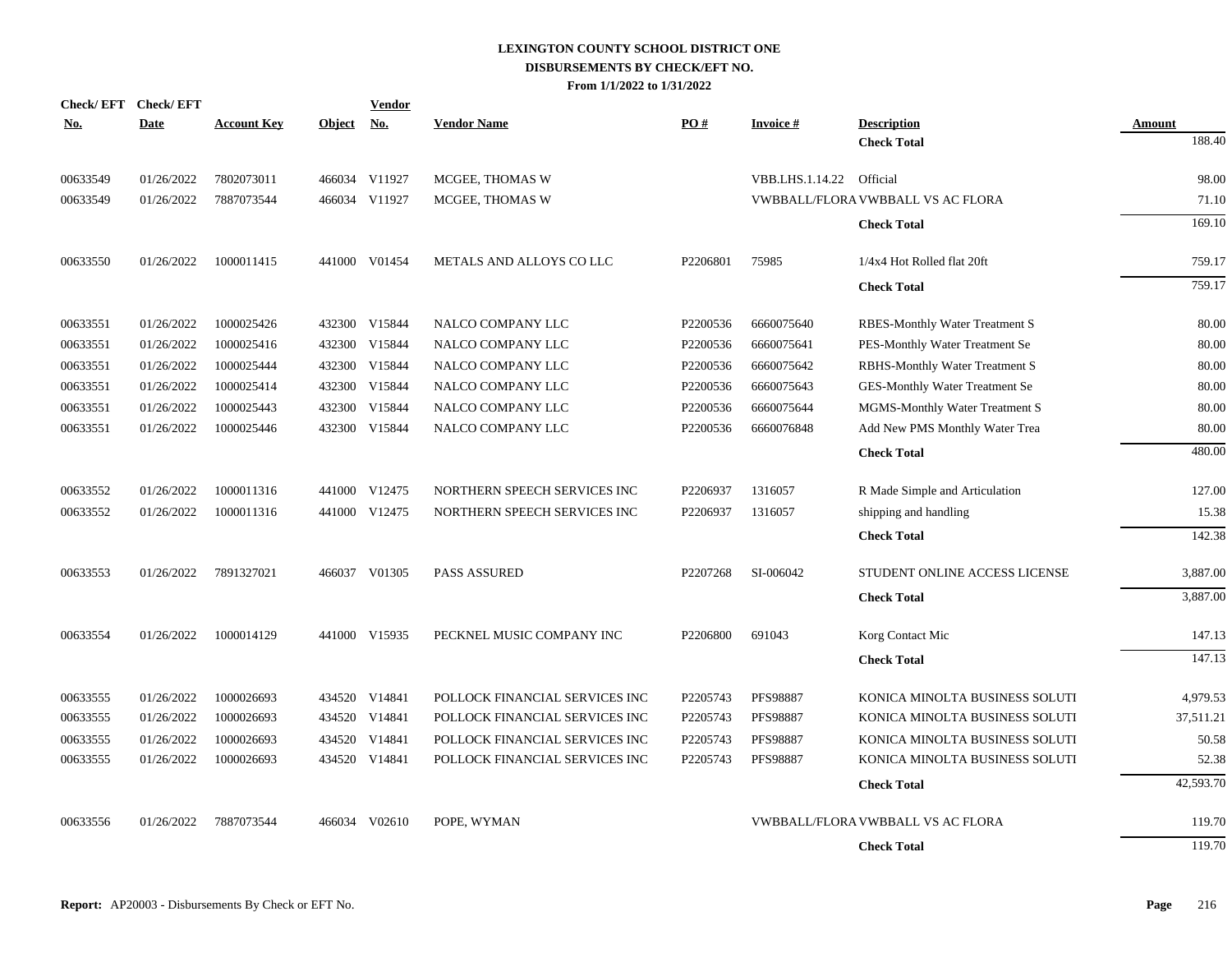|                        | Check/EFT Check/EFT       |                                  |                         | <b>Vendor</b>        |                                              |                 |                                     |                                                     |                    |
|------------------------|---------------------------|----------------------------------|-------------------------|----------------------|----------------------------------------------|-----------------|-------------------------------------|-----------------------------------------------------|--------------------|
| <u>No.</u><br>00633557 | <b>Date</b><br>01/26/2022 | <b>Account Key</b><br>1000026693 | <b>Object</b><br>464000 | <u>No.</u><br>V14447 | <b>Vendor Name</b><br>POWER SCHOOL GROUP LLC | PO#<br>P2205323 | <b>Invoice#</b><br><b>INV290694</b> | <b>Description</b><br>POWERSCHOOL UNIVERSITY REMOTE | Amount<br>1,000.00 |
|                        |                           |                                  |                         |                      |                                              |                 |                                     | <b>Check Total</b>                                  | 1,000.00           |
| 00633558               | 01/26/2022                | 7802073644                       |                         | 466034 V02731        | RAMICONE, PERRY T                            |                 |                                     | BJVBBALL/DFOR B/JVBBALL VS D FORK                   | 67.00              |
| 00633558               | 01/26/2022                | 7802073011                       |                         | 466034 V02731        | RAMICONE, PERRY T                            |                 | VBB.LHS.1.14.22                     | Official                                            | 102.50             |
|                        |                           |                                  |                         |                      |                                              |                 |                                     | <b>Check Total</b>                                  | 169.50             |
| 00633559               | 01/26/2022                | 1000026405                       |                         | 434500 V13221        | RAPTOR TECHNOLOGIES LLC                      | P2201588        | <b>INV27419</b>                     | Volunteer and Vendor Backgroun                      | 2,025.00           |
| 00633559               | 01/26/2022                | 1000011411                       |                         | 441000 V13221        | RAPTOR TECHNOLOGIES LLC                      | P2206688        | <b>INV27573</b>                     | Tardy Passes, non adhesive, 12                      | 400.00             |
|                        |                           |                                  |                         |                      |                                              |                 |                                     | <b>Check Total</b>                                  | 2,425.00           |
| 00633560               | 01/26/2022                | 7834027027                       |                         | 466041 V11057        | <b>RHODES BRANDING</b>                       | P2205098        | 30181.REISSUE                       | SM - NEXT LEVEL UNISEX COTTON                       | 51.36              |
| 00633560               | 01/26/2022                | 7834027027                       |                         | 466041 V11057        | <b>RHODES BRANDING</b>                       | P2205098        | 30181.REISSUE                       | MD - NEXT LEVEL UNISEX COTTON                       | 166.92             |
| 00633560               | 01/26/2022                | 7834027027                       |                         | 466041 V11057        | <b>RHODES BRANDING</b>                       | P2205098        | 30181.REISSUE                       | LG - NEXT LEVEL UNISEX COTTON                       | 192.60             |
| 00633560               | 01/26/2022                | 7834027027                       |                         | 466041 V11057        | RHODES BRANDING                              | P2205098        | 30181.REISSUE                       | XL- NEXT LEVEL UNISEX COTTON T                      | 38.52              |
| 00633560               | 01/26/2022                | 7834027027                       |                         | 466041 V11057        | <b>RHODES BRANDING</b>                       | P2205098        | 30181.REISSUE                       | 2XL - NEXT LEVEL UNISEX COTTON                      | 32.10              |
| 00633560               | 01/26/2022                | 7834027027                       |                         | 466041 V11057        | RHODES BRANDING                              | P2205098        | 30181.REISSUE                       | <b>FREIGHT</b>                                      | 25.00              |
|                        |                           |                                  |                         |                      |                                              |                 |                                     | <b>Check Total</b>                                  | 506.50             |
| 00633561               | 01/26/2022                | 7887073544                       |                         | 466034 V11994        | RHODES, RONNIE A                             |                 |                                     | <b>VWBBALL/NFORDVWBBALL VS N FORD</b>               | 115.20             |
|                        |                           |                                  |                         |                      |                                              |                 |                                     | <b>Check Total</b>                                  | 115.20             |
| 00633562               | 01/26/2022                | 7802073046                       |                         | 466034 V03091        | RHONE, CHRIS                                 |                 | BB.BMS.01.18.22                     | <b>BB BMS vs CSM</b>                                | 56.00              |
| 00633562               | 01/26/2022                | 7802073030                       |                         | 466034 V03091        | RHONE, CHRIS                                 |                 | BBB.PMS.01.19.22 Basketball         |                                                     | 34.50              |
| 00633562               | 01/26/2022                | 7802073730                       |                         | 466034 V03091        | <b>RHONE, CHRIS</b>                          |                 | BGB.PMS.01.19.22 Basketball         |                                                     | 34.50              |
|                        |                           |                                  |                         |                      |                                              |                 |                                     | <b>Check Total</b>                                  | 125.00             |
| 00633563               | 01/26/2022                | 7802070027                       |                         | 466034 V02906        | ROBINSON, LAMAZ                              |                 |                                     | BMBB.WK.1.11.202V BOYS/GIRLS BASKETBALL VS DUT      | 140.30             |
|                        |                           |                                  |                         |                      |                                              |                 |                                     | <b>Check Total</b>                                  | 140.30             |
| 00633564               | 01/26/2022                | 2042212503                       |                         | 431300 V00230        | SC SCHOOL FOR THE DEAF AND BLI               | P2201515        | 2000522953                          | Weekly Services - Orientation                       | 375.25             |
| 00633564               | 01/26/2022                | 2042212503                       | 431300                  | V00230               | SC SCHOOL FOR THE DEAF AND BLI               | P2201515        | 2000522953                          | Weekly Travel Cost - Orientati                      | 316.00             |
| 00633564               | 01/26/2022                | 2042212503                       |                         | 431300 V00230        | SC SCHOOL FOR THE DEAF AND BLI               | P2201515        | 2000522953                          | Monthly Services - Orientation                      | 1,125.75           |
| 00633564               | 01/26/2022                | 2042212503                       | 431300                  | V00230               | SC SCHOOL FOR THE DEAF AND BLI               | P2201515        | 2000522953                          | Monthly Travel Cost - Orientat                      | 316.00             |
| 00633564               | 01/26/2022                | 2042212503                       | 431300                  | V00230               | SC SCHOOL FOR THE DEAF AND BLI               | P2201515        | 2000522953                          | Quarterly Services - Orientati                      | 237.00             |
| 00633564               | 01/26/2022                | 2042212503                       |                         | 431300 V00230        | SC SCHOOL FOR THE DEAF AND BLI               | P2201515        | 2000522953                          | Quarterly Travel Cost - Orient                      | 3.95               |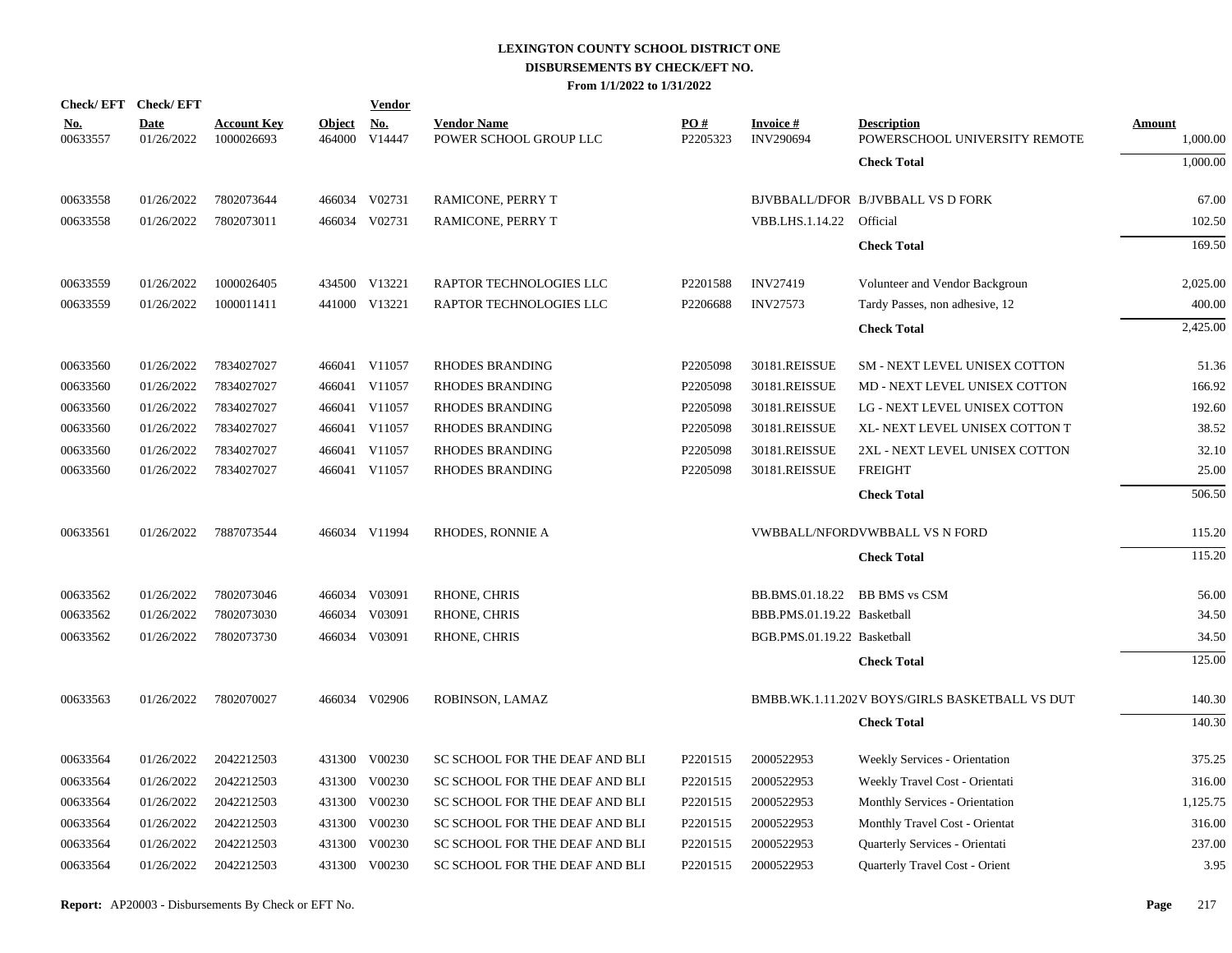|                        | Check/EFT Check/EFT       |                                  |                         | <b>Vendor</b>        |                                                      |                      |                               |                                       |                         |
|------------------------|---------------------------|----------------------------------|-------------------------|----------------------|------------------------------------------------------|----------------------|-------------------------------|---------------------------------------|-------------------------|
| <u>No.</u><br>00633564 | <b>Date</b><br>01/26/2022 | <b>Account Key</b><br>2042212503 | <b>Object</b><br>431300 | <u>No.</u><br>V00230 | <b>Vendor Name</b><br>SC SCHOOL FOR THE DEAF AND BLI | PO#<br>P2201515      | <b>Invoice#</b><br>2000522953 | <b>Description</b><br>Reassessments   | <b>Amount</b><br>700.00 |
|                        |                           |                                  |                         |                      |                                                      |                      |                               | <b>Check Total</b>                    | 3,073.95                |
| 00633565               | 01/26/2022                | 7745027028                       |                         | 466041 V16160        | <b>SCHOLASTIC BOOK FAIRS</b>                         | P <sub>2207362</sub> | W5003867BF                    | Book Fair Sales 2021.                 | 7,236.43                |
|                        |                           |                                  |                         |                      |                                                      |                      |                               | <b>Check Total</b>                    | 7,236.43                |
| 00633566               | 01/26/2022                | 1000023339                       |                         | 441000 V16452        | SCHOOL SPECIALTY LLC                                 | P2205404             | 208129279964                  | Perforated 1 subject College R        | 11.45                   |
| 00633566               | 01/26/2022                | 1000011214                       |                         | 441000 V16452        | SCHOOL SPECIALTY LLC                                 | P2206258             | 208129280048                  | Sportime Grade Balls Rubber Fo        | 10.42                   |
| 00633566               | 01/26/2022                | 1000011214                       |                         | 441000 V16452        | SCHOOL SPECIALTY LLC                                 | P2206258             | 208129280048                  | Sportime Grade Balls Rubber Fo        | 10.00                   |
| 00633566               | 01/26/2022                | 1000011214                       |                         | 441000 V16452        | SCHOOL SPECIALTY LLC                                 | P2206258             | 208129280048                  | Sportime Traditional Rubber Ba        | 9.03                    |
| 00633566               | 01/26/2022                | 1000011214                       |                         | 441000 V16452        | SCHOOL SPECIALTY LLC                                 | P2206258             | 208129280048                  | Sportime Soccerball - Size 4          | 7.50                    |
| 00633566               | 01/26/2022                | 1000011214                       |                         | 441000 V16452        | SCHOOL SPECIALTY LLC                                 | P2206258             | 208129280048                  | Sportime Soccer Ball - Size 5         | 8.89                    |
| 00633566               | 01/26/2022                | 2021011214                       |                         | 441000 V16452        | SCHOOL SPECIALTY LLC                                 | P2206258             | 208129280048                  | Plain Student Dry Erase Boards        | 52.85                   |
| 00633566               | 01/26/2022                | 1000011135                       |                         | 441000 V16452        | SCHOOL SPECIALTY LLC                                 | P2206693             | 208129291195                  | Califone PA15 Handheld Megapho        | 37.52                   |
| 00633566               | 01/26/2022                | 1000011135                       |                         | 441000 V16452        | SCHOOL SPECIALTY LLC                                 | P2206693             | 208129293249                  | BIC Intensity Low Odor NonToxi        | 118.18                  |
| 00633566               | 01/26/2022                | 1000011135                       |                         | 441000 V16452        | SCHOOL SPECIALTY LLC                                 | P2206693             | 208129293249                  | BIC Intensity Bold Dry Erase M        | 27.80                   |
| 00633566               | 01/26/2022                | 1000011135                       |                         | 441000 V16452        | SCHOOL SPECIALTY LLC                                 | P2206693             | 208129293249                  | School Smart NonToxic Tank Sty        | 29.85                   |
| 00633566               | 01/26/2022                | 1000011135                       |                         | 441000 V16452        | SCHOOL SPECIALTY LLC                                 | P2206693             | 208129293249                  | <b>Sharpie Fine Permanent Markers</b> | 129.68                  |
| 00633566               | 01/26/2022                | 3290011626                       |                         | 444500 V16452        | SCHOOL SPECIALTY LLC                                 | P2206500             | 208129294094                  | Wonderworkshop Cue Robot Parts        | 1,026.94                |
| 00633566               | 01/26/2022                | 3290011626                       |                         | 444500 V16452        | SCHOOL SPECIALTY LLC                                 | P2206500             | 208129294094                  | Wonderworkshop Cue Robot Parts        | 2,944.98                |
| 00633566               | 01/26/2022                | 7737019026                       | 466041                  | V16452               | SCHOOL SPECIALTY LLC                                 | P2206500             | 208129294094                  | Wonderworkshop Cue Robot Parts        | 393.16                  |
| 00633566               | 01/26/2022                | 1000011342                       |                         | 443000 V16452        | SCHOOL SPECIALTY LLC                                 | P2206215             | 208129294549                  | Childcraft Uppercase and Lower        | 109.01                  |
| 00633566               | 01/26/2022                | 7740019031                       | 466041                  | V16452               | SCHOOL SPECIALTY LLC                                 | P2206942             | 208129301468                  | Postit Super Sticky Lined Note        | 27.24                   |
| 00633566               | 01/26/2022                | 7740019031                       | 466041                  | V16452               | SCHOOL SPECIALTY LLC                                 | P2206942             | 208129301468                  | BIC Brite Liner Chisel Tip Poc        | 6.05                    |
| 00633566               | 01/26/2022                | 2021011239                       |                         | 441000 V16452        | SCHOOL SPECIALTY LLC                                 | P2206687             | 208129301843                  | Pen Style Highlighters                | 19.16                   |
| 00633566               | 01/26/2022                | 2021011239                       | 441000                  | V16452               | SCHOOL SPECIALTY LLC                                 | P2206687             | 208129301843                  | Pen Style Highlighters                | 19.17                   |
| 00633566               | 01/26/2022                | 2021011239                       |                         | 441000 V16452        | SCHOOL SPECIALTY LLC                                 | P2206687             | 208129301843                  | Pen Style Highlighters                | 15.56                   |
| 00633566               | 01/26/2022                | 2021011239                       | 441000                  | V16452               | SCHOOL SPECIALTY LLC                                 | P2206687             | 208129301843                  | Ticonderoga Redi-Mark+                | 22.43                   |
| 00633566               | 01/26/2022                | 2021011239                       |                         | 441000 V16452        | SCHOOL SPECIALTY LLC                                 | P2206687             | 208129301843                  | Dry Erase Markers                     | 107.91                  |
| 00633566               | 01/26/2022                | 2021011239                       |                         | 441000 V16452        | SCHOOL SPECIALTY LLC                                 | P2206687             | 208129301843                  | Post It Greener Notes                 | 17.59                   |
| 00633566               | 01/26/2022                | 9240013903                       |                         | 441000 V16452        | SCHOOL SPECIALTY LLC                                 | P2206691             | 208129301844                  | Batteries AA Energizer Max Pac        | 13.89                   |
| 00633566               | 01/26/2022                | 9240013903                       | 441000                  | V16452               | SCHOOL SPECIALTY LLC                                 | P2206691             | 208129301844                  | Batteries AAA Energizer Max pa        | 13.90                   |
| 00633566               | 01/26/2022                | 9240013903                       |                         | 441000 V16452        | SCHOOL SPECIALTY LLC                                 | P2206691             | 208129301844                  | Timer Digital Accessories (pag        | 14.73                   |
| 00633566               | 01/26/2022                | 9240013903                       |                         | 441000 V16452        | SCHOOL SPECIALTY LLC                                 | P2206691             | 208129301844                  | Timers Small Hand Combo 8-Pack        | 10.08                   |
| 00633566               | 01/26/2022                | 9240013903                       |                         | 441000 V16452        | SCHOOL SPECIALTY LLC                                 | P2206691             | 208129301844                  | Paint Tempera Wash School Smar        | 40.05                   |
| 00633566               | 01/26/2022                | 2021017539                       |                         | 441000 V16452        | <b>SCHOOL SPECIALTY LLC</b>                          | P2206690             | 208129301850                  | Flipside Desktop Dry Erase Eas        | 445.76                  |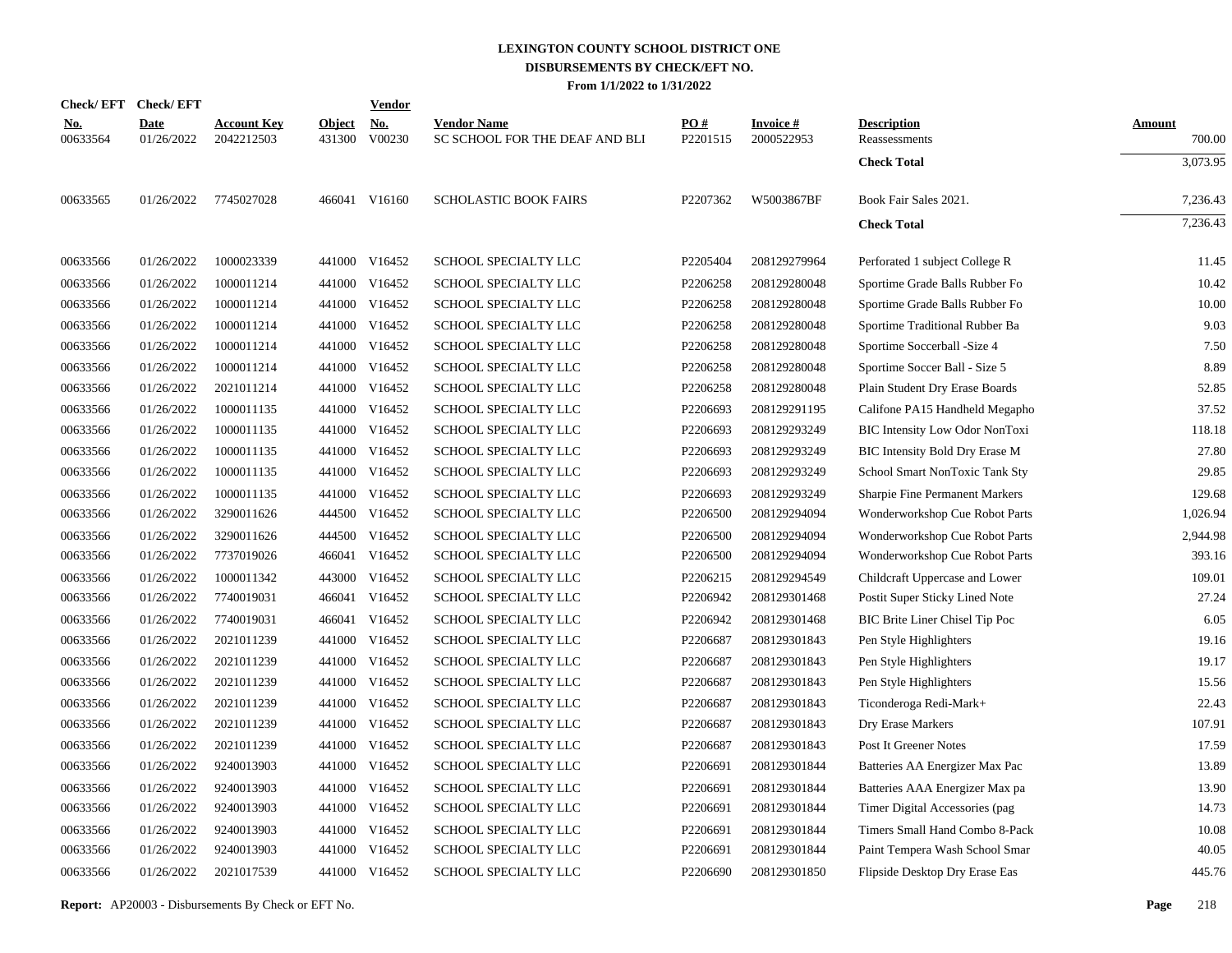|                        | Check/EFT Check/EFT       |                                  |                         | Vendor               |                                            |                 |                                 |                                                      |                  |
|------------------------|---------------------------|----------------------------------|-------------------------|----------------------|--------------------------------------------|-----------------|---------------------------------|------------------------------------------------------|------------------|
| <b>No.</b><br>00633566 | <b>Date</b><br>01/26/2022 | <b>Account Key</b><br>2021017539 | <b>Object</b><br>441000 | <u>No.</u><br>V16452 | <b>Vendor Name</b><br>SCHOOL SPECIALTY LLC | PO#<br>P2206690 | <b>Invoice#</b><br>208129301850 | <b>Description</b><br>Magnetic Lined. Plain Dry Eras | Amount<br>185.48 |
| 00633566               | 01/26/2022                | 2021017539                       | 441000                  | V16452               | SCHOOL SPECIALTY LLC                       | P2206690        | 208129301850                    | Magnetic Whiteboard Eraser (pa                       | 44.49            |
| 00633566               | 01/26/2022                | 2021017539                       | 441000                  | V16452               | SCHOOL SPECIALTY LLC                       | P2206690        | 208129301850                    | <b>EXPO Low Odor Fine Tip Markers</b>                | 136.83           |
| 00633566               | 01/26/2022                | 2021017539                       |                         | 441000 V16452        | SCHOOL SPECIALTY LLC                       | P2206690        | 208129301850                    | Phonetically coded magnetic le                       | 567.01           |
| 00633566               | 01/26/2022                | 2021017539                       | 441000                  | V16452               | SCHOOL SPECIALTY LLC                       | P2206690        | 208129301850                    | Adhesive Magnetic Squares (pag                       | 52.75            |
| 00633566               | 01/26/2022                | 2021017539                       | 441000                  | V16452               | SCHOOL SPECIALTY LLC                       | P2206690        | 208129301850                    | #2 Pencils School Smart (page                        | 83.16            |
| 00633566               | 01/26/2022                | 2021017539                       |                         | 441000 V16452        | SCHOOL SPECIALTY LLC                       | P2206690        | 208129301850                    | Sharpie S gel retractable gel                        | 30.58            |
| 00633566               | 01/26/2022                | 2021017539                       |                         | 441000 V16452        | SCHOOL SPECIALTY LLC                       | P2206690        | 208129301850                    | Laser Labels Address model 306                       | 33.34            |
| 00633566               | 01/26/2022                | 2021017539                       |                         | 441000 V16452        | SCHOOL SPECIALTY LLC                       | P2206690        | 208129301850                    | Laser Labels shipping Model 30                       | 33.34            |
| 00633566               | 01/26/2022                | 2021017539                       | 441000                  | V16452               | SCHOOL SPECIALTY LLC                       | P2206690        | 208129301850                    | Poly 2 pocket folders orange (                       | 166.83           |
| 00633566               | 01/26/2022                | 2021017539                       |                         | 441000 V16452        | SCHOOL SPECIALTY LLC                       | P2206690        | 208129301850                    | Basic round ring view binders                        | 97.76            |
| 00633566               | 01/26/2022                | 2021017539                       |                         | 441000 V16452        | SCHOOL SPECIALTY LLC                       | P2206690        | 208129301850                    | Cardinal expanding zipper bind                       | 91.16            |
| 00633566               | 01/26/2022                | 2021017539                       |                         | 441000 V16452        | SCHOOL SPECIALTY LLC                       | P2206690        | 208129301850                    | Erasable Tab Dividers (page 16                       | 26.54            |
| 00633566               | 01/26/2022                | 2021017539                       |                         | 441000 V16452        | SCHOOL SPECIALTY LLC                       | P2206690        | 208129301850                    | School smart index cards 3x5 u                       | 7.60             |
| 00633566               | 01/26/2022                | 2021017539                       |                         | 441000 V16452        | SCHOOL SPECIALTY LLC                       | P2206690        | 208129301850                    | Composition Notebooks (page 22                       | 48.15            |
| 00633566               | 01/26/2022                | 2021017539                       |                         | 441000 V16452        | SCHOOL SPECIALTY LLC                       | P2206690        | 208129301850                    | Printing and Dry Erase flash c                       | 77.85            |
| 00633566               | 01/26/2022                | 2021017539                       |                         | 441000 V16452        | SCHOOL SPECIALTY LLC                       | P2206690        | 208129301850                    | Chef Bakeware 11x17 cookie she                       | 100.02           |
| 00633566               | 01/26/2022                | 1000011331                       |                         | 441000 V16452        | SCHOOL SPECIALTY LLC                       | P2202745        | 208129302466                    | EID0000656DRY ERASE POCKET SCH                       | 62.57            |
| 00633566               | 01/26/2022                | 1000023339                       |                         | 441000 V16452        | SCHOOL SPECIALTY LLC                       | P2206611        | 208129311792                    | Post it notes canary yellow                          | 50.48            |
| 00633566               | 01/26/2022                | 1000011337                       |                         | 441000 V16452        | SCHOOL SPECIALTY LLC                       | P2206999        | 208129311800                    | School Smart Ruled Index Cards                       | 22.79            |
| 00633566               | 01/26/2022                | 1000011337                       |                         | 441000 V16452        | SCHOOL SPECIALTY LLC                       | P2206999        | 208129311800                    | School Smart Grip Seal Envelop                       | 104.26           |
| 00633566               | 01/26/2022                | 1000011337                       |                         | 441000 V16452        | SCHOOL SPECIALTY LLC                       | P2206999        | 208129311800                    | Officemate Binder Clips Mini 1                       | 11.65            |
| 00633566               | 01/26/2022                | 1000011337                       |                         | 441000 V16452        | SCHOOL SPECIALTY LLC                       | P2206999        | 208129311800                    | Officemate Binder Clips Micro                        | 20.00            |
| 00633566               | 01/26/2022                | 1000011337                       |                         | 441000 V16452        | SCHOOL SPECIALTY LLC                       | P2206999        | 208129311800                    | School Smart Binder Clip 916 i                       | 15.94            |
| 00633566               | 01/26/2022                | 1000011337                       |                         | 441000 V16452        | SCHOOL SPECIALTY LLC                       | P2206999        | 208129311800                    | School Smart Binder Clip Large                       | 10.63            |
|                        |                           |                                  |                         |                      |                                            |                 |                                 | <b>Check Total</b>                                   | 7,781.99         |
| 00633567               | 01/26/2022                | 7802073644                       |                         | 466034 V13886        | <b>SCOTT, LATONYA</b>                      |                 |                                 | JVWBBALL/FLOR JVWBBALL VS FLORA                      | 55.50            |
|                        |                           |                                  |                         |                      |                                            |                 |                                 | <b>Check Total</b>                                   | 55.50            |
| 00633568               | 01/26/2022                | 1000023330                       |                         | 433200 Exxxxx        | Employee                                   |                 | 01.06.01.18.22                  | Banking & school errands                             | 69.03            |
|                        |                           |                                  |                         |                      |                                            |                 |                                 | <b>Check Total</b>                                   | 69.03            |
|                        |                           |                                  |                         |                      |                                            |                 |                                 |                                                      |                  |
| 00633569               | 01/26/2022                | 1000025204                       | 439500                  | V01207               | <b>SHRED WITH US</b>                       | P2200913        | 245021                          | ON-SITE 8 (QTY) - 95 GALLON CO                       | 52.00            |
| 00633569               | 01/26/2022                | 1000025204                       |                         | 439500 V01207        | <b>SHRED WITH US</b>                       | P2200913        | 245021                          | ON-SITE SHREDDING (PICK-UP) SE                       | 19.99            |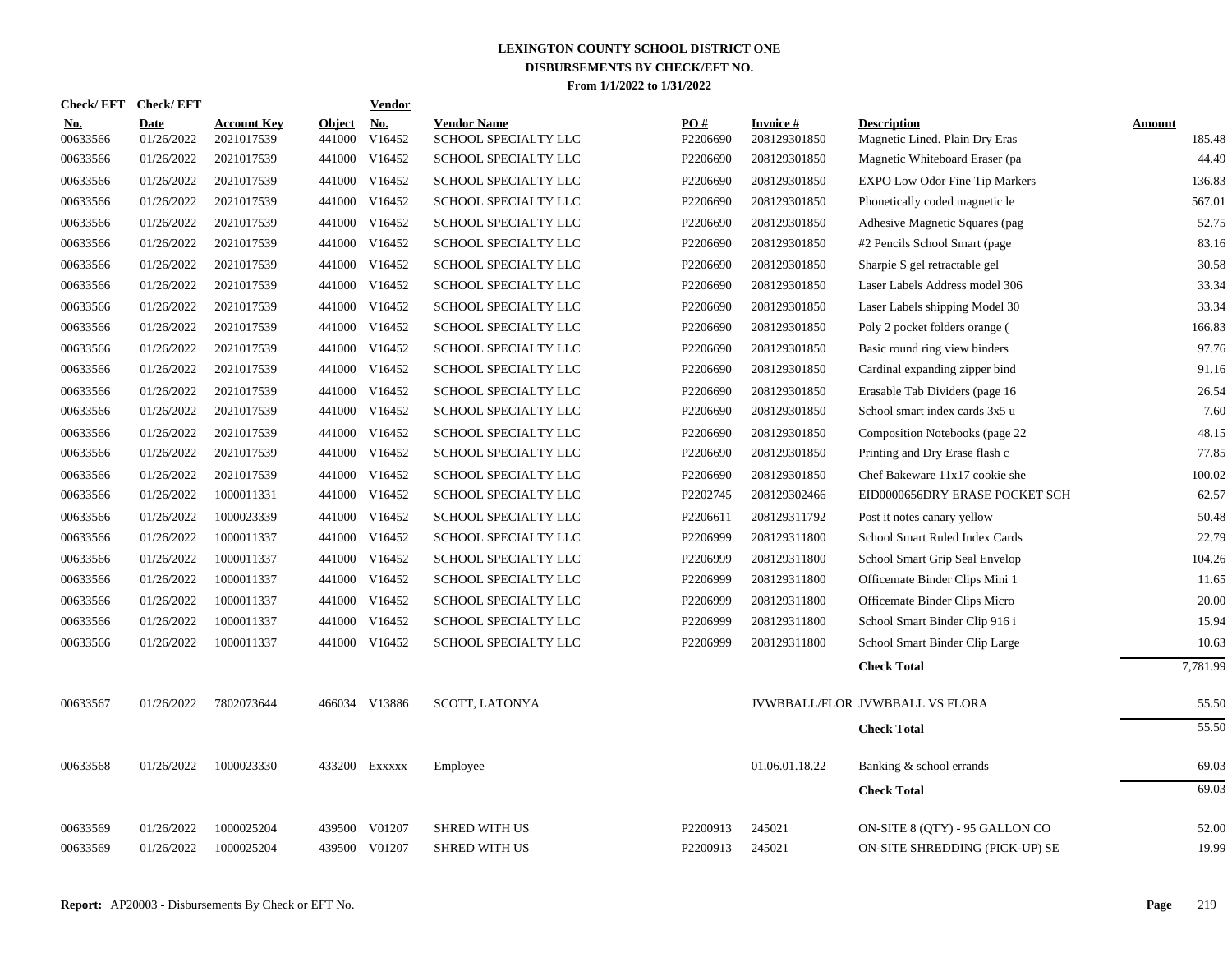| Check/EFT Check/EFT |             |                    |               | <b>Vendor</b> |                                         |          |                             |                                |          |
|---------------------|-------------|--------------------|---------------|---------------|-----------------------------------------|----------|-----------------------------|--------------------------------|----------|
| No.                 | <b>Date</b> | <b>Account Key</b> | <b>Object</b> | <u>No.</u>    | <b>Vendor Name</b>                      | PO#      | <b>Invoice#</b>             | <b>Description</b>             | Amount   |
|                     |             |                    |               |               |                                         |          |                             | <b>Check Total</b>             | 71.99    |
| 00633570            | 01/26/2022  | 7725019012         |               | 466037 V10104 | <b>SMARTPHONE MEDIC LLC</b>             | P2204004 | 1642                        | 5th/6th gen-Glass/Digitizer Re | 158.00   |
| 00633570            | 01/26/2022  | 7725019012         |               | 466037 V10104 | SMARTPHONE MEDIC LLC                    | P2204004 | 1642                        | 5th/6th gen - replace adhesive | 30.00    |
| 00633570            | 01/26/2022  | 7725019012         |               | 466037 V10104 | <b>SMARTPHONE MEDIC LLC</b>             | P2204008 | 1643                        | 5th/6th gen-Glass/Digitizer Re | 158.00   |
| 00633570            | 01/26/2022  | 7725019012         |               | 466037 V10104 | SMARTPHONE MEDIC LLC                    | P2204008 | 1643                        | 5th/6th gen - replace adhesive | 30.00    |
| 00633570            | 01/26/2022  | 7725019047         | 466037        | V10104        | SMARTPHONE MEDIC LLC                    | P2203994 | 1644                        | 5th/6th gen-Glass/Digitizer Re | 158.00   |
| 00633570            | 01/26/2022  | 7725019047         |               | 466037 V10104 | SMARTPHONE MEDIC LLC                    | P2203994 | 1644                        | 5th/6th gen - replace adhesive | 30.00    |
| 00633570            | 01/26/2022  | 7725019045         | 466037        | V10104        | SMARTPHONE MEDIC LLC                    | P2204006 | 1645                        | 5th/6th gen-Glass/Digitizer Re | 158.00   |
| 00633570            | 01/26/2022  | 7725019045         | 466037        | V10104        | SMARTPHONE MEDIC LLC                    | P2204006 | 1645                        | 5th/6th gen - replace adhesive | 30.00    |
| 00633570            | 01/26/2022  | 7725019039         | 466037        | V10104        | SMARTPHONE MEDIC LLC                    | P2204000 | 1646                        | 5th/6th gen-Glass/Digitizer Re | 158.00   |
| 00633570            | 01/26/2022  | 7725019039         | 466037        | V10104        | SMARTPHONE MEDIC LLC                    | P2204000 | 1646                        | 5th/6th gen - replace adhesive | 30.00    |
|                     |             |                    |               |               |                                         |          |                             | <b>Check Total</b>             | 940.00   |
| 00633571            | 01/26/2022  | 1000025408         |               | 441020 V13230 | SMITH AND JONES JANITORIAL SUP          | P2206967 | 215348                      | <b>GLASS CLEANER</b>           | 22.47    |
| 00633571            | 01/26/2022  | 1000025408         |               | 441020 V13230 | SMITH AND JONES JANITORIAL SUP          | P2206967 | 215348                      | HUSKI CREAM CLEANER            | 28.89    |
| 00633571            | 01/26/2022  | 1000025408         |               | 441020 V13230 | SMITH AND JONES JANITORIAL SUP          | P2206967 | 215348                      | WHITE HAND SOAP                | 65.06    |
| 00633571            | 01/26/2022  | 1000025412         |               | 441020 V13230 | SMITH AND JONES JANITORIAL SUP          | P2206644 | 215350                      | CAN DO FLOOR CLEANER           | 59.93    |
| 00633571            | 01/26/2022  | 1000025412         |               | 441020 V13230 | SMITH AND JONES JANITORIAL SUP          | P2206644 | 215350                      | URINAL BLOCKS CHERRY           | 35.41    |
| 00633571            | 01/26/2022  | 1000025412         |               | 441020 V13230 | SMITH AND JONES JANITORIAL SUP          | P2206644 | 215350                      | BACIL ENZYME ODOR DISGESTER    | 14.93    |
| 00633571            | 01/26/2022  | 1000025412         |               | 441020 V13230 | SMITH AND JONES JANITORIAL SUP          | P2206644 | 215350                      | ANTIBACTERIAL BAG SOAP         | 298.23   |
| 00633571            | 01/26/2022  | 1000025431         |               | 441020 V13230 | SMITH AND JONES JANITORIAL SUP          | P2206771 | 215355                      | 95118 ATLAS WIPES              | 92.02    |
| 00633571            | 01/26/2022  | 1000025431         |               | 441020 V13230 | SMITH AND JONES JANITORIAL SUP          | P2206771 | 215355                      | 20" BLUE ULTRA BURNISH PADS    | 54.57    |
| 00633571            | 01/26/2022  | 1000025421         |               | 441020 V13230 | SMITH AND JONES JANITORIAL SUP          | P2206768 | 215356                      | SUDS LAUNDRY DETERGENT         | 40.06    |
| 00633571            | 01/26/2022  | 1000025421         |               | 441020 V13230 | SMITH AND JONES JANITORIAL SUP          | P2206768 | 215356                      | <b>LEMON DISINFECTANT</b>      | 98.42    |
| 00633571            | 01/26/2022  | 1000025421         |               | 441020 V13230 | SMITH AND JONES JANITORIAL SUP          | P2206768 | 215356                      | ANTIBACTERIAL BAG SOAP         | 298.23   |
| 00633571            | 01/26/2022  | 1000025426         |               | 441020 V13230 | SMITH AND JONES JANITORIAL SUP          | P2207127 | 215358                      | FLYING INSECT SPRAY 4334106    | 48.40    |
| 00633571            | 01/26/2022  | 1000025426         |               | 441020 V13230 | SMITH AND JONES JANITORIAL SUP          | P2207128 | 215359                      | 95118 ATLAS WIPES              | 92.02    |
|                     |             |                    |               |               |                                         |          |                             | <b>Check Total</b>             | 1,248.64 |
| 00633572            | 01/26/2022  | 1000025440         |               | 441020 V11679 | SPARROW AND KENNEDY TRACTOR CO P2207139 |          | 934671                      | NPES - Stihl BR600 Backpack Bl | 427.99   |
|                     |             |                    |               |               |                                         |          |                             | <b>Check Total</b>             | 427.99   |
| 00633573            | 01/26/2022  | 7802073030         |               | 466034 V02990 | <b>STENSON, DWIGHT</b>                  |          | BBB.PMS.01.19.22 Basketball |                                | 34.50    |
| 00633573            | 01/26/2022  | 7802073730         |               | 466034 V02990 | STENSON, DWIGHT                         |          | BGB.PMS.01.19.22 Basketball |                                | 34.50    |
|                     |             |                    |               |               |                                         |          |                             |                                |          |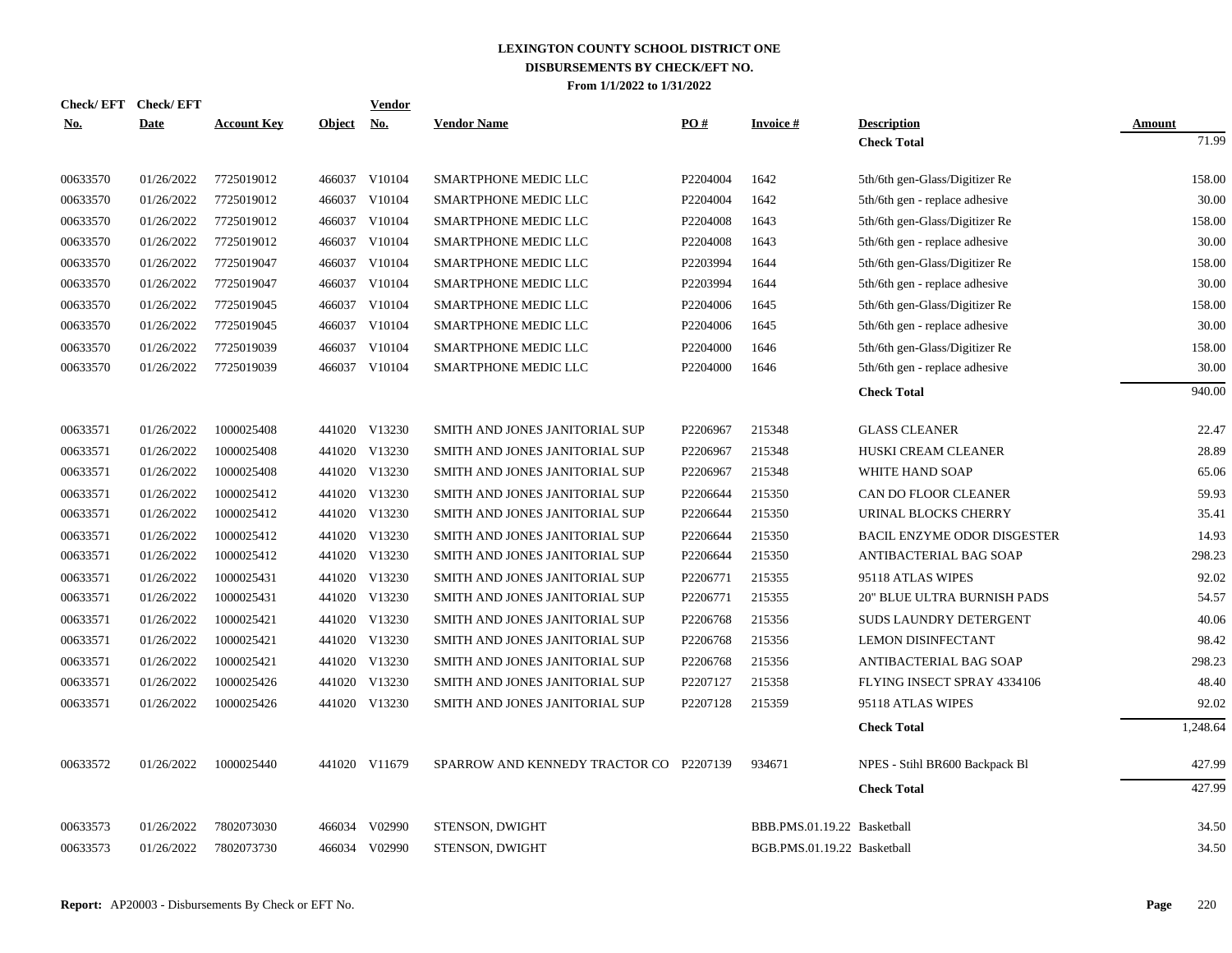| Check/EFT Check/EFT | Date       |                    |               | <b>Vendor</b> | <b>Vendor Name</b>           | PO#      | <b>Invoice#</b>     |                                          |                        |
|---------------------|------------|--------------------|---------------|---------------|------------------------------|----------|---------------------|------------------------------------------|------------------------|
| <b>No.</b>          |            | <b>Account Key</b> | <b>Object</b> | <u>No.</u>    |                              |          |                     | <b>Description</b><br><b>Check Total</b> | <b>Amount</b><br>69.00 |
|                     |            |                    |               |               |                              |          |                     |                                          |                        |
| 00633574            | 01/26/2022 | 3260011303         |               | 441000 V15922 | SUNDANCE NEWBRIDGE LLC       | P2206978 | IV197914            | Student Book 6-pack; Ranger Ri           | 45.00                  |
| 00633574            | 01/26/2022 | 3260011303         |               | 441000 V15922 | SUNDANCE NEWBRIDGE LLC       | P2206978 | IV197914            | Shipping \$0 - \$49.99                   | 5.00                   |
|                     |            |                    |               |               |                              |          |                     | <b>Check Total</b>                       | 50.00                  |
| 00633575            | 01/26/2022 | 6000025644         |               | 446000 V12759 | TRIDENT BEVERAGE INC         | P2205328 | <b>JANC101033QB</b> | <b>Blue Raspberry</b>                    | 408.00                 |
| 00633575            | 01/26/2022 | 6000025644         |               | 446000 V12759 | TRIDENT BEVERAGE INC         | P2205328 | JANC101033QB        | Green Watermelon                         | 204.00                 |
| 00633575            | 01/26/2022 | 6000025644         |               | 446000 V12759 | TRIDENT BEVERAGE INC         | P2205328 | JANC101033QB        | Cherry                                   | 408.00                 |
| 00633575            | 01/26/2022 | 6000025613         |               | 446000 V12759 | TRIDENT BEVERAGE INC         | P2205331 | JANC101036QB        | <b>Blue Raspberry</b>                    | 612.00                 |
| 00633575            | 01/26/2022 | 6000025613         |               | 446000 V12759 | TRIDENT BEVERAGE INC         | P2205331 | <b>JANC101036QB</b> | Green Watermelon                         | 102.00                 |
| 00633575            | 01/26/2022 | 6000025613         |               | 446000 V12759 | TRIDENT BEVERAGE INC         | P2205331 | <b>JANC101036QB</b> | Natural Pink Lemonade                    | 102.00                 |
| 00633575            | 01/26/2022 | 6000025613         |               | 446000 V12759 | TRIDENT BEVERAGE INC         | P2205331 | <b>JANC101036QB</b> | Strawberry                               | 102.00                 |
| 00633575            | 01/26/2022 | 6000025613         |               | 446000 V12759 | TRIDENT BEVERAGE INC         | P2205331 | <b>JANC101036QB</b> | Sour Apple                               | 102.00                 |
| 00633575            | 01/26/2022 | 6000025613         |               | 446000 V12759 | TRIDENT BEVERAGE INC         | P2205331 | <b>JANC101036QB</b> | Coco Freeze                              | 102.00                 |
| 00633575            | 01/26/2022 | 6000025613         |               | 446000 V12759 | TRIDENT BEVERAGE INC         | P2205331 | <b>JANC101036QB</b> | Cherry Cola                              | 102.00                 |
| 00633575            | 01/26/2022 | 6000025613         |               | 446000 V12759 | TRIDENT BEVERAGE INC         | P2205331 | <b>JANC101036QB</b> | Ocean Citrus                             | 408.00                 |
| 00633575            | 01/26/2022 | 6000025613         |               | 446000 V12759 | TRIDENT BEVERAGE INC         | P2205331 | <b>JANC101036QB</b> | Peach Mango                              | 102.00                 |
| 00633575            | 01/26/2022 | 6000025629         |               | 446000 V12759 | TRIDENT BEVERAGE INC         | P2206787 | JANC102397QB        | <b>Blue Raspberry</b>                    | 204.00                 |
| 00633575            | 01/26/2022 | 6000025629         |               | 446000 V12759 | TRIDENT BEVERAGE INC         | P2206787 | JANC102397QB        | Strawberry Lemonade                      | 102.00                 |
| 00633575            | 01/26/2022 | 6000025629         |               | 446000 V12759 | TRIDENT BEVERAGE INC         | P2206787 | JANC102397QB        | Cherry Cola                              | 102.00                 |
| 00633575            | 01/26/2022 | 6000025629         |               | 446000 V12759 | TRIDENT BEVERAGE INC         | P2206787 | <b>JANC102397QB</b> | Ocean Citrus                             | 102.00                 |
|                     |            |                    |               |               |                              |          |                     | <b>Check Total</b>                       | 3,264.00               |
| 00633576            | 01/26/2022 | 1000025444         |               | 432300 V01638 | TRITEK FIRE AND SECURITY LLC | P2200533 | 26812               | Fire Alarm Repair & Related Se           | 1,130.32               |
|                     |            |                    |               |               |                              |          |                     | <b>Check Total</b>                       | 1,130.32               |
|                     |            |                    |               |               |                              |          |                     |                                          |                        |
| 00633577            | 01/26/2022 | 5730025330         |               | 454100 V15696 | UNIVERSAL MELODY ONLINE LLC  | P2201929 | 1804286             | King 2341W Series 4-valve 4/4            | 19,422.00              |
|                     |            |                    |               |               |                              |          |                     | <b>Check Total</b>                       | 19,422.00              |
| 00633578            | 01/26/2022 | 7885027038         |               | 466041 V00189 | <b>WW GRAINGER</b>           | P2206790 | 9173439986          | DAEWOO Microwave Model 40GR51            | 158.67                 |
| 00633578            | 01/26/2022 | 1000025413         |               | 441020 V00189 | W W GRAINGER                 | P2206921 | 9176590991          | 5NY84 RUBBERMAID WAVEBREAK COM           | 229.41                 |
|                     |            |                    |               |               |                              |          |                     | <b>Check Total</b>                       | 388.08                 |
| 00633579            | 01/26/2022 | 7802073011         |               | 466034 V15478 | WALKER, MICHAEL              |          | VBB.LHS.1.7.22      | Official                                 | 141.20                 |
|                     |            |                    |               |               |                              |          |                     |                                          |                        |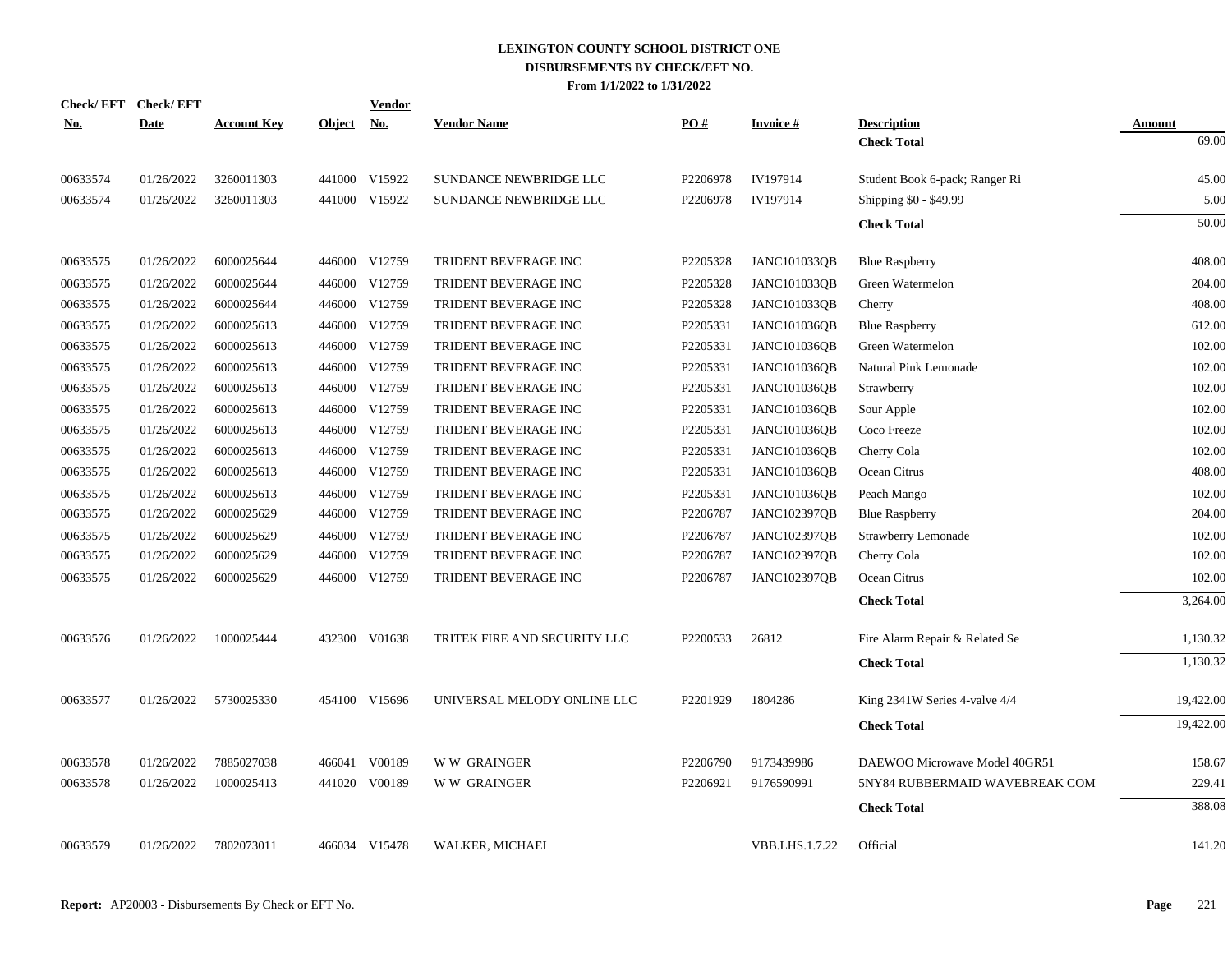|            | Check/EFT Check/EFT |                    |            | <b>Vendor</b> |                                |          |                 |                                    |               |
|------------|---------------------|--------------------|------------|---------------|--------------------------------|----------|-----------------|------------------------------------|---------------|
| <u>No.</u> | <b>Date</b>         | <b>Account Key</b> | Object No. |               | <b>Vendor Name</b>             | PO#      | <b>Invoice#</b> | <b>Description</b>                 | <b>Amount</b> |
|            |                     |                    |            |               |                                |          |                 | <b>Check Total</b>                 | 141.20        |
| 00633580   | 01/26/2022          | 7744019011         |            | 466041 V14086 | WARDS NATURAL SCIENCE EST LLC  | P2206578 | 8807225564      | Science Olympiad 2022 Wright S     | 136.43        |
|            |                     |                    |            |               |                                |          |                 | <b>Check Total</b>                 | 136.43        |
| 00633581   | 01/26/2022          | 7885027028         |            | 466035 V01879 | WHITEHALL CARPET CLEANERS      | P2205248 | 88509           | Clean and disinfect carpet in      | 250.00        |
|            |                     |                    |            |               |                                |          |                 | <b>Check Total</b>                 | 250.00        |
| 00633582   | 01/26/2022          | 1000025407         |            | 432100 V00092 | MIDCAROLINA ELEC COOP INC      |          | MCEC.01.22      | TR.4900409730                      | 188.00        |
| 00633582   | 01/26/2022          | 1000025413         | 432100     | V00092        | MIDCAROLINA ELEC COOP INC      |          | MCEC.01.22      | GHS.4900409679                     | 737.00        |
| 00633582   | 01/26/2022          | 1000025413         |            | 432100 V00092 | MIDCAROLINA ELEC COOP INC      |          | MCEC.01.22      | GHS.4900409681                     | 20,600.00     |
| 00633582   | 01/26/2022          | 1000025413         | 432100     | V00092        | MIDCAROLINA ELEC COOP INC      |          | MCEC.01.22      | GHS.4900409712                     | 1,708.00      |
| 00633582   | 01/26/2022          | 1000025413         | 432100     | V00092        | MIDCAROLINA ELEC COOP INC      |          | MCEC.01.22      | GHS.4900409675                     | 356.00        |
| 00633582   | 01/26/2022          | 1000025413         | 432100     | V00092        | MIDCAROLINA ELEC COOP INC      |          | MCEC.01.22      | GHS.4900409686                     | 74.00         |
| 00633582   | 01/26/2022          | 1000025434         | 432100     | V00092        | MIDCAROLINA ELEC COOP INC      |          | MCEC.01.22      | PHM.5702088110                     | 197.00        |
| 00633582   | 01/26/2022          | 1000025434         | 432100     | V00092        | MIDCAROLINA ELEC COOP INC      |          | MCEC.01.22      | PHM.5702051785                     | 540.00        |
| 00633582   | 01/26/2022          | 1000025434         | 432100     | V00092        | MIDCAROLINA ELEC COOP INC      |          | MCEC.01.22      | PHM.5702051791                     | 11,056.00     |
| 00633582   | 01/26/2022          | 1000025435         |            | 432100 V00092 | MIDCAROLINA ELEC COOP INC      |          | MCEC.01.22      | PHE.5702088108                     | 126.00        |
| 00633582   | 01/26/2022          | 1000025435         |            | 432100 V00092 | MIDCAROLINA ELEC COOP INC      |          | MCEC.01.22      | PHE.5702052000                     | 482.00        |
| 00633582   | 01/26/2022          | 1000025435         |            | 432100 V00092 | MIDCAROLINA ELEC COOP INC      |          | MCEC.01.22      | PHE.5702051796                     | 6,461.00      |
| 00633582   | 01/26/2022          | 1000025435         |            | 432100 V00092 | MIDCAROLINA ELEC COOP INC      |          | MCEC.01.22      | PHE.5702051777                     | 975.00        |
| 00633582   | 01/26/2022          | 1000025441         |            | 432100 V00092 | MIDCAROLINA ELEC COOP INC      |          | MCEC.01.22      | RCE.5708004132                     | 8,641.00      |
| 00633582   | 01/26/2022          | 1000025441         |            | 432100 V00092 | MIDCAROLINA ELEC COOP INC      |          | MCEC.01.22      | RCE.9300051508                     | 261.00        |
| 00633582   | 01/26/2022          | 1000025441         | 432100     | V00092        | MIDCAROLINA ELEC COOP INC      |          | MCEC.01.22      | RCE.9300064722                     | 85.00         |
| 00633582   | 01/26/2022          | 1000025446         |            | 432100 V00092 | MIDCAROLINA ELEC COOP INC      |          | MCEC.01.22      | BWM-9300039298                     | 14,786.00     |
|            |                     |                    |            |               |                                |          |                 | <b>Check Total</b>                 | 67,273.00     |
| 00633583   | 01/26/2022          | 7743019021         |            | 466099 V01247 | SC DEPARTMENT OF EDUCATION     | P2207410 | P2207410.LTC    | INVOICE FOR LOST OR DAMAGED TE     | 234.00        |
|            |                     |                    |            |               |                                |          |                 | <b>Check Total</b>                 | 234.00        |
| 00633584   | 01/26/2022          | 7723027044         |            | 466099 V00132 | SC DEPARTMENT OF REVENUE (SALE |          | GT.12.21        | Gator Town, Dec 2021               | 56.73         |
|            |                     |                    |            |               |                                |          |                 | <b>Check Total</b>                 | 56.73         |
|            |                     |                    |            |               |                                |          |                 |                                    |               |
| 00633585   | 01/26/2022          | 2022011247         | 441000     | V01844        | <b>SCHOLASTIC INC</b>          | P2206033 | 35082514        | <b>CES BOOK ORDER FOR TEACHERS</b> | 63.97         |
|            |                     |                    |            |               |                                |          |                 | <b>Check Total</b>                 | 63.97         |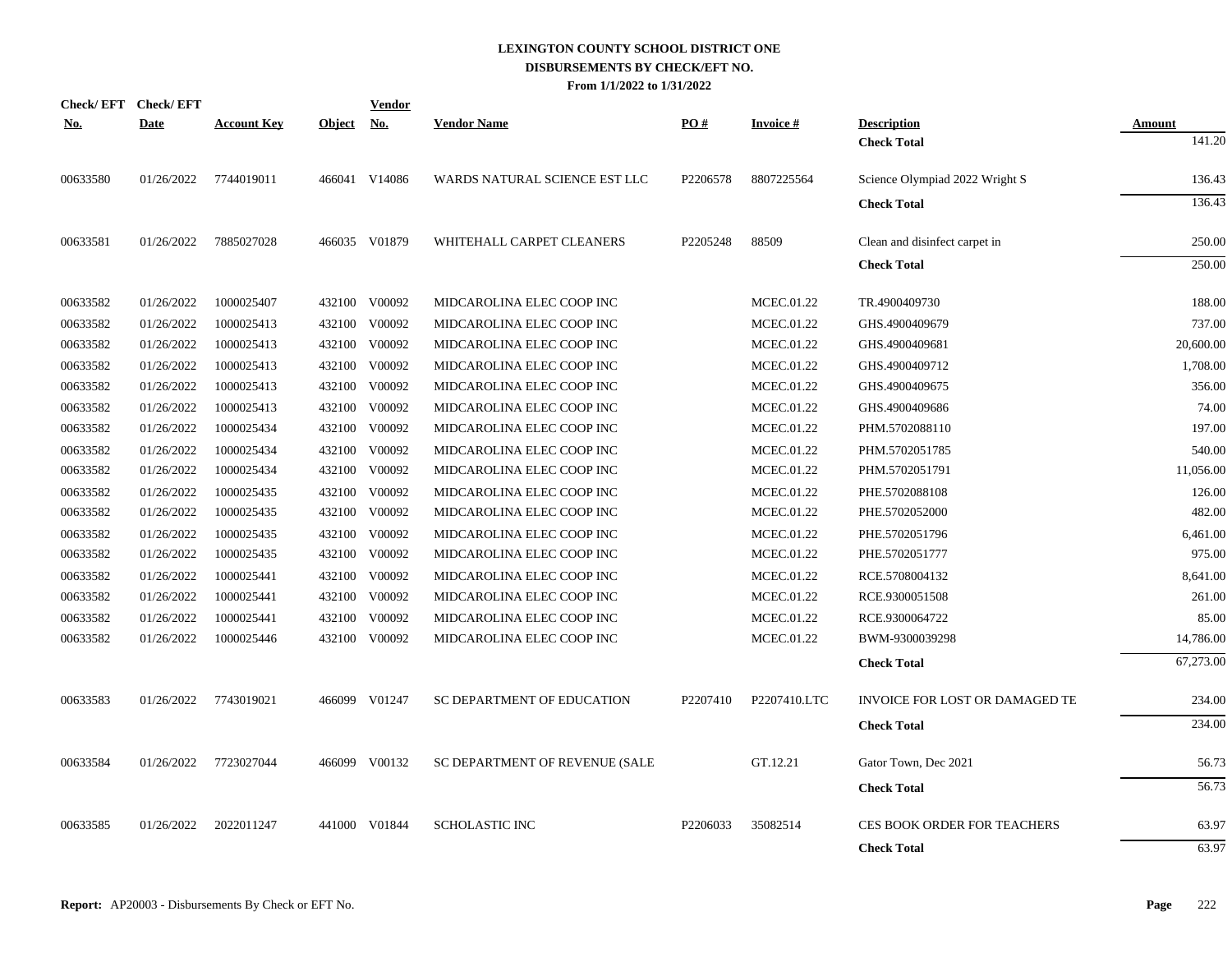| <b>Check/EFT</b>       | <b>Check/EFT</b>          |                                  |                         | <b>Vendor</b>        |                                                  |                 |                                 |                                             |                           |
|------------------------|---------------------------|----------------------------------|-------------------------|----------------------|--------------------------------------------------|-----------------|---------------------------------|---------------------------------------------|---------------------------|
| <u>No.</u><br>00633586 | <b>Date</b><br>01/26/2022 | <b>Account Key</b><br>7866027015 | <b>Object</b><br>466099 | <u>No.</u><br>V00280 | <b>Vendor Name</b><br><b>WALSWORTH YEARBOOKS</b> | PO#<br>P2207395 | <b>Invoice#</b><br>P2207395.PHS | <b>Description</b><br>2022 Yearbook Deposit | <b>Amount</b><br>3,426.55 |
|                        |                           |                                  |                         |                      |                                                  |                 |                                 | <b>Check Total</b>                          | 3,426.55                  |
| 00633587               | 01/26/2022                | 7965027011                       |                         | 466069 V00868        | CHICK FIL A LEXINGTON                            | P2207420        | P2207420.LHS                    | 220 Boxed CFA Sand (3 item) Me              | 1,796.10                  |
|                        |                           |                                  |                         |                      |                                                  |                 |                                 | <b>Check Total</b>                          | 1,796.10                  |
| 00633588               | 01/26/2022                | 7743019021                       |                         | 466090 V00059        | LEXINGTON TECHNOLOGY CENTER                      | P2207426        | P2207426.LTC                    | <b>CHECK #1123</b>                          | 30.00                     |
| 00633588               | 01/26/2022                | 7743019021                       |                         | 466090 V00059        | LEXINGTON TECHNOLOGY CENTER                      | P2207426        | P2207426.LTC                    | <b>CHECK #1143</b>                          | 10.00                     |
| 00633588               | 01/26/2022                | 7743019021                       |                         | 466090 V00059        | LEXINGTON TECHNOLOGY CENTER                      | P2207426        | P2207426.LTC                    | <b>CHECK #1146</b>                          | 10.00                     |
| 00633588               | 01/26/2022                | 7743019021                       |                         | 466090 V00059        | LEXINGTON TECHNOLOGY CENTER                      | P2207426        | P2207426.LTC                    | <b>CHECK #1154</b>                          | 10.00                     |
| 00633588               | 01/26/2022                | 7743019021                       |                         | 466090 V00059        | LEXINGTON TECHNOLOGY CENTER                      | P2207426        | P2207426.LTC                    | <b>CHECK #1157</b>                          | 10.00                     |
| 00633588               | 01/26/2022                | 7743019021                       |                         | 466090 V00059        | LEXINGTON TECHNOLOGY CENTER                      | P2207426        | P2207426.LTC                    | <b>CHECK #1160</b>                          | 10.00                     |
| 00633588               | 01/26/2022                | 7743019021                       |                         | 466090 V00059        | LEXINGTON TECHNOLOGY CENTER                      | P2207426        | P2207426.LTC                    | <b>CHECK 1164</b>                           | 10.00                     |
| 00633588               | 01/26/2022                | 7743019021                       |                         | 466090 V00059        | <b>LEXINGTON TECHNOLOGY CENTER</b>               | P2207426        | P2207426.LTC                    | <b>CHECK #1183</b>                          | 10.00                     |
| 00633588               | 01/26/2022                | 7743019021                       |                         | 466090 V00059        | LEXINGTON TECHNOLOGY CENTER                      | P2207426        | P2207426.LTC                    | <b>CHECK #1185</b>                          | 10.00                     |
| 00633588               | 01/26/2022                | 7743019021                       |                         | 466090 V00059        | LEXINGTON TECHNOLOGY CENTER                      | P2207426        | P2207426.LTC                    | <b>CHECK #1186</b>                          | 10.00                     |
| 00633588               | 01/26/2022                | 7743019021                       |                         | 466090 V00059        | <b>LEXINGTON TECHNOLOGY CENTER</b>               | P2207426        | P2207426.LTC                    | <b>CHECK #1188</b>                          | 20.00                     |
| 00633588               | 01/26/2022                | 7743019021                       |                         | 466090 V00059        | LEXINGTON TECHNOLOGY CENTER                      | P2207426        | P2207426.LTC                    | <b>CHECK #1191</b>                          | 30.00                     |
| 00633588               | 01/26/2022                | 7743019021                       |                         | 466090 V00059        | LEXINGTON TECHNOLOGY CENTER                      | P2207426        | P2207426.LTC                    | <b>CHECK #1192</b>                          | 10.00                     |
| 00633588               | 01/26/2022                | 7743019021                       |                         | 466090 V00059        | LEXINGTON TECHNOLOGY CENTER                      | P2207426        | P2207426.LTC                    | <b>CHECK 1194</b>                           | 10.00                     |
| 00633588               | 01/26/2022                | 7743019021                       |                         | 466090 V00059        | LEXINGTON TECHNOLOGY CENTER                      | P2207426        | P2207426.LTC                    | <b>CHECK #1197</b>                          | 10.00                     |
| 00633588               | 01/26/2022                | 7743019021                       |                         | 466090 V00059        | <b>LEXINGTON TECHNOLOGY CENTER</b>               | P2207426        | P2207426.LTC                    | <b>CHECK #1198</b>                          | 10.00                     |
| 00633588               | 01/26/2022                | 7743019021                       |                         | 466090 V00059        | LEXINGTON TECHNOLOGY CENTER                      | P2207426        | P2207426.LTC                    | <b>CHECK #1199</b>                          | 30.00                     |
| 00633588               | 01/26/2022                | 7743019021                       |                         | 466090 V00059        | LEXINGTON TECHNOLOGY CENTER                      | P2207426        | P2207426.LTC                    | <b>CHECK #1200</b>                          | 10.00                     |
| 00633588               | 01/26/2022                | 7743019021                       |                         | 466090 V00059        | LEXINGTON TECHNOLOGY CENTER                      | P2207426        | P2207426.LTC                    | <b>CHECK #1203</b>                          | 10.00                     |
| 00633588               | 01/26/2022                | 7743019021                       |                         | 466090 V00059        | LEXINGTON TECHNOLOGY CENTER                      | P2207426        | P2207426.LTC                    | <b>CHECK #1204</b>                          | 30.00                     |
| 00633588               | 01/26/2022                | 7743019021                       |                         | 466090 V00059        | LEXINGTON TECHNOLOGY CENTER                      | P2207426        | P2207426.LTC                    | <b>CHECK #1205</b>                          | 10.00                     |
| 00633588               | 01/26/2022                | 7743019021                       | 466090                  | V00059               | LEXINGTON TECHNOLOGY CENTER                      | P2207426        | P2207426.LTC                    | <b>CHECK #1207</b>                          | 30.00                     |
| 00633588               | 01/26/2022                | 7743019021                       |                         | 466090 V00059        | LEXINGTON TECHNOLOGY CENTER                      | P2207426        | P2207426.LTC                    | <b>CHECK #1209</b>                          | 10.00                     |
|                        |                           |                                  |                         |                      |                                                  |                 |                                 | <b>Check Total</b>                          | 340.00                    |
| 00633589               | 01/27/2022                | 7964073511                       |                         | 466041 V14710        | 323 SPORTS LLC                                   | P2204528        | 17853                           | District Very Important tee lo              | 529.65                    |
| 00633589               | 01/27/2022                | 7964073511                       |                         | 466041 V14710        | 323 SPORTS LLC                                   | P2205179        | 17970                           | District very important tee lo              | 733.49                    |
|                        |                           |                                  |                         |                      |                                                  |                 |                                 | <b>Check Total</b>                          | 1,263.14                  |
| 00633590               | 01/27/2022                | 7846027041                       |                         | 466041 V02519        | ACADEMIC SUPPLIER DBA RASIX CO                   | P2206682        | ID75254                         | HP 90A Black Original Laser Je              | 103.99                    |
|                        |                           |                                  |                         |                      |                                                  |                 |                                 |                                             |                           |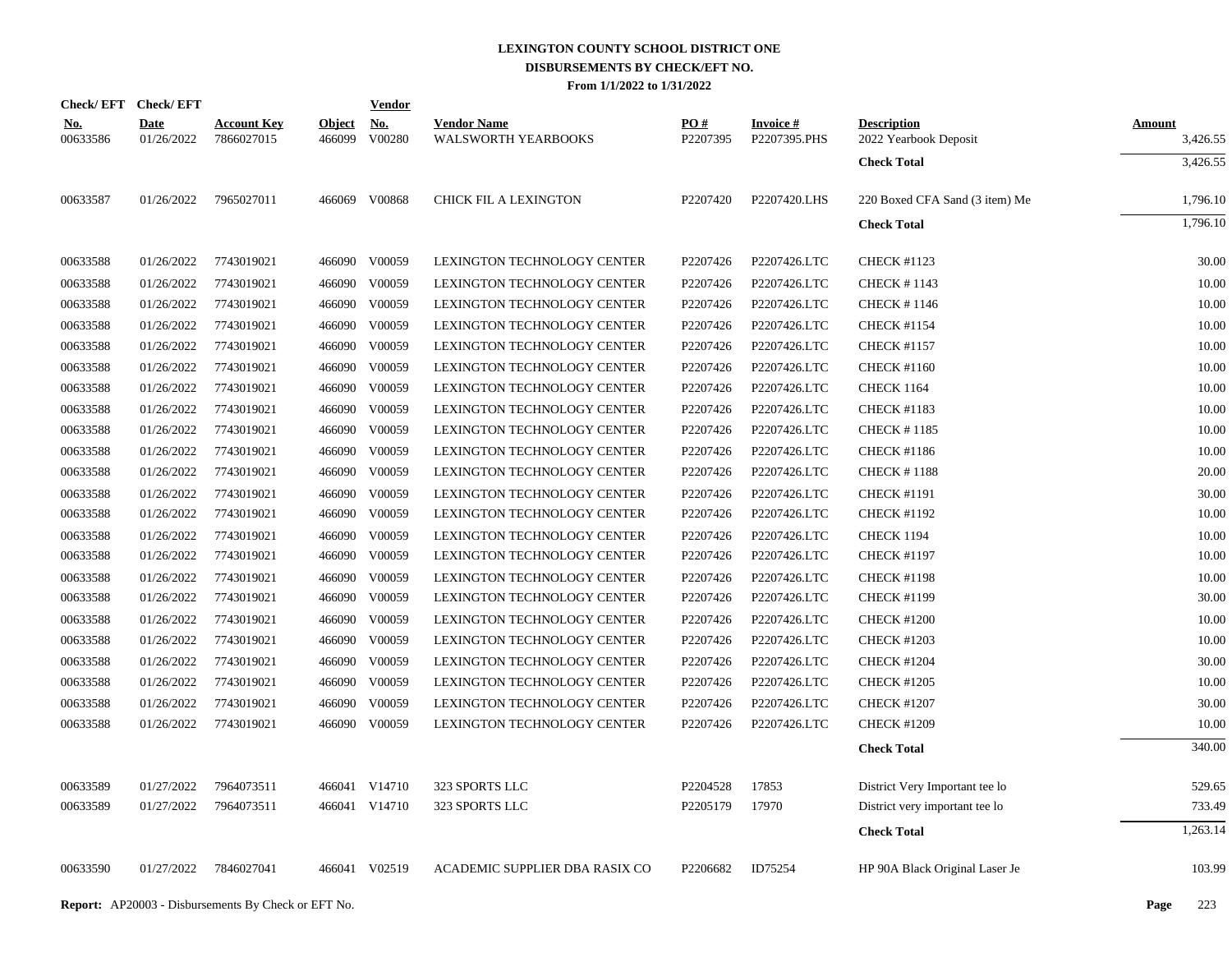| <b>Check/EFT</b>       | <b>Check/EFT</b>          |                                  |                         | <b>Vendor</b>        |                                                      |                 |                            |                                                      |                         |
|------------------------|---------------------------|----------------------------------|-------------------------|----------------------|------------------------------------------------------|-----------------|----------------------------|------------------------------------------------------|-------------------------|
| <u>No.</u><br>00633590 | <b>Date</b><br>01/27/2022 | <b>Account Key</b><br>7846027041 | <b>Object</b><br>466041 | <u>No.</u><br>V02519 | <b>Vendor Name</b><br>ACADEMIC SUPPLIER DBA RASIX CO | PO#<br>P2206682 | <b>Invoice#</b><br>ID75254 | <b>Description</b><br>HP90X Black Original Laser Jet | <b>Amount</b><br>173.67 |
| 00633590               | 01/27/2022                | 7846027041                       | 466041                  | V02519               | ACADEMIC SUPPLIER DBA RASIX CO                       | P2206682        | ID75254                    | <b>HP Black Cartridge</b>                            | 69.28                   |
|                        |                           |                                  |                         |                      |                                                      |                 |                            | <b>Check Total</b>                                   | 346.94                  |
| 00633591               | 01/27/2022                | 1000014113                       | 433200                  | V00826               | AMERICAN CHORAL DIRECTOR'S ASS                       | P2207493        |                            | SO22-0021-0242-0 Invoice No.: SO22-0021-0241-01      | 280.00                  |
| 00633591               | 01/27/2022                | 1000014113                       | 433200                  | V00826               | AMERICAN CHORAL DIRECTOR'S ASS                       | P2207493        | SO22-0021-0242-0 Cvent Fee |                                                      | 8.50                    |
|                        |                           |                                  |                         |                      |                                                      |                 |                            | <b>Check Total</b>                                   | 288.50                  |
| 00633592               | 01/27/2022                | 1000012603                       |                         | 439500 V16465        | AMN HEALTHCARE INC                                   | P2201185        | 3413798                    | SPEECH LANGUAGE THERAPY SERVIC                       | 2,595.56                |
| 00633592               | 01/27/2022                | 2710012603                       | 439500                  | V16465               | AMN HEALTHCARE INC                                   | P2201917        | 3419718                    | SPEECH LANGUAGE THERAPY SERVIC                       | 1,899.06                |
| 00633592               | 01/27/2022                | 1000012603                       |                         | 439500 V16465        | AMN HEALTHCARE INC                                   | P2201185        | 3422607                    | SPEECH LANGUAGE THERAPY SERVIC                       | 2,125.00                |
| 00633592               | 01/27/2022                | 1000012603                       |                         | 439500 V16465        | AMN HEALTHCARE INC                                   | P2201185        | 3426162                    | SPEECH LANGUAGE THERAPY SERVIC                       | 2,612.56                |
|                        |                           |                                  |                         |                      |                                                      |                 |                            | <b>Check Total</b>                                   | 9,232.18                |
| 00633593               | 01/27/2022                | 1000025507                       |                         | 441000 V00380        | <b>ANOTHER PRINTER</b>                               | P2206506        | 130989                     | 10 Activity Bus Magnets                              | 328.67                  |
| 00633593               | 01/27/2022                | 1000025507                       | 441000                  | V00380               | <b>ANOTHER PRINTER</b>                               | P2206506        | 130989                     | 10 Activity Bus Stick Ons                            | 281.09                  |
|                        |                           |                                  |                         |                      |                                                      |                 |                            | <b>Check Total</b>                                   | 609.76                  |
| 00633594               | 01/27/2022                | 1000011411                       |                         | 444500 V00391        | <b>APPLE INC</b>                                     | P2206403        | AH10263046                 | 3 Year AppleCare+ for schools                        | 127.33                  |
| 00633594               | 01/27/2022                | 1000011411                       |                         | 444500 V00391        | <b>APPLE INC</b>                                     | P2206403        | AH12597235                 | 24 inch iMac with Retina 4.5K                        | 2,096.13                |
|                        |                           |                                  |                         |                      |                                                      |                 |                            | <b>Check Total</b>                                   | 2,223.46                |
| 00633595               | 01/27/2022                | 7802083513                       |                         | 466041 V01050        | AUGUSTA SWIM SUPPLY                                  | P2202223        | 13719                      | Team Caps                                            | 187.50                  |
| 00633595               | 01/27/2022                | 7802083513                       | 466041                  | V01050               | AUGUSTA SWIM SUPPLY                                  | P2202223        | 13719                      | Set Up                                               | 50.00                   |
| 00633595               | 01/27/2022                | 7802083513                       |                         | 466041 V01050        | <b>AUGUSTA SWIM SUPPLY</b>                           | P2202223        | 13719                      | Shipping                                             | 22.19                   |
|                        |                           |                                  |                         |                      |                                                      |                 |                            | <b>Check Total</b>                                   | 259.69                  |
| 00633596               | 01/27/2022                | 7802070027                       |                         | 466034 V17044        | AVERY, ERIC                                          |                 |                            | VBB.WK.1.18.2022 V GIRLS/V BOYS BASKETBALL VS C      | 138.50                  |
|                        |                           |                                  |                         |                      |                                                      |                 |                            | <b>Check Total</b>                                   | 138.50                  |
| 00633597               | 01/27/2022                | 1000011329                       |                         | 441000 V13041        | BLICK ART MATERIALS LLC                              | P2202065        | 6889427                    | <b>Blick Mesh Zipper Bag</b>                         | 74.66                   |
| 00633597               | 01/27/2022                | 1000011329                       | 441000                  | V13041               | BLICK ART MATERIALS LLC                              | P2202065        | 6889427                    | Studeio Willow Charcoal                              | 16.51                   |
| 00633597               | 01/27/2022                | 1000011329                       |                         | 441000 V13041        | <b>BLICK ART MATERIALS LLC</b>                       | P2202065        | 6889427                    | Studio Will Charcoal                                 | 16.51                   |
| 00633597               | 01/27/2022                | 1000011329                       | 441000                  | V13041               | BLICK ART MATERIALS LLC                              | P2202065        | 6889427                    | <b>Studio Willow Charcoal</b>                        | 16.51                   |
| 00633597               | 01/27/2022                | 1000011329                       |                         | 441000 V13041        | BLICK ART MATERIALS LLC                              | P2202065        | 6889427                    | <b>Studio Willow Charcoal</b>                        | 16.51                   |
| 00633597               | 01/27/2022                | 1000011329                       |                         | 441000 V13041        | <b>BLICK ART MATERIALS LLC</b>                       | P2202065        | 6889427                    | Studio Vine Charcoal                                 | 16.51                   |
|                        |                           |                                  |                         |                      |                                                      |                 |                            |                                                      |                         |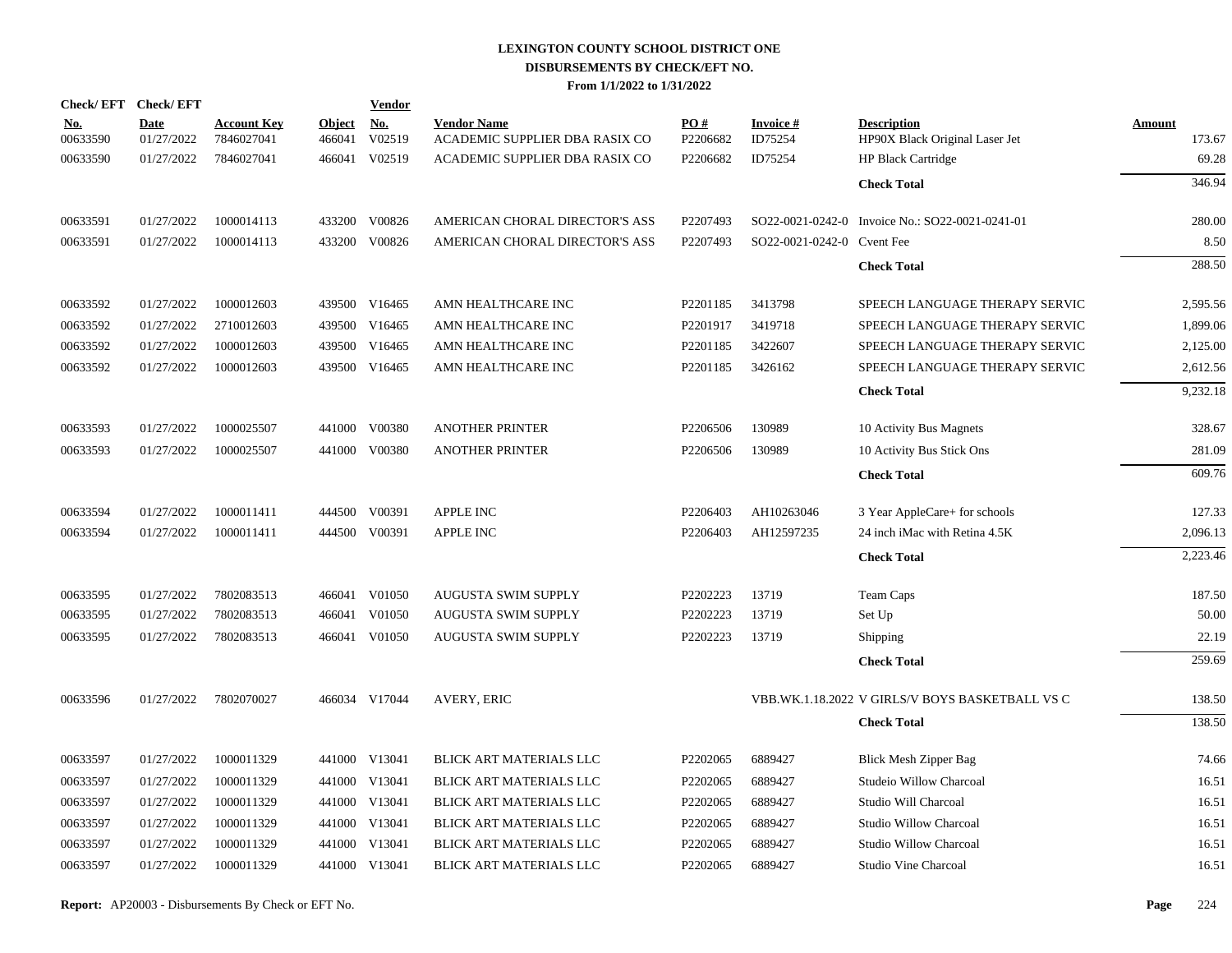| Check/EFT Check/EFT    |                           |                                  |                         | <b>Vendor</b>        |                                               |                 |                            |                                            |                        |
|------------------------|---------------------------|----------------------------------|-------------------------|----------------------|-----------------------------------------------|-----------------|----------------------------|--------------------------------------------|------------------------|
| <u>No.</u><br>00633597 | <b>Date</b><br>01/27/2022 | <b>Account Key</b><br>1000011329 | <b>Object</b><br>441000 | <u>No.</u><br>V13041 | <b>Vendor Name</b><br>BLICK ART MATERIALS LLC | PQ#<br>P2202065 | <b>Invoice#</b><br>6889427 | <b>Description</b><br>Studio Vine Charcoal | <b>Amount</b><br>22.02 |
| 00633597               | 01/27/2022                | 1000011329                       | 441000                  | V13041               | BLICK ART MATERIALS LLC                       | P2202065        | 6889427                    | <b>Studio Vine Charcoal</b>                | 22.02                  |
| 00633597               | 01/27/2022                | 1000011329                       | 441000                  | V13041               | BLICK ART MATERIALS LLC                       | P2202065        | 6889427                    | <b>Studio Vine Charcoal</b>                | 22.02                  |
| 00633597               | 01/27/2022                | 1000011329                       |                         | 441000 V13041        | BLICK ART MATERIALS LLC                       | P2202065        | 6889427                    | <b>Black Construction Paper</b>            | 36.52                  |
| 00633597               | 01/27/2022                | 1000011329                       | 441000                  | V13041               | BLICK ART MATERIALS LLC                       | P2202065        | 6889427                    | Sulphite Drawing Papers 24x36              | 59.01                  |
| 00633597               | 01/27/2022                | 1000011329                       |                         | 441000 V13041        | BLICK ART MATERIALS LLC                       | P2202065        | 6889427                    | Sulphite Drawing Papers 9x12 W             | 58.19                  |
| 00633597               | 01/27/2022                | 1000011329                       |                         | 441000 V13041        | <b>BLICK ART MATERIALS LLC</b>                | P2202065        | 6889427                    | Sulphite 60lb drawing papers 1             | 102.69                 |
| 00633597               | 01/27/2022                | 1000011329                       |                         | 441000 V13041        | BLICK ART MATERIALS LLC                       | P2202065        | 6889427                    | Sulphite Drawing Paper 9x12 Wh             | 99.23                  |
| 00633597               | 01/27/2022                | 1000011329                       |                         | 441000 V13041        | BLICK ART MATERIALS LLC                       | P2202065        | 6889427                    | Economy Buff Manila Drawing Pa             | 62.95                  |
| 00633597               | 01/27/2022                | 1000011329                       |                         | 441000 V13041        | BLICK ART MATERIALS LLC                       | P2202065        | 6889427                    | Economy Buff Manila Drawing Pa             | 62.08                  |
| 00633597               | 01/27/2022                | 1000011329                       |                         | 441000 V13041        | BLICK ART MATERIALS LLC                       | P2202065        | 6889427                    | Economy Buff Manila Drawing Pa             | 31.53                  |
| 00633597               | 01/27/2022                | 1000011329                       |                         | 441000 V13041        | BLICK ART MATERIALS LLC                       | P2202065        | 6889427                    | Crayola Neon Crayons                       | 26.45                  |
| 00633597               | 01/27/2022                | 1000011329                       |                         | 441000 V13041        | BLICK ART MATERIALS LLC                       | P2202065        | 6889427                    | Crayola Washable Broadline Mar             | 71.88                  |
| 00633597               | 01/27/2022                | 1000011329                       |                         | 441000 V13041        | BLICK ART MATERIALS LLC                       | P2202065        | 6889427                    | Dynasty Finest Golden Syntheti             | 162.74                 |
| 00633597               | 01/27/2022                | 1000011329                       |                         | 441000 V13041        | BLICK ART MATERIALS LLC                       | P2202065        | 6889427                    | Dynasty Finest Golden Brush Se             | 162.74                 |
| 00633597               | 01/27/2022                | 1000011329                       |                         | 441000 V13041        | BLICK ART MATERIALS LLC                       | P2202065        | 6889427                    | Richeson Semi Moist Tempera Ca             | 263.65                 |
| 00633597               | 01/27/2022                | 1000011329                       |                         | 441000 V13041        | BLICK ART MATERIALS LLC                       | P2202065        | 6889427                    | Alpjcolor Biggies                          | 87.74                  |
| 00633597               | 01/27/2022                | 1000011329                       |                         | 441000 V13041        | BLICK ART MATERIALS LLC                       | P2202065        | 6889427                    | Westcott Student Compass & Pro             | 49.93                  |
| 00633597               | 01/27/2022                | 1000011329                       |                         | 441000 V13041        | BLICK ART MATERIALS LLC                       | P2202065        | 6889427                    | <b>Plastic Rule</b>                        | 20.33                  |
| 00633597               | 01/27/2022                | 1000011329                       |                         | 441000 V13041        | <b>BLICK ART MATERIALS LLC</b>                | P2202065        | 6889427                    | Aluminum Ruler                             | 29.66                  |
| 00633597               | 01/27/2022                | 1000011329                       |                         | 441000 V13041        | <b>BLICK ART MATERIALS LLC</b>                | P2202065        | 6889427                    | Prismacolor Premier Colored Pe             | 28.59                  |
| 00633597               | 01/27/2022                | 1000011329                       |                         | 441000 V13041        | BLICK ART MATERIALS LLC                       | P2202065        | 6889427                    | Prismacolor Premier Colored Pe             | 28.59                  |
| 00633597               | 01/27/2022                | 1000011329                       |                         | 441000 V13041        | BLICK ART MATERIALS LLC                       | P2202065        | 6889427                    | Prismacolor Premier Colored Pe             | 28.59                  |
| 00633597               | 01/27/2022                | 1000011329                       |                         | 441000 V13041        | BLICK ART MATERIALS LLC                       | P2202065        | 6889427                    | Prismacolor Pencil Sharpner                | 79.48                  |
| 00633597               | 01/27/2022                | 1000011329                       |                         | 441000 V13041        | BLICK ART MATERIALS LLC                       | P2202065        | 6889427                    | Prismacolor Premier Colored Pe             | 58.82                  |
| 00633597               | 01/27/2022                | 1000011329                       |                         | 441000 V13041        | BLICK ART MATERIALS LLC                       | P2202065        | 6889427                    | Primascolor Verithin Pencil Ki             | 34.21                  |
| 00633597               | 01/27/2022                | 1000011329                       |                         | 441000 V13041        | BLICK ART MATERIALS LLC                       | P2202065        | 6889427                    | Faber Castell World Colors Eco             | 46.10                  |
| 00633597               | 01/27/2022                | 1000011411                       |                         | 441000 V13041        | BLICK ART MATERIALS LLC                       | P2202403        | 7908337                    | Mayco Lead Free Stroke & Coat              | 29.40                  |
| 00633597               | 01/27/2022                | 1000011411                       | 441000                  | V13041               | BLICK ART MATERIALS LLC                       | P2206988        | 7912096                    | Camellia Student Watercolor Se             | 106.58                 |
| 00633597               | 01/27/2022                | 1000011411                       |                         | 441000 V13041        | BLICK ART MATERIALS LLC                       | P2206988        | 7912096                    | Trimaco Super Tuff Plastic Dro             | 43.83                  |
| 00633597               | 01/27/2022                | 1000011411                       | 441000                  | V13041               | BLICK ART MATERIALS LLC                       | P2206988        | 7912096                    | Strathmore 300 Series Canvas P             | 60.99                  |
| 00633597               | 01/27/2022                | 1000011411                       |                         | 441000 V13041        | BLICK ART MATERIALS LLC                       | P2206988        | 7912096                    | Strathmore 400 Series Recycled             | 35.80                  |
| 00633597               | 01/27/2022                | 1000011411                       | 441000                  | V13041               | BLICK ART MATERIALS LLC                       | P2206988        | 7912096                    | Strathmore 400 Series Recycled             | 35.80                  |
| 00633597               | 01/27/2022                | 1000011411                       |                         | 441000 V13041        | BLICK ART MATERIALS LLC                       | P2206988        | 7912096                    | Blick All-Media Paper, 22" - 3             | 83.89                  |
| 00633597               | 01/27/2022                | 1000011411                       | 441000                  | V13041               | <b>BLICK ART MATERIALS LLC</b>                | P2206988        | 7912096                    | Uni Posca Paint Markers - Whit             | 3.61                   |
| 00633597               | 01/27/2022                | 1000011411                       |                         | 441000 V13041        | BLICK ART MATERIALS LLC                       | P2206988        | 7912096                    | Sharpie Fine Point Markers - B             | 32.10                  |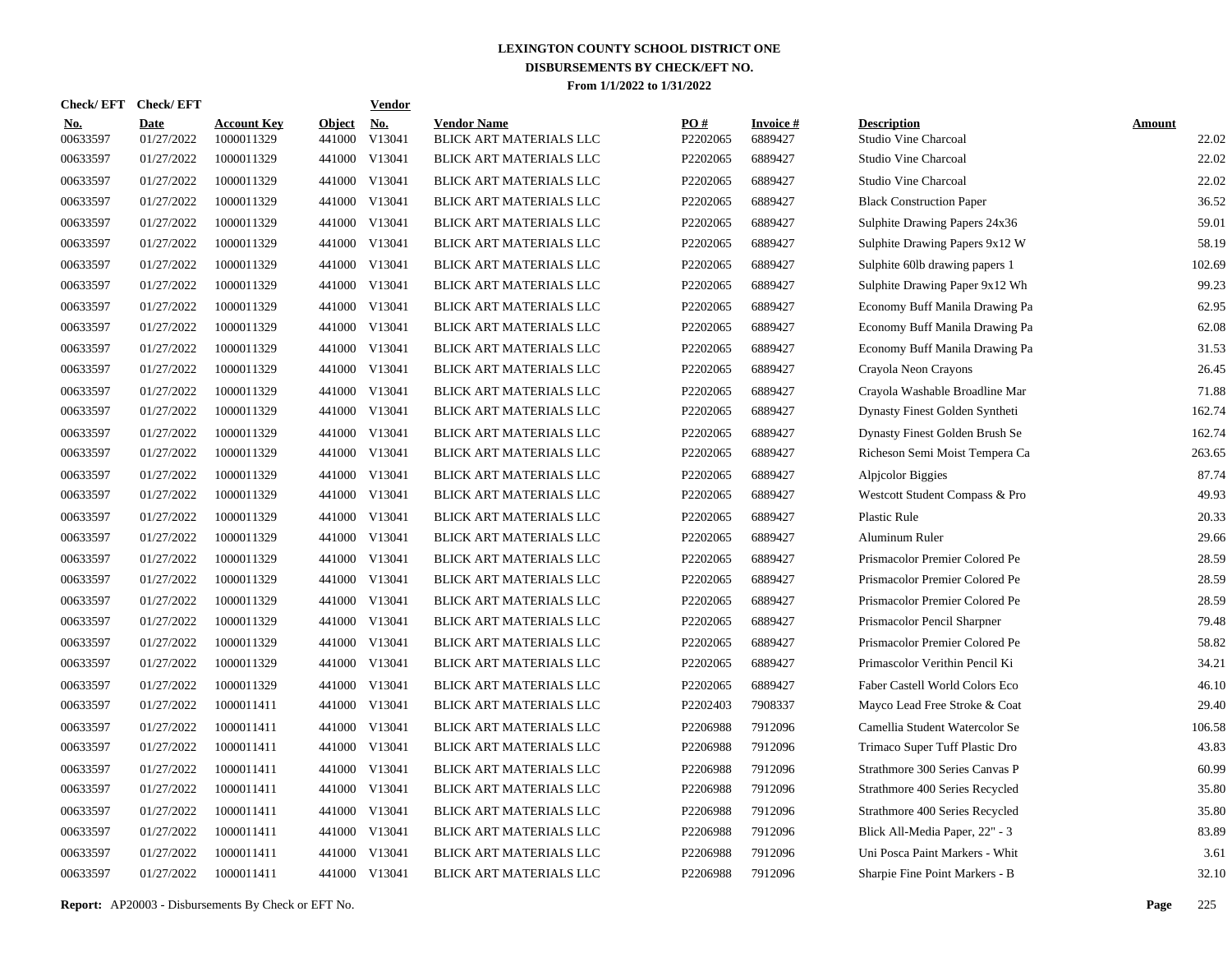| <b>Check/EFT</b>       | <b>Check/EFT</b>          |                                  |                         | <b>Vendor</b>        |                                               |                 |                                  |                                                      |                        |
|------------------------|---------------------------|----------------------------------|-------------------------|----------------------|-----------------------------------------------|-----------------|----------------------------------|------------------------------------------------------|------------------------|
| <u>No.</u><br>00633597 | <b>Date</b><br>01/27/2022 | <b>Account Key</b><br>1000011411 | <b>Object</b><br>441000 | <u>No.</u><br>V13041 | <b>Vendor Name</b><br>BLICK ART MATERIALS LLC | PO#<br>P2206988 | <b>Invoice#</b><br>7912096       | <b>Description</b><br>Sharpie Ultra Fine Point Marke | <b>Amount</b><br>32.10 |
| 00633597               | 01/27/2022                | 1000011411                       |                         | 441000 V13041        | <b>BLICK ART MATERIALS LLC</b>                | P2206988        | 7912096                          | Faber Castell Pitt Artist Pens                       | 44.55                  |
| 00633597               | 01/27/2022                | 1000011411                       | 441000                  | V13041               | BLICK ART MATERIALS LLC                       | P2206988        | 7912096                          | Sakura Gelly Roll Pens - White                       | 2.71                   |
| 00633597               | 01/27/2022                | 1000011411                       |                         | 441000 V13041        | BLICK ART MATERIALS LLC                       | P2206988        | 7912096                          | Prismacolor Premier Colored Pe                       | 3.03                   |
| 00633597               | 01/27/2022                | 1000011411                       |                         | 441000 V13041        | BLICK ART MATERIALS LLC                       | P2206988        | 7912096                          | Prismacolor Premier Colored Pe                       | 4.55                   |
| 00633597               | 01/27/2022                | 1000011411                       |                         | 441000 V13041        | BLICK ART MATERIALS LLC                       | P2206988        | 7912096                          | Prismacolor Premier Colored Pe                       | 1.52                   |
| 00633597               | 01/27/2022                | 1000011411                       |                         | 441000 V13041        | BLICK ART MATERIALS LLC                       | P2206988        | 7912096                          | Prismacolor Premier Colored Pe                       | 1.52                   |
| 00633597               | 01/27/2022                | 1000011411                       |                         | 441000 V13041        | BLICK ART MATERIALS LLC                       | P2206988        | 7912096                          | Prismacolor Premier Colored Pe                       | 1.52                   |
| 00633597               | 01/27/2022                | 1000011411                       |                         | 441000 V13041        | BLICK ART MATERIALS LLC                       | P2206988        | 7912096                          | Prismacolor Premier Colored Pe                       | 1.52                   |
| 00633597               | 01/27/2022                | 1000011411                       |                         | 441000 V13041        | BLICK ART MATERIALS LLC                       | P2206988        | 7912096                          | Prismacolor Premier Colored Pe                       | 1.52                   |
| 00633597               | 01/27/2022                | 1000011411                       |                         | 441000 V13041        | BLICK ART MATERIALS LLC                       | P2206988        | 7912096                          | Prismacolor Premier Colored Pe                       | 1.52                   |
| 00633597               | 01/27/2022                | 1000011411                       |                         | 441000 V13041        | <b>BLICK ART MATERIALS LLC</b>                | P2206988        | 7912096                          | Helix Shatterproof Plastic Rul                       | 10.23                  |
| 00633597               | 01/27/2022                | 1000011411                       | 441000                  | V13041               | <b>BLICK ART MATERIALS LLC</b>                | P2206988        | 7912096                          | Blick Artist's Tape - White, 1                       | 8.60                   |
| 00633597               | 01/27/2022                | 1000011411                       |                         | 441000 V13041        | BLICK ART MATERIALS LLC                       | P2206988        | 7912096                          | Masking Tape, 1 X 60 yd                              | 2.76                   |
|                        |                           |                                  |                         |                      |                                               |                 |                                  | <b>Check Total</b>                                   | 2,464.62               |
| 00633598               | 01/27/2022                | 1000011343                       |                         | 433200 Exxxxx        | Employee                                      |                 | 11.18.11.23.21                   | Maintenance and school errands                       | 20.61                  |
|                        |                           |                                  |                         |                      |                                               |                 |                                  | <b>Check Total</b>                                   | 20.61                  |
| 00633599               | 01/27/2022                | 7887027034                       |                         | 466034 V02883        | <b>BOLAR, FRANKLIN MURRELL</b>                |                 | CBB.PHMS.01.11.2 PHMS Basketball |                                                      | 56.00                  |
|                        |                           |                                  |                         |                      |                                               |                 |                                  | <b>Check Total</b>                                   | 56.00                  |
| 00633600               | 01/27/2022                | 7802073020                       |                         | 466034 V02997        | <b>BOLEY, RANDALL</b>                         |                 | BB.LMS.01.18.22                  | Athletic Official                                    | 55.00                  |
|                        |                           |                                  |                         |                      |                                               |                 |                                  | <b>Check Total</b>                                   | 55.00                  |
| 00633601               | 01/27/2022                | 1000011312                       |                         | 441000 V00884        | <b>BOOKSOURCE</b>                             | P2206886        | 965688                           | see book list                                        | 1,992.24               |
|                        |                           |                                  |                         |                      |                                               |                 |                                  | <b>Check Total</b>                                   | 1,992.24               |
| 00633602               | 01/27/2022                | 7802073026                       |                         | 466041 V13255        | <b>BSN SPORTS</b>                             | P2206135        | 915013331                        | wht/blk-kyrie low 4 shoes                            | 82.39                  |
| 00633602               | 01/27/2022                | 7802073026                       |                         | 466041 V13255        | <b>BSN SPORTS</b>                             | P2206135        | 915013331                        | wht/blk-kyrie low 4 shoes                            | 164.78                 |
| 00633602               | 01/27/2022                | 7802073026                       |                         | 466041 V13255        | <b>BSN SPORTS</b>                             | P2206135        | 915013331                        | wht/blk-kyrie low 4 shoes                            | 1,400.63               |
| 00633602               | 01/27/2022                | 7802073026                       |                         | 466099 V13255        | <b>BSN SPORTS</b>                             | P2206135        | 915013331                        | freight                                              | 16.17                  |
| 00633602               | 01/27/2022                | 7802073026                       | 466099                  | V13255               | <b>BSN SPORTS</b>                             | P2206135        | 915013331                        | freight                                              | 91.63                  |
| 00633602               | 01/27/2022                | 7887073044                       |                         | 466041 V13255        | <b>BSN SPORTS</b>                             | P2204020        | 915662073                        | 011- MOD GRAY, WHITE-ISOCHILL P                      | 428.00                 |
| 00633602               | 01/27/2022                | 7887073044                       | 466041                  | V13255               | <b>BSN SPORTS</b>                             | P2204020        | 915662073                        | 001-BLACK, WHITE-COMMAND SS HOO                      | 428.00                 |
| 00633602               | 01/27/2022                | 7887073044                       |                         | 466041 V13255        | <b>BSN SPORTS</b>                             | P2204020        | 915662073                        | 001-BLACK, WHITE-TEAM SWACKET                        | 710.48                 |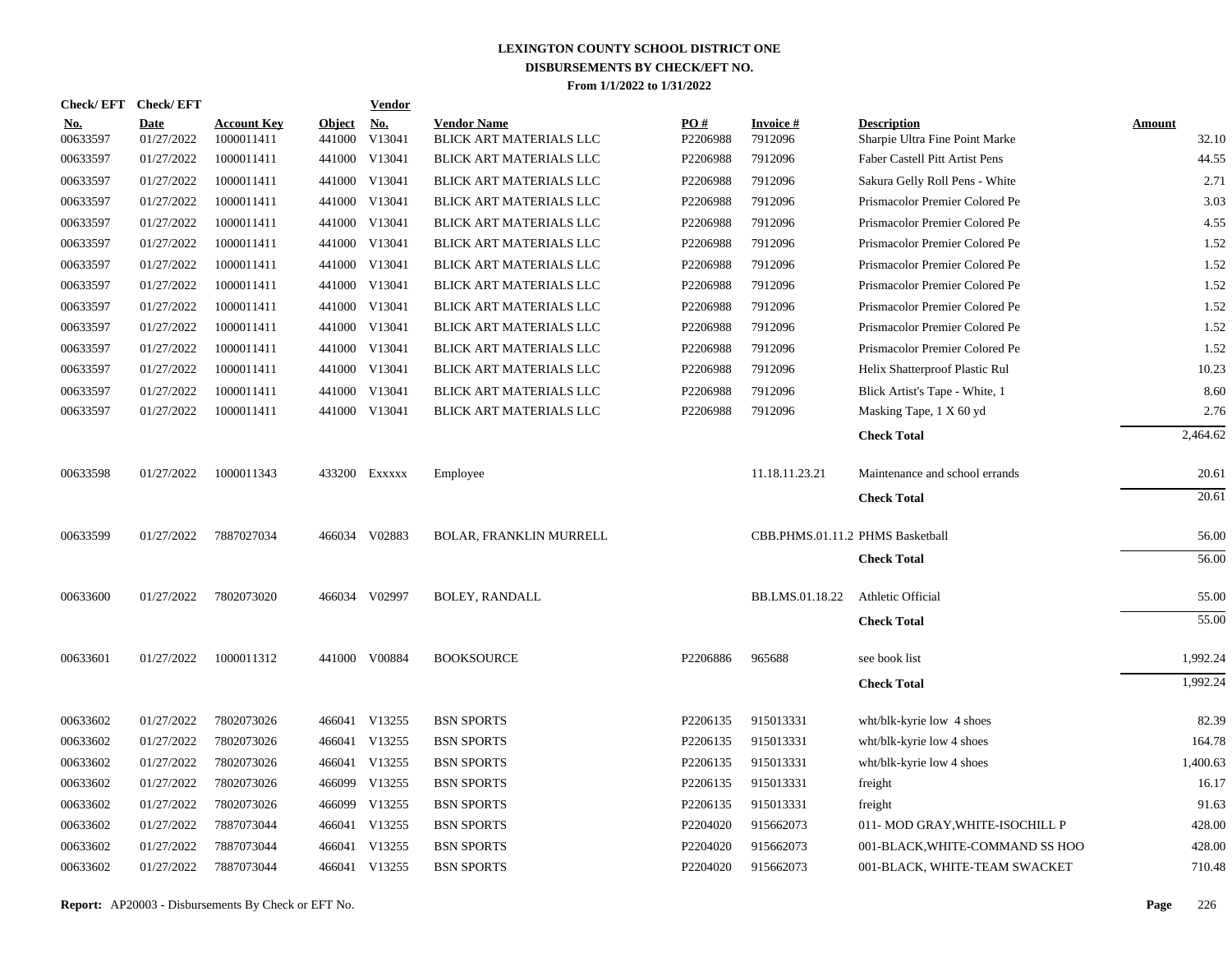| <b>Check/EFT</b>       | <b>Check/EFT</b>          |                                  |                         | <b>Vendor</b> |                                         |                 |                              |                                                       |                         |
|------------------------|---------------------------|----------------------------------|-------------------------|---------------|-----------------------------------------|-----------------|------------------------------|-------------------------------------------------------|-------------------------|
| <u>No.</u><br>00633602 | <b>Date</b><br>01/27/2022 | <b>Account Key</b><br>7887073044 | <b>Object</b><br>466041 | No.<br>V13255 | <b>Vendor Name</b><br><b>BSN SPORTS</b> | PO#<br>P2204020 | <b>Invoice#</b><br>915662073 | <b>Description</b><br>008-STEALTH GRAY, STEALTH GRAY- | <b>Amount</b><br>299.60 |
| 00633602               | 01/27/2022                | 7887073044                       | 466041                  | V13255        | <b>BSN SPORTS</b>                       | P2204020        | 915662073                    | 104-PITCH GRAY, WHITE, WHITE-H                        | 659.12                  |
| 00633602               | 01/27/2022                | 7887073044                       |                         | 466041 V13255 | <b>BSN SPORTS</b>                       | P2204020        | 915662073                    | <b>FREIGHT- BEN LEE</b>                               | 42.66                   |
| 00633602               | 01/27/2022                | 7802070030                       |                         | 466041 V13255 | <b>BSN SPORTS</b>                       | P2202809        | 915674202                    | Varsity veng Pro LTD FB Helmet                        | 224.70                  |
| 00633602               | 01/27/2022                | 7802088026                       |                         | 466041 V13255 | <b>BSN SPORTS</b>                       | P2206135        | 915698016                    | true gray heather, black-hust                         | 763.98                  |
| 00633602               | 01/27/2022                | 7802088026                       |                         | 466099 V13255 | <b>BSN SPORTS</b>                       | P2206135        | 915698016                    | freight                                               | 38.66                   |
| 00633602               | 01/27/2022                | 7802073043                       |                         | 466099 V13255 | <b>BSN SPORTS</b>                       | P2206055        | 915705593                    | Black, Black, Silver - Hustle                         | 402.32                  |
| 00633602               | 01/27/2022                | 7802073043                       |                         | 466099 V13255 | <b>BSN SPORTS</b>                       | P2206055        | 915705593                    | <b>External Decoration</b>                            | 0.00                    |
| 00633602               | 01/27/2022                | 7802073043                       |                         | 466099 V13255 | <b>BSN SPORTS</b>                       | P2206055        | 915705593                    | Freight                                               | 34.22                   |
|                        |                           |                                  |                         |               |                                         |                 |                              | <b>Check Total</b>                                    | 5,787.34                |
| 00633603               | 01/27/2022                | 2042216103                       |                         | 433200 Exxxxx | Employee                                |                 | 12.05.12.16.21               | Autism Behavior Therapy                               | 47.60                   |
|                        |                           |                                  |                         |               |                                         |                 |                              | <b>Check Total</b>                                    | 47.60                   |
| 00633604               | 01/27/2022                | 2642222403                       |                         | 431200 V01586 | <b>CAROLINA TESOL</b>                   | P2206561        | $2022 - 1 - 14$              | Family Engagement Pathway-Self                        | 1,194.00                |
|                        |                           |                                  |                         |               |                                         |                 |                              | <b>Check Total</b>                                    | 1,194.00                |
| 00633605               | 01/27/2022                | 1000025427                       |                         | 441020 V15374 | CENTRAL POLY BAG CORPORATION            | P2206709        | 287699                       | CP3858K1.7 CAN LINER                                  | 850.65                  |
| 00633605               | 01/27/2022                | 1000025443                       |                         | 441020 V15374 | CENTRAL POLY BAG CORPORATION            | P2206712        | 287700                       | CP3858K1.7 CAN LINER                                  | 1,020.78                |
| 00633605               | 01/27/2022                | 1000025428                       |                         | 441020 V15374 | CENTRAL POLY BAG CORPORATION            | P2206812        | 287701                       | CP3858K1.7 CAN LINER                                  | 1,361.04                |
| 00633605               | 01/27/2022                | 1000025413                       |                         | 441020 V15374 | CENTRAL POLY BAG CORPORATION            | P2206950        | 287702                       | CP3858K1.7 CAN LINER                                  | 1,701.30                |
| 00633605               | 01/27/2022                | 1000025414                       |                         | 441020 V15374 | <b>CENTRAL POLY BAG CORPORATION</b>     | P2206963        | 287703                       | CP3858K1.7 CAN LINER                                  | 1,105.85                |
| 00633605               | 01/27/2022                | 1000025446                       |                         | 441020 V15374 | CENTRAL POLY BAG CORPORATION            | P2207096        | 287704                       | CP3858K1.7 CAN LINER 38 X 58                          | 1,020.78                |
| 00633605               | 01/27/2022                | 1000025429                       |                         | 441020 V15374 | CENTRAL POLY BAG CORPORATION            | P2207130        | 287705                       | CP3858K1.7 CAN LINER                                  | 510.39                  |
| 00633605               | 01/27/2022                | 1000025445                       |                         | 441020 V15374 | CENTRAL POLY BAG CORPORATION            | P2207131        | 287706                       | CP3858K1.7 CAN LINER                                  | 1,275.98                |
| 00633605               | 01/27/2022                | 1000025438                       |                         | 441020 V15374 | CENTRAL POLY BAG CORPORATION            | P2207170        | 287707                       | CP3858K1.7 CAN LINER                                  | 1,361.04                |
|                        |                           |                                  |                         |               |                                         |                 |                              | <b>Check Total</b>                                    | 10,207.81               |
| 00633606               | 01/27/2022                | 1000022403                       |                         | 439500 V01474 | <b>CERTIFIED TRANSLATION SERVICES</b>   | P2205978        | LEX-21-0956                  | Spanish Interpreter for Zoom I                        | 130.00                  |
|                        |                           |                                  |                         |               |                                         |                 |                              | <b>Check Total</b>                                    | 130.00                  |
| 00633607               | 01/27/2022                | 1000025424                       |                         | 441020 V16517 | COASTAL SANITARY SUPPLY COMPAN          | P2206792        | 319572                       | BETTER BRUSH 430309B PLASTIC B                        | 85.81                   |
|                        |                           |                                  |                         |               |                                         |                 |                              | <b>Check Total</b>                                    | 85.81                   |
| 00633608               | 01/27/2022                | 7887075013                       |                         | 466041 V13351 | COLUMBIA SPECIALTY ADVERTISING          | P2205033        | 6042                         | Hanes Nano Gray Tees Gilbert H                        | 1.019.18                |
| 00633608               | 01/27/2022                | 7887075013                       |                         | 466041 V13351 | COLUMBIA SPECIALTY ADVERTISING          | P2205033        | 6042                         | Upcharge for 2X                                       | 21.40                   |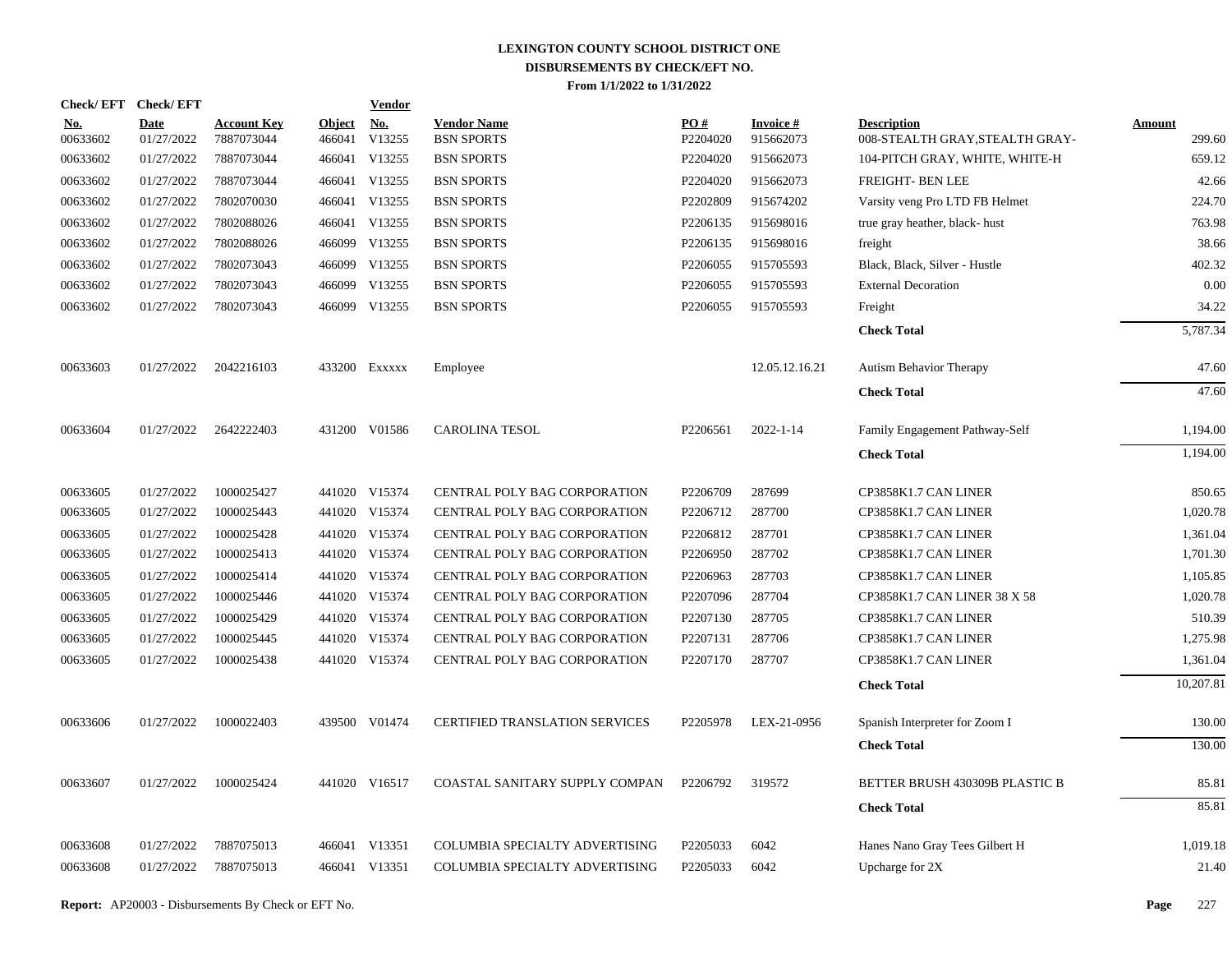|                        | Check/EFT Check/EFT       |                                  |               | <b>Vendor</b>               |                                                      |                 |                                  |                                       |                       |
|------------------------|---------------------------|----------------------------------|---------------|-----------------------------|------------------------------------------------------|-----------------|----------------------------------|---------------------------------------|-----------------------|
| <u>No.</u><br>00633608 | <b>Date</b><br>01/27/2022 | <b>Account Key</b><br>7887075013 | <b>Object</b> | <u>No.</u><br>466041 V13351 | <b>Vendor Name</b><br>COLUMBIA SPECIALTY ADVERTISING | PO#<br>P2205033 | <b>Invoice#</b><br>6042          | <b>Description</b><br>Upcharge for 3X | <b>Amount</b><br>9.63 |
|                        |                           |                                  |               |                             |                                                      |                 |                                  | <b>Check Total</b>                    | 1,050.21              |
| 00633609               | 01/27/2022                | 2042221403                       |               | 464000 V16163               | CRISIS PREVENTION INSTITUTE IN                       | P2207182        | IUS0208619                       | Annual Membership fee -               | 200.00                |
|                        |                           |                                  |               |                             |                                                      |                 |                                  | <b>Check Total</b>                    | 200.00                |
| 00633610               | 01/27/2022                | 7887027034                       |               | 466034 V16513               | CRUMPTON, RONALD W                                   |                 | CBB.PHMS.01.08.2 PHMS Basketball |                                       | 56.00                 |
|                        |                           |                                  |               |                             |                                                      |                 |                                  | <b>Check Total</b>                    | 56.00                 |
| 00633611               | 01/27/2022                | 7887027034                       |               | 466034 V10113               | DERRICK, ANDREW BUTCH                                |                 | CBB.PHMS.01.04.2 PHMS Basketball |                                       | 56.00                 |
| 00633611               | 01/27/2022                | 7887027034                       |               | 466034 V10113               | DERRICK, ANDREW BUTCH                                |                 | CBB.PHMS.01.11.2 PHMS Basketball |                                       | 56.00                 |
|                        |                           |                                  |               |                             |                                                      |                 |                                  | <b>Check Total</b>                    | 112.00                |
| 00633612               | 01/27/2022                | 2021011325                       |               | 441000 V00817               | EAI (ERIC ARMIN INC)                                 | P2207141        | <b>INV1147088</b>                | Playing Cards- 30 sets of 54          | 107.07                |
|                        |                           |                                  |               |                             |                                                      |                 |                                  | <b>Check Total</b>                    | 107.07                |
| 00633613               | 01/27/2022                | 2021011247                       |               | 441000 V00039               | ETA HAND2MIND                                        | P2206679        | 60388518                         | SQUISHY WATER BEADS SCIENCE LA        | 78.20                 |
|                        |                           |                                  |               |                             |                                                      |                 |                                  | <b>Check Total</b>                    | 78.20                 |
| 00633614               | 01/27/2022                | 2180025408                       |               | 439512 V16903               | <b>EXCELSIOR STAFFING</b>                            | P2203351        | 999975                           | Temporary Custodial Labor             | 1,082.90              |
|                        |                           |                                  |               |                             |                                                      |                 |                                  | <b>Check Total</b>                    | 1,082.90              |
| 00633615               | 01/27/2022                | 1000011320                       |               | 441000 V15897               | FIRST COMMUNITY BANK                                 | P2207481        | LMS.1915.01.22                   | Amazon - Water filters for fou        | 134.69                |
| 00633615               | 01/27/2022                | 1000023320                       |               | 464000 V15897               | FIRST COMMUNITY BANK                                 | P2207481        | LMS.1915.01.22                   | PESI Conference                       | 278.76                |
| 00633615               | 01/27/2022                | 1000025420                       |               | 441000 V15897               | FIRST COMMUNITY BANK                                 | P2207481        | LMS.1915.01.22                   | Home Depot - Tape                     | 9.50                  |
| 00633615               | 01/27/2022                | 7715019020                       |               | 466041 V15897               | FIRST COMMUNITY BANK                                 | P2207481        | LMS.1915.01.22                   | Publix - World Cultures               | 69.95                 |
| 00633615               | 01/27/2022                | 7738027020                       |               | 466041 V15897               | FIRST COMMUNITY BANK                                 | P2207481        | LMS.1915.01.22                   | Amazon - Theater Production pr        | 23.52                 |
| 00633615               | 01/27/2022                | 7738027020                       |               | 466041 V15897               | FIRST COMMUNITY BANK                                 | P2207481        | LMS.1915.01.22                   | Amazon - Theater Production su        | 85.52                 |
| 00633615               | 01/27/2022                | 7738027020                       |               | 466041 V15897               | FIRST COMMUNITY BANK                                 | P2207481        | LMS.1915.01.22                   | Amazon - Theater production           | 10.69                 |
| 00633615               | 01/27/2022                | 7738027020                       |               | 466041 V15897               | FIRST COMMUNITY BANK                                 | P2207481        | LMS.1915.01.22                   | Amazon Refund for Theater prod        | $-10.69$              |
| 00633615               | 01/27/2022                | 7744519020                       |               | 466041 V15897               | FIRST COMMUNITY BANK                                 | P2207481        | LMS.1915.01.22                   | Amazon - English supplies             | 29.85                 |
| 00633615               | 01/27/2022                | 7744519020                       |               | 466041 V15897               | FIRST COMMUNITY BANK                                 | P2207481        | LMS.1915.01.22                   | Amazon - English novels               | 354.82                |
| 00633615               | 01/27/2022                | 7745027020                       |               | 466041 V15897               | FIRST COMMUNITY BANK                                 | P2207481        | LMS.1915.01.22                   | Publix - Library supples              | 10.00                 |
| 00633615               | 01/27/2022                | 7765027020                       |               | 466064 V15897               | FIRST COMMUNITY BANK                                 | P2207481        | LMS.1915.01.22                   | Applause Competion Fees LMDC          | 2,793.36              |
| 00633615               | 01/27/2022                | 7765027020                       |               | 466064 V15897               | FIRST COMMUNITY BANK                                 | P2207481        | LMS.1915.01.22                   | Groove Dance Competition Fees         | 2,017.80              |
| 00633615               | 01/27/2022                | 7802073020                       |               | 466041 V15897               | FIRST COMMUNITY BANK                                 | P2207481        | LMS.1915.01.22                   | Walmart - Basketball Canteen s        | 52.94                 |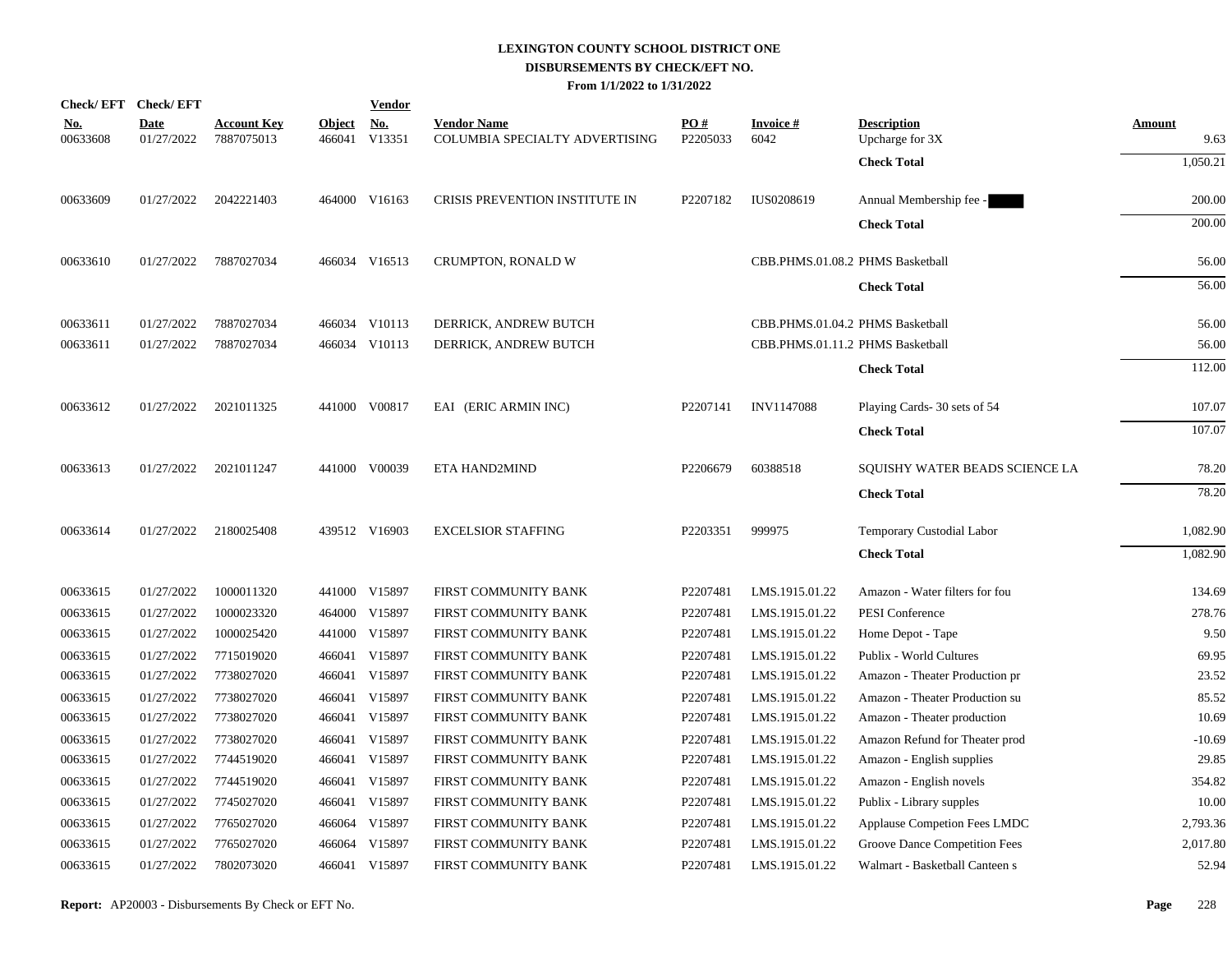| Check/EFT Check/EFT    |                           |                                  |                         | <b>Vendor</b>        |                                            |                      |                                   |                                                      |                        |
|------------------------|---------------------------|----------------------------------|-------------------------|----------------------|--------------------------------------------|----------------------|-----------------------------------|------------------------------------------------------|------------------------|
| <u>No.</u><br>00633615 | <b>Date</b><br>01/27/2022 | <b>Account Key</b><br>7802073020 | <b>Object</b><br>466041 | <u>No.</u><br>V15897 | <b>Vendor Name</b><br>FIRST COMMUNITY BANK | PO#<br>P2207481      | <b>Invoice#</b><br>LMS.1915.01.22 | <b>Description</b><br>Amazon - canteen supplies Bask | <b>Amount</b><br>54.18 |
| 00633615               | 01/27/2022                | 7802073020                       |                         | 466041 V15897        | FIRST COMMUNITY BANK                       | P2207481             | LMS.1915.01.22                    | Amazon - Basketball Canteen su                       | 20.10                  |
| 00633615               | 01/27/2022                | 7802073020                       |                         | 466041 V15897        | FIRST COMMUNITY BANK                       | P2207481             | LMS.1915.01.22                    | Walmart - Basketball Concessio                       | 90.69                  |
| 00633615               | 01/27/2022                | 7802073020                       | 466069                  | V15897               | FIRST COMMUNITY BANK                       | P2207481             | LMS.1915.01.22                    | Walmart - water for athlets                          | 1.96                   |
| 00633615               | 01/27/2022                | 7803027020                       |                         | 466041 V15897        | FIRST COMMUNITY BANK                       | P2207481             | LMS.1915.01.22                    | Amazon - Beta Club                                   | 149.31                 |
| 00633615               | 01/27/2022                | 7833027020                       |                         | 466041 V15897        | FIRST COMMUNITY BANK                       | P2207481             | LMS.1915.01.22                    | Sam's Club - Student Counsel                         | 116.65                 |
| 00633615               | 01/27/2022                | 7860527020                       |                         | 466049 V15897        | FIRST COMMUNITY BANK                       | P2207481             | LMS.1915.01.22                    | Chick Fil A - Student Counsel                        | 400.00                 |
| 00633615               | 01/27/2022                | 7860527020                       | 466099                  | V15897               | FIRST COMMUNITY BANK                       | P2207481             | LMS.1915.01.22                    | Four Oaks Farm                                       | 945.00                 |
| 00633615               | 01/27/2022                | 7891527020                       | 466069                  | V15897               | FIRST COMMUNITY BANK                       | P2207481             | LMS.1915.01.22                    | Dunkin Doughnuts - Team Unifie                       | 35.94                  |
| 00633615               | 01/27/2022                | 7896027020                       |                         | 466041 V15897        | FIRST COMMUNITY BANK                       | P2207481             | LMS.1915.01.22                    | Amazon - Intro to Agri supplie                       | 407.46                 |
| 00633615               | 01/27/2022                | 7960027020                       |                         | 466041 V15897        | FIRST COMMUNITY BANK                       | P2207481             | LMS.1915.01.22                    | Food Lion - LOCC                                     | 30.93                  |
| 00633615               | 01/27/2022                | 1000011124                       |                         | 441000 V15897        | FIRST COMMUNITY BANK                       | P2207508             | RBE.4595.01.22                    | Amazon.com                                           | 16.90                  |
| 00633615               | 01/27/2022                | 1000011224                       |                         | 441000 V15897        | FIRST COMMUNITY BANK                       | P2207508             | RBE.4595.01.22                    | Amazon.com                                           | 47.04                  |
| 00633615               | 01/27/2022                | 1000011324                       |                         | 441030 V15897        | FIRST COMMUNITY BANK                       | P2207508             | RBE.4595.01.22                    | Amazon.com                                           | 64.15                  |
| 00633615               | 01/27/2022                | 1000022224                       |                         | 441000 V15897        | FIRST COMMUNITY BANK                       | P2207508             | RBE.4595.01.22                    | Amazon.com                                           | 50.67                  |
| 00633615               | 01/27/2022                | 1000022224                       |                         | 441000 V15897        | FIRST COMMUNITY BANK                       | P2207508             | RBE.4595.01.22                    | Amazon.com                                           | 19.30                  |
| 00633615               | 01/27/2022                | 1000022224                       |                         | 443000 V15897        | FIRST COMMUNITY BANK                       | P2207508             | RBE.4595.01.22                    | Amazon.com                                           | 14.32                  |
| 00633615               | 01/27/2022                | 1000025424                       |                         | 441000 V15897        | FIRST COMMUNITY BANK                       | P2207508             | RBE.4595.01.22                    | Amazon.com                                           | 9.62                   |
| 00633615               | 01/27/2022                | 7701027024                       |                         | 466041 V15897        | FIRST COMMUNITY BANK                       | P2207508             | RBE.4595.01.22                    | Amazon.com                                           | 13.88                  |
| 00633615               | 01/27/2022                | 7701027024                       |                         | 466041 V15897        | FIRST COMMUNITY BANK                       | P2207508             | RBE.4595.01.22                    | Amazon.com                                           | 64.10                  |
| 00633615               | 01/27/2022                | 7713019024                       |                         | 466041 V15897        | FIRST COMMUNITY BANK                       | P2207508             | RBE.4595.01.22                    | Amazon.com                                           | 240.70                 |
| 00633615               | 01/27/2022                | 7743019024                       |                         | 466041 V15897        | FIRST COMMUNITY BANK                       | P2207508             | RBE.4595.01.22                    | Amazon.com                                           | 23.01                  |
| 00633615               | 01/27/2022                | 7745019024                       |                         | 466041 V15897        | FIRST COMMUNITY BANK                       | P2207508             | RBE.4595.01.22                    | Amazon.com                                           | 225.37                 |
| 00633615               | 01/27/2022                | 7745027024                       |                         | 466041 V15897        | FIRST COMMUNITY BANK                       | P2207508             | RBE.4595.01.22                    | Amazon.com                                           | 3.99                   |
| 00633615               | 01/27/2022                | 7745027024                       |                         | 466041 V15897        | FIRST COMMUNITY BANK                       | P2207508             | RBE.4595.01.22                    | Amazon.com                                           | 14.96                  |
| 00633615               | 01/27/2022                | 7745027024                       |                         | 466041 V15897        | FIRST COMMUNITY BANK                       | P <sub>2207508</sub> | RBE.4595.01.22                    | Amazon.com                                           | 33.74                  |
| 00633615               | 01/27/2022                | 7745027024                       |                         | 466041 V15897        | FIRST COMMUNITY BANK                       | P2207508             | RBE.4595.01.22                    | Amazon.com                                           | 171.00                 |
| 00633615               | 01/27/2022                | 7793027024                       |                         | 466041 V15897        | FIRST COMMUNITY BANK                       | P2207508             | RBE.4595.01.22                    | The UPS Store                                        | 43.30                  |
| 00633615               | 01/27/2022                | 7793027024                       | 466099                  | V15897               | FIRST COMMUNITY BANK                       | P2207508             | RBE.4595.01.22                    | <b>United States Postal Service</b>                  | 348.00                 |
| 00633615               | 01/27/2022                | 7841827024                       | 466099                  | V15897               | FIRST COMMUNITY BANK                       | P2207508             | RBE.4595.01.22                    | Great Clips                                          | 49.95                  |
| 00633615               | 01/27/2022                | 7846027024                       |                         | 466041 V15897        | FIRST COMMUNITY BANK                       | P2207508             | RBE.4595.01.22                    | Wal Mart                                             | 46.27                  |
| 00633615               | 01/27/2022                | 7846027024                       | 466099                  | V15897               | FIRST COMMUNITY BANK                       | P2207508             | RBE.4595.01.22                    | The Rabbit Box                                       | 45.34                  |
| 00633615               | 01/27/2022                | 7846027024                       | 466099                  | V15897               | FIRST COMMUNITY BANK                       | P2207508             | RBE.4595.01.22                    | Dollar General                                       | 82.15                  |
| 00633615               | 01/27/2022                | 7915027024                       |                         | 466041 V15897        | FIRST COMMUNITY BANK                       | P2207508             | RBE.4595.01.22                    | Amazon.com                                           | 29.40                  |
| 00633615               | 01/27/2022                | 7915027024                       | 466099                  | V15897               | FIRST COMMUNITY BANK                       | P2207508             | RBE.4595.01.22                    | Amazon.com                                           | 25.66                  |
| 00633615               | 01/27/2022                | 8175239024                       |                         | 441000 V15897        | FIRST COMMUNITY BANK                       | P2207508             | RBE.4595.01.22                    | Wal Mart                                             | 90.00                  |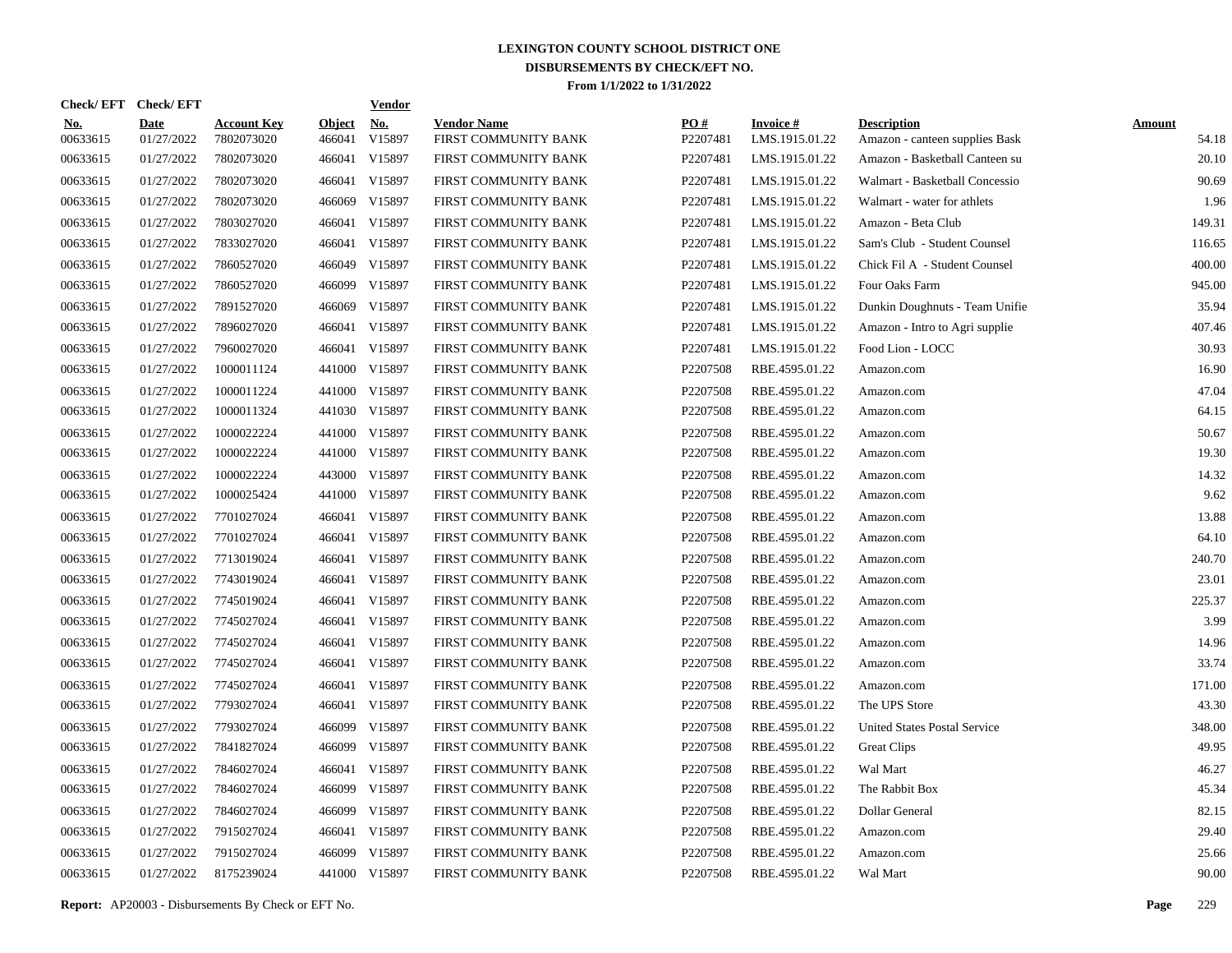| Check/EFT Check/EFT    |                           |                                  |                         | <u>Vendor</u>        |                                            |                      |                                   |                                       |                        |
|------------------------|---------------------------|----------------------------------|-------------------------|----------------------|--------------------------------------------|----------------------|-----------------------------------|---------------------------------------|------------------------|
| <b>No.</b><br>00633615 | <b>Date</b><br>01/27/2022 | <b>Account Key</b><br>8175239024 | <b>Object</b><br>441000 | <u>No.</u><br>V15897 | <b>Vendor Name</b><br>FIRST COMMUNITY BANK | PQ#<br>P2207508      | <b>Invoice#</b><br>RBE.4595.01.22 | <b>Description</b><br>Wal Mart        | <b>Amount</b><br>80.00 |
| 00633615               | 01/27/2022                | 8175239024                       |                         | 441000 V15897        | FIRST COMMUNITY BANK                       | P2207508             | RBE.4595.01.22                    | Wal Mart                              | 65.28                  |
| 00633615               | 01/27/2022                | 8175239024                       | 441000                  | V15897               | FIRST COMMUNITY BANK                       | P2207508             | RBE.4595.01.22                    | Wal Mart                              | 238.98                 |
| 00633615               | 01/27/2022                | 8175239024                       | 469000                  | V15897               | FIRST COMMUNITY BANK                       | P <sub>2207508</sub> | RBE.4595.01.22                    | Steve's Deli                          | 313.37                 |
| 00633615               | 01/27/2022                | 7802070027                       | 466041                  | V15897               | FIRST COMMUNITY BANK                       | P2207390             | WKH.1196.01.22                    | <b>LOWES- SUPPLIES FOR WATER STAT</b> | 24.86                  |
| 00633615               | 01/27/2022                | 7802070027                       | 466041                  | V15897               | FIRST COMMUNITY BANK                       | P2207390             | WKH.1196.01.22                    | AMAZON - PAPER FOR CREDIT CARD        | 29.84                  |
| 00633615               | 01/27/2022                | 7802070027                       | 466041                  | V15897               | FIRST COMMUNITY BANK                       | P2207390             | WKH.1196.01.22                    | SHELL - GAS FOR MOWERS                | 18.54                  |
| 00633615               | 01/27/2022                | 7802070027                       | 466041                  | V15897               | FIRST COMMUNITY BANK                       | P2207390             | WKH.1196.01.22                    | TODD & MOORE - PAINT FOR ATHLE        | 539.89                 |
| 00633615               | 01/27/2022                | 7802070027                       | 466041                  | V15897               | FIRST COMMUNITY BANK                       | P2207390             | WKH.1196.01.22                    | AMAZON - CARD STOCK FOR ATHLET        | 115.41                 |
| 00633615               | 01/27/2022                | 7802070027                       | 466041                  | V15897               | FIRST COMMUNITY BANK                       | P2207390             | WKH.1196.01.22                    | <b>SHELL REBATE</b>                   | $-0.19$                |
| 00633615               | 01/27/2022                | 7802070027                       | 466069                  | V15897               | FIRST COMMUNITY BANK                       | P2207390             | WKH.1196.01.22                    | PUBLIX- FOOD FOR COACHES HOLID        | 87.73                  |
| 00633615               | 01/27/2022                | 7802070027                       | 466069                  | V15897               | FIRST COMMUNITY BANK                       | P2207390             | WKH.1196.01.22                    | BRUEGARS BAGELS - FOO FOR HOLI        | 83.99                  |
| 00633615               | 01/27/2022                | 7802070027                       | 466069                  | V15897               | FIRST COMMUNITY BANK                       | P2207390             | WKH.1196.01.22                    | <b>AMAZON- SNACKS FOR ATLETES</b>     | 22.90                  |
| 00633615               | 01/27/2022                | 7802070027                       | 466069                  | V15897               | FIRST COMMUNITY BANK                       | P <sub>2207390</sub> | WKH.1196.01.22                    | <b>AMAZON - SNACKS FOR ATHLETES</b>   | 61.19                  |
| 00633615               | 01/27/2022                | 7802071027                       | 466041                  | V15897               | FIRST COMMUNITY BANK                       | P2207390             | WKH.1196.01.22                    | WALMART - SUPPLIES FOR SPORTS         | 18.90                  |
| 00633615               | 01/27/2022                | 7887071027                       | 466069                  | V15897               | FIRST COMMUNITY BANK                       | P2207390             | WKH.1196.01.22                    | LITTLE CEASARS PIZZA - PIZZA F        | 71.26                  |
| 00633615               | 01/27/2022                | 7887073527                       | 466031                  | V15897               | FIRST COMMUNITY BANK                       | P2207390             | WKH.1196.01.22                    | HOLIDAY INN EXPRESS - BOYS BAS        | 927.36                 |
| 00633615               | 01/27/2022                | 7887073527                       | 466069                  | V15897               | FIRST COMMUNITY BANK                       | P2207390             | WKH.1196.01.22                    | SAMS CLUB - DRINKS AND SNACKS         | 59.61                  |
| 00633615               | 01/27/2022                | 7887073527                       | 466069                  | V15897               | FIRST COMMUNITY BANK                       | P2207390             | WKH.1196.01.22                    | JERSEY MIKES - FOOD FOR BOYS B        | 161.26                 |
| 00633615               | 01/27/2022                | 7887073527                       | 466069                  | V15897               | FIRST COMMUNITY BANK                       | P2207390             | WKH.1196.01.22                    | WING STOP - FOOD FOR BOYS BASK        | 128.73                 |
| 00633615               | 01/27/2022                | 7887073527                       | 466069                  | V15897               | FIRST COMMUNITY BANK                       | P2207390             | WKH.1196.01.22                    | <b>BOJANGLES - BREAKFAST FOR BOYS</b> | 68.48                  |
| 00633615               | 01/27/2022                | 7887073527                       | 466069                  | V15897               | FIRST COMMUNITY BANK                       | P2207390             | WKH.1196.01.22                    | <b>BOJANGLES - ERROR ON BOJANGLES</b> | 18.35                  |
| 00633615               | 01/27/2022                | 7887073527                       | 466069                  | V15897               | FIRST COMMUNITY BANK                       | P2207390             | WKH.1196.01.22                    | CHICK FIL A - MEAL FOR BOYS BA        | 98.19                  |
| 00633615               | 01/27/2022                | 7887073527                       | 466069                  | V15897               | FIRST COMMUNITY BANK                       | P2207390             | WKH.1196.01.22                    | <b>JERSEY MIKES REBATE</b>            | $-6.45$                |
| 00633615               | 01/27/2022                | 1000025427                       | 441000                  | V15897               | <b>FIRST COMMUNITY BANK</b>                | P2207305             | WKH.1998.01.22                    | <b>SMITH &amp; JONES - MAIN, DEPT</b> | 267.50                 |
| 00633615               | 01/27/2022                | 1000025427                       |                         | 441000 V15897        | FIRST COMMUNITY BANK                       | P2207305             | WKH.1998.01.22                    | LOWES - MAIN. DEPT                    | 13.89                  |
| 00633615               | 01/27/2022                | 1000025427                       |                         | 441000 V15897        | <b>FIRST COMMUNITY BANK</b>                | P2207305             | WKH.1998.01.22                    | <b>AMAZON - THEATER CLASS</b>         | 60.04                  |
| 00633615               | 01/27/2022                | 1000025427                       |                         | 441000 V15897        | FIRST COMMUNITY BANK                       | P2207305             | WKH.1998.01.22                    | <b>AMAZON - THEATER CLASS</b>         | 50.75                  |
| 00633615               | 01/27/2022                | 7901027027                       | 466041                  | V15897               | FIRST COMMUNITY BANK                       | P2207480             | WKH.4785.01.22                    | <b>JIFFYSHIRTS</b>                    | 115.81                 |
| 00633615               | 01/27/2022                | 7901027027                       |                         | 466041 V15897        | FIRST COMMUNITY BANK                       | P2207480             | WKH.4785.01.22                    | PRINTGEAR SPORTSWEAR                  | 55.12                  |
| 00633615               | 01/27/2022                | 7901027027                       | 466041                  | V15897               | FIRST COMMUNITY BANK                       | P2207480             | WKH.4785.01.22                    | PRINTGEAR SPORTSWEAR                  | 232.27                 |
| 00633615               | 01/27/2022                | 7901027027                       | 466041                  | V15897               | FIRST COMMUNITY BANK                       | P2207480             | WKH.4785.01.22                    | <b>SIX THIRTEEN ORIGIONALS</b>        | 44.90                  |
| 00633615               | 01/27/2022                | 7901027027                       | 466041                  | V15897               | FIRST COMMUNITY BANK                       | P2207480             | WKH.4785.01.22                    | APPARELNBAGS                          | 219.52                 |
| 00633615               | 01/27/2022                | 7901027027                       | 466041                  | V15897               | <b>FIRST COMMUNITY BANK</b>                | P2207480             | WKH.4785.01.22                    | <b>JIFFYSHIRTS</b>                    | 345.14                 |
| 00633615               | 01/27/2022                | 7901027027                       | 466041                  | V15897               | FIRST COMMUNITY BANK                       | P2207480             | WKH.4785.01.22                    | PRINTGEAR SPORTSWEAR                  | 997.45                 |
| 00633615               | 01/27/2022                | 7901027027                       |                         | 466041 V15897        | <b>FIRST COMMUNITY BANK</b>                | P2207480             | WKH.4785.01.22                    | <b>EPIC SPORTS</b>                    | 185.12                 |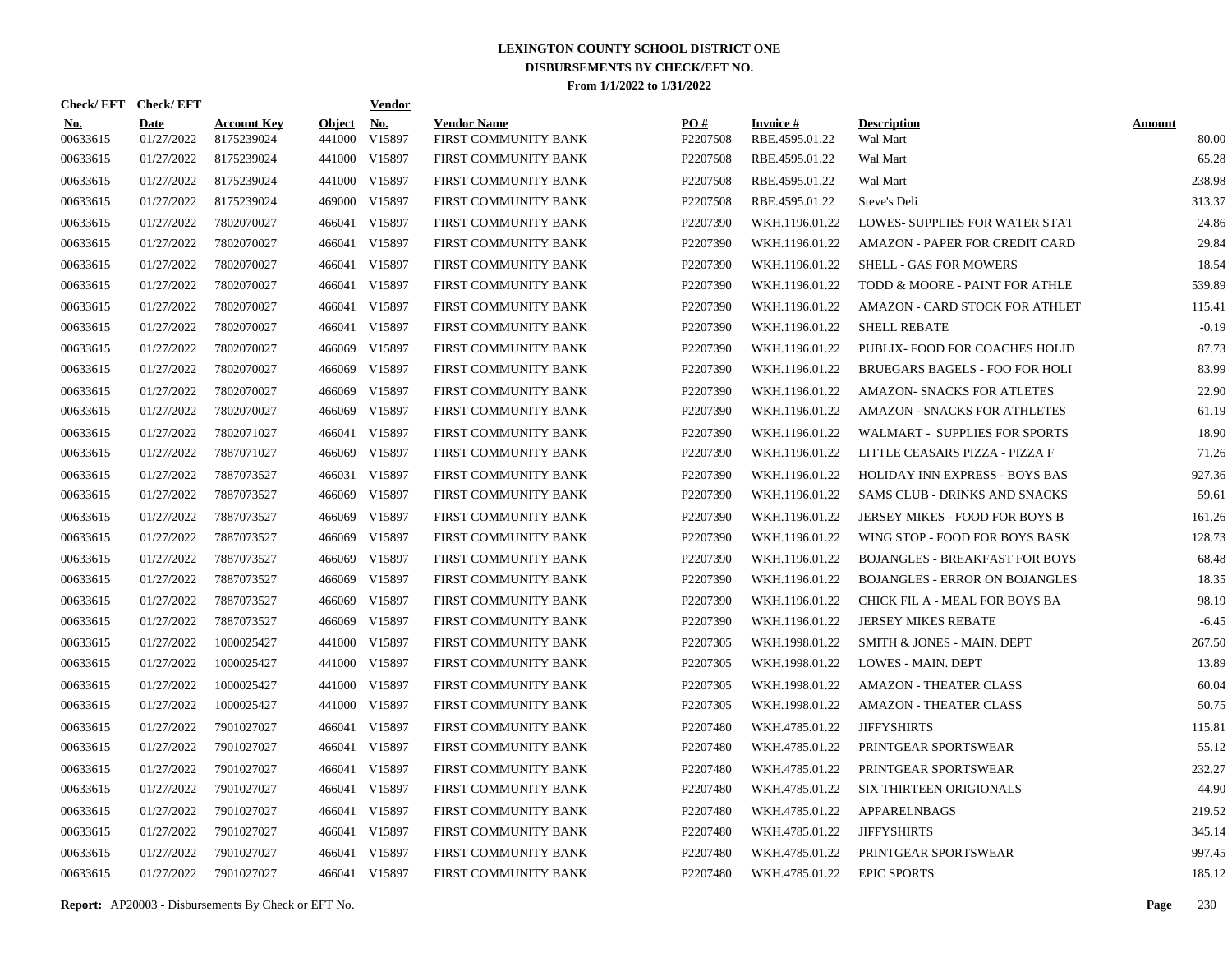|                        | Check/EFT Check/EFT       |                                  |                         | <b>Vendor</b>                       |                                            |                 |                                    |                                      |                        |
|------------------------|---------------------------|----------------------------------|-------------------------|-------------------------------------|--------------------------------------------|-----------------|------------------------------------|--------------------------------------|------------------------|
| <b>No.</b><br>00633615 | <b>Date</b><br>01/27/2022 | <b>Account Key</b><br>7901027027 | <b>Object</b><br>466041 | $\underline{\textbf{No}}$<br>V15897 | <b>Vendor Name</b><br>FIRST COMMUNITY BANK | PO#<br>P2207480 | <b>Invoice #</b><br>WKH.4785.01.22 | <b>Description</b><br>PAYPAL - TITAN | <b>Amount</b><br>36.00 |
| 00633615               | 01/27/2022                | 7901027027                       | 466041                  | V15897                              | FIRST COMMUNITY BANK                       | P2207480        | WKH.4785.01.22                     | PRINTGEAR SPORTS WEAR                | 112.35                 |
| 00633615               | 01/27/2022                | 7901027027                       | 466041                  | V15897                              | FIRST COMMUNITY BANK                       | P2207480        | WKH.4785.01.22                     | PRINTGEAR SPORTSWEAR                 | 557.12                 |
| 00633615               | 01/27/2022                | 7901027027                       | 466041                  | V15897                              | FIRST COMMUNITY BANK                       | P2207480        | WKH.4785.01.22                     | PRINTGEAR SPORTSWEAR                 | 38.99                  |
| 00633615               | 01/27/2022                | 7901027027                       | 466041                  | V15897                              | FIRST COMMUNITY BANK                       | P2207480        | WKH.4785.01.22                     | PRINTGEAR SPORTS WEAR                | 144.96                 |
| 00633615               | 01/27/2022                | 7901027027                       | 466041                  | V15897                              | FIRST COMMUNITY BANK                       | P2207480        | WKH.4785.01.22                     | SIXTHIRTEEN ORIGIONALS               | 250.83                 |
| 00633615               | 01/27/2022                | 7901027027                       | 466041                  | V15897                              | FIRST COMMUNITY BANK                       | P2207480        | WKH.4785.01.22                     | <b>SIXTHIRTEEN ORIGIONALS</b>        | 268.19                 |
| 00633615               | 01/27/2022                | 7901027027                       | 466041                  | V15897                              | FIRST COMMUNITY BANK                       | P2207480        | WKH.4785.01.22                     | <b>BALANCE TRANSFER FROM 4249</b>    | $-26.51$               |
| 00633615               | 01/27/2022                | 7901027027                       |                         | 466069 V15897                       | FIRST COMMUNITY BANK                       | P2207480        | WKH.4785.01.22                     | <b>MCDONALDS</b>                     | 15.93                  |
|                        |                           |                                  |                         |                                     |                                            |                 |                                    | <b>Check Total</b>                   | 17,098.60              |
| 00633616               | 01/27/2022                | 1000011312                       |                         | 441000 V00549                       | FORMS AND SUPPLY INC (FSI)                 | P2206810        | 6003319-0                          | Multipurpose Copy Paper 20#92        | 1,374.31               |
| 00633616               | 01/27/2022                | 1000021230                       |                         | 441000 V00549                       | FORMS AND SUPPLY INC (FSI)                 | P2207237        | 6015075-0                          | <b>Business Source Allpurpose</b>    | 4.26                   |
| 00633616               | 01/27/2022                | 1000021230                       |                         | 441000 V00549                       | FORMS AND SUPPLY INC (FSI)                 | P2207237        | 6015075-0                          | Pilot FriXion 7mm Clicker Eras       | 39.68                  |
| 00633616               | 01/27/2022                | 1000021230                       | 441000                  | V00549                              | FORMS AND SUPPLY INC (FSI)                 | P2207237        | 6015075-0                          | Postitreg Popup Lined Notes          | 13.71                  |
| 00633616               | 01/27/2022                | 1000021230                       |                         | 441000 V00549                       | FORMS AND SUPPLY INC (FSI)                 | P2207237        | 6015075-0                          | Business Source 5 mil Business       | 9.13                   |
| 00633616               | 01/27/2022                | 1000021230                       |                         | 441000 V00549                       | FORMS AND SUPPLY INC (FSI)                 | P2207237        | 6015075-0                          | Fellowes Thermal Laminating Po       | 24.01                  |
|                        |                           |                                  |                         |                                     |                                            |                 |                                    | <b>Check Total</b>                   | 1,465.10               |
| 00633617               | 01/27/2022                | 7856027015                       |                         | 466041 V10032                       | <b>FRENZY INC</b>                          | P2204803        | 20529                              | <b>HANES ASH TEE</b>                 | 510.30                 |
| 00633617               | 01/27/2022                | 7856027015                       | 466041                  | V10032                              | <b>FRENZY INC</b>                          | P2204803        | 20529                              | <b>HANES TEE 2X</b>                  | 66.96                  |
| 00633617               | 01/27/2022                | 7856027015                       |                         | 466041 V10032                       | <b>FRENZY INC</b>                          | P2204803        | 20529                              | <b>HANES TEE 3X</b>                  | 35.64                  |
|                        |                           |                                  |                         |                                     |                                            |                 |                                    | <b>Check Total</b>                   | 612.90                 |
| 00633618               | 01/27/2022                | 7730027011                       |                         | 466041 V12715                       | <b>GLENDALE PARADE STORE LLC</b>           | P2206626        | 216805A                            | <b>AFJROTC Ribbon Awards</b>         | 220.00                 |
| 00633618               | 01/27/2022                | 7730027011                       | 466041                  | V12715                              | <b>GLENDALE PARADE STORE LLC</b>           | P2206626        | 216805A                            | Shoulder Cords with Pins, one        | 224.25                 |
| 00633618               | 01/27/2022                | 7730027011                       | 466041                  | V12715                              | GLENDALE PARADE STORE LLC                  | P2206626        | 216805A                            | Custom ABU Digital Camo Tape         | 19.75                  |
| 00633618               | 01/27/2022                | 7730027011                       | 466041                  | V12715                              | <b>GLENDALE PARADE STORE LLC</b>           | P2206626        | 216805A                            | ABU Digital Camo AFJROTC Tape,       | 42.50                  |
| 00633618               | 01/27/2022                | 7730027011                       | 466041                  | V12715                              | <b>GLENDALE PARADE STORE LLC</b>           | P2206626        | 216805A                            | Custom ABU Digital Camo Tape,        | 3.95                   |
|                        |                           |                                  |                         |                                     |                                            |                 |                                    | <b>Check Total</b>                   | 510.45                 |
| 00633619               | 01/27/2022                | 2021022414                       |                         | 441000 V12508                       | <b>HEINEMANN</b>                           | P2206264        | 7404050                            | Serravallo/Understanding Texts       | 183.02                 |
| 00633619               | 01/27/2022                | 2021022414                       |                         | 441000 V12508                       | <b>HEINEMANN</b>                           | P2206264        | 7404050                            | Shipping and Handling                | 18.30                  |
| 00633619               | 01/27/2022                | 2672022403                       |                         | 431200 V12508                       | <b>HEINEMANN</b>                           | P2111632        | 7412998                            | Consulting Author Event with C       | 11,200.00              |
|                        |                           |                                  |                         |                                     |                                            |                 |                                    | <b>Check Total</b>                   | 11,401.32              |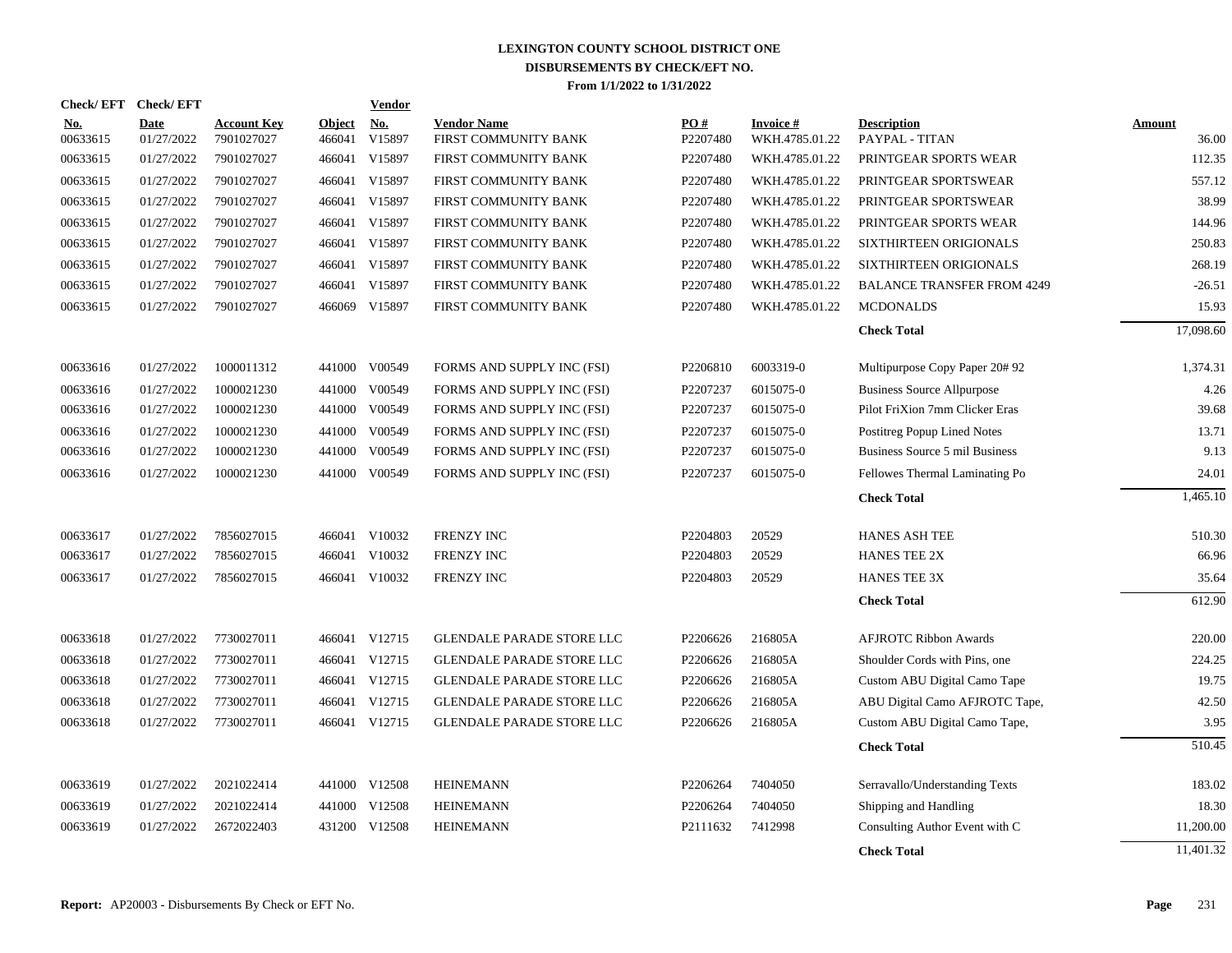| Check/EFT Check/EFT    |                           |                                  |                         | <u>Vendor</u>        |                                          |                 |                                   |                                   |                        |
|------------------------|---------------------------|----------------------------------|-------------------------|----------------------|------------------------------------------|-----------------|-----------------------------------|-----------------------------------|------------------------|
| <u>No.</u><br>00633620 | <b>Date</b><br>01/27/2022 | <b>Account Key</b><br>6000025643 | <b>Object</b><br>446000 | <u>No.</u><br>V12469 | <b>Vendor Name</b><br>HERSHEYS ICE CREAM | PO#<br>P2207427 | <b>Invoice#</b><br>INVE0016994779 | <b>Description</b><br>Fudge O Bar | <b>Amount</b><br>19.10 |
| 00633620               | 01/27/2022                | 6000025643                       | 446000                  | V12469               | HERSHEYS ICE CREAM                       | P2207427        | INVE0016994779                    | Chocolate Scooter Bar             | 23.98                  |
| 00633620               | 01/27/2022                | 6000025643                       |                         | 446000 V12469        | HERSHEYS ICE CREAM                       | P2207427        | INVE0016994779                    | Vanilla Ice Cream Sandwich        | 22.98                  |
| 00633620               | 01/27/2022                | 6000025643                       | 446000                  | V12469               | <b>HERSHEYS ICE CREAM</b>                | P2207427        | INVE0016994779                    | Cookies and Cream Sandwich        | 22.98                  |
| 00633620               | 01/27/2022                | 6000025643                       |                         | 446000 V12469        | <b>HERSHEYS ICE CREAM</b>                | P2207427        | INVE0016994779                    | Cookies and Cream Cone            | 21.98                  |
| 00633620               | 01/27/2022                | 6000025643                       |                         | 446000 V12469        | HERSHEYS ICE CREAM                       | P2207427        | INVE0016994779                    | Vanilla/Chocolate Twist Cone      | 21.98                  |
| 00633620               | 01/27/2022                | 6000025620                       |                         | 446000 V12469        | HERSHEYS ICE CREAM                       | P2207428        | INVE0017041959                    | Fudge O Bar                       | 9.55                   |
| 00633620               | 01/27/2022                | 6000025620                       |                         | 446000 V12469        | HERSHEYS ICE CREAM                       | P2207428        | INVE0017041959                    | Chocolate Scooter Bar             | 23.98                  |
| 00633620               | 01/27/2022                | 6000025620                       |                         | 446000 V12469        | HERSHEYS ICE CREAM                       | P2207428        | INVE0017041959                    | <b>Strawberry Scooter Bar</b>     | 23.98                  |
| 00633620               | 01/27/2022                | 6000025620                       |                         | 446000 V12469        | HERSHEYS ICE CREAM                       | P2207428        | INVE0017041959                    | Vanilla Ice Cream Sandwich        | 22.98                  |
| 00633620               | 01/27/2022                | 6000025620                       |                         | 446000 V12469        | HERSHEYS ICE CREAM                       | P2207428        | INVE0017041959                    | Cookies and Cream Sandwich        | 22.98                  |
| 00633620               | 01/27/2022                | 6000025620                       |                         | 446000 V12469        | HERSHEYS ICE CREAM                       | P2207428        | INVE0017041959                    | Llama Sandwich                    | 11.49                  |
| 00633620               | 01/27/2022                | 6000025620                       |                         | 446000 V12469        | HERSHEYS ICE CREAM                       | P2207428        | INVE0017041959                    | Crazy Cone                        | 21.98                  |
| 00633620               | 01/27/2022                | 6000025620                       |                         | 446000 V12469        | HERSHEYS ICE CREAM                       | P2207428        | INVE0017041959                    | Cookies and Cream Cone            | 21.98                  |
| 00633620               | 01/27/2022                | 6000025620                       |                         | 446000 V12469        | HERSHEYS ICE CREAM                       | P2207428        | INVE0017041959                    | Vanilla/Chocolate Cone            | 21.98                  |
| 00633620               | 01/27/2022                | 6000025620                       |                         | 446000 V12469        | HERSHEYS ICE CREAM                       | P2207428        | INVE0017041959                    | <b>Cotton Candy Twister</b>       | 18.72                  |
| 00633620               | 01/27/2022                | 6000025620                       |                         | 446000 V12469        | HERSHEYS ICE CREAM                       | P2207428        | INVE0017041959                    | <b>Unicorn Cone</b>               | 18.72                  |
| 00633620               | 01/27/2022                | 6000025620                       |                         | 446000 V12469        | HERSHEYS ICE CREAM                       | P2207428        | INVE0017041959                    | Sour Blue Raspberry Twister Cu    | 18.72                  |
| 00633620               | 01/27/2022                | 6000025620                       | 446000                  | V12469               | HERSHEYS ICE CREAM                       | P2207428        | INVE0017041959                    | Chocolate Sundae Cup              | 26.96                  |
| 00633620               | 01/27/2022                | 6000025620                       |                         | 446000 V12469        | HERSHEYS ICE CREAM                       | P2207428        | INVE0017041959                    | Vanilla Cup                       | 13.48                  |
| 00633620               | 01/27/2022                | 6000025620                       | 446000                  | V12469               | HERSHEYS ICE CREAM                       | P2207428        | INVE0017041959                    | All Star Sundae Cup               | 26.96                  |
| 00633620               | 01/27/2022                | 6000025624                       |                         | 446000 V12469        | HERSHEYS ICE CREAM                       | P2207429        | INVE0017042006                    | Polar Blast Fruit Punch Bar       | 38.20                  |
| 00633620               | 01/27/2022                | 6000025624                       | 446000                  | V12469               | HERSHEYS ICE CREAM                       | P2207429        | INVE0017042006                    | Fudge O Bar                       | 19.10                  |
| 00633620               | 01/27/2022                | 6000025624                       |                         | 446000 V12469        | HERSHEYS ICE CREAM                       | P2207429        | INVE0017042006                    | Chocolate Scooter Bar             | 23.98                  |
| 00633620               | 01/27/2022                | 6000025624                       | 446000                  | V12469               | HERSHEYS ICE CREAM                       | P2207429        | INVE0017042006                    | Strawberry Scooter Bar            | 23.98                  |
| 00633620               | 01/27/2022                | 6000025624                       |                         | 446000 V12469        | <b>HERSHEYS ICE CREAM</b>                | P2207429        | INVE0017042006                    | Crazy Cone                        | 21.98                  |
| 00633620               | 01/27/2022                | 6000025624                       | 446000                  | V12469               | <b>HERSHEYS ICE CREAM</b>                | P2207429        | INVE0017042006                    | Cookies and Cream Cone            | 21.98                  |
| 00633620               | 01/27/2022                | 6000025624                       | 446000                  | V12469               | HERSHEYS ICE CREAM                       | P2207429        | INVE0017042006                    | Vanilla/Chocolate Cone            | 21.98                  |
| 00633620               | 01/27/2022                | 6000025624                       | 446000                  | V12469               | HERSHEYS ICE CREAM                       | P2207429        | INVE0017042006                    | <b>Cotton Candy Twister</b>       | 18.72                  |
| 00633620               | 01/27/2022                | 6000025624                       | 446000                  | V12469               | HERSHEYS ICE CREAM                       | P2207429        | INVE0017042006                    | Sour Blue Raspberry Cup           | 18.72                  |
| 00633620               | 01/27/2022                | 6000025624                       | 446000                  | V12469               | HERSHEYS ICE CREAM                       | P2207429        | INVE0017042006                    | Mini Sandwiches                   | 28.96                  |
| 00633620               | 01/27/2022                | 6000025624                       | 446000                  | V12469               | HERSHEYS ICE CREAM                       | P2207429        | INVE0017042006                    | Cotton Candy Cup                  | 13.48                  |
| 00633620               | 01/27/2022                | 6000025640                       | 446000                  | V12469               | HERSHEYS ICE CREAM                       | P2207430        | INVE0017042027                    | Polar Blast Bars                  | 19.10                  |
| 00633620               | 01/27/2022                | 6000025640                       | 446000                  | V12469               | HERSHEYS ICE CREAM                       | P2207430        | INVE0017042027                    | Cookies and Cream Sandwich        | 45.96                  |
| 00633620               | 01/27/2022                | 6000025640                       | 446000                  | V12469               | HERSHEYS ICE CREAM                       | P2207430        | INVE0017042027                    | Llama Sandwich                    | 45.96                  |
| 00633620               | 01/27/2022                | 6000025640                       |                         | 446000 V12469        | <b>HERSHEYS ICE CREAM</b>                | P2207430        | INVE0017042027                    | Unicorn Twister                   | 37.44                  |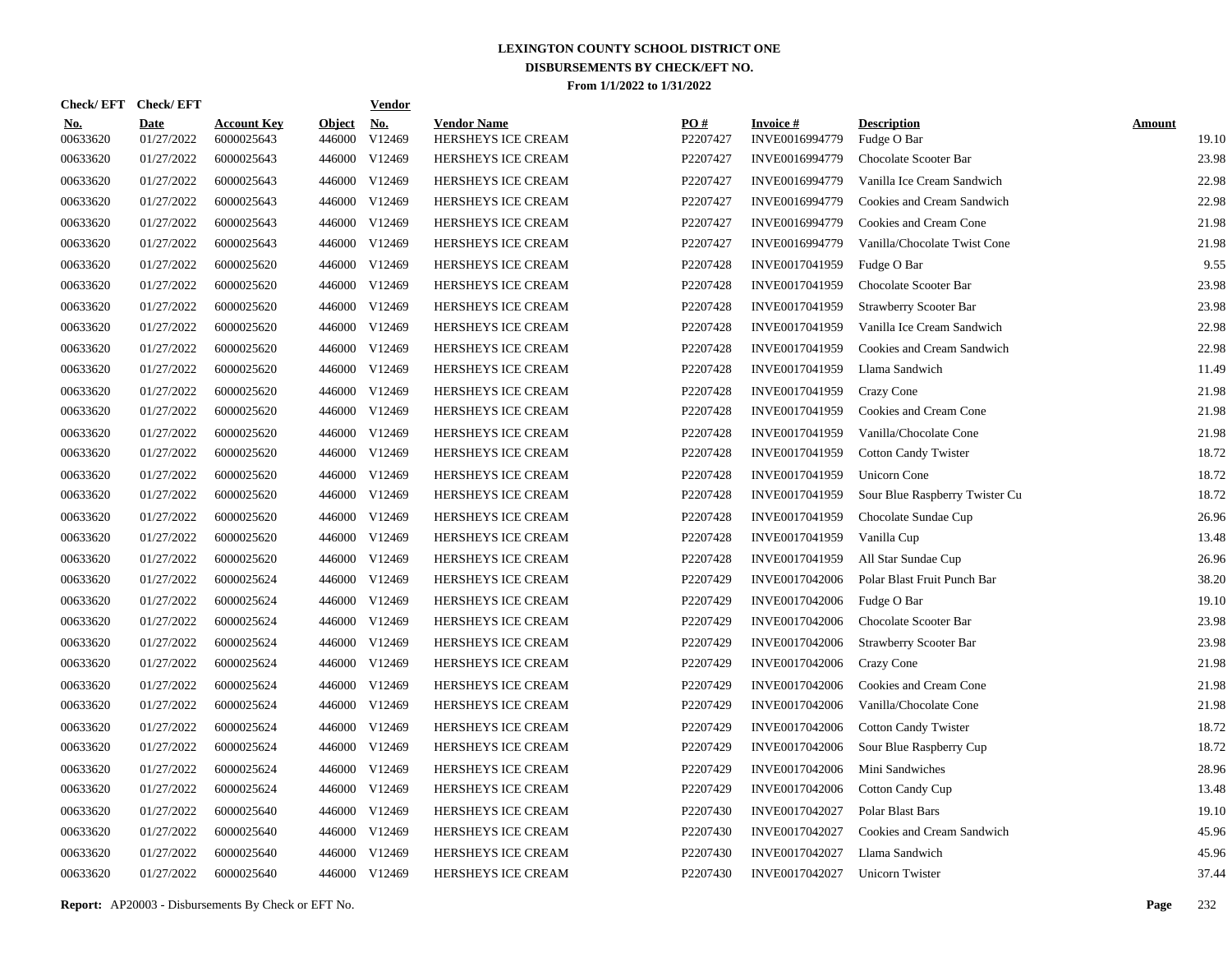| Check/EFT Check/EFT    |                           |                                  |                         | <b>Vendor</b>        |                                          |                 |                                   |                                       |                        |
|------------------------|---------------------------|----------------------------------|-------------------------|----------------------|------------------------------------------|-----------------|-----------------------------------|---------------------------------------|------------------------|
| <u>No.</u><br>00633620 | <b>Date</b><br>01/27/2022 | <b>Account Key</b><br>6000025640 | <b>Object</b><br>446000 | <u>No.</u><br>V12469 | <b>Vendor Name</b><br>HERSHEYS ICE CREAM | PO#<br>P2207430 | <b>Invoice#</b><br>INVE0017042027 | <b>Description</b><br>Mini Sandwiches | <b>Amount</b><br>28.96 |
| 00633620               | 01/27/2022                | 6000025642                       | 446000                  | V12469               | HERSHEYS ICE CREAM                       | P2207431        | INVE0017042058                    | Polar Blast Bar                       | 19.10                  |
| 00633620               | 01/27/2022                | 6000025642                       |                         | 446000 V12469        | HERSHEYS ICE CREAM                       | P2207431        | INVE0017042058                    | Llama Sandwich                        | 22.98                  |
| 00633620               | 01/27/2022                | 6000025642                       |                         | 446000 V12469        | HERSHEYS ICE CREAM                       | P2207431        | INVE0017042058                    | Crazy Cone                            | 43.96                  |
| 00633620               | 01/27/2022                | 6000025642                       |                         | 446000 V12469        | HERSHEYS ICE CREAM                       | P2207431        | INVE0017042058                    | Cookies and Cream Cone                | 21.98                  |
| 00633620               | 01/27/2022                | 6000025642                       |                         | 446000 V12469        | HERSHEYS ICE CREAM                       | P2207431        | INVE0017042058                    | Unicorn Horn Twister                  | 18.72                  |
| 00633620               | 01/27/2022                | 6000025642                       |                         | 446000 V12469        | HERSHEYS ICE CREAM                       | P2207431        | INVE0017042058                    | Mini Sandwiches                       | 28.96                  |
| 00633620               | 01/27/2022                | 6000025642                       |                         | 446000 V12469        | HERSHEYS ICE CREAM                       | P2207431        | INVE0017042058                    | <b>Cotton Candy Cup</b>               | 53.92                  |
| 00633620               | 01/27/2022                | 6000025642                       | 446000                  | V12469               | HERSHEYS ICE CREAM                       | P2207431        | INVE0017042058                    | Vanilla Cup                           | 53.92                  |
| 00633620               | 01/27/2022                | 6000025613                       |                         | 446000 V12469        | HERSHEYS ICE CREAM                       | P2205193        | INVE0017175550                    | Fruit Punch Polar Blast Bar           | 19.10                  |
| 00633620               | 01/27/2022                | 6000025613                       | 446000                  | V12469               | HERSHEYS ICE CREAM                       | P2205193        | INVE0017175550                    | Chocolate Scooter Bar                 | 23.98                  |
| 00633620               | 01/27/2022                | 6000025613                       |                         | 446000 V12469        | HERSHEYS ICE CREAM                       | P2205193        | INVE0017175550                    | <b>Strawberry Scooter</b>             | 23.98                  |
| 00633620               | 01/27/2022                | 6000025613                       | 446000                  | V12469               | HERSHEYS ICE CREAM                       | P2205193        | INVE0017175550                    | Fudge-O Bar                           | 9.55                   |
| 00633620               | 01/27/2022                | 6000025613                       |                         | 446000 V12469        | HERSHEYS ICE CREAM                       | P2205193        | INVE0017175550                    | Crazy Cone                            | 10.99                  |
| 00633620               | 01/27/2022                | 6000025613                       |                         | 446000 V12469        | HERSHEYS ICE CREAM                       | P2205193        | INVE0017175550                    | Vanilla/Chocolate Twist Cone          | 10.99                  |
| 00633620               | 01/27/2022                | 6000025613                       |                         | 446000 V12469        | HERSHEYS ICE CREAM                       | P2205193        | INVE0017175550                    | Vanilla Sandwich                      | 11.49                  |
| 00633620               | 01/27/2022                | 6000025613                       |                         | 446000 V12469        | HERSHEYS ICE CREAM                       | P2205193        | INVE0017175550                    | Cookies and Cream Sandwich            | 11.49                  |
| 00633620               | 01/27/2022                | 6000025613                       |                         | 446000 V12469        | HERSHEYS ICE CREAM                       | P2205193        | INVE0017175550                    | <b>Brownie Batter Sandwich</b>        | 11.49                  |
| 00633620               | 01/27/2022                | 6000025613                       |                         | 446000 V12469        | HERSHEYS ICE CREAM                       | P2205193        | INVE0017175550                    | All-Star Sundae Cup                   | 13.48                  |
| 00633620               | 01/27/2022                | 6000025613                       |                         | 446000 V12469        | HERSHEYS ICE CREAM                       | P2205193        | INVE0017175550                    | <b>Cotton Candy Twister</b>           | 9.36                   |
|                        |                           |                                  |                         |                      |                                          |                 |                                   | <b>Check Total</b>                    | 1.285.40               |
| 00633621               | 01/27/2022                | 1000025424                       |                         | 441020 V12096        | <b>HYMAN PAPER CO INC</b>                | P2206751        | 283297                            | CARLISLE 4067400 NYLON BRUSH 7        | 19.78                  |
| 00633621               | 01/27/2022                | 1000025424                       |                         | 441020 V12096        | HYMAN PAPER CO INC                       | P2206751        | 283297                            | SPARTAN 700504 BLEACH                 | 40.59                  |
| 00633621               | 01/27/2022                | 1000025424                       |                         | 441020 V12096        | HYMAN PAPER CO INC                       | P2206751        | 283297                            | SPARTAN 3195 SANITYZE                 | 92.32                  |
|                        |                           |                                  |                         |                      |                                          |                 |                                   | <b>Check Total</b>                    | 152.69                 |
| 00633622               | 01/27/2022                | 1000011320                       |                         | 441000 V16263        | <b>IMAGE INK SC LLC</b>                  | P2206893        | 54359                             | Navy 2767 8' Economy Table Thr        | 216.43                 |
| 00633622               | 01/27/2022                | 1000011320                       |                         | 441000 V16263        | IMAGE INK SC LLC                         | P2206893        | 54359                             | Set up fee                            | 21.60                  |
| 00633622               | 01/27/2022                | 1000011320                       |                         | 441000 V16263        | <b>IMAGE INK SC LLC</b>                  | P2206891        | 54360                             | <b>BIC Clic Stic Pen with Lakesid</b> | 191.16                 |
| 00633622               | 01/27/2022                | 1000011320                       |                         | 441000 V16263        | <b>IMAGE INK SC LLC</b>                  | P2206891        | 54360                             | Setup fee                             | 16.20                  |
| 00633622               | 01/27/2022                | 1000011320                       |                         | 441000 V16263        | <b>IMAGE INK SC LLC</b>                  | P2206891        | 54360                             | shipping                              | 35.64                  |
|                        |                           |                                  |                         |                      |                                          |                 |                                   | <b>Check Total</b>                    | 481.03                 |
| 00633623               | 01/27/2022                | 1000014503                       |                         | 439500 V15651        | <b>ITUTOR.COM INC</b>                    | P2206629        | 19192850                          | 1:1 Homebound Instruction Serv        | 31,500.00              |
| 00633623               | 01/27/2022                | 1000014503                       |                         | 439500 V15651        | <b>ITUTOR.COM INC</b>                    | P2206629        | 19192850                          | Implementation fee - 10%              | 3,150.00               |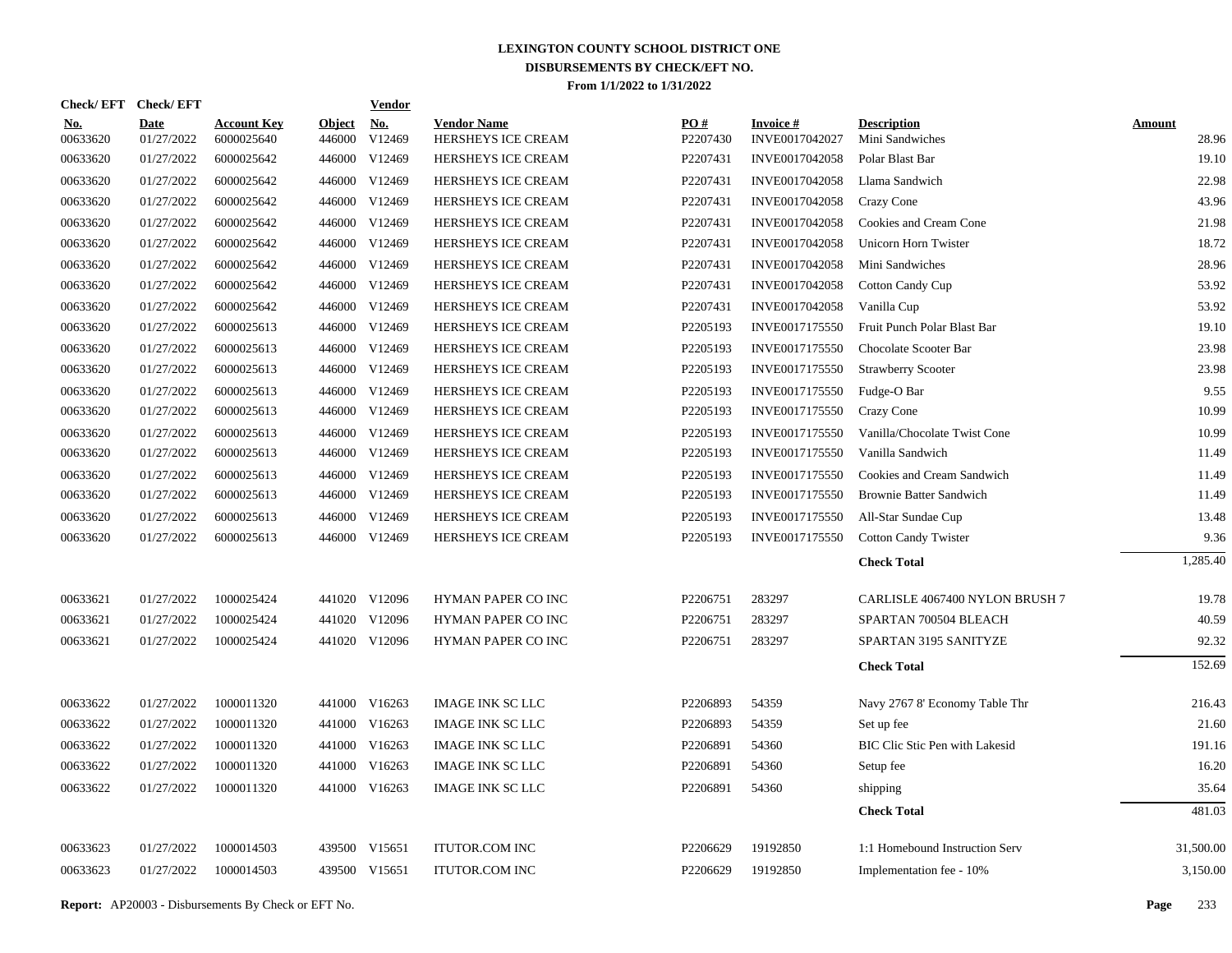| Check/EFT Check/EFT |             |                    |               | <u>Vendor</u> |                                |                      |                                  |                                |               |
|---------------------|-------------|--------------------|---------------|---------------|--------------------------------|----------------------|----------------------------------|--------------------------------|---------------|
| <u>No.</u>          | <b>Date</b> | <b>Account Key</b> | <b>Object</b> | No.           | <b>Vendor Name</b>             | PO#                  | <b>Invoice#</b>                  | <b>Description</b>             | <b>Amount</b> |
|                     |             |                    |               |               |                                |                      |                                  | <b>Check Total</b>             | 34,650.00     |
| 00633624            | 01/27/2022  | 7887027034         |               | 466034 V17080 | <b>IVES, ASHLEY HUNTER</b>     |                      | CBB.PHMS.01.12.2 PHMS Basketball |                                | 42.00         |
|                     |             |                    |               |               |                                |                      |                                  | <b>Check Total</b>             | 42.00         |
| 00633625            | 01/27/2022  | 1000025430         |               | 432300 V00158 | JOHNSON CONTROLS FIRE PROTECTI | P2200760             | 22455320                         | PMS - Fire Alarm Monitoring    | 400.00        |
| 00633625            | 01/27/2022  | 1000025416         | 432300        | V00158        | JOHNSON CONTROLS FIRE PROTECTI | P2200760             | 22455412                         | PES - Fire Alarm Monitoring    | 400.00        |
| 00633625            | 01/27/2022  | 1000025431         |               | 432300 V00158 | JOHNSON CONTROLS FIRE PROTECTI | P2200760             | 22455451                         | LMES - Fire Alarm Monitoring   | 400.00        |
| 00633625            | 01/27/2022  | 1000025413         | 432300        | V00158        | JOHNSON CONTROLS FIRE PROTECTI | P2200760             | 22455463                         | GHS - Fire Alarm Monitoring    | 400.00        |
| 00633625            | 01/27/2022  | 1000025438         | 432300        | V00158        | JOHNSON CONTROLS FIRE PROTECTI | P2200760             | 22455471                         | CSES - Fire Alarm Monitoring   | 400.00        |
| 00633625            | 01/27/2022  | 1000025437         |               | 432300 V00158 | JOHNSON CONTROLS FIRE PROTECTI | P2200760             | 22455486                         | CSMS - Fire Alarm Monitoring   | 400.00        |
|                     |             |                    |               |               |                                |                      |                                  | <b>Check Total</b>             | 2,400.00      |
| 00633626            | 01/27/2022  | 6000025610         |               | 441000 V01087 | JOHNSTONE SUPPLY               | P2206989             | S010308204.001                   | R404 Freon Cylinder - 24 lbs p | 1,640.00      |
| 00633626            | 01/27/2022  | 6000025610         |               | 441000 V01087 | JOHNSTONE SUPPLY               | P2206989             | S010308204.001                   | 8% Sales Tax                   | 131.20        |
|                     |             |                    |               |               |                                |                      |                                  | <b>Check Total</b>             | 1,771.20      |
| 00633627            | 01/27/2022  | 7802073013         |               | 466034 V10922 | JONES, TERRY D                 |                      | VBB.GI.01.20.22                  | Athletic Official              | 134.00        |
|                     |             |                    |               |               |                                |                      |                                  | <b>Check Total</b>             | 134.00        |
| 00633628            | 01/27/2022  | 1000014144         |               | 441000 V00102 | JW PEPPER AND SON INC          | P <sub>2207010</sub> | 363959797                        | Band Dancing by Jack Stamp for | 140.00        |
| 00633628            | 01/27/2022  | 1000014144         |               | 441000 V00102 | JW PEPPER AND SON INC          | P2207010             | 363959797                        | Symphonic Dance No. 2 by Clift | 87.00         |
| 00633628            | 01/27/2022  | 1000014144         |               | 441000 V00102 | JW PEPPER AND SON INC          | P2207010             | 363959797                        | Count Bubba (SCORE ONLY)       | 20.00         |
| 00633628            | 01/27/2022  | 1000014144         | 441000        | V00102        | JW PEPPER AND SON INC          | P2207010             | 363959797                        | Waltz no 2 - By Curnow         | 65.00         |
| 00633628            | 01/27/2022  | 1000014144         |               | 441000 V00102 | JW PEPPER AND SON INC          | P2207010             | 363959797                        | Shipping                       | 21.99         |
| 00633628            | 01/27/2022  | 1000011347         | 441000        | V00102        | JW PEPPER AND SON INC          | P2207366             | 363972946                        | Discovery Broadway Series      | 58.75         |
| 00633628            | 01/27/2022  | 1000011347         |               | 441000 V00102 | JW PEPPER AND SON INC          | P2207366             | 363972946                        | Hakuna Matata                  | 56.25         |
| 00633628            | 01/27/2022  | 1000011347         | 441000        | V00102        | JW PEPPER AND SON INC          | P2207366             | 363972946                        | You've Got A Friend in Me      | 53.75         |
| 00633628            | 01/27/2022  | 1000011347         | 441000        | V00102        | JW PEPPER AND SON INC          | P2207366             | 363972946                        | Broadway Choral Series         | 56.25         |
| 00633628            | 01/27/2022  | 1000011347         |               | 441000 V00102 | JW PEPPER AND SON INC          | P2207366             | 363972946                        | shipping                       | 16.99         |
|                     |             |                    |               |               |                                |                      |                                  | <b>Check Total</b>             | 575.98        |
| 00633629            | 01/27/2022  | 1000025408         |               | 432300 V13016 | KENDALL ELEVATOR COMPANY       | P2200426             | 4021                             | CS Unit 1 Elevator Maintenance | 70.00         |
| 00633629            | 01/27/2022  | 1000025408         |               | 432300 V13016 | KENDALL ELEVATOR COMPANY       | P2200426             | 4021                             | CS Unit 2 Elevator Maintenance | 35.00         |
| 00633629            | 01/27/2022  | 1000025411         |               | 432300 V13016 | KENDALL ELEVATOR COMPANY       | P2200426             | 4021                             | LHS Unit 1 - Elevator Maintena | 70.00         |
| 00633629            | 01/27/2022  | 1000025411         |               | 432300 V13016 | KENDALL ELEVATOR COMPANY       | P2200426             | 4021                             | LHS Unit 2 Elevator Maintenanc | 70.00         |
|                     |             |                    |               |               |                                |                      |                                  |                                |               |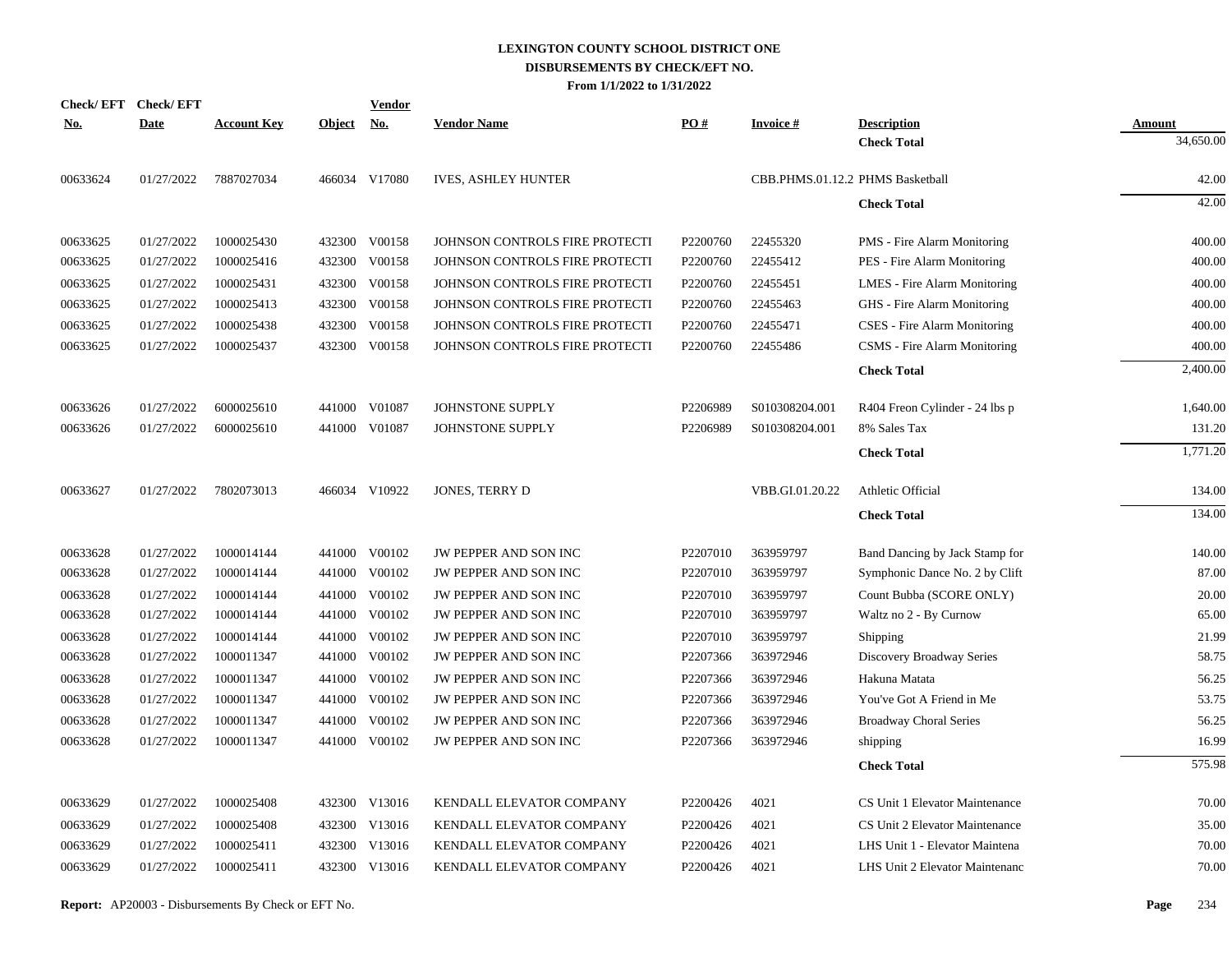| Check/ EFT      | <b>Check/EFT</b>          |                                  |                         | <b>Vendor</b> |                                                |                 |                   |                                                      |                        |
|-----------------|---------------------------|----------------------------------|-------------------------|---------------|------------------------------------------------|-----------------|-------------------|------------------------------------------------------|------------------------|
| No.<br>00633629 | <b>Date</b><br>01/27/2022 | <b>Account Key</b><br>1000025411 | <b>Object</b><br>432300 | No.<br>V13016 | <b>Vendor Name</b><br>KENDALL ELEVATOR COMPANY | PO#<br>P2200426 | Invoice #<br>4021 | <b>Description</b><br>LHS Unit 3 Elevator Maintenanc | <b>Amount</b><br>70.00 |
| 00633629        | 01/27/2022                | 1000025411                       |                         | 432300 V13016 | KENDALL ELEVATOR COMPANY                       | P2200426        | 4021              | LHS Unit 4 Elevator Maintenanc                       | 35.00                  |
| 00633629        | 01/27/2022                | 1000025412                       |                         | 432300 V13016 | KENDALL ELEVATOR COMPANY                       | P2200426        | 4021              | LES Unit 1 Elevator Maintenanc                       | 70.00                  |
| 00633629        | 01/27/2022                | 1000025420                       |                         | 432300 V13016 | KENDALL ELEVATOR COMPANY                       | P2200426        | 4021              | LMS Unit 1 Elevator Maintenanc                       | 70.00                  |
| 00633629        | 01/27/2022                | 1000025420                       |                         | 432300 V13016 | KENDALL ELEVATOR COMPANY                       | P2200426        | 4021              | LHS Stadium Unit 5 Elevator Ma                       | 70.00                  |
| 00633629        | 01/27/2022                | 1000025423                       |                         | 432300 V13016 | KENDALL ELEVATOR COMPANY                       | P2200426        | 4021              | SGES Unit 1 Elevator Maintenan                       | 35.00                  |
| 00633629        | 01/27/2022                | 1000025425                       |                         | 432300 V13016 | KENDALL ELEVATOR COMPANY                       | P2200426        | 4021              | WKES Unit 1 Elevator Maintenan                       | 35.00                  |
| 00633629        | 01/27/2022                | 1000025426                       |                         | 432300 V13016 | KENDALL ELEVATOR COMPANY                       | P2200426        | 4021              | WKMS Unit 1 Elevator Maintenan                       | 70.00                  |
| 00633629        | 01/27/2022                | 1000025427                       |                         | 432300 V13016 | KENDALL ELEVATOR COMPANY                       | P2200426        | 4021              | WKHS Unit 1 Elevator Maintenan                       | 70.00                  |
| 00633629        | 01/27/2022                | 1000025428                       |                         | 432300 V13016 | KENDALL ELEVATOR COMPANY                       | P2200426        | 4021              | MES Unit 1 Elevator Maintenanc                       | 35.00                  |
| 00633629        | 01/27/2022                | 1000025443                       |                         | 432300 V13016 | KENDALL ELEVATOR COMPANY                       | P2200426        | 4021              | MGMS Unit 1 Elevator Maintenan                       | 70.00                  |
| 00633629        | 01/27/2022                | 1000025444                       |                         | 432300 V13016 | KENDALL ELEVATOR COMPANY                       | P2200426        | 4021              | RBHS Unit 1 Elevator Maintenan                       | 70.00                  |
| 00633629        | 01/27/2022                | 1000025444                       |                         | 432300 V13016 | KENDALL ELEVATOR COMPANY                       | P2200426        | 4021              | RBHS Unit 2 Elevator Maintenan                       | 70.00                  |
| 00633629        | 01/27/2022                | 1000025444                       |                         | 432300 V13016 | KENDALL ELEVATOR COMPANY                       | P2200426        | 4021              | RBHS Stadium Unit 3 Elevator M                       | 70.00                  |
| 00633629        | 01/27/2022                | 1000025446                       |                         | 432300 V13016 | KENDALL ELEVATOR COMPANY                       | P2200426        | 4021              | <b>OGES Unit 1 Elevator Maintenan</b>                | 70.00                  |
| 00633629        | 01/27/2022                | 1000025446                       |                         | 432300 V13016 | KENDALL ELEVATOR COMPANY                       | P2200426        | 4021              | <b>BMS</b> Unit 1 Elevator Maintenanc                | 70.00                  |
| 00633629        | 01/27/2022                | 1000025446                       |                         | 432300 V13016 | KENDALL ELEVATOR COMPANY                       | P2200426        | 4021              | Add NEW PMS - Elevator Mainten                       | 70.00                  |
| 00633629        | 01/27/2022                | 1000025452                       |                         | 432300 V13016 | KENDALL ELEVATOR COMPANY                       | P2200426        | 4021              | OLD GES Unit 1 Elevator Mainte                       | 35.00                  |
| 00633629        | 01/27/2022                | 1000025453                       |                         | 432300 V13016 | KENDALL ELEVATOR COMPANY                       | P2200426        | 4021              | OLD PMS Unit 1 Elevator Mainte                       | 70.00                  |
|                 |                           |                                  |                         |               |                                                |                 |                   | <b>Check Total</b>                                   | 1,400.00               |
| 00633630        | 01/27/2022                | 7887027034                       |                         | 466034 V02992 | KINARD, ROBBIE WALTON                          |                 |                   | CBB.PHMS.01.05.2 PHMS Basketball                     | 42.00                  |
|                 |                           |                                  |                         |               |                                                |                 |                   | <b>Check Total</b>                                   | 42.00                  |
| 00633631        | 01/27/2022                | 2022011223                       |                         | 434500 V13098 | <b>LEARNING A-Z</b>                            | P2207359        | 4874051           | Reference number 9590509                             | 169.41                 |
|                 |                           |                                  |                         |               |                                                |                 |                   | <b>Check Total</b>                                   | 169.41                 |
| 00633632        | 01/27/2022                | 1000022403                       |                         | 436000 V12455 | LEXINGTON PRINTING LLC                         | P2206325        | 84009             | 18,000 $6 \times 9$ white 28# catalog                | 2,389.31               |
| 00633632        | 01/27/2022                | 1000022403                       |                         | 436000 V12455 | LEXINGTON PRINTING LLC                         | P2207048        | 84010             | 8000 6 x 9 report card holders                       | 1,174.86               |
| 00633632        | 01/27/2022                | 1000022403                       |                         | 436000 V12455 | LEXINGTON PRINTING LLC                         | P2207048        | 84010             | Deliver printed materials to 2                       | 372.36                 |
|                 |                           |                                  |                         |               |                                                |                 |                   | <b>Check Total</b>                                   | 3,936.53               |
| 00633633        | 01/27/2022                | 2200021403                       |                         | 439500 V15220 | LITTLE JOHNNY LLC                              | P2204327        | 608               | <b>Cognitive Assessment</b>                          | 385.00                 |
| 00633633        | 01/27/2022                | 2200021403                       |                         | 439500 V15220 | LITTLE JOHNNY LLC                              | P2204327        | 608               | <b>VMI</b> Testing                                   | 50.00                  |
| 00633633        | 01/27/2022                | 2200021403                       |                         | 439500 V15220 | LITTLE JOHNNY LLC                              | P2204327        | 640               | Achievement Assessment (readin                       | 385.00                 |
| 00633633        | 01/27/2022                | 2200021403                       |                         | 439500 V15220 | LITTLE JOHNNY LLC                              | P2204327        | 640               | <b>Cognitive Assessment</b>                          | 770.00                 |
|                 |                           |                                  |                         |               |                                                |                 |                   |                                                      |                        |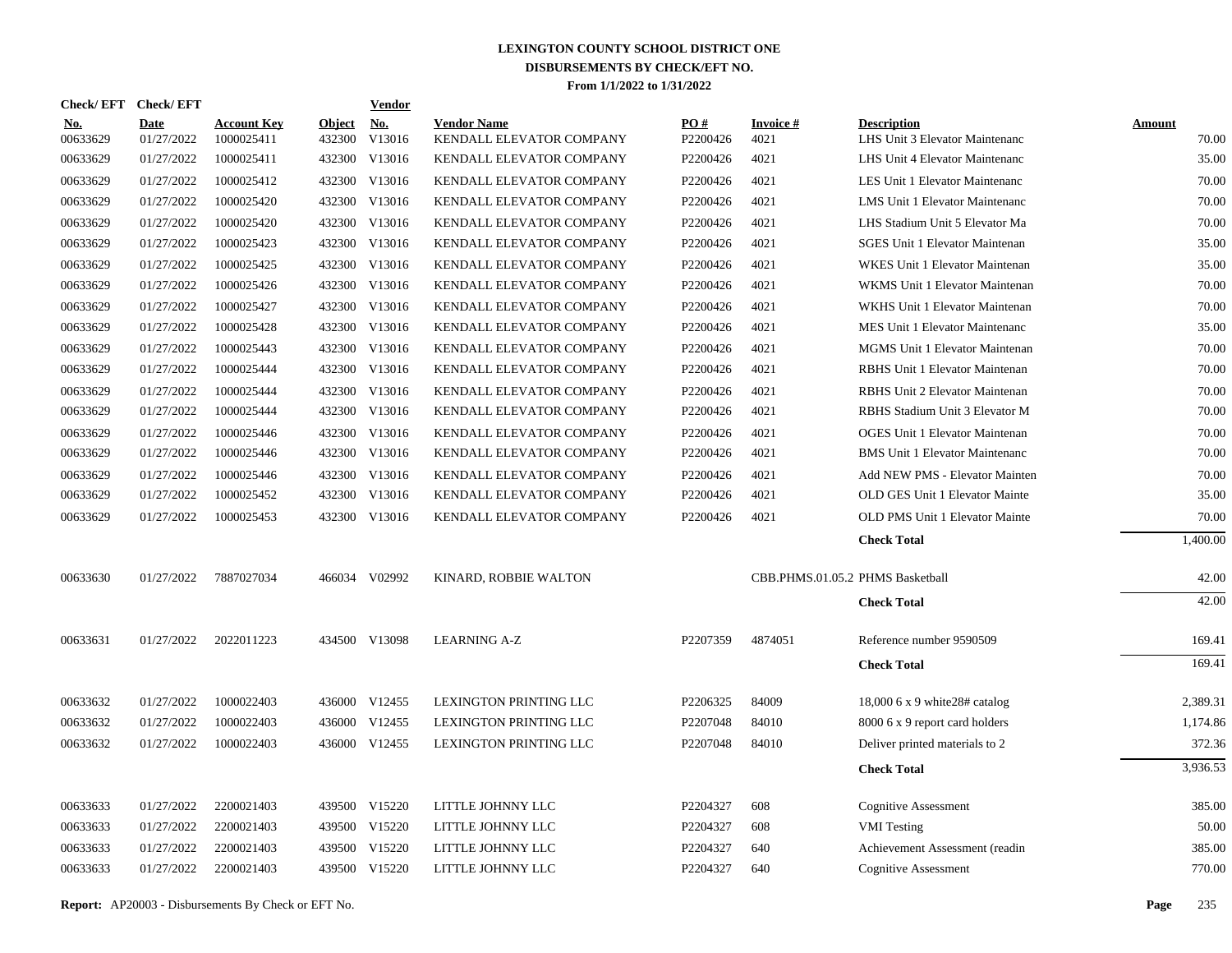| Check/EFT Check/EFT    |                           |                                  |                         | <b>Vendor</b>                  |                                                                |                      |                                  |                                                      |                         |
|------------------------|---------------------------|----------------------------------|-------------------------|--------------------------------|----------------------------------------------------------------|----------------------|----------------------------------|------------------------------------------------------|-------------------------|
| <u>No.</u><br>00633633 | <b>Date</b><br>01/27/2022 | <b>Account Key</b><br>2200021403 | <b>Object</b><br>439500 | <u>No.</u><br>V15220           | <b>Vendor Name</b><br>LITTLE JOHNNY LLC                        | PO#<br>P2204327      | <b>Invoice#</b><br>640           | <b>Description</b><br>Preschool Achievement Assessme | <b>Amount</b><br>135.00 |
| 00633633               | 01/27/2022                | 2200021403                       |                         | 439500 V15220                  | LITTLE JOHNNY LLC                                              | P2204327             | 640                              | Achievement Assessment Listeni                       | 480.00                  |
|                        |                           |                                  |                         |                                |                                                                |                      |                                  | <b>Check Total</b>                                   | 2,205.00                |
|                        |                           |                                  |                         |                                |                                                                |                      |                                  |                                                      |                         |
| 00633634               | 01/27/2022                | 7733027027                       |                         | 466035 V16907                  | LITTLE, WILLIAM CALVIN                                         | P2207258             | 102                              | VISUAL DESIGN 2021 WINTER SHOW                       | 2,100.00                |
|                        |                           |                                  |                         |                                |                                                                |                      |                                  | <b>Check Total</b>                                   | 2,100.00                |
| 00633635               | 01/27/2022                | 7887027034                       |                         | 466034 V16415                  | LOVETT, LADONTE                                                |                      | CBB.PHMS.01.13.2 PHMS Basketball |                                                      | 56.00                   |
|                        |                           |                                  |                         |                                |                                                                |                      |                                  |                                                      |                         |
|                        |                           |                                  |                         |                                |                                                                |                      |                                  | <b>Check Total</b>                                   | 56.00                   |
| 00633636               | 01/27/2022                | 7887027034                       |                         | 466034 V10960                  | LYDE, VINCENT A                                                |                      | CBB.PHMS.12.15.2 PHMS Basketball |                                                      | 56.00                   |
|                        |                           |                                  |                         |                                |                                                                |                      |                                  | <b>Check Total</b>                                   | 56.00                   |
| 00633637               | 01/27/2022                | 7802070027                       |                         | 466034 V12556                  | LYONS-DANIELS, BEATRICE                                        |                      |                                  | VBB.WK.1.18.2022 V GIRLS/V BOYS BASKETBALL VS C      | 98.00                   |
|                        |                           |                                  |                         |                                |                                                                |                      |                                  | <b>Check Total</b>                                   | 98.00                   |
|                        |                           |                                  |                         |                                |                                                                |                      |                                  |                                                      |                         |
| 00633638               | 01/27/2022                | 2042212703                       |                         | 439500 V16840                  | MAXIM HEALTHCARE SERVICES INC                                  | P2202524             | E4683290143                      | VIRTUAL SCHOOL TEACHER -                             | 5,440.00                |
| 00633638               | 01/27/2022                | 2042212703                       |                         | 439500 V16840                  | MAXIM HEALTHCARE SERVICES INC                                  | P2202525             | E4683390143                      | VIRTUAL SCHOOL TEACHER -                             | 2,550.00                |
| 00633638<br>00633638   | 01/27/2022<br>01/27/2022  | 2042212703<br>2042212703         |                         | 439500 V16840<br>439500 V16840 | MAXIM HEALTHCARE SERVICES INC<br>MAXIM HEALTHCARE SERVICES INC | P2202523<br>P2202523 | E4683450143<br>E4727170143       | VIRTUAL SCHOOL TEACHER -                             | 5,411.44<br>2,720.00    |
|                        |                           |                                  |                         | 439500 V16840                  | MAXIM HEALTHCARE SERVICES INC                                  | P2202524             |                                  | VIRTUAL SCHOOL TEACHER -                             | 2,720.00                |
| 00633638               | 01/27/2022                | 2042212703                       |                         |                                |                                                                |                      | E4727330143                      | VIRTUAL SCHOOL TEACHER -                             |                         |
|                        |                           |                                  |                         |                                |                                                                |                      |                                  | <b>Check Total</b>                                   | 18,841.44               |
| 00633639               | 01/27/2022                | 1000025507                       |                         | 439500 V14660                  | MIDLANDS EXAMS AND DRUG SCREEN                                 | P2201556             | 90526                            | <b>DOT</b> Physicals                                 | 500.00                  |
|                        |                           |                                  |                         |                                |                                                                |                      |                                  | <b>Check Total</b>                                   | 500.00                  |
| 00633640               | 01/27/2022                | 1000011337                       |                         | 433200 EXXXXX                  | Employee                                                       |                      | 12.15.12.17.21                   | Midwest Band Clinic                                  | 263.74                  |
|                        |                           |                                  |                         |                                |                                                                |                      |                                  | <b>Check Total</b>                                   | 263.74                  |
|                        |                           |                                  |                         |                                |                                                                |                      |                                  |                                                      |                         |
| 00633641               | 01/27/2022                | 7733019026                       |                         | 466041 V00719                  | MUSICIAN SUPPLY                                                | P2205233             | 746                              | LeBlanc Bass Clarinet mouthpie                       | 128.36                  |
| 00633641               | 01/27/2022                | 7733019026                       | 466041                  | V00719                         | <b>MUSICIAN SUPPLY</b>                                         | P2205233             | 746                              | Rovner Bass Clarinet Ligatures                       | 93.06                   |
| 00633641               | 01/27/2022                | 7733019026                       |                         | 466041 V00719                  | <b>MUSICIAN SUPPLY</b>                                         | P2205233             | 746                              | RICO tenor sax reeds- 2.5 stre                       | 41.70                   |
|                        |                           |                                  |                         |                                |                                                                |                      |                                  | <b>Check Total</b>                                   | 263.12                  |
| 00633642               | 01/27/2022                | 1000025411                       |                         | 441020 V14846                  | NEVCO SPORTS LLC                                               | P2206902             | 0000198341                       | LHS Softball - Caption Plates                        | 297.54                  |
| 00633642               | 01/27/2022                | 1000025411                       |                         | 441020 V14846                  | NEVCO SPORTS LLC                                               | P2206902             | 0000198341                       | Shipping                                             | 60.44                   |
|                        |                           |                                  |                         |                                |                                                                |                      |                                  |                                                      |                         |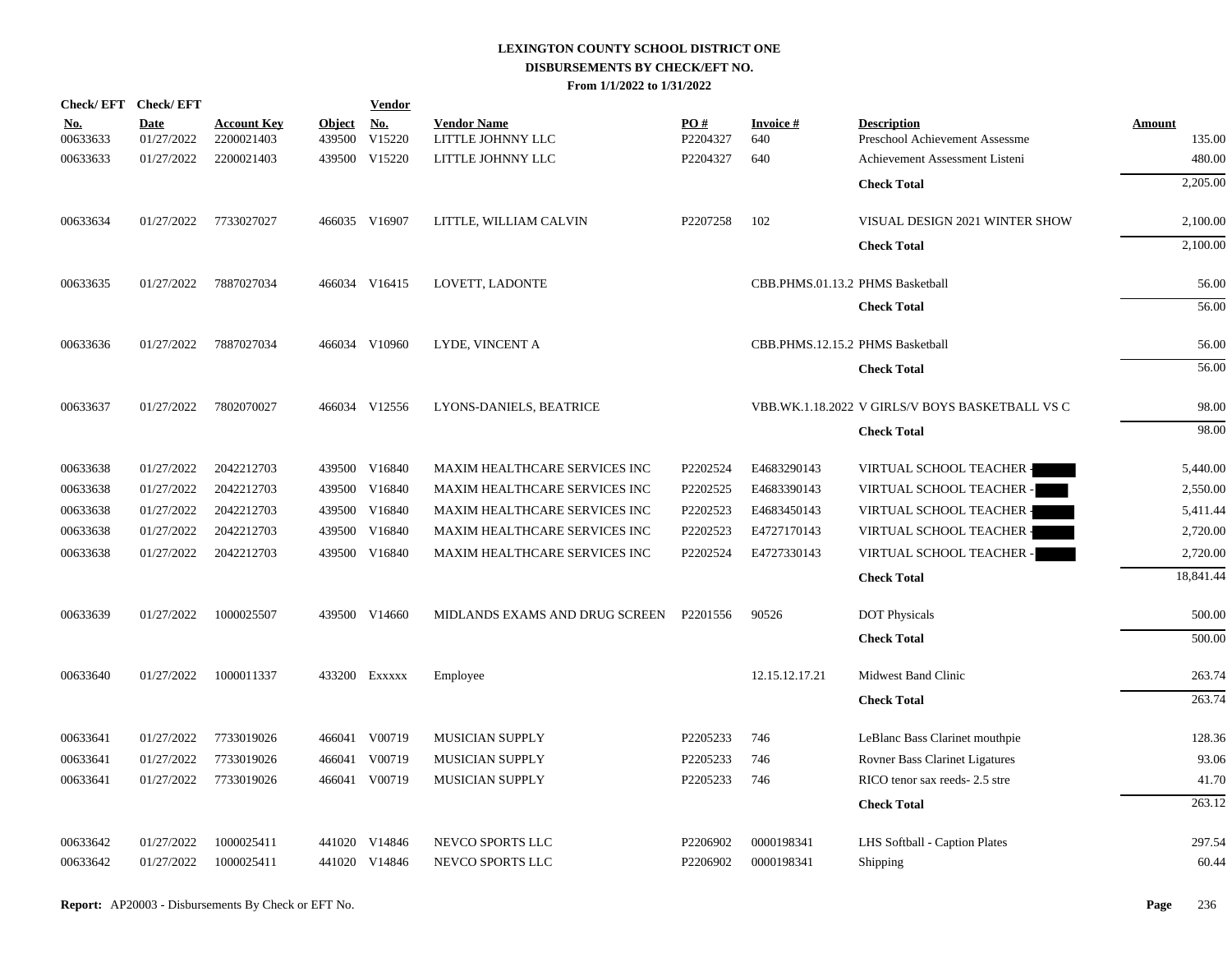|            | Check/EFT Check/EFT |                                                            |            | <b>Vendor</b> |                        |          |                                  |                                                 |               |
|------------|---------------------|------------------------------------------------------------|------------|---------------|------------------------|----------|----------------------------------|-------------------------------------------------|---------------|
| <u>No.</u> | <b>Date</b>         | <b>Account Key</b>                                         | Object No. |               | <b>Vendor Name</b>     | PO#      | <b>Invoice#</b>                  | <b>Description</b>                              | <b>Amount</b> |
|            |                     |                                                            |            |               |                        |          |                                  | <b>Check Total</b>                              | 357.98        |
| 00633643   | 01/27/2022          | 1000025408                                                 |            | 447000 V00082 | PALMETTO PROPANE       |          | 614974                           | Fuel                                            | 844.85        |
|            |                     |                                                            |            |               |                        |          |                                  | <b>Check Total</b>                              | 844.85        |
| 00633644   | 01/27/2022          | 1000014144                                                 |            | 441000 V01613 | PLAYSCRIPTS INC        | P2205519 | 2263832                          | Peter/Wendy (full-length scrip                  | 10.99         |
| 00633644   | 01/27/2022          | 1000014144                                                 |            | 441000 V01613 | PLAYSCRIPTS INC        | P2205519 | 2263832                          | I Hate Shakespeare! (full-leng                  | 10.99         |
| 00633644   | 01/27/2022          | 1000014144                                                 | 441000     | V01613        | PLAYSCRIPTS INC        | P2205519 | 2263832                          | Anon(ymous) (full-length scrip                  | 10.99         |
| 00633644   | 01/27/2022          | 1000014144                                                 | 441000     | V01613        | PLAYSCRIPTS INC        | P2205519 | 2263832                          | Connected (HS Edition) (full-1                  | 10.99         |
| 00633644   | 01/27/2022          | 1000014144                                                 |            | 441000 V01613 | PLAYSCRIPTS INC        | P2205519 | 2263832                          | Shipping & Handling                             | 6.30          |
|            |                     |                                                            |            |               |                        |          |                                  | <b>Check Total</b>                              | 50.26         |
| 00633645   | 01/27/2022          | 7802073013                                                 |            | 466034 V02610 | POPE, WYMAN            |          | VBB.GI.01.20.22                  | Athletic Official                               | 138.50        |
|            |                     |                                                            |            |               |                        |          |                                  | <b>Check Total</b>                              | 138.50        |
| 00633646   | 01/27/2022          | 7887027034                                                 |            | 466034 V10713 | POWELL, EMILE          |          | CBB.PHMS.01.13.2 PHMS Basketball |                                                 | 56.00         |
|            |                     |                                                            |            |               |                        |          |                                  | <b>Check Total</b>                              | 56.00         |
| 00633647   | 01/27/2022          | 2710012603                                                 |            | 439500 V14709 | PROCARE THERAPY INC    | P2203189 | 20298039                         | Speech Language Therapy Servic                  | 2,028.00      |
|            |                     |                                                            |            |               |                        |          |                                  | <b>Check Total</b>                              | 2,028.00      |
| 00633648   | 01/27/2022          | 1000011303                                                 |            | 431200 V16290 | PROMISE CONSULTING LLC | P2202289 | #8                               | Daily coaching                                  | 5,600.00      |
|            |                     |                                                            |            |               |                        |          |                                  | <b>Check Total</b>                              | 5,600.00      |
| 00633649   | 01/27/2022          | 2042212603                                                 |            | 433200 EXXXXX | Employee               |          | 11.29.11.30.21                   | Job Related District travel                     | 16.24         |
|            |                     |                                                            |            |               |                        |          |                                  | <b>Check Total</b>                              | 16.24         |
| 00633650   | 01/27/2022          | 7802070027                                                 |            | 466034 V11994 | RHODES, RONNIE A       |          |                                  | VBB.WK.1.18.2022 V GIRLS/V BOYS BASKETBALL VS C | 138.50        |
|            |                     |                                                            |            |               |                        |          |                                  | <b>Check Total</b>                              | 138.50        |
| 00633651   | 01/27/2022          | 7802073030                                                 |            | 466034 V03091 | RHONE, CHRIS           |          | BBB.PMS.01.24.22 Basketball      |                                                 | 33.00         |
| 00633651   | 01/27/2022          | 7802073730                                                 |            | 466034 V03091 | RHONE, CHRIS           |          | BGB.PMS.01.24.22 Basketball      |                                                 | 33.00         |
|            |                     |                                                            |            |               |                        |          |                                  | <b>Check Total</b>                              | 66.00         |
| 00633652   | 01/27/2022          | 7802073030                                                 |            | 466034 V02850 | RITTER, WILLIAM KEITH  |          | BBB.PMS.01.24.22 Basketball      |                                                 | 33.00         |
| 00633652   | 01/27/2022          | 7802073730                                                 |            | 466034 V02850 | RITTER, WILLIAM KEITH  |          | BGB.PMS.01.24.22 Basketball      |                                                 | 33.00         |
| 00633652   | 01/27/2022          | 7887027034                                                 |            | 466034 V02850 | RITTER, WILLIAM KEITH  |          | CBB.PHMS.01.12.2 PHMS Basketball |                                                 | 42.00         |
|            |                     | <b>Report:</b> AP20003 - Disbursements By Check or EFT No. |            |               |                        |          |                                  |                                                 | 237<br>Page   |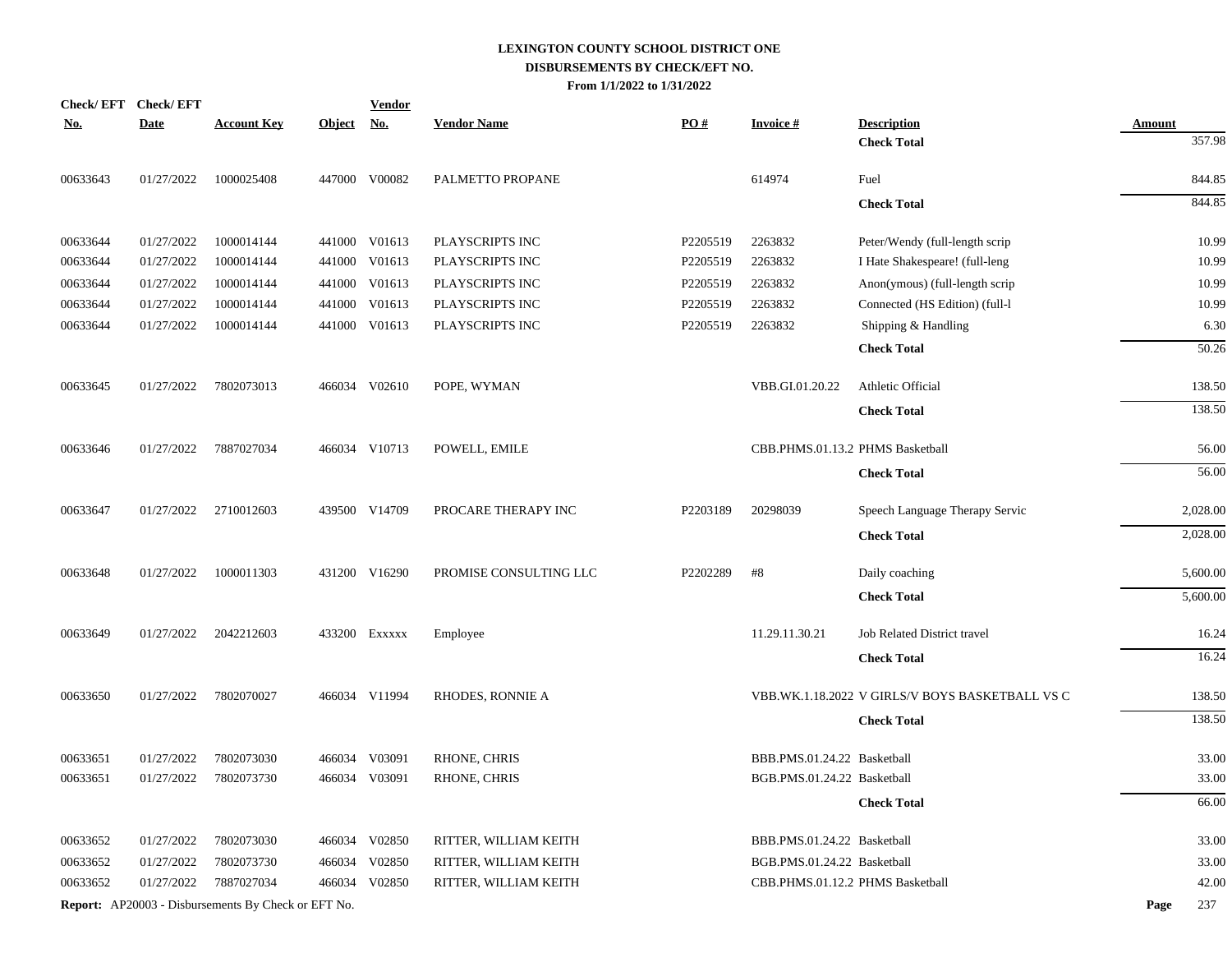| <b>Check/EFT</b> | <b>Check/EFT</b> |                    |               | Vendor        |                              |          |                 |                                       |               |
|------------------|------------------|--------------------|---------------|---------------|------------------------------|----------|-----------------|---------------------------------------|---------------|
| <u>No.</u>       | <b>Date</b>      | <b>Account Key</b> | <b>Object</b> | <u>No.</u>    | <b>Vendor Name</b>           | PO#      | <b>Invoice#</b> | <b>Description</b>                    | <b>Amount</b> |
|                  |                  |                    |               |               |                              |          |                 | <b>Check Total</b>                    | 108.00        |
| 00633653         | 01/27/2022       | 2100011203         |               | 434500 V15339 | ROSETTA STONE LTD            | P2207089 | 11673688        | Rosetta Stone Foundations for         | 18,714.30     |
|                  |                  |                    |               |               |                              |          |                 | <b>Check Total</b>                    | 18,714.30     |
| 00633654         | 01/27/2022       | 7802082011         |               | 466064 V00270 | SC HIGH SCHOOL LEAGUE        | P2207413 | 6289            | Entry fee for Girls Tennis ind        | 25.00         |
|                  |                  |                    |               |               |                              |          |                 | <b>Check Total</b>                    | 25.00         |
| 00633655         | 01/27/2022       | 1000023101         |               | 439500 V00130 | SC SCHOOL BOARD ASSOCIATION  |          | 34780           | Board Training and expenses           | 1,044.68      |
|                  |                  |                    |               |               |                              |          |                 | <b>Check Total</b>                    | 1,044.68      |
| 00633656         | 01/27/2022       | 7745027012         |               | 466049 V16160 | SCHOLASTIC BOOK FAIRS        | P2207316 | W5112798BF      | Book Fair sales to Scholastic         | 14,993.99     |
| 00633656         | 01/27/2022       | 7745027012         |               | 466049 V16160 | SCHOLASTIC BOOK FAIRS        | P2207316 | W5112798BF      | less profit                           | $-2,503.27$   |
| 00633656         | 01/27/2022       | 7745027012         |               | 466049 V16160 | <b>SCHOLASTIC BOOK FAIRS</b> | P2207316 | W5112798BF      | less credit card sales                | $-8,382.05$   |
|                  |                  |                    |               |               |                              |          |                 | <b>Check Total</b>                    | 4,108.67      |
| 00633657         | 01/27/2022       | 7732019026         |               | 466041 V16452 | SCHOOL SPECIALTY LLC         | P2204606 | 208128898847    | Prang SemiMoist Watercolor Pai        | 18.33         |
| 00633657         | 01/27/2022       | 7732019026         |               | 466041 V16452 | SCHOOL SPECIALTY LLC         | P2204606 | 208128898847    | Prang SemiMoist Watercolor Pai        | 18.33         |
| 00633657         | 01/27/2022       | 7732019026         |               | 466041 V16452 | SCHOOL SPECIALTY LLC         | P2204606 | 208128898847    | Prang SemiMoist Watercolor Pai        | 18.33         |
| 00633657         | 01/27/2022       | 7732019026         |               | 466041 V16452 | SCHOOL SPECIALTY LLC         | P2204606 | 208128898847    | Prang SemiMoist Watercolor Pai        | 18.33         |
| 00633657         | 01/27/2022       | 7732019026         |               | 466041 V16452 | SCHOOL SPECIALTY LLC         | P2204606 | 208128898847    | Sax True Flow Heavy Body Acryl        | 164.12        |
| 00633657         | 01/27/2022       | 7732019026         |               | 466041 V16452 | SCHOOL SPECIALTY LLC         | P2204606 | 208128898847    | Sax True Flow Heavy Body Acryl        | 28.91         |
| 00633657         | 01/27/2022       | 7732019026         | 466041        | V16452        | SCHOOL SPECIALTY LLC         | P2204606 | 208128898847    | Sax True Flow Heavy Body Acryl        | 28.91         |
| 00633657         | 01/27/2022       | 7732019026         |               | 466041 V16452 | SCHOOL SPECIALTY LLC         | P2204606 | 208128898847    | Royal Brush Big Kids Choice Va        | 77.85         |
| 00633657         | 01/27/2022       | 7732019026         | 466041        | V16452        | SCHOOL SPECIALTY LLC         | P2204606 | 208128898847    | <b>TruRay Construction Paper Clas</b> | 111.27        |
| 00633657         | 01/27/2022       | 7732019026         |               | 466041 V16452 | SCHOOL SPECIALTY LLC         | P2204606 | 208128898847    | Crayola Hexagonal NonToxic Jum        | 36.16         |
| 00633657         | 01/27/2022       | 7732019026         | 466041        | V16452        | SCHOOL SPECIALTY LLC         | P2204606 | 208128898847    | Elmers NonToxic Washable Art P        | 15.25         |
| 00633657         | 01/27/2022       | 7732019026         |               | 466041 V16452 | SCHOOL SPECIALTY LLC         | P2204606 | 208128898847    | Glue Dots Removable Dots Value        | 8.89          |
| 00633657         | 01/27/2022       | 7732019026         | 466041        | V16452        | SCHOOL SPECIALTY LLC         | P2204606 | 208128898847    | Sargent Art Square Chalk Paste        | 225.13        |
| 00633657         | 01/27/2022       | 7732019026         |               | 466041 V16452 | SCHOOL SPECIALTY LLC         | P2204606 | 208128898847    | Ucreate MixedMedia Paper 80 lb        | 97.63         |
| 00633657         | 01/27/2022       | 7732019026         | 466041        | V16452        | <b>SCHOOL SPECIALTY LLC</b>  | P2204606 | 208128898847    | Sax Watercolor Paper 9 x 12 In        | 148.41        |
| 00633657         | 01/27/2022       | 7732019026         |               | 466041 V16452 | SCHOOL SPECIALTY LLC         | P2204606 | 208128898847    | Folia Origami Paper 6 x 6 Inch        | 41.99         |
| 00633657         | 01/27/2022       | 7732019026         | 466041        | V16452        | SCHOOL SPECIALTY LLC         | P2204606 | 208128898847    | Royal Brush Double Ended Ribbo        | 156.76        |
| 00633657         | 01/27/2022       | 7732019026         |               | 466041 V16452 | SCHOOL SPECIALTY LLC         | P2204606 | 208128898847    | AMACO Adjustable Handled Clay         | 17.38         |
| 00633657         | 01/27/2022       | 7732019026         | 466041        | V16452        | SCHOOL SPECIALTY LLC         | P2204606 | 208128898847    | Crystalware Portion Cups 2 oun        | 44.22         |
| 00633657         | 01/27/2022       | 7732019026         |               | 466041 V16452 | <b>SCHOOL SPECIALTY LLC</b>  | P2204606 | 208128898847    | Crystalware Portion Cups 1 oun        | 1.46          |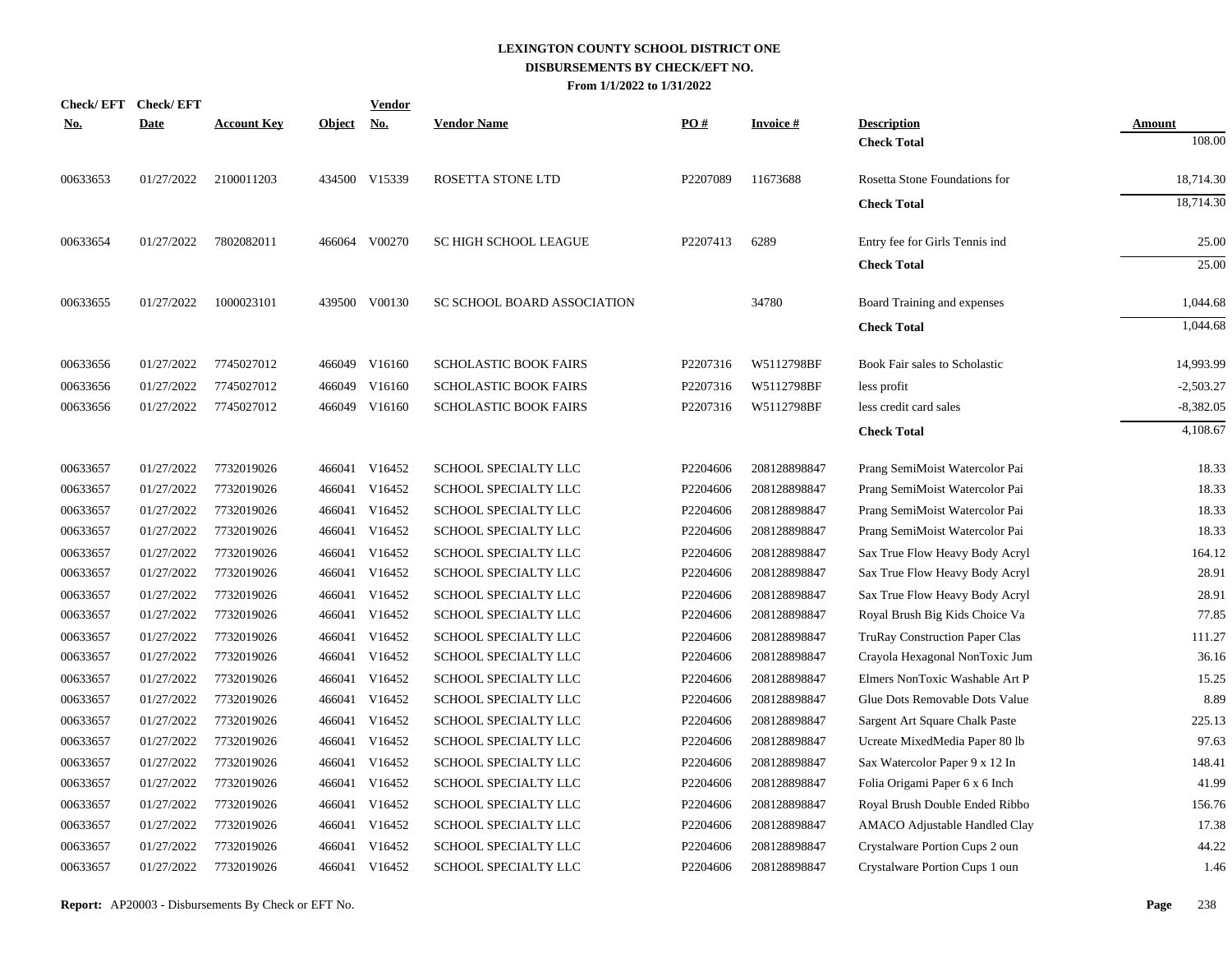|                        | Check/EFT Check/EFT       |                                  |                         | <b>Vendor</b> |                                            |                 |                                  |                                                      |                       |
|------------------------|---------------------------|----------------------------------|-------------------------|---------------|--------------------------------------------|-----------------|----------------------------------|------------------------------------------------------|-----------------------|
| <b>No.</b><br>00633657 | <b>Date</b><br>01/27/2022 | <b>Account Key</b><br>1000011337 | <b>Object</b><br>441000 | No.<br>V16452 | <b>Vendor Name</b><br>SCHOOL SPECIALTY LLC | PO#<br>P2206999 | <b>Invoice#</b><br>208129324223  | <b>Description</b><br>Business Source Steel Binder C | <b>Amount</b><br>8.31 |
| 00633657               | 01/27/2022                | 1000011235                       | 441000                  | V16452        | SCHOOL SPECIALTY LLC                       | P2206968        | 208129324975                     | Crayola Washable Sidewalk Chal                       | 27.80                 |
| 00633657               | 01/27/2022                | 1000011235                       | 441000                  | V16452        | SCHOOL SPECIALTY LLC                       | P2206968        | 208129324975                     | Neenah Bright White Cardstock                        | 81.00                 |
| 00633657               | 01/27/2022                | 7737019026                       | 466041                  | V16452        | SCHOOL SPECIALTY LLC                       | P2206938        | 208129324978                     | Creativity Street Standard Che                       | 7.49                  |
| 00633657               | 01/27/2022                | 7737019026                       | 466041                  | V16452        | SCHOOL SPECIALTY LLC                       | P2206938        | 208129324978                     | Creativity Street Round Wiggle                       | 1.32                  |
| 00633657               | 01/27/2022                | 7737019026                       | 466041                  | V16452        | SCHOOL SPECIALTY LLC                       | P2206938        | 208129324978                     | <b>Creativity Street Round Wiggle</b>                | 1.38                  |
| 00633657               | 01/27/2022                | 7737019026                       | 466041                  | V16452        | SCHOOL SPECIALTY LLC                       | P2206938        | 208129324978                     | <b>Creativity Street Round Wiggle</b>                | 2.01                  |
| 00633657               | 01/27/2022                | 7737019026                       | 466041                  | V16452        | SCHOOL SPECIALTY LLC                       | P2206938        | 208129324978                     | Creativity Street Acrylic NonT                       | 11.53                 |
| 00633657               | 01/27/2022                | 7737019026                       | 466041                  | V16452        | SCHOOL SPECIALTY LLC                       | P2206938        | 208129324978                     | School Smart Wedge Foam Paint                        | 20.85                 |
| 00633657               | 01/27/2022                | 7737019026                       | 466041                  | V16452        | SCHOOL SPECIALTY LLC                       | P2206938        | 208129324978                     | Sax True Flow Heavy Body Acryl                       | 50.97                 |
| 00633657               | 01/27/2022                | 9240013903                       | 441000                  | V16452        | SCHOOL SPECIALTY LLC                       | P2206691        | 208129325003                     | Pencils for Little Hands Set o                       | 28.72                 |
|                        |                           |                                  |                         |               |                                            |                 |                                  | <b>Check Total</b>                                   | 1,519.04              |
| 00633658               | 01/27/2022                | 7863027014                       |                         | 466035 V01207 | <b>SHRED WITH US</b>                       | P2200705        | 245464                           | <b>Onsite Security Console Fee</b>                   | 4.50                  |
| 00633658               | 01/27/2022                | 7863027014                       |                         | 466035 V01207 | <b>SHRED WITH US</b>                       | P2200705        | 245464                           | <b>Onsite Shredding Service</b>                      | 19.99                 |
|                        |                           |                                  |                         |               |                                            |                 |                                  | <b>Check Total</b>                                   | 24.49                 |
| 00633659               | 01/27/2022                | 7802073020                       |                         | 466034 V16431 | SIMPSON, TRENT M                           |                 | BB.LMS.01.18.22                  | Athletic Official                                    | 55.00                 |
| 00633659               | 01/27/2022                | 7887027034                       |                         | 466034 V16431 | SIMPSON, TRENT M                           |                 | CBB.PHMS.01.08.2 PHMS Basketball |                                                      | 56.00                 |
|                        |                           |                                  |                         |               |                                            |                 |                                  | <b>Check Total</b>                                   | 111.00                |
| 00633660               | 01/27/2022                | 1000025428                       |                         | 441020 V13230 | SMITH AND JONES JANITORIAL SUP             | P2203792        | 214432                           | LIQUID DEODORIZER                                    | 103.25                |
| 00633660               | 01/27/2022                | 1000025428                       |                         | 441020 V13230 | SMITH AND JONES JANITORIAL SUP             | P2203792        | 214432                           | <b>SPEEDIKLEEN</b>                                   | 19.92                 |
| 00633660               | 01/27/2022                | 1000025428                       |                         | 441020 V13230 | SMITH AND JONES JANITORIAL SUP             | P2203792        | 214432                           | CAN DO FLOOR CLEANER                                 | 89.89                 |
| 00633660               | 01/27/2022                | 1000025428                       |                         | 441020 V13230 | SMITH AND JONES JANITORIAL SUP             | P2203792        | 214432                           | HUSKI CREAM CLEANER                                  | 57.78                 |
| 00633660               | 01/27/2022                | 1000025428                       |                         | 441020 V13230 | SMITH AND JONES JANITORIAL SUP             | P2203792        | 214432                           | LEMON DISINFECTANT                                   | 65.61                 |
| 00633660               | 01/27/2022                | 1000025428                       |                         | 441020 V13230 | SMITH AND JONES JANITORIAL SUP             | P2203792        | 214432                           | <b>BACIL ODOR ENZYME DIGESTER</b>                    | 119.43                |
| 00633660               | 01/27/2022                | 1000025428                       |                         | 441020 V13230 | SMITH AND JONES JANITORIAL SUP             | P2203792        | 214432                           | ANTIBACTERIAL BAG SOAP                               | 223.67                |
|                        |                           |                                  |                         |               |                                            |                 |                                  | <b>Check Total</b>                                   | 679.55                |
| 00633661               | 01/27/2022                | 2042212703                       |                         | 441000 V13105 | <b>SOCIAL THINKING</b>                     | P2202964        | 224929                           | THE ZONES OF REGULATION: A CUR                       | 274.95                |
| 00633661               | 01/27/2022                | 2042212703                       | 441000                  | V13105        | <b>SOCIAL THINKING</b>                     | P2202964        | 224929                           | ZONES OF REGULATION 3-POSTER S                       | 89.97                 |
| 00633661               | 01/27/2022                | 2042212703                       |                         | 441000 V13105 | <b>SOCIAL THINKING</b>                     | P2202964        | 224929                           | <b>SHIPPING</b>                                      | 24.30                 |
|                        |                           |                                  |                         |               |                                            |                 |                                  | <b>Check Total</b>                                   | 389.22                |
| 00633662               | 01/27/2022                | 1000012603                       |                         | 439500 V10067 | SOLIANT HEALTH INC                         | P2201516        | 20294387                         | SPEECH LANGUAGE THERAPY SERVIC                       | 363.00                |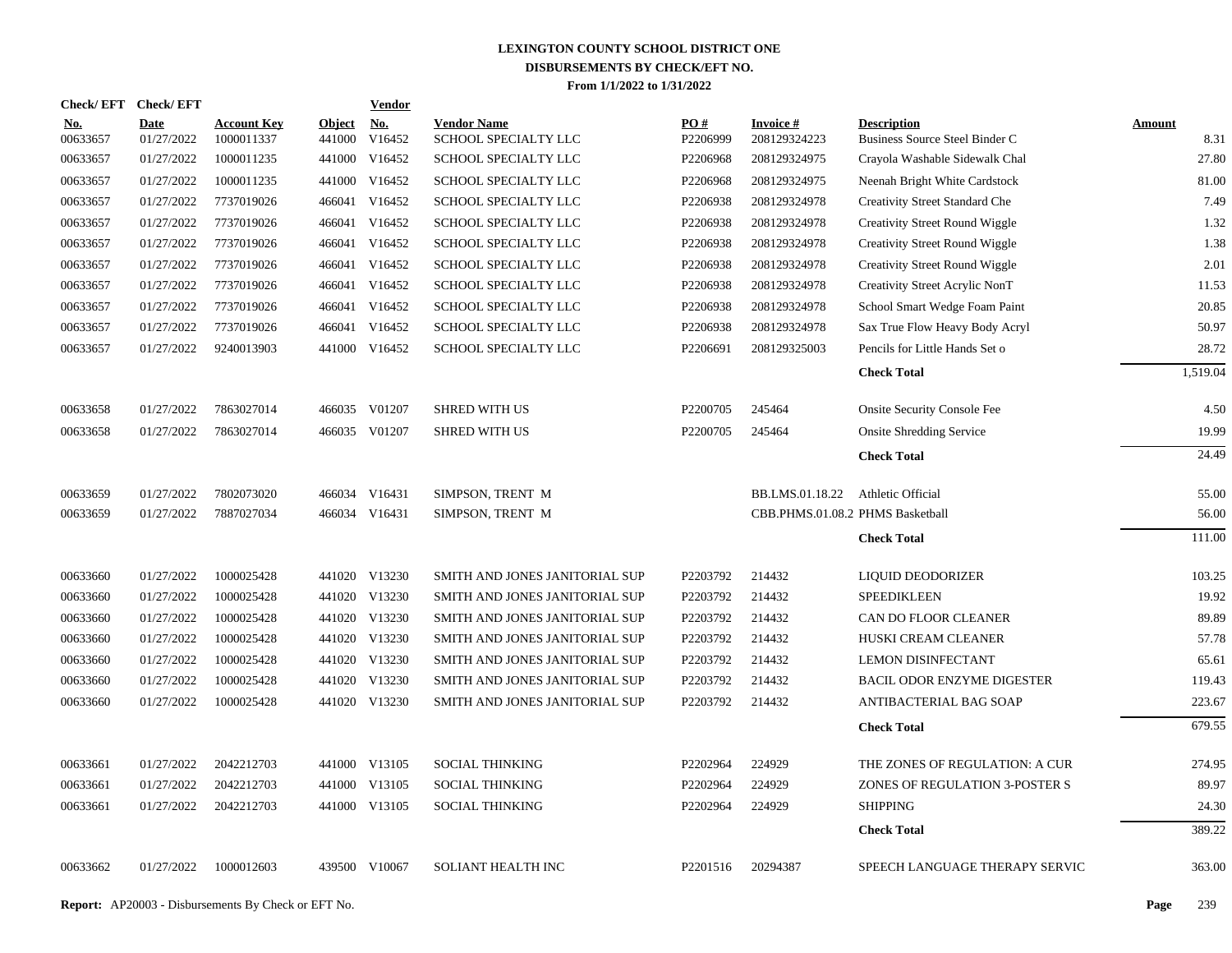|                        | Check/EFT Check/EFT       |                                  |                         | Vendor               |                                          |                 |                             |                                                      |                           |
|------------------------|---------------------------|----------------------------------|-------------------------|----------------------|------------------------------------------|-----------------|-----------------------------|------------------------------------------------------|---------------------------|
| <u>No.</u><br>00633662 | <b>Date</b><br>01/27/2022 | <b>Account Key</b><br>1000012603 | <b>Object</b><br>439500 | <u>No.</u><br>V10067 | <b>Vendor Name</b><br>SOLIANT HEALTH INC | PO#<br>P2204030 | <b>Invoice#</b><br>20294387 | <b>Description</b><br>SPEECH LANGUAGE THERAPY SERVIC | <b>Amount</b><br>3,075.00 |
| 00633662               | 01/27/2022                | 2710012503                       |                         | 439500 V10067        | SOLIANT HEALTH INC                       | P2202280        | 20294387                    | SIGN LANGUAGE INTERPRETER - KE                       | 2,065.00                  |
| 00633662               | 01/27/2022                | 2710012603                       | 439500                  | V10067               | SOLIANT HEALTH INC                       | P2205680        | 20294426                    | SPEECH LANGUAGE THERAPY SERVIC                       | 3,276.00                  |
| 00633662               | 01/27/2022                | 2710012603                       |                         | 439500 V10067        | SOLIANT HEALTH INC                       | P2203189        | 20294426                    | Speech Language Therapy Servic                       | 1,852.50                  |
|                        |                           |                                  |                         |                      |                                          |                 |                             | <b>Check Total</b>                                   | 10,631.50                 |
| 00633663               | 01/27/2022                | 1000025428                       |                         | 441020 V00302        | SOUTHEASTERN PAPER GROUP                 | P2206859        | 5471121                     | NITTANY PAPER TOWELS NP-5301 M                       | 56.15                     |
| 00633663               | 01/27/2022                | 1000025426                       |                         | 441020 V00302        | SOUTHEASTERN PAPER GROUP                 | P2207058        | 5471967                     | TORK MB540A MULTIFOLD PAPER TO                       | 492.74                    |
| 00633663               | 01/27/2022                | 1000025426                       | 441020                  | V00302               | SOUTHEASTERN PAPER GROUP                 | P2207058        | 5471967                     | TORK TJ0922A JUMBO TOILET TISS                       | 545.70                    |
| 00633663               | 01/27/2022                | 1000025408                       | 441020                  | V00302               | SOUTHEASTERN PAPER GROUP                 | P2207086        | 5472418                     | TORK MB540A MULTIFOLD WHITE-                         | 656.98                    |
| 00633663               | 01/27/2022                | 1000025435                       | 441020                  | V00302               | SOUTHEASTERN PAPER GROUP                 | P2207098        | 5472512                     | TORK MB540A MULTIFOLD WHITE-                         | 1,642.45                  |
| 00633663               | 01/27/2022                | 1000025445                       | 441020                  | V00302               | SOUTHEASTERN PAPER GROUP                 | P2207100        | 5472518                     | TORK MB540A MULTIFOLD PAPER TO                       | 1,642.45                  |
| 00633663               | 01/27/2022                | 1000025438                       | 441020                  | V00302               | SOUTHEASTERN PAPER GROUP                 | P2207168        | 5473559                     | TORK MB540A MULTIFOLD PAPER TO                       | 1,560.33                  |
| 00633663               | 01/27/2022                | 1000025415                       |                         | 441020 V00302        | SOUTHEASTERN PAPER GROUP                 | P2207275        | 5478967                     | TORK TM1616S 2 PLY                                   | 57.80                     |
| 00633663               | 01/27/2022                | 1000025415                       | 441020                  | V00302               | SOUTHEASTERN PAPER GROUP                 | P2207275        | 5478967                     | TORK TJ0922A JUMBO                                   | 327.42                    |
| 00633663               | 01/27/2022                | 1000025434                       | 441020                  | V00302               | SOUTHEASTERN PAPER GROUP                 | P2207276        | 5478968                     | TORK TJ0922A JUMBO TISSUE                            | 305.59                    |
| 00633663               | 01/27/2022                | 1000025428                       | 441020                  | V00302               | SOUTHEASTERN PAPER GROUP                 | P2207323        | 5479621                     | TORK TJ0922A JUMBO                                   | 436.56                    |
| 00633663               | 01/27/2022                | 1000025420                       | 441020                  | V00302               | SOUTHEASTERN PAPER GROUP                 | P2207353        | 5479640                     | TORK MB540A MULTIFOLD WHITE                          | 229.94                    |
| 00633663               | 01/27/2022                | 1000025439                       | 441020                  | V00302               | SOUTHEASTERN PAPER GROUP                 | P2207348        | 5479649                     | TORK 120932 CENTER PULL PAPER                        | 553.40                    |
| 00633663               | 01/27/2022                | 1000025439                       |                         | 441020 V00302        | SOUTHEASTERN PAPER GROUP                 | P2207348        | 5479649                     | TORK TJ0922A JUMBO                                   | 436.56                    |
|                        |                           |                                  |                         |                      |                                          |                 |                             | <b>Check Total</b>                                   | 8.944.07                  |
| 00633664               | 01/27/2022                | 7802073020                       |                         | 466034 V02990        | STENSON, DWIGHT                          |                 | BB.LMS.01.11.22             | Athletic Official                                    | 55.00                     |
|                        |                           |                                  |                         |                      |                                          |                 |                             | <b>Check Total</b>                                   | 55.00                     |
| 00633665               | 01/27/2022                | 1000014127                       |                         | 441000 V01073        | STEVE WEISS MUSIC INC                    | P2207217        | INV1109258.1                | VIC FIRTH CORPSMASTER IAN GROM                       | 215.94                    |
| 00633665               | 01/27/2022                | 1000014127                       | 441000                  | V01073               | STEVE WEISS MUSIC INC                    | P2207217        | INV1109258.1                | VIC FIRTH CORPSMASTER IAN GROM                       | 215.94                    |
| 00633665               | 01/27/2022                | 1000014127                       | 441000                  | V01073               | STEVE WEISS MUSIC INC                    | P2207217        | INV1109258.1                | VIC FIRTH CORPSMASTER IAN GROM                       | 215.94                    |
| 00633665               | 01/27/2022                | 1000014127                       | 441000                  | V01073               | STEVE WEISS MUSIC INC                    | P2207217        | INV1109258.1                | VIC FIRTH CORPSMASTER IAN MOYE                       | 182.45                    |
| 00633665               | 01/27/2022                | 1000014127                       | 441000                  | V01073               | STEVE WEISS MUSIC INC                    | P2207217        | INV1109258.1                | VIC FIRTH CORPSMASTER IAN MOYE                       | 72.98                     |
| 00633665               | 01/27/2022                | 1000014127                       | 441000                  | V01073               | STEVE WEISS MUSIC INC                    | P2207217        | INV1109258.1                | VIC FIRTH CORPSMASTER IAN MOYE                       | 171.96                    |
| 00633665               | 01/27/2022                | 1000014127                       | 441000                  | V01073               | STEVE WEISS MUSIC INC                    | P2207217        | INV1109258.1                | VIC FIRTH CORPSMASTER IAN GROM                       | 175.96                    |
| 00633665               | 01/27/2022                | 1000014127                       | 441000                  | V01073               | STEVE WEISS MUSIC INC                    | P2207217        | INV1109258.1                | VIC FIRTH CORPSMASTER IAN GROM                       | 175.96                    |
| 00633665               | 01/27/2022                | 1000014127                       | 441000                  | V01073               | STEVE WEISS MUSIC INC                    | P2207217        | INV1109258.1                | VIC FIRTH CORPSMASTER IAN GROM                       | 175.96                    |
| 00633665               | 01/27/2022                | 1000014127                       | 441000                  | V01073               | STEVE WEISS MUSIC INC                    | P2207217        | INV1109258.1                | VIC FIRTH DREADLOCKS                                 | 95.97                     |
| 00633665               | 01/27/2022                | 1000014127                       |                         | 441000 V01073        | STEVE WEISS MUSIC INC                    | P2207217        | INV1109258.1                | <b>SHIPPING</b>                                      | 9.95                      |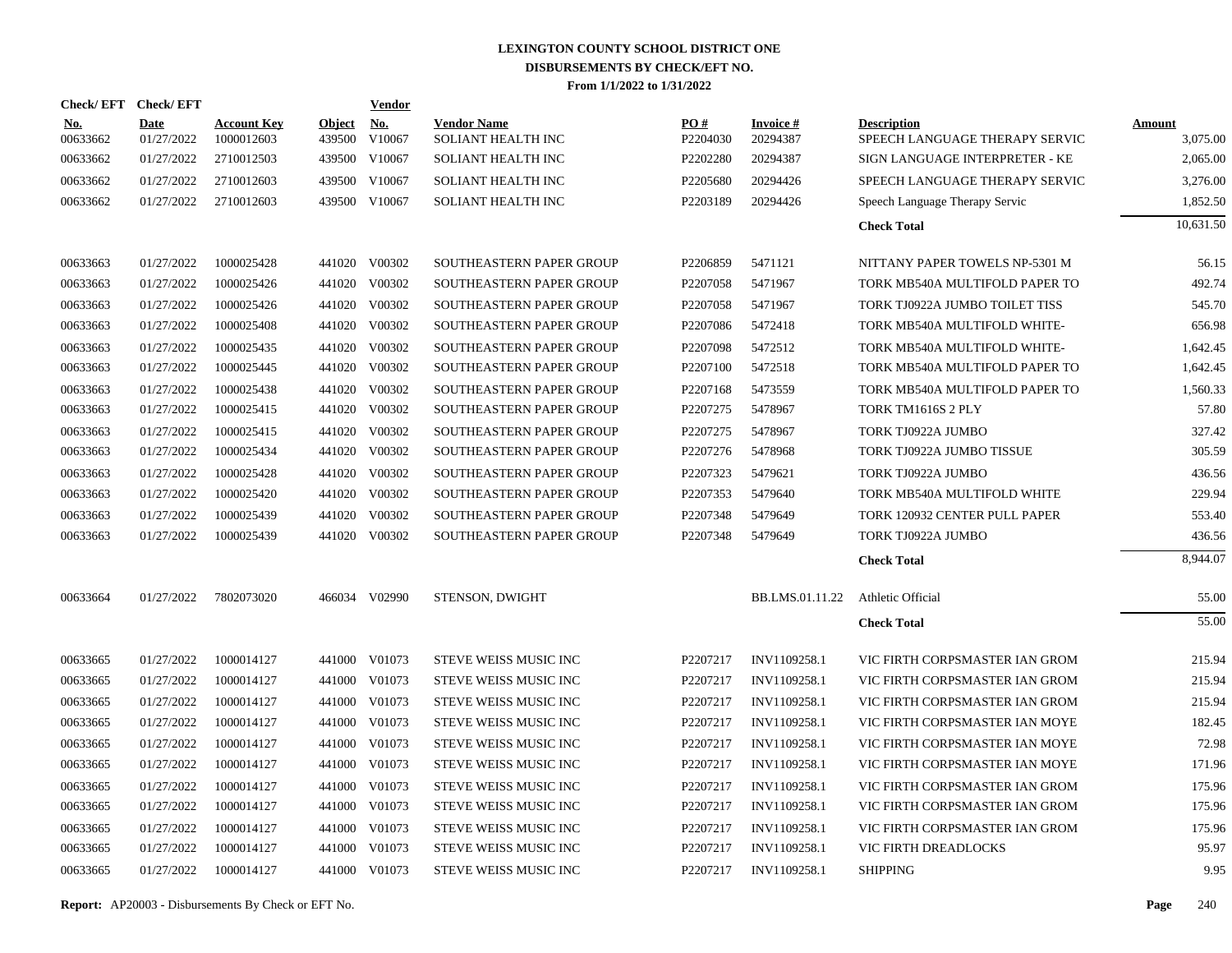| <b>Check/EFT</b> | <b>Check/EFT</b> |                                                            |            | <b>Vendor</b> |                                |          |                                  |                                          |                           |
|------------------|------------------|------------------------------------------------------------|------------|---------------|--------------------------------|----------|----------------------------------|------------------------------------------|---------------------------|
| <b>No.</b>       | <b>Date</b>      | <b>Account Key</b>                                         | Object No. |               | <b>Vendor Name</b>             | PO#      | <b>Invoice#</b>                  | <b>Description</b><br><b>Check Total</b> | <b>Amount</b><br>1,709.01 |
|                  |                  |                                                            |            |               |                                |          |                                  |                                          |                           |
| 00633666         | 01/27/2022       | 7887027034                                                 |            | 466034 V14124 | TAYLOR, RONALD D               |          | CBB.PHMS.01.05.2 PHMS Basketball |                                          | 42.00                     |
|                  |                  |                                                            |            |               |                                |          |                                  | <b>Check Total</b>                       | 42.00                     |
| 00633667         | 01/27/2022       | 1000025453                                                 |            | 432300 V00167 | TERMINIX COMMERCIAL            | P2206257 | 22-000005995                     | Old PMS - Annual Termite Bond            | 968.00                    |
|                  |                  |                                                            |            |               |                                |          |                                  | <b>Check Total</b>                       | 968.00                    |
| 00633668         | 01/27/2022       | 7802070043                                                 |            | 466099 V15403 | THE COLOR SPOT                 | P2206897 | SC-I-21338                       | Football Banner                          | 193.45                    |
|                  |                  |                                                            |            |               |                                |          |                                  | <b>Check Total</b>                       | 193.45                    |
| 00633669         | 01/27/2022       | 1000025204                                                 |            | 441000 V01092 | THE HALL COMPANY INC           | P2206581 | 30790                            | LIVE CHECKS PACKAGED 2,000/CAR           | 854.93                    |
| 00633669         | 01/27/2022       | 1000025204                                                 |            | 441000 V01092 | THE HALL COMPANY INC           | P2206581 | 30790                            | ESTIMATED FREIGHT CHARGE                 | 149.90                    |
|                  |                  |                                                            |            |               |                                |          |                                  | <b>Check Total</b>                       | 1,004.83                  |
| 00633670         | 01/27/2022       | 5715025315                                                 |            | 452000 V14339 | THOMPSON TURNER CONSTRUCTION   | P2006847 | P2006847.PHS                     | CM-R Pelion High School Renova           | 16,288.64                 |
|                  |                  |                                                            |            |               |                                |          |                                  | <b>Check Total</b>                       | 16,288.64                 |
| 00633671         | 01/27/2022       | 2042212403                                                 |            | 433200 Exxxxx | Employee                       |          | 12.01.12.17.21                   | Itinerant student services               | 126.90                    |
|                  |                  |                                                            |            |               |                                |          |                                  | <b>Check Total</b>                       | 126.90                    |
| 00633672         | 01/27/2022       | 1000022403                                                 |            | 439500 V16563 | VERBATIM LANGUAGE SERVICES INC | P2202776 | 10611                            | Onsite Interpreting: Hourly co           | 185.02                    |
| 00633672         | 01/27/2022       | 1000022403                                                 |            | 439500 V16563 | VERBATIM LANGUAGE SERVICES INC | P2202776 | 10611                            | Mileage for Interpreter Travel           | 14.04                     |
| 00633672         | 01/27/2022       | 1000022403                                                 |            | 439500 V16563 | VERBATIM LANGUAGE SERVICES INC | P2202776 | 10613                            | Onsite Interpreting: Hourly co           | 84.10                     |
| 00633672         | 01/27/2022       | 1000022403                                                 |            | 439500 V16563 | VERBATIM LANGUAGE SERVICES INC | P2202776 | 10613                            | Mileage for Interpreter Travel           | 22.82                     |
| 00633672         | 01/27/2022       | 1000022403                                                 |            | 439500 V16563 | VERBATIM LANGUAGE SERVICES INC | P2202776 | 10614                            | Onsite Interpreting: Hourly co           | 134.56                    |
| 00633672         | 01/27/2022       | 1000022403                                                 |            | 439500 V16563 | VERBATIM LANGUAGE SERVICES INC | P2202776 | 10614                            | Mileage for Interpreter Travel           | 22.82                     |
|                  |                  |                                                            |            |               |                                |          |                                  | <b>Check Total</b>                       | 463.36                    |
| 00633673         | 01/27/2022       | 7887027034                                                 |            | 466034 V15964 | WOOLEY, MICHAEL CRAIG          |          | CBB.PHMS.01.04.2 PHMS Basketball |                                          | 56.00                     |
| 00633673         | 01/27/2022       | 7887027034                                                 |            | 466034 V15964 | WOOLEY, MICHAEL CRAIG          |          | CBB.PHMS.12.15.2 PHMS Basketball |                                          | 56.00                     |
|                  |                  |                                                            |            |               |                                |          |                                  | <b>Check Total</b>                       | 112.00                    |
| 00633674         | 01/27/2022       | 3290011521                                                 |            | 441000 V13241 | YAMAHA MOTOR CORPORATION       | P2203736 | 6200386804                       | YDIS 2 HARDWARE KIT III                  | 2,268.40                  |
|                  |                  |                                                            |            |               |                                |          |                                  | <b>Check Total</b>                       | 2,268.40                  |
| 00633675         | 01/27/2022       | 1000022403                                                 |            | 441000 V16778 | MACMILLAN HOLDINGS LLC         | P2206603 | 76718522                         | Online books for AVID Center-L           | 2,960.00                  |
|                  |                  | <b>Report:</b> AP20003 - Disbursements By Check or EFT No. |            |               |                                |          |                                  |                                          | Page<br>241               |
|                  |                  |                                                            |            |               |                                |          |                                  |                                          |                           |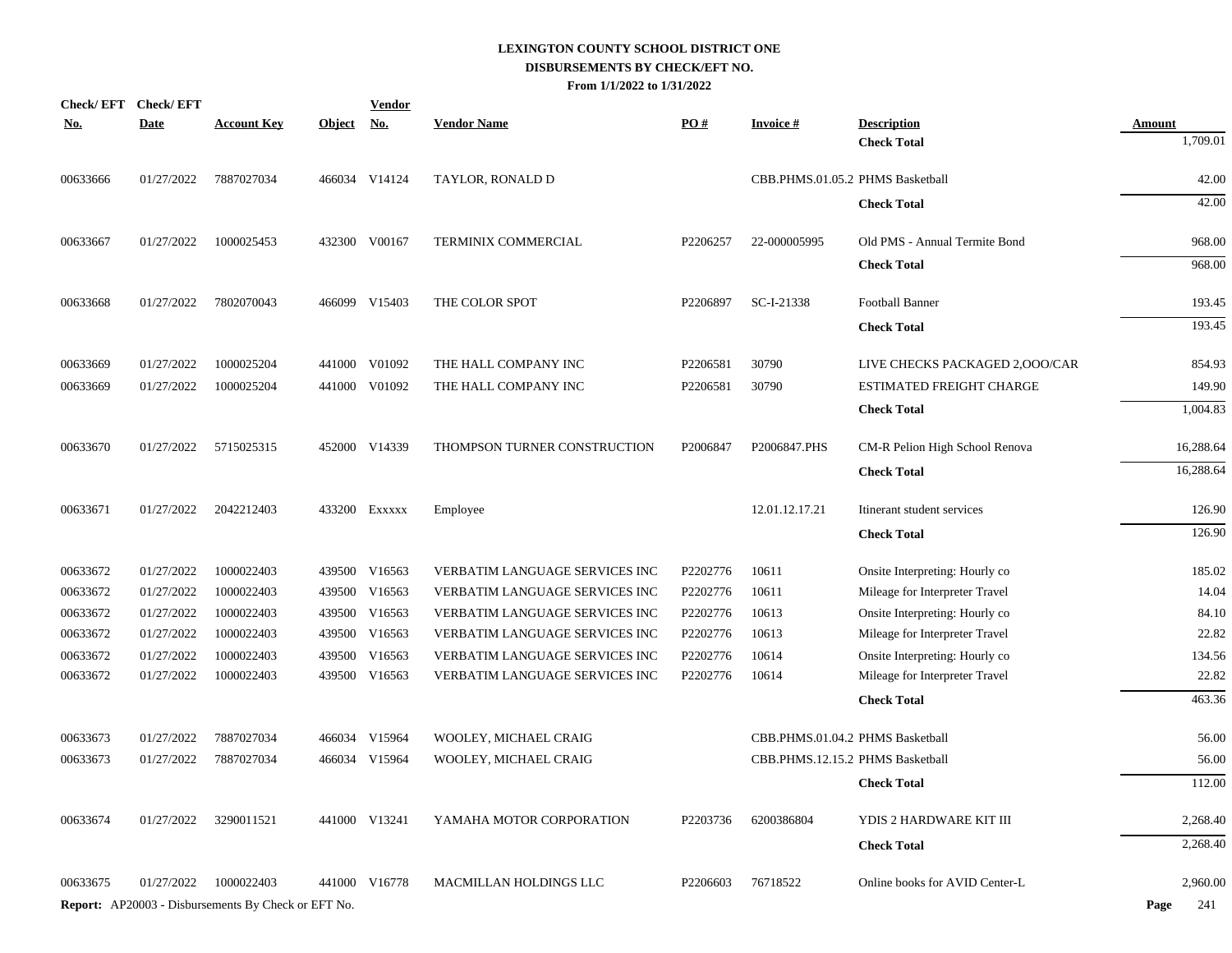| No.      | Check/EFT Check/EFT<br><b>Date</b> | <b>Account Key</b> | Object No. | <b>Vendor</b> | <b>Vendor Name</b>             | PO#      | Invoice #      | <b>Description</b>             | <b>Amount</b> |
|----------|------------------------------------|--------------------|------------|---------------|--------------------------------|----------|----------------|--------------------------------|---------------|
|          |                                    |                    |            |               |                                |          |                | <b>Check Total</b>             | 2,960.00      |
| 00633676 | 01/27/2022                         | 1000014113         |            | 433200 V00410 | SC MUSIC EDUCATORS ASSOCIATION | P2207495 | P2207495.GHS   | Confirmation ID No.:           | 100.00        |
|          |                                    |                    |            |               |                                |          |                | <b>Check Total</b>             | 100.00        |
| 00633677 | 01/27/2022                         | 1000011411         |            | 423000 V01190 | STANDARD INSURANCE CO          |          | 01.25.2022     | Reim empl portion SS/Medicaid  | 288.04        |
|          |                                    |                    |            |               |                                |          |                | <b>Check Total</b>             | 288.04        |
| 00633678 | 01/27/2022                         | 1000026306         |            | 433200 EXXXXX | Employee                       |          | 12.13.12.16.21 | Dept Errands                   | 20.16         |
|          |                                    |                    |            |               |                                |          |                | <b>Check Total</b>             | 20.16         |
| 00633679 | 01/27/2022                         | 1000026306         |            | 433200 EXXXXX | Employee                       |          | 12.01.21       | Errands                        | 10.64         |
|          |                                    |                    |            |               |                                |          |                | <b>Check Total</b>             | 10.64         |
| 00633680 | 01/27/2022                         | 7860527015         |            | 466064 V01290 | LCSD1 EDUCATIONAL FOUNDATION   | P2207024 | 0106-2022      | 2022 CELEBRATION OF EXCELLENCE | 250.00        |
|          |                                    |                    |            |               |                                |          |                | <b>Check Total</b>             | 250.00        |
| 00633681 | 01/27/2022                         | 2079022421         |            | 433200 V17103 | N CHARLESTON EMBASSY SUITES    | P2207507 | P2207507.LTC   | ADVISOR HOTEL ROOMS FOR SC DEC | 2,766.00      |
| 00633681 | 01/27/2022                         | 2080011521         |            | 433100 V17103 | N CHARLESTON EMBASSY SUITES    | P2207507 | P2207507.LTC   | STUDENT ROOMS 4-PERSON FOR SC  | 2,212.80      |
| 00633681 | 01/27/2022                         | 2080011521         |            | 433100 V17103 | N CHARLESTON EMBASSY SUITES    | P2207507 | P2207507.LTC   | STUDENT ROOMS FOR SC DECA 3-PE | 2,212.92      |
|          |                                    |                    |            |               |                                |          |                | <b>Check Total</b>             | 7,191.72      |
| 00633682 | 01/27/2022                         | 1000026306         |            | 433200 EXXXXX | Employee                       |          | 12.01.12.16.21 | <b>Job Related</b>             | 76.44         |
|          |                                    |                    |            |               |                                |          |                | <b>Check Total</b>             | 76.44         |
| 00633683 | 01/27/2022                         | 7730027015         |            | 466099 V14948 | THE CITADEL THE MILITARY COLLE | P2207411 | 01.20.2022     | <b>JROTC SCHOLARSHIP</b>       | 500.00        |
|          |                                    |                    |            |               |                                |          |                | <b>Check Total</b>             | 500.00        |
| 00633684 | 01/28/2022                         | 1000011513         |            | 432500 V15937 | AIRGAS USA LLC                 | P2200482 | 9984477434     | AC4 - (1) Industrial Small Cyl | 2.89          |
| 00633684 | 01/28/2022                         | 1000011513         |            | 432500 V15937 | AIRGAS USA LLC                 | P2200482 | 9984477434     | AR300 - (1) Industrial Large C | 3.65          |
| 00633684 | 01/28/2022                         | 1000011513         |            | 432500 V15937 | AIRGAS USA LLC                 | P2200482 | 9984477434     | OX300 - (1) Industrial Large C | 3.65          |
| 00633684 | 01/28/2022                         | 7731019013         |            | 466035 V15937 | AIRGAS USA LLC                 | P2200482 | 9984477434     | AR-CD25300 - (4) Industrial La | 13.76         |
| 00633684 | 01/28/2022                         | 7731019013         |            | 466035 V15937 | AIRGAS USA LLC                 | P2200482 | 9984477434     | AR300 - (1) Industrial Large C | 0.13          |
|          |                                    |                    |            |               |                                |          |                | <b>Check Total</b>             | 24.08         |
| 00633685 | 01/28/2022                         | 1000026693         |            | 433200 Exxxxx | Employee                       |          | 11.29.12.14.21 | In District                    | 114.24        |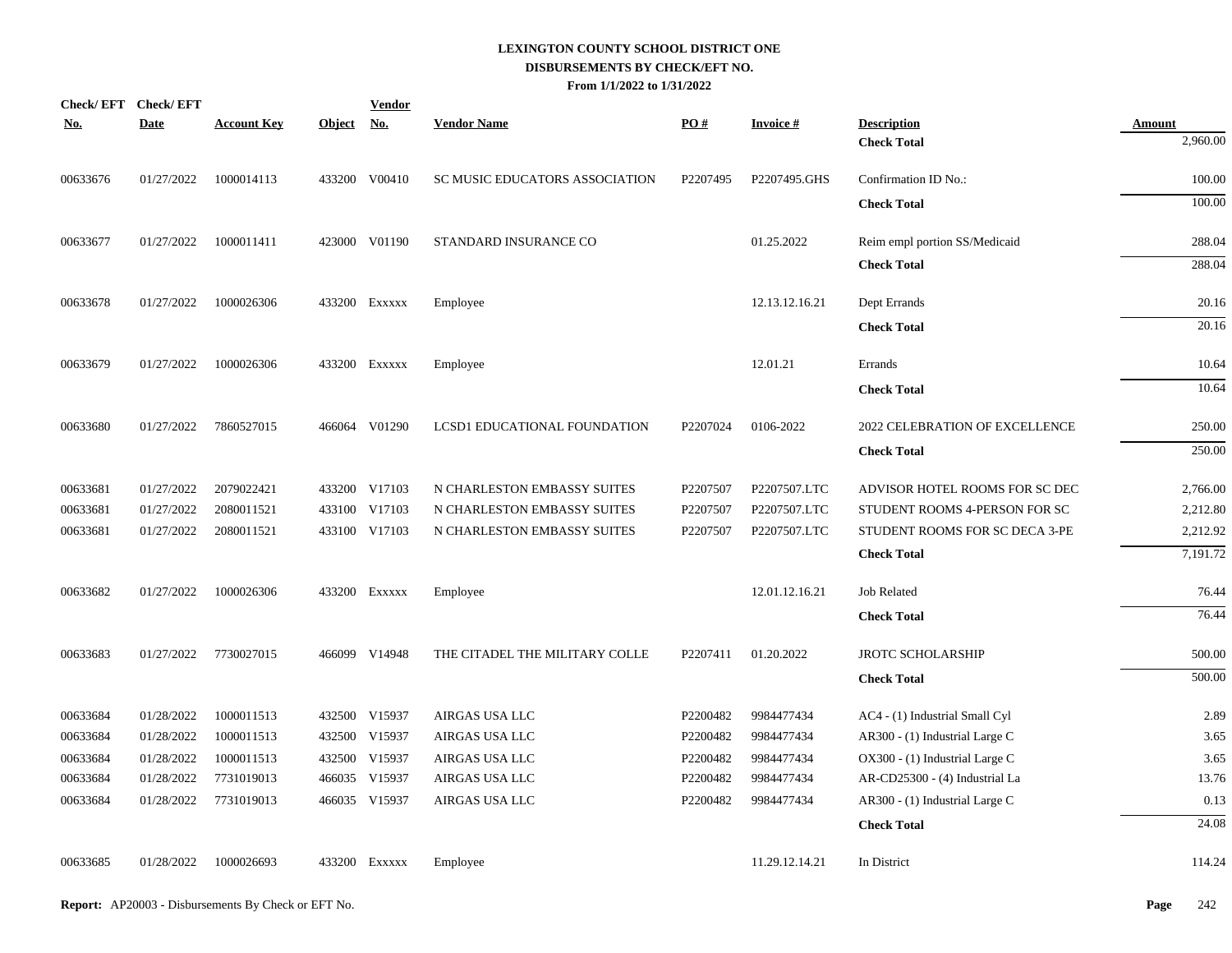| <u>No.</u> | Check/EFT Check/EFT<br><b>Date</b> | <b>Account Key</b> | <b>Object</b> | <b>Vendor</b><br><u>No.</u> | <b>Vendor Name</b>                 | PO#      | <b>Invoice#</b> | <b>Description</b>                   | <b>Amount</b> |
|------------|------------------------------------|--------------------|---------------|-----------------------------|------------------------------------|----------|-----------------|--------------------------------------|---------------|
|            |                                    |                    |               |                             |                                    |          |                 | <b>Check Total</b>                   | 114.24        |
| 00633686   | 01/28/2022                         | 2042216103         |               | 433200 EXXXXX               | Employee                           |          | 12.01.12.16.21  | Autism Behavior Therapy              | 35.28         |
|            |                                    |                    |               |                             |                                    |          |                 | <b>Check Total</b>                   | 35.28         |
| 00633687   | 01/28/2022                         | 7860527044         |               | 466099 V16496               | <b>AO SERVICES INC</b>             | P2207296 | 22-012407       | River Bluff High School Orches       | 400.00        |
|            |                                    |                    |               |                             |                                    |          |                 | <b>Check Total</b>                   | 400.00        |
| 00633688   | 01/28/2022                         | 1000025507         |               | 433200 Exxxxx               | Employee                           |          | 12.03.12.15.21  | Trans Business & Concernsw           | 131.04        |
|            |                                    |                    |               |                             |                                    |          |                 | <b>Check Total</b>                   | 131.04        |
| 00633689   | 01/28/2022                         | 7884027047         |               | 466041 V13041               | BLICK ART MATERIALS LLC            | P2206212 | 7913506         | <b>Blick Construction Paper 80LB</b> | 9.12          |
|            |                                    |                    |               |                             |                                    |          |                 | <b>Check Total</b>                   | 9.12          |
| 00633690   | 01/28/2022                         | 7936527038         |               | 466041 V00884               | <b>BOOKSOURCE</b>                  | P2205238 | 961738          | Multiple Titles. See attached        | 16.44         |
|            |                                    |                    |               |                             |                                    |          |                 | <b>Check Total</b>                   | 16.44         |
| 00633691   | 01/28/2022                         | 6000025639         |               | 446031 V16416               | <b>BORDEN DAIRY</b>                |          | 467009894       | 039-Forts Pond ES #20961             | 22.16         |
| 00633691   | 01/28/2022                         | 6000025639         |               | 446031 V16416               | <b>BORDEN DAIRY</b>                |          | 467993201       | 039-Forts Pond ES #20961             | 22.16         |
| 00633691   | 01/28/2022                         | 6000025639         |               | 446031 V16416               | <b>BORDEN DAIRY</b>                |          | 469077187       | 039-Forts Pond ES #20961             | 11.26         |
| 00633691   | 01/28/2022                         | 6000025639         |               | 446031 V16416               | <b>BORDEN DAIRY</b>                |          | 469213100       | 039-Forts Pond ES #20961             | 11.26         |
| 00633691   | 01/28/2022                         | 6000025639         |               | 446031 V16416               | <b>BORDEN DAIRY</b>                |          | 469556467       | 039-Forts Pond ES #20961             | 22.52         |
| 00633691   | 01/28/2022                         | 6000025616         |               | 446031 V16416               | <b>BORDEN DAIRY</b>                |          | 471370132       | 016-Pelion ES #02977                 | 45.04         |
| 00633691   | 01/28/2022                         | 6000025616         |               | 446031 V16416               | <b>BORDEN DAIRY</b>                |          | 472608111       | 016-Pelion ES #02977                 | 56.53         |
|            |                                    |                    |               |                             |                                    |          |                 | <b>Check Total</b>                   | 190.93        |
| 00633692   | 01/28/2022                         | 7932027043         |               | 466041 V13255               | <b>BSN SPORTS</b>                  | P2205661 | 915738558       | Black, White Hustle Fleece Hoo       | 749.00        |
| 00633692   | 01/28/2022                         | 7932027043         | 466041        | V13255                      | <b>BSN SPORTS</b>                  | P2205661 | 915738558       | Black, White Youth Hustle Flee       | 684.80        |
| 00633692   | 01/28/2022                         | 7932027043         |               | 466041 V13255               | <b>BSN SPORTS</b>                  | P2205661 | 915738558       | Freight                              | 58.50         |
|            |                                    |                    |               |                             |                                    |          |                 | <b>Check Total</b>                   | 1,492.30      |
| 00633693   | 01/28/2022                         | 1000023101         |               | 431800 V01341               | <b>BURKETT BURKETT AND BURKETT</b> | P2110674 | 67105           | Financial Audit Services 2020-       | 13,378.45     |
| 00633693   | 01/28/2022                         | 1000023101         | 431800        | V01341                      | BURKETT BURKETT AND BURKETT        | P2110674 | 67105           | Procurement Audit Services 202       | 2,758.50      |
| 00633693   | 01/28/2022                         | 1000023101         | 431800        | V01341                      | <b>BURKETT BURKETT AND BURKETT</b> | P2110674 | 67309           | Financial Audit Services 2020-       | 8,697.60      |
|            |                                    |                    |               |                             |                                    |          |                 | <b>Check Total</b>                   | 24,834.55     |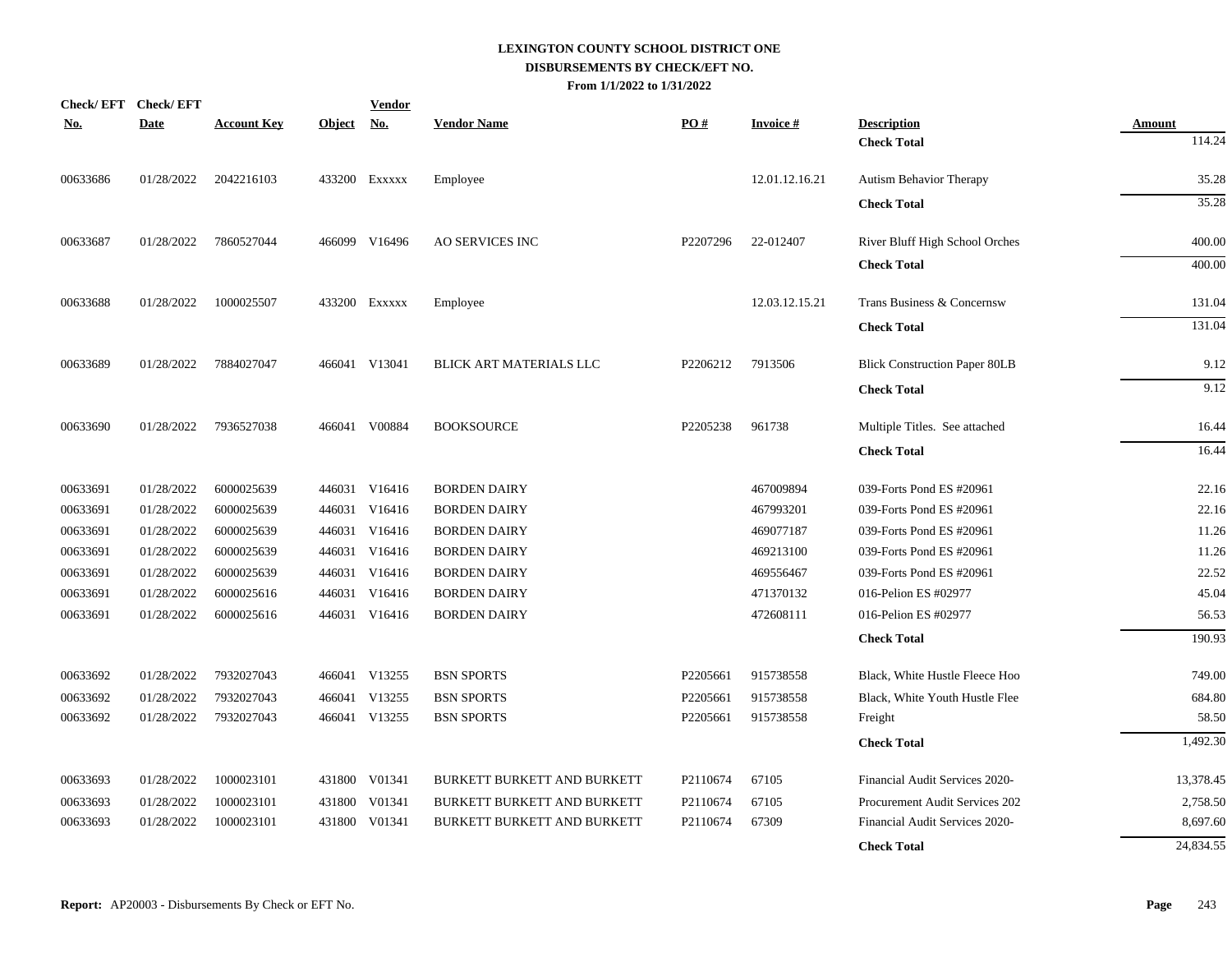|                        | Check/EFT Check/EFT       |                                  |                         | Vendor               |                                               |                 |                          |                                                      |                           |
|------------------------|---------------------------|----------------------------------|-------------------------|----------------------|-----------------------------------------------|-----------------|--------------------------|------------------------------------------------------|---------------------------|
| <u>No.</u><br>00633694 | <b>Date</b><br>01/28/2022 | <b>Account Key</b><br>1000025428 | <b>Object</b><br>432300 | <u>No.</u><br>V15133 | <b>Vendor Name</b><br>CAROLINA CONDITIONS LLC | PO#<br>P2206939 | <b>Invoice#</b><br>70307 | <b>Description</b><br>MES - Rooms 404, 405 and 406 D | <b>Amount</b><br>1,241.50 |
|                        |                           |                                  |                         |                      |                                               |                 |                          | <b>Check Total</b>                                   | 1,241.50                  |
| 00633695               | 01/28/2022                | 7837227011                       |                         | 466041 V01144        | <b>CAROLINA IDEAS</b>                         | P2206728        | 450432                   | Youth Tshirt - Small-12, Mediu                       | 231.12                    |
| 00633695               | 01/28/2022                | 7837227011                       |                         | 466041 V01144        | <b>CAROLINA IDEAS</b>                         | P2206728        | 450432                   | Adult Tshirt, Small-12, Medium                       | 423.72                    |
| 00633695               | 01/28/2022                | 7837227011                       |                         | 466041 V01144        | <b>CAROLINA IDEAS</b>                         | P2206728        | 450432                   | Adult Tshirt - XXL                                   | 51.36                     |
| 00633695               | 01/28/2022                | 7837227011                       |                         | 466041 V01144        | <b>CAROLINA IDEAS</b>                         | P2206728        | 450432                   | Soft Youth Short Sleeve - Smal                       | 166.92                    |
| 00633695               | 01/28/2022                | 7837227011                       |                         | 466041 V01144        | <b>CAROLINA IDEAS</b>                         | P2206728        | 450432                   | Soft Adult Short Sleeve - Smal                       | 208.65                    |
| 00633695               | 01/28/2022                | 7837227011                       |                         | 466041 V01144        | <b>CAROLINA IDEAS</b>                         | P2206728        | 450432                   | Soft Adult Short Sleeve - XXL-                       | 54.57                     |
| 00633695               | 01/28/2022                | 7837227011                       |                         | 466041 V01144        | <b>CAROLINA IDEAS</b>                         | P2206728        | 450432                   | Soft Adult Short Sleeve - XXXL                       | 30.50                     |
| 00633695               | 01/28/2022                | 7837227011                       |                         | 466041 V01144        | CAROLINA IDEAS                                | P2206728        | 450432                   | Soft Youth Long Sleeve - Small                       | 218.28                    |
| 00633695               | 01/28/2022                | 7837227011                       |                         | 466041 V01144        | <b>CAROLINA IDEAS</b>                         | P2206728        | 450432                   | Soft Adult Long Sleeve - Small                       | 272.85                    |
| 00633695               | 01/28/2022                | 7837227011                       |                         | 466041 V01144        | <b>CAROLINA IDEAS</b>                         | P2206728        | 450432                   | Soft Adult Long Sleeve - XXI -                       | 60.99                     |
| 00633695               | 01/28/2022                | 7837227011                       |                         | 466041 V01144        | <b>CAROLINA IDEAS</b>                         | P2206728        | 450432                   | Soft Adult Long Sleeve - XXXL                        | 33.71                     |
|                        |                           |                                  |                         |                      |                                               |                 |                          | <b>Check Total</b>                                   | 1,752.67                  |
| 00633696               | 01/28/2022                | 1000025444                       |                         | 441020 V11405        | <b>CARTS PLUS</b>                             | P2207315        | 20098-RR                 | RBHS - 12V Trojan Batteries                          | 1,316.10                  |
|                        |                           |                                  |                         |                      |                                               |                 |                          | <b>Check Total</b>                                   | 1,316.10                  |
| 00633697               | 01/28/2022                | 1000022403                       | 439500                  | V01474               | <b>CERTIFIED TRANSLATION SERVICES</b>         | P2205069        | LEX-21-0936              | Spanish Interpreter to attend                        | 130.00                    |
| 00633697               | 01/28/2022                | 1000022403                       | 439500                  | V01474               | <b>CERTIFIED TRANSLATION SERVICES</b>         | P2205069        | LEX-21-0936              | Interpreter's Mileage                                | 26.88                     |
|                        |                           |                                  |                         |                      |                                               |                 |                          | <b>Check Total</b>                                   | 156.88                    |
| 00633698               | 01/28/2022                | 3090011515                       |                         | 441000 V10075        | CLAY KING COM INC                             | P2205312        | 6310                     | AMACO BRENT BAT MOBILE ROLLING                       | 555.33                    |
| 00633698               | 01/28/2022                | 3090011515                       |                         | 441000 V10075        | CLAY KING COM INC                             | P2205605        | 6341                     | K23 FIRE BRICK BOX OF 12                             | 222.47                    |
| 00633698               | 01/28/2022                | 3090011515                       |                         | 441000 V10075        | CLAY KING COM INC                             | P2205605        | 6341                     | <b>TAOFIBRE FIBER BLANKET</b>                        | 132.55                    |
| 00633698               | 01/28/2022                | 3090011515                       |                         | 441000 V10075        | CLAY KING COM INC                             | P2205605        | 6341                     | <b>LARGE RAKU TONGS</b>                              | 141.03                    |
| 00633698               | 01/28/2022                | 3090011515                       |                         | 441000 V10075        | CLAY KING COM INC                             | P2205605        | 6341                     | 500000 BTU TORCH WITH IGNITOR                        | 106.87                    |
| 00633698               | 01/28/2022                | 3090011515                       | 441000                  | V10075               | CLAY KING COM INC                             | P2205605        | 6341                     | C13 ROUND CERAMIC FULL SHELF 1                       | 32.96                     |
| 00633698               | 01/28/2022                | 3090011515                       |                         | 441000 V10075        | CLAY KING COM INC                             | P2205605        | 6341                     | DUAL INPUT LOGGING DIGITAL HAN                       | 149.67                    |
|                        |                           |                                  |                         |                      |                                               |                 |                          | <b>Check Total</b>                                   | 1,340.88                  |
| 00633699               | 01/28/2022                | 7802073044                       |                         | 466064 V00308        | COLUMBIA BASKETBALL OFFICIALS                 | P2207524        | <b>RBHS2022</b>          | V BOYS BASKETBALL BOOKING FEE                        | 50.00                     |
| 00633699               | 01/28/2022                | 7802073544                       |                         | 466064 V00308        | COLUMBIA BASKETBALL OFFICIALS                 | P2207524        | <b>RBHS2022</b>          | JV GIRLS BASKETBALL BOOKING FE                       | 30.00                     |
| 00633699               | 01/28/2022                | 7802073644                       | 466064                  | V00308               | COLUMBIA BASKETBALL OFFICIALS                 | P2207524        | <b>RBHS2022</b>          | <b>B TEAM BASKETBALL BOOKING FEE</b>                 | 30.00                     |
| 00633699               | 01/28/2022                | 7802073644                       |                         | 466064 V00308        | COLUMBIA BASKETBALL OFFICIALS                 | P2207524        | <b>RBHS2022</b>          | JV BOYS BASKETBALL BOOKING FEE                       | 30.00                     |
|                        |                           |                                  |                         |                      |                                               |                 |                          |                                                      |                           |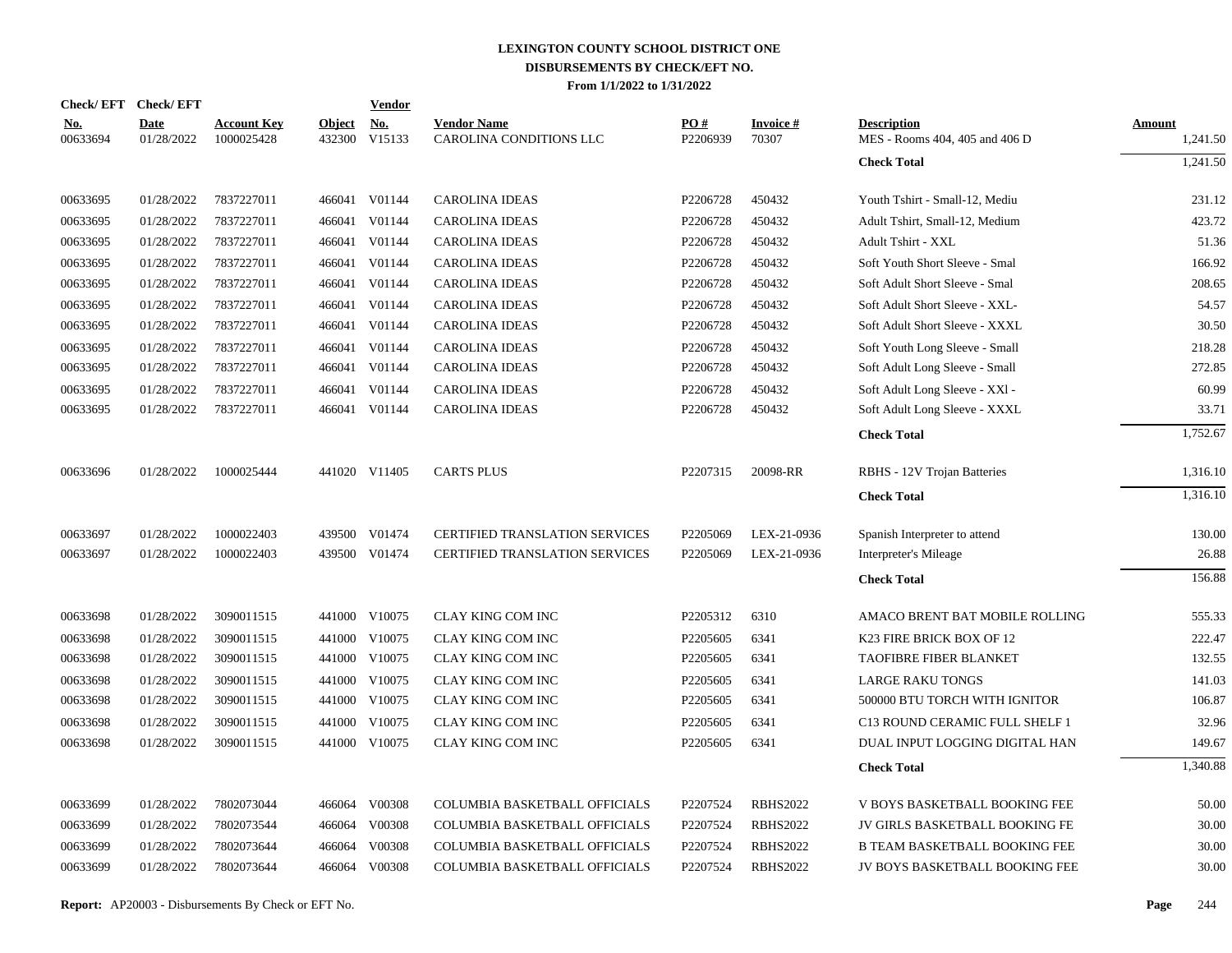| Check/EFT Check/EFT |             |                    |               | <b>Vendor</b> |                                |          |                    |                                |                  |
|---------------------|-------------|--------------------|---------------|---------------|--------------------------------|----------|--------------------|--------------------------------|------------------|
| <u>No.</u>          | <b>Date</b> | <b>Account Key</b> | <b>Object</b> | <u>No.</u>    | <b>Vendor Name</b>             | PO#      | <b>Invoice#</b>    | <b>Description</b>             | Amount<br>140.00 |
|                     |             |                    |               |               |                                |          |                    | <b>Check Total</b>             |                  |
| 00633700            | 01/28/2022  | 1000025412         |               | 441020 V11900 | DADE PAPER AND BAG LLC DBA IMP | P2206642 | 10252584           | TM1616S TOILET TISSUE 2 PLY    | 330.89           |
| 00633700            | 01/28/2022  | 1000025424         |               | 441020 V11900 | DADE PAPER AND BAG LLC DBA IMP | P2206718 | 10252586           | TM1616S TOILET TISSUE 2 PLY    | 137.87           |
| 00633700            | 01/28/2022  | 1000025424         |               | 441020 V11900 | DADE PAPER AND BAG LLC DBA IMP | P2206718 | 10252586           | TJ0922A TOILET TISSUE JUMBO RO | 395.26           |
| 00633700            | 01/28/2022  | 1000025427         |               | 441020 V11900 | DADE PAPER AND BAG LLC DBA IMP | P2206716 | 10252587           | TM1616S TOILET TISSUE 2 PLY    | 3,446.74         |
| 00633700            | 01/28/2022  | 1000025437         |               | 441020 V11900 | DADE PAPER AND BAG LLC DBA IMP | P2206713 | 10252588           | TJ0922A TOILET TISSUE JUMBO RO | 276.68           |
|                     |             |                    |               |               |                                |          |                    | <b>Check Total</b>             | 4,587.44         |
| 00633701            | 01/28/2022  | 2200026405         |               | 439500 V16315 | DEER OAKS EAP SERVICES LLC     | P2201534 | LCDO22-01          | Employee Assistance Program ba | 3,959.01         |
|                     |             |                    |               |               |                                |          |                    | <b>Check Total</b>             | 3,959.01         |
| 00633702            | 01/28/2022  | 1000011415         |               | 441000 V00126 | ED SMITH LUMBER MILL INC       | P2206802 | 64808              | 1x6x10 SYP #2                  | 56.07            |
| 00633702            | 01/28/2022  | 1000011415         | 441000        | V00126        | ED SMITH LUMBER MILL INC       | P2206802 | 64808              | 5-6x8.40 Fence Post            | 299.39           |
| 00633702            | 01/28/2022  | 1000011415         |               | 441000 V00126 | ED SMITH LUMBER MILL INC       | P2206802 | 64808              | $2x4x10$ Treated               | 69.50            |
| 00633702            | 01/28/2022  | 1000011415         | 441000        | V00126        | ED SMITH LUMBER MILL INC       | P2206802 | 64808              | delivery                       | 53.50            |
| 00633702            | 01/28/2022  | 7767027015         |               | 466041 V00126 | ED SMITH LUMBER MILL INC       | P2207417 | 65465              | 5/4x12 DECK BOARDS             | 86.06            |
| 00633702            | 01/28/2022  | 7767027015         |               | 466041 V00126 | ED SMITH LUMBER MILL INC       | P2207417 | 65465              | 2X6X16 PRESSURE TREATED        | 376.08           |
| 00633702            | 01/28/2022  | 7767027015         |               | 466041 V00126 | ED SMITH LUMBER MILL INC       | P2207417 | 65465              | <b>4X4X8 PRESSURE TREATED</b>  | 49.72            |
| 00633702            | 01/28/2022  | 7767027015         |               | 466041 V00126 | ED SMITH LUMBER MILL INC       | P2207417 | 65465              | 2X4X8 SPRUCE                   | 556.66           |
| 00633702            | 01/28/2022  | 7767027015         |               | 466041 V00126 | ED SMITH LUMBER MILL INC       | P2207417 | 65465              | 2X4X16 SPRUCE                  | 256.67           |
| 00633702            | 01/28/2022  | 7767027015         | 466041        | V00126        | ED SMITH LUMBER MILL INC       | P2207417 | 65465              | 4X8X3/4 T&G ADVANTECH          | 143.36           |
| 00633702            | 01/28/2022  | 7767027015         |               | 466041 V00126 | ED SMITH LUMBER MILL INC       | P2207417 | 65465              | <b>DELIVERY</b>                | 37.45            |
|                     |             |                    |               |               |                                |          |                    | <b>Check Total</b>             | 1,984.46         |
| 00633703            | 01/28/2022  | 1000025808         |               | 439500 V15853 | EXTRA DUTY SOLUTIONS           |          | 790937             | Extra Duty Officers            | 2,801.40         |
|                     |             |                    |               |               |                                |          |                    | <b>Check Total</b>             | 2,801.40         |
| 00633704            | 01/28/2022  | 6000025614         |               | 441000 V01340 | <b>FASTENAL CO</b>             | P2206920 | <b>SCLEX129345</b> | GES - 3 Compartment To-Go      | 1,521.15         |
| 00633704            | 01/28/2022  | 6000025625         |               | 441000 V01340 | <b>FASTENAL CO</b>             | P2206920 | <b>SCLEX129351</b> | WKES - 3 Compartment To-Go     | 1,475.06         |
|                     |             |                    |               |               |                                |          |                    | <b>Check Total</b>             | 2,996.21         |
| 00633705            | 01/28/2022  | 2042212603         |               | 441000 V15897 | FIRST COMMUNITY BANK           | P2207578 | ADM.5824.01.22     | <b>AMAZON</b>                  | 129.20           |
| 00633705            | 01/28/2022  | 2042221403         |               | 469000 V15897 | FIRST COMMUNITY BANK           | P2207578 | ADM.5824.01.22     | <b>DOMINOS</b>                 | 38.93            |
| 00633705            | 01/28/2022  | 2042221503         |               | 441000 V15897 | FIRST COMMUNITY BANK           | P2207578 | ADM.5824.01.22     | <b>THERAPRO</b>                | 42.49            |
| 00633705            | 01/28/2022  | 2042222303         |               | 441000 V15897 | FIRST COMMUNITY BANK           | P2207578 | ADM.5824.01.22     | <b>AMAZON</b>                  | 13.90            |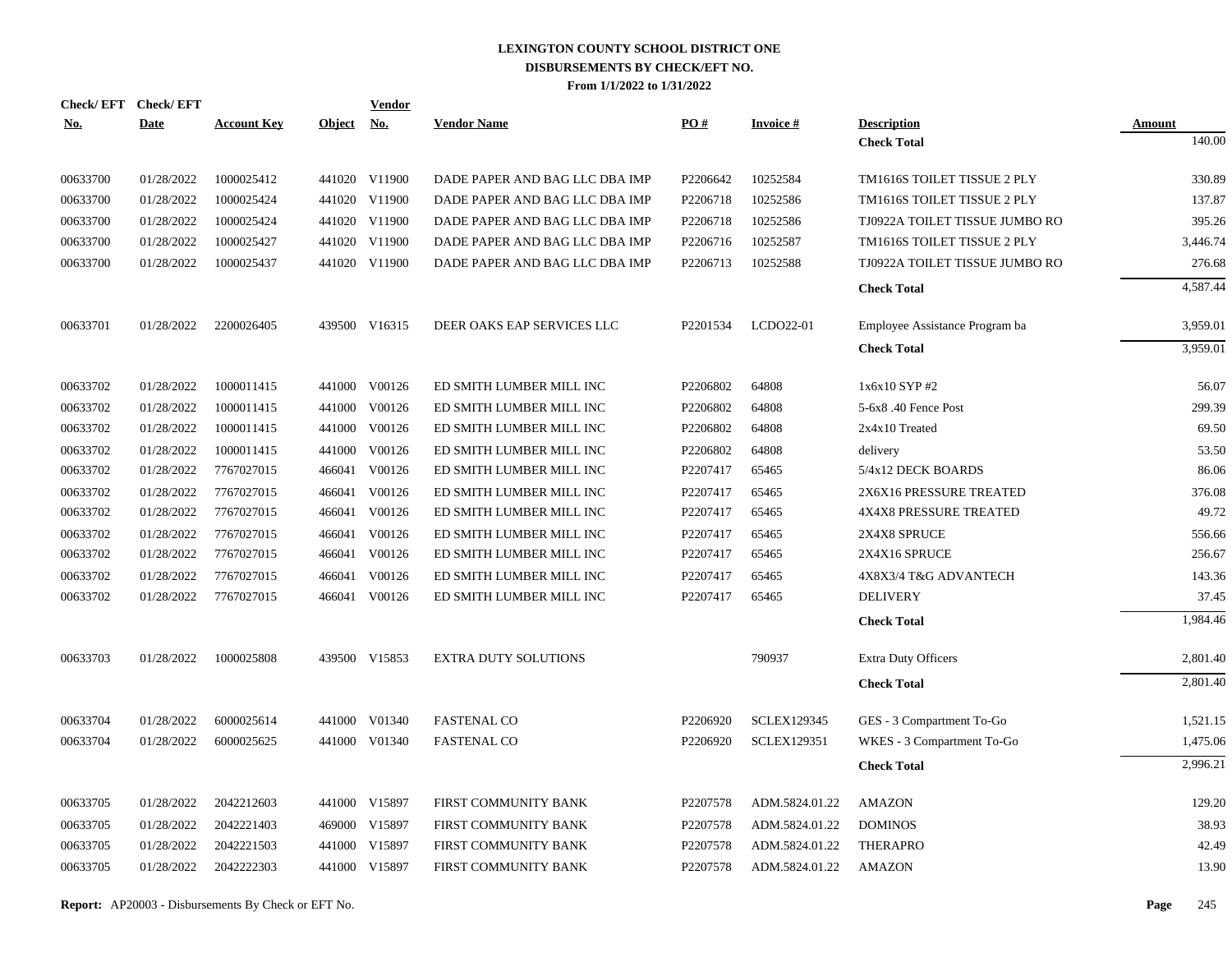|                        | Check/EFT Check/EFT |                                  |                         | <b>Vendor</b>        |                                            |                               |                                   |                                               |                        |
|------------------------|---------------------|----------------------------------|-------------------------|----------------------|--------------------------------------------|-------------------------------|-----------------------------------|-----------------------------------------------|------------------------|
| <u>No.</u><br>00633705 | Date<br>01/28/2022  | <b>Account Key</b><br>2042222303 | <b>Object</b><br>441000 | <u>No.</u><br>V15897 | <b>Vendor Name</b><br>FIRST COMMUNITY BANK | $\underline{PO#}$<br>P2207578 | <b>Invoice#</b><br>ADM.5824.01.22 | <b>Description</b><br><b>LRP PUBLICATIONS</b> | <b>Amount</b><br>55.45 |
| 00633705               | 01/28/2022          | 2042222303                       |                         | 441000 V15897        | FIRST COMMUNITY BANK                       | P2207578                      | ADM.5824.01.22                    | <b>AMAZON</b>                                 | 40.65                  |
| 00633705               | 01/28/2022          | 2042222303                       |                         | 469000 V15897        | FIRST COMMUNITY BANK                       | P2207578                      | ADM.5824.01.22                    | <b>PUBLIX</b>                                 | 163.00                 |
| 00633705               | 01/28/2022          | 2052213703                       |                         | 441000 V15897        | FIRST COMMUNITY BANK                       | P2207578                      | ADM.5824.01.22                    | <b>FACEBOOK</b>                               | 35.00                  |
| 00633705               | 01/28/2022          | 2052213703                       |                         | 441000 V15897        | FIRST COMMUNITY BANK                       | P2207578                      | ADM.5824.01.22                    | <b>AMAZON</b>                                 | 89.84                  |
| 00633705               | 01/28/2022          | 2052213703                       |                         | 441000 V15897        | FIRST COMMUNITY BANK                       | P2207578                      | ADM.5824.01.22                    | <b>FACEBOOK</b>                               | 40.00                  |
| 00633705               | 01/28/2022          | 2052213703                       |                         | 441000 V15897        | FIRST COMMUNITY BANK                       | P2207578                      | ADM.5824.01.22                    | <b>BOOKS A MILLION</b>                        | 68.42                  |
| 00633705               | 01/28/2022          | 1000022409                       |                         | 441000 V15897        | FIRST COMMUNITY BANK                       | P2207536                      | ADM.5873.01.22                    | Amazon.com - "The Wraparound G                | 427.50                 |
| 00633705               | 01/28/2022          | 1000022409                       |                         | 441000 V15897        | FIRST COMMUNITY BANK                       | P2207536                      | ADM.5873.01.22                    | Amazon.com - "Onward" (1 copy)                | 22.36                  |
| 00633705               | 01/28/2022          | 1000022409                       |                         | 469000 V15897        | FIRST COMMUNITY BANK                       | P2207536                      | ADM.5873.01.22                    | Chick-fil-A - Food for Central                | 81.64                  |
| 00633705               | 01/28/2022          | 3972022403                       |                         | 441000 V15897        | FIRST COMMUNITY BANK                       | P2207536                      | ADM.5873.01.22                    | Best Buy - Tripod for Swivl sy                | 64.19                  |
| 00633705               | 01/28/2022          | 3972022403                       |                         | 441000 V15897        | FIRST COMMUNITY BANK                       | P2207536                      | ADM.5873.01.22                    | Sage Publications - "Leading t                | 480.65                 |
|                        |                     |                                  |                         |                      |                                            |                               |                                   | <b>Check Total</b>                            | 1,793.22               |
| 00633706               | 01/28/2022          | 5727025327                       |                         | 441000 V12464        | FISHER SCIENTIFIC COMPANY LLC              | P2202022                      | 3050760                           | Polystyrene Weighing Dishes (c)               | 42.21                  |
| 00633706               | 01/28/2022          | 5727025327                       |                         | 441000 V12464        | FISHER SCIENTIFIC COMPANY LLC              | P2202022                      | 5806927                           | Rubbermaid Heavy Duty Utility                 | 243.65                 |
|                        |                     |                                  |                         |                      |                                            |                               |                                   | <b>Check Total</b>                            | 285.86                 |
| 00633707               | 01/28/2022          | 7891527031                       |                         | 466041 V13644        | FUN EXPRESS LLC                            | P2206115                      | 713714540-01                      | RED NOMAD SUNGLASSES                          | 17.10                  |
| 00633707               | 01/28/2022          | 7891527031                       |                         | 466041 V13644        | <b>FUN EXPRESS LLC</b>                     | P <sub>2206115</sub>          | 713714540-01                      | <b>SHIPPING</b>                               | 10.65                  |
|                        |                     |                                  |                         |                      |                                            |                               |                                   | <b>Check Total</b>                            | 27.75                  |
| 00633708               | 01/28/2022          | 7713027031                       |                         | 466041 V12508        | <b>HEINEMANN</b>                           | P2206521                      | 7405147                           | SEE ATTACHED QUOTE                            | 2,900.00               |
| 00633708               | 01/28/2022          | 7713027031                       |                         | 466041 V12508        | <b>HEINEMANN</b>                           | P2206521                      | 7405147                           | <b>SHIPPING</b>                               | 246.50                 |
| 00633708               | 01/28/2022          | 7743019031                       |                         | 466041 V12508        | <b>HEINEMANN</b>                           | P2206521                      | 7405147                           | SEE ATTACHED QUOTE                            | 8,700.00               |
| 00633708               | 01/28/2022          | 7743019031                       |                         | 466041 V12508        | <b>HEINEMANN</b>                           | P2206521                      | 7405147                           | <b>SHIPPING</b>                               | 739.50                 |
|                        |                     |                                  |                         |                      |                                            |                               |                                   | <b>Check Total</b>                            | 12,586.00              |
| 00633709               | 01/28/2022          | 6000025641                       |                         | 446000 V12469        | HERSHEYS ICE CREAM                         | P2205201                      | INVE0017173175                    | Fruit Punch Polar Blast Bar                   | 47.75                  |
| 00633709               | 01/28/2022          | 6000025641                       |                         | 446000 V12469        | HERSHEYS ICE CREAM                         | P2205201                      | INVE0017173175                    | Strawberry Scooter Bar                        | 35.97                  |
| 00633709               | 01/28/2022          | 6000025641                       |                         | 446000 V12469        | HERSHEYS ICE CREAM                         | P2205201                      | INVE0017173175                    | Crazy Cone                                    | 120.89                 |
| 00633709               | 01/28/2022          | 6000025641                       |                         | 446000 V12469        | HERSHEYS ICE CREAM                         | P2205201                      | INVE0017173175                    | Cookies and Cream Cone                        | 54.95                  |
| 00633709               | 01/28/2022          | 6000025641                       |                         | 446000 V12469        | HERSHEYS ICE CREAM                         | P2205201                      | INVE0017173175                    | Vanilla Sandwich                              | 45.96                  |
| 00633709               | 01/28/2022          | 6000025641                       |                         | 446000 V12469        | HERSHEYS ICE CREAM                         | P2205201                      | INVE0017173175                    | <b>Cotton Candy Twister</b>                   | 93.60                  |
| 00633709               | 01/28/2022          | 6000025641                       |                         | 446000 V12469        | HERSHEYS ICE CREAM                         | P2205201                      | INVE0017173175                    | Chocolate Scooter Bar                         | 71.94                  |
| 00633709               | 01/28/2022          | 6000025641                       |                         | 446000 V12469        | HERSHEYS ICE CREAM                         | P2205201                      | INVE0017173175                    | Vanilla Mighty Mini Ice Cream                 | 57.92                  |

**Report:** AP20003 - Disbursements By Check or EFT No. **Page** 246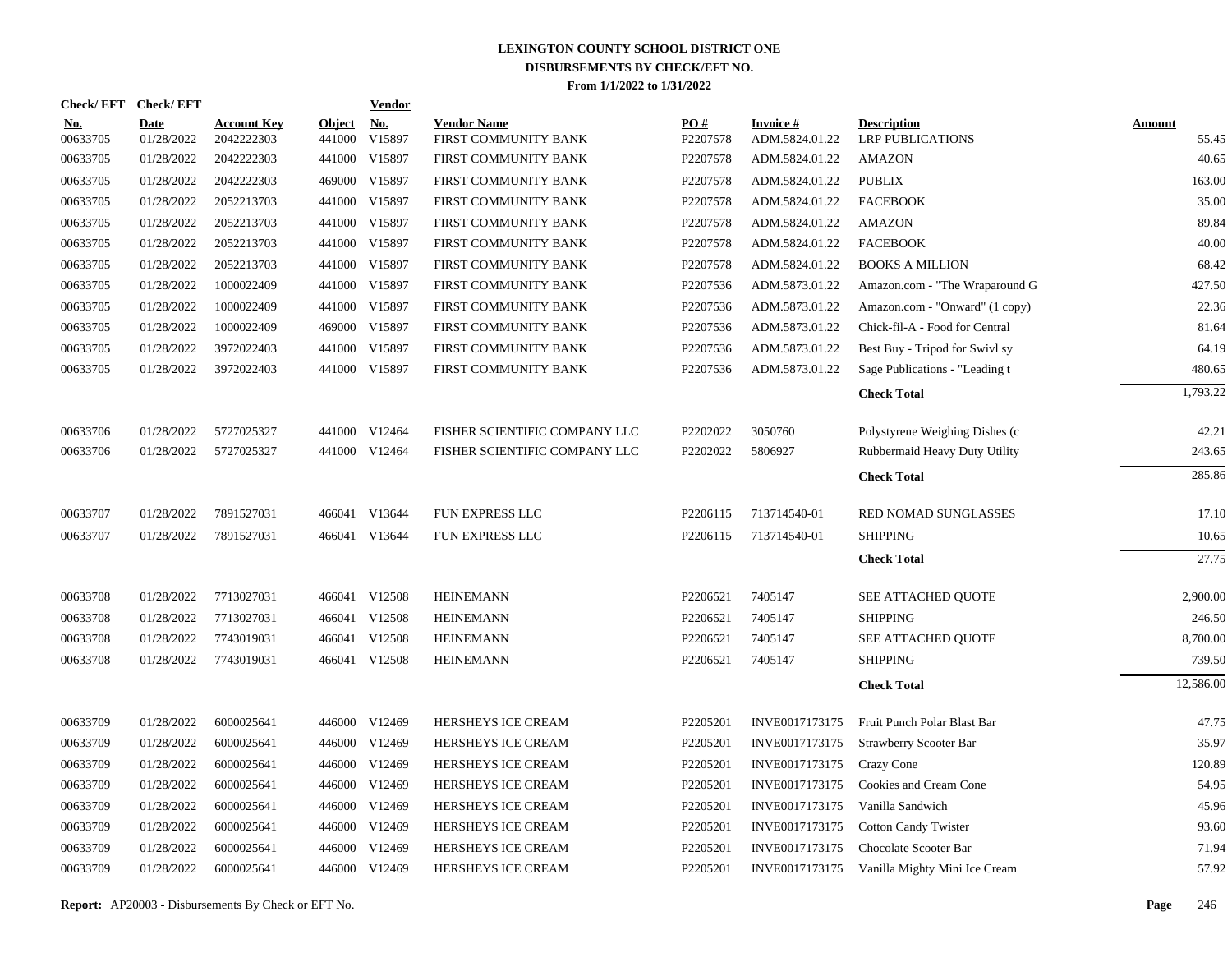| <b>Check/EFT</b>       | <b>Check/EFT</b>          |                                  |                         | <u>Vendor</u>                    |                                          |                      |                                   |                                             |                        |
|------------------------|---------------------------|----------------------------------|-------------------------|----------------------------------|------------------------------------------|----------------------|-----------------------------------|---------------------------------------------|------------------------|
| <u>No.</u><br>00633709 | <b>Date</b><br>01/28/2022 | <b>Account Key</b><br>6000025629 | <b>Object</b><br>446000 | <u>No.</u><br>V <sub>12469</sub> | <b>Vendor Name</b><br>HERSHEYS ICE CREAM | PO#<br>P2206702      | <b>Invoice#</b><br>INVE0017305540 | <b>Description</b><br>Chocolate Scooter Bar | <b>Amount</b><br>11.99 |
| 00633709               | 01/28/2022                | 6000025629                       | 446000                  | V <sub>12469</sub>               | HERSHEYS ICE CREAM                       | P2206702             | INVE0017305540                    | Fudge-O Bar                                 | 9.55                   |
| 00633709               | 01/28/2022                | 6000025629                       | 446000                  | V12469                           | <b>HERSHEYS ICE CREAM</b>                | P2206702             | INVE0017305540                    | Vanilla/Chocolate Twist Cone                | 10.99                  |
| 00633709               | 01/28/2022                | 6000025629                       | 446000                  | V12469                           | HERSHEYS ICE CREAM                       | P2206702             | INVE0017305540                    | Vanilla Sandwich                            | 22.98                  |
| 00633709               | 01/28/2022                | 6000025629                       | 446000                  | V12469                           | HERSHEYS ICE CREAM                       | P2206702             | INVE0017305540                    | Vanilla Mighty Mini Sandwich                | 14.48                  |
| 00633709               | 01/28/2022                | 6000025629                       | 446000                  | V12469                           | HERSHEYS ICE CREAM                       | P2206702             | INVE0017305540                    | Cookies and Cream Sandwich                  | 22.98                  |
| 00633709               | 01/28/2022                | 6000025629                       | 446000                  | V12469                           | HERSHEYS ICE CREAM                       | P2206702             | INVE0017305540                    | <b>Brownie Batter Sandwich</b>              | 11.49                  |
| 00633709               | 01/28/2022                | 6000025629                       | 446000                  | V12469                           | HERSHEYS ICE CREAM                       | P2206702             | INVE0017305540                    | Birthday Cake Yogurt Cup                    | 13.48                  |
| 00633709               | 01/28/2022                | 6000025634                       | 446000                  | V12469                           | HERSHEYS ICE CREAM                       | P2206703             | INVE0017305554                    | Polar Blast Fruit Punch Bar                 | 28.65                  |
| 00633709               | 01/28/2022                | 6000025634                       | 446000                  | V12469                           | HERSHEYS ICE CREAM                       | P2206703             | INVE0017305554                    | Chocolate Scooter Bar                       | 35.97                  |
| 00633709               | 01/28/2022                | 6000025634                       | 446000                  | V12469                           | <b>HERSHEYS ICE CREAM</b>                | P2206703             | INVE0017305554                    | <b>Strawberry Scooter Bar</b>               | 35.97                  |
| 00633709               | 01/28/2022                | 6000025634                       | 446000                  | V12469                           | HERSHEYS ICE CREAM                       | P2206703             | INVE0017305554                    | Fudge-O Bar                                 | 28.65                  |
| 00633709               | 01/28/2022                | 6000025634                       | 446000                  | V12469                           | HERSHEYS ICE CREAM                       | P2206703             | INVE0017305554                    | Crazy Cone                                  | 32.97                  |
| 00633709               | 01/28/2022                | 6000025634                       | 446000                  | V12469                           | HERSHEYS ICE CREAM                       | P2206703             | INVE0017305554                    | Vanilla Sandwich                            | 34.47                  |
| 00633709               | 01/28/2022                | 6000025634                       | 446000                  | V12469                           | HERSHEYS ICE CREAM                       | P2206703             | INVE0017305554                    | Cookies and Cream Sandwich                  | 34.47                  |
| 00633709               | 01/28/2022                | 6000025634                       | 446000                  | V12469                           | HERSHEYS ICE CREAM                       | P2206703             | INVE0017305554                    | <b>Brownie Batter Sandwich</b>              | 34.47                  |
| 00633709               | 01/28/2022                | 6000025634                       | 446000                  | V12469                           | <b>HERSHEYS ICE CREAM</b>                | P2206703             | INVE0017305554                    | Llama Party Sandwich                        | 34.47                  |
| 00633709               | 01/28/2022                | 6000025634                       | 446000                  | V12469                           | HERSHEYS ICE CREAM                       | P2206703             | INVE0017305554                    | <b>Cotton Candy Twister</b>                 | 28.08                  |
| 00633709               | 01/28/2022                | 6000025624                       | 446000                  | V12469                           | HERSHEYS ICE CREAM                       | P2206701             | INVE0017338707                    | Polar Blast Fruit Punch Bar                 | 19.10                  |
| 00633709               | 01/28/2022                | 6000025624                       | 446000                  | V12469                           | HERSHEYS ICE CREAM                       | P2206701             | INVE0017338707                    | Chocolate Scooter Bar                       | 11.99                  |
| 00633709               | 01/28/2022                | 6000025624                       | 446000                  | V12469                           | <b>HERSHEYS ICE CREAM</b>                | P2206701             | INVE0017338707                    | <b>Strawberry Scooter Bar</b>               | 11.99                  |
| 00633709               | 01/28/2022                | 6000025624                       | 446000                  | V12469                           | HERSHEYS ICE CREAM                       | P2206701             | INVE0017338707                    | Crazy Cone                                  | 21.98                  |
| 00633709               | 01/28/2022                | 6000025624                       | 446000                  | V12469                           | HERSHEYS ICE CREAM                       | P2206701             | INVE0017338707                    | Vanilla Mighty Mini Sandwich                | 14.48                  |
| 00633709               | 01/28/2022                | 6000025624                       | 446000                  | V12469                           | <b>HERSHEYS ICE CREAM</b>                | P2206701             | INVE0017338707                    | Vanilla Cup                                 | 13.48                  |
| 00633709               | 01/28/2022                | 6000025624                       | 446000                  | V12469                           | <b>HERSHEYS ICE CREAM</b>                | P2206701             | INVE0017338707                    | <b>Cotton Candy Twister</b>                 | 28.08                  |
| 00633709               | 01/28/2022                | 6000025624                       | 446000                  | V12469                           | HERSHEYS ICE CREAM                       | P2206701             | INVE0017338707                    | Sour Blue Raspberry Twister                 | 28.08                  |
| 00633709               | 01/28/2022                | 6000025620                       | 446000                  | V12469                           | HERSHEYS ICE CREAM                       | P2206700             | INVE0017338716                    | Polar Blast Fruit Punch Bar                 | 9.55                   |
| 00633709               | 01/28/2022                | 6000025620                       | 446000                  | V12469                           | HERSHEYS ICE CREAM                       | P2206700             | INVE0017338716                    | Chocolate Scooter Bar                       | 35.97                  |
| 00633709               | 01/28/2022                | 6000025620                       | 446000                  | V12469                           | HERSHEYS ICE CREAM                       | P2206700             | INVE0017338716                    | <b>Strawberry Scooter Bar</b>               | 35.97                  |
| 00633709               | 01/28/2022                | 6000025620                       | 446000                  | V12469                           | HERSHEYS ICE CREAM                       | P2206700             | INVE0017338716                    | <b>Crazy Cone</b>                           | 21.98                  |
| 00633709               | 01/28/2022                | 6000025620                       | 446000                  | V12469                           | <b>HERSHEYS ICE CREAM</b>                | P <sub>2206700</sub> | INVE0017338716                    | Vanilla/Chocolate Twist Coner               | 21.98                  |
| 00633709               | 01/28/2022                | 6000025620                       | 446000                  | V12469                           | HERSHEYS ICE CREAM                       | P2206700             | INVE0017338716                    | Vanilla Sandwich                            | 22.98                  |
| 00633709               | 01/28/2022                | 6000025620                       | 446000                  | V12469                           | HERSHEYS ICE CREAM                       | P2206700             | INVE0017338716                    | Cookies and Cream Sandwich                  | 22.98                  |
| 00633709               | 01/28/2022                | 6000025620                       | 446000                  | V12469                           | HERSHEYS ICE CREAM                       | P2206700             | INVE0017338716                    | <b>Brownie Batter Sandwich</b>              | 11.49                  |
| 00633709               | 01/28/2022                | 6000025620                       | 446000                  | V12469                           | HERSHEYS ICE CREAM                       | P2206700             | INVE0017338716                    | Chocolate Sundae Cup                        | 13.48                  |
| 00633709               | 01/28/2022                | 6000025620                       |                         | 446000 V12469                    | HERSHEYS ICE CREAM                       | P2206700             | INVE0017338716 Vanilla Cup        |                                             | 13.48                  |

**Report:** AP20003 - Disbursements By Check or EFT No. **Page** 247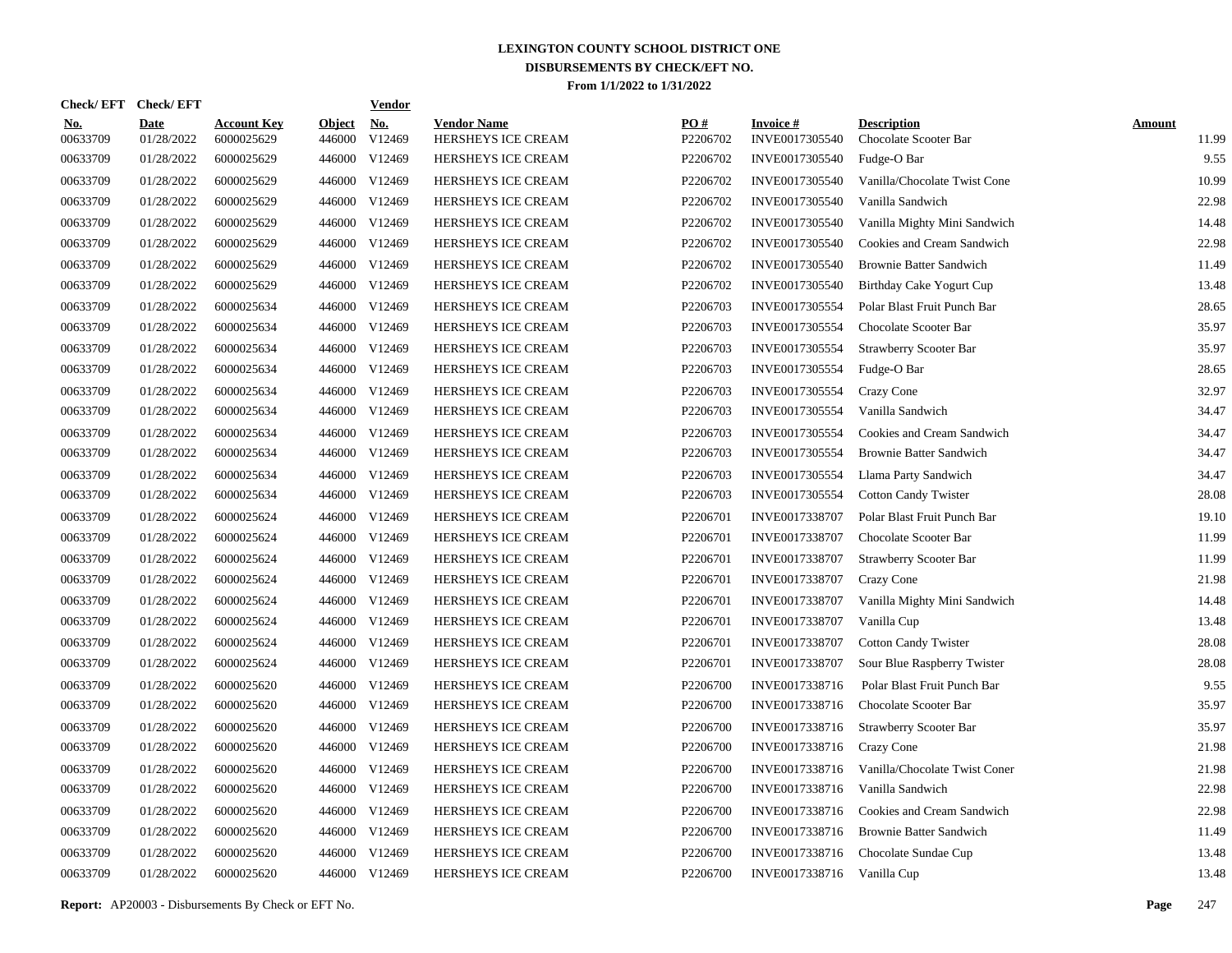|                        | Check/EFT Check/EFT |                                  |                         | <b>Vendor</b>        |                                          |                               |                                   |                                                   |                        |
|------------------------|---------------------|----------------------------------|-------------------------|----------------------|------------------------------------------|-------------------------------|-----------------------------------|---------------------------------------------------|------------------------|
| <u>No.</u><br>00633709 | Date<br>01/28/2022  | <b>Account Key</b><br>6000025620 | <b>Object</b><br>446000 | <u>No.</u><br>V12469 | <b>Vendor Name</b><br>HERSHEYS ICE CREAM | $\underline{PO#}$<br>P2206700 | <b>Invoice#</b><br>INVE0017338716 | <b>Description</b><br><b>Cotton Candy Twister</b> | <b>Amount</b><br>18.72 |
| 00633709               | 01/28/2022          | 6000025620                       |                         | 446000 V12469        | HERSHEYS ICE CREAM                       | P2206700                      | INVE0017338716                    | Sour Blue Raspberry Twister                       | 18.72                  |
|                        |                     |                                  |                         |                      |                                          |                               |                                   | <b>Check Total</b>                                | 1,371.57               |
| 00633710               | 01/28/2022          | 1000011337                       |                         | 441000 Exxxxx        | Employee                                 |                               | 01.20.2022                        | Supplies Reimbursement                            | 51.62                  |
|                        |                     |                                  |                         |                      |                                          |                               |                                   | <b>Check Total</b>                                | 51.62                  |
| 00633711               | 01/28/2022          | 7738027020                       |                         | 466099 V16263        | <b>IMAGE INK SC LLC</b>                  | P2206889                      | 54292                             | Graphic design fee for Musical                    | 85.60                  |
|                        |                     |                                  |                         |                      |                                          |                               |                                   | <b>Check Total</b>                                | 85.60                  |
| 00633712               | 01/28/2022          | 1000025420                       |                         | 432300 V00158        | JOHNSON CONTROLS FIRE PROTECTI           | P2200699                      | 88232595                          | Fire Alarm & Intercom Repair a                    | 2,641.09               |
|                        |                     |                                  |                         |                      |                                          |                               |                                   | <b>Check Total</b>                                | 2,641.09               |
| 00633713               | 01/28/2022          | 7814027021                       |                         | 466041 V01010        | <b>JOLLY FARMER PRODUCTS</b>             | P2205923                      | N1212620                          | BEGONIA HIEMALI VERMILLION RED                    | 34.78                  |
| 00633713               | 01/28/2022          | 7814027021                       | 466041                  | V01010               | <b>JOLLY FARMER PRODUCTS</b>             | P2205923                      | N1212620                          | <b>GERANIUM ZONAL PATRIOT BRIGHT</b>              | 288.90                 |
| 00633713               | 01/28/2022          | 7814027021                       | 466041                  | V01010               | <b>JOLLY FARMER PRODUCTS</b>             | P2205923                      | N1212620                          | <b>GERANIUM ZONAL PATRIOT CHERRY</b>              | 173.34                 |
| 00633713               | 01/28/2022          | 7814027021                       | 466041                  | V01010               | <b>JOLLY FARMER PRODUCTS</b>             | P2205923                      | N1212620                          | <b>GERANIUM ZONAL PATRIOT SALMON</b>              | 173.34                 |
| 00633713               | 01/28/2022          | 7814027021                       | 466041                  | V01010               | <b>JOLLY FARMER PRODUCTS</b>             | P2205923                      | N1212620                          | <b>GERANIUM ZONAL PATRIOT WHITE</b>               | 57.78                  |
| 00633713               | 01/28/2022          | 7814027021                       | 466041                  | V01010               | <b>JOLLY FARMER PRODUCTS</b>             | P2205923                      | N1212620                          | LANTANA HAVAN HARVEST MOON                        | 39.59                  |
| 00633713               | 01/28/2022          | 7814027021                       | 466041                  | V01010               | <b>JOLLY FARMER PRODUCTS</b>             | P2205923                      | N1212620                          | <b>LANTANA NEW GOLD</b>                           | 96.30                  |
| 00633713               | 01/28/2022          | 7814027021                       | 466041                  | V01010               | <b>JOLLY FARMER PRODUCTS</b>             | P2205923                      | N1212620                          | LANTANA TRAILING LAVENDER                         | 28.89                  |
| 00633713               | 01/28/2022          | 7814027021                       | 466041                  | V01010               | <b>JOLLY FARMER PRODUCTS</b>             | P2205923                      | N1212620                          | SUNPATIENS COMPACT WHITE IMP                      | 36.38                  |
| 00633713               | 01/28/2022          | 7814027021                       | 466041                  | V01010               | <b>JOLLY FARMER PRODUCTS</b>             | P2205923                      | N1212620                          | SUNPATIENS VIGOROUS ORANGE                        | 36.38                  |
| 00633713               | 01/28/2022          | 7814027021                       | 466041                  | V01010               | <b>JOLLY FARMER PRODUCTS</b>             | P2205923                      | N1212620                          | SUNPATIENS VIGOROUS ORCHID                        | 36.38                  |
| 00633713               | 01/28/2022          | 7814027021                       | 466041                  | V01010               | <b>JOLLY FARMER PRODUCTS</b>             | P2205923                      | N1212620                          | SUNPATIENS VIGOROUS TROPICAL W                    | 34.92                  |
| 00633713               | 01/28/2022          | 7814027021                       | 466041                  | V01010               | <b>JOLLY FARMER PRODUCTS</b>             | P2205923                      | N1212620                          | <b>IPOMEA BLACKIE</b>                             | 50.83                  |
| 00633713               | 01/28/2022          | 7814027021                       | 466041                  | V01010               | <b>JOLLY FARMER PRODUCTS</b>             | P2205923                      | N1212620                          | <b>IPOMEA MARGUERITE</b>                          | 25.41                  |
| 00633713               | 01/28/2022          | 7814027021                       | 466041                  | V01010               | <b>JOLLY FARMER PRODUCTS</b>             | P2205923                      | N1212620                          | STROBILANTHES PERSIAN SHEILD                      | 61.79                  |
| 00633713               | 01/28/2022          | 7814027021                       | 466041                  | V01010               | <b>JOLLY FARMER PRODUCTS</b>             | P2205923                      | N1212620                          | COREOPSIS UPTICK GOLD BRONZE                      | 25.15                  |
| 00633713               | 01/28/2022          | 7814027021                       | 466041                  | V01010               | <b>JOLLY FARMER PRODUCTS</b>             | P2205923                      | N1212620                          | PHLOX PANICULAT FLAME PURPLE E                    | 49.22                  |
| 00633713               | 01/28/2022          | 7814027021                       | 466041                  | V01010               | <b>JOLLY FARMER PRODUCTS</b>             | P2205923                      | N1212620                          | COLEUS PREMIUM CHOCOLATE COVRD                    | 38.52                  |
| 00633713               | 01/28/2022          | 7814027021                       | 466041                  | V01010               | <b>JOLLY FARMER PRODUCTS</b>             | P2205923                      | N1212620                          | <b>COLEUS PREMIUM KONG RED-P</b>                  | 38.52                  |
| 00633713               | 01/28/2022          | 7814027021                       | 466041                  | V01010               | <b>JOLLY FARMER PRODUCTS</b>             | P2205923                      | N1212620                          | PETUNIA PREMIUM EASY WAVE VEIN                    | 82.39                  |
| 00633713               | 01/28/2022          | 7814027021                       | 466041                  | V01010               | <b>JOLLY FARMER PRODUCTS</b>             | P2205923                      | N1212620                          | PETUNIA PREMIUM EASY WAVE VIOL                    | 82.39                  |
| 00633713               | 01/28/2022          | 7814027021                       | 466041                  | V01010               | <b>JOLLY FARMER PRODUCTS</b>             | P2205923                      | N1212620                          | PETUNIA PREMIUM EASY WAVE WHIT                    | 82.39                  |
| 00633713               | 01/28/2022          | 7814027021                       | 466041                  | V01010               | <b>JOLLY FARMER PRODUCTS</b>             | P2205923                      | N1212620                          | BEGONIA ANGEL W DRAGON WINGS R                    | 161.78                 |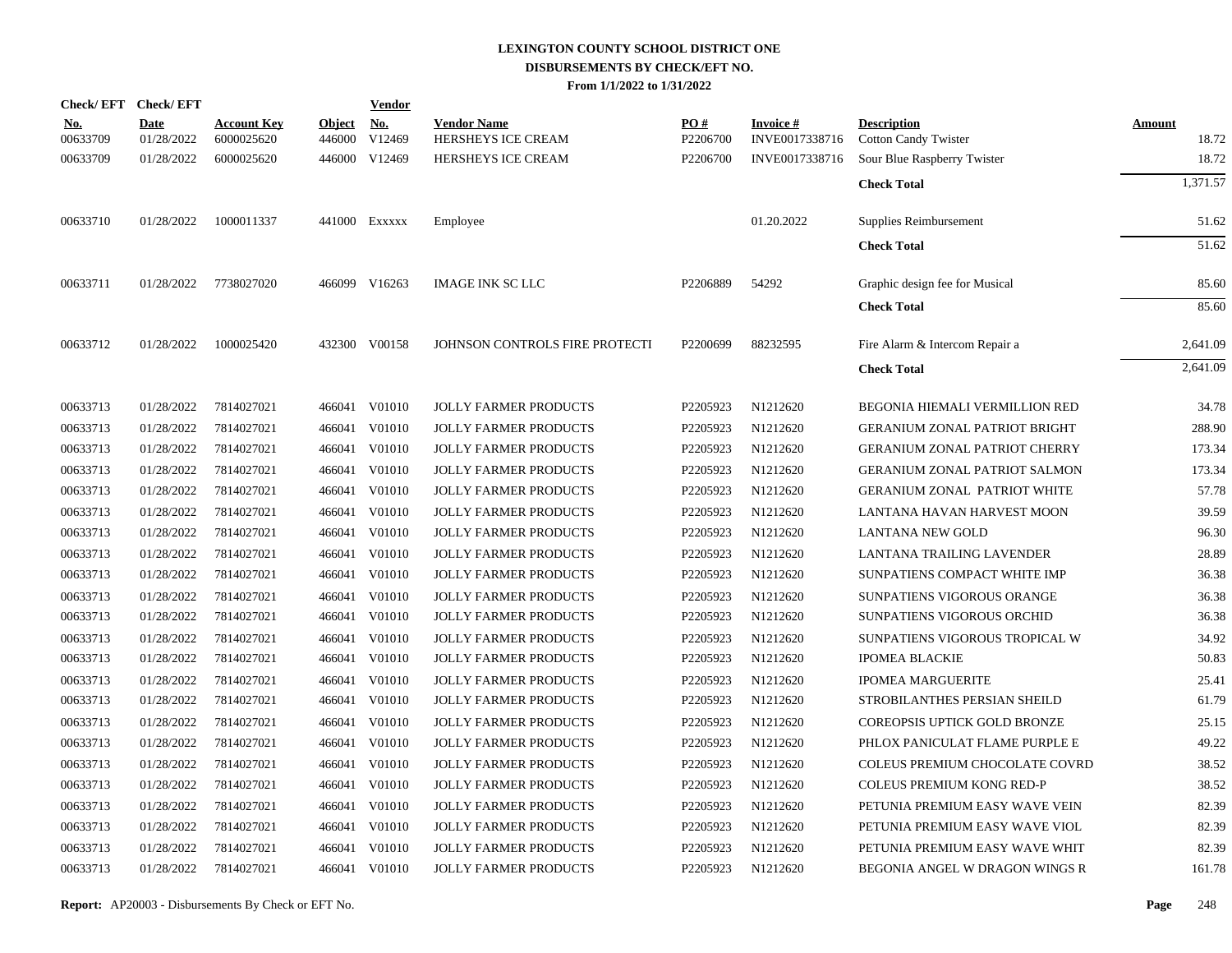|                        | Check/EFT Check/EFT       |                                  |                         | <u>Vendor</u>                         |                                             |                      |                              |                                                   |                         |
|------------------------|---------------------------|----------------------------------|-------------------------|---------------------------------------|---------------------------------------------|----------------------|------------------------------|---------------------------------------------------|-------------------------|
| <u>No.</u><br>00633713 | <b>Date</b><br>01/28/2022 | <b>Account Key</b><br>7814027021 | <b>Object</b><br>466041 | $\underline{\mathrm{No}}$ .<br>V01010 | <b>Vendor Name</b><br>JOLLY FARMER PRODUCTS | PO#<br>P2205923      | <b>Invoice #</b><br>N1212620 | <b>Description</b><br>GERBERA FLORMAXI MIX SELECT | <b>Amount</b><br>143.81 |
| 00633713               | 01/28/2022                | 7814027021                       | 466041                  | V01010                                | <b>JOLLY FARMER PRODUCTS</b>                | P2205923             | N1212620                     | SALVIA SPENDEN RED HOT SALLY I                    | 37.45                   |
| 00633713               | 01/28/2022                | 7814027021                       | 466041                  | V01010                                | <b>JOLLY FARMER PRODUCTS</b>                | P2205923             | N1212620                     | SALVIA SPLENDEN VISTA PURPLE                      | 37.45                   |
| 00633713               | 01/28/2022                | 7814027021                       | 466041                  | V01010                                | JOLLY FARMER PRODUCTS                       | P2205923             | N1212620                     | RUDBECKIA CHEROKEE SUNSET                         | 24.61                   |
| 00633713               | 01/28/2022                | 7814027021                       | 466041                  | V01010                                | JOLLY FARMER PRODUCTS                       | P2205923             | N1212620                     | LAGURUS OVATUS HARES TAIL                         | 32.10                   |
| 00633713               | 01/28/2022                | 7814027021                       | 466041                  | V01010                                | JOLLY FARMER PRODUCTS                       | P2205923             | N1212620                     | BEGONIA HIEMALI CHLOE CORAL PI                    | 69.02                   |
| 00633713               | 01/28/2022                | 7814027021                       | 466041                  | V01010                                | JOLLY FARMER PRODUCTS                       | P2205923             | N1212620                     | GERANIUM INTERS CALLIOPE LG SA                    | 63.13                   |
| 00633713               | 01/28/2022                | 7814027021                       | 466041                  | V01010                                | JOLLY FARMER PRODUCTS                       | P2205923             | N1212620                     | IPOMEA FLORA MIA ROSSO                            | 29.43                   |
| 00633713               | 01/28/2022                | 7814027021                       | 466041                  | V01010                                | JOLLY FARMER PRODUCTS                       | P2205923             | N1212620                     | SUNPATIENS VIGOROUS CLEAR WHIT                    | 36.38                   |
| 00633713               | 01/28/2022                | 7814027021                       |                         | 466041 V01010                         | JOLLY FARMER PRODUCTS                       | P2205923             | N1212620                     | VERBENA ESTRELLA RED                              | 33.71                   |
|                        |                           |                                  |                         |                                       |                                             |                      |                              | <b>Check Total</b>                                | 2.242.46                |
| 00633714               | 01/28/2022                | 7733019037                       |                         | 466041 V00102                         | JW PEPPER AND SON INC                       | P2207559             | 363975347                    | <b>Chester Variations Full Score</b>              | 22.50                   |
| 00633714               | 01/28/2022                | 7733019037                       |                         | 466041 V00102                         | JW PEPPER AND SON INC                       | P2207559             | 363975347                    | Shipping/Handling                                 | 7.99                    |
|                        |                           |                                  |                         |                                       |                                             |                      |                              | <b>Check Total</b>                                | 30.49                   |
| 00633715               | 01/28/2022                | 2042216103                       |                         | 433200 Exxxxx                         | Employee                                    |                      | 12.01.01.13.22               | <b>Behavior Support Services</b>                  | 38.80                   |
|                        |                           |                                  |                         |                                       |                                             |                      |                              | <b>Check Total</b>                                | 38.80                   |
| 00633716               | 01/28/2022                | 7713527031                       |                         | 466041 V00500                         | LAKESHORE LEARNING MATERIALS                | P2204768             | 305379102821                 | <b>WASHABLE PAINT-10 COLORS</b>                   | 35.08                   |
|                        |                           |                                  |                         |                                       |                                             |                      |                              | <b>Check Total</b>                                | 35.08                   |
| 00633717               | 01/28/2022                | 1000021307                       |                         | 433200 Exxxxx                         | Employee                                    |                      | 12.01.12.15.21               | Coverage                                          | 14.00                   |
|                        |                           |                                  |                         |                                       |                                             |                      |                              | <b>Check Total</b>                                | 14.00                   |
| 00633718               | 01/28/2022                | 7863027037                       | 466099                  | EXXXXX                                | Employee                                    |                      | SEPT18.21                    | <b>Blanket</b> for family                         | 25.00                   |
| 00633718               | 01/28/2022                | 7881027037                       |                         | 466069 Exxxxx                         | Employee                                    |                      | SEPT18.21                    | Food For staff meal                               | 32.36                   |
|                        |                           |                                  |                         |                                       |                                             |                      |                              | <b>Check Total</b>                                | 57.36                   |
| 00633719               | 01/28/2022                | 1000025507                       |                         | 432300 V12782                         | MCKENZIE, EDDIE                             | P2206079             | 951                          | Preventative maintenance on ca                    | 2,385.00                |
|                        |                           |                                  |                         |                                       |                                             |                      |                              | <b>Check Total</b>                                | 2,385.00                |
| 00633720               | 01/28/2022                | 7887075013                       |                         | 466041 Exxxxx                         | Employee                                    |                      | 01.19.2022                   | Softball supply reimb.                            | 147.60                  |
|                        |                           |                                  |                         |                                       |                                             |                      |                              | <b>Check Total</b>                                | 147.60                  |
| 00633721               | 01/28/2022                | 1000011337                       |                         | 441000 V00719                         | <b>MUSICIAN SUPPLY</b>                      | P <sub>2206980</sub> | 798                          | Stagg Snappy Snares 14"                           | 16.04                   |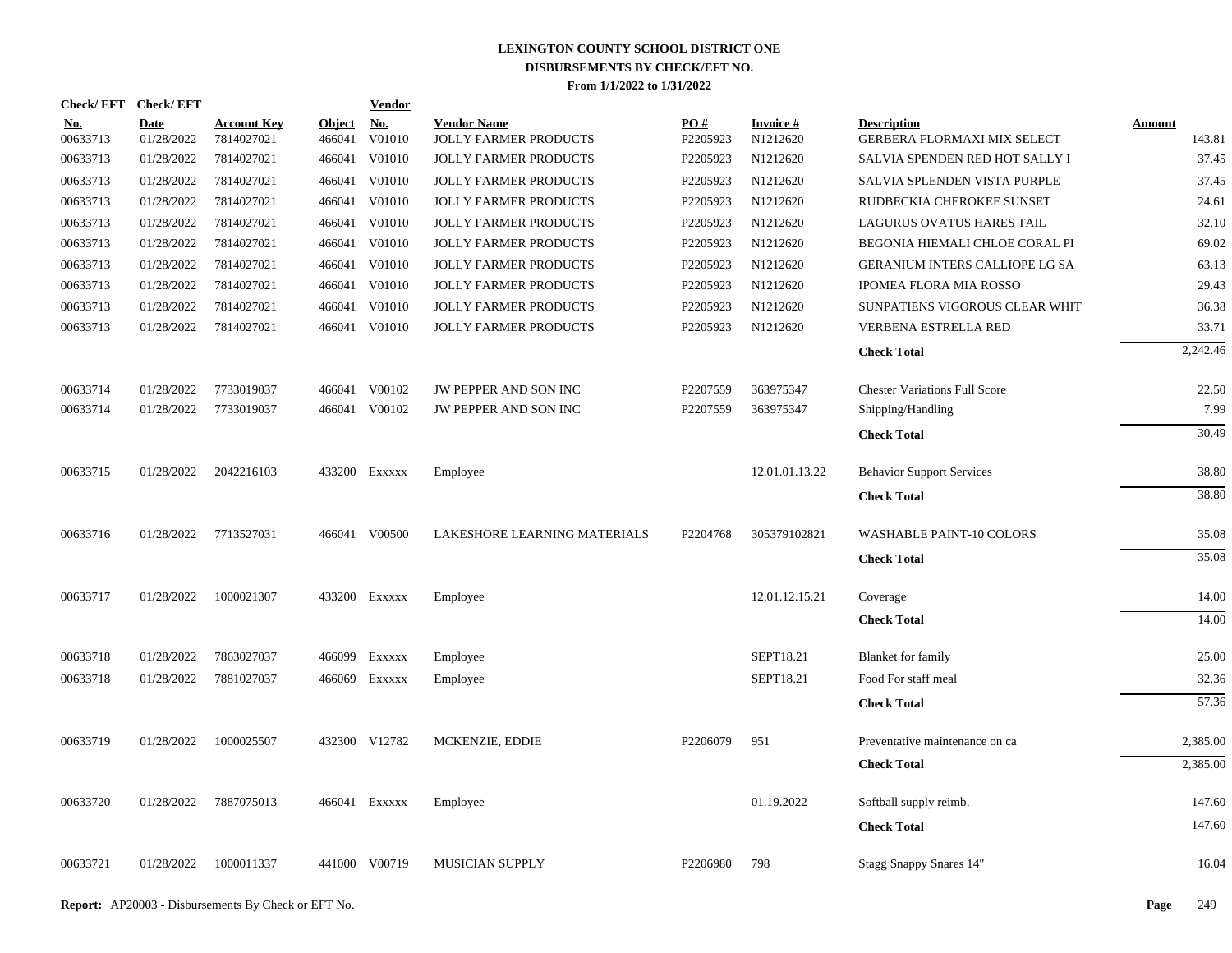| <b>Check/EFT</b>       | <b>Check/EFT</b>          |                                  |                         | <b>Vendor</b> |                                              |                 |                        |                                              |                        |
|------------------------|---------------------------|----------------------------------|-------------------------|---------------|----------------------------------------------|-----------------|------------------------|----------------------------------------------|------------------------|
| <u>No.</u><br>00633721 | <b>Date</b><br>01/28/2022 | <b>Account Key</b><br>1000011337 | <b>Object</b><br>441000 | No.<br>V00719 | <b>Vendor Name</b><br><b>MUSICIAN SUPPLY</b> | PO#<br>P2206980 | <b>Invoice#</b><br>798 | <b>Description</b><br>Vic Firth M212 Mallets | <b>Amount</b><br>37.44 |
|                        |                           |                                  |                         |               |                                              |                 |                        | <b>Check Total</b>                           | 53.48                  |
| 00633722               | 01/28/2022                | 7804027013                       |                         | 466041 V00363 | <b>NATIONAL BETA CLUB</b>                    | P2207491        | SSC0012-13393          | <b>BETA Club SC State Convention</b>         | 108.00                 |
| 00633722               | 01/28/2022                | 7804027013                       | 466041                  | V00363        | NATIONAL BETA CLUB                           | P2207491        | SSC0012-13393          | Shirt & Pin Shipping Fee                     | 10.00                  |
| 00633722               | 01/28/2022                | 7804027013                       | 466099                  | V00363        | <b>NATIONAL BETA CLUB</b>                    | P2207491        | SSC0012-13393          | Invoice No.: SSC0012-13393                   | 140.00                 |
|                        |                           |                                  |                         |               |                                              |                 |                        | <b>Check Total</b>                           | 258.00                 |
| 00633723               | 01/28/2022                | 1000025440                       |                         | 432300 V14361 | OVERHEAD DOOR COMPANY OF COLUM P2207517      |                 | 5378500                | NPES - Repair Roll Up Door                   | 390.00                 |
|                        |                           |                                  |                         |               |                                              |                 |                        | <b>Check Total</b>                           | 390.00                 |
| 00633724               | 01/28/2022                | 7822027013                       | 466099                  | V16121        | PALMETTO DRAMATIC ASSOCIATION                | P2207501        | F3E213T1               | Invoice # F3E213T1                           | 50.00                  |
| 00633724               | 01/28/2022                | 7822027013                       |                         | 466099 V16121 | PALMETTO DRAMATIC ASSOCIATION                | P2207501        | F3E213T1               | One-Act Participation Fee                    | 50.00                  |
|                        |                           |                                  |                         |               |                                              |                 |                        | <b>Check Total</b>                           | 100.00                 |
| 00633725               | 01/28/2022                | 2022011247                       |                         | 441000 V15036 | PIONEER VALLEY BOOKS                         | P2206031        | I224347                | CES TEACHER BOOK ORDER                       | 1,999.04               |
| 00633725               | 01/28/2022                | 2022011247                       |                         | 441000 V15036 | PIONEER VALLEY BOOKS                         | P2206031        | I224347                | <b>SHIPPING</b>                              | 227.34                 |
|                        |                           |                                  |                         |               |                                              |                 |                        | <b>Check Total</b>                           | 2,226.38               |
| 00633726               | 01/28/2022                | 1000023202                       | 464000                  | V00340        | ROTARY CLUB OF LEXINGTON                     | P2206898        | 6397                   | Quarterly Dues - Dr. Greg Litt               | 180.00                 |
| 00633726               | 01/28/2022                | 1000023313                       |                         | 464000 V00340 | ROTARY CLUB OF LEXINGTON                     | P2207490        | 6425                   | Invoice No.: 6425                            | 180.00                 |
|                        |                           |                                  |                         |               |                                              |                 |                        | <b>Check Total</b>                           | 360.00                 |
| 00633727               | 01/28/2022                | 7802075011                       |                         | 466064 V00270 | <b>SC HIGH SCHOOL LEAGUE</b>                 | P2207561        | 6572                   | Sanction fee for Varsity Blues               | 50.00                  |
| 00633727               | 01/28/2022                | 7802078011                       |                         | 466064 V00270 | <b>SC HIGH SCHOOL LEAGUE</b>                 | P2207561        | 6572                   | Sanction fee for Cats Kick Can               | 50.00                  |
|                        |                           |                                  |                         |               |                                              |                 |                        | <b>Check Total</b>                           | 100.00                 |
| 00633728               | 01/28/2022                | 1000023314                       |                         | 441000 V16452 | SCHOOL SPECIALTY LLC                         | P2205622        | 208129315541           | Element Series by Dry Lam 27"                | 1,683.08               |
| 00633728               | 01/28/2022                | 1000011322                       |                         | 441000 V16452 | SCHOOL SPECIALTY LLC                         | P2206969        | 208129324970           | TruRay Sulphite Construction P               | 57.25                  |
| 00633728               | 01/28/2022                | 1000011322                       |                         | 441000 V16452 | SCHOOL SPECIALTY LLC                         | P2206969        | 208129324970           | TruRay Sulphite Construction P               | 68.69                  |
| 00633728               | 01/28/2022                | 1000011322                       |                         | 441000 V16452 | SCHOOL SPECIALTY LLC                         | P2206969        | 208129324970           | TruRay Sulphite Construction P               | 114.49                 |
| 00633728               | 01/28/2022                | 1000011322                       | 441000                  | V16452        | SCHOOL SPECIALTY LLC                         | P2206969        | 208129324970           | TruRay Sulphite Construction P               | 68.69                  |
| 00633728               | 01/28/2022                | 1000011322                       |                         | 441000 V16452 | SCHOOL SPECIALTY LLC                         | P2206969        | 208129324970           | SunWorks Heavyweight Construct               | 43.66                  |
| 00633728               | 01/28/2022                | 1000011322                       | 441000                  | V16452        | SCHOOL SPECIALTY LLC                         | P2206969        | 208129324970           | EXPO Low Odor Dry Erase Marker               | 33.36                  |
| 00633728               | 01/28/2022                | 1000011322                       |                         | 441000 V16452 | SCHOOL SPECIALTY LLC                         | P2206969        | 208129324970           | EXPO Low Odor Chisel Tip Purpl               | 33.36                  |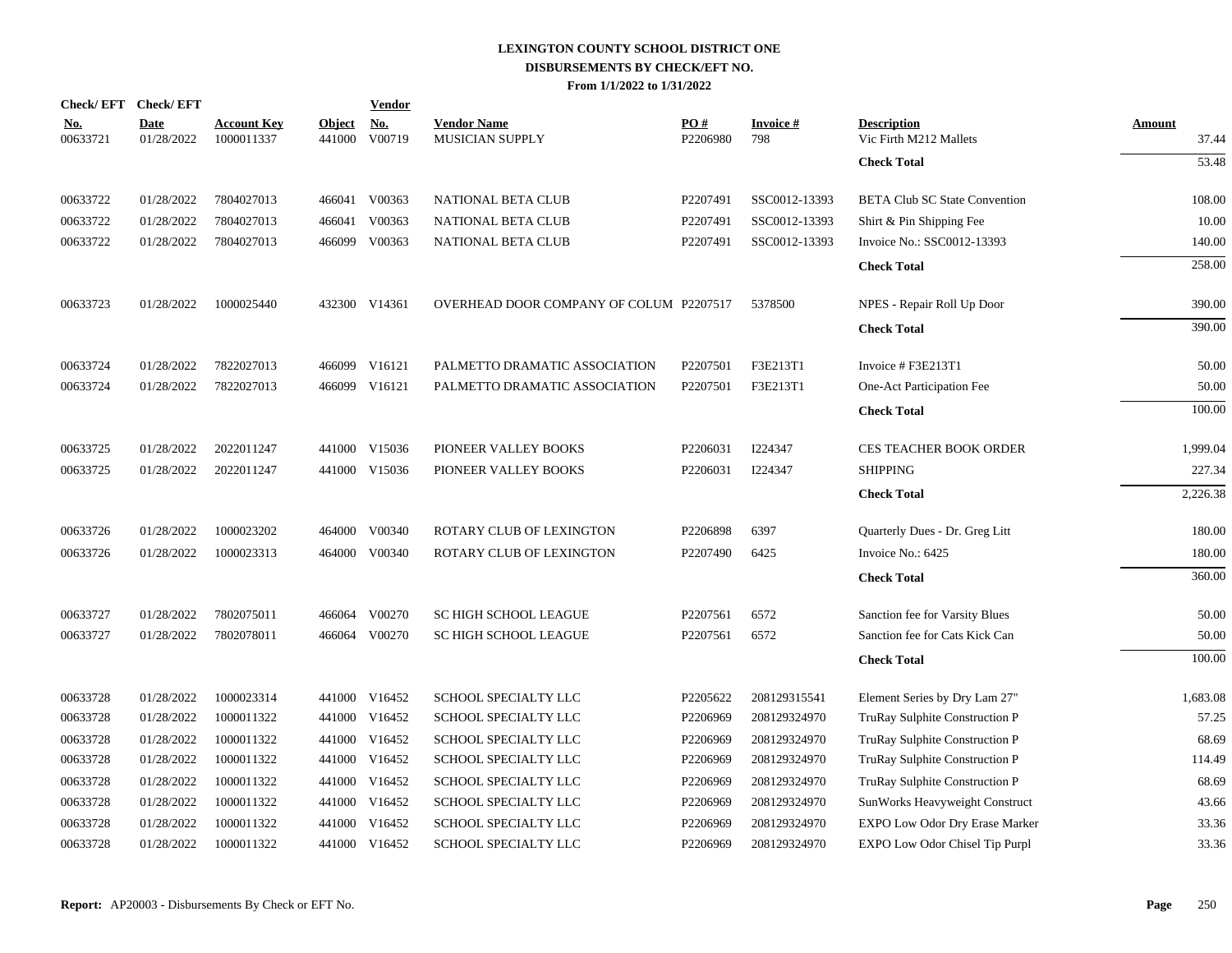|            | Check/EFT Check/EFT |                    |            | Vendor        |                                |          |                 |                                   |               |
|------------|---------------------|--------------------|------------|---------------|--------------------------------|----------|-----------------|-----------------------------------|---------------|
| <b>No.</b> | <b>Date</b>         | <b>Account Key</b> | Object No. |               | <b>Vendor Name</b>             | PO#      | <b>Invoice#</b> | <b>Description</b>                | <b>Amount</b> |
|            |                     |                    |            |               |                                |          |                 | <b>Check Total</b>                | 2,102.58      |
| 00633729   | 01/28/2022          | 1000025421         |            | 441020 V13230 | SMITH AND JONES JANITORIAL SUP | P2206769 | 215382          | 95118 ATLAS WIPES                 | 230.05        |
| 00633729   | 01/28/2022          | 1000025447         |            | 441020 V13230 | SMITH AND JONES JANITORIAL SUP | P2206849 | 215384          | LIQUID DEODORIZER                 | 68.82         |
| 00633729   | 01/28/2022          | 1000025447         |            | 441020 V13230 | SMITH AND JONES JANITORIAL SUP | P2206849 | 215384          | <b>GLASS CLEANER</b>              | 22.47         |
| 00633729   | 01/28/2022          | 1000025447         |            | 441020 V13230 | SMITH AND JONES JANITORIAL SUP | P2206849 | 215384          | <b>PUMICE STICK</b>               | 29.51         |
| 00633729   | 01/28/2022          | 1000025447         |            | 441020 V13230 | SMITH AND JONES JANITORIAL SUP | P2206850 | 215386          | 6485 ASSAULT LIQUID FIRE ANT K    | 119.42        |
| 00633729   | 01/28/2022          | 1000025442         |            | 441020 V13230 | SMITH AND JONES JANITORIAL SUP | P2206856 | 215387          | LIQUID DEODORIZER                 | 103.23        |
| 00633729   | 01/28/2022          | 1000025442         |            | 441020 V13230 | SMITH AND JONES JANITORIAL SUP | P2206856 | 215387          | CAN DO FLOOR CLEANER              | 119.85        |
| 00633729   | 01/28/2022          | 1000025442         |            | 441020 V13230 | SMITH AND JONES JANITORIAL SUP | P2206856 | 215387          | <b>GLASS CLEANER</b>              | 22.47         |
| 00633729   | 01/28/2022          | 1000025442         |            | 441020 V13230 | SMITH AND JONES JANITORIAL SUP | P2206856 | 215387          | HUSKI CREAM CLEANER               | 28.89         |
| 00633729   | 01/28/2022          | 1000025442         |            | 441020 V13230 | SMITH AND JONES JANITORIAL SUP | P2206856 | 215387          | <b>SUDS LAUNDRY DETERGENT</b>     | 40.06         |
| 00633729   | 01/28/2022          | 1000025442         |            | 441020 V13230 | SMITH AND JONES JANITORIAL SUP | P2206856 | 215387          | <b>BACIL ENZYME ODOR DIGESTER</b> | 59.72         |
| 00633729   | 01/28/2022          | 1000025442         |            | 441020 V13230 | SMITH AND JONES JANITORIAL SUP | P2206856 | 215387          | ANTIBACTERIAL BAG SOAP            | 372.79        |
| 00633729   | 01/28/2022          | 1000025444         |            | 441020 V13230 | SMITH AND JONES JANITORIAL SUP | P2206780 | 215389          | 95118 ATLAS WIPES                 | 276.06        |
| 00633729   | 01/28/2022          | 1000025444         |            | 441020 V13230 | SMITH AND JONES JANITORIAL SUP | P2206779 | 215391          | CAN DO FLOOR CLEANER              | 119.84        |
| 00633729   | 01/28/2022          | 1000025444         |            | 441020 V13230 | SMITH AND JONES JANITORIAL SUP | P2206779 | 215391          | <b>GLASS CLEANER</b>              | 22.47         |
| 00633729   | 01/28/2022          | 1000025444         |            | 441020 V13230 | SMITH AND JONES JANITORIAL SUP | P2206779 | 215391          | HUSKI CREAM CLEANER               | 57.78         |
| 00633729   | 01/28/2022          | 1000025444         |            | 441020 V13230 | SMITH AND JONES JANITORIAL SUP | P2206779 | 215391          | SUDS LAUNDRY DETERGENT            | 40.06         |
| 00633729   | 01/28/2022          | 1000025444         |            | 441020 V13230 | SMITH AND JONES JANITORIAL SUP | P2206779 | 215391          | <b>LEMON DISINFECTANT</b>         | 32.81         |
| 00633729   | 01/28/2022          | 1000025444         |            | 441020 V13230 | SMITH AND JONES JANITORIAL SUP | P2206779 | 215391          | WHITE HAND SOAP                   | 130.11        |
| 00633729   | 01/28/2022          | 1000025444         |            | 441020 V13230 | SMITH AND JONES JANITORIAL SUP | P2206779 | 215391          | ANTIBACTERIAL BAG SOAP            | 149.12        |
| 00633729   | 01/28/2022          | 1000025444         |            | 441020 V13230 | SMITH AND JONES JANITORIAL SUP | P2206779 | 215391          | <b>SOAP DISPENSERS</b>            | 52.36         |
| 00633729   | 01/28/2022          | 1000025446         |            | 441020 V13230 | SMITH AND JONES JANITORIAL SUP | P2207117 | 215392          | LIQUID DEODORIZER                 | 103.23        |
| 00633729   | 01/28/2022          | 1000025446         |            | 441020 V13230 | SMITH AND JONES JANITORIAL SUP | P2207117 | 215392          | <b>GALSS CLEANER</b>              | 44.94         |
| 00633729   | 01/28/2022          | 1000025446         |            | 441020 V13230 | SMITH AND JONES JANITORIAL SUP | P2207117 | 215392          | HUSKI CREAM CLEANER               | 4.82          |
| 00633729   | 01/28/2022          | 1000025446         |            | 441020 V13230 | SMITH AND JONES JANITORIAL SUP | P2207117 | 215392          | SUDS LAUNDRY DETERGENT            | 40.06         |
| 00633729   | 01/28/2022          | 1000025446         |            | 441020 V13230 | SMITH AND JONES JANITORIAL SUP | P2207117 | 215392          | <b>PUMICE STICKS</b>              | 29.51         |
| 00633729   | 01/28/2022          | 1000025446         |            | 441020 V13230 | SMITH AND JONES JANITORIAL SUP | P2207117 | 215392          | <b>LEMON DISINFECTANT</b>         | 32.81         |
|            |                     |                    |            |               |                                |          |                 | <b>Check Total</b>                | 2,353.26      |
| 00633730   | 01/28/2022          | 2042216103         |            | 433200 Exxxxx | Employee                       |          | 12.01.12.14.21  | ABA                               | 14.00         |
|            |                     |                    |            |               |                                |          |                 | <b>Check Total</b>                | 14.00         |
| 00633731   | 01/28/2022          | 1000025423         |            | 441020 V00302 | SOUTHEASTERN PAPER GROUP       | P2207328 | 5479932         | TORK TJ0922A JUMBO                | 436.56        |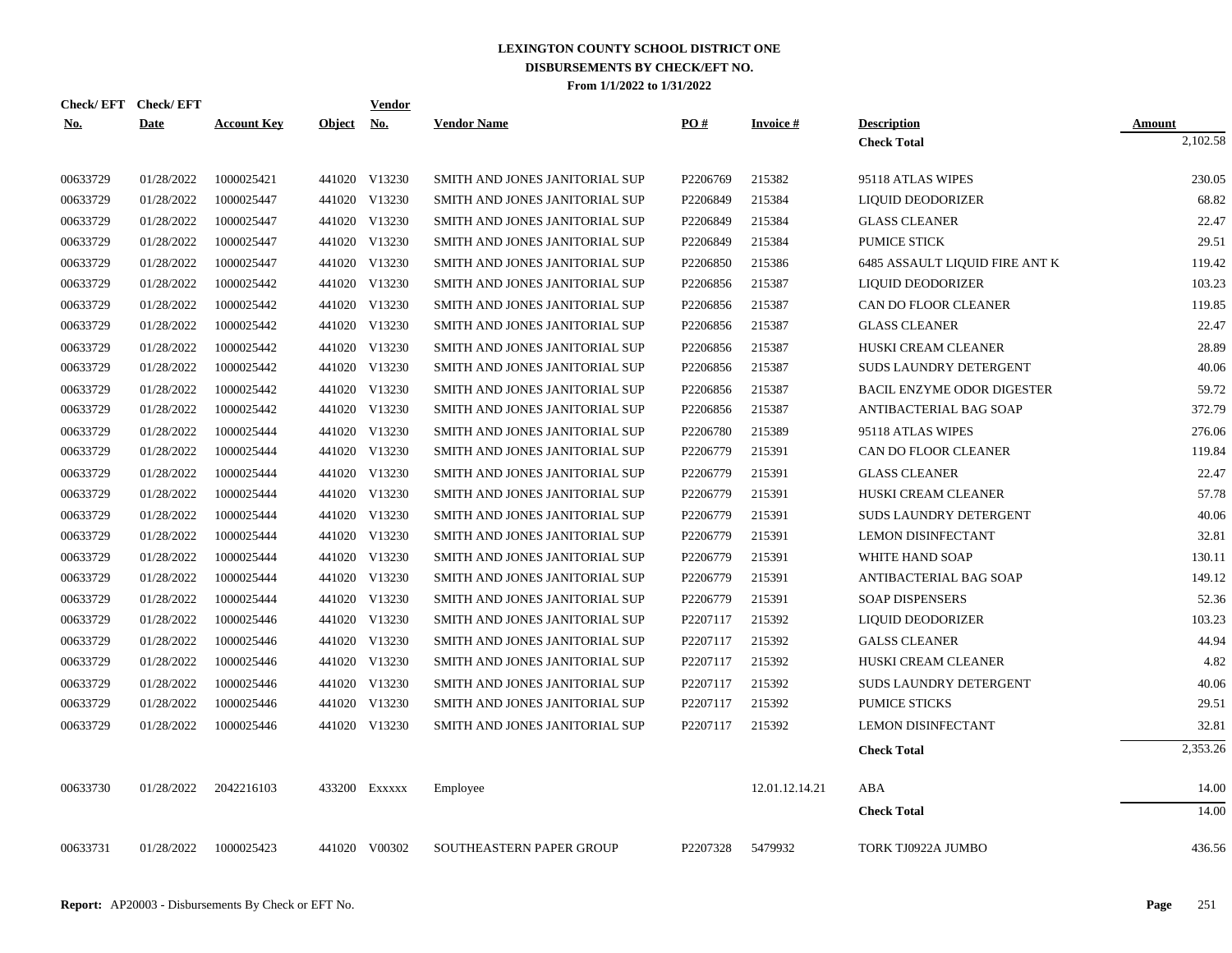|            | Check/EFT Check/EFT |                    |               | <b>Vendor</b> |                              |          |                       |                                           |               |
|------------|---------------------|--------------------|---------------|---------------|------------------------------|----------|-----------------------|-------------------------------------------|---------------|
| <u>No.</u> | <b>Date</b>         | <b>Account Key</b> | <b>Object</b> | <u>No.</u>    | <b>Vendor Name</b>           | PO#      | <b>Invoice#</b>       | <b>Description</b>                        | <b>Amount</b> |
|            |                     |                    |               |               |                              |          |                       | <b>Check Total</b>                        | 436.56        |
| 00633732   | 01/28/2022          | 7887084044         |               | 466041 V12601 | SOUTHERN SCRIPT LLC          | P2207523 | <b>INV-2426</b>       | LS HANES X TEMP- 3 COLOR FONT             | 958.72        |
| 00633732   | 01/28/2022          | 7887084044         | 466041        | V12601        | SOUTHERN SCRIPT LLC          | P2207523 | <b>INV-2426</b>       | SS ADULT TEE HANES X TEMP                 | 55.64         |
| 00633732   | 01/28/2022          | 7887084044         |               | 466041 V12601 | SOUTHERN SCRIPT LLC          | P2207523 | <b>INV-2426</b>       | <b>DISCOUNT</b>                           | $-152.16$     |
|            |                     |                    |               |               |                              |          |                       | <b>Check Total</b>                        | 862.20        |
| 00633733   | 01/28/2022          | 7932027037         |               | 466099 V16559 | STOVER MIDDLE SCHOOL         | P2207560 |                       | 3D-L-SC-12279565 Kershaw Classic 3D       | 230.00        |
| 00633733   | 01/28/2022          | 7932027037         |               | 466099 V16559 | STOVER MIDDLE SCHOOL         | P2207560 |                       | BE-L-SC-12213357 Kershaw Classic Bullseye | 270.00        |
|            |                     |                    |               |               |                              |          |                       | <b>Check Total</b>                        | 500.00        |
| 00633734   | 01/28/2022          | 1000012146         |               | 411000 V17105 | THE ESTATE OF                |          | 01.27.22              | Death Payout                              | 3,732.47      |
| 00633734   | 01/28/2022          | 1000012146         |               | 414000 V17105 | THE ESTATE OF                |          | 01.27.22              | Death Payout                              | 1,420.21      |
|            |                     |                    |               |               |                              |          |                       | <b>Check Total</b>                        | 5,152.68      |
| 00633735   | 01/28/2022          | 1000022409         |               | 431200 V17064 | THE LEADERSHIP ACADEMY INC   | P2201680 | <b>INV-00103</b>      | Capacity Building for the new             | 4,000.00      |
| 00633735   | 01/28/2022          | 1000022409         |               | 431200 V17064 | THE LEADERSHIP ACADEMY INC   | P2201680 | <b>INV-00103</b>      | Support for New Leader Teams              | 2,950.00      |
| 00633735   | 01/28/2022          | 1000022409         |               | 431200 V17064 | THE LEADERSHIP ACADEMY INC   | P2201680 | <b>INV-00103</b>      | Support for Assistant Principa            | 600.00        |
| 00633735   | 01/28/2022          | 1000022409         |               | 431200 V17064 | THE LEADERSHIP ACADEMY INC   | P2201680 | <b>INV-00103</b>      | Support for All Means All Comm            | 4,000.00      |
| 00633735   | 01/28/2022          | 1000022409         |               | 431200 V17064 | THE LEADERSHIP ACADEMY INC   | P2201680 | <b>INV-00103</b>      | Facilitation Training and Ongo            | 7,625.00      |
| 00633735   | 01/28/2022          | 1000022409         |               | 431200 V17064 | THE LEADERSHIP ACADEMY INC   | P2201680 | <b>INV-00103</b>      | <b>LGP Coach Training for Assista</b>     | 2,825.00      |
|            |                     |                    |               |               |                              |          |                       | <b>Check Total</b>                        | 22,000.00     |
| 00633736   | 01/28/2022          | 1000011415         |               | 441000 V02065 | THE OFFICE PAL INC           | P2206946 | 0196675-IN            | DELL YELLOW TONER                         | 115.98        |
|            |                     |                    |               |               |                              |          |                       | <b>Check Total</b>                        | 115.98        |
| 00633737   | 01/28/2022          | 1000025808         |               | 439500 V15343 | <b>TOWN OF PELION</b>        |          | 12                    | Officer Oct-Dec '21                       | 18,082.67     |
|            |                     |                    |               |               |                              |          |                       | <b>Check Total</b>                        | 18,082.67     |
| 00633738   | 01/28/2022          | 6000025626         |               | 446000 V12759 | TRIDENT BEVERAGE INC         | P2206251 | JANC102054QB.2        | Sour Apple                                | 102.00        |
| 00633738   | 01/28/2022          | 6000025626         |               | 446000 V12759 | <b>TRIDENT BEVERAGE INC</b>  | P2206251 | JANC102054QB.2 Cherry |                                           | 204.00        |
| 00633738   | 01/28/2022          | 6000025644         |               | 446000 V12759 | TRIDENT BEVERAGE INC         | P2206788 | JANC102399QB          | Natural Fruit Punch                       | 204.00        |
| 00633738   | 01/28/2022          | 6000025644         |               | 446000 V12759 | TRIDENT BEVERAGE INC         | P2206788 | JANC102399QB          | Coco Mango                                | 408.00        |
|            |                     |                    |               |               |                              |          |                       | <b>Check Total</b>                        | 918.00        |
| 00633739   | 01/28/2022          | 1000025427         |               | 432300 V01638 | TRITEK FIRE AND SECURITY LLC | P2200674 | 26830                 | Provide After-Hours Fire Alarm            | 210.00        |
|            |                     |                    |               |               |                              |          |                       |                                           |               |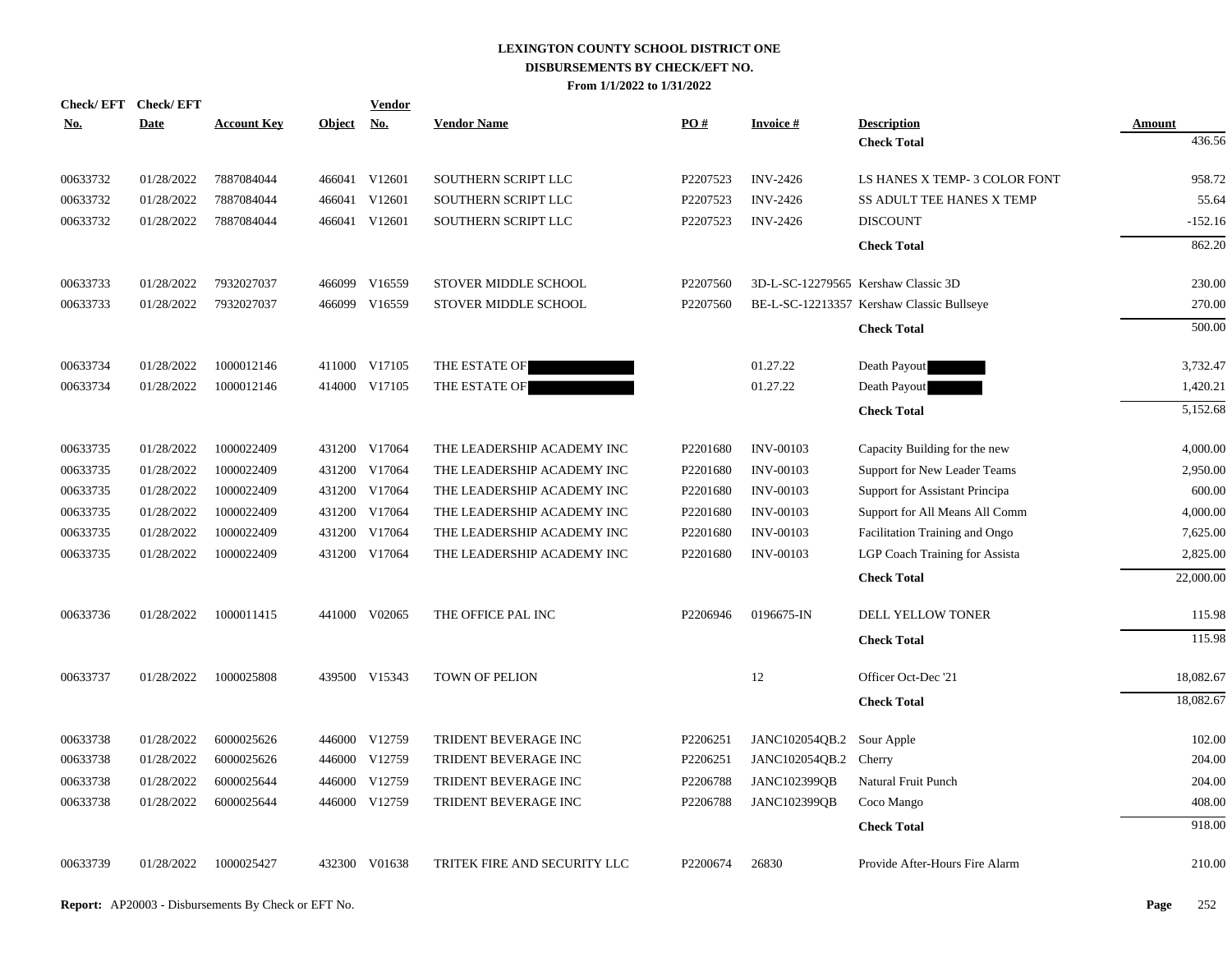| <b>Check/EFT</b> | <b>Check/EFT</b> |                    |               | <b>Vendor</b> |                                |                      |                 |                                  |          |
|------------------|------------------|--------------------|---------------|---------------|--------------------------------|----------------------|-----------------|----------------------------------|----------|
| <u>No.</u>       | <b>Date</b>      | <b>Account Key</b> | <b>Object</b> | No.           | <b>Vendor Name</b>             | PO#                  | <b>Invoice#</b> | <b>Description</b>               | Amount   |
|                  |                  |                    |               |               |                                |                      |                 | <b>Check Total</b>               | 210.00   |
| 00633740         | 01/28/2022       | 1000025426         |               | 441020 V00189 | <b>WW GRAINGER</b>             | P2207432             | 9024758345      | Air Purifier                     | 247.83   |
|                  |                  |                    |               |               |                                |                      |                 | <b>Check Total</b>               | 247.83   |
| 00633741         | 01/28/2022       | 1000014503         |               | 433200 EXXXXX | Employee                       |                      | 01.04.22        | Homebound                        | 2.98     |
| 00633741         | 01/28/2022       | 1000014503         |               | 433200 Exxxxx | Employee                       |                      | 11.30.12.14.21  | <b>Homebound Services</b>        | 5.71     |
|                  |                  |                    |               |               |                                |                      |                 | <b>Check Total</b>               | 8.69     |
| 00633742         | 01/28/2022       | 1000025408         |               | 441020 V16445 | WILSONART LLC                  | P2207152             | 10226927-00     | DO - Wilsonart Premium Laminat   | 707.34   |
| 00633742         | 01/28/2022       | 1000025408         |               | 441020 V16445 | WILSONART LLC                  | P2207152             | 10226927-00     | WilsonArt 500 Contact Adhesive   | 136.43   |
| 00633742         | 01/28/2022       | 1000025408         |               | 441020 V16445 | WILSONART LLC                  | P2207152             | 10226927-00     | <b>Fuel Surcharge</b>            | 16.30    |
| 00633742         | 01/28/2022       | 1000025444         |               | 441020 V16445 | WILSONART LLC                  | P2207152             | 10226927-01     | RBHS - Wilsonart Standard Lami   | 94.36    |
|                  |                  |                    |               |               |                                |                      |                 | <b>Check Total</b>               | 954.43   |
| 00633743         | 01/28/2022       | 1000025413         |               | 441020 V14104 | WINSUPPLY OF LEXINGTON INC     | P2206680             | 440134 01       | GHS - ANL121 Head Assembly       | 160.50   |
| 00633743         | 01/28/2022       | 1000025413         |               | 441020 V14104 | WINSUPPLY OF LEXINGTON INC     | P2206680             | 440134 01       | GHS - A-115 Plunger Assembly     | 25.68    |
| 00633743         | 01/28/2022       | 1000025408         |               | 441020 V14104 | WINSUPPLY OF LEXINGTON INC     | P2207369             | 44134601        | Grinder Pump LSG202M - No Swit   | 1,730.12 |
| 00633743         | 01/28/2022       | 1000025408         |               | 441020 V14104 | WINSUPPLY OF LEXINGTON INC     | P2207369             | 44134601        | G90 90Degree Discharge Ell W/G   | 40.20    |
| 00633743         | 01/28/2022       | 1000025408         |               | 441020 V14104 | WINSUPPLY OF LEXINGTON INC     | P2207369             | 44134601        | 10-00559 15amp 230v Float Swit   | 101.39   |
| 00633743         | 01/28/2022       | 1000025408         |               | 441020 V14104 | WINSUPPLY OF LEXINGTON INC     | P2207369             | 44134601        | PVC 2109 1 1/4 PVC40 SXM Adapt   | 0.63     |
| 00633743         | 01/28/2022       | 1000025408         | 441020        | V14104        | WINSUPPLY OF LEXINGTON INC     | P2207369             | 44134601        | PVC 2107 2X1-1/4 S40 SXS Bushi   | 1.27     |
| 00633743         | 01/28/2022       | 1000025408         |               | 441020 V14104 | WINSUPPLY OF LEXINGTON INC     | P2207369             | 44134601        | PVC 2100 2 PVC40 SXS Cplg        | 1.09     |
|                  |                  |                    |               |               |                                |                      |                 | <b>Check Total</b>               | 2,060.88 |
| 00633744         | 01/28/2022       | 7834027013         |               | 466099 V01864 | SC ASSOCIATION STUDENT COUNCIL | P <sub>2207500</sub> | 123456.         | Invoice No.: 123456              | 120.00   |
|                  |                  |                    |               |               |                                |                      |                 | <b>Check Total</b>               | 120.00   |
| 00633745         | 01/28/2022       | 2710022303         |               | 464000 Exxxxx | Employee                       |                      | 01.13.2022      | <b>ASHA Certification Reimb.</b> | 225.00   |
|                  |                  |                    |               |               |                                |                      |                 | <b>Check Total</b>               | 225.00   |
| 00633746         | 01/28/2022       | 2710022303         |               | 464000 Exxxxx | Employee                       |                      | 01.13.22        | Reimb ASHA Conf                  | 225.00   |
|                  |                  |                    |               |               |                                |                      |                 | <b>Check Total</b>               | 225.00   |
| 00633747         | 01/28/2022       | 2710022303         |               | 464000 Exxxxx | Employee                       |                      | 01.26.2022      | <b>ASHA Certification Reimb.</b> | 225.00   |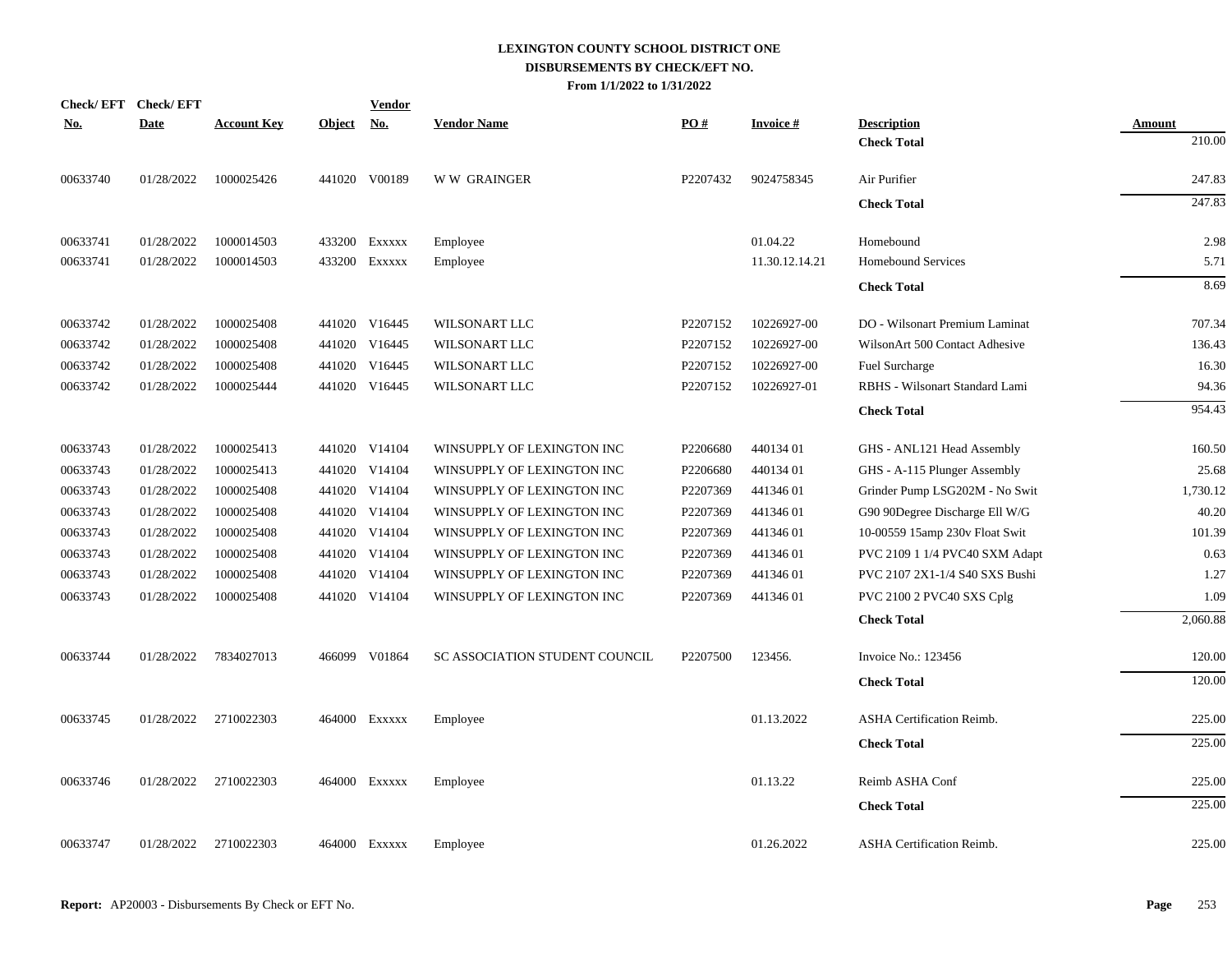|            | Check/EFT Check/EFT |                                                            |            | <b>Vendor</b> |                                |          |                 |                                       |                         |
|------------|---------------------|------------------------------------------------------------|------------|---------------|--------------------------------|----------|-----------------|---------------------------------------|-------------------------|
| <u>No.</u> | <b>Date</b>         | <b>Account Key</b>                                         | Object No. |               | <b>Vendor Name</b>             | PO#      | <b>Invoice#</b> | <b>Description</b>                    | <b>Amount</b><br>225.00 |
|            |                     |                                                            |            |               |                                |          |                 | <b>Check Total</b>                    |                         |
| 00633748   | 01/28/2022          | 2710022303                                                 |            | 464000 Exxxxx | Employee                       |          | 01.24.2022      | ASHA Certification Reimb.             | 225.00                  |
|            |                     |                                                            |            |               |                                |          |                 | <b>Check Total</b>                    | 225.00                  |
| 00633749   | 01/28/2022          | 1000014142                                                 |            | 441000 Exxxxx | Employee                       |          | 01.20.2022      | Supplies Reimb.                       | 24.60                   |
| 00633749   | 01/28/2022          | 7866027029                                                 |            | 466041 Exxxxx | Employee                       |          | 01.20.2022      | Yearbook Supplies                     | 18.18                   |
|            |                     |                                                            |            |               |                                |          |                 | <b>Check Total</b>                    | 42.78                   |
| 00633750   | 01/28/2022          | 2710022303                                                 |            | 464000 Exxxxx | Employee                       |          | 01.25.2022      | <b>ASHA Certification Reimb.</b>      | 225.00                  |
|            |                     |                                                            |            |               |                                |          |                 |                                       | 225.00                  |
|            |                     |                                                            |            |               |                                |          |                 | <b>Check Total</b>                    |                         |
| 00633751   | 01/28/2022          | 1000011329                                                 |            | 441000 Exxxxx | Employee                       |          | 01.20.22        | Supplies for classroom                | 9.90                    |
|            |                     |                                                            |            |               |                                |          |                 | <b>Check Total</b>                    | 9.90                    |
| 00633752   | 01/28/2022          | 7860527013                                                 |            | 466099 V01290 | LCSD1 EDUCATIONAL FOUNDATION   | P2207494 | 0103-2022       | Invoice No.: 0103-2022                | 250.00                  |
|            |                     |                                                            |            |               |                                |          |                 | <b>Check Total</b>                    | 250.00                  |
|            |                     |                                                            |            |               |                                |          |                 |                                       |                         |
| 00633753   | 01/28/2022          | 7841827029                                                 |            | 466099 Exxxxx | Employee                       |          | 01.20.22        | Gift Cards -                          | 440.17                  |
|            |                     |                                                            |            |               |                                |          |                 | <b>Check Total</b>                    | 440.17                  |
| 00633754   | 01/28/2022          | 1000026306                                                 |            | 433200 Exxxxx | Employee                       |          | 12.01.12.08.21  | Local Travel                          | 19.04                   |
|            |                     |                                                            |            |               |                                |          |                 | <b>Check Total</b>                    | 19.04                   |
| 00633755   | 01/28/2022          | 2710022303                                                 |            | 464000 Exxxxx | Employee                       |          | 01.13.22        | Reimb ASHA Conf                       | 225.00                  |
|            |                     |                                                            |            |               |                                |          |                 | <b>Check Total</b>                    | 225.00                  |
|            |                     |                                                            |            |               |                                |          |                 |                                       |                         |
| 00633756   | 01/28/2022          | 7833027029                                                 | 466064     | V01864        | SC ASSOCIATION STUDENT COUNCIL | P2207539 | P2207539.GMS    | <b>Student Delegates Registration</b> | 440.00                  |
| 00633756   | 01/28/2022          | 7833027029                                                 |            | 466064 V01864 | SC ASSOCIATION STUDENT COUNCIL | P2207539 | P2207539.GMS    | <b>Advisor Registration</b>           | 85.00                   |
|            |                     |                                                            |            |               |                                |          |                 | <b>Check Total</b>                    | 525.00                  |
| 00633757   | 01/31/2022          | 1000011314                                                 |            | 443000 V14127 | ACADEMIC THERAPY PUBLICATIONS  | P2207013 | 286051          | <b>Books for Classroom Libraries</b>  | 81.00                   |
| 00633757   | 01/31/2022          | 1000011314                                                 |            | 443000 V14127 | ACADEMIC THERAPY PUBLICATIONS  | P2207013 | 286051          | Shipping and Handling                 | 8.10                    |
|            |                     |                                                            |            |               |                                |          |                 | <b>Check Total</b>                    | 89.10                   |
| 00633758   | 01/31/2022          | 7743019021                                                 |            | 466041 V15937 | AIRGAS USA LLC                 | P2200435 | 9117524776      | Industrial Gases, Helium - Lar        | 156.22                  |
| 00633758   | 01/31/2022          | 7743019021                                                 |            | 466041 V15937 | AIRGAS USA LLC                 | P2200435 | 9117524776      | Industrial Gases, Acetylene -         | 38.52                   |
|            |                     | <b>Report:</b> AP20003 - Disbursements By Check or EFT No. |            |               |                                |          |                 |                                       | Page<br>254             |
|            |                     |                                                            |            |               |                                |          |                 |                                       |                         |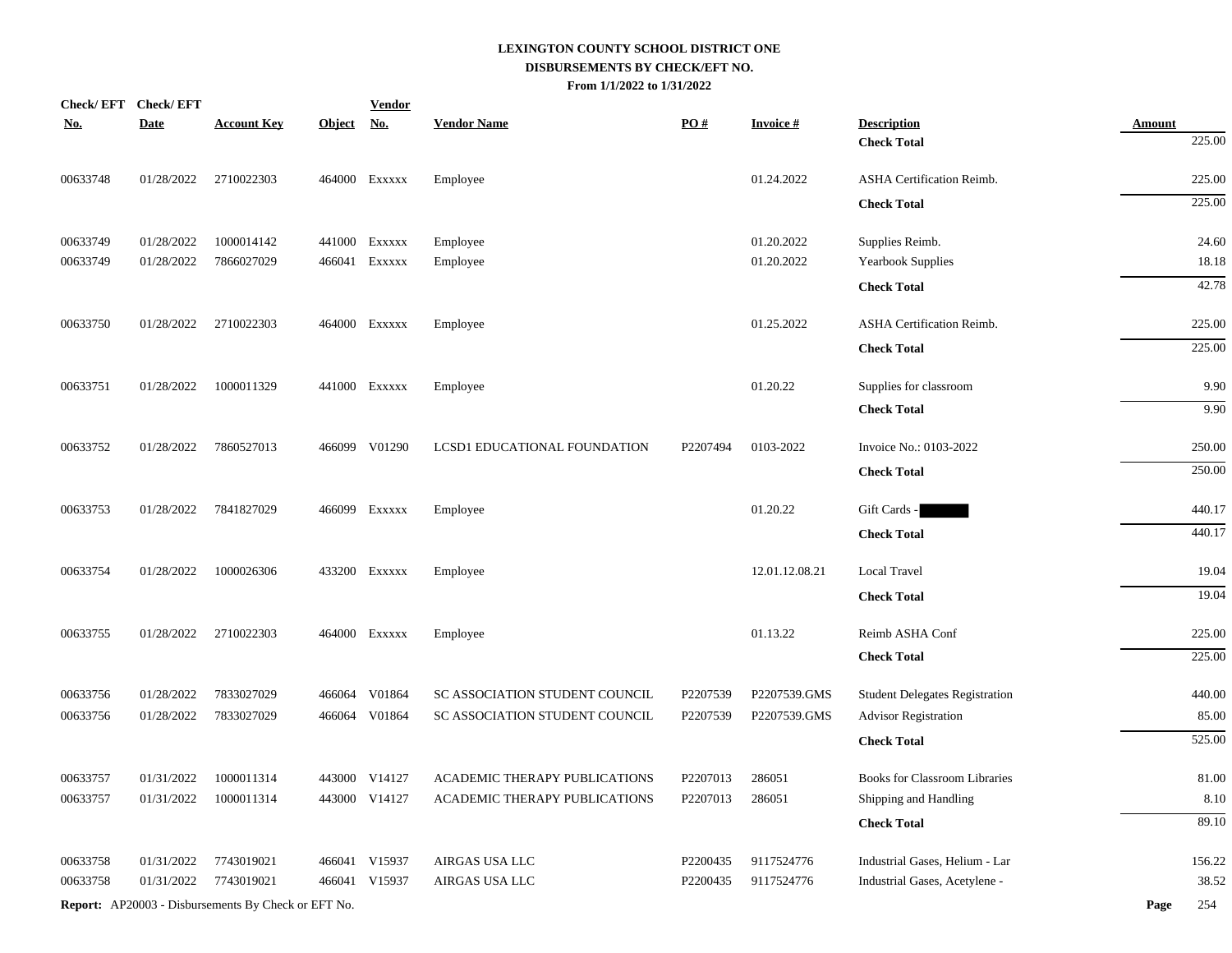|                        | Check/EFT Check/EFT       |                                  |                         | <b>Vendor</b>        |                                      |                 |                               |                                                      |                 |
|------------------------|---------------------------|----------------------------------|-------------------------|----------------------|--------------------------------------|-----------------|-------------------------------|------------------------------------------------------|-----------------|
| <u>No.</u><br>00633758 | <b>Date</b><br>01/31/2022 | <b>Account Key</b><br>7743019021 | <b>Object</b><br>466041 | <u>No.</u><br>V15937 | <b>Vendor Name</b><br>AIRGAS USA LLC | PO#<br>P2200435 | <b>Invoice#</b><br>9117524776 | <b>Description</b><br>Industrial Gases, Oxygen - Lar | Amount<br>43.27 |
| 00633758               | 01/31/2022                | 7743019021                       |                         | 466041 V15937        | AIRGAS USA LLC                       | P2200435        | 9117524776                    | Industrial Gases, Argon/Carbon                       | 24.78           |
| 00633758               | 01/31/2022                | 7743019021                       |                         | 466041 V15937        | AIRGAS USA LLC                       | P2200435        | 9117524776                    | Industrial Gases, Argon - larg                       | 107.86          |
| 00633758               | 01/31/2022                | 7743019021                       |                         | 466041 V15937        | AIRGAS USA LLC                       | P2200435        | 9117524776                    | Delivery/Pick up Charge                              | 9.52            |
|                        |                           |                                  |                         |                      |                                      |                 |                               | <b>Check Total</b>                                   | 380.17          |
| 00633759               | 01/31/2022                | 1000021307                       |                         | 439500 V16896        | APPLEONE EMPLOYMENT SERVICES         | P2203060        | 01-6147413                    | Temporary Staffing Services fo                       | 10,827.15       |
|                        |                           |                                  |                         |                      |                                      |                 |                               | <b>Check Total</b>                                   | 10,827.15       |
| 00633760               | 01/31/2022                | 7902027043                       |                         | 466035 V10819        | BIG TIME ENTERTAINMENT LLC           | P2207294        | 13122                         | 1Production intercom beltpack                        | 50.00           |
| 00633760               | 01/31/2022                | 7902027043                       |                         | 466035 V10819        | BIG TIME ENTERTAINMENT LLC           | P2207294        | 13122                         | LED Lights for front stage was                       | 300.00          |
| 00633760               | 01/31/2022                | 7902027043                       |                         | 466035 V10819        | BIG TIME ENTERTAINMENT LLC           | P2207294        | 13122                         | LED lights and stand for side                        | 300.00          |
|                        |                           |                                  |                         |                      |                                      |                 |                               | <b>Check Total</b>                                   | 650.00          |
| 00633761               | 01/31/2022                | 7802073046                       |                         | 466041 V13255        | <b>BSN SPORTS</b>                    | P2205530        | 915190863                     | Graphite Medium Heather, Black                       | 894.52          |
| 00633761               | 01/31/2022                | 7802073046                       | 466041                  | V13255               | <b>BSN SPORTS</b>                    | P2205530        | 915190863                     | 002-W GY/SMK-KD14 TB SHOES                           | 1,572.90        |
| 00633761               | 01/31/2022                | 7802073046                       |                         | 466041 V13255        | <b>BSN SPORTS</b>                    | P2205530        | 915190863                     | Freight                                              | 115.30          |
| 00633761               | 01/31/2022                | 7887078044                       |                         | 466041 V13255        | <b>BSN SPORTS</b>                    | P2205230        | 915420599                     | 001-BLACK, METALLIC SILVER-SS                        | 2,396.80        |
| 00633761               | 01/31/2022                | 7887078044                       |                         | 466041 V13255        | <b>BSN SPORTS</b>                    | P2205230        | 915420599                     | 301-FOREST GREEN, METALLIC SIL                       | 1,712.00        |
| 00633761               | 01/31/2022                | 7887078044                       |                         | 466041 V13255        | <b>BSN SPORTS</b>                    | P2205230        | 915420599                     | 100-WHITE, GRAPHITE- LOCKER TA                       | 727.60          |
| 00633761               | 01/31/2022                | 7887078044                       |                         | 466041 V13255        | <b>BSN SPORTS</b>                    | P2205230        | 915420599                     | FREIGHT- P SAVITZ                                    | 95.00           |
| 00633761               | 01/31/2022                | 7802073015                       | 466041                  | V13255               | <b>BSN SPORTS</b>                    | P2202753        | 915789108                     | HOME SIDE BASKETBALL CHAIRS                          | 1,861.67        |
| 00633761               | 01/31/2022                | 7802073015                       |                         | 466041 V13255        | <b>BSN SPORTS</b>                    | P2202753        | 915789108                     | <b>SHIPPING</b>                                      | 48.00           |
|                        |                           |                                  |                         |                      |                                      |                 |                               | <b>Check Total</b>                                   | 9,423.79        |
| 00633762               | 01/31/2022                | 7860527015                       |                         | 466069 V01708        | COMPASS GROUP DBA CANTEEN REFR       | P2204989        | <b>CAE18807</b>               | REGULAR COFFEE                                       | 495.41          |
|                        |                           |                                  |                         |                      |                                      |                 |                               | <b>Check Total</b>                                   | 495.41          |
| 00633763               | 01/31/2022                | 1000025437                       |                         | 441020 V00034        | FERGUSON ENTERPRISES INC FEI 2       | P2206660        | 8320195                       | CSMS - Circulator Pump PL36B                         | 1,752.66        |
|                        |                           |                                  |                         |                      |                                      |                 |                               | <b>Check Total</b>                                   | 1,752.66        |
| 00633764               | 01/31/2022                | 1000022223                       |                         | 443000 V12185        | FOLLETT SCHOOL SOLUTIONS INC         | P2204119        | 364738F                       | <b>LIBRARY BOOKS AND</b>                             | 0.11            |
|                        |                           |                                  |                         |                      |                                      |                 |                               | <b>Check Total</b>                                   | 0.11            |
| 00633765               | 01/31/2022                | 1000011330                       | 441000                  | V00549               | FORMS AND SUPPLY INC (FSI)           | P2205739        | 5966491-1                     | Angel Soft Professional Series                       | 71.23           |
| 00633765               | 01/31/2022                | 1000011341                       |                         | 441000 V00549        | FORMS AND SUPPLY INC (FSI)           | P2206697        | 6001864-0                     | One Pallet of copy paper                             | 1,374.31        |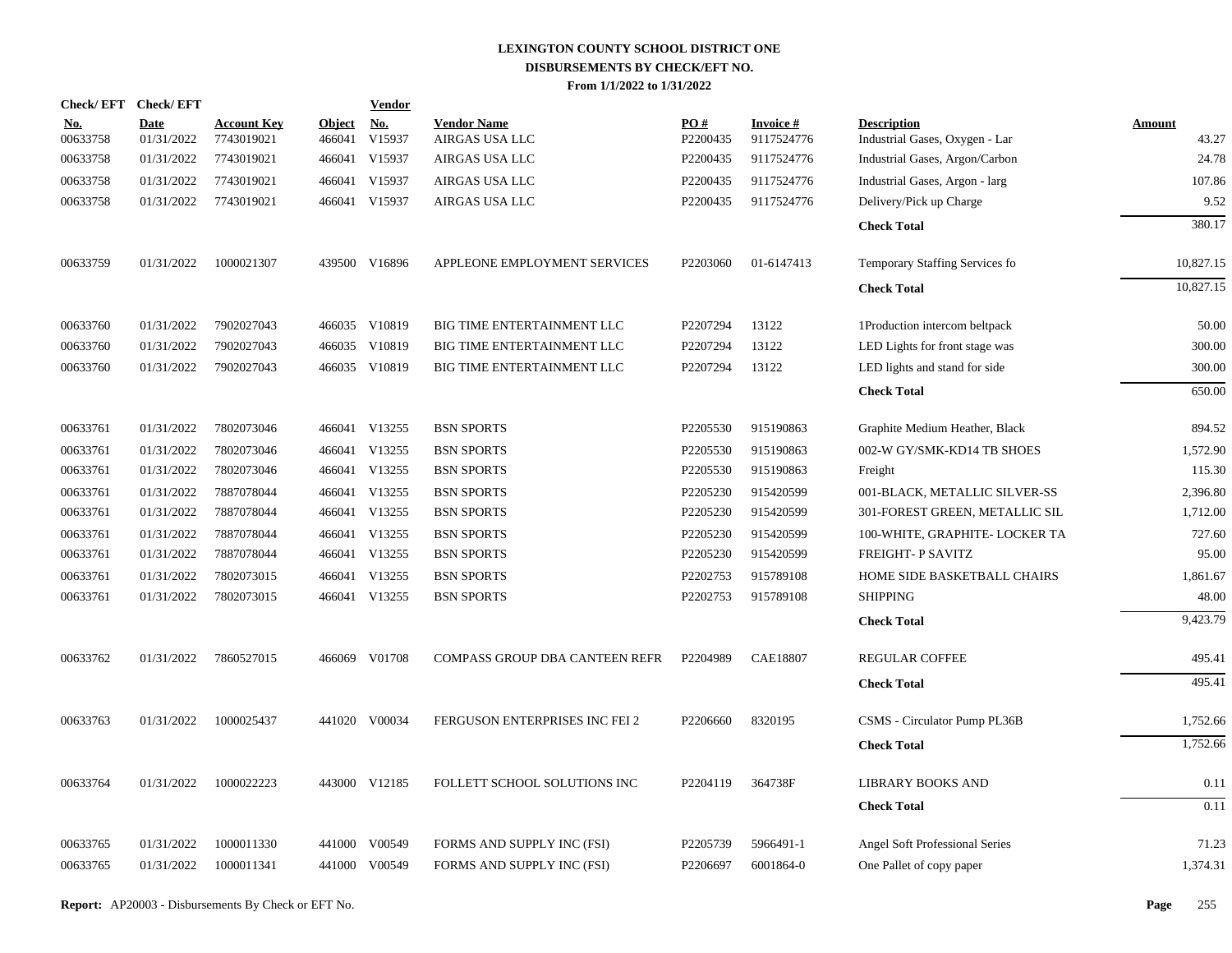| <b>Check/EFT</b>       | <b>Check/EFT</b>          |                                  |                         | <b>Vendor</b>        |                                                  |                               |                              |                                                     |                           |
|------------------------|---------------------------|----------------------------------|-------------------------|----------------------|--------------------------------------------------|-------------------------------|------------------------------|-----------------------------------------------------|---------------------------|
| <u>No.</u><br>00633765 | <b>Date</b><br>01/31/2022 | <b>Account Key</b><br>1000011335 | <b>Object</b><br>441000 | <u>No.</u><br>V00549 | <b>Vendor Name</b><br>FORMS AND SUPPLY INC (FSI) | $\underline{PO#}$<br>P2206836 | <b>Invoice#</b><br>6003940-0 | <b>Description</b><br>Multipurpose Copy Paper 20#92 | <b>Amount</b><br>2,748.62 |
| 00633765               | 01/31/2022                | 7743019040                       | 466041                  | V00549               | FORMS AND SUPPLY INC (FSI)                       | P2207050                      | 6010205-0                    | Preference Cube Box Facial Tis                      | 96.84                     |
| 00633765               | 01/31/2022                | 7743019040                       | 466041                  | V00549               | FORMS AND SUPPLY INC (FSI)                       | P2207050                      | 6010205-0                    | Cardinal EasyOpen Clearvue Sla                      | 101.65                    |
| 00633765               | 01/31/2022                | 1000026405                       |                         | 441000 V00549        | FORMS AND SUPPLY INC (FSI)                       | P2207166                      | 6012069-0                    | <b>BIC Refillable Mechanical Penc</b>               | 1.85                      |
| 00633765               | 01/31/2022                | 1000026405                       | 441000                  | V00549               | FORMS AND SUPPLY INC (FSI)                       | P2207166                      | 6012069-0                    | Pentel EnerGel RTX Liquid Gel                       | 46.81                     |
| 00633765               | 01/31/2022                | 1000026405                       |                         | 441000 V00549        | FORMS AND SUPPLY INC (FSI)                       | P2207166                      | 6012069-0                    | Pentel EnerGel RTX Liquid Gel                       | 23.81                     |
| 00633765               | 01/31/2022                | 1000026405                       |                         | 441000 V00549        | FORMS AND SUPPLY INC (FSI)                       | P2207166                      | 6012069-0                    | Smartchoice Copy Paper Letter                       | 253.20                    |
| 00633765               | 01/31/2022                | 1000026405                       |                         | 441000 V00549        | FORMS AND SUPPLY INC (FSI)                       | P2207166                      | 6012069-0                    | Pendaflex 25 Tab Cut Letter                         | 357.27                    |
| 00633765               | 01/31/2022                | 1000011312                       |                         | 441000 V00549        | FORMS AND SUPPLY INC (FSI)                       | P2207291                      | 6017293-0                    | Postitreg Greener Notes Cabine                      | 42.07                     |
| 00633765               | 01/31/2022                | 1000011312                       |                         | 441000 V00549        | FORMS AND SUPPLY INC (FSI)                       | P2207291                      | 6017293-0                    | Postitreg Popup Notes Cape To                       | 18.64                     |
| 00633765               | 01/31/2022                | 1000011312                       |                         | 441000 V00549        | FORMS AND SUPPLY INC (FSI)                       | P2207291                      | 6017293-0                    | <b>BIC Round Stic Ballpoint Pens</b>                | 5.65                      |
| 00633765               | 01/31/2022                | 1000011312                       |                         | 441000 V00549        | FORMS AND SUPPLY INC (FSI)                       | P2207291                      | 6017293-0                    | Pacon Laser Printable Multipur                      | 21.70                     |
| 00633765               | 01/31/2022                | 1000011312                       |                         | 441000 V00549        | FORMS AND SUPPLY INC (FSI)                       | P2207291                      | 6017293-0                    | Expo Marker Board Eraser 125                        | 17.72                     |
| 00633765               | 01/31/2022                | 1000011312                       |                         | 441000 V00549        | FORMS AND SUPPLY INC (FSI)                       | P2207291                      | 6017293-0                    | Expo LowOdor Dryerase 8Color M                      | 22.08                     |
| 00633765               | 01/31/2022                | 1000011312                       |                         | 441000 V00549        | FORMS AND SUPPLY INC (FSI)                       | P2207291                      | 6017293-0                    | Expo LowOdor Dry Erase Chisel                       | 46.25                     |
| 00633765               | 01/31/2022                | 2022011203                       |                         | 441000 V00549        | FORMS AND SUPPLY INC (FSI)                       | P2207286                      | 6017484-1                    | Merriam-Webster Spanish-Englis                      | 442.98                    |
| 00633765               | 01/31/2022                | 1000011326                       |                         | 441000 V00549        | FORMS AND SUPPLY INC (FSI)                       | P2207295                      | 6017564-0                    | prong fasteners                                     | 22.33                     |
| 00633765               | 01/31/2022                | 1000011326                       |                         | 441000 V00549        | FORMS AND SUPPLY INC (FSI)                       | P2207295                      | 6017564-0                    | command strips                                      | 17.59                     |
| 00633765               | 01/31/2022                | 1000011326                       |                         | 441000 V00549        | FORMS AND SUPPLY INC (FSI)                       | P2207295                      | 6017564-0                    | 61 XL color                                         | 52.06                     |
| 00633765               | 01/31/2022                | 1000011326                       |                         | 441000 V00549        | FORMS AND SUPPLY INC (FSI)                       | P2207295                      | 6017564-0                    | command hooks                                       | 25.31                     |
| 00633765               | 01/31/2022                | 1000011346                       |                         | 441000 V00549        | FORMS AND SUPPLY INC (FSI)                       | P2207321                      | 6017635-0                    | Pendaflex 13 Tab Cut Letter Re                      | 130.80                    |
| 00633765               | 01/31/2022                | 1000021244                       |                         | 441000 V00549        | FORMS AND SUPPLY INC (FSI)                       | P2207340                      | 6017669-0                    | TOPS Steno Books 80 Sheets W                        | 14.03                     |
| 00633765               | 01/31/2022                | 1000021244                       |                         | 441000 V00549        | FORMS AND SUPPLY INC (FSI)                       | P2207340                      | 6017669-0                    | Pentel EnerGel RTX Liquid Gel                       | 11.43                     |
| 00633765               | 01/31/2022                | 1000021244                       |                         | 441000 V00549        | FORMS AND SUPPLY INC (FSI)                       | P2207340                      | 6017669-0                    | Postitreg Notes Original Notep                      | 9.24                      |
| 00633765               | 01/31/2022                | 1000021244                       |                         | 441000 V00549        | FORMS AND SUPPLY INC (FSI)                       | P2207340                      | 6017669-0                    | Quality Park Gummed Kraft Clas                      | 93.99                     |
|                        |                           |                                  |                         |                      |                                                  |                               |                              | <b>Check Total</b>                                  | 6,069.46                  |
| 00633766               | 01/31/2022                | 7802089029                       |                         | 466034 V12760        | HAMPTON, GERRICK JAMES                           |                               | BB.GMS.12.04.21              | AThletic Official                                   | 81.80                     |
|                        |                           |                                  |                         |                      |                                                  |                               |                              | <b>Check Total</b>                                  | 81.80                     |
| 00633767               | 01/31/2022                | 6000025642                       |                         | 446000 V12469        | HERSHEYS ICE CREAM                               | P2206134                      | INVE0017259480               | Chocolate Scooter Bar                               | 47.96                     |
| 00633767               | 01/31/2022                | 6000025642                       |                         | 446000 V12469        | HERSHEYS ICE CREAM                               | P2206134                      | INVE0017259480               | <b>Strawberry Scooter Bar</b>                       | 35.97                     |
| 00633767               | 01/31/2022                | 6000025642                       |                         | 446000 V12469        | HERSHEYS ICE CREAM                               | P2206134                      | INVE0017259480               | Fudge-O Bar                                         | 28.65                     |
| 00633767               | 01/31/2022                | 6000025642                       |                         | 446000 V12469        | HERSHEYS ICE CREAM                               | P2206134                      | INVE0017259480               | Crazy Cone                                          | 186.83                    |
| 00633767               | 01/31/2022                | 6000025642                       |                         | 446000 V12469        | HERSHEYS ICE CREAM                               | P2206134                      | INVE0017259480               | Vanilla/Chocolate Twist Cone                        | 76.93                     |
| 00633767               | 01/31/2022                | 6000025642                       |                         | 446000 V12469        | HERSHEYS ICE CREAM                               | P2206134                      | INVE0017259480               | Llama Party Sandwich                                | 34.47                     |
|                        |                           |                                  |                         |                      |                                                  |                               |                              |                                                     |                           |

**Report:** AP20003 - Disbursements By Check or EFT No. **Page** 256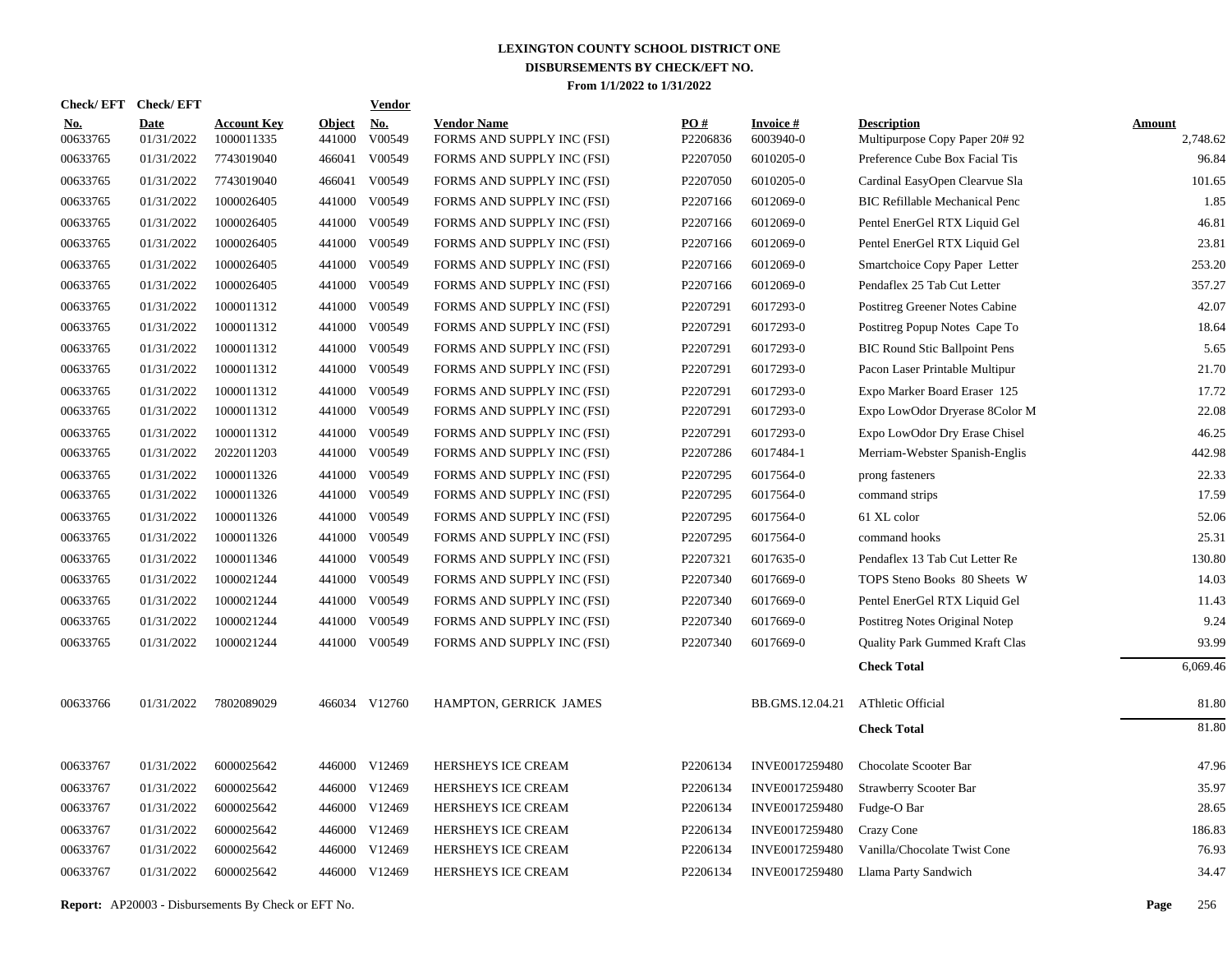|                        | Check/EFT Check/EFT |                                  |                         | <b>Vendor</b>        |                                          |                               |                                   |                                                   |                        |
|------------------------|---------------------|----------------------------------|-------------------------|----------------------|------------------------------------------|-------------------------------|-----------------------------------|---------------------------------------------------|------------------------|
| <u>No.</u><br>00633767 | Date<br>01/31/2022  | <b>Account Key</b><br>6000025642 | <b>Object</b><br>446000 | <u>No.</u><br>V12469 | <b>Vendor Name</b><br>HERSHEYS ICE CREAM | $\underline{PO#}$<br>P2206134 | <b>Invoice#</b><br>INVE0017259480 | <b>Description</b><br><b>Cotton Candy Twister</b> | <b>Amount</b><br>28.08 |
| 00633767               | 01/31/2022          | 6000025642                       |                         | 446000 V12469        | <b>HERSHEYS ICE CREAM</b>                | P2206134                      | INVE0017259480                    | Cookies and Cream Sandwich                        | 11.49                  |
|                        |                     |                                  |                         |                      |                                          |                               |                                   | <b>Check Total</b>                                | 450.38                 |
| 00633768               | 01/31/2022          | 1000025423                       |                         | 441020 V12096        | <b>HYMAN PAPER CO INC</b>                | P2206961                      | 283313                            | CARLISLE 36P502 BOWL BRUSH                        | 15.72                  |
| 00633768               | 01/31/2022          | 1000025423                       |                         | 441020 V12096        | HYMAN PAPER CO INC                       | P2206961                      | 283313                            | CARLISLE 4067400 NYLON BRUSH 7                    | 6.59                   |
| 00633768               | 01/31/2022          | 1000025423                       |                         | 441020 V12096        | HYMAN PAPER CO INC                       | P2206961                      | 283313                            | SPARTAN 700504 BLEACH                             | 40.59                  |
| 00633768               | 01/31/2022          | 1000025423                       |                         | 441020 V12096        | HYMAN PAPER CO INC                       | P2206961                      | 283313                            | CARLISLE 43141AF07 MEASURING C                    | 12.98                  |
| 00633768               | 01/31/2022          | 1000025423                       |                         | 441020 V12096        | HYMAN PAPER CO INC                       | P2206961                      | 283313                            | SPARTAN 3195 SANITYZE                             | 123.09                 |
| 00633768               | 01/31/2022          | 1000025439                       |                         | 441020 V12096        | HYMAN PAPER CO INC                       | P2207355                      | 284064                            | CARLISLE 4067400 NYLON BRUSH 7                    | 9.89                   |
| 00633768               | 01/31/2022          | 1000025439                       |                         | 441020 V12096        | <b>HYMAN PAPER CO INC</b>                | P2207355                      | 284064                            | SPARTAN 3195 SANITYZE                             | 61.55                  |
|                        |                     |                                  |                         |                      |                                          |                               |                                   | <b>Check Total</b>                                | 270.41                 |
| 00633769               | 01/31/2022          | 7965027011                       |                         | 466041 V16263        | <b>IMAGE INK SC LLC</b>                  | P2207320                      | 53748                             | Supplied Goods Screen printed                     | 191.00                 |
| 00633769               | 01/31/2022          | 7965027011                       | 466041                  | V16263               | <b>IMAGE INK SC LLC</b>                  | P2207320                      | 53748                             | Graphic Art Design Fee                            | 42.80                  |
| 00633769               | 01/31/2022          | 7965027011                       | 466041                  | V16263               | <b>IMAGE INK SC LLC</b>                  | P2207320                      | 53748                             | <b>Additional Sales Tax (Richland</b>             | 2.18                   |
| 00633769               | 01/31/2022          | 7965027011                       | 466041                  | V16263               | <b>IMAGE INK SC LLC</b>                  | P2207404                      | 54368                             | Embroidery on Nike bags (Cat H                    | 126.13                 |
| 00633769               | 01/31/2022          | 7965027011                       | 466041                  | V16263               | <b>IMAGE INK SC LLC</b>                  | P2207404                      | 54368                             | Embroid last names on Nike bag                    | 104.86                 |
| 00633769               | 01/31/2022          | 7965027011                       | 466041                  | V16263               | <b>IMAGE INK SC LLC</b>                  | P2207404                      | 54368                             | Digitized One Time Fee for log                    | 42.80                  |
| 00633769               | 01/31/2022          | 7965027011                       |                         | 466041 V16263        | <b>IMAGE INK SC LLC</b>                  | P2207404                      | 54368                             | <b>Additional Sales Tax for Richl</b>             | 2.56                   |
|                        |                     |                                  |                         |                      |                                          |                               |                                   | <b>Check Total</b>                                | 512.33                 |
| 00633770               | 01/31/2022          | 7860527027                       |                         | 466041 EXXXXX        | Employee                                 |                               | 01.24.22                          | Reimb supplies for helpdesk                       | 16.86                  |
|                        |                     |                                  |                         |                      |                                          |                               |                                   | <b>Check Total</b>                                | 16.86                  |
| 00633771               | 01/31/2022          | 9240013903                       |                         | 441000 V00211        | KAPLAN EARLY LEARNING COMPANY            | P2206296                      | 0006152905                        | Sense of Place Refrigerator                       | 254.96                 |
| 00633771               | 01/31/2022          | 9240013903                       | 441000                  | V00211               | KAPLAN EARLY LEARNING COMPANY            | P2206296                      | 0006152905                        | Sense of Place 42" Oval Table                     | 271.96                 |
| 00633771               | 01/31/2022          | 9240013903                       | 441000                  | V00211               | KAPLAN EARLY LEARNING COMPANY            | P2206296                      | 0006152905                        | Classic Carolina Chairs-12" Se                    | 237.91                 |
| 00633771               | 01/31/2022          | 9240013903                       | 441000                  | V00211               | KAPLAN EARLY LEARNING COMPANY            | P2206296                      | 0006152905                        | Sense of Place Highland Stripe                    | 251.56                 |
| 00633771               | 01/31/2022          | 9240013903                       | 441000                  | V00211               | KAPLAN EARLY LEARNING COMPANY            | P2206296                      | 0006152905                        | Birch Plywood Carolina Double-                    | 450.46                 |
| 00633771               | 01/31/2022          | 9240013903                       | 441000                  | V00211               | KAPLAN EARLY LEARNING COMPANY            | P2206296                      | 0006152905                        | Birch Plywood Wooden Carolina                     | 424.96                 |
| 00633771               | 01/31/2022          | 9240013903                       | 441000                  | V00211               | KAPLAN EARLY LEARNING COMPANY            | P2206296                      | 0006152905                        | Carolina Multipurpose Shelf St                    | 305.96                 |
| 00633771               | 01/31/2022          | 9240013903                       | 441000                  | V00211               | KAPLAN EARLY LEARNING COMPANY            | P2206296                      | 0006152905                        | Washable Woven Plastic Wicker                     | 23.71                  |
| 00633771               | 01/31/2022          | 9240013903                       | 441000                  | V00211               | KAPLAN EARLY LEARNING COMPANY            | P2206296                      | 0006152905                        | Carolina Block Storage Organiz                    | 365.46                 |
| 00633771               | 01/31/2022          | 9240013903                       | 441000                  | V00211               | KAPLAN EARLY LEARNING COMPANY            | P2206296                      | 0006152905                        | Block labels-85 Dark Brown, Ad                    | 16.96                  |
| 00633771               | 01/31/2022          | 9240013903                       |                         | 441000 V00211        | KAPLAN EARLY LEARNING COMPANY            | P2206296                      | 0006152905                        | Unit Blocks-Basic Classroom Se                    | 254.96                 |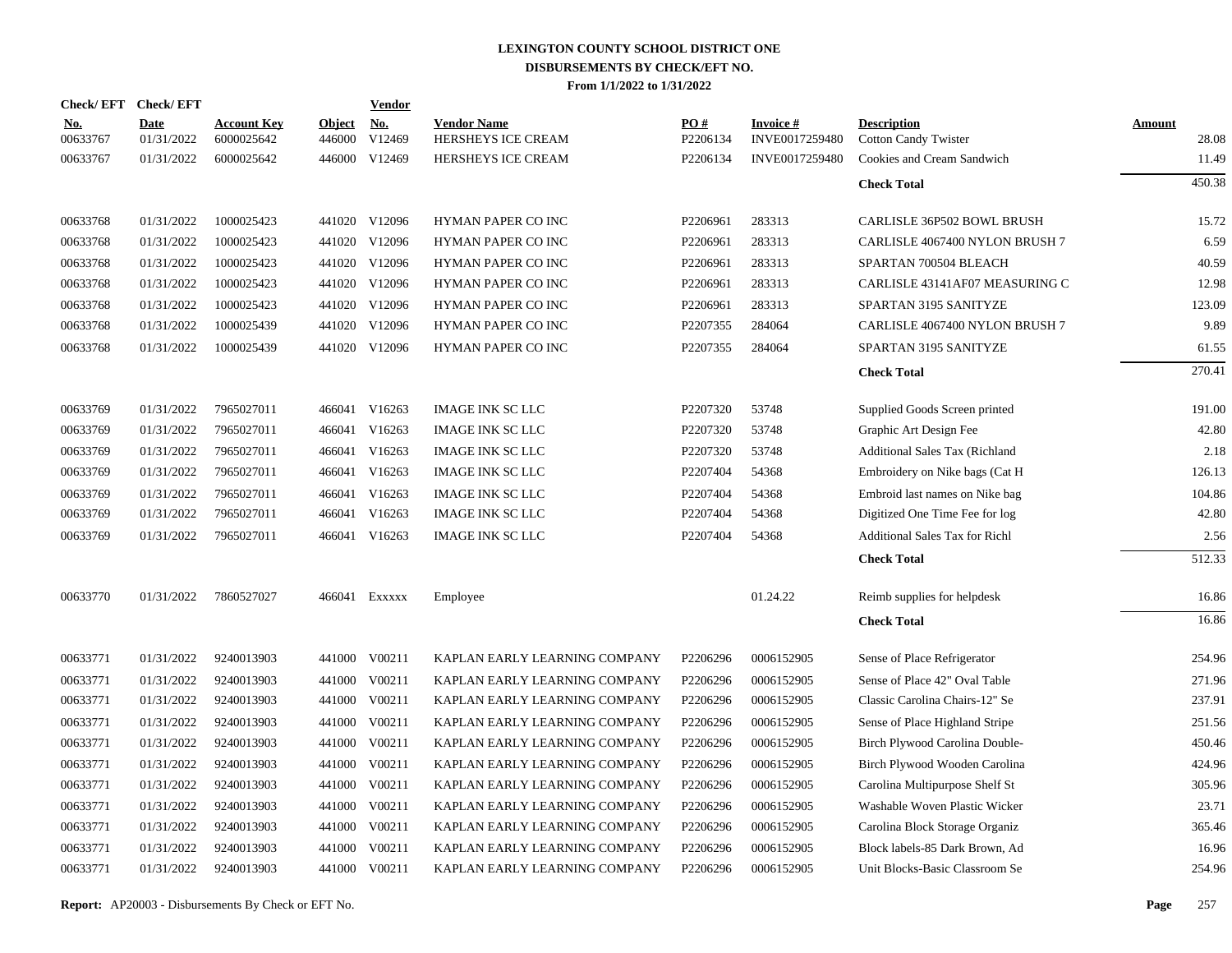|                        | Check/EFT Check/EFT       |                                  |                      | <b>Vendor</b> |                                                     |                 |                               |                                                      |                         |
|------------------------|---------------------------|----------------------------------|----------------------|---------------|-----------------------------------------------------|-----------------|-------------------------------|------------------------------------------------------|-------------------------|
| <u>No.</u><br>00633771 | <b>Date</b><br>01/31/2022 | <b>Account Key</b><br>9240013903 | Object No.<br>441000 | V00211        | <b>Vendor Name</b><br>KAPLAN EARLY LEARNING COMPANY | PO#<br>P2206296 | <b>Invoice#</b><br>0006152905 | <b>Description</b><br>4 Ring Basketball Stand with s | <b>Amount</b><br>186.96 |
| 00633771               | 01/31/2022                | 9240013903                       | 441000               | V00211        | KAPLAN EARLY LEARNING COMPANY                       | P2206296        | 0006152905                    | Kaplan Colored Playground Ball                       | 36.51                   |
| 00633771               | 01/31/2022                | 9240013903                       |                      | 441000 V00211 | KAPLAN EARLY LEARNING COMPANY                       | P2206296        | 0006152905                    | Carolina 10 - Section Locker                         | 968.92                  |
| 00633771               | 01/31/2022                | 9240013903                       |                      | 441000 V00211 | KAPLAN EARLY LEARNING COMPANY                       | P2206296        | 0006152905                    | Small Soccer Pop Up Goals                            | 61.16                   |
| 00633771               | 01/31/2022                | 9240013903                       |                      | 441000 V00211 | KAPLAN EARLY LEARNING COMPANY                       | P2206296        | 0006152905                    | Sports Ball & Bag Set for Enga                       | 39.08                   |
|                        |                           |                                  |                      |               |                                                     |                 |                               | <b>Check Total</b>                                   | 4,151.49                |
| 00633772               | 01/31/2022                | 7730027011                       |                      | 466041 V15882 | KIKISTEES.COM                                       | P2206203        | P2206203.LHS                  | Gildan Sweats Pants with open                        | 859.80                  |
| 00633772               | 01/31/2022                | 7730027011                       |                      | 466041 V15882 | KIKISTEES.COM                                       | P2206203        | P2206203.LHS                  | Gildan Sweats Crew Neck 50/50,                       | 483.16                  |
| 00633772               | 01/31/2022                | 7730027011                       |                      | 466041 V15882 | KIKISTEES.COM                                       | P2206203        | P2206203.LHS                  | Shipping                                             | 155.25                  |
| 00633772               | 01/31/2022                | 7730027011                       |                      | 466041 V15882 | KIKISTEES.COM                                       | P2206203        | P2206203.LHS                  | Additional location printing i                       | 58.85                   |
|                        |                           |                                  |                      |               |                                                     |                 |                               | <b>Check Total</b>                                   | 1,557.06                |
| 00633773               | 01/31/2022                | 7802079013                       |                      | 466034 V15457 | MYERS, NATHAN DONALD                                |                 | VWR.GI.12.15.21               | Athletic Official                                    | 269.70                  |
|                        |                           |                                  |                      |               |                                                     |                 |                               | <b>Check Total</b>                                   | 269.70                  |
| 00633774               | 01/31/2022                | 7932027038                       |                      | 466041 V10970 | <b>NASP INC</b>                                     | P2206657        | 266815                        | Left hand Bow-Black                                  | 115.00                  |
|                        |                           |                                  |                      |               |                                                     |                 |                               | <b>Check Total</b>                                   | 115.00                  |
| 00633775               | 01/31/2022                | 1000011235                       |                      | 441030 V00095 | NATIONAL SCHOOL PRODUCTS                            | P2207265        | 124063                        | Fair Share Span Lib Bnd                              | 79.75                   |
| 00633775               | 01/31/2022                | 1000011235                       |                      | 441030 V00095 | NATIONAL SCHOOL PRODUCTS                            | P2207265        | 124063                        | Let's Graph Span Lib Bnd                             | 79.75                   |
| 00633775               | 01/31/2022                | 1000011235                       |                      | 441030 V00095 | NATIONAL SCHOOL PRODUCTS                            | P2207265        | 124063                        | Science Solves It Span PPBK                          | 56.00                   |
| 00633775               | 01/31/2022                | 1000011235                       |                      | 441030 V00095 | NATIONAL SCHOOL PRODUCTS                            | P2207265        | 124063                        | Spanish Life Cycle Readers                           | 149.75                  |
| 00633775               | 01/31/2022                | 1000011235                       |                      | 441030 V00095 | NATIONAL SCHOOL PRODUCTS                            | P2207265        | 124063                        | Historical Figures/Hispanic Sp                       | 69.00                   |
| 00633775               | 01/31/2022                | 1000011235                       |                      | 441030 V00095 | NATIONAL SCHOOL PRODUCTS                            | P2207265        | 124063                        | Around the World Span                                | 65.00                   |
|                        |                           |                                  |                      |               |                                                     |                 |                               | <b>Check Total</b>                                   | 499.25                  |
| 00633776               | 01/31/2022                | 7886027021                       |                      | 466041 V00735 | OSWALD WHOLESALE LUMBER INC                         | P2201679        | 124958                        | Building supplies for LTC stud                       | 116.58                  |
|                        |                           |                                  |                      |               |                                                     |                 |                               | <b>Check Total</b>                                   | 116.58                  |
| 00633777               | 01/31/2022                | 1000025407                       |                      | 432900 V14596 | REPUBLIC SERVICES INC                               | P2204569        | 743001712318                  | Transportation - Trash Service                       | 19.20                   |
| 00633777               | 01/31/2022                | 1000025408                       |                      | 432900 V14596 | REPUBLIC SERVICES INC                               | P2204569        | 743001712318                  | CSO - Trash Service 100 Tarrar                       | 102.40                  |
| 00633777               | 01/31/2022                | 1000025408                       |                      | 432900 V14596 | REPUBLIC SERVICES INC                               | P2204569        | 743001712318                  | CSO - Trash Service 111 Tarrar                       | 51.20                   |
| 00633777               | 01/31/2022                | 1000025408                       |                      | 432900 V14596 | REPUBLIC SERVICES INC                               | P2204569        | 743001712318                  | <b>Operations Center - Trash Serv</b>                | 51.20                   |
| 00633777               | 01/31/2022                | 1000025408                       |                      | 432900 V14596 | REPUBLIC SERVICES INC                               | P2204569        | 743001712318                  | Maintenance-Trash Service Roll                       | 295.00                  |
| 00633777               | 01/31/2022                | 1000025411                       |                      | 432900 V14596 | REPUBLIC SERVICES INC                               | P2204569        | 743001712318                  | LHS - Trash Service (3) 8 yard                       | 729.60                  |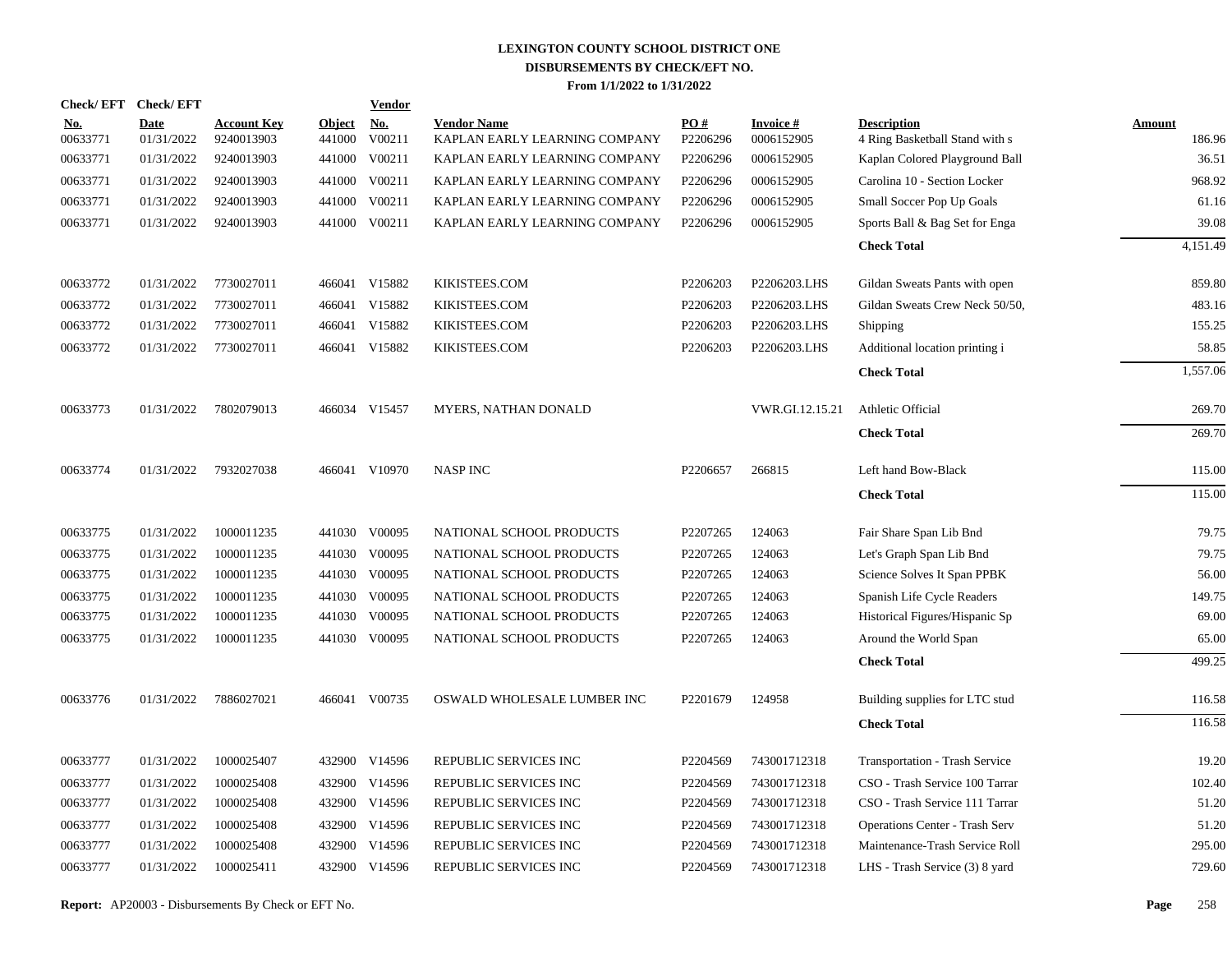| Check/ EFT             | <b>Check/EFT</b>          |                                  |                         | <b>Vendor</b> |                                             |                 |                                 |                                                     |                         |
|------------------------|---------------------------|----------------------------------|-------------------------|---------------|---------------------------------------------|-----------------|---------------------------------|-----------------------------------------------------|-------------------------|
| <u>No.</u><br>00633777 | <b>Date</b><br>01/31/2022 | <b>Account Key</b><br>1000025411 | <b>Object</b><br>432900 | No.<br>V14596 | <b>Vendor Name</b><br>REPUBLIC SERVICES INC | PO#<br>P2204569 | <b>Invoice#</b><br>743001712318 | <b>Description</b><br>LHS Gym-Trash Service (1) 6 y | <b>Amount</b><br>182.40 |
| 00633777               | 01/31/2022                | 1000025411                       |                         | 432900 V14596 | REPUBLIC SERVICES INC                       | P2204569        | 743001712318                    | LHS Stadium - Trash Service (1)                     | 64.00                   |
| 00633777               | 01/31/2022                | 1000025412                       |                         | 432900 V14596 | REPUBLIC SERVICES INC                       | P2204569        | 743001712318                    | LES - Trash Service (2) 8 yard                      | 486.40                  |
| 00633777               | 01/31/2022                | 1000025413                       |                         | 432900 V14596 | REPUBLIC SERVICES INC                       | P2204569        | 743001712318                    | GHS - Trash Service (3) 8 yard                      | 729.60                  |
| 00633777               | 01/31/2022                | 1000025413                       |                         | 432900 V14596 | REPUBLIC SERVICES INC                       | P2204569        | 743001712318                    | GHS Stadium - Trash Service (1)                     | 64.00                   |
| 00633777               | 01/31/2022                | 1000025414                       |                         | 432900 V14596 | REPUBLIC SERVICES INC                       | P2204569        | 743001712318                    | GES WWTP - Trash Service (1) 4                      | 51.20                   |
| 00633777               | 01/31/2022                | 1000025414                       |                         | 432900 V14596 | REPUBLIC SERVICES INC                       | P2204569        | 743001712318                    | GES - Trash Service (3) 8 yard                      | 729.60                  |
| 00633777               | 01/31/2022                | 1000025415                       |                         | 432900 V14596 | REPUBLIC SERVICES INC                       | P2204569        | 743001712318                    | PHS - Trash Service (3) 8 yard                      | 729.60                  |
| 00633777               | 01/31/2022                | 1000025416                       |                         | 432900 V14596 | REPUBLIC SERVICES INC                       | P2204569        | 743001712318                    | PES - Trash Service (3) 8 yard                      | 729.60                  |
| 00633777               | 01/31/2022                | 1000025416                       |                         | 432900 V14596 | REPUBLIC SERVICES INC                       | P2204569        | 743001712318                    | PES WWTP (1) 4 yard                                 | 19.20                   |
| 00633777               | 01/31/2022                | 1000025419                       |                         | 432900 V14596 | REPUBLIC SERVICES INC                       | P2204569        | 743001712318                    | RCLC - Trash Service (1) 8 yar                      | 243.20                  |
| 00633777               | 01/31/2022                | 1000025420                       |                         | 432900 V14596 | REPUBLIC SERVICES INC                       | P2204569        | 743001712318                    | LMS - Trash Service (2) 8 yard                      | 486.40                  |
| 00633777               | 01/31/2022                | 1000025421                       |                         | 432900 V14596 | REPUBLIC SERVICES INC                       | P2204569        | 743001712318                    | LTC - Trash Service (2) 8 yard                      | 486.40                  |
| 00633777               | 01/31/2022                | 1000025422                       |                         | 432900 V14596 | REPUBLIC SERVICES INC                       | P2204569        | 743001712318                    | OGES - Trash Service (2) 8 yar                      | 486.40                  |
| 00633777               | 01/31/2022                | 1000025423                       |                         | 432900 V14596 | REPUBLIC SERVICES INC                       | P2204569        | 743001712318                    | SGES - Trash Service (1) 8 yar                      | 243.20                  |
| 00633777               | 01/31/2022                | 1000025423                       |                         | 432900 V14596 | REPUBLIC SERVICES INC                       | P2204569        | 743001712318                    | SGES - Trash Service (1) 6 yar                      | 190.00                  |
| 00633777               | 01/31/2022                | 1000025424                       |                         | 432900 V14596 | REPUBLIC SERVICES INC                       | P2204569        | 743001712318                    | RBES - Trash Service (2) 8 yar                      | 486.40                  |
| 00633777               | 01/31/2022                | 1000025425                       |                         | 432900 V14596 | REPUBLIC SERVICES INC                       | P2204569        | 743001712318                    | WKES - Trash Service (1) 6 yar                      | 182.40                  |
| 00633777               | 01/31/2022                | 1000025425                       |                         | 432900 V14596 | REPUBLIC SERVICES INC                       | P2204569        | 743001712318                    | WKES - Trash Service (2) 8 yar                      | 243.20                  |
| 00633777               | 01/31/2022                | 1000025426                       |                         | 432900 V14596 | REPUBLIC SERVICES INC                       | P2204569        | 743001712318                    | WKMS - Trash Service(2) 8 yard                      | 486.40                  |
| 00633777               | 01/31/2022                | 1000025427                       |                         | 432900 V14596 | REPUBLIC SERVICES INC                       | P2204569        | 743001712318                    | WKHS - Trash Service(3) 8 yard                      | 729.60                  |
| 00633777               | 01/31/2022                | 1000025428                       |                         | 432900 V14596 | REPUBLIC SERVICES INC                       | P2204569        | 743001712318                    | MES - Trash Service (2) 8 yard                      | 486.40                  |
| 00633777               | 01/31/2022                | 1000025429                       |                         | 432900 V14596 | REPUBLIC SERVICES INC                       | P2204569        | 743001712318                    | GMS - Trash Service (2) 8 yard                      | 486.40                  |
| 00633777               | 01/31/2022                | 1000025430                       |                         | 432900 V14596 | REPUBLIC SERVICES INC                       | P2204569        | 743001712318                    | PMS - Trash Service (2) 8 yard                      | 486.40                  |
| 00633777               | 01/31/2022                | 1000025430                       |                         | 432900 V14596 | REPUBLIC SERVICES INC                       | P2204569        | 743001712318                    | PMS Transportation - Trash Ser                      | 19.20                   |
| 00633777               | 01/31/2022                | 1000025431                       |                         | 432900 V14596 | REPUBLIC SERVICES INC                       | P2204569        | 743001712318                    | LMES - Trash Service (2) 8 yar                      | 486.40                  |
| 00633777               | 01/31/2022                | 1000025434                       |                         | 432900 V14596 | REPUBLIC SERVICES INC                       | P2204569        | 743001712318                    | PHMS - Trash Service (2) 8 yar                      | 486.40                  |
| 00633777               | 01/31/2022                | 1000025435                       |                         | 432900 V14596 | REPUBLIC SERVICES INC                       | P2204569        | 743001712318                    | PHES - Trash Service (2) 8 yar                      | 486.40                  |
| 00633777               | 01/31/2022                | 1000025437                       |                         | 432900 V14596 | REPUBLIC SERVICES INC                       | P2204569        | 743001712318                    | CSMS - Trash Service (2) 8 yar                      | 486.40                  |
| 00633777               | 01/31/2022                | 1000025438                       |                         | 432900 V14596 | REPUBLIC SERVICES INC                       | P2204569        | 743001712318                    | CSES - Trash Service (2) 8 yar                      | 486.40                  |
| 00633777               | 01/31/2022                | 1000025439                       |                         | 432900 V14596 | REPUBLIC SERVICES INC                       | P2204569        | 743001712318                    | FPES - Trash Service (2) 8 yar                      | 486.40                  |
| 00633777               | 01/31/2022                | 1000025440                       |                         | 432900 V14596 | REPUBLIC SERVICES INC                       | P2204569        | 743001712318                    | NPES - Trash Service (2) 8 yar                      | 486.40                  |
| 00633777               | 01/31/2022                | 1000025441                       |                         | 432900 V14596 | REPUBLIC SERVICES INC                       | P2204569        | 743001712318                    | RCES - Trash Service (2) 8 yar                      | 486.40                  |
| 00633777               | 01/31/2022                | 1000025442                       |                         | 432900 V14596 | REPUBLIC SERVICES INC                       | P2204569        | 743001712318                    | MGES - Trash Service (2) 8 yar                      | 486.40                  |
| 00633777               | 01/31/2022                | 1000025443                       |                         | 432900 V14596 | REPUBLIC SERVICES INC                       | P2204569        | 743001712318                    | MGMS - Trash Service (2) 8 yar                      | 486.40                  |
| 00633777               | 01/31/2022                | 1000025444                       |                         | 432900 V14596 | REPUBLIC SERVICES INC                       | P2204569        | 743001712318                    | RBHS - Trash Service (2) 8 yar                      | 486.40                  |

**Report:** AP20003 - Disbursements By Check or EFT No. **Page** 259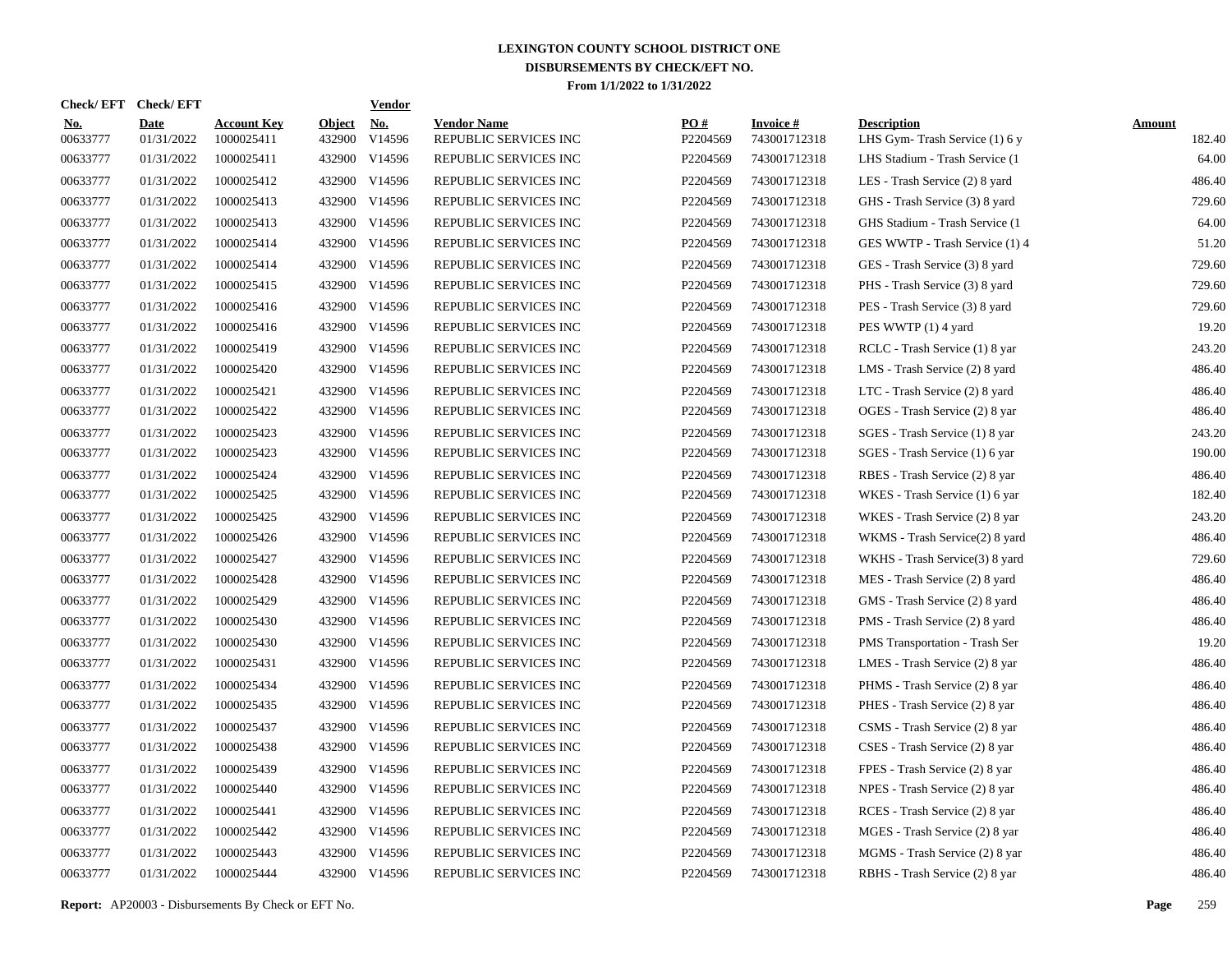|                        | Check/EFT Check/EFT       |                                  |                         | <b>Vendor</b>        |                                             |                 |                                 |                                                      |                         |
|------------------------|---------------------------|----------------------------------|-------------------------|----------------------|---------------------------------------------|-----------------|---------------------------------|------------------------------------------------------|-------------------------|
| <u>No.</u><br>00633777 | <b>Date</b><br>01/31/2022 | <b>Account Key</b><br>1000025444 | <b>Object</b><br>432900 | <u>No.</u><br>V14596 | <b>Vendor Name</b><br>REPUBLIC SERVICES INC | PO#<br>P2204569 | <b>Invoice#</b><br>743001712318 | <b>Description</b><br>RBHS Stadium - Trash Service ( | <b>Amount</b><br>128.00 |
| 00633777               | 01/31/2022                | 1000025445                       | 432900                  | V14596               | REPUBLIC SERVICES INC                       | P2204569        | 743001712318                    | DES - Trash Service (2) 8 yard                       | 486.40                  |
| 00633777               | 01/31/2022                | 1000025446                       | 432900                  | V14596               | REPUBLIC SERVICES INC                       | P2204569        | 743001712318                    | BMS - Trash Service (2) 8 yard                       | 486.40                  |
| 00633777               | 01/31/2022                | 1000025447                       | 432900                  | V14596               | REPUBLIC SERVICES INC                       | P2204569        | 743001712318                    | CES - Trash Service (2) 8 yard                       | 486.40                  |
|                        |                           |                                  |                         |                      |                                             |                 |                                 | <b>Check Total</b>                                   | 17,713.80               |
| 00633778               | 01/31/2022                | 2042221503                       |                         | 441000 V00279        | <b>RIFTON EQUIPMENT</b>                     | P2207484        | R464S                           | Small Hi-Lo Activity Chair rep                       | 37.45                   |
|                        |                           |                                  |                         |                      |                                             |                 |                                 | <b>Check Total</b>                                   | 37.45                   |
| 00633779               | 01/31/2022                | 7914027027                       | 466041                  | EXXXXX               | Employee                                    |                 | 01.14.2022                      | Supplies Reimb.                                      | 100.02                  |
| 00633779               | 01/31/2022                | 7914027027                       | 466041                  | EXXXXX               | Employee                                    |                 | 01.19.2022                      | Supplies Reimb.                                      | 16.50                   |
|                        |                           |                                  |                         |                      |                                             |                 |                                 | <b>Check Total</b>                                   | 116.52                  |
| 00633780               | 01/31/2022                | 7802073037                       |                         | 466034 V16431        | SIMPSON, TRENT M                            |                 | BB.CSM.01.24.22                 | <b>BB CSM</b>                                        | 56.00                   |
|                        |                           |                                  |                         |                      |                                             |                 |                                 | <b>Check Total</b>                                   | 56.00                   |
| 00633781               | 01/31/2022                | 1000025434                       |                         | 441020 V13230        | SMITH AND JONES JANITORIAL SUP              | P2206842        | 215416                          | 6485 ASSAULT LIQUID FIRE ANT K                       | 59.71                   |
| 00633781               | 01/31/2022                | 1000025434                       |                         | 441020 V13230        | SMITH AND JONES JANITORIAL SUP              | P2206844        | 215417                          | 95118 ATLAS WIPES                                    | 138.03                  |
| 00633781               | 01/31/2022                | 1000025435                       |                         | 441020 V13230        | SMITH AND JONES JANITORIAL SUP              | P2207119        | 215418                          | LIQUID DEODORIZER                                    | 34.41                   |
| 00633781               | 01/31/2022                | 1000025435                       |                         | 441020 V13230        | SMITH AND JONES JANITORIAL SUP              | P2207119        | 215418                          | LIQUID CARPET CLEANER                                | 84.49                   |
| 00633781               | 01/31/2022                | 1000025435                       |                         | 441020 V13230        | SMITH AND JONES JANITORIAL SUP              | P2207119        | 215418                          | CAN DO FLOOR CLEANER                                 | 119.85                  |
| 00633781               | 01/31/2022                | 1000025435                       |                         | 441020 V13230        | SMITH AND JONES JANITORIAL SUP              | P2207119        | 215418                          | <b>LEMON DISINFECTANT</b>                            | 65.61                   |
| 00633781               | 01/31/2022                | 1000025435                       |                         | 441020 V13230        | SMITH AND JONES JANITORIAL SUP              | P2207119        | 215418                          | BACIL ENZYME ODOR DIGESTER                           | 59.72                   |
|                        |                           |                                  |                         |                      |                                             |                 |                                 | <b>Check Total</b>                                   | 561.82                  |
| 00633782               | 01/31/2022                | 1000025414                       |                         | 441020 V00302        | SOUTHEASTERN PAPER GROUP                    | P2207327        | 5479981                         | TORK TJ0922A JUMBO                                   | 545.70                  |
| 00633782               | 01/31/2022                | 1000025429                       |                         | 441020 V00302        | SOUTHEASTERN PAPER GROUP                    | P2207099        | 5482685                         | TORK MB540A MULTIFOLD PAPER TO                       | 493.06                  |
| 00633782               | 01/31/2022                | 1000025429                       |                         | 441020 V00302        | SOUTHEASTERN PAPER GROUP                    | P2207099        | 5482685                         | TM1616S 2 PLY TOILET TISSUE-                         | 144.18                  |
| 00633782               | 01/31/2022                | 1000025440                       |                         | 441020 V00302        | SOUTHEASTERN PAPER GROUP                    | P2207436        | 5485469                         | TORK MB540A MULTIFOLD WHITE                          | 1,149.72                |
|                        |                           |                                  |                         |                      |                                             |                 |                                 | <b>Check Total</b>                                   | 2,332.66                |
| 00633783               | 01/31/2022                | 1000011411                       |                         | 423000 V01190        | STANDARD INSURANCE CO                       |                 | 01.27.22                        | Reimb employer portion                               | 916.90                  |
|                        |                           |                                  |                         |                      |                                             |                 |                                 | <b>Check Total</b>                                   | 916.90                  |
| 00633784               | 01/31/2022                | 7802073037                       |                         | 466034 V14124        | TAYLOR, RONALD D                            |                 | BB.CSM.01.24.22 BB CSM          |                                                      | 56.00                   |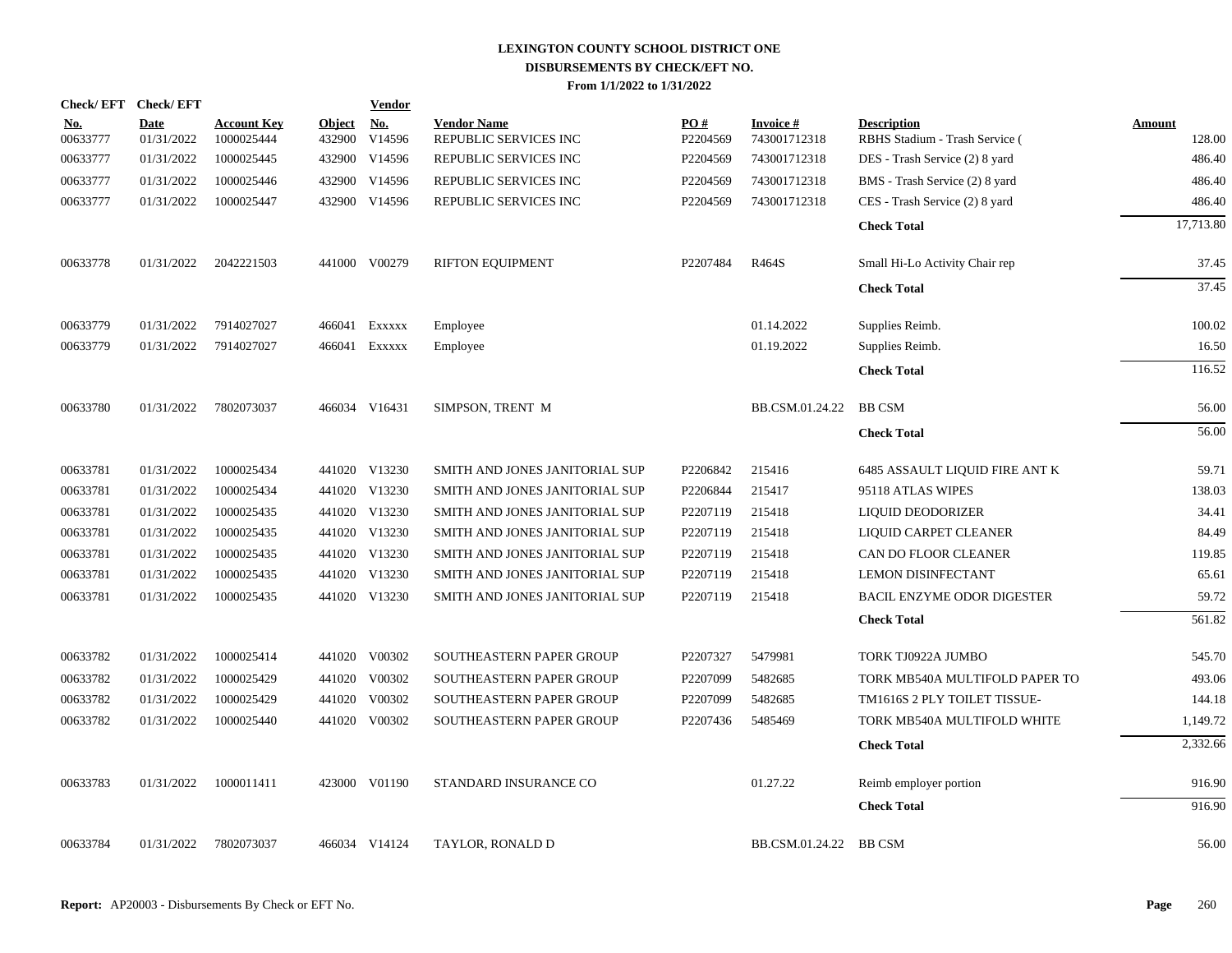| Check/EFT Check/EFT |             |                    |               | <b>Vendor</b> |                               |          |                 |                                 |           |
|---------------------|-------------|--------------------|---------------|---------------|-------------------------------|----------|-----------------|---------------------------------|-----------|
| No.                 | <b>Date</b> | <b>Account Key</b> | <b>Object</b> | <b>No.</b>    | <b>Vendor Name</b>            | PO#      | <b>Invoice#</b> | <b>Description</b>              | Amount    |
|                     |             |                    |               |               |                               |          |                 | <b>Check Total</b>              | 56.00     |
| 00633785            | 01/31/2022  | 5310025327         |               | 444510 V16148 | TAYLORED COMMUNICATIONS LLC   | P2205741 | 1064-009        | Category 6 Jacks Blue           | 52.45     |
| 00633785            | 01/31/2022  | 5310025327         |               | 444510 V16148 | TAYLORED COMMUNICATIONS LLC   | P2205741 | 1064-009        | Category 6 Jack White           | 86.16     |
| 00633785            | 01/31/2022  | 5310025327         |               | 444510 V16148 | TAYLORED COMMUNICATIONS LLC   | P2205741 | 1064-009        | 48 Port Category 6 Patch Panel  | 54.73     |
| 00633785            | 01/31/2022  | 5310025327         |               | 444510 V16148 | TAYLORED COMMUNICATIONS LLC   | P2205741 | 1064-009        | Category 6 Lan White Plenum     | 388.41    |
| 00633785            | 01/31/2022  | 5310025327         |               | 444510 V16148 | TAYLORED COMMUNICATIONS LLC   | P2205741 | 1064-009        | Category 6 Lan Blue Plenum      | 353.10    |
| 00633785            | 01/31/2022  | 5310025327         |               | 444510 V16148 | TAYLORED COMMUNICATIONS LLC   | P2205741 | 1064-009        | <b>Standoff Box Single Gang</b> | 13.96     |
| 00633785            | 01/31/2022  | 5310025327         |               | 444510 V16148 | TAYLORED COMMUNICATIONS LLC   | P2205741 | 1064-009        | Panduit Raceway Wide            | 79.09     |
| 00633785            | 01/31/2022  | 5310025327         |               | 444510 V16148 | TAYLORED COMMUNICATIONS LLC   | P2205741 | 1064-009        | Drop Ceiling Fitting            | 7.96      |
| 00633785            | 01/31/2022  | 5310025327         |               | 444510 V16148 | TAYLORED COMMUNICATIONS LLC   | P2205741 | 1064-009        | Single Gang Faceplate           | 11.50     |
| 00633785            | 01/31/2022  | 5310025327         |               | 444510 V16148 | TAYLORED COMMUNICATIONS LLC   | P2205741 | 1064-009        | Testing/Labeling Fiber and Cop  | 0.00      |
| 00633785            | 01/31/2022  | 5310025327         |               | 444510 V16148 | TAYLORED COMMUNICATIONS LLC   | P2205741 | 1064-009        | MISC/CONSUMABLES                | 117.70    |
| 00633785            | 01/31/2022  | 5310025327         |               | 444510 V16148 | TAYLORED COMMUNICATIONS LLC   | P2205741 | 1064-009        | <b>LABOR</b>                    | 861.75    |
|                     |             |                    |               |               |                               |          |                 | <b>Check Total</b>              | 2,026.81  |
| 00633786            | 01/31/2022  | 1000026693         |               | 434501 V00694 | TELCOM OF SOUTH CAROLINA INC  | P2207314 | 3725            | <b>ADD'L LABOR</b>              | 165.00    |
| 00633786            | 01/31/2022  | 1000026693         |               | 434510 V00694 | TELCOM OF SOUTH CAROLINA INC  | P2207314 | 3725            | PROBLEM DIAGNOSIS               | 330.00    |
| 00633786            | 01/31/2022  | 1000026693         |               | 444510 V00694 | TELCOM OF SOUTH CAROLINA INC  | P2207314 | 3725            | 2X2 TILE SPEAKER                | 85.60     |
|                     |             |                    |               |               |                               |          |                 | <b>Check Total</b>              | 580.60    |
| 00633787            | 01/31/2022  | 7965027011         |               | 466041 V10542 | THE TROPHY & AWARDS CENTER    | P2207403 | 17973           | First Place Dance Trophies for  | 300.13    |
| 00633787            | 01/31/2022  | 7965027011         |               | 466041 V10542 | THE TROPHY & AWARDS CENTER    | P2207403 | 17973           | Second Place Trophies for Wild  | 281.95    |
| 00633787            | 01/31/2022  | 7965027011         |               | 466041 V10542 | THE TROPHY & AWARDS CENTER    | P2207403 | 17973           | Third Place Trophies for Wilde  | 259.21    |
| 00633787            | 01/31/2022  | 7965027011         |               | 466041 V10542 | THE TROPHY & AWARDS CENTER    | P2207403 | 17973           | Grand Champion Trophies for Wi  | 61.53     |
| 00633787            | 01/31/2022  | 7965027011         |               | 466041 V10542 | THE TROPHY & AWARDS CENTER    | P2207403 | 17973           | 6 X 8 Plaque Awards             | 51.25     |
|                     |             |                    |               |               |                               |          |                 | <b>Check Total</b>              | 954.07    |
| 00633788            | 01/31/2022  | 5730025330         |               | 454100 V15696 | UNIVERSAL MELODY ONLINE LLC   | P2201929 | 1804297         | King 2341W Series 4-Valve 4/4   | 22,390.00 |
|                     |             |                    |               |               |                               |          |                 | <b>Check Total</b>              | 22,390.00 |
|                     |             |                    |               |               |                               |          |                 |                                 |           |
| 00633789            | 01/31/2022  | 7744019011         |               | 466041 V14086 | WARDS NATURAL SCIENCE EST LLC | P2206578 | 8807068951      | Science Olympiad 2022 Chem Lab  | 100.05    |
| 00633789            | 01/31/2022  | 7744019011         |               | 466041 V14086 | WARDS NATURAL SCIENCE EST LLC | P2206578 | 8807068951      | Hazard Shipping fee             | 27.50     |
|                     |             |                    |               |               |                               |          |                 | <b>Check Total</b>              | 127.55    |
| 00633790            | 01/31/2022  | 1000025415         |               | 447000 V02150 | <b>BARNES PROPANE</b>         |          | 552397          | Propane                         | 955.74    |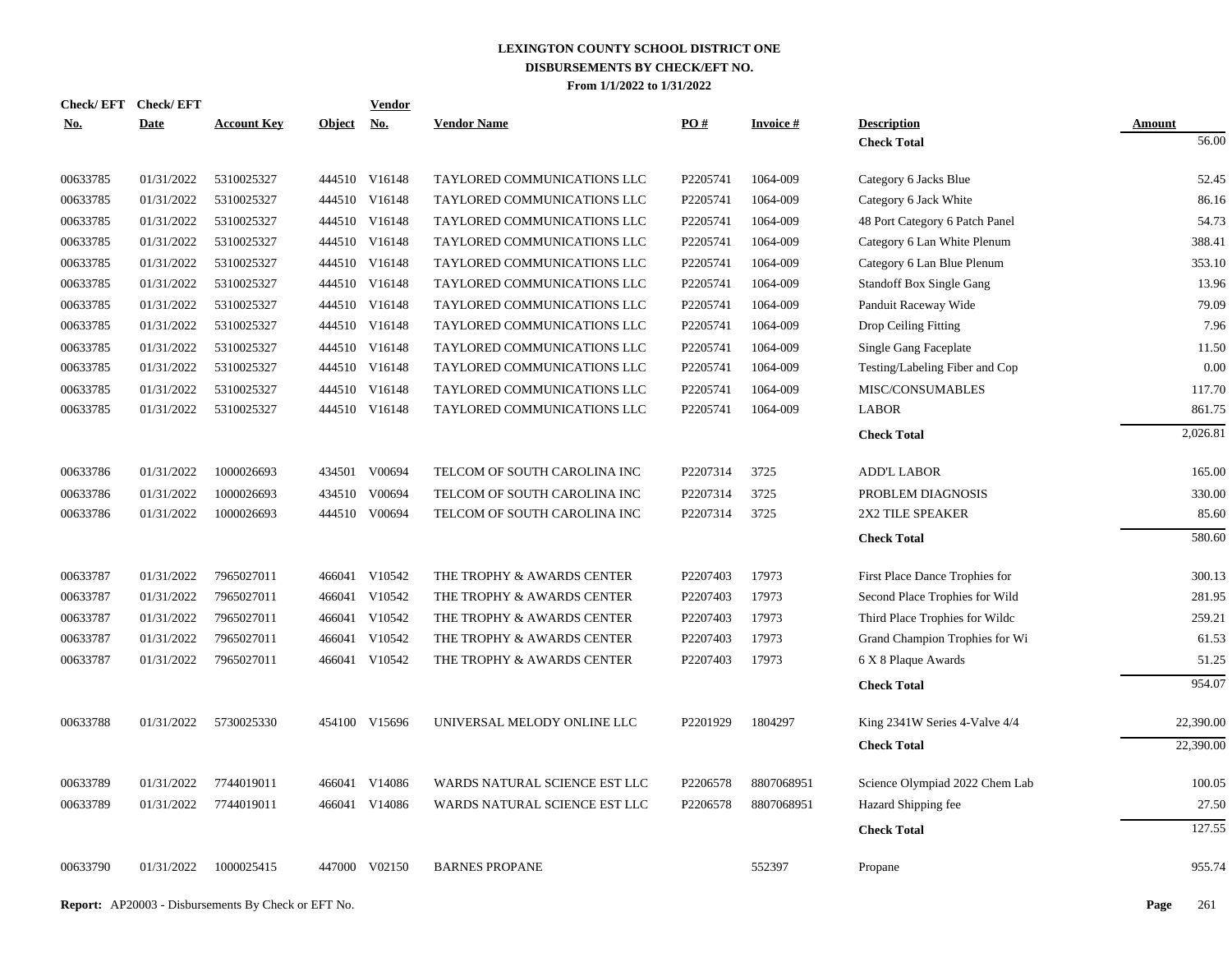|            | Check/EFT Check/EFT |                    |            | Vendor        |                                |          |                 |                                |               |
|------------|---------------------|--------------------|------------|---------------|--------------------------------|----------|-----------------|--------------------------------|---------------|
| <b>No.</b> | <b>Date</b>         | <b>Account Key</b> | Object No. |               | <b>Vendor Name</b>             | PO#      | <b>Invoice#</b> | <b>Description</b>             | <b>Amount</b> |
|            |                     |                    |            |               |                                |          |                 | <b>Check Total</b>             | 955.74        |
| 00633791   | 01/31/2022          | 1000011413         |            | 433200 V00121 | SC ASSOCIATION SCHOOL ADMINIST | P2207623 | P2207623.GHS    | 2022 SCASA Innovative Ideas In | 1,320.00      |
|            |                     |                    |            |               |                                |          |                 | <b>Check Total</b>             | 1,320.00      |
| 00633792   | 01/31/2022          | 1000023202         |            | 469000 V00868 | <b>CHICK FIL A LEXINGTON</b>   | P2207613 | P2207613.ADM    | Chick-fil-A Chicken Biscuits   | 110.48        |
| 00633792   | 01/31/2022          | 1000023202         | 469000     | V00868        | <b>CHICK FIL A LEXINGTON</b>   | P2207613 | P2207613.ADM    | Small Fruit Cup                | 71.96         |
| 00633792   | 01/31/2022          | 1000023202         | 469000     | V00868        | CHICK FIL A LEXINGTON          | P2207613 | P2207613.ADM    | Chocolate Chunk Cookies - indi | 34.88         |
| 00633792   | 01/31/2022          | 1000023202         | 469000     | V00868        | CHICK FIL A LEXINGTON          | P2207613 | P2207613.ADM    | Hospitality Tax (2%)           | 4.06          |
|            |                     |                    |            |               |                                |          |                 | <b>Check Total</b>             | 221.38        |
| 00633793   | 01/31/2022          | 7725019011         | 466090     | V00072        | LEXINGTON HIGH SCHOOL          | P2207615 | P2207615.LHS    | Imprest Check #1253            | 79.00         |
| 00633793   | 01/31/2022          | 7730027011         |            | 466090 V00072 | LEXINGTON HIGH SCHOOL          | P2207615 | P2207615.LHS    | Imprest Check #1241            | 125.00        |
| 00633793   | 01/31/2022          | 7743019011         | 466090     | V00072        | LEXINGTON HIGH SCHOOL          | P2207615 | P2207615.LHS    | Imprest Check #1243            | 15.00         |
| 00633793   | 01/31/2022          | 7743019011         | 466090     | V00072        | LEXINGTON HIGH SCHOOL          | P2207615 | P2207615.LHS    | Imprest Check #1244            | 10.00         |
| 00633793   | 01/31/2022          | 7743019011         | 466090     | V00072        | <b>LEXINGTON HIGH SCHOOL</b>   | P2207615 | P2207615.LHS    | Imprest Check #1245            | 23.00         |
| 00633793   | 01/31/2022          | 7743019011         | 466090     | V00072        | <b>LEXINGTON HIGH SCHOOL</b>   | P2207615 | P2207615.LHS    | Imprest Check #1246            | 10.00         |
| 00633793   | 01/31/2022          | 7743019011         | 466090     | V00072        | <b>LEXINGTON HIGH SCHOOL</b>   | P2207615 | P2207615.LHS    | Imprest Check #1247            | 78.00         |
| 00633793   | 01/31/2022          | 7743019011         | 466090     | V00072        | LEXINGTON HIGH SCHOOL          | P2207615 | P2207615.LHS    | Imprest Check #1248            | 71.00         |
| 00633793   | 01/31/2022          | 7743019011         | 466090     | V00072        | <b>LEXINGTON HIGH SCHOOL</b>   | P2207615 | P2207615.LHS    | Imprest Check #1251            | 58.10         |
| 00633793   | 01/31/2022          | 7743019011         | 466090     | V00072        | <b>LEXINGTON HIGH SCHOOL</b>   | P2207615 | P2207615.LHS    | Imprest Check #1252            | 20.00         |
| 00633793   | 01/31/2022          | 7743019011         | 466090     | V00072        | <b>LEXINGTON HIGH SCHOOL</b>   | P2207615 | P2207615.LHS    | Imprest Check #1256            | 30.00         |
| 00633793   | 01/31/2022          | 7743019011         | 466090     | V00072        | <b>LEXINGTON HIGH SCHOOL</b>   | P2207615 | P2207615.LHS    | Imprest Check #1258            | 76.00         |
| 00633793   | 01/31/2022          | 7802071011         | 466090     | V00072        | <b>LEXINGTON HIGH SCHOOL</b>   | P2207615 | P2207615.LHS    | Imprest Check #1249            | 50.00         |
| 00633793   | 01/31/2022          | 7841827011         | 466099     | V00072        | <b>LEXINGTON HIGH SCHOOL</b>   | P2207615 | P2207615.LHS    | Imprest Check #1250            | 377.70        |
| 00633793   | 01/31/2022          | 7841827011         | 466099     | V00072        | LEXINGTON HIGH SCHOOL          | P2207615 | P2207615.LHS    | Imprest Check #1255            | 470.67        |
| 00633793   | 01/31/2022          | 7852527011         | 466090     | V00072        | LEXINGTON HIGH SCHOOL          | P2207615 | P2207615.LHS    | Imprest Check #1254            | 18.00         |
| 00633793   | 01/31/2022          | 7852527011         |            | 466090 V00072 | LEXINGTON HIGH SCHOOL          | P2207615 | P2207615.LHS    | Imprest Check #1257            | 18.00         |
| 00633793   | 01/31/2022          | 7860527011         |            | 466064 V00072 | LEXINGTON HIGH SCHOOL          | P2207615 | P2207615.LHS    | Imprest Check #1259            | 120.00        |
| 00633793   | 01/31/2022          | 7887073011         |            | 466090 V00072 | <b>LEXINGTON HIGH SCHOOL</b>   | P2207615 | P2207615.LHS    | Imprest Check #1242            | 135.00        |
| 00633793   | 01/31/2022          | 7887074011         |            | 466090 V00072 | LEXINGTON HIGH SCHOOL          | P2207615 | P2207615.LHS    | Imprest Check #1240            | 100.00        |
|            |                     |                    |            |               |                                |          |                 | <b>Check Total</b>             | 1,884.47      |
| 00633794   | 01/31/2022          | 1000011527         |            | 433100 V00344 | <b>SC DECA</b>                 | P2207618 | P2207618.WKH    | (12) STUDENT HOTEL ROOMS       | 2,212.92      |
| 00633794   | 01/31/2022          | 1000011527         |            | 433100 V00344 | <b>SC DECA</b>                 | P2207618 | P2207618.WKH    | (4) TEACHER HOTEL ROOMS        | 1,106.40      |